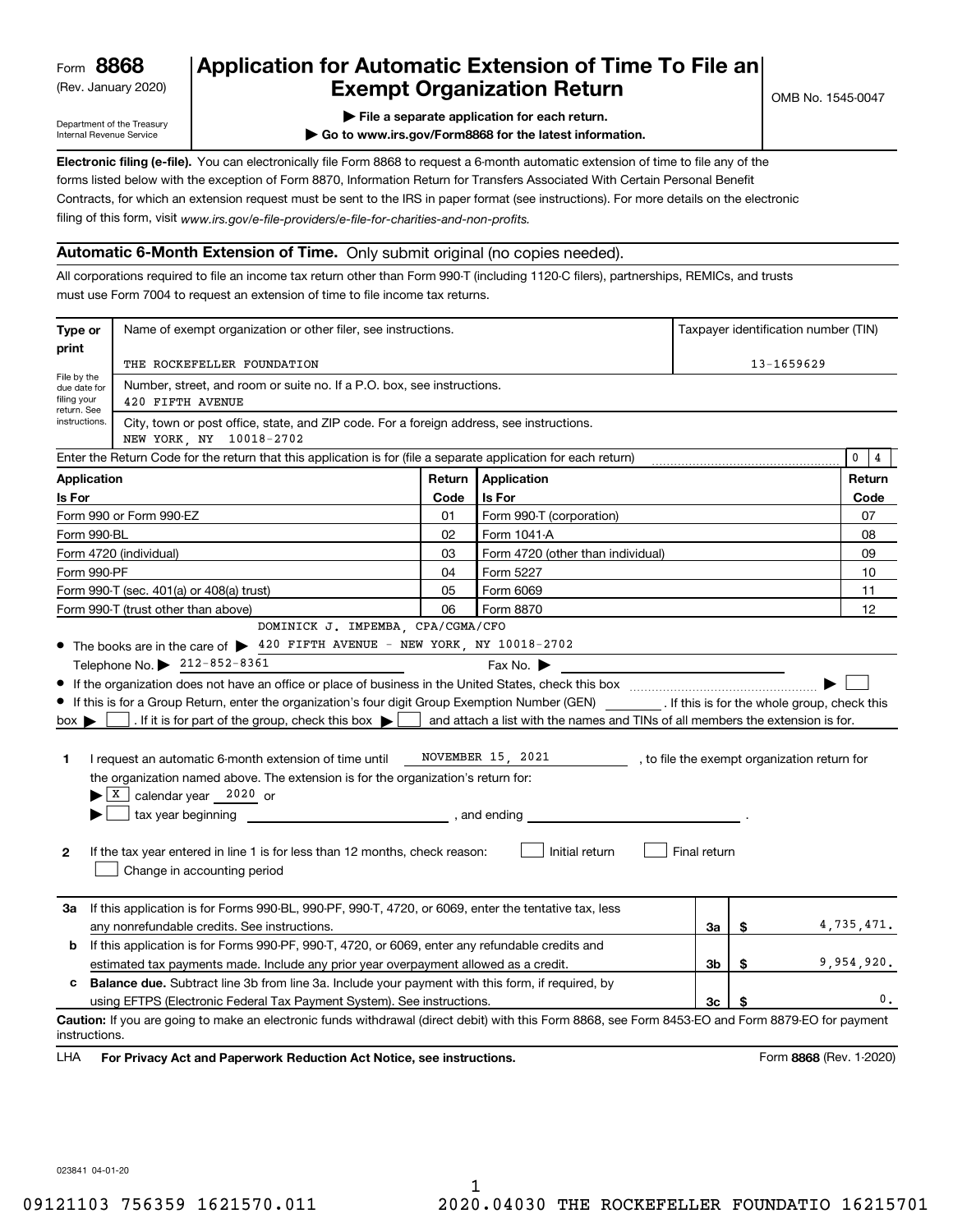Form **990-PF**

# Department of the Treasury

### **Return of Private Foundation** EXTENDED TO NOVEMBER 15, 2021

**or Section 4947(a)(1) Trust Treated as Private Foundation**

Internal Revenue Service **Number 19th Construction Constructions and the latest information.** The Service of Public Inspection **| Do not enter social security numbers on this form as it may be made public. | Go to www.irs.gov/Form990PF for instructions and the latest information.**



| For calendar year 2020 or tax year beginning                                                                                                       |                                       | , and ending                              |                                                                                     |                                                                   |
|----------------------------------------------------------------------------------------------------------------------------------------------------|---------------------------------------|-------------------------------------------|-------------------------------------------------------------------------------------|-------------------------------------------------------------------|
| Name of foundation                                                                                                                                 |                                       |                                           | A Employer identification number                                                    |                                                                   |
| THE ROCKEFELLER FOUNDATION                                                                                                                         |                                       |                                           | 13-1659629                                                                          |                                                                   |
| Number and street (or P.O. box number if mail is not delivered to street address)                                                                  |                                       | Room/suite                                | <b>B</b> Telephone number                                                           |                                                                   |
| 420 FIFTH AVENUE                                                                                                                                   |                                       |                                           | $212 - 852 - 8361$                                                                  |                                                                   |
| City or town, state or province, country, and ZIP or foreign postal code<br>NEW YORK, NY 10018-2702                                                |                                       |                                           | C If exemption application is pending, check here                                   |                                                                   |
| <b>G</b> Check all that apply:<br>Initial return                                                                                                   |                                       | Initial return of a former public charity | <b>D</b> 1. Foreign organizations, check here $\ldots$                              |                                                                   |
| Final return                                                                                                                                       | Amended return                        |                                           |                                                                                     |                                                                   |
| Address change                                                                                                                                     | Name change                           |                                           | 2. Foreign organizations meeting the 85% test,<br>check here and attach computation |                                                                   |
| $X$ Section 501(c)(3) exempt private foundation<br>H Check type of organization:                                                                   |                                       |                                           | <b>E</b> If private foundation status was terminated                                |                                                                   |
| Section 4947(a)(1) nonexempt charitable trust                                                                                                      | Other taxable private foundation      |                                           | under section 507(b)(1)(A), check here $\mathbb{R}$                                 |                                                                   |
| Fair market value of all assets at end of year $\vert \mathsf{J} \vert$ Accounting method:                                                         | Cash                                  | X  <br>Accrual                            | $F$ If the foundation is in a 60-month termination                                  |                                                                   |
| (from Part II, col. (c), line 16)                                                                                                                  | Other (specify)                       |                                           | under section $507(b)(1)(B)$ , check here $\blacksquare$                            |                                                                   |
| 7, 117, 904, 789. (Part I, column (d), must be on cash basis.)<br>$\blacktriangleright$ \$<br><b>Analysis of Revenue and Expenses</b><br>Part I    |                                       |                                           |                                                                                     |                                                                   |
| (The total of amounts in columns (b), (c), and (d) may not<br>necessarily equal the amounts in column (a).)                                        | (a) Revenue and<br>expenses per books | (b) Net investment<br>income              | (c) Adjusted net<br>income                                                          | (d) Disbursements<br>for charitable purposes<br>(cash basis only) |
| Contributions, gifts, grants, etc., received                                                                                                       | 11,539.                               |                                           | N/A                                                                                 |                                                                   |
| Check   if the foundation is not required to attach Sch. B<br>2<br>Interest on savings and temporary                                               |                                       |                                           |                                                                                     |                                                                   |
| 3                                                                                                                                                  | 916, 144.                             | 916,144.                                  |                                                                                     | STATEMENT 1                                                       |
| Dividends and interest from securities<br>4                                                                                                        | 16, 198, 406.                         | 26, 953, 811.                             |                                                                                     | STATEMENT 2                                                       |
|                                                                                                                                                    |                                       |                                           |                                                                                     |                                                                   |
| <b>b</b> Net rental income or (loss)                                                                                                               |                                       |                                           |                                                                                     |                                                                   |
| 6a Net gain or (loss) from sale of assets not on line 10<br><b>b</b> Gross sales price for all <b>192, 086, 795.</b><br><b>b</b> assets on line 6a | 341,670,958.                          |                                           |                                                                                     |                                                                   |
|                                                                                                                                                    |                                       | 98,500,063.                               |                                                                                     |                                                                   |
| Revenu<br>Capital gain net income (from Part IV, line 2)<br>7                                                                                      |                                       |                                           |                                                                                     |                                                                   |
| 8<br>9                                                                                                                                             |                                       |                                           |                                                                                     |                                                                   |
| Income modifications<br>Gross sales less returns [1]                                                                                               |                                       |                                           |                                                                                     |                                                                   |
| 10a and allowances<br><b>b</b> Less: Cost of goods sold                                                                                            |                                       |                                           |                                                                                     |                                                                   |
|                                                                                                                                                    |                                       |                                           |                                                                                     |                                                                   |
| 11<br>Other income information and the material contracts of the state of the state of the state of the state of the                               | $-2,733,403.$                         | 437,055.                                  |                                                                                     | STATEMENT 3                                                       |
| 12                                                                                                                                                 | 356,063,644.                          | 126,807,073.                              |                                                                                     |                                                                   |
| 13<br>Compensation of officers, directors, trustees, etc.                                                                                          | 4, 119, 227.                          | 1,243,782.                                |                                                                                     | 2,875,446.                                                        |
| Other employee salaries and wages<br>14                                                                                                            | 33,798,097.                           | 4,408,707.                                |                                                                                     | 28, 715, 435.                                                     |
| 15                                                                                                                                                 | 10,848,559.                           | 962,100.                                  |                                                                                     | 11,732,475.                                                       |
| ဖာျ                                                                                                                                                | 3,005,616.                            | 162,003.                                  |                                                                                     | 3,579,939.                                                        |
| <b>b</b> Accounting fees STMT 5                                                                                                                    | 529,420.                              | 235,400.                                  |                                                                                     | 236,020.                                                          |
| Expense<br>c Other professional fees STMT 6                                                                                                        | 37, 310, 910.                         | 4,819,351.                                |                                                                                     | 32, 207, 356.                                                     |
|                                                                                                                                                    | 332,901.                              | 2,127,858.                                |                                                                                     | 332,901.                                                          |
| Administrative                                                                                                                                     | 653,416.                              | 2,228,907.                                |                                                                                     | 0.                                                                |
| Depreciation and depletion [11] Depreciation and depletion<br>19                                                                                   | 2,790,352.                            | 252,516.                                  |                                                                                     |                                                                   |
| 20                                                                                                                                                 | 3,282,507.                            | 113,257.                                  |                                                                                     | 3, 169, 250.                                                      |
| Travel, conferences, and meetings <i>manualized</i><br>21                                                                                          | 2,010,511.                            | 44,724.                                   |                                                                                     | 1,965,283.                                                        |
| and<br>22                                                                                                                                          | 367,586.                              | 13,681.                                   |                                                                                     | 353,906.                                                          |
| STMT 8<br>23                                                                                                                                       | 11, 322, 353.                         | 37,607,477.                               |                                                                                     | 8, 265, 146.                                                      |
| Operating<br>24<br>Total operating and administrative                                                                                              |                                       |                                           |                                                                                     |                                                                   |
| expenses. Add lines 13 through 23                                                                                                                  | 110, 371, 455.                        | 54, 219, 763.                             |                                                                                     | 93, 433, 157.                                                     |
| Contributions, gifts, grants paid<br>25                                                                                                            | 175, 229, 304.                        |                                           |                                                                                     | 175, 106, 160.                                                    |
| Total expenses and disbursements.<br>26                                                                                                            | 285,600,759.                          | 54, 219, 763.                             |                                                                                     | 268, 539, 317.                                                    |
| 27 Subtract line 26 from line 12:                                                                                                                  |                                       |                                           |                                                                                     |                                                                   |
| <b>a</b> Excess of revenue over expenses and disbursements                                                                                         | 70,462,885.                           |                                           |                                                                                     |                                                                   |
| <b>b</b> Net investment income (if negative, enter -0-)                                                                                            |                                       | 72,587,310.                               |                                                                                     |                                                                   |
| C Adjusted net income (if negative, enter -0-)                                                                                                     |                                       |                                           | N/A                                                                                 |                                                                   |
|                                                                                                                                                    |                                       |                                           |                                                                                     |                                                                   |

023501 12-02-20 **For Paperwork Reduction Act Notice, see instructions.** LHA Form (2020)

**990-PF**

2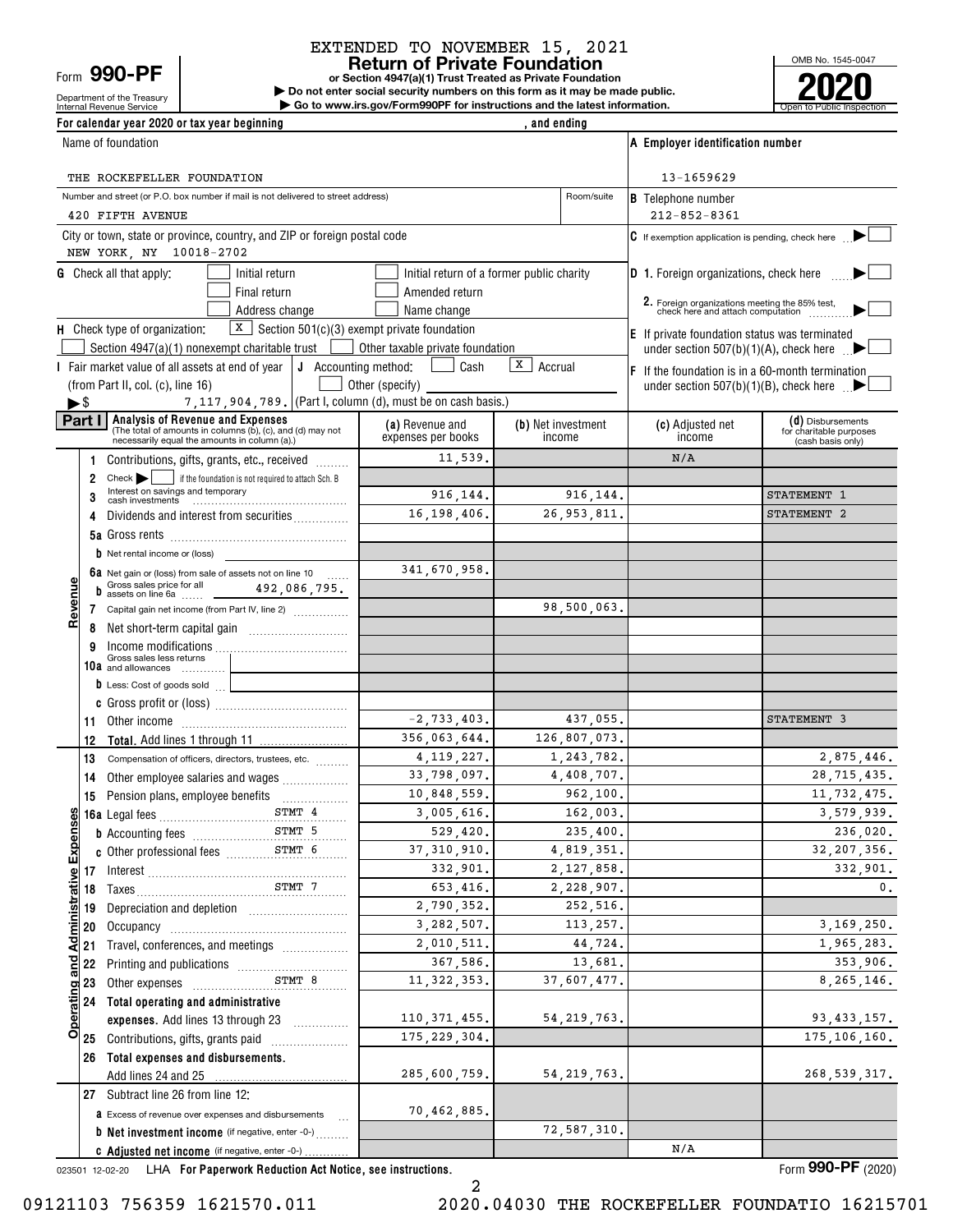|                   |          | THE ROCKEFELLER FOUNDATION<br>Form 990-PF (2020)                                                               |                                                |                   |                   | 13-1659629<br>Page 2  |
|-------------------|----------|----------------------------------------------------------------------------------------------------------------|------------------------------------------------|-------------------|-------------------|-----------------------|
|                   | Part II  | <b>Balance Sheets</b> Attached schedules and amounts in the description                                        |                                                | Beginning of year | End of year       |                       |
|                   |          |                                                                                                                | column should be for end-of-year amounts only. | (a) Book Value    | (b) Book Value    | (c) Fair Market Value |
|                   |          | 1 Cash - non-interest-bearing                                                                                  |                                                | 33, 978, 439.     | 4,479,551.        | 4,479,551.            |
|                   |          | 2 Savings and temporary cash investments [111] Savings and temporary cash investments                          |                                                | 242,539,094.      | 1,001,176,980.    | 1,001,176,980.        |
|                   |          | 3 Accounts receivable                                                                                          |                                                |                   |                   |                       |
|                   |          | Less: allowance for doubtful accounts                                                                          |                                                |                   |                   |                       |
|                   |          | 4 Pledges receivable $\blacktriangleright$ $\_\_$                                                              |                                                |                   |                   |                       |
|                   |          | Less: allowance for doubtful accounts                                                                          |                                                |                   |                   |                       |
|                   |          |                                                                                                                |                                                |                   |                   |                       |
|                   |          | 6 Receivables due from officers, directors, trustees, and other                                                |                                                |                   |                   |                       |
|                   |          |                                                                                                                |                                                |                   |                   |                       |
|                   |          |                                                                                                                |                                                |                   |                   |                       |
|                   |          | Less: allowance for doubtful accounts                                                                          |                                                |                   |                   |                       |
|                   |          |                                                                                                                |                                                |                   |                   |                       |
| Assets            |          |                                                                                                                |                                                |                   |                   |                       |
|                   |          | 10a Investments - U.S. and state government obligations STMT 11                                                |                                                | 33,044,574.       | 74,746,724.       | 74,746,724.           |
|                   |          |                                                                                                                |                                                | 11, 348, 183.     | 14,654,975.       | 14,654,975.           |
|                   |          |                                                                                                                |                                                |                   |                   |                       |
|                   |          |                                                                                                                |                                                |                   |                   |                       |
|                   |          | 11 Investments - land, buildings, and equipment: basis  > _______________                                      |                                                |                   |                   |                       |
|                   |          |                                                                                                                |                                                |                   |                   |                       |
|                   |          |                                                                                                                | STMT 13                                        |                   |                   |                       |
|                   | 13       |                                                                                                                |                                                | 4,537,017,372.    | 5,945,823,288.    | 5, 945, 823, 288.     |
|                   |          | 14 Land, buildings, and equipment: basis 24, 151, 994.                                                         |                                                |                   |                   |                       |
|                   |          | Less: accumulated depreciation STMT 14 19, 145, 031.                                                           |                                                | 9,467,788.        | 5,006,963.        | 5,006,963.            |
|                   |          | 15 Other assets (describe >                                                                                    | STATEMENT 15                                   | 62,512,002.       | 72,016,308.       | 72,016,308.           |
|                   |          | 16 Total assets (to be completed by all filers - see the                                                       |                                                |                   |                   |                       |
|                   |          |                                                                                                                |                                                | 4,929,907,452.    | 7,117,904,789.    | 7,117,904,789.        |
|                   |          |                                                                                                                |                                                | 9,557,398.        | 10,016,939.       |                       |
|                   | 18       |                                                                                                                |                                                | 72,837,268.       | 73,460,414.       |                       |
|                   |          |                                                                                                                |                                                |                   |                   |                       |
| lities            |          | 20 Loans from officers, directors, trustees, and other disqualified persons                                    |                                                |                   |                   |                       |
| iabil             | 21       | Mortgages and other notes payable [1111][11] Mortgages and other notes payable [111] Mortgages and other notes |                                                |                   |                   |                       |
|                   |          | 22 Other liabilities (describe                                                                                 | STATEMENT 16                                   | 51, 974, 786.     | 753, 386, 722.    |                       |
|                   |          |                                                                                                                |                                                |                   |                   |                       |
|                   |          | 23 Total liabilities (add lines 17 through 22)                                                                 |                                                | 134, 369, 452.    | 836,864,075.      |                       |
|                   |          | Foundations that follow FASB ASC 958, check here $\Box$                                                        |                                                |                   |                   |                       |
|                   |          | and complete lines 24, 25, 29, and 30.                                                                         |                                                |                   |                   |                       |
|                   | 24       | Net assets without donor restrictions                                                                          |                                                | 4,795,538,000.    | 6, 281, 040, 714. |                       |
| Fund Balances     | 25       |                                                                                                                |                                                |                   |                   |                       |
|                   |          | Foundations that do not follow FASB ASC 958, check here $\blacktriangleright$                                  |                                                |                   |                   |                       |
|                   |          | and complete lines 26 through 30.                                                                              |                                                |                   |                   |                       |
| ŏ                 | 26       | Capital stock, trust principal, or current funds                                                               |                                                |                   |                   |                       |
|                   | 27       | Paid-in or capital surplus, or land, bldg., and equipment fund <i>minimity</i>                                 |                                                |                   |                   |                       |
| <b>Net Assets</b> | 28       | Retained earnings, accumulated income, endowment, or other funds                                               |                                                |                   |                   |                       |
|                   | 29       |                                                                                                                |                                                | 4,795,538,000.    | 6.281.040.714.    |                       |
|                   |          |                                                                                                                |                                                |                   |                   |                       |
|                   | 30       | Total liabilities and net assets/fund balances                                                                 |                                                | 4,929,907,452.    | 7, 117, 904, 789. |                       |
|                   |          |                                                                                                                |                                                |                   |                   |                       |
|                   | Part III | Analysis of Changes in Net Assets or Fund Balances                                                             |                                                |                   |                   |                       |
|                   |          | 1 Total net assets or fund balances at beginning of year - Part II, column (a), line 29                        |                                                |                   |                   |                       |
|                   |          |                                                                                                                |                                                |                   |                   | 4,795,538,000.        |
|                   |          | (must agree with end-of-year figure reported on prior year's return)                                           |                                                |                   | 1                 | 70,462,885.           |
|                   |          | 2 Enter amount from Part I, line 27a                                                                           | $\overline{2}$                                 |                   |                   |                       |
| 3                 |          | Other increases not included in line 2 (itemize) $\blacktriangleright$                                         |                                                | SEE STATEMENT 9   | 3                 | 1,427,464,380.        |
|                   |          | 4 Add lines 1, 2, and 3                                                                                        |                                                |                   | 4                 | 6, 293, 465, 265.     |
|                   |          | Decreases not included in line 2 (itemize)                                                                     |                                                | SEE STATEMENT 10  | 5                 | 12, 424, 551.         |
|                   |          | 6 Total net assets or fund balances at end of year (line 4 minus line 5) - Part II, column (b), line 29.       |                                                |                   | 6                 | 6, 281, 040, 714.     |

Form (2020) **990-PF**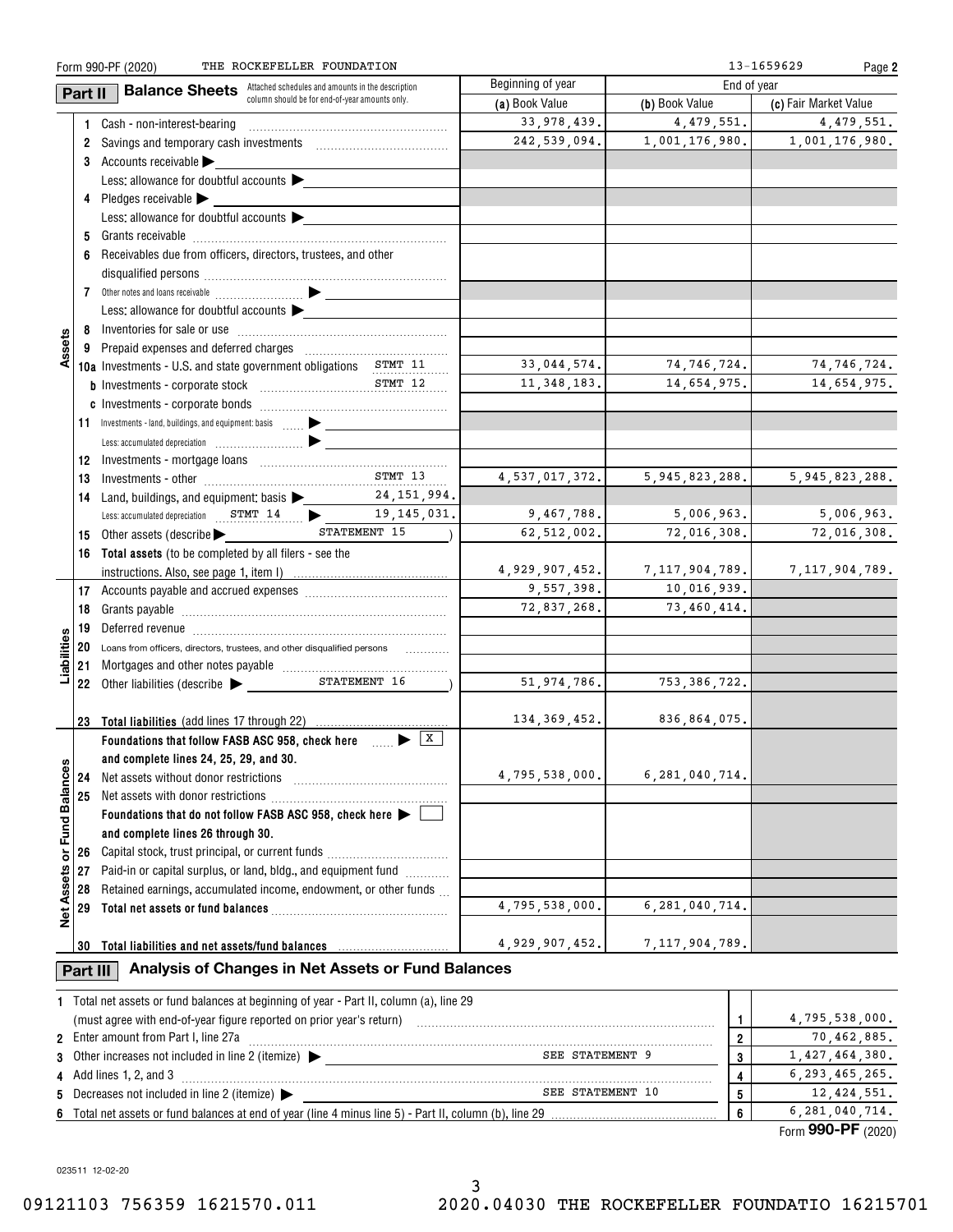| Form 990-PF (2020)                                                              | THE ROCKEFELLER FOUNDATION                                                                                                                       |                                                   |          |                                  |                                      | 13-1659629                                                       | Page 3                           |
|---------------------------------------------------------------------------------|--------------------------------------------------------------------------------------------------------------------------------------------------|---------------------------------------------------|----------|----------------------------------|--------------------------------------|------------------------------------------------------------------|----------------------------------|
| <b>Part IV</b>                                                                  | <b>Capital Gains and Losses for Tax on Investment Income</b>                                                                                     |                                                   |          | SEE ATTACHED STATEMENTS          |                                      |                                                                  |                                  |
|                                                                                 | (a) List and describe the kind(s) of property sold (for example, real estate,<br>2-story brick warehouse; or common stock, 200 shs. MLC Co.)     |                                                   |          | (b) How acquired<br>P - Purchase | (c) Date acquired<br>(mo., day, yr.) |                                                                  | (d) Date sold<br>(mo., day, yr.) |
| 1a                                                                              |                                                                                                                                                  |                                                   |          | D - Donation                     |                                      |                                                                  |                                  |
| b                                                                               |                                                                                                                                                  |                                                   |          |                                  |                                      |                                                                  |                                  |
| C                                                                               |                                                                                                                                                  |                                                   |          |                                  |                                      |                                                                  |                                  |
| d                                                                               |                                                                                                                                                  |                                                   |          |                                  |                                      |                                                                  |                                  |
| e                                                                               |                                                                                                                                                  |                                                   |          |                                  |                                      |                                                                  |                                  |
| (e) Gross sales price                                                           | (f) Depreciation allowed<br>(or allowable)                                                                                                       | (g) Cost or other basis<br>plus expense of sale   |          |                                  |                                      | (h) Gain or (loss)<br>$((e)$ plus $(f)$ minus $(g)$ )            |                                  |
| a                                                                               |                                                                                                                                                  |                                                   |          |                                  |                                      |                                                                  |                                  |
| b                                                                               |                                                                                                                                                  |                                                   |          |                                  |                                      |                                                                  |                                  |
| C                                                                               |                                                                                                                                                  |                                                   |          |                                  |                                      |                                                                  |                                  |
| d<br>492,086,795.<br>e                                                          |                                                                                                                                                  | 397, 445, 067.                                    |          |                                  |                                      |                                                                  | 98,500,063.                      |
|                                                                                 | Complete only for assets showing gain in column (h) and owned by the foundation on 12/31/69.                                                     |                                                   |          |                                  |                                      | (I) Gains (Col. (h) gain minus                                   |                                  |
| (i) FMV as of 12/31/69                                                          | (j) Adjusted basis<br>as of 12/31/69                                                                                                             | $(k)$ Excess of col. (i)<br>over col. (j), if any |          |                                  |                                      | col. (k), but not less than $-0$ -) or<br>Losses (from col. (h)) |                                  |
|                                                                                 |                                                                                                                                                  |                                                   |          |                                  |                                      |                                                                  |                                  |
| a<br>b                                                                          |                                                                                                                                                  |                                                   |          |                                  |                                      |                                                                  |                                  |
| C                                                                               |                                                                                                                                                  |                                                   |          |                                  |                                      |                                                                  |                                  |
| d                                                                               |                                                                                                                                                  |                                                   |          |                                  |                                      |                                                                  |                                  |
| e                                                                               |                                                                                                                                                  |                                                   |          |                                  |                                      |                                                                  | 98,500,063.                      |
| 2 Capital gain net income or (net capital loss)                                 | If gain, also enter in Part I, line 7<br>If (loss), enter -0- in Part I, line 7                                                                  |                                                   |          | 2                                |                                      |                                                                  | 98,500,063.                      |
| 3 Net short-term capital gain or (loss) as defined in sections 1222(5) and (6): |                                                                                                                                                  |                                                   |          |                                  |                                      |                                                                  |                                  |
|                                                                                 | If gain, also enter in Part I, line 8, column (c). See instructions. If (loss), enter -0- in                                                     |                                                   |          |                                  |                                      |                                                                  |                                  |
| Part I, line 8                                                                  |                                                                                                                                                  |                                                   |          |                                  |                                      | N/A                                                              |                                  |
| <b>Part V</b>                                                                   | Qualification Under Section 4940(e) for Reduced Tax on Net Investment Income<br>SECTION 4940(e) REPEALED ON DECEMBER 20, 2019 - DO NOT COMPLETE. |                                                   |          |                                  |                                      |                                                                  |                                  |
| Reserved                                                                        |                                                                                                                                                  |                                                   |          |                                  |                                      |                                                                  |                                  |
| (a)                                                                             | (b)                                                                                                                                              |                                                   | (c)      |                                  |                                      | (d)                                                              |                                  |
| Reserved                                                                        | Reserved                                                                                                                                         |                                                   | Reserved |                                  |                                      | Reserved                                                         |                                  |
| Reserved                                                                        |                                                                                                                                                  |                                                   |          |                                  |                                      |                                                                  |                                  |
| Reserved                                                                        |                                                                                                                                                  |                                                   |          |                                  |                                      |                                                                  |                                  |
| Reserved                                                                        |                                                                                                                                                  |                                                   |          |                                  |                                      |                                                                  |                                  |
| Reserved                                                                        |                                                                                                                                                  |                                                   |          |                                  |                                      |                                                                  |                                  |
| Reserved                                                                        |                                                                                                                                                  |                                                   |          |                                  |                                      |                                                                  |                                  |
| 2 Reserved <b>March 2 Reserved</b>                                              |                                                                                                                                                  |                                                   |          |                                  | $\overline{\mathbf{2}}$              |                                                                  |                                  |
|                                                                                 |                                                                                                                                                  |                                                   |          |                                  |                                      |                                                                  |                                  |
|                                                                                 |                                                                                                                                                  |                                                   |          |                                  | 3                                    |                                                                  |                                  |
|                                                                                 |                                                                                                                                                  |                                                   |          |                                  | 4                                    |                                                                  |                                  |
|                                                                                 |                                                                                                                                                  |                                                   |          |                                  | 5                                    |                                                                  |                                  |
|                                                                                 |                                                                                                                                                  |                                                   |          |                                  | 6                                    |                                                                  |                                  |
|                                                                                 |                                                                                                                                                  |                                                   |          |                                  |                                      |                                                                  |                                  |
|                                                                                 |                                                                                                                                                  |                                                   |          |                                  | 7                                    |                                                                  |                                  |
| 8 Reserved                                                                      |                                                                                                                                                  |                                                   |          |                                  | 8                                    |                                                                  | Form 990-PF (2020)               |
|                                                                                 |                                                                                                                                                  |                                                   |          |                                  |                                      |                                                                  |                                  |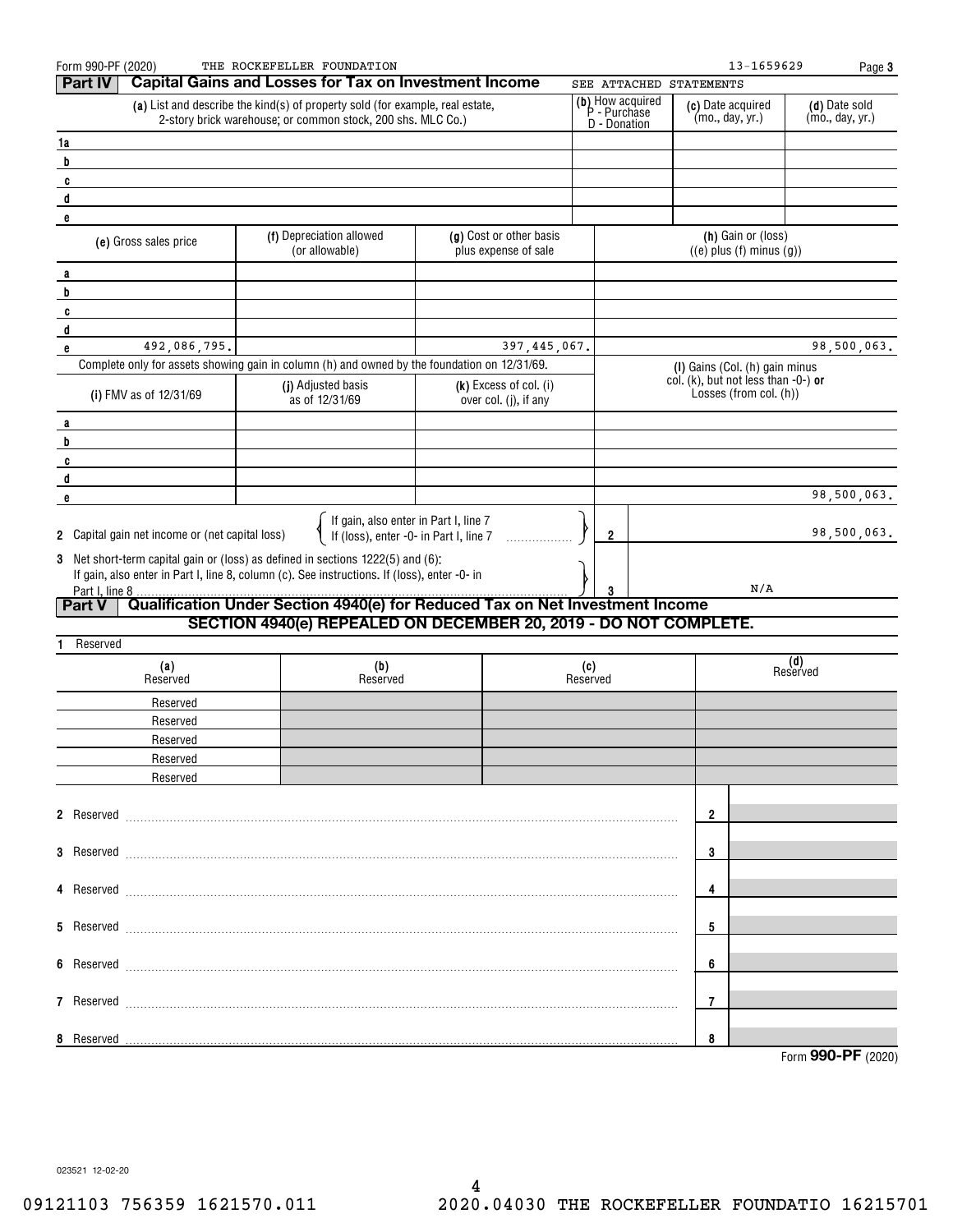| THE ROCKEFELLER FOUNDATION<br>Form 990-PF (2020)                                                                                                                                                                                         |    |                                     |                | 13-1659629           |            | Page 4         |
|------------------------------------------------------------------------------------------------------------------------------------------------------------------------------------------------------------------------------------------|----|-------------------------------------|----------------|----------------------|------------|----------------|
| Excise Tax Based on Investment Income (Section 4940(a), 4940(b), or 4948 - see instructions)<br><b>Part VI</b>                                                                                                                           |    |                                     |                |                      |            |                |
| 1a Exempt operating foundations described in section $4940(d)(2)$ , check here $\bullet$ and enter "N/A" on line 1.                                                                                                                      |    |                                     |                |                      |            |                |
|                                                                                                                                                                                                                                          |    |                                     |                |                      |            |                |
|                                                                                                                                                                                                                                          |    |                                     | 1              |                      | 1,008,964. |                |
| c All other domestic foundations enter 1.39% of line 27b. Exempt foreign organizations, enter 4%                                                                                                                                         |    |                                     |                |                      |            |                |
|                                                                                                                                                                                                                                          |    |                                     |                |                      |            |                |
|                                                                                                                                                                                                                                          |    |                                     | $\overline{2}$ |                      |            | 0.             |
| Add lines 1 and 2<br>3                                                                                                                                                                                                                   |    |                                     | 3              |                      | 1,008,964. |                |
| 4                                                                                                                                                                                                                                        |    |                                     | 4              |                      |            | $\mathbf{0}$ . |
| 5                                                                                                                                                                                                                                        |    |                                     | 5              |                      |            | 1,008,964.     |
| Credits/Payments:<br>6                                                                                                                                                                                                                   |    |                                     |                |                      |            |                |
| a 2020 estimated tax payments and 2019 overpayment credited to 2020 [11, 12, 12, 13, 13, 13, 13, 13, 13, 13, 1                                                                                                                           | 6а | 9,954,920.                          |                |                      |            |                |
| <b>b</b> Exempt foreign organizations - tax withheld at source <i>manumanal communicanal</i> contains the section of the section of the section of the section of the section of the section of the section of the section of the sectio | 6b | 0.                                  |                |                      |            |                |
|                                                                                                                                                                                                                                          | 6c | 0.                                  |                |                      |            |                |
|                                                                                                                                                                                                                                          | 6d | 0.                                  |                |                      |            |                |
| 7 Total credits and payments. Add lines 6a through 6d [11] [12] Total Conservation contracts and payments. Add lines 6a through 6d [11] [12] Total Conservation contracts and payments. Add lines 6a through 6d [12] [12] Tota           |    |                                     | 7              |                      | 9,954,920. |                |
| 8                                                                                                                                                                                                                                        |    |                                     | 8              |                      |            | 0.             |
| 9                                                                                                                                                                                                                                        |    |                                     | 9              |                      |            |                |
| Overpayment. If line 7 is more than the total of lines 5 and 8, enter the amount overpaid <i>manument</i> or successors.<br>10                                                                                                           |    |                                     | 10             |                      | 8,945,956. |                |
| Enter the amount of line 10 to be: Credited to 2021 estimated tax $\blacktriangleright$<br>11                                                                                                                                            |    | $0.$ Refunded $\blacktriangleright$ | 11             |                      | 8,945,956. |                |
| <b>Part VII-A</b>   Statements Regarding Activities                                                                                                                                                                                      |    |                                     |                |                      |            |                |
| 1a During the tax year, did the foundation attempt to influence any national, state, or local legislation or did it participate or intervene in                                                                                          |    |                                     |                |                      |            | Yes No         |
|                                                                                                                                                                                                                                          |    |                                     |                | 1a                   |            | x              |
| <b>b</b> Did it spend more than \$100 during the year (either directly or indirectly) for political purposes? See the instructions for the definition                                                                                    |    |                                     |                | 1b                   |            | х              |
| If the answer is "Yes" to 1a or 1b, attach a detailed description of the activities and copies of any materials published or                                                                                                             |    |                                     |                |                      |            |                |
| distributed by the foundation in connection with the activities.                                                                                                                                                                         |    |                                     |                |                      |            |                |
|                                                                                                                                                                                                                                          |    |                                     |                | 1c                   |            | х              |
| d Enter the amount (if any) of tax on political expenditures (section 4955) imposed during the year:                                                                                                                                     |    |                                     |                |                      |            |                |
|                                                                                                                                                                                                                                          |    | $\mathbf{0}$ .                      |                |                      |            |                |
| e Enter the reimbursement (if any) paid by the foundation during the year for political expenditure tax imposed on foundation                                                                                                            |    |                                     |                |                      |            |                |
| 0.                                                                                                                                                                                                                                       |    |                                     |                |                      |            |                |
| 2 Has the foundation engaged in any activities that have not previously been reported to the IRS?                                                                                                                                        |    |                                     |                | $\mathbf{2}$         |            | х              |
| If "Yes," attach a detailed description of the activities.                                                                                                                                                                               |    |                                     |                |                      |            |                |
| 3 Has the foundation made any changes, not previously reported to the IRS, in its governing instrument, articles of incorporation, or                                                                                                    |    |                                     |                |                      |            |                |
| bylaws, or other similar instruments? If "Yes," attach a conformed copy of the changes                                                                                                                                                   |    |                                     |                | 3                    |            | х              |
| 4a Did the foundation have unrelated business gross income of \$1,000 or more during the year?                                                                                                                                           |    |                                     |                | 4a                   | X          |                |
|                                                                                                                                                                                                                                          |    |                                     |                | 4b                   | Х          |                |
|                                                                                                                                                                                                                                          |    |                                     |                | 5                    |            | х              |
| If "Yes," attach the statement required by General Instruction T.                                                                                                                                                                        |    |                                     |                |                      |            |                |
| Are the requirements of section 508(e) (relating to sections 4941 through 4945) satisfied either:                                                                                                                                        |    |                                     |                |                      |            |                |
| • By language in the governing instrument, or                                                                                                                                                                                            |    |                                     |                |                      |            |                |
| • By state legislation that effectively amends the governing instrument so that no mandatory directions that conflict with the state law                                                                                                 |    |                                     |                |                      |            |                |
| remain in the governing instrument? Management and the contract of the contract of the contract of the contract of the contract of the contract of the contract of the contract of the contract of the contract of the contrac           |    |                                     |                | 6                    | х          |                |
| 7                                                                                                                                                                                                                                        |    |                                     |                | $\overline{7}$       | х          |                |
|                                                                                                                                                                                                                                          |    |                                     |                |                      |            |                |
| 8a Enter the states to which the foundation reports or with which it is registered. See instructions.                                                                                                                                    |    |                                     |                |                      |            |                |
| NY, CA                                                                                                                                                                                                                                   |    |                                     |                |                      |            |                |
| <b>b</b> If the answer is "Yes" to line 7, has the foundation furnished a copy of Form 990-PF to the Attorney General (or designate)                                                                                                     |    |                                     |                |                      |            |                |
|                                                                                                                                                                                                                                          |    |                                     |                | 8b                   | x          |                |
| Is the foundation claiming status as a private operating foundation within the meaning of section $4942(j)(3)$ or $4942(j)(5)$ for calendar<br>9                                                                                         |    |                                     |                |                      |            |                |
|                                                                                                                                                                                                                                          |    |                                     |                | 9                    |            | х              |
| Did any persons become substantial contributors during the tax year? If "Yes," attach a schedule listing their names and addresses<br>10                                                                                                 |    |                                     |                | 10<br>$\overline{2}$ |            | х              |

Form (2020) **990-PF**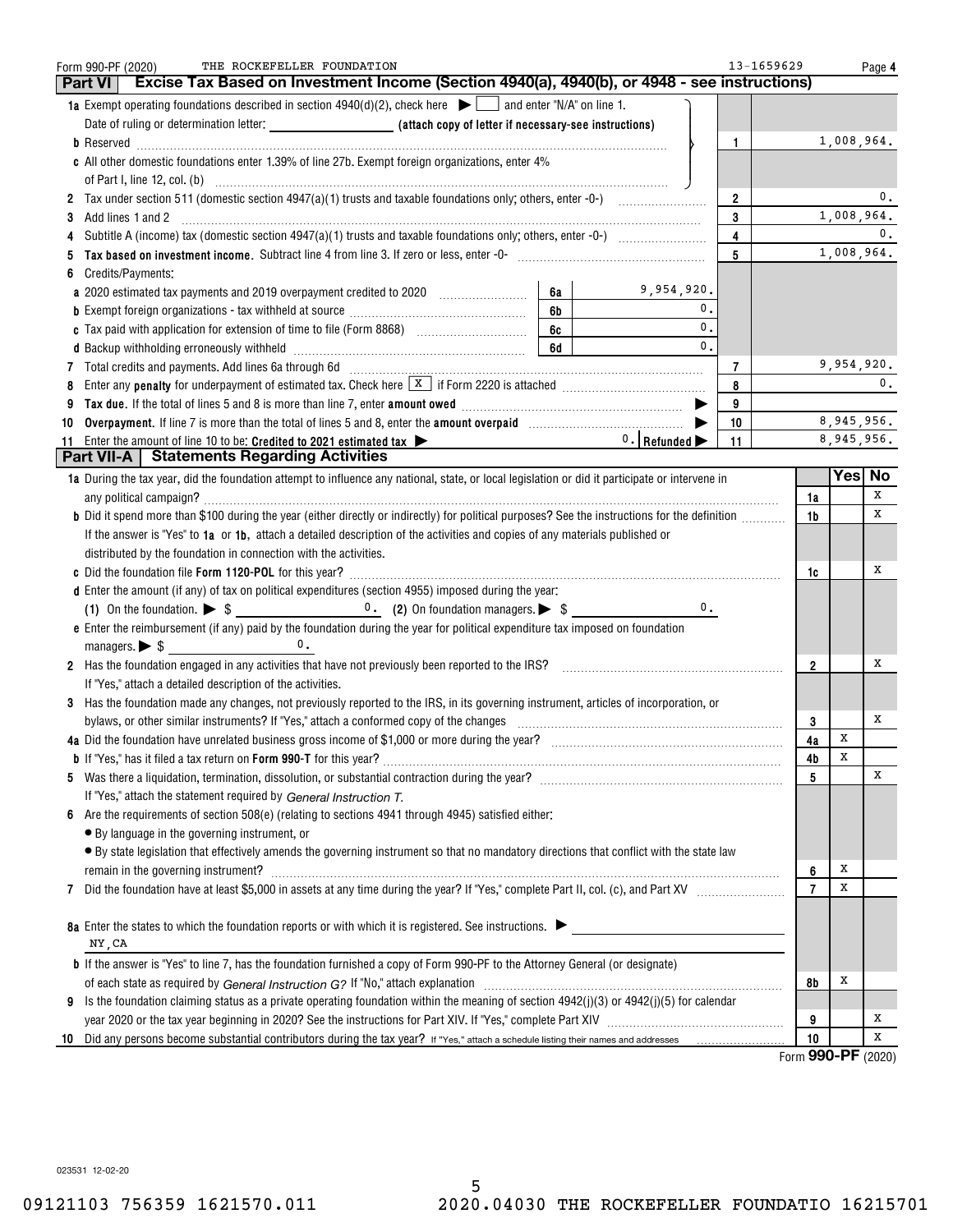|    | THE ROCKEFELLER FOUNDATION<br>13-1659629<br>Form 990-PF (2020)                                                                                                                                                                 |                    |     | Page 5    |
|----|--------------------------------------------------------------------------------------------------------------------------------------------------------------------------------------------------------------------------------|--------------------|-----|-----------|
|    | <b>Part VII-A   Statements Regarding Activities (continued)</b>                                                                                                                                                                |                    |     |           |
|    |                                                                                                                                                                                                                                |                    | Yes | <b>No</b> |
|    | 11 At any time during the year, did the foundation, directly or indirectly, own a controlled entity within the meaning of                                                                                                      |                    |     |           |
|    | STMT 19<br>section 512(b)(13)? If "Yes," attach schedule. See instructions STATEMENT 18                                                                                                                                        | 11                 | х   |           |
|    | 12 Did the foundation make a distribution to a donor advised fund over which the foundation or a disqualified person had advisory privileges?                                                                                  |                    |     |           |
|    | If "Yes," attach statement. See instructions                                                                                                                                                                                   | 12                 |     | x         |
| 13 | Did the foundation comply with the public inspection requirements for its annual returns and exemption application?                                                                                                            | 13                 | X   |           |
|    | Website address WWW.ROCKEFELLERFOUNDATION.ORG                                                                                                                                                                                  |                    |     |           |
|    | Telephone no. $\blacktriangleright$ 212-852-8361<br>14 The books are in care of DOMINICK J. IMPEMBA, CPA/CGMA/CFO                                                                                                              |                    |     |           |
|    | Located at > 420 FIFTH AVENUE, NEW YORK, NY<br>ZIP+4 10018-2702                                                                                                                                                                |                    |     |           |
|    |                                                                                                                                                                                                                                |                    |     |           |
|    | and enter the amount of tax-exempt interest received or accrued during the year $\ldots$ $\ldots$ $\ldots$ $\ldots$ $\ldots$ $\ldots$ $\ldots$ $\ldots$ $\ldots$                                                               |                    | N/A |           |
|    | 16 At any time during calendar year 2020, did the foundation have an interest in or a signature or other authority over a bank,                                                                                                |                    | Yes | No        |
|    | securities, or other financial account in a foreign country?                                                                                                                                                                   | 16                 | х   |           |
|    | See the instructions for exceptions and filing requirements for FinCEN Form 114. If "Yes," enter the name of the                                                                                                               |                    |     |           |
|    | SEE STATEMENT 17<br>foreign country $\blacktriangleright$                                                                                                                                                                      |                    |     |           |
|    | Part VII-B   Statements Regarding Activities for Which Form 4720 May Be Required                                                                                                                                               |                    |     |           |
|    | File Form 4720 if any item is checked in the "Yes" column, unless an exception applies.                                                                                                                                        |                    | Yes | No        |
|    | 1a During the year, did the foundation (either directly or indirectly):                                                                                                                                                        |                    |     |           |
|    | Yes $X$ No<br>(1) Engage in the sale or exchange, or leasing of property with a disqualified person?                                                                                                                           |                    |     |           |
|    | (2) Borrow money from, lend money to, or otherwise extend credit to (or accept it from)                                                                                                                                        |                    |     |           |
|    | Yes $\overline{X}$<br>No<br>a disqualified person?                                                                                                                                                                             |                    |     |           |
|    | <u>x</u>   Yes<br>(3) Furnish goods, services, or facilities to (or accept them from) a disqualified person?<br>No                                                                                                             |                    |     |           |
|    | $\sqrt{\frac{X}{X}}$ Yes<br>(4) Pay compensation to, or pay or reimburse the expenses of, a disqualified person?<br>No                                                                                                         |                    |     |           |
|    | (5) Transfer any income or assets to a disqualified person (or make any of either available                                                                                                                                    |                    |     |           |
|    | Yes $X$ No                                                                                                                                                                                                                     |                    |     |           |
|    | (6) Agree to pay money or property to a government official? (Exception. Check "No"                                                                                                                                            |                    |     |           |
|    | if the foundation agreed to make a grant to or to employ the official for a period after                                                                                                                                       |                    |     |           |
|    | Yes $\boxed{\textbf{X}}$ No<br>termination of government service, if terminating within 90 days.)                                                                                                                              |                    |     |           |
|    | <b>b</b> If any answer is "Yes" to $1a(1)-(6)$ , did any of the acts fail to qualify under the exceptions described in Regulations                                                                                             |                    |     |           |
|    | section 53.4941(d)-3 or in a current notice regarding disaster assistance? See instructions [100] and the section 53.4941(d)-3 or in a current notice regarding disaster assistance? See instructions [100] and the section 5. | 1b                 |     | х         |
|    |                                                                                                                                                                                                                                |                    |     |           |
|    | c Did the foundation engage in a prior year in any of the acts described in 1a, other than excepted acts, that were not corrected                                                                                              |                    |     |           |
|    |                                                                                                                                                                                                                                | 1c                 |     | х         |
|    | 2 Taxes on failure to distribute income (section 4942) (does not apply for years the foundation was a private operating foundation                                                                                             |                    |     |           |
|    | defined in section $4942(i)(3)$ or $4942(i)(5)$ :                                                                                                                                                                              |                    |     |           |
|    | a At the end of tax year 2020, did the foundation have any undistributed income (Part XIII, lines                                                                                                                              |                    |     |           |
|    | Yes $X$ No                                                                                                                                                                                                                     |                    |     |           |
|    | If "Yes," list the years $\blacktriangleright$                                                                                                                                                                                 |                    |     |           |
|    | <b>b</b> Are there any years listed in 2a for which the foundation is <b>not</b> applying the provisions of section $4942(a)(2)$ (relating to incorrect                                                                        |                    |     |           |
|    | valuation of assets) to the year's undistributed income? (If applying section $4942(a)(2)$ to all years listed, answer "No" and attach                                                                                         |                    |     |           |
|    | N/A                                                                                                                                                                                                                            | 2b                 |     |           |
|    | c If the provisions of section $4942(a)(2)$ are being applied to any of the years listed in 2a, list the years here.                                                                                                           |                    |     |           |
|    |                                                                                                                                                                                                                                |                    |     |           |
|    | 3a Did the foundation hold more than a 2% direct or indirect interest in any business enterprise at any time                                                                                                                   |                    |     |           |
|    | X<br>during the year?<br>Yes<br><b>No</b>                                                                                                                                                                                      |                    |     |           |
|    | <b>b</b> If "Yes," did it have excess business holdings in 2020 as a result of (1) any purchase by the foundation or disqualified persons after                                                                                |                    |     |           |
|    | May 26, 1969; (2) the lapse of the 5-year period (or longer period approved by the Commissioner under section $4943(c)(7)$ ) to dispose                                                                                        |                    |     |           |
|    | of holdings acquired by gift or bequest; or (3) the lapse of the 10-, 15-, or 20-year first phase holding period? (Use Form 4720,                                                                                              |                    |     |           |
|    | Schedule C, to determine if the foundation had excess business holdings in 2020.) [10] manufacture content to determine if the foundation had excess business holdings in 2020.) [10] manufacture content of the state of the  | 3b                 |     | х         |
|    |                                                                                                                                                                                                                                | 4a                 |     | х         |
|    | <b>b</b> Did the foundation make any investment in a prior year (but after December 31, 1969) that could jeopardize its charitable purpose that                                                                                |                    |     |           |
|    |                                                                                                                                                                                                                                | 4b                 |     | x         |
|    |                                                                                                                                                                                                                                | Form 990-PF (2020) |     |           |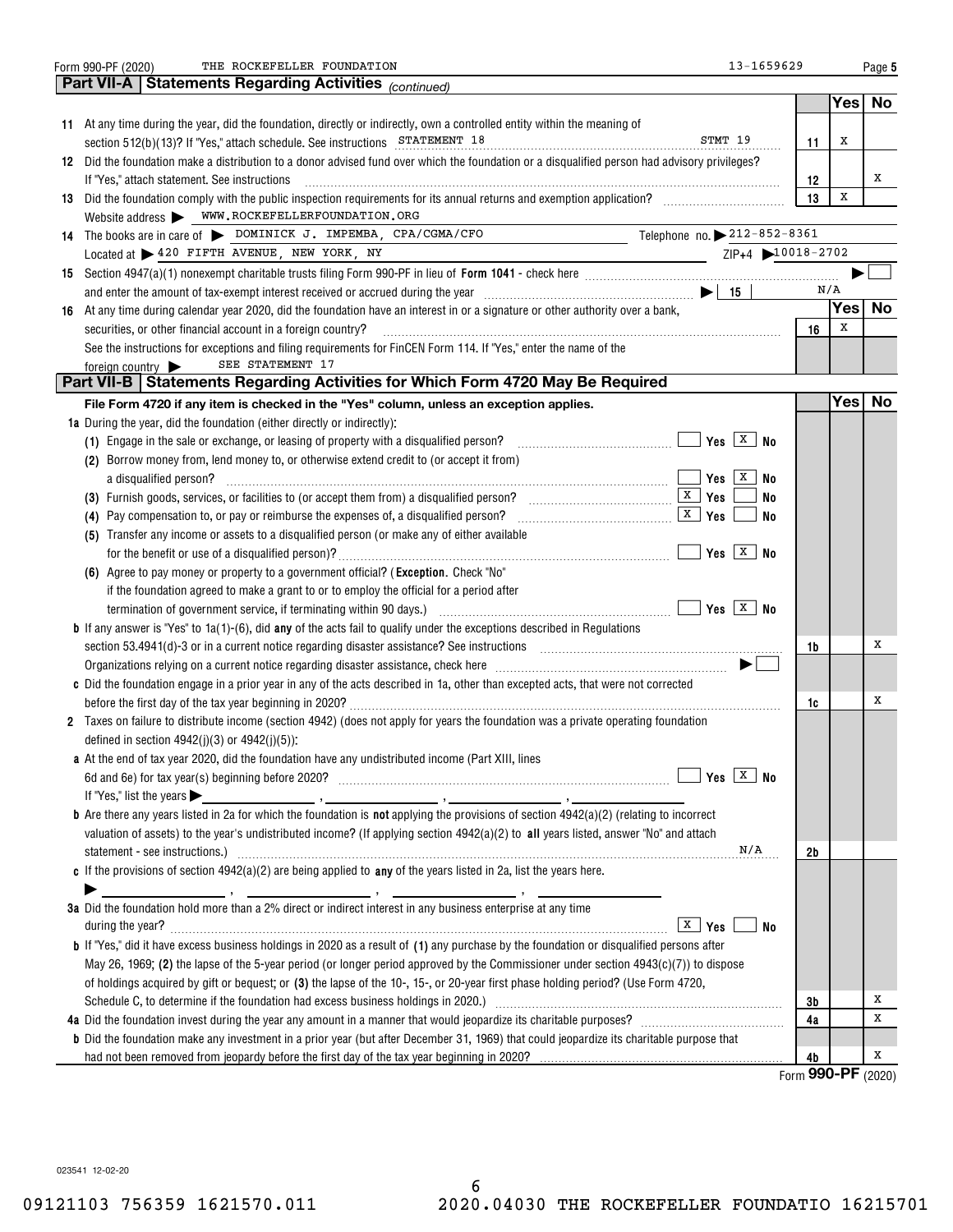| THE ROCKEFELLER FOUNDATION<br>Form 990-PF (2020)                                                                                                                                                               |                        |                                  | 13-1659629                                                     |           | Page 6         |
|----------------------------------------------------------------------------------------------------------------------------------------------------------------------------------------------------------------|------------------------|----------------------------------|----------------------------------------------------------------|-----------|----------------|
| <b>Part VII-B   Statements Regarding Activities for Which Form 4720 May Be Required</b>                                                                                                                        |                        | (continued)                      |                                                                |           |                |
| 5a During the year, did the foundation pay or incur any amount to:                                                                                                                                             |                        |                                  |                                                                |           | Yes No         |
|                                                                                                                                                                                                                |                        |                                  |                                                                |           |                |
| Influence the outcome of any specific public election (see section 4955); or to carry on, directly or indirectly,<br>(2)                                                                                       |                        |                                  |                                                                |           |                |
|                                                                                                                                                                                                                |                        |                                  |                                                                |           |                |
|                                                                                                                                                                                                                |                        |                                  | <b>No</b>                                                      |           |                |
| (4) Provide a grant to an organization other than a charitable, etc., organization described in section                                                                                                        |                        |                                  |                                                                |           |                |
|                                                                                                                                                                                                                |                        |                                  | No                                                             |           |                |
| (5) Provide for any purpose other than religious, charitable, scientific, literary, or educational purposes, or for                                                                                            |                        |                                  |                                                                |           |                |
|                                                                                                                                                                                                                |                        |                                  | Yes $X$ No                                                     |           |                |
| <b>b</b> If any answer is "Yes" to $5a(1)$ -(5), did any of the transactions fail to qualify under the exceptions described in Regulations                                                                     |                        |                                  |                                                                |           |                |
|                                                                                                                                                                                                                |                        |                                  |                                                                | <b>5b</b> | x              |
| Organizations relying on a current notice regarding disaster assistance, check here <i>manual content of the content of the station</i> on a current notice regarding disaster assistance, check here $\ldots$ |                        |                                  | $\blacktriangleright$                                          |           |                |
| c If the answer is "Yes" to question 5a(4), does the foundation claim exemption from the tax because it maintained                                                                                             |                        |                                  |                                                                |           |                |
|                                                                                                                                                                                                                |                        |                                  | No                                                             |           |                |
| If "Yes," attach the statement required by Regulations section 53.4945-5(d).                                                                                                                                   |                        |                                  |                                                                |           |                |
| 6a Did the foundation, during the year, receive any funds, directly or indirectly, to pay premiums on                                                                                                          |                        |                                  |                                                                |           |                |
|                                                                                                                                                                                                                |                        |                                  |                                                                |           |                |
|                                                                                                                                                                                                                |                        |                                  |                                                                | 6b        | х              |
| If "Yes" to 6b, file Form 8870.                                                                                                                                                                                |                        |                                  |                                                                |           |                |
| 7a At any time during the tax year, was the foundation a party to a prohibited tax shelter transaction? $\Box$ $\Box$ Thes $\Box$ Yes $\Box$ No                                                                |                        |                                  |                                                                |           |                |
|                                                                                                                                                                                                                |                        |                                  |                                                                | 7b        |                |
| 8 Is the foundation subject to the section 4960 tax on payment(s) of more than \$1,000,000 in remuneration or                                                                                                  |                        |                                  |                                                                |           |                |
| excess parachute payment(s) during the year?                                                                                                                                                                   |                        | $\lceil x \rfloor$ Yes $\lfloor$ | No                                                             |           |                |
| <b>Part VIII</b><br>Information About Officers, Directors, Trustees, Foundation Managers, Highly<br><b>Paid Employees, and Contractors</b>                                                                     |                        |                                  |                                                                |           |                |
| 1 List all officers, directors, trustees, and foundation managers and their compensation.                                                                                                                      |                        |                                  |                                                                |           |                |
|                                                                                                                                                                                                                | (b) Title, and average | (c) Compensation                 |                                                                |           | (e) Expense    |
| (a) Name and address                                                                                                                                                                                           | hours per week devoted | (If not paid,                    | (d) Contributions to<br>employee benefit plans<br>and deferred |           | account, other |
|                                                                                                                                                                                                                | to position            | $enter -0-1$                     | compensation                                                   |           | allowances     |
|                                                                                                                                                                                                                |                        |                                  |                                                                |           |                |

| SEE STATEMENT 20 | 4119227 | 385829. | 0. |
|------------------|---------|---------|----|
|                  |         |         |    |
|                  |         |         |    |
|                  |         |         |    |
|                  |         |         |    |
|                  |         |         |    |
|                  |         |         |    |
|                  |         |         |    |
|                  |         |         |    |
|                  |         |         |    |

# **2 Compensation of five highest-paid employees (other than those included on line 1). If none, enter "NONE."**

| (a) Name and address of each employee paid more than \$50,000 | (b) Title, and average<br>'hours per week `<br>devoted to position | (c) Compensation | (d) Contributions to<br>employee benefit plans<br>and deferred<br>compensation | (e) Expense<br>account, other<br>allowances |
|---------------------------------------------------------------|--------------------------------------------------------------------|------------------|--------------------------------------------------------------------------------|---------------------------------------------|
| DOUGLASS COYLE                                                | DEPUTY CHIEF INVESTMENT OFFICER                                    |                  |                                                                                |                                             |
| 420 FIFTH AVENUE, NEW YORK, NY 10018                          | 35.00                                                              | 969,369.         | 80, 102.                                                                       | 0.                                          |
| MICHELLE PAK                                                  | MANAGING DIRECTOR, INVESTMENTS                                     |                  |                                                                                |                                             |
| 420 FIFTH AVENUE, NEW YORK, NY 10018                          | 35.00                                                              | 681.673.         | 80,402.                                                                        | 0.                                          |
| ZIA KHAN                                                      | SVP/CHIEF - INNOVATION                                             |                  |                                                                                |                                             |
| 420 FIFTH AVENUE, NEW YORK, NY 10018                          | 35.00                                                              | 516.632.         | 57.203.                                                                        | 0.                                          |
| ROY STEINER                                                   | SVP/CHIEF - FOOD INITIATIVE                                        |                  |                                                                                |                                             |
| 420 FIFTH AVENUE, NEW YORK, NY 10018                          | 35.00                                                              | 499.893.         | 66.369.                                                                        | 0.                                          |
| RONALD CHEN                                                   | MANAGER DIRECTOR, INVESTMENTS                                      |                  |                                                                                |                                             |
| 420 FIFTH AVENUE, NEW YORK, NY 10018                          | 35.00                                                              | 490.768.         | 67.506.                                                                        | 0.                                          |
| <b>Total</b> number of other employees paid over \$50,000     |                                                                    |                  |                                                                                | 191                                         |

Form (2020) **990-PF**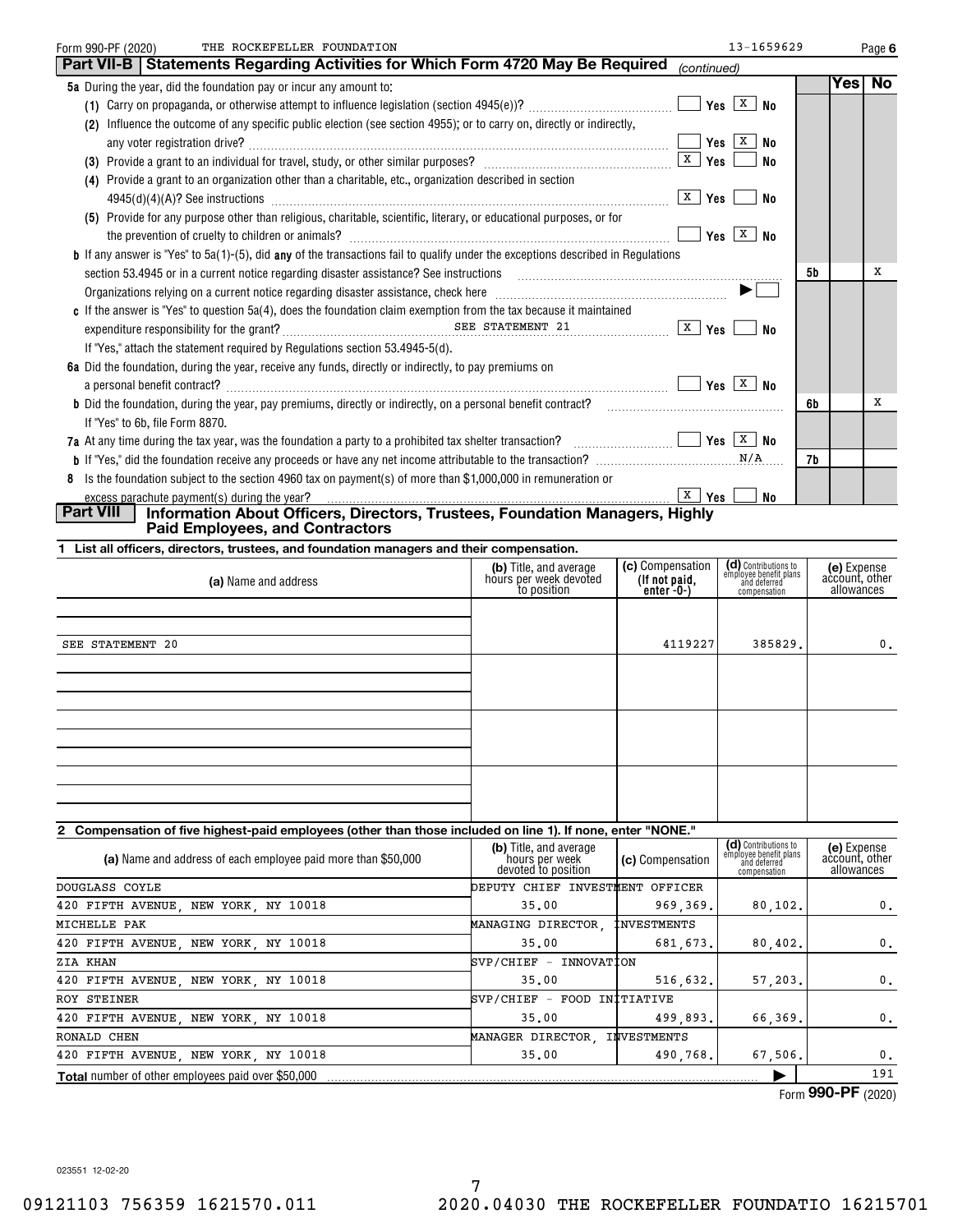#### *(continued)* **Part VIII Information About Officers, Directors, Trustees, Foundation Managers, Highly Paid Employees, and Contractors**

| 3 Five highest-paid independent contractors for professional services. If none, enter "NONE."                                                                                                                                                             |                         |                              |
|-----------------------------------------------------------------------------------------------------------------------------------------------------------------------------------------------------------------------------------------------------------|-------------------------|------------------------------|
| (a) Name and address of each person paid more than \$50,000                                                                                                                                                                                               | (b) Type of service     | (c) Compensation             |
| ACCENTURE INTERNATIONAL LIMITED                                                                                                                                                                                                                           | PROGRAMMATIC CONSULTING |                              |
| 1 GRAND CANAL SQUARE, DUBLIN, IRELAND                                                                                                                                                                                                                     | SERVICE                 | 2,805,273.                   |
| DELOITTE CONSULTING LLP                                                                                                                                                                                                                                   | PROGRAMMATIC CONSULTING |                              |
| 30 ROCKEFELLER PLAZA, NEW YORK, NY 10112                                                                                                                                                                                                                  | SERVICE                 | <u>1,986,582.</u>            |
| SECONDMUSE, LLC                                                                                                                                                                                                                                           | PROGRAMMATIC CONSULTING |                              |
| PO BOX 582, BERNALILLO, NM 87004                                                                                                                                                                                                                          | SERVICE                 | 1,900,647.                   |
| GLOBAL HEALTH STRATEGIES - 38 E 32ND STREET,                                                                                                                                                                                                              | PROGRAMMATIC CONSULTING |                              |
| 12TH FL SUITE 900, NEW YORK, NY 10016                                                                                                                                                                                                                     | SERVICE                 | 1,322,481.                   |
| THE BANK OF NEW YORK MELLON                                                                                                                                                                                                                               |                         |                              |
| 135 SANTILLI HIGHWAY, EVERETT, MA 02149                                                                                                                                                                                                                   | CUSTODIAL SERVICE       |                              |
| <b>Total number of others receiving over \$50,000 for professional services </b><br><b>Part IX-A   Summary of Direct Charitable Activities</b>                                                                                                            |                         | $\frac{1,314,475}{130}$<br>▶ |
| List the foundation's four largest direct charitable activities during the tax year. Include relevant statistical information such as the<br>number of organizations and other beneficiaries served, conferences convened, research papers produced, etc. |                         | Expenses                     |
| <b>1 SEE STATEMENT 33</b>                                                                                                                                                                                                                                 |                         |                              |
|                                                                                                                                                                                                                                                           |                         |                              |
|                                                                                                                                                                                                                                                           |                         | 5,616,019.                   |
| $\mathbf{2}$                                                                                                                                                                                                                                              |                         |                              |
|                                                                                                                                                                                                                                                           |                         |                              |
| SEE STATEMENT 22                                                                                                                                                                                                                                          |                         | 2,805,273.                   |
| 3                                                                                                                                                                                                                                                         |                         |                              |
|                                                                                                                                                                                                                                                           |                         |                              |
| SEE STATEMENT 23                                                                                                                                                                                                                                          |                         | 2,525,248.                   |
| 4                                                                                                                                                                                                                                                         |                         |                              |
|                                                                                                                                                                                                                                                           |                         |                              |
| SEE STATEMENT 24                                                                                                                                                                                                                                          |                         | 2,100,000.                   |
| Part IX-B   Summary of Program-Related Investments                                                                                                                                                                                                        |                         |                              |
| Describe the two largest program-related investments made by the foundation during the tax year on lines 1 and 2.                                                                                                                                         |                         | Amount                       |
| 1 A PRI TO WINDGEN POWER USA INC. TO SUPPORT THE RELIEF OF                                                                                                                                                                                                |                         |                              |
| POOR AND DISTRESSED PEOPLE IN COMMUNITIES IN SUB-SAHARAN                                                                                                                                                                                                  |                         |                              |
| AFRICA THAT HAVE INADEQUATE ACCESS TO ELECTRICITY                                                                                                                                                                                                         |                         | 1,500,000.                   |
| 2                                                                                                                                                                                                                                                         |                         |                              |
|                                                                                                                                                                                                                                                           |                         |                              |
| SEE STATEMENT 25                                                                                                                                                                                                                                          |                         | 1,200,000.                   |
| All other program-related investments. See instructions.                                                                                                                                                                                                  |                         |                              |
|                                                                                                                                                                                                                                                           |                         |                              |
|                                                                                                                                                                                                                                                           |                         |                              |
|                                                                                                                                                                                                                                                           |                         |                              |
|                                                                                                                                                                                                                                                           |                         |                              |
|                                                                                                                                                                                                                                                           |                         |                              |
| SEE STATEMENT 26                                                                                                                                                                                                                                          |                         | 5, 325, 124.                 |
| Total. Add lines 1 through 3                                                                                                                                                                                                                              |                         | 8,025,124                    |
|                                                                                                                                                                                                                                                           |                         |                              |

Form (2020) **990-PF**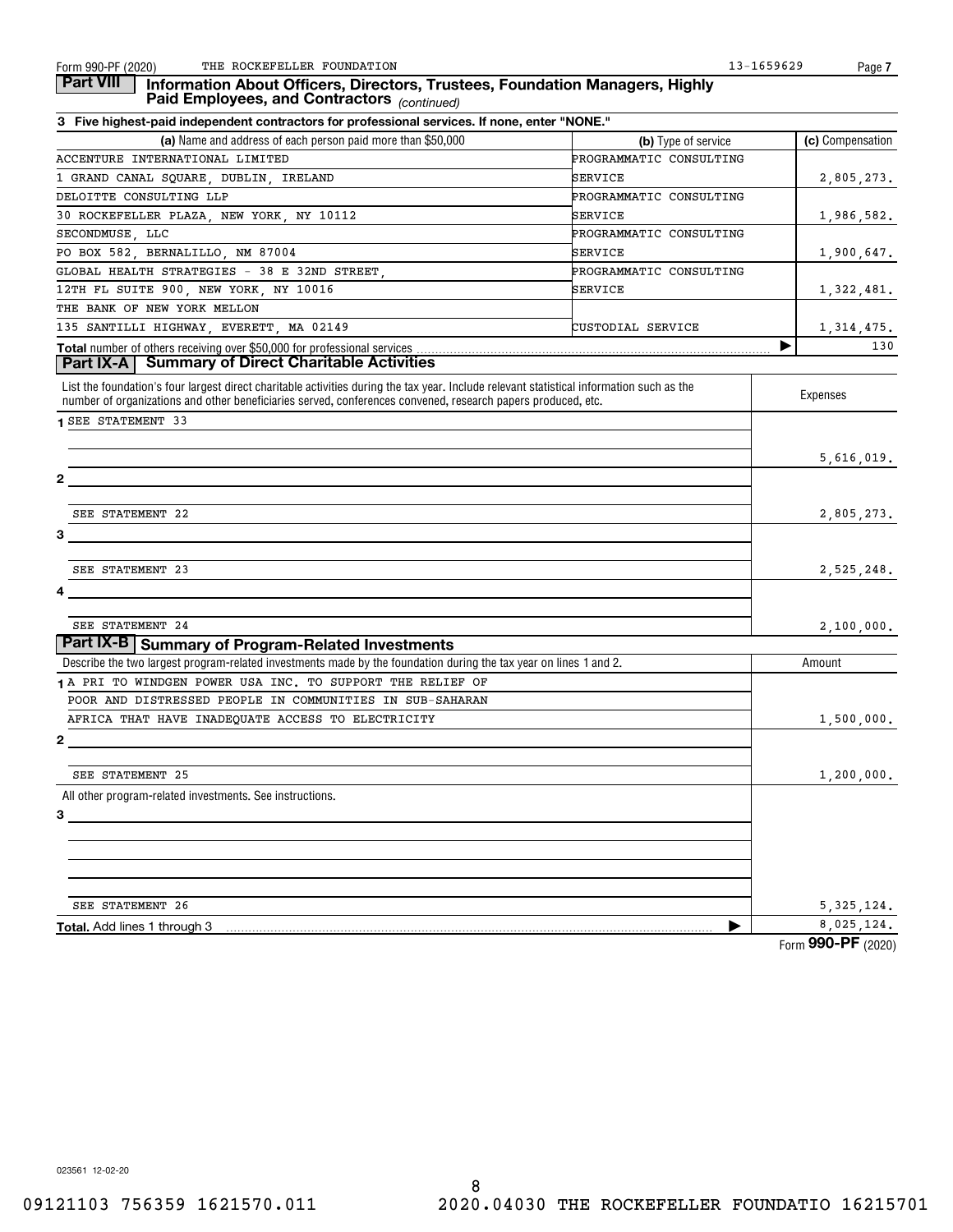| Form 990-PF (2020) |  |
|--------------------|--|
|                    |  |

**8**

|                | Part X<br><b>Minimum Investment Return</b> (All domestic foundations must complete this part. Foreign foundations, see instructions.)                                                                                               |    |            |                |                   |
|----------------|-------------------------------------------------------------------------------------------------------------------------------------------------------------------------------------------------------------------------------------|----|------------|----------------|-------------------|
| 1              | Fair market value of assets not used (or held for use) directly in carrying out charitable, etc., purposes:                                                                                                                         |    |            |                |                   |
|                |                                                                                                                                                                                                                                     |    |            | 1a             | 4,892,457,331.    |
|                | b Average of monthly cash balances encouragement and an architecture of monthly cash balances                                                                                                                                       |    |            | 1b             | 202, 207, 846.    |
|                |                                                                                                                                                                                                                                     |    |            | 1c             | 9,886,458.        |
|                | d Total (add lines 1a, b, and c) <b>manufacture and contract and contract a</b> contract and contract and contract a contract and contract and contract a contract and contract and contract a contract a contract and contract a c |    |            | 1d             | 5, 104, 551, 635. |
|                | e Reduction claimed for blockage or other factors reported on lines 1a and                                                                                                                                                          |    |            |                |                   |
|                |                                                                                                                                                                                                                                     |    | 0.         |                |                   |
| $\overline{2}$ |                                                                                                                                                                                                                                     |    |            | $\overline{2}$ | 0.                |
| 3              |                                                                                                                                                                                                                                     |    |            | 3              | 5, 104, 551, 635. |
| 4              |                                                                                                                                                                                                                                     |    |            | $\overline{4}$ | 76, 568, 275.     |
| 5              |                                                                                                                                                                                                                                     |    |            | 5              | 5,027,983,360.    |
| 6              | Minimum investment return. Enter 5% of line 5                                                                                                                                                                                       |    |            | 6              | 251, 399, 168.    |
|                | <b>Part XI</b>   Distributable Amount (see instructions) (Section 4942(j)(3) and (j)(5) private operating foundations and certain                                                                                                   |    |            |                |                   |
|                | foreign organizations, check here $\blacktriangleright$ $\Box$ and do not complete this part.)                                                                                                                                      |    |            |                |                   |
| 1              |                                                                                                                                                                                                                                     |    |            | 1.             | 251, 399, 168.    |
|                |                                                                                                                                                                                                                                     | 2a | 1,008,964. |                |                   |
| b              |                                                                                                                                                                                                                                     |    |            |                |                   |
| C              | Add lines 2a and 2b <b>manufacture and 2</b> manufacture and 20 minutes and 20 minutes and 20 minutes and 20 minutes and 20 minutes and 30 minutes and 30 minutes and 30 minutes and 30 minutes and 30 minutes and 30 minutes and 3 |    |            | 2c             | 1,008,964.        |
| 3              |                                                                                                                                                                                                                                     |    |            | 3              | 250, 390, 204.    |
| 4              |                                                                                                                                                                                                                                     |    |            | 4              | 4,750,457.        |
| 5              |                                                                                                                                                                                                                                     |    |            | 5              | 255, 140, 661.    |
| 6              |                                                                                                                                                                                                                                     |    |            | 6              | 0.                |
| 7              |                                                                                                                                                                                                                                     |    |            | $\overline{7}$ | 255, 140, 661.    |
| 1              | <b>Part XII Qualifying Distributions</b> (see instructions)<br>Amounts paid (including administrative expenses) to accomplish charitable, etc., purposes:                                                                           |    |            |                |                   |
|                | a Expenses, contributions, gifts, etc. - total from Part I, column (d), line 26 [11] [11] content material contracts contributions, gifts, etc. - total from Part I, column (d), line 26                                            |    |            | 1a             | 268, 539, 317.    |
| b              | $Program-related investments - total from Part IX-B$                                                                                                                                                                                |    |            | 1 <sub>b</sub> | 8,025,124.        |
| $\overline{2}$ |                                                                                                                                                                                                                                     |    |            | $\overline{2}$ | 3, 167, 895.      |
| 3              | Amounts set aside for specific charitable projects that satisfy the:                                                                                                                                                                |    |            |                |                   |
|                |                                                                                                                                                                                                                                     |    |            | 3a             |                   |
| b              |                                                                                                                                                                                                                                     |    |            | 3b             |                   |
| 4              |                                                                                                                                                                                                                                     |    |            | 4              | 279, 732, 336.    |
| 5              | Foundations that qualify under section 4940(e) for the reduced rate of tax on net investment                                                                                                                                        |    |            |                |                   |
|                |                                                                                                                                                                                                                                     |    |            | 5              | 0.                |
| 6              |                                                                                                                                                                                                                                     |    |            | 6              | 279, 732, 336.    |
|                | Note: The amount on line 6 will be used in Part V, column (b), in subsequent years when calculating whether the foundation qualifies for the section<br>4940(e) reduction of tax in those years.                                    |    |            |                |                   |

Form (2020) **990-PF**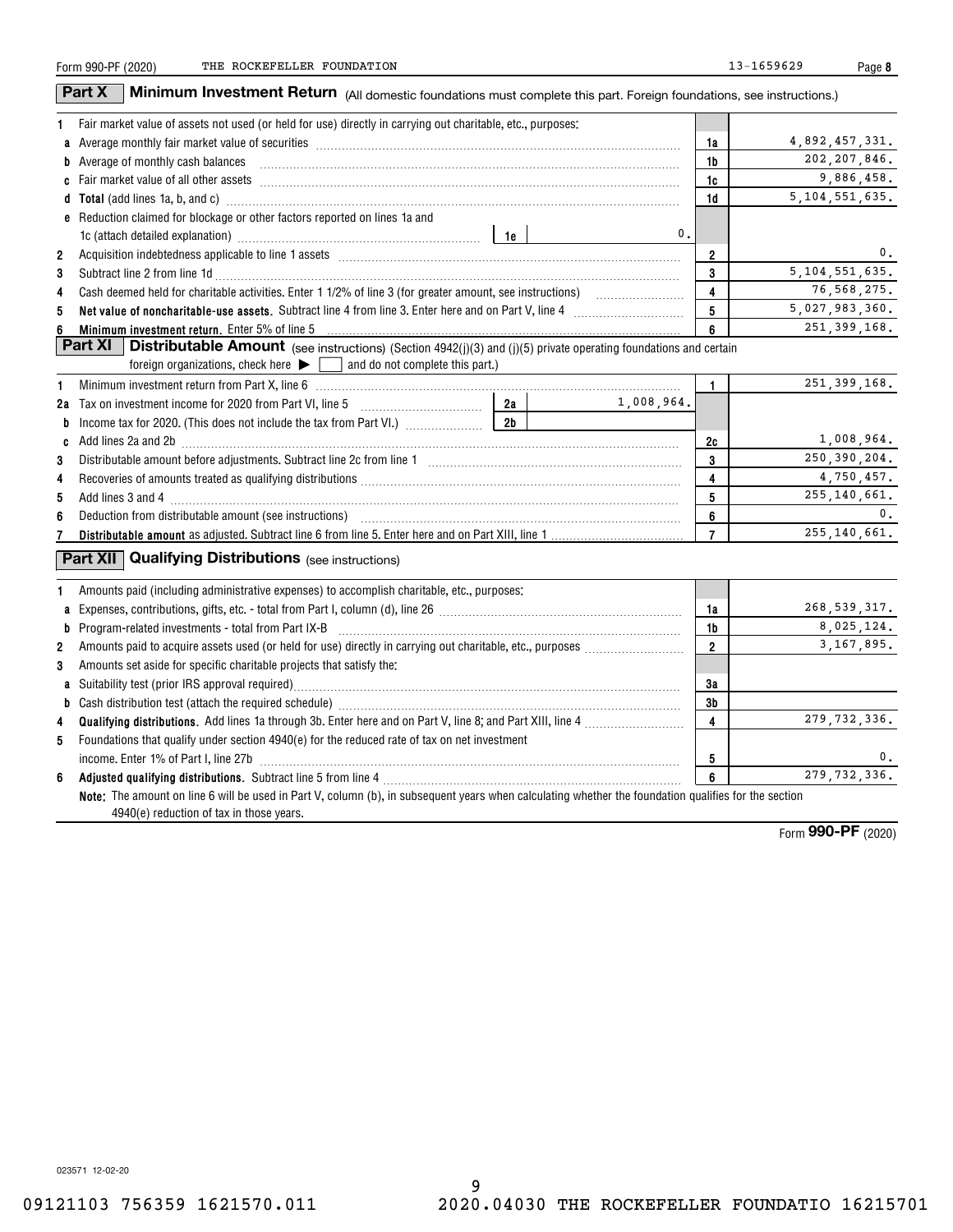**9**

**Part XIII** Undistributed Income (see instructions)

|                                                                                                        |                             | (a)<br>Corpus | (b)<br>Years prior to 2019 | (c)<br>2019   | (d)<br>2020    |
|--------------------------------------------------------------------------------------------------------|-----------------------------|---------------|----------------------------|---------------|----------------|
| 1 Distributable amount for 2020 from Part XI,                                                          |                             |               |                            |               |                |
|                                                                                                        |                             |               |                            |               | 255,140,661.   |
| 2 Undistributed income, if any, as of the end of 2020:                                                 |                             |               |                            |               |                |
| a Enter amount for 2019 only                                                                           |                             |               |                            | 0.            |                |
| <b>b</b> Total for prior years:                                                                        |                             |               | 0.                         |               |                |
| 3 Excess distributions carryover, if any, to 2020:                                                     |                             |               |                            |               |                |
| a From 2015<br>المستنب                                                                                 | 5,493,837.                  |               |                            |               |                |
| <b>b</b> From 2016<br>.                                                                                | 583,399.                    |               |                            |               |                |
| c From 2017<br>.                                                                                       | 816,930.                    |               |                            |               |                |
| <b>d</b> From 2018<br>.                                                                                | 4,768,114.                  |               |                            |               |                |
| e From 2019                                                                                            | 2,504,187.                  |               |                            |               |                |
|                                                                                                        |                             | 14, 166, 467. |                            |               |                |
| 4 Qualifying distributions for 2020 from                                                               |                             |               |                            |               |                |
| Part XII, line 4: ▶ \$279, 732, 336.                                                                   |                             |               |                            |               |                |
| <b>a</b> Applied to 2019, but not more than line 2a $\ldots$                                           |                             |               |                            | 0.            |                |
| <b>b</b> Applied to undistributed income of prior                                                      |                             |               |                            |               |                |
| years (Election required - see instructions)                                                           |                             |               | 0.                         |               |                |
| c Treated as distributions out of corpus                                                               |                             |               |                            |               |                |
| (Election required - see instructions)                                                                 |                             | 0.            |                            |               |                |
| d Applied to 2020 distributable amount                                                                 |                             |               |                            |               | 255, 140, 661. |
| e Remaining amount distributed out of corpus                                                           | .                           | 24, 591, 675. |                            |               |                |
| 5                                                                                                      |                             |               |                            |               |                |
| Excess distributions carryover applied to 2020<br>(If an amount appears in column (d), the same amount |                             | 0.            |                            |               | 0.             |
| Enter the net total of each column as<br>6<br>indicated below;                                         |                             |               |                            |               |                |
| <b>a</b> Corpus. Add lines 3f, 4c, and 4e. Subtract line 5                                             |                             | 38,758,142.   |                            |               |                |
| <b>b</b> Prior years' undistributed income. Subtract                                                   |                             |               |                            |               |                |
|                                                                                                        |                             |               | 0.                         |               |                |
| <b>c</b> Enter the amount of prior years'                                                              |                             |               |                            |               |                |
| undistributed income for which a notice of<br>deficiency has been issued, or on which                  |                             |               |                            |               |                |
| the section 4942(a) tax has been previously                                                            |                             |               |                            |               |                |
| assessed                                                                                               |                             |               | 0.                         |               |                |
| <b>d</b> Subtract line 6c from line 6b. Taxable                                                        |                             |               |                            |               |                |
|                                                                                                        |                             |               | 0.                         |               |                |
| e Undistributed income for 2019. Subtract line                                                         |                             |               |                            |               |                |
| 4a from line 2a. Taxable amount - see instr.                                                           |                             |               |                            | $\mathbf 0$ , |                |
| f Undistributed income for 2020. Subtract                                                              |                             |               |                            |               |                |
| lines 4d and 5 from line 1. This amount must                                                           |                             |               |                            |               |                |
|                                                                                                        |                             |               |                            |               | 0.             |
| 7 Amounts treated as distributions out of                                                              |                             |               |                            |               |                |
| corpus to satisfy requirements imposed by                                                              |                             |               |                            |               |                |
| section 170(b)(1)(F) or 4942(g)(3) (Election                                                           |                             |               |                            |               |                |
| may be required - see instructions)                                                                    |                             | $\mathbf 0$   |                            |               |                |
| 8 Excess distributions carryover from 2015                                                             |                             |               |                            |               |                |
| not applied on line 5 or line 7                                                                        |                             | 5,493,837.    |                            |               |                |
| 9 Excess distributions carryover to 2021.                                                              |                             |               |                            |               |                |
| Subtract lines 7 and 8 from line 6a                                                                    | .                           | 33, 264, 305. |                            |               |                |
| 10 Analysis of line 9:                                                                                 |                             |               |                            |               |                |
| a Excess from 2016.                                                                                    | 583,399.                    |               |                            |               |                |
| <b>b</b> Excess from 2017 $\ldots$                                                                     | 816,930.                    |               |                            |               |                |
| c Excess from 2018 $\ldots$                                                                            | 4,768,114.                  |               |                            |               |                |
| <b>d</b> Excess from 2019<br>e Excess from 2020                                                        | 2,504,187.<br>24, 591, 675. |               |                            |               |                |
|                                                                                                        |                             |               |                            |               |                |

10

023581 12-02-20

Form (2020) **990-PF**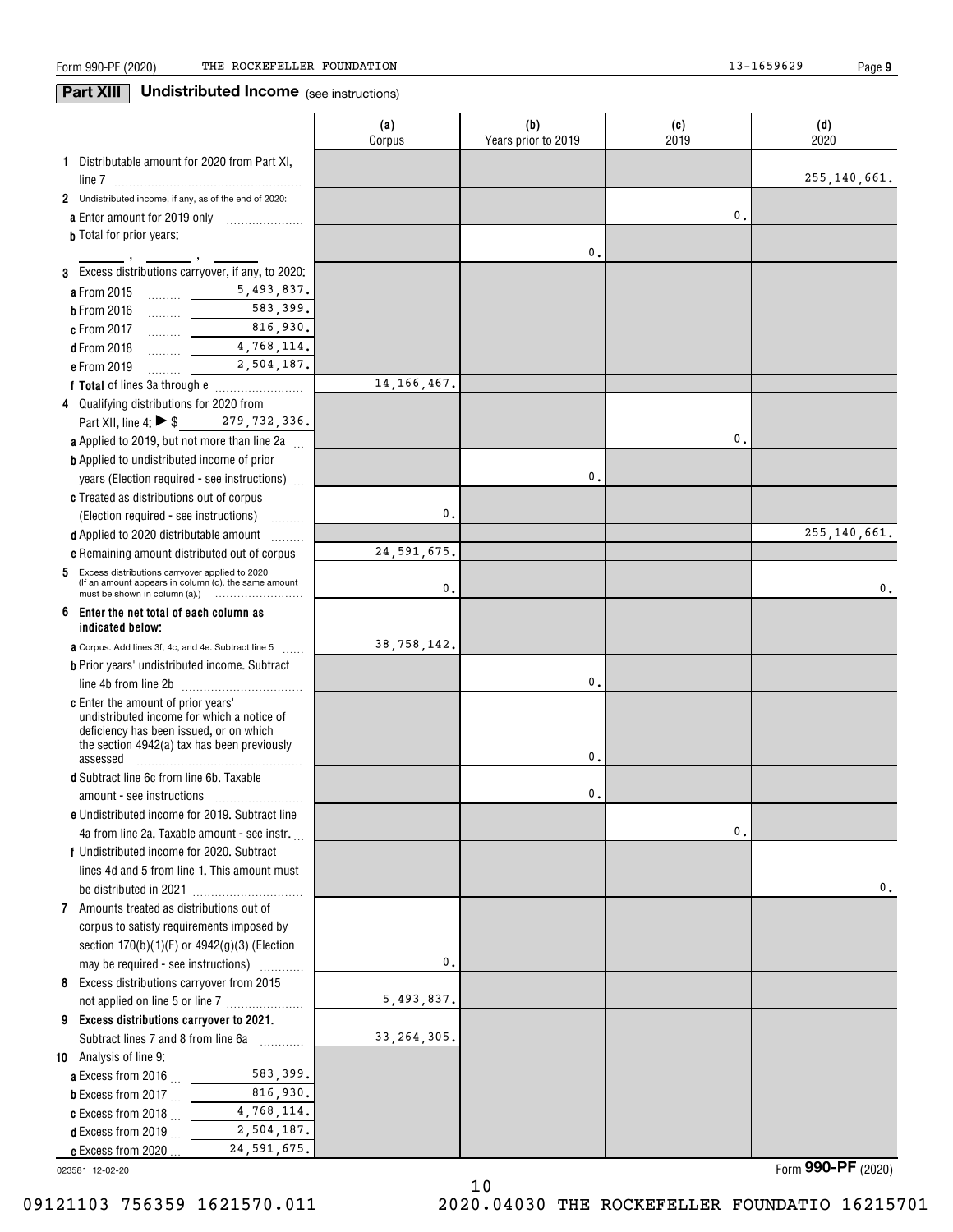| Form 990-PF (2020)                                                                                                                                                                   | THE ROCKEFELLER FOUNDATION                |          |               | 13-1659629      | Page 10    |  |  |  |
|--------------------------------------------------------------------------------------------------------------------------------------------------------------------------------------|-------------------------------------------|----------|---------------|-----------------|------------|--|--|--|
| Part XIV   Private Operating Foundations (see instructions and Part VII-A, question 9)                                                                                               |                                           |          |               | N/A             |            |  |  |  |
| 1 a If the foundation has received a ruling or determination letter that it is a private operating                                                                                   |                                           |          |               |                 |            |  |  |  |
| foundation, and the ruling is effective for 2020, enter the date of the ruling                                                                                                       |                                           |          | ▶             |                 |            |  |  |  |
| <b>b</b> Check box to indicate whether the foundation is a private operating foundation described in section                                                                         |                                           |          | .             | $4942(j)(3)$ or | 4942(j)(5) |  |  |  |
| 2 a Enter the lesser of the adjusted net                                                                                                                                             | Tax year                                  |          | Prior 3 years |                 |            |  |  |  |
| income from Part I or the minimum                                                                                                                                                    | (a) 2020                                  | (b) 2019 | $(c)$ 2018    | $(d)$ 2017      | (e) Total  |  |  |  |
| investment return from Part X for                                                                                                                                                    |                                           |          |               |                 |            |  |  |  |
| each year listed                                                                                                                                                                     |                                           |          |               |                 |            |  |  |  |
|                                                                                                                                                                                      |                                           |          |               |                 |            |  |  |  |
| c Qualifying distributions from Part XII,                                                                                                                                            |                                           |          |               |                 |            |  |  |  |
| line 4, for each year listed                                                                                                                                                         |                                           |          |               |                 |            |  |  |  |
| <b>d</b> Amounts included in line 2c not                                                                                                                                             |                                           |          |               |                 |            |  |  |  |
| used directly for active conduct of                                                                                                                                                  |                                           |          |               |                 |            |  |  |  |
| exempt activities                                                                                                                                                                    |                                           |          |               |                 |            |  |  |  |
| e Qualifying distributions made directly                                                                                                                                             |                                           |          |               |                 |            |  |  |  |
| for active conduct of exempt activities.                                                                                                                                             |                                           |          |               |                 |            |  |  |  |
| Subtract line 2d from line 2c                                                                                                                                                        |                                           |          |               |                 |            |  |  |  |
| Complete 3a, b, or c for the<br>3                                                                                                                                                    |                                           |          |               |                 |            |  |  |  |
| alternative test relied upon:                                                                                                                                                        |                                           |          |               |                 |            |  |  |  |
| a "Assets" alternative test - enter:<br>(1) Value of all assets                                                                                                                      |                                           |          |               |                 |            |  |  |  |
|                                                                                                                                                                                      |                                           |          |               |                 |            |  |  |  |
| (2) Value of assets qualifying<br>under section $4942(j)(3)(B)(i)$                                                                                                                   |                                           |          |               |                 |            |  |  |  |
| <b>b</b> "Endowment" alternative test - enter                                                                                                                                        |                                           |          |               |                 |            |  |  |  |
| 2/3 of minimum investment return                                                                                                                                                     |                                           |          |               |                 |            |  |  |  |
| shown in Part X, line 6, for each year                                                                                                                                               |                                           |          |               |                 |            |  |  |  |
|                                                                                                                                                                                      |                                           |          |               |                 |            |  |  |  |
| <b>c</b> "Support" alternative test - enter:                                                                                                                                         |                                           |          |               |                 |            |  |  |  |
| (1) Total support other than gross<br>investment income (interest,                                                                                                                   |                                           |          |               |                 |            |  |  |  |
| dividends, rents, payments on                                                                                                                                                        |                                           |          |               |                 |            |  |  |  |
| securities loans (section                                                                                                                                                            |                                           |          |               |                 |            |  |  |  |
| $512(a)(5)$ , or royalties)                                                                                                                                                          |                                           |          |               |                 |            |  |  |  |
| Support from general public<br>(2)<br>and 5 or more exempt                                                                                                                           |                                           |          |               |                 |            |  |  |  |
| organizations as provided in                                                                                                                                                         |                                           |          |               |                 |            |  |  |  |
| section $4942(j)(3)(B)(iii)$<br>.                                                                                                                                                    |                                           |          |               |                 |            |  |  |  |
| (3) Largest amount of support from                                                                                                                                                   |                                           |          |               |                 |            |  |  |  |
| an exempt organization                                                                                                                                                               |                                           |          |               |                 |            |  |  |  |
| (4) Gross investment income                                                                                                                                                          |                                           |          |               |                 |            |  |  |  |
| Supplementary Information (Complete this part only if the foundation had \$5,000 or more in assets<br>Part XV                                                                        |                                           |          |               |                 |            |  |  |  |
| at any time during the year-see instructions.)                                                                                                                                       |                                           |          |               |                 |            |  |  |  |
| <b>Information Regarding Foundation Managers:</b><br>1.                                                                                                                              |                                           |          |               |                 |            |  |  |  |
| a List any managers of the foundation who have contributed more than 2% of the total contributions received by the foundation before the close of any tax                            |                                           |          |               |                 |            |  |  |  |
| year (but only if they have contributed more than \$5,000). (See section 507(d)(2).)                                                                                                 |                                           |          |               |                 |            |  |  |  |
| NONE                                                                                                                                                                                 |                                           |          |               |                 |            |  |  |  |
| <b>b</b> List any managers of the foundation who own 10% or more of the stock of a corporation (or an equally large portion of the ownership of a partnership or                     |                                           |          |               |                 |            |  |  |  |
| other entity) of which the foundation has a 10% or greater interest.                                                                                                                 |                                           |          |               |                 |            |  |  |  |
| NONE                                                                                                                                                                                 |                                           |          |               |                 |            |  |  |  |
| Information Regarding Contribution, Grant, Gift, Loan, Scholarship, etc., Programs:<br>2                                                                                             |                                           |          |               |                 |            |  |  |  |
| Check here $\blacktriangleright \boxed{X}$ if the foundation only makes contributions to preselected charitable organizations and does not accept unsolicited requests for funds. If |                                           |          |               |                 |            |  |  |  |
| the foundation makes gifts, grants, etc., to individuals or organizations under other conditions, complete items 2a, b, c, and d.                                                    |                                           |          |               |                 |            |  |  |  |
| a The name, address, and telephone number or email address of the person to whom applications should be addressed:                                                                   |                                           |          |               |                 |            |  |  |  |
|                                                                                                                                                                                      | OFFICE OF GRANTS MANAGEMENT, 212-852-8465 |          |               |                 |            |  |  |  |
| 420 FIFTH AVENUE, NEW YORK, NY 10018                                                                                                                                                 |                                           |          |               |                 |            |  |  |  |
| <b>b</b> The form in which applications should be submitted and information and materials they should include:<br>SEE STATEMENT 29                                                   |                                           |          |               |                 |            |  |  |  |
| c Any submission deadlines:                                                                                                                                                          |                                           |          |               |                 |            |  |  |  |
| SEE STATEMENT 29                                                                                                                                                                     |                                           |          |               |                 |            |  |  |  |

**d** Any restrictions or limitations on awards, such as by geographical areas, charitable fields, kinds of institutions, or other factors: SEE STATEMENT 29

023601 12-02-20

Form (2020) **990-PF**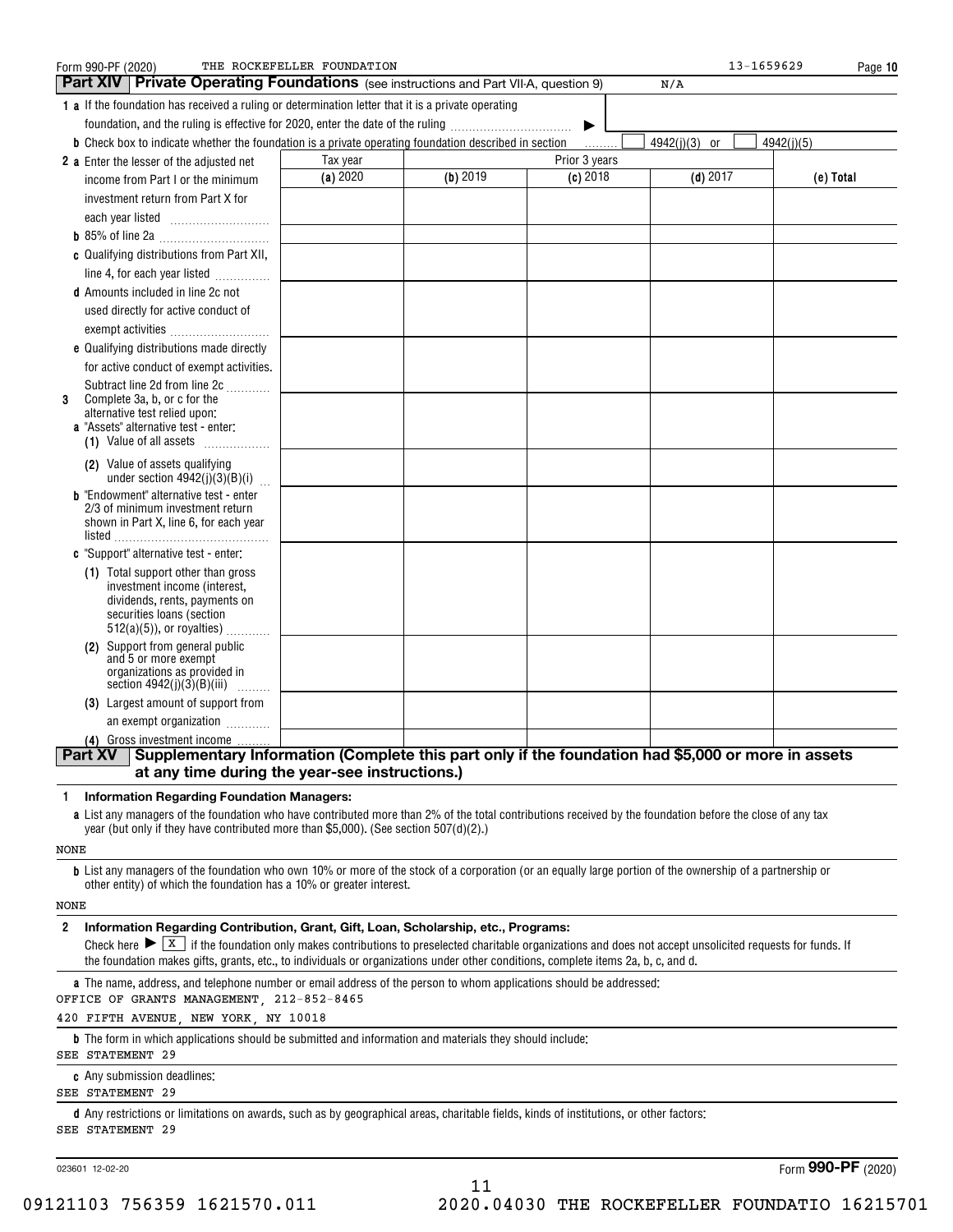$\frac{F_{\rm{O}}}{13-1659629}$  Page Page Page Page 213-1659629 Page Page 213-1659629 Page 213-1659629 Page

| Supplementary Information (continued)<br>Part XV                                  |                                                                                      |                         |                                                     |                                       |
|-----------------------------------------------------------------------------------|--------------------------------------------------------------------------------------|-------------------------|-----------------------------------------------------|---------------------------------------|
| Grants and Contributions Paid During the Year or Approved for Future Payment<br>3 |                                                                                      |                         |                                                     |                                       |
| Recipient<br>Name and address (home or business)                                  | If recipient is an individual,<br>show any relationship to<br>any foundation manager | Foundation<br>status of | Purpose of grant or<br>contribution<br>$\star\star$ | Amount                                |
| a Paid during the year                                                            | or substantial contributor                                                           | recipient               |                                                     |                                       |
|                                                                                   |                                                                                      |                         |                                                     |                                       |
| 100 WOMEN IN FINANCE FOUNDATION<br>888C 8TH AVENUE NO 453                         | N/A                                                                                  | PС                      | <b>SEE STATEMENT</b>                                |                                       |
| NEW YORK, NY 10019-8511                                                           |                                                                                      |                         |                                                     |                                       |
|                                                                                   |                                                                                      |                         |                                                     |                                       |
|                                                                                   |                                                                                      |                         |                                                     | 24,999.                               |
| 24 HOUR COMPANY                                                                   | N/A                                                                                  | ÞС                      | <b>SEE STATEMENT</b>                                |                                       |
| 151 BANK ST                                                                       |                                                                                      |                         |                                                     |                                       |
| NEW YORK, NY 10014-2049                                                           |                                                                                      |                         |                                                     |                                       |
|                                                                                   |                                                                                      |                         |                                                     |                                       |
|                                                                                   |                                                                                      |                         |                                                     | 450.                                  |
| 50 BREAKTHROUGHS FOUNDATION                                                       | N/A                                                                                  | PС                      | <b>SEE STATEMENT</b>                                |                                       |
| 812 CREED ROAD                                                                    |                                                                                      |                         |                                                     |                                       |
| OAKLAND, CA 94610                                                                 |                                                                                      |                         |                                                     |                                       |
|                                                                                   |                                                                                      |                         |                                                     | 50,000.                               |
|                                                                                   |                                                                                      |                         |                                                     |                                       |
| 52ND STREET PROJECT INC                                                           | N/A                                                                                  | PС                      | <b>SEE STATEMENT</b>                                |                                       |
| 52ND STREET PROJECT INC<br>NEW YORK, NY 10019-5027                                |                                                                                      |                         |                                                     |                                       |
|                                                                                   |                                                                                      |                         |                                                     |                                       |
|                                                                                   |                                                                                      |                         |                                                     | 500.                                  |
| 9TO5 NATIONAL ASSOCIATION OF WORKING                                              | N/A                                                                                  | PС                      | <b>SEE STATEMENT</b>                                |                                       |
| <b>WOMEN</b>                                                                      |                                                                                      |                         |                                                     |                                       |
| 231 WEST WISCONSIN AVENUE, SUITE 900                                              |                                                                                      |                         |                                                     |                                       |
| MILWAUKEE, WI 53203-2308                                                          |                                                                                      |                         |                                                     |                                       |
| Total                                                                             | SEE CONTINUATION SHEET(S)                                                            |                         | $\blacktriangleright$ 3a                            | 500,000.<br>175,106,160.              |
| <b>b</b> Approved for future payment                                              |                                                                                      |                         |                                                     |                                       |
| ACADEMY OF MUSIC PRODUCTION EDUCATION N/A                                         |                                                                                      | PС                      |                                                     |                                       |
| AND DEVELOPMENT                                                                   |                                                                                      |                         | <b>SEE STATEMENT</b>                                |                                       |
| 4425 GREENWOOD AVENUE                                                             |                                                                                      |                         |                                                     |                                       |
| LOUISVILLE, KY 40211                                                              |                                                                                      |                         |                                                     |                                       |
|                                                                                   |                                                                                      |                         |                                                     | 250,000.                              |
| ACCELERATE 500 INC.                                                               | N/A                                                                                  | PС                      | <b>SEE STATEMENT</b>                                |                                       |
| 1100 15TH STREET, NW, 4TH FLOOR                                                   |                                                                                      |                         |                                                     |                                       |
| WASHINGTON, DC 20005                                                              |                                                                                      |                         |                                                     |                                       |
|                                                                                   |                                                                                      |                         |                                                     |                                       |
|                                                                                   |                                                                                      |                         |                                                     | 730,072.                              |
| ACRE CAPITAL LIMITED                                                              | N/A                                                                                  | NC                      | <b>SEE STATEMENT</b>                                |                                       |
| 11-12 ST JAMES'S SQUARE SW1Y 4LB                                                  |                                                                                      |                         |                                                     |                                       |
| LONDON, UNITED KINGDOM                                                            |                                                                                      |                         |                                                     |                                       |
|                                                                                   |                                                                                      |                         |                                                     |                                       |
| Total                                                                             | SEE CONTINUATION SHEET(S)                                                            |                         | $\blacktriangleright$ 3b                            | 160,000.<br>$\overline{73,460,415}$ . |
|                                                                                   |                                                                                      |                         |                                                     | Form 990-PF (2020)                    |

023611 12-02-20 \*\* SEE PURPOSE OF GRANT CONTINUATIONS

Form **990-PF** (2020)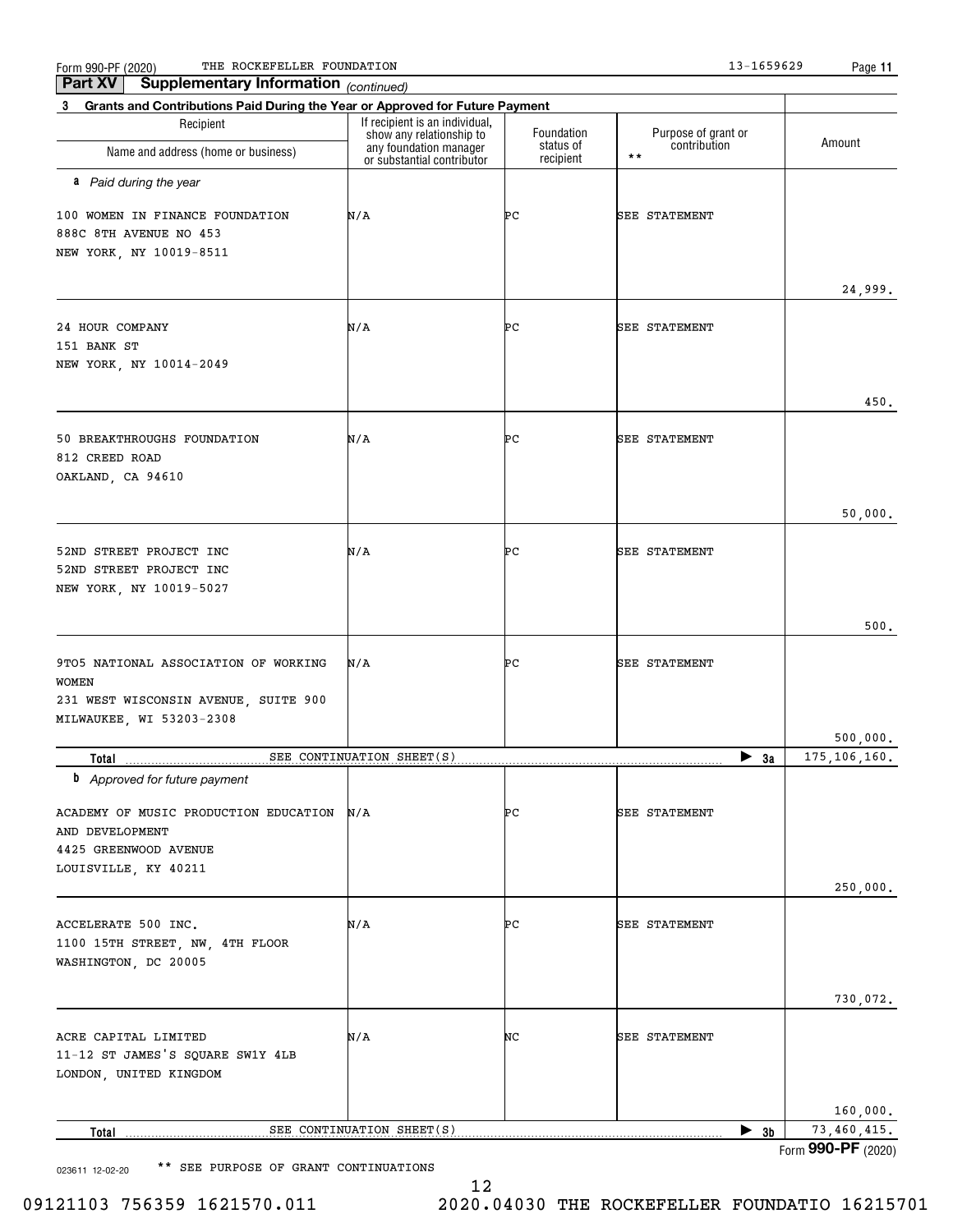608,455.

608,455.

### Excluded by section 512, 513, or 514 Exclu-**(c)** sion code**(e) (a) (b) (d)** Business**1**Program service revenue: **abcdefg** Fees and contracts from government agencies  $^{'}\dots^{''}\dots$ **2** Membership dues and assessments  $^{[..]}$ **3**Interest on savings and temporary cash **4** Dividends and interest from securities **5** Net rental income or (loss) from real estate: **6** Net rental income or (loss) from personal **7**Other investment income ~~~~~~~~~~~~~~ **8**Gain or (loss) from sales of assets other **9** Net income or (loss) from special events  $\quad \ldots \ldots \ldots \ldots \ldots \ldots$ **10** Gross profit or (loss) from sales of inventory  $\quad \ldots \ldots \ldots \ldots$ **a** Debt-financed property **b**Not debt-financed property ~~~~~~~~~~~~ **11**Other revenue: **12** Subtotal. Add columns (b), (d), and (e)  $\hspace{0.1cm}$   $\hspace{0.1cm}$   $\hspace{0.1cm}$ **13 Total. 13** Add line 12, columns (b), (d), and (e) ~~~~~~~~~~~~~~~~~~~~~~~~~~~~~~~~~~~~~~ **abcdeLine No.** Form 990-PF (2020) THE ROCKEFELLER FOUNDATION 13-1659629 Page Unrelated business income Enter gross amounts unless otherwise indicated. Related or exempt function income codeAmount Amountinvestments ~~~~~~~~~~~~~~~~~~~~~~~~~~~~~~~~~property ~~~~~~~~~~~~~~~~~~~~~ than inventory ~~~~~~~~~~~~~~~~~~~ (See worksheet in line 13 instructions to verify calculations.) Explain below how each activity for which income is reported in column (e) of Part XVI-A contributed importantly to the accomplishment of the foundation's exempt purposes (other than by providing funds for such purposes). **Part XVI-A Analysis of Income-Producing Activities Part XVI-B Relationship of Activities to the Accomplishment of Exempt Purposes**  $\overline{\textbf{v}}$  1ASEE STATEMENT 27 PROGRAM RELATED INVESTMENT INCOME 356,052,105. SEE PART IX-B AND STATEMENTS 25 & 26 -6329621 2987763 576,370. 5,373,187.  $-380,064.$ 141418916,144. 15,622,036. 336,297,771. 355,823,714. 525990525990

13

023621 12-02-20

Form (2020) **990-PF**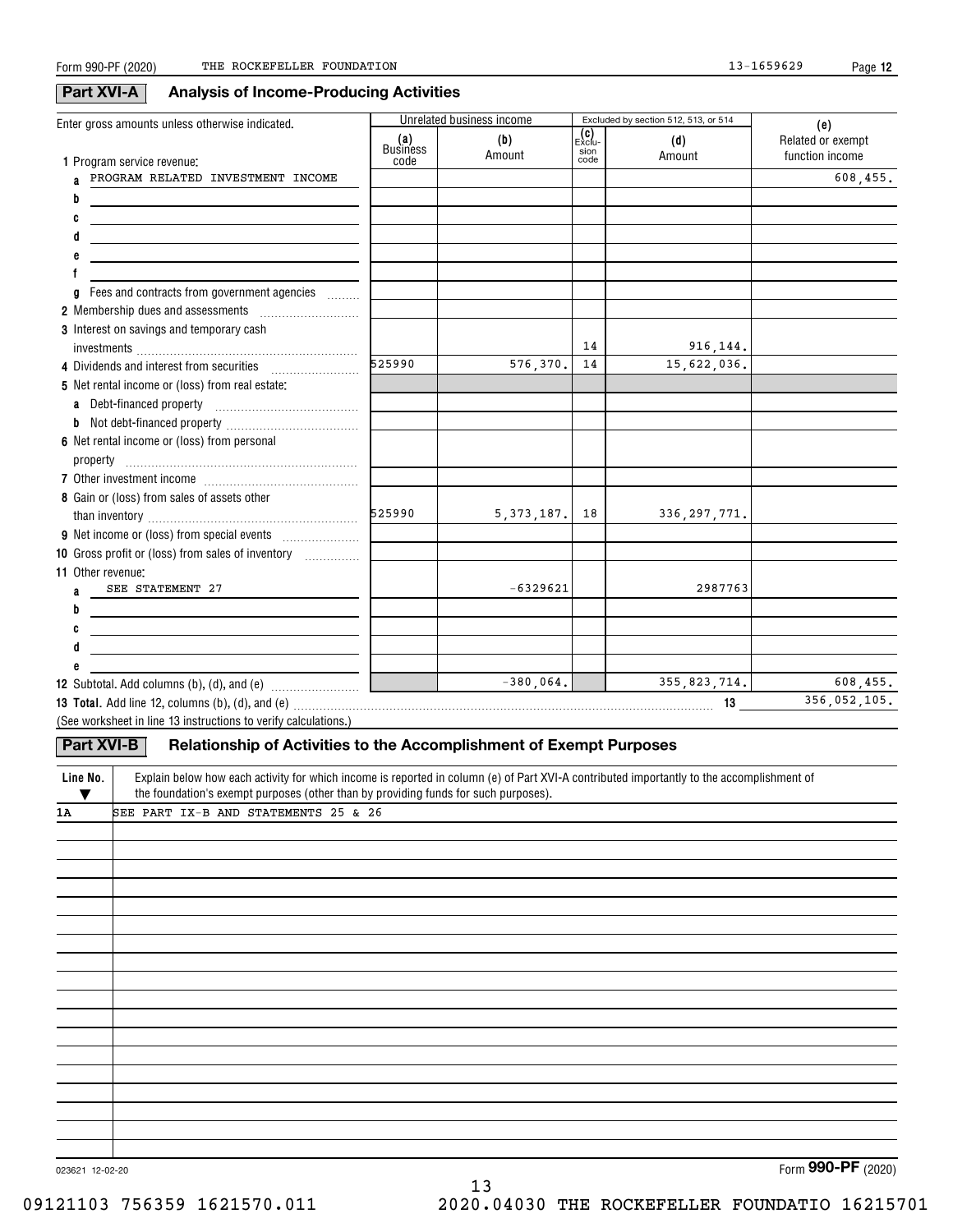| Form 990-PF (2020) |                                                                                                                          | THE ROCKEFELLER FOUNDATION                 |                      |                                                                                                                                                                                  |                        | 13-1659629                                                                                                                                                                                                                                                                                                               |                                                     |     | Page 13             |
|--------------------|--------------------------------------------------------------------------------------------------------------------------|--------------------------------------------|----------------------|----------------------------------------------------------------------------------------------------------------------------------------------------------------------------------|------------------------|--------------------------------------------------------------------------------------------------------------------------------------------------------------------------------------------------------------------------------------------------------------------------------------------------------------------------|-----------------------------------------------------|-----|---------------------|
| Part XVII          |                                                                                                                          |                                            |                      |                                                                                                                                                                                  |                        | Information Regarding Transfers to and Transactions and Relationships With Noncharitable                                                                                                                                                                                                                                 |                                                     |     |                     |
| 1.                 | <b>Exempt Organizations</b>                                                                                              |                                            |                      | Did the organization directly or indirectly engage in any of the following with any other organization described in section 501(c)                                               |                        |                                                                                                                                                                                                                                                                                                                          |                                                     | Yes | No                  |
|                    |                                                                                                                          |                                            |                      | (other than section 501(c)(3) organizations) or in section 527, relating to political organizations?                                                                             |                        |                                                                                                                                                                                                                                                                                                                          |                                                     |     |                     |
| a                  | Transfers from the reporting foundation to a noncharitable exempt organization of:                                       |                                            |                      |                                                                                                                                                                                  |                        |                                                                                                                                                                                                                                                                                                                          |                                                     |     |                     |
|                    |                                                                                                                          |                                            |                      | $(1)$ Cash $\ldots$                                                                                                                                                              |                        |                                                                                                                                                                                                                                                                                                                          | 1a(1)                                               | х   |                     |
|                    |                                                                                                                          |                                            |                      |                                                                                                                                                                                  |                        |                                                                                                                                                                                                                                                                                                                          | 1a(2)                                               |     | х                   |
| b                  | Other transactions:                                                                                                      |                                            |                      |                                                                                                                                                                                  |                        |                                                                                                                                                                                                                                                                                                                          |                                                     |     |                     |
|                    |                                                                                                                          |                                            |                      |                                                                                                                                                                                  |                        | (1) Sales of assets to a noncharitable exempt organization <i>manufacture contraction contraction contraction</i> contraction contraction contraction contraction contraction contract of the second contract of the second contrac                                                                                      | 1b(1)                                               |     | x                   |
|                    |                                                                                                                          |                                            |                      |                                                                                                                                                                                  |                        |                                                                                                                                                                                                                                                                                                                          | 1b(2)                                               |     | х                   |
|                    | 1b(3)<br>Reimbursement arrangements [111] March 2016 (2016) 2017 (2016) 2017 2018 2019 2016 2017 2018 2019 2019 2019 201 |                                            |                      |                                                                                                                                                                                  |                        |                                                                                                                                                                                                                                                                                                                          |                                                     |     | х                   |
| (4)                |                                                                                                                          |                                            |                      |                                                                                                                                                                                  |                        |                                                                                                                                                                                                                                                                                                                          | 1b(4)                                               |     | х                   |
| (5)                |                                                                                                                          |                                            |                      |                                                                                                                                                                                  |                        | Loans or loan guarantees <b>commissions</b> and contract the contract of the contract of the contract of the contract of the contract of the contract of the contract of the contract of the contract of the contract of the contra                                                                                      | 1b(5)                                               |     | X                   |
|                    | (6) Performance of services or membership or fundraising solicitations                                                   |                                            |                      |                                                                                                                                                                                  |                        |                                                                                                                                                                                                                                                                                                                          | 1b(6)                                               |     | х                   |
| c                  |                                                                                                                          |                                            |                      |                                                                                                                                                                                  |                        |                                                                                                                                                                                                                                                                                                                          | 1c                                                  |     | x                   |
| d                  |                                                                                                                          |                                            |                      |                                                                                                                                                                                  |                        | If the answer to any of the above is "Yes," complete the following schedule. Column (b) should always show the fair market value of the goods, other assets,<br>or services given by the reporting foundation. If the foundation received less than fair market value in any transaction or sharing arrangement, show in |                                                     |     |                     |
|                    | column (d) the value of the goods, other assets, or services received.                                                   |                                            |                      |                                                                                                                                                                                  |                        |                                                                                                                                                                                                                                                                                                                          |                                                     |     |                     |
| $(a)$ Line no.     | (b) Amount involved                                                                                                      |                                            |                      | (c) Name of noncharitable exempt organization                                                                                                                                    |                        | (d) Description of transfers, transactions, and sharing arrangements                                                                                                                                                                                                                                                     |                                                     |     |                     |
| A1                 |                                                                                                                          | 200,000. DASIS OPEN                        |                      |                                                                                                                                                                                  | SEE STATEMENT 28       |                                                                                                                                                                                                                                                                                                                          |                                                     |     |                     |
| A1                 |                                                                                                                          | 200.000. ST. LOUIS DEVELOPMENT CORPORATION |                      |                                                                                                                                                                                  |                        |                                                                                                                                                                                                                                                                                                                          |                                                     |     |                     |
| A1                 |                                                                                                                          |                                            |                      | 250,000. BLACK BUSINESS INVESTMENT FUND, INC.                                                                                                                                    |                        |                                                                                                                                                                                                                                                                                                                          |                                                     |     |                     |
|                    |                                                                                                                          |                                            |                      |                                                                                                                                                                                  |                        |                                                                                                                                                                                                                                                                                                                          |                                                     |     |                     |
|                    |                                                                                                                          |                                            |                      |                                                                                                                                                                                  |                        |                                                                                                                                                                                                                                                                                                                          |                                                     |     |                     |
|                    |                                                                                                                          |                                            |                      |                                                                                                                                                                                  |                        |                                                                                                                                                                                                                                                                                                                          |                                                     |     |                     |
|                    |                                                                                                                          |                                            |                      |                                                                                                                                                                                  |                        |                                                                                                                                                                                                                                                                                                                          |                                                     |     |                     |
|                    |                                                                                                                          |                                            |                      |                                                                                                                                                                                  |                        |                                                                                                                                                                                                                                                                                                                          |                                                     |     |                     |
|                    |                                                                                                                          |                                            |                      |                                                                                                                                                                                  |                        |                                                                                                                                                                                                                                                                                                                          |                                                     |     |                     |
|                    |                                                                                                                          |                                            |                      |                                                                                                                                                                                  |                        |                                                                                                                                                                                                                                                                                                                          |                                                     |     |                     |
|                    |                                                                                                                          |                                            |                      |                                                                                                                                                                                  |                        |                                                                                                                                                                                                                                                                                                                          |                                                     |     |                     |
|                    |                                                                                                                          |                                            |                      |                                                                                                                                                                                  |                        |                                                                                                                                                                                                                                                                                                                          |                                                     |     |                     |
|                    |                                                                                                                          |                                            |                      |                                                                                                                                                                                  |                        |                                                                                                                                                                                                                                                                                                                          |                                                     |     |                     |
|                    |                                                                                                                          |                                            |                      |                                                                                                                                                                                  |                        |                                                                                                                                                                                                                                                                                                                          |                                                     |     |                     |
|                    |                                                                                                                          |                                            |                      |                                                                                                                                                                                  |                        |                                                                                                                                                                                                                                                                                                                          |                                                     |     |                     |
|                    |                                                                                                                          |                                            |                      | 2a Is the foundation directly or indirectly affiliated with, or related to, one or more tax-exempt organizations described                                                       |                        |                                                                                                                                                                                                                                                                                                                          |                                                     |     |                     |
|                    | in section $501(c)$ (other than section $501(c)(3)$ ) or in section $527$ ?                                              |                                            |                      |                                                                                                                                                                                  |                        |                                                                                                                                                                                                                                                                                                                          | Yes                                                 |     | $\overline{x}$   No |
|                    | <b>b</b> If "Yes," complete the following schedule.<br>(a) Name of organization                                          |                                            |                      | (b) Type of organization                                                                                                                                                         |                        | (c) Description of relationship                                                                                                                                                                                                                                                                                          |                                                     |     |                     |
|                    | N/A                                                                                                                      |                                            |                      |                                                                                                                                                                                  |                        |                                                                                                                                                                                                                                                                                                                          |                                                     |     |                     |
|                    |                                                                                                                          |                                            |                      |                                                                                                                                                                                  |                        |                                                                                                                                                                                                                                                                                                                          |                                                     |     |                     |
|                    |                                                                                                                          |                                            |                      |                                                                                                                                                                                  |                        |                                                                                                                                                                                                                                                                                                                          |                                                     |     |                     |
|                    |                                                                                                                          |                                            |                      |                                                                                                                                                                                  |                        |                                                                                                                                                                                                                                                                                                                          |                                                     |     |                     |
|                    |                                                                                                                          |                                            |                      |                                                                                                                                                                                  |                        |                                                                                                                                                                                                                                                                                                                          |                                                     |     |                     |
|                    |                                                                                                                          |                                            |                      | Under penalties of perjury, I declare that I have examined this return, including accompanying schedules and statements, and to the best of my knowledge                         |                        |                                                                                                                                                                                                                                                                                                                          | May the IRS discuss this                            |     |                     |
| Sign               |                                                                                                                          |                                            |                      | and belief, it is true, correct, and complete. Declaration of preparer (other than taxpayer) is based on all information of which preparer has any knowledge.<br>CHIEF FINANCIAL |                        |                                                                                                                                                                                                                                                                                                                          | return with the preparer<br>shown below? See instr. |     |                     |
| <b>Here</b>        |                                                                                                                          |                                            |                      |                                                                                                                                                                                  | OFFICER                |                                                                                                                                                                                                                                                                                                                          | x<br>Yes                                            |     | No                  |
|                    | Signature of officer or trustee                                                                                          |                                            |                      | Date                                                                                                                                                                             | Title                  |                                                                                                                                                                                                                                                                                                                          |                                                     |     |                     |
|                    | Print/Type preparer's name                                                                                               |                                            | Preparer's signature |                                                                                                                                                                                  | Date                   | PTIN<br>Check                                                                                                                                                                                                                                                                                                            |                                                     |     |                     |
| Paid               |                                                                                                                          |                                            |                      |                                                                                                                                                                                  |                        | self-employed                                                                                                                                                                                                                                                                                                            |                                                     |     |                     |
| Preparer           | THOMAS BLANEY<br>Firm's name PEKF O'CONNOR DAVIES, LLP                                                                   |                                            | <b>THOMAS BLANEY</b> |                                                                                                                                                                                  | 11/03/21               |                                                                                                                                                                                                                                                                                                                          | P00234022<br>27-1728945                             |     |                     |
| <b>Use Only</b>    |                                                                                                                          |                                            |                      |                                                                                                                                                                                  |                        | Firm's $EIN$                                                                                                                                                                                                                                                                                                             |                                                     |     |                     |
|                    | Firm's address > 500 MAMARONECK AVENUE                                                                                   |                                            |                      |                                                                                                                                                                                  |                        |                                                                                                                                                                                                                                                                                                                          |                                                     |     |                     |
|                    | HARRISON, NY 10528-1633                                                                                                  |                                            |                      |                                                                                                                                                                                  | Phone no. 914-381-8900 |                                                                                                                                                                                                                                                                                                                          |                                                     |     |                     |

|  | Form 990-PF (2020) |  |
|--|--------------------|--|
|--|--------------------|--|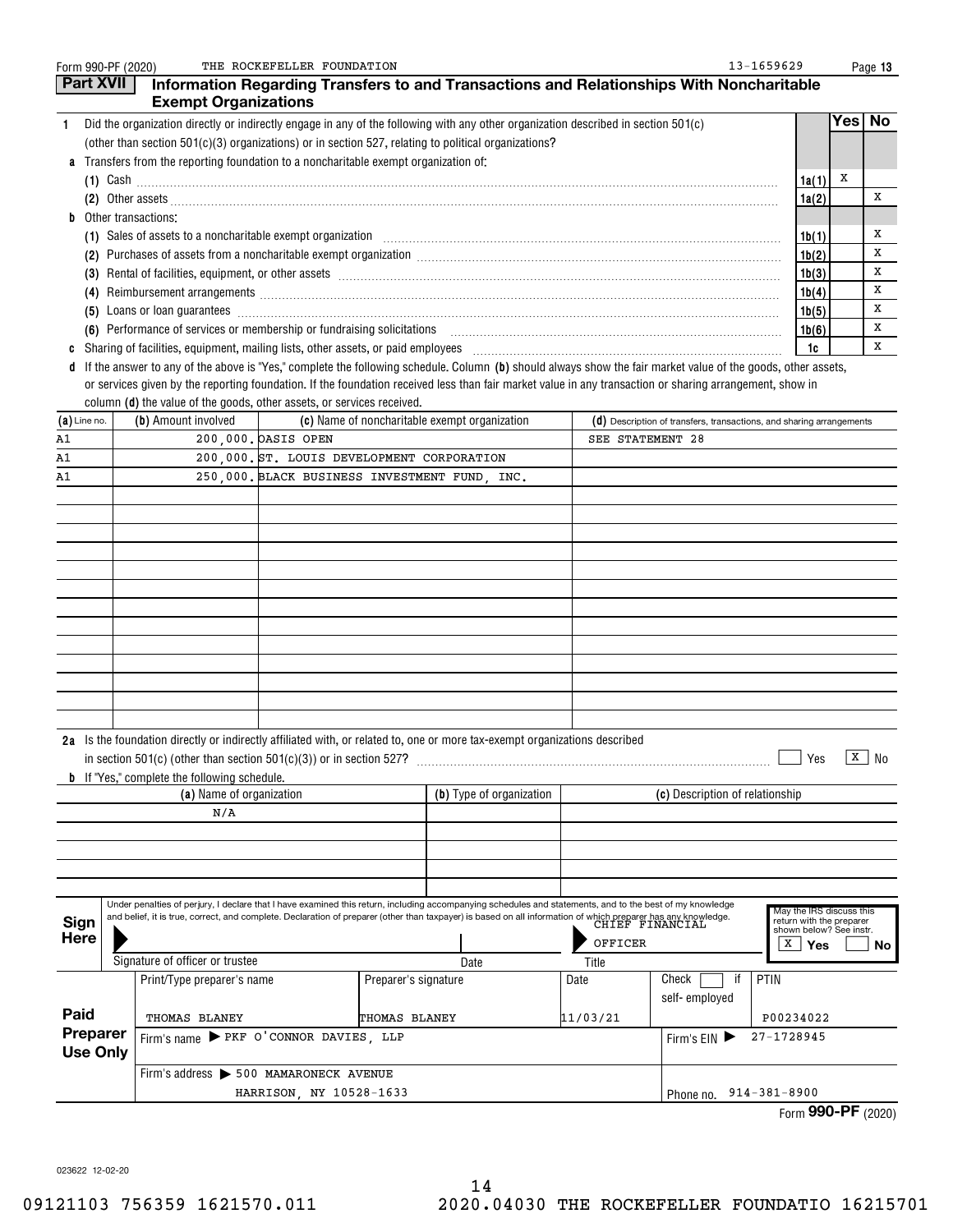| THE ROCKEFELLER FOUNDATION |  |
|----------------------------|--|
|----------------------------|--|

|                                                                                                                                                                                                                                                                                                                                                                                                                                                             |              |                                        |                                                                                                                                      |                                                 | CONTINUATION FOR 990-PF, PART IV                 |                                                                           |                                  |              |
|-------------------------------------------------------------------------------------------------------------------------------------------------------------------------------------------------------------------------------------------------------------------------------------------------------------------------------------------------------------------------------------------------------------------------------------------------------------|--------------|----------------------------------------|--------------------------------------------------------------------------------------------------------------------------------------|-------------------------------------------------|--------------------------------------------------|---------------------------------------------------------------------------|----------------------------------|--------------|
|                                                                                                                                                                                                                                                                                                                                                                                                                                                             |              | THE ROCKEFELLER FOUNDATION             |                                                                                                                                      | 13-1659629                                      |                                                  | 1<br>PAGE                                                                 | ΟF                               | 11           |
|                                                                                                                                                                                                                                                                                                                                                                                                                                                             | Part IV      |                                        | Capital Gains and Losses for Tax on Investment Income                                                                                |                                                 |                                                  |                                                                           |                                  |              |
|                                                                                                                                                                                                                                                                                                                                                                                                                                                             |              |                                        | (a) List and describe the kind(s) of property sold, e.g., real estate,<br>2-story brick warehouse; or common stock, 200 shs. MLC Co. |                                                 | (b) How acquired<br>P - Purchase<br>D - Donation | (c) Date acquired<br>(mo., day, yr.)                                      | (d) Date sold<br>(mo., day, yr.) |              |
|                                                                                                                                                                                                                                                                                                                                                                                                                                                             |              |                                        | 1a SALES OF PUBLICLY TRADED EQUITY SECURITIES                                                                                        |                                                 | Ρ                                                |                                                                           |                                  |              |
|                                                                                                                                                                                                                                                                                                                                                                                                                                                             |              |                                        | b SALES OF PUBLICLY TRADED FIXED INCOME SECURITIES                                                                                   |                                                 | Ρ                                                |                                                                           |                                  |              |
|                                                                                                                                                                                                                                                                                                                                                                                                                                                             |              | C MISCELLANEOUS (EQUITY OTHER)         |                                                                                                                                      |                                                 | Ρ                                                |                                                                           |                                  |              |
|                                                                                                                                                                                                                                                                                                                                                                                                                                                             |              | d MISCELLANEOUS (FIXED INCOME FUTURES) |                                                                                                                                      |                                                 | Ρ                                                |                                                                           |                                  |              |
|                                                                                                                                                                                                                                                                                                                                                                                                                                                             |              | e BLUE RIDGE OFFSHORE                  |                                                                                                                                      |                                                 | P                                                |                                                                           |                                  |              |
|                                                                                                                                                                                                                                                                                                                                                                                                                                                             | f HIGHFIELDS |                                        |                                                                                                                                      |                                                 | Ρ                                                |                                                                           |                                  |              |
|                                                                                                                                                                                                                                                                                                                                                                                                                                                             |              | g HSCP STRATEGIC I                     |                                                                                                                                      |                                                 | Ρ                                                |                                                                           |                                  |              |
|                                                                                                                                                                                                                                                                                                                                                                                                                                                             |              | h THINK INVESTMENTS                    |                                                                                                                                      |                                                 | Ρ                                                |                                                                           |                                  |              |
|                                                                                                                                                                                                                                                                                                                                                                                                                                                             |              | TRIVEST CHINA FOCUS                    |                                                                                                                                      |                                                 | Ρ                                                |                                                                           |                                  |              |
|                                                                                                                                                                                                                                                                                                                                                                                                                                                             |              | WELLINGTON BAY POND                    |                                                                                                                                      |                                                 | Ρ                                                |                                                                           |                                  |              |
|                                                                                                                                                                                                                                                                                                                                                                                                                                                             |              | <b>k ANCHORAGE CAPITAL</b>             |                                                                                                                                      |                                                 | Ρ                                                |                                                                           |                                  |              |
|                                                                                                                                                                                                                                                                                                                                                                                                                                                             | ENA FUND     |                                        |                                                                                                                                      |                                                 | Ρ                                                |                                                                           |                                  |              |
|                                                                                                                                                                                                                                                                                                                                                                                                                                                             | m FARALLON   |                                        |                                                                                                                                      |                                                 | P                                                |                                                                           |                                  |              |
|                                                                                                                                                                                                                                                                                                                                                                                                                                                             |              | n KING STREET CAP II                   |                                                                                                                                      |                                                 | Ρ                                                |                                                                           |                                  |              |
|                                                                                                                                                                                                                                                                                                                                                                                                                                                             |              | 0 MARATHON SPECIAL OPP                 |                                                                                                                                      |                                                 | P                                                |                                                                           |                                  |              |
|                                                                                                                                                                                                                                                                                                                                                                                                                                                             |              | (e) Gross sales price                  | (f) Depreciation allowed<br>(or allowable)                                                                                           | (g) Cost or other basis<br>plus expense of sale |                                                  | (h) Gain or (loss)<br>$(e)$ plus $(f)$ minus $(g)$                        |                                  |              |
| $\overline{a}$                                                                                                                                                                                                                                                                                                                                                                                                                                              |              | 248, 191, 863.                         |                                                                                                                                      | 173, 392, 437.                                  |                                                  |                                                                           | 74,799,426.                      |              |
| b                                                                                                                                                                                                                                                                                                                                                                                                                                                           |              | 243,894,932.                           |                                                                                                                                      | 224,052,630.                                    |                                                  |                                                                           | 19,842,302.                      |              |
| $\mathbf{c}$                                                                                                                                                                                                                                                                                                                                                                                                                                                |              |                                        |                                                                                                                                      |                                                 |                                                  |                                                                           | 5,994,143.                       |              |
| $\mathsf{d}$                                                                                                                                                                                                                                                                                                                                                                                                                                                |              |                                        |                                                                                                                                      |                                                 |                                                  |                                                                           | 4,316,074.                       |              |
| е                                                                                                                                                                                                                                                                                                                                                                                                                                                           |              |                                        |                                                                                                                                      |                                                 |                                                  |                                                                           |                                  | 204,784.     |
| f                                                                                                                                                                                                                                                                                                                                                                                                                                                           |              |                                        |                                                                                                                                      |                                                 |                                                  |                                                                           |                                  | $-109, 165.$ |
| $\mathfrak{g}$                                                                                                                                                                                                                                                                                                                                                                                                                                              |              |                                        |                                                                                                                                      |                                                 |                                                  |                                                                           |                                  | $-44, 248.$  |
| h                                                                                                                                                                                                                                                                                                                                                                                                                                                           |              |                                        |                                                                                                                                      |                                                 |                                                  |                                                                           |                                  | 3,583.       |
|                                                                                                                                                                                                                                                                                                                                                                                                                                                             |              |                                        |                                                                                                                                      |                                                 |                                                  |                                                                           | 6, 397, 555.                     |              |
|                                                                                                                                                                                                                                                                                                                                                                                                                                                             |              |                                        |                                                                                                                                      |                                                 |                                                  |                                                                           |                                  | $-23,475.$   |
| $\mathsf{k}$                                                                                                                                                                                                                                                                                                                                                                                                                                                |              |                                        |                                                                                                                                      |                                                 |                                                  |                                                                           | 2,283,887.                       |              |
|                                                                                                                                                                                                                                                                                                                                                                                                                                                             |              |                                        |                                                                                                                                      |                                                 |                                                  |                                                                           | $-16,842,586.$                   |              |
| m                                                                                                                                                                                                                                                                                                                                                                                                                                                           |              |                                        |                                                                                                                                      |                                                 |                                                  |                                                                           |                                  | 332,044.     |
| n                                                                                                                                                                                                                                                                                                                                                                                                                                                           |              |                                        |                                                                                                                                      |                                                 |                                                  |                                                                           |                                  | 18,922.      |
| 0                                                                                                                                                                                                                                                                                                                                                                                                                                                           |              |                                        |                                                                                                                                      |                                                 |                                                  |                                                                           |                                  | $-549,693.$  |
|                                                                                                                                                                                                                                                                                                                                                                                                                                                             |              |                                        | Complete only for assets showing gain in column (h) and owned by the foundation on 12/31/69                                          |                                                 |                                                  | (I) Losses (from col. (h))                                                |                                  |              |
|                                                                                                                                                                                                                                                                                                                                                                                                                                                             |              | (i) F.M.V. as of 12/31/69              | (j) Adjusted basis<br>as of 12/31/69                                                                                                 | (k) Excess of col. (i)<br>over col. (j), if any |                                                  | Gains (excess of col. (h) gain over col. (k),<br>but not less than "-0-") |                                  |              |
| $\mathbf{a}$                                                                                                                                                                                                                                                                                                                                                                                                                                                |              |                                        |                                                                                                                                      |                                                 |                                                  |                                                                           | 74,799,426.                      |              |
| $\mathbf b$                                                                                                                                                                                                                                                                                                                                                                                                                                                 |              |                                        |                                                                                                                                      |                                                 |                                                  |                                                                           | 19,842,302.                      |              |
| $\mathbf{C}$                                                                                                                                                                                                                                                                                                                                                                                                                                                |              |                                        |                                                                                                                                      |                                                 |                                                  |                                                                           | 5,994,143.                       |              |
| $\mathsf{d}$                                                                                                                                                                                                                                                                                                                                                                                                                                                |              |                                        |                                                                                                                                      |                                                 |                                                  |                                                                           | 4,316,074.                       |              |
| е                                                                                                                                                                                                                                                                                                                                                                                                                                                           |              |                                        |                                                                                                                                      |                                                 |                                                  |                                                                           |                                  | 204,784.     |
| f                                                                                                                                                                                                                                                                                                                                                                                                                                                           |              |                                        |                                                                                                                                      |                                                 |                                                  |                                                                           |                                  | $-109, 165.$ |
| $\mathfrak{g}$                                                                                                                                                                                                                                                                                                                                                                                                                                              |              |                                        |                                                                                                                                      |                                                 |                                                  |                                                                           |                                  | $-44.248.$   |
| $\frac{}{\hbar }% {\displaystyle\int} \frac{1}{2} \left( \frac{1}{2} \left[ \frac{1}{2} \left[ \frac{1}{2} \left[ \frac{1}{2} \left[ \frac{1}{2} \left[ \frac{1}{2} \left[ \frac{1}{2} \left[ \frac{1}{2} \left[ \frac{1}{2} \right] \right] \right] \right] \right] \right) \right) \frac{1}{2} \left( \frac{1}{2} \left[ \frac{1}{2} \left[ \frac{1}{2} \left[ \frac{1}{2} \left[ \frac{1}{2} \left[ \frac{1}{2} \left[ \frac{1}{2} \left[ \frac{1}{2} \$ |              |                                        |                                                                                                                                      |                                                 |                                                  |                                                                           |                                  | 3,583.       |
|                                                                                                                                                                                                                                                                                                                                                                                                                                                             |              |                                        |                                                                                                                                      |                                                 |                                                  |                                                                           | 6,397,555.                       |              |
|                                                                                                                                                                                                                                                                                                                                                                                                                                                             |              |                                        |                                                                                                                                      |                                                 |                                                  |                                                                           |                                  | $-23,475.$   |
|                                                                                                                                                                                                                                                                                                                                                                                                                                                             |              |                                        |                                                                                                                                      |                                                 |                                                  |                                                                           | 2,283,887.                       |              |

| 3 Net short-term capital gain or (loss) as defined in sections 1222(5) and (6): |  |
|---------------------------------------------------------------------------------|--|
| If gain, also enter in Part I, line 8, column (c).                              |  |
| If (loss), enter "-0-" in Part I, line 8                                        |  |

023591 04-01-20

 $\underline{m}$ n  $\overline{0}$ 

 $\bar{\phantom{a}}$ 

 $-16,842,586.$ 332,044. 18,922.  $-549,693.$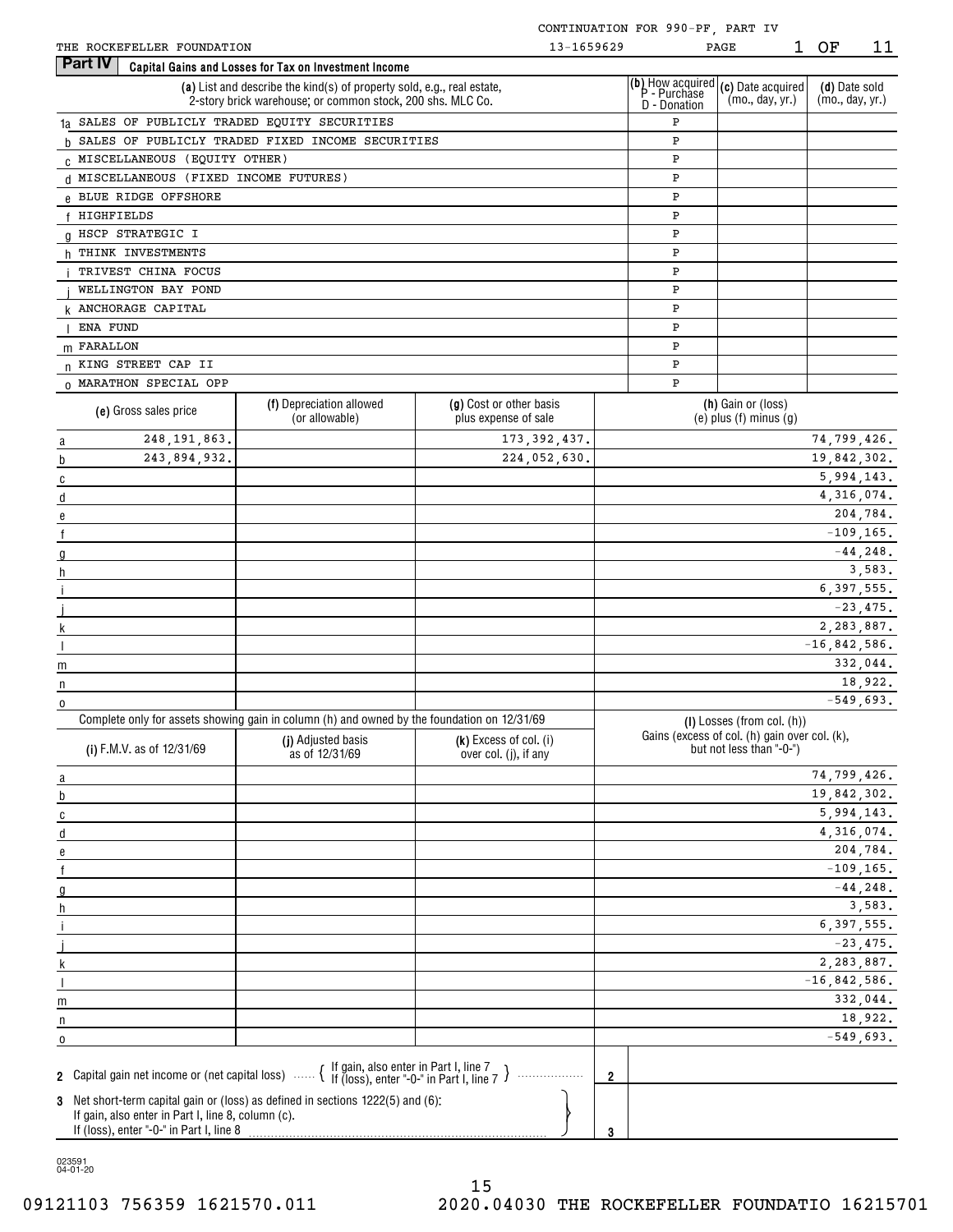| THE ROCKEFELLER FOUNDATION |  |
|----------------------------|--|

 $\frac{\overline{m}}{n}$ 

 $\frac{m}{n}$ 

| THE ROCKEFELLER FOUNDATION                                                                                                                |                                                                                                                                      |                                                 | 13-1659629          |              | $2^{\circ}$<br>PAGE                                                                                     | ΟF                               | 11       |
|-------------------------------------------------------------------------------------------------------------------------------------------|--------------------------------------------------------------------------------------------------------------------------------------|-------------------------------------------------|---------------------|--------------|---------------------------------------------------------------------------------------------------------|----------------------------------|----------|
| <b>Part IV</b>                                                                                                                            | Capital Gains and Losses for Tax on Investment Income                                                                                |                                                 |                     |              |                                                                                                         |                                  |          |
|                                                                                                                                           | (a) List and describe the kind(s) of property sold, e.g., real estate,<br>2-story brick warehouse; or common stock, 200 shs. MLC Co. |                                                 |                     | D - Donation | (b) How acquired $(c)$ Date acquired $P$ - Purchase<br>(mo., day, yr.)                                  | (d) Date sold<br>(mo., day, yr.) |          |
| 1a OCH-ZIFF EUR OVRSEAS                                                                                                                   |                                                                                                                                      |                                                 |                     | P            |                                                                                                         |                                  |          |
| h OZ OVERSEAS FUND II                                                                                                                     |                                                                                                                                      |                                                 |                     | P            |                                                                                                         |                                  |          |
| C SOWOOD ALPHA FUND                                                                                                                       |                                                                                                                                      |                                                 |                     | P            |                                                                                                         |                                  |          |
| d CARLMARKS STR OPP II                                                                                                                    |                                                                                                                                      |                                                 |                     | P            |                                                                                                         |                                  |          |
| e PALOMA INTL HF                                                                                                                          |                                                                                                                                      |                                                 |                     | P            |                                                                                                         |                                  |          |
| f BRIDGEWATER PUR A HF                                                                                                                    |                                                                                                                                      |                                                 |                     | P            |                                                                                                         |                                  |          |
| <b>Q DYMON ASIA MACRO FD</b>                                                                                                              |                                                                                                                                      |                                                 |                     | P            |                                                                                                         |                                  |          |
| h GRATICULE ASIA MACRO                                                                                                                    |                                                                                                                                      |                                                 |                     | P            |                                                                                                         |                                  |          |
| POINTSTATE FUND                                                                                                                           |                                                                                                                                      |                                                 |                     | P            |                                                                                                         |                                  |          |
| CERBERUS III                                                                                                                              |                                                                                                                                      |                                                 |                     | P            |                                                                                                         |                                  |          |
| <b>k</b> CERBERUS IV                                                                                                                      |                                                                                                                                      |                                                 |                     | P            |                                                                                                         |                                  |          |
| CERBERUS V                                                                                                                                |                                                                                                                                      |                                                 |                     | P            |                                                                                                         |                                  |          |
| m LONE STAR VI                                                                                                                            |                                                                                                                                      |                                                 |                     | P            |                                                                                                         |                                  |          |
| n ABRY ASF II                                                                                                                             |                                                                                                                                      |                                                 |                     | P            |                                                                                                         |                                  |          |
| 0 HSI SPEC OPP II 1                                                                                                                       |                                                                                                                                      |                                                 |                     | P            |                                                                                                         |                                  |          |
| (e) Gross sales price                                                                                                                     | (f) Depreciation allowed<br>(or allowable)                                                                                           | (g) Cost or other basis<br>plus expense of sale |                     |              | (h) Gain or (loss)<br>$(e)$ plus $(f)$ minus $(g)$                                                      |                                  |          |
|                                                                                                                                           |                                                                                                                                      |                                                 |                     |              |                                                                                                         |                                  | 20, 223. |
| a                                                                                                                                         |                                                                                                                                      |                                                 |                     |              |                                                                                                         |                                  | 81,303.  |
| b                                                                                                                                         |                                                                                                                                      |                                                 |                     |              |                                                                                                         | $-1,051,435.$                    |          |
| C                                                                                                                                         |                                                                                                                                      |                                                 |                     |              |                                                                                                         | 1,063,487.                       |          |
| d                                                                                                                                         |                                                                                                                                      |                                                 |                     |              |                                                                                                         |                                  | $-32.$   |
| e                                                                                                                                         |                                                                                                                                      |                                                 |                     |              |                                                                                                         | $-3,970,648.$                    |          |
|                                                                                                                                           |                                                                                                                                      |                                                 |                     |              |                                                                                                         | $-38,402.$                       |          |
| g                                                                                                                                         |                                                                                                                                      |                                                 |                     |              |                                                                                                         |                                  | $-1.$    |
| h                                                                                                                                         |                                                                                                                                      |                                                 |                     |              |                                                                                                         | $-15, 277, 981.$                 |          |
|                                                                                                                                           |                                                                                                                                      |                                                 |                     |              |                                                                                                         | 219,931.                         |          |
|                                                                                                                                           |                                                                                                                                      |                                                 |                     |              |                                                                                                         | 1,297,141.                       |          |
|                                                                                                                                           |                                                                                                                                      |                                                 |                     |              |                                                                                                         | 8, 179, 995.                     |          |
|                                                                                                                                           |                                                                                                                                      |                                                 |                     |              |                                                                                                         | 843,901.                         |          |
| m                                                                                                                                         |                                                                                                                                      |                                                 |                     |              |                                                                                                         |                                  | 92,419.  |
| n                                                                                                                                         |                                                                                                                                      |                                                 |                     |              |                                                                                                         |                                  | 34,791.  |
| $\mathbf 0$                                                                                                                               | Complete only for assets showing gain in column (h) and owned by the foundation on 12/31/69                                          |                                                 |                     |              |                                                                                                         |                                  |          |
| (i) F.M.V. as of 12/31/69                                                                                                                 | $\overline{y_1}$ (i) Adjusted basis (k) Excess of col. (i)<br>as of 12/31/69                                                         | over col. (j), if any                           |                     |              | (I) Losses (from col. (h))<br>Gains (excess of col. (h) gain over col. (k),<br>but not less than "-0-") |                                  |          |
| $\overline{a}$                                                                                                                            |                                                                                                                                      |                                                 |                     |              |                                                                                                         |                                  | 20, 223. |
| $\overline{b}$                                                                                                                            |                                                                                                                                      |                                                 |                     |              |                                                                                                         |                                  | 81,303.  |
| $\overline{c}$                                                                                                                            |                                                                                                                                      |                                                 |                     |              |                                                                                                         | $-1,051,435.$                    |          |
| d                                                                                                                                         |                                                                                                                                      |                                                 |                     |              |                                                                                                         | 1,063,487.                       |          |
| е                                                                                                                                         |                                                                                                                                      |                                                 |                     |              |                                                                                                         |                                  | $-32.$   |
| $\mathsf{f}$                                                                                                                              |                                                                                                                                      |                                                 |                     |              |                                                                                                         | $-3,970,648.$                    |          |
| $\overline{0}$                                                                                                                            |                                                                                                                                      |                                                 |                     |              |                                                                                                         | $-38,402.$                       |          |
| h                                                                                                                                         |                                                                                                                                      |                                                 |                     |              |                                                                                                         |                                  | $-1.$    |
|                                                                                                                                           |                                                                                                                                      |                                                 |                     |              |                                                                                                         | $-15, 277, 981.$                 |          |
|                                                                                                                                           |                                                                                                                                      |                                                 |                     |              |                                                                                                         | 219,931.                         |          |
| k                                                                                                                                         |                                                                                                                                      |                                                 |                     |              |                                                                                                         | 1,297,141.                       |          |
|                                                                                                                                           |                                                                                                                                      |                                                 |                     |              |                                                                                                         | 8, 179, 995.                     |          |
| m                                                                                                                                         |                                                                                                                                      |                                                 |                     |              |                                                                                                         | 843,901.                         |          |
| n                                                                                                                                         |                                                                                                                                      |                                                 |                     |              |                                                                                                         |                                  | 92,419.  |
| 0                                                                                                                                         |                                                                                                                                      |                                                 |                     |              |                                                                                                         |                                  | 34,791.  |
| 2 Capital gain net income or (net capital loss)  { If gain, also enter in Part I, line 7 J<br>4 T (loss), enter "-0-" in Part I, line 7 J |                                                                                                                                      |                                                 | $\overline{2}$<br>. |              |                                                                                                         |                                  |          |

**3**Net short-term capital gain or (loss) as defined in sections 1222(5) and (6): If gain, also enter in Part I, line 8, column (c).

If (loss), enter "-0-" in Part I, line 8

023591 04-01-20

**3**

pmo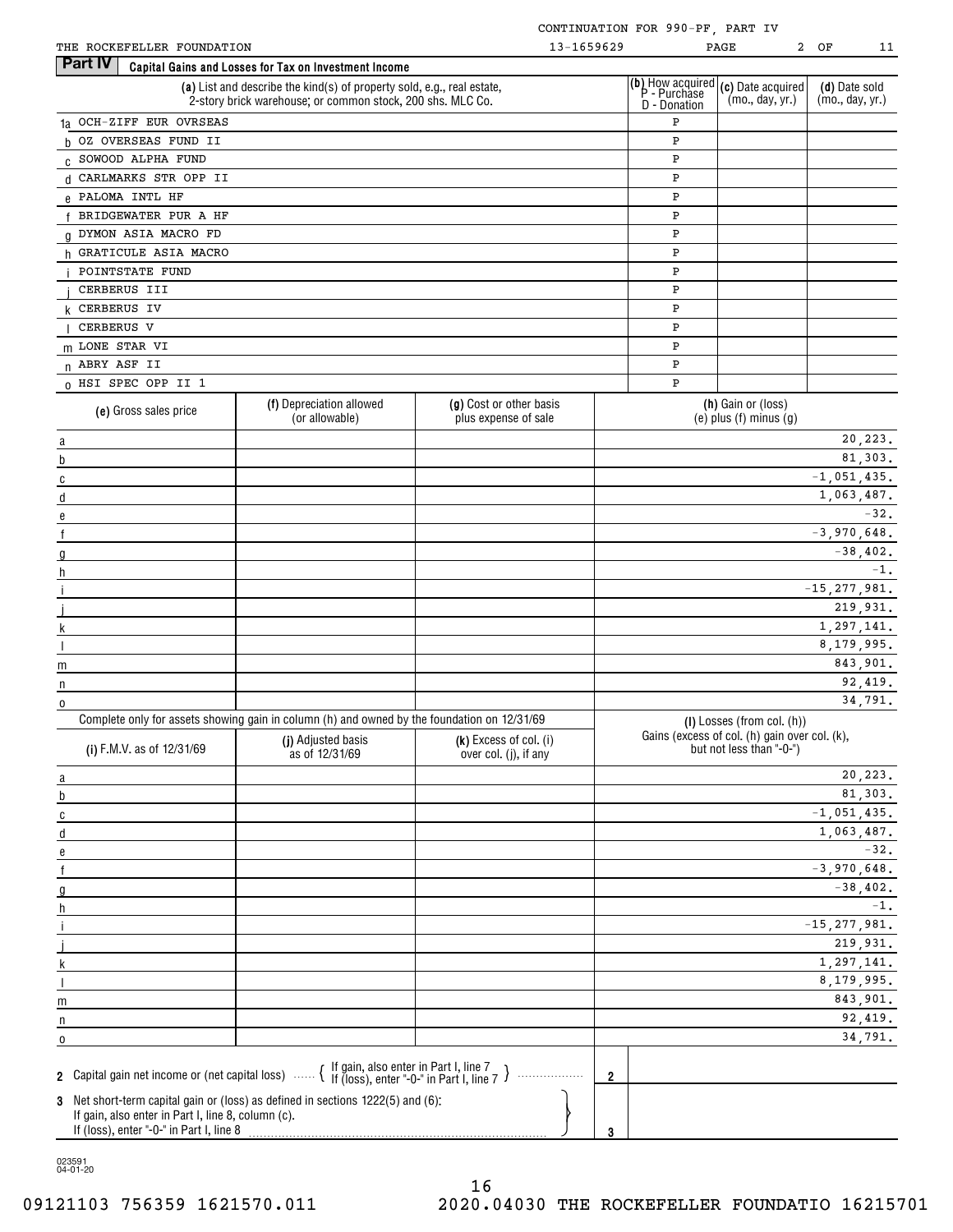|  |  | 11 |  |
|--|--|----|--|

| THE ROCKEFELLER FOUNDATION                                                                                                                                                                                                                                                                                                                                |                                                                                                                                      | 13-1659629                                      |                                                  | PAGE                                                                      | 3 OF<br>11                       |
|-----------------------------------------------------------------------------------------------------------------------------------------------------------------------------------------------------------------------------------------------------------------------------------------------------------------------------------------------------------|--------------------------------------------------------------------------------------------------------------------------------------|-------------------------------------------------|--------------------------------------------------|---------------------------------------------------------------------------|----------------------------------|
| Part IV                                                                                                                                                                                                                                                                                                                                                   | Capital Gains and Losses for Tax on Investment Income                                                                                |                                                 |                                                  |                                                                           |                                  |
|                                                                                                                                                                                                                                                                                                                                                           | (a) List and describe the kind(s) of property sold, e.g., real estate,<br>2-story brick warehouse; or common stock, 200 shs. MLC Co. |                                                 | (b) How acquired<br>P - Purchase<br>D - Donation | (c) Date acquired<br>(mo., day, yr.)                                      | (d) Date sold<br>(mo., day, yr.) |
| 1a HSI SPEC OPP II 2                                                                                                                                                                                                                                                                                                                                      |                                                                                                                                      |                                                 | Ρ                                                |                                                                           |                                  |
| h HSI SPEC OPP II 3                                                                                                                                                                                                                                                                                                                                       |                                                                                                                                      |                                                 | P                                                |                                                                           |                                  |
| C BLACKSTONE RE IX                                                                                                                                                                                                                                                                                                                                        |                                                                                                                                      |                                                 | P                                                |                                                                           |                                  |
|                                                                                                                                                                                                                                                                                                                                                           |                                                                                                                                      |                                                 |                                                  |                                                                           |                                  |
| d BLACKSTONE RE VIII                                                                                                                                                                                                                                                                                                                                      |                                                                                                                                      |                                                 | P                                                |                                                                           |                                  |
| e FORTRESS FUND V                                                                                                                                                                                                                                                                                                                                         |                                                                                                                                      |                                                 | P                                                |                                                                           |                                  |
| f HAMPSHIRE REIT VIII                                                                                                                                                                                                                                                                                                                                     |                                                                                                                                      |                                                 | P                                                |                                                                           |                                  |
| 0 HUTENSKY FUND II                                                                                                                                                                                                                                                                                                                                        |                                                                                                                                      |                                                 | P                                                |                                                                           |                                  |
| h KILDARE EUROPEAN                                                                                                                                                                                                                                                                                                                                        |                                                                                                                                      |                                                 | P                                                |                                                                           |                                  |
| KILDARE II                                                                                                                                                                                                                                                                                                                                                |                                                                                                                                      |                                                 | P                                                |                                                                           |                                  |
| LONE STAR RE FUND II                                                                                                                                                                                                                                                                                                                                      |                                                                                                                                      |                                                 | P                                                |                                                                           |                                  |
| k M&H RLTY PARTNERS V                                                                                                                                                                                                                                                                                                                                     |                                                                                                                                      |                                                 | P                                                |                                                                           |                                  |
| NCP III (QUADRANGLE)                                                                                                                                                                                                                                                                                                                                      |                                                                                                                                      |                                                 | P                                                |                                                                           |                                  |
| m ARC VII CO-MOD RESRC                                                                                                                                                                                                                                                                                                                                    |                                                                                                                                      |                                                 | P                                                |                                                                           |                                  |
| n CADENT ENERGY II                                                                                                                                                                                                                                                                                                                                        |                                                                                                                                      |                                                 | P                                                |                                                                           |                                  |
| 0 CARNELIAN ENERGY                                                                                                                                                                                                                                                                                                                                        |                                                                                                                                      |                                                 | P                                                |                                                                           |                                  |
|                                                                                                                                                                                                                                                                                                                                                           | (f) Depreciation allowed                                                                                                             | (g) Cost or other basis                         |                                                  | (h) Gain or (loss)                                                        |                                  |
| (e) Gross sales price                                                                                                                                                                                                                                                                                                                                     | (or allowable)                                                                                                                       | plus expense of sale                            |                                                  | $(e)$ plus $(f)$ minus $(g)$                                              |                                  |
| $\alpha$ and $\alpha$ and $\alpha$ and $\alpha$ and $\alpha$ and $\alpha$ and $\alpha$ and $\alpha$ and $\alpha$ and $\alpha$ and $\alpha$ and $\alpha$ and $\alpha$ and $\alpha$ and $\alpha$ and $\alpha$ and $\alpha$ and $\alpha$ and $\alpha$ and $\alpha$ and $\alpha$ and $\alpha$ and $\alpha$ and $\alpha$ and $\alpha$                          |                                                                                                                                      |                                                 |                                                  |                                                                           | 34,791.                          |
| b                                                                                                                                                                                                                                                                                                                                                         |                                                                                                                                      |                                                 |                                                  |                                                                           | 34,791.                          |
| $\overline{c}$                                                                                                                                                                                                                                                                                                                                            |                                                                                                                                      |                                                 |                                                  |                                                                           | 276, 332.                        |
| $\mathsf{d}$                                                                                                                                                                                                                                                                                                                                              |                                                                                                                                      |                                                 |                                                  |                                                                           | 4, 212, 239.                     |
| $\mathbf{e}$                                                                                                                                                                                                                                                                                                                                              |                                                                                                                                      |                                                 |                                                  |                                                                           | 140,440.                         |
| $\underline{\mathbf{f}}$                                                                                                                                                                                                                                                                                                                                  |                                                                                                                                      |                                                 |                                                  |                                                                           | 113,375.                         |
| g                                                                                                                                                                                                                                                                                                                                                         |                                                                                                                                      |                                                 |                                                  |                                                                           | 53,716.                          |
| h                                                                                                                                                                                                                                                                                                                                                         |                                                                                                                                      |                                                 |                                                  |                                                                           | 71,860.                          |
| $\begin{tabular}{ c c c c } \hline \rule{0.3cm}{.01cm} \rule{0.3cm}{.01cm} \rule{0.3cm}{.01cm} \rule{0.3cm}{.01cm} \rule{0.3cm}{.01cm} \rule{0.3cm}{.01cm} \rule{0.3cm}{.01cm} \rule{0.3cm}{.01cm} \rule{0.3cm}{.01cm} \rule{0.3cm}{.01cm} \rule{0.3cm}{.01cm} \rule{0.3cm}{.01cm} \rule{0.3cm}{.01cm} \rule{0.3cm}{.01cm} \rule{0.3cm}{.01cm} \rule{0.3$ |                                                                                                                                      |                                                 |                                                  |                                                                           | 1,432,267.                       |
|                                                                                                                                                                                                                                                                                                                                                           |                                                                                                                                      |                                                 |                                                  |                                                                           | 16,951.                          |
| $k$ and $k$ and $k$ and $k$ and $k$ and $k$ and $k$ and $k$ and $k$ and $k$ and $k$ and $k$ and $k$ and $k$ and $k$ and $k$ and $k$ and $k$ and $k$ and $k$ and $k$ and $k$ and $k$ and $k$ and $k$ and $k$ and $k$ and $k$ a                                                                                                                             |                                                                                                                                      |                                                 |                                                  |                                                                           | 808,593.                         |
|                                                                                                                                                                                                                                                                                                                                                           |                                                                                                                                      |                                                 |                                                  |                                                                           | 18,915.                          |
| m<br><u> 1980 - Johann Barbara, martxa a</u>                                                                                                                                                                                                                                                                                                              |                                                                                                                                      |                                                 |                                                  |                                                                           | $-743,073.$                      |
| n                                                                                                                                                                                                                                                                                                                                                         |                                                                                                                                      |                                                 |                                                  |                                                                           | 452,683.                         |
| 0                                                                                                                                                                                                                                                                                                                                                         |                                                                                                                                      |                                                 |                                                  |                                                                           | 303,971.                         |
|                                                                                                                                                                                                                                                                                                                                                           | Complete only for assets showing gain in column (h) and owned by the foundation on 12/31/69                                          |                                                 |                                                  | (I) Losses (from col. (h))                                                |                                  |
| (i) F.M.V. as of 12/31/69                                                                                                                                                                                                                                                                                                                                 | (j) Adjusted basis<br>as of 12/31/69                                                                                                 | (k) Excess of col. (i)<br>over col. (j), if any |                                                  | Gains (excess of col. (h) gain over col. (k),<br>but not less than "-0-") |                                  |
| $\underline{a}$                                                                                                                                                                                                                                                                                                                                           |                                                                                                                                      |                                                 |                                                  |                                                                           | 34,791.                          |
| b                                                                                                                                                                                                                                                                                                                                                         |                                                                                                                                      |                                                 |                                                  |                                                                           | 34,791.                          |
| $\overline{c}$                                                                                                                                                                                                                                                                                                                                            |                                                                                                                                      |                                                 |                                                  |                                                                           | 276,332.                         |
| $\mathsf d$                                                                                                                                                                                                                                                                                                                                               |                                                                                                                                      |                                                 |                                                  |                                                                           | 4, 212, 239.                     |
| e                                                                                                                                                                                                                                                                                                                                                         |                                                                                                                                      |                                                 |                                                  |                                                                           | 140, 440.                        |
| $\mathsf{f}$                                                                                                                                                                                                                                                                                                                                              |                                                                                                                                      |                                                 |                                                  |                                                                           | 113,375.                         |
|                                                                                                                                                                                                                                                                                                                                                           |                                                                                                                                      |                                                 |                                                  |                                                                           | 53,716.                          |
| g                                                                                                                                                                                                                                                                                                                                                         |                                                                                                                                      |                                                 |                                                  |                                                                           | 71,860.                          |
| h                                                                                                                                                                                                                                                                                                                                                         |                                                                                                                                      |                                                 |                                                  |                                                                           | 1,432,267.                       |
|                                                                                                                                                                                                                                                                                                                                                           |                                                                                                                                      |                                                 |                                                  |                                                                           | 16,951.                          |
|                                                                                                                                                                                                                                                                                                                                                           |                                                                                                                                      |                                                 |                                                  |                                                                           | 808,593.                         |
| k                                                                                                                                                                                                                                                                                                                                                         |                                                                                                                                      |                                                 |                                                  |                                                                           |                                  |
|                                                                                                                                                                                                                                                                                                                                                           |                                                                                                                                      |                                                 |                                                  |                                                                           | 18,915.                          |
| m                                                                                                                                                                                                                                                                                                                                                         |                                                                                                                                      |                                                 |                                                  |                                                                           | $-743,073.$                      |
| n                                                                                                                                                                                                                                                                                                                                                         |                                                                                                                                      |                                                 |                                                  |                                                                           | 452,683.                         |
| 0                                                                                                                                                                                                                                                                                                                                                         |                                                                                                                                      |                                                 |                                                  |                                                                           | 303,971.                         |
| 2 Capital gain net income or (net capital loss) $\ldots$ $\{$ If gain, also enter in Part I, line 7 $\}$                                                                                                                                                                                                                                                  |                                                                                                                                      | .                                               | $\overline{2}$                                   |                                                                           |                                  |
| 3 Net short-term capital gain or (loss) as defined in sections 1222(5) and (6):<br>If gain, also enter in Part I, line 8, column (c).<br>If (loss), enter "-0-" in Part I, line 8                                                                                                                                                                         |                                                                                                                                      |                                                 | 3                                                |                                                                           |                                  |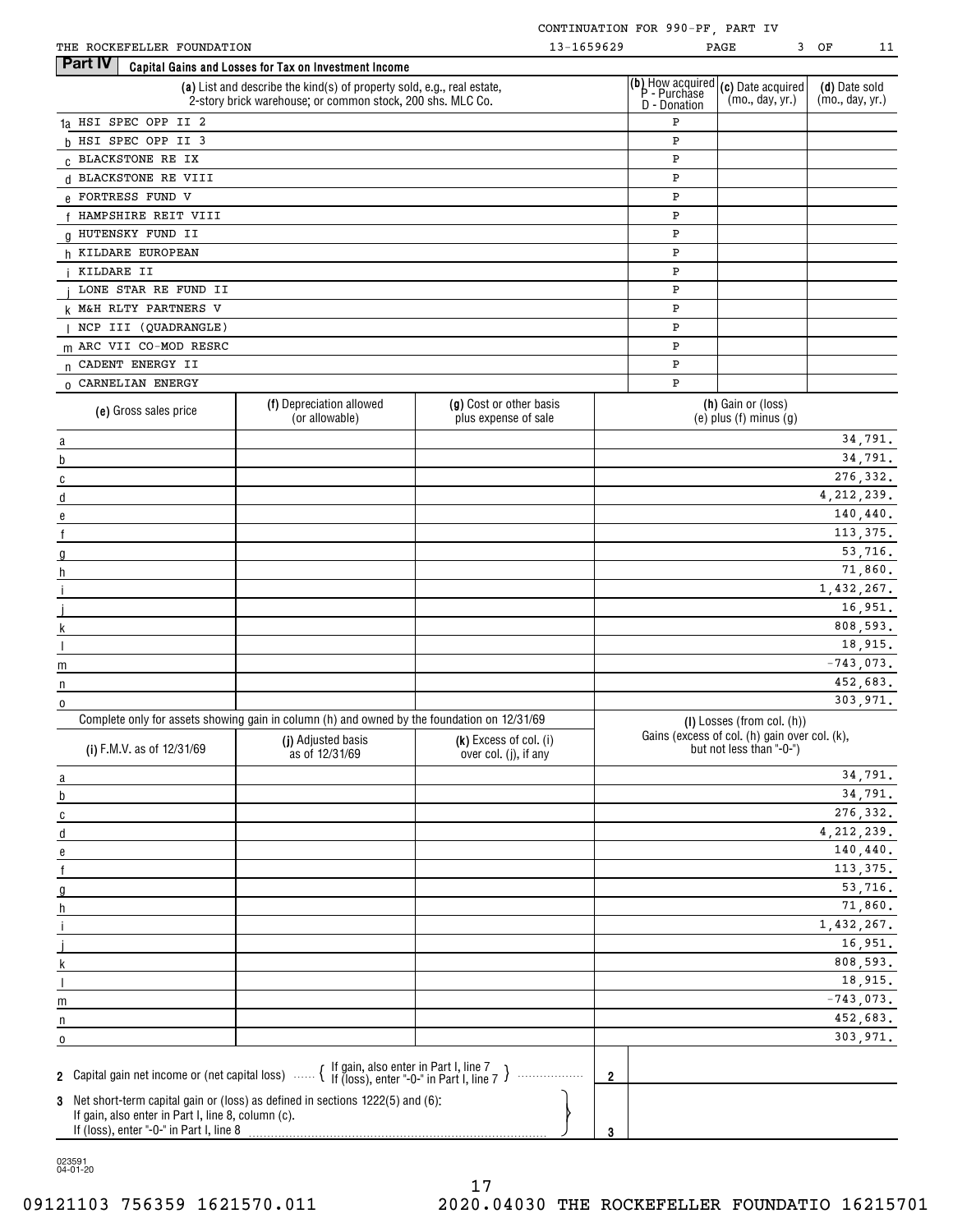| THE ROCKEFELLER FOUNDATION |  |
|----------------------------|--|

|  |  | 1 |
|--|--|---|

| THE ROCKEFELLER FOUNDATION                                                                                                                                                    |                                                                                                                                      | 13-1659629                                      |                                                         | 4<br>PAGE                                                                 | ОF<br>11                         |
|-------------------------------------------------------------------------------------------------------------------------------------------------------------------------------|--------------------------------------------------------------------------------------------------------------------------------------|-------------------------------------------------|---------------------------------------------------------|---------------------------------------------------------------------------|----------------------------------|
| Part IV                                                                                                                                                                       | Capital Gains and Losses for Tax on Investment Income                                                                                |                                                 |                                                         |                                                                           |                                  |
|                                                                                                                                                                               | (a) List and describe the kind(s) of property sold, e.g., real estate,<br>2-story brick warehouse; or common stock, 200 shs. MLC Co. |                                                 | (b) How acquired<br>P - Purchase<br><b>D</b> - Donation | (c) Date acquired<br>(mo., day, yr.)                                      | (d) Date sold<br>(mo., day, yr.) |
| 1a CARNELIAN ENERGY II                                                                                                                                                        |                                                                                                                                      |                                                 | P                                                       |                                                                           |                                  |
| b COMMONFD NAT RES VI                                                                                                                                                         |                                                                                                                                      |                                                 | P                                                       |                                                                           |                                  |
| C CONDUIT LAT PWR III                                                                                                                                                         |                                                                                                                                      |                                                 | Ρ                                                       |                                                                           |                                  |
| d DENHAM CAPITAL VI                                                                                                                                                           |                                                                                                                                      |                                                 | Ρ                                                       |                                                                           |                                  |
| e ENCAP ENERGY X                                                                                                                                                              |                                                                                                                                      |                                                 | P                                                       |                                                                           |                                  |
| f MISSIONPOINT I                                                                                                                                                              |                                                                                                                                      |                                                 | P                                                       |                                                                           |                                  |
|                                                                                                                                                                               | <b>G QUANTUM ENERGY V</b>                                                                                                            |                                                 |                                                         |                                                                           |                                  |
| h MERIT ENERGY F-I                                                                                                                                                            |                                                                                                                                      |                                                 | Ρ<br>P                                                  |                                                                           |                                  |
| LYME FOREST FUND                                                                                                                                                              |                                                                                                                                      |                                                 | P                                                       |                                                                           |                                  |
|                                                                                                                                                                               |                                                                                                                                      |                                                 |                                                         |                                                                           |                                  |
| ABRY HERITAGE                                                                                                                                                                 |                                                                                                                                      |                                                 | Ρ                                                       |                                                                           |                                  |
| <b>k ABRY PARTNERS VII</b>                                                                                                                                                    |                                                                                                                                      |                                                 | Ρ                                                       |                                                                           |                                  |
| ABRY PARTNERS VIII                                                                                                                                                            |                                                                                                                                      |                                                 | P                                                       |                                                                           |                                  |
| m ABRY SENIOR EQUITY V                                                                                                                                                        |                                                                                                                                      |                                                 | Ρ                                                       |                                                                           |                                  |
| n ABRY SR EQUITY FUND                                                                                                                                                         |                                                                                                                                      |                                                 | Ρ                                                       |                                                                           |                                  |
| 0 ATERIAN INVSTMT II                                                                                                                                                          |                                                                                                                                      |                                                 | P                                                       |                                                                           |                                  |
| (e) Gross sales price                                                                                                                                                         | (f) Depreciation allowed<br>(or allowable)                                                                                           | (g) Cost or other basis<br>plus expense of sale |                                                         | (h) Gain or (loss)<br>$(e)$ plus $(f)$ minus $(g)$                        |                                  |
| a                                                                                                                                                                             |                                                                                                                                      |                                                 |                                                         |                                                                           | 136,537.                         |
| b                                                                                                                                                                             |                                                                                                                                      |                                                 |                                                         |                                                                           | 44,708.                          |
| C                                                                                                                                                                             |                                                                                                                                      |                                                 |                                                         |                                                                           | $-6, 977, 563.$                  |
| d                                                                                                                                                                             |                                                                                                                                      |                                                 |                                                         |                                                                           | $-3,876.$                        |
| e                                                                                                                                                                             |                                                                                                                                      |                                                 |                                                         |                                                                           | 26,256.                          |
|                                                                                                                                                                               |                                                                                                                                      |                                                 |                                                         |                                                                           | $-12,007,271.$                   |
|                                                                                                                                                                               |                                                                                                                                      |                                                 |                                                         |                                                                           | 178,001.                         |
| h                                                                                                                                                                             |                                                                                                                                      |                                                 |                                                         |                                                                           | $-3,430,661.$                    |
|                                                                                                                                                                               |                                                                                                                                      |                                                 |                                                         |                                                                           | $-2,505,606.$                    |
|                                                                                                                                                                               |                                                                                                                                      |                                                 |                                                         |                                                                           | 100,053.                         |
|                                                                                                                                                                               |                                                                                                                                      |                                                 |                                                         |                                                                           | 10,591.                          |
|                                                                                                                                                                               |                                                                                                                                      |                                                 |                                                         |                                                                           | 3, 135, 453.                     |
| m                                                                                                                                                                             |                                                                                                                                      |                                                 |                                                         |                                                                           | 63,961.                          |
| n                                                                                                                                                                             |                                                                                                                                      |                                                 |                                                         |                                                                           | 1,032,349.                       |
| 0                                                                                                                                                                             |                                                                                                                                      |                                                 |                                                         |                                                                           | 566,981.                         |
|                                                                                                                                                                               | Complete only for assets showing gain in column (h) and owned by the foundation on 12/31/69                                          |                                                 |                                                         | $(I)$ Losses (from col. $(h)$ )                                           |                                  |
| (i) F.M.V. as of 12/31/69                                                                                                                                                     | (j) Adjusted basis<br>as of 12/31/69                                                                                                 | (k) Excess of col. (i)<br>over col. (j), if any |                                                         | Gains (excess of col. (h) gain over col. (k),<br>but not less than "-0-") |                                  |
|                                                                                                                                                                               |                                                                                                                                      |                                                 |                                                         |                                                                           | 136,537.                         |
| $\overline{a}$                                                                                                                                                                |                                                                                                                                      |                                                 |                                                         |                                                                           | 44,708.                          |
| b                                                                                                                                                                             |                                                                                                                                      |                                                 |                                                         |                                                                           | $-6, 977, 563.$                  |
| C                                                                                                                                                                             |                                                                                                                                      |                                                 |                                                         |                                                                           | $-3,876.$                        |
| d                                                                                                                                                                             |                                                                                                                                      |                                                 |                                                         |                                                                           | 26,256.                          |
| e                                                                                                                                                                             |                                                                                                                                      |                                                 |                                                         |                                                                           |                                  |
|                                                                                                                                                                               |                                                                                                                                      |                                                 |                                                         |                                                                           | $-12,007,271.$                   |
| g                                                                                                                                                                             |                                                                                                                                      |                                                 |                                                         |                                                                           | 178,001.                         |
| h                                                                                                                                                                             |                                                                                                                                      |                                                 |                                                         |                                                                           | $-3,430,661.$                    |
|                                                                                                                                                                               |                                                                                                                                      |                                                 |                                                         |                                                                           | $-2,505,606.$                    |
|                                                                                                                                                                               |                                                                                                                                      |                                                 |                                                         |                                                                           | 100,053.                         |
|                                                                                                                                                                               |                                                                                                                                      |                                                 |                                                         |                                                                           | 10,591.                          |
|                                                                                                                                                                               |                                                                                                                                      |                                                 |                                                         |                                                                           | 3, 135, 453.                     |
| m                                                                                                                                                                             |                                                                                                                                      |                                                 |                                                         |                                                                           | 63,961.                          |
| n                                                                                                                                                                             |                                                                                                                                      |                                                 |                                                         |                                                                           | 1,032,349.                       |
| 0                                                                                                                                                                             |                                                                                                                                      |                                                 |                                                         |                                                                           | 566,981.                         |
| 2 Capital gain net income or (net capital loss)  { If gain, also enter in Part I, line 7 }<br>3 Net short-term capital gain or (loss) as defined in sections 1222(5) and (6): |                                                                                                                                      |                                                 | $\overline{2}$                                          |                                                                           |                                  |
| If gain, also enter in Part I, line 8, column (c).<br>If (loss), enter "-0-" in Part I, line 8                                                                                |                                                                                                                                      |                                                 | 3                                                       |                                                                           |                                  |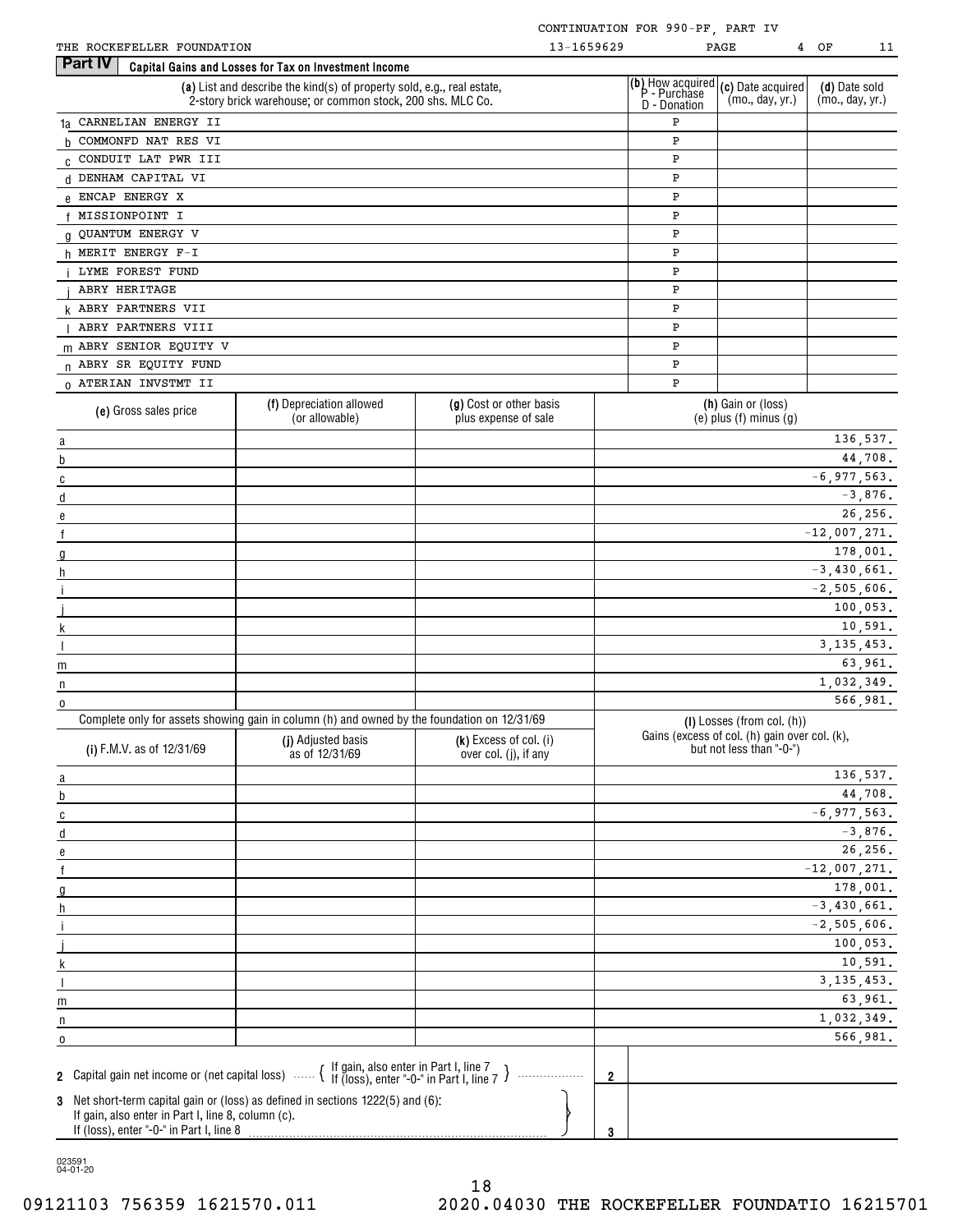| THE | ROCKEFELLER | FOUNDATION | 659629<br>c | PAGE |
|-----|-------------|------------|-------------|------|
|     |             |            | . D. 3      |      |

| THE ROCKEFELLER FOUNDATION                                                                 |                                                                                                                                      | 13-1659629                                      |                |                   | PAGE                                                                                                                                                                             | 5 OF<br>11                       |
|--------------------------------------------------------------------------------------------|--------------------------------------------------------------------------------------------------------------------------------------|-------------------------------------------------|----------------|-------------------|----------------------------------------------------------------------------------------------------------------------------------------------------------------------------------|----------------------------------|
| Part IV                                                                                    | Capital Gains and Losses for Tax on Investment Income                                                                                |                                                 |                |                   |                                                                                                                                                                                  |                                  |
|                                                                                            | (a) List and describe the kind(s) of property sold, e.g., real estate,<br>2-story brick warehouse; or common stock, 200 shs. MLC Co. |                                                 |                |                   | (b) How acquired $(c)$ Date acquired<br>P - Purchase $\begin{bmatrix} (c) & \text{Date} & \text{acquired} \\ \text{C} & \text{day} & \text{yr} \end{bmatrix}$<br>(mo., day, yr.) | (d) Date sold<br>(mo., day, yr.) |
| 1a AUDAX FUND III                                                                          |                                                                                                                                      |                                                 |                | D - Donation<br>P |                                                                                                                                                                                  |                                  |
| h AUDAX FUND IV                                                                            |                                                                                                                                      |                                                 |                | P                 |                                                                                                                                                                                  |                                  |
| C BAIN CAPITAL IX                                                                          |                                                                                                                                      |                                                 |                | P                 |                                                                                                                                                                                  |                                  |
| d CASTANEA FUND III                                                                        |                                                                                                                                      |                                                 |                | P                 |                                                                                                                                                                                  |                                  |
| e FLEXPOINT FUND II                                                                        |                                                                                                                                      |                                                 |                | P                 |                                                                                                                                                                                  |                                  |
|                                                                                            |                                                                                                                                      |                                                 |                |                   |                                                                                                                                                                                  |                                  |
| LNK PARTNERS II                                                                            |                                                                                                                                      |                                                 |                | P                 |                                                                                                                                                                                  |                                  |
| 0 ADELIS EQ PTNRS II                                                                       |                                                                                                                                      |                                                 |                | P                 |                                                                                                                                                                                  |                                  |
| h ADELIS EQ PTRNS FD                                                                       |                                                                                                                                      |                                                 |                | P                 |                                                                                                                                                                                  |                                  |
| ADP II CO-INVEST EAT                                                                       |                                                                                                                                      |                                                 |                | P                 |                                                                                                                                                                                  |                                  |
| ADVANTAGE PRTS IV                                                                          |                                                                                                                                      |                                                 |                | P                 |                                                                                                                                                                                  |                                  |
| k AFRICAN DEV PTRNS II                                                                     |                                                                                                                                      |                                                 |                | P                 |                                                                                                                                                                                  |                                  |
| CATALYST FUND V                                                                            |                                                                                                                                      |                                                 |                | P                 |                                                                                                                                                                                  |                                  |
| m CICC GROWTH CAP I                                                                        |                                                                                                                                      |                                                 |                | P                 |                                                                                                                                                                                  |                                  |
| n LONGREACH II                                                                             |                                                                                                                                      |                                                 |                | P                 |                                                                                                                                                                                  |                                  |
| 0 MORGAN STANLEY ASIA                                                                      |                                                                                                                                      |                                                 |                | P                 |                                                                                                                                                                                  |                                  |
| (e) Gross sales price                                                                      | (f) Depreciation allowed<br>(or allowable)                                                                                           | (g) Cost or other basis<br>plus expense of sale |                |                   | (h) Gain or (loss)<br>$(e)$ plus $(f)$ minus $(g)$                                                                                                                               |                                  |
| a                                                                                          |                                                                                                                                      |                                                 |                |                   |                                                                                                                                                                                  | 191,625.                         |
| b                                                                                          |                                                                                                                                      |                                                 |                |                   |                                                                                                                                                                                  | 5,910,284.                       |
| $\mathbb C$                                                                                |                                                                                                                                      |                                                 |                |                   |                                                                                                                                                                                  | 62,184.                          |
| d                                                                                          |                                                                                                                                      |                                                 |                |                   |                                                                                                                                                                                  | 511, 577.                        |
| e                                                                                          |                                                                                                                                      |                                                 |                |                   |                                                                                                                                                                                  | 327, 415.                        |
| $\mathsf{f}$                                                                               |                                                                                                                                      |                                                 |                |                   |                                                                                                                                                                                  | $-5,873,836.$                    |
| g                                                                                          |                                                                                                                                      |                                                 |                |                   |                                                                                                                                                                                  | 1,572.                           |
| h                                                                                          |                                                                                                                                      |                                                 |                |                   |                                                                                                                                                                                  | 1,687,774.                       |
|                                                                                            |                                                                                                                                      |                                                 |                |                   |                                                                                                                                                                                  | 2,192,057.                       |
|                                                                                            |                                                                                                                                      |                                                 |                |                   |                                                                                                                                                                                  | 353.                             |
| k                                                                                          |                                                                                                                                      |                                                 |                |                   |                                                                                                                                                                                  | 603,859.                         |
| $\overline{\phantom{a}}$                                                                   |                                                                                                                                      |                                                 |                |                   |                                                                                                                                                                                  | 388,970.                         |
|                                                                                            |                                                                                                                                      |                                                 |                |                   |                                                                                                                                                                                  | $-216, 142.$                     |
| m                                                                                          |                                                                                                                                      |                                                 |                |                   |                                                                                                                                                                                  | 113,031.                         |
| n                                                                                          |                                                                                                                                      |                                                 |                |                   |                                                                                                                                                                                  | 775,981.                         |
| 0                                                                                          | Complete only for assets showing gain in column (h) and owned by the foundation on 12/31/69                                          |                                                 |                |                   |                                                                                                                                                                                  |                                  |
| (i) F.M.V. as of 12/31/69                                                                  | (j) Adjusted basis<br>as of 12/31/69                                                                                                 | (k) Excess of col. (i)<br>over col. (j), if any |                |                   | (I) Losses (from col. (h))<br>Gains (excess of col. (h) gain over col. (k),<br>but not less than "-0-")                                                                          |                                  |
|                                                                                            |                                                                                                                                      |                                                 |                |                   |                                                                                                                                                                                  | 191,625.                         |
| $\overline{a}$                                                                             |                                                                                                                                      |                                                 |                |                   |                                                                                                                                                                                  | 5,910,284.                       |
| $\overline{p}$                                                                             |                                                                                                                                      |                                                 |                |                   |                                                                                                                                                                                  |                                  |
| $\overline{c}$                                                                             |                                                                                                                                      |                                                 |                |                   |                                                                                                                                                                                  | 62,184.                          |
| $\overline{a}$                                                                             |                                                                                                                                      |                                                 |                |                   |                                                                                                                                                                                  | 511, 577.                        |
| e                                                                                          |                                                                                                                                      |                                                 |                |                   |                                                                                                                                                                                  | 327,415.                         |
| $\mathsf f$                                                                                |                                                                                                                                      |                                                 |                |                   |                                                                                                                                                                                  | $-5,873,836.$                    |
| $\mathfrak{g}$                                                                             |                                                                                                                                      |                                                 |                |                   |                                                                                                                                                                                  | 1,572.                           |
| h                                                                                          |                                                                                                                                      |                                                 |                |                   |                                                                                                                                                                                  | 1,687,774.                       |
| $\mathbf{i}$                                                                               |                                                                                                                                      |                                                 |                |                   |                                                                                                                                                                                  | 2,192,057.                       |
|                                                                                            |                                                                                                                                      |                                                 |                |                   |                                                                                                                                                                                  | 353.                             |
| k                                                                                          |                                                                                                                                      |                                                 |                |                   |                                                                                                                                                                                  | 603,859.                         |
| $\overline{\phantom{a}}$                                                                   |                                                                                                                                      |                                                 |                |                   |                                                                                                                                                                                  | 388,970.                         |
| m                                                                                          |                                                                                                                                      |                                                 |                |                   |                                                                                                                                                                                  | $-216, 142.$                     |
| n                                                                                          |                                                                                                                                      |                                                 |                |                   |                                                                                                                                                                                  | 113,031.                         |
| $\mathbf 0$                                                                                |                                                                                                                                      |                                                 |                |                   |                                                                                                                                                                                  | 775,981.                         |
| 2 Capital gain net income or (net capital loss)  { If gain, also enter in Part I, line 7 } |                                                                                                                                      | .                                               | $\overline{2}$ |                   |                                                                                                                                                                                  |                                  |
| 3 Net short-term capital gain or (loss) as defined in sections 1222(5) and (6):            |                                                                                                                                      |                                                 |                |                   |                                                                                                                                                                                  |                                  |
| If gain, also enter in Part I, line 8, column (c).                                         |                                                                                                                                      |                                                 |                |                   |                                                                                                                                                                                  |                                  |

If (loss), enter "-0-" in Part I, line 8

023591 04-01-20

**3**

o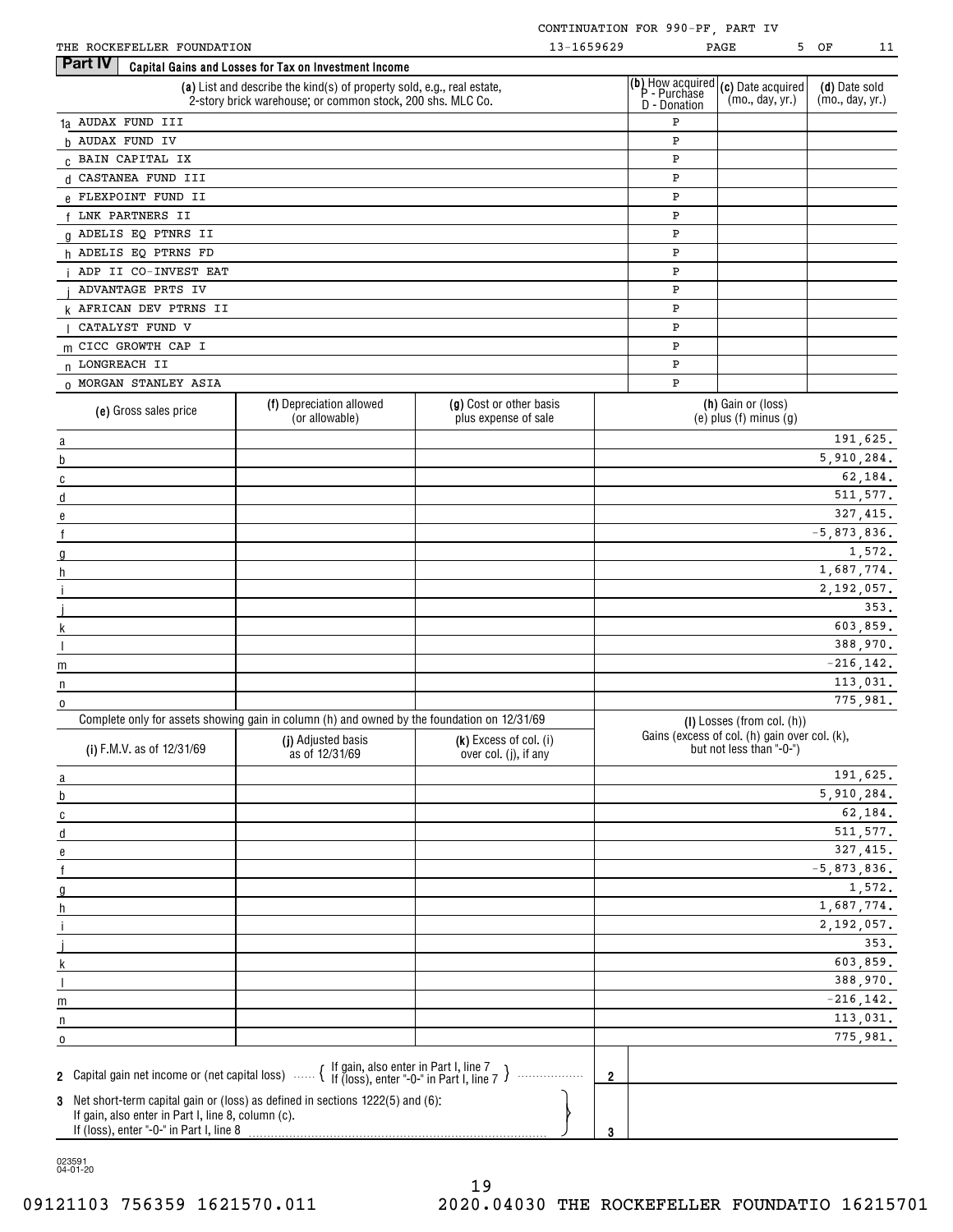| HE ROCKEFELLER FOUNDATION |  |
|---------------------------|--|

| 6<br>w | ΩF |  |
|--------|----|--|

| THE ROCKEFELLER FOUNDATION                                                                                                                                                        |                                                                                                                                      |                                                 | 13-1659629     |              | 6<br>PAGE                                                                                                                                                                        | ΟF<br>11                         |
|-----------------------------------------------------------------------------------------------------------------------------------------------------------------------------------|--------------------------------------------------------------------------------------------------------------------------------------|-------------------------------------------------|----------------|--------------|----------------------------------------------------------------------------------------------------------------------------------------------------------------------------------|----------------------------------|
| <b>Part IV</b>                                                                                                                                                                    | Capital Gains and Losses for Tax on Investment Income                                                                                |                                                 |                |              |                                                                                                                                                                                  |                                  |
|                                                                                                                                                                                   | (a) List and describe the kind(s) of property sold, e.g., real estate,<br>2-story brick warehouse; or common stock, 200 shs. MLC Co. |                                                 |                | D - Donation | (b) How acquired $(c)$ Date acquired<br>P - Purchase $\begin{bmatrix} (c) & \text{Date} & \text{acquired} \\ \text{C} & \text{day} & \text{yr} \end{bmatrix}$<br>(mo., day, yr.) | (d) Date sold<br>(mo., day, yr.) |
| 1a SUMMIT EUR GROWTH II                                                                                                                                                           |                                                                                                                                      |                                                 |                | P            |                                                                                                                                                                                  |                                  |
| b SUMMIT EUROPE I                                                                                                                                                                 |                                                                                                                                      |                                                 |                | Ρ            |                                                                                                                                                                                  |                                  |
| C TIGER GLOBAL PIP V                                                                                                                                                              |                                                                                                                                      |                                                 |                | P            |                                                                                                                                                                                  |                                  |
| d BAIN CAPITAL ASIA                                                                                                                                                               |                                                                                                                                      |                                                 |                | Ρ            |                                                                                                                                                                                  |                                  |
| e LITTLEJOHN III                                                                                                                                                                  |                                                                                                                                      |                                                 |                | Ρ            |                                                                                                                                                                                  |                                  |
| f SUMMIT VENTURE II-A                                                                                                                                                             |                                                                                                                                      |                                                 |                | P            |                                                                                                                                                                                  |                                  |
| g VESTAR CAPITAL III                                                                                                                                                              |                                                                                                                                      |                                                 |                | Ρ            |                                                                                                                                                                                  |                                  |
| h EMERALD HILL II                                                                                                                                                                 |                                                                                                                                      |                                                 |                | Ρ            |                                                                                                                                                                                  |                                  |
| EMERALD HILL III                                                                                                                                                                  |                                                                                                                                      |                                                 |                | P            |                                                                                                                                                                                  |                                  |
| ACCEL FUND X                                                                                                                                                                      |                                                                                                                                      |                                                 |                | P            |                                                                                                                                                                                  |                                  |
| <b>k ACCEL FUND XI</b>                                                                                                                                                            |                                                                                                                                      |                                                 |                | Ρ            |                                                                                                                                                                                  |                                  |
| ACCEL GROWTH FD III                                                                                                                                                               |                                                                                                                                      |                                                 |                |              |                                                                                                                                                                                  |                                  |
|                                                                                                                                                                                   |                                                                                                                                      |                                                 |                | Ρ            |                                                                                                                                                                                  |                                  |
| m ACCEL GROWTH FUND IV                                                                                                                                                            |                                                                                                                                      |                                                 |                | P            |                                                                                                                                                                                  |                                  |
| n ACCEL GROWTH FUND V                                                                                                                                                             |                                                                                                                                      |                                                 |                | P            |                                                                                                                                                                                  |                                  |
| 0 ACCEL GROWTH II                                                                                                                                                                 |                                                                                                                                      |                                                 |                | Ρ            |                                                                                                                                                                                  |                                  |
| (e) Gross sales price                                                                                                                                                             | (f) Depreciation allowed<br>(or allowable)                                                                                           | (g) Cost or other basis<br>plus expense of sale |                |              | (h) Gain or (loss)<br>(e) plus $(f)$ minus $(g)$                                                                                                                                 |                                  |
| $\underline{a}$                                                                                                                                                                   |                                                                                                                                      |                                                 |                |              |                                                                                                                                                                                  | 1,076,873.                       |
| $\overline{b}$                                                                                                                                                                    |                                                                                                                                      |                                                 |                |              |                                                                                                                                                                                  | 2, 144, 466.                     |
| $\overline{c}$                                                                                                                                                                    |                                                                                                                                      |                                                 |                |              |                                                                                                                                                                                  | 334, 421.                        |
| d                                                                                                                                                                                 |                                                                                                                                      |                                                 |                |              |                                                                                                                                                                                  | $-724,673.$                      |
| $\mathbf{e}$                                                                                                                                                                      |                                                                                                                                      |                                                 |                |              |                                                                                                                                                                                  | 3,208.                           |
| f                                                                                                                                                                                 |                                                                                                                                      |                                                 |                |              |                                                                                                                                                                                  | 155,844.                         |
| $\mathfrak{g}$                                                                                                                                                                    |                                                                                                                                      |                                                 |                |              |                                                                                                                                                                                  | 11,167.                          |
| h                                                                                                                                                                                 |                                                                                                                                      |                                                 |                |              |                                                                                                                                                                                  | 1, 171, 847.                     |
|                                                                                                                                                                                   |                                                                                                                                      |                                                 |                |              |                                                                                                                                                                                  | 558,229.                         |
|                                                                                                                                                                                   |                                                                                                                                      |                                                 |                |              |                                                                                                                                                                                  | 14,635,020.                      |
|                                                                                                                                                                                   |                                                                                                                                      |                                                 |                |              |                                                                                                                                                                                  | 5, 510, 293.                     |
|                                                                                                                                                                                   |                                                                                                                                      |                                                 |                |              |                                                                                                                                                                                  | 8,559,749.                       |
| m                                                                                                                                                                                 |                                                                                                                                      |                                                 |                |              |                                                                                                                                                                                  | 1,219,473.                       |
| n                                                                                                                                                                                 |                                                                                                                                      |                                                 |                |              |                                                                                                                                                                                  | 49.281.                          |
| 0                                                                                                                                                                                 |                                                                                                                                      |                                                 |                |              |                                                                                                                                                                                  | 11,041,968.                      |
|                                                                                                                                                                                   | Complete only for assets showing gain in column (h) and owned by the foundation on 12/31/69                                          |                                                 |                |              | (I) Losses (from col. (h))                                                                                                                                                       |                                  |
| (i) F.M.V. as of 12/31/69                                                                                                                                                         | (j) Adjusted basis<br>as of 12/31/69                                                                                                 | (k) Excess of col. (i)<br>over col. (j), if any |                |              | Gains (excess of col. (h) gain over col. (k),<br>but not less than "-0-")                                                                                                        |                                  |
| $\overline{a}$                                                                                                                                                                    |                                                                                                                                      |                                                 |                |              |                                                                                                                                                                                  | 1,076,873.                       |
| b                                                                                                                                                                                 |                                                                                                                                      |                                                 |                |              |                                                                                                                                                                                  | 2, 144, 466.                     |
| $\overline{c}$                                                                                                                                                                    |                                                                                                                                      |                                                 |                |              |                                                                                                                                                                                  | 334,421.                         |
| $\underline{d}$                                                                                                                                                                   |                                                                                                                                      |                                                 |                |              |                                                                                                                                                                                  | $-724,673.$                      |
| $\mathbf{e}$                                                                                                                                                                      |                                                                                                                                      |                                                 |                |              |                                                                                                                                                                                  | 3,208.                           |
|                                                                                                                                                                                   |                                                                                                                                      |                                                 |                |              |                                                                                                                                                                                  | 155,844.                         |
| $\mathfrak{g}$                                                                                                                                                                    |                                                                                                                                      |                                                 |                |              |                                                                                                                                                                                  | 11,167.                          |
| h                                                                                                                                                                                 |                                                                                                                                      |                                                 |                |              |                                                                                                                                                                                  | 1, 171, 847.                     |
|                                                                                                                                                                                   |                                                                                                                                      |                                                 |                |              |                                                                                                                                                                                  | 558,229.                         |
|                                                                                                                                                                                   |                                                                                                                                      |                                                 |                |              |                                                                                                                                                                                  | 14,635,020.                      |
|                                                                                                                                                                                   |                                                                                                                                      |                                                 |                |              |                                                                                                                                                                                  | 5, 510, 293.                     |
|                                                                                                                                                                                   |                                                                                                                                      |                                                 |                |              |                                                                                                                                                                                  | 8,559,749.                       |
| m                                                                                                                                                                                 |                                                                                                                                      |                                                 |                |              |                                                                                                                                                                                  | 1,219,473.                       |
| n                                                                                                                                                                                 |                                                                                                                                      |                                                 |                |              |                                                                                                                                                                                  | 49,281.                          |
| 0                                                                                                                                                                                 |                                                                                                                                      |                                                 |                |              |                                                                                                                                                                                  | 11,041,968.                      |
|                                                                                                                                                                                   |                                                                                                                                      |                                                 |                |              |                                                                                                                                                                                  |                                  |
| 2 Capital gain net income or (net capital loss)  { If gain, also enter in Part I, line 7 }                                                                                        |                                                                                                                                      |                                                 | $\overline{2}$ |              |                                                                                                                                                                                  |                                  |
| 3 Net short-term capital gain or (loss) as defined in sections 1222(5) and (6):<br>If gain, also enter in Part I, line 8, column (c).<br>If (loss), enter "-0-" in Part I, line 8 |                                                                                                                                      |                                                 | 3              |              |                                                                                                                                                                                  |                                  |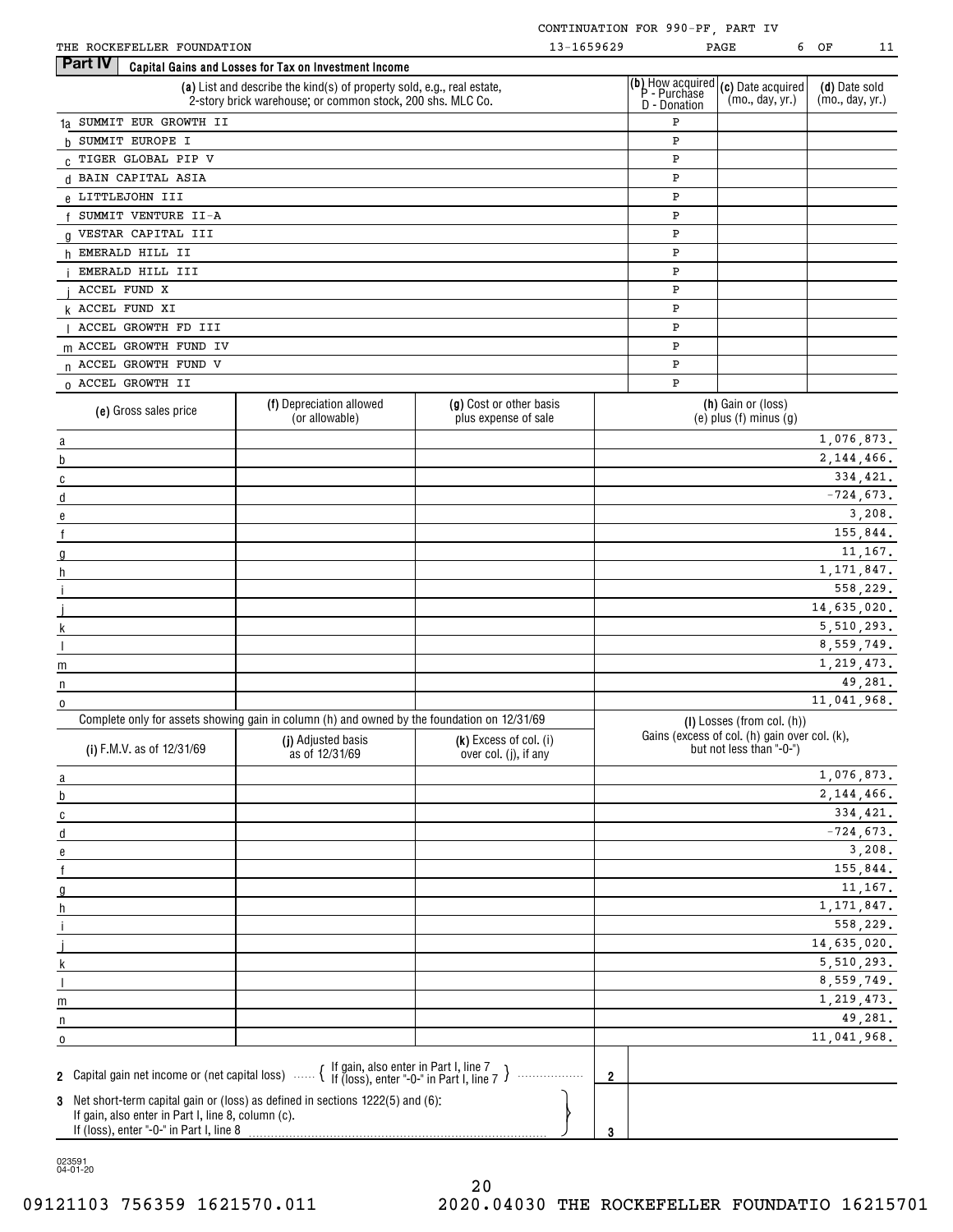| THE ROCKEFELLER FOUNDATION |  |
|----------------------------|--|
|                            |  |

| × | ΩF |  |
|---|----|--|

| THE ROCKEFELLER FOUNDATION                                                                     |                                                                                                                                      |                                                 | 13-1659629     |              | 7<br>PAGE                                                                                                    | ОF<br>11                         |
|------------------------------------------------------------------------------------------------|--------------------------------------------------------------------------------------------------------------------------------------|-------------------------------------------------|----------------|--------------|--------------------------------------------------------------------------------------------------------------|----------------------------------|
| <b>Part IV</b>                                                                                 | Capital Gains and Losses for Tax on Investment Income                                                                                |                                                 |                |              |                                                                                                              |                                  |
|                                                                                                | (a) List and describe the kind(s) of property sold, e.g., real estate,<br>2-story brick warehouse; or common stock, 200 shs. MLC Co. |                                                 |                | D - Donation | (b) How acquired $(c)$ Date acquired<br>P - Purchase $\binom{m}{m}$ day yr)<br>(mo., day, yr.)               | (d) Date sold<br>(mo., day, yr.) |
| 1a ACCEL LEADERS FUND                                                                          |                                                                                                                                      |                                                 |                | Ρ            |                                                                                                              |                                  |
| h ACCEL XII L.P.                                                                               |                                                                                                                                      |                                                 |                | Ρ            |                                                                                                              |                                  |
| C AH III                                                                                       |                                                                                                                                      |                                                 |                | Ρ            |                                                                                                              |                                  |
| d AH PARALLEL III                                                                              |                                                                                                                                      |                                                 |                | Ρ            |                                                                                                              |                                  |
| e AH PARALLEL IV                                                                               |                                                                                                                                      |                                                 |                | Ρ            |                                                                                                              |                                  |
| f ANDREESEN HORWITZ II                                                                         |                                                                                                                                      |                                                 |                | Ρ            |                                                                                                              |                                  |
| g BENCHMARK CAP IV                                                                             |                                                                                                                                      |                                                 |                | Ρ            |                                                                                                              |                                  |
| h BENCHMARK CAP PT IX                                                                          |                                                                                                                                      |                                                 |                | Ρ            |                                                                                                              |                                  |
| BENCHMARK CAP V                                                                                |                                                                                                                                      |                                                 |                | Ρ            |                                                                                                              |                                  |
| BENCHMARK CAP VI                                                                               |                                                                                                                                      |                                                 |                | Ρ            |                                                                                                              |                                  |
| <b>k BENCHMARK CAPVII</b>                                                                      |                                                                                                                                      |                                                 |                | Ρ            |                                                                                                              |                                  |
| BENCHMARK PRTNR VIII                                                                           |                                                                                                                                      |                                                 |                | Ρ            |                                                                                                              |                                  |
| m BENCHMARK VII ANNEX                                                                          |                                                                                                                                      |                                                 |                | Ρ            |                                                                                                              |                                  |
| n FORESITE CAP FUND II                                                                         |                                                                                                                                      |                                                 |                | Ρ            |                                                                                                              |                                  |
| 0 NEW ENTERPRISE XI                                                                            |                                                                                                                                      |                                                 |                | Ρ            |                                                                                                              |                                  |
|                                                                                                | (f) Depreciation allowed                                                                                                             | (g) Cost or other basis                         |                |              | (h) Gain or (loss)                                                                                           |                                  |
| (e) Gross sales price                                                                          | (or allowable)                                                                                                                       | plus expense of sale                            |                |              | $(e)$ plus $(f)$ minus $(g)$                                                                                 |                                  |
| $\overline{\mathbf{a}}$                                                                        |                                                                                                                                      |                                                 |                |              |                                                                                                              | 3,089,343.                       |
| $\overline{b}$                                                                                 |                                                                                                                                      |                                                 |                |              |                                                                                                              | 4,824,438.                       |
| $\overline{c}$                                                                                 |                                                                                                                                      |                                                 |                |              |                                                                                                              | 4,592,519.                       |
| d                                                                                              |                                                                                                                                      |                                                 |                |              |                                                                                                              | 1,630,165.                       |
| e                                                                                              |                                                                                                                                      |                                                 |                |              |                                                                                                              | 2, 291, 742.                     |
| $\mathsf{f}$                                                                                   |                                                                                                                                      |                                                 |                |              |                                                                                                              | 12, 161, 967.                    |
| $\mathfrak{g}$                                                                                 |                                                                                                                                      |                                                 |                |              |                                                                                                              | 656,048.                         |
| h                                                                                              |                                                                                                                                      |                                                 |                |              |                                                                                                              | 622,977.                         |
|                                                                                                |                                                                                                                                      |                                                 |                |              |                                                                                                              | 2,728,555.                       |
|                                                                                                |                                                                                                                                      |                                                 |                |              |                                                                                                              | 4,040,091.                       |
|                                                                                                |                                                                                                                                      |                                                 |                |              |                                                                                                              | 40,644,322.                      |
| $\overline{\phantom{a}}$                                                                       |                                                                                                                                      |                                                 |                |              |                                                                                                              | 160,995.                         |
| m                                                                                              |                                                                                                                                      |                                                 |                |              |                                                                                                              | 63,825.                          |
| n                                                                                              |                                                                                                                                      |                                                 |                |              |                                                                                                              | 13, 392, 359.                    |
| $\overline{0}$                                                                                 |                                                                                                                                      |                                                 |                |              |                                                                                                              | 249,846.                         |
| (i) F.M.V. as of 12/31/69                                                                      | Complete only for assets showing gain in column (h) and owned by the foundation on 12/31/69<br>(j) Adjusted basis<br>as of 12/31/69  | (k) Excess of col. (i)<br>over col. (j), if any |                |              | $(I)$ Losses (from col. $(h)$ )<br>Gains (excess of col. (h) gain over col. (k),<br>but not less than "-0-") |                                  |
| $\overline{\mathbf{a}}$                                                                        |                                                                                                                                      |                                                 |                |              |                                                                                                              | 3,089,343.                       |
| $\underline{\mathfrak{b}}$                                                                     |                                                                                                                                      |                                                 |                |              |                                                                                                              | 4,824,438.                       |
| $\overline{c}$                                                                                 |                                                                                                                                      |                                                 |                |              |                                                                                                              | 4,592,519.                       |
| $\underline{\mathsf{d}}$                                                                       |                                                                                                                                      |                                                 |                |              |                                                                                                              | 1,630,165.                       |
| $\mathbf{e}$                                                                                   |                                                                                                                                      |                                                 |                |              |                                                                                                              | 2, 291, 742.                     |
| $\overline{f}$                                                                                 |                                                                                                                                      |                                                 |                |              |                                                                                                              | 12, 161, 967.                    |
| $\mathfrak{g}$                                                                                 |                                                                                                                                      |                                                 |                |              |                                                                                                              | 656,048.                         |
| h                                                                                              |                                                                                                                                      |                                                 |                |              |                                                                                                              | 622,977.                         |
|                                                                                                |                                                                                                                                      |                                                 |                |              |                                                                                                              | 2,728,555.                       |
|                                                                                                |                                                                                                                                      |                                                 |                |              |                                                                                                              | 4,040,091.                       |
|                                                                                                |                                                                                                                                      |                                                 |                |              |                                                                                                              | 40,644,322.                      |
|                                                                                                |                                                                                                                                      |                                                 |                |              |                                                                                                              | 160,995.                         |
| m                                                                                              |                                                                                                                                      |                                                 |                |              |                                                                                                              | 63,825.                          |
| n<br>the control of the control of the control of                                              |                                                                                                                                      |                                                 |                |              |                                                                                                              | 13, 392, 359.                    |
| 0                                                                                              |                                                                                                                                      |                                                 |                |              |                                                                                                              | 249,846.                         |
|                                                                                                |                                                                                                                                      |                                                 |                |              |                                                                                                              |                                  |
|                                                                                                | 2 Capital gain net income or (net capital loss) $\ldots$ $\left\{\right.}$ If gain, also enter in Part I, line 7 $\right\}$          |                                                 | $\overline{2}$ |              |                                                                                                              |                                  |
| If gain, also enter in Part I, line 8, column (c).<br>If (loss), enter "-0-" in Part I, line 8 | 3 Net short-term capital gain or (loss) as defined in sections 1222(5) and (6):                                                      |                                                 |                |              |                                                                                                              |                                  |
|                                                                                                |                                                                                                                                      |                                                 | 3              |              |                                                                                                              |                                  |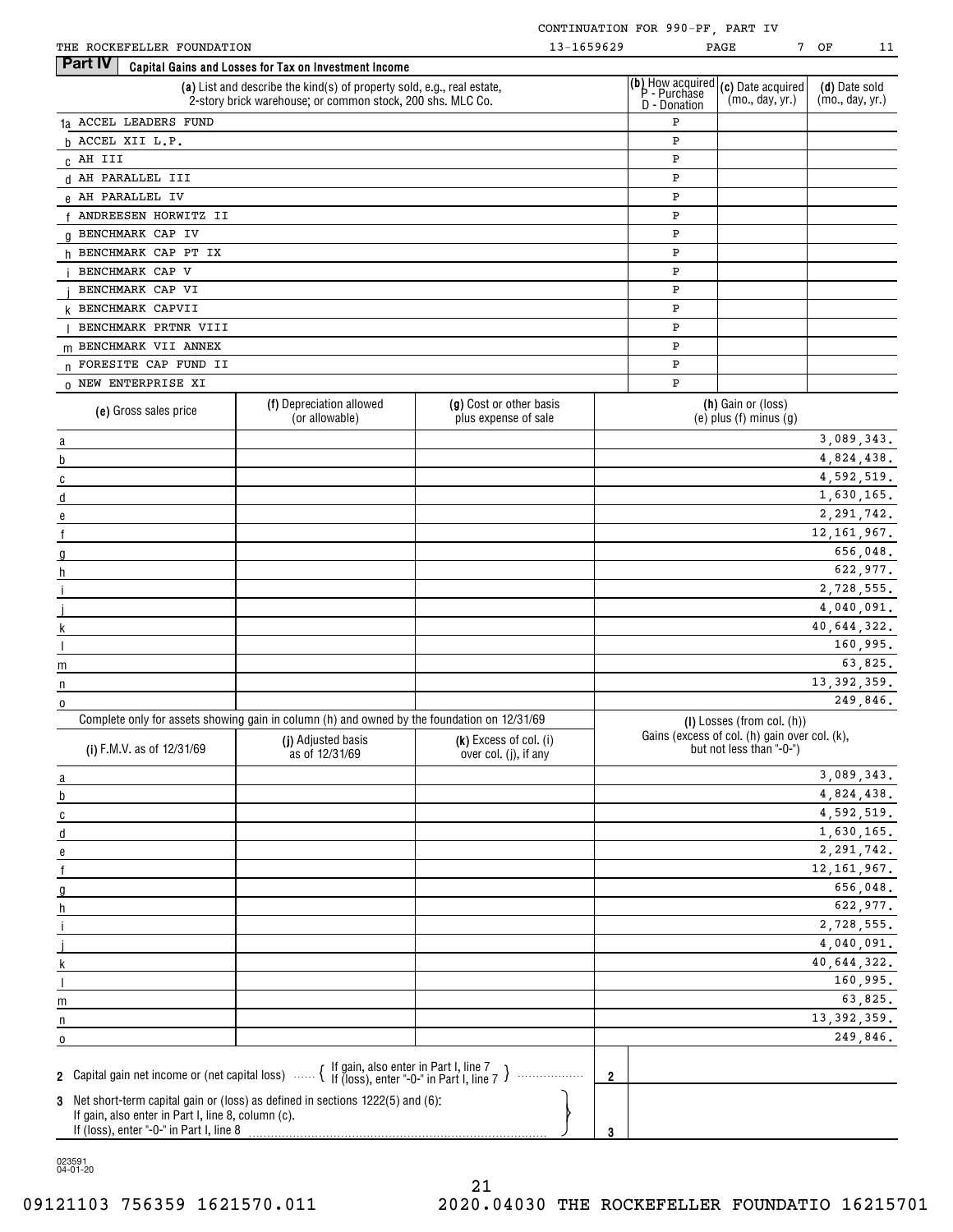| THE ROCKEFELLER FOUNDATION                                                                     |                                                                                                                                                  | 13-1659629                                      |                |                                                                | 8<br>PAGE                                                                 | ΟF<br>11                         |
|------------------------------------------------------------------------------------------------|--------------------------------------------------------------------------------------------------------------------------------------------------|-------------------------------------------------|----------------|----------------------------------------------------------------|---------------------------------------------------------------------------|----------------------------------|
| Part IV                                                                                        | Capital Gains and Losses for Tax on Investment Income                                                                                            |                                                 |                |                                                                |                                                                           |                                  |
|                                                                                                | (a) List and describe the kind(s) of property sold, e.g., real estate,<br>2-story brick warehouse; or common stock, 200 shs. MLC Co.             |                                                 |                | ( <b>b</b> ) How acquired<br>     P - Purchase<br>D - Donation | (c) Date acquired<br>(mo., day, yr.)                                      | (d) Date sold<br>(mo., day, yr.) |
| 1a NEW ENTERPRISE XII                                                                          |                                                                                                                                                  |                                                 |                | P                                                              |                                                                           |                                  |
| h NORTH BRIDGE GRWTH I                                                                         |                                                                                                                                                  |                                                 |                | P                                                              |                                                                           |                                  |
| C REDPOINT VENST II                                                                            |                                                                                                                                                  |                                                 |                | P                                                              |                                                                           |                                  |
| d REDPOINT VENST III                                                                           |                                                                                                                                                  |                                                 |                | P                                                              |                                                                           |                                  |
| e SEQUOIA CAP US VI                                                                            |                                                                                                                                                  |                                                 |                | P                                                              |                                                                           |                                  |
| SEQUOIA CAPITAL XII                                                                            |                                                                                                                                                  |                                                 |                | P                                                              |                                                                           |                                  |
|                                                                                                |                                                                                                                                                  |                                                 |                |                                                                |                                                                           |                                  |
| g SEQUOIA US GROWTH 7                                                                          |                                                                                                                                                  |                                                 |                | P                                                              |                                                                           |                                  |
| h SEQUOIA US GRTH VIII                                                                         |                                                                                                                                                  |                                                 |                | ${\tt P}$                                                      |                                                                           |                                  |
| SEQUOIA US GRWTH III                                                                           |                                                                                                                                                  |                                                 |                | P                                                              |                                                                           |                                  |
| SEQUOIA US GRWTH IV                                                                            |                                                                                                                                                  |                                                 |                | P                                                              |                                                                           |                                  |
| k SEQUOIA US GRWTH V                                                                           |                                                                                                                                                  |                                                 |                | P                                                              |                                                                           |                                  |
| SEQUOIA US VENT 2010                                                                           |                                                                                                                                                  |                                                 |                | P                                                              |                                                                           |                                  |
| m SEQUOIA US VENT XIV                                                                          |                                                                                                                                                  |                                                 |                | P                                                              |                                                                           |                                  |
| n SG GROWTH PRTNRS III                                                                         |                                                                                                                                                  |                                                 |                | P                                                              |                                                                           |                                  |
| 0 SQUIAUSVENT2010 SEED                                                                         |                                                                                                                                                  |                                                 |                | $\mathbf P$                                                    |                                                                           |                                  |
| (e) Gross sales price                                                                          | (f) Depreciation allowed<br>(or allowable)                                                                                                       | (g) Cost or other basis<br>plus expense of sale |                |                                                                | (h) Gain or (loss)<br>$(e)$ plus $(f)$ minus $(g)$                        |                                  |
| a                                                                                              |                                                                                                                                                  |                                                 |                |                                                                |                                                                           | 22,651.                          |
| b                                                                                              |                                                                                                                                                  |                                                 |                |                                                                |                                                                           | 504,845.                         |
| C                                                                                              |                                                                                                                                                  |                                                 |                |                                                                |                                                                           | $-5,853,845.$                    |
| d                                                                                              |                                                                                                                                                  |                                                 |                |                                                                |                                                                           | 285,446.                         |
| е                                                                                              |                                                                                                                                                  |                                                 |                |                                                                |                                                                           | 150,692.                         |
| $\mathsf f$                                                                                    |                                                                                                                                                  |                                                 |                |                                                                |                                                                           | 5,982,056.                       |
| g                                                                                              |                                                                                                                                                  |                                                 |                |                                                                |                                                                           | 23, 574, 651.                    |
| h                                                                                              |                                                                                                                                                  |                                                 |                |                                                                |                                                                           | 577,309.                         |
|                                                                                                |                                                                                                                                                  |                                                 |                |                                                                |                                                                           | $-35,230.$                       |
|                                                                                                |                                                                                                                                                  |                                                 |                |                                                                |                                                                           | 2,564,794.                       |
| k                                                                                              |                                                                                                                                                  |                                                 |                |                                                                |                                                                           | 522,895.                         |
|                                                                                                |                                                                                                                                                  |                                                 |                |                                                                |                                                                           | 9,243,816.                       |
| m                                                                                              |                                                                                                                                                  |                                                 |                |                                                                |                                                                           | 2,476,482.                       |
| n                                                                                              |                                                                                                                                                  |                                                 |                |                                                                |                                                                           | 670,651.                         |
| 0                                                                                              |                                                                                                                                                  |                                                 |                |                                                                |                                                                           | 2, 122, 951.                     |
|                                                                                                | Complete only for assets showing gain in column (h) and owned by the foundation on 12/31/69                                                      |                                                 |                |                                                                | (I) Losses (from col. (h))                                                |                                  |
| (i) F.M.V. as of 12/31/69                                                                      | (j) Adjusted basis<br>as of 12/31/69                                                                                                             | (k) Excess of col. (i)<br>over col. (j), if any |                |                                                                | Gains (excess of col. (h) gain over col. (k),<br>but not less than "-0-") |                                  |
| $\overline{a}$                                                                                 |                                                                                                                                                  |                                                 |                |                                                                |                                                                           | 22,651.                          |
| b                                                                                              |                                                                                                                                                  |                                                 |                |                                                                |                                                                           | 504,845.                         |
| $\overline{c}$                                                                                 |                                                                                                                                                  |                                                 |                |                                                                |                                                                           | $-5,853,845.$                    |
| d                                                                                              |                                                                                                                                                  |                                                 |                |                                                                |                                                                           | 285,446.                         |
| e                                                                                              |                                                                                                                                                  |                                                 |                |                                                                |                                                                           | 150,692.                         |
| f                                                                                              |                                                                                                                                                  |                                                 |                |                                                                |                                                                           | 5,982,056.                       |
| $\mathfrak{g}$                                                                                 |                                                                                                                                                  |                                                 |                |                                                                |                                                                           | 23, 574, 651.                    |
| h                                                                                              |                                                                                                                                                  |                                                 |                |                                                                |                                                                           | 577,309.                         |
| j.                                                                                             |                                                                                                                                                  |                                                 |                |                                                                |                                                                           | $-35,230.$                       |
|                                                                                                |                                                                                                                                                  |                                                 |                |                                                                |                                                                           | 2,564,794.                       |
| k                                                                                              |                                                                                                                                                  |                                                 |                |                                                                |                                                                           | 522,895.                         |
|                                                                                                |                                                                                                                                                  |                                                 |                |                                                                |                                                                           | 9,243,816.                       |
| m                                                                                              |                                                                                                                                                  |                                                 |                |                                                                |                                                                           | 2,476,482.                       |
| n                                                                                              |                                                                                                                                                  |                                                 |                |                                                                |                                                                           | 670,651.                         |
| 0                                                                                              |                                                                                                                                                  |                                                 |                |                                                                |                                                                           | 2, 122, 951.                     |
|                                                                                                | 2 Capital gain net income or (net capital loss) $\ldots$ $\left\{ \begin{array}{l}$ If gain, also enter in Part I, line 7 $\end{array} \right\}$ | .                                               | $\overline{2}$ |                                                                |                                                                           |                                  |
| If gain, also enter in Part I, line 8, column (c).<br>If (loss), enter "-0-" in Part I, line 8 | 3 Net short-term capital gain or (loss) as defined in sections 1222(5) and (6):                                                                  |                                                 |                |                                                                |                                                                           |                                  |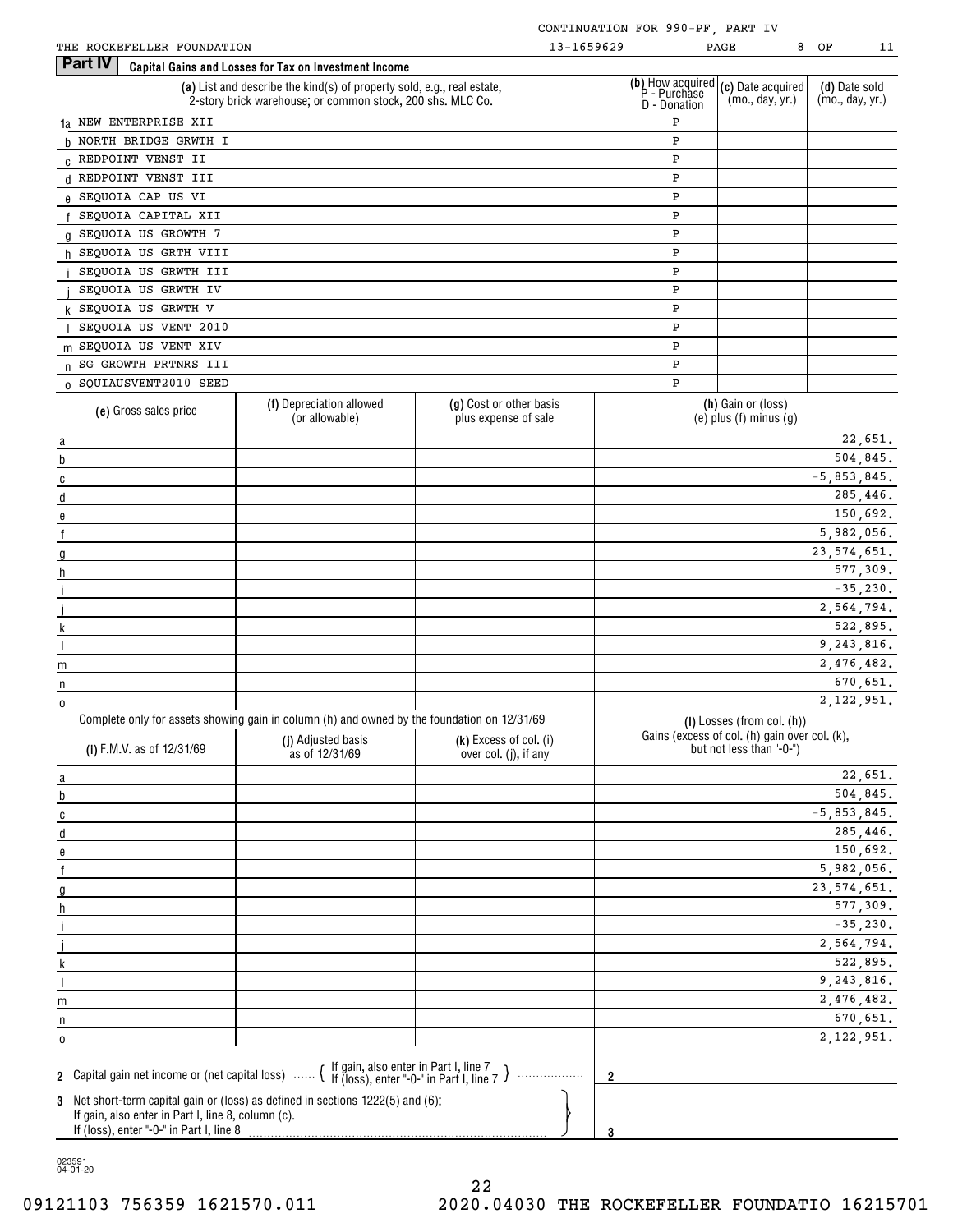| THE ROCKEFELLER FOUNDATION                         |                                                                                                                                                | 13-1659629                                      |                |                                                           | PAGE                                                                        | 9 OF<br>11                       |
|----------------------------------------------------|------------------------------------------------------------------------------------------------------------------------------------------------|-------------------------------------------------|----------------|-----------------------------------------------------------|-----------------------------------------------------------------------------|----------------------------------|
| Part IV                                            | Capital Gains and Losses for Tax on Investment Income                                                                                          |                                                 |                |                                                           |                                                                             |                                  |
|                                                    | (a) List and describe the kind(s) of property sold, e.g., real estate,<br>2-story brick warehouse; or common stock, 200 shs. MLC Co.           |                                                 |                | (b) How acquired<br>  P - Purchase<br><b>D</b> - Donation | (c) Date acquired<br>(mo., day, yr.)                                        | (d) Date sold<br>(mo., day, yr.) |
| 1a BANYAN PARTNERS FD I                            |                                                                                                                                                |                                                 |                | Ρ                                                         |                                                                             |                                  |
| b BANYAN PARTNERS II                               |                                                                                                                                                |                                                 |                | P                                                         |                                                                             |                                  |
| C BANYAN PARTNERS III                              |                                                                                                                                                |                                                 |                | P                                                         |                                                                             |                                  |
| d DECHENG II                                       |                                                                                                                                                |                                                 |                | P                                                         |                                                                             |                                  |
| e DECHENG III                                      |                                                                                                                                                |                                                 |                | P                                                         |                                                                             |                                  |
| GGV CAPITAL V LP                                   |                                                                                                                                                |                                                 |                | P                                                         |                                                                             |                                  |
| IDG CHINA VENTURE IV                               |                                                                                                                                                |                                                 |                | P                                                         |                                                                             |                                  |
| IDG-ACCEL CHINA II<br>h.                           |                                                                                                                                                |                                                 |                | P                                                         |                                                                             |                                  |
| IDG-ACCEL CHN GR                                   |                                                                                                                                                |                                                 |                | P                                                         |                                                                             |                                  |
| IDG-ACCEL CHN GR II                                |                                                                                                                                                |                                                 |                | P                                                         |                                                                             |                                  |
| k IDG-ACCEL CHN GR III                             |                                                                                                                                                |                                                 |                | P                                                         |                                                                             |                                  |
| LC FUND V                                          |                                                                                                                                                |                                                 |                | P                                                         |                                                                             |                                  |
| m SEQUOIA CAP CHINA                                |                                                                                                                                                |                                                 |                | P                                                         |                                                                             |                                  |
| n SEQUOIA CAP CHINA II                             |                                                                                                                                                |                                                 |                | P                                                         |                                                                             |                                  |
| 0 SEQUOIA CAP CHN GR I                             |                                                                                                                                                |                                                 |                | $\mathbf P$                                               |                                                                             |                                  |
|                                                    |                                                                                                                                                |                                                 |                |                                                           |                                                                             |                                  |
| (e) Gross sales price                              | (f) Depreciation allowed<br>(or allowable)                                                                                                     | (g) Cost or other basis<br>plus expense of sale |                |                                                           | (h) Gain or (loss)<br>$(e)$ plus $(f)$ minus $(g)$                          |                                  |
| a                                                  |                                                                                                                                                |                                                 |                |                                                           |                                                                             | 767,389.                         |
| b                                                  |                                                                                                                                                |                                                 |                |                                                           |                                                                             | 20,469,584.                      |
| C                                                  |                                                                                                                                                |                                                 |                |                                                           |                                                                             | 330,979.                         |
| d                                                  |                                                                                                                                                |                                                 |                |                                                           |                                                                             | 13,502,186.                      |
|                                                    |                                                                                                                                                |                                                 |                |                                                           |                                                                             | $-35,419.$                       |
|                                                    |                                                                                                                                                |                                                 |                |                                                           |                                                                             | 1,868,180.                       |
| the control of the control of the                  |                                                                                                                                                |                                                 |                |                                                           |                                                                             | 1,554,532.                       |
|                                                    |                                                                                                                                                |                                                 |                |                                                           |                                                                             | 329,540.                         |
|                                                    |                                                                                                                                                |                                                 |                |                                                           |                                                                             | 900,663.                         |
|                                                    |                                                                                                                                                |                                                 |                |                                                           |                                                                             | 5, 196, 161.                     |
|                                                    |                                                                                                                                                |                                                 |                |                                                           |                                                                             | 3, 252, 921.                     |
|                                                    |                                                                                                                                                |                                                 |                |                                                           |                                                                             | 1,325,109.                       |
| m<br>the control of the control of the control of  |                                                                                                                                                |                                                 |                |                                                           |                                                                             | 3,524,013.                       |
| n                                                  |                                                                                                                                                |                                                 |                |                                                           |                                                                             | 6,559,503.                       |
| 0                                                  |                                                                                                                                                |                                                 |                |                                                           |                                                                             | 338,928.                         |
|                                                    | Complete only for assets showing gain in column (h) and owned by the foundation on 12/31/69<br>(i) Adjusted basis                              | (k) Excess of col. (i)                          |                |                                                           | (I) Losses (from col. (h))<br>Gains (excess of col. (h) gain over col. (k), |                                  |
| (i) F.M.V. as of 12/31/69                          | as of 12/31/69                                                                                                                                 | over col. (j), if any                           |                |                                                           | but not less than "-0-")                                                    | 767,389.                         |
| a                                                  |                                                                                                                                                |                                                 |                |                                                           |                                                                             | 20,469,584.                      |
| b                                                  |                                                                                                                                                |                                                 |                |                                                           |                                                                             |                                  |
| C                                                  |                                                                                                                                                |                                                 |                |                                                           |                                                                             | 330,979.<br>13,502,186.          |
| d                                                  |                                                                                                                                                |                                                 |                |                                                           |                                                                             |                                  |
|                                                    |                                                                                                                                                |                                                 |                |                                                           |                                                                             | $-35,419.$                       |
|                                                    |                                                                                                                                                |                                                 |                |                                                           |                                                                             | 1,868,180.                       |
|                                                    |                                                                                                                                                |                                                 |                |                                                           |                                                                             | 1,554,532.                       |
|                                                    |                                                                                                                                                |                                                 |                |                                                           |                                                                             | 329,540.                         |
|                                                    |                                                                                                                                                |                                                 |                |                                                           |                                                                             | 900,663.                         |
|                                                    |                                                                                                                                                |                                                 |                |                                                           |                                                                             | 5,196,161.                       |
|                                                    |                                                                                                                                                |                                                 |                |                                                           |                                                                             | 3, 252, 921.                     |
|                                                    |                                                                                                                                                |                                                 |                |                                                           |                                                                             | 1,325,109.                       |
| m                                                  |                                                                                                                                                |                                                 |                |                                                           |                                                                             | 3,524,013.                       |
| n                                                  |                                                                                                                                                |                                                 |                |                                                           |                                                                             | 6, 559, 503.                     |
| 0                                                  |                                                                                                                                                |                                                 |                |                                                           |                                                                             | 338,928.                         |
|                                                    | 2 Capital gain net income or (net capital loss) $\cdots$ $\left\{\begin{array}{l}$ If gain, also enter in Part I, line 7 $\end{array}\right\}$ |                                                 | $\overline{2}$ |                                                           |                                                                             |                                  |
| If gain, also enter in Part I, line 8, column (c). | 3 Net short-term capital gain or (loss) as defined in sections 1222(5) and (6):                                                                |                                                 |                |                                                           |                                                                             |                                  |
| If (loss), enter "-0-" in Part I, line 8           |                                                                                                                                                |                                                 | 3              |                                                           |                                                                             |                                  |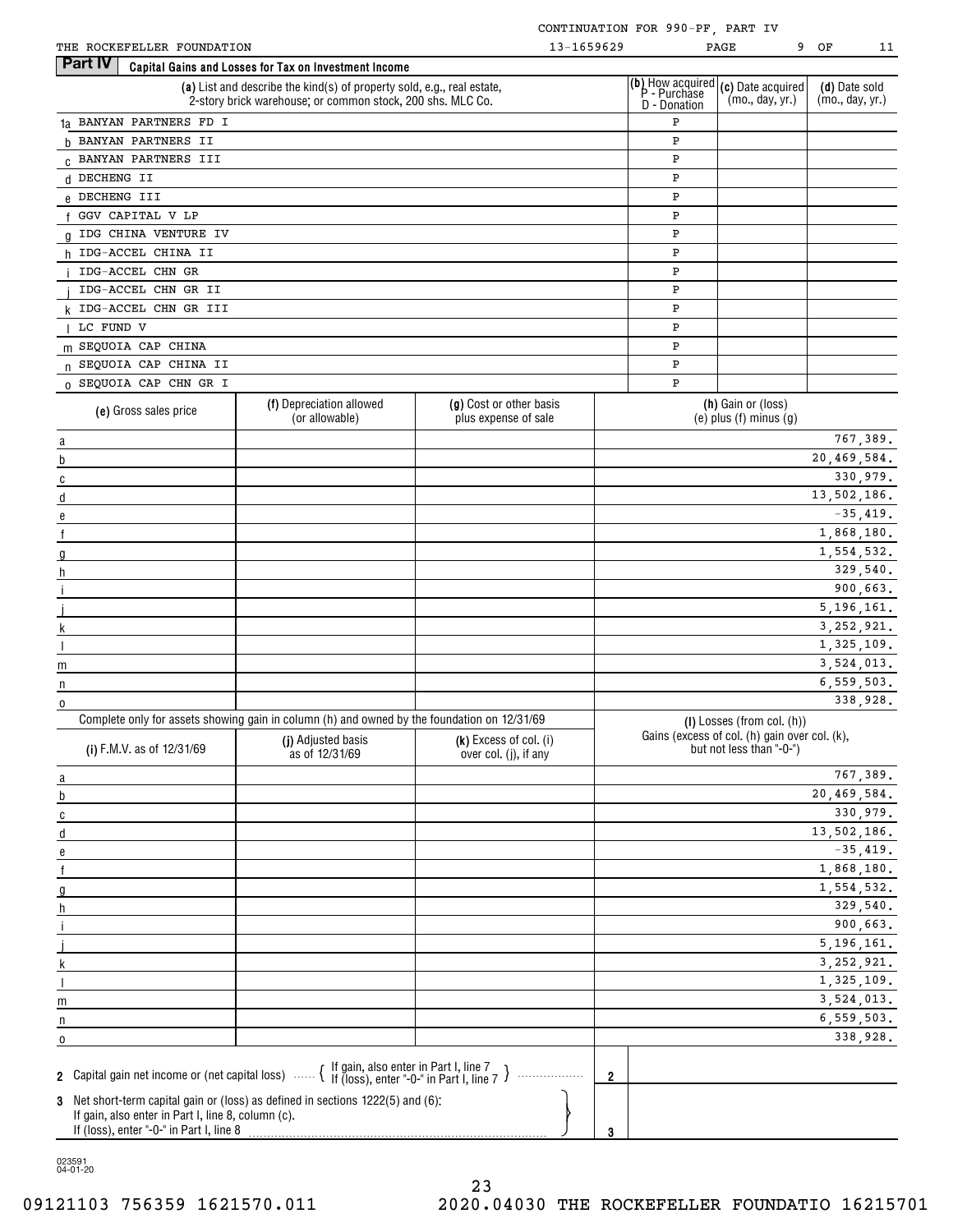| THE ROCKEFELLER FOUNDATION |  |
|----------------------------|--|
|                            |  |

| <b>Part IV</b><br>Capital Gains and Losses for Tax on Investment Income<br>(b) How acquired (c) Date acquired<br>(a) List and describe the kind(s) of property sold, e.g., real estate,<br>(d) Date sold<br>P - Purchase<br>(mo., day, yr.)<br>(mo., day, yr.)<br>2-story brick warehouse; or common stock, 200 shs. MLC Co.<br>D - Donation<br>1a SEQUOIA CAP GLOBAL<br>P<br>SEQUOIA CH GR FD 3<br>P<br>h.<br>C SEQUOIA CHINA GR 4<br>${\tt P}$<br>d SEQUOIA CHINA GRW 10<br>P<br>e SEQUOIA CHINA VEN 10<br>P<br>SEQUOIA CHINA VEN 5<br>P<br>g SEQUOIA CHINA VEN 6<br>${\tt P}$<br>h SEQUOIA CHINA VEN IV<br>P<br>SEQUOIA GLOBAL GRW 2<br>P<br>SEQUOIA INDIA FUND 4<br>${\tt P}$<br>k SEQUOIA INDIA GR II<br>P<br>SEQUOIA INDIA III<br>P<br>m SEQUOIA INDIA V<br>P<br>n SEQUOIA ISRAEL VN V<br>${\tt P}$<br>0 HIGHLAND CAPITAL V<br>P<br>(f) Depreciation allowed<br>(g) Cost or other basis<br>(h) Gain or (loss)<br>(e) Gross sales price<br>(or allowable)<br>$(e)$ plus $(f)$ minus $(g)$<br>plus expense of sale<br>1,436,997.<br>$\overline{a}$<br>1,296,192.<br>b<br>411,892.<br>C<br>1,812,249.<br>d<br>1,809,215.<br>e<br>1,604,323.<br>127, 413.<br>471,704.<br>h<br>7,727,092.<br>1,059,846.<br>98,025.<br>30,289.<br>255,999.<br>m<br>8, 303, 555.<br>n<br>$-2,874,589.$<br>0<br>Complete only for assets showing gain in column (h) and owned by the foundation on 12/31/69<br>(I) Losses (from col. (h))<br>Gains (excess of col. (h) gain over col. (k),<br>(j) Adjusted basis<br>(k) Excess of col. (i)<br>(i) F.M.V. as of 12/31/69<br>but not less than "-0-")<br>as of 12/31/69<br>over col. (j), if any<br>1,436,997.<br>$\overline{a}$<br>1,296,192.<br>b<br>411,892.<br>$\overline{c}$<br>1,812,249.<br>d<br>1,809,215.<br>е<br>1,604,323.<br>127, 413.<br>471,704.<br>h<br>7,727,092.<br>1,059,846.<br>98,025.<br>30,289.<br>255,999.<br>m<br>8, 303, 555.<br>n<br>$-2,874,589.$<br>0<br>2 Capital gain net income or (net capital loss) $\cdots$ $\left\{\right.}$ If gain, also enter in Part I, line 7 $\right\}$<br>$\overline{2}$<br>3 Net short-term capital gain or (loss) as defined in sections 1222(5) and (6):<br>If gain, also enter in Part I, line 8, column (c). | THE ROCKEFELLER FOUNDATION |  | 13-1659629 | PAGE<br>10 | ОF<br>11 |
|---------------------------------------------------------------------------------------------------------------------------------------------------------------------------------------------------------------------------------------------------------------------------------------------------------------------------------------------------------------------------------------------------------------------------------------------------------------------------------------------------------------------------------------------------------------------------------------------------------------------------------------------------------------------------------------------------------------------------------------------------------------------------------------------------------------------------------------------------------------------------------------------------------------------------------------------------------------------------------------------------------------------------------------------------------------------------------------------------------------------------------------------------------------------------------------------------------------------------------------------------------------------------------------------------------------------------------------------------------------------------------------------------------------------------------------------------------------------------------------------------------------------------------------------------------------------------------------------------------------------------------------------------------------------------------------------------------------------------------------------------------------------------------------------------------------------------------------------------------------------------------------------------------------------------------------------------------------------------------------------------------------------------------------------------------------------------------------------------------------------------------------------------------------------------------------------------------|----------------------------|--|------------|------------|----------|
|                                                                                                                                                                                                                                                                                                                                                                                                                                                                                                                                                                                                                                                                                                                                                                                                                                                                                                                                                                                                                                                                                                                                                                                                                                                                                                                                                                                                                                                                                                                                                                                                                                                                                                                                                                                                                                                                                                                                                                                                                                                                                                                                                                                                         |                            |  |            |            |          |
|                                                                                                                                                                                                                                                                                                                                                                                                                                                                                                                                                                                                                                                                                                                                                                                                                                                                                                                                                                                                                                                                                                                                                                                                                                                                                                                                                                                                                                                                                                                                                                                                                                                                                                                                                                                                                                                                                                                                                                                                                                                                                                                                                                                                         |                            |  |            |            |          |
|                                                                                                                                                                                                                                                                                                                                                                                                                                                                                                                                                                                                                                                                                                                                                                                                                                                                                                                                                                                                                                                                                                                                                                                                                                                                                                                                                                                                                                                                                                                                                                                                                                                                                                                                                                                                                                                                                                                                                                                                                                                                                                                                                                                                         |                            |  |            |            |          |
|                                                                                                                                                                                                                                                                                                                                                                                                                                                                                                                                                                                                                                                                                                                                                                                                                                                                                                                                                                                                                                                                                                                                                                                                                                                                                                                                                                                                                                                                                                                                                                                                                                                                                                                                                                                                                                                                                                                                                                                                                                                                                                                                                                                                         |                            |  |            |            |          |
|                                                                                                                                                                                                                                                                                                                                                                                                                                                                                                                                                                                                                                                                                                                                                                                                                                                                                                                                                                                                                                                                                                                                                                                                                                                                                                                                                                                                                                                                                                                                                                                                                                                                                                                                                                                                                                                                                                                                                                                                                                                                                                                                                                                                         |                            |  |            |            |          |
|                                                                                                                                                                                                                                                                                                                                                                                                                                                                                                                                                                                                                                                                                                                                                                                                                                                                                                                                                                                                                                                                                                                                                                                                                                                                                                                                                                                                                                                                                                                                                                                                                                                                                                                                                                                                                                                                                                                                                                                                                                                                                                                                                                                                         |                            |  |            |            |          |
|                                                                                                                                                                                                                                                                                                                                                                                                                                                                                                                                                                                                                                                                                                                                                                                                                                                                                                                                                                                                                                                                                                                                                                                                                                                                                                                                                                                                                                                                                                                                                                                                                                                                                                                                                                                                                                                                                                                                                                                                                                                                                                                                                                                                         |                            |  |            |            |          |
|                                                                                                                                                                                                                                                                                                                                                                                                                                                                                                                                                                                                                                                                                                                                                                                                                                                                                                                                                                                                                                                                                                                                                                                                                                                                                                                                                                                                                                                                                                                                                                                                                                                                                                                                                                                                                                                                                                                                                                                                                                                                                                                                                                                                         |                            |  |            |            |          |
|                                                                                                                                                                                                                                                                                                                                                                                                                                                                                                                                                                                                                                                                                                                                                                                                                                                                                                                                                                                                                                                                                                                                                                                                                                                                                                                                                                                                                                                                                                                                                                                                                                                                                                                                                                                                                                                                                                                                                                                                                                                                                                                                                                                                         |                            |  |            |            |          |
|                                                                                                                                                                                                                                                                                                                                                                                                                                                                                                                                                                                                                                                                                                                                                                                                                                                                                                                                                                                                                                                                                                                                                                                                                                                                                                                                                                                                                                                                                                                                                                                                                                                                                                                                                                                                                                                                                                                                                                                                                                                                                                                                                                                                         |                            |  |            |            |          |
|                                                                                                                                                                                                                                                                                                                                                                                                                                                                                                                                                                                                                                                                                                                                                                                                                                                                                                                                                                                                                                                                                                                                                                                                                                                                                                                                                                                                                                                                                                                                                                                                                                                                                                                                                                                                                                                                                                                                                                                                                                                                                                                                                                                                         |                            |  |            |            |          |
|                                                                                                                                                                                                                                                                                                                                                                                                                                                                                                                                                                                                                                                                                                                                                                                                                                                                                                                                                                                                                                                                                                                                                                                                                                                                                                                                                                                                                                                                                                                                                                                                                                                                                                                                                                                                                                                                                                                                                                                                                                                                                                                                                                                                         |                            |  |            |            |          |
|                                                                                                                                                                                                                                                                                                                                                                                                                                                                                                                                                                                                                                                                                                                                                                                                                                                                                                                                                                                                                                                                                                                                                                                                                                                                                                                                                                                                                                                                                                                                                                                                                                                                                                                                                                                                                                                                                                                                                                                                                                                                                                                                                                                                         |                            |  |            |            |          |
|                                                                                                                                                                                                                                                                                                                                                                                                                                                                                                                                                                                                                                                                                                                                                                                                                                                                                                                                                                                                                                                                                                                                                                                                                                                                                                                                                                                                                                                                                                                                                                                                                                                                                                                                                                                                                                                                                                                                                                                                                                                                                                                                                                                                         |                            |  |            |            |          |
|                                                                                                                                                                                                                                                                                                                                                                                                                                                                                                                                                                                                                                                                                                                                                                                                                                                                                                                                                                                                                                                                                                                                                                                                                                                                                                                                                                                                                                                                                                                                                                                                                                                                                                                                                                                                                                                                                                                                                                                                                                                                                                                                                                                                         |                            |  |            |            |          |
|                                                                                                                                                                                                                                                                                                                                                                                                                                                                                                                                                                                                                                                                                                                                                                                                                                                                                                                                                                                                                                                                                                                                                                                                                                                                                                                                                                                                                                                                                                                                                                                                                                                                                                                                                                                                                                                                                                                                                                                                                                                                                                                                                                                                         |                            |  |            |            |          |
|                                                                                                                                                                                                                                                                                                                                                                                                                                                                                                                                                                                                                                                                                                                                                                                                                                                                                                                                                                                                                                                                                                                                                                                                                                                                                                                                                                                                                                                                                                                                                                                                                                                                                                                                                                                                                                                                                                                                                                                                                                                                                                                                                                                                         |                            |  |            |            |          |
|                                                                                                                                                                                                                                                                                                                                                                                                                                                                                                                                                                                                                                                                                                                                                                                                                                                                                                                                                                                                                                                                                                                                                                                                                                                                                                                                                                                                                                                                                                                                                                                                                                                                                                                                                                                                                                                                                                                                                                                                                                                                                                                                                                                                         |                            |  |            |            |          |
|                                                                                                                                                                                                                                                                                                                                                                                                                                                                                                                                                                                                                                                                                                                                                                                                                                                                                                                                                                                                                                                                                                                                                                                                                                                                                                                                                                                                                                                                                                                                                                                                                                                                                                                                                                                                                                                                                                                                                                                                                                                                                                                                                                                                         |                            |  |            |            |          |
|                                                                                                                                                                                                                                                                                                                                                                                                                                                                                                                                                                                                                                                                                                                                                                                                                                                                                                                                                                                                                                                                                                                                                                                                                                                                                                                                                                                                                                                                                                                                                                                                                                                                                                                                                                                                                                                                                                                                                                                                                                                                                                                                                                                                         |                            |  |            |            |          |
|                                                                                                                                                                                                                                                                                                                                                                                                                                                                                                                                                                                                                                                                                                                                                                                                                                                                                                                                                                                                                                                                                                                                                                                                                                                                                                                                                                                                                                                                                                                                                                                                                                                                                                                                                                                                                                                                                                                                                                                                                                                                                                                                                                                                         |                            |  |            |            |          |
|                                                                                                                                                                                                                                                                                                                                                                                                                                                                                                                                                                                                                                                                                                                                                                                                                                                                                                                                                                                                                                                                                                                                                                                                                                                                                                                                                                                                                                                                                                                                                                                                                                                                                                                                                                                                                                                                                                                                                                                                                                                                                                                                                                                                         |                            |  |            |            |          |
|                                                                                                                                                                                                                                                                                                                                                                                                                                                                                                                                                                                                                                                                                                                                                                                                                                                                                                                                                                                                                                                                                                                                                                                                                                                                                                                                                                                                                                                                                                                                                                                                                                                                                                                                                                                                                                                                                                                                                                                                                                                                                                                                                                                                         |                            |  |            |            |          |
|                                                                                                                                                                                                                                                                                                                                                                                                                                                                                                                                                                                                                                                                                                                                                                                                                                                                                                                                                                                                                                                                                                                                                                                                                                                                                                                                                                                                                                                                                                                                                                                                                                                                                                                                                                                                                                                                                                                                                                                                                                                                                                                                                                                                         |                            |  |            |            |          |
|                                                                                                                                                                                                                                                                                                                                                                                                                                                                                                                                                                                                                                                                                                                                                                                                                                                                                                                                                                                                                                                                                                                                                                                                                                                                                                                                                                                                                                                                                                                                                                                                                                                                                                                                                                                                                                                                                                                                                                                                                                                                                                                                                                                                         |                            |  |            |            |          |
|                                                                                                                                                                                                                                                                                                                                                                                                                                                                                                                                                                                                                                                                                                                                                                                                                                                                                                                                                                                                                                                                                                                                                                                                                                                                                                                                                                                                                                                                                                                                                                                                                                                                                                                                                                                                                                                                                                                                                                                                                                                                                                                                                                                                         |                            |  |            |            |          |
|                                                                                                                                                                                                                                                                                                                                                                                                                                                                                                                                                                                                                                                                                                                                                                                                                                                                                                                                                                                                                                                                                                                                                                                                                                                                                                                                                                                                                                                                                                                                                                                                                                                                                                                                                                                                                                                                                                                                                                                                                                                                                                                                                                                                         |                            |  |            |            |          |
|                                                                                                                                                                                                                                                                                                                                                                                                                                                                                                                                                                                                                                                                                                                                                                                                                                                                                                                                                                                                                                                                                                                                                                                                                                                                                                                                                                                                                                                                                                                                                                                                                                                                                                                                                                                                                                                                                                                                                                                                                                                                                                                                                                                                         |                            |  |            |            |          |
|                                                                                                                                                                                                                                                                                                                                                                                                                                                                                                                                                                                                                                                                                                                                                                                                                                                                                                                                                                                                                                                                                                                                                                                                                                                                                                                                                                                                                                                                                                                                                                                                                                                                                                                                                                                                                                                                                                                                                                                                                                                                                                                                                                                                         |                            |  |            |            |          |
|                                                                                                                                                                                                                                                                                                                                                                                                                                                                                                                                                                                                                                                                                                                                                                                                                                                                                                                                                                                                                                                                                                                                                                                                                                                                                                                                                                                                                                                                                                                                                                                                                                                                                                                                                                                                                                                                                                                                                                                                                                                                                                                                                                                                         |                            |  |            |            |          |
|                                                                                                                                                                                                                                                                                                                                                                                                                                                                                                                                                                                                                                                                                                                                                                                                                                                                                                                                                                                                                                                                                                                                                                                                                                                                                                                                                                                                                                                                                                                                                                                                                                                                                                                                                                                                                                                                                                                                                                                                                                                                                                                                                                                                         |                            |  |            |            |          |
|                                                                                                                                                                                                                                                                                                                                                                                                                                                                                                                                                                                                                                                                                                                                                                                                                                                                                                                                                                                                                                                                                                                                                                                                                                                                                                                                                                                                                                                                                                                                                                                                                                                                                                                                                                                                                                                                                                                                                                                                                                                                                                                                                                                                         |                            |  |            |            |          |
|                                                                                                                                                                                                                                                                                                                                                                                                                                                                                                                                                                                                                                                                                                                                                                                                                                                                                                                                                                                                                                                                                                                                                                                                                                                                                                                                                                                                                                                                                                                                                                                                                                                                                                                                                                                                                                                                                                                                                                                                                                                                                                                                                                                                         |                            |  |            |            |          |
|                                                                                                                                                                                                                                                                                                                                                                                                                                                                                                                                                                                                                                                                                                                                                                                                                                                                                                                                                                                                                                                                                                                                                                                                                                                                                                                                                                                                                                                                                                                                                                                                                                                                                                                                                                                                                                                                                                                                                                                                                                                                                                                                                                                                         |                            |  |            |            |          |
|                                                                                                                                                                                                                                                                                                                                                                                                                                                                                                                                                                                                                                                                                                                                                                                                                                                                                                                                                                                                                                                                                                                                                                                                                                                                                                                                                                                                                                                                                                                                                                                                                                                                                                                                                                                                                                                                                                                                                                                                                                                                                                                                                                                                         |                            |  |            |            |          |
|                                                                                                                                                                                                                                                                                                                                                                                                                                                                                                                                                                                                                                                                                                                                                                                                                                                                                                                                                                                                                                                                                                                                                                                                                                                                                                                                                                                                                                                                                                                                                                                                                                                                                                                                                                                                                                                                                                                                                                                                                                                                                                                                                                                                         |                            |  |            |            |          |
|                                                                                                                                                                                                                                                                                                                                                                                                                                                                                                                                                                                                                                                                                                                                                                                                                                                                                                                                                                                                                                                                                                                                                                                                                                                                                                                                                                                                                                                                                                                                                                                                                                                                                                                                                                                                                                                                                                                                                                                                                                                                                                                                                                                                         |                            |  |            |            |          |
|                                                                                                                                                                                                                                                                                                                                                                                                                                                                                                                                                                                                                                                                                                                                                                                                                                                                                                                                                                                                                                                                                                                                                                                                                                                                                                                                                                                                                                                                                                                                                                                                                                                                                                                                                                                                                                                                                                                                                                                                                                                                                                                                                                                                         |                            |  |            |            |          |
|                                                                                                                                                                                                                                                                                                                                                                                                                                                                                                                                                                                                                                                                                                                                                                                                                                                                                                                                                                                                                                                                                                                                                                                                                                                                                                                                                                                                                                                                                                                                                                                                                                                                                                                                                                                                                                                                                                                                                                                                                                                                                                                                                                                                         |                            |  |            |            |          |
|                                                                                                                                                                                                                                                                                                                                                                                                                                                                                                                                                                                                                                                                                                                                                                                                                                                                                                                                                                                                                                                                                                                                                                                                                                                                                                                                                                                                                                                                                                                                                                                                                                                                                                                                                                                                                                                                                                                                                                                                                                                                                                                                                                                                         |                            |  |            |            |          |
|                                                                                                                                                                                                                                                                                                                                                                                                                                                                                                                                                                                                                                                                                                                                                                                                                                                                                                                                                                                                                                                                                                                                                                                                                                                                                                                                                                                                                                                                                                                                                                                                                                                                                                                                                                                                                                                                                                                                                                                                                                                                                                                                                                                                         |                            |  |            |            |          |
|                                                                                                                                                                                                                                                                                                                                                                                                                                                                                                                                                                                                                                                                                                                                                                                                                                                                                                                                                                                                                                                                                                                                                                                                                                                                                                                                                                                                                                                                                                                                                                                                                                                                                                                                                                                                                                                                                                                                                                                                                                                                                                                                                                                                         |                            |  |            |            |          |
|                                                                                                                                                                                                                                                                                                                                                                                                                                                                                                                                                                                                                                                                                                                                                                                                                                                                                                                                                                                                                                                                                                                                                                                                                                                                                                                                                                                                                                                                                                                                                                                                                                                                                                                                                                                                                                                                                                                                                                                                                                                                                                                                                                                                         |                            |  |            |            |          |
|                                                                                                                                                                                                                                                                                                                                                                                                                                                                                                                                                                                                                                                                                                                                                                                                                                                                                                                                                                                                                                                                                                                                                                                                                                                                                                                                                                                                                                                                                                                                                                                                                                                                                                                                                                                                                                                                                                                                                                                                                                                                                                                                                                                                         |                            |  |            |            |          |
|                                                                                                                                                                                                                                                                                                                                                                                                                                                                                                                                                                                                                                                                                                                                                                                                                                                                                                                                                                                                                                                                                                                                                                                                                                                                                                                                                                                                                                                                                                                                                                                                                                                                                                                                                                                                                                                                                                                                                                                                                                                                                                                                                                                                         |                            |  |            |            |          |
|                                                                                                                                                                                                                                                                                                                                                                                                                                                                                                                                                                                                                                                                                                                                                                                                                                                                                                                                                                                                                                                                                                                                                                                                                                                                                                                                                                                                                                                                                                                                                                                                                                                                                                                                                                                                                                                                                                                                                                                                                                                                                                                                                                                                         |                            |  |            |            |          |
|                                                                                                                                                                                                                                                                                                                                                                                                                                                                                                                                                                                                                                                                                                                                                                                                                                                                                                                                                                                                                                                                                                                                                                                                                                                                                                                                                                                                                                                                                                                                                                                                                                                                                                                                                                                                                                                                                                                                                                                                                                                                                                                                                                                                         |                            |  |            |            |          |
|                                                                                                                                                                                                                                                                                                                                                                                                                                                                                                                                                                                                                                                                                                                                                                                                                                                                                                                                                                                                                                                                                                                                                                                                                                                                                                                                                                                                                                                                                                                                                                                                                                                                                                                                                                                                                                                                                                                                                                                                                                                                                                                                                                                                         |                            |  |            |            |          |
|                                                                                                                                                                                                                                                                                                                                                                                                                                                                                                                                                                                                                                                                                                                                                                                                                                                                                                                                                                                                                                                                                                                                                                                                                                                                                                                                                                                                                                                                                                                                                                                                                                                                                                                                                                                                                                                                                                                                                                                                                                                                                                                                                                                                         |                            |  |            |            |          |
|                                                                                                                                                                                                                                                                                                                                                                                                                                                                                                                                                                                                                                                                                                                                                                                                                                                                                                                                                                                                                                                                                                                                                                                                                                                                                                                                                                                                                                                                                                                                                                                                                                                                                                                                                                                                                                                                                                                                                                                                                                                                                                                                                                                                         |                            |  |            |            |          |
|                                                                                                                                                                                                                                                                                                                                                                                                                                                                                                                                                                                                                                                                                                                                                                                                                                                                                                                                                                                                                                                                                                                                                                                                                                                                                                                                                                                                                                                                                                                                                                                                                                                                                                                                                                                                                                                                                                                                                                                                                                                                                                                                                                                                         |                            |  |            |            |          |
|                                                                                                                                                                                                                                                                                                                                                                                                                                                                                                                                                                                                                                                                                                                                                                                                                                                                                                                                                                                                                                                                                                                                                                                                                                                                                                                                                                                                                                                                                                                                                                                                                                                                                                                                                                                                                                                                                                                                                                                                                                                                                                                                                                                                         |                            |  |            |            |          |
|                                                                                                                                                                                                                                                                                                                                                                                                                                                                                                                                                                                                                                                                                                                                                                                                                                                                                                                                                                                                                                                                                                                                                                                                                                                                                                                                                                                                                                                                                                                                                                                                                                                                                                                                                                                                                                                                                                                                                                                                                                                                                                                                                                                                         |                            |  |            |            |          |
|                                                                                                                                                                                                                                                                                                                                                                                                                                                                                                                                                                                                                                                                                                                                                                                                                                                                                                                                                                                                                                                                                                                                                                                                                                                                                                                                                                                                                                                                                                                                                                                                                                                                                                                                                                                                                                                                                                                                                                                                                                                                                                                                                                                                         |                            |  | 3          |            |          |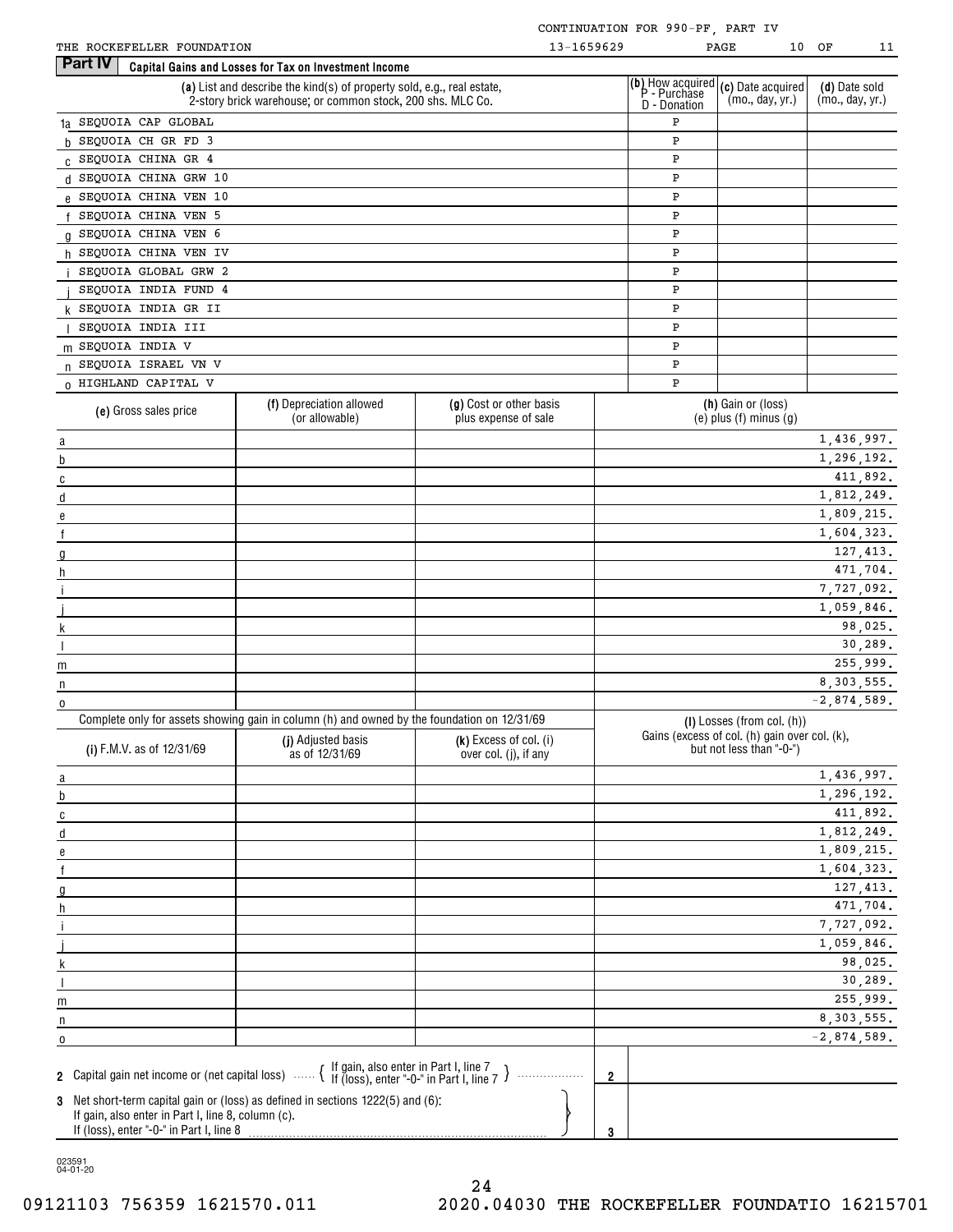|                                                                                                                                                                                                                                                                                                                                         |                                                                                                                                      |                                                 |            | CONTINUATION FOR 990-PF, PART IV                                                                   |                                                                           |                                  |         |
|-----------------------------------------------------------------------------------------------------------------------------------------------------------------------------------------------------------------------------------------------------------------------------------------------------------------------------------------|--------------------------------------------------------------------------------------------------------------------------------------|-------------------------------------------------|------------|----------------------------------------------------------------------------------------------------|---------------------------------------------------------------------------|----------------------------------|---------|
| THE ROCKEFELLER FOUNDATION                                                                                                                                                                                                                                                                                                              |                                                                                                                                      |                                                 | 13-1659629 |                                                                                                    | PAGE                                                                      | 11 OF                            | 11      |
| <b>Part IV</b>                                                                                                                                                                                                                                                                                                                          | Capital Gains and Losses for Tax on Investment Income                                                                                |                                                 |            |                                                                                                    |                                                                           |                                  |         |
|                                                                                                                                                                                                                                                                                                                                         | (a) List and describe the kind(s) of property sold, e.g., real estate,<br>2-story brick warehouse; or common stock, 200 shs. MLC Co. |                                                 |            | (b) How acquired (c) Date acquired<br>P - Purchase (mo., day, yr.)<br>D - Donation (mo., day, yr.) |                                                                           | (d) Date sold<br>(mo., day, yr.) |         |
| 1a NEW ENTERPRISE IX                                                                                                                                                                                                                                                                                                                    |                                                                                                                                      |                                                 |            | P                                                                                                  |                                                                           |                                  |         |
| b SEQUOIA CAPITAL IX                                                                                                                                                                                                                                                                                                                    |                                                                                                                                      |                                                 |            | Ρ                                                                                                  |                                                                           |                                  |         |
| C US VENTURE VIII                                                                                                                                                                                                                                                                                                                       |                                                                                                                                      |                                                 |            | Ρ                                                                                                  |                                                                           |                                  |         |
| d TROWE PRICE                                                                                                                                                                                                                                                                                                                           |                                                                                                                                      |                                                 |            | P<br>P                                                                                             |                                                                           |                                  |         |
| $e$ THROUGH K-1S NET OF UBI                                                                                                                                                                                                                                                                                                             |                                                                                                                                      |                                                 |            |                                                                                                    |                                                                           |                                  |         |
| $\overline{f}$                                                                                                                                                                                                                                                                                                                          |                                                                                                                                      |                                                 |            |                                                                                                    |                                                                           |                                  |         |
| $\overline{g}$ and $\overline{g}$ and $\overline{g}$ and $\overline{g}$ and $\overline{g}$ and $\overline{g}$ and $\overline{g}$ and $\overline{g}$ and $\overline{g}$ and $\overline{g}$ and $\overline{g}$ and $\overline{g}$ and $\overline{g}$ and $\overline{g}$ and $\overline{g}$ and $\overline{g}$ and $\overline{g}$ and<br>h |                                                                                                                                      |                                                 |            |                                                                                                    |                                                                           |                                  |         |
| $\hat{\perp}$                                                                                                                                                                                                                                                                                                                           |                                                                                                                                      |                                                 |            |                                                                                                    |                                                                           |                                  |         |
|                                                                                                                                                                                                                                                                                                                                         |                                                                                                                                      |                                                 |            |                                                                                                    |                                                                           |                                  |         |
| <u> 1989 - Johann Barbara, martxa alemaniar amerikan a</u><br>$\mathsf{k}$                                                                                                                                                                                                                                                              |                                                                                                                                      |                                                 |            |                                                                                                    |                                                                           |                                  |         |
| $\mathbf{I}$<br><u> 1980 - John Stein, mars and de Branch and de Branch and de Branch and de Branch and de Branch and de Branch a</u>                                                                                                                                                                                                   |                                                                                                                                      |                                                 |            |                                                                                                    |                                                                           |                                  |         |
| $m_{\text{max}}$ and $m_{\text{max}}$ and $m_{\text{max}}$ and $m_{\text{max}}$ and $m_{\text{max}}$ and $m_{\text{max}}$ and $m_{\text{max}}$                                                                                                                                                                                          |                                                                                                                                      |                                                 |            |                                                                                                    |                                                                           |                                  |         |
| $\mathsf{n}$                                                                                                                                                                                                                                                                                                                            |                                                                                                                                      |                                                 |            |                                                                                                    |                                                                           |                                  |         |
| $\mathbf 0$                                                                                                                                                                                                                                                                                                                             |                                                                                                                                      |                                                 |            |                                                                                                    |                                                                           |                                  |         |
| (e) Gross sales price                                                                                                                                                                                                                                                                                                                   | (f) Depreciation allowed<br>(or allowable)                                                                                           | (g) Cost or other basis<br>plus expense of sale |            |                                                                                                    | (h) Gain or (loss)<br>$(e)$ plus $(f)$ minus $(g)$                        |                                  |         |
| a                                                                                                                                                                                                                                                                                                                                       |                                                                                                                                      |                                                 |            |                                                                                                    |                                                                           |                                  | 60,603. |
| $\mathsf b$                                                                                                                                                                                                                                                                                                                             |                                                                                                                                      |                                                 |            |                                                                                                    |                                                                           |                                  | 683.    |
| $\overline{c}$                                                                                                                                                                                                                                                                                                                          |                                                                                                                                      |                                                 |            |                                                                                                    |                                                                           | $-10,692,490.$                   |         |
| $\mathsf d$                                                                                                                                                                                                                                                                                                                             |                                                                                                                                      |                                                 |            |                                                                                                    |                                                                           | 6,748,456.                       |         |
| ${\bf e}$                                                                                                                                                                                                                                                                                                                               |                                                                                                                                      |                                                 |            |                                                                                                    |                                                                           | $-243, 170, 895.$                |         |
| f                                                                                                                                                                                                                                                                                                                                       |                                                                                                                                      |                                                 |            |                                                                                                    |                                                                           |                                  |         |
| g                                                                                                                                                                                                                                                                                                                                       |                                                                                                                                      |                                                 |            |                                                                                                    |                                                                           |                                  |         |
| h                                                                                                                                                                                                                                                                                                                                       |                                                                                                                                      |                                                 |            |                                                                                                    |                                                                           |                                  |         |
| $\mathbf{i}$<br><u> 1989 - Johann Barnett, fransk politik (</u>                                                                                                                                                                                                                                                                         |                                                                                                                                      |                                                 |            |                                                                                                    |                                                                           |                                  |         |
| $\mathsf{k}$                                                                                                                                                                                                                                                                                                                            |                                                                                                                                      |                                                 |            |                                                                                                    |                                                                           |                                  |         |
|                                                                                                                                                                                                                                                                                                                                         |                                                                                                                                      |                                                 |            |                                                                                                    |                                                                           |                                  |         |
| m                                                                                                                                                                                                                                                                                                                                       |                                                                                                                                      |                                                 |            |                                                                                                    |                                                                           |                                  |         |
| $\mathsf{n}$                                                                                                                                                                                                                                                                                                                            |                                                                                                                                      |                                                 |            |                                                                                                    |                                                                           |                                  |         |
| 0                                                                                                                                                                                                                                                                                                                                       |                                                                                                                                      |                                                 |            |                                                                                                    |                                                                           |                                  |         |
|                                                                                                                                                                                                                                                                                                                                         | Complete only for assets showing gain in column (h) and owned by the foundation on 12/31/69                                          |                                                 |            |                                                                                                    | $(I)$ Losses (from col. $(h)$ )                                           |                                  |         |
| (i) F.M.V. as of 12/31/69                                                                                                                                                                                                                                                                                                               | (j) Adjusted basis<br>as of 12/31/69                                                                                                 | (k) Excess of col. (i)<br>over col. (j), if any |            |                                                                                                    | Gains (excess of col. (h) gain over col. (k),<br>but not less than "-0-") |                                  |         |
| a                                                                                                                                                                                                                                                                                                                                       |                                                                                                                                      |                                                 |            |                                                                                                    |                                                                           |                                  | 60,603. |
| b                                                                                                                                                                                                                                                                                                                                       |                                                                                                                                      |                                                 |            |                                                                                                    |                                                                           |                                  | 683.    |
| C                                                                                                                                                                                                                                                                                                                                       |                                                                                                                                      |                                                 |            |                                                                                                    |                                                                           | $-10,692,490.$                   |         |
| d                                                                                                                                                                                                                                                                                                                                       |                                                                                                                                      |                                                 |            |                                                                                                    |                                                                           | 6,748,456.                       |         |
| e                                                                                                                                                                                                                                                                                                                                       |                                                                                                                                      |                                                 |            |                                                                                                    |                                                                           | $-243, 170, 895.$                |         |
| $\mathsf{f}$                                                                                                                                                                                                                                                                                                                            |                                                                                                                                      |                                                 |            |                                                                                                    |                                                                           |                                  |         |
| g<br>h.                                                                                                                                                                                                                                                                                                                                 |                                                                                                                                      |                                                 |            |                                                                                                    |                                                                           |                                  |         |
|                                                                                                                                                                                                                                                                                                                                         |                                                                                                                                      |                                                 |            |                                                                                                    |                                                                           |                                  |         |
|                                                                                                                                                                                                                                                                                                                                         |                                                                                                                                      |                                                 |            |                                                                                                    |                                                                           |                                  |         |
| k                                                                                                                                                                                                                                                                                                                                       |                                                                                                                                      |                                                 |            |                                                                                                    |                                                                           |                                  |         |
|                                                                                                                                                                                                                                                                                                                                         |                                                                                                                                      |                                                 |            |                                                                                                    |                                                                           |                                  |         |
| m                                                                                                                                                                                                                                                                                                                                       |                                                                                                                                      |                                                 |            |                                                                                                    |                                                                           |                                  |         |
| n                                                                                                                                                                                                                                                                                                                                       |                                                                                                                                      |                                                 |            |                                                                                                    |                                                                           |                                  |         |
| 0                                                                                                                                                                                                                                                                                                                                       |                                                                                                                                      |                                                 |            |                                                                                                    |                                                                           |                                  |         |
|                                                                                                                                                                                                                                                                                                                                         | 2 Capital gain net income or (net capital loss) $\ldots$ $\{$ If gain, also enter in Part I, line 7 $\}$                             | .                                               | 2          |                                                                                                    |                                                                           | 98,500,063.                      |         |
|                                                                                                                                                                                                                                                                                                                                         | 3 Net short-term capital gain or (loss) as defined in sections 1222(5) and (6):                                                      |                                                 |            |                                                                                                    |                                                                           |                                  |         |
| If gain, also enter in Part I, line 8, column (c).<br>If (loss), enter "-0-" in Part I, line 8                                                                                                                                                                                                                                          |                                                                                                                                      |                                                 | 3          |                                                                                                    | N/A                                                                       |                                  |         |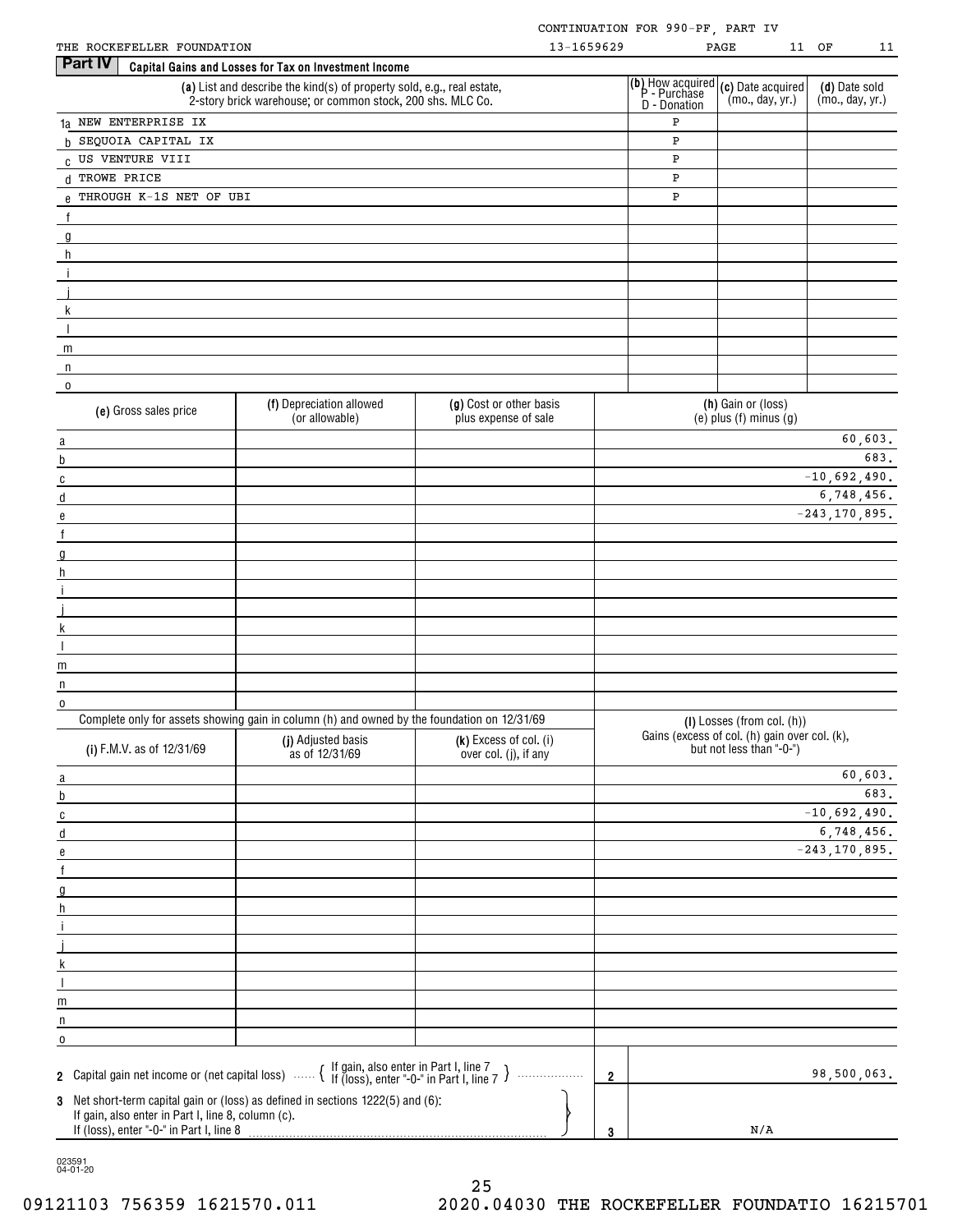| Part XV<br><b>Supplementary Information</b>                        |                                                            |                        |                      |              |
|--------------------------------------------------------------------|------------------------------------------------------------|------------------------|----------------------|--------------|
| 3 Grants and Contributions Paid During the Year (Continuation)     |                                                            |                        |                      |              |
| Recipient                                                          | If recipient is an individual,<br>show any relationship to | Foundation             | Purpose of grant or  | Amount       |
| Name and address (home or business)                                | any foundation manager<br>or substantial contributor       | status of<br>recipient | contribution         |              |
| ACADEMY OF BOSNIA AND HERZEGOVINA INC                              | N/A                                                        | ÞС                     | <b>SEE STATEMENT</b> |              |
| 5523 31ST AVE APT 6D                                               |                                                            |                        |                      |              |
| WOODSIDE, NY 11377-1647                                            |                                                            |                        |                      |              |
|                                                                    |                                                            |                        |                      | 6,000.       |
| ACADEMY OF MUSIC PRODUCTION EDUCATION                              | N/A                                                        | ÞС                     | <b>SEE STATEMENT</b> |              |
| AND DEVELOPMENT                                                    |                                                            |                        |                      |              |
| 4425 GREENWOOD AVENUE                                              |                                                            |                        |                      |              |
| LOUISVILLE, KY 40211                                               |                                                            |                        |                      |              |
| ACCELERATE 500 INC.                                                | N/A                                                        | ÞС                     | <b>SEE STATEMENT</b> | 250,000.     |
| 1100 15TH STREET, NW, 4TH FLOOR                                    |                                                            |                        |                      |              |
| WASHINGTON, DC 20005                                               |                                                            |                        |                      |              |
|                                                                    |                                                            |                        |                      |              |
|                                                                    |                                                            |                        |                      | 250,000.     |
| ACCESS HEALTH INTERNATIONAL, INC.<br>1016 FIFTH AVENUE SUITE 11A/C | N/A                                                        | ÞС                     | <b>SEE STATEMENT</b> |              |
| NEW YORK, NY 10028                                                 |                                                            |                        |                      |              |
|                                                                    |                                                            |                        |                      |              |
|                                                                    |                                                            |                        |                      | 200,000.     |
|                                                                    |                                                            |                        | <b>SEE STATEMENT</b> |              |
| ACCESS                                                             | N/A                                                        | ÞС                     |                      |              |
| 2651 SAULINO CT<br>DEARBORN, MI 48120-1556                         |                                                            |                        |                      |              |
|                                                                    |                                                            |                        |                      | 15,030.      |
|                                                                    |                                                            |                        | <b>SEE STATEMENT</b> |              |
| ACHIEVE FOUNDATION OF SOUTH ORANGE                                 | N/A                                                        | ÞС                     |                      |              |
| AND MAPLEWOOD                                                      |                                                            |                        |                      |              |
| PO BOX 1084<br>MAPLEWOOD, NJ 07040-0085                            |                                                            |                        |                      | 500.         |
|                                                                    |                                                            |                        | <b>SEE STATEMENT</b> |              |
| ACLU FOUNDATION (AMERICAN CIVIL                                    | N/A                                                        | ÞС                     |                      |              |
| LIBERTIES UNION FOUNDATION INC)                                    |                                                            |                        |                      |              |
| 125 BROAD STREET, 18TH FLOOR                                       |                                                            |                        |                      |              |
| NEW YORK, NY 10004-2400<br>ACRE CAPITAL LIMITED                    | N/A                                                        | NC                     | SEE STATEMENT        | 1,960.       |
| 11-12 ST JAMES'S SQUARE SW1Y 4LB                                   |                                                            |                        |                      |              |
| LONDON, UNITED KINGDOM                                             |                                                            |                        |                      |              |
|                                                                    |                                                            |                        |                      |              |
|                                                                    |                                                            |                        |                      | 300,000.     |
| ACUMEN FUND, INC.<br>40 WORTH STREET SUITE 303                     | N/A                                                        | ÞС                     | <b>SEE STATEMENT</b> |              |
| NEW YORK, NY 10013                                                 |                                                            |                        |                      |              |
|                                                                    |                                                            |                        |                      |              |
|                                                                    |                                                            |                        |                      | 999,000.     |
| AFRICA PUBLIC HEALTH FOUNDATION                                    | N/A                                                        | ÞС                     | <b>SEE STATEMENT</b> |              |
| NEW REHEMA HOUSE 5TH FLOOR, RHAPTA<br>ROAD NAIROBI, KENYA          |                                                            |                        |                      |              |
|                                                                    |                                                            |                        |                      |              |
|                                                                    |                                                            |                        |                      | 6,000,000.   |
| Total from continuation sheets                                     |                                                            |                        |                      | 174,530,211. |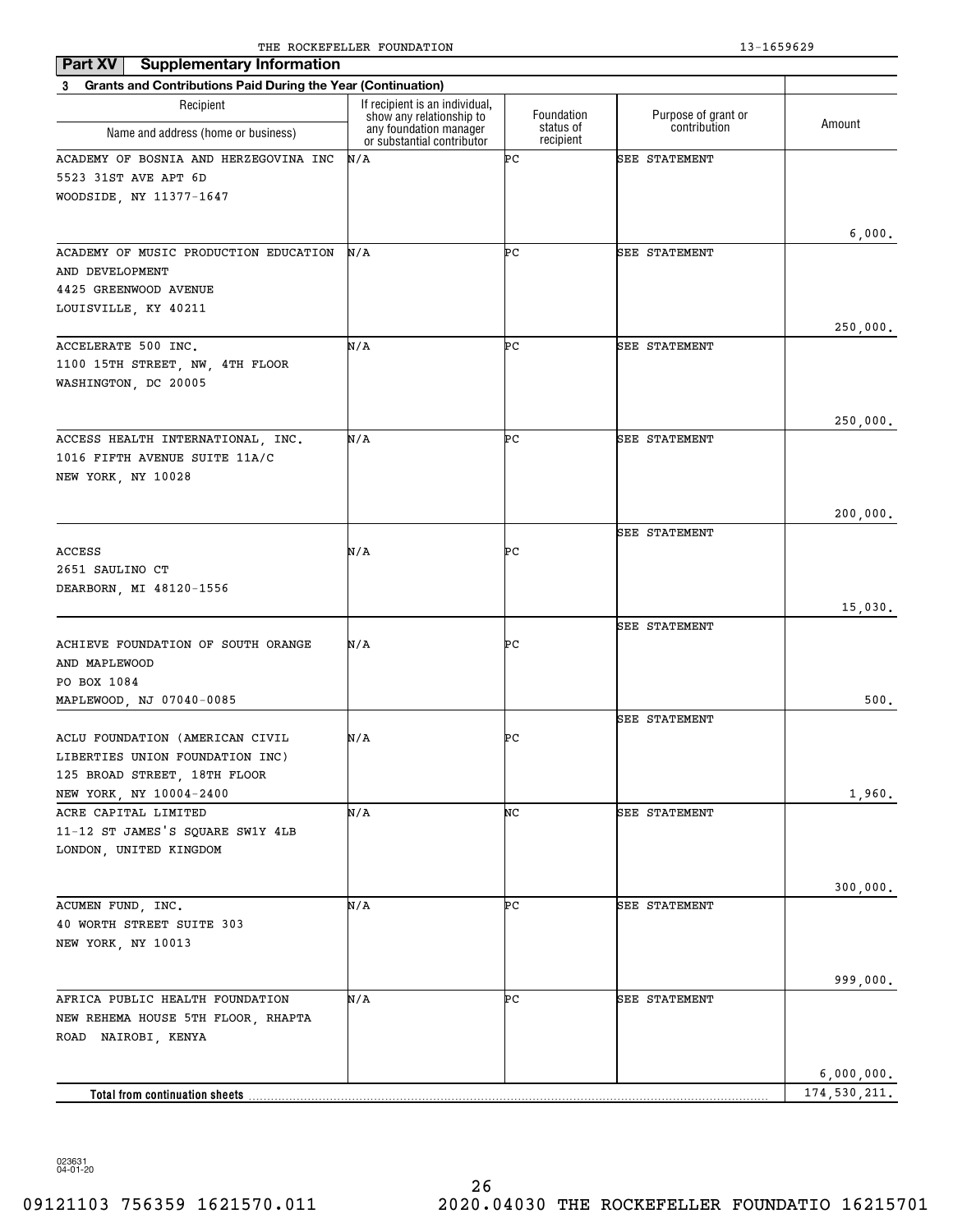| Part XV<br><b>Supplementary Information</b>                    |                                                            |                        |                      |            |
|----------------------------------------------------------------|------------------------------------------------------------|------------------------|----------------------|------------|
| 3 Grants and Contributions Paid During the Year (Continuation) |                                                            |                        |                      |            |
| Recipient                                                      | If recipient is an individual,<br>show any relationship to | Foundation             | Purpose of grant or  | Amount     |
| Name and address (home or business)                            | any foundation manager<br>or substantial contributor       | status of<br>recipient | contribution         |            |
|                                                                |                                                            |                        | <b>SEE STATEMENT</b> |            |
| AFRICA-AMERICA INSTITUTE                                       | N/A                                                        | ÞС                     |                      |            |
| 60 E 42ND ST STE 1700<br>NEW YORK, NY 10022                    |                                                            |                        |                      |            |
|                                                                |                                                            |                        |                      | 3,000.     |
| AFRICAN RISK CAPACITY SPECIALIZED                              | N/A                                                        | GOV                    | <b>SEE STATEMENT</b> |            |
| AGENCY OF THE AFRICAN UNION                                    |                                                            |                        |                      |            |
| BUILDING 1, SUNHILL PARK, 1 EGLIN                              |                                                            |                        |                      |            |
| ROAD, SUNNINGHILL JOHANNESBURG,                                |                                                            |                        |                      |            |
| SOUTH AFRICA                                                   |                                                            |                        |                      | 150,000.   |
|                                                                |                                                            |                        | <b>SEE STATEMENT</b> |            |
| AISLING IRISH COMMUNITY C<br>990 MCLEAN AVE                    | N/A                                                        | ÞС                     |                      |            |
| YONKERS, NY 10704-0000                                         |                                                            |                        |                      |            |
|                                                                |                                                            |                        |                      | 600.       |
|                                                                |                                                            |                        | <b>SEE STATEMENT</b> |            |
| AL OTRO LADO INC                                               | N/A                                                        | ÞС                     |                      |            |
| 511 SAN YSIDRO BLVD NO 333                                     |                                                            |                        |                      |            |
| SAN YSIDRO, CA 92173                                           |                                                            |                        |                      |            |
|                                                                |                                                            |                        |                      | 500.       |
| ALL ON PARTNERSHIPS FOR ENERGY                                 | N/A                                                        | ÞС                     | <b>SEE STATEMENT</b> |            |
| ACCESS, LIMITED BY GUARANTEE<br>44 BOURDILLON ROAD, IKOYI      |                                                            |                        |                      |            |
| LAGOS, NIGERIA                                                 |                                                            |                        |                      |            |
|                                                                |                                                            |                        |                      | 1,500,000. |
| ALLIANCE FOR A GREEN REVOLUTION IN                             | N/A                                                        | ÞС                     | <b>SEE STATEMENT</b> |            |
| AFRICA                                                         |                                                            |                        |                      |            |
| P.O. BOX 66773 WESTLANDS, 00800                                |                                                            |                        |                      |            |
| NAIROBI, KENYA                                                 |                                                            |                        |                      |            |
| ALLIANCE FOR A GREEN REVOLUTION IN                             | N/A                                                        | ÞС                     | <b>SEE STATEMENT</b> | 500,000.   |
| AFRICA                                                         |                                                            |                        |                      |            |
| P.O. BOX 66773, WESTLANDS, 00800                               |                                                            |                        |                      |            |
| NAIROBI, KENYA                                                 |                                                            |                        |                      |            |
|                                                                |                                                            |                        |                      | 50,000.    |
| ALLIANCE FOR A GREEN REVOLUTION IN                             | N/A                                                        | ÞС                     | <b>SEE STATEMENT</b> |            |
| AFRICA                                                         |                                                            |                        |                      |            |
| P.O. BOX 66773, WESTLANDS                                      |                                                            |                        |                      |            |
| NAIROBI, KENYA                                                 |                                                            |                        |                      |            |
| ALLIANCE FOR GLOBAL JUSTICE                                    | N/A                                                        | ÞС                     | <b>SEE STATEMENT</b> | 7,500,000. |
| 225 E 26TH STREET, SUITE 1                                     |                                                            |                        |                      |            |
| TUCSON, AZ 85713-2925                                          |                                                            |                        |                      |            |
|                                                                |                                                            |                        |                      |            |
|                                                                |                                                            |                        |                      | 25,000.    |
|                                                                |                                                            |                        | <b>SEE STATEMENT</b> |            |
| ALLIANCE OF RESIDENT THEATRES NEW                              | N/A                                                        | ÞС                     |                      |            |
| YORK INC                                                       |                                                            |                        |                      |            |
| 520 8TH AVE STE 319<br>MANHATTAN, NY 10018-0000                |                                                            |                        |                      | 600.       |
| <b>Total from continuation sheets</b>                          |                                                            |                        |                      |            |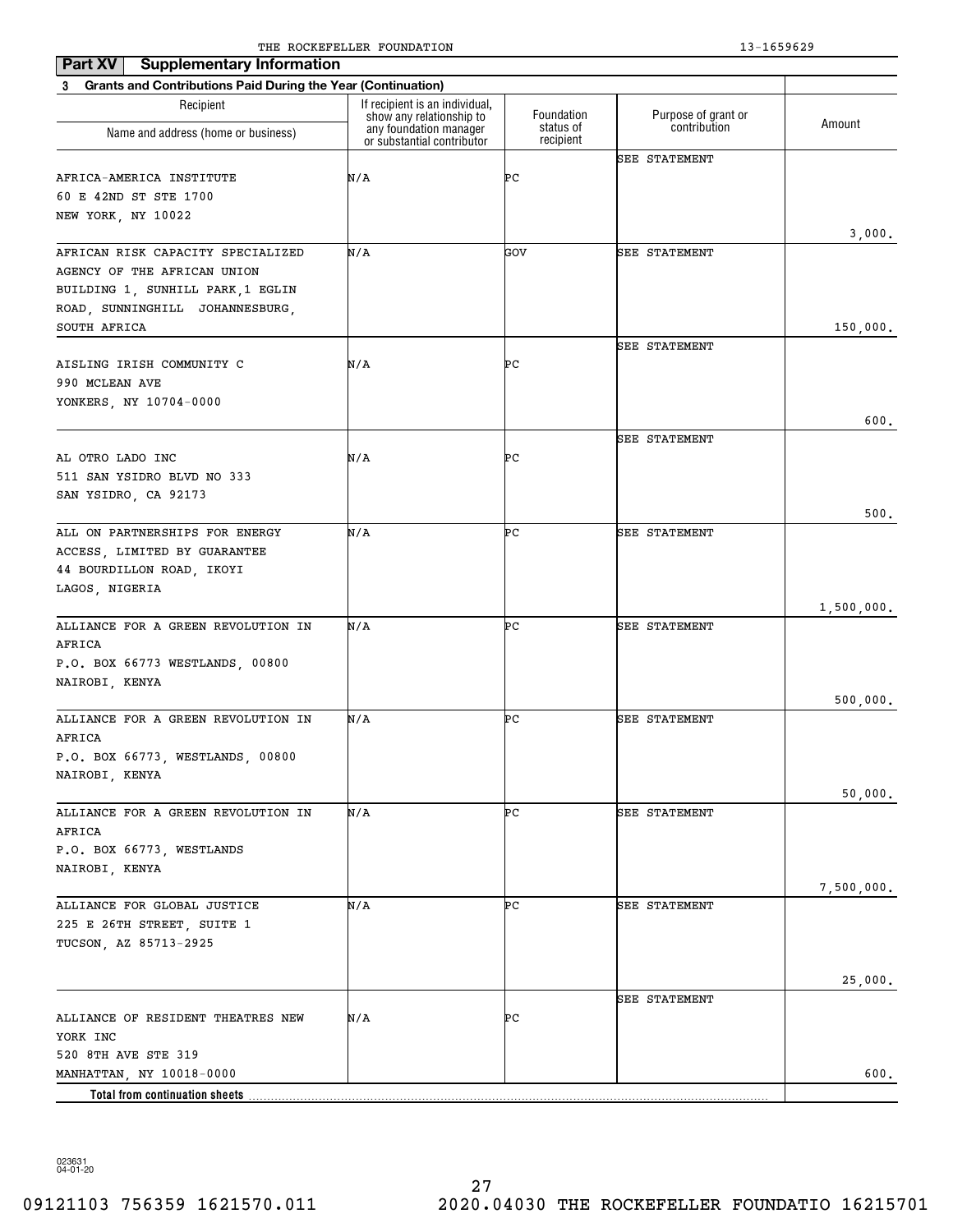| Part XV<br><b>Supplementary Information</b>                    |                                                            |                        |                      |          |
|----------------------------------------------------------------|------------------------------------------------------------|------------------------|----------------------|----------|
| 3 Grants and Contributions Paid During the Year (Continuation) |                                                            |                        |                      |          |
| Recipient                                                      | If recipient is an individual,<br>show any relationship to | Foundation             | Purpose of grant or  | Amount   |
| Name and address (home or business)                            | any foundation manager<br>or substantial contributor       | status of<br>recipient | contribution         |          |
| ALLIED MEDIA PROJECTS                                          | N/A                                                        | ÞС                     | <b>SEE STATEMENT</b> |          |
| 4126 THIRD ST                                                  |                                                            |                        |                      |          |
| DETROIT, MI 48201                                              |                                                            |                        |                      |          |
|                                                                |                                                            |                        |                      | 75,000.  |
|                                                                |                                                            |                        | <b>SEE STATEMENT</b> |          |
| ALUTIIQ HERITAGE FOUNDATION, D.B.A.<br>ALUTIIQ MUSEUM          | N/A                                                        | ÞС                     |                      |          |
| 215 MISSION RD., STE. 101                                      |                                                            |                        |                      |          |
| KODIAK, AK 99615                                               |                                                            |                        |                      | 750.     |
|                                                                |                                                            |                        | <b>SEE STATEMENT</b> |          |
| ALZHEIMER'S ASSOCIATION NATIONAL<br>OFFICE                     | N/A                                                        | ÞС                     |                      |          |
| 225 N. MICHIGAN AVE, SUITE 1700                                |                                                            |                        |                      |          |
| CHICAGO, IL 60601                                              |                                                            |                        |                      | 300.     |
| AMERICAN ASSOCIATION FOR THE                                   | N/A                                                        | ÞС                     | <b>SEE STATEMENT</b> |          |
| ADVANCEMENT OF SCIENCE                                         |                                                            |                        |                      |          |
| 1200 NEW YORK AVENUE, NW                                       |                                                            |                        |                      |          |
| WASHINGTON, DC 20005                                           |                                                            |                        |                      |          |
|                                                                |                                                            |                        |                      | 300,000. |
| AMERICAN CIVIL LIBERTIES UNION                                 | N/A                                                        | ÞС                     | <b>SEE STATEMENT</b> |          |
| FOUNDATION, INC.<br>2121 CRYSTAL DRIVE, SUITE 700              |                                                            |                        |                      |          |
| NEW YORK, NY 10004-2400                                        |                                                            |                        |                      |          |
|                                                                |                                                            |                        |                      | 167,000. |
|                                                                |                                                            |                        | <b>SEE STATEMENT</b> |          |
| AMERICAN CIVIL LIBERTIES UNION FUND                            | N/A                                                        | ÞС                     |                      |          |
| OF THE NATIONAL CAPITAL AREA                                   |                                                            |                        |                      |          |
| 125 BROAD STREET 18TH FLOOR                                    |                                                            |                        |                      | 993.     |
| NEW YORK, NY 10004                                             |                                                            |                        | <b>SEE STATEMENT</b> |          |
| AMERICAN DANCE MACHINE FOR THE 21ST                            | N/A                                                        | ÞС                     |                      |          |
| CENTURY FOUNDATION INC                                         |                                                            |                        |                      |          |
| 45 E 80TH ST APT 18B                                           |                                                            |                        |                      |          |
| NEW YORK, NY 10075-0189                                        |                                                            |                        |                      | 1,640.   |
| AMERICAN ENTERPRISE INSTITUTE FOR                              | N/A                                                        | ÞС                     | SEE STATEMENT        |          |
| PUBLIC POLICY RESEARCH                                         |                                                            |                        |                      |          |
| 1789 MASSACHUSETTS AVENUE, NW                                  |                                                            |                        |                      |          |
| WASHINGTON, DC 20036                                           |                                                            |                        |                      | 25,000.  |
|                                                                |                                                            |                        | <b>SEE STATEMENT</b> |          |
| AMERICAN FOUNDATION FOR SUICIDE                                | N/A                                                        | ÞС                     |                      |          |
| PREVENTION                                                     |                                                            |                        |                      |          |
| 199 WATER STREET 11TH FLOOR                                    |                                                            |                        |                      |          |
| NEW YORK, NY 10038                                             |                                                            |                        |                      | 650.     |
|                                                                |                                                            |                        | <b>SEE STATEMENT</b> |          |
| AMERICAN HEART ASSOCIATION<br>7272 GREENVILLE AVE.             | N/A                                                        | ÞС                     |                      |          |
| DALLAS, TX 75231                                               |                                                            |                        |                      |          |
|                                                                |                                                            |                        |                      | 450.     |
| Total from continuation sheets.                                |                                                            |                        |                      |          |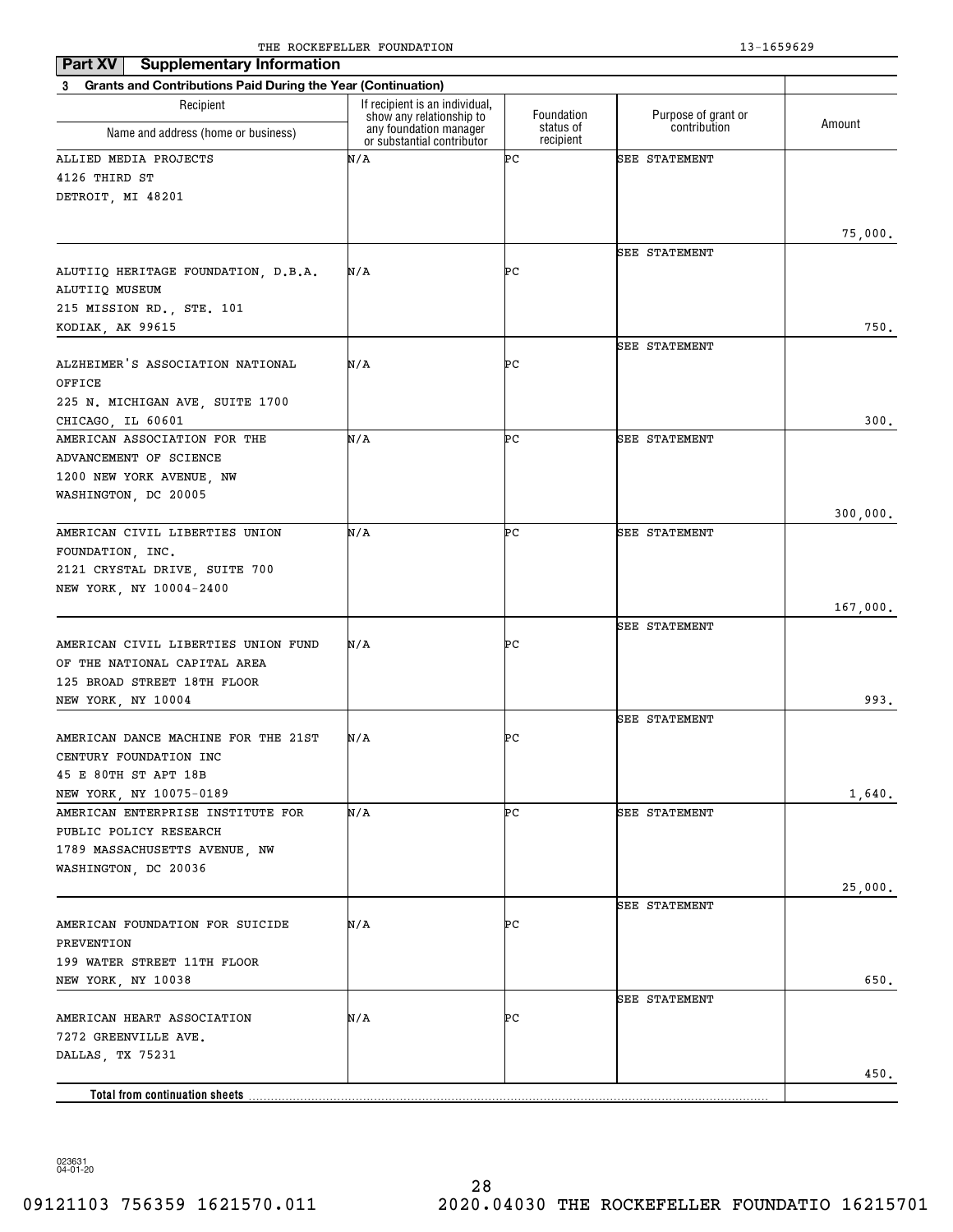| <b>Supplementary Information</b><br>Part XV                    |                                                                                      |                         |                                     |            |
|----------------------------------------------------------------|--------------------------------------------------------------------------------------|-------------------------|-------------------------------------|------------|
| 3 Grants and Contributions Paid During the Year (Continuation) |                                                                                      |                         |                                     |            |
| Recipient                                                      | If recipient is an individual,<br>show any relationship to<br>any foundation manager | Foundation<br>status of | Purpose of grant or<br>contribution | Amount     |
| Name and address (home or business)                            | or substantial contributor                                                           | recipient               |                                     |            |
| AMERICAN HEART ASSOCIATION, INC.                               | N/A                                                                                  | ÞС                      | <b>SEE STATEMENT</b>                |            |
| 7272 GREENVILLE AVENUE                                         |                                                                                      |                         |                                     |            |
| DALLAS, TX 75231                                               |                                                                                      |                         |                                     |            |
|                                                                |                                                                                      |                         |                                     |            |
| AMERICAN HEART ASSOCIATION, INC.                               | N/A                                                                                  | ÞС                      | <b>SEE STATEMENT</b>                | 250,000.   |
| 7272 GREENVILLE AVENUE                                         |                                                                                      |                         |                                     |            |
| DALLAS, TX 75231                                               |                                                                                      |                         |                                     |            |
|                                                                |                                                                                      |                         |                                     |            |
|                                                                |                                                                                      |                         |                                     | 175,000.   |
|                                                                |                                                                                      |                         | SEE STATEMENT                       |            |
| AMERICANS UNITED FOR SEPARATION OF                             | N/A                                                                                  | ÞС                      |                                     |            |
| CHURCH AND STATE<br>1310 L ST NW                               |                                                                                      |                         |                                     |            |
| WASHINGTON, DC 20005                                           |                                                                                      |                         |                                     | 750.       |
| AMREF HEALTH AFRICA, INC.                                      | N/A                                                                                  | ÞС                      | SEE STATEMENT                       |            |
| 75 BROAD STREET, STE 703                                       |                                                                                      |                         |                                     |            |
| NEW YORK, NY 10004                                             |                                                                                      |                         |                                     |            |
|                                                                |                                                                                      |                         |                                     |            |
|                                                                |                                                                                      |                         |                                     | 1,024,780. |
|                                                                |                                                                                      |                         | <b>SEE STATEMENT</b>                |            |
| AMYOTROPHIC LATERAL SCLEROSIS<br>ASSOCIATION                   | N/A                                                                                  | ÞС                      |                                     |            |
| 1980 PEACOCK BLVD., SUITE A                                    |                                                                                      |                         |                                     |            |
| OCEANSIDE, CA 92056                                            |                                                                                      |                         |                                     | 75.        |
|                                                                |                                                                                      |                         | <b>SEE STATEMENT</b>                |            |
| ANEURYSM FOUNDATION                                            | N/A                                                                                  | ÞС                      |                                     |            |
| 182 HOWARD ST.                                                 |                                                                                      |                         |                                     |            |
| SAN FRANCISCO, CA 94105                                        |                                                                                      |                         |                                     |            |
|                                                                |                                                                                      |                         | <b>SEE STATEMENT</b>                | 158.       |
| ANIMAL HAVEN INC                                               | N/A                                                                                  | ÞС                      |                                     |            |
| 200 CENTRE ST                                                  |                                                                                      |                         |                                     |            |
| NEW YORK, NY 10013-3214                                        |                                                                                      |                         |                                     |            |
|                                                                |                                                                                      |                         |                                     | 175.       |
|                                                                |                                                                                      |                         | <b>SEE STATEMENT</b>                |            |
| APF FOUNDATION                                                 | N/A                                                                                  | ÞС                      |                                     |            |
| 14 CHRIS MADUIKE STREET                                        |                                                                                      |                         |                                     |            |
| LAGOS, NIGERIA                                                 |                                                                                      |                         |                                     | 3,000.     |
|                                                                |                                                                                      |                         | <b>SEE STATEMENT</b>                |            |
| ARAB-AMERICAN FAMILY SUPPORT CENTER                            | N/A                                                                                  | ÞС                      |                                     |            |
| INC                                                            |                                                                                      |                         |                                     |            |
| 150 COURT ST STE 3                                             |                                                                                      |                         |                                     |            |
| BROOKLYN, NY 11201-6274                                        |                                                                                      |                         |                                     | 60.        |
|                                                                |                                                                                      |                         | <b>SEE STATEMENT</b>                |            |
| ARIEL EDUCATION INTIATIVE<br>200 E RANDOLPH ST STE 2900        | N/A                                                                                  | ÞС                      |                                     |            |
| CHICAGO, IL 60601-6505                                         |                                                                                      |                         |                                     |            |
|                                                                |                                                                                      |                         |                                     | 90,000.    |
| Total from continuation sheets                                 |                                                                                      |                         |                                     |            |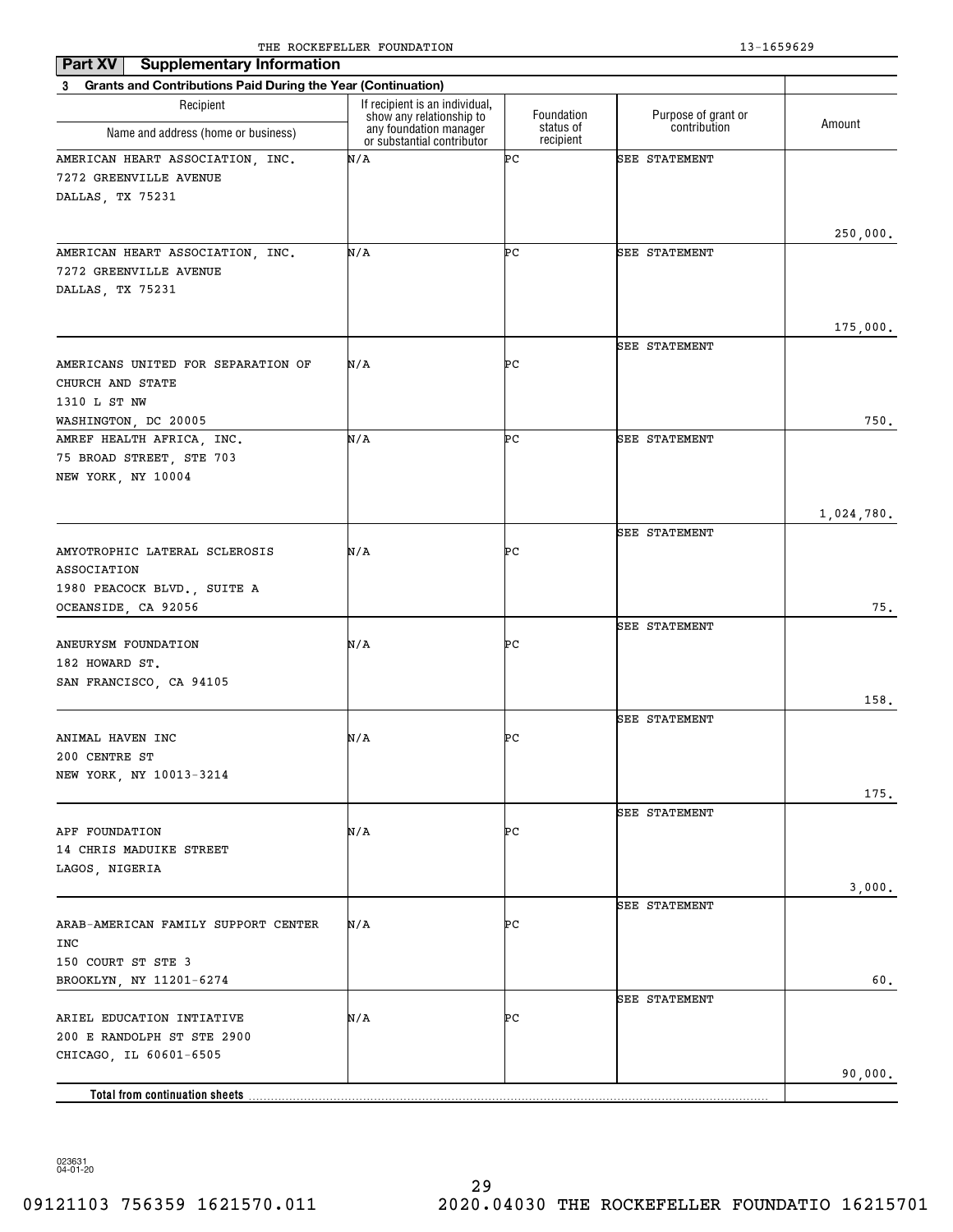| <b>Supplementary Information</b><br>Part XV                              |                                                            |                        |                      |          |
|--------------------------------------------------------------------------|------------------------------------------------------------|------------------------|----------------------|----------|
| <b>Grants and Contributions Paid During the Year (Continuation)</b><br>3 |                                                            |                        |                      |          |
| Recipient                                                                | If recipient is an individual,<br>show any relationship to | Foundation             | Purpose of grant or  | Amount   |
| Name and address (home or business)                                      | any foundation manager<br>or substantial contributor       | status of<br>recipient | contribution         |          |
| ARIZONA COMMUNITY FOUNDATION, INC.                                       | N/A                                                        | ÞС                     | <b>SEE STATEMENT</b> |          |
| 2201 E. CAMELBACK ROAD, SUITE 405B                                       |                                                            |                        |                      |          |
| PHOENIX, AZ 85016                                                        |                                                            |                        |                      |          |
|                                                                          |                                                            |                        |                      |          |
| ARIZONA STATE UNIVERSITY FOUNDATION                                      | N/A                                                        | ÞС                     | <b>SEE STATEMENT</b> | 500,000. |
| PO BOX 2260                                                              |                                                            |                        |                      |          |
| TEMPE, AZ 85280-2260                                                     |                                                            |                        |                      |          |
|                                                                          |                                                            |                        |                      |          |
|                                                                          |                                                            |                        |                      | 978,772. |
| ARTS BUSINESS COLLABORATIVE INC                                          | N/A                                                        | ÞС                     | <b>SEE STATEMENT</b> |          |
| 38-01 60TH STREET                                                        |                                                            |                        |                      |          |
| WOODSIDE, NY 11377                                                       |                                                            |                        |                      |          |
|                                                                          |                                                            |                        |                      | 100,000. |
|                                                                          |                                                            |                        | <b>SEE STATEMENT</b> |          |
| ARTS BUSINESS COLLABORATIVE INC                                          | N/A                                                        | ÞС                     |                      |          |
| 3755 58TH STREET 1                                                       |                                                            |                        |                      |          |
| WOODSIDE, NY 11377-2540                                                  |                                                            |                        |                      |          |
|                                                                          |                                                            |                        |                      | 14,310.  |
| ASIA FOUNDATION<br>465 CALIFORNIA STREET, 9TH FLOOR                      | N/A                                                        | ÞС                     | <b>SEE STATEMENT</b> |          |
| SAN FRANCISCO, CA 94104                                                  |                                                            |                        |                      |          |
|                                                                          |                                                            |                        |                      |          |
|                                                                          |                                                            |                        |                      | 100,000. |
|                                                                          |                                                            |                        | <b>SEE STATEMENT</b> |          |
| ASIA SOCIETY                                                             | N/A                                                        | ÞС                     |                      |          |
| 725 PARK AVENUE                                                          |                                                            |                        |                      |          |
| NEW YORK, NY 10021-5025                                                  |                                                            |                        |                      | 1,125.   |
| ASIAN VENTURE PHILANTHROPY NETWORK                                       | N/A                                                        | ÞС                     | <b>SEE STATEMENT</b> |          |
| LIMITED                                                                  |                                                            |                        |                      |          |
| 171 TRAS STREET, 10-179 UNION BUILDING                                   |                                                            |                        |                      |          |
| SINGAPORE, SINGAPORE                                                     |                                                            |                        |                      |          |
|                                                                          |                                                            |                        |                      | 80,000.  |
| ASPCA                                                                    | N/A                                                        | ÞС                     | <b>SEE STATEMENT</b> |          |
| 520 8TH AVENUE                                                           |                                                            |                        |                      |          |
| NEW YORK, NY 10018                                                       |                                                            |                        |                      |          |
|                                                                          |                                                            |                        |                      | 250.     |
| ASPEN INSTITUTE, INC.                                                    | N/A                                                        | ÞС                     | SEE STATEMENT        |          |
| 2300 N STREET, NW, 700                                                   |                                                            |                        |                      |          |
| WASHINGTON, DC 20037-1122                                                |                                                            |                        |                      |          |
|                                                                          |                                                            |                        |                      | 175,000. |
| ASSET FUNDERS NETWORK                                                    | N/A                                                        | ÞС                     | <b>SEE STATEMENT</b> |          |
| 2045 W GRAND AVE STE B NO 50387                                          |                                                            |                        |                      |          |
| CHICAGO, IL 60612-1577                                                   |                                                            |                        |                      |          |
|                                                                          |                                                            |                        |                      |          |
|                                                                          |                                                            |                        |                      | 150,000. |
| Total from continuation sheets                                           |                                                            |                        |                      |          |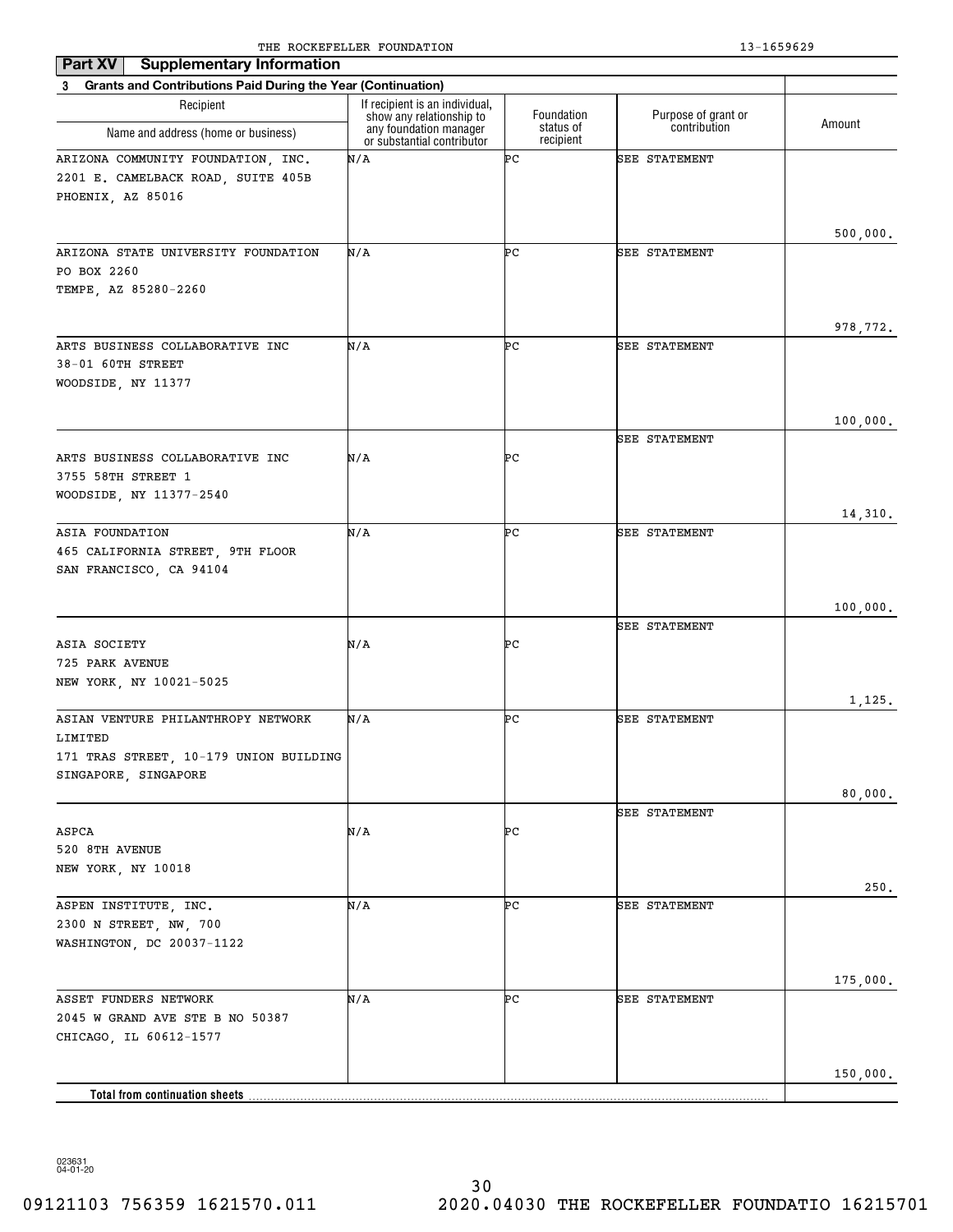| Part XV<br><b>Supplementary Information</b>                              |                                                            |                        |                      |            |
|--------------------------------------------------------------------------|------------------------------------------------------------|------------------------|----------------------|------------|
| <b>Grants and Contributions Paid During the Year (Continuation)</b><br>3 |                                                            |                        |                      |            |
| Recipient                                                                | If recipient is an individual,<br>show any relationship to | Foundation             | Purpose of grant or  |            |
| Name and address (home or business)                                      | any foundation manager<br>or substantial contributor       | status of<br>recipient | contribution         | Amount     |
| ASSET FUNDERS NETWORK                                                    | N/A                                                        | ÞС                     | <b>SEE STATEMENT</b> |            |
| 2045 W GRAND AVE STE B NO 50387                                          |                                                            |                        |                      |            |
| CHICAGO, IL 60612-1577                                                   |                                                            |                        |                      |            |
|                                                                          |                                                            |                        |                      |            |
|                                                                          |                                                            |                        |                      | 100,000.   |
|                                                                          |                                                            | ÞС                     | <b>SEE STATEMENT</b> |            |
| ASSOCIAZIONE VOLONTARI SOCCORSO<br>BELLAGIO                              | N/A                                                        |                        |                      |            |
| VIA LAZZARETTO 12                                                        |                                                            |                        |                      |            |
| BELLAGIO, ITALY                                                          |                                                            |                        |                      | 60,764.    |
| ATLANTIC COUNCIL OF THE UNITED STATES                                    | N/A                                                        | ÞС                     | <b>SEE STATEMENT</b> |            |
| 1030 15TH STREET NW, 12TH FLOOR                                          |                                                            |                        |                      |            |
| WASHINGTON, DC 20005-1500                                                |                                                            |                        |                      |            |
|                                                                          |                                                            |                        |                      |            |
|                                                                          |                                                            |                        |                      | 50,000.    |
| ATLANTIC COUNCIL OF THE UNITED                                           | N/A                                                        | ÞС                     | <b>SEE STATEMENT</b> |            |
| STATES, INC.                                                             |                                                            |                        |                      |            |
| 1030 15TH STREET NW, 12TH FLOOR                                          |                                                            |                        |                      |            |
| WASHINGTON, DC 20005-1500                                                |                                                            |                        |                      |            |
|                                                                          |                                                            |                        |                      | 6,000,000. |
|                                                                          |                                                            |                        | <b>SEE STATEMENT</b> |            |
| AVAIL NYC                                                                | N/A                                                        | ÞС                     |                      |            |
| 115 W 45TH STREET, 4TH FL                                                |                                                            |                        |                      |            |
| NEW YORK, NY 10036                                                       |                                                            |                        |                      |            |
|                                                                          |                                                            |                        | <b>SEE STATEMENT</b> | 1,050.     |
| BAIL PROJECT INC                                                         | N/A                                                        | ÞС                     |                      |            |
| PO BOX 750                                                               |                                                            |                        |                      |            |
| VENICE, CA 90294                                                         |                                                            |                        |                      |            |
|                                                                          |                                                            |                        |                      | 1,143.     |
|                                                                          |                                                            |                        | <b>SEE STATEMENT</b> |            |
| BALLET TECH FOUNDATION INC                                               | N/A                                                        | ÞС                     |                      |            |
| 890 BROADWAY FL 8                                                        |                                                            |                        |                      |            |
| NEW YORK, NY 10003-1211                                                  |                                                            |                        |                      |            |
|                                                                          |                                                            |                        |                      | 1,050.     |
|                                                                          |                                                            |                        | <b>SEE STATEMENT</b> |            |
| BALLET THEATRE FOUNDATION INC                                            | N/A                                                        | ÞС                     |                      |            |
| 890 BROADWAY                                                             |                                                            |                        |                      |            |
| NEW YORK, NY 10003-1211                                                  |                                                            |                        |                      |            |
|                                                                          |                                                            |                        |                      | 600.       |
| BALTIMORE CIVIC FUND, INC.                                               | N/A                                                        | ÞС                     | SEE STATEMENT        |            |
| 7 E. REDWOOD STREET 9TH FLOOR                                            |                                                            |                        |                      |            |
| BALTIMORE, MD 21202                                                      |                                                            |                        |                      |            |
|                                                                          |                                                            |                        |                      | 2,000,000. |
|                                                                          |                                                            |                        | <b>SEE STATEMENT</b> |            |
| BAT CONSERVATION FUND                                                    | N/A                                                        | ÞС                     |                      |            |
| PO BOX 1727                                                              |                                                            |                        |                      |            |
| CAPALABA, AUSTRALIA                                                      |                                                            |                        |                      |            |
|                                                                          |                                                            |                        |                      | 150.       |
| Total from continuation sheets                                           |                                                            |                        |                      |            |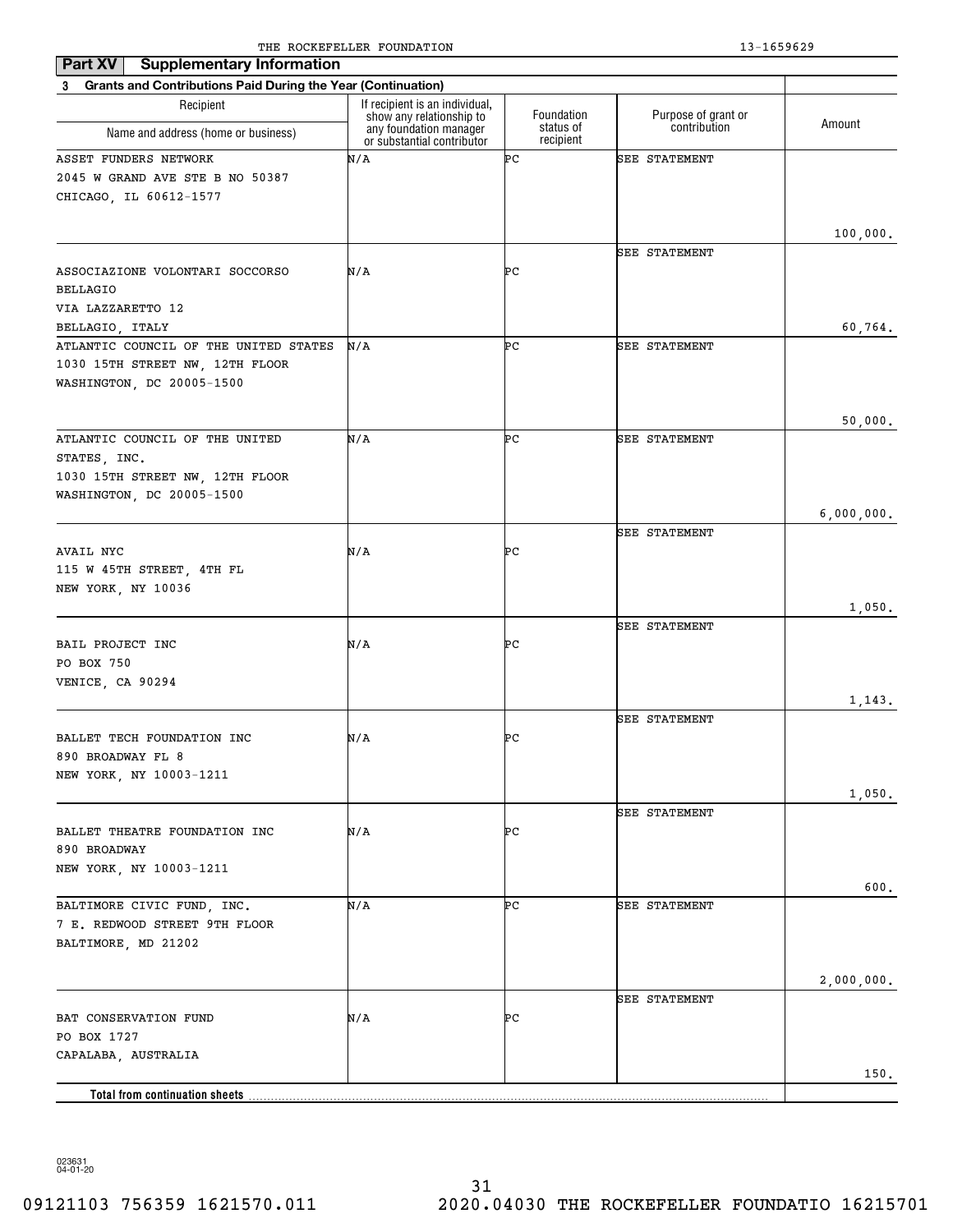| <b>Supplementary Information</b><br>Part XV                    |                                                            |                        |                      |            |
|----------------------------------------------------------------|------------------------------------------------------------|------------------------|----------------------|------------|
| 3 Grants and Contributions Paid During the Year (Continuation) |                                                            |                        |                      |            |
| Recipient                                                      | If recipient is an individual,<br>show any relationship to | Foundation             | Purpose of grant or  |            |
| Name and address (home or business)                            | any foundation manager<br>or substantial contributor       | status of<br>recipient | contribution         | Amount     |
|                                                                |                                                            |                        | <b>SEE STATEMENT</b> |            |
| BE THE MATCH FOUNDATION                                        | N/A                                                        | ÞС                     |                      |            |
| 500 N. 5TH STREET                                              |                                                            |                        |                      |            |
| MINNEAPOLIS, MN 55401                                          |                                                            |                        |                      |            |
|                                                                |                                                            |                        |                      | 250.       |
|                                                                |                                                            |                        | <b>SEE STATEMENT</b> |            |
| BEACHES EMERGENCY ASSISTANCE MINISTRY<br>INC                   | N/A                                                        | ÞС                     |                      |            |
| 850 6TH AVE S                                                  |                                                            |                        |                      |            |
| JAX BCH, FL 32250-4256                                         |                                                            |                        |                      | 15,000.    |
| BELLAGIO CENTER THE ROCKEFELLER                                | N/A                                                        | ÞF                     | <b>SEE STATEMENT</b> |            |
| FOUNDATION                                                     |                                                            |                        |                      |            |
| VILLA SERBELLONI                                               |                                                            |                        |                      |            |
| <b>BELLAGIO</b>                                                |                                                            |                        |                      |            |
| $\pmb{r}$<br><b>ITALY</b>                                      |                                                            |                        |                      | 5,616,019. |
| BENEFITS DATA TRUST                                            | N/A                                                        | ÞС                     | SEE STATEMENT        |            |
| CENTRE SQUARE WEST, 1500 MARKET STREET                         |                                                            |                        |                      |            |
| PHILADELPHIA, PA 19102                                         |                                                            |                        |                      |            |
|                                                                |                                                            |                        |                      |            |
|                                                                |                                                            |                        |                      | 1,500,000. |
| BERGGRUEN INSTITUTE                                            | N/A                                                        | POF                    | <b>SEE STATEMENT</b> |            |
| 304 S. BROADWAY STE 500                                        |                                                            |                        |                      |            |
| LOS ANGELES, CA 90013                                          |                                                            |                        |                      |            |
|                                                                |                                                            |                        |                      |            |
|                                                                |                                                            |                        |                      | 50,000.    |
|                                                                |                                                            |                        | <b>SEE STATEMENT</b> |            |
| BEST FRIENDS ANIMAL SOCIETY                                    | N/A                                                        | ÞС                     |                      |            |
| 5001 ANGEL CANYON ROAD                                         |                                                            |                        |                      |            |
| KANAB, UT 84741                                                |                                                            |                        |                      |            |
|                                                                |                                                            |                        |                      | 250.       |
|                                                                |                                                            |                        | <b>SEE STATEMENT</b> |            |
| BIG BROTHERS BIG SISTERS OF NEW YORK                           | N/A                                                        | ÞС                     |                      |            |
| CITY INC                                                       |                                                            |                        |                      |            |
| 40 RECTOR ST., FLOOR 11                                        |                                                            |                        |                      |            |
| NEW YORK CITY, NY 10006                                        |                                                            |                        |                      | 7,500.     |
| BIG BROTHERS BIG SISTERS OF NYC                                | N/A                                                        | ÞС                     | <b>SEE STATEMENT</b> |            |
| 40 RECTOR STREET, 11TH FLOOR                                   |                                                            |                        |                      |            |
| NEW YORK, NY 10006                                             |                                                            |                        |                      |            |
|                                                                |                                                            |                        |                      | 50,000.    |
|                                                                |                                                            |                        | <b>SEE STATEMENT</b> |            |
| BILLIAN MUSIC FAMILY                                           | N/A                                                        | ÞС                     |                      |            |
| JUJA ROAD MAMA AFRICA BUILDING                                 |                                                            |                        |                      |            |
| NAIROBI, KENYA                                                 |                                                            |                        |                      |            |
|                                                                |                                                            |                        |                      | 1,937.     |
| BLACK AND PINK INC.                                            | N/A                                                        | ÞС                     | SEE STATEMENT        |            |
| 6223 MAPLE ST NO 4428                                          |                                                            |                        |                      |            |
| OMAHA, NE 68104                                                |                                                            |                        |                      |            |
|                                                                |                                                            |                        |                      |            |
|                                                                |                                                            |                        |                      | 50,000.    |
| <b>Total from continuation sheets</b>                          |                                                            |                        |                      |            |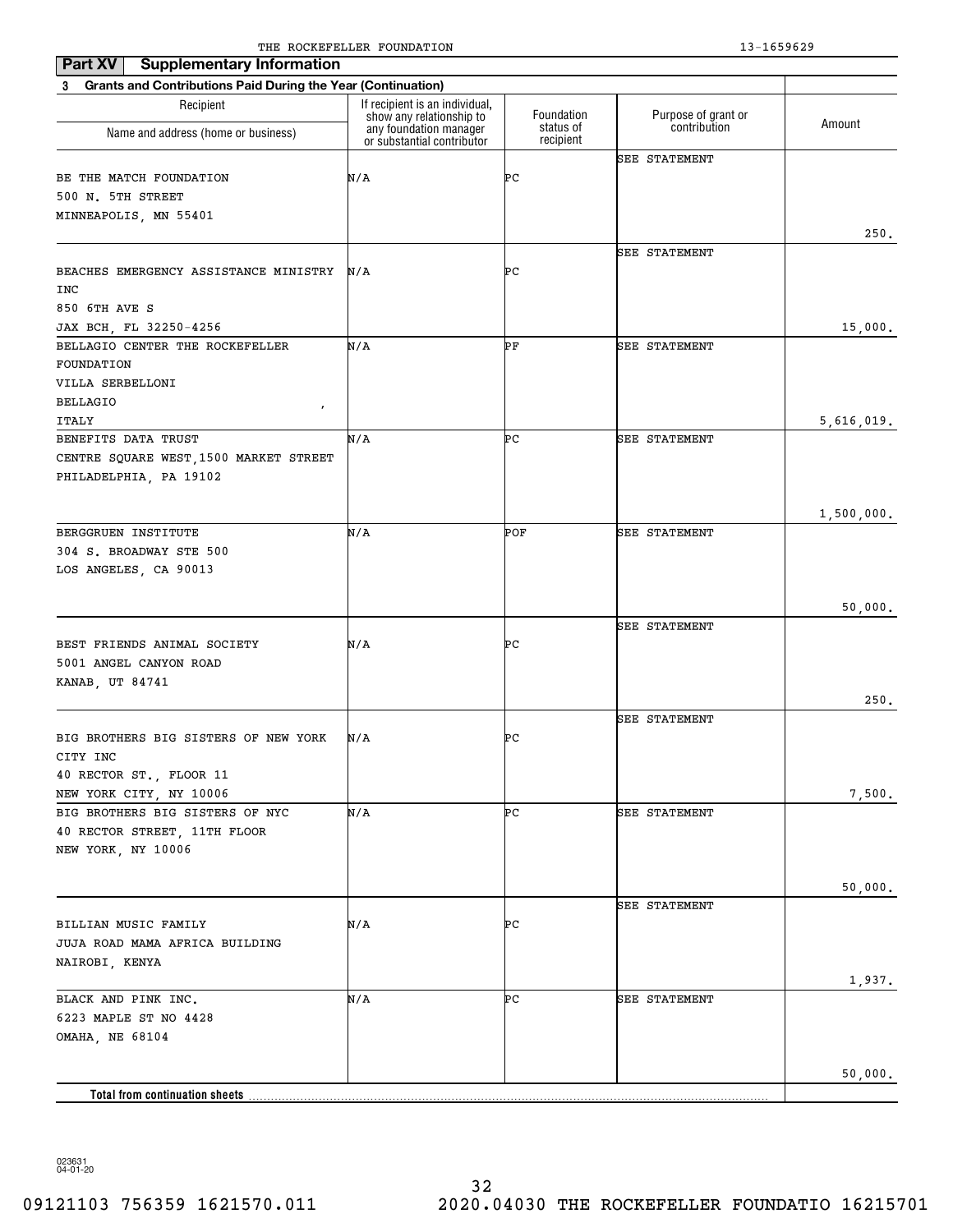| <b>Supplementary Information</b><br>Part XV                             |                                                            |                        |                      |            |
|-------------------------------------------------------------------------|------------------------------------------------------------|------------------------|----------------------|------------|
| 3 Grants and Contributions Paid During the Year (Continuation)          |                                                            |                        |                      |            |
| Recipient                                                               | If recipient is an individual,<br>show any relationship to | Foundation             | Purpose of grant or  |            |
| Name and address (home or business)                                     | any foundation manager<br>or substantial contributor       | status of<br>recipient | contribution         | Amount     |
| BLACK BUSINESS COMMUNITY DEVELOPMENT                                    | N/A                                                        | ÞС                     | <b>SEE STATEMENT</b> |            |
| CORPORATION                                                             |                                                            |                        |                      |            |
| 301 E PINE STREET, SUITE 175                                            |                                                            |                        |                      |            |
| WASHINGTON, DC 20001                                                    |                                                            |                        |                      |            |
| BLACK BUSINESS INVESTMENT FUND, INC.                                    | N/A                                                        | NC                     | <b>SEE STATEMENT</b> | 75,000.    |
| 301 E PINE STREET, SUITE 175                                            |                                                            |                        |                      |            |
| ORLANDO, FL 32801                                                       |                                                            |                        |                      |            |
|                                                                         |                                                            |                        |                      |            |
|                                                                         |                                                            |                        |                      | 250,000.   |
|                                                                         |                                                            |                        | <b>SEE STATEMENT</b> |            |
| BLACK VOTERS MATTER (BVM) CAPACITY                                      | N/A                                                        | ÞС                     |                      |            |
| BUILDING<br>3390 STONEWALL TELL RD                                      |                                                            |                        |                      |            |
| ATLANTA, GA 30349-1154                                                  |                                                            |                        |                      | 105.       |
|                                                                         |                                                            |                        | SEE STATEMENT        |            |
| BLUE DRAGON CHILDRENS FOUNDATION USA                                    | N/A                                                        | ÞС                     |                      |            |
| PO BOX 620967                                                           |                                                            |                        |                      |            |
| LITTLETON, CO 80162                                                     |                                                            |                        |                      |            |
|                                                                         |                                                            |                        |                      | 4,080.     |
| BOARD OF TRUSTEES OF THE UNIVERSITY                                     | N/A                                                        | ÞС                     | <b>SEE STATEMENT</b> |            |
| OF ILLINOIS                                                             |                                                            |                        |                      |            |
| UNIVERSITY OF ILLINOIS SYSTEM 108<br>HENRY ADMINISTRATION BLDG. URBANA, |                                                            |                        |                      |            |
| IL 61801-3620                                                           |                                                            |                        |                      | 1,200,000. |
|                                                                         |                                                            |                        | <b>SEE STATEMENT</b> |            |
| BOSANA FOUNDATION                                                       | N/A                                                        | ÞС                     |                      |            |
| 3310 KEYSTONE AVENUE                                                    |                                                            |                        |                      |            |
| LOS ANGELES, CA 90034                                                   |                                                            |                        |                      |            |
|                                                                         |                                                            |                        |                      | 12,000.    |
|                                                                         |                                                            | ÞС                     | SEE STATEMENT        |            |
| BOSNIAN-HERZEGOVINIAN-AMERICAN<br>ACADEMY OF ARTS AND SCIENCES INC      | N/A                                                        |                        |                      |            |
| 2411 NEWBURG RD                                                         |                                                            |                        |                      |            |
| LOUISVILLE, KY 40205-2455                                               |                                                            |                        |                      | 20,060.    |
|                                                                         |                                                            |                        | <b>SEE STATEMENT</b> |            |
| BOTTOM LINE                                                             | N/A                                                        | PС                     |                      |            |
| 50 MILK STREET, 16TH FLOOR                                              |                                                            |                        |                      |            |
| BOSTON, MA 02109                                                        |                                                            |                        |                      |            |
|                                                                         |                                                            |                        | SEE STATEMENT        | 3,750.     |
| BOTTOMLESS CLOSET                                                       | N/A                                                        | ÞС                     |                      |            |
| 16 EAST 52ND STREET 15TH FLOOR                                          |                                                            |                        |                      |            |
| NEW YORK, NY 10022-5306                                                 |                                                            |                        |                      |            |
|                                                                         |                                                            |                        |                      | 310.       |
|                                                                         |                                                            |                        | <b>SEE STATEMENT</b> |            |
| BREAD FOR THE CITY INC                                                  | N/A                                                        | PС                     |                      |            |
| 1525 7TH ST NW                                                          |                                                            |                        |                      |            |
| WASHINGTON, DC 20001-3201                                               |                                                            |                        |                      | 180,000.   |
| <b>Total from continuation sheets</b>                                   |                                                            |                        |                      |            |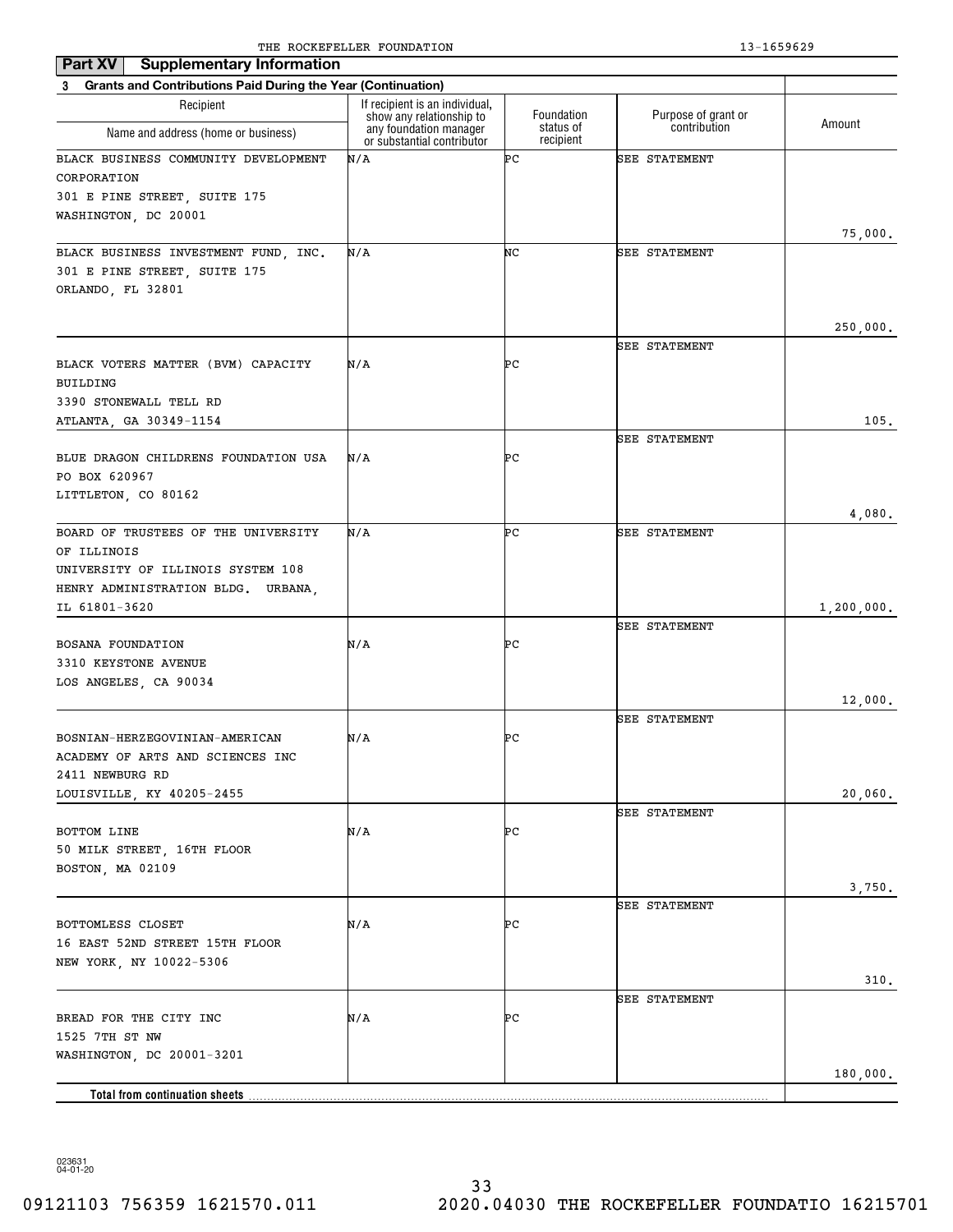| <b>Supplementary Information</b><br>Part XV<br>3 Grants and Contributions Paid During the Year (Continuation) |                                                      |           |                      |            |  |  |
|---------------------------------------------------------------------------------------------------------------|------------------------------------------------------|-----------|----------------------|------------|--|--|
|                                                                                                               |                                                      |           |                      |            |  |  |
| Name and address (home or business)                                                                           | any foundation manager<br>or substantial contributor | recipient |                      |            |  |  |
| BREAD FOR THE WORLD INSTITUTE, INC.<br>50 F STREET NW SUITE 500                                               | N/A                                                  | ÞС        | <b>SEE STATEMENT</b> |            |  |  |
| WASHINGTON, DC 20001                                                                                          |                                                      |           |                      |            |  |  |
|                                                                                                               |                                                      |           |                      | 50,000.    |  |  |
|                                                                                                               |                                                      |           | <b>SEE STATEMENT</b> |            |  |  |
| BROADWAY CARES-EQUITY FIGHTS AIDS INC                                                                         | N/A                                                  | ÞС        |                      |            |  |  |
| 165 W 46TH ST                                                                                                 |                                                      |           |                      |            |  |  |
| NEW YORK, NY 10036-2501                                                                                       |                                                      |           |                      |            |  |  |
| BROOKINGS INSTITUTION                                                                                         | N/A                                                  | ÞС        | SEE STATEMENT        | 450.       |  |  |
| 1775 MASSACHUSETTS AVENUE, NW                                                                                 |                                                      |           |                      |            |  |  |
| WASHINGTON, DC 20036-2188                                                                                     |                                                      |           |                      |            |  |  |
|                                                                                                               |                                                      |           |                      |            |  |  |
|                                                                                                               |                                                      |           |                      | 2,400,000. |  |  |
|                                                                                                               |                                                      |           | <b>SEE STATEMENT</b> |            |  |  |
| BROOKLYN COMMUNITY BAIL FUND INC                                                                              | N/A                                                  | ÞС        |                      |            |  |  |
| 195 MONTAGUE STREET, 14TH FLOOR                                                                               |                                                      |           |                      |            |  |  |
| BROOKLYN, NY 11201-7000                                                                                       |                                                      |           |                      | 2,400.     |  |  |
|                                                                                                               |                                                      |           | <b>SEE STATEMENT</b> |            |  |  |
| BROOKLYN HISTORICAL SOCIETY                                                                                   | N/A                                                  | ÞС        |                      |            |  |  |
| 128 PIERREPONT STREET                                                                                         |                                                      |           |                      |            |  |  |
| BROOKLYN, NY 11201                                                                                            |                                                      |           |                      |            |  |  |
|                                                                                                               | N/A                                                  | ÞС        |                      | 600.       |  |  |
| BROWN UNIVERSITY<br>OFFICE OF SPONSORED PROJECTS BOX 1929                                                     |                                                      |           | <b>SEE STATEMENT</b> |            |  |  |
| PROVIDENCE, RI 02912-9002                                                                                     |                                                      |           |                      |            |  |  |
|                                                                                                               |                                                      |           |                      |            |  |  |
|                                                                                                               |                                                      |           |                      | 218,580.   |  |  |
| <b>BUSINESS EDUCATION FUND</b>                                                                                | N/A                                                  | ÞС        | SEE STATEMENT        |            |  |  |
| 1875 CONNECTICUT AVE NW 11TH FLOOR                                                                            |                                                      |           |                      |            |  |  |
| WASHINGTON, DC 20009                                                                                          |                                                      |           |                      |            |  |  |
|                                                                                                               |                                                      |           |                      | 175,000.   |  |  |
|                                                                                                               |                                                      |           | <b>SEE STATEMENT</b> |            |  |  |
| BYP100 EDUCATION FUND                                                                                         | N/A                                                  | ÞС        |                      |            |  |  |
| PO BOX 15254                                                                                                  |                                                      |           |                      |            |  |  |
| CHIACGO, IL 60615                                                                                             |                                                      |           |                      |            |  |  |
|                                                                                                               |                                                      |           |                      | $540.$     |  |  |
| C AND O CANAL TRUST INC                                                                                       | N/A                                                  | ÞС        | <b>SEE STATEMENT</b> |            |  |  |
| 142 W. POTOMAC STREET                                                                                         |                                                      |           |                      |            |  |  |
| WILLIAMSPORT, MD 21795                                                                                        |                                                      |           |                      |            |  |  |
|                                                                                                               |                                                      |           |                      | $750.$     |  |  |
|                                                                                                               |                                                      |           | <b>SEE STATEMENT</b> |            |  |  |
| CABIN JOHN PARK VOLUNTEER FIRE                                                                                | N/A                                                  | ÞС        |                      |            |  |  |
| DEPARTMENT INCORPOCATED<br>8001 RIVER RD                                                                      |                                                      |           |                      |            |  |  |
| BETHESDA, MD 20817-2705                                                                                       |                                                      |           |                      | 3,000.     |  |  |
| Total from continuation sheets                                                                                |                                                      |           |                      |            |  |  |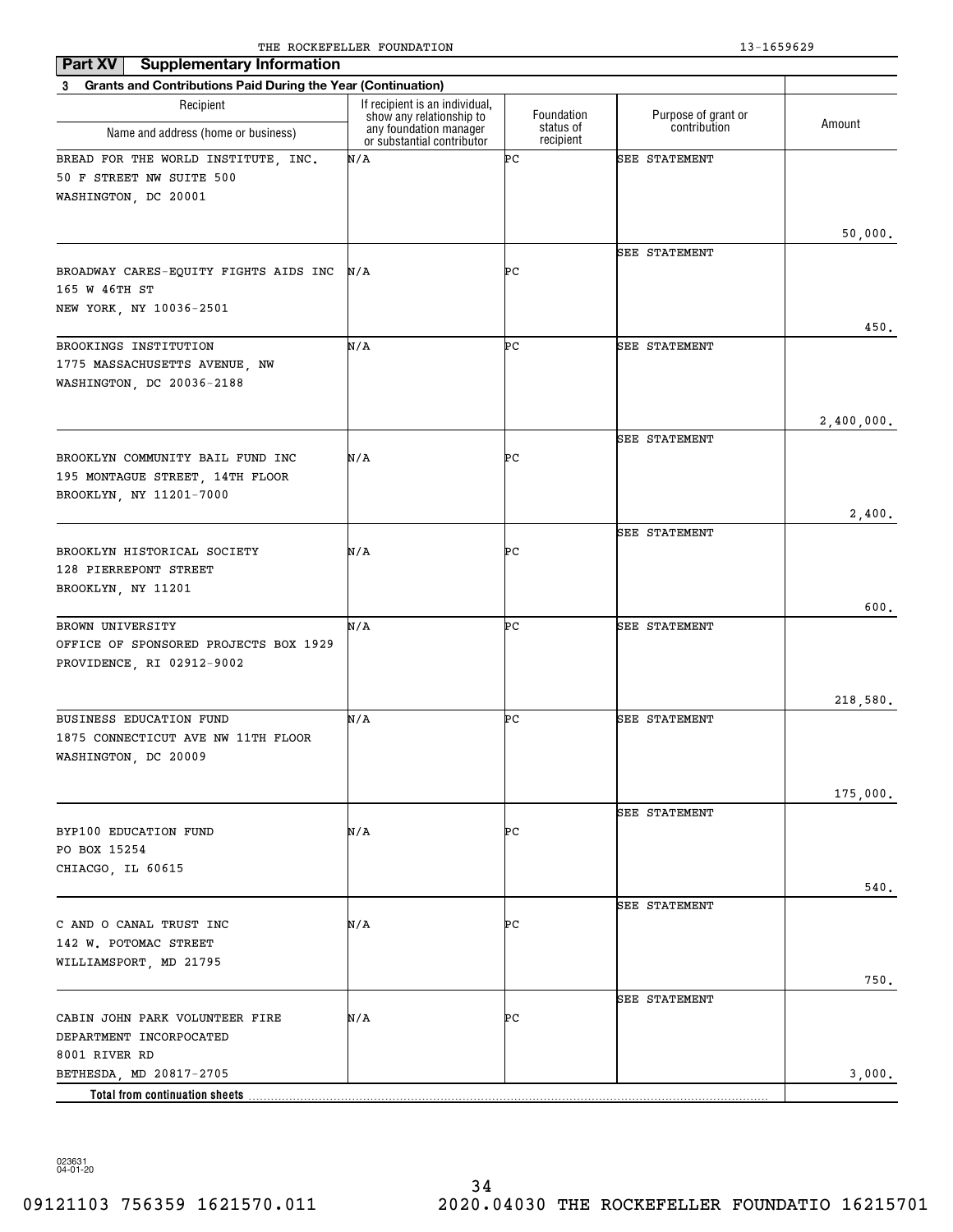| <b>Supplementary Information</b><br>Part XV                              |                                                            |                         |                                     |          |  |  |
|--------------------------------------------------------------------------|------------------------------------------------------------|-------------------------|-------------------------------------|----------|--|--|
| <b>Grants and Contributions Paid During the Year (Continuation)</b><br>3 |                                                            |                         |                                     |          |  |  |
| Recipient                                                                | If recipient is an individual,<br>show any relationship to | Foundation<br>status of | Purpose of grant or<br>contribution | Amount   |  |  |
| Name and address (home or business)                                      | any foundation manager<br>or substantial contributor       | recipient               |                                     |          |  |  |
| CAMBIA<br>P816, 2 GEORGE STREET<br>BRISBANE, AUSTRALIA                   | N/A                                                        | ÞС                      | SEE STATEMENT                       |          |  |  |
|                                                                          |                                                            |                         |                                     | 200,000. |  |  |
| CAMP MANITOWISH Y M C A INC<br>PO BOX 246<br>BOULDER JCT, WI 54512-0246  | N/A                                                        | ÞС                      | SEE STATEMENT                       |          |  |  |
|                                                                          |                                                            |                         | SEE STATEMENT                       | 300.     |  |  |
| CAMPLAUNCHER INC<br>314 BRYN MAWR AVE<br>BALA CYNWYD, PA 19004-2822      | N/A                                                        | ÞС                      |                                     |          |  |  |
|                                                                          |                                                            |                         |                                     | 600.     |  |  |
| CAMPUS MISSION CHURCH INC<br>603 W 115TH STREET<br>NEW YORK, NY 10025    | N/A                                                        | ÞС                      | SEE STATEMENT                       |          |  |  |
|                                                                          |                                                            |                         |                                     | 12,180.  |  |  |
| CANDID<br>32 OLD SLIP, 24TH FLOOR<br>NEW YORK, NY 10005                  | N/A                                                        | ÞС                      | SEE STATEMENT                       |          |  |  |
|                                                                          |                                                            |                         |                                     | 120,000. |  |  |
| CANDID<br>32 OLD SLIP                                                    | N/A                                                        | ÞС                      | SEE STATEMENT                       |          |  |  |
| NEW YORK, NY 10005-3500                                                  |                                                            |                         |                                     | 4,500.   |  |  |
| CASA DE MARYLAND, INC.<br>8151 15TH AVENUE                               | N/A                                                        | ÞС                      | SEE STATEMENT                       |          |  |  |
| HYATTSVILLE, MD 20783                                                    |                                                            |                         |                                     |          |  |  |
|                                                                          |                                                            |                         |                                     | 1,950.   |  |  |
| CATHEDRAL HIGH SCHOOL<br>350 E 56TH ST<br>NEW YORK, NY 10022-8800        | N/A                                                        | ÞС                      | SEE STATEMENT                       | $750$ .  |  |  |
|                                                                          |                                                            |                         | SEE STATEMENT                       |          |  |  |
| CDC FOUNDATION<br>600 PEACHTREE STREET NE<br>ATLANTA, HI 30308-2215      | N/A                                                        | ÞС                      |                                     |          |  |  |
| CENTER FOR AMERICAN PROGRESS                                             | N/A                                                        | ÞС                      | SEE STATEMENT                       | 320.     |  |  |
| 1333 H STREET, NW 10TH FLOOR<br>WASHINGTON, DC 20005                     |                                                            |                         |                                     |          |  |  |
|                                                                          |                                                            |                         |                                     | 250,000. |  |  |
| <b>Total from continuation sheets</b>                                    |                                                            |                         |                                     |          |  |  |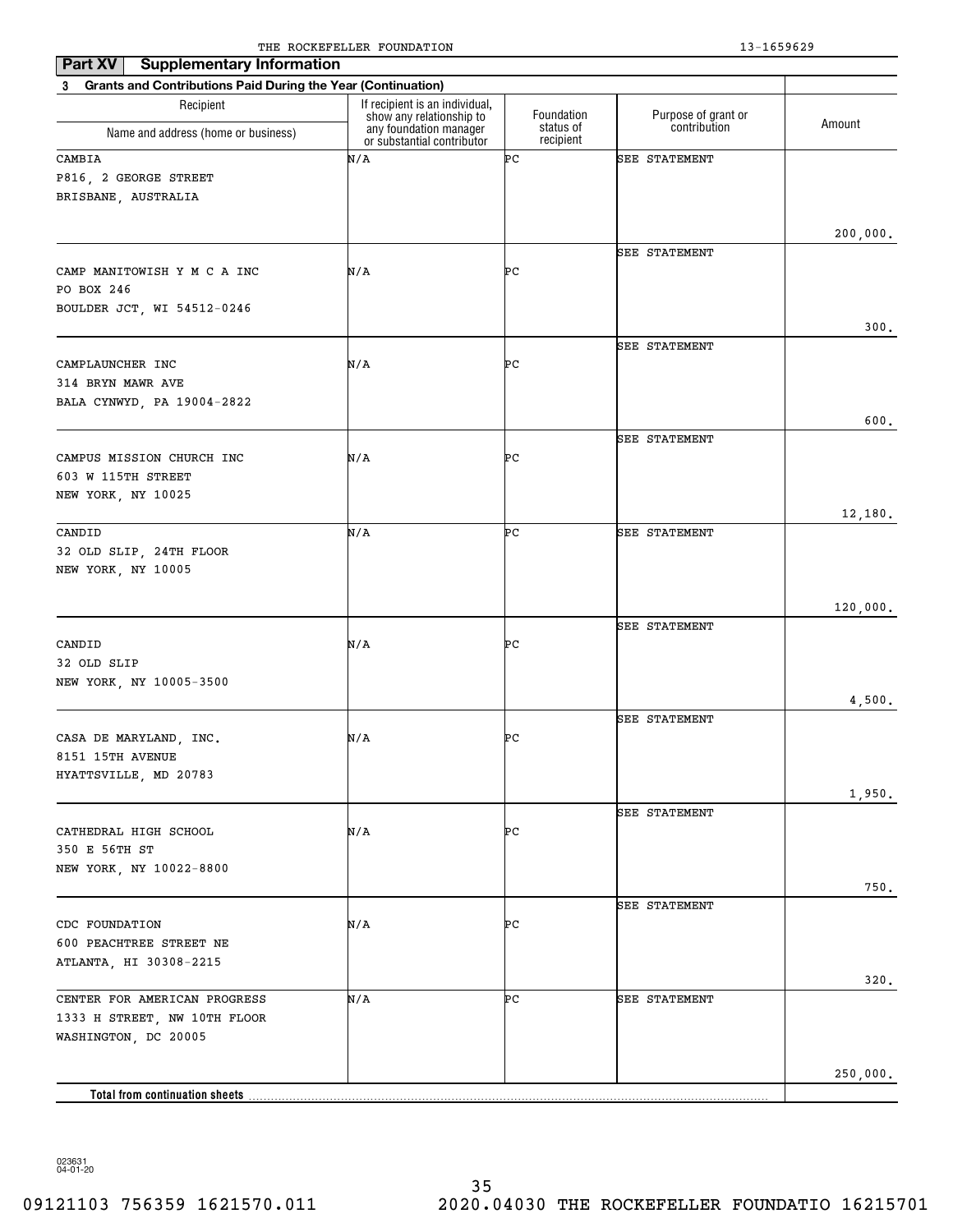| <b>Part XV</b><br><b>Supplementary Information</b>                                                                         |                                                            |                        |                      |                      |  |  |
|----------------------------------------------------------------------------------------------------------------------------|------------------------------------------------------------|------------------------|----------------------|----------------------|--|--|
| 3 Grants and Contributions Paid During the Year (Continuation)                                                             |                                                            |                        |                      |                      |  |  |
| Recipient                                                                                                                  | If recipient is an individual,<br>show any relationship to | Foundation             | Purpose of grant or  | Amount               |  |  |
| Name and address (home or business)                                                                                        | any foundation manager<br>or substantial contributor       | status of<br>recipient | contribution         |                      |  |  |
| CENTER FOR DISASTER PHILANTHROPY INC<br>ONE THOMAS CIRCLE, NW<br>WASHINGTON, DC 20005                                      | N/A                                                        | ÞС                     | <b>SEE STATEMENT</b> | 995.                 |  |  |
| CENTER FOR ECONOMIC DEMOCRACY INC.<br>434 MASSACHUSETTS AVE SUITE 201<br>BOSTON, MA 02118                                  | N/A                                                        | ÞС                     | <b>SEE STATEMENT</b> |                      |  |  |
| CENTER FOR THE NEW ECONOMY INC<br>206 TETUAN ST1002 BANCO BLDG<br>SAN JUAN, PR 00902-0000                                  | N/A                                                        | ÞС                     | <b>SEE STATEMENT</b> | 50,000.              |  |  |
| CENTER FOR US GLOBAL LEADERSHIP<br>1129 20TH STREET NW, SUITE 600<br>WASHINGTON, DC 20036                                  | N/A                                                        | ÞС                     | SEE STATEMENT        | 3,000.               |  |  |
| CENTER ON BUDGET AND POLICY<br>PRIORITIES<br>820 FIRST STREET, NE SUITE 510<br>WASHINGTON, DC 20002                        | N/A                                                        | ÞС                     | <b>SEE STATEMENT</b> | 250,000.             |  |  |
| CENTRAL CITY CHORUS INC<br>552 W END AVE<br>NEW YORK, NY 10024-2707                                                        | N/A                                                        | ÞС                     | <b>SEE STATEMENT</b> | 500,000.             |  |  |
| CENTRAL CONNECTICUT COAST YOUNG MENS<br>CHRISTIAN ASSOCIATION INC<br>1240 CHAPEL ST                                        | N/A                                                        | ÞС                     | <b>SEE STATEMENT</b> | 150.                 |  |  |
| NEW HAVEN, CT 06511-4602<br>CENTRE FOR CELLULAR AND MOLECULAR<br>PLATFORMS<br>GKVK POST, BELLARY ROAD<br>BANGALORE, INDIA  | N/A                                                        | ÞС                     | <b>SEE STATEMENT</b> | 1,200.<br>3,250,000. |  |  |
| CEREBRAL PALSY FOUNDATION INC<br>3 COLUMBUS CIR FL 15<br>NEW YORK, NY 10019-1907                                           | N/A                                                        | ÞС                     | <b>SEE STATEMENT</b> | 750.                 |  |  |
| CEREBRAL PALSY SOCIETY OF KENYA<br>OLD DONHOLM ESTATE HOUSE (320)<br>SAVANNA ROAD P.O. BOX 52346 - 00200<br>NAIROBI, KENYA | N/A                                                        | ÞС                     | <b>SEE STATEMENT</b> | 1,000.               |  |  |
|                                                                                                                            |                                                            |                        |                      |                      |  |  |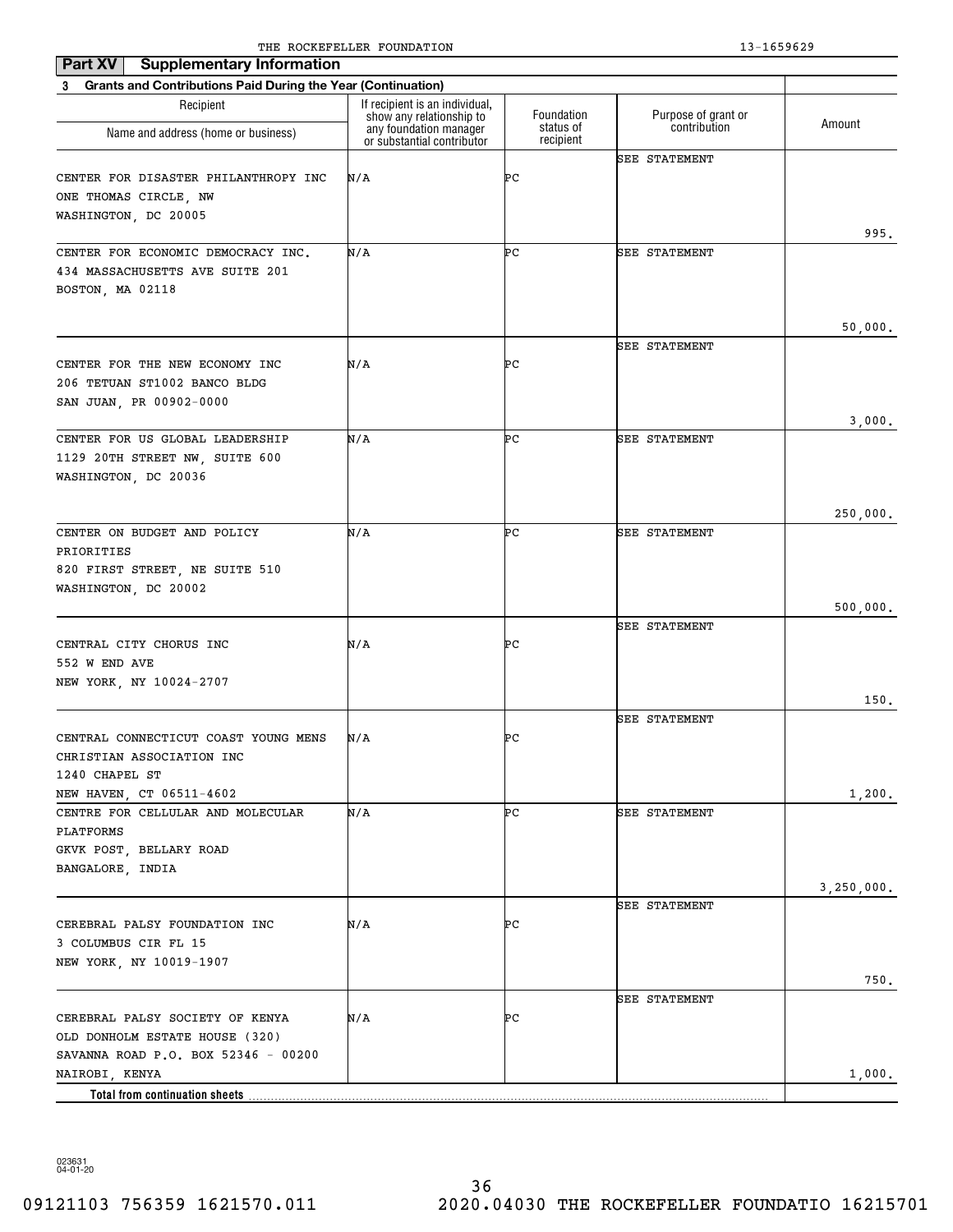| Part XV<br><b>Supplementary Information</b>                              | The Rocker needs roombillion                               |                        | 19 10990 <i>49</i>   |         |
|--------------------------------------------------------------------------|------------------------------------------------------------|------------------------|----------------------|---------|
| <b>Grants and Contributions Paid During the Year (Continuation)</b><br>3 |                                                            |                        |                      |         |
| Recipient                                                                | If recipient is an individual,<br>show any relationship to | Foundation             | Purpose of grant or  |         |
| Name and address (home or business)                                      | any foundation manager<br>or substantial contributor       | status of<br>recipient | contribution         | Amount  |
|                                                                          |                                                            |                        | <b>SEE STATEMENT</b> |         |
| CHAPIN SCHOOL LTD                                                        | N/A                                                        | ÞС                     |                      |         |
| 100 E END AVE                                                            |                                                            |                        |                      |         |
| NEW YORK, NY 10028-7403                                                  |                                                            |                        |                      |         |
|                                                                          |                                                            |                        | SEE STATEMENT        | 14,902. |
| CHAUTAUQUA FOUNDATION INC                                                | N/A                                                        | ÞС                     |                      |         |
| PO BOX 28                                                                |                                                            |                        |                      |         |
| CHAUTAUQUA, NY 14722-0028                                                |                                                            |                        |                      |         |
|                                                                          |                                                            |                        |                      | 7,500.  |
|                                                                          |                                                            |                        | <b>SEE STATEMENT</b> |         |
| CHAUTAUQUA INSTITUTION                                                   | N/A                                                        | ÞС                     |                      |         |
| PO BOX 28                                                                |                                                            |                        |                      |         |
| CHAUTAUQUA, NY 14722-0028                                                |                                                            |                        |                      |         |
|                                                                          |                                                            |                        |                      | 6,000.  |
|                                                                          |                                                            |                        | <b>SEE STATEMENT</b> |         |
| CHILDREN EDUCATION FOUNDATION                                            | N/A                                                        | ÞС                     |                      |         |
| 209 MOUNTAIN VIEW AVE                                                    |                                                            |                        |                      |         |
| LOS ALTOS, CA 94024                                                      |                                                            |                        |                      | 9,000.  |
|                                                                          |                                                            |                        | <b>SEE STATEMENT</b> |         |
| CHILDREN INTERNATIONAL                                                   | N/A                                                        | ÞС                     |                      |         |
| 2000 EAST RED BRIDGE ROAD                                                |                                                            |                        |                      |         |
| KANSAS CITY, MO 64131                                                    |                                                            |                        |                      |         |
|                                                                          |                                                            |                        |                      | 900.    |
|                                                                          |                                                            |                        | <b>SEE STATEMENT</b> |         |
| CHILDRENS HOSPITAL FOUNDATION                                            | N/A                                                        | ÞС                     |                      |         |
| 801 ROEDER RD, STE 400                                                   |                                                            |                        |                      |         |
| SILVER SPRING, MD 20910                                                  |                                                            |                        |                      |         |
|                                                                          |                                                            |                        |                      | 3,750.  |
| CHILDRENS MEDICAL RESEARCH FOUNDATION                                    | N/A                                                        | ÞС                     | <b>SEE STATEMENT</b> |         |
| INC                                                                      |                                                            |                        |                      |         |
| 1501 BROADWAY                                                            |                                                            |                        |                      |         |
| NEW YORK, NY 10036                                                       |                                                            |                        |                      | 1,000.  |
|                                                                          |                                                            |                        | <b>SEE STATEMENT</b> |         |
| CHOCORUA LAKE CONSERVANCY                                                | N/A                                                        | ÞС                     |                      |         |
| PO BOX 105                                                               |                                                            |                        |                      |         |
| CHOCORUA, NH 03817-0105                                                  |                                                            |                        |                      |         |
|                                                                          |                                                            |                        |                      | 7,500.  |
| CHS NORTH AMERICA FOUNDATION INC                                         |                                                            |                        | <b>SEE STATEMENT</b> |         |
| 2600 OAK ROAD                                                            | N/A                                                        | ÞС                     |                      |         |
| WALNUT CREEK, CA 94597                                                   |                                                            |                        |                      |         |
|                                                                          |                                                            |                        |                      | 13,500. |
|                                                                          |                                                            |                        | <b>SEE STATEMENT</b> |         |
| CITY HARVEST INC                                                         | N/A                                                        | ÞС                     |                      |         |
| 6 E 32ND ST 5TH FL.                                                      |                                                            |                        |                      |         |
| NEW YORK, NY 10016-5422                                                  |                                                            |                        |                      |         |
|                                                                          |                                                            |                        |                      | 3,150.  |
|                                                                          |                                                            |                        |                      |         |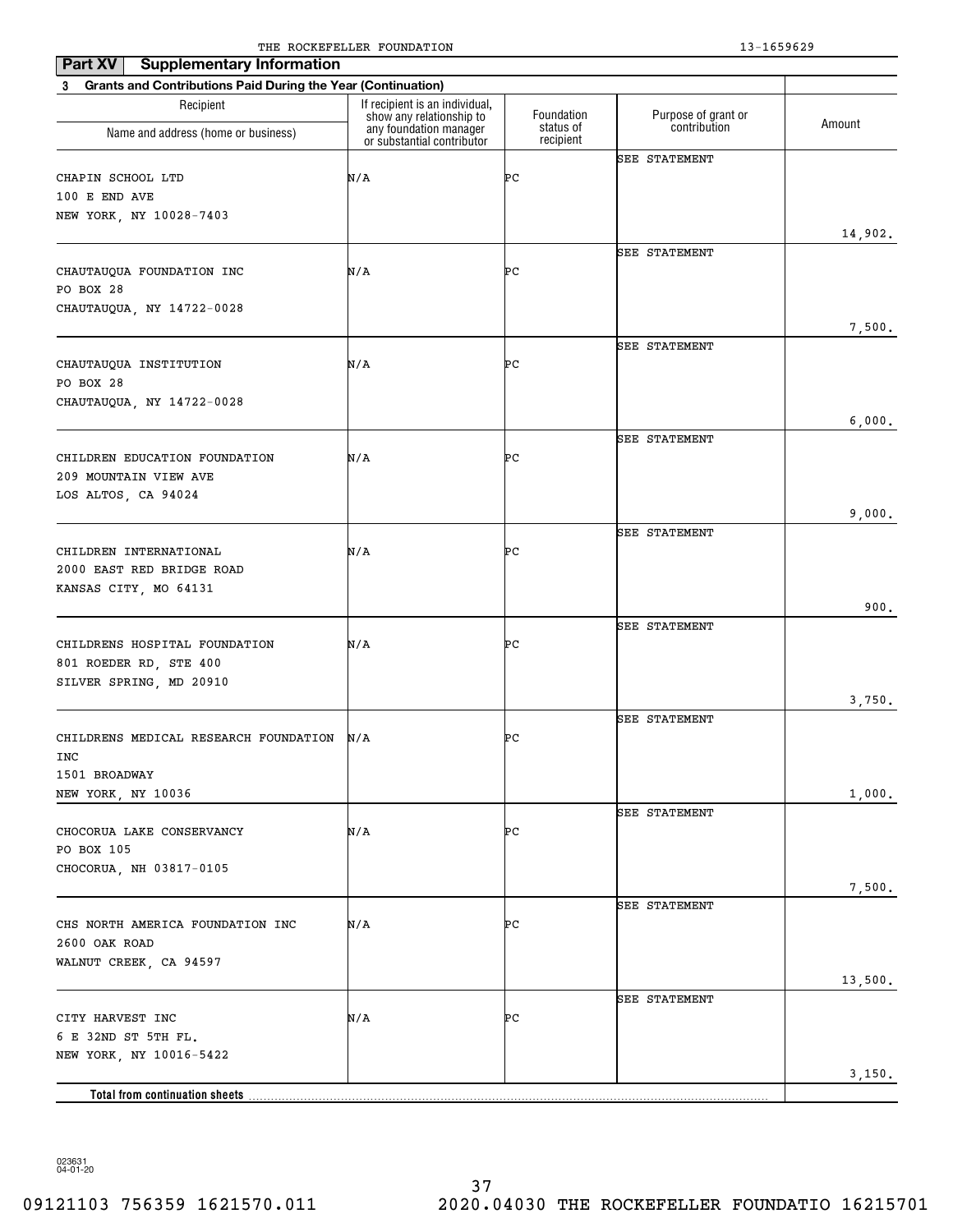| Part XV<br><b>Supplementary Information</b>                    |                                                    |                         |                                     |          |
|----------------------------------------------------------------|----------------------------------------------------|-------------------------|-------------------------------------|----------|
| 3 Grants and Contributions Paid During the Year (Continuation) | If recipient is an individual,                     |                         |                                     |          |
| Recipient<br>Name and address (home or business)               | show any relationship to<br>any foundation manager | Foundation<br>status of | Purpose of grant or<br>contribution | Amount   |
|                                                                | or substantial contributor                         | recipient               |                                     |          |
| CITY OF HOUSTON                                                | N/A                                                | GOV                     | <b>SEE STATEMENT</b>                |          |
| 901 BAGBY STREET, CITY HALL                                    |                                                    |                         |                                     |          |
| HOUSTON, TX 77002                                              |                                                    |                         |                                     |          |
|                                                                |                                                    |                         |                                     | 150,000. |
| CITY OF MIAMI BEACH                                            | N/A                                                | GOV                     | <b>SEE STATEMENT</b>                |          |
| 1700 CONVENTION CENTER DRIVE                                   |                                                    |                         |                                     |          |
| MIAMI BEACH, FL 33139                                          |                                                    |                         |                                     |          |
|                                                                |                                                    |                         |                                     |          |
|                                                                |                                                    |                         |                                     | 150,000. |
|                                                                |                                                    |                         | <b>SEE STATEMENT</b>                |          |
| CITYMEALS-ON-WHEELS                                            | N/A                                                | ÞС                      |                                     |          |
| 355 LEXINGTON AVE FL 3                                         |                                                    |                         |                                     |          |
| NEW YORK, NY 10017-6603                                        |                                                    |                         |                                     |          |
|                                                                |                                                    |                         |                                     | 1,797.   |
|                                                                |                                                    |                         | <b>SEE STATEMENT</b>                |          |
| CLAPHAM SERVANTS INC                                           | N/A                                                | ÞС                      |                                     |          |
| 612 ESSEX AVE APT 3                                            |                                                    |                         |                                     |          |
| GLOUCESTER, MA 01930-2039                                      |                                                    |                         |                                     |          |
|                                                                |                                                    |                         | <b>SEE STATEMENT</b>                | 11,100.  |
| CLEVELAND MUSEUM OF ART                                        | N/A                                                | ÞС                      |                                     |          |
| 11150 EAST BLVD                                                |                                                    |                         |                                     |          |
| CLEVELAND, OH 44106-1711                                       |                                                    |                         |                                     |          |
|                                                                |                                                    |                         |                                     | 600.     |
| CLIMATE POLICY INITIATIVE, INC.                                | N/A                                                | ÞС                      | <b>SEE STATEMENT</b>                |          |
| 180 SANSOME STREET, SUITE 1000                                 |                                                    |                         |                                     |          |
| SAN FRANCISCO, CA 94104                                        |                                                    |                         |                                     |          |
|                                                                |                                                    |                         |                                     |          |
|                                                                |                                                    |                         |                                     | 666,666. |
| CLIMATE POLICY INITIATIVE, INC.                                | N/A                                                | ÞС                      | <b>SEE STATEMENT</b>                |          |
| 180 SANSOME STREET, SUITE 1000                                 |                                                    |                         |                                     |          |
| SAN FRANCISCO, CA 94104                                        |                                                    |                         |                                     |          |
|                                                                |                                                    |                         |                                     |          |
|                                                                |                                                    |                         |                                     | 200,000. |
|                                                                |                                                    |                         | <b>SEE STATEMENT</b>                |          |
| CLOUD CITY CONSERVATION CENTER<br>PO BOX 459                   | N/A                                                | ÞС                      |                                     |          |
| LEADVILLE, CO 80461-0459                                       |                                                    |                         |                                     |          |
|                                                                |                                                    |                         |                                     | 2,400.   |
| COALITION FOR INCLUSIVE CAPITALISM US                          | N/A                                                | POF                     | <b>SEE STATEMENT</b>                |          |
| INC.                                                           |                                                    |                         |                                     |          |
| 750 LEXINGTON AVENUE 9TH FLOOR                                 |                                                    |                         |                                     |          |
| NEW YORK, NY 10022                                             |                                                    |                         |                                     |          |
|                                                                |                                                    |                         |                                     | 200,000. |
| COALITION ON HUMAN NEEDS                                       | N/A                                                | ÞС                      | <b>SEE STATEMENT</b>                |          |
| 1825 K STREET, NW, SUITE 411                                   |                                                    |                         |                                     |          |
| WASHINGTON, DC 20006                                           |                                                    |                         |                                     |          |
|                                                                |                                                    |                         |                                     |          |
|                                                                |                                                    |                         |                                     | 300,000. |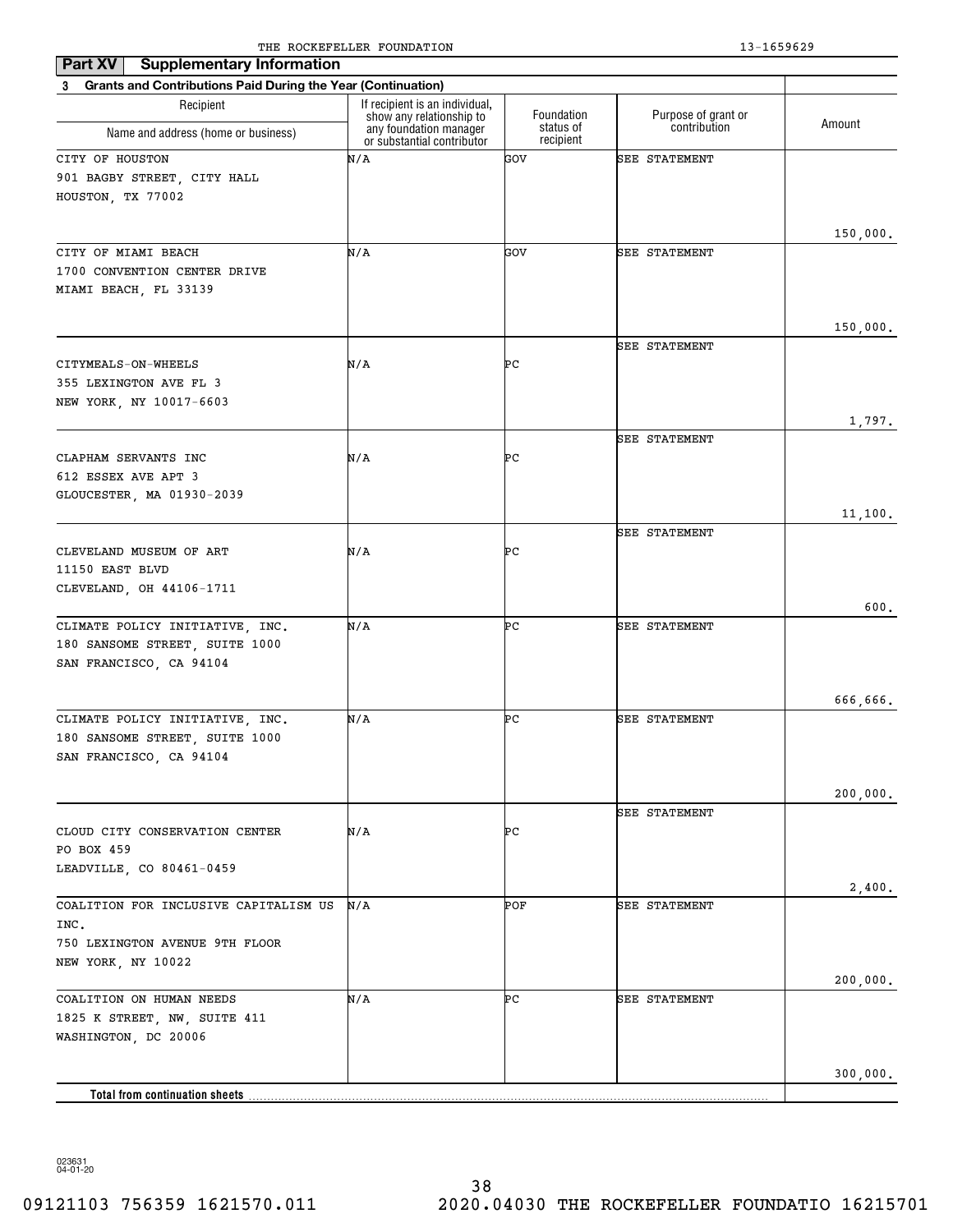| <b>Supplementary Information</b><br>Part XV                    |                                                            |                        |                      |          |
|----------------------------------------------------------------|------------------------------------------------------------|------------------------|----------------------|----------|
| 3 Grants and Contributions Paid During the Year (Continuation) |                                                            |                        |                      |          |
| Recipient                                                      | If recipient is an individual,<br>show any relationship to | Foundation             | Purpose of grant or  | Amount   |
| Name and address (home or business)                            | any foundation manager<br>or substantial contributor       | status of<br>recipient | contribution         |          |
| CODE FOR AMERICA LABS, INC.                                    | N/A                                                        | ÞС                     | <b>SEE STATEMENT</b> |          |
| 972 MISSION STREET 5TH FLOOR                                   |                                                            |                        |                      |          |
| SAN FRANCISCO, CA 94103                                        |                                                            |                        |                      |          |
|                                                                |                                                            |                        |                      |          |
| CODE FOR AMERICA LABS, INC.                                    | N/A                                                        | ÞС                     | <b>SEE STATEMENT</b> | 453,299. |
| 972 MISSION STREET, 5TH FLOOR                                  |                                                            |                        |                      |          |
| SAN FRANCISCO, CA 94103                                        |                                                            |                        |                      |          |
|                                                                |                                                            |                        |                      |          |
|                                                                |                                                            |                        |                      | 250,000. |
|                                                                |                                                            |                        | <b>SEE STATEMENT</b> |          |
| COLGATE UNIVERSITY TREASURERS OFFICE                           | N/A                                                        | ÞС                     |                      |          |
| 13 OAK DRIVE                                                   |                                                            |                        |                      |          |
| HAMILTON, NY 13346                                             |                                                            |                        |                      | 1,500.   |
|                                                                |                                                            |                        | <b>SEE STATEMENT</b> |          |
| COLONIAL WILLIAMSBURG FOUNDATION                               | N/A                                                        | PС                     |                      |          |
| PO BOX 1776                                                    |                                                            |                        |                      |          |
| WILLIAMSBURG, VA 23187-1776                                    |                                                            |                        |                      |          |
|                                                                |                                                            |                        |                      | 589.     |
|                                                                |                                                            |                        | <b>SEE STATEMENT</b> |          |
| COMIC RELIEF USA<br>28 LIBERTY ST.                             | N/A                                                        | ÞС                     |                      |          |
| NEW YORK, NY 10005                                             |                                                            |                        |                      |          |
|                                                                |                                                            |                        |                      | 150.     |
|                                                                |                                                            |                        | <b>SEE STATEMENT</b> |          |
| COMMUNITY BONDS, INC.                                          | N/A                                                        | PС                     |                      |          |
| 19 GRAND AVE                                                   |                                                            |                        |                      |          |
| NEW HAVEN, CT 06513                                            |                                                            |                        |                      |          |
|                                                                |                                                            |                        | <b>SEE STATEMENT</b> | 1,500.   |
| COMMUNITY CHEST OF PORT WASHINGTON                             | N/A                                                        | ÞС                     |                      |          |
| INC                                                            |                                                            |                        |                      |          |
| 382 MAIN STREET STE105                                         |                                                            |                        |                      |          |
| PORT WASHINGTON, NY 11050-0000                                 |                                                            |                        |                      | 750.     |
|                                                                |                                                            |                        | <b>SEE STATEMENT</b> |          |
| COMMUNITY FOUNDATION OF NEW JERSEY<br>35 KNOX HILL RD          | N/A                                                        | ÞС                     |                      |          |
| MORRISTOWN, NJ 07960                                           |                                                            |                        |                      |          |
|                                                                |                                                            |                        |                      | 300.     |
|                                                                |                                                            |                        | <b>SEE STATEMENT</b> |          |
| COMMUNITY HELP IN PARK SLOPE INC                               | N/A                                                        | ÞС                     |                      |          |
| 200 FOURTH AVENUE                                              |                                                            |                        |                      |          |
| BROOKLYN, NY 11217-3180                                        |                                                            |                        |                      |          |
| COMMUNITY INITIATIVES                                          | N/A                                                        | ÞС                     | <b>SEE STATEMENT</b> | 1,300.   |
| 1000 BROADWAY NO 480                                           |                                                            |                        |                      |          |
| OAKLAND, CA 94607                                              |                                                            |                        |                      |          |
|                                                                |                                                            |                        |                      |          |
|                                                                |                                                            |                        |                      | 500,000. |
| Total from continuation sheets                                 |                                                            |                        |                      |          |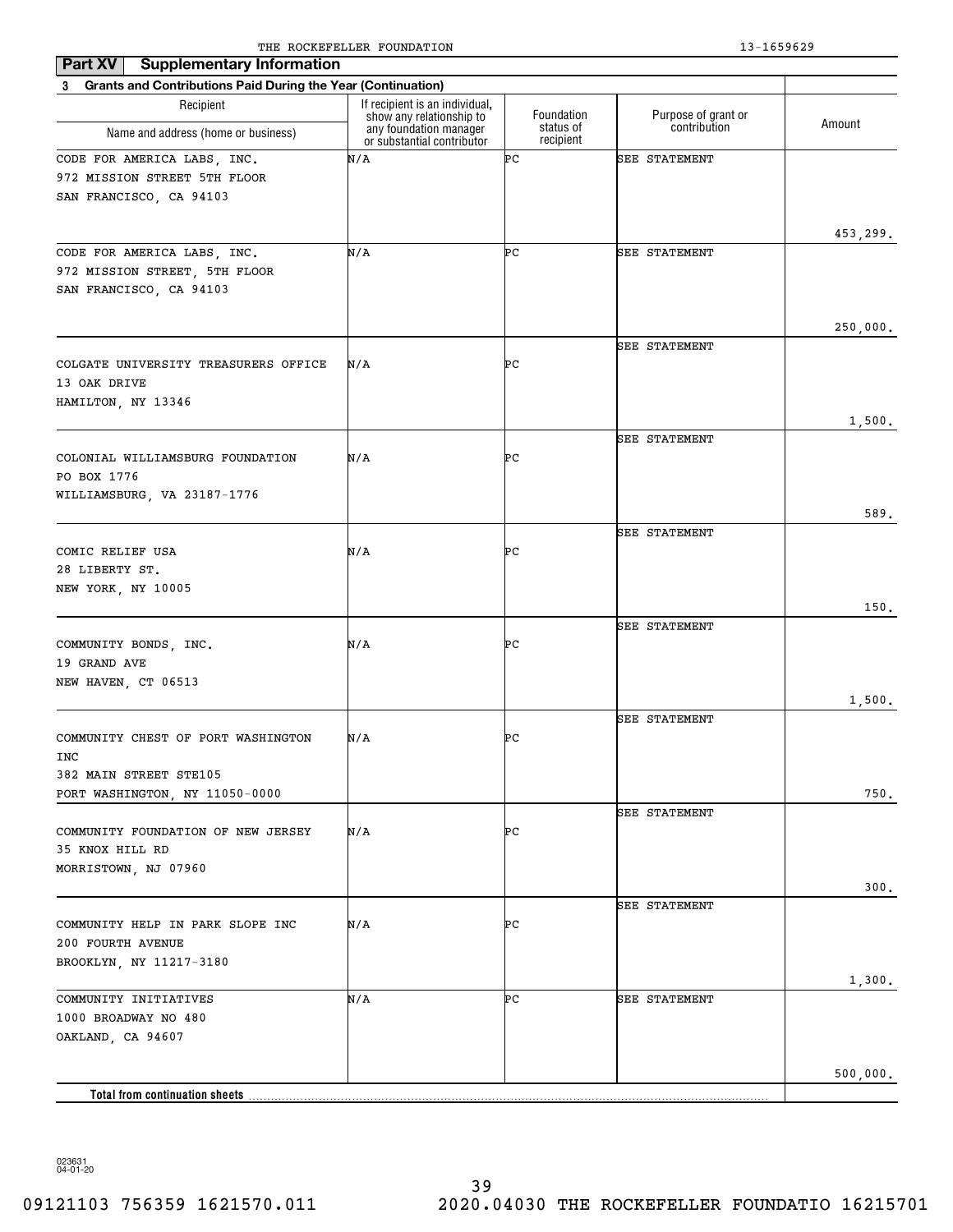| Part XV<br><b>Supplementary Information</b>                    | The Rocker needs roombillion                               |                        | -- -------           |          |
|----------------------------------------------------------------|------------------------------------------------------------|------------------------|----------------------|----------|
| 3 Grants and Contributions Paid During the Year (Continuation) |                                                            |                        |                      |          |
| Recipient                                                      | If recipient is an individual,<br>show any relationship to | Foundation             | Purpose of grant or  |          |
| Name and address (home or business)                            | any foundation manager<br>or substantial contributor       | status of<br>recipient | contribution         | Amount   |
|                                                                |                                                            |                        | <b>SEE STATEMENT</b> |          |
| COMMUNITY OF HOPE INC                                          | N/A                                                        | ÞС                     |                      |          |
| 4 ATLANTIC ST SW<br>WASHINGTON, DC 20032-2350                  |                                                            |                        |                      |          |
|                                                                |                                                            |                        |                      | 750.     |
| COMMUNITY PARTNERS                                             | N/A                                                        | ÞС                     | SEE STATEMENT        |          |
| 1000 N. ALAMEDA STREET, SUITE 240                              |                                                            |                        |                      |          |
| LOS ANGELES, CA 90012                                          |                                                            |                        |                      |          |
|                                                                |                                                            |                        |                      |          |
|                                                                |                                                            |                        |                      | 200,000. |
|                                                                |                                                            |                        | <b>SEE STATEMENT</b> |          |
| COMMUNITY RADIO FOR NORTHERN COLORADO<br>1901 56TH AVE STE 200 | N/A                                                        | ÞС                     |                      |          |
| GREELEY, CO 80634-0000                                         |                                                            |                        |                      |          |
|                                                                |                                                            |                        |                      | 120.     |
|                                                                |                                                            |                        | <b>SEE STATEMENT</b> |          |
| COMPREHENSIVE DEVELOPMENT                                      | N/A                                                        | ÞС                     |                      |          |
| INCORPORATED                                                   |                                                            |                        |                      |          |
| 333 WEST 56TH STREET, APT 9H                                   |                                                            |                        |                      |          |
| NEW YORK, NY 10019                                             |                                                            |                        |                      | 9,678.   |
|                                                                |                                                            |                        | <b>SEE STATEMENT</b> |          |
| CONSUMER REPORTS                                               | N/A                                                        | ÞС                     |                      |          |
| 101 TRUMAN AVE<br>YONKERS, NY 10703-1044                       |                                                            |                        |                      |          |
|                                                                |                                                            |                        |                      | 12,165.  |
| COOPERATIVE FOR ASSISTANCE AND RELIEF                          | N/A                                                        | ÞС                     | <b>SEE STATEMENT</b> |          |
| EVERYWHERE (CARE USA)                                          |                                                            |                        |                      |          |
| 151 ELLIS STREET, NE                                           |                                                            |                        |                      |          |
| ATLANTA, GA 30303-2440                                         |                                                            |                        |                      |          |
|                                                                |                                                            |                        |                      | 550,000. |
| CORE COMMUNITY ORGANIZED RELIEF                                | N/A                                                        | ÞС                     | SEE STATEMENT        |          |
| EFFORT<br>6464 SUNSET BLVD. SUITE 530                          |                                                            |                        |                      |          |
| LOS ANGELES, CA 90028                                          |                                                            |                        |                      |          |
|                                                                |                                                            |                        |                      | 375,000. |
| CORE COMMUNITY ORGANIZED RELIEF                                | N/A                                                        | ÞС                     | SEE STATEMENT        |          |
| EFFORT                                                         |                                                            |                        |                      |          |
| 6464 SUNSET BLVD. SUITE 530                                    |                                                            |                        |                      |          |
| LOS ANGELES, CA 90028                                          |                                                            |                        |                      |          |
|                                                                |                                                            |                        |                      | 375,000. |
| CORE COMMUNITY ORGANIZED RELIEF                                | N/A                                                        | ÞС                     | SEE STATEMENT        |          |
| EFFORT<br>6464 SUNSET BLVD. SUITE 530                          |                                                            |                        |                      |          |
| LOS ANGELES, CA 90028                                          |                                                            |                        |                      |          |
|                                                                |                                                            |                        |                      | 229,800. |
| CORE COMMUNITY ORGANIZED RELIEF                                | N/A                                                        | ÞС                     | SEE STATEMENT        |          |
| EFFORT                                                         |                                                            |                        |                      |          |
| 6464 SUNSET BLVD. SUITE 530                                    |                                                            |                        |                      |          |
| LOS ANGELES, CA 90028                                          |                                                            |                        |                      |          |
|                                                                |                                                            |                        |                      | 200,000. |
|                                                                |                                                            |                        |                      |          |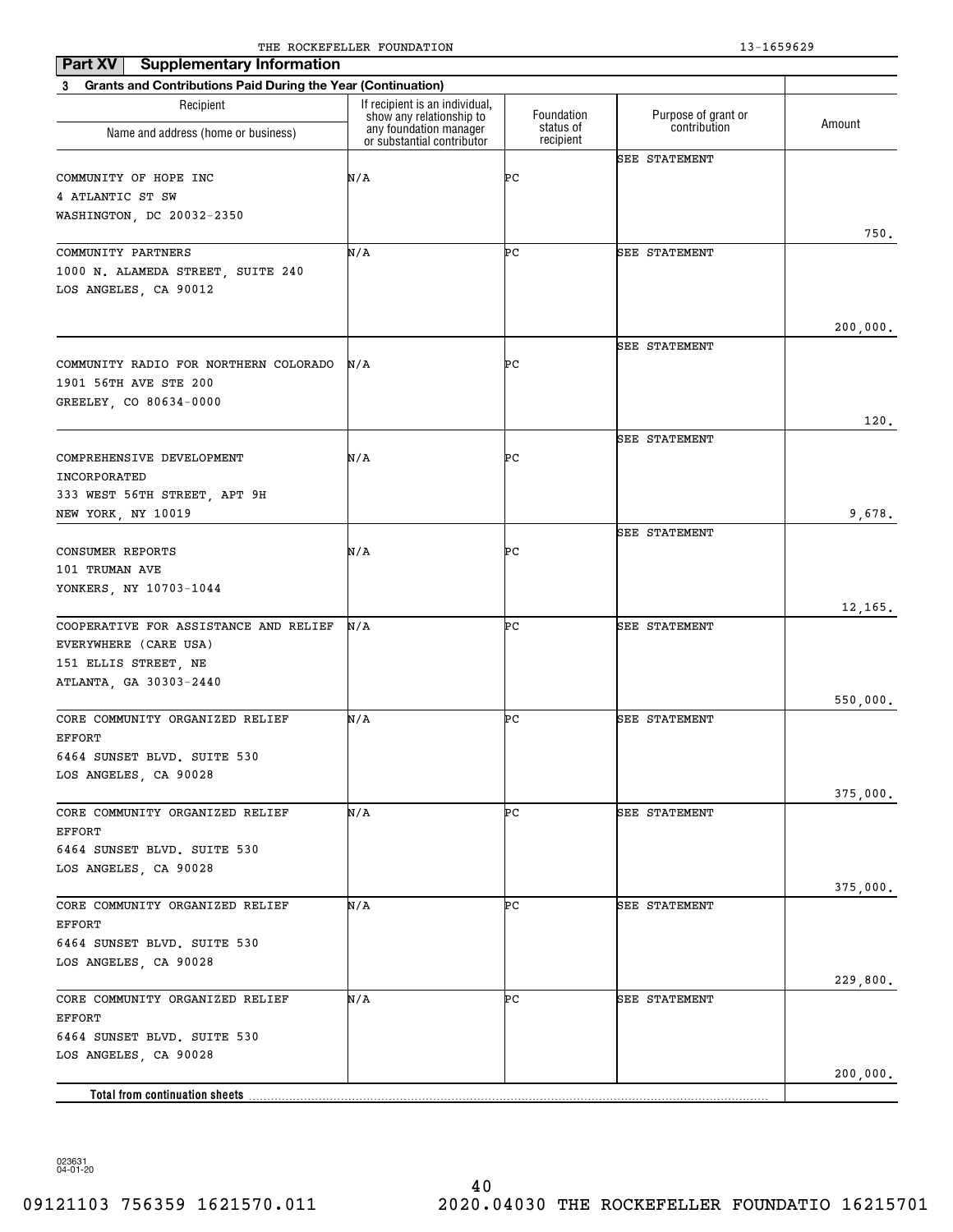| Part XV<br><b>Supplementary Information</b>                    | The Rocker needs roombillion                               |                        | 19 10990 <i>49</i>   |          |
|----------------------------------------------------------------|------------------------------------------------------------|------------------------|----------------------|----------|
| 3 Grants and Contributions Paid During the Year (Continuation) |                                                            |                        |                      |          |
| Recipient                                                      | If recipient is an individual,<br>show any relationship to | Foundation             | Purpose of grant or  |          |
| Name and address (home or business)                            | any foundation manager<br>or substantial contributor       | status of<br>recipient | contribution         | Amount   |
|                                                                |                                                            |                        | <b>SEE STATEMENT</b> |          |
| CORNELL UNIVERSITY                                             | N/A                                                        | ÞС                     |                      |          |
| 130 E SENECA ST NO 400                                         |                                                            |                        |                      |          |
| ITHACA, NY 14850                                               |                                                            |                        |                      |          |
|                                                                |                                                            |                        |                      | 15,000.  |
|                                                                |                                                            |                        | SEE STATEMENT        |          |
| CORNERSTONE BAPTIST CHURCH                                     | N/A                                                        | ÞС                     |                      |          |
| 56274 MADISON STREET                                           |                                                            |                        |                      |          |
| BROOKLYN, NY 11221-0000                                        |                                                            |                        |                      |          |
|                                                                |                                                            |                        |                      | 1,050.   |
|                                                                |                                                            |                        | <b>SEE STATEMENT</b> |          |
| COUNCIL ON FOREIGN RELATIONS INC                               | N/A                                                        | ÞС                     |                      |          |
| 58 E 68TH ST                                                   |                                                            |                        |                      |          |
| NEW YORK, NY 10065-5953                                        |                                                            |                        |                      | 5,250.   |
| COUNCIL ON FOUNDATIONS                                         | N/A                                                        | ÞС                     | SEE STATEMENT        |          |
| 301 GROVE STREET                                               |                                                            |                        |                      |          |
| ARLINGTON, TX 22202                                            |                                                            |                        |                      |          |
|                                                                |                                                            |                        |                      |          |
|                                                                |                                                            |                        |                      | 25,000.  |
| COUNCIL ON FOUNDATIONS, INC.                                   | N/A                                                        | ÞС                     | <b>SEE STATEMENT</b> |          |
| 2121 CRYSTAL DRIVE SUITE 700                                   |                                                            |                        |                      |          |
| ARLINGTON, VA 22202                                            |                                                            |                        |                      |          |
|                                                                |                                                            |                        |                      |          |
|                                                                |                                                            |                        |                      | 55,000.  |
| CROSSBOUNDARY LLC                                              | N/A                                                        | NC                     | <b>SEE STATEMENT</b> |          |
| 1627 I STREET NW SUITE 810                                     |                                                            |                        |                      |          |
| WASHINGTON, DC 20006                                           |                                                            |                        |                      |          |
|                                                                |                                                            |                        |                      |          |
|                                                                |                                                            |                        |                      | 750,000. |
| CROSSBOUNDARY LLC<br>1627 I STREET NW SUITE 810                | N/A                                                        | NC                     | <b>SEE STATEMENT</b> |          |
|                                                                |                                                            |                        |                      |          |
| WASHINGTON, DC 20006                                           |                                                            |                        |                      |          |
|                                                                |                                                            |                        |                      | 98,941.  |
| CRUSH THE CURVE IDAHO FOUNDATION                               | N/A                                                        | NC                     | <b>SEE STATEMENT</b> |          |
| 2775 W NAVIGATOR DR NO 220                                     |                                                            |                        |                      |          |
| MERIDIAN, ID 83642                                             |                                                            |                        |                      |          |
|                                                                |                                                            |                        |                      |          |
|                                                                |                                                            |                        |                      | 200,000. |
|                                                                |                                                            |                        | SEE STATEMENT        |          |
| CSC REPERTORY LTD                                              | N/A                                                        | ÞС                     |                      |          |
| 136 E 13TH ST                                                  |                                                            |                        |                      |          |
| NEW YORK, NY 10003-5306                                        |                                                            |                        |                      |          |
|                                                                |                                                            |                        |                      | 450.     |
|                                                                |                                                            |                        | <b>SEE STATEMENT</b> |          |
| CURRIER MUSEUM OF ART                                          | N/A                                                        | ÞС                     |                      |          |
| 150 ASH ST                                                     |                                                            |                        |                      |          |
| MANCHESTER, NH 03104-4347                                      |                                                            |                        |                      | 102.     |
|                                                                |                                                            |                        |                      |          |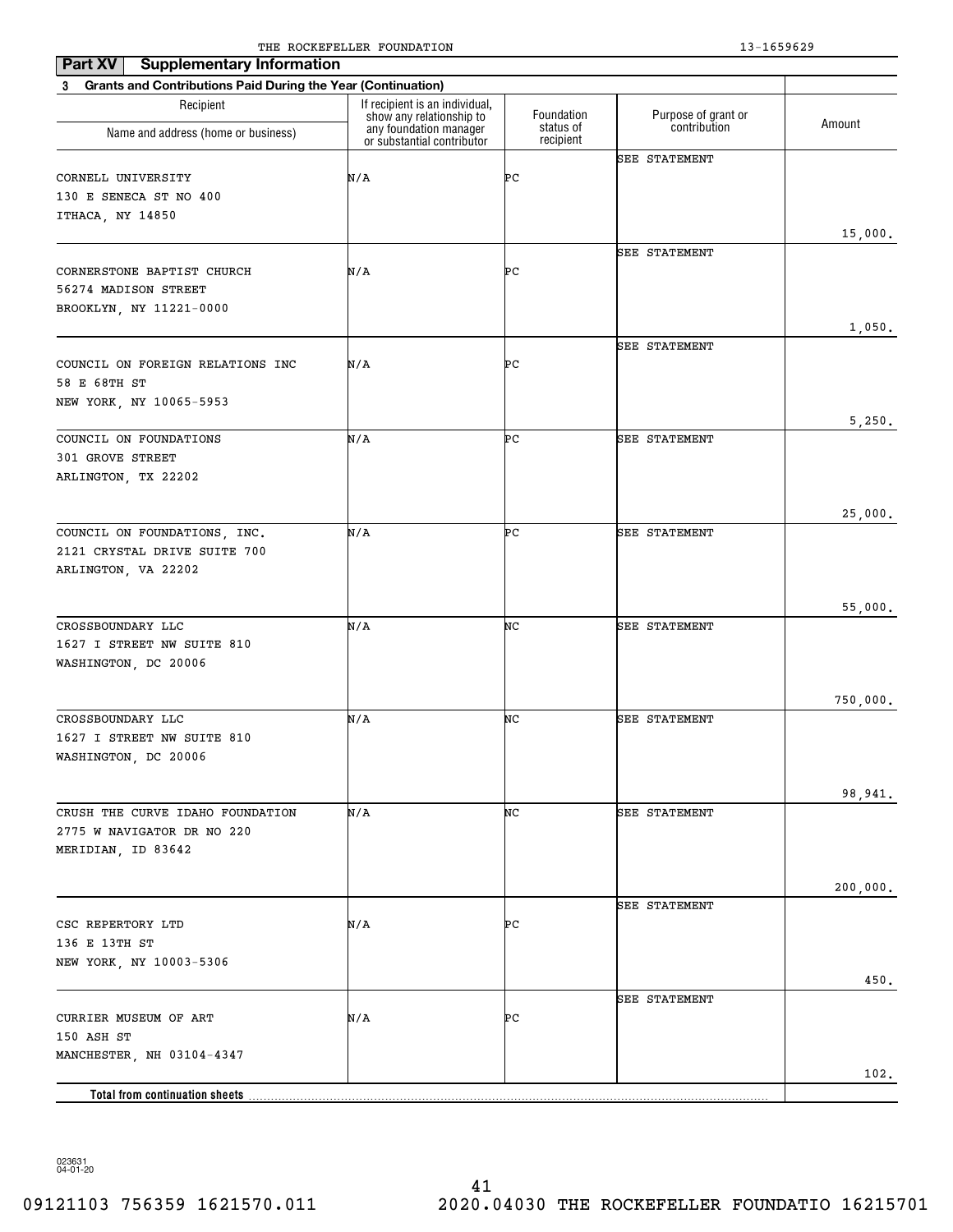| <b>Supplementary Information</b><br>Part XV                                                   |                                                                                      |                         |                                     |            |
|-----------------------------------------------------------------------------------------------|--------------------------------------------------------------------------------------|-------------------------|-------------------------------------|------------|
| 3 Grants and Contributions Paid During the Year (Continuation)                                |                                                                                      |                         |                                     |            |
| Recipient                                                                                     | If recipient is an individual,<br>show any relationship to<br>any foundation manager | Foundation<br>status of | Purpose of grant or<br>contribution | Amount     |
| Name and address (home or business)                                                           | or substantial contributor                                                           | recipient               |                                     |            |
| DALBERG GROUP APS<br>OVERGADEN OVEN VANDET 10, 1ST FLOOR<br>1415 COPENHAGEN, DENMARK          | N/A                                                                                  | NC                      | <b>SEE STATEMENT</b>                |            |
|                                                                                               |                                                                                      |                         |                                     | 2,000,000. |
| DATAKIND, INC.<br>195 MONTAGUE STREET SUITE 1222<br>BROOKLYN, NY 11201                        | N/A                                                                                  | ÞС                      | SEE STATEMENT                       |            |
|                                                                                               | N/A                                                                                  | ÞС                      |                                     | 400,000.   |
| DC GREENS, INC.<br>2000 P STREET NWM, SUITE 240<br>WASHINGTON, DC 20036                       |                                                                                      |                         | <b>SEE STATEMENT</b>                |            |
|                                                                                               |                                                                                      |                         |                                     | 109,227.   |
| DEFENSE INNOVATION LAB<br>25 CHESTNUT STREET<br>COLD SPRING, NY 10516                         | N/A                                                                                  | ÞС                      | <b>SEE STATEMENT</b>                |            |
|                                                                                               |                                                                                      |                         |                                     | 50,000.    |
|                                                                                               |                                                                                      |                         | <b>SEE STATEMENT</b>                |            |
| DEMOCRACY NORTH CAROLINA<br>3000 AERIAL CENTER PARKWAY<br>MORRISVILLE, NC 27560               | N/A                                                                                  | ÞС                      |                                     |            |
|                                                                                               |                                                                                      |                         |                                     | 3,750.     |
| DETROIT EMPLOYMENT SOLUTIONS<br>CORPORATION<br>440 E. CONGRESS SUITE 400<br>DETROIT, MI 48226 | N/A                                                                                  | ÞС                      | <b>SEE STATEMENT</b>                |            |
|                                                                                               |                                                                                      |                         |                                     | 500,000.   |
|                                                                                               |                                                                                      |                         | <b>SEE STATEMENT</b>                |            |
| DICKINSON COLLEGE<br>PO BOX 1773<br>CARLISLE, PA 17013-2896                                   | N/A                                                                                  | ÞС                      |                                     |            |
|                                                                                               |                                                                                      |                         |                                     | 420.       |
| DIGDEEP RIGHT TO WATER PROJECT<br>3308 DESCANSO DR<br>LOS ANGELES, CA 90026-6220              | N/A                                                                                  | ÞС                      | <b>SEE STATEMENT</b>                |            |
|                                                                                               |                                                                                      |                         |                                     | 195.       |
| DIKEMBE MUTOMBO FOUNDATION INC<br>400 INTERSTATE NORTH PARKWAY<br>ATLANTA, GA 30339           | N/A                                                                                  | ÞС                      | <b>SEE STATEMENT</b>                |            |
|                                                                                               |                                                                                      |                         |                                     | 1,500.     |
| DIMAGI INC.<br>529 MAIN STREET, SUITE 606<br>CHARLESTOWN, MA 02129                            | N/A                                                                                  | NC                      | <b>SEE STATEMENT</b>                |            |
| Total from continuation sheets                                                                |                                                                                      |                         |                                     | 650,000.   |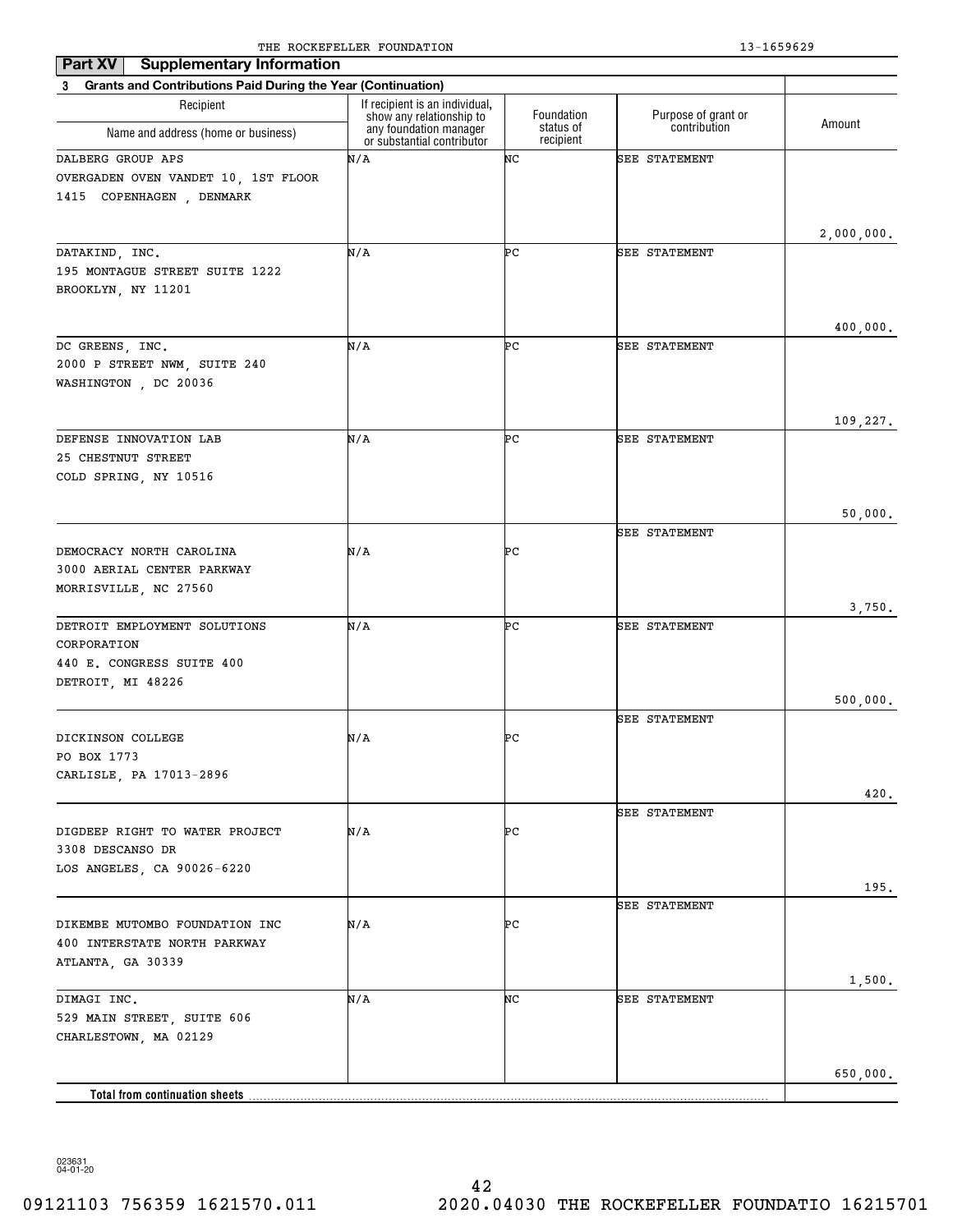| <b>Supplementary Information</b><br>Part XV                                                  |                                                                                      |                         |                                     |          |
|----------------------------------------------------------------------------------------------|--------------------------------------------------------------------------------------|-------------------------|-------------------------------------|----------|
| 3 Grants and Contributions Paid During the Year (Continuation)                               |                                                                                      |                         |                                     |          |
| Recipient                                                                                    | If recipient is an individual,<br>show any relationship to<br>any foundation manager | Foundation<br>status of | Purpose of grant or<br>contribution | Amount   |
| Name and address (home or business)                                                          | or substantial contributor                                                           | recipient               |                                     |          |
| D-IMPLEMENT INC.<br>508 MAIN STREET<br>WILMINGTON, DE 19804                                  | N/A                                                                                  | NC                      | SEE STATEMENT                       |          |
|                                                                                              |                                                                                      |                         |                                     | 200,000. |
| DIRECT RELIEF<br>6100 WALLACE BECKNELL RD.<br>SANTA BARBARA, CA 93117                        | N/A                                                                                  | ÞС                      | SEE STATEMENT                       |          |
|                                                                                              |                                                                                      |                         |                                     | 4,595.   |
| DISABLED AMERICAN VETERANS CHARITABLE<br>SERVICE TRUST<br>3725 ALEXANDRIA PIKE               | N/A                                                                                  | ÞС                      | SEE STATEMENT                       |          |
| COLD SPRING, KY 41076-1712                                                                   |                                                                                      |                         |                                     | 750.     |
| DOCTORS WITHOUT BORDERS/MEDECINS SANS<br>FRONTIERES (MSF)<br><b>40 RECTOR STREET</b>         | N/A                                                                                  | ÞС                      | SEE STATEMENT                       |          |
| NEW YORK, NY 10006                                                                           |                                                                                      |                         |                                     | 7,750.   |
| DOLORES HUERTA FOUNDATION<br>PO BOX 2087                                                     | N/A                                                                                  | ÞС                      | SEE STATEMENT                       |          |
| BAKERSFIELD, CA 93301                                                                        |                                                                                      |                         |                                     |          |
| DUKE UNIVERSITY                                                                              | N/A                                                                                  | ÞС                      | SEE STATEMENT                       | 150.     |
| ALUMNI AND DEVELOPMENT RECORDS, BOX<br>90581 DURHAM, NC 27708-0581                           |                                                                                      |                         |                                     |          |
| <b>DUKE UNIVERSITY</b>                                                                       | N/A                                                                                  | ÞС                      | SEE STATEMENT                       | 22,377.  |
| OFFICE OF RESEARCH SUPPORT 2200 W.<br>MAIN ST, SUITE 710 DURHAM, NC 27705                    |                                                                                      |                         |                                     |          |
|                                                                                              |                                                                                      |                         |                                     | 800,000. |
| DUKE UNIVERSITY<br>OFFICE OF RESEARCH SUPPORT 2200 W.<br>MAIN ST, SUITE 710 DURHAM, NC 27705 | N/A                                                                                  | ÞС                      | SEE STATEMENT                       |          |
|                                                                                              |                                                                                      |                         |                                     | 17,500.  |
| EAGLES HOPE TRANSITIONS<br>720 W MAIN ST<br>RIVERTON, WY 82501-3340                          | N/A                                                                                  | ÞС                      | SEE STATEMENT                       |          |
|                                                                                              |                                                                                      |                         |                                     | 993.     |
| EARTH WIND FIRE AND WATER<br>PO BOX 183                                                      | N/A                                                                                  | ÞС                      | SEE STATEMENT                       |          |
| AMBLER, PA 19002-0183                                                                        |                                                                                      |                         |                                     | $500.$   |
| <b>Total from continuation sheets</b>                                                        |                                                                                      |                         |                                     |          |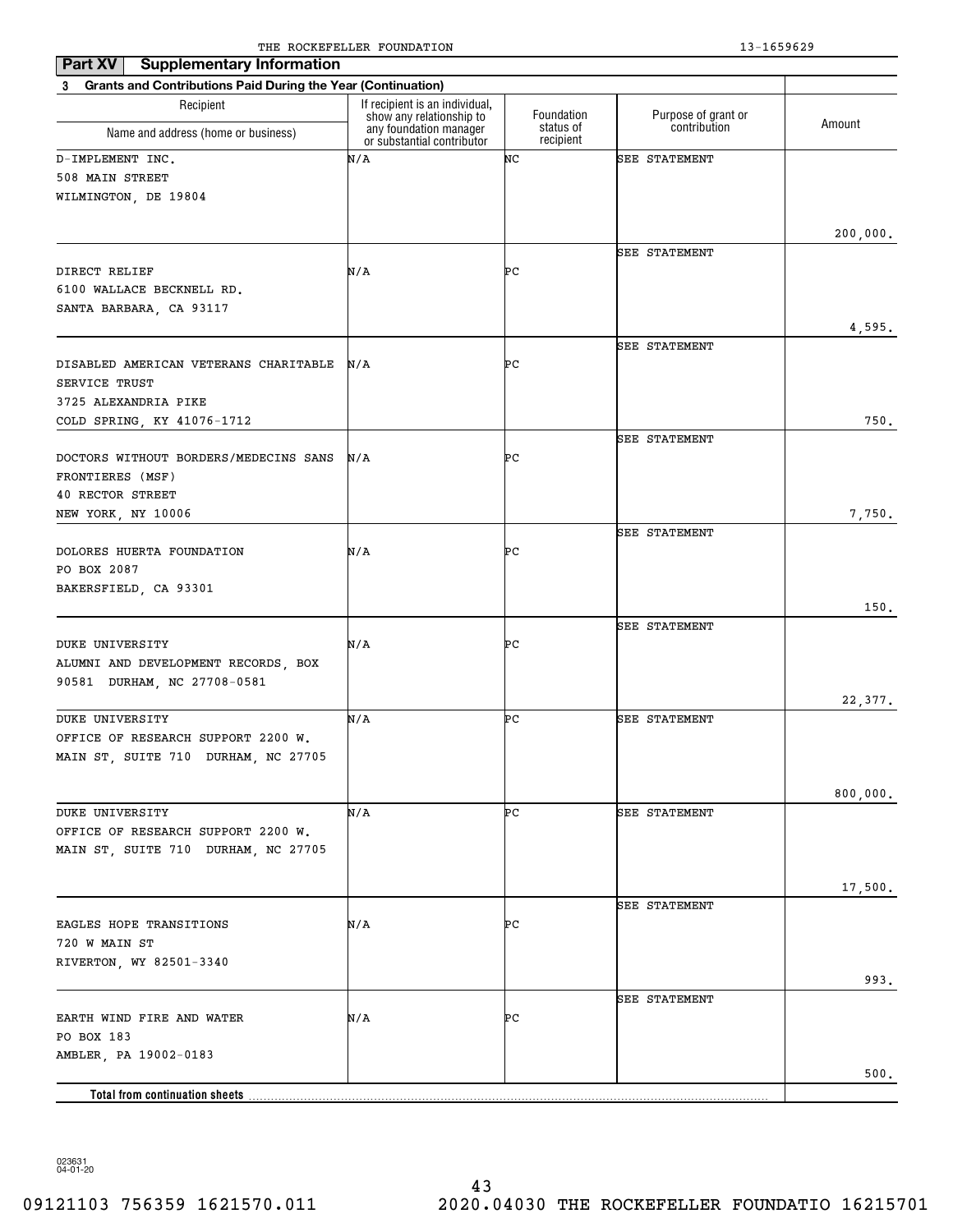| <b>Supplementary Information</b><br>Part XV                                                                      |                                                                                      |                         |                                     |          |
|------------------------------------------------------------------------------------------------------------------|--------------------------------------------------------------------------------------|-------------------------|-------------------------------------|----------|
| <b>Grants and Contributions Paid During the Year (Continuation)</b><br>3                                         |                                                                                      |                         |                                     |          |
| Recipient                                                                                                        | If recipient is an individual,<br>show any relationship to<br>any foundation manager | Foundation<br>status of | Purpose of grant or<br>contribution | Amount   |
| Name and address (home or business)                                                                              | or substantial contributor                                                           | recipient               |                                     |          |
| EAST BAY COMMUNITY FOUNDATION<br>DEDOMENICO BUILDING 200 FRANK H.<br>OGAWA PLAZA OAKLAND, CA 94612               | N/A                                                                                  | ÞС                      | SEE STATEMENT                       |          |
|                                                                                                                  | N/A                                                                                  | ÞС                      |                                     | 250,000. |
| EASTERN AFRICA GRAIN COUNCIL<br>MBAAZI AVENUE, OFF KINGARA ROAD<br>NAIROBI, KENYA                                |                                                                                      |                         | SEE STATEMENT                       | 750,000. |
| EAT FOUNDATION                                                                                                   | N/A                                                                                  | NC                      | SEE STATEMENT                       |          |
| KONGENS GATE 11<br>OSLO, NORWAY                                                                                  |                                                                                      |                         |                                     |          |
|                                                                                                                  |                                                                                      |                         |                                     | 50,000.  |
| ECONOMIC DEVELOPMENT AUTHORITY OF THE<br>CITY OF NORFOLK<br>999 WATERSIDE DRIVE, SUITE 2430<br>NORFOLK, VA 23510 | N/A                                                                                  | GOV                     | SEE STATEMENT                       |          |
|                                                                                                                  |                                                                                      |                         |                                     | 150,000. |
| EDUCATION FORWARD DC<br>1805 7TH STREET NW 6TH FLOOR<br>WASHINGTON, DC 20001-3186                                | N/A                                                                                  | ÞС                      | SEE STATEMENT                       |          |
|                                                                                                                  |                                                                                      |                         |                                     | 750.     |
| EL PUENTE DE WILLIAMSBURG INC<br>211 S 4TH ST<br>BROOKLYN, NY 11211-5605                                         | N/A                                                                                  | ÞС                      | SEE STATEMENT                       |          |
|                                                                                                                  |                                                                                      |                         |                                     | 100.     |
| ELEVATE CONSULTING AND<br>COMMUNICATIONS, LLC<br>P.O. BOX 8325<br>PORTLAND, ME 04104                             | N/A                                                                                  | NC                      | SEE STATEMENT                       |          |
| ELLEN JOHNSON SIRLEAF PRESIDENTIAL                                                                               | N/A                                                                                  | ÞС                      | SEE STATEMENT                       | 16,690.  |
| FOUNDATION<br>1100 CONNECTICUT AVE. NW, STE 330<br>WASHINGTON, DC 20036                                          |                                                                                      |                         |                                     | 125,000. |
| ENERGY COMPANY OF THE FUTURE LIMITED<br>66-67 NEWMAN STREET FITZROVIA<br>LONDON, UNITED KINGDOM                  | N/A                                                                                  | NC                      | SEE STATEMENT                       |          |
|                                                                                                                  |                                                                                      |                         |                                     | 500,000. |
| ENERGY COMPANY OF THE FUTURE LIMITED<br>66-67 NEWMAN STREET FITZROVIA<br>LONDON, UNITED KINGDOM                  | N/A                                                                                  | NC                      | SEE STATEMENT                       |          |
|                                                                                                                  |                                                                                      |                         |                                     | 350,000. |
| Total from continuation sheets                                                                                   |                                                                                      |                         |                                     |          |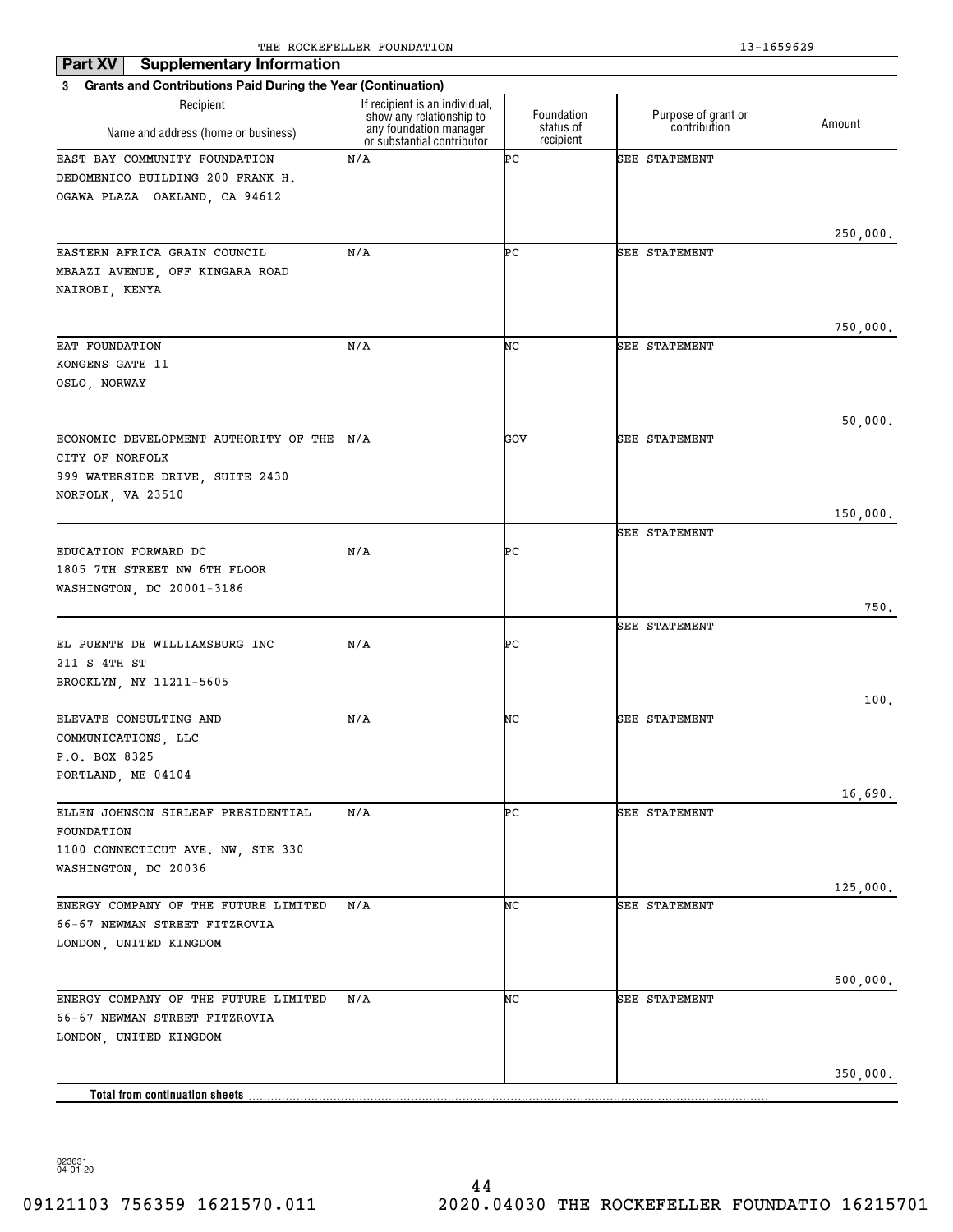| <b>Supplementary Information</b><br>Part XV                              |                                                            |                        |                      |          |
|--------------------------------------------------------------------------|------------------------------------------------------------|------------------------|----------------------|----------|
| <b>Grants and Contributions Paid During the Year (Continuation)</b><br>3 |                                                            |                        |                      |          |
| Recipient                                                                | If recipient is an individual,<br>show any relationship to | Foundation             | Purpose of grant or  | Amount   |
| Name and address (home or business)                                      | any foundation manager<br>or substantial contributor       | status of<br>recipient | contribution         |          |
| ENGINE FOUNDATION INC                                                    | N/A                                                        | ÞС                     | <b>SEE STATEMENT</b> |          |
| 268 BUSH ST. NO 2727                                                     |                                                            |                        |                      |          |
| SAN FRANCISCO, CA 94104                                                  |                                                            |                        |                      |          |
|                                                                          |                                                            |                        |                      |          |
| ENTERPRISE COMMUNITY PARTNERS, INC.                                      | N/A                                                        | ÞС                     | SEE STATEMENT        | 200,000. |
| 11000 BROKEN LAND PARKWAY, 7TH FLOOR                                     |                                                            |                        |                      |          |
| COLUMBIA, MD 21044                                                       |                                                            |                        |                      |          |
|                                                                          |                                                            |                        |                      |          |
|                                                                          |                                                            |                        |                      | 50,000.  |
|                                                                          |                                                            |                        | <b>SEE STATEMENT</b> |          |
| EQUAL JUSTICE INITIATIVE                                                 | N/A                                                        | ÞС                     |                      |          |
| 122 COMMERCE ST                                                          |                                                            |                        |                      |          |
| MONTGOMERY, AL 36104-2538                                                |                                                            |                        |                      |          |
|                                                                          |                                                            |                        |                      | 1,125.   |
| E-RIIGI AKADEEMIA SIHTASUTUS                                             | N/A                                                        | ÞС                     | SEE STATEMENT        |          |
| ROTERMANNI 8                                                             |                                                            |                        |                      |          |
| TALLINN, ESTONIA                                                         |                                                            |                        |                      |          |
|                                                                          |                                                            |                        |                      |          |
|                                                                          |                                                            |                        |                      | 25,000.  |
| EVERY MOTHER COUNTS                                                      | N/A                                                        | ÞС                     | SEE STATEMENT        |          |
| 333 HUDSON ST SUITE 1006                                                 |                                                            |                        |                      |          |
| NEW YORK, NY 10013                                                       |                                                            |                        |                      |          |
|                                                                          |                                                            |                        |                      |          |
|                                                                          |                                                            |                        |                      | 25,000.  |
| FAITH ASSEMBLY OF GOD                                                    | N/A                                                        | ÞС                     | <b>SEE STATEMENT</b> |          |
| 921 CHESTNUT RIDGE RD                                                    |                                                            |                        |                      |          |
| CHESTNUT RDG, NY 10977-6616                                              |                                                            |                        |                      |          |
|                                                                          |                                                            |                        |                      | 62,704.  |
|                                                                          |                                                            |                        | <b>SEE STATEMENT</b> |          |
| FAMILIA MOJA SUPPORT INITIATIVE                                          | N/A                                                        | ÞС                     |                      |          |
| MANG'U - NDARUGU ROAD P O BOX                                            |                                                            |                        |                      |          |
| 83-01028 GATUKUYU THIKA, KENYA                                           |                                                            |                        |                      |          |
|                                                                          |                                                            |                        |                      | 2,000.   |
| FAMILY VALUES AT WORK A MULTI-STATE                                      | N/A                                                        | ÞС                     | SEE STATEMENT        |          |
| CONSORTIUM                                                               |                                                            |                        |                      |          |
| 207 E BUFFALO STREET, SUITE 211                                          |                                                            |                        |                      |          |
| MILWAUKEE, WI 53202                                                      |                                                            |                        |                      |          |
|                                                                          |                                                            |                        |                      | 200,000. |
| FARM SHOP LIMITED                                                        | N/A                                                        | NC                     | SEE STATEMENT        |          |
| GITARU-WANGIGE ROAD, KIAMBU PANK VIEW                                    |                                                            |                        |                      |          |
| HOUSE NAIROBI, KENYA                                                     |                                                            |                        |                      |          |
|                                                                          |                                                            |                        |                      | 75,000.  |
| FEEDING AMERICA                                                          | N/A                                                        | ÞС                     | SEE STATEMENT        |          |
| 161 N CLARK ST, SUITE 700                                                |                                                            |                        |                      |          |
| CHICAGO, IL 60601                                                        |                                                            |                        |                      |          |
|                                                                          |                                                            |                        |                      |          |
|                                                                          |                                                            |                        |                      | 50,000.  |
| <b>Total from continuation sheets</b>                                    |                                                            |                        |                      |          |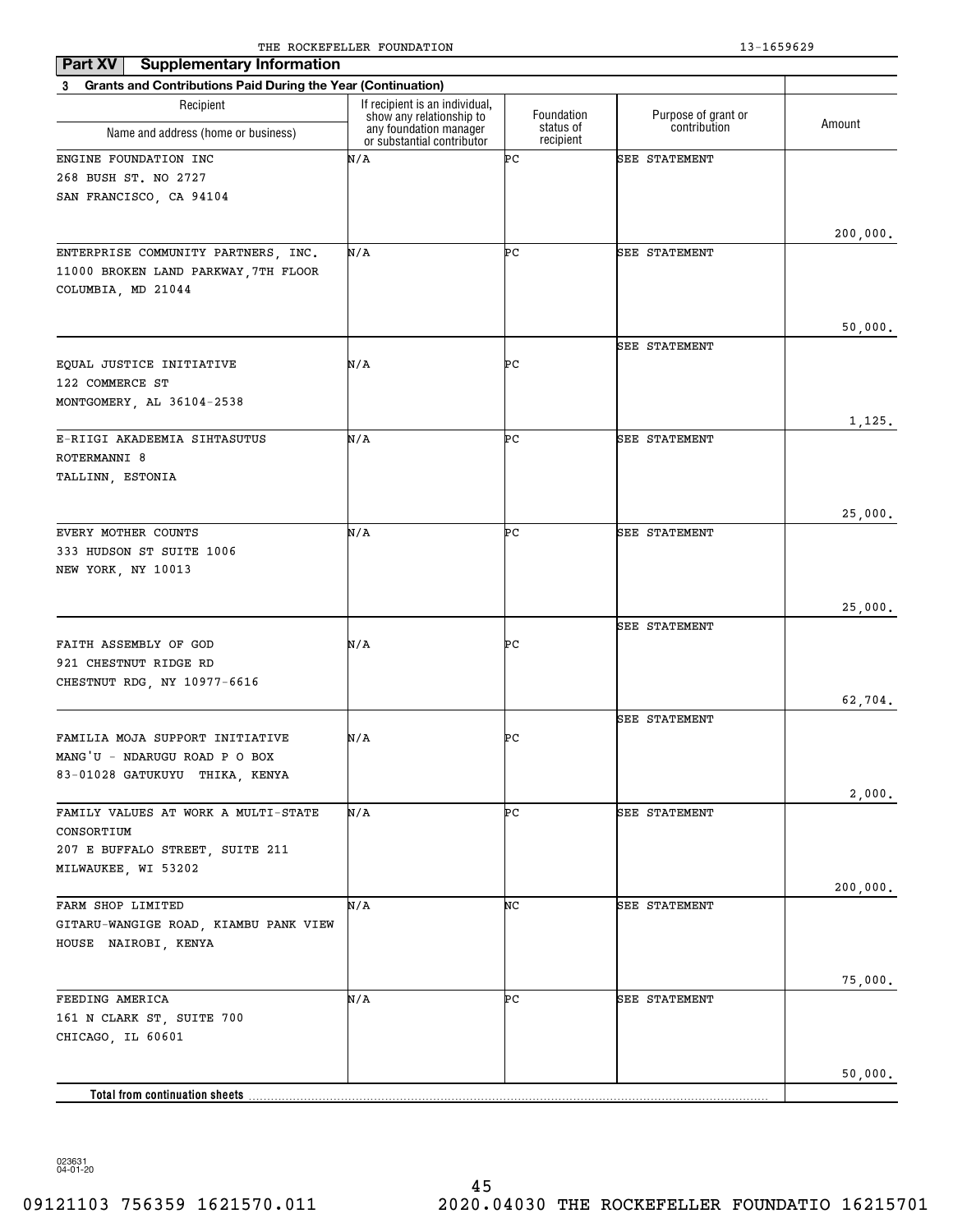| <b>Supplementary Information</b>                               |                                                            |                        |                      |          |
|----------------------------------------------------------------|------------------------------------------------------------|------------------------|----------------------|----------|
| 3 Grants and Contributions Paid During the Year (Continuation) |                                                            |                        |                      |          |
| Recipient                                                      | If recipient is an individual,<br>show any relationship to | Foundation             | Purpose of grant or  | Amount   |
| Name and address (home or business)                            | any foundation manager<br>or substantial contributor       | status of<br>recipient | contribution         |          |
|                                                                |                                                            |                        | <b>SEE STATEMENT</b> |          |
| FEEDING AMERICA                                                | N/A                                                        | ÞС                     |                      |          |
| 161 N CLARK ST, SUITE 700<br>CHICAGO, IL 60601                 |                                                            |                        |                      |          |
|                                                                |                                                            |                        |                      | 3,750.   |
|                                                                |                                                            |                        | <b>SEE STATEMENT</b> |          |
| FEEDING WESTCHESTER                                            | N/A                                                        | ÞС                     |                      |          |
| 200 CLEARBROOK RD                                              |                                                            |                        |                      |          |
| ELMSFORD, NY 10523-1314                                        |                                                            |                        |                      |          |
|                                                                |                                                            |                        |                      | 250.     |
| FESTIVAL OF NEW TRUMPET MUSIC INC                              | N/A                                                        | ÞС                     | <b>SEE STATEMENT</b> |          |
| PO BOX 1654                                                    |                                                            |                        |                      |          |
| NEW YORK, NY 10276                                             |                                                            |                        |                      |          |
|                                                                |                                                            |                        |                      | 90.      |
|                                                                |                                                            |                        | SEE STATEMENT        |          |
| FILM FORUM INC                                                 | N/A                                                        | ÞС                     |                      |          |
| 209 W HOUSTON STREET                                           |                                                            |                        |                      |          |
| NEW YORK, NY 10014-4837                                        |                                                            |                        |                      |          |
|                                                                |                                                            |                        | SEE STATEMENT        | 375.     |
| FISTULA FOUNDATION                                             | N/A                                                        | ÞС                     |                      |          |
| 1922 THE ALAMEDA STE 302                                       |                                                            |                        |                      |          |
| SAN JOSE, CA 95126                                             |                                                            |                        |                      |          |
|                                                                |                                                            |                        |                      | 1,500.   |
| FLORIDA DEPARTMENT OF HEALTH IN                                | N/A                                                        | GOV                    | <b>SEE STATEMENT</b> |          |
| MIAMI-DADE COUNTY                                              |                                                            |                        |                      |          |
| 8175 N.W. 12 STREET SUITE NO 311<br>DORAL, FL 33126            |                                                            |                        |                      |          |
|                                                                |                                                            |                        |                      | 175,000. |
|                                                                |                                                            |                        | SEE STATEMENT        |          |
| FLYING MANES THERAPEUTIC RIDING INC                            | N/A                                                        | PС                     |                      |          |
| PO BOX 508                                                     |                                                            |                        |                      |          |
| SCARSDALE, NY 10583                                            |                                                            |                        |                      |          |
|                                                                |                                                            |                        | <b>SEE STATEMENT</b> | 1,500.   |
| FOOD BANK FOR NEW YORK CITY FOOD FOR                           | N/A                                                        | ÞС                     |                      |          |
| SURVIVAL                                                       |                                                            |                        |                      |          |
| 39 BROADWAY FL 10                                              |                                                            |                        |                      |          |
| NEW YORK, NY 10006-3093                                        |                                                            |                        |                      | 2,115.   |
|                                                                |                                                            |                        | <b>SEE STATEMENT</b> |          |
| FOOD BANK OF CENTRAL & EASTERN NORTH                           | N/A                                                        | ÞС                     |                      |          |
| CAROLINA INC<br>1924 CAPITAL BLVD.                             |                                                            |                        |                      |          |
| RALEIGH, NC 27604                                              |                                                            |                        |                      | 6,000.   |
|                                                                |                                                            |                        | <b>SEE STATEMENT</b> |          |
| FOOD FOR EDUCATION                                             | N/A                                                        | ÞС                     |                      |          |
| STARWOOD APARTMENTS ARWINGS KODHEK                             |                                                            |                        |                      |          |
| ROAD NAIROBI, KENYA                                            |                                                            |                        |                      |          |
| <b>Total from continuation sheets</b>                          |                                                            |                        |                      | 3,081.   |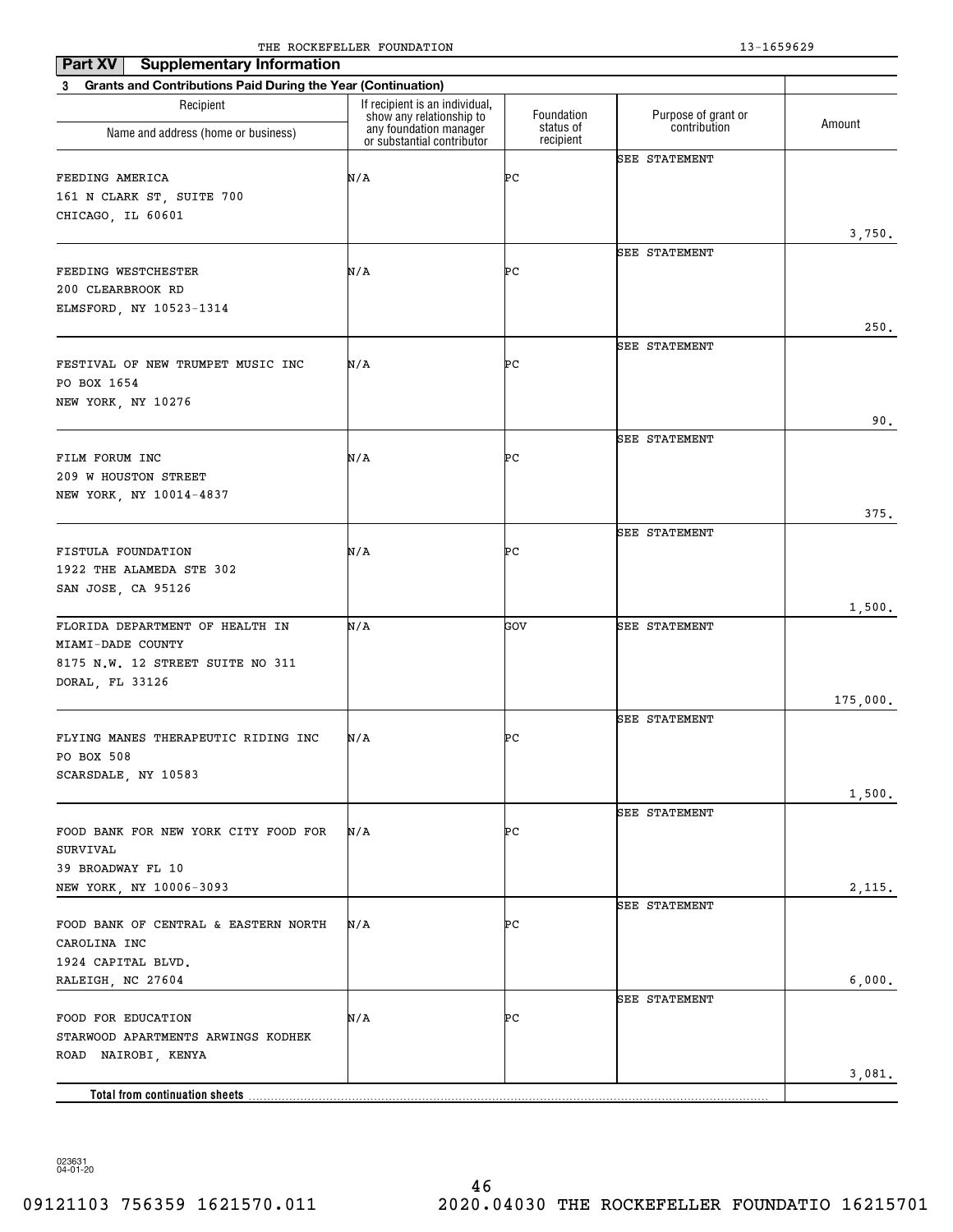| <b>Supplementary Information</b><br>Part XV                              |                                                                                      |                         |                                     |            |
|--------------------------------------------------------------------------|--------------------------------------------------------------------------------------|-------------------------|-------------------------------------|------------|
| <b>Grants and Contributions Paid During the Year (Continuation)</b><br>3 |                                                                                      |                         |                                     |            |
| Recipient                                                                | If recipient is an individual,<br>show any relationship to<br>any foundation manager | Foundation<br>status of | Purpose of grant or<br>contribution | Amount     |
| Name and address (home or business)                                      | or substantial contributor                                                           | recipient               |                                     |            |
| FOODCORPS, INC.                                                          | N/A                                                                                  | ÞС                      | <b>SEE STATEMENT</b>                |            |
| 1140 SE 7TH AVE                                                          |                                                                                      |                         |                                     |            |
| PORTLAND, OR 97214                                                       |                                                                                      |                         |                                     |            |
|                                                                          |                                                                                      |                         |                                     | 400,000.   |
| FOODSHOT GLOBAL, INC.                                                    | N/A                                                                                  | ÞС                      | <b>SEE STATEMENT</b>                |            |
| 104 WEST 123RD STREET APT 3                                              |                                                                                      |                         |                                     |            |
| NEW YORK, NY 10027                                                       |                                                                                      |                         |                                     |            |
|                                                                          |                                                                                      |                         |                                     |            |
|                                                                          |                                                                                      |                         |                                     | 75,000.    |
| FOR THE UNSEEN                                                           | N/A                                                                                  | ÞС                      | <b>SEE STATEMENT</b>                |            |
| 17702 MITCHELL NORTH, SUITE 101                                          |                                                                                      |                         |                                     |            |
| IRVINE, CA 92614                                                         |                                                                                      |                         |                                     |            |
|                                                                          |                                                                                      |                         |                                     | 270.       |
|                                                                          |                                                                                      |                         | <b>SEE STATEMENT</b>                |            |
| FORDHAM PREPARATORY SCHOOL                                               | N/A                                                                                  | ÞС                      |                                     |            |
| 441 EAST FORDHAM RD                                                      |                                                                                      |                         |                                     |            |
| BRONX, NY 10458-5175                                                     |                                                                                      |                         |                                     | 1,500.     |
|                                                                          |                                                                                      |                         | <b>SEE STATEMENT</b>                |            |
| FORTUNE SOCIETY INC                                                      | N/A                                                                                  | ÞС                      |                                     |            |
| 29-76 NORTHERN BOULEVARD                                                 |                                                                                      |                         |                                     |            |
| LONG ISLAND CITY, NY 11101                                               |                                                                                      |                         |                                     |            |
|                                                                          |                                                                                      |                         |                                     | 4,770.     |
| FORWARD TOGETHER NEW ORLEANS<br>5208 MAGAZINE STREET NO 350              | N/A                                                                                  | ÞС                      | <b>SEE STATEMENT</b>                |            |
| NEW ORLEANS, LA 70125                                                    |                                                                                      |                         |                                     |            |
|                                                                          |                                                                                      |                         |                                     |            |
|                                                                          |                                                                                      |                         |                                     | 400,000.   |
|                                                                          |                                                                                      |                         | <b>SEE STATEMENT</b>                |            |
| FOUNDATION FINANCIAL OFFICERS GROUP,                                     | N/A                                                                                  | ÞС                      |                                     |            |
| INC.<br>19 MANTUA ROAD                                                   |                                                                                      |                         |                                     |            |
| MOUNT ROYAL, NJ 08061-1006                                               |                                                                                      |                         |                                     | 3,100.     |
| FOUNDATION FOR BUSINESS EQUITY, INC.                                     | N/A                                                                                  | NC                      | <b>SEE STATEMENT</b>                |            |
| 265 FRANKLIN STREET BOX 304                                              |                                                                                      |                         |                                     |            |
| BOSTON, MA 02110                                                         |                                                                                      |                         |                                     |            |
|                                                                          |                                                                                      |                         |                                     |            |
|                                                                          |                                                                                      |                         | SEE STATEMENT                       | 175,000.   |
| FOUNDATION FOR CHILDREN WITH                                             | N/A                                                                                  | ÞС                      |                                     |            |
| DISABILITIES                                                             |                                                                                      |                         |                                     |            |
| 546 LADPRAO 47 WANGTHONGLANG,                                            |                                                                                      |                         |                                     |            |
| SAPHANSONG, BANGKOK, THAILAND                                            |                                                                                      |                         |                                     | 1,250.     |
| FOUNDATION FOR INNOVATIVE NEW                                            | N/A                                                                                  | ÞС                      | <b>SEE STATEMENT</b>                |            |
| DIAGNOSTICS                                                              |                                                                                      |                         |                                     |            |
| CAMPUS BIOTECH CHEMIN DES MINES 9<br>GENEVA, SWITZERLAND                 |                                                                                      |                         |                                     |            |
|                                                                          |                                                                                      |                         |                                     | 7,000,000. |
|                                                                          |                                                                                      |                         |                                     |            |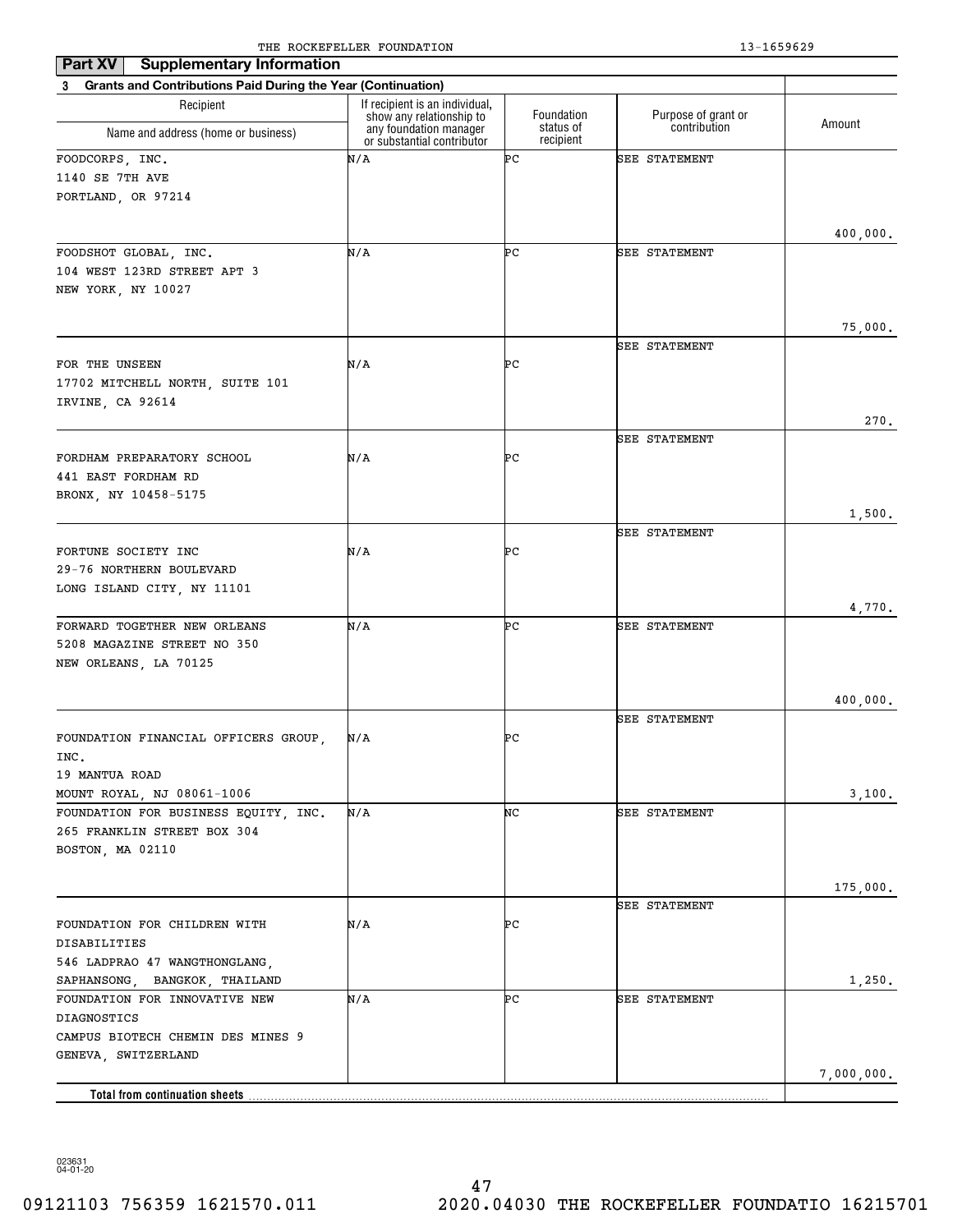| <b>Supplementary Information</b><br>Part XV                                                                              | The Rocker needs roombillion                               |                        |                      |          |
|--------------------------------------------------------------------------------------------------------------------------|------------------------------------------------------------|------------------------|----------------------|----------|
| 3 Grants and Contributions Paid During the Year (Continuation)                                                           |                                                            |                        |                      |          |
| Recipient                                                                                                                | If recipient is an individual,<br>show any relationship to | Foundation             | Purpose of grant or  |          |
| Name and address (home or business)                                                                                      | any foundation manager<br>or substantial contributor       | status of<br>recipient | contribution         | Amount   |
| FOUNDERS FIRST COMMUNITY DEVELOPMENT<br>CORPORATION INC.<br>10755 SCRIPPS POWAY PARKWAY SUITE 202<br>SAN DIEGO, CA 92131 | N/A                                                        | ÞС                     | <b>SEE STATEMENT</b> |          |
|                                                                                                                          |                                                            |                        |                      | 300,000. |
| FOUNTAIN HOUSE INC<br>425 WEST 47TH STREET<br>NEW YORK, NY 10036-2304                                                    | N/A                                                        | ÞС                     | SEE STATEMENT        |          |
|                                                                                                                          |                                                            |                        |                      | 75.      |
| FRACTURED ATLAS PRODUCTIONS INC<br>248 W 35TH ST FL 10<br>NEW YORK, NY 10001                                             | N/A                                                        | ÞС                     | <b>SEE STATEMENT</b> |          |
|                                                                                                                          |                                                            |                        |                      | 1,000.   |
| FRANKLIN TOWNSHIP FOOD BANK<br>PO BOX 333                                                                                | N/A                                                        | ÞС                     | SEE STATEMENT        |          |
| SOMERSET, NJ 08875-0333                                                                                                  |                                                            |                        |                      | 1,000.   |
| FRIENDS OF DAG HAMMARSKJOLD PLAZA<br>224 E 47TH ST                                                                       | N/A                                                        | ÞС                     | <b>SEE STATEMENT</b> |          |
| NEW YORK, NY 10017-2102                                                                                                  |                                                            |                        |                      |          |
|                                                                                                                          |                                                            |                        |                      | 150.     |
| FRIENDS OF ZARAS CENTER INC<br>C/O PG FAMILY FOUNDATION<br>MONTCLAIR, NJ 07042                                           | N/A                                                        | ÞС                     | <b>SEE STATEMENT</b> |          |
|                                                                                                                          |                                                            |                        |                      | 7,500.   |
| FSG, INC.<br>500 BOYLSTON STREET. SUITE 600<br>BOSTON, MA 02116                                                          | N/A                                                        | ÞС                     | <b>SEE STATEMENT</b> |          |
|                                                                                                                          |                                                            |                        |                      | 50,000.  |
| FUND FOR THE ARTS, INC.<br>623 WEST MAIN<br>LOUISVILLE, KY 40202                                                         | N/A                                                        | ÞС                     | <b>SEE STATEMENT</b> |          |
|                                                                                                                          |                                                            |                        |                      | 50,000.  |
| FUND FOR THE CITY OF NEW YORK INC<br>121 SIXTH AVENUE 6TH FL<br>NEW YORK, NY 10013-0000                                  | N/A                                                        | ÞС                     | <b>SEE STATEMENT</b> |          |
|                                                                                                                          |                                                            |                        |                      | 800.     |
| FUSION PARTNERSHIPS, INC.<br>1601 GUILFORD AVENUE, 2 SOUTH<br>BALTIMORE, MD 21202                                        | N/A                                                        | ÞС                     | <b>SEE STATEMENT</b> |          |
|                                                                                                                          |                                                            |                        |                      | 75,000.  |
| Total from continuation sheets                                                                                           |                                                            |                        |                      |          |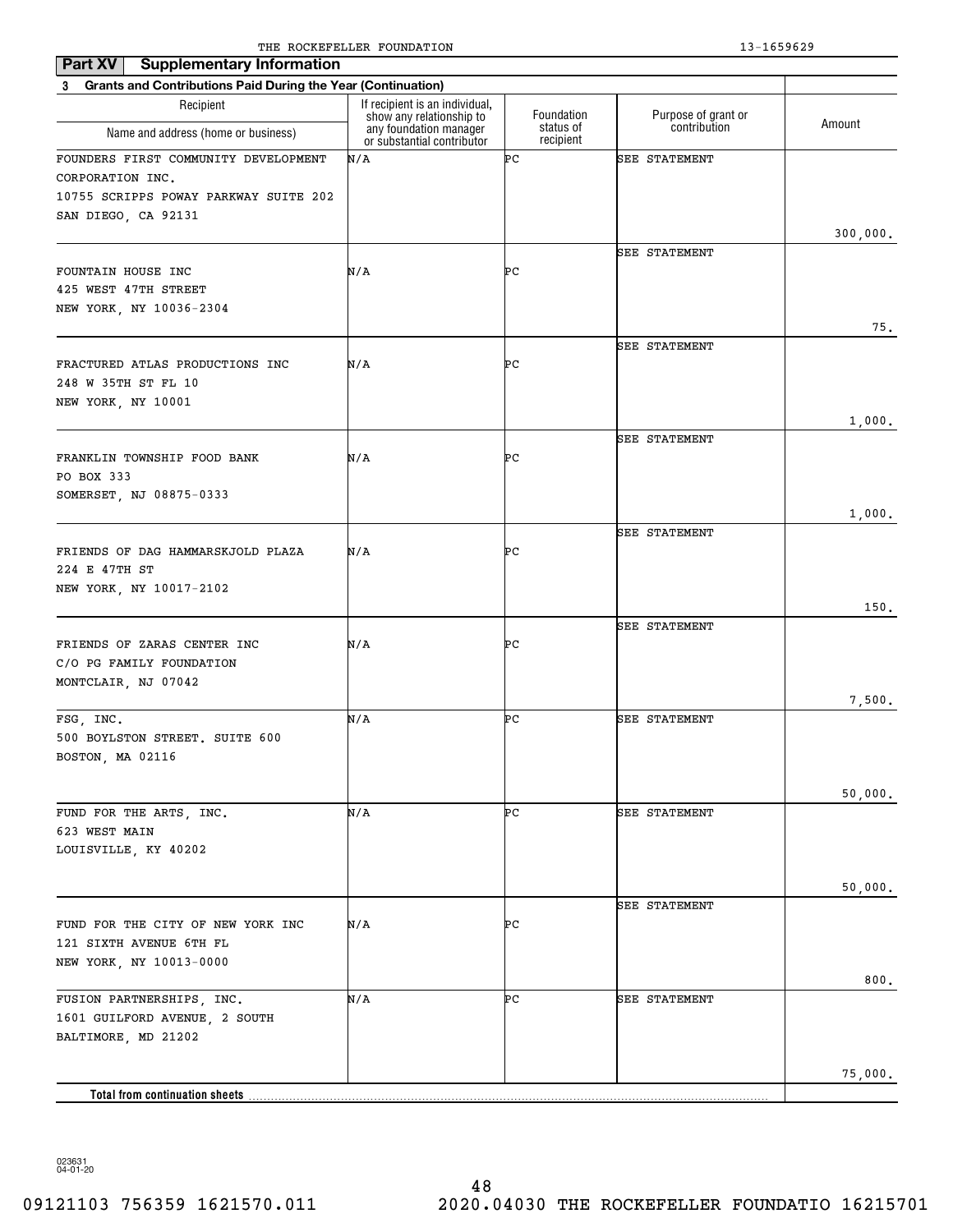| Part XV<br><b>Supplementary Information</b>                    |                                                                                      |                         |                                     |          |
|----------------------------------------------------------------|--------------------------------------------------------------------------------------|-------------------------|-------------------------------------|----------|
| 3 Grants and Contributions Paid During the Year (Continuation) |                                                                                      |                         |                                     |          |
| Recipient                                                      | If recipient is an individual,<br>show any relationship to<br>any foundation manager | Foundation<br>status of | Purpose of grant or<br>contribution | Amount   |
| Name and address (home or business)                            | or substantial contributor                                                           | recipient               |                                     |          |
|                                                                |                                                                                      |                         | <b>SEE STATEMENT</b>                |          |
| GAY MENS HEALTH CRISIS INC                                     | N/A                                                                                  | ÞС                      |                                     |          |
| 307 WEST 38TH STREET                                           |                                                                                      |                         |                                     |          |
| NEW YORK, NY 10018-9502                                        |                                                                                      |                         |                                     |          |
| GENESIS ANALYTICS PTY LTD                                      | N/A                                                                                  | NC                      | SEE STATEMENT                       | 115.     |
| 50 SIXTH ROAD, HYDE PARK                                       |                                                                                      |                         |                                     |          |
| JOHANNESBURG, SOUTH AFRICA                                     |                                                                                      |                         |                                     |          |
|                                                                |                                                                                      |                         |                                     |          |
|                                                                |                                                                                      |                         |                                     | 19,624.  |
| GEORGETOWN UNIVERSITY                                          | N/A                                                                                  | ÞС                      | <b>SEE STATEMENT</b>                |          |
| 37TH AND O STREETS, NW BOX 571168                              |                                                                                      |                         |                                     |          |
| WASHINGTON, DC 20057                                           |                                                                                      |                         |                                     |          |
|                                                                |                                                                                      |                         |                                     |          |
| GEORGETOWN UNIVERSITY                                          | N/A                                                                                  | ÞС                      | <b>SEE STATEMENT</b>                | 250,000. |
| 37TH AND O STREETS, NW BOX 571168                              |                                                                                      |                         |                                     |          |
| WASHINGTON, DC 20057                                           |                                                                                      |                         |                                     |          |
|                                                                |                                                                                      |                         |                                     |          |
|                                                                |                                                                                      |                         |                                     | 125,896. |
| GEORGETOWN UNIVERSITY                                          | N/A                                                                                  | ÞС                      | <b>SEE STATEMENT</b>                |          |
| 37TH AND O STREETS, NW, BOX 571168                             |                                                                                      |                         |                                     |          |
| WASHINGTON, DC 20057                                           |                                                                                      |                         |                                     |          |
|                                                                |                                                                                      |                         |                                     |          |
| GEORGIA BUDGET AND POLICY INSTITUTE                            | N/A                                                                                  | ÞС                      | <b>SEE STATEMENT</b>                | 600,000. |
| 50 HURT PLAZA SE SUITE 720                                     |                                                                                      |                         |                                     |          |
| ATLANTA, GA 30303                                              |                                                                                      |                         |                                     |          |
|                                                                |                                                                                      |                         |                                     |          |
|                                                                |                                                                                      |                         |                                     | 250,000. |
| GIRL EFFECT                                                    | N/A                                                                                  | ÞС                      | <b>SEE STATEMENT</b>                |          |
| INGENI BUILDING 17 BROADWICK STREET                            |                                                                                      |                         |                                     |          |
| LONDON, UNITED KINGDOM                                         |                                                                                      |                         |                                     |          |
|                                                                |                                                                                      |                         |                                     |          |
|                                                                |                                                                                      |                         |                                     | 50,000.  |
| GIRLS ATHLETIC LEADERSHIP SCHOOL OF                            | N/A                                                                                  | ÞС                      | <b>SEE STATEMENT</b>                |          |
| <b>DENVER</b>                                                  |                                                                                      |                         |                                     |          |
| 750 GALAPAGO STREET                                            |                                                                                      |                         |                                     |          |
| DENVER, CO 80204                                               |                                                                                      |                         |                                     | 900.     |
|                                                                |                                                                                      |                         | <b>SEE STATEMENT</b>                |          |
| GIRLS WHO INVEST INC                                           | N/A                                                                                  | ÞС                      |                                     |          |
| 1345 AVENUE OF THE AMERICAS, 33RD                              |                                                                                      |                         |                                     |          |
| FLOOR NEW YORK, NY 10105                                       |                                                                                      |                         |                                     |          |
|                                                                |                                                                                      |                         |                                     | 3,000.   |
| GIVE2ASIA                                                      | N/A                                                                                  | ÞС                      | <b>SEE STATEMENT</b>                |          |
| 2201 BROADWAY                                                  |                                                                                      |                         |                                     |          |
| OAKLAND, CA 94612                                              |                                                                                      |                         |                                     |          |
|                                                                |                                                                                      |                         |                                     | 1,000.   |
| Total from continuation sheets                                 |                                                                                      |                         |                                     |          |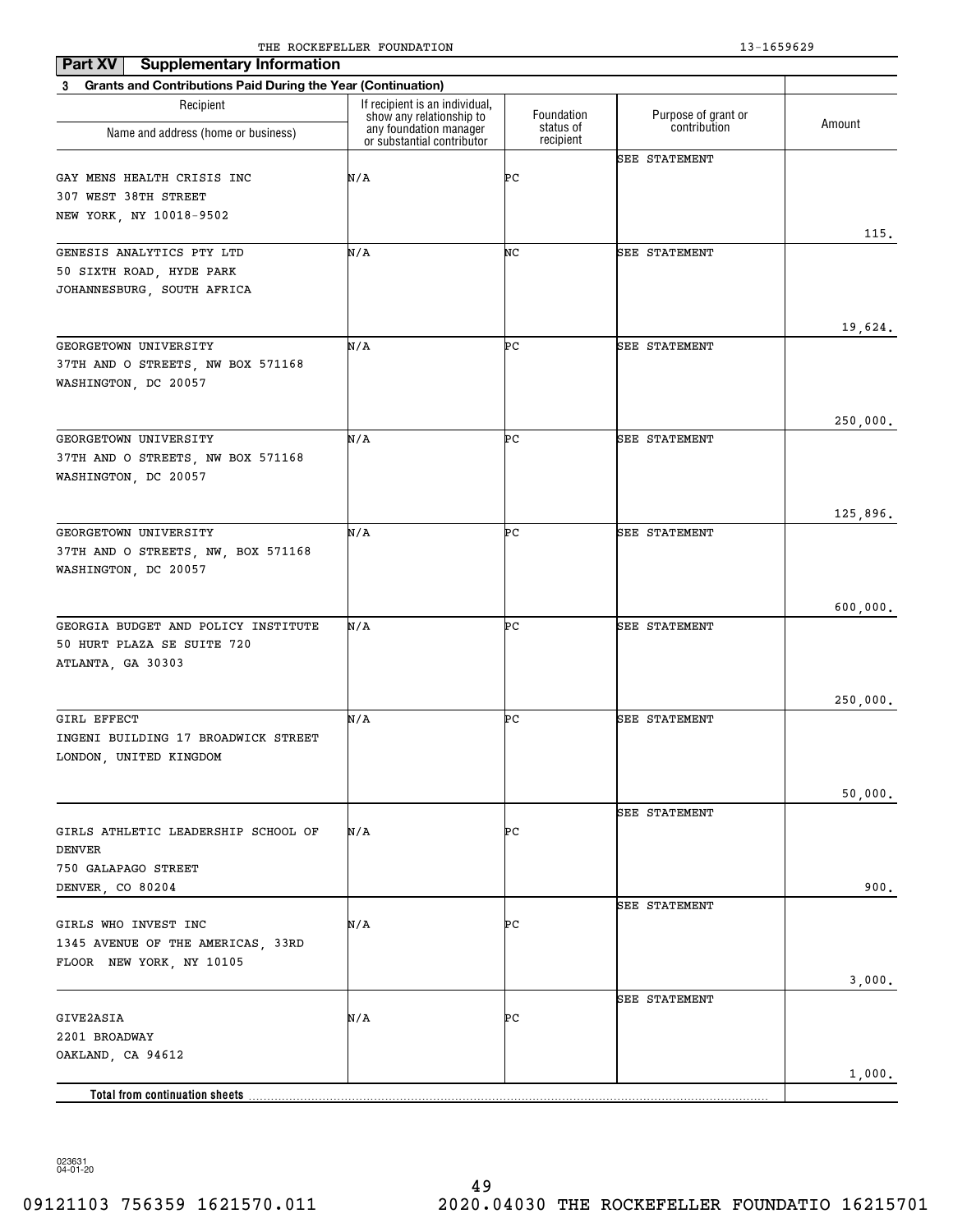| <b>Supplementary Information</b><br>Part XV                              |                                                            |                        |                      |            |
|--------------------------------------------------------------------------|------------------------------------------------------------|------------------------|----------------------|------------|
| <b>Grants and Contributions Paid During the Year (Continuation)</b><br>3 |                                                            |                        |                      |            |
| Recipient                                                                | If recipient is an individual,<br>show any relationship to | Foundation             | Purpose of grant or  | Amount     |
| Name and address (home or business)                                      | any foundation manager<br>or substantial contributor       | status of<br>recipient | contribution         |            |
|                                                                          |                                                            |                        | <b>SEE STATEMENT</b> |            |
| GIVEDIRECTLY                                                             | N/A                                                        | ÞС                     |                      |            |
| P.O. BOX 3221                                                            |                                                            |                        |                      |            |
| NEW YORK, NY 10008                                                       |                                                            |                        |                      | 8,307.     |
|                                                                          |                                                            |                        | SEE STATEMENT        |            |
| GLEN ROCK VOLUNTEER FIRE DEPARTMENT                                      | N/A                                                        | ÞС                     |                      |            |
| 1 HARDING PLZ                                                            |                                                            |                        |                      |            |
| GLEN ROCK, NJ 07452-2114                                                 |                                                            |                        |                      |            |
|                                                                          |                                                            |                        |                      | 300.       |
| GLOBAL ALLIANCE FOR IMPROVED                                             | N/A                                                        | ÞС                     | SEE STATEMENT        |            |
| NUTRITION<br>RUE DE VAREMBE 7                                            |                                                            |                        |                      |            |
| GENEVA, SWITZERLAND                                                      |                                                            |                        |                      |            |
|                                                                          |                                                            |                        |                      | 500,000.   |
| GLOBAL ALLIANCE FOR IMPROVED                                             | N/A                                                        | ÞС                     | <b>SEE STATEMENT</b> |            |
| NUTRITION                                                                |                                                            |                        |                      |            |
| RUE DE VAREMBE 7                                                         |                                                            |                        |                      |            |
| GENEVA, SWITZERLAND                                                      |                                                            |                        |                      |            |
|                                                                          |                                                            |                        |                      | 116,000.   |
| GLOBAL ALLIANCE FOR IMPROVED<br>NUTRITION                                | N/A                                                        | ÞС                     | <b>SEE STATEMENT</b> |            |
| RUE DE VAREMBE 7                                                         |                                                            |                        |                      |            |
| GENEVA, SWITZERLAND                                                      |                                                            |                        |                      |            |
|                                                                          |                                                            |                        |                      | 50,000.    |
| GLOBAL FUND TO FIGHT AIDS,                                               | N/A                                                        | ÞС                     | <b>SEE STATEMENT</b> |            |
| TUBERCULOSIS & MALARIA                                                   |                                                            |                        |                      |            |
| CHEMIN DE BLANDONNET 8 1214 VERNIER                                      |                                                            |                        |                      |            |
| GENEVA, SWITZERLAND                                                      |                                                            |                        |                      |            |
| GLOBAL IMPACT INVESTING NETWORK                                          | N/A                                                        | ÞС                     | <b>SEE STATEMENT</b> | 3,000,000. |
| ONE BATTERY PARK PLAZA SUITE 202                                         |                                                            |                        |                      |            |
| NEW YORK, NY 10004                                                       |                                                            |                        |                      |            |
|                                                                          |                                                            |                        |                      |            |
|                                                                          |                                                            |                        |                      | 30,000.    |
| GLOBAL IMPACT INVESTING NETWORK                                          | N/A                                                        | ÞС                     | <b>SEE STATEMENT</b> |            |
| ONE BATTERY PARK PLAZA SUITE 202                                         |                                                            |                        |                      |            |
| NEW YORK, NY 10004                                                       |                                                            |                        |                      |            |
|                                                                          |                                                            |                        |                      | 20,000.    |
| GLOBAL RESILIENT CITIES NETWORK                                          | N/A                                                        | ÞС                     | SEE STATEMENT        |            |
| 6 WEST 48TH STREET, 10TH FLOOR                                           |                                                            |                        |                      |            |
| NEW YORK, NY 10036                                                       |                                                            |                        |                      |            |
|                                                                          |                                                            |                        |                      |            |
|                                                                          |                                                            |                        |                      | 1,887,741. |
|                                                                          |                                                            |                        | SEE STATEMENT        |            |
| GLOBALGIVING FOUNDATION                                                  | N/A                                                        | ÞС                     |                      |            |
| 1110 VERMONT AVE NW<br>WASHINGTON, DC 20005                              |                                                            |                        |                      |            |
|                                                                          |                                                            |                        |                      | 1,500.     |
| <b>Total from continuation sheets</b>                                    |                                                            |                        |                      |            |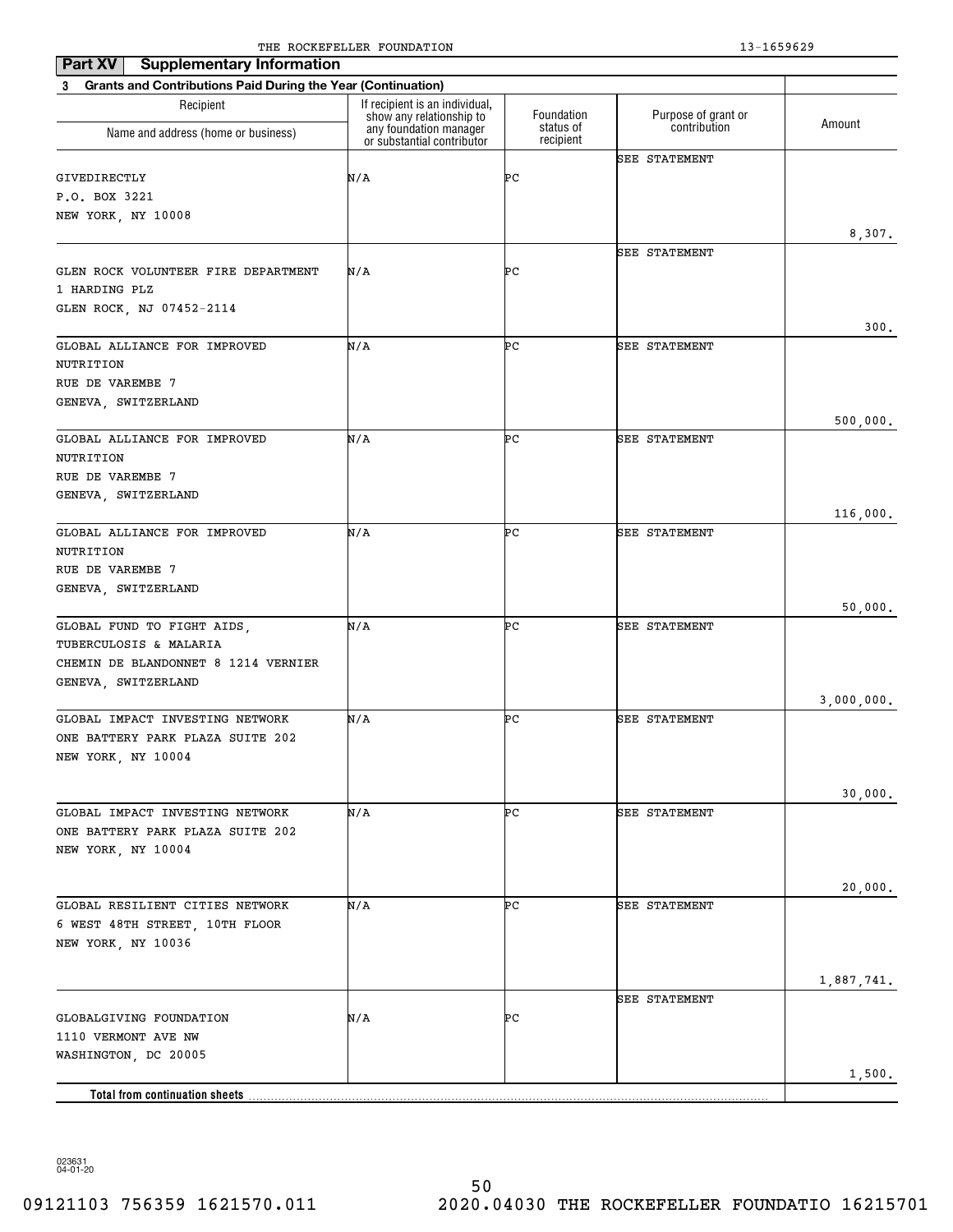| Part XV<br><b>Supplementary Information</b>                              | The Rocker needs roombillion                               |                        | 19 10990 <i>49</i>   |         |
|--------------------------------------------------------------------------|------------------------------------------------------------|------------------------|----------------------|---------|
| <b>Grants and Contributions Paid During the Year (Continuation)</b><br>3 |                                                            |                        |                      |         |
| Recipient                                                                | If recipient is an individual,<br>show any relationship to | Foundation             | Purpose of grant or  |         |
| Name and address (home or business)                                      | any foundation manager<br>or substantial contributor       | status of<br>recipient | contribution         | Amount  |
|                                                                          |                                                            |                        | <b>SEE STATEMENT</b> |         |
| GODS LOVE WE DELIVER INC                                                 | N/A                                                        | ÞС                     |                      |         |
| 166 AVENUE OF THE AMERICAS                                               |                                                            |                        |                      |         |
| NEW YORK, NY 10013                                                       |                                                            |                        |                      |         |
|                                                                          |                                                            |                        | <b>SEE STATEMENT</b> | 162.    |
| GOOD SPORTS, INC                                                         | N/A                                                        | ÞС                     |                      |         |
| 1515 WASHINGTON STREET                                                   |                                                            |                        |                      |         |
| BRAINTREE, MA 02184                                                      |                                                            |                        |                      |         |
|                                                                          |                                                            |                        |                      | 250.    |
|                                                                          |                                                            |                        | <b>SEE STATEMENT</b> |         |
| <b>GOODPROJECTS</b>                                                      | N/A                                                        | ÞС                     |                      |         |
| 1440 G ST NW                                                             |                                                            |                        |                      |         |
| WASHINGTON, DC 20005-2001                                                |                                                            |                        |                      |         |
|                                                                          |                                                            |                        |                      | 900.    |
| HABITAT FOR HUMANITY INTERNATIONAL                                       | N/A                                                        | ÞС                     | <b>SEE STATEMENT</b> |         |
| INC                                                                      |                                                            |                        |                      |         |
| 322 W LAMAR ST                                                           |                                                            |                        |                      |         |
| AMERICUS, GA 31709                                                       |                                                            |                        |                      | 300.    |
|                                                                          |                                                            |                        | <b>SEE STATEMENT</b> |         |
| HAMILTON MADISON HOUSE INC                                               | N/A                                                        | ÞС                     |                      |         |
| 253 SOUTH ST                                                             |                                                            |                        |                      |         |
| NEW YORK, NY 10002-7827                                                  |                                                            |                        |                      |         |
|                                                                          |                                                            |                        |                      | 450.    |
|                                                                          |                                                            |                        | <b>SEE STATEMENT</b> |         |
| HAND OF PROGRESS E.V.                                                    | N/A                                                        | ÞС                     |                      |         |
| KAMMERMUEHLENWEG 15<br>BIELEFELD, GERMANY                                |                                                            |                        |                      |         |
|                                                                          |                                                            |                        |                      | 2,000.  |
|                                                                          |                                                            |                        | <b>SEE STATEMENT</b> |         |
| HANDS (HELPING AND NURTURING DIVERSE                                     | N/A                                                        | ÞС                     |                      |         |
| SENIORS)                                                                 |                                                            |                        |                      |         |
| 13 SAINT LOUIS ST                                                        |                                                            |                        |                      |         |
| BURLINGTON, VT 05401-2813                                                |                                                            |                        |                      | 1,500.  |
|                                                                          |                                                            |                        | <b>SEE STATEMENT</b> |         |
| HANS CREEK COMMUNITY HALL INC                                            | N/A                                                        | ÞС                     |                      |         |
| 4602 COACHWAY DR                                                         |                                                            |                        |                      |         |
| N BETHESDA, MD 20852-2338                                                |                                                            |                        |                      |         |
|                                                                          |                                                            |                        | <b>SEE STATEMENT</b> | 7,500.  |
| HARLEM CHILDRENS ZONE INC                                                | N/A                                                        | ÞС                     |                      |         |
| 35 E 125TH ST                                                            |                                                            |                        |                      |         |
| NEW YORK, NY 10035-1816                                                  |                                                            |                        |                      |         |
|                                                                          |                                                            |                        |                      | 12,336. |
|                                                                          |                                                            |                        | <b>SEE STATEMENT</b> |         |
| HARM REDUCTION COALITION                                                 | N/A                                                        | PС                     |                      |         |
| 22 WEST 27TH STREET                                                      |                                                            |                        |                      |         |
| NEW YORK, NY 10001                                                       |                                                            |                        |                      |         |
|                                                                          |                                                            |                        |                      | 750.    |
|                                                                          |                                                            |                        |                      |         |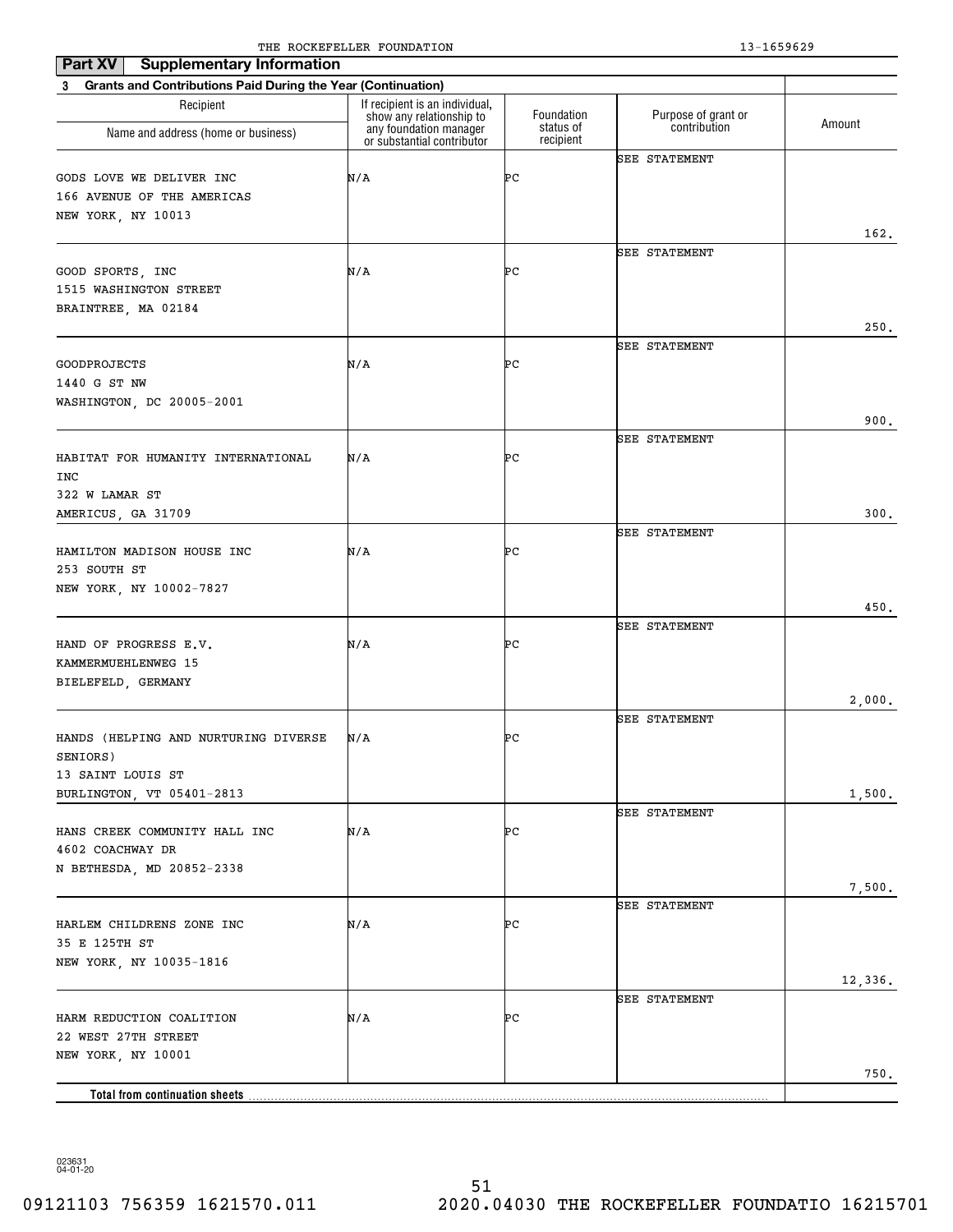| <b>Supplementary Information</b><br>Part XV                    |                                                            |                        |                      |          |
|----------------------------------------------------------------|------------------------------------------------------------|------------------------|----------------------|----------|
| 3 Grants and Contributions Paid During the Year (Continuation) |                                                            |                        |                      |          |
| Recipient                                                      | If recipient is an individual,<br>show any relationship to | Foundation             | Purpose of grant or  | Amount   |
| Name and address (home or business)                            | any foundation manager<br>or substantial contributor       | status of<br>recipient | contribution         |          |
|                                                                |                                                            |                        | <b>SEE STATEMENT</b> |          |
| HARVEY SCHOOL                                                  | N/A                                                        | ÞС                     |                      |          |
| 260 JAY ST<br>KATONAH, NY 10536-3707                           |                                                            |                        |                      |          |
|                                                                |                                                            |                        |                      | 6,000.   |
| HEALTH CARE WITHOUT HARM                                       | N/A                                                        | ÞС                     | <b>SEE STATEMENT</b> |          |
| 12110 SUNSET HILLS RD SUITE 600                                |                                                            |                        |                      |          |
| RESTON, VA 20190                                               |                                                            |                        |                      |          |
|                                                                |                                                            |                        |                      |          |
|                                                                |                                                            |                        |                      | 200,000. |
|                                                                |                                                            |                        | SEE STATEMENT        |          |
| HEALTHRIGHT INTERNATIONAL                                      | N/A                                                        | PС                     |                      |          |
| 244 FIFTH AVENUE, SUITE C150<br>NEW YORK, NY 10001             |                                                            |                        |                      |          |
|                                                                |                                                            |                        |                      | 1,080.   |
| HELENA GROUP FOUNDATION                                        | N/A                                                        | ÞС                     | <b>SEE STATEMENT</b> |          |
| 515 S FLOWER ST, NO 5100                                       |                                                            |                        |                      |          |
| LOS ANGELES, CA 90071                                          |                                                            |                        |                      |          |
|                                                                |                                                            |                        |                      |          |
|                                                                |                                                            |                        |                      | 50,000.  |
|                                                                |                                                            |                        | <b>SEE STATEMENT</b> |          |
| HELP ANIMALS INDIA                                             | N/A                                                        | PС                     |                      |          |
| 19215 32ND AVE NE<br>SEATTLE, WA 98155-2525                    |                                                            |                        |                      |          |
|                                                                |                                                            |                        |                      | 22,500.  |
|                                                                |                                                            |                        | <b>SEE STATEMENT</b> |          |
| HENRY VISCARDI SCHOOL                                          | N/A                                                        | PС                     |                      |          |
| 201 I U WILLETS RD                                             |                                                            |                        |                      |          |
| ALBERTON, NY 11507-1516                                        |                                                            |                        |                      |          |
|                                                                |                                                            |                        |                      | 15,000.  |
|                                                                |                                                            |                        | <b>SEE STATEMENT</b> |          |
| HERREN PROJECT<br>PO BOX 131                                   | N/A                                                        | PС                     |                      |          |
| PORTSMOUTH, RI 02871-0131                                      |                                                            |                        |                      |          |
|                                                                |                                                            |                        |                      | 500.     |
|                                                                |                                                            |                        | <b>SEE STATEMENT</b> |          |
| HIAS INC                                                       | N/A                                                        | PС                     |                      |          |
| 1300 SPRING STREET                                             |                                                            |                        |                      |          |
| SILVER SPRING, MD 20910                                        |                                                            |                        |                      |          |
|                                                                |                                                            |                        |                      | 150.     |
| HIGH RESOLVES AMERICA                                          | N/A                                                        | ÞС                     | <b>SEE STATEMENT</b> |          |
| 900 CAMP STREET, SUITE 405                                     |                                                            |                        |                      |          |
| NEW ORLEANS, LA 70130                                          |                                                            |                        |                      |          |
|                                                                |                                                            |                        |                      | 50,000.  |
|                                                                |                                                            |                        | <b>SEE STATEMENT</b> |          |
| HIGHLANDER RESEARCH & EDUCATION                                | N/A                                                        | PС                     |                      |          |
| CENTER INC                                                     |                                                            |                        |                      |          |
| 1959 HIGHLANDER WAY                                            |                                                            |                        |                      |          |
| NEW MARKET, TN 37820                                           |                                                            |                        |                      | 600.     |
| Total from continuation sheets                                 |                                                            |                        |                      |          |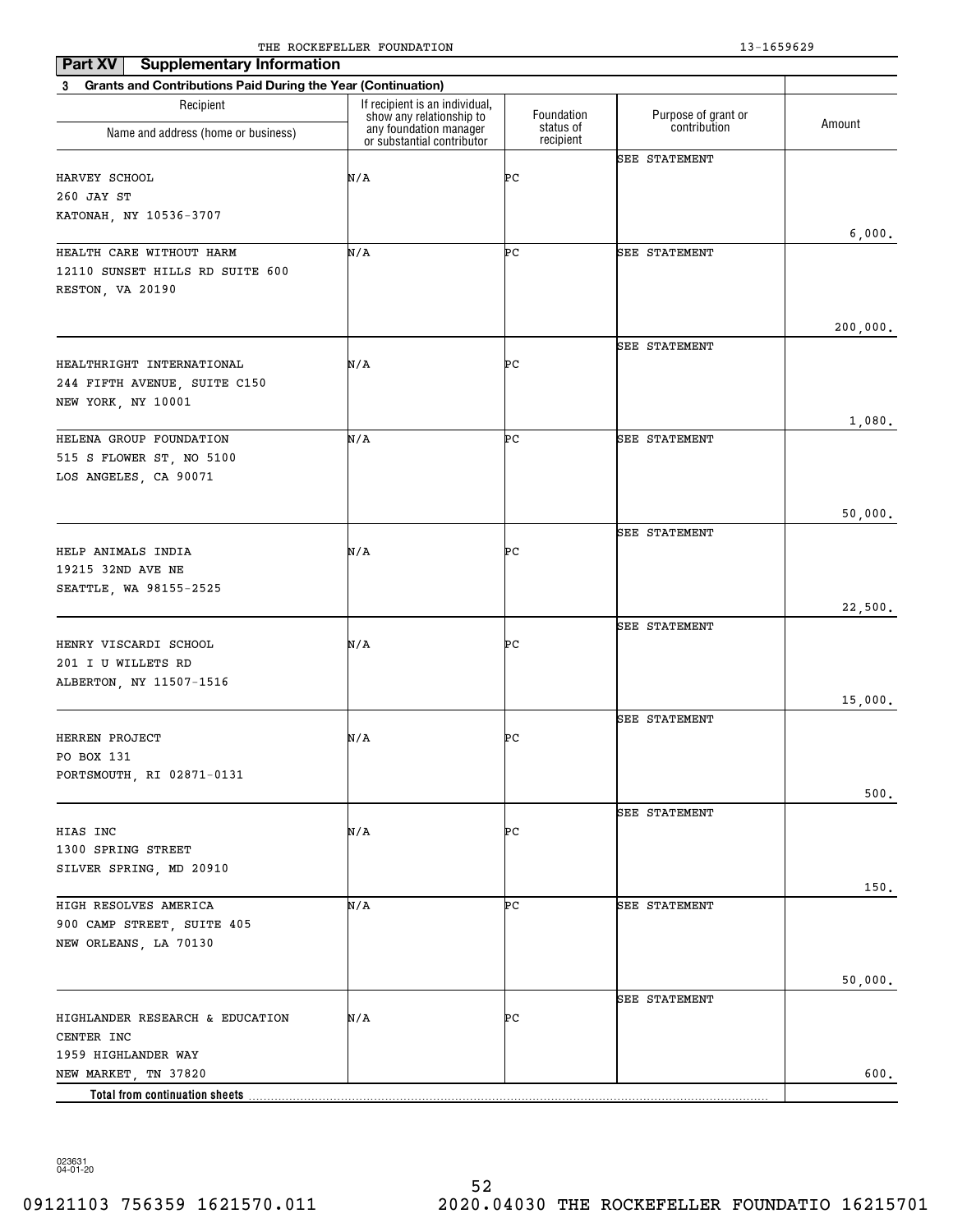| <b>Supplementary Information</b><br>Part XV                                        |                                                            |                         |                                     |          |  |
|------------------------------------------------------------------------------------|------------------------------------------------------------|-------------------------|-------------------------------------|----------|--|
| 3 Grants and Contributions Paid During the Year (Continuation)                     |                                                            |                         |                                     |          |  |
| Recipient                                                                          | If recipient is an individual,<br>show any relationship to | Foundation<br>status of | Purpose of grant or<br>contribution | Amount   |  |
| Name and address (home or business)                                                | any foundation manager<br>or substantial contributor       | recipient               |                                     |          |  |
| HISPANIC FEDERATION<br>601 WEST 26TH STREET, SUITE 325 NO 99<br>NEW YORK, NY 10005 | N/A                                                        | ÞС                      | <b>SEE STATEMENT</b>                |          |  |
|                                                                                    |                                                            |                         |                                     | 250,000. |  |
| HISPANIC HERITAGE FOUNDATION<br>1001 PENNSYLVANIA AVE<br>NW WASHINGTON, DC 20004   | N/A                                                        | ÞС                      | SEE STATEMENT                       | 225.     |  |
|                                                                                    |                                                            |                         | <b>SEE STATEMENT</b>                |          |  |
| HISPANIC SCHOLARSHIP FUND<br>1411 W. 190TH STREET, SUITE 700<br>GARDENA, CA 90248  | N/A                                                        | ÞС                      |                                     |          |  |
|                                                                                    |                                                            |                         |                                     | 3,000.   |  |
| HISPANICS IN PHILANTHROPY<br>253 BROADWAY, 6TH FL<br>OAKLAND, CA 94612             | N/A                                                        | ÞС                      | <b>SEE STATEMENT</b>                |          |  |
|                                                                                    |                                                            |                         |                                     | 50,000.  |  |
| HISPANICS IN PHILANTHROPY<br>414 13TH STREET, SUITE200<br>OAKLAND, CA 94612        | N/A                                                        | ÞС                      | <b>SEE STATEMENT</b>                |          |  |
|                                                                                    |                                                            |                         |                                     |          |  |
| HISPANICS IN PHILANTHROPY<br>414 13TH STREET, SUITE 200<br>OAKLAND, CA 94612       | N/A                                                        | ÞС                      | <b>SEE STATEMENT</b>                | 50,000.  |  |
|                                                                                    |                                                            |                         |                                     |          |  |
|                                                                                    |                                                            |                         | <b>SEE STATEMENT</b>                | 250,000. |  |
| HOME FOR THE AGED OF THE LITTLE<br>SISTERS OF THE POOR<br>11030 221ST ST           | N/A                                                        | ÞС                      |                                     |          |  |
| QUEENS VLG, NY 11429-2531                                                          |                                                            |                         |                                     | 200.     |  |
| HORTONS KIDS INC<br>400 VIRGINIA AVE SW<br>WASHINGTON, DC 20024                    | N/A                                                        | ÞС                      | SEE STATEMENT                       |          |  |
| HUMAN RIGHTS CAMPAIGN FOUNDATION                                                   | N/A                                                        | ÞС                      | SEE STATEMENT                       | 1,500.   |  |
| 1640 RHODE ISLAND AVE., NW<br>WASHINGTON, DC 20036                                 |                                                            |                         |                                     |          |  |
|                                                                                    |                                                            |                         |                                     | 100,000. |  |
| HUMAN RIGHTS CAMPAIGN FOUNDATION<br>1640 RHODE ISLAND AVENUE NW                    | N/A                                                        | ÞС                      | SEE STATEMENT                       |          |  |
| WASHINGTON, DC 20036-3200                                                          |                                                            |                         |                                     | 600.     |  |
| Total from continuation sheets                                                     |                                                            |                         |                                     |          |  |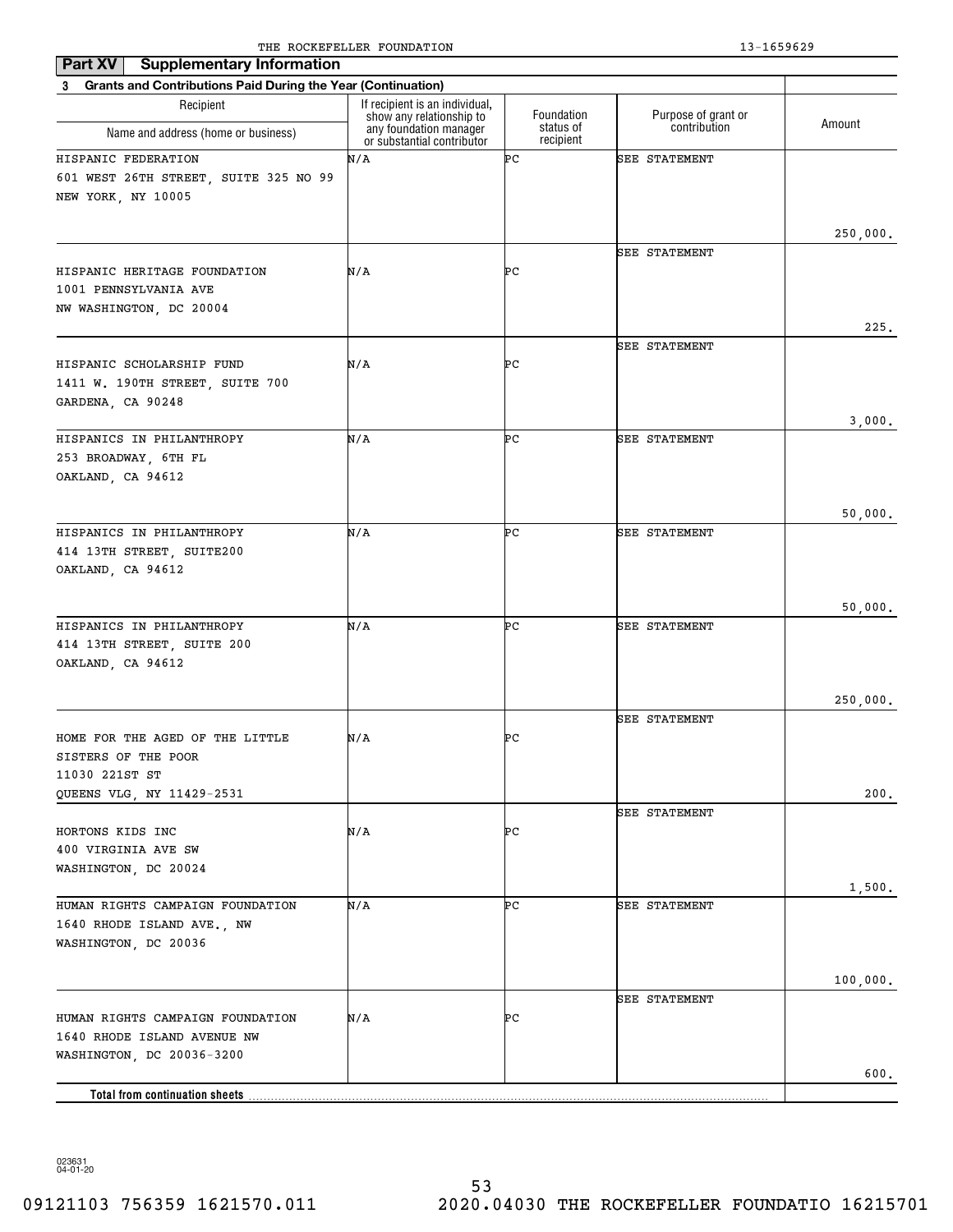| <b>Supplementary Information</b><br>Part XV<br>3 Grants and Contributions Paid During the Year (Continuation) |                                                    |                         |                                     |          |
|---------------------------------------------------------------------------------------------------------------|----------------------------------------------------|-------------------------|-------------------------------------|----------|
| Recipient                                                                                                     | If recipient is an individual,                     |                         |                                     |          |
| Name and address (home or business)                                                                           | show any relationship to<br>any foundation manager | Foundation<br>status of | Purpose of grant or<br>contribution | Amount   |
|                                                                                                               | or substantial contributor                         | recipient               |                                     |          |
| HUMANITY IN ACTION INC                                                                                        | N/A                                                | ÞС                      | SEE STATEMENT                       |          |
| <b>41 FLATBUSH AVENUE</b>                                                                                     |                                                    |                         |                                     |          |
| BROOKLYN, NY 11217                                                                                            |                                                    |                         |                                     |          |
|                                                                                                               |                                                    |                         |                                     | 1,200.   |
| HUMBOLDT AREA FOUNDATION                                                                                      | N/A                                                | ÞС                      | <b>SEE STATEMENT</b>                |          |
| 2211 DITMAS AVENUE, APT 2F                                                                                    |                                                    |                         |                                     |          |
| BAYSIDE, CA 95524                                                                                             |                                                    |                         |                                     |          |
|                                                                                                               |                                                    |                         |                                     |          |
|                                                                                                               |                                                    |                         |                                     | 50,000.  |
| IDEO.ORG                                                                                                      | N/A                                                | ÞС                      | <b>SEE STATEMENT</b>                |          |
| 444 SPEAR STREET, SUITE 213                                                                                   |                                                    |                         |                                     |          |
| SAN FRANCISCO, CA 94105                                                                                       |                                                    |                         |                                     |          |
|                                                                                                               |                                                    |                         |                                     |          |
|                                                                                                               |                                                    |                         |                                     | 25,000.  |
|                                                                                                               |                                                    |                         | <b>SEE STATEMENT</b>                |          |
| IDFC FOUNDATION                                                                                               | N/A                                                | NC                      |                                     |          |
| 3RD FLOOR, CONSTRUCTION HOUSE A 24TH                                                                          |                                                    |                         |                                     |          |
| ROAD, OFF LINKING ROAD NEW DELHI,                                                                             |                                                    |                         |                                     |          |
| INDIA                                                                                                         |                                                    |                         |                                     | 200,000. |
| IDFC FOUNDATION                                                                                               | N/A                                                | NC                      | <b>SEE STATEMENT</b>                |          |
| 3RD FLOOR, CONSTRUCTION HOUSE A,                                                                              |                                                    |                         |                                     |          |
| 24TH ROAD, OFF LINKING ROAD NEW                                                                               |                                                    |                         |                                     |          |
| DELHI, INDIA                                                                                                  |                                                    |                         |                                     |          |
|                                                                                                               |                                                    |                         |                                     | 200,000. |
|                                                                                                               |                                                    |                         | <b>SEE STATEMENT</b>                |          |
| IL GIARDINO DI ANEMOS                                                                                         | N/A                                                | ÞС                      |                                     |          |
| FRAZIONE PESCAU' 28                                                                                           |                                                    |                         |                                     |          |
| LEZZENO, ITALY                                                                                                |                                                    |                         |                                     |          |
|                                                                                                               |                                                    |                         |                                     | 125.     |
|                                                                                                               |                                                    |                         | SEE STATEMENT                       |          |
| IMPACT EXPERIENCE INSTITUTE                                                                                   | N/A                                                | ÞС                      |                                     |          |
| IMPACT HUB OAKLAND                                                                                            |                                                    |                         |                                     |          |
| OAKLAND, CA 94612                                                                                             |                                                    |                         |                                     |          |
|                                                                                                               |                                                    |                         |                                     | 22,500.  |
| IMPACT INVESTMENT SHUJOG LIMITED                                                                              | N/A                                                | ÞС                      | SEE STATEMENT                       |          |
| 1 KING GEORGE'S AVENUE NO 05-00 REHAU                                                                         |                                                    |                         |                                     |          |
| BUILDING SINGAPORE, SINGAPORE                                                                                 |                                                    |                         |                                     |          |
|                                                                                                               |                                                    |                         |                                     |          |
|                                                                                                               |                                                    |                         |                                     | 50,000.  |
| IMPACT WATER LLC                                                                                              | N/A                                                | ÞС                      | SEE STATEMENT                       |          |
| 582 MARKET STREET, SUITE 1204                                                                                 |                                                    |                         |                                     |          |
| SAN FRANCISCO, CA 94104                                                                                       |                                                    |                         |                                     |          |
|                                                                                                               |                                                    |                         |                                     |          |
|                                                                                                               |                                                    |                         |                                     | 9,110.   |
| IMPACTALPHA                                                                                                   | N/A                                                | NC                      | <b>SEE STATEMENT</b>                |          |
| 2009 FRANCISCO STREET                                                                                         |                                                    |                         |                                     |          |
| BERKELEY, CA 94709                                                                                            |                                                    |                         |                                     |          |
|                                                                                                               |                                                    |                         |                                     |          |
|                                                                                                               |                                                    |                         |                                     | 50,000.  |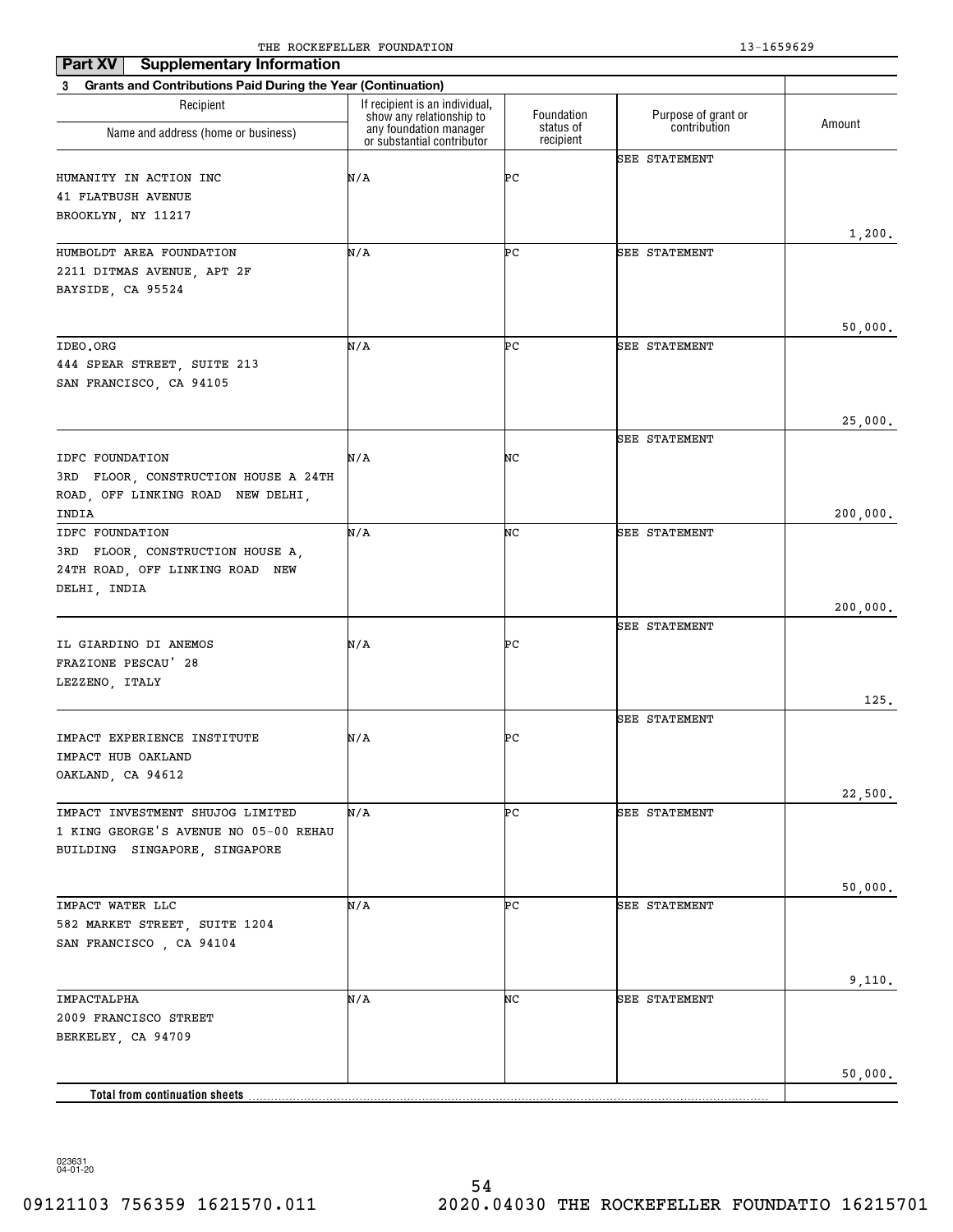| 3 Grants and Contributions Paid During the Year (Continuation)<br>If recipient is an individual,<br>Recipient<br>Purpose of grant or<br>Foundation<br>show any relationship to<br>Amount<br>contribution<br>any foundation manager<br>or substantial contributor<br>status of<br>Name and address (home or business)<br>recipient<br>N/A<br>ÞС<br><b>SEE STATEMENT</b><br>IMPACTASSETS, INC.<br>4340 EAST WEST HIGHWAY SUITE 210<br>BETHESDA, MD 20814<br>265,000.<br>IMPACTASSETS, INC.<br>N/A<br>ÞС<br>SEE STATEMENT<br>4340 EAST WEST HIGHWAY SUITE 210<br>BETHESDA, MD 20814<br>181,126.<br><b>SEE STATEMENT</b><br>N/A<br>PС<br>IN OUR BACKYARDS INC<br>540 PRESIDENT STREET, 3RD FL<br>BROOKLYN, NY 11215<br>2,000.<br>N/A<br>ÞС<br>INDEPENDENT SECTOR<br><b>SEE STATEMENT</b><br>1602 L STREET NW, SUITE 900<br>WASHINGTON, DC 20036<br>25,000.<br><b>SEE STATEMENT</b><br>N/A<br>PС<br>INNOCENCE PROJECT INC<br>40 WORTH ST<br>NEW YORK, NY 10013-2904<br>723.<br><b>SEE STATEMENT</b><br>INSTITUTE FOR ADVANCED STUDY<br>N/A<br>PС<br>1 EINSTEIN DRIVE<br>PRINCETON, NJ 08540-0000<br>20,000.<br>ÞС<br>INSTITUTE FOR HEALTHCARE IMPROVEMENT<br>N/A<br>SEE STATEMENT<br>53 STATE STREET 19TH FLOOR<br>BOSTON, MA 02109<br>300,000.<br>N/A<br>INSTITUTE FOR LOCAL SELF-RELIANCE,<br>PС<br>SEE STATEMENT<br>INC.<br>1200 18TH ST, NW SUITE 700<br>WASHINGTON, DC 20036<br>100,000.<br>SEE STATEMENT<br>N/A<br>ÞС<br>INSTITUTE FOR MIDDLE EAST<br>UNDERSTANDING<br>2913 EL CAMINO REAL STE 436<br>TUSTIN, CA 92782-8909<br>15,750.<br>ÞС<br>INSTITUTE OF INTERNATIONAL EDUCATION,<br>N/A<br>SEE STATEMENT<br>INC.<br>ONE WORLD TRADE CENTER, 36TH FLOOR<br>NEW YORK, NY 10007<br>1,310,554.<br>Total from continuation sheets | <b>Supplementary Information</b><br>Part XV |  |  |
|------------------------------------------------------------------------------------------------------------------------------------------------------------------------------------------------------------------------------------------------------------------------------------------------------------------------------------------------------------------------------------------------------------------------------------------------------------------------------------------------------------------------------------------------------------------------------------------------------------------------------------------------------------------------------------------------------------------------------------------------------------------------------------------------------------------------------------------------------------------------------------------------------------------------------------------------------------------------------------------------------------------------------------------------------------------------------------------------------------------------------------------------------------------------------------------------------------------------------------------------------------------------------------------------------------------------------------------------------------------------------------------------------------------------------------------------------------------------------------------------------------------------------------------------------------------------------------------------------------------------------------------------------------------------------------------------------------------------------------|---------------------------------------------|--|--|
|                                                                                                                                                                                                                                                                                                                                                                                                                                                                                                                                                                                                                                                                                                                                                                                                                                                                                                                                                                                                                                                                                                                                                                                                                                                                                                                                                                                                                                                                                                                                                                                                                                                                                                                                    |                                             |  |  |
|                                                                                                                                                                                                                                                                                                                                                                                                                                                                                                                                                                                                                                                                                                                                                                                                                                                                                                                                                                                                                                                                                                                                                                                                                                                                                                                                                                                                                                                                                                                                                                                                                                                                                                                                    |                                             |  |  |
|                                                                                                                                                                                                                                                                                                                                                                                                                                                                                                                                                                                                                                                                                                                                                                                                                                                                                                                                                                                                                                                                                                                                                                                                                                                                                                                                                                                                                                                                                                                                                                                                                                                                                                                                    |                                             |  |  |
|                                                                                                                                                                                                                                                                                                                                                                                                                                                                                                                                                                                                                                                                                                                                                                                                                                                                                                                                                                                                                                                                                                                                                                                                                                                                                                                                                                                                                                                                                                                                                                                                                                                                                                                                    |                                             |  |  |
|                                                                                                                                                                                                                                                                                                                                                                                                                                                                                                                                                                                                                                                                                                                                                                                                                                                                                                                                                                                                                                                                                                                                                                                                                                                                                                                                                                                                                                                                                                                                                                                                                                                                                                                                    |                                             |  |  |
|                                                                                                                                                                                                                                                                                                                                                                                                                                                                                                                                                                                                                                                                                                                                                                                                                                                                                                                                                                                                                                                                                                                                                                                                                                                                                                                                                                                                                                                                                                                                                                                                                                                                                                                                    |                                             |  |  |
|                                                                                                                                                                                                                                                                                                                                                                                                                                                                                                                                                                                                                                                                                                                                                                                                                                                                                                                                                                                                                                                                                                                                                                                                                                                                                                                                                                                                                                                                                                                                                                                                                                                                                                                                    |                                             |  |  |
|                                                                                                                                                                                                                                                                                                                                                                                                                                                                                                                                                                                                                                                                                                                                                                                                                                                                                                                                                                                                                                                                                                                                                                                                                                                                                                                                                                                                                                                                                                                                                                                                                                                                                                                                    |                                             |  |  |
|                                                                                                                                                                                                                                                                                                                                                                                                                                                                                                                                                                                                                                                                                                                                                                                                                                                                                                                                                                                                                                                                                                                                                                                                                                                                                                                                                                                                                                                                                                                                                                                                                                                                                                                                    |                                             |  |  |
|                                                                                                                                                                                                                                                                                                                                                                                                                                                                                                                                                                                                                                                                                                                                                                                                                                                                                                                                                                                                                                                                                                                                                                                                                                                                                                                                                                                                                                                                                                                                                                                                                                                                                                                                    |                                             |  |  |
|                                                                                                                                                                                                                                                                                                                                                                                                                                                                                                                                                                                                                                                                                                                                                                                                                                                                                                                                                                                                                                                                                                                                                                                                                                                                                                                                                                                                                                                                                                                                                                                                                                                                                                                                    |                                             |  |  |
|                                                                                                                                                                                                                                                                                                                                                                                                                                                                                                                                                                                                                                                                                                                                                                                                                                                                                                                                                                                                                                                                                                                                                                                                                                                                                                                                                                                                                                                                                                                                                                                                                                                                                                                                    |                                             |  |  |
|                                                                                                                                                                                                                                                                                                                                                                                                                                                                                                                                                                                                                                                                                                                                                                                                                                                                                                                                                                                                                                                                                                                                                                                                                                                                                                                                                                                                                                                                                                                                                                                                                                                                                                                                    |                                             |  |  |
|                                                                                                                                                                                                                                                                                                                                                                                                                                                                                                                                                                                                                                                                                                                                                                                                                                                                                                                                                                                                                                                                                                                                                                                                                                                                                                                                                                                                                                                                                                                                                                                                                                                                                                                                    |                                             |  |  |
|                                                                                                                                                                                                                                                                                                                                                                                                                                                                                                                                                                                                                                                                                                                                                                                                                                                                                                                                                                                                                                                                                                                                                                                                                                                                                                                                                                                                                                                                                                                                                                                                                                                                                                                                    |                                             |  |  |
|                                                                                                                                                                                                                                                                                                                                                                                                                                                                                                                                                                                                                                                                                                                                                                                                                                                                                                                                                                                                                                                                                                                                                                                                                                                                                                                                                                                                                                                                                                                                                                                                                                                                                                                                    |                                             |  |  |
|                                                                                                                                                                                                                                                                                                                                                                                                                                                                                                                                                                                                                                                                                                                                                                                                                                                                                                                                                                                                                                                                                                                                                                                                                                                                                                                                                                                                                                                                                                                                                                                                                                                                                                                                    |                                             |  |  |
|                                                                                                                                                                                                                                                                                                                                                                                                                                                                                                                                                                                                                                                                                                                                                                                                                                                                                                                                                                                                                                                                                                                                                                                                                                                                                                                                                                                                                                                                                                                                                                                                                                                                                                                                    |                                             |  |  |
|                                                                                                                                                                                                                                                                                                                                                                                                                                                                                                                                                                                                                                                                                                                                                                                                                                                                                                                                                                                                                                                                                                                                                                                                                                                                                                                                                                                                                                                                                                                                                                                                                                                                                                                                    |                                             |  |  |
|                                                                                                                                                                                                                                                                                                                                                                                                                                                                                                                                                                                                                                                                                                                                                                                                                                                                                                                                                                                                                                                                                                                                                                                                                                                                                                                                                                                                                                                                                                                                                                                                                                                                                                                                    |                                             |  |  |
|                                                                                                                                                                                                                                                                                                                                                                                                                                                                                                                                                                                                                                                                                                                                                                                                                                                                                                                                                                                                                                                                                                                                                                                                                                                                                                                                                                                                                                                                                                                                                                                                                                                                                                                                    |                                             |  |  |
|                                                                                                                                                                                                                                                                                                                                                                                                                                                                                                                                                                                                                                                                                                                                                                                                                                                                                                                                                                                                                                                                                                                                                                                                                                                                                                                                                                                                                                                                                                                                                                                                                                                                                                                                    |                                             |  |  |
|                                                                                                                                                                                                                                                                                                                                                                                                                                                                                                                                                                                                                                                                                                                                                                                                                                                                                                                                                                                                                                                                                                                                                                                                                                                                                                                                                                                                                                                                                                                                                                                                                                                                                                                                    |                                             |  |  |
|                                                                                                                                                                                                                                                                                                                                                                                                                                                                                                                                                                                                                                                                                                                                                                                                                                                                                                                                                                                                                                                                                                                                                                                                                                                                                                                                                                                                                                                                                                                                                                                                                                                                                                                                    |                                             |  |  |
|                                                                                                                                                                                                                                                                                                                                                                                                                                                                                                                                                                                                                                                                                                                                                                                                                                                                                                                                                                                                                                                                                                                                                                                                                                                                                                                                                                                                                                                                                                                                                                                                                                                                                                                                    |                                             |  |  |
|                                                                                                                                                                                                                                                                                                                                                                                                                                                                                                                                                                                                                                                                                                                                                                                                                                                                                                                                                                                                                                                                                                                                                                                                                                                                                                                                                                                                                                                                                                                                                                                                                                                                                                                                    |                                             |  |  |
|                                                                                                                                                                                                                                                                                                                                                                                                                                                                                                                                                                                                                                                                                                                                                                                                                                                                                                                                                                                                                                                                                                                                                                                                                                                                                                                                                                                                                                                                                                                                                                                                                                                                                                                                    |                                             |  |  |
|                                                                                                                                                                                                                                                                                                                                                                                                                                                                                                                                                                                                                                                                                                                                                                                                                                                                                                                                                                                                                                                                                                                                                                                                                                                                                                                                                                                                                                                                                                                                                                                                                                                                                                                                    |                                             |  |  |
|                                                                                                                                                                                                                                                                                                                                                                                                                                                                                                                                                                                                                                                                                                                                                                                                                                                                                                                                                                                                                                                                                                                                                                                                                                                                                                                                                                                                                                                                                                                                                                                                                                                                                                                                    |                                             |  |  |
|                                                                                                                                                                                                                                                                                                                                                                                                                                                                                                                                                                                                                                                                                                                                                                                                                                                                                                                                                                                                                                                                                                                                                                                                                                                                                                                                                                                                                                                                                                                                                                                                                                                                                                                                    |                                             |  |  |
|                                                                                                                                                                                                                                                                                                                                                                                                                                                                                                                                                                                                                                                                                                                                                                                                                                                                                                                                                                                                                                                                                                                                                                                                                                                                                                                                                                                                                                                                                                                                                                                                                                                                                                                                    |                                             |  |  |
|                                                                                                                                                                                                                                                                                                                                                                                                                                                                                                                                                                                                                                                                                                                                                                                                                                                                                                                                                                                                                                                                                                                                                                                                                                                                                                                                                                                                                                                                                                                                                                                                                                                                                                                                    |                                             |  |  |
|                                                                                                                                                                                                                                                                                                                                                                                                                                                                                                                                                                                                                                                                                                                                                                                                                                                                                                                                                                                                                                                                                                                                                                                                                                                                                                                                                                                                                                                                                                                                                                                                                                                                                                                                    |                                             |  |  |
|                                                                                                                                                                                                                                                                                                                                                                                                                                                                                                                                                                                                                                                                                                                                                                                                                                                                                                                                                                                                                                                                                                                                                                                                                                                                                                                                                                                                                                                                                                                                                                                                                                                                                                                                    |                                             |  |  |
|                                                                                                                                                                                                                                                                                                                                                                                                                                                                                                                                                                                                                                                                                                                                                                                                                                                                                                                                                                                                                                                                                                                                                                                                                                                                                                                                                                                                                                                                                                                                                                                                                                                                                                                                    |                                             |  |  |
|                                                                                                                                                                                                                                                                                                                                                                                                                                                                                                                                                                                                                                                                                                                                                                                                                                                                                                                                                                                                                                                                                                                                                                                                                                                                                                                                                                                                                                                                                                                                                                                                                                                                                                                                    |                                             |  |  |
|                                                                                                                                                                                                                                                                                                                                                                                                                                                                                                                                                                                                                                                                                                                                                                                                                                                                                                                                                                                                                                                                                                                                                                                                                                                                                                                                                                                                                                                                                                                                                                                                                                                                                                                                    |                                             |  |  |
|                                                                                                                                                                                                                                                                                                                                                                                                                                                                                                                                                                                                                                                                                                                                                                                                                                                                                                                                                                                                                                                                                                                                                                                                                                                                                                                                                                                                                                                                                                                                                                                                                                                                                                                                    |                                             |  |  |
|                                                                                                                                                                                                                                                                                                                                                                                                                                                                                                                                                                                                                                                                                                                                                                                                                                                                                                                                                                                                                                                                                                                                                                                                                                                                                                                                                                                                                                                                                                                                                                                                                                                                                                                                    |                                             |  |  |
|                                                                                                                                                                                                                                                                                                                                                                                                                                                                                                                                                                                                                                                                                                                                                                                                                                                                                                                                                                                                                                                                                                                                                                                                                                                                                                                                                                                                                                                                                                                                                                                                                                                                                                                                    |                                             |  |  |
|                                                                                                                                                                                                                                                                                                                                                                                                                                                                                                                                                                                                                                                                                                                                                                                                                                                                                                                                                                                                                                                                                                                                                                                                                                                                                                                                                                                                                                                                                                                                                                                                                                                                                                                                    |                                             |  |  |
|                                                                                                                                                                                                                                                                                                                                                                                                                                                                                                                                                                                                                                                                                                                                                                                                                                                                                                                                                                                                                                                                                                                                                                                                                                                                                                                                                                                                                                                                                                                                                                                                                                                                                                                                    |                                             |  |  |
|                                                                                                                                                                                                                                                                                                                                                                                                                                                                                                                                                                                                                                                                                                                                                                                                                                                                                                                                                                                                                                                                                                                                                                                                                                                                                                                                                                                                                                                                                                                                                                                                                                                                                                                                    |                                             |  |  |
|                                                                                                                                                                                                                                                                                                                                                                                                                                                                                                                                                                                                                                                                                                                                                                                                                                                                                                                                                                                                                                                                                                                                                                                                                                                                                                                                                                                                                                                                                                                                                                                                                                                                                                                                    |                                             |  |  |
|                                                                                                                                                                                                                                                                                                                                                                                                                                                                                                                                                                                                                                                                                                                                                                                                                                                                                                                                                                                                                                                                                                                                                                                                                                                                                                                                                                                                                                                                                                                                                                                                                                                                                                                                    |                                             |  |  |
|                                                                                                                                                                                                                                                                                                                                                                                                                                                                                                                                                                                                                                                                                                                                                                                                                                                                                                                                                                                                                                                                                                                                                                                                                                                                                                                                                                                                                                                                                                                                                                                                                                                                                                                                    |                                             |  |  |
|                                                                                                                                                                                                                                                                                                                                                                                                                                                                                                                                                                                                                                                                                                                                                                                                                                                                                                                                                                                                                                                                                                                                                                                                                                                                                                                                                                                                                                                                                                                                                                                                                                                                                                                                    |                                             |  |  |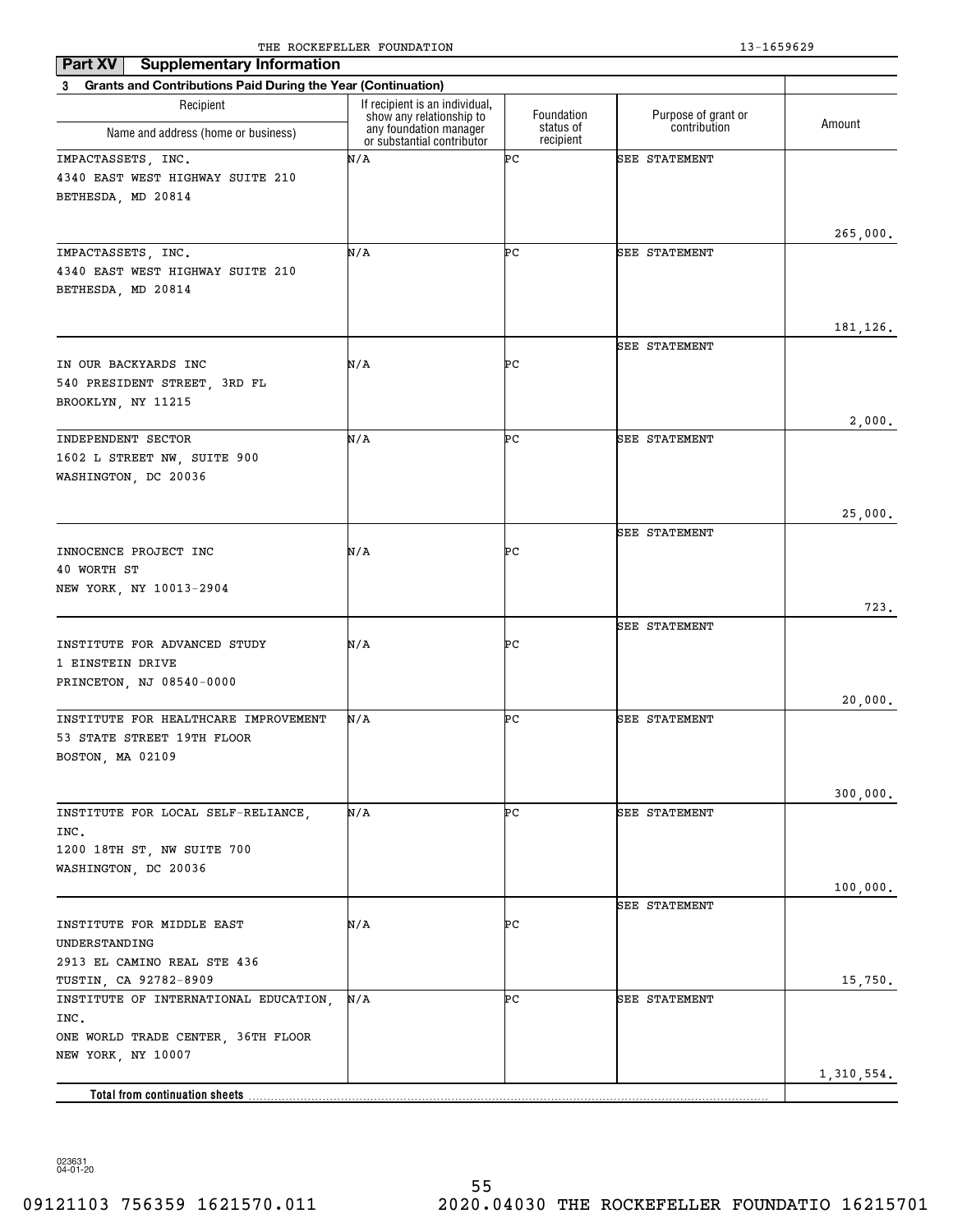| <b>Supplementary Information</b><br>Part XV                              |                                                                                  |                                      |                                     |            |
|--------------------------------------------------------------------------|----------------------------------------------------------------------------------|--------------------------------------|-------------------------------------|------------|
| <b>Grants and Contributions Paid During the Year (Continuation)</b><br>3 |                                                                                  |                                      |                                     |            |
| Recipient                                                                | If recipient is an individual,                                                   |                                      |                                     |            |
| Name and address (home or business)                                      | show any relationship to<br>any foundation manager<br>or substantial contributor | Foundation<br>status of<br>recipient | Purpose of grant or<br>contribution | Amount     |
| INSTITUTE ON TAXATION AND ECONOMIC                                       | N/A                                                                              | ÞС                                   | <b>SEE STATEMENT</b>                |            |
| POLICY                                                                   |                                                                                  |                                      |                                     |            |
| 1616 P STREET, NW SUITE 200                                              |                                                                                  |                                      |                                     |            |
| WASHINGTON, DC 20036                                                     |                                                                                  |                                      |                                     |            |
|                                                                          |                                                                                  |                                      |                                     | 250,000.   |
| INTER-AMERICAN DEVELOPMENT BANK                                          | N/A                                                                              | GOV                                  | <b>SEE STATEMENT</b>                |            |
| 1300 NEW YORK AVENUE, NW                                                 |                                                                                  |                                      |                                     |            |
| WASHINGTON, DC 20577                                                     |                                                                                  |                                      |                                     |            |
|                                                                          |                                                                                  |                                      |                                     |            |
| INTERNATIONAL BANK FOR RECONSTRUCTION                                    | N/A                                                                              | GOV                                  | <b>SEE STATEMENT</b>                | 350,000.   |
| AND DEVELOPMENT                                                          |                                                                                  |                                      |                                     |            |
| 1818 H STREET, NW                                                        |                                                                                  |                                      |                                     |            |
| WASHINGTON, DC 20433                                                     |                                                                                  |                                      |                                     |            |
|                                                                          |                                                                                  |                                      |                                     | 300,000.   |
| INTERNATIONAL BANK FOR RECONSTRUCTION                                    | N/A                                                                              | GOV                                  | <b>SEE STATEMENT</b>                |            |
| AND DEVELOPMENT                                                          |                                                                                  |                                      |                                     |            |
| 1818 H STREET, NW                                                        |                                                                                  |                                      |                                     |            |
| WASHINGTON, DC 20433                                                     |                                                                                  |                                      |                                     |            |
|                                                                          |                                                                                  |                                      |                                     | 250,000.   |
|                                                                          |                                                                                  |                                      | <b>SEE STATEMENT</b>                |            |
| INTERNATIONAL CENTER FOR TRANSITIONAL                                    | N/A                                                                              | ÞС                                   |                                     |            |
| JUSTICE                                                                  |                                                                                  |                                      |                                     |            |
| 50 BROADWAY                                                              |                                                                                  |                                      |                                     |            |
| NEW YORK, NY 10004-2661                                                  | N/A                                                                              | GOV                                  |                                     | 12,189.    |
| INTERNATIONAL DEVELOPMENT RESEARCH<br>CENTRE                             |                                                                                  |                                      | <b>SEE STATEMENT</b>                |            |
| 50 KENT STREET                                                           |                                                                                  |                                      |                                     |            |
| OTTAWA, CANADA                                                           |                                                                                  |                                      |                                     |            |
|                                                                          |                                                                                  |                                      |                                     | 1,500,000. |
|                                                                          |                                                                                  |                                      | <b>SEE STATEMENT</b>                |            |
| INTERNATIONAL FEDERATION OF RED CROSS                                    | N/A                                                                              | ÞС                                   |                                     |            |
| 420 LEXINGTON AVE RM 2811                                                |                                                                                  |                                      |                                     |            |
| NEW YORK, NY 10170-2811                                                  |                                                                                  |                                      |                                     |            |
|                                                                          |                                                                                  |                                      |                                     | 99.        |
| INTERNATIONAL FOOD POLICY RESEARCH                                       | N/A                                                                              | ÞС                                   | <b>SEE STATEMENT</b>                |            |
| INSTITUTE                                                                |                                                                                  |                                      |                                     |            |
| 2033 K STREET, N.W., SUITE 400                                           |                                                                                  |                                      |                                     |            |
| WASHINGTON, DC 20006-1002                                                |                                                                                  |                                      |                                     |            |
|                                                                          |                                                                                  |                                      | <b>SEE STATEMENT</b>                | 213, 222.  |
| INTERNATIONAL MEDICAL CORPS                                              | N/A                                                                              | PС                                   |                                     |            |
| 12400 WILSHIRE BLVD., SUITE 1500                                         |                                                                                  |                                      |                                     |            |
| LOS ANGELES, CA 90025                                                    |                                                                                  |                                      |                                     |            |
|                                                                          |                                                                                  |                                      |                                     | 995.       |
|                                                                          |                                                                                  |                                      | <b>SEE STATEMENT</b>                |            |
| INTERNATIONAL RESCUE COMMITTEE INC                                       | N/A                                                                              | PС                                   |                                     |            |
| 122 EAST 42ND STREET                                                     |                                                                                  |                                      |                                     |            |
| NEW YORK, NY 10168-0002                                                  |                                                                                  |                                      |                                     |            |
|                                                                          |                                                                                  |                                      |                                     | 4,500.     |
| Total from continuation sheets                                           |                                                                                  |                                      |                                     |            |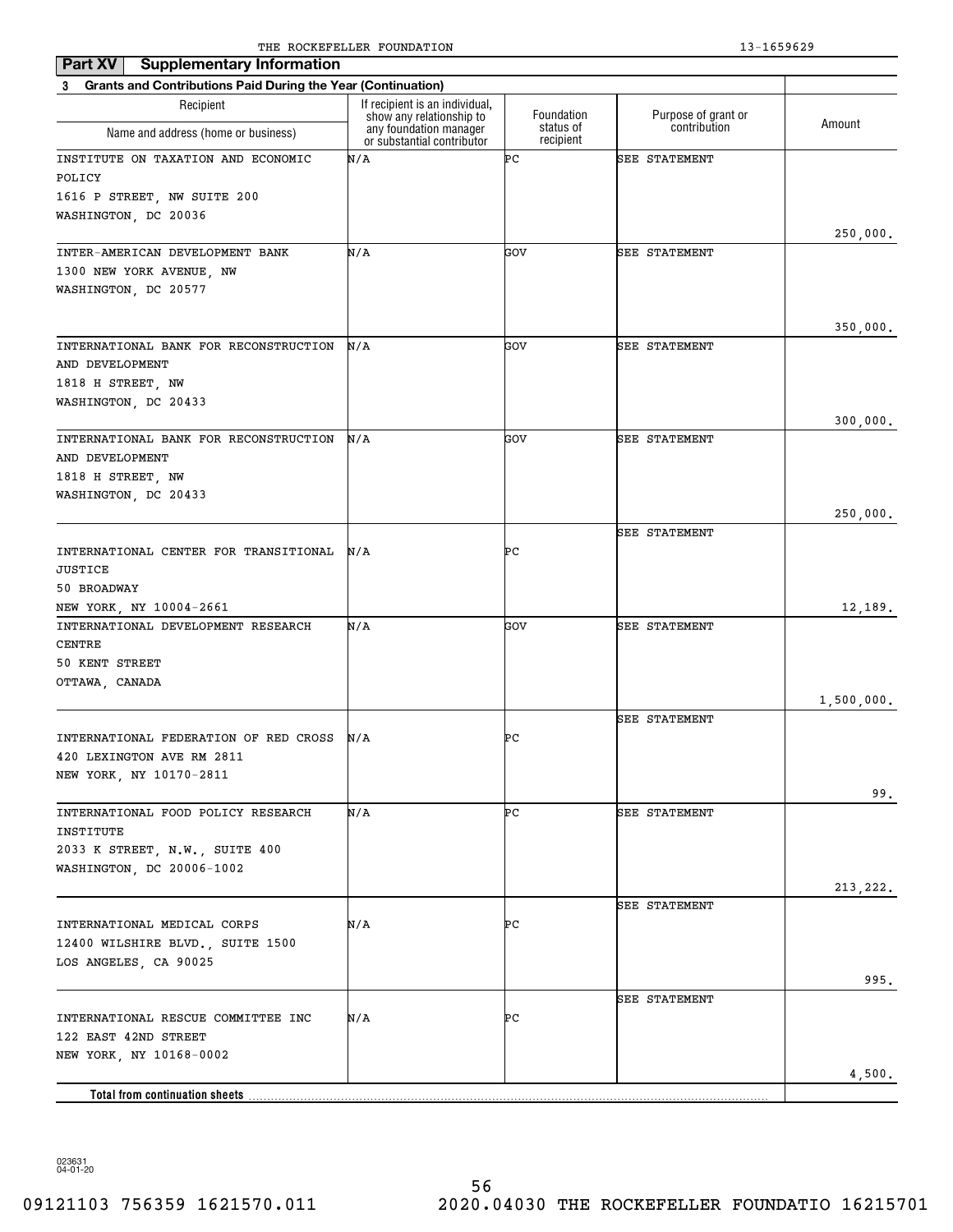| Part XV<br><b>Supplementary Information</b>                    |                                                            |                        |                      |          |
|----------------------------------------------------------------|------------------------------------------------------------|------------------------|----------------------|----------|
| 3 Grants and Contributions Paid During the Year (Continuation) |                                                            |                        |                      |          |
| Recipient                                                      | If recipient is an individual,<br>show any relationship to | Foundation             | Purpose of grant or  | Amount   |
| Name and address (home or business)                            | any foundation manager<br>or substantial contributor       | status of<br>recipient | contribution         |          |
| INTERNATIONAL RESCUE COMMITTEE                                 | N/A                                                        | ÞС                     | <b>SEE STATEMENT</b> |          |
| 122 EAST 42ND STREET                                           |                                                            |                        |                      |          |
| NEW YORK, NY 10168-1289                                        |                                                            |                        |                      |          |
|                                                                |                                                            |                        |                      | 50,000.  |
|                                                                |                                                            |                        | <b>SEE STATEMENT</b> |          |
| INTERNATIONAL SCHOOL OF BROOKLYN                               | N/A                                                        | ÞС                     |                      |          |
| 477 COURT ST                                                   |                                                            |                        |                      |          |
| BROOKLYN, NY 11231-4049                                        |                                                            |                        |                      |          |
|                                                                |                                                            |                        |                      | 600.     |
| INTERNATIONAL SENIOR LAWYER'S<br>CORPORATION                   | N/A                                                        | ÞС                     | <b>SEE STATEMENT</b> |          |
| 110 WEST 40TH STREET SUITE 700                                 |                                                            |                        |                      |          |
| NEW YORK, NY 10018                                             |                                                            |                        |                      |          |
|                                                                |                                                            |                        |                      | 50,000.  |
| INTRINSIC VALUE EXCHANGE, INC.                                 | N/A                                                        | NC                     | <b>SEE STATEMENT</b> |          |
| 548 MARKET STREET, SUITE 19660                                 |                                                            |                        |                      |          |
| SAN FRANCISCO, CA 94104                                        |                                                            |                        |                      |          |
|                                                                |                                                            |                        |                      | 100,000. |
| INVEST ATLANTA                                                 | N/A                                                        | GOV                    | <b>SEE STATEMENT</b> |          |
| 133 PEACHTREE STREET, NE, SUITE 2900                           |                                                            |                        |                      |          |
| ATLANTA, GA 30303                                              |                                                            |                        |                      |          |
|                                                                |                                                            |                        |                      |          |
|                                                                |                                                            |                        |                      | 200,000. |
| IOWA STATE UNIVERSITY OF SCIENCE AND<br>TECHNOLOGY             | N/A                                                        | ÞС                     | <b>SEE STATEMENT</b> |          |
| 1750 BEARDSHEAR HALL, 515 MORRILL RD.                          |                                                            |                        |                      |          |
| AMES, IA 50011                                                 |                                                            |                        |                      |          |
|                                                                |                                                            |                        |                      | 200,000. |
|                                                                |                                                            |                        | <b>SEE STATEMENT</b> |          |
| ISLAMIC RELIEF USA                                             | N/A                                                        | ÞС                     |                      |          |
| 3655 WHEELER AVE.                                              |                                                            |                        |                      |          |
| ALEXANDRIA, VA 22304                                           |                                                            |                        |                      | 12, 114. |
| JOHNS HOPKINS UNIVERSITY                                       | N/A                                                        | ÞС                     | SEE STATEMENT        |          |
| 3400 N. CHARLES STREET                                         |                                                            |                        |                      |          |
| BALTIMORE, MD 21218                                            |                                                            |                        |                      |          |
|                                                                |                                                            |                        |                      |          |
|                                                                |                                                            |                        |                      | 900,000. |
| JOINT CENTER FOR POLITICAL AND<br>ECONOMIC STUDIES, INC.       | N/A                                                        | ÞС                     | <b>SEE STATEMENT</b> |          |
| 1090 VERMONT AVENUE, SUITE 1100                                |                                                            |                        |                      |          |
| WASHINGTON, DC 20005-4961                                      |                                                            |                        |                      |          |
|                                                                |                                                            |                        |                      | 250,000. |
|                                                                |                                                            |                        | <b>SEE STATEMENT</b> |          |
| JOYCE THEATER FOUNDATION INC                                   | N/A                                                        | ÞС                     |                      |          |
| 175 8TH AVENUE<br>NEW YORK, NY 10011-1694                      |                                                            |                        |                      |          |
|                                                                |                                                            |                        |                      | 645.     |
| Total from continuation sheets.                                |                                                            |                        |                      |          |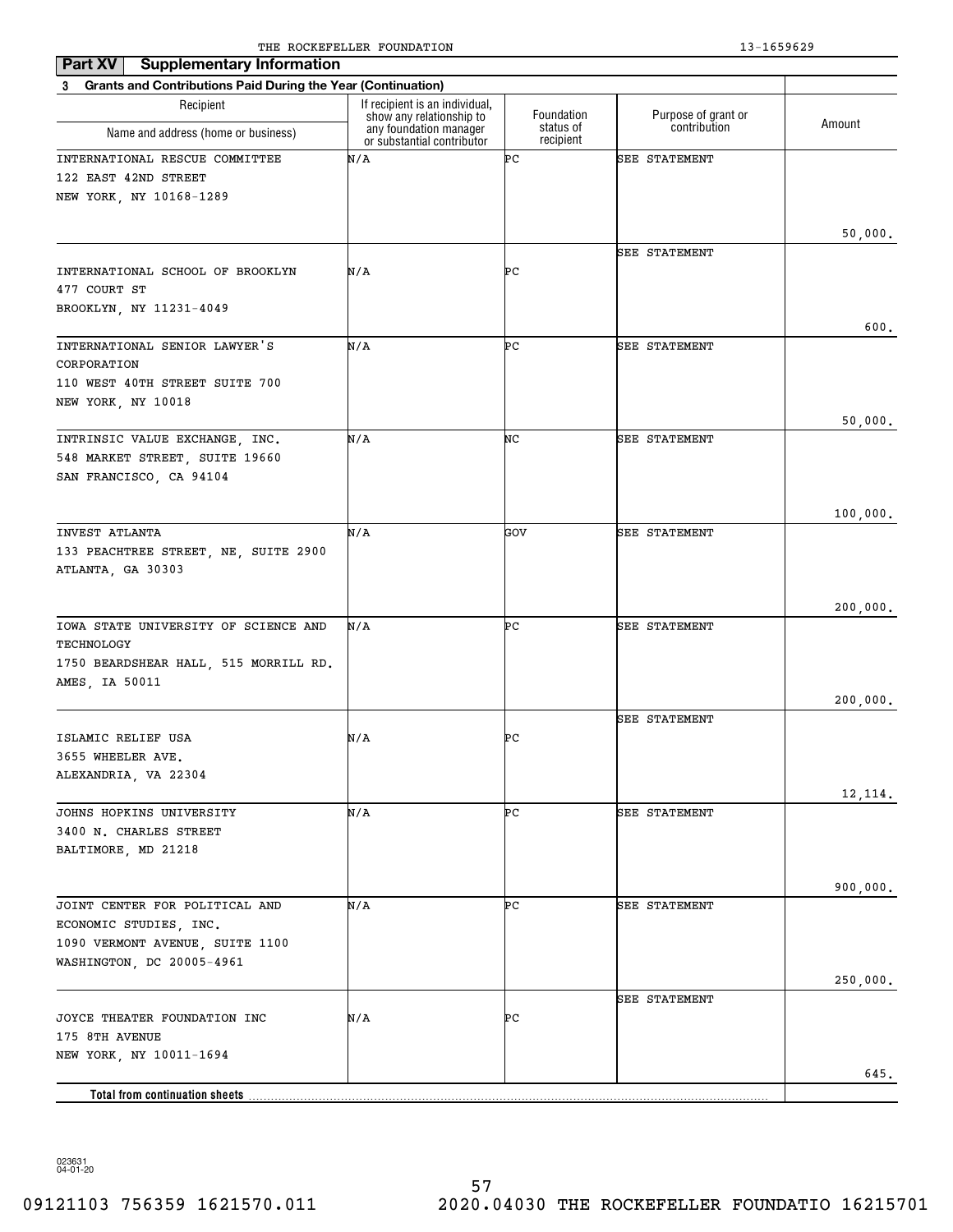| <b>Supplementary Information</b><br>Part XV                               |                                                            |                        |                      |          |
|---------------------------------------------------------------------------|------------------------------------------------------------|------------------------|----------------------|----------|
| <b>Grants and Contributions Paid During the Year (Continuation)</b><br>3  |                                                            |                        |                      |          |
| Recipient                                                                 | If recipient is an individual,<br>show any relationship to | Foundation             | Purpose of grant or  | Amount   |
| Name and address (home or business)                                       | any foundation manager<br>or substantial contributor       | status of<br>recipient | contribution         |          |
|                                                                           |                                                            |                        | <b>SEE STATEMENT</b> |          |
| JUSOOR                                                                    | N/A                                                        | ÞС                     |                      |          |
| 1409 LAUREL STREET                                                        |                                                            |                        |                      |          |
| MENLO PARK, CA 94025                                                      |                                                            |                        |                      | 300.     |
| JUST CAPITAL FOUNDATION, INC.                                             | N/A                                                        | ÞС                     | SEE STATEMENT        |          |
| 44 E 30TH STREET 11TH FL                                                  |                                                            |                        |                      |          |
| NEW YORK, NY 10016                                                        |                                                            |                        |                      |          |
|                                                                           |                                                            |                        |                      |          |
|                                                                           |                                                            |                        |                      | 150,000. |
| JUST COMMUNITY, INC.<br>1000 RIO GRANDE                                   | N/A                                                        | ÞС                     | SEE STATEMENT        |          |
| AUSTIN, TX 78701                                                          |                                                            |                        |                      |          |
|                                                                           |                                                            |                        |                      |          |
|                                                                           |                                                            |                        |                      | 150,000. |
|                                                                           |                                                            |                        | <b>SEE STATEMENT</b> |          |
| JUST ONE MORE MINISTRY INC                                                | N/A                                                        | ÞС                     |                      |          |
| 4108 N LYDELL AVE                                                         |                                                            |                        |                      |          |
| GLENDALE, WI 53212                                                        |                                                            |                        |                      |          |
|                                                                           |                                                            |                        | <b>SEE STATEMENT</b> | 45,000.  |
| JUSTICE IN MOTION INC                                                     | N/A                                                        | ÞС                     |                      |          |
| PO BOX 160128                                                             |                                                            |                        |                      |          |
| BROOKLYN, NY 11216                                                        |                                                            |                        |                      |          |
|                                                                           |                                                            |                        |                      | 7,500.   |
|                                                                           |                                                            |                        | <b>SEE STATEMENT</b> |          |
| KARIUNGA GREENS SELF HELP GROUP<br>MUKIMA                                 | N/A                                                        | ÞС                     |                      |          |
| NAIROBI, KENYA                                                            |                                                            |                        |                      |          |
|                                                                           |                                                            |                        |                      | 5,925.   |
| KASETSART UNIVERSITY                                                      | N/A                                                        | GOV                    | <b>SEE STATEMENT</b> |          |
| 50 PHAHONYOTHIN ROAD LAT YAO                                              |                                                            |                        |                      |          |
| SUBDISTRICT, JATUJAK DISTRICT                                             |                                                            |                        |                      |          |
| BANGKOK, THAILAND                                                         |                                                            |                        |                      |          |
|                                                                           |                                                            |                        | SEE STATEMENT        | 100,000. |
| KEHILAT SEPHARDIM OF AHAVAT ACHIM                                         | N/A                                                        | ÞС                     |                      |          |
| 15062 78TH RD                                                             |                                                            |                        |                      |          |
| KEW GARDEN HILLS, NY 11367-3540                                           |                                                            |                        |                      |          |
|                                                                           |                                                            |                        |                      | 460.     |
|                                                                           |                                                            |                        | SEE STATEMENT        |          |
| KENYA CANCER ASSOCIATION                                                  | N/A                                                        | ÞС                     |                      |          |
| NURSES COMPLEX NATIONAL NURSES ASSOC.<br>KNH GROUNDS, KNH OUTPATIENT CNTR |                                                            |                        |                      |          |
| NAIROBI, KENYA                                                            |                                                            |                        |                      | 1,000.   |
|                                                                           |                                                            |                        | SEE STATEMENT        |          |
| KREWE OF RED BEANS                                                        | N/A                                                        | ÞС                     |                      |          |
| 818 GALLIER ST                                                            |                                                            |                        |                      |          |
| NEW ORLEANS, LA 70117-6252                                                |                                                            |                        |                      |          |
|                                                                           |                                                            |                        |                      | 250.     |
| <b>Total from continuation sheets</b>                                     |                                                            |                        |                      |          |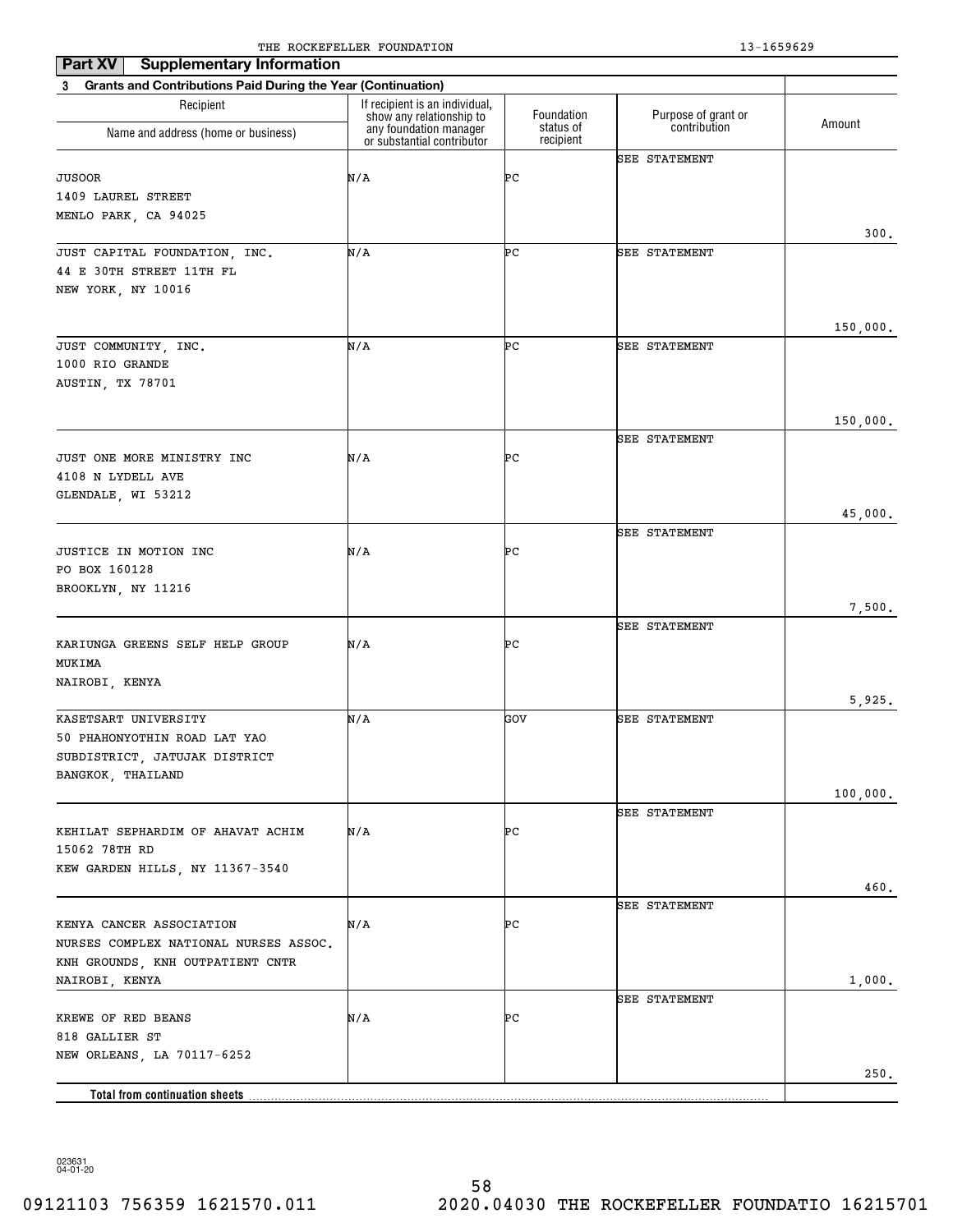| Part XV<br><b>Supplementary Information</b>                                         |                                                                                      |                         |                                     |        |
|-------------------------------------------------------------------------------------|--------------------------------------------------------------------------------------|-------------------------|-------------------------------------|--------|
| <b>Grants and Contributions Paid During the Year (Continuation)</b><br>3            |                                                                                      |                         |                                     |        |
| Recipient                                                                           | If recipient is an individual,<br>show any relationship to<br>any foundation manager | Foundation<br>status of | Purpose of grant or<br>contribution | Amount |
| Name and address (home or business)                                                 | or substantial contributor                                                           | recipient               |                                     |        |
| LA ESCUELITA INC<br>225 WEST 99TH STREET<br>NEW YORK, NY 10025                      | N/A                                                                                  | ÞС                      | <b>SEE STATEMENT</b>                |        |
|                                                                                     |                                                                                      |                         |                                     | 300.   |
| LA JORNADA LTD<br>LA JORNADA<br>REGO PARK, NY 11374                                 | N/A                                                                                  | ÞС                      | <b>SEE STATEMENT</b>                |        |
|                                                                                     |                                                                                      |                         |                                     | 375.   |
| LAFAYETTE COLLEGE<br>307 MARKLE HALL                                                | N/A                                                                                  | ÞС                      | SEE STATEMENT                       |        |
| EASTON, PA 18042                                                                    |                                                                                      |                         |                                     |        |
|                                                                                     |                                                                                      |                         |                                     | 1,500. |
| LAKE COUNTY COMMUNITY FUND<br>P.O. BOX 477                                          | N/A                                                                                  | ÞС                      | <b>SEE STATEMENT</b>                |        |
| LEADVILLE, CO 80461                                                                 |                                                                                      |                         |                                     |        |
|                                                                                     |                                                                                      |                         | <b>SEE STATEMENT</b>                | 3,000. |
| LAMBDA LEGAL DEFENSE AND EDUCATION<br>FUND INC<br>120 WALL ST FL 19                 | N/A                                                                                  | ÞС                      |                                     |        |
| NEW YORK, NY 10005                                                                  |                                                                                      |                         |                                     | 3,000. |
| LEAP ACADEMY CHARTER SCHOOL<br>549 COOPER ST                                        | N/A                                                                                  | ÞС                      | <b>SEE STATEMENT</b>                |        |
| CAMDEN, NJ 08102-1210                                                               |                                                                                      |                         |                                     | 750.   |
| LEBANESE RED CROSS<br>SPEARS STREET, KANTARI                                        | N/A                                                                                  | ÞС                      | <b>SEE STATEMENT</b>                |        |
| BEIRUT, LEBANON                                                                     |                                                                                      |                         |                                     |        |
|                                                                                     |                                                                                      |                         |                                     | 450.   |
| LEGAL AID SOCIETY<br>199 WATER STREET<br>NEW YORK, NY 10038-3526                    | N/A                                                                                  | ÞС                      | SEE STATEMENT                       |        |
|                                                                                     |                                                                                      |                         |                                     | 1,140. |
| LEUKEMIA RESEARCH FOUNDATION INC<br>191 WAUKEGAN ROAD, SUITE 105                    | N/A                                                                                  | ÞС                      | <b>SEE STATEMENT</b>                |        |
| NORTHFIELD, IL 60093                                                                |                                                                                      |                         |                                     | 300.   |
|                                                                                     |                                                                                      |                         | <b>SEE STATEMENT</b>                |        |
| LGBT CENTER INTERCULTURAL COLLECTIVE<br>INC                                         | N/A                                                                                  | ÞС                      |                                     |        |
| 3763 83RD ST STE 1B<br>JACKSON HTS, NY 11372-7158<br>Total from continuation sheets |                                                                                      |                         |                                     | 138.   |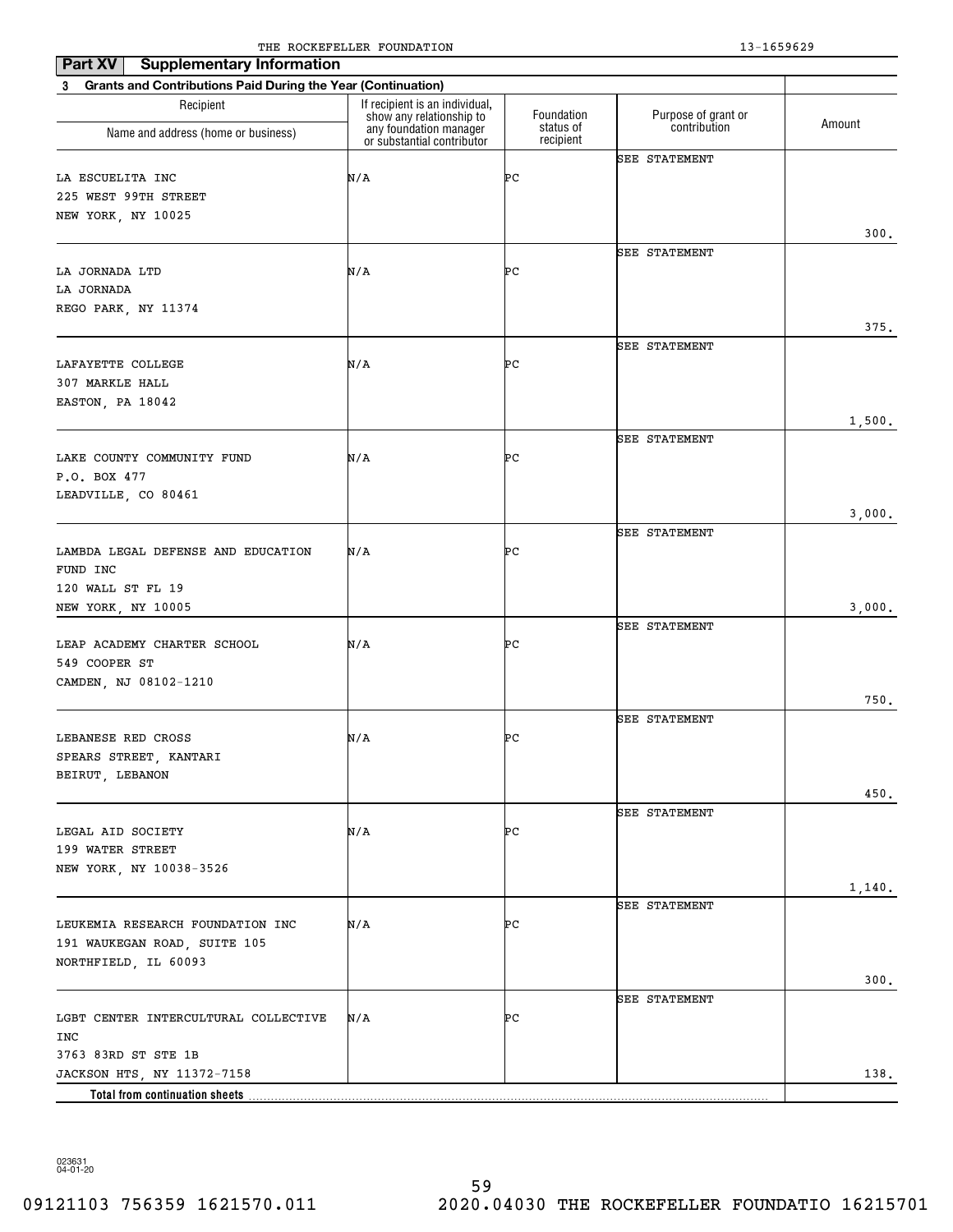| Part XV<br><b>Supplementary Information</b>                              | The Rocker needs roombillion                               |                        | 19 10990 <i>49</i>   |            |
|--------------------------------------------------------------------------|------------------------------------------------------------|------------------------|----------------------|------------|
| <b>Grants and Contributions Paid During the Year (Continuation)</b><br>3 |                                                            |                        |                      |            |
| Recipient                                                                | If recipient is an individual,<br>show any relationship to | Foundation             | Purpose of grant or  |            |
| Name and address (home or business)                                      | any foundation manager<br>or substantial contributor       | status of<br>recipient | contribution         | Amount     |
|                                                                          |                                                            |                        | <b>SEE STATEMENT</b> |            |
| LGBTQ FREEDOM FUND                                                       | N/A                                                        | ÞС                     |                      |            |
| 1730 S FEDERAL HWY., 311                                                 |                                                            |                        |                      |            |
| DELRAY BEACH, FL 33483                                                   |                                                            |                        |                      |            |
|                                                                          |                                                            | ÞС                     |                      | 3,000.     |
| LIVING CITIES, INC.: THE NATIONAL<br>COMMUNITY DEVELOPMENT INITIATIVE    | N/A                                                        |                        | <b>SEE STATEMENT</b> |            |
| 1040 AVENUE OF THE AMERICAS, FLOOR 17                                    |                                                            |                        |                      |            |
| NEW YORK, NY 10018                                                       |                                                            |                        |                      |            |
|                                                                          |                                                            |                        |                      | 750,000.   |
| LOCAL INITIATIVES SUPPORT CORPORATION                                    | N/A                                                        | ÞС                     | <b>SEE STATEMENT</b> |            |
| 501 SEVENTH AVENUE, 7TH FLOOR                                            |                                                            |                        |                      |            |
| NEW YORK, NY 10018                                                       |                                                            |                        |                      |            |
|                                                                          |                                                            |                        |                      |            |
|                                                                          |                                                            |                        |                      | 200,000.   |
| LOCUS IMPACT INVESTING                                                   | N/A                                                        | ÞС                     | <b>SEE STATEMENT</b> |            |
| 7814 CAROUSEL LANE SUITE 100                                             |                                                            |                        |                      |            |
| RICHMOND, VA 23294                                                       |                                                            |                        |                      |            |
|                                                                          |                                                            |                        |                      |            |
|                                                                          |                                                            |                        |                      | 500,000.   |
| LONDON SCHOOL OF ECONOMICS AND                                           | N/A                                                        | ÞС                     | <b>SEE STATEMENT</b> |            |
| POLITICAL SCIENCE                                                        |                                                            |                        |                      |            |
| HOUGHTON STREET                                                          |                                                            |                        |                      |            |
| LONDON, UNITED KINGDOM                                                   |                                                            |                        |                      |            |
|                                                                          |                                                            |                        |                      | 250,000.   |
|                                                                          |                                                            |                        | <b>SEE STATEMENT</b> |            |
| LONG ISLAND BULLDOG RESCUE                                               | N/A                                                        | ÞС                     |                      |            |
| 1254 N COUNTRY RD                                                        |                                                            |                        |                      |            |
| STONY BROOK, NY 11790-1923                                               |                                                            |                        |                      |            |
|                                                                          |                                                            |                        |                      | 250.       |
|                                                                          |                                                            |                        | <b>SEE STATEMENT</b> |            |
| LONG ISLAND CARES INC                                                    | N/A                                                        | ÞС                     |                      |            |
| 10 DAVIDS DR                                                             |                                                            |                        |                      |            |
| HAUPPAUGE, NY 11788-2039                                                 |                                                            |                        |                      |            |
| LOUISVILLE JEFFERSON COUNTY METRO                                        | N/A                                                        | GOV                    | <b>SEE STATEMENT</b> | 2,000.     |
| GOVERNMENT                                                               |                                                            |                        |                      |            |
| 611 W JEFFERSON STREET                                                   |                                                            |                        |                      |            |
| LOUISVILLE, KY 40202                                                     |                                                            |                        |                      |            |
|                                                                          |                                                            |                        |                      | 665,000.   |
| LUMIRADX UK LIMITED                                                      | N/A                                                        | NC                     | <b>SEE STATEMENT</b> |            |
| 3 MORE LONDON RIVERSIDE                                                  |                                                            |                        |                      |            |
| LONDON, UNITED KINGDOM                                                   |                                                            |                        |                      |            |
|                                                                          |                                                            |                        |                      |            |
|                                                                          |                                                            |                        |                      | 2,900,000. |
|                                                                          |                                                            |                        | <b>SEE STATEMENT</b> |            |
| LYNNETTE OMAR SCHOLARSHIP                                                | N/A                                                        | ÞС                     |                      |            |
| 1070 PROSPECT PL.                                                        |                                                            |                        |                      |            |
| BROOKLYN, NY 11213                                                       |                                                            |                        |                      |            |
|                                                                          |                                                            |                        |                      | 5,475.     |
|                                                                          |                                                            |                        |                      |            |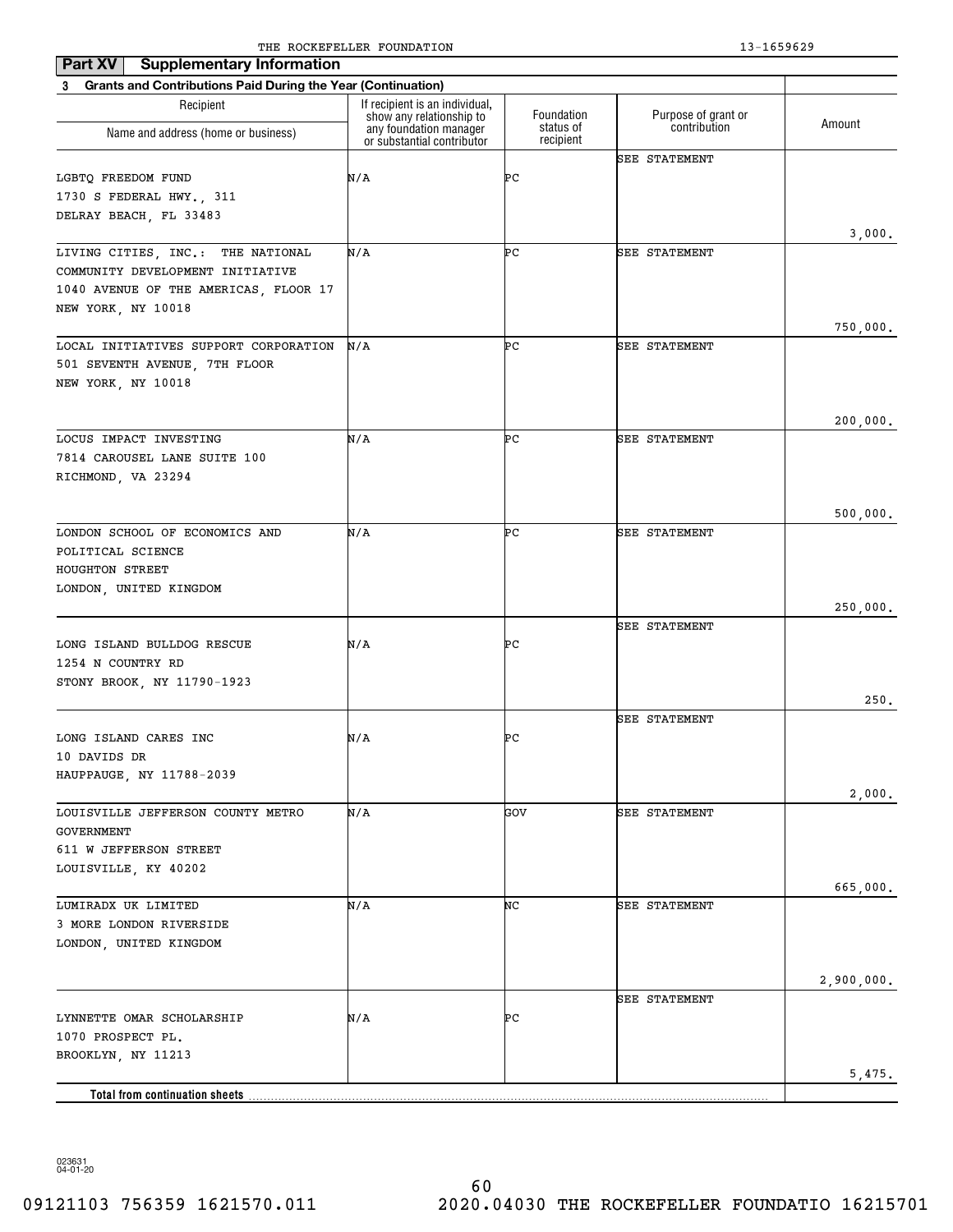| <b>Supplementary Information</b><br>Part XV                                             |                                                                                      |                         |                                     |          |
|-----------------------------------------------------------------------------------------|--------------------------------------------------------------------------------------|-------------------------|-------------------------------------|----------|
| 3 Grants and Contributions Paid During the Year (Continuation)                          |                                                                                      |                         |                                     |          |
| Recipient                                                                               | If recipient is an individual,<br>show any relationship to<br>any foundation manager | Foundation<br>status of | Purpose of grant or<br>contribution | Amount   |
| Name and address (home or business)                                                     | or substantial contributor                                                           | recipient               |                                     |          |
| MAHILA SEWA TRUST<br>SEWA RECEPTION CENTRE OPPOSITE<br>VICTORIA GARDEN AHMEDABAD, INDIA | N/A                                                                                  | ÞС                      | SEE STATEMENT                       | 100,000. |
| MAHILA SEWA TRUST                                                                       | N/A                                                                                  | ÞС                      | <b>SEE STATEMENT</b>                |          |
| SEWA RECEPTION CENTRE, OPPOSITE<br>VICTORIA GARDEN AHMEDABAD, INDIA                     |                                                                                      |                         |                                     | 50,000.  |
| MAKE THE ROAD NEW YORK                                                                  | N/A                                                                                  | ÞС                      | SEE STATEMENT                       |          |
| 2095 BROADWAY, SUITE 409<br>BROOKLYN, NY 11237                                          |                                                                                      |                         |                                     |          |
|                                                                                         |                                                                                      |                         |                                     | 50,000.  |
| MAKE-A-WISH FOUNDATION OF AMERICA<br>1702 E HIGHLAND AVE STE 400                        | N/A                                                                                  | ÞС                      | <b>SEE STATEMENT</b>                |          |
| PHOENIX, AZ 85016                                                                       |                                                                                      |                         |                                     | 1,875.   |
|                                                                                         |                                                                                      |                         | <b>SEE STATEMENT</b>                |          |
| <b>MALALA FUND</b><br>PO BOX 53347<br>WASHINGTON, DC 20009                              | N/A                                                                                  | ÞС                      |                                     |          |
|                                                                                         |                                                                                      |                         |                                     | 1,500.   |
| MALARIA NO MORE FUND<br>2341 EASTLAKE AVE E SUITE 200<br>SEATTLE, WA 98102              | N/A                                                                                  | ÞС                      | SEE STATEMENT                       |          |
|                                                                                         |                                                                                      |                         |                                     | 500,000. |
| MALARIA NO MORE FUND<br>2341 EASTLAKE AVE E, SUITE 200<br>SEATTLE, WA 98102             | N/A                                                                                  | ÞС                      | <b>SEE STATEMENT</b>                |          |
|                                                                                         |                                                                                      |                         |                                     | 290,719. |
| MANAV SADHNA<br>136, GANDHI ASHRAM                                                      | N/A                                                                                  | ÞС                      | SEE STATEMENT                       |          |
| AHMEDABAD, INDIA                                                                        |                                                                                      |                         |                                     |          |
|                                                                                         |                                                                                      |                         | <b>SEE STATEMENT</b>                | 153.     |
| MANHATTAN CLASS COMPANY INC<br>511 WEST 52ND STREET<br>NEW YORK, NY 10019               | N/A                                                                                  | ÞС                      |                                     |          |
|                                                                                         |                                                                                      |                         |                                     | 450.     |
| MANOMET, INC.<br>PO BOX 1770<br>MANOMET, MA 02345                                       | N/A                                                                                  | ÞС                      | SEE STATEMENT                       |          |
|                                                                                         |                                                                                      |                         |                                     | 1,500.   |
| Total from continuation sheets                                                          |                                                                                      |                         |                                     |          |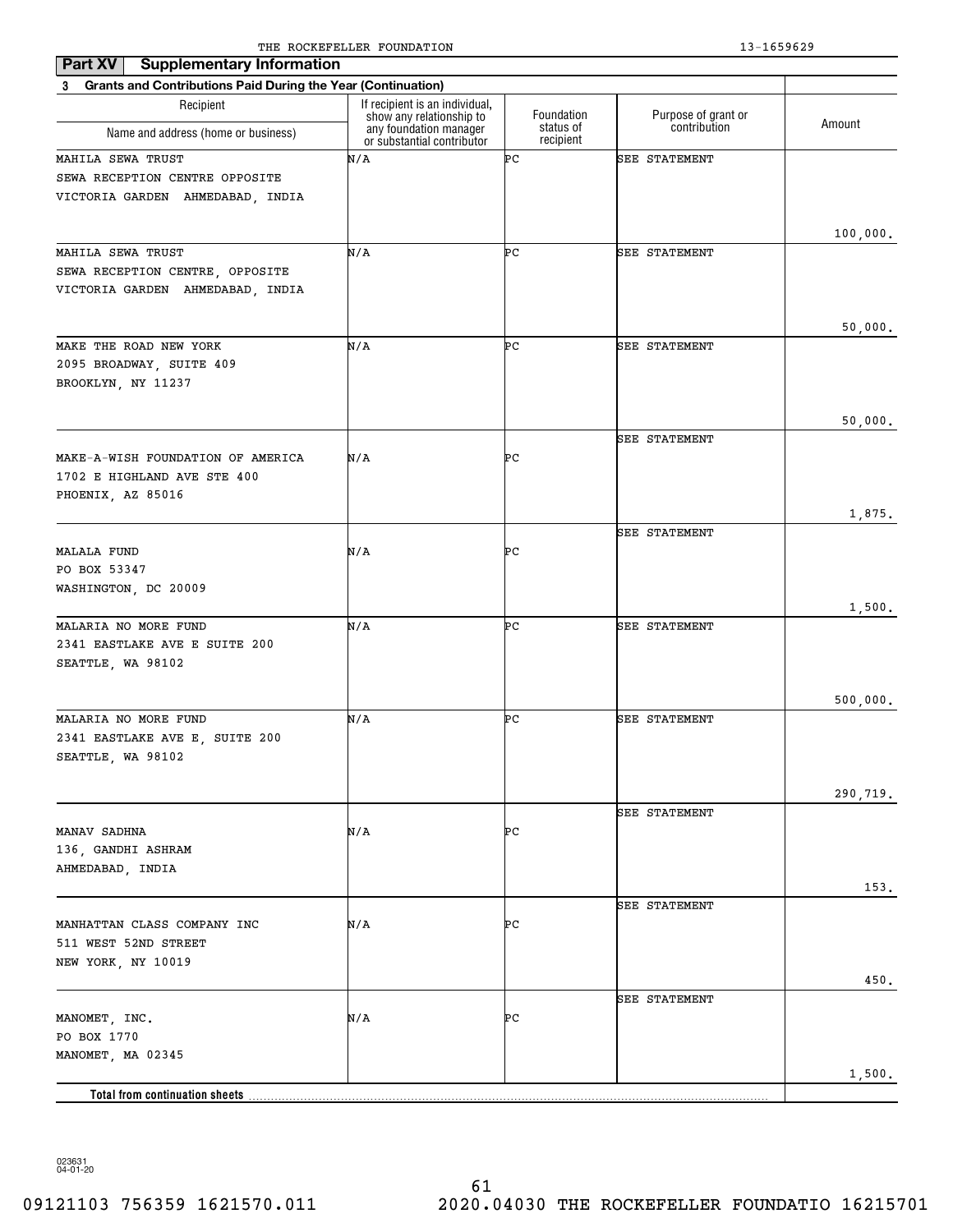| Part XV<br><b>Supplementary Information</b>                    | The Rocker needs roombillion                       |            | 19 10990 <i>49</i>   |          |
|----------------------------------------------------------------|----------------------------------------------------|------------|----------------------|----------|
| 3 Grants and Contributions Paid During the Year (Continuation) |                                                    |            |                      |          |
| Recipient                                                      | If recipient is an individual,                     | Foundation | Purpose of grant or  |          |
| Name and address (home or business)                            | show any relationship to<br>any foundation manager | status of  | contribution         | Amount   |
|                                                                | or substantial contributor                         | recipient  |                      |          |
|                                                                | N/A                                                | ÞС         | <b>SEE STATEMENT</b> |          |
| MAPLEWOOD MIDDLE SCHOOL HOME & SCHOOL<br><b>ASSOCIATION</b>    |                                                    |            |                      |          |
| 7 BURNETT ST                                                   |                                                    |            |                      |          |
| MAPLEWOOD, NJ 07040-2620                                       |                                                    |            |                      | 456.     |
|                                                                |                                                    |            | <b>SEE STATEMENT</b> |          |
| MARIST COLLEGE                                                 | N/A                                                | ÞС         |                      |          |
| 3399 NORTH RD                                                  |                                                    |            |                      |          |
| POUGHKEEPSIE, NY 12601-1350                                    |                                                    |            |                      |          |
|                                                                |                                                    |            |                      | 100.     |
|                                                                |                                                    |            | <b>SEE STATEMENT</b> |          |
| MARYLAND FOOD BANK INC                                         | N/A                                                | ÞС         |                      |          |
| 2200 HALETHORPE FARMS RD                                       |                                                    |            |                      |          |
| BALTIMORE, MD 21227-4551                                       |                                                    |            |                      |          |
|                                                                |                                                    |            |                      | 1,500.   |
|                                                                |                                                    |            | SEE STATEMENT        |          |
| MARY'S CENTER FOR MATERNAL & CHILD                             | N/A                                                | ÞС         |                      |          |
| CARE, INC.                                                     |                                                    |            |                      |          |
| 2333 ONTARIO RD NW                                             |                                                    |            |                      |          |
| WASHINGTON, DC 20009-2627                                      |                                                    |            |                      | 450.     |
| MASSACHUSETTS INSTITUTE OF TECHNOLOGY                          | N/A                                                | ÞС         | <b>SEE STATEMENT</b> |          |
| 77 MASSACHUSETTS AVENUE, ROOM 3-208                            |                                                    |            |                      |          |
| CAMBRIDGE, MA 02139-4307                                       |                                                    |            |                      |          |
|                                                                |                                                    |            |                      |          |
| MASSACHUSETTS INSTITUTE OF TECHNOLOGY                          | N/A                                                | ÞС         | <b>SEE STATEMENT</b> | 550,000. |
| 77 MASSACHUSETTS AVENUE, ROOM 3-208                            |                                                    |            |                      |          |
| CAMBRIDGE, MA 02139-4307                                       |                                                    |            |                      |          |
|                                                                |                                                    |            |                      |          |
|                                                                |                                                    |            |                      | 300,000. |
|                                                                |                                                    |            | <b>SEE STATEMENT</b> |          |
| MA-YI THEATER COMPANY                                          | N/A                                                | ÞС         |                      |          |
| 520 8TH AVE, SUITE 309                                         |                                                    |            |                      |          |
| NEW YORK, NY 10018                                             |                                                    |            |                      |          |
|                                                                |                                                    |            |                      | 750.     |
| MAYOR'S FUND TO ADVANCE NEW YORK CITY                          | N/A                                                | ÞС         | <b>SEE STATEMENT</b> |          |
| 63 FLUSHING AVE, BLDG 58, SUITE 1B                             |                                                    |            |                      |          |
| NEW YORK, NY 10007                                             |                                                    |            |                      |          |
|                                                                |                                                    |            |                      |          |
|                                                                |                                                    |            |                      | 150,000. |
|                                                                |                                                    |            | <b>SEE STATEMENT</b> |          |
| MAZON A JEWISH RESPONSE TO HUNGER                              | N/A                                                | ÞС         |                      |          |
| 10850 WILSHIRE BLVD STE 400                                    |                                                    |            |                      |          |
| LOS ANGELES, CA 90024                                          |                                                    |            |                      |          |
|                                                                |                                                    |            |                      | 450.     |
| MCDONOGH SCHOOL INCORPORATED                                   | N/A                                                | ÞС         | <b>SEE STATEMENT</b> |          |
| 8600 MCDONOGH ROAD                                             |                                                    |            |                      |          |
| OWINGS MILLS, MD 21117                                         |                                                    |            |                      |          |
|                                                                |                                                    |            |                      | 750.     |
|                                                                |                                                    |            |                      |          |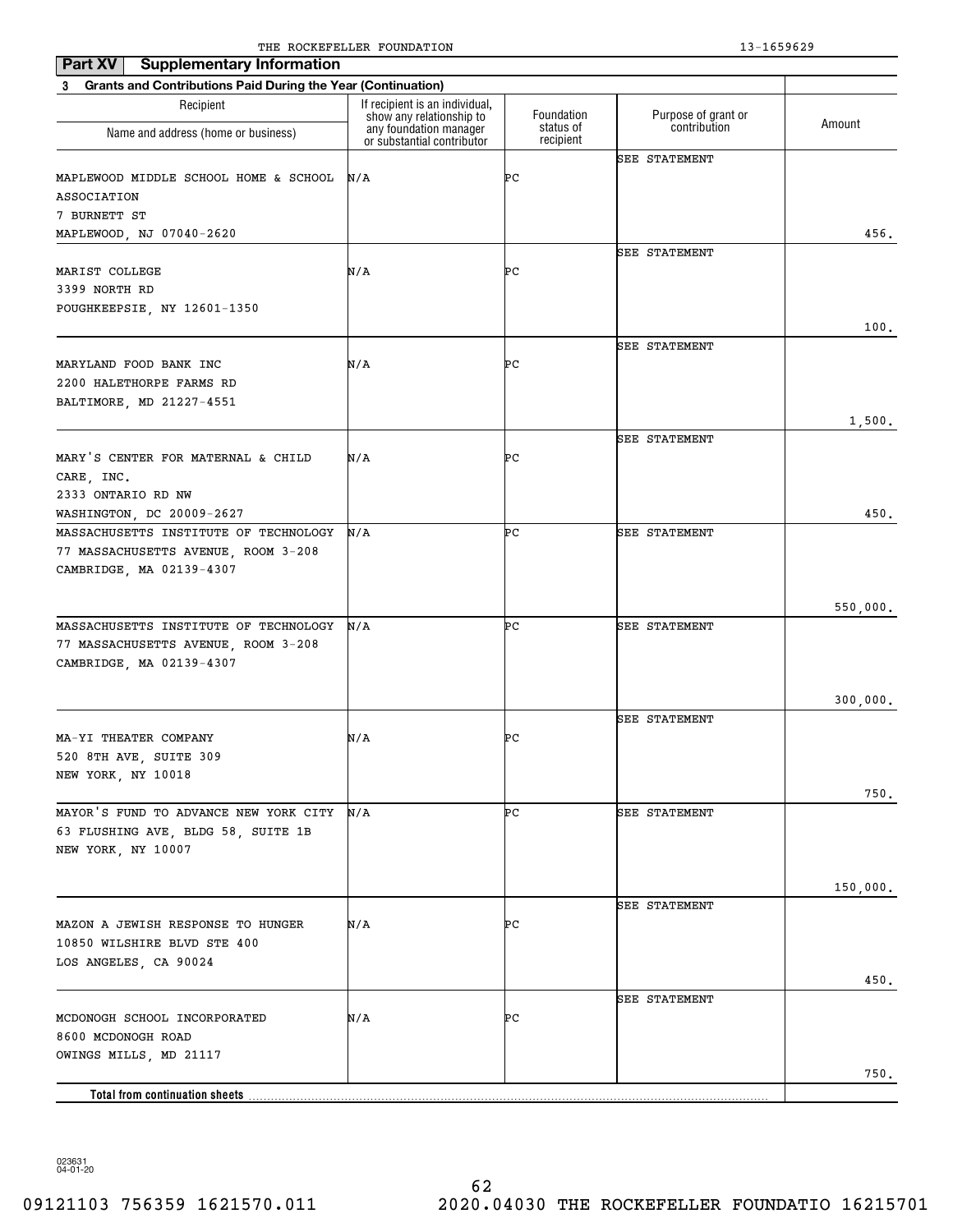| <b>Supplementary Information</b><br>Part XV                              |                                                            |                        |                      |          |
|--------------------------------------------------------------------------|------------------------------------------------------------|------------------------|----------------------|----------|
| <b>Grants and Contributions Paid During the Year (Continuation)</b><br>3 |                                                            |                        |                      |          |
| Recipient                                                                | If recipient is an individual,<br>show any relationship to | Foundation             | Purpose of grant or  |          |
| Name and address (home or business)                                      | any foundation manager<br>or substantial contributor       | status of<br>recipient | contribution         | Amount   |
|                                                                          |                                                            |                        | <b>SEE STATEMENT</b> |          |
| MEALS ON WHEELS OF MERCER COUNTY                                         | N/A                                                        | ÞС                     |                      |          |
| 320 HOLLOWBROOK DR.                                                      |                                                            |                        |                      |          |
| EWING, NJ 08638-2008                                                     |                                                            |                        |                      |          |
|                                                                          |                                                            |                        |                      | 6,500.   |
| MEKONG BASIN DISEASE SURVEILLANCE<br>FOUNDATION                          | N/A                                                        | ÞС                     | <b>SEE STATEMENT</b> |          |
| C/O MINISTRY OF PUBLIC HEALTH                                            |                                                            |                        |                      |          |
| RAJPRACHASAMASAI BUILDING (NO. 8) DDC                                    |                                                            |                        |                      |          |
| NONTHABURI, THAILAND                                                     |                                                            |                        |                      | 150,000. |
|                                                                          |                                                            |                        | <b>SEE STATEMENT</b> |          |
| MEMORIAL SLOAN KETTERING CANCER                                          | N/A                                                        | ÞС                     |                      |          |
| CENTER                                                                   |                                                            |                        |                      |          |
| 1275 YORK AVENUE                                                         |                                                            |                        |                      |          |
| NEW YORK, NY 10065                                                       |                                                            |                        |                      | 300.     |
| MERIDIAN INSTITUTE                                                       | N/A                                                        | ÞС                     | SEE STATEMENT        |          |
| 105 VILLAGE PLACE PO BOX 1829                                            |                                                            |                        |                      |          |
| DILLON, CO 80435                                                         |                                                            |                        |                      |          |
|                                                                          |                                                            |                        |                      |          |
|                                                                          |                                                            |                        |                      | 250,000. |
| MERIDIAN INSTITUTE                                                       | N/A                                                        | ÞС                     | <b>SEE STATEMENT</b> |          |
| 105 VILLAGE PLACE PO BOX 1829                                            |                                                            |                        |                      |          |
| DILLON, CO 80435                                                         |                                                            |                        |                      |          |
|                                                                          |                                                            |                        |                      |          |
| MERIDIAN INSTITUTE                                                       | N/A                                                        | ÞС                     | <b>SEE STATEMENT</b> | 150,000. |
| 105 VILLAGE PLACE PO BOX 1829                                            |                                                            |                        |                      |          |
| DILLON, CO 80435                                                         |                                                            |                        |                      |          |
|                                                                          |                                                            |                        |                      |          |
|                                                                          |                                                            |                        |                      | 100,000. |
| MERIDIAN INSTITUTE                                                       | N/A                                                        | ÞС                     | <b>SEE STATEMENT</b> |          |
| 105 VILLAGE PLACE, PO BOX 1829                                           |                                                            |                        |                      |          |
| DILLON, CO 80435                                                         |                                                            |                        |                      |          |
|                                                                          |                                                            |                        |                      |          |
|                                                                          |                                                            |                        |                      | 450,000. |
| MERIDIAN INSTITUTE                                                       | N/A                                                        | ÞС                     | <b>SEE STATEMENT</b> |          |
| 105 VILLAGE PLACE, PO BOX 1829                                           |                                                            |                        |                      |          |
| DILLON, CO 80435                                                         |                                                            |                        |                      |          |
|                                                                          |                                                            |                        |                      |          |
|                                                                          |                                                            |                        | SEE STATEMENT        | 117,848. |
| METROPOLITAN OPERA ASSOCIATION INC                                       | N/A                                                        | ÞС                     |                      |          |
| 30 LINCOLN CENTER                                                        |                                                            |                        |                      |          |
| NEW YORK, NY 10023-6922                                                  |                                                            |                        |                      |          |
|                                                                          |                                                            |                        |                      | 25,000.  |
|                                                                          |                                                            |                        | <b>SEE STATEMENT</b> |          |
| METROWEST YMCA                                                           | N/A                                                        | ÞС                     |                      |          |
| 280 OLD CONNECTICUT PATH                                                 |                                                            |                        |                      |          |
| FRAMINGHAM, MA 01701-4539                                                |                                                            |                        |                      |          |
|                                                                          |                                                            |                        |                      | 22,500.  |
| Total from continuation sheets                                           |                                                            |                        |                      |          |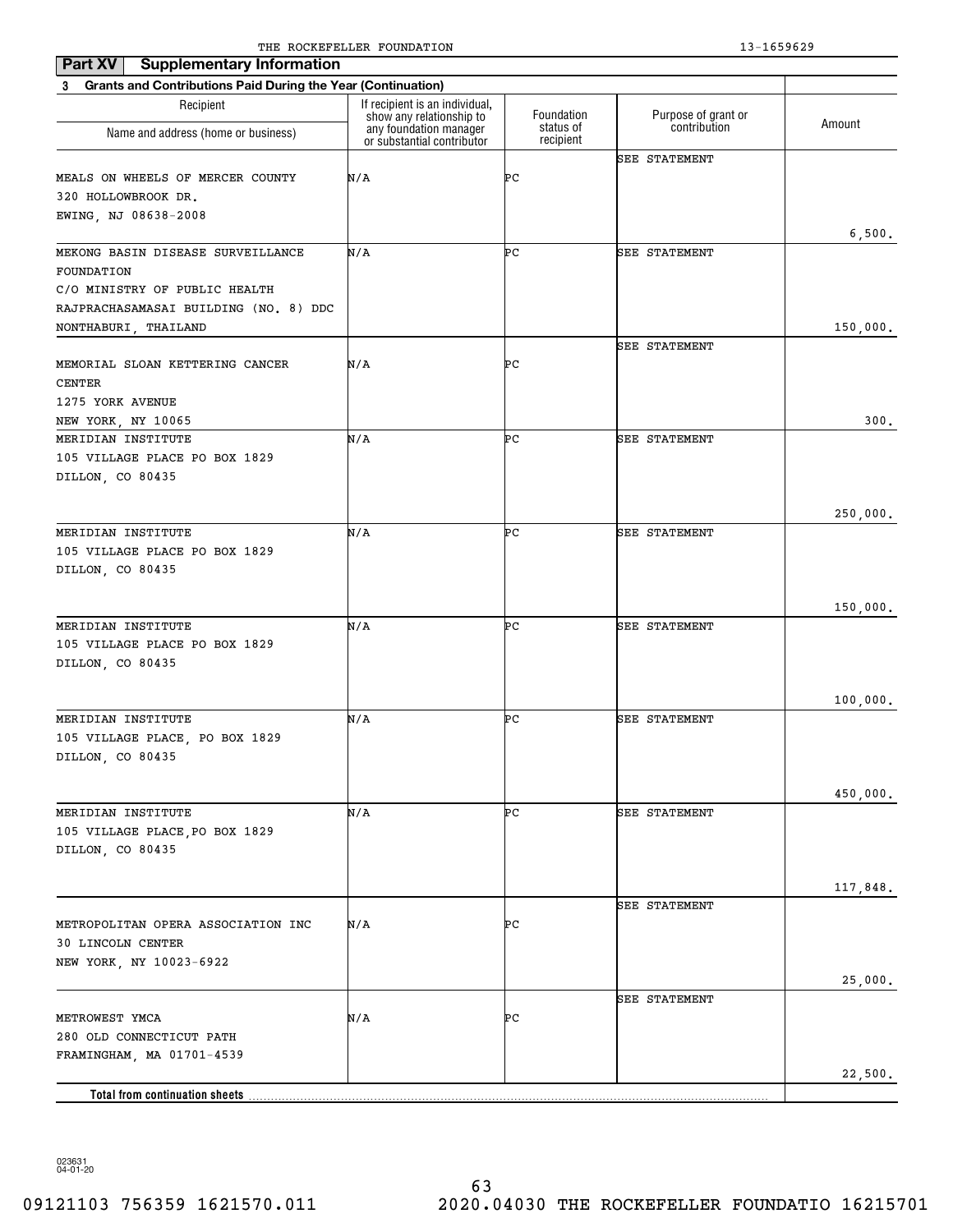| <b>Supplementary Information</b><br>Part XV                              |                                                            |                        |                      |          |
|--------------------------------------------------------------------------|------------------------------------------------------------|------------------------|----------------------|----------|
| <b>Grants and Contributions Paid During the Year (Continuation)</b><br>3 |                                                            |                        |                      |          |
| Recipient                                                                | If recipient is an individual,<br>show any relationship to | Foundation             | Purpose of grant or  |          |
| Name and address (home or business)                                      | any foundation manager<br>or substantial contributor       | status of<br>recipient | contribution         | Amount   |
|                                                                          |                                                            |                        | <b>SEE STATEMENT</b> |          |
| MID-SOUTH FOOD BANK                                                      | N/A                                                        | ÞС                     |                      |          |
| 239 S DUDLEY ST                                                          |                                                            |                        |                      |          |
| MEMPHIS, TN 38104-3203                                                   |                                                            |                        |                      | 150.     |
| MILKEN INSTITUTE                                                         | N/A                                                        | ÞС                     | <b>SEE STATEMENT</b> |          |
| 1250 4TH STREET                                                          |                                                            |                        |                      |          |
| SANTA MONICA, CA 90401                                                   |                                                            |                        |                      |          |
|                                                                          |                                                            |                        |                      |          |
|                                                                          |                                                            |                        |                      | 40,000.  |
|                                                                          |                                                            |                        | <b>SEE STATEMENT</b> |          |
| MINNESOTA FREEDOM FUND INC<br>PO BOX 6398                                | N/A                                                        | ÞС                     |                      |          |
| MINNEAPOLIS, MN 55406-0398                                               |                                                            |                        |                      |          |
|                                                                          |                                                            |                        |                      | 80.      |
|                                                                          |                                                            |                        | <b>SEE STATEMENT</b> |          |
| MISSION INVESTORS EXCHANGE, INC.                                         | N/A                                                        | ÞС                     |                      |          |
| 417 FIFTH AVENUE 8TH FLOOR                                               |                                                            |                        |                      |          |
| NEW YORK, NY 10016                                                       |                                                            |                        |                      |          |
|                                                                          |                                                            |                        |                      | 50,000.  |
| MISSIONARY PENTECOSTAL CHURCH OF GOD,                                    | N/A                                                        | ÞС                     | <b>SEE STATEMENT</b> |          |
| INC.<br>155-157 EAST FOURTH STREET PO BOX 417                            |                                                            |                        |                      |          |
| LAKEWOOD, NJ 08701                                                       |                                                            |                        |                      |          |
|                                                                          |                                                            |                        |                      | 200,000. |
|                                                                          |                                                            |                        | <b>SEE STATEMENT</b> |          |
| MOAB VALLEY MULTICULTURAL CENTER                                         | N/A                                                        | ÞС                     |                      |          |
| 156 N 100 W                                                              |                                                            |                        |                      |          |
| MOAB, UT 84532                                                           |                                                            |                        |                      |          |
|                                                                          | N/A                                                        | ÞС                     | <b>SEE STATEMENT</b> | 60.      |
| MOJALOOP FOUNDATION INC.<br>401 EDGEWATER PLACE SUITE 600                |                                                            |                        |                      |          |
| WAKEFIELD, MA 01880                                                      |                                                            |                        |                      |          |
|                                                                          |                                                            |                        |                      |          |
|                                                                          |                                                            |                        |                      | 200,000. |
| MOMSRISING EDUCATION FUND                                                | N/A                                                        | ÞС                     | SEE STATEMENT        |          |
| 12011 BEL-RED ROAD SUITE 100B                                            |                                                            |                        |                      |          |
| BELLEVUE,, WA 98005                                                      |                                                            |                        |                      |          |
|                                                                          |                                                            |                        |                      |          |
|                                                                          |                                                            |                        | <b>SEE STATEMENT</b> | 125,000. |
| MONHEGAN HISTORIAL & CULTURAL MUSEUM                                     | N/A                                                        | ÞС                     |                      |          |
| ASSOCIATION                                                              |                                                            |                        |                      |          |
| 1 LIGHTHOUSE HILL                                                        |                                                            |                        |                      |          |
| MONHEGAN, ME 04852-0000                                                  |                                                            |                        |                      | 3,000.   |
|                                                                          |                                                            |                        | <b>SEE STATEMENT</b> |          |
| MONROE COUNTY ANIMAL LEAGUE INC                                          | N/A                                                        | ÞС                     |                      |          |
| 3861 LAUREL CREEK ROAD<br>GREENVILLE, WV 24945                           |                                                            |                        |                      |          |
|                                                                          |                                                            |                        |                      | 300.     |
| Total from continuation sheets.                                          |                                                            |                        |                      |          |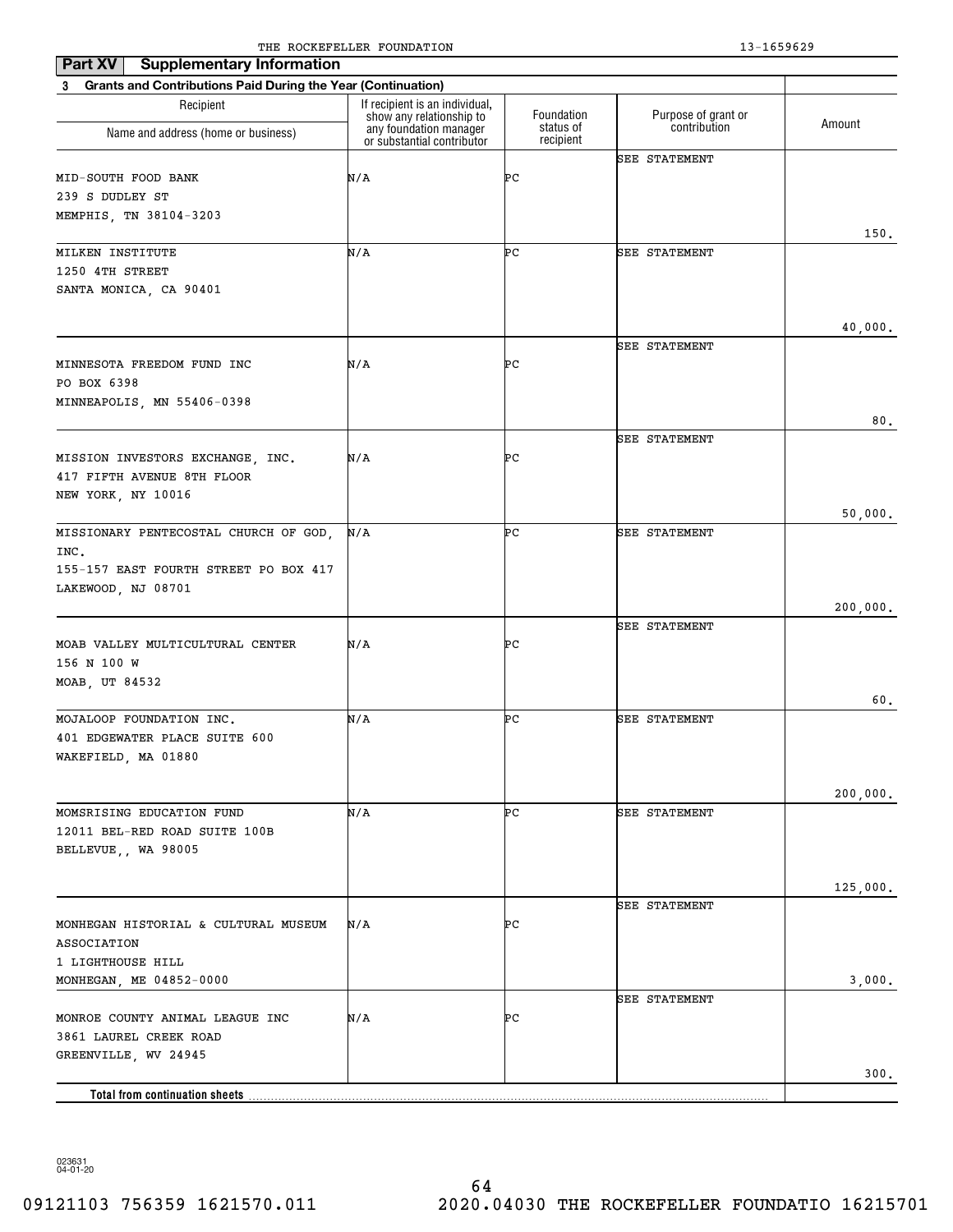| <b>Supplementary Information</b><br>Part XV                                   |                                                            |                        |                      |         |
|-------------------------------------------------------------------------------|------------------------------------------------------------|------------------------|----------------------|---------|
| <b>Grants and Contributions Paid During the Year (Continuation)</b><br>3      |                                                            |                        |                      |         |
| Recipient                                                                     | If recipient is an individual,<br>show any relationship to | Foundation             | Purpose of grant or  | Amount  |
| Name and address (home or business)                                           | any foundation manager<br>or substantial contributor       | status of<br>recipient | contribution         |         |
|                                                                               |                                                            |                        | <b>SEE STATEMENT</b> |         |
| MONROE COUNTY COUNCIL ON AGING                                                | N/A                                                        | ÞС                     |                      |         |
| INCORPORATED                                                                  |                                                            |                        |                      |         |
| PO BOX 149                                                                    |                                                            |                        |                      |         |
| LINDSIDE, WV 24951-0149                                                       |                                                            |                        | <b>SEE STATEMENT</b> | 375.    |
| MONTEREY PENINSULA FOUNDATION                                                 | N/A                                                        | ÞС                     |                      |         |
| 1 LOWER RAGSDALE DR BUILDING 3                                                |                                                            |                        |                      |         |
| MONTEREY, CA 93940-5749                                                       |                                                            |                        |                      |         |
|                                                                               |                                                            |                        |                      | 15,000. |
|                                                                               |                                                            |                        | <b>SEE STATEMENT</b> |         |
| NAACP FOUNDATION                                                              | N/A                                                        | ÞС                     |                      |         |
| 4805 MOUNT HOPE DRIVE                                                         |                                                            |                        |                      |         |
| BALTIMORE, MD 21239                                                           |                                                            |                        |                      | 83.     |
|                                                                               |                                                            |                        | <b>SEE STATEMENT</b> |         |
| NAACP LEGAL DEFENSE AND EDUCATIONAL                                           | N/A                                                        | ÞС                     |                      |         |
| FUND, INC.                                                                    |                                                            |                        |                      |         |
| 40 RECTOR STREET, 5TH FLOOR                                                   |                                                            |                        |                      |         |
| NEW YORK, NY 10006                                                            |                                                            |                        |                      | 4,240.  |
|                                                                               |                                                            |                        | <b>SEE STATEMENT</b> |         |
| NASHVILLE COMMUNITY BAIL FUND                                                 | N/A                                                        | ÞС                     |                      |         |
| P.O BOX 70120                                                                 |                                                            |                        |                      |         |
| NASHVILLE, TN 37207                                                           |                                                            |                        |                      | 1,500.  |
|                                                                               |                                                            |                        | <b>SEE STATEMENT</b> |         |
| NATIONAL ALLIANCE ON MENTAL ILLNESS                                           | N/A                                                        | ÞС                     |                      |         |
| OF WESTCHESTER INC                                                            |                                                            |                        |                      |         |
| 100 CLEARBROOK ROAD                                                           |                                                            |                        |                      |         |
| ELMSFORD, NY 10523-1116                                                       |                                                            |                        |                      | 750.    |
| NATIONAL ASSOCIATION FOR LATINO                                               | N/A                                                        | ÞС                     | <b>SEE STATEMENT</b> |         |
| COMMUNITY ASSET BUILDERS<br>5404 WURZBACH ROAD                                |                                                            |                        |                      |         |
| SAN ANTONIO, TX 78238                                                         |                                                            |                        |                      |         |
|                                                                               |                                                            |                        |                      | 50,000. |
|                                                                               |                                                            |                        | <b>SEE STATEMENT</b> |         |
| NATIONAL AUDUBON SOCIETY INC                                                  | N/A                                                        | ÞС                     |                      |         |
| 9 THURLOW TERRACE                                                             |                                                            |                        |                      |         |
| ALBANY, NY 12203                                                              |                                                            |                        |                      |         |
|                                                                               |                                                            | ÞС                     |                      | 4,500.  |
| NATIONAL CENTER FOR CIVIC INNOVATION<br>121 AVENUE OF THE AMERICAS, 6TH FLOOR | N/A                                                        |                        | <b>SEE STATEMENT</b> |         |
| NEW YORK, NY 10013                                                            |                                                            |                        |                      |         |
|                                                                               |                                                            |                        |                      |         |
|                                                                               |                                                            |                        |                      | 50,000. |
| NATIONAL COMMITTEE FOR RESPONSIVE                                             | N/A                                                        | ÞС                     | SEE STATEMENT        |         |
| PHILANTHROPY                                                                  |                                                            |                        |                      |         |
| 1900 L STREET NW, SUITE 825                                                   |                                                            |                        |                      |         |
| WASHINGTON, DC 20036                                                          |                                                            |                        |                      |         |
| Total from continuation sheets                                                |                                                            |                        |                      | 75,000. |
|                                                                               |                                                            |                        |                      |         |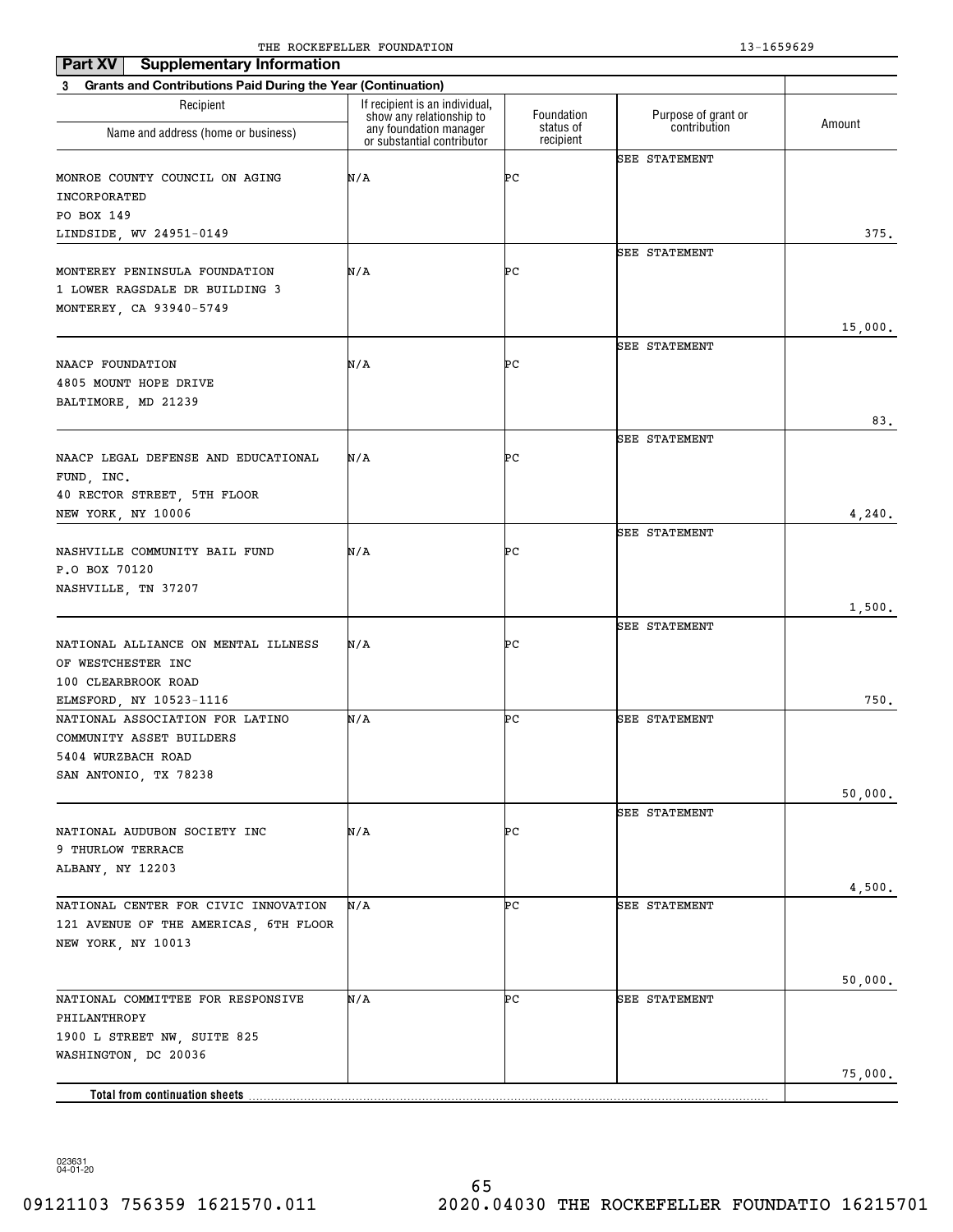| <b>Supplementary Information</b><br>Part XV                                                                                           |                                                                                      |                         |                                     |          |
|---------------------------------------------------------------------------------------------------------------------------------------|--------------------------------------------------------------------------------------|-------------------------|-------------------------------------|----------|
| <b>Grants and Contributions Paid During the Year (Continuation)</b><br>3                                                              |                                                                                      |                         |                                     |          |
| Recipient                                                                                                                             | If recipient is an individual,<br>show any relationship to<br>any foundation manager | Foundation<br>status of | Purpose of grant or<br>contribution | Amount   |
| Name and address (home or business)                                                                                                   | or substantial contributor                                                           | recipient               |                                     |          |
| NATIONAL DANCE INSTITUTE INC<br>217 W 147TH ST<br>NEW YORK, NY 10039-3427                                                             | N/A                                                                                  | ÞС                      | SEE STATEMENT                       |          |
|                                                                                                                                       |                                                                                      |                         |                                     | 250.     |
| NATIONAL DAY LABORER ORGANIZING<br>NETWORK<br>1030 S ARROYO PKWY, STE 106                                                             | N/A                                                                                  | ÞС                      | SEE STATEMENT                       |          |
| PASADENA, CA 91105                                                                                                                    |                                                                                      |                         |                                     | 750.     |
| NATIONAL DIAPER BANK NETWORK<br>155 EAST ST SUITE 101<br>NEW HAVEN, CT 06511                                                          | N/A                                                                                  | ÞС                      | SEE STATEMENT                       |          |
|                                                                                                                                       |                                                                                      |                         |                                     | 225.     |
| NATIONAL DOMESTIC WORKERS ALLIANCE<br>45 BROADWAY SUITE 320<br>NEW YORK, NY 10006                                                     | N/A                                                                                  | ÞС                      | SEE STATEMENT                       |          |
|                                                                                                                                       |                                                                                      |                         |                                     | 250,000. |
|                                                                                                                                       |                                                                                      |                         | <b>SEE STATEMENT</b>                |          |
| NATIONAL DOMESTIC WORKERS ALLIANCE<br>45 BROADWAY<br>NEW YORK, NY 10006                                                               | N/A                                                                                  | ÞС                      |                                     |          |
|                                                                                                                                       |                                                                                      |                         |                                     | 1,710.   |
| NATIONAL EMPLOYMENT LAW PROJECT, INC.<br>90 BROAD STREET SUITE 1100<br>NEW YORK, NY 10004                                             | N/A                                                                                  | ÞС                      | SEE STATEMENT                       |          |
|                                                                                                                                       |                                                                                      |                         |                                     | 700,000. |
| NATIONAL GEOGRAPHIC SOCIETY<br>1145 17TH ST NW                                                                                        | N/A                                                                                  | ÞС                      | SEE STATEMENT                       |          |
| WASHINGTON, DC 20036-4707                                                                                                             |                                                                                      |                         |                                     |          |
| NATIONAL GOVERNORS ASSOCIATION CENTER<br>FOR BEST PRACTICES<br>444 NORTH CAPITOL STREET, N.W. SUITE<br>267 WASHINGTON, DC 20001-1512  | N/A                                                                                  | ÞС                      | SEE STATEMENT                       | 1,750.   |
|                                                                                                                                       |                                                                                      |                         |                                     | 350,000. |
| NATIONAL GOVERNORS ASSOCIATION CENTER<br>FOR BEST PRACTICES<br>444 NORTH CAPITOL STREET, N.W., SUITE<br>267 WASHINGTON, DC 20001-1512 | N/A                                                                                  | ÞС                      | SEE STATEMENT                       | 25,000.  |
| NATIONAL IMMIGRATION LAW CENTER<br>3435 WILSHIRE BOULEVARD SUITE 2850<br>LOS ANGELES, CA 90010                                        | N/A                                                                                  | ÞС                      | SEE STATEMENT                       |          |
|                                                                                                                                       |                                                                                      |                         |                                     | 350,000. |
| Total from continuation sheets                                                                                                        |                                                                                      |                         |                                     |          |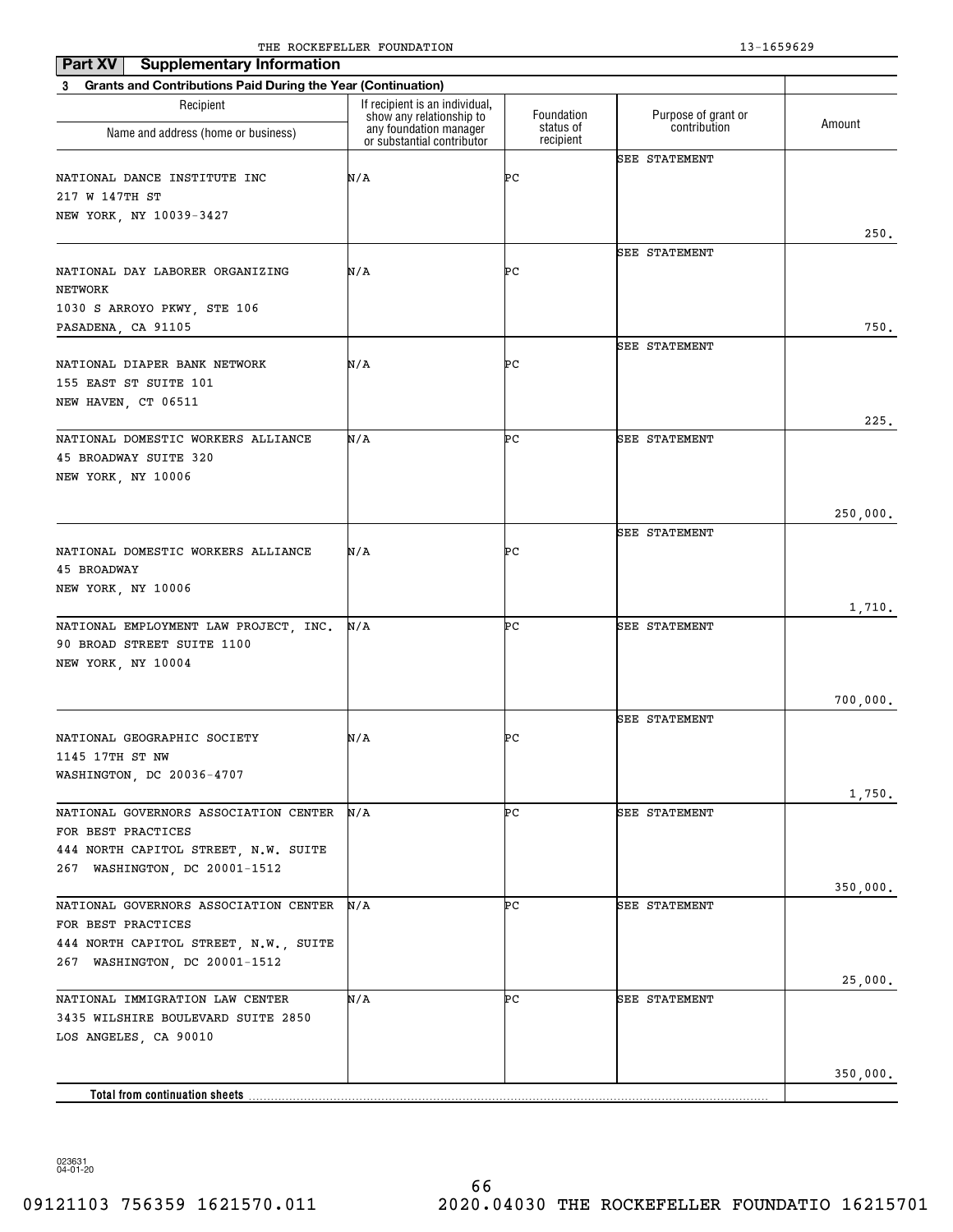| <b>Supplementary Information</b><br>Part XV                                           |                                                            |                        |                      |          |
|---------------------------------------------------------------------------------------|------------------------------------------------------------|------------------------|----------------------|----------|
| <b>Grants and Contributions Paid During the Year (Continuation)</b><br>3              |                                                            |                        |                      |          |
| Recipient                                                                             | If recipient is an individual,<br>show any relationship to | Foundation             | Purpose of grant or  | Amount   |
| Name and address (home or business)                                                   | any foundation manager<br>or substantial contributor       | status of<br>recipient | contribution         |          |
| NATIONAL MULTIPLE SCLEROSIS SOCIETY<br>733 3RD AVE FL 3<br>NEW YORK, NY 10017-3211    | N/A                                                        | ÞС                     | <b>SEE STATEMENT</b> | 600.     |
|                                                                                       |                                                            |                        | <b>SEE STATEMENT</b> |          |
| NATIONAL OUTDOOR LEADERSHIP SCHOOL<br>284 LINCOLN STREET<br>LANDER, WY 82520          | N/A                                                        | ÞС                     |                      |          |
|                                                                                       |                                                            |                        | <b>SEE STATEMENT</b> | 930.     |
| NATIONAL PARK TRUST INC<br>401 E. JEFFERSON ST SUITE 207<br>ROCKVILLE, MD 20850-2617  | N/A                                                        | ÞС                     |                      |          |
|                                                                                       |                                                            |                        |                      | 750.     |
| NATIONAL PARTNERSHIP FOR WOMEN &<br>FAMILIES<br>1875 CONNECTICUT AVE NW, SUITE 650    | N/A                                                        | ÞС                     | <b>SEE STATEMENT</b> |          |
| WASHINGTON, DC 20009                                                                  |                                                            |                        |                      | 150.     |
| NATURAL RESOURCES DEFENSE COUNCIL INC<br>40 WEST 20TH STREET                          | N/A                                                        | ÞС                     | <b>SEE STATEMENT</b> |          |
| NEW YORK, NY 10011-4211                                                               |                                                            |                        |                      | 3,000.   |
| NATURE CONSERVANCY<br>4245 NORTH FAIRFAX DRIVE, SUITE 100<br>ARLINGTON, VA 22203-1606 | N/A                                                        | ÞС                     | <b>SEE STATEMENT</b> |          |
|                                                                                       |                                                            |                        |                      | 2,500.   |
| NEST M PARENT TEACHERS ASSOCIATION<br>INC<br>111 COLUMBIA ST                          | N/A                                                        | ÞС                     | <b>SEE STATEMENT</b> |          |
| NEW YORK, NY 10002-1947                                                               |                                                            |                        |                      | 4,500.   |
| NEW AMERICA FOUNDATION<br>740 15TH STREET NW, SUITE 900<br>WASHINGTON, DC 20005       | N/A                                                        | ÞС                     | <b>SEE STATEMENT</b> |          |
|                                                                                       |                                                            |                        |                      | 744,750. |
| NEW AMERICA FOUNDATION<br>740 15TH STREET NW, SUITE 900<br>WASHINGTON, DC 20005       | N/A                                                        | ÞС                     | <b>SEE STATEMENT</b> |          |
|                                                                                       |                                                            |                        |                      | 125,000. |
| NEW JERSEY AUDUBON SOCIETY<br>9 HARDSCRABBLE RD                                       | N/A                                                        | ÞС                     | SEE STATEMENT        |          |
| BERNARDSVILLE, NJ 07924-1303                                                          |                                                            |                        |                      | 7,500.   |
|                                                                                       |                                                            |                        |                      |          |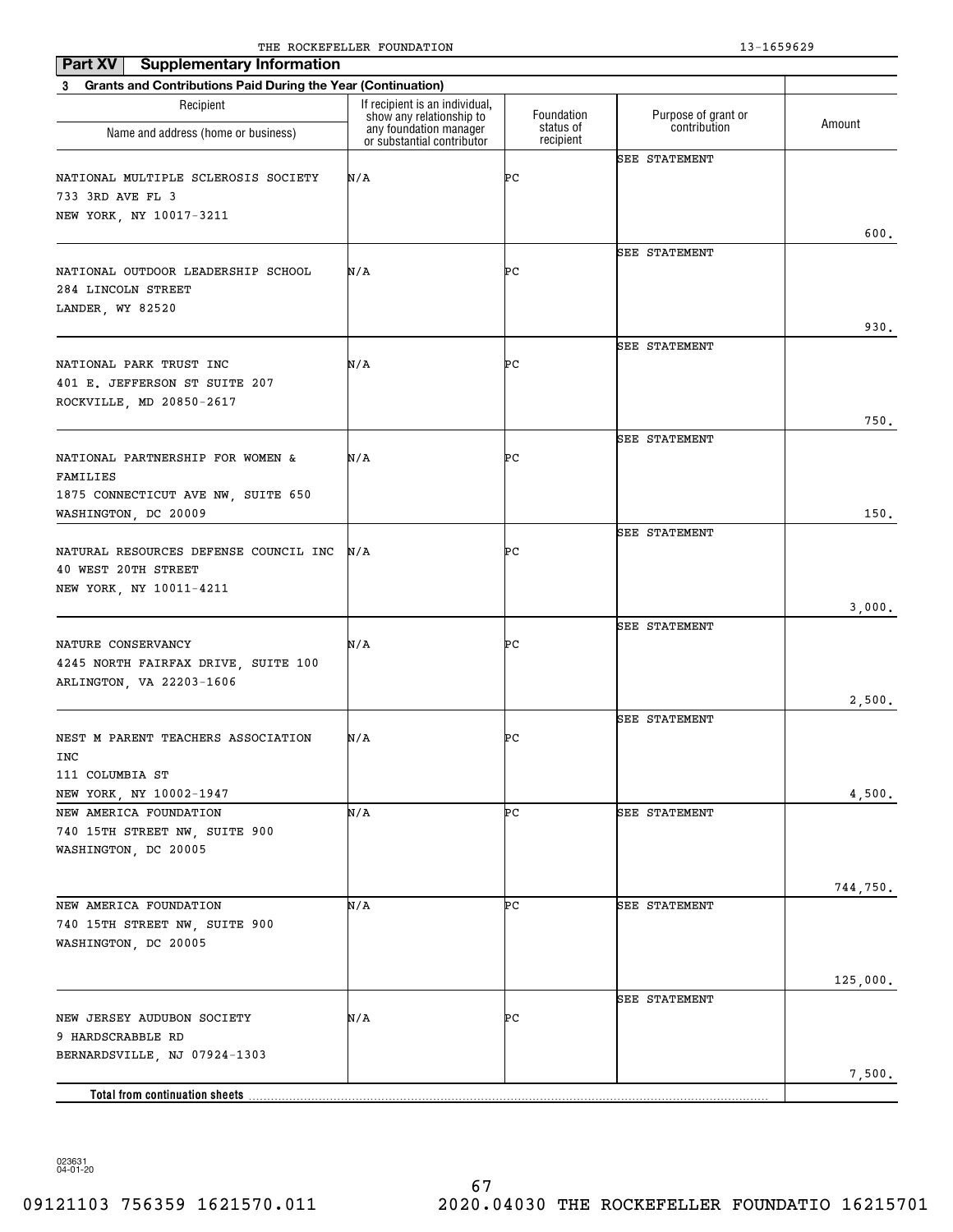| Part XV<br><b>Supplementary Information</b>                    | The Rocker needs roombillion                               |                        | 19 10990 <i>49</i>   |            |
|----------------------------------------------------------------|------------------------------------------------------------|------------------------|----------------------|------------|
| 3 Grants and Contributions Paid During the Year (Continuation) |                                                            |                        |                      |            |
| Recipient                                                      | If recipient is an individual,<br>show any relationship to | Foundation             | Purpose of grant or  |            |
| Name and address (home or business)                            | any foundation manager<br>or substantial contributor       | status of<br>recipient | contribution         | Amount     |
|                                                                |                                                            |                        | <b>SEE STATEMENT</b> |            |
| NEW LIFE HOME TRUST                                            | N/A                                                        | ÞС                     |                      |            |
| LENANA ROAD P.O. BOX 25341                                     |                                                            |                        |                      |            |
| NAIROBI, KENYA                                                 |                                                            |                        |                      | 1,000.     |
| NEW VENTURE FUND                                               | N/A                                                        | ÞС                     | <b>SEE STATEMENT</b> |            |
| 1201 CONNECTICUT AVE. NW SUITE 300                             |                                                            |                        |                      |            |
| WASHINGTON, DC 20036                                           |                                                            |                        |                      |            |
|                                                                |                                                            |                        |                      |            |
|                                                                |                                                            |                        |                      | 2,900,000. |
| NEW VENTURE FUND                                               | N/A                                                        | ÞС                     | <b>SEE STATEMENT</b> |            |
| 1201 CONNECTICUT AVE. NW SUITE 300                             |                                                            |                        |                      |            |
| WASHINGTON, DC 20036                                           |                                                            |                        |                      |            |
|                                                                |                                                            |                        |                      | 500,000.   |
| NEW VENTURE FUND                                               | N/A                                                        | ÞС                     | <b>SEE STATEMENT</b> |            |
| 1201 CONNECTICUT AVE. NW SUITE 300                             |                                                            |                        |                      |            |
| WASHINGTON, DC 20036                                           |                                                            |                        |                      |            |
|                                                                |                                                            |                        |                      |            |
|                                                                |                                                            |                        |                      | 262,594.   |
| NEW VENTURE FUND                                               | N/A                                                        | ÞС                     | <b>SEE STATEMENT</b> |            |
| 1201 CONNECTICUT AVE. NW SUITE 300                             |                                                            |                        |                      |            |
| WASHINGTON, DC 20036                                           |                                                            |                        |                      |            |
|                                                                |                                                            |                        |                      | 105,000.   |
| NEW VENTURE FUND                                               | N/A                                                        | ÞС                     | <b>SEE STATEMENT</b> |            |
| 1201 CONNECTICUT AVE. NW, SUITE 300                            |                                                            |                        |                      |            |
| WASHINGTON, DC 20036                                           |                                                            |                        |                      |            |
|                                                                |                                                            |                        |                      |            |
|                                                                |                                                            |                        |                      | 5,500,000. |
| NEW VENTURE FUND<br>1201 CONNECTICUT AVE. NW, SUITE 300        | N/A                                                        | ÞС                     | <b>SEE STATEMENT</b> |            |
| WASHINGTON, DC 20036                                           |                                                            |                        |                      |            |
|                                                                |                                                            |                        |                      |            |
|                                                                |                                                            |                        |                      | 3,000,000. |
| NEW VENTURE FUND                                               | N/A                                                        | ÞС                     | SEE STATEMENT        |            |
| 1201 CONNECTICUT AVE. NW, SUITE 300                            |                                                            |                        |                      |            |
| WASHINGTON, DC 20036                                           |                                                            |                        |                      |            |
|                                                                |                                                            |                        |                      |            |
|                                                                |                                                            |                        | <b>SEE STATEMENT</b> | 200,000.   |
|                                                                |                                                            |                        |                      |            |
| NEW VENTURE FUND                                               | N/A                                                        | ÞС                     |                      |            |
| 1201 CONNECTICUT AVENUE, NW SUITE 300                          |                                                            |                        |                      |            |
| WASHINGTON, DC 20036                                           |                                                            |                        |                      | 9,168.     |
| NEW WOMEN NEW YORKERS INC                                      | N/A                                                        | ÞС                     | <b>SEE STATEMENT</b> |            |
| 601 WEST 26TH STREET, SUITE 325 NO 99                          |                                                            |                        |                      |            |
| NEW YORK, NY 10001                                             |                                                            |                        |                      |            |
|                                                                |                                                            |                        |                      | 15,000.    |
|                                                                |                                                            |                        |                      |            |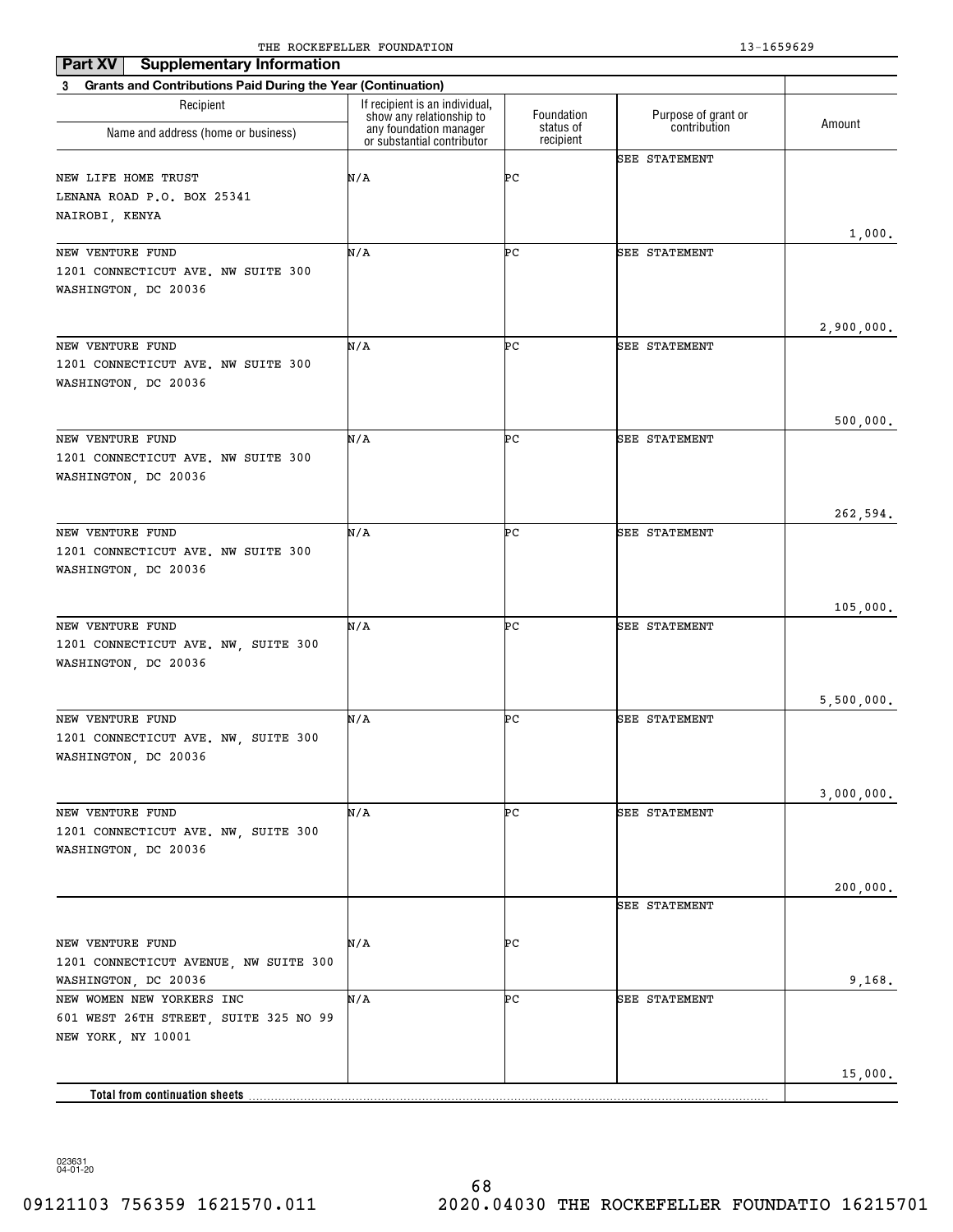| Part XV<br><b>Supplementary Information</b>                    | The Rocker needs roombillion                               |                        | 19 10990 <i>49</i>   |          |
|----------------------------------------------------------------|------------------------------------------------------------|------------------------|----------------------|----------|
| 3 Grants and Contributions Paid During the Year (Continuation) |                                                            |                        |                      |          |
| Recipient                                                      | If recipient is an individual,<br>show any relationship to | Foundation             | Purpose of grant or  |          |
| Name and address (home or business)                            | any foundation manager<br>or substantial contributor       | status of<br>recipient | contribution         | Amount   |
| NEW WOMEN NEW YORKERS INC                                      | N/A                                                        | ÞС                     | <b>SEE STATEMENT</b> |          |
| 85/1-2 SOI BOONYO, DINDAENG RD                                 |                                                            |                        |                      |          |
| SAMSANEUNAI SUB-DISTRICT NEW YORK,                             |                                                            |                        |                      |          |
| NY 10001                                                       |                                                            |                        |                      |          |
|                                                                |                                                            |                        |                      | 15,000.  |
|                                                                |                                                            |                        | <b>SEE STATEMENT</b> |          |
| NEW YORK CARES                                                 | N/A                                                        | ÞС                     |                      |          |
| 65 BROADWAY 19TH FLOOR                                         |                                                            |                        |                      |          |
| NEW YORK, NY 10006                                             |                                                            |                        |                      |          |
|                                                                |                                                            |                        |                      | 90.      |
|                                                                |                                                            |                        | <b>SEE STATEMENT</b> |          |
| NEW YORK CITY BALLET INC                                       | N/A                                                        | ÞС                     |                      |          |
| 20 LINCOLN CENTER PLAZA                                        |                                                            |                        |                      |          |
| NEW YORK, NY 10023-6913                                        |                                                            |                        |                      |          |
|                                                                |                                                            |                        |                      | 800.     |
|                                                                |                                                            |                        | <b>SEE STATEMENT</b> |          |
| NEW YORK CITY CENTER INC                                       | N/A                                                        | ÞС                     |                      |          |
| 130 W 56TH ST FL 9                                             |                                                            |                        |                      |          |
| NEW YORK, NY 10019-3962                                        |                                                            |                        |                      |          |
| NEW YORK CITY ENERGY EFFICIENCY                                | N/A                                                        | ÞС                     | <b>SEE STATEMENT</b> | 300.     |
|                                                                |                                                            |                        |                      |          |
| CORPORATION<br>1359 BROADWAY, 19TH FLOOR                       |                                                            |                        |                      |          |
| NEW YORK, NY 10018                                             |                                                            |                        |                      |          |
|                                                                |                                                            |                        |                      | 168,750. |
|                                                                |                                                            |                        | <b>SEE STATEMENT</b> |          |
| NEW YORK COMMON PANTRY                                         | N/A                                                        | ÞС                     |                      |          |
| 8 EAST 109TH STREET                                            |                                                            |                        |                      |          |
| NEW YORK, NY 10029-3402                                        |                                                            |                        |                      |          |
|                                                                |                                                            |                        |                      | 150.     |
|                                                                |                                                            |                        | <b>SEE STATEMENT</b> |          |
| NEW YORK LAW SCHOOL                                            | N/A                                                        | ÞС                     |                      |          |
| 185 WEST BROADWAY, SUITE E300                                  |                                                            |                        |                      |          |
| NEW YORK, NY 10013-2921                                        |                                                            |                        |                      |          |
|                                                                |                                                            |                        |                      | 3,000.   |
|                                                                |                                                            |                        | SEE STATEMENT        |          |
| NEW YORK PUBLIC RADIO                                          | N/A                                                        | PС                     |                      |          |
| 160 VARICK STREET 9TH FLOOR                                    |                                                            |                        |                      |          |
| NEW YORK, NY 10013-0000                                        |                                                            |                        |                      |          |
|                                                                |                                                            |                        |                      | 3,271.   |
|                                                                |                                                            |                        | SEE STATEMENT        |          |
| NEW YORK SHAKESPEARE FESTIVAL                                  | N/A                                                        | PС                     |                      |          |
| 425 LAFAYETTE ST                                               |                                                            |                        |                      |          |
| NEW YORK, NY 10003-7021                                        |                                                            |                        |                      |          |
|                                                                |                                                            |                        |                      | 1,380.   |
| NEW YORK TRANSGENDER ADVOCACY GROUP                            | N/A                                                        | ÞС                     | <b>SEE STATEMENT</b> |          |
| 151 BANK STREET, ROOM 103                                      |                                                            |                        |                      |          |
| BROOKLYN, NY 11226                                             |                                                            |                        |                      |          |
|                                                                |                                                            |                        |                      |          |
|                                                                |                                                            |                        |                      | 5,000.   |
|                                                                |                                                            |                        |                      |          |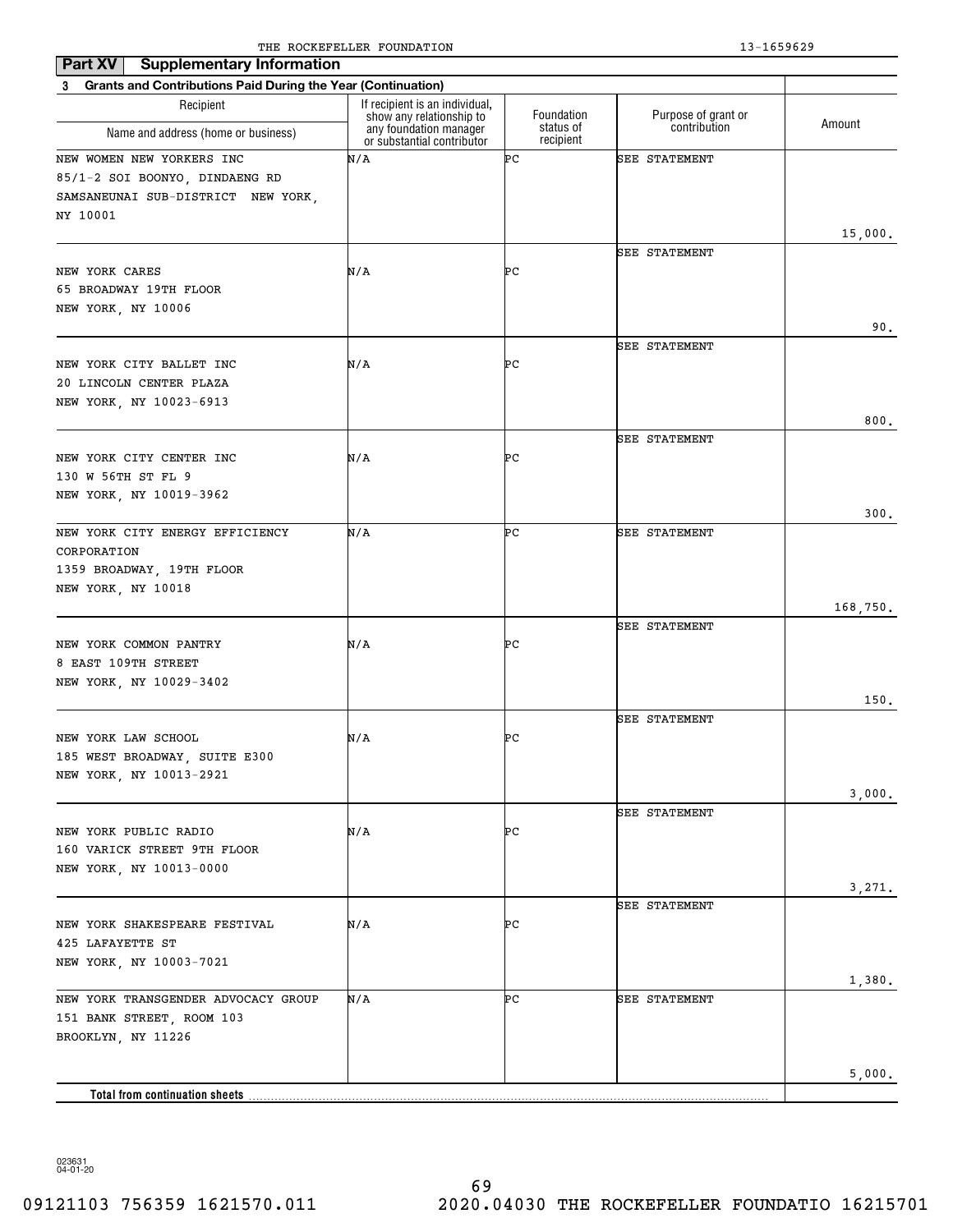| Part XV<br><b>Supplementary Information</b>                              |                                                            |                        |                      |          |
|--------------------------------------------------------------------------|------------------------------------------------------------|------------------------|----------------------|----------|
| <b>Grants and Contributions Paid During the Year (Continuation)</b><br>3 |                                                            |                        |                      |          |
| Recipient                                                                | If recipient is an individual,<br>show any relationship to | Foundation             | Purpose of grant or  | Amount   |
| Name and address (home or business)                                      | any foundation manager<br>or substantial contributor       | status of<br>recipient | contribution         |          |
| NEW YORK UNIVERSITY                                                      | N/A                                                        | ÞС                     | <b>SEE STATEMENT</b> |          |
| 665 BROADWAY, SUITE 801                                                  |                                                            |                        |                      |          |
| NEW YORK, NY 10012                                                       |                                                            |                        |                      |          |
|                                                                          |                                                            |                        |                      |          |
|                                                                          |                                                            |                        | <b>SEE STATEMENT</b> | 350,000. |
| NEW YORK UNIVERSITY                                                      | N/A                                                        | ÞС                     |                      |          |
| GIFT PROCESSING CENTER - 547                                             |                                                            |                        |                      |          |
| LAGUARDIA PLACE NEW YORK, NY 10012                                       |                                                            |                        |                      |          |
|                                                                          |                                                            |                        |                      | 26,715.  |
|                                                                          |                                                            |                        | <b>SEE STATEMENT</b> |          |
| NEWARK PUBLIC RADIO INC                                                  | N/A                                                        | ÞС                     |                      |          |
| 54 PARK PL                                                               |                                                            |                        |                      |          |
| NEWARK, NJ 07102-4302                                                    |                                                            |                        |                      | 600.     |
|                                                                          |                                                            |                        | <b>SEE STATEMENT</b> |          |
| NEWPORT FESTIVALS FOUNDATION INC                                         | N/A                                                        | ÞС                     |                      |          |
| PO BOX 650                                                               |                                                            |                        |                      |          |
| ESSEX, MA 01929-0012                                                     |                                                            |                        |                      |          |
|                                                                          |                                                            |                        |                      | 7,500.   |
| NEXTGEN CHAMBER OF COMMERCE                                              | N/A                                                        | ÞС                     | <b>SEE STATEMENT</b> |          |
| FOUNDATION                                                               |                                                            |                        |                      |          |
| 776 GIRARD AVENUE NW                                                     |                                                            |                        |                      |          |
| WASHINGTON, DC 20001                                                     |                                                            |                        |                      | 500,000. |
|                                                                          |                                                            |                        | <b>SEE STATEMENT</b> |          |
| NOLLIE JENKINS FAMILY CENTER INC                                         | N/A                                                        | ÞС                     |                      |          |
| 25 GLENDALE ST                                                           |                                                            |                        |                      |          |
| DURANT, MS 39063-2715                                                    |                                                            |                        |                      |          |
|                                                                          |                                                            |                        |                      | 188.     |
|                                                                          |                                                            | ÞС                     | <b>SEE STATEMENT</b> |          |
| NONPROFIT FINANCE FUND<br>5 HANOVER SQUARE NINTH FLOOR                   | N/A                                                        |                        |                      |          |
| NEW YORK, NY 10004                                                       |                                                            |                        |                      |          |
|                                                                          |                                                            |                        |                      | 750.     |
| NONPROFIT FINANCE FUND                                                   | N/A                                                        | ÞС                     | <b>SEE STATEMENT</b> |          |
| 5 HANOVER SQUARE, 9TH FLOOR                                              |                                                            |                        |                      |          |
| NEW YORK, NY 10004                                                       |                                                            |                        |                      |          |
|                                                                          |                                                            |                        |                      |          |
|                                                                          |                                                            |                        | SEE STATEMENT        | 50,000.  |
| NORTH SHORE ANIMAL LEAGUE AMERICA INC                                    | N/A                                                        | ÞС                     |                      |          |
| 25 DAVIS AVE                                                             |                                                            |                        |                      |          |
| PORT WASHINGTON, NY 11050                                                |                                                            |                        |                      |          |
|                                                                          |                                                            |                        |                      | 750.     |
|                                                                          |                                                            |                        | SEE STATEMENT        |          |
| NORTHEAST HEALTH FOUNDATION INC                                          | N/A                                                        | ÞС                     |                      |          |
| 310 SOUTH MANNING BLVD                                                   |                                                            |                        |                      |          |
| ALBANY, NY 12208-1771                                                    |                                                            |                        |                      | 21,000.  |
| <b>Total from continuation sheets</b>                                    |                                                            |                        |                      |          |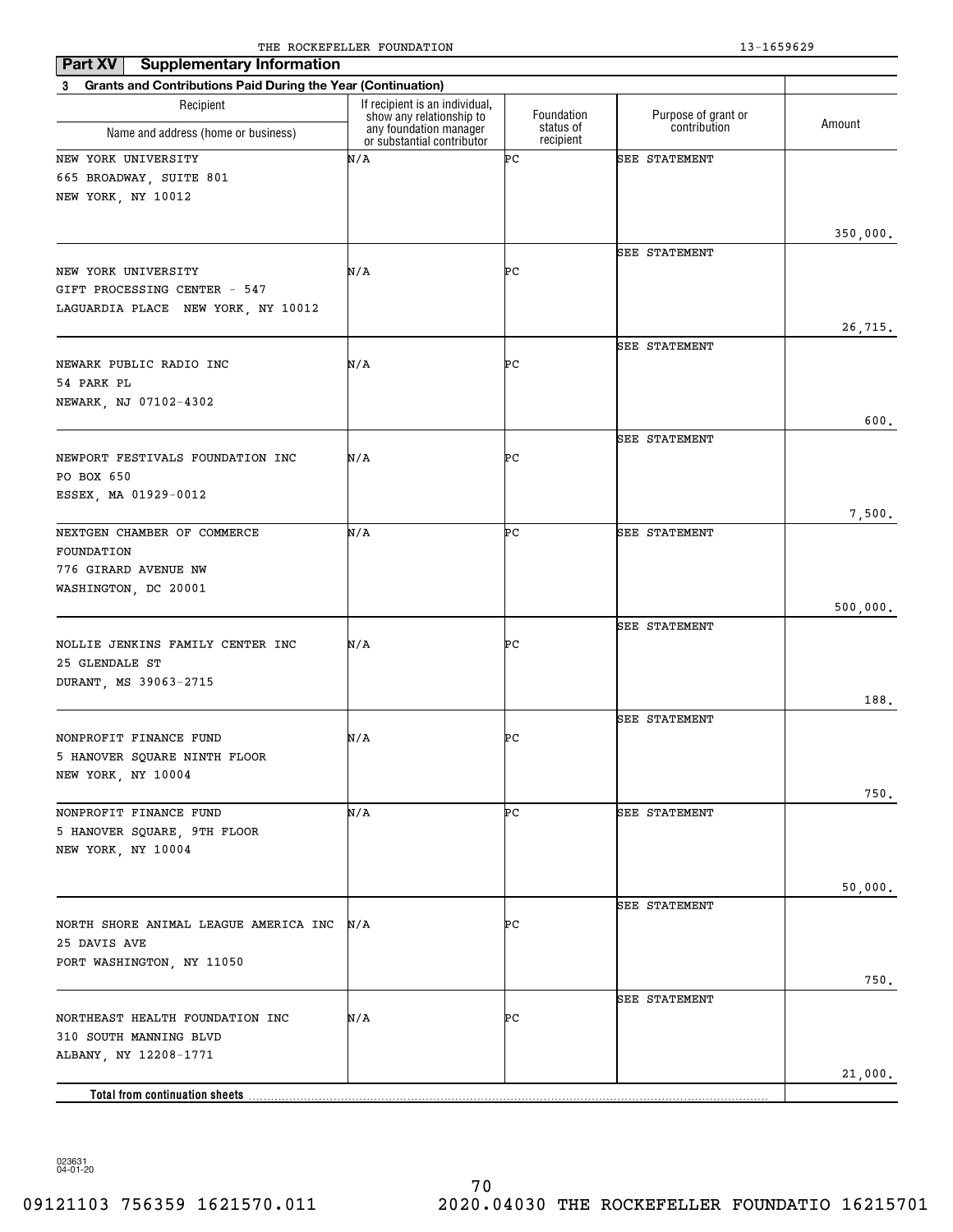| <b>Supplementary Information</b><br>Part XV                    |                                                            |                        |                      |          |
|----------------------------------------------------------------|------------------------------------------------------------|------------------------|----------------------|----------|
| 3 Grants and Contributions Paid During the Year (Continuation) |                                                            |                        |                      |          |
| Recipient                                                      | If recipient is an individual,<br>show any relationship to | Foundation             | Purpose of grant or  | Amount   |
| Name and address (home or business)                            | any foundation manager<br>or substantial contributor       | status of<br>recipient | contribution         |          |
| NORTHEASTERN UNIVERSITY                                        | N/A                                                        | ÞС                     | SEE STATEMENT        |          |
| 405 LAKE HALL                                                  |                                                            |                        |                      |          |
| BOSTON, MA 02115                                               |                                                            |                        |                      |          |
|                                                                |                                                            |                        |                      |          |
|                                                                |                                                            |                        |                      | 245,567. |
| NORTHWESTERN UNIVERSITY                                        | N/A                                                        | ÞС                     | SEE STATEMENT        |          |
| 1201 DAVIS ST., RM. 1-400                                      |                                                            |                        |                      |          |
| EVANSTON, IL 60208                                             |                                                            |                        |                      |          |
|                                                                |                                                            |                        |                      | 22,500.  |
| NORTHWESTERN UNIVERSITY                                        | N/A                                                        | ÞС                     | <b>SEE STATEMENT</b> |          |
| 633 CLARK STREET                                               |                                                            |                        |                      |          |
| EVANSTON, IL 60208                                             |                                                            |                        |                      |          |
|                                                                |                                                            |                        |                      |          |
|                                                                |                                                            |                        |                      | 149,380. |
|                                                                |                                                            |                        | <b>SEE STATEMENT</b> |          |
| NPR FOUNDATION                                                 | N/A                                                        | ÞС                     |                      |          |
| 1111 NORTH CAPITOL ST. NE                                      |                                                            |                        |                      |          |
| WASHINGTON, DC 20002                                           |                                                            |                        |                      |          |
|                                                                |                                                            |                        |                      | 50.      |
|                                                                |                                                            |                        | <b>SEE STATEMENT</b> |          |
| NSW RURAL FIRE SERVICE ASSOCIATION                             | N/A                                                        | ÞС                     |                      |          |
| INCORPORATED                                                   |                                                            |                        |                      |          |
| 11/69 YORK RD<br>PENRITH, AUSTRALIA                            |                                                            |                        |                      | 150.     |
| OASIS OPEN                                                     | N/A                                                        | NC                     | <b>SEE STATEMENT</b> |          |
| 35 CORPORATE DRIVE, SUITE 150                                  |                                                            |                        |                      |          |
| BURLINGTON, MA 01803                                           |                                                            |                        |                      |          |
|                                                                |                                                            |                        |                      |          |
|                                                                |                                                            |                        |                      | 200,000. |
|                                                                |                                                            |                        | <b>SEE STATEMENT</b> |          |
| OBERLIN COLLEGE                                                | N/A                                                        | ÞС                     |                      |          |
| 173 W LORAIN ST                                                |                                                            |                        |                      |          |
| OBERLIN, OH 44074-1057                                         |                                                            |                        |                      |          |
|                                                                |                                                            |                        |                      | 6,000.   |
| OCEAN POLICY LAB                                               | N/A                                                        | ÞС                     | SEE STATEMENT        |          |
| 1151 FLATBUSH RD.                                              |                                                            |                        |                      |          |
| KINGSTON, NY 12401                                             |                                                            |                        |                      |          |
|                                                                |                                                            |                        |                      | 50,000.  |
| ODYSSEY ENERGY SOLUTIONS, INC.                                 | N/A                                                        | NC                     | SEE STATEMENT        |          |
| 1519 PINE ST. UNIT 1                                           |                                                            |                        |                      |          |
| BOULDER, CO 80302                                              |                                                            |                        |                      |          |
|                                                                |                                                            |                        |                      |          |
|                                                                |                                                            |                        |                      | 370,380. |
|                                                                |                                                            |                        | SEE STATEMENT        |          |
| ONE TREE PLANTED INC                                           | N/A                                                        | ÞС                     |                      |          |
| 145 PINE HAVEN SHORES RD                                       |                                                            |                        |                      |          |
| SHELBURNE, VT 05482-0000                                       |                                                            |                        |                      |          |
|                                                                |                                                            |                        |                      | 300.     |
| Total from continuation sheets                                 |                                                            |                        |                      |          |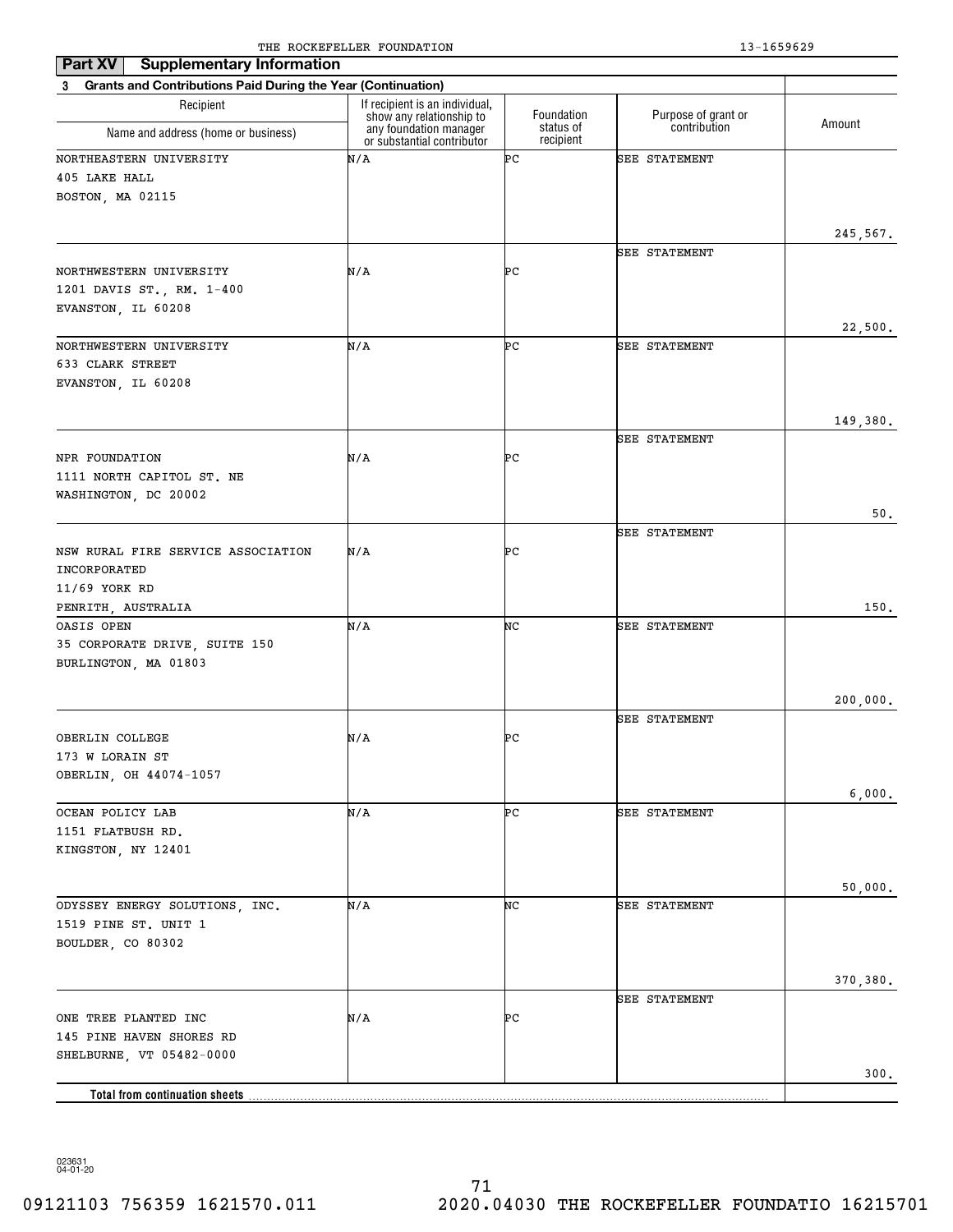| Part XV<br><b>Supplementary Information</b>                     | The Rocker needs roombillion                               |                        | 19 10990 <i>49</i>   |            |
|-----------------------------------------------------------------|------------------------------------------------------------|------------------------|----------------------|------------|
| 3 Grants and Contributions Paid During the Year (Continuation)  |                                                            |                        |                      |            |
| Recipient                                                       | If recipient is an individual,<br>show any relationship to | Foundation             | Purpose of grant or  | Amount     |
| Name and address (home or business)                             | any foundation manager<br>or substantial contributor       | status of<br>recipient | contribution         |            |
|                                                                 |                                                            |                        | <b>SEE STATEMENT</b> |            |
| OPERATION SMILE INC                                             | N/A                                                        | ÞС                     |                      |            |
| 3641 FACULTY BLVD                                               |                                                            |                        |                      |            |
| VIRGINIA BEACH, VA 23453                                        |                                                            |                        |                      | 500.       |
| ORLEANS PARISH SCHOOL BOARD                                     | N/A                                                        | ÞС                     | <b>SEE STATEMENT</b> |            |
| 2401 WESTBEND PARKWAY, SUITE 5055                               |                                                            |                        |                      |            |
| NEW ORLEANS, LA 70114                                           |                                                            |                        |                      |            |
|                                                                 |                                                            |                        |                      |            |
|                                                                 |                                                            |                        |                      | 675,000.   |
|                                                                 | N/A                                                        | PС                     | <b>SEE STATEMENT</b> |            |
| ORPHEUS CHAMBER ORCHESTRA INC<br>490 RIVERSIDE DRIVE 11TH FLOOR |                                                            |                        |                      |            |
| NEW YORK, NY 10027-5706                                         |                                                            |                        |                      |            |
|                                                                 |                                                            |                        |                      | 30,000.    |
| OUTSTANDING RENEWAL ENTERPRISES                                 | N/A                                                        | ÞС                     | <b>SEE STATEMENT</b> |            |
| INC/DBA LOWER EAST SIDE ECOLOGY                                 |                                                            |                        |                      |            |
| PO BOX 20488                                                    |                                                            |                        |                      |            |
| NEW YORK, NY 10009                                              |                                                            |                        |                      |            |
| OXFAM-AMERICA INC.                                              | N/A                                                        | PС                     | <b>SEE STATEMENT</b> | 15,000.    |
| 226 CAUSEWAY STREET, 5TH FLOOR                                  |                                                            |                        |                      |            |
| BOSTON, MA 02114-2206                                           |                                                            |                        |                      |            |
|                                                                 |                                                            |                        |                      |            |
|                                                                 |                                                            |                        |                      | 100,000.   |
|                                                                 |                                                            |                        | <b>SEE STATEMENT</b> |            |
| PACHAMAMA ALLIANCE                                              | N/A                                                        | PС                     |                      |            |
| P.O. BOX 29191                                                  |                                                            |                        |                      |            |
| SAN FRANCISCO, CA 94129                                         |                                                            |                        |                      | 270.       |
|                                                                 |                                                            |                        | <b>SEE STATEMENT</b> |            |
| PACIFIC COUNCIL ON INTERNATIONAL                                | N/A                                                        | ÞС                     |                      |            |
| POLICY                                                          |                                                            |                        |                      |            |
| 725 S FIGUEROA ST STE 450                                       |                                                            |                        |                      |            |
| LOS ANGELES, CA 90017-5412                                      |                                                            |                        |                      | 3,000.     |
| PACT INSTITUTE, INC.<br>1828 L STREET, NW, SUITE 300            | N/A                                                        | ÞС                     | SEE STATEMENT        |            |
| WASHINGTON, DC 20036                                            |                                                            |                        |                      |            |
|                                                                 |                                                            |                        |                      |            |
|                                                                 |                                                            |                        |                      | 500,000.   |
| PACT, INC.                                                      | N/A                                                        | PС                     | <b>SEE STATEMENT</b> |            |
| 1828 L STREET, NW, SUITE 300                                    |                                                            |                        |                      |            |
| WASHINGTON, DC 20036                                            |                                                            |                        |                      |            |
|                                                                 |                                                            |                        |                      | 2,500,000. |
|                                                                 |                                                            |                        | <b>SEE STATEMENT</b> |            |
| PAJAMA RAMA INC                                                 | N/A                                                        | PС                     |                      |            |
| PO BOX 851                                                      |                                                            |                        |                      |            |
| ROANOKE, TX 76262                                               |                                                            |                        |                      |            |
|                                                                 |                                                            |                        |                      | 1,500.     |
| Total from continuation sheets                                  |                                                            |                        |                      |            |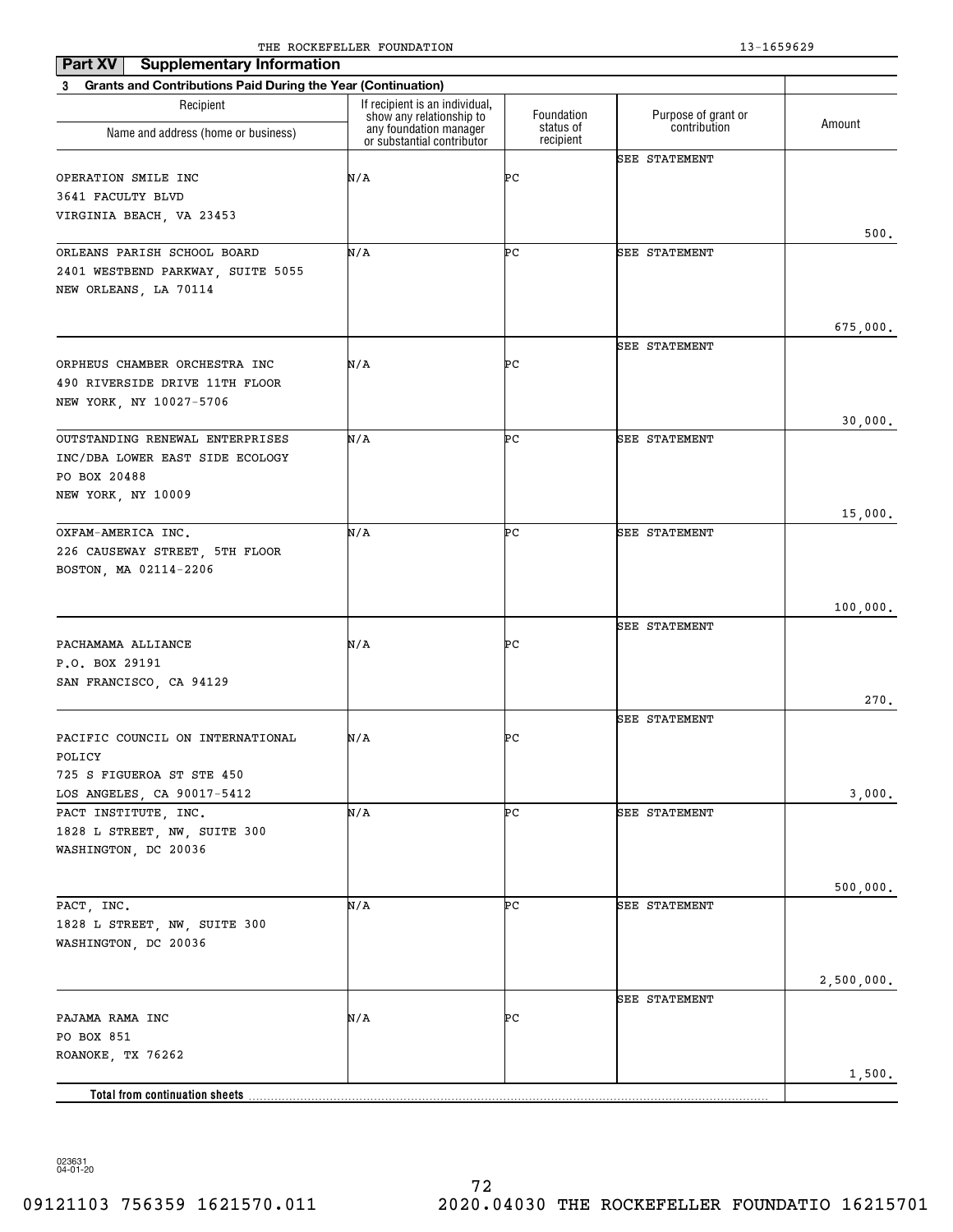| <b>Supplementary Information</b><br>Part XV                                                                                                |                                                            |                        |                      |            |
|--------------------------------------------------------------------------------------------------------------------------------------------|------------------------------------------------------------|------------------------|----------------------|------------|
| 3 Grants and Contributions Paid During the Year (Continuation)                                                                             |                                                            |                        |                      |            |
| Recipient                                                                                                                                  | If recipient is an individual,<br>show any relationship to | Foundation             | Purpose of grant or  |            |
| Name and address (home or business)                                                                                                        | any foundation manager<br>or substantial contributor       | status of<br>recipient | contribution         | Amount     |
| PALESTINE CHILDRENS RELIEF FUND<br>PO BOX 1926                                                                                             | N/A                                                        | ÞС                     | <b>SEE STATEMENT</b> |            |
| KENT, OH 44240-0035                                                                                                                        |                                                            |                        |                      | 3,825.     |
| PAN AMERICAN HEALTH ORGANIZATION<br>REGIONAL OFFICE OF THE WORLD HEALTH<br>ORGANIZATION 525 23RD STREET, N.W.<br>WASHINGTON, DC 20037-2895 | N/A                                                        | GOV                    | <b>SEE STATEMENT</b> | 2,600,000. |
| PAN MASSACHUSETTS CHALLENGE, INC<br>77 4TH AVENUE<br>NEEDHAM, MA 02494                                                                     | N/A                                                        | ÞС                     | <b>SEE STATEMENT</b> |            |
|                                                                                                                                            |                                                            |                        |                      | 922.       |
| <b>PANAHPUR</b><br>84 HIGH STREET<br>TONBRIDGE, UNITED KINGDOM                                                                             | N/A                                                        | NC                     | SEE STATEMENT        |            |
|                                                                                                                                            |                                                            |                        |                      | 25,000.    |
| PANCREATIC CANCER ACTION NETWORK INC<br>1500 ROSECRANS AVE, SUITE 200<br>MANHATTAN BEACH, CA 90266                                         | N/A                                                        | ÞС                     | <b>SEE STATEMENT</b> |            |
|                                                                                                                                            |                                                            |                        | <b>SEE STATEMENT</b> | 500.       |
| PARKINSONS FOUNDATION INC<br>1359 BROADWAY STE 1509<br>NEW YORK, NY 10018                                                                  | N/A                                                        | ÞС                     |                      |            |
| PARTNERSHIP FOR PUBLIC SERVICE, INC.                                                                                                       | N/A                                                        | ÞС                     | <b>SEE STATEMENT</b> | 300.       |
| 1100 NEW YORK AVENUE NW, SUITE 1090<br>EAST WASHINGTON, DC 20005                                                                           |                                                            |                        |                      |            |
| PARTNERSHIP FOR SOUTHERN EQUITY<br>55 IVAN ALLEN BOULEVARD NW, SUITE 503<br>ATLANTA, GA 30308                                              | N/A                                                        | ÞС                     | SEE STATEMENT        | 250,000.   |
|                                                                                                                                            |                                                            |                        | <b>SEE STATEMENT</b> | 100,000.   |
| PARTNERSHIP WITH NATIVE AMERICANS<br>16415 ADDISON RD STE 200<br>ADDISON, TX 75001-3218                                                    | N/A                                                        | ÞС                     |                      | 750.       |
| PATH<br>2201 WESTLAKE AVE, SUITE 200<br>SEATTLE, WA 98121                                                                                  | N/A                                                        | ÞС                     | SEE STATEMENT        |            |
|                                                                                                                                            |                                                            |                        |                      | 1,916,867. |
| Total from continuation sheets                                                                                                             |                                                            |                        |                      |            |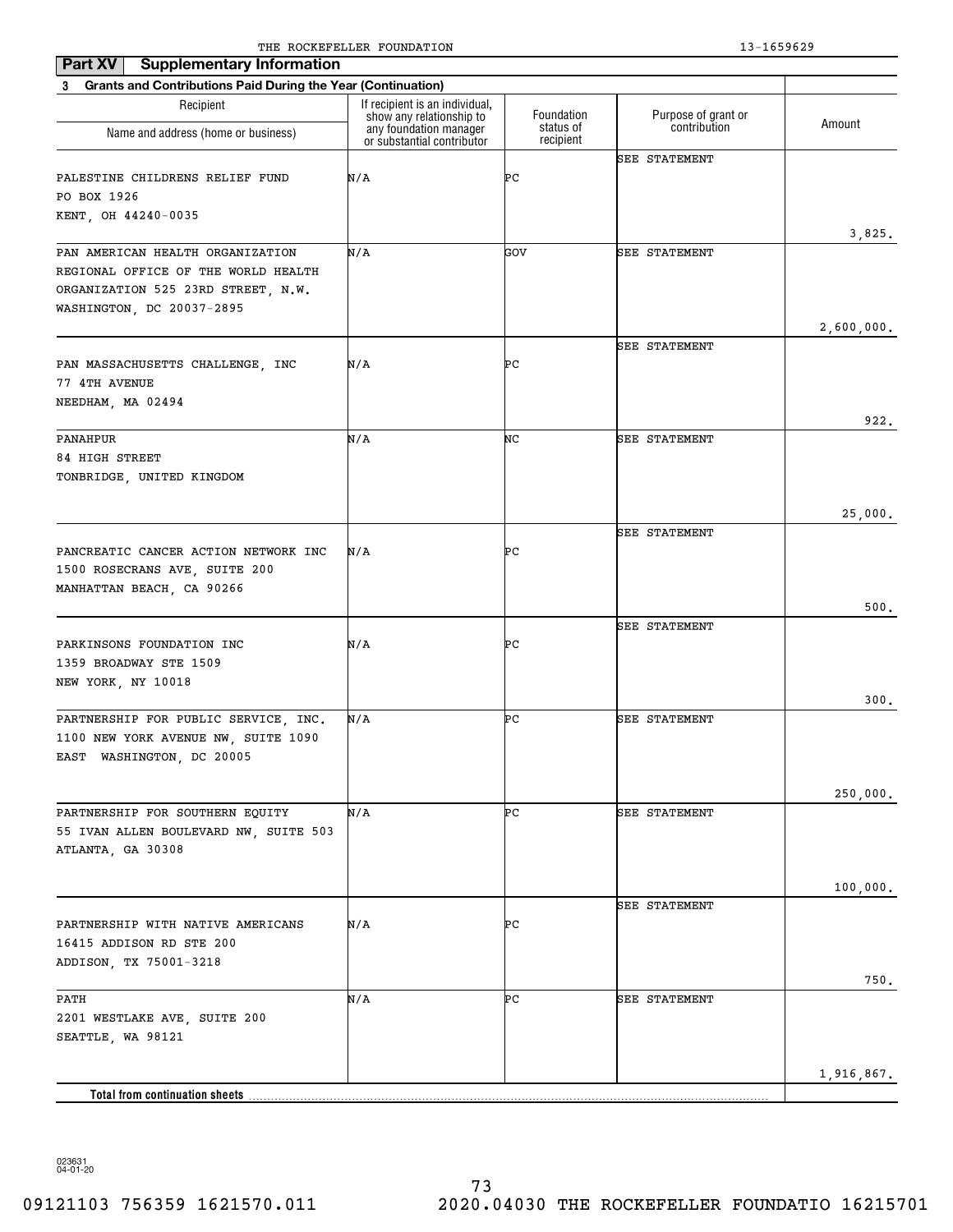| Part XV<br><b>Supplementary Information</b>                                                                                                        |                                                            |                        |                      |                      |
|----------------------------------------------------------------------------------------------------------------------------------------------------|------------------------------------------------------------|------------------------|----------------------|----------------------|
| <b>Grants and Contributions Paid During the Year (Continuation)</b><br>3                                                                           |                                                            |                        |                      |                      |
| Recipient                                                                                                                                          | If recipient is an individual,<br>show any relationship to | Foundation             | Purpose of grant or  |                      |
| Name and address (home or business)                                                                                                                | any foundation manager<br>or substantial contributor       | status of<br>recipient | contribution         | Amount               |
| PATH<br>2201 WESTLAKE AVE, SUITE 200<br>SEATTLE, WA 98121                                                                                          | N/A                                                        | ÞС                     | SEE STATEMENT        |                      |
| PATH<br>2201 WESTLAKE AVE, SUITE 200<br>SEATTLE, WA 98121                                                                                          | N/A                                                        | ÞС                     | SEE STATEMENT        | 250,000.             |
| PATHWAYS TO HEALTH COMMUNITY<br>PARTNERSHIP, INC<br>5051 S 129TH EAST AVE<br>TULSA, OK 74134                                                       | N/A                                                        | ÞС                     | SEE STATEMENT        | 100,000.             |
| PATHWAYS TO HEALTH COMMUNITY<br>PARTNERSHIP, INC<br>5051 S 129TH EAST AVE<br>TULSA, OK 74134                                                       | N/A                                                        | ÞС                     | <b>SEE STATEMENT</b> | 675,000.<br>600,000. |
| PERFORMANCE ZONE, INC DBA THE FIELD<br>75 MAIDEN LANE NO 906<br>NEW YORK, NY 10038-4626                                                            | N/A                                                        | ÞС                     | SEE STATEMENT        | 1,000.               |
| PETS ARE WONDERFUL SUPPORT INC<br>134 W. 29TH STREET<br>NEW YORK, NY 10001                                                                         | N/A                                                        | ÞС                     | SEE STATEMENT        |                      |
| PHILANTHROPY NEW YORK, INC.<br>320 EAST 43RD STREET<br>NEW YORK, NY 10017                                                                          | N/A                                                        | ÞС                     | SEE STATEMENT        | 300.                 |
| PILLARS OF PEACE INC<br>201 VARICK ST FRNT 1<br>NEW YORK, NY 10014                                                                                 | N/A                                                        | ÞС                     | SEE STATEMENT        | 40,000.              |
| PIRAMAL SWASTHYA MANAGEMENT AND<br>RESEARCH INSTITUTE<br>3RD FLOOR, G.K. CLASSICS NO 8-3-990,<br>PLOT NO. 120, SRINAGAR COLONY<br>HYDERABAD, INDIA | N/A                                                        | ÞС                     | SEE STATEMENT        | 6,780.<br>500,000.   |
| PLANNED PARENTHOOD FEDERATION OF<br>AMERICA<br>123 WILLIAM STREET, 10TH FL.                                                                        | N/A                                                        | ÞС                     | SEE STATEMENT        |                      |
| NEW YORK, NY 10038                                                                                                                                 |                                                            |                        |                      | 12,085.              |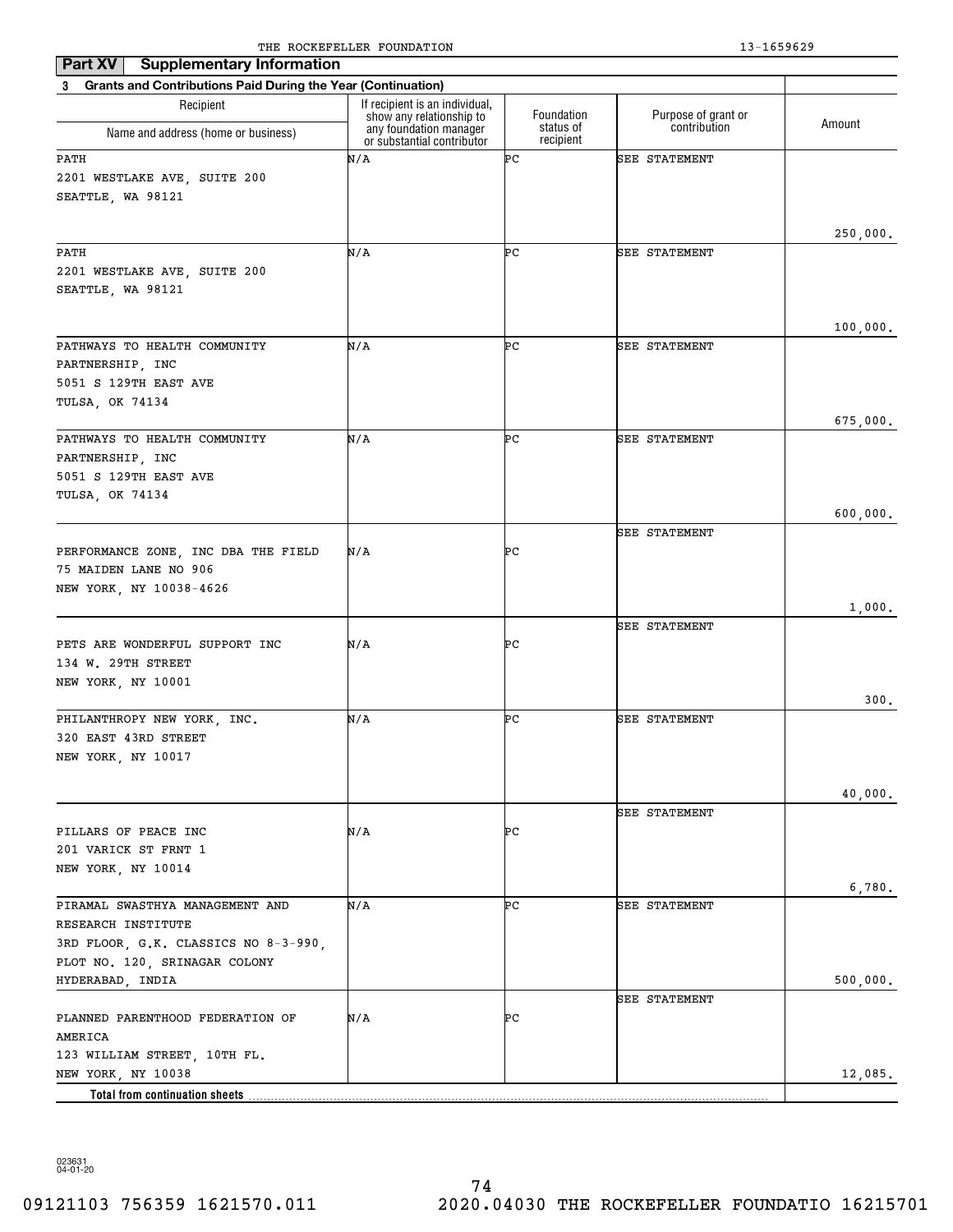| <b>Supplementary Information</b><br><b>Part XV</b>                                                           |                                                                                      |                         |                                     |            |
|--------------------------------------------------------------------------------------------------------------|--------------------------------------------------------------------------------------|-------------------------|-------------------------------------|------------|
| 3 Grants and Contributions Paid During the Year (Continuation)                                               |                                                                                      |                         |                                     |            |
| Recipient<br>Name and address (home or business)                                                             | If recipient is an individual,<br>show any relationship to<br>any foundation manager | Foundation<br>status of | Purpose of grant or<br>contribution | Amount     |
| POLICYLINK                                                                                                   | or substantial contributor<br>N/A                                                    | recipient<br>ÞС         |                                     |            |
| 1438 WEBSTER STREET, SUITE 303<br>OAKLAND, CA 94612                                                          |                                                                                      |                         | SEE STATEMENT                       | 250,000.   |
|                                                                                                              |                                                                                      |                         | SEE STATEMENT                       |            |
| POPULATION SERVICES INTERNATIONAL<br>1120 19TH ST. NW SUITE 600<br>WASHINGTON, DC 20036                      | N/A                                                                                  | ÞС                      |                                     |            |
|                                                                                                              |                                                                                      |                         | SEE STATEMENT                       | 300.       |
| PORT WASHINGTON FIRE DEPARTMENT INC<br>423 PORT WASHINGTON BLVD<br>PRT WASHINGTN, NY 11050-4202              | N/A                                                                                  | ÞС                      |                                     |            |
|                                                                                                              |                                                                                      |                         |                                     | 750.       |
| PORT WASHINGTON LIBRARY FOUNDATION<br>INC                                                                    | N/A                                                                                  | ÞС                      | SEE STATEMENT                       |            |
| 1 LIBRARY DR                                                                                                 |                                                                                      |                         |                                     |            |
| PRT WASHINGTN, NY 11050-2741                                                                                 |                                                                                      |                         |                                     | 300.       |
| POSSIBLE<br>99 WALL ST, 4100<br>NEW YORK, NY 10005                                                           | N/A                                                                                  | ÞС                      | SEE STATEMENT                       |            |
|                                                                                                              |                                                                                      |                         |                                     | 1,800.     |
| POST ROAD FOUNDATION<br>1999 HARRISON STREET, SUITE 1800<br>OAKLAND, CA 94612                                | N/A                                                                                  | ÞС                      | SEE STATEMENT                       |            |
|                                                                                                              |                                                                                      |                         |                                     | 182,000.   |
| POST ROAD FOUNDATION<br>1999 HARRISON STREET, SUITE 1800<br>OAKLAND, CA 94612                                | N/A                                                                                  | ÞС                      | SEE STATEMENT                       |            |
|                                                                                                              |                                                                                      |                         |                                     | 35,000.    |
| POWER FOR ALL<br>1012 TORNEY AVE TIDES COWORKING C/O<br>POWER FOR ALL SAN FRANCISCO, CA<br>94129             | N/A                                                                                  | ÞС                      | SEE STATEMENT                       |            |
|                                                                                                              |                                                                                      |                         |                                     | 150,000.   |
| PRAEKELT FOUNDATION NPC<br>UNIT F14A, 44 STANLEY COMPLEX, 44<br>STANLEY AVENUE JOHANNESBURG, SOUTH<br>AFRICA | N/A                                                                                  | ÞС                      | SEE STATEMENT                       |            |
|                                                                                                              |                                                                                      |                         | SEE STATEMENT                       | 1,500,000. |
| PRATHAM EDUCATION FOUNDATION<br>B 4/58, 2ND FLOOR<br>NEW DELHI, INDIA                                        | N/A                                                                                  | ÞС                      |                                     |            |
|                                                                                                              |                                                                                      |                         |                                     | 300.       |
| Total from continuation sheets                                                                               |                                                                                      |                         |                                     |            |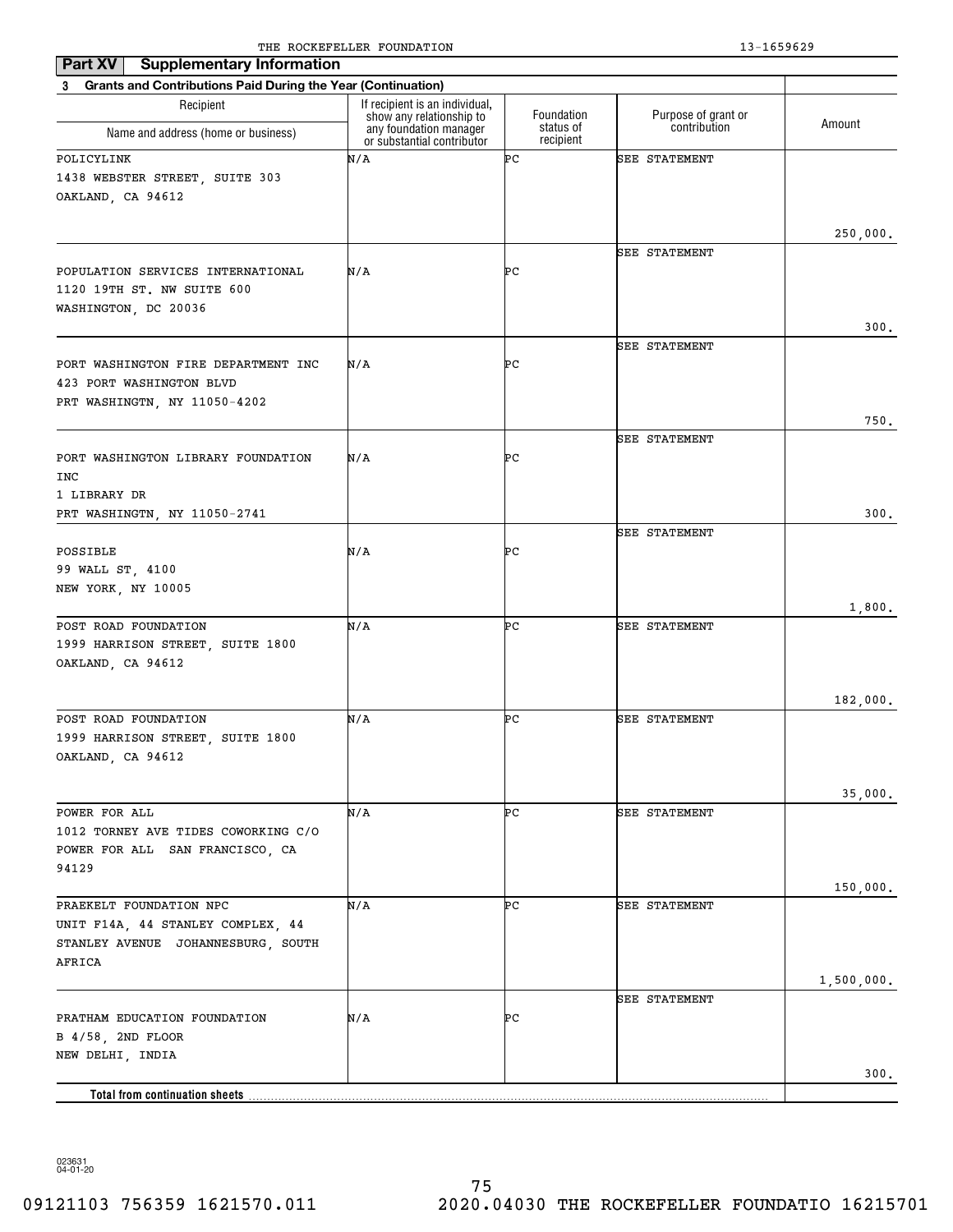| <b>Supplementary Information</b><br>Part XV                              |                                                            |                        |                      |          |
|--------------------------------------------------------------------------|------------------------------------------------------------|------------------------|----------------------|----------|
| <b>Grants and Contributions Paid During the Year (Continuation)</b><br>3 |                                                            |                        |                      |          |
| Recipient                                                                | If recipient is an individual,<br>show any relationship to | Foundation             | Purpose of grant or  |          |
| Name and address (home or business)                                      | any foundation manager<br>or substantial contributor       | status of<br>recipient | contribution         | Amount   |
|                                                                          |                                                            |                        | <b>SEE STATEMENT</b> |          |
| PRESBYTERIAN CHURCH OF UPPER                                             | N/A                                                        | ÞС                     |                      |          |
| MONTCLAIR                                                                |                                                            |                        |                      |          |
| 53 NORWOOD AVE                                                           |                                                            |                        |                      |          |
| MONTCLAIR, NJ 07043                                                      |                                                            |                        |                      | 23,760.  |
| PRESBYTERIAN SENIOR SERVICES                                             | N/A                                                        | ÞС                     | SEE STATEMENT        |          |
| TWO UN PLAZA, 27TH FLOOR                                                 |                                                            |                        |                      |          |
| NEW YORK, NY 10023                                                       |                                                            |                        |                      |          |
|                                                                          |                                                            |                        |                      | 15,000.  |
|                                                                          |                                                            |                        | SEE STATEMENT        |          |
| PRESIDENT & FELLOWS OF HARVARD                                           | N/A                                                        | ÞС                     |                      |          |
| COLLEGE                                                                  |                                                            |                        |                      |          |
| 124 MOUNT AUBURN STREET - 5TH FLOOR                                      |                                                            |                        |                      |          |
| CAMBRIDGE, MA 02138                                                      |                                                            |                        |                      | 3,000.   |
| PRESIDENT AND FELLOWS OF HARVARD                                         | N/A                                                        | ÞС                     | <b>SEE STATEMENT</b> |          |
| COLLEGE                                                                  |                                                            |                        |                      |          |
| 1350 MASSACHUSETTS AVENUE                                                |                                                            |                        |                      |          |
| MASSACHUSETTS HALL CAMBRIDGE, MA                                         |                                                            |                        |                      |          |
| 02138                                                                    |                                                            |                        |                      | 200,000. |
| PRESIDENT AND FELLOWS OF HARVARD                                         | N/A                                                        | ÞС                     | SEE STATEMENT        |          |
| COLLEGE                                                                  |                                                            |                        |                      |          |
| 1350 MASSACHUSETTS AVENUE                                                |                                                            |                        |                      |          |
| MASSACHUSETTS HALL CAMBRIDGE, MA                                         |                                                            |                        |                      |          |
| 02138                                                                    |                                                            |                        |                      | 90,000.  |
|                                                                          |                                                            |                        | SEE STATEMENT        |          |
| PROFOUND GENTLEMEN INC                                                   | N/A                                                        | ÞС                     |                      |          |
| 2701C FREEDOM DRIVE<br>CHARLOTTE, NC 28208                               |                                                            |                        |                      |          |
|                                                                          |                                                            |                        |                      | 450.     |
| PROJECT EVERYONE                                                         | N/A                                                        | NC                     | <b>SEE STATEMENT</b> |          |
| 138 PORTOBELLO ROAD                                                      |                                                            |                        |                      |          |
| LONDON, UNITED KINGDOM                                                   |                                                            |                        |                      |          |
|                                                                          |                                                            |                        |                      |          |
|                                                                          |                                                            |                        |                      | 75,000.  |
|                                                                          |                                                            |                        | <b>SEE STATEMENT</b> |          |
| PROJECT HOPE THE PEOPLE TO PEOPLE                                        | N/A                                                        | ÞС                     |                      |          |
| HEALTH FOUNDATION INC                                                    |                                                            |                        |                      |          |
| 7500 OLD GEORGETOWN ROAD                                                 |                                                            |                        |                      |          |
| BETHESDA, MD 20814                                                       |                                                            |                        |                      | 750.     |
|                                                                          |                                                            |                        | <b>SEE STATEMENT</b> |          |
| PROJECT MANAGEMENT INSTITUTE                                             | N/A                                                        | ÞС                     |                      |          |
| EDUCATIONAL FOUNDATION                                                   |                                                            |                        |                      |          |
| 14 CAMPUS BLVD                                                           |                                                            |                        |                      |          |
| NEWTOWN SQ, PA 19073-3299                                                |                                                            |                        |                      | 75.      |
| PROSPECT PARK ALLIANCE                                                   | N/A                                                        | ÞС                     | <b>SEE STATEMENT</b> |          |
| 95 PROSPECT PARK W                                                       |                                                            |                        |                      |          |
| BROOKLYN, NY 11215-3709                                                  |                                                            |                        |                      |          |
|                                                                          |                                                            |                        |                      | 4,596.   |
| <b>Total from continuation sheets</b>                                    |                                                            |                        |                      |          |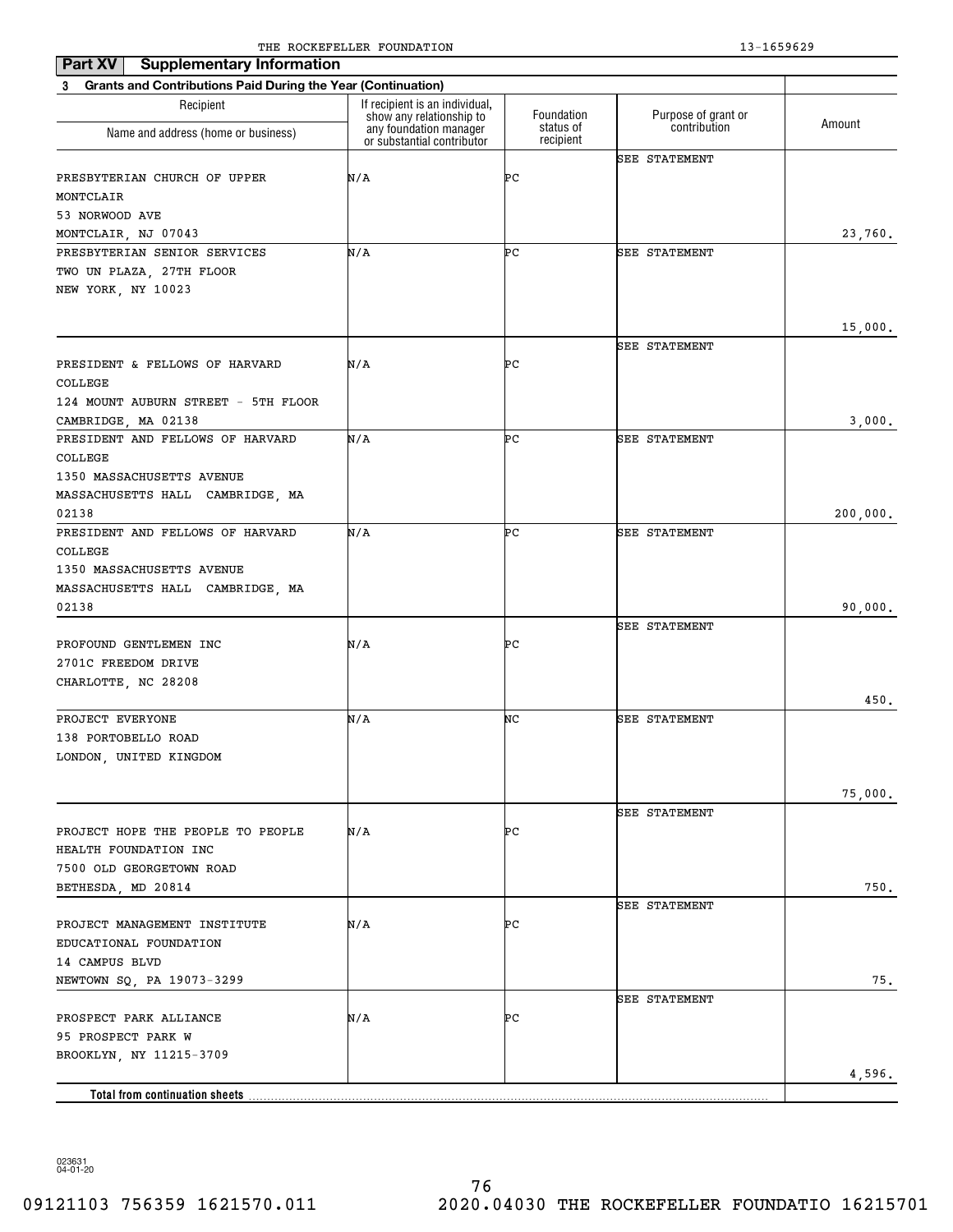| <b>Supplementary Information</b><br>Part XV                                                |                                                                                      |                         |                                     |          |
|--------------------------------------------------------------------------------------------|--------------------------------------------------------------------------------------|-------------------------|-------------------------------------|----------|
| 3 Grants and Contributions Paid During the Year (Continuation)                             |                                                                                      |                         |                                     |          |
| Recipient                                                                                  | If recipient is an individual,<br>show any relationship to<br>any foundation manager | Foundation<br>status of | Purpose of grant or<br>contribution | Amount   |
| Name and address (home or business)                                                        | or substantial contributor                                                           | recipient               |                                     |          |
| PROSPERITY NOW<br>1200 G ST NW, SUITE 400<br>WASHINGTON, DC 20005                          | N/A                                                                                  | ÞС                      | SEE STATEMENT                       |          |
|                                                                                            |                                                                                      |                         |                                     | 250,000. |
|                                                                                            |                                                                                      |                         | SEE STATEMENT                       |          |
| PROTECT DEMOCRACY PROJECT<br>2020 PENNSYLVANIA AVE NW STE 163<br>WASHINGTON, DC 20006-1811 | N/A                                                                                  | ÞС                      |                                     |          |
|                                                                                            |                                                                                      |                         |                                     | 3,000.   |
|                                                                                            |                                                                                      |                         | <b>SEE STATEMENT</b>                |          |
| PRX INCORPORATED                                                                           | N/A                                                                                  | ÞС                      |                                     |          |
| PO BOX 382234                                                                              |                                                                                      |                         |                                     |          |
| CAMBRIDGE, MA 02238-2234                                                                   |                                                                                      |                         |                                     | 250.     |
|                                                                                            |                                                                                      |                         | <b>SEE STATEMENT</b>                |          |
| PUNAHOU SCHOOL                                                                             | N/A                                                                                  | ÞС                      |                                     |          |
| 1601 PUNAHOU STREET                                                                        |                                                                                      |                         |                                     |          |
| HONOLULU, HI 96822-0000                                                                    |                                                                                      |                         |                                     |          |
| PURDUE UNIVERSITY                                                                          | N/A                                                                                  | ÞС                      | <b>SEE STATEMENT</b>                | 60,196.  |
| 403 WEST STATE STREET                                                                      |                                                                                      |                         |                                     |          |
| WEST LAFAYETTE, IN 47907                                                                   |                                                                                      |                         |                                     |          |
|                                                                                            |                                                                                      |                         |                                     |          |
|                                                                                            |                                                                                      |                         |                                     | 230,000. |
| PUSHKIN INDUSTRIES, INC.<br>C/O JACOB WEISBERG, 142 DUANE STREET,<br>2A NEW YORK, NY 10013 | N/A                                                                                  | NC                      | <b>SEE STATEMENT</b>                |          |
|                                                                                            |                                                                                      |                         |                                     | 56, 250. |
|                                                                                            |                                                                                      |                         | <b>SEE STATEMENT</b>                |          |
| <b>RAAW TRUST</b>                                                                          | N/A                                                                                  | ÞС                      |                                     |          |
| SHANZU ROAD OFF LOWER KABETE ROAD                                                          |                                                                                      |                         |                                     |          |
| NAIROBI, KENYA                                                                             |                                                                                      |                         |                                     |          |
| RADICALXCHANGE FOUNDATION LTD.                                                             | N/A                                                                                  | ÞС                      | SEE STATEMENT                       | 1,115.   |
| 26 FIELDBROOK PLACE                                                                        |                                                                                      |                         |                                     |          |
| MORAGA, CA 94556                                                                           |                                                                                      |                         |                                     |          |
|                                                                                            |                                                                                      |                         |                                     |          |
|                                                                                            |                                                                                      |                         |                                     | 50,000.  |
| RAINFOREST ALLIANCE                                                                        | N/A                                                                                  | PС                      | <b>SEE STATEMENT</b>                |          |
| 125 BROAD ST                                                                               |                                                                                      |                         |                                     |          |
| NEW YORK, NY 10004-2400                                                                    |                                                                                      |                         |                                     |          |
|                                                                                            |                                                                                      |                         |                                     | 1,800.   |
| RAMW EDUCATION FOUNDATION INC.                                                             | N/A                                                                                  | ÞС                      | <b>SEE STATEMENT</b>                |          |
| 1625 K STREET NW, SUITE 210                                                                |                                                                                      |                         |                                     |          |
| WASHINGTON, DC 20006                                                                       |                                                                                      |                         |                                     |          |
|                                                                                            |                                                                                      |                         |                                     | 100,000. |
| Total from continuation sheets.                                                            |                                                                                      |                         |                                     |          |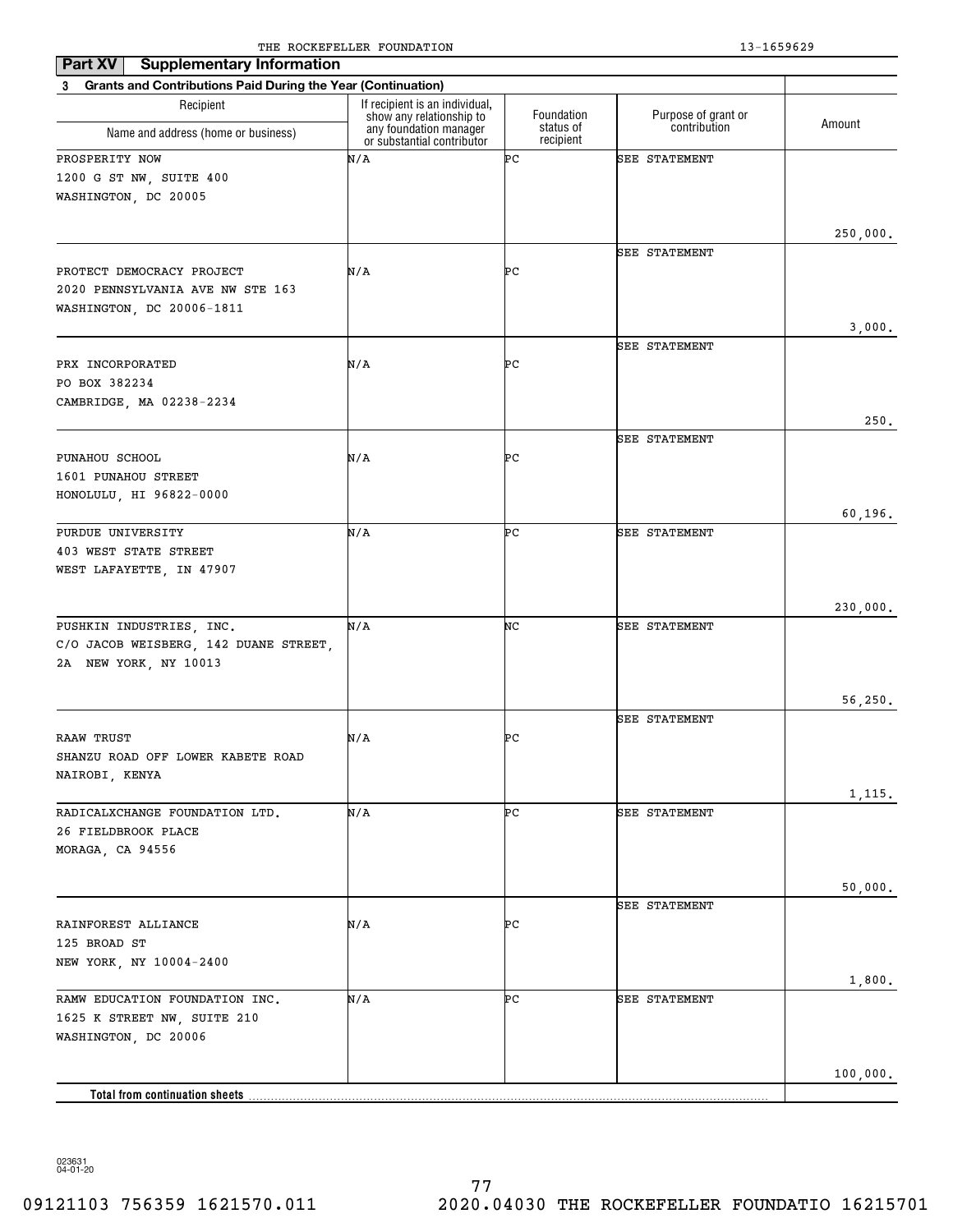| Part XV<br><b>Supplementary Information</b>                                                              |                                                            |                         |                                     |          |
|----------------------------------------------------------------------------------------------------------|------------------------------------------------------------|-------------------------|-------------------------------------|----------|
| 3 Grants and Contributions Paid During the Year (Continuation)                                           |                                                            |                         |                                     |          |
| Recipient                                                                                                | If recipient is an individual,<br>show any relationship to | Foundation<br>status of | Purpose of grant or<br>contribution | Amount   |
| Name and address (home or business)                                                                      | any foundation manager<br>or substantial contributor       | recipient               |                                     |          |
| RASTA<br>E- 75, STREET NO-1, WEST VINOD NAGAR<br>EAST DELHI-110092 NEW DELHI, INDIA                      | N/A                                                        | ÞС                      | <b>SEE STATEMENT</b>                |          |
|                                                                                                          |                                                            |                         |                                     | 1,000.   |
| RAVENSBEARD WILDLIFE CENTER INC<br>1679 ROUTE 212<br>SAUGERTIES, NY 12477-3036                           | N/A                                                        | ÞС                      | <b>SEE STATEMENT</b>                | 225.     |
| REAGAN UDALL FOUNDATION FOR THE FOOD                                                                     | N/A                                                        | ÞС                      | <b>SEE STATEMENT</b>                |          |
| AND DRUG ADMINISTRATION, INC<br>1900 L STREET, NW STE 835<br>WASHINGTON, DC 20036                        |                                                            |                         |                                     |          |
|                                                                                                          |                                                            |                         | <b>SEE STATEMENT</b>                | 250,000. |
| REBOOT THE FUTURE<br><b>45 PRIORY AVENUE</b><br>LONDON, UNITED KINGDOM                                   | N/A                                                        | PС                      |                                     |          |
|                                                                                                          |                                                            |                         |                                     | 90,000.  |
| RED HOOK INITIATIVE<br>767 HICKS STREET<br>BROOKLYN, NY 11231-2505                                       | N/A                                                        | PС                      | <b>SEE STATEMENT</b>                |          |
|                                                                                                          |                                                            |                         |                                     | 12,000.  |
| REFUGEE & IMMIGRANT CENTER FOR<br>EDUCATION & LEGAL SERVICES (RAICES)<br>1305 N. FLORES STREET           | N/A                                                        | PС                      | <b>SEE STATEMENT</b>                |          |
| SAN ANTONIO, TX 78212                                                                                    |                                                            |                         |                                     | 1,600.   |
| REGENTS OF THE UNIVERSITY OF<br>CALIFORNIA AT BERKELEY<br>171 UNIVERSITY HALL<br>BERKELEY, CA 94720-1104 | N/A                                                        | ÞС                      | <b>SEE STATEMENT</b>                |          |
| REINVESTMENT PARTNERS                                                                                    | N/A                                                        | ÞС                      | SEE STATEMENT                       | 175,000. |
| 110 E GEER ST<br>DURHAM, NC 27701                                                                        |                                                            |                         |                                     |          |
|                                                                                                          |                                                            |                         |                                     | 50,000.  |
| RESCUE DOGS ROCK INC<br>401 E 89TH ST APT 3K<br>NEW YORK, NY 10128-6707                                  | N/A                                                        | PС                      | SEE STATEMENT                       |          |
|                                                                                                          |                                                            |                         |                                     | 450.     |
| RESOURCE IMPACT<br>1341 G STREET, NW, 5TH FLOOR<br>WASHINGTON, DC 20005                                  | N/A                                                        | PС                      | <b>SEE STATEMENT</b>                |          |
|                                                                                                          |                                                            |                         |                                     | 50,000.  |
| Total from continuation sheets                                                                           |                                                            |                         |                                     |          |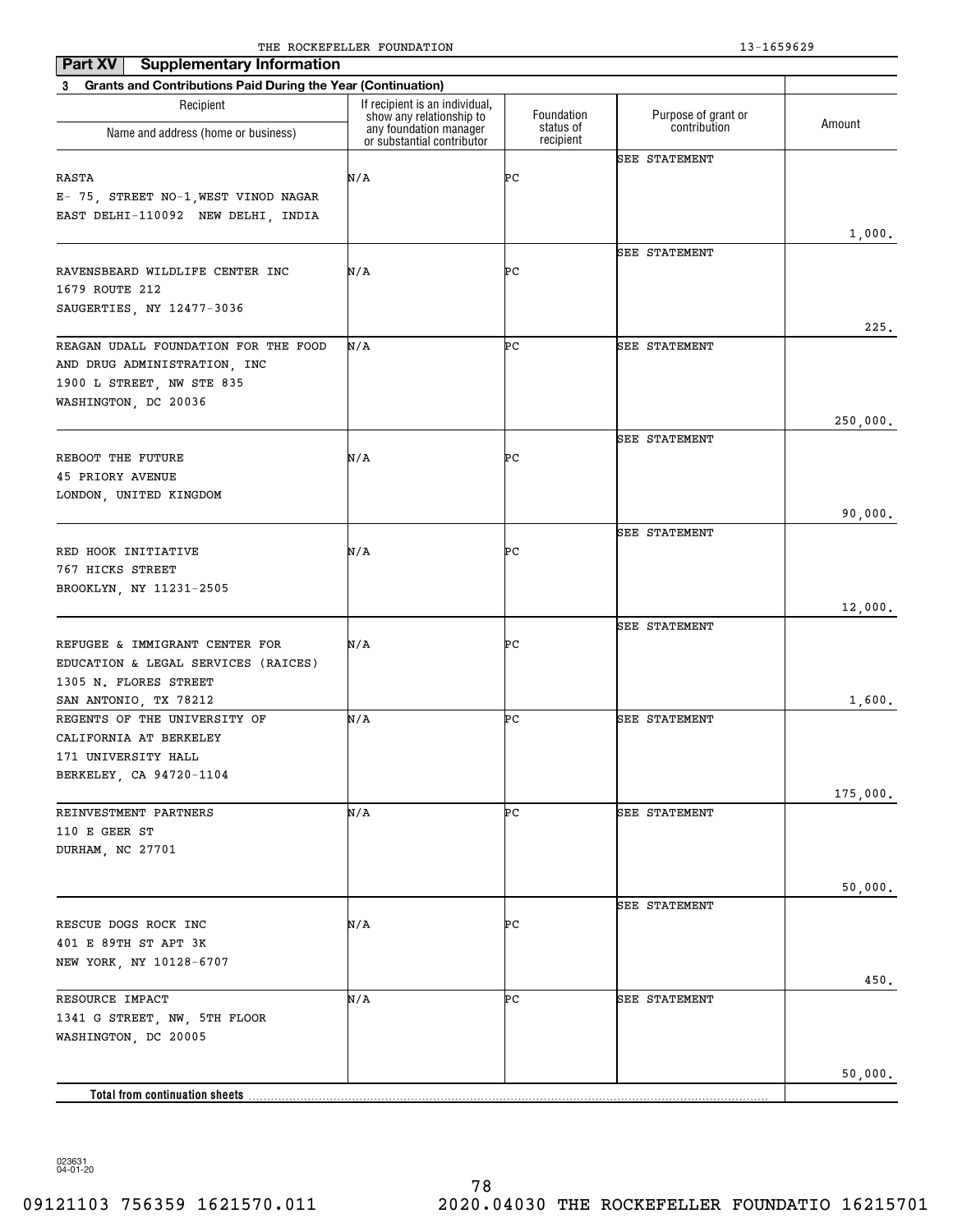| <b>Supplementary Information</b><br>Part XV                    |                                                                                      |                         |                                     |            |
|----------------------------------------------------------------|--------------------------------------------------------------------------------------|-------------------------|-------------------------------------|------------|
| 3 Grants and Contributions Paid During the Year (Continuation) |                                                                                      |                         |                                     |            |
| Recipient                                                      | If recipient is an individual,<br>show any relationship to<br>any foundation manager | Foundation<br>status of | Purpose of grant or<br>contribution | Amount     |
| Name and address (home or business)                            | or substantial contributor                                                           | recipient               |                                     |            |
| RETAIL TRADE ASSOCIATION OF KENYA                              | N/A                                                                                  | NC                      | <b>SEE STATEMENT</b>                |            |
| P.O.BOX 10161- 00100                                           |                                                                                      |                         |                                     |            |
| NAIROBI, KENYA                                                 |                                                                                      |                         |                                     |            |
|                                                                |                                                                                      |                         |                                     |            |
| RETHINK FOOD NYC INC                                           | N/A                                                                                  | ÞС                      | <b>SEE STATEMENT</b>                | 75,000.    |
| 1342 FLORIDA AVENUE NW                                         |                                                                                      |                         |                                     |            |
| BROOKLYN, NY 11205                                             |                                                                                      |                         |                                     |            |
|                                                                |                                                                                      |                         |                                     |            |
|                                                                |                                                                                      |                         |                                     | 15,000.    |
|                                                                |                                                                                      |                         | SEE STATEMENT                       |            |
| RETHINK FOOD NYC INC                                           | N/A                                                                                  | ÞС                      |                                     |            |
| 75 BROAD STREET, SUITE 707                                     |                                                                                      |                         |                                     |            |
| NEW YORK, NY 10004                                             |                                                                                      |                         |                                     | 1,002.     |
| RF CATALYTIC CAPITAL, INC.                                     | N/A                                                                                  | ÞС                      | SEE STATEMENT                       |            |
| 420 FIFTH AVE 22ND FLOOR                                       |                                                                                      |                         |                                     |            |
| NEW YORK, NY 10018                                             |                                                                                      |                         |                                     |            |
|                                                                |                                                                                      |                         |                                     |            |
|                                                                |                                                                                      |                         |                                     | 1,750,000. |
| RF CATALYTIC CAPITAL, INC.                                     | N/A                                                                                  | ÞС                      | SEE STATEMENT                       |            |
| 420 FIFTH AVE 22ND FLOOR                                       |                                                                                      |                         |                                     |            |
| NEW YORK, NY 10018                                             |                                                                                      |                         |                                     |            |
|                                                                |                                                                                      |                         |                                     | 500,000.   |
| RISING TIDE CAPITAL, INC.                                      | N/A                                                                                  | ÞС                      | <b>SEE STATEMENT</b>                |            |
| 384 MARTIN LUTHER KING, JR. BLVD.                              |                                                                                      |                         |                                     |            |
| JERSEY CITY, NJ 07305                                          |                                                                                      |                         |                                     |            |
|                                                                |                                                                                      |                         |                                     |            |
|                                                                |                                                                                      |                         |                                     | 100,000.   |
|                                                                |                                                                                      |                         | <b>SEE STATEMENT</b>                |            |
| RIVERKEEPER, INC.                                              | N/A                                                                                  | ÞС                      |                                     |            |
| 20 SECOR RD                                                    |                                                                                      |                         |                                     |            |
| OSSINING, NY 10562-4645                                        |                                                                                      |                         |                                     | 7,500.     |
|                                                                |                                                                                      |                         | <b>SEE STATEMENT</b>                |            |
| RIVERSIDE PARK CONSERVANCY INC                                 | N/A                                                                                  | ÞС                      |                                     |            |
| 475 RIVERSIDE DR STE 455                                       |                                                                                      |                         |                                     |            |
| NEW YORK, NY 10115-0085                                        |                                                                                      |                         |                                     |            |
|                                                                |                                                                                      |                         |                                     | 600.       |
|                                                                |                                                                                      |                         | <b>SEE STATEMENT</b>                |            |
| ROBIN HOOD FOUNDATION                                          | N/A                                                                                  | ÞС                      |                                     |            |
| 826 BROADWAY FL 9                                              |                                                                                      |                         |                                     |            |
| NEW YORK, NY 10003-4826                                        |                                                                                      |                         |                                     | 5,250.     |
| ROCKEFELLER PHILANTHROPY ADVISORS,                             | N/A                                                                                  | ÞС                      | <b>SEE STATEMENT</b>                |            |
| INC.                                                           |                                                                                      |                         |                                     |            |
| 6 WEST 48TH STREET 10TH FLOOR                                  |                                                                                      |                         |                                     |            |
| NEW YORK, NY 10036                                             |                                                                                      |                         |                                     |            |
|                                                                |                                                                                      |                         |                                     | 4,000,000. |
| Total from continuation sheets                                 |                                                                                      |                         |                                     |            |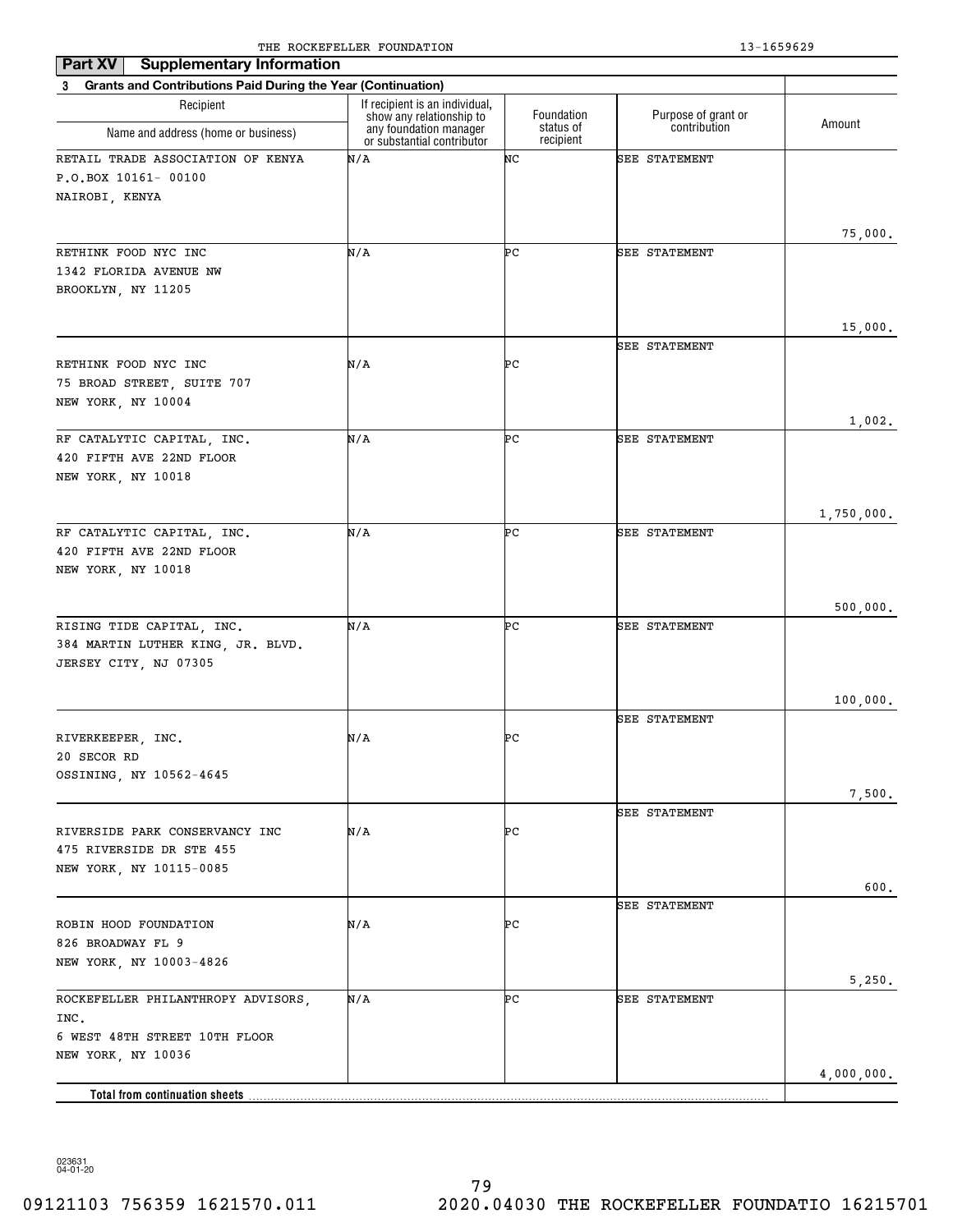| Part XV<br><b>Supplementary Information</b>                    |                                                            |                        |                      |            |
|----------------------------------------------------------------|------------------------------------------------------------|------------------------|----------------------|------------|
| 3 Grants and Contributions Paid During the Year (Continuation) |                                                            |                        |                      |            |
| Recipient                                                      | If recipient is an individual,<br>show any relationship to | Foundation             | Purpose of grant or  |            |
| Name and address (home or business)                            | any foundation manager<br>or substantial contributor       | status of<br>recipient | contribution         | Amount     |
| ROCKEFELLER PHILANTHROPY ADVISORS,                             | N/A                                                        | ÞС                     | <b>SEE STATEMENT</b> |            |
| INC.<br>6 WEST 48TH STREET 10TH FLOOR                          |                                                            |                        |                      |            |
| NEW YORK, NY 10036                                             |                                                            |                        |                      |            |
|                                                                |                                                            |                        |                      | 100,000.   |
| ROCKEFELLER PHILANTHROPY ADVISORS,                             | N/A                                                        | ÞС                     | <b>SEE STATEMENT</b> |            |
| INC.                                                           |                                                            |                        |                      |            |
| 6 WEST 48TH STREET, 10TH FLOOR                                 |                                                            |                        |                      |            |
| NEW YORK, NY 10036                                             |                                                            |                        |                      |            |
| ROCKY MOUNTAIN INSTITUTE                                       | N/A                                                        | ÞС                     | <b>SEE STATEMENT</b> | 2,700,000. |
| 2490 JUNCTION PLACE, SUITE 200                                 |                                                            |                        |                      |            |
| BOULDER, CO 80301                                              |                                                            |                        |                      |            |
|                                                                |                                                            |                        |                      |            |
|                                                                |                                                            |                        |                      | 1,015,000. |
|                                                                |                                                            |                        | <b>SEE STATEMENT</b> |            |
| ROOM TO GROW NATIONAL, INC.<br>7 WEST 30TH STREET, FLOOR 3     | N/A                                                        | ÞС                     |                      |            |
| NEW YORK, NY 10001                                             |                                                            |                        |                      |            |
|                                                                |                                                            |                        |                      | 1,500.     |
|                                                                |                                                            |                        | <b>SEE STATEMENT</b> |            |
| RUDOLF STEINER FELLOWSHIP FOUNDATION                           | N/A                                                        | ÞС                     |                      |            |
| INC                                                            |                                                            |                        |                      |            |
| 241 HUNGRY HOLLOW RD                                           |                                                            |                        |                      |            |
| CHESTNUT RIDGE, NY 10977-6111                                  |                                                            |                        | <b>SEE STATEMENT</b> | 300.       |
| RUTGERS UNIVERSITY FOUNDATION                                  | N/A                                                        | ÞС                     |                      |            |
| 335 GEORGE STREET                                              |                                                            |                        |                      |            |
| NEW BRUNSWICK, NJ 08901-1261                                   |                                                            |                        |                      |            |
|                                                                |                                                            |                        |                      | 18,525.    |
|                                                                |                                                            |                        | <b>SEE STATEMENT</b> |            |
| SAFE HORIZON<br>2 LAFAYETTE STREET 3RD FLOOR                   | N/A                                                        | ÞС                     |                      |            |
| NEW YORK, NY 10007                                             |                                                            |                        |                      |            |
|                                                                |                                                            |                        |                      | 1,000.     |
|                                                                |                                                            |                        | SEE STATEMENT        |            |
| SAFE PASSAGE INC                                               | N/A                                                        | ÞС                     |                      |            |
| 76 CARLON DRIVE                                                |                                                            |                        |                      |            |
| NORTHAMPTON, MA 01060                                          |                                                            |                        |                      |            |
|                                                                |                                                            |                        | <b>SEE STATEMENT</b> | 150.       |
| SAFE PASSAGE PROJECT CORPORATION                               | N/A                                                        | ÞС                     |                      |            |
| 185 W BROADWAY                                                 |                                                            |                        |                      |            |
| NEW YORK, NY 10013-2921                                        |                                                            |                        |                      |            |
|                                                                |                                                            |                        |                      | 30, 250.   |
|                                                                |                                                            |                        | <b>SEE STATEMENT</b> |            |
| SAMARITANS OF NEW YORK INC<br>BOX 1259 MADISON SQUARE STATION  | N/A                                                        | ÞС                     |                      |            |
| NEW YORK, NY 10159-1259                                        |                                                            |                        |                      |            |
|                                                                |                                                            |                        |                      | 102.       |
|                                                                |                                                            |                        |                      |            |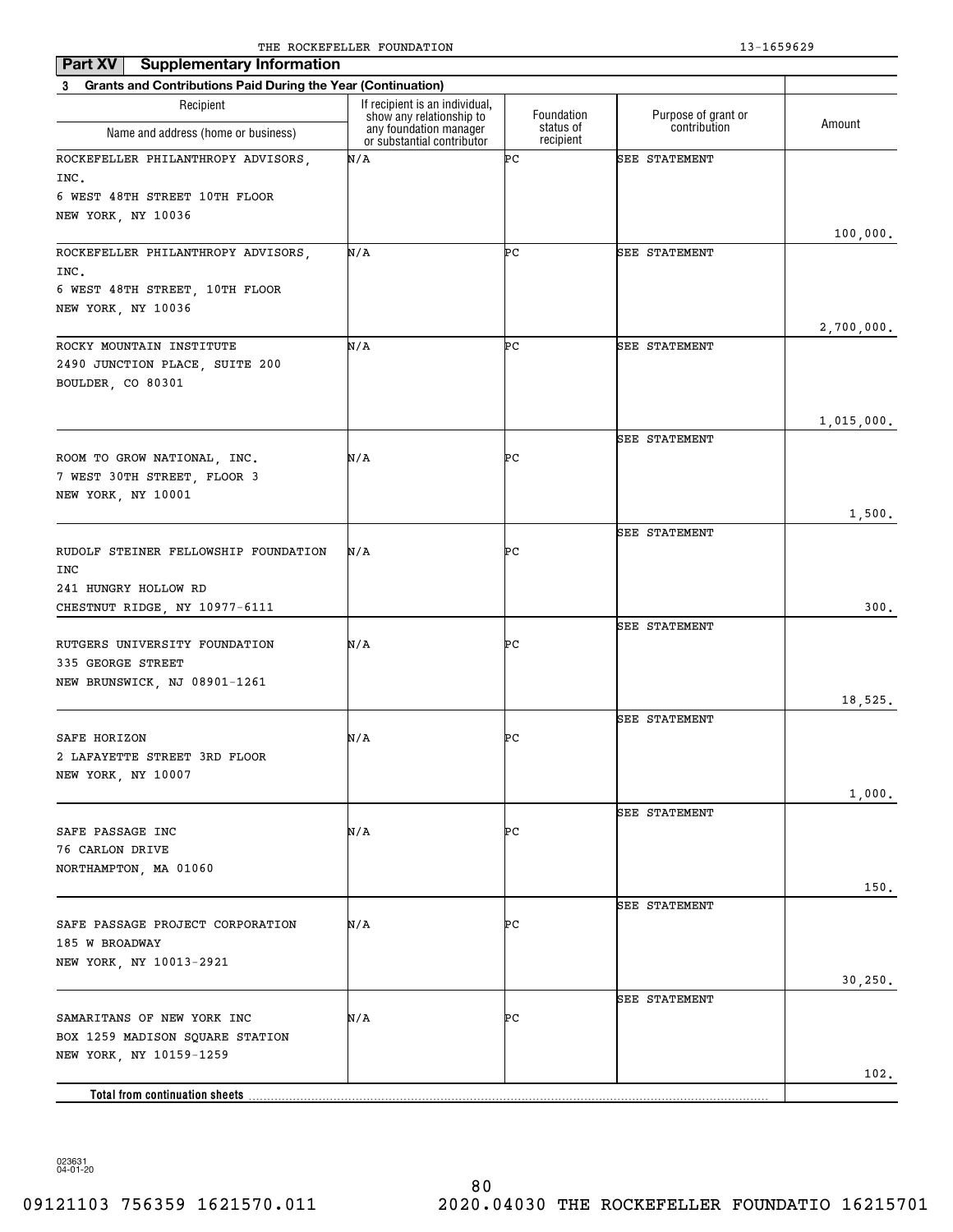| <b>Supplementary Information</b><br>Part XV                    |                                                                                      |                         |                                     |          |
|----------------------------------------------------------------|--------------------------------------------------------------------------------------|-------------------------|-------------------------------------|----------|
| 3 Grants and Contributions Paid During the Year (Continuation) |                                                                                      |                         |                                     |          |
| Recipient<br>Name and address (home or business)               | If recipient is an individual,<br>show any relationship to<br>any foundation manager | Foundation<br>status of | Purpose of grant or<br>contribution | Amount   |
|                                                                | or substantial contributor                                                           | recipient               |                                     |          |
| SAMBODHI RESEARCH AND COMMUNICATIONS<br>PRIVATE LIMITED        | N/A                                                                                  | NC                      | SEE STATEMENT                       |          |
| $C - 126$ , SECTOR 2, NOIDA                                    |                                                                                      |                         |                                     |          |
| UTTAR PRADESH, INDIA                                           |                                                                                      |                         |                                     | 100,000. |
| SAN DIEGO WORKFORCE PARTNERSHIP, INC.                          | N/A                                                                                  | ÞС                      | <b>SEE STATEMENT</b>                |          |
| 9246 LIGHTWAVE AVENUE, SUITE 210                               |                                                                                      |                         |                                     |          |
| SAN DIEGO, CA 92123                                            |                                                                                      |                         |                                     |          |
|                                                                |                                                                                      |                         |                                     |          |
|                                                                |                                                                                      |                         | SEE STATEMENT                       | 40,000.  |
| SAN FRANCISCO BALLET ASSOCIATION                               | N/A                                                                                  | ÞС                      |                                     |          |
| 455 FRANKLIN ST                                                |                                                                                      |                         |                                     |          |
| SAN FRANCISCO, CA 94102-4438                                   |                                                                                      |                         |                                     |          |
|                                                                |                                                                                      |                         |                                     | 297.     |
| SAVE THE CHILDREN FEDERATION INC                               | N/A                                                                                  | ÞС                      | <b>SEE STATEMENT</b>                |          |
| 501 KINGS HIGHWAY EAST, SUITE 400                              |                                                                                      |                         |                                     |          |
| FAIRFIELD, CT 06825                                            |                                                                                      |                         |                                     |          |
|                                                                |                                                                                      |                         |                                     | 2,296.   |
|                                                                |                                                                                      |                         | <b>SEE STATEMENT</b>                |          |
| SCHOOL COMMUNITY COUNCIL PS3<br>490 HUDSON ST                  | N/A                                                                                  | ÞС                      |                                     |          |
| NEW YORK, NY 10014-2818                                        |                                                                                      |                         |                                     |          |
|                                                                |                                                                                      |                         |                                     | 3,750.   |
| SDSN ASSOCIATION, INC.                                         | N/A                                                                                  | ÞС                      | <b>SEE STATEMENT</b>                |          |
| 475 RIVERSIDE DRIVE SUITE 530                                  |                                                                                      |                         |                                     |          |
| NEW YORK, NY 10115                                             |                                                                                      |                         |                                     |          |
|                                                                |                                                                                      |                         |                                     | 71,300.  |
| SEED SYSTEMS GROUP, INC.                                       | N/A                                                                                  | ÞС                      | <b>SEE STATEMENT</b>                |          |
| RIVERSIDE STUDIOS RIVERSIDE LANE                               |                                                                                      |                         |                                     |          |
| NAIROBI, KENYA                                                 |                                                                                      |                         |                                     |          |
|                                                                |                                                                                      |                         |                                     | 100,000. |
| SEED SYSTEMS GROUP, INC.                                       | N/A                                                                                  | ÞС                      | <b>SEE STATEMENT</b>                |          |
| RIVERSIDE STUDIOS, RIVERSIDE LANE                              |                                                                                      |                         |                                     |          |
| GENEVA, KENYA                                                  |                                                                                      |                         |                                     |          |
|                                                                |                                                                                      |                         |                                     |          |
|                                                                |                                                                                      |                         | <b>SEE STATEMENT</b>                | 49,982.  |
| SEWA INTERNATIONAL INC                                         | N/A                                                                                  | ÞС                      |                                     |          |
| P O BOX 820867                                                 |                                                                                      |                         |                                     |          |
| HOUSTON, TX 77282-0867                                         |                                                                                      |                         |                                     |          |
|                                                                |                                                                                      |                         |                                     | 300.     |
| SEWA INTERNATIONAL                                             | N/A                                                                                  | ÞС                      | <b>SEE STATEMENT</b>                |          |
| PLOT NO. 8, SITE NO. 11, FIRST FLOOR,                          |                                                                                      |                         |                                     |          |
| NEW DELHI, INDIA                                               |                                                                                      |                         |                                     |          |
|                                                                |                                                                                      |                         |                                     | 300.     |
|                                                                |                                                                                      |                         |                                     |          |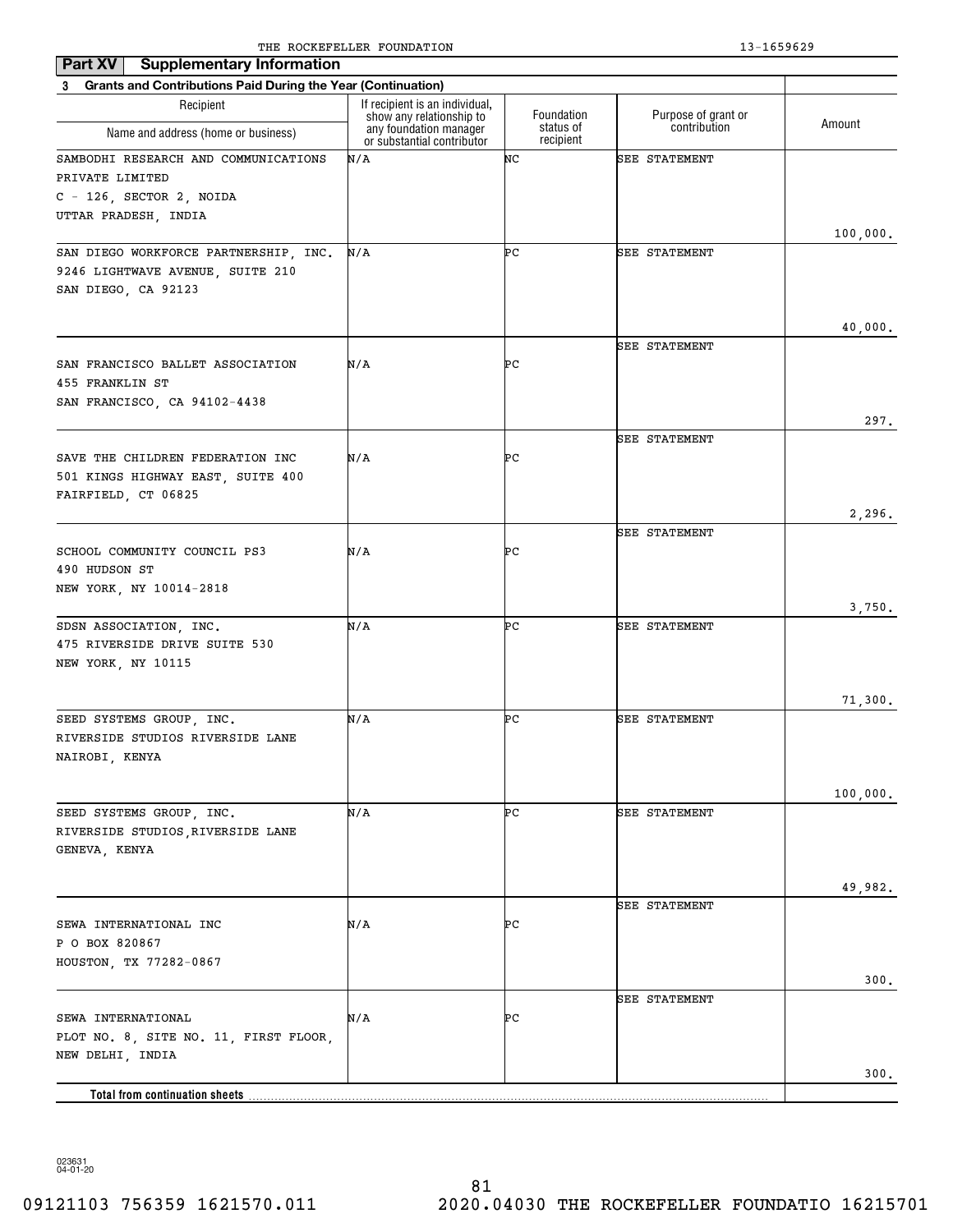| Part XV<br><b>Supplementary Information</b>                    | The Rocker needs roombillion                               |                        | 19 10990 <i>49</i>   |            |
|----------------------------------------------------------------|------------------------------------------------------------|------------------------|----------------------|------------|
| 3 Grants and Contributions Paid During the Year (Continuation) |                                                            |                        |                      |            |
| Recipient                                                      | If recipient is an individual,<br>show any relationship to | Foundation             | Purpose of grant or  | Amount     |
| Name and address (home or business)                            | any foundation manager<br>or substantial contributor       | status of<br>recipient | contribution         |            |
|                                                                |                                                            |                        | <b>SEE STATEMENT</b> |            |
| SHAKING THE TREE                                               | N/A                                                        | ÞС                     |                      |            |
| 823 SE GRANT ST.<br>PORTLAND, OR 97214                         |                                                            |                        |                      |            |
|                                                                |                                                            |                        |                      | 1,000.     |
| SHINING HOPE FOR COMMUNITIES INC.                              | N/A                                                        | ÞС                     | <b>SEE STATEMENT</b> |            |
| 175 VARICK STREET 5TH FLOOR                                    |                                                            |                        |                      |            |
| NEW YORK, NY 10014                                             |                                                            |                        |                      |            |
|                                                                |                                                            |                        |                      |            |
| SHINING HOPE FOR COMMUNITIES INC.                              | N/A                                                        | ÞС                     | <b>SEE STATEMENT</b> | 350,000.   |
| 175 VARICK STREET 5TH FLOOR                                    |                                                            |                        |                      |            |
| NEW YORK, NY 10014                                             |                                                            |                        |                      |            |
|                                                                |                                                            |                        |                      |            |
|                                                                |                                                            |                        | <b>SEE STATEMENT</b> | 250,000.   |
| SLICE OUT HUNGER INC                                           | N/A                                                        | PС                     |                      |            |
| 244 FIFTH AVE NO S-260                                         |                                                            |                        |                      |            |
| NEW YORK, NY 10001-7604                                        |                                                            |                        |                      |            |
|                                                                |                                                            |                        |                      | 750.       |
| SMITHSONIAN INSTITUTION                                        | N/A                                                        | ÞС                     | <b>SEE STATEMENT</b> |            |
| 1000 JEFFERSON DRIVE, S.W. RM 205 -                            |                                                            |                        |                      |            |
| MRC 016 WASHINGTON, DC 20560                                   |                                                            |                        |                      |            |
|                                                                |                                                            |                        |                      | 250,000.   |
|                                                                |                                                            |                        | <b>SEE STATEMENT</b> |            |
| SOCIAL GOOD FUND                                               | N/A                                                        | PС                     |                      |            |
| 12651 SAN PABLO AVE, 5473                                      |                                                            |                        |                      |            |
| RICHMOND, CA 94805                                             |                                                            |                        |                      |            |
|                                                                |                                                            |                        |                      | 60.        |
| SOCIAL INVESTMENT MANAGERS AND<br>ADVISORS, LLC                | N/A                                                        | NC                     | <b>SEE STATEMENT</b> |            |
| 157 COLUMBUS AVENUE SUITE 512                                  |                                                            |                        |                      |            |
| NEW YORK, NY 11023                                             |                                                            |                        |                      |            |
|                                                                |                                                            |                        |                      | 1,500,000. |
| SOJOURNERS                                                     | N/A                                                        | ÞС                     | SEE STATEMENT        |            |
| 408 C STREET, NE                                               |                                                            |                        |                      |            |
| WASHINGTON, DC 20002                                           |                                                            |                        |                      |            |
|                                                                |                                                            |                        |                      |            |
|                                                                |                                                            |                        | <b>SEE STATEMENT</b> | 50,000.    |
| SOLIDARIETA KENYA ONLUS                                        | N/A                                                        | PС                     |                      |            |
| VIA G. MAZZINI 18/C                                            |                                                            |                        |                      |            |
| ERBA, ITALY                                                    |                                                            |                        |                      |            |
|                                                                |                                                            |                        |                      | 43,623.    |
|                                                                |                                                            |                        | <b>SEE STATEMENT</b> |            |
| SOUTH BRUNSWICK SOCIAL SERVICES INC                            | N/A                                                        | PС                     |                      |            |
| PO BOX 190<br>MONMOUTH JCT, NJ 08852-0190                      |                                                            |                        |                      |            |
|                                                                |                                                            |                        |                      | 300.       |
| Total from continuation sheets                                 |                                                            |                        |                      |            |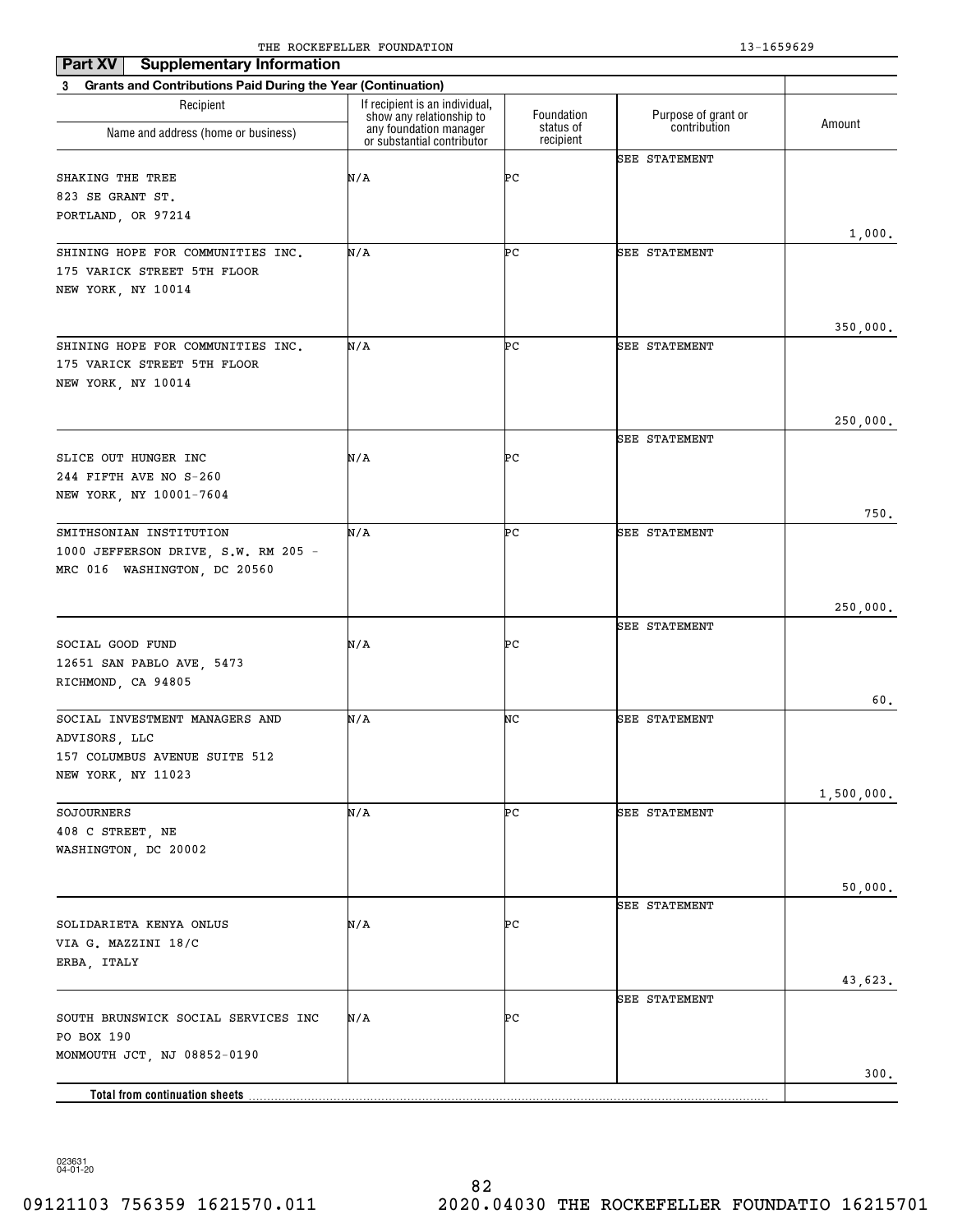| <b>Supplementary Information</b><br>Part XV                                            |                                                                                      |                         |                                     |          |
|----------------------------------------------------------------------------------------|--------------------------------------------------------------------------------------|-------------------------|-------------------------------------|----------|
| 3 Grants and Contributions Paid During the Year (Continuation)                         |                                                                                      |                         |                                     |          |
| Recipient<br>Name and address (home or business)                                       | If recipient is an individual,<br>show any relationship to<br>any foundation manager | Foundation<br>status of | Purpose of grant or<br>contribution | Amount   |
|                                                                                        | or substantial contributor                                                           | recipient               |                                     |          |
| SOUTHAMPTON FRESH AIR HOME<br>36 BARKERS ISLAND ROAD<br>SOUTHAMPTON, NY 11968          | N/A                                                                                  | ÞС                      | <b>SEE STATEMENT</b>                |          |
|                                                                                        |                                                                                      |                         |                                     | 3,000.   |
| SOUTHERN POVERTY LAW CENTER INC<br>400 WASHINGTON AVE<br>MONTGOMERY, AL 36104-4344     | N/A                                                                                  | ÞС                      | SEE STATEMENT                       |          |
|                                                                                        |                                                                                      |                         |                                     | 8,818.   |
| SOUTHERN POVERTY LAW CENTER<br>400 WASHINGTON AVENUE<br>MONTGOMERY, AL 36104           | N/A                                                                                  | ÞС                      | <b>SEE STATEMENT</b>                |          |
|                                                                                        |                                                                                      |                         |                                     | 14,474.  |
| SOUTHERN UNIVERSITY SYSTEM FOUNDATION<br>PO BOX 9562                                   | N/A                                                                                  | ÞС                      | SEE STATEMENT                       |          |
| BATON ROUGE, LA 70813-0001                                                             |                                                                                      |                         |                                     |          |
|                                                                                        |                                                                                      |                         | <b>SEE STATEMENT</b>                | 1,500.   |
| SPANNOCCHIA FOUNDATION<br>160 B LARRABEE ROAD BLDG B STE 1<br>WESTBROOK, ME 04092-4732 | N/A                                                                                  | ÞС                      |                                     |          |
|                                                                                        |                                                                                      |                         |                                     | 500.     |
| SPCA OF WESTCHESTER<br>590 N STATE RD                                                  | N/A                                                                                  | ÞС                      | <b>SEE STATEMENT</b>                |          |
| BRIARCLIFF, NY 10510-1522                                                              |                                                                                      |                         |                                     | 3,000.   |
| SPEAK UP AFRICA, INC<br>215 PARK AVE SOUTH 11TH FLOOR<br>NEW YORK, NY 10003            | N/A                                                                                  | ÞС                      | <b>SEE STATEMENT</b>                |          |
|                                                                                        |                                                                                      |                         |                                     | 252,055. |
| ST CROIX LANDMARKS SOCIETY INC<br>52 ESTATE WHIM                                       | N/A                                                                                  | ÞС                      | <b>SEE STATEMENT</b>                |          |
| FREDERIKSTED, VIRGIN ISLANDS<br>$00840 - 3744$                                         |                                                                                      |                         |                                     | 1,000.   |
| ST RAPHAEL CHURCH<br>600 NEWBRIDGE RD                                                  | N/A                                                                                  | ÞС                      | <b>SEE STATEMENT</b>                |          |
| EAST MEADOW, NY 11554-5295                                                             |                                                                                      |                         |                                     | 4,845.   |
| ST WILLIAM THE ABBOT ROMAN CATHOLIC                                                    | N/A                                                                                  | ÞС                      | <b>SEE STATEMENT</b>                |          |
| CHURCH                                                                                 |                                                                                      |                         |                                     |          |
| 2000 JACKSON AVE<br>SEAFORD, NY 11783-2628<br><b>Total from continuation sheets</b>    |                                                                                      |                         |                                     | 18,135.  |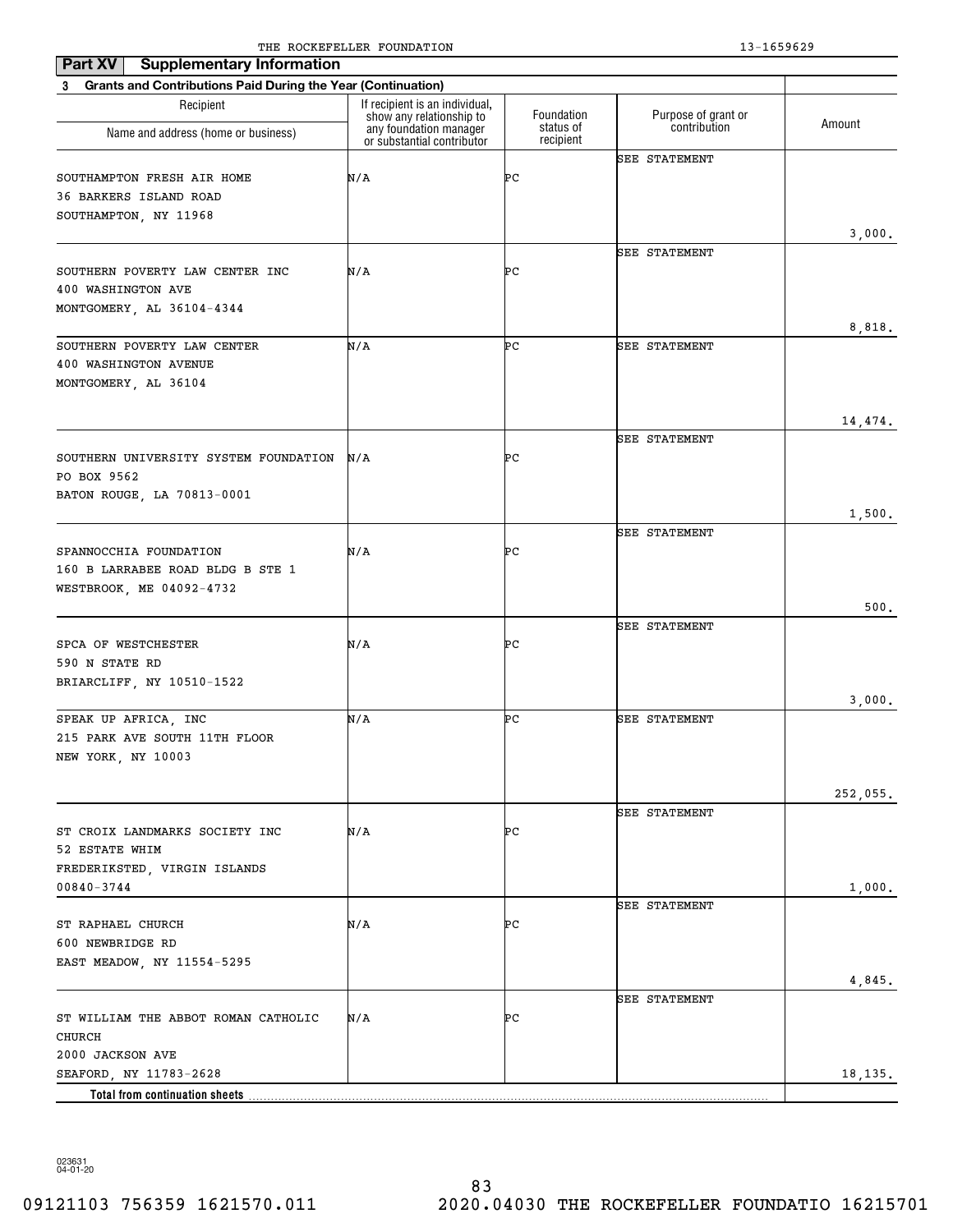| Part XV<br><b>Supplementary Information</b>                                                |                                                                                      |                         |                                     |            |
|--------------------------------------------------------------------------------------------|--------------------------------------------------------------------------------------|-------------------------|-------------------------------------|------------|
| <b>Grants and Contributions Paid During the Year (Continuation)</b><br>3                   |                                                                                      |                         |                                     |            |
| Recipient                                                                                  | If recipient is an individual,<br>show any relationship to<br>any foundation manager | Foundation<br>status of | Purpose of grant or<br>contribution | Amount     |
| Name and address (home or business)                                                        | or substantial contributor                                                           | recipient               |                                     |            |
| ST. AIDANS EPISCOPAL DAY SCHOOL<br>8531RIVERSIDE ROAD<br>ALEXANDRIA, VA 22308              | N/A                                                                                  | ÞС                      | <b>SEE STATEMENT</b>                | 15,000.    |
| ST. BALDRICK'S FOUNDATION<br>1333 SOUTH MAYFLOWER AVENUE SUITE 400<br>MONROVIA, CA 91016   | N/A                                                                                  | ÞС                      | SEE STATEMENT                       |            |
|                                                                                            |                                                                                      |                         |                                     | 375.       |
| ST. JUDE CHILDREN'S RESEARCH HOSPITAL<br>501 ST. JUDE PLACE<br>MEMPHIS, TN 38105           | N/A                                                                                  | ÞС                      | <b>SEE STATEMENT</b>                |            |
|                                                                                            |                                                                                      |                         |                                     | 7,300.     |
| ST. LOUIS DEVELOPMENT CORPORATION<br>1520 MARKET STREET, SUITE 2000<br>ST. LOUIS, MO 63103 | N/A                                                                                  | NC                      | SEE STATEMENT                       |            |
|                                                                                            |                                                                                      |                         |                                     |            |
|                                                                                            |                                                                                      |                         | <b>SEE STATEMENT</b>                | 200,000.   |
| ST. MARY'S HOSPITAL FOR CHILDREN<br>2901 216TH ST<br>BAYSIDE, NY 11360-2810                | N/A                                                                                  | ÞС                      |                                     |            |
|                                                                                            |                                                                                      |                         |                                     | 750.       |
| STARFISH INTERNATIONAL<br>9599 CLARECASTLE PATH                                            | N/A                                                                                  | ÞС                      | <b>SEE STATEMENT</b>                |            |
| BREWERTON, NY 13029-9557                                                                   |                                                                                      |                         |                                     | 3,000.     |
| STEPHEN SILLER TUNNEL TO TOWERS<br>FOUNDATION                                              | N/A                                                                                  | ÞС                      | <b>SEE STATEMENT</b>                |            |
| 2361 HYLAN BLVD                                                                            |                                                                                      |                         |                                     |            |
| STATEN ISLAND, NY 10306-3100                                                               |                                                                                      |                         |                                     | 500.       |
| STEPS TO END DOMESTIC VIOLENCE<br>PO BOX 1535<br>BURLINGTON, VT 05402-1535                 | N/A                                                                                  | ÞС                      | <b>SEE STATEMENT</b>                |            |
|                                                                                            |                                                                                      |                         |                                     | 2,250.     |
| STICHTING HIVOS<br>GROTE MARKTSTRAAT 2511BH<br>THE HAGUE, NETHERLANDS                      | N/A                                                                                  | ÞС                      | <b>SEE STATEMENT</b>                |            |
|                                                                                            |                                                                                      |                         |                                     | 1,000,000. |
| STOCKINGS WITH CARE INC<br>430 W 24TH ST STE 1E<br>NEW YORK, NY 10011-1328                 | N/A                                                                                  | ÞС                      | <b>SEE STATEMENT</b>                |            |
| Total from continuation sheets.                                                            |                                                                                      |                         |                                     | 75.        |
|                                                                                            |                                                                                      |                         |                                     |            |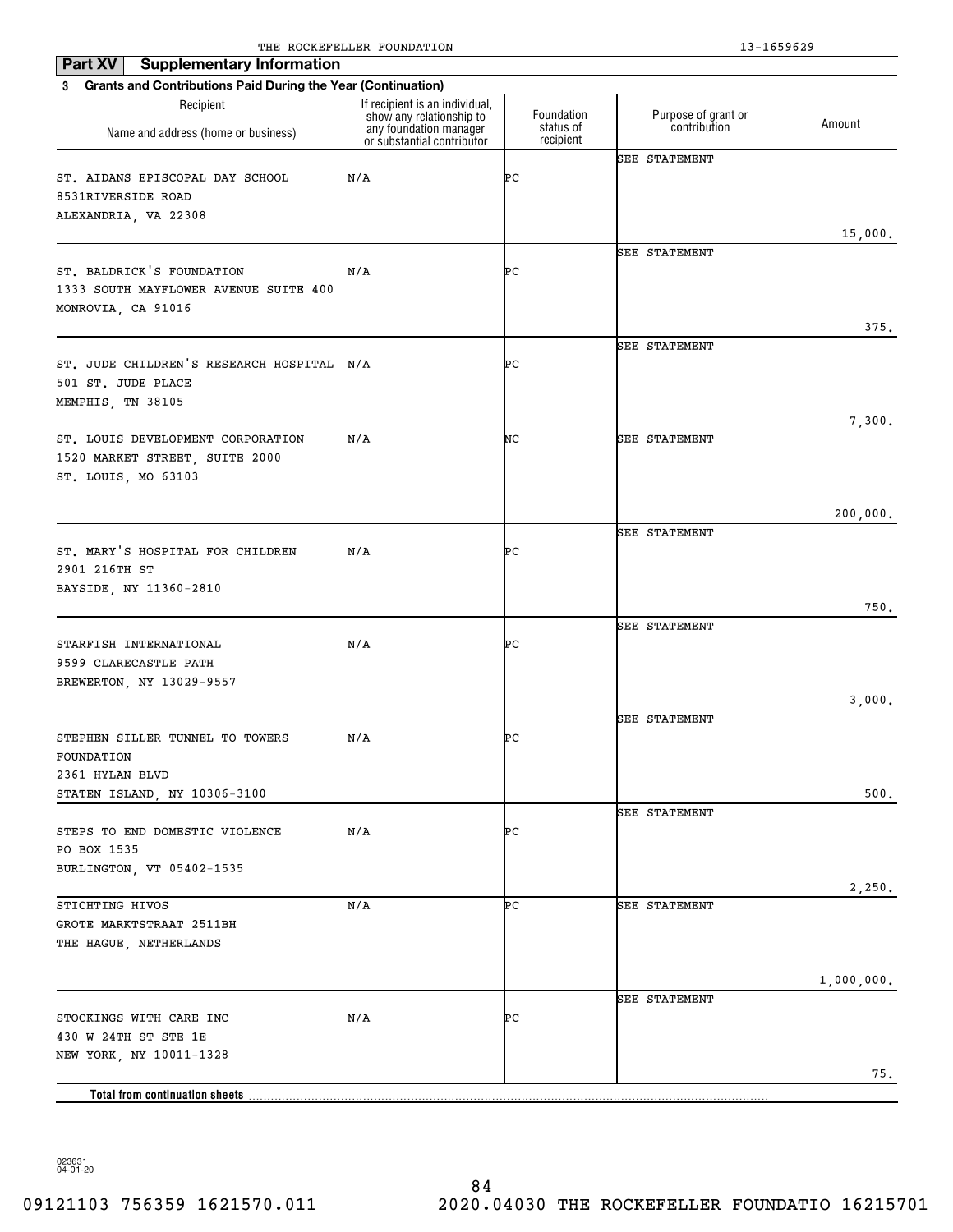| Part XV<br><b>Supplementary Information</b>                                                        |                                                                                      |                         |                                     |            |
|----------------------------------------------------------------------------------------------------|--------------------------------------------------------------------------------------|-------------------------|-------------------------------------|------------|
| <b>Grants and Contributions Paid During the Year (Continuation)</b><br>3                           |                                                                                      |                         |                                     |            |
| Recipient                                                                                          | If recipient is an individual,<br>show any relationship to<br>any foundation manager | Foundation<br>status of | Purpose of grant or<br>contribution | Amount     |
| Name and address (home or business)                                                                | or substantial contributor                                                           | recipient               |                                     |            |
| STONE BARNS RESTORATION CORP<br>630 BEDFORD RD<br>TARRYTOWN, NY 10591-1202                         | N/A                                                                                  | ÞС                      | <b>SEE STATEMENT</b>                |            |
|                                                                                                    |                                                                                      |                         |                                     | 7,500.     |
| STONEWALL COMMUNITY FUND<br>1270 BROADWAY, SUITE 501<br>NEW YORK, NY 10001                         | N/A                                                                                  | ÞС                      | <b>SEE STATEMENT</b>                |            |
|                                                                                                    |                                                                                      |                         | <b>SEE STATEMENT</b>                | 10,000.    |
| STONEWALL COMMUNITY FUND<br>1270 BROADWAY RM 501<br>NEW YORK, NY 10001                             | N/A                                                                                  | ÞС                      |                                     |            |
|                                                                                                    |                                                                                      |                         |                                     | 1,125.     |
| STRATHMORE EDUCATIONAL TRUST<br>P.O BOX 25469-00603 LAVINGTON                                      | N/A                                                                                  | ÞС                      | <b>SEE STATEMENT</b>                |            |
| NAIROBI, KENYA                                                                                     |                                                                                      |                         |                                     | 1,397.     |
| STRATHMORE UNIVERSITY<br>MADARAKA ESTATE, OLE SANGALE RD                                           | N/A                                                                                  | ÞС                      | <b>SEE STATEMENT</b>                |            |
| NAIROBI, KENYA                                                                                     |                                                                                      |                         |                                     | 3,516.     |
| SUFFIELD ACADEMY<br>185 NORTH MAIN STREET<br>SUFFIELD, CT 06078-0999                               | N/A                                                                                  | ÞС                      | <b>SEE STATEMENT</b>                |            |
|                                                                                                    |                                                                                      |                         |                                     | 7,500.     |
| SUMMIT SCHOOL FOUNDATION INC<br>18730 GRAND CENTRAL PKWY<br>JAMAICA, NY 11432-5819                 | N/A                                                                                  | ÞС                      | <b>SEE STATEMENT</b>                |            |
|                                                                                                    |                                                                                      |                         |                                     | 15,000.    |
| SUPPORT CENTER FOR NONPROFIT                                                                       | N/A                                                                                  | ÞС                      | <b>SEE STATEMENT</b>                |            |
| MANAGEMENT INC<br>32 OLD SLIP 24TH FLOOR<br>NEW YORK, NY 10005-0000                                |                                                                                      |                         |                                     | 1,200.     |
| SURFRIDER FOUNDATION<br>PO BOX 73550<br>SAN CLEMENTE, CA 92673                                     | N/A                                                                                  | ÞС                      | SEE STATEMENT                       |            |
| SUSTAINABLE ENERGY FOR ALL VEREIN FUR<br>NACHHALTIGE ENERGIE<br>ANDROMEDA TOWER 15TH FL DONAN CITY | N/A                                                                                  | ÞС                      | <b>SEE STATEMENT</b>                | 60.        |
| STRASSE 61120 VIENNA, AUSTRIA<br>Total from continuation sheets                                    |                                                                                      |                         |                                     | 1,500,000. |
|                                                                                                    |                                                                                      |                         |                                     |            |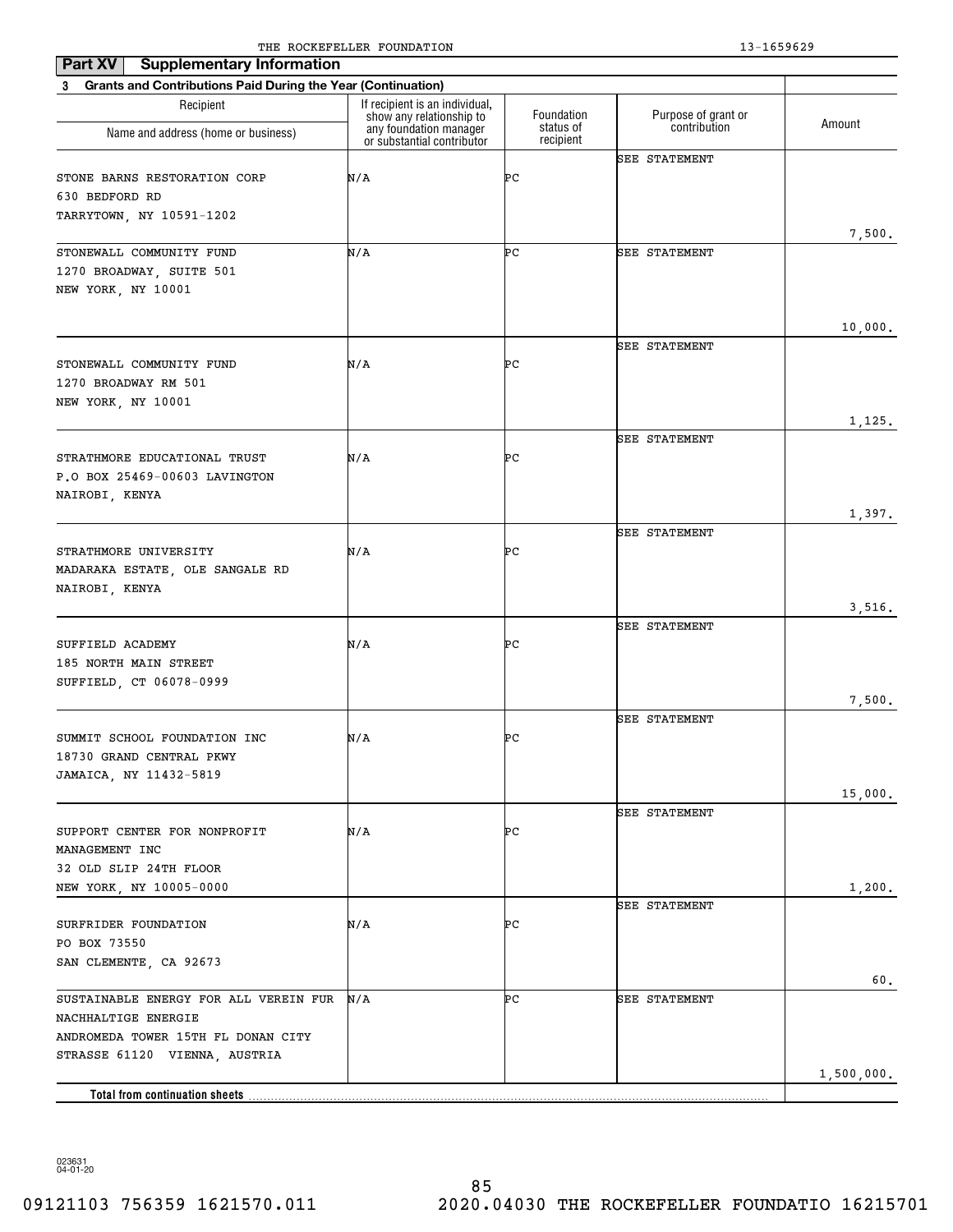| <b>Supplementary Information</b><br>Part XV                    |                                                            |                        |                      |          |
|----------------------------------------------------------------|------------------------------------------------------------|------------------------|----------------------|----------|
| 3 Grants and Contributions Paid During the Year (Continuation) |                                                            |                        |                      |          |
| Recipient                                                      | If recipient is an individual,<br>show any relationship to | Foundation             | Purpose of grant or  | Amount   |
| Name and address (home or business)                            | any foundation manager<br>or substantial contributor       | status of<br>recipient | contribution         |          |
| SUSTAINABLE ENERGY FOR ALL VEREIN FUR                          | N/A                                                        | ÞС                     | <b>SEE STATEMENT</b> |          |
| NACHHALTIGE ENERGIE                                            |                                                            |                        |                      |          |
| ANDROMEDA TOWER 15TH FLOOR DONAN CITY                          |                                                            |                        |                      |          |
| STRASSE 61120 VIENNA, AUSTRIA                                  |                                                            |                        |                      | 500,000. |
| SUSTAINABLE FOOD LAB                                           | N/A                                                        | ÞС                     | <b>SEE STATEMENT</b> |          |
| 3 LINDEN ROAD                                                  |                                                            |                        |                      |          |
| HARTLAND, VT 05048                                             |                                                            |                        |                      |          |
|                                                                |                                                            |                        |                      | 50,000.  |
|                                                                |                                                            |                        | <b>SEE STATEMENT</b> |          |
| TABLE TO TABLE INC                                             | N/A                                                        | ÞС                     |                      |          |
| 611 US HIGHWAY 46 W.                                           |                                                            |                        |                      |          |
| HASBROUCK HEIGHTS, NJ 07604                                    |                                                            |                        |                      |          |
|                                                                |                                                            |                        |                      | 100.     |
| TAHIRIH JUSTICE CENTER                                         | N/A                                                        | ÞС                     | <b>SEE STATEMENT</b> |          |
| 6402 ARLINGTON BLVD, SUITE 300                                 |                                                            |                        |                      |          |
| FALLS CHURCH, VA 22042                                         |                                                            |                        |                      |          |
|                                                                |                                                            |                        |                      | 15,000.  |
|                                                                |                                                            |                        | <b>SEE STATEMENT</b> |          |
| TAKEACTION MINNESOTA EDUCATION FUND                            | N/A                                                        | ÞС                     |                      |          |
| 705 RAYMOND AVE                                                |                                                            |                        |                      |          |
| SAINT PAUL, MN 55114-1967                                      |                                                            |                        |                      | 78.      |
|                                                                |                                                            |                        | <b>SEE STATEMENT</b> |          |
| TAP CANCER OUT INC                                             | N/A                                                        | ÞС                     |                      |          |
| 1974 CAROLINA PL STE 104                                       |                                                            |                        |                      |          |
| FORT MILL, SC 29708-6924                                       |                                                            |                        |                      |          |
|                                                                |                                                            |                        | <b>SEE STATEMENT</b> | 500.     |
| <b>TEAM RUBICON</b>                                            | N/A                                                        | ÞС                     |                      |          |
| 214 MAIN ST. NO 354                                            |                                                            |                        |                      |          |
| EL SEGUNDO, CA 90245                                           |                                                            |                        |                      |          |
|                                                                |                                                            |                        |                      | $500.$   |
|                                                                |                                                            |                        | <b>SEE STATEMENT</b> |          |
| TEANECK COMMUNITY CHORUS                                       | N/A                                                        | ÞС                     |                      |          |
| 1100 CAMBRIDGE RD<br>TEANECK, NJ 07666-1901                    |                                                            |                        |                      |          |
|                                                                |                                                            |                        |                      | 1,425.   |
| TECHNOSERVE, INC.                                              | N/A                                                        | ÞС                     | <b>SEE STATEMENT</b> |          |
| 1120 19TH STREET NW, 8TH FLOOR                                 |                                                            |                        |                      |          |
| WASHINGTON, DC 20036                                           |                                                            |                        |                      |          |
|                                                                |                                                            |                        |                      |          |
|                                                                |                                                            |                        | SEE STATEMENT        | 700,000. |
| TECTONIC THEATER PROJECT INC                                   | N/A                                                        | ÞС                     |                      |          |
| 520 8TH AVENUE                                                 |                                                            |                        |                      |          |
| NEW YORK, NY 10018-6507                                        |                                                            |                        |                      |          |
|                                                                |                                                            |                        |                      | 600.     |
| <b>Total from continuation sheets</b>                          |                                                            |                        |                      |          |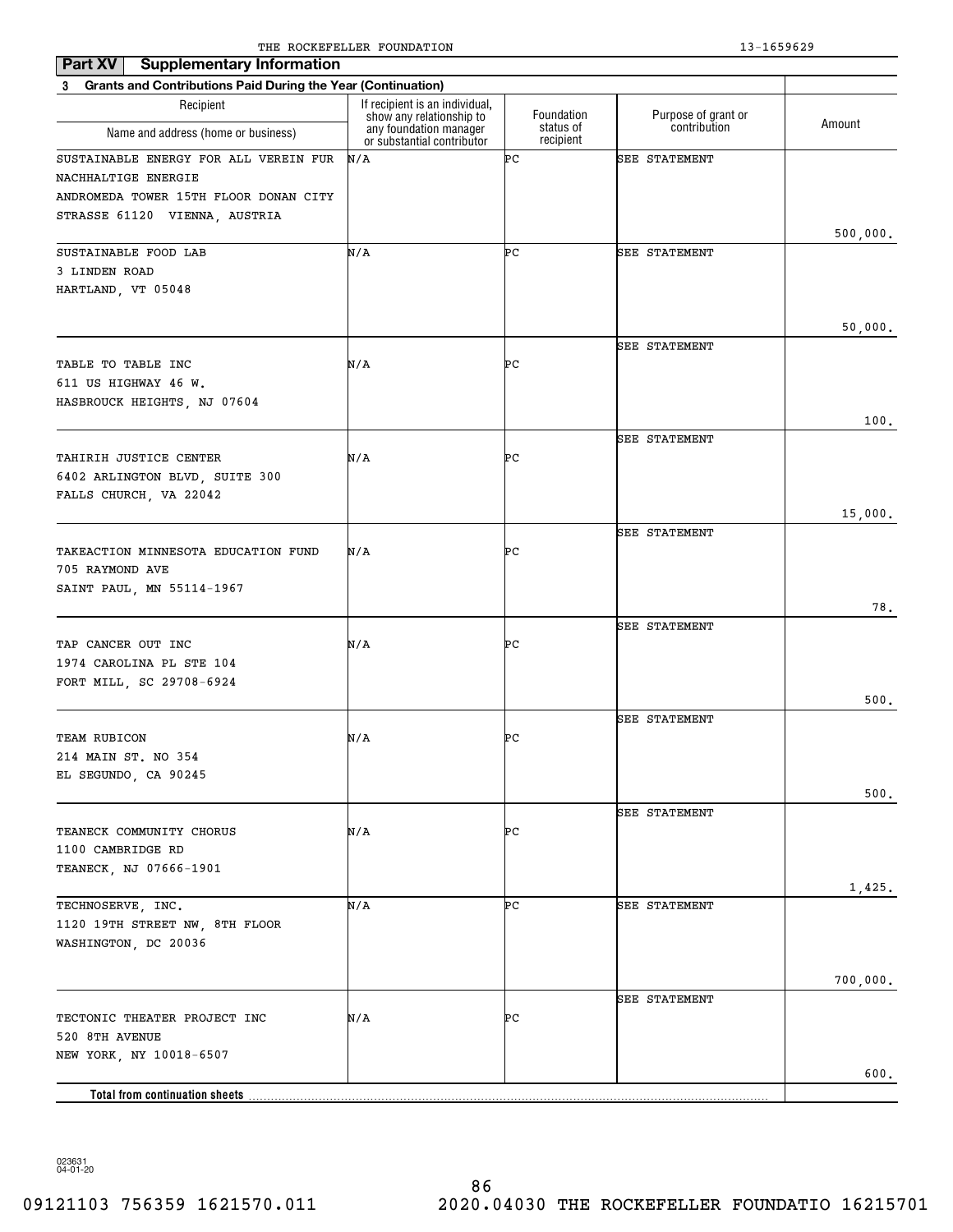| <b>Supplementary Information</b><br>Part XV                              |                                                            |                        |                      |            |
|--------------------------------------------------------------------------|------------------------------------------------------------|------------------------|----------------------|------------|
| <b>Grants and Contributions Paid During the Year (Continuation)</b><br>3 |                                                            |                        |                      |            |
| Recipient                                                                | If recipient is an individual,<br>show any relationship to | Foundation             | Purpose of grant or  | Amount     |
| Name and address (home or business)                                      | any foundation manager<br>or substantial contributor       | status of<br>recipient | contribution         |            |
|                                                                          |                                                            |                        | <b>SEE STATEMENT</b> |            |
| TEMPLE UNIVERSITY                                                        | N/A                                                        | ÞС                     |                      |            |
| 1852 NORTH 10TH STREET/TASB                                              |                                                            |                        |                      |            |
| PHILADELPHIA, PA 19122                                                   |                                                            |                        |                      | 1,800.     |
|                                                                          |                                                            |                        | <b>SEE STATEMENT</b> |            |
| TEN LIVES CLUB INC                                                       | N/A                                                        | ÞС                     |                      |            |
| PO BOX 253                                                               |                                                            |                        |                      |            |
| NORTH BOSTON, NY 14110-0253                                              |                                                            |                        |                      |            |
|                                                                          |                                                            |                        |                      | 150.       |
| TESTING FOR AMERICA, LLC                                                 | N/A                                                        | ÞС                     | <b>SEE STATEMENT</b> |            |
| 600 GENOME WAY                                                           |                                                            |                        |                      |            |
| HUNTSVILLE, AL 35806                                                     |                                                            |                        |                      |            |
|                                                                          |                                                            |                        |                      | 1,200,000. |
| THAI BLIND PEOPLE'S FOUNDATION                                           | N/A                                                        | ÞС                     | <b>SEE STATEMENT</b> |            |
| 85/1-2 SOI BOONYO, DINDAENG ROAD                                         |                                                            |                        |                      |            |
| SAMSANEUNAI SUB-DISTRICT<br>BANGKOK                                      |                                                            |                        |                      |            |
| , THAILAND                                                               |                                                            |                        |                      |            |
|                                                                          |                                                            |                        |                      | 10,000.    |
| THE 24 HOUR PLAYS                                                        | N/A                                                        | ÞС                     | <b>SEE STATEMENT</b> |            |
| 151 BANK STREET, ROOM 103<br>NEW YORK, NY 10014                          |                                                            |                        |                      |            |
|                                                                          |                                                            |                        |                      |            |
|                                                                          |                                                            |                        |                      | 15,000.    |
|                                                                          |                                                            |                        | <b>SEE STATEMENT</b> |            |
| THE ACTORS FUND                                                          | N/A                                                        | ÞС                     |                      |            |
| 729 SEVENTH AVENUE 10TH FLR                                              |                                                            |                        |                      |            |
| NEW YORK, NY 10019-6895                                                  |                                                            |                        |                      |            |
|                                                                          | N/A                                                        | ÞС                     | <b>SEE STATEMENT</b> | 300.       |
| THE ADVERTISING COUNCIL, INC.<br>815 2ND AVENUE 9TH FLOOR                |                                                            |                        |                      |            |
| NEW YORK, NY 10017                                                       |                                                            |                        |                      |            |
|                                                                          |                                                            |                        |                      |            |
|                                                                          |                                                            |                        |                      | 825,000.   |
| THE AMERICAN SECURITY PROJECT                                            | N/A                                                        | ÞС                     | <b>SEE STATEMENT</b> |            |
| 1201 PENNSYLVANIA AVENUE NW NO520                                        |                                                            |                        |                      |            |
| WASHINGTON, DC 20004                                                     |                                                            |                        |                      |            |
|                                                                          |                                                            |                        |                      |            |
| THE ARC OF THE UNITED STATES, INC.                                       | N/A                                                        | ÞС                     | <b>SEE STATEMENT</b> | 500,000.   |
| 1825 K ST NW SUITE 1200                                                  |                                                            |                        |                      |            |
| WASHINGTON, DC 20006                                                     |                                                            |                        |                      |            |
|                                                                          |                                                            |                        |                      |            |
|                                                                          |                                                            |                        |                      | 125,000.   |
| THE ATLANTIC MONTHLY GROUP LLC                                           | N/A                                                        | NC                     | <b>SEE STATEMENT</b> |            |
| 600 NEW HAMPSHIRE AVE, NW                                                |                                                            |                        |                      |            |
| WASHINGTON, DC 20037                                                     |                                                            |                        |                      |            |
|                                                                          |                                                            |                        |                      | 500,000.   |
| Total from continuation sheets                                           |                                                            |                        |                      |            |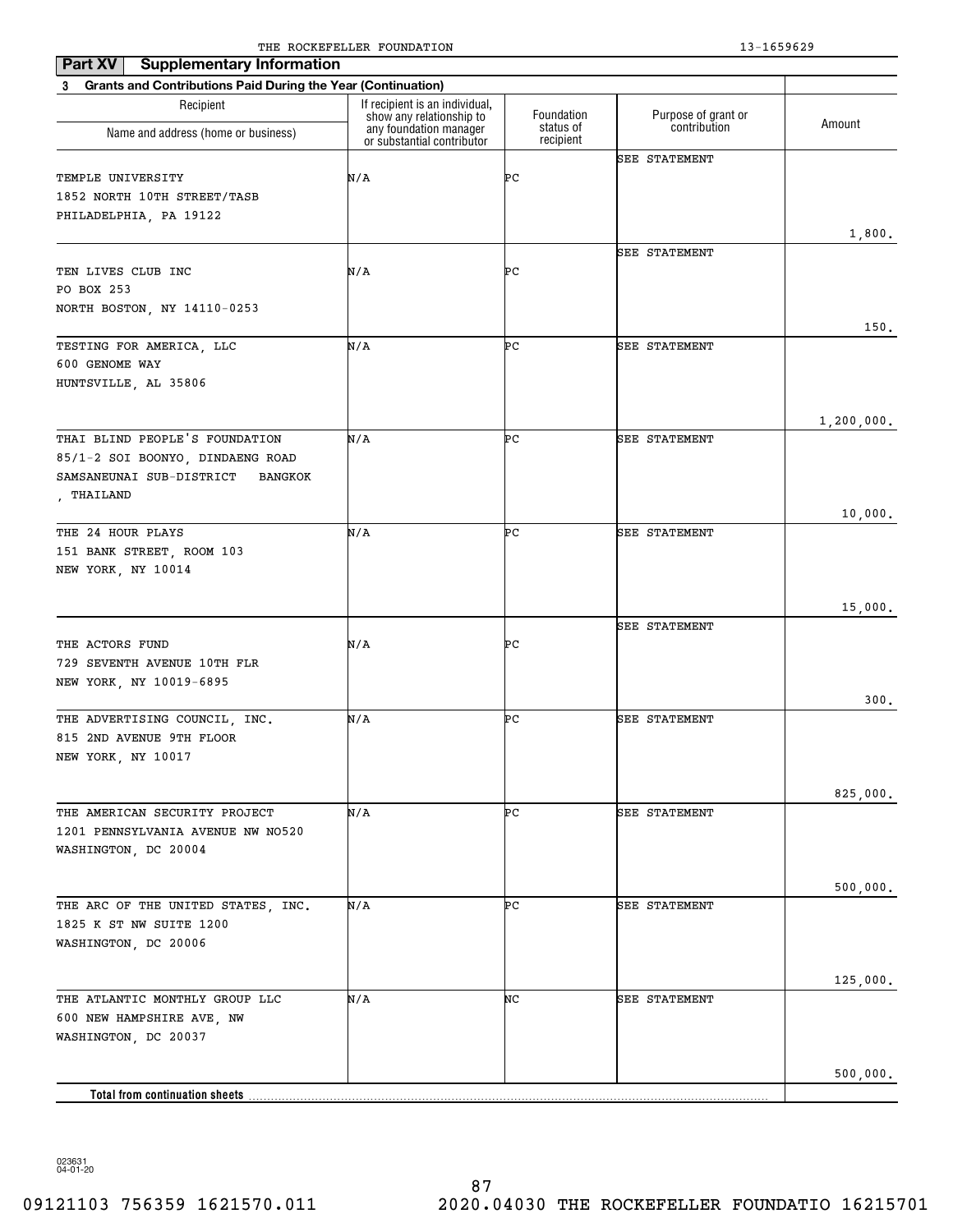| <b>Supplementary Information</b><br>Part XV                              |                                                            |                        |                      |          |
|--------------------------------------------------------------------------|------------------------------------------------------------|------------------------|----------------------|----------|
| <b>Grants and Contributions Paid During the Year (Continuation)</b><br>3 |                                                            |                        |                      |          |
| Recipient                                                                | If recipient is an individual,<br>show any relationship to | Foundation             | Purpose of grant or  |          |
| Name and address (home or business)                                      | any foundation manager<br>or substantial contributor       | status of<br>recipient | contribution         | Amount   |
| THE BEACON COUNCIL ECONOMIC                                              | N/A                                                        | ÞС                     | <b>SEE STATEMENT</b> |          |
| DEVELOPMENT FOUNDATION, INC                                              |                                                            |                        |                      |          |
| 80 SW 8TH STREET SUITE 2400                                              |                                                            |                        |                      |          |
| MIAMI, FL 33130                                                          |                                                            |                        |                      |          |
| THE BOARD OF TRUSTEES OF THE LELAND                                      | N/A                                                        | ÞС                     | <b>SEE STATEMENT</b> | 350,000. |
| STANFORD JUNIOR UNIVERSITY                                               |                                                            |                        |                      |          |
| 450 SERRA MALL                                                           |                                                            |                        |                      |          |
| STANFORD, CA 94305-2004                                                  |                                                            |                        |                      |          |
|                                                                          |                                                            |                        |                      | 200,000. |
| THE BOARD OF TRUSTEES OF THE LELAND                                      | N/A                                                        | ÞС                     | <b>SEE STATEMENT</b> |          |
| STANFORD JUNIOR UNIVERSITY                                               |                                                            |                        |                      |          |
| 450 SERRA MALL                                                           |                                                            |                        |                      |          |
| STANFORD, CA 94305-2004                                                  |                                                            |                        |                      |          |
|                                                                          |                                                            |                        |                      | 165,694. |
|                                                                          |                                                            |                        | <b>SEE STATEMENT</b> |          |
| THE BOWERY MISSION                                                       | N/A                                                        | ÞС                     |                      |          |
| PO BOX 2000                                                              |                                                            |                        |                      |          |
| NEW YORK, NY 10156                                                       |                                                            |                        |                      |          |
| THE CENTER FOR EFFECTIVE                                                 | N/A                                                        | ÞС                     | <b>SEE STATEMENT</b> | 1,000.   |
| PHILANTHROPY, INC.                                                       |                                                            |                        |                      |          |
| 675 MASSACHUSETTS AVENUE 7TH FLOOR                                       |                                                            |                        |                      |          |
| CAMBRIDGE, MA 02139                                                      |                                                            |                        |                      |          |
|                                                                          |                                                            |                        |                      | 100,000. |
| THE CHANCELLOR AND MASTERS AND                                           | N/A                                                        | ÞС                     | <b>SEE STATEMENT</b> |          |
| SCHOLARS OF THE UNIVERSITY OF OXFORD                                     |                                                            |                        |                      |          |
| OXFORD OX1 2 JD                                                          |                                                            |                        |                      |          |
| OXFORD, UNITED KINGDOM                                                   |                                                            |                        |                      |          |
|                                                                          |                                                            |                        |                      | 45,000.  |
|                                                                          |                                                            |                        | <b>SEE STATEMENT</b> |          |
| THE CHILDREN'S HOSPITAL CORPORATION                                      | N/A                                                        | ÞС                     |                      |          |
| 300 LONGWOOD AVENUE                                                      |                                                            |                        |                      |          |
| BOSTON, MA 02115-5274                                                    |                                                            |                        |                      |          |
|                                                                          |                                                            |                        |                      | 500,000. |
|                                                                          |                                                            |                        | SEE STATEMENT        |          |
| THE CHILDRENS HOSPITAL OF                                                | N/A                                                        | ÞС                     |                      |          |
| PHILADELPHIA FOUNDATION                                                  |                                                            |                        |                      |          |
| P.O. BOX 781352                                                          |                                                            |                        |                      |          |
| PHILADELPHIA, PA 19178-1352                                              |                                                            |                        |                      | 14,902.  |
|                                                                          |                                                            |                        | SEE STATEMENT        |          |
| THE CITIZENS FOUNDATION USA                                              | N/A                                                        | ÞС                     |                      |          |
| 2425 TOUHY AVE                                                           |                                                            |                        |                      |          |
| ELK GROVE VLG, IL 60007-5331                                             |                                                            |                        |                      |          |
|                                                                          | N/A                                                        | ÞС                     |                      | 2,250.   |
| THE COMMONS PROJECT FOUNDATION<br>1 WEST 67TH STREET, NO 301             |                                                            |                        | SEE STATEMENT        |          |
| NEW YORK, NY 10023                                                       |                                                            |                        |                      |          |
|                                                                          |                                                            |                        |                      |          |
|                                                                          |                                                            |                        |                      | 500,000. |
| <b>Total from continuation sheets</b>                                    |                                                            |                        |                      |          |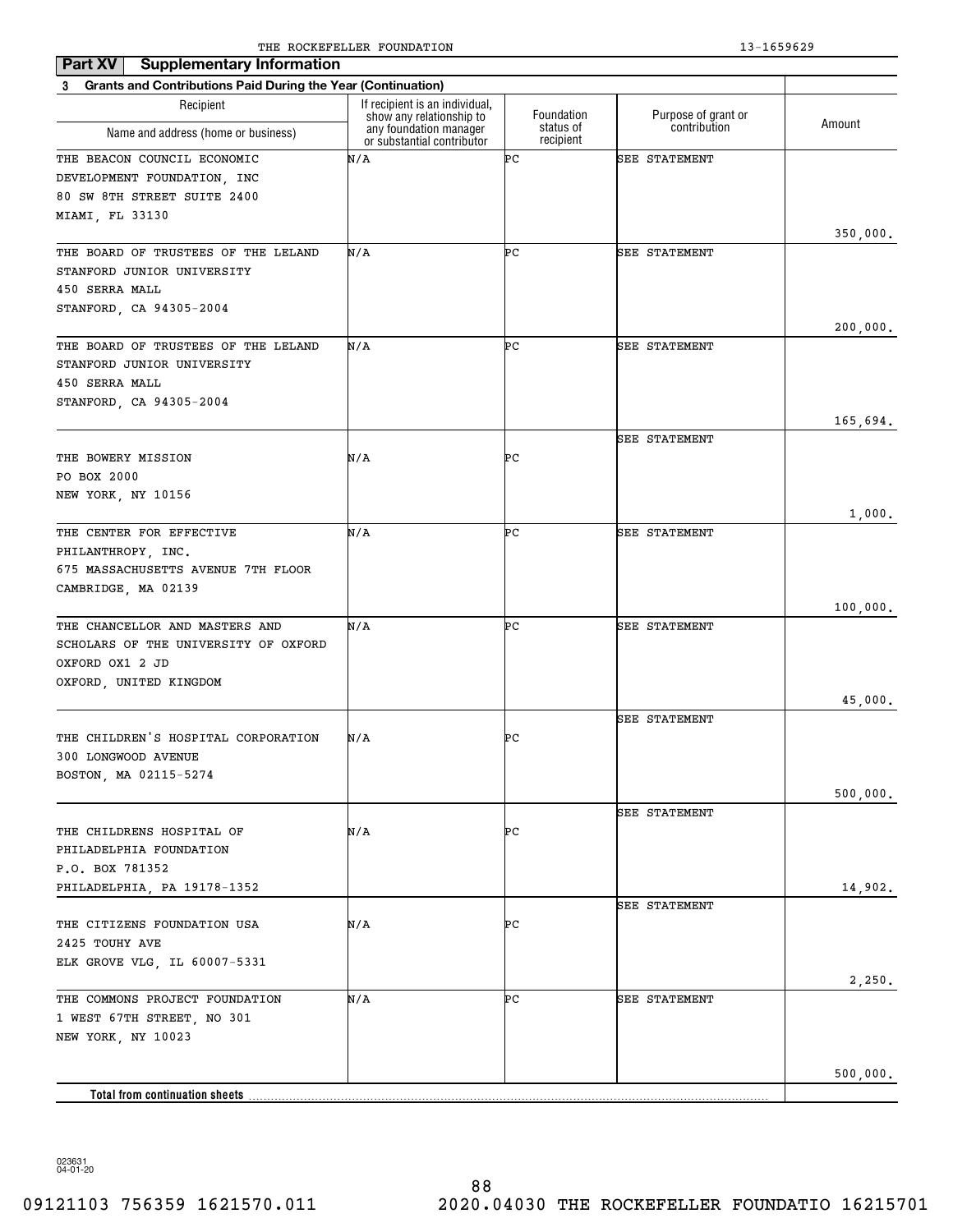| <b>Supplementary Information</b><br>Part XV                                                                 |                                                                                      |                         |                                     |            |
|-------------------------------------------------------------------------------------------------------------|--------------------------------------------------------------------------------------|-------------------------|-------------------------------------|------------|
| <b>Grants and Contributions Paid During the Year (Continuation)</b><br>3                                    |                                                                                      |                         |                                     |            |
| Recipient                                                                                                   | If recipient is an individual,<br>show any relationship to<br>any foundation manager | Foundation<br>status of | Purpose of grant or<br>contribution | Amount     |
| Name and address (home or business)                                                                         | or substantial contributor                                                           | recipient               |                                     |            |
| THE COMMUNITY FOUNDATION OF GREATER<br>ATLANTA, INC.<br>191 PEACHTREE ST, STE 1000<br>ATLANTA, GA 30310     | N/A                                                                                  | ÞС                      | <b>SEE STATEMENT</b>                |            |
|                                                                                                             |                                                                                      |                         |                                     | 350,000.   |
| THE COMMUNITY FOUNDATION OF<br>LOUISVILLE, INC.<br>325 WEST MAIN STREET, SUITE 1110<br>LOUISVILLE, KY 40202 | N/A                                                                                  | ÞС                      | <b>SEE STATEMENT</b>                | 50,000.    |
|                                                                                                             |                                                                                      |                         | <b>SEE STATEMENT</b>                |            |
| THE DORSET EQUINE RESCUE INC<br>334 MAD TOM ROAD<br>EAST DORSET, VT 05253-0000                              | N/A                                                                                  | ÞС                      |                                     |            |
|                                                                                                             |                                                                                      |                         |                                     | 150.       |
| THE DOULA PROJECT INC<br>PO BOX 20116, GREELEY SQUARE STATION<br>NEW YORK, NY 10001-9998                    | N/A                                                                                  | ÞС                      | SEE STATEMENT                       |            |
|                                                                                                             |                                                                                      |                         |                                     | 500.       |
|                                                                                                             |                                                                                      |                         | <b>SEE STATEMENT</b>                |            |
| THE EMMA BOWEN FOUNDATION<br>30 ROCKEFELLER PLAZA CAMPUS 1221<br>AVENUE OF THE AMERICAS NEW YORK, NY        | N/A                                                                                  | ÞС                      |                                     |            |
| 10112                                                                                                       |                                                                                      |                         |                                     | 3,000.     |
| THE ENERGY FOR GROWTH HUB<br>2055 L STREET NW<br>WASHINGTON, DC 20036                                       | N/A                                                                                  | ÞС                      | <b>SEE STATEMENT</b>                |            |
|                                                                                                             |                                                                                      |                         |                                     | 1,000,000. |
|                                                                                                             |                                                                                      |                         | <b>SEE STATEMENT</b>                |            |
| THE FINGER LAKES LAND TRUST INC<br>202 E COURT ST<br>ITHACA, NY 14850-4204                                  | N/A                                                                                  | ÞС                      |                                     |            |
|                                                                                                             |                                                                                      |                         |                                     | 1,680.     |
| THE FRESH AIR FUND<br>633 THIRD AVENUE<br>NEW YORK, NY 10017                                                | N/A                                                                                  | ÞС                      | <b>SEE STATEMENT</b>                |            |
|                                                                                                             |                                                                                      |                         |                                     | 1,050.     |
| THE FRIENDS OF HARLEM HOSPITAL, INC.<br>506 LENOX AVENUE, MLK 3162B<br>NEW YORK, NY 10037                   | N/A                                                                                  | ÞС                      | <b>SEE STATEMENT</b>                |            |
|                                                                                                             |                                                                                      |                         |                                     | 45,000.    |
| THE GATHERING PLACE<br>23300 COMMERCE PARK<br>BEACHWOOD, OH 44122-5811                                      | N/A                                                                                  | ÞС                      | <b>SEE STATEMENT</b>                |            |
|                                                                                                             |                                                                                      |                         |                                     | 158.       |
| Total from continuation sheets                                                                              |                                                                                      |                         |                                     |            |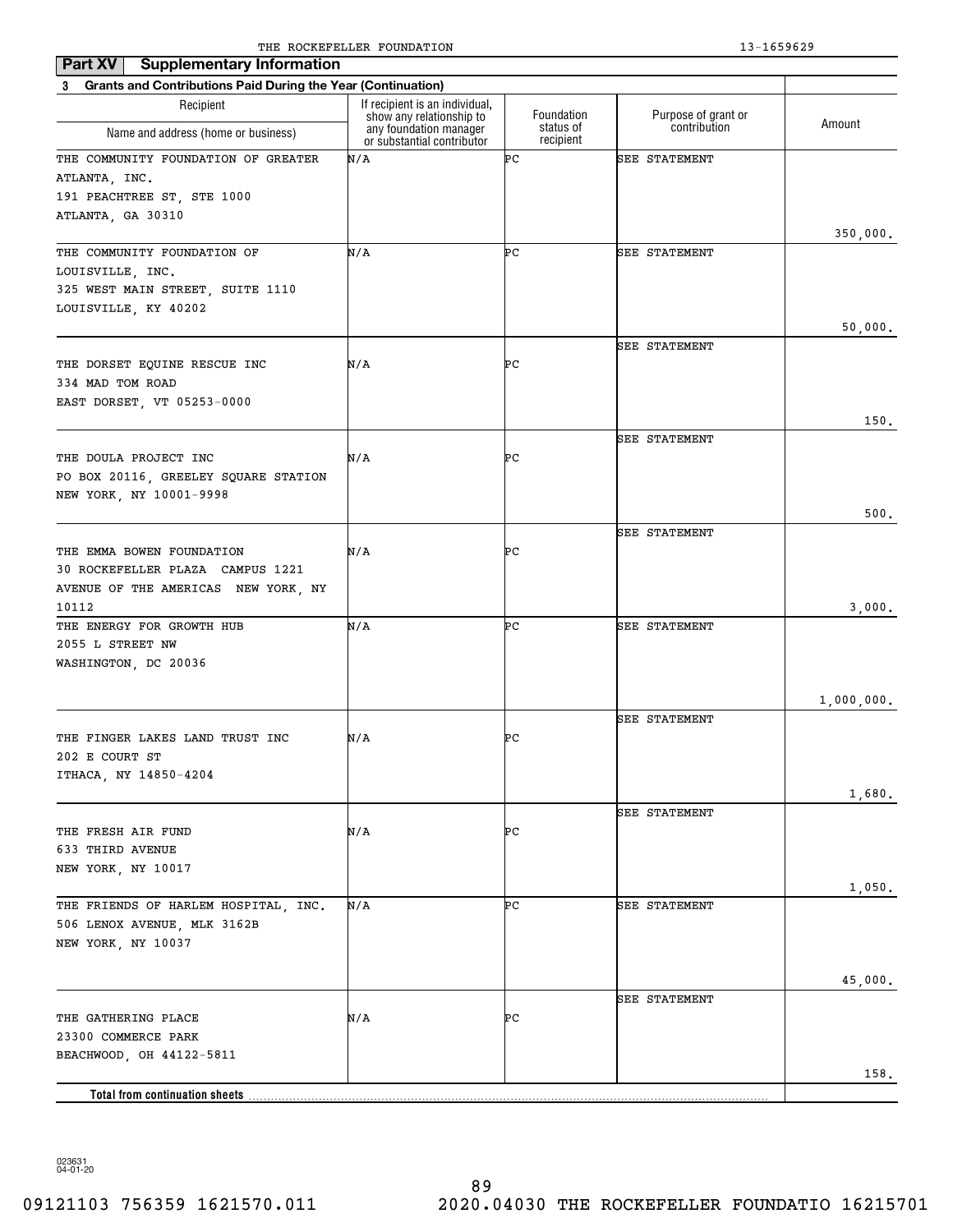| Part XV<br><b>Supplementary Information</b>                    |                                                            |                        |                      |          |
|----------------------------------------------------------------|------------------------------------------------------------|------------------------|----------------------|----------|
| 3 Grants and Contributions Paid During the Year (Continuation) |                                                            |                        |                      |          |
| Recipient                                                      | If recipient is an individual,<br>show any relationship to | Foundation             | Purpose of grant or  | Amount   |
| Name and address (home or business)                            | any foundation manager<br>or substantial contributor       | status of<br>recipient | contribution         |          |
| THE GOVERNING COUNCIL OF THE                                   | N/A                                                        | ÞС                     | <b>SEE STATEMENT</b> |          |
| UNIVERSITY OF TORONTO                                          |                                                            |                        |                      |          |
| 27 KING'S COLLEGE CIRCLE                                       |                                                            |                        |                      |          |
| TORONTO, CANADA                                                |                                                            |                        |                      |          |
|                                                                |                                                            |                        |                      | 160,000. |
| THE HARKER SCHOOL                                              |                                                            | ÞС                     | SEE STATEMENT        |          |
| 500 SARATOGA AVENUE                                            | N/A                                                        |                        |                      |          |
| SAN JOSE, CA 95129                                             |                                                            |                        |                      |          |
|                                                                |                                                            |                        |                      | 300.     |
|                                                                |                                                            |                        | <b>SEE STATEMENT</b> |          |
| THE HISTORYMAKERS                                              | N/A                                                        | ÞС                     |                      |          |
| 1900 S MICHIGAN AVE                                            |                                                            |                        |                      |          |
| CHICAGO, IL 60616                                              |                                                            |                        |                      |          |
|                                                                |                                                            |                        |                      | 1,500.   |
|                                                                |                                                            |                        | <b>SEE STATEMENT</b> |          |
| THE HUMANE SOCIETY OF THE UNITED<br><b>STATES</b>              | N/A                                                        | ÞС                     |                      |          |
| 1255 23RD STREET, NW, SUITE 450                                |                                                            |                        |                      |          |
| WASHINGTON, DC 20037                                           |                                                            |                        |                      | 150.     |
|                                                                |                                                            |                        | <b>SEE STATEMENT</b> |          |
| THE HUNGER PROJECT                                             | N/A                                                        | ÞС                     |                      |          |
| 110 W 30TH ST FL 6 - THP                                       |                                                            |                        |                      |          |
| NEW YORK, NY 10001                                             |                                                            |                        |                      |          |
|                                                                |                                                            |                        |                      | 500.     |
| THE JEWISH FEDERATIONS OF NORTH                                | N/A                                                        | ÞС                     | <b>SEE STATEMENT</b> |          |
| AMERICA, INC.                                                  |                                                            |                        |                      |          |
| 25 BROADWAY, SUITE 1700                                        |                                                            |                        |                      |          |
| NEW YORK, NY 10004                                             |                                                            |                        |                      | 152,975. |
|                                                                |                                                            |                        | <b>SEE STATEMENT</b> |          |
| THE LIFE YOU CAN SAVE                                          | N/A                                                        | ÞС                     |                      |          |
| 10540 NE MORNING LN                                            |                                                            |                        |                      |          |
| BAINBRIDGE IS, WA 98110-4144                                   |                                                            |                        |                      |          |
|                                                                |                                                            |                        |                      | 300.     |
|                                                                |                                                            |                        | <b>SEE STATEMENT</b> |          |
| THE LOVELAND FOUNDATION INC                                    | N/A                                                        | ÞС                     |                      |          |
| C/O THE LOVELAND FOUNDATION INC                                |                                                            |                        |                      |          |
| BROOKLYN, NY 11215                                             |                                                            |                        |                      | 600.     |
|                                                                |                                                            |                        | SEE STATEMENT        |          |
| THE MAYORS FUND TO ADVANCE NEW YORK                            | N/A                                                        | ÞС                     |                      |          |
| CITY                                                           |                                                            |                        |                      |          |
| 1 CENTRE ST RM 2358                                            |                                                            |                        |                      |          |
| NEW YORK, NY 10007-1611                                        |                                                            |                        |                      | 6,000.   |
|                                                                |                                                            |                        | SEE STATEMENT        |          |
| THE MUSEUM OF LANGUAGE ARTS                                    | N/A                                                        | ÞС                     |                      |          |
| INCORPORATED                                                   |                                                            |                        |                      |          |
| 925 13TH ST, NW                                                |                                                            |                        |                      |          |
| WASHINGTON, DC 20005-3318                                      |                                                            |                        |                      | 7,500.   |
|                                                                |                                                            |                        |                      |          |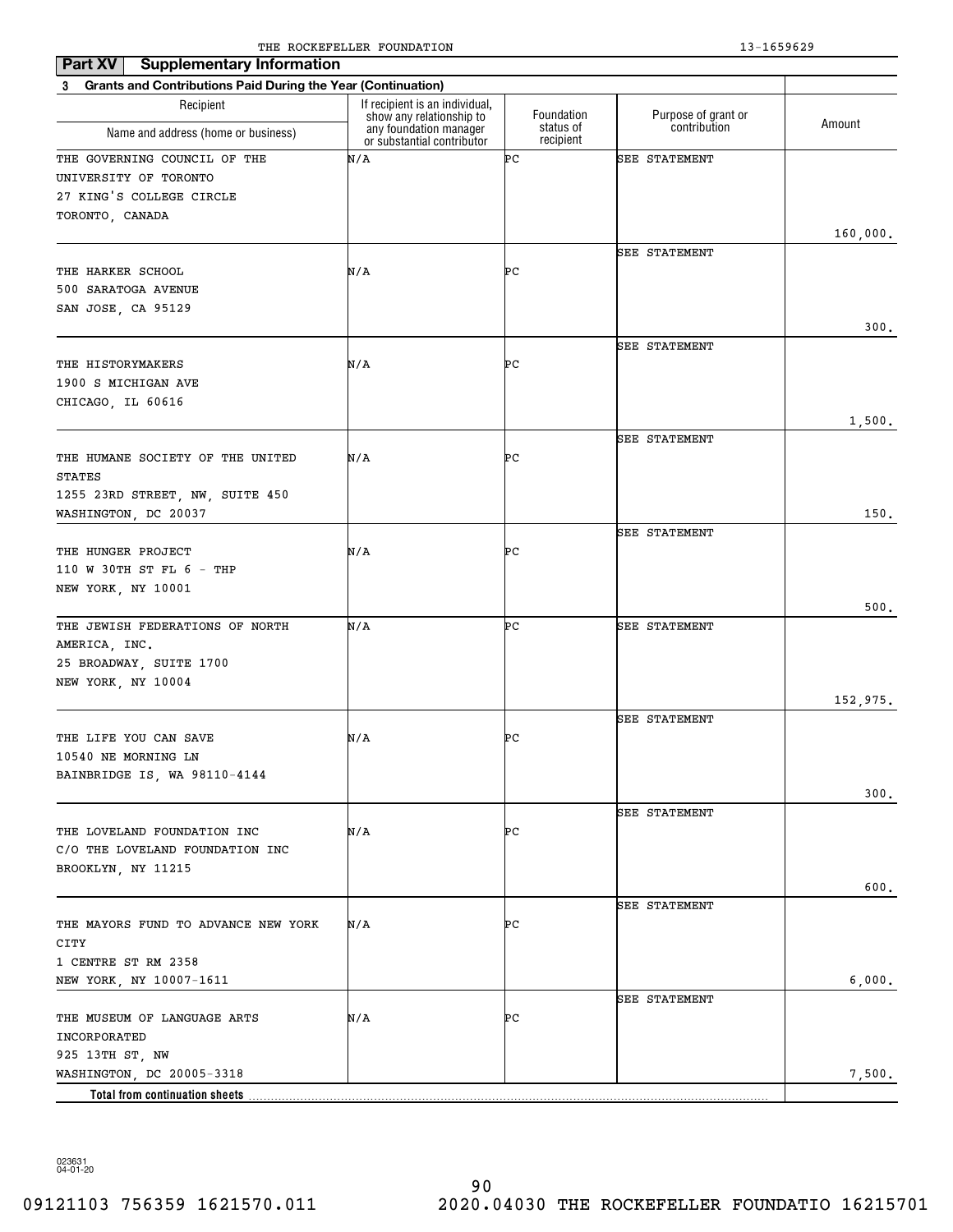| Part XV<br><b>Supplementary Information</b>                    | The Rocker needs roombillion                       |            | 19 10990 <i>49</i>   |          |
|----------------------------------------------------------------|----------------------------------------------------|------------|----------------------|----------|
| 3 Grants and Contributions Paid During the Year (Continuation) |                                                    |            |                      |          |
| Recipient                                                      | If recipient is an individual,                     | Foundation | Purpose of grant or  |          |
| Name and address (home or business)                            | show any relationship to<br>any foundation manager | status of  | contribution         | Amount   |
|                                                                | or substantial contributor                         | recipient  |                      |          |
|                                                                |                                                    |            | SEE STATEMENT        |          |
| THE MUSICIANSHIP                                               | N/A                                                | ÞС         |                      |          |
| 1704 GAINESVILLE ST SE<br>WASHINGTON, DC 20020                 |                                                    |            |                      |          |
|                                                                |                                                    |            |                      | 1,313.   |
| THE NEW SCHOOL                                                 | N/A                                                | ÞС         | <b>SEE STATEMENT</b> |          |
| 79 FIFTH AVENUE 17TH FLOOR                                     |                                                    |            |                      |          |
| NEW YORK, NY 10003                                             |                                                    |            |                      |          |
|                                                                |                                                    |            |                      |          |
|                                                                |                                                    |            |                      | 150,000. |
|                                                                |                                                    |            | <b>SEE STATEMENT</b> |          |
| THE NEW YORK PUBLIC LIBRARY ASTOR                              | N/A                                                | ÞС         |                      |          |
| LENOX AND TILDEN FOUNDATIONS                                   |                                                    |            |                      |          |
| DEVELOPMENT DEPT. 445 FIFTH AVENUE,                            |                                                    |            |                      |          |
| 3TH FLOOR NEW YORK, NY 10016                                   |                                                    |            |                      | 660.     |
| THE NISKANEN CENTER INC.                                       | N/A                                                | ÞС         | <b>SEE STATEMENT</b> |          |
| 820 FIRST STREET, NE 675                                       |                                                    |            |                      |          |
| WASHINGTON, DC 20002                                           |                                                    |            |                      |          |
|                                                                |                                                    |            |                      |          |
|                                                                |                                                    |            |                      | 25,000.  |
| THE NISKANEN CENTER INC.                                       | N/A                                                | ÞС         | <b>SEE STATEMENT</b> |          |
| 820 FIRST STREET, NE NO 675                                    |                                                    |            |                      |          |
| WASHINGTON, DC 20002                                           |                                                    |            |                      |          |
|                                                                |                                                    |            |                      |          |
| THE ONE CAMPAIGN                                               | N/A                                                | ÞС         | <b>SEE STATEMENT</b> | 350,000. |
| 1299 PENNSYLVANIA AVENUE, NW, SUITE                            |                                                    |            |                      |          |
| 400<br>WASHINGTON, DC 20005                                    |                                                    |            |                      |          |
|                                                                |                                                    |            |                      |          |
|                                                                |                                                    |            |                      | 250,000. |
|                                                                |                                                    |            | <b>SEE STATEMENT</b> |          |
| THE ONE CAMPAIGN                                               | N/A                                                | ÞС         |                      |          |
| 1400 EYE STREET, NW, SUITE 600                                 |                                                    |            |                      |          |
| WASHINGTON, DC 20005                                           |                                                    |            |                      |          |
|                                                                |                                                    |            |                      | 4,500.   |
|                                                                |                                                    |            | <b>SEE STATEMENT</b> |          |
| THE POND THEATRE COMPANY INC                                   | N/A                                                | ÞС         |                      |          |
| C/O LILY DORMENT 370 WASHINGTON AVE                            |                                                    |            |                      |          |
| BROOKLYN, NY 11238-0000                                        |                                                    |            |                      |          |
|                                                                |                                                    |            |                      | 150.     |
|                                                                |                                                    |            | <b>SEE STATEMENT</b> |          |
| THE POSSE FOUNDATION INC                                       | N/A                                                | ÞС         |                      |          |
| 14 WALL ST SUITE 8A-60                                         |                                                    |            |                      |          |
| NEW YORK, NY 10005-2101                                        |                                                    |            |                      |          |
|                                                                |                                                    |            | <b>SEE STATEMENT</b> | 750.     |
| THE RIVER PROJECT INC                                          | N/A                                                | ÞС         |                      |          |
| 3563 90TH ST., APT B9                                          |                                                    |            |                      |          |
| JACKSON HEIGHTS, NY 11372                                      |                                                    |            |                      |          |
|                                                                |                                                    |            |                      | 500.     |
|                                                                |                                                    |            |                      |          |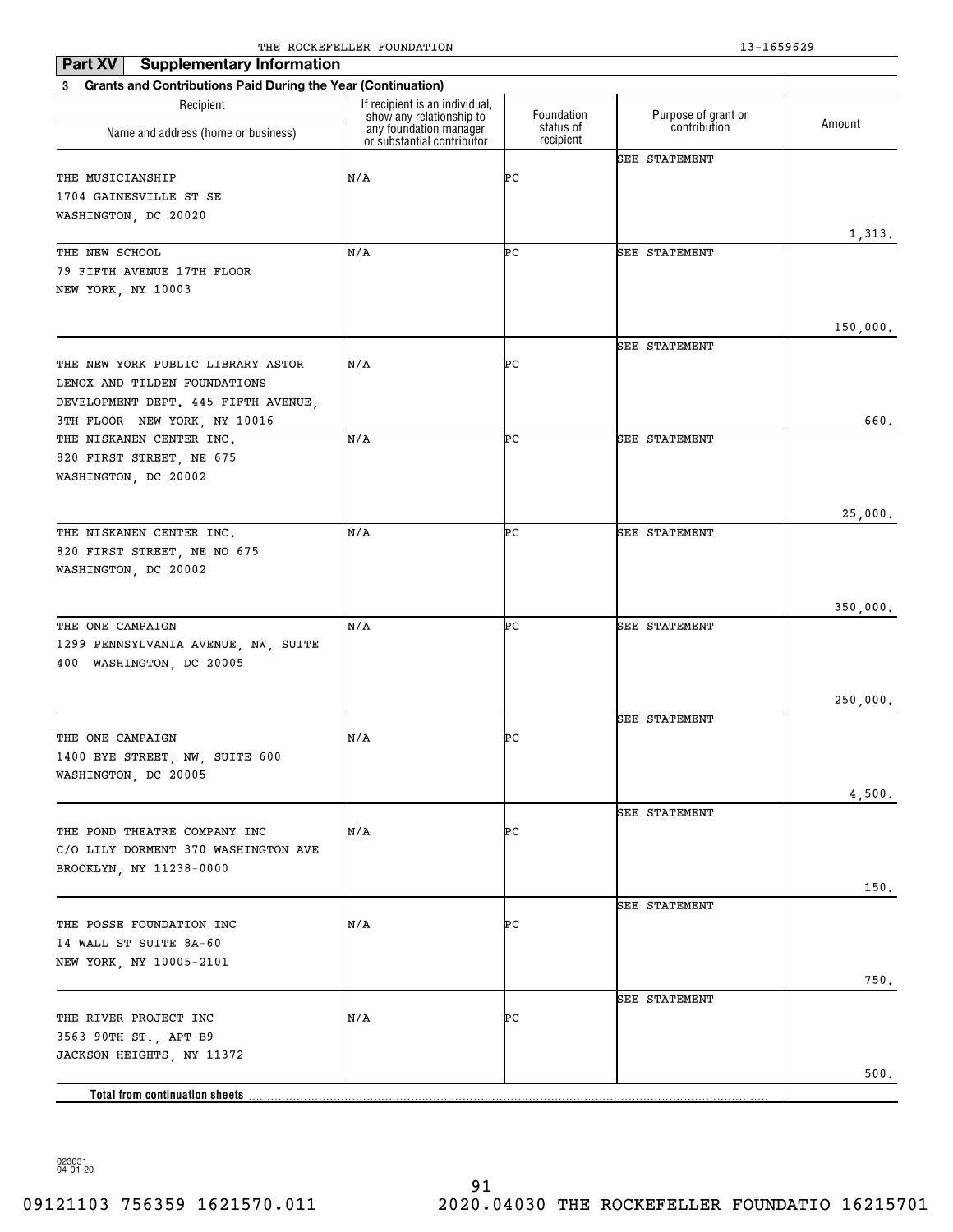| <b>Supplementary Information</b><br>Part XV                              |                                                            |                        |                      |          |
|--------------------------------------------------------------------------|------------------------------------------------------------|------------------------|----------------------|----------|
| <b>Grants and Contributions Paid During the Year (Continuation)</b><br>3 |                                                            |                        |                      |          |
| Recipient                                                                | If recipient is an individual,<br>show any relationship to | Foundation             | Purpose of grant or  |          |
| Name and address (home or business)                                      | any foundation manager<br>or substantial contributor       | status of<br>recipient | contribution         | Amount   |
|                                                                          |                                                            |                        | <b>SEE STATEMENT</b> |          |
| THE SOUTH ORANGE MAPLEWOOD COMMUNITY                                     | N/A                                                        | ÞС                     |                      |          |
| COALITION ON RACE INC                                                    |                                                            |                        |                      |          |
| PO BOX 1309                                                              |                                                            |                        |                      |          |
| MAPLEWOOD, NJ 07040-0456                                                 |                                                            |                        |                      | 100.     |
| THE SYNERGOS INSTITUTE, INC.                                             | N/A                                                        | ÞС                     | SEE STATEMENT        |          |
| 3 EAST 54TH STREET, 14TH FLOOR                                           |                                                            |                        |                      |          |
| NEW YORK, NY 10022                                                       |                                                            |                        |                      |          |
|                                                                          |                                                            |                        |                      |          |
|                                                                          |                                                            |                        | <b>SEE STATEMENT</b> | 60,000.  |
| THE TRINITY FORUM INC                                                    | N/A                                                        | ÞС                     |                      |          |
| 1000 VERMONT AVENUE, NW                                                  |                                                            |                        |                      |          |
| WASHINGTON, DC 20005                                                     |                                                            |                        |                      |          |
|                                                                          |                                                            |                        |                      | 12,000.  |
| THE TRUSTEES OF COLUMBIA UNIVERSITY                                      | N/A                                                        | ÞС                     | <b>SEE STATEMENT</b> |          |
| IN THE CITY OF NEW YORK                                                  |                                                            |                        |                      |          |
| 202 LOW MEMORIAL LIBRARY 535 W 116TH                                     |                                                            |                        |                      |          |
| STREET NEW YORK, NY 10027                                                |                                                            |                        |                      |          |
|                                                                          |                                                            |                        |                      | 25,000.  |
| THE URBAN INSTITUTE                                                      | N/A                                                        | ÞС                     | <b>SEE STATEMENT</b> |          |
| 2100 M STREET, N.W.                                                      |                                                            |                        |                      |          |
| WASHINGTON, DC 20037                                                     |                                                            |                        |                      |          |
|                                                                          |                                                            |                        |                      |          |
|                                                                          |                                                            |                        |                      | 841,638. |
|                                                                          |                                                            |                        | <b>SEE STATEMENT</b> |          |
| THE V FOUNDATION                                                         | N/A                                                        | ÞС                     |                      |          |
| 14600 WESTON PARKWAY                                                     |                                                            |                        |                      |          |
| CARY, NC 27513                                                           |                                                            |                        |                      |          |
|                                                                          | N/A                                                        | ÞС                     |                      | 1,500.   |
| THE WORKERS LAB<br>1111 BROADWAY FLOOR 3                                 |                                                            |                        | <b>SEE STATEMENT</b> |          |
| OAKLAND, CA 94607                                                        |                                                            |                        |                      |          |
|                                                                          |                                                            |                        |                      |          |
|                                                                          |                                                            |                        |                      | 153,482. |
|                                                                          |                                                            |                        | SEE STATEMENT        |          |
| THE YOUNG CENTER FOR IMMIGRANT                                           | N/A                                                        | ÞС                     |                      |          |
| CHILDRENS RIGHTS                                                         |                                                            |                        |                      |          |
| 6020 S UNIVERSITY AVE                                                    |                                                            |                        |                      |          |
| CHICAGO, IL 60637-2704                                                   |                                                            |                        |                      | 1,500.   |
| THE/NUDGE FOUNDATION                                                     | N/A                                                        | ÞС                     | <b>SEE STATEMENT</b> |          |
| 1227, WILLOWDANE LANE                                                    |                                                            |                        |                      |          |
| IRVING, TX 75063                                                         |                                                            |                        |                      |          |
|                                                                          |                                                            |                        |                      |          |
|                                                                          |                                                            |                        |                      | 50,000.  |
|                                                                          |                                                            |                        | <b>SEE STATEMENT</b> |          |
| THEATRE DEVELOPMENT FUND INC                                             | N/A                                                        | ÞС                     |                      |          |
| 520 8TH AVE RM 801                                                       |                                                            |                        |                      |          |
| NEW YORK, NY 10018-4192                                                  |                                                            |                        |                      |          |
|                                                                          |                                                            |                        |                      | 150.     |
| <b>Total from continuation sheets</b>                                    |                                                            |                        |                      |          |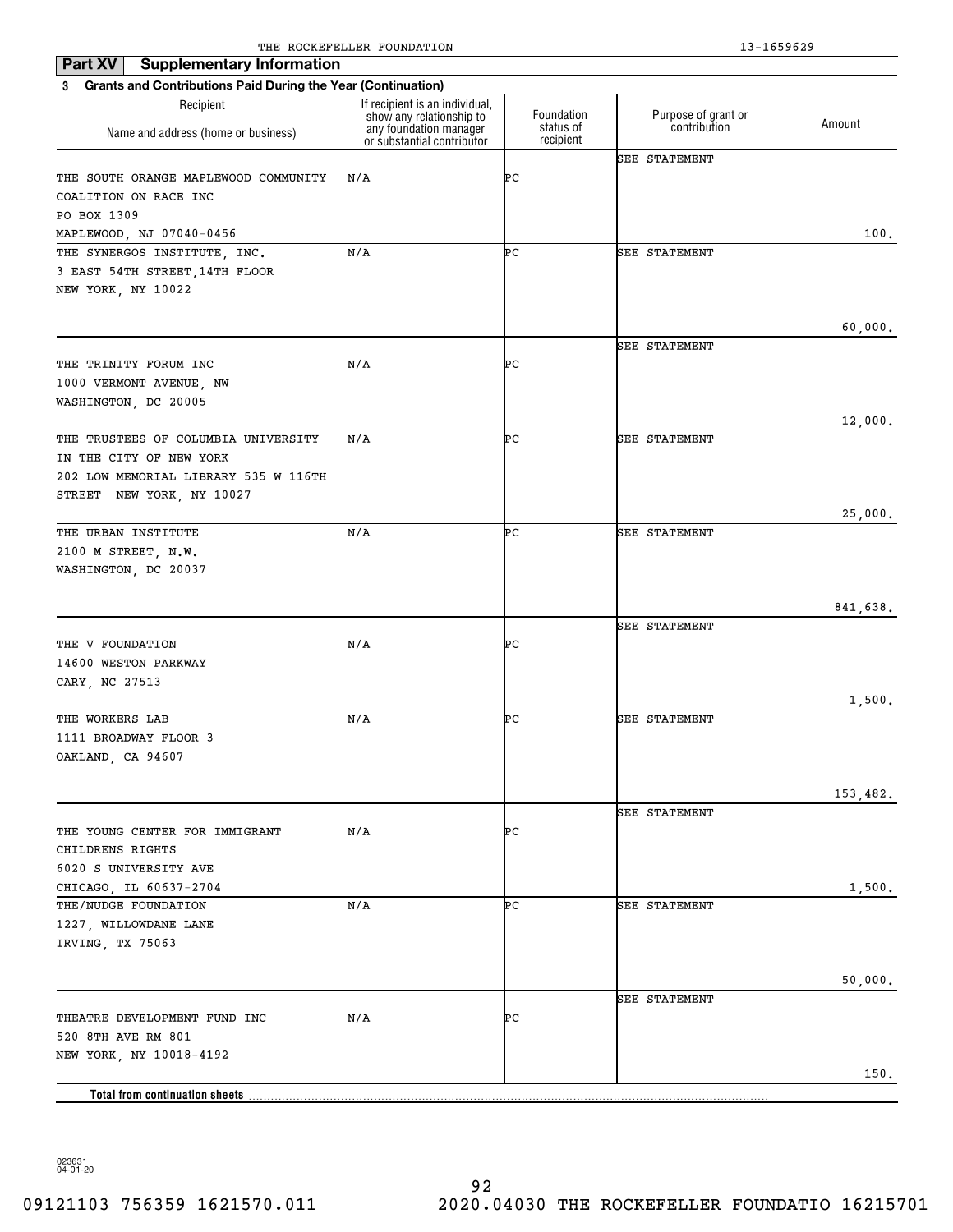| Part XV<br><b>Supplementary Information</b>                    | THE ROCKEL BEER I CONDITION                                                      |                        | 19 10990 <i>49</i>   |            |
|----------------------------------------------------------------|----------------------------------------------------------------------------------|------------------------|----------------------|------------|
| 3 Grants and Contributions Paid During the Year (Continuation) |                                                                                  |                        |                      |            |
| Recipient                                                      | If recipient is an individual,                                                   | Foundation             | Purpose of grant or  |            |
| Name and address (home or business)                            | show any relationship to<br>any foundation manager<br>or substantial contributor | status of<br>recipient | contribution         | Amount     |
|                                                                |                                                                                  |                        | <b>SEE STATEMENT</b> |            |
| THEATRE FOR A NEW AUDIENCE INC                                 | N/A                                                                              | ÞС                     |                      |            |
| 154 CHRISTOPHER ST                                             |                                                                                  |                        |                      |            |
| NEW YORK, NY 10014-2840                                        |                                                                                  |                        |                      |            |
|                                                                |                                                                                  |                        |                      | 150.       |
| THOUGHT FOR FOOD FOUNDATION                                    | N/A                                                                              | NC                     | <b>SEE STATEMENT</b> |            |
| 534 PROMONTORY                                                 |                                                                                  |                        |                      |            |
| ESTES PARK, CO 80517                                           |                                                                                  |                        |                      |            |
|                                                                |                                                                                  |                        |                      | 200,000.   |
|                                                                |                                                                                  |                        | <b>SEE STATEMENT</b> |            |
| THOUSAND CURRENTS                                              | N/A                                                                              | ÞС                     |                      |            |
| 548 MARKET ST                                                  |                                                                                  |                        |                      |            |
| SAN FRANCISCO, CA 94104                                        |                                                                                  |                        |                      |            |
|                                                                |                                                                                  |                        |                      | 333.       |
| TIDELINE VERIFICATION SERVICES, INC.                           | N/A                                                                              | NC                     | <b>SEE STATEMENT</b> |            |
| 915-2 BATTERY ST. SUITE 3                                      |                                                                                  |                        |                      |            |
| SAN FRANCISCO, CA 94111                                        |                                                                                  |                        |                      |            |
|                                                                |                                                                                  |                        |                      |            |
|                                                                |                                                                                  |                        |                      | 350,000.   |
| TIDES CENTER                                                   | N/A                                                                              | ÞС                     | <b>SEE STATEMENT</b> |            |
| 1012 TORNEY AVE                                                |                                                                                  |                        |                      |            |
| SAN FRANCISCO, CA 94129-0907                                   |                                                                                  |                        |                      |            |
|                                                                |                                                                                  |                        |                      |            |
|                                                                | N/A                                                                              | NC                     |                      | 1,154,600. |
| TOTAL IMPACT ADVISORS LLC<br>4800 MONTGOMERY LANE, SUITE 630   |                                                                                  |                        | <b>SEE STATEMENT</b> |            |
| BETHESDA, MD 20814                                             |                                                                                  |                        |                      |            |
|                                                                |                                                                                  |                        |                      |            |
|                                                                |                                                                                  |                        |                      | 50,000.    |
|                                                                |                                                                                  |                        | <b>SEE STATEMENT</b> |            |
| TOUGALOO COLLEGE NATIONAL ALUMNI                               | N/A                                                                              | ÞС                     |                      |            |
| ASSOCIATION INC                                                |                                                                                  |                        |                      |            |
| PO BOX 288                                                     |                                                                                  |                        |                      |            |
| TOUGALOO, MS 39174-0288                                        |                                                                                  |                        |                      | 300.       |
|                                                                |                                                                                  |                        | <b>SEE STATEMENT</b> |            |
| TOUGALOO COLLEGE                                               | N/A                                                                              | ÞС                     |                      |            |
| 500 WEST COUNTY LINE ROAD                                      |                                                                                  |                        |                      |            |
| TOUGALOO, MS 39174                                             |                                                                                  |                        |                      |            |
| TRANSGENDER LEGAL DEFENSE AND                                  | N/A                                                                              | ÞС                     | <b>SEE STATEMENT</b> | 413.       |
| EDUCATION FUND INC                                             |                                                                                  |                        |                      |            |
| 520 8TH AVENUE, SUITE 2204                                     |                                                                                  |                        |                      |            |
| NEW YORK, NY 10018                                             |                                                                                  |                        |                      |            |
|                                                                |                                                                                  |                        |                      | 5,000.     |
|                                                                |                                                                                  |                        | <b>SEE STATEMENT</b> |            |
| TRANSPORTATION ALTERNATIVES                                    | N/A                                                                              | ÞС                     |                      |            |
| 111 JOHN STREET, SUITE 260                                     |                                                                                  |                        |                      |            |
| NEW YORK, NY 10038                                             |                                                                                  |                        |                      |            |
|                                                                |                                                                                  |                        |                      | 750.       |
|                                                                |                                                                                  |                        |                      |            |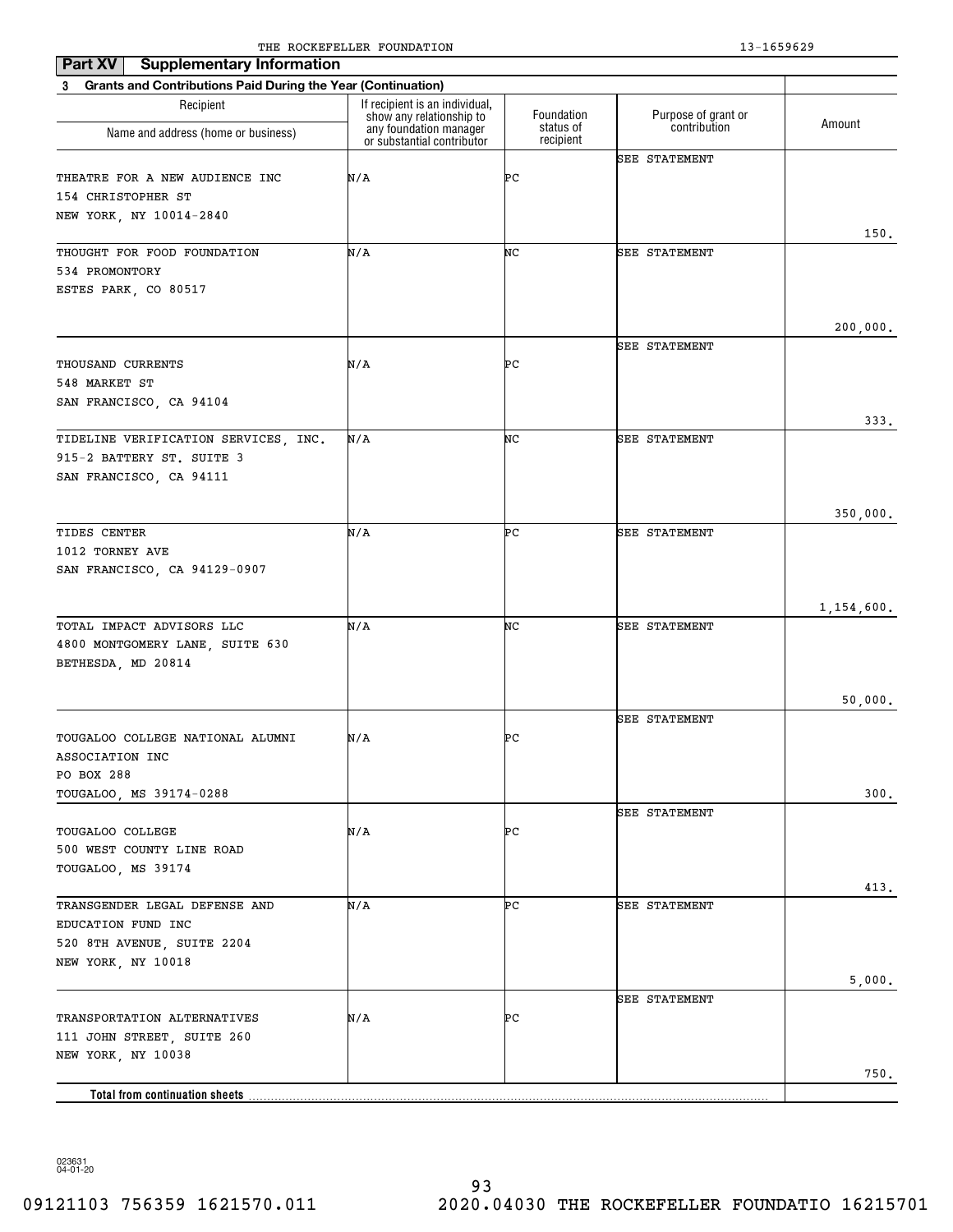| <b>Supplementary Information</b><br>Part XV                              |                                                            |                        |                      |          |
|--------------------------------------------------------------------------|------------------------------------------------------------|------------------------|----------------------|----------|
| <b>Grants and Contributions Paid During the Year (Continuation)</b><br>3 |                                                            |                        |                      |          |
| Recipient                                                                | If recipient is an individual,<br>show any relationship to | Foundation             | Purpose of grant or  |          |
| Name and address (home or business)                                      | any foundation manager<br>or substantial contributor       | status of<br>recipient | contribution         | Amount   |
| TREND COMMUNITY DEVELOPMENT                                              | N/A                                                        | ÞС                     | <b>SEE STATEMENT</b> |          |
| CORPORATION                                                              |                                                            |                        |                      |          |
| 30 WEST MONROE STREET SUITE 510                                          |                                                            |                        |                      |          |
| CHICAGO, IL 60603                                                        |                                                            |                        |                      |          |
|                                                                          |                                                            |                        |                      | 100,000. |
|                                                                          |                                                            |                        | SEE STATEMENT        |          |
| TRINITY COLLEGE                                                          | N/A                                                        | ÞС                     |                      |          |
| 300 SUMMIT STREET                                                        |                                                            |                        |                      |          |
| HARTFORD, CT 06106-3100                                                  |                                                            |                        |                      |          |
|                                                                          |                                                            |                        |                      | 3,000.   |
| TRUSTEES OF BOSTON UNIVERSITY                                            | N/A                                                        | ÞС                     | <b>SEE STATEMENT</b> |          |
| 881 COMMONWEALTH AVENUE                                                  |                                                            |                        |                      |          |
| BOSTON, MA 02215                                                         |                                                            |                        |                      |          |
|                                                                          |                                                            |                        |                      | 750,000. |
| TRUSTEES OF BOSTON UNIVERSITY                                            | N/A                                                        | ÞС                     | <b>SEE STATEMENT</b> |          |
| 881 COMMONWEALTH AVENUE                                                  |                                                            |                        |                      |          |
| BOSTON, MA 02215                                                         |                                                            |                        |                      |          |
|                                                                          |                                                            |                        |                      |          |
|                                                                          |                                                            |                        |                      | 400,000. |
| TRUSTEES OF BOSTON UNIVERSITY                                            | N/A                                                        | ÞС                     | <b>SEE STATEMENT</b> |          |
| 881 COMMONWEALTH AVENUE                                                  |                                                            |                        |                      |          |
| BOSTON, MA 02215                                                         |                                                            |                        |                      |          |
|                                                                          |                                                            |                        |                      |          |
|                                                                          |                                                            |                        |                      | 75,000.  |
|                                                                          |                                                            |                        | <b>SEE STATEMENT</b> |          |
| TRUSTEES OF COLUMBIA UNIVERSITY IN                                       | N/A                                                        | ÞС                     |                      |          |
| THE CITY OF NEW YORK                                                     |                                                            |                        |                      |          |
| 622 WEST 113TH STREET, MC 4524                                           |                                                            |                        |                      |          |
| NEW YORK, NY 10025                                                       |                                                            |                        |                      | 90,000.  |
| TRUSTEES OF THE UNIVERSITY OF                                            | N/A                                                        | ÞС                     | <b>SEE STATEMENT</b> |          |
| PENNSYLVANIA                                                             |                                                            |                        |                      |          |
| OFFICE OF RESEARCH SERVICES 3451                                         |                                                            |                        |                      |          |
| WALNUT ST, RM. P-221 PHILADELPHIA,                                       |                                                            |                        |                      |          |
| PA 19104-6205                                                            |                                                            |                        |                      | 838,238. |
|                                                                          |                                                            |                        | <b>SEE STATEMENT</b> |          |
| TRUSTEES OF THE UNIVERSITY OF                                            | N/A                                                        | ÞС                     |                      |          |
| PENNSYLVANIA                                                             |                                                            |                        |                      |          |
| SUITE 300 - GAA AND R 2929 WALNUT                                        |                                                            |                        |                      |          |
| STREET PHILADELPHIA, PA 19104-5099                                       |                                                            |                        |                      | 1,050.   |
|                                                                          |                                                            |                        | SEE STATEMENT        |          |
| TRUSTEES OF TUFTS COLLEGE                                                | N/A                                                        | ÞС                     |                      |          |
| 80 GEORGE STREET                                                         |                                                            |                        |                      |          |
| MEDFORD, MA 02155                                                        |                                                            |                        |                      |          |
|                                                                          |                                                            |                        |                      | 89,994.  |
| TRUSTEES OF TUFTS COLLEGE                                                | N/A                                                        | ÞС                     | SEE STATEMENT        |          |
| RESEARCH ADMINISTRATION 136 HARRISON                                     |                                                            |                        |                      |          |
| AVE BOSTON, MA 02111-1817                                                |                                                            |                        |                      |          |
|                                                                          |                                                            |                        |                      |          |
|                                                                          |                                                            |                        |                      | 200,000. |
| <b>Total from continuation sheets</b>                                    |                                                            |                        |                      |          |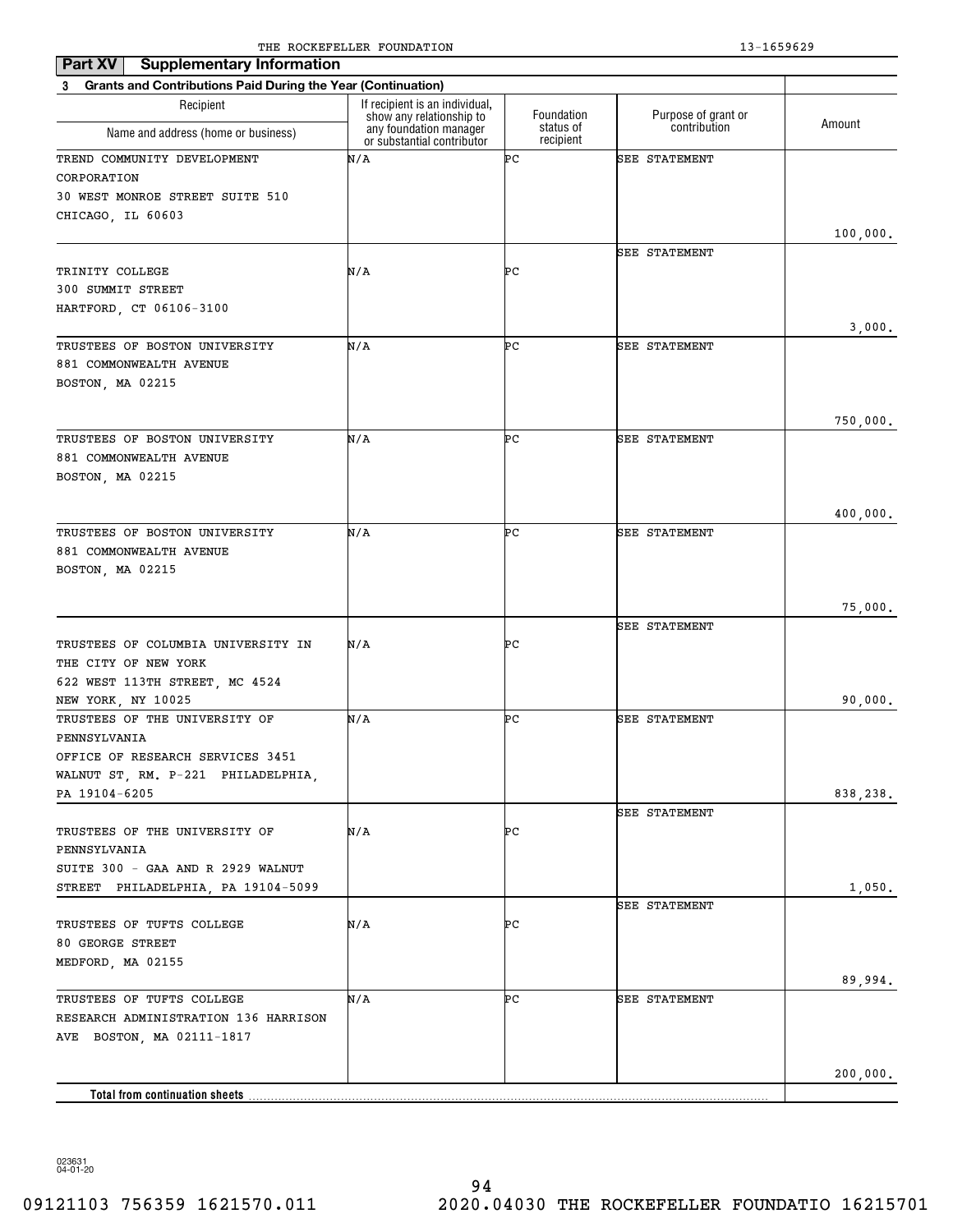| <b>Supplementary Information</b><br>Part XV                                                              |                                                                                      |                         |                                     |                  |
|----------------------------------------------------------------------------------------------------------|--------------------------------------------------------------------------------------|-------------------------|-------------------------------------|------------------|
| 3 Grants and Contributions Paid During the Year (Continuation)                                           |                                                                                      |                         |                                     |                  |
| Recipient                                                                                                | If recipient is an individual,<br>show any relationship to<br>any foundation manager | Foundation<br>status of | Purpose of grant or<br>contribution | Amount           |
| Name and address (home or business)                                                                      | or substantial contributor                                                           | recipient               |                                     |                  |
| TRUSTEES OF TUFTS COLLEGE<br>RESEARCH ADMINISTRATION 136 HARRISON<br>AVENUE BOSTON, MA 02111-1817        | N/A                                                                                  | ÞС                      | <b>SEE STATEMENT</b>                | 149,988.         |
| TRUSTEES OF TUFTS COLLEGE<br>RESEARCH ADMINISTRATION, 136 HARRISON<br>AVENUE BOSTON, MA 02111-1817       | N/A                                                                                  | ÞС                      | SEE STATEMENT                       | 101,362.         |
| TRUSTEES OF TUFTS COLLEGE<br>RESEARCH ADMINISTRATION, 136 HARRISON<br>AVENUE BOSTON, MA 02111-1817       | N/A                                                                                  | ÞС                      | <b>SEE STATEMENT</b>                | 10,000.          |
|                                                                                                          |                                                                                      |                         | <b>SEE STATEMENT</b>                |                  |
| TUSCAN SCHOOL PTA<br>25 HARVARD AVE<br>MAPLEWOOD, NJ 07040-2718                                          | N/A                                                                                  | ÞС                      |                                     |                  |
|                                                                                                          |                                                                                      |                         |                                     | 75.              |
| TWILIGHT THEATER COMPANY<br>7515 N BRANDON AVE<br>PORTLAND, OR 97217-6405                                | N/A                                                                                  | ÞС                      | SEE STATEMENT                       |                  |
| U.S. CHAMBER OF COMMERCE FOUNDATION<br>1615 H STREET, NW<br>WASHINGTON, DC 20062                         | N/A                                                                                  | ÞС                      | <b>SEE STATEMENT</b>                | 1,300.           |
|                                                                                                          |                                                                                      |                         |                                     | 850,000.         |
| UBS OPTIMUS FOUNDATION<br>UBS OPTIMUS FOUNDATION<br>BASEL, SWITZERLAND                                   | N/A                                                                                  | ÞС                      | <b>SEE STATEMENT</b>                |                  |
| UNIDOS US<br>RAUL YZAGUIRRE BUILDING 1126 16TH ST,<br>NW WASHINGTON, DC 20036                            | N/A                                                                                  | ÞС                      | SEE STATEMENT                       | 13,665.          |
| UNION OF CONCERNED SCIENTISTS INC<br>TWO BRATTLE SQUARE<br>CAMBRIDGE, MA 02138-3742                      | N/A                                                                                  | ÞС                      | <b>SEE STATEMENT</b>                | 350,000.<br>750. |
| UNITED JEWISH APPEAL FEDERATION OF<br>JEWISH PHILANTHROPIES OF NY INC<br>1029D 130 E 59TH ST - ATTENTION | N/A                                                                                  | ÞС                      | <b>SEE STATEMENT</b>                |                  |
| ARIANA CHIGER NEW YORK, NY 10022<br>Total from continuation sheets                                       |                                                                                      |                         |                                     | 1,500.           |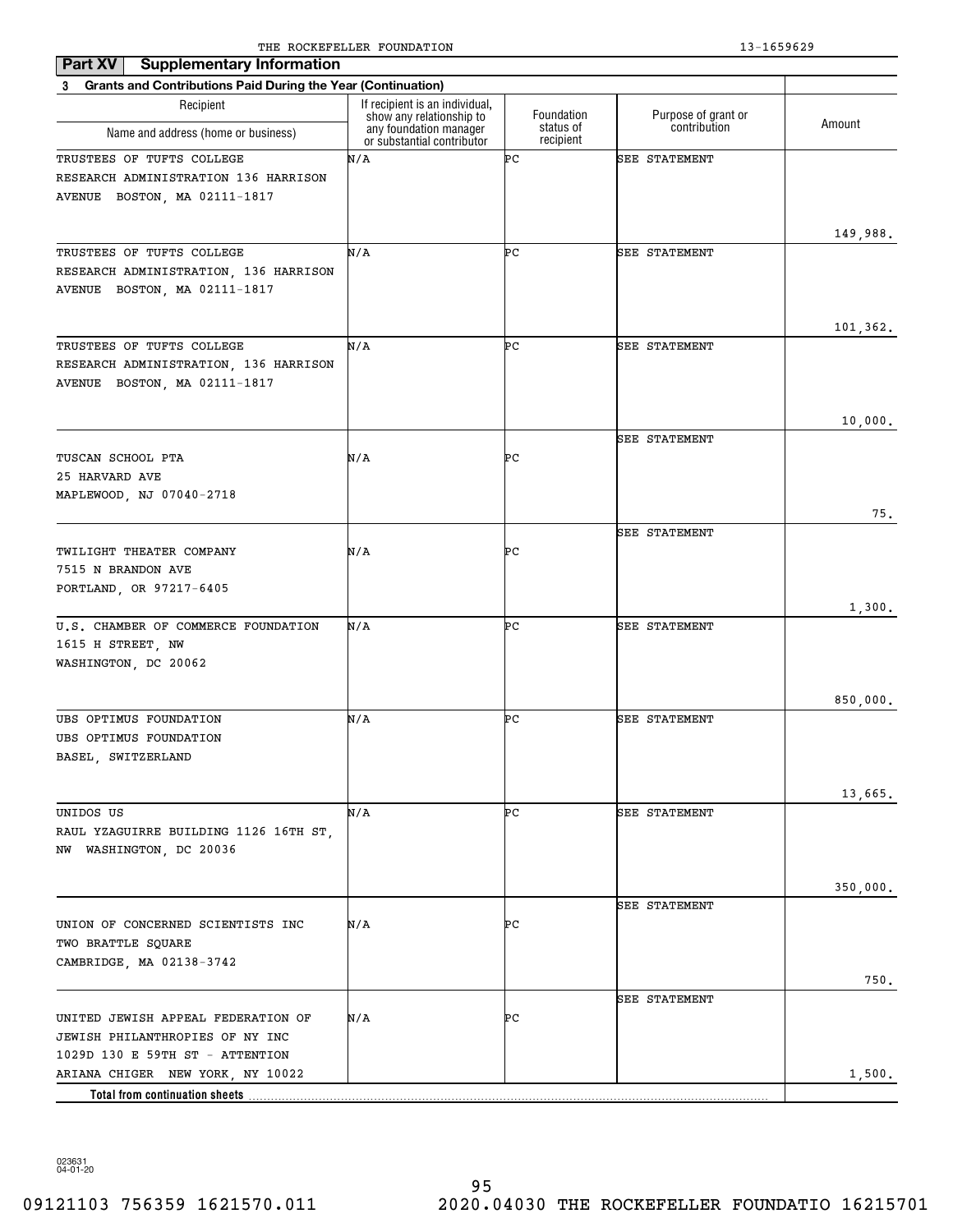| <b>Supplementary Information</b><br>Part XV                              |                                                            |                        |                      |            |
|--------------------------------------------------------------------------|------------------------------------------------------------|------------------------|----------------------|------------|
| <b>Grants and Contributions Paid During the Year (Continuation)</b><br>3 |                                                            |                        |                      |            |
| Recipient                                                                | If recipient is an individual,<br>show any relationship to | Foundation             | Purpose of grant or  |            |
| Name and address (home or business)                                      | any foundation manager<br>or substantial contributor       | status of<br>recipient | contribution         | Amount     |
| UNITED NATIONS DEVELOPMENT                                               | N/A                                                        | ÞС                     | <b>SEE STATEMENT</b> |            |
| CORPORATION                                                              |                                                            |                        |                      |            |
| TWO UN PLAZA, 27TH FLOOR                                                 |                                                            |                        |                      |            |
| NEW YORK, NY 10017                                                       |                                                            |                        |                      |            |
| UNITED NATIONS DEVELOPMENT PROGRAMME                                     | N/A                                                        | GOV                    | SEE STATEMENT        | 50,000.    |
| ONE UNITED NATIONS PLAZA                                                 |                                                            |                        |                      |            |
| NEW YORK, NY 10017                                                       |                                                            |                        |                      |            |
|                                                                          |                                                            |                        |                      |            |
|                                                                          |                                                            |                        |                      | 350,000.   |
|                                                                          |                                                            |                        | <b>SEE STATEMENT</b> |            |
| UNITED NATIONS FOUNDATION                                                | N/A                                                        | ÞС                     |                      |            |
| 1750 PENNSYLVANIA AVE NW 300                                             |                                                            |                        |                      |            |
| WASHINGTON, DC 20006-4502                                                |                                                            |                        |                      |            |
|                                                                          |                                                            |                        |                      | 995.       |
| UNITED NATIONS FOUNDATION, INC.                                          | N/A                                                        | ÞС                     | <b>SEE STATEMENT</b> |            |
| 1750 PENNSYLVANIA AVENUE, NW, SUITE                                      |                                                            |                        |                      |            |
| 300 WASHINGTON, DC 20006                                                 |                                                            |                        |                      |            |
|                                                                          |                                                            |                        |                      | 44,266.    |
| UNITED NATIONS FOUNDATION, INC.                                          | N/A                                                        | ÞС                     | <b>SEE STATEMENT</b> |            |
| 1750 PENNSYLVANIA AVENUE, NW, SUITE                                      |                                                            |                        |                      |            |
| 300 WASHINGTON, DC 20006                                                 |                                                            |                        |                      |            |
|                                                                          |                                                            |                        |                      |            |
|                                                                          |                                                            |                        |                      | 9,000.     |
| UNITED NATIONS OFFICE FOR THE                                            | N/A                                                        | GOV                    | <b>SEE STATEMENT</b> |            |
| COORDINATION OF HUMANITARIAN AFFAIRS                                     |                                                            |                        |                      |            |
| OFFICE FOR THE COORDINATION OF                                           |                                                            |                        |                      |            |
| HUMANITARIAN AFFAIRS, UN HEADQUARTERS                                    |                                                            |                        |                      |            |
| NEW YORK, NY 10017<br>UNITED NEGRO COLLEGE FUND                          | N/A                                                        | ÞС                     | <b>SEE STATEMENT</b> | 450,000.   |
| 1805 7TH STREET, NW                                                      |                                                            |                        |                      |            |
| WASHINGTON, DC 20001                                                     |                                                            |                        |                      |            |
|                                                                          |                                                            |                        |                      |            |
|                                                                          |                                                            |                        |                      | 25,000.    |
|                                                                          |                                                            |                        | <b>SEE STATEMENT</b> |            |
| UNITED NEGRO COLLEGE FUND INC                                            | N/A                                                        | ÞС                     |                      |            |
| 1805 7TH STREET, NW                                                      |                                                            |                        |                      |            |
| DC, WA 20001                                                             |                                                            |                        |                      |            |
|                                                                          |                                                            |                        |                      | 750.       |
| UNITED STATES FUND FOR UNICEF                                            | N/A                                                        | ÞС                     | <b>SEE STATEMENT</b> |            |
| 125 MAIDEN LANE, 12TH FLOOR                                              |                                                            |                        |                      |            |
| NEW YORK, NY 10038                                                       |                                                            |                        |                      |            |
|                                                                          |                                                            |                        |                      |            |
|                                                                          |                                                            |                        | SEE STATEMENT        | 5,000,000. |
| UNITED STATES NAVAL INSTITUTE                                            | N/A                                                        | ÞС                     |                      |            |
| 291 WOOD ROAD                                                            |                                                            |                        |                      |            |
| ANNAPOLIS, MD 21402-1213                                                 |                                                            |                        |                      |            |
|                                                                          |                                                            |                        |                      | 60,000.    |
| <b>Total from continuation sheets</b>                                    |                                                            |                        |                      |            |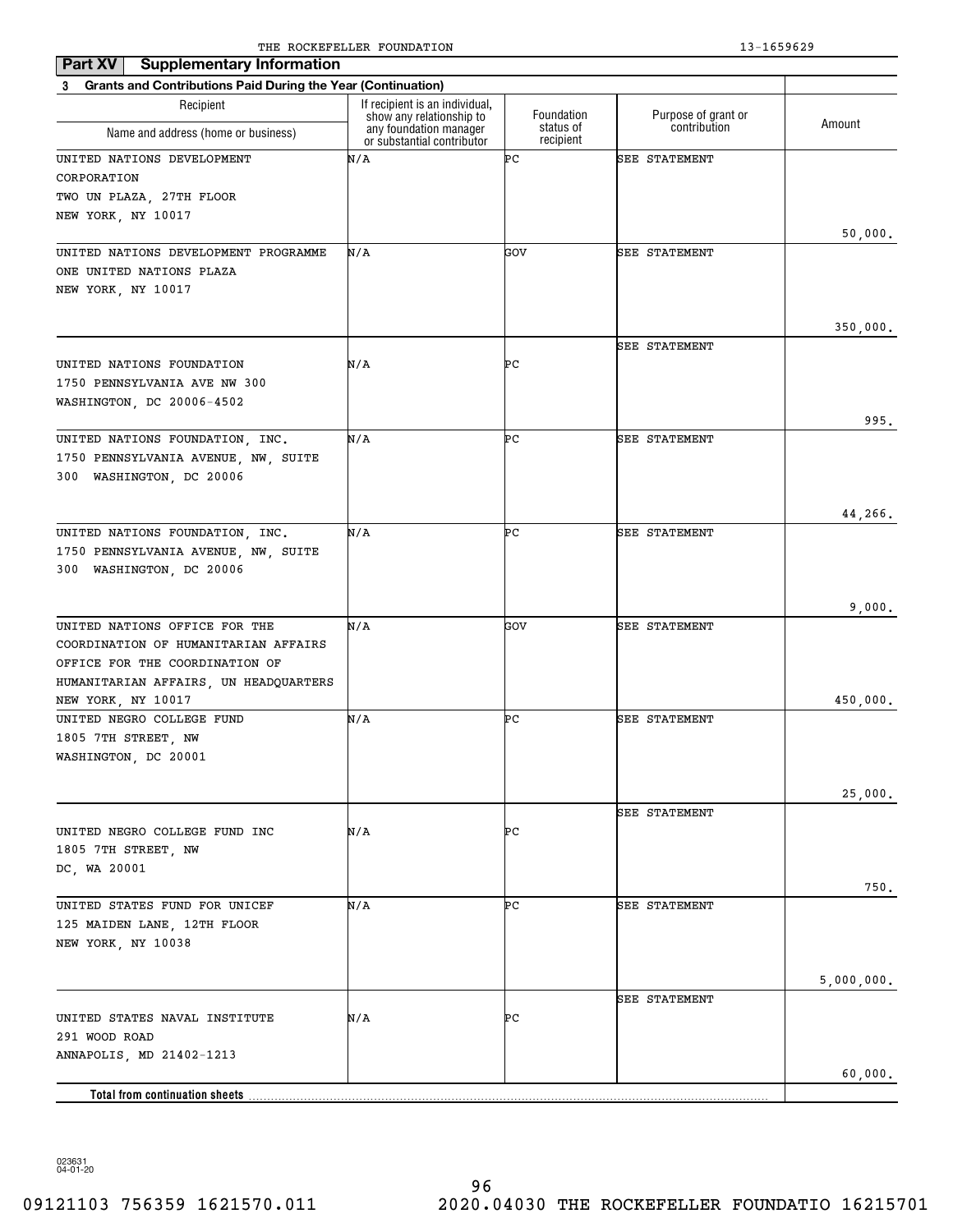| <b>Supplementary Information</b><br>Part XV                              | THE ROCKEL BEER I CONDITION                                |                        |                      | 19 TANNAN  |
|--------------------------------------------------------------------------|------------------------------------------------------------|------------------------|----------------------|------------|
| <b>Grants and Contributions Paid During the Year (Continuation)</b><br>3 |                                                            |                        |                      |            |
| Recipient                                                                | If recipient is an individual,<br>show any relationship to | Foundation             | Purpose of grant or  |            |
| Name and address (home or business)                                      | any foundation manager<br>or substantial contributor       | status of<br>recipient | contribution         | Amount     |
| UNITED WAY WORLDWIDE                                                     | N/A                                                        | ÞС                     | SEE STATEMENT        |            |
| 701 NORTH FAIRFAX STREET                                                 |                                                            |                        |                      |            |
| ALEXANDRIA, VA 22314                                                     |                                                            |                        |                      |            |
|                                                                          |                                                            |                        |                      |            |
| UNITED WAY WORLDWIDE                                                     | N/A                                                        | ÞС                     | <b>SEE STATEMENT</b> | 24,000.    |
| 701 NORTH FAIRFAX STREET                                                 |                                                            |                        |                      |            |
| ALEXANDRIA, VA 22314                                                     |                                                            |                        |                      |            |
|                                                                          |                                                            |                        |                      |            |
|                                                                          |                                                            |                        |                      | 1,500,000. |
| UNITED WAY WORLDWIDE                                                     | N/A                                                        | ÞС                     | <b>SEE STATEMENT</b> |            |
| 701 NORTH FAIRFAX STREET                                                 |                                                            |                        |                      |            |
| ALEXANDRIA, VA 22314                                                     |                                                            |                        |                      |            |
|                                                                          |                                                            |                        |                      |            |
|                                                                          |                                                            |                        |                      | 125,000.   |
| UNIVERSITY COLLEGE LONDON                                                | N/A                                                        | ÞС                     | <b>SEE STATEMENT</b> |            |
| <b>GOWER STREET</b><br>LONDON, UNITED KINGDOM                            |                                                            |                        |                      |            |
|                                                                          |                                                            |                        |                      |            |
|                                                                          |                                                            |                        |                      | 90,000.    |
| UNIVERSITY COLLEGE LONDON                                                | N/A                                                        | ÞС                     | <b>SEE STATEMENT</b> |            |
| <b>GOWER STREET</b>                                                      |                                                            |                        |                      |            |
| LONDON, UNITED KINGDOM                                                   |                                                            |                        |                      |            |
|                                                                          |                                                            |                        |                      |            |
|                                                                          |                                                            |                        |                      | 75,000.    |
| UNIVERSITY OF CALIFORNIA, DAVIS                                          | N/A                                                        | ÞС                     | <b>SEE STATEMENT</b> |            |
| 1 SHIELDS AVE<br>DAVIS, CA 95616                                         |                                                            |                        |                      |            |
|                                                                          |                                                            |                        |                      |            |
|                                                                          |                                                            |                        |                      | 291,473.   |
| UNIVERSITY OF CHICAGO                                                    | N/A                                                        | ÞС                     | <b>SEE STATEMENT</b> |            |
| 5801 SOUTH ELLIS AVENUE                                                  |                                                            |                        |                      |            |
| CHICAGO, IL 60637                                                        |                                                            |                        |                      |            |
|                                                                          |                                                            |                        |                      |            |
|                                                                          |                                                            |                        |                      | 269,475.   |
| UNIVERSITY OF CHICAGO                                                    | N/A                                                        | ÞС                     | SEE STATEMENT        |            |
| 5801 SOUTH ELLIS AVENUE                                                  |                                                            |                        |                      |            |
| CHICAGO, IL 60637                                                        |                                                            |                        |                      |            |
|                                                                          |                                                            |                        |                      | 200,000.   |
| UNIVERSITY OF HAWAII FOUNDATION                                          | N/A                                                        | ÞС                     | SEE STATEMENT        |            |
| 1314 SOUTH KING STREET SUITE B                                           |                                                            |                        |                      |            |
| HONOLULU, HI 96814                                                       |                                                            |                        |                      |            |
|                                                                          |                                                            |                        |                      |            |
|                                                                          |                                                            |                        |                      | 228,045.   |
|                                                                          |                                                            |                        | SEE STATEMENT        |            |
| UNIVERSITY OF MARYLAND FOUNDATION INC                                    | N/A                                                        | ÞС                     |                      |            |
| 3300 METZEROTT RD                                                        |                                                            |                        |                      |            |
| ADELPHI, MD 20783-1600                                                   |                                                            |                        |                      |            |
|                                                                          |                                                            |                        |                      | 21,150.    |
|                                                                          |                                                            |                        |                      |            |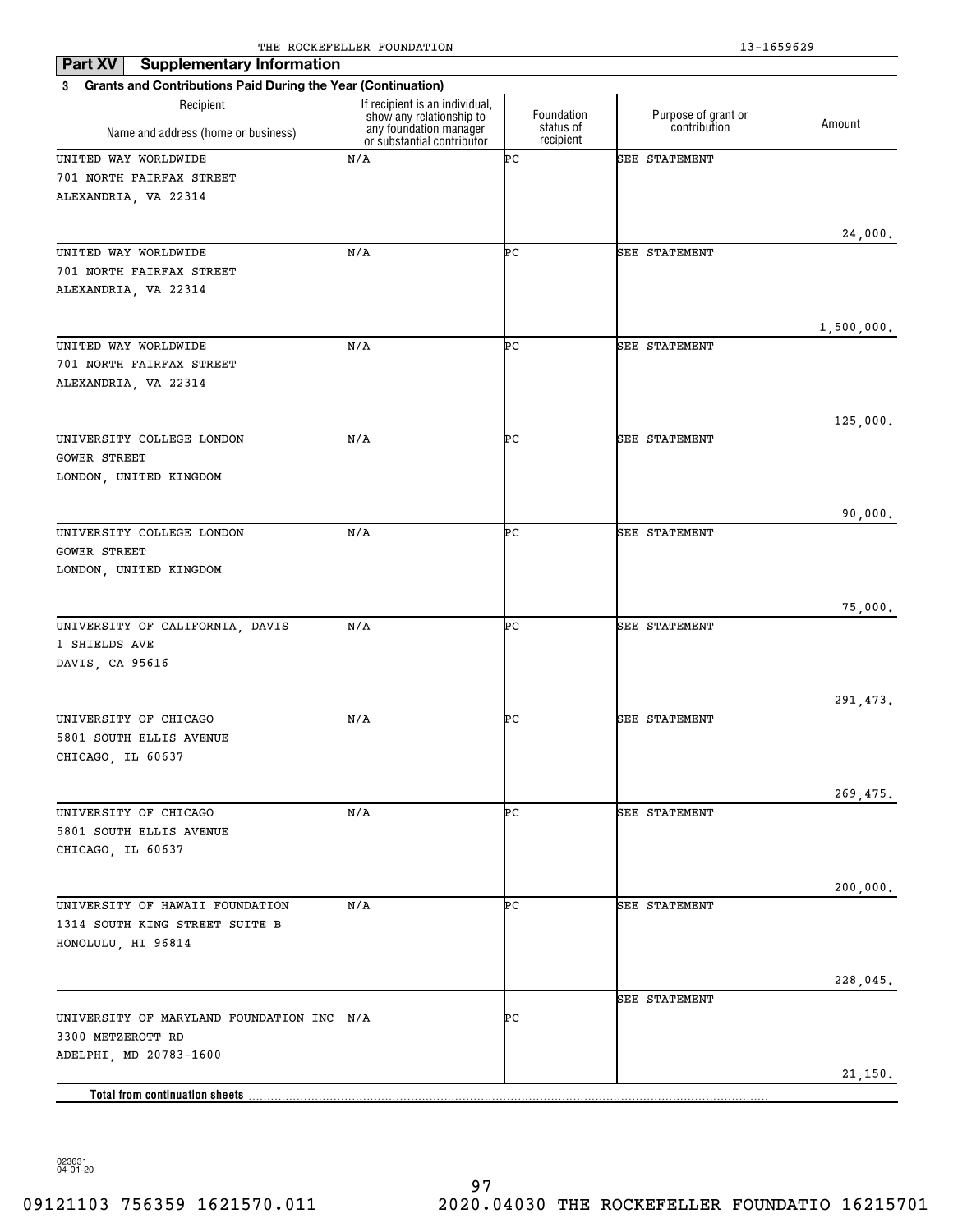| Part XV                                                        | <b>Supplementary Information</b>                           |                        |                      |          |
|----------------------------------------------------------------|------------------------------------------------------------|------------------------|----------------------|----------|
| 3 Grants and Contributions Paid During the Year (Continuation) |                                                            |                        |                      |          |
| Recipient                                                      | If recipient is an individual,<br>show any relationship to | Foundation             | Purpose of grant or  | Amount   |
| Name and address (home or business)                            | any foundation manager<br>or substantial contributor       | status of<br>recipient | contribution         |          |
| UNIVERSITY OF MINNESOTA                                        | N/A                                                        | ÞС                     | <b>SEE STATEMENT</b> |          |
| C/O UNIVERSITY TAX MANAGEMENT OFFICE                           |                                                            |                        |                      |          |
| 2221 UNIVERSITY AVE SE MINNEAPOLIS,                            |                                                            |                        |                      |          |
| MN 55414                                                       |                                                            |                        |                      |          |
|                                                                |                                                            |                        | <b>SEE STATEMENT</b> | 25,000.  |
| UNIVERSITY OF NEBRASKA FOUNDATION                              | N/A                                                        | ÞС                     |                      |          |
| 1010 LINCOLN MALL, STE 300                                     |                                                            |                        |                      |          |
| LINCOLN, NE 68508                                              |                                                            |                        |                      |          |
|                                                                |                                                            |                        |                      | 4,500.   |
| UNIVERSITY OF NORTH CAROLINA AT                                | N/A                                                        | ÞС                     | <b>SEE STATEMENT</b> |          |
| CHAPEL HILL                                                    |                                                            |                        |                      |          |
| OFFICE OF SPONSORED RESEARCH 104                               |                                                            |                        |                      |          |
| AIRPORT DRIVE, SUITE 2200, CB NO 1350                          |                                                            |                        |                      |          |
| CHAPEL HILL, NC 27599-1350                                     |                                                            |                        |                      | 187,500. |
|                                                                |                                                            | ÞС                     | <b>SEE STATEMENT</b> |          |
| UNIVERSITY OF PITTSBURGH<br>PARK PLAZA, 128 NORTH CRAIG STREET | N/A                                                        |                        |                      |          |
| PITTSBURGH, PA 15260                                           |                                                            |                        |                      |          |
|                                                                |                                                            |                        |                      | 2,250.   |
|                                                                |                                                            |                        | <b>SEE STATEMENT</b> |          |
| UNIVERSITY OF SAN DIEGO                                        | N/A                                                        | ÞС                     |                      |          |
| 5998 ALCALA PARK                                               |                                                            |                        |                      |          |
| SAN DIEGO, CA 92110-8001                                       |                                                            |                        |                      |          |
|                                                                |                                                            |                        |                      | 15,000.  |
| UNIVERSITY OF SOUTHERN CALIFORNIA                              | N/A                                                        | ÞС                     | <b>SEE STATEMENT</b> |          |
| UNIVERSITY PARK CAMPUS ADM 110, M/C                            |                                                            |                        |                      |          |
| 0012 LOS ANGELES, CA 90089-0012                                |                                                            |                        |                      |          |
|                                                                |                                                            |                        |                      | 650,000. |
| UNIVERSITY OF TEXAS HEALTH SCIENCE                             | N/A                                                        | GOV                    | <b>SEE STATEMENT</b> |          |
| CENTER AT HOUSTON                                              |                                                            |                        |                      |          |
| 7000 FANNIN STREET 12TH FLOOR                                  |                                                            |                        |                      |          |
| HOUSTON, TX 77030                                              |                                                            |                        |                      |          |
|                                                                |                                                            |                        |                      | 163,475. |
| UNIVERSITY OF THE ANDES, UNIANDES                              | N/A                                                        | ÞС                     | <b>SEE STATEMENT</b> |          |
| CRA 1 N 8A- 12                                                 |                                                            |                        |                      |          |
| BOGATA, COLOMBIA                                               |                                                            |                        |                      |          |
|                                                                |                                                            |                        |                      | 350,000. |
| UNIVERSITY OF WASHINGTON                                       | N/A                                                        | GOV                    | SEE STATEMENT        |          |
| 4333 BROOKLYN AVE. NE BOX 359472                               |                                                            |                        |                      |          |
| SEATTLE, WA 98195-9472                                         |                                                            |                        |                      |          |
|                                                                |                                                            |                        |                      |          |
|                                                                |                                                            |                        |                      | 260,000. |
|                                                                |                                                            |                        | <b>SEE STATEMENT</b> |          |
| UNIVERSITY SETTLEMENT SOCIETY OF NEW                           | N/A                                                        | ÞС                     |                      |          |
| YORK                                                           |                                                            |                        |                      |          |
| 184 ELDRIDGE ST 3RD FL                                         |                                                            |                        |                      | 336.     |
| NEW YORK, NY 10002-2924                                        |                                                            |                        |                      |          |
| Total from continuation sheets                                 |                                                            |                        |                      |          |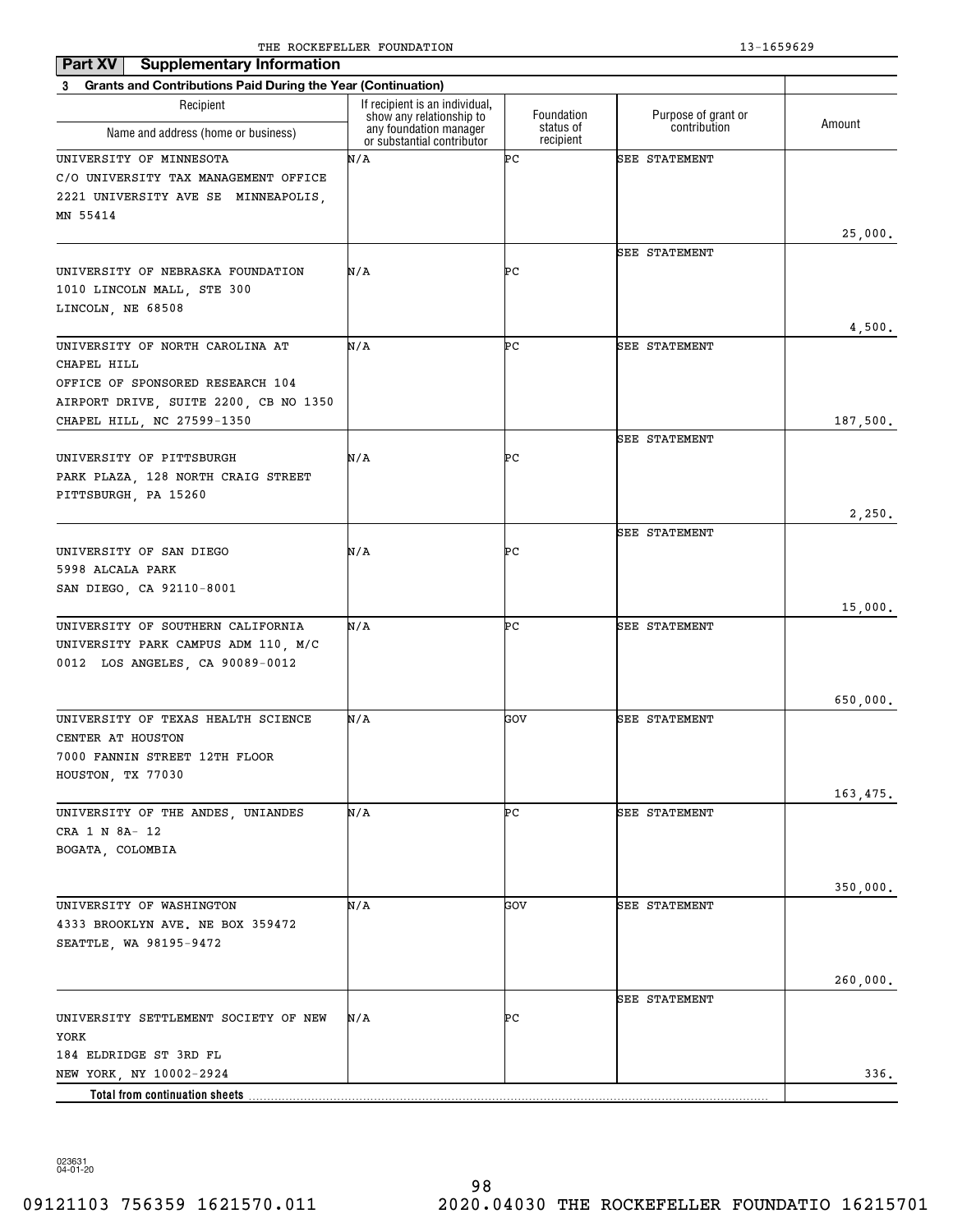| <b>Supplementary Information</b><br>Part XV                    |                                                                                      |                         |                                     |          |
|----------------------------------------------------------------|--------------------------------------------------------------------------------------|-------------------------|-------------------------------------|----------|
| 3 Grants and Contributions Paid During the Year (Continuation) |                                                                                      |                         |                                     |          |
| Recipient<br>Name and address (home or business)               | If recipient is an individual,<br>show any relationship to<br>any foundation manager | Foundation<br>status of | Purpose of grant or<br>contribution | Amount   |
|                                                                | or substantial contributor                                                           | recipient               |                                     |          |
| UNIVERSITY SYSTEM OF NEW HAMPSHIRE                             | N/A                                                                                  | ÞС                      | <b>SEE STATEMENT</b>                |          |
| 51 COLLEGE ROAD<br>DURHAM, NH 03824                            |                                                                                      |                         |                                     |          |
|                                                                |                                                                                      |                         |                                     |          |
|                                                                |                                                                                      |                         |                                     | 150,000. |
|                                                                |                                                                                      |                         | SEE STATEMENT                       |          |
| UNRWA USA NATIONAL COMMITTEE                                   | N/A                                                                                  | ÞС                      |                                     |          |
| 1875 CONNECTICUT AVENUE NW                                     |                                                                                      |                         |                                     |          |
| WASHINGTON, DC 20009                                           |                                                                                      |                         |                                     | 3,200.   |
| URBAN SCHOOL FOOD ALLIANCE                                     | N/A                                                                                  | ÞС                      | SEE STATEMENT                       |          |
| 1 PENN PLAZA C/O ROMANO & ASSOCIATES                           |                                                                                      |                         |                                     |          |
| CPAS PC NEW YORK, NY 10018                                     |                                                                                      |                         |                                     |          |
|                                                                |                                                                                      |                         |                                     |          |
|                                                                |                                                                                      | ÞС                      | SEE STATEMENT                       | 594,000. |
| URBAN SCHOOL FOOD ALLIANCE<br>1 PENN PLAZA, C/O ROMANO AND     | N/A                                                                                  |                         |                                     |          |
| ASSOCIATES CPAS PC NEW YORK, NY                                |                                                                                      |                         |                                     |          |
| 10018                                                          |                                                                                      |                         |                                     |          |
|                                                                |                                                                                      |                         |                                     | 50,000.  |
| VANGUARD ECONOMICS LTD.                                        | N/A                                                                                  | NC                      | <b>SEE STATEMENT</b>                |          |
| 4 KG 2 AVENUE                                                  |                                                                                      |                         |                                     |          |
| KIGALI, RWANDA                                                 |                                                                                      |                         |                                     |          |
|                                                                |                                                                                      |                         |                                     | 350,000. |
|                                                                |                                                                                      |                         | <b>SEE STATEMENT</b>                |          |
| VASSAR-WARNER HOME                                             | N/A                                                                                  | ÞС                      |                                     |          |
| 52 S HAMILTON ST                                               |                                                                                      |                         |                                     |          |
| POUGHKEEPSIE, NY 12601-4117                                    |                                                                                      |                         |                                     | 500.     |
|                                                                |                                                                                      |                         | SEE STATEMENT                       |          |
| VERA INSTITUTE OF JUSTICE                                      | N/A                                                                                  | ÞС                      |                                     |          |
| 34 35TH STREET                                                 |                                                                                      |                         |                                     |          |
| BROOKLYN, NY 11232                                             |                                                                                      |                         |                                     |          |
|                                                                |                                                                                      |                         |                                     | 300.     |
| VETERANS OF FOREIGN WARS FOUNDATION                            | N/A                                                                                  | ÞС                      | <b>SEE STATEMENT</b>                |          |
| 406 W. 34TH ST., SUITE 920                                     |                                                                                      |                         |                                     |          |
| KANSAS CITY, MO 64111-2778                                     |                                                                                      |                         |                                     |          |
|                                                                |                                                                                      |                         |                                     | 750.     |
|                                                                |                                                                                      |                         | <b>SEE STATEMENT</b>                |          |
| VIAMISTAD CORPORATION                                          | N/A                                                                                  | ÞС                      |                                     |          |
| 4641 MONTGOMERY AVE                                            |                                                                                      |                         |                                     |          |
| BETHESDA, MD 20814-3488                                        |                                                                                      |                         |                                     | 750.     |
| VIAMO INC.                                                     | N/A                                                                                  | ÞС                      | <b>SEE STATEMENT</b>                |          |
| 314-111 RESEARCH DRIVE                                         |                                                                                      |                         |                                     |          |
| SASKATOON, CANADA                                              |                                                                                      |                         |                                     |          |
|                                                                |                                                                                      |                         |                                     |          |
|                                                                |                                                                                      |                         |                                     | 5,000.   |
| Total from continuation sheets                                 |                                                                                      |                         |                                     |          |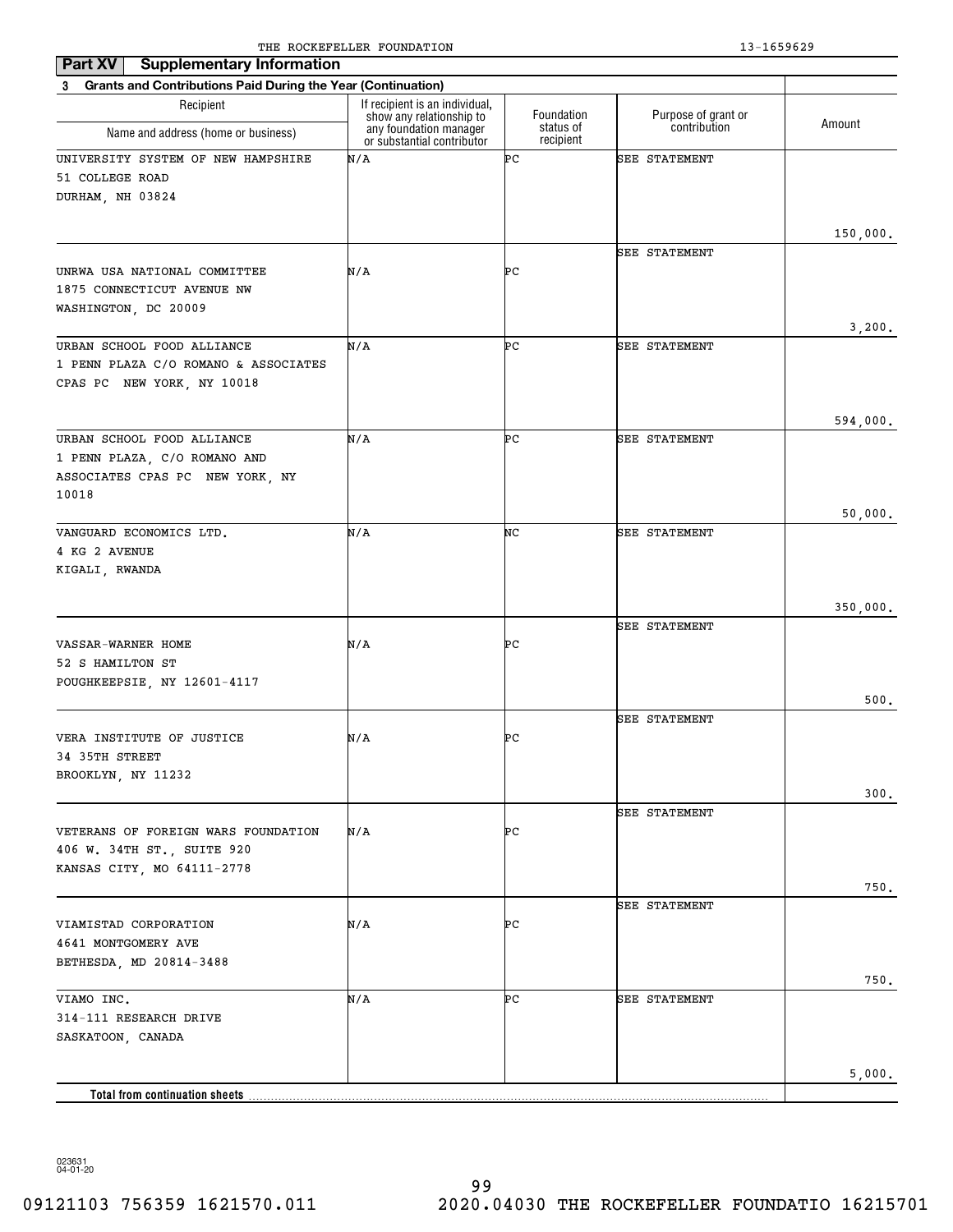| <b>Supplementary Information</b><br>Part XV                                                       |                                                            |                        |                     |                    |
|---------------------------------------------------------------------------------------------------|------------------------------------------------------------|------------------------|---------------------|--------------------|
| <b>Grants and Contributions Paid During the Year (Continuation)</b><br>3                          |                                                            |                        |                     |                    |
| Recipient                                                                                         | If recipient is an individual,<br>show any relationship to | Foundation             | Purpose of grant or |                    |
| Name and address (home or business)                                                               | any foundation manager<br>or substantial contributor       | status of<br>recipient | contribution        | Amount             |
| VITAL RESEARCH LLC<br>6380 WILSHIRE BOULEVARD SUITE 1700<br>LOS ANGELES, CA 90048                 | N/A                                                        | NC                     | SEE STATEMENT       |                    |
| VOTER REGISTRATION PROJECT<br>414 13TH STREET, SUITE200<br>WASHINGTON, DC 20005                   | N/A                                                        | ÞС                     | SEE STATEMENT       | 100,000.           |
| WASHINGTON AREA TOUGALOO ALUMNI<br><b>CHAPTER</b><br>6900 33RD ST NW<br>WASHINGTON, DC 20015-1406 | N/A                                                        | ÞС                     | SEE STATEMENT       | 275,000.<br>1,575. |
| WEST SUBURBAN Y M C A<br>276 CHURCH ST<br>NEWTON, MA 02458-1911                                   | N/A                                                        | ÞС                     | SEE STATEMENT       |                    |
| WGBH EDUCATIONAL FOUNDATION<br>1 GUEST STREET<br>BOSTON, MA 02135                                 | N/A                                                        | ÞС                     | SEE STATEMENT       | 16,230.            |
| WHEN WE ALL VOTE<br>1156 15TH ST. NW, SUITE 1000<br>WASHINGTON, DC 20005                          | N/A                                                        | ÞС                     | SEE STATEMENT       | 51,179.            |
| WHEN WE ALL VOTE<br>55 EXCHANGE PLACE, 5TH FLOOR<br>WASHINGTON, DC 20005                          | N/A                                                        | ÞС                     | SEE STATEMENT       | 300.               |
| WHOLE WORLD THEATER COMPANY<br>1212 SPRING ST NW<br>ATLANTA, GA 30309-2808                        | N/A                                                        | ÞС                     | SEE STATEMENT       | 275,000.<br>1,300. |
| WIKIMEDIA FOUNDATION<br>P.O. BOX 98204<br>WASHINGTON, DC 20090                                    | N/A                                                        | ÞС                     | SEE STATEMENT       | 225.               |
| WILDERNESS SOCIETY<br>1801 PENNSYLVANIA AVE NW, SUITE 200<br>WASHINGTON, DC 20006                 | N/A                                                        | ÞС                     | SEE STATEMENT       | 750.               |
| Total from continuation sheets                                                                    |                                                            |                        |                     |                    |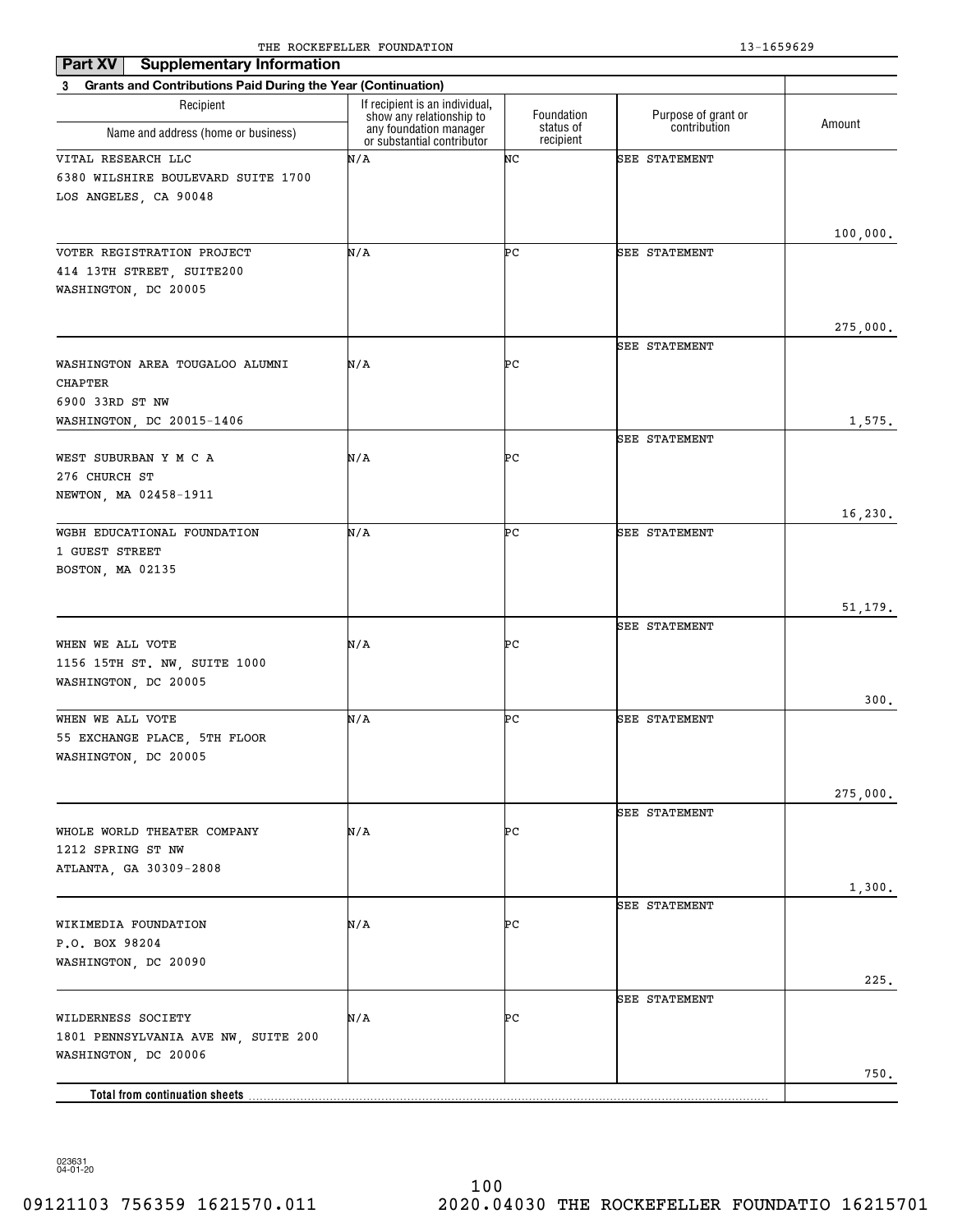| <b>Supplementary Information</b><br>Part XV                    |                                                            |                        |                      |          |
|----------------------------------------------------------------|------------------------------------------------------------|------------------------|----------------------|----------|
| 3 Grants and Contributions Paid During the Year (Continuation) |                                                            |                        |                      |          |
| Recipient                                                      | If recipient is an individual,<br>show any relationship to | Foundation             | Purpose of grant or  | Amount   |
| Name and address (home or business)                            | any foundation manager<br>or substantial contributor       | status of<br>recipient | contribution         |          |
|                                                                |                                                            |                        | <b>SEE STATEMENT</b> |          |
| WILLA CATHER FOUNDATION                                        | N/A                                                        | ÞС                     |                      |          |
| 413 N WEBSTER ST<br>RED CLOUD, NE 68970-2466                   |                                                            |                        |                      |          |
|                                                                |                                                            |                        |                      | 750.     |
|                                                                |                                                            |                        | <b>SEE STATEMENT</b> |          |
| WILLIAMS COLLEGE                                               | N/A                                                        | ÞС                     |                      |          |
| 75 PARK STREET                                                 |                                                            |                        |                      |          |
| WILLIAMSTOWN, MA 01267                                         |                                                            |                        |                      |          |
| WINDWARD FUND                                                  | N/A                                                        | ÞС                     | <b>SEE STATEMENT</b> | 1,500.   |
| 1201 CONNECTICUT AVE NW SUITE 300                              |                                                            |                        |                      |          |
| WASHINGTON, DC 20036                                           |                                                            |                        |                      |          |
|                                                                |                                                            |                        |                      |          |
|                                                                |                                                            |                        |                      | 375,000. |
|                                                                |                                                            |                        | SEE STATEMENT        |          |
| WINGS TO THE SPIRIT FOUNDATION INC<br>113 BAY BRIDGE DR        | N/A                                                        | ÞС                     |                      |          |
| GULF BREEZE, FL 32561-4470                                     |                                                            |                        |                      |          |
|                                                                |                                                            |                        |                      | 30,600.  |
|                                                                |                                                            |                        | SEE STATEMENT        |          |
| WINONA FAMILY YMCA                                             | N/A                                                        | ÞС                     |                      |          |
| 207 WINONA STREET                                              |                                                            |                        |                      |          |
| WINONA, MN 55987-3165                                          |                                                            |                        |                      |          |
|                                                                |                                                            |                        | <b>SEE STATEMENT</b> | 15,750.  |
| WOMEN DELIVER INC                                              | N/A                                                        | ÞС                     |                      |          |
| 588 BROADWAY RM 905                                            |                                                            |                        |                      |          |
| NEW YORK, NY 10012-5240                                        |                                                            |                        |                      |          |
|                                                                |                                                            |                        |                      | 3,750.   |
|                                                                |                                                            |                        | SEE STATEMENT        |          |
| WOMEN IN NEED INC<br>ONE STATE STREET PLAZA, 18TH FLOOR        | N/A                                                        | PС                     |                      |          |
| NEW YORK, NY 10004                                             |                                                            |                        |                      |          |
|                                                                |                                                            |                        |                      | 1,800.   |
| WOMEN IN THE WORLD MEDIA LLC                                   | N/A                                                        | NC                     | SEE STATEMENT        |          |
| 1040 FIRST AVENUE NO 378                                       |                                                            |                        |                      |          |
| NEW YORK, NY 10022                                             |                                                            |                        |                      |          |
|                                                                |                                                            |                        |                      |          |
| WOMEN POLITICAL LEADERS GLOBAL FORUM                           | N/A                                                        | NC                     | SEE STATEMENT        | 125,000. |
| SUNDABORG 5                                                    |                                                            |                        |                      |          |
| REYKJAVIK, ICELAND                                             |                                                            |                        |                      |          |
|                                                                |                                                            |                        |                      |          |
|                                                                |                                                            |                        |                      | 70,000.  |
|                                                                |                                                            |                        | SEE STATEMENT        |          |
| WOMENS EDUCATION PROJECT<br>244 FIFTH AVENUE W208              | N/A                                                        | PС                     |                      |          |
| NEW YORK, NY 10001-7604                                        |                                                            |                        |                      |          |
|                                                                |                                                            |                        |                      | 2,250.   |
| Total from continuation sheets                                 |                                                            |                        |                      |          |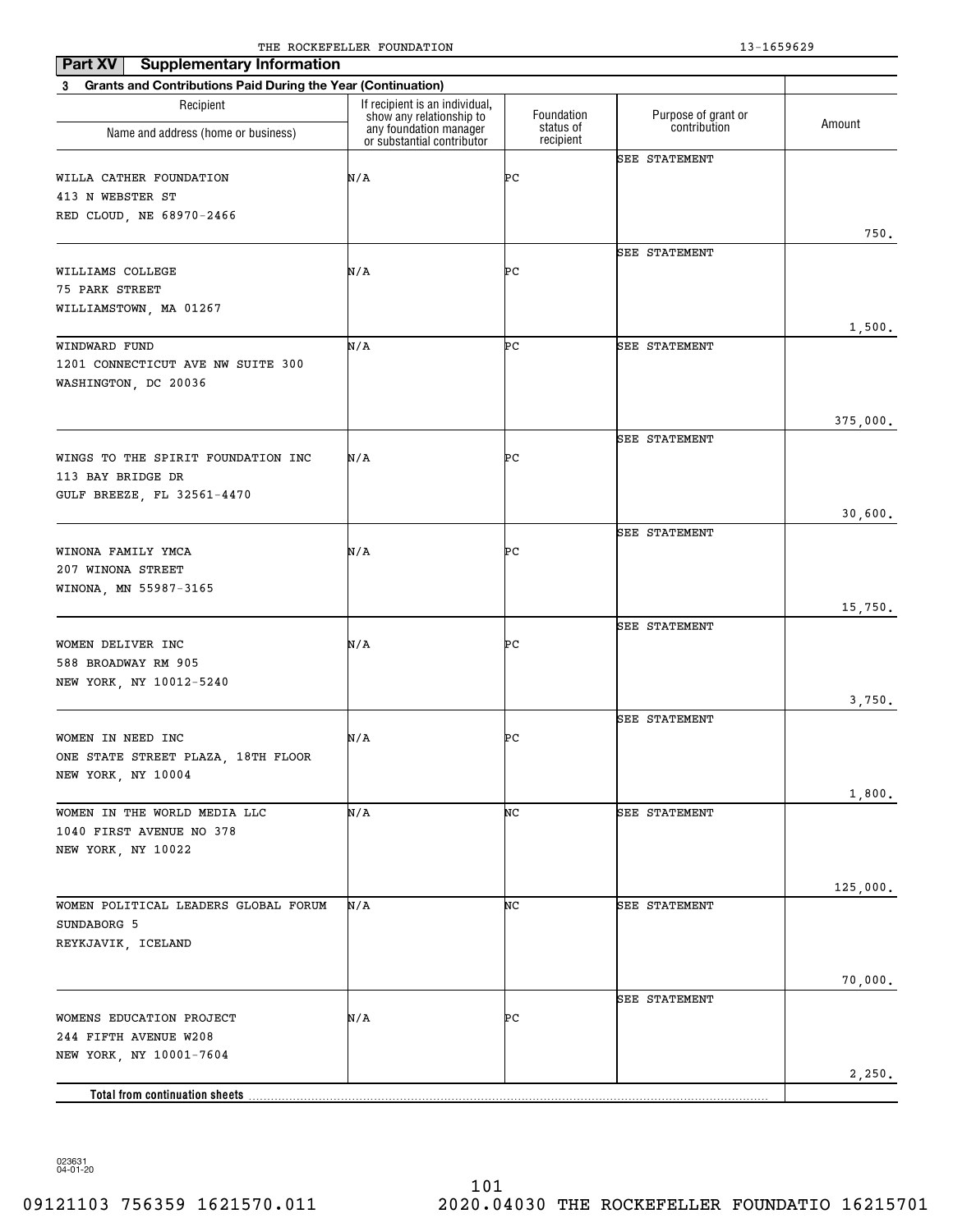| <b>Supplementary Information</b><br>Part XV                                                              |                                                            |                        |                      |                      |
|----------------------------------------------------------------------------------------------------------|------------------------------------------------------------|------------------------|----------------------|----------------------|
| <b>Grants and Contributions Paid During the Year (Continuation)</b><br>3                                 |                                                            |                        |                      |                      |
| Recipient                                                                                                | If recipient is an individual,<br>show any relationship to | Foundation             | Purpose of grant or  | Amount               |
| Name and address (home or business)                                                                      | any foundation manager<br>or substantial contributor       | status of<br>recipient | contribution         |                      |
| WOMENS INSTITUTE FOR SECONDARY<br>EDUCATION AND RESEARCH-WISER-INTL<br>P.O. BOX 3186<br>DURHAM, NC 27715 | N/A                                                        | ÞС                     | <b>SEE STATEMENT</b> | 3,000.               |
| WORDS WITHOUT BORDERS<br>147 PRINCE STREET<br>BROOKLYN, NY 11201                                         | N/A                                                        | ÞС                     | SEE STATEMENT        | 500.                 |
| WORKERS LAB<br>1111 BROADWAY FLOOR 3<br>OAKLAND, CA 94607-4139                                           | N/A                                                        | ÞС                     | SEE STATEMENT        | 420.                 |
| WORLD CENTRAL KITCHEN INCORPORATED<br>1342 FLORIDA AVENUE, NW<br>WASHINGTON, DC 20009                    | N/A                                                        | ÞС                     | <b>SEE STATEMENT</b> |                      |
| WORLD CENTRAL KITCHEN INCORPORATED<br>655 NEW YORK AVE NW, 6TH FLOOR<br>WASHINGTON, DC 20001             | N/A                                                        | ÞС                     | SEE STATEMENT        | 400,000.<br>315.     |
| WORLD CENTRAL KITCHEN, INC.<br>1342 FLORIDA AVENUE NW<br>WASHINGTON, DC 20009                            | N/A                                                        | ÞС                     | SEE STATEMENT        |                      |
| WORLD HEALTH ORGANIZATION<br>20 AVENUE APPIA CH-1211<br>GENEVA, SWITZERLAND                              | N/A                                                        | GOV                    | <b>SEE STATEMENT</b> | 50,000.              |
| WORLD RESOURCES INSTITUTE<br>10 G STREET, NE SUITE 800<br>WASHINGTON, DC 20002                           | N/A                                                        | ÞС                     | SEE STATEMENT        | 1,500,000.           |
| WORLD WILDLIFE FUND INC<br>1250 24TH STREET, NW<br>WASHINGTON, DC 20037                                  | N/A                                                        | ÞС                     | SEE STATEMENT        | 250,000.<br>100,000. |
| WORLD WILDLIFE FUND INC<br>1250 TWENTY-FOURTH STREET, N.W.,<br>WASHINGTON, DC 20037                      | N/A                                                        | ÞС                     | <b>SEE STATEMENT</b> |                      |
| Total from continuation sheets                                                                           |                                                            |                        |                      | 4,290.               |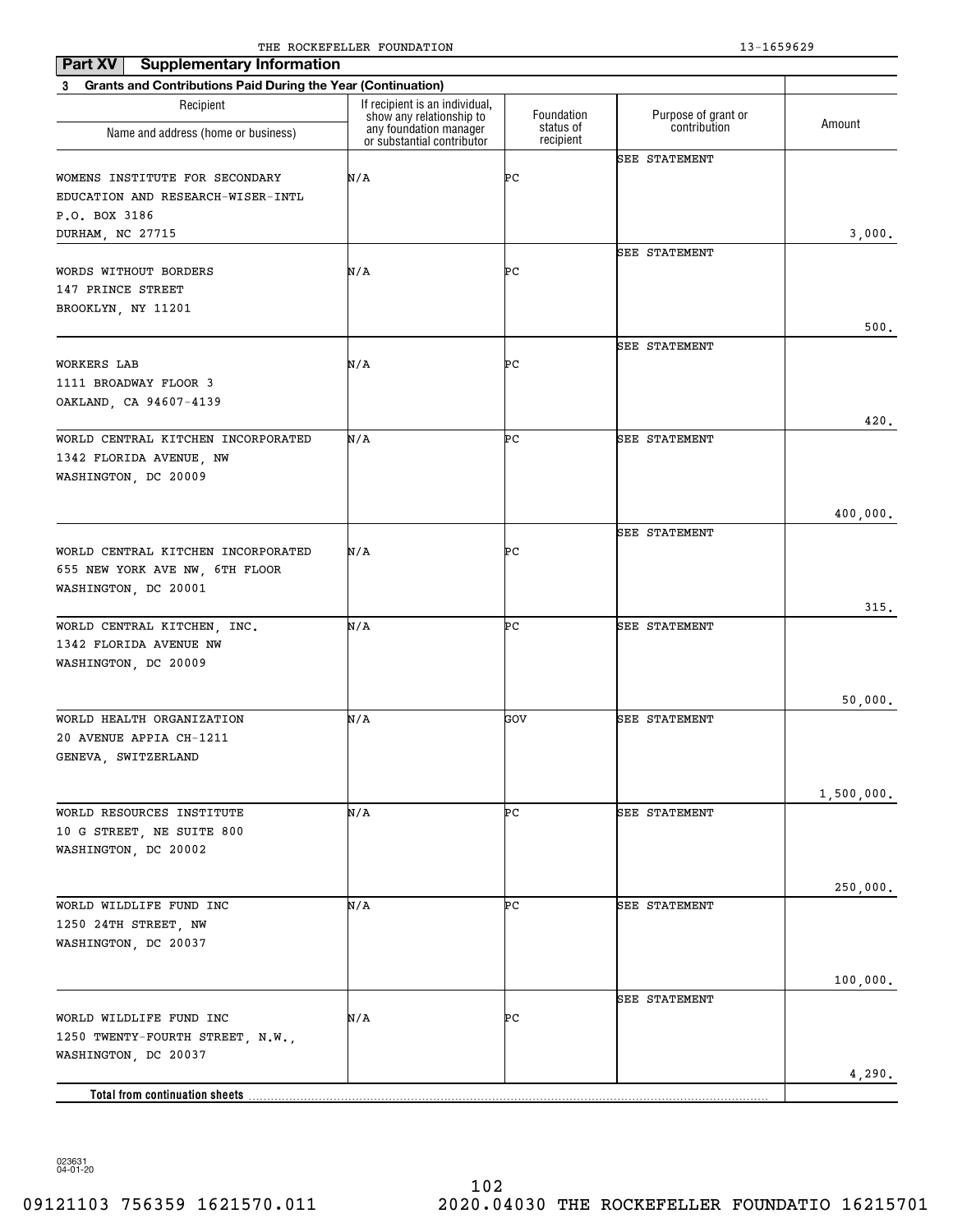| <b>Supplementary Information</b><br>Part XV                              |                                                            |                        |                      |          |
|--------------------------------------------------------------------------|------------------------------------------------------------|------------------------|----------------------|----------|
| <b>Grants and Contributions Paid During the Year (Continuation)</b><br>3 |                                                            |                        |                      |          |
| Recipient                                                                | If recipient is an individual,<br>show any relationship to | Foundation             | Purpose of grant or  |          |
| Name and address (home or business)                                      | any foundation manager<br>or substantial contributor       | status of<br>recipient | contribution         | Amount   |
| WORLDWIDE INITIATIVES FOR GRANTMAKER                                     | N/A                                                        | ÞС                     | <b>SEE STATEMENT</b> |          |
| SUPPORT INC.                                                             |                                                            |                        |                      |          |
| R. DR. VIRGILIO DE CARVALHO PINTO 433                                    |                                                            |                        |                      |          |
| - SALA 7 SAO PAULO, BRAZIL                                               |                                                            |                        |                      |          |
|                                                                          |                                                            |                        |                      | 80,000.  |
|                                                                          |                                                            |                        | <b>SEE STATEMENT</b> |          |
| WOUNDED WARRIOR PROJECT INC<br>4899 BELFORT ROAD, SUITE 300              | N/A                                                        | ÞС                     |                      |          |
| JACKSONVILLE, FL 32256                                                   |                                                            |                        |                      |          |
|                                                                          |                                                            |                        |                      | 1,600.   |
|                                                                          |                                                            |                        | <b>SEE STATEMENT</b> |          |
| YAD EZRA INC                                                             | N/A                                                        | ÞС                     |                      |          |
| 2850 W 11 MILE RD                                                        |                                                            |                        |                      |          |
| BERKLEY, MI 48072-3039                                                   |                                                            |                        |                      |          |
|                                                                          |                                                            |                        |                      | 150.     |
|                                                                          |                                                            |                        | SEE STATEMENT        |          |
| YALE UNIVERSITY                                                          | N/A                                                        | ÞС                     |                      |          |
| PO BOX 2038                                                              |                                                            |                        |                      |          |
| NEW HAVEN, CT 06521-2038                                                 |                                                            |                        |                      |          |
|                                                                          |                                                            |                        |                      | 3,000.   |
| YALE UNIVERSITY                                                          | N/A                                                        | ÞС                     | <b>SEE STATEMENT</b> |          |
| WOODBRIDGE HALL 105 WALL STREET                                          |                                                            |                        |                      |          |
| NEW HAVEN, CT 06520-8229                                                 |                                                            |                        |                      |          |
|                                                                          |                                                            |                        |                      |          |
|                                                                          |                                                            |                        |                      | 150,004. |
|                                                                          |                                                            |                        | SEE STATEMENT        |          |
| YIDDISH BOOK CENTER<br>1021 WEST STREET                                  | N/A                                                        | ÞС                     |                      |          |
| AMHERST, MA 01002-3375                                                   |                                                            |                        |                      |          |
|                                                                          |                                                            |                        |                      | 645.     |
|                                                                          |                                                            |                        | SEE STATEMENT        |          |
| YOUNG MENS CHRISTIAN ASSOCIATION OF                                      | N/A                                                        | ÞС                     |                      |          |
| MONTCLAIR                                                                |                                                            |                        |                      |          |
| 25 PARK ST                                                               |                                                            |                        |                      |          |
| MONTCLAIR, NJ 07042-3407                                                 |                                                            |                        |                      | 7,500.   |
| YOUTH IMPROVED, INC.                                                     | N/A                                                        | ÞС                     | SEE STATEMENT        |          |
| 515 MADISON AVENUE 26TH FLOOR                                            |                                                            |                        |                      |          |
| NEW YORK, NY 10022                                                       |                                                            |                        |                      |          |
|                                                                          |                                                            |                        |                      |          |
|                                                                          |                                                            |                        |                      | 400,000. |
|                                                                          |                                                            |                        | SEE STATEMENT        |          |
| YOUTHNET INC                                                             | N/A                                                        | ÞС                     |                      |          |
| PO BOX 15                                                                |                                                            |                        |                      |          |
| MAPLEWOOD, NJ 07040-0015                                                 |                                                            |                        |                      |          |
|                                                                          |                                                            |                        |                      | 102.     |
|                                                                          |                                                            |                        |                      |          |
|                                                                          |                                                            |                        |                      |          |
|                                                                          |                                                            |                        |                      |          |
|                                                                          |                                                            |                        |                      |          |
| Total from continuation sheets                                           |                                                            |                        |                      |          |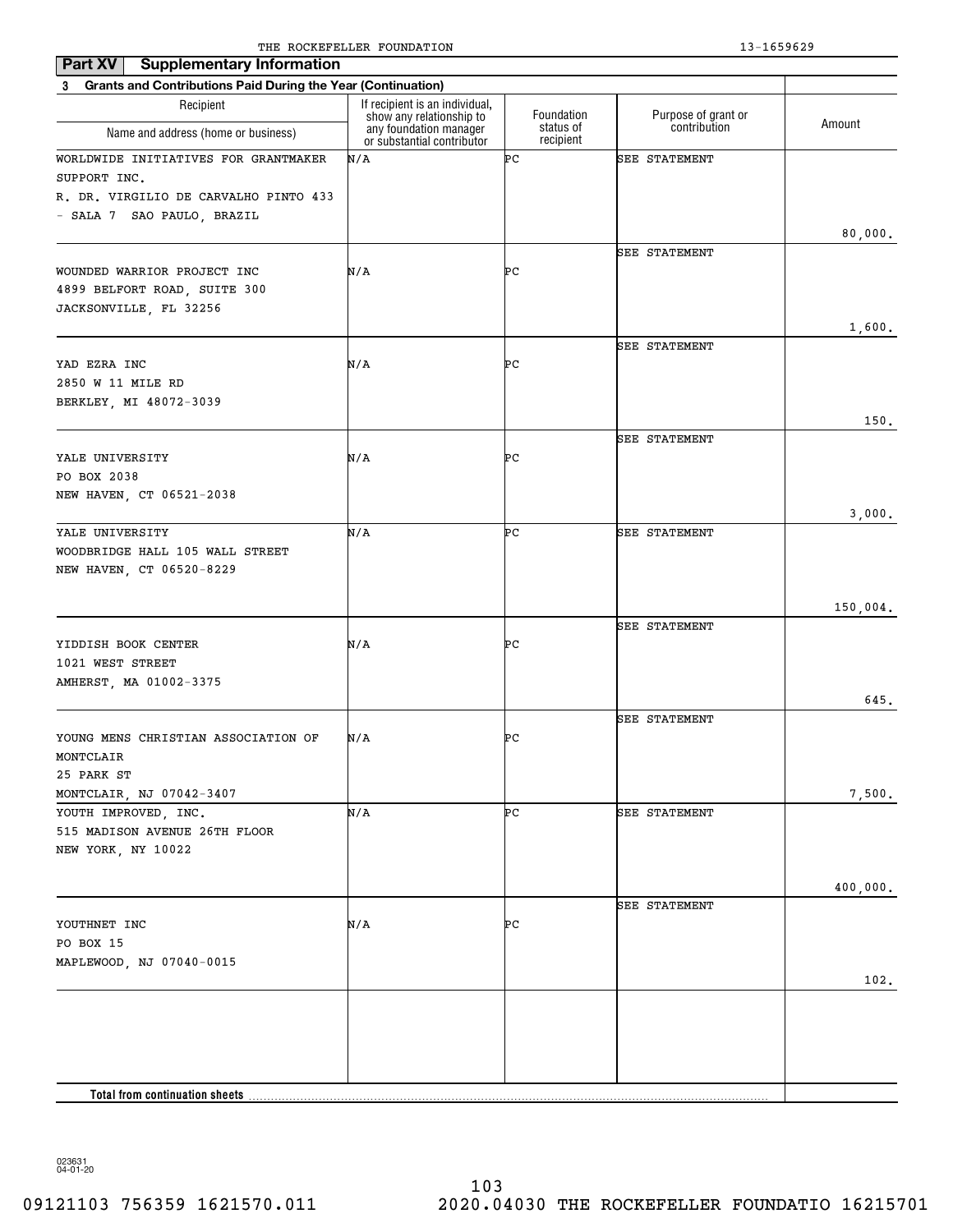| <b>Supplementary Information</b><br>Part XV                           |                                                            |                        |                      |               |
|-----------------------------------------------------------------------|------------------------------------------------------------|------------------------|----------------------|---------------|
| 3 Grants and Contributions Approved for Future Payment (Continuation) |                                                            |                        |                      |               |
| Recipient                                                             | If recipient is an individual,<br>show any relationship to | Foundation             | Purpose of grant or  | Amount        |
| Name and address (home or business)                                   | any foundation manager<br>or substantial contributor       | status of<br>recipient | contribution         |               |
| AFRICAN DEVELOPMENT BANK                                              | N/A                                                        | GOV                    | SEE STATEMENT        |               |
| RUE JOSEPH ANOMA                                                      |                                                            |                        |                      |               |
| ABIDJAN, COTE D'IVOIRE (IVORY COAS                                    |                                                            |                        |                      |               |
|                                                                       |                                                            |                        |                      | 300,000.      |
| ALL ON PARTNERSHIPS FOR ENERGY                                        | N/A                                                        | ÞС                     | <b>SEE STATEMENT</b> |               |
| ACCESS, LIMITED BY GUARANTEE                                          |                                                            |                        |                      |               |
| 44 BOURDILLON ROAD, IKOYI                                             |                                                            |                        |                      |               |
| LAGOS, NIGERIA                                                        |                                                            |                        |                      |               |
|                                                                       |                                                            |                        |                      | 984,240.      |
| ALLIANCE FOR A GREEN REVOLUTION IN<br>AFRICA                          | N/A                                                        | ÞС                     | <b>SEE STATEMENT</b> |               |
| P.O. BOX 66773 WESTLANDS, 00800                                       |                                                            |                        |                      |               |
| NAIROBI, KENYA                                                        |                                                            |                        |                      |               |
|                                                                       |                                                            |                        |                      | 500,000.      |
| ALLIANCE FOR A GREEN REVOLUTION IN                                    | N/A                                                        | ÞС                     | <b>SEE STATEMENT</b> |               |
| AFRICA                                                                |                                                            |                        |                      |               |
| P.O. BOX 66773, WESTLANDS                                             |                                                            |                        |                      |               |
| NAIROBI, KENYA                                                        |                                                            |                        |                      | 2,500,000.    |
| AMERICAN CIVIL LIBERTIES UNION                                        | N/A                                                        | ÞС                     | SEE STATEMENT        |               |
| FOUNDATION, INC.                                                      |                                                            |                        |                      |               |
| 2121 CRYSTAL DRIVE, SUITE 700                                         |                                                            |                        |                      |               |
| NEW YORK, NY 10004-2400                                               |                                                            |                        |                      |               |
|                                                                       | N/A                                                        | ÞС                     | <b>SEE STATEMENT</b> | 83,000.       |
| AMERICAN HEART ASSOCIATION, INC.<br>7272 GREENVILLE AVENUE            |                                                            |                        |                      |               |
| DALLAS, TX 75231                                                      |                                                            |                        |                      |               |
|                                                                       |                                                            |                        |                      |               |
|                                                                       |                                                            |                        |                      | 175,000.      |
| AMERICAN HEART ASSOCIATION, INC.                                      | N/A                                                        | ÞС                     | <b>SEE STATEMENT</b> |               |
| 7272 GREENVILLE AVENUE<br>DALLAS, TX 75231                            |                                                            |                        |                      |               |
|                                                                       |                                                            |                        |                      |               |
|                                                                       |                                                            |                        |                      | 50,000.       |
| ARIZONA STATE UNIVERSITY FOUNDATION                                   | N/A                                                        | ÞС                     | SEE STATEMENT        |               |
| PO BOX 2260                                                           |                                                            |                        |                      |               |
| TEMPE, AZ 85280-2260                                                  |                                                            |                        |                      |               |
|                                                                       |                                                            |                        |                      | 100,000.      |
| ASIA FOUNDATION                                                       | N/A                                                        | ÞС                     | <b>SEE STATEMENT</b> |               |
| 465 CALIFORNIA STREET, 9TH FLOOR                                      |                                                            |                        |                      |               |
| SAN FRANCISCO, CA 94104                                               |                                                            |                        |                      |               |
|                                                                       |                                                            |                        |                      |               |
|                                                                       |                                                            |                        |                      | 100,000.      |
| ASIAN VENTURE PHILANTHROPY NETWORK<br>LIMITED                         | N/A                                                        | ÞС                     | <b>SEE STATEMENT</b> |               |
| 171 TRAS STREET, 10-179 UNION BUILDING                                |                                                            |                        |                      |               |
| SINGAPORE, SINGAPORE                                                  |                                                            |                        |                      |               |
|                                                                       |                                                            |                        |                      | 20,000.       |
| <b>Total from continuation sheets</b>                                 |                                                            |                        |                      | 72, 320, 343. |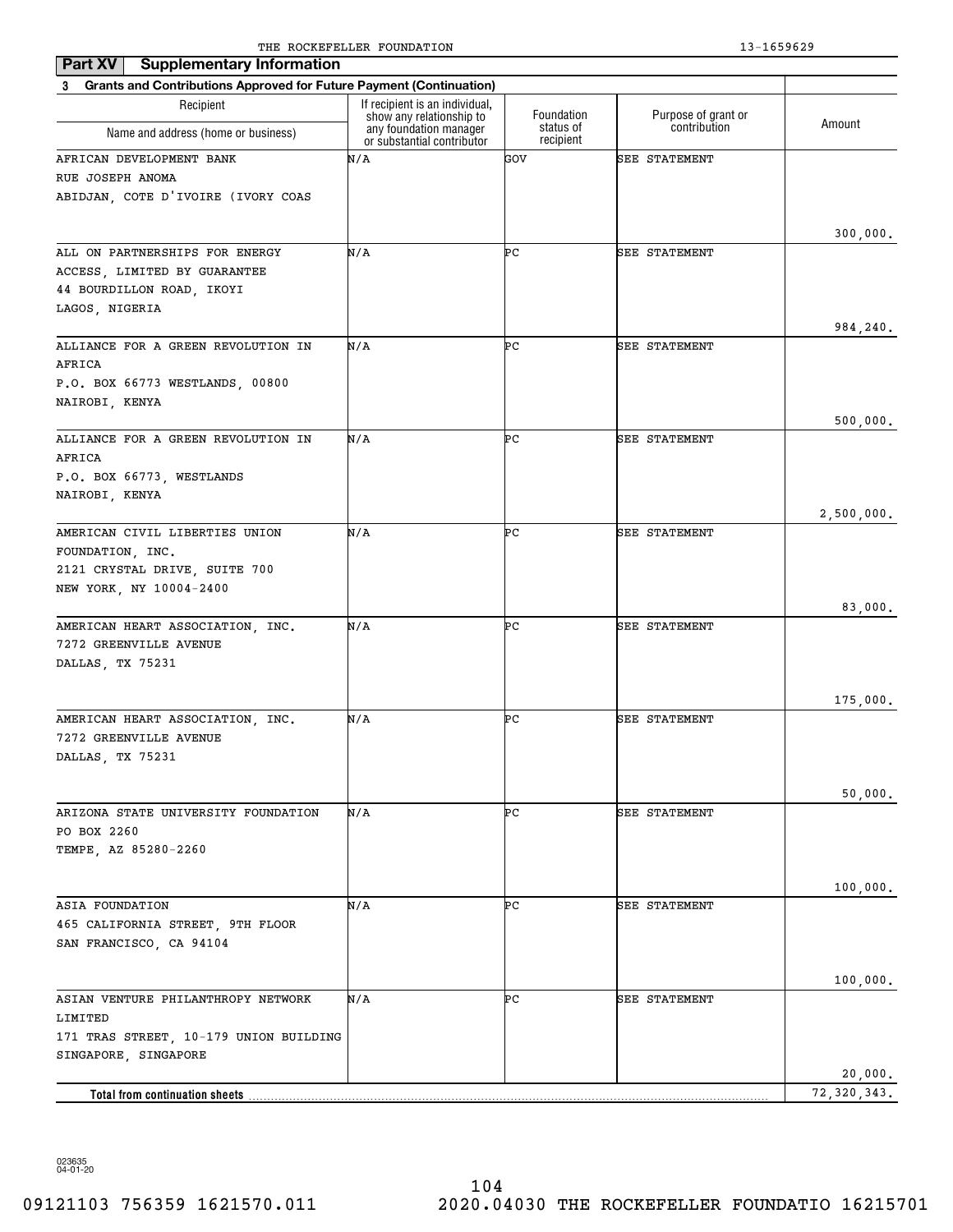| <b>Supplementary Information</b><br>Part XV                           |                                                            |                        |                      |             |
|-----------------------------------------------------------------------|------------------------------------------------------------|------------------------|----------------------|-------------|
| 3 Grants and Contributions Approved for Future Payment (Continuation) |                                                            |                        |                      |             |
| Recipient                                                             | If recipient is an individual,<br>show any relationship to | Foundation             | Purpose of grant or  | Amount      |
| Name and address (home or business)                                   | any foundation manager<br>or substantial contributor       | status of<br>recipient | contribution         |             |
| ASSET FUNDERS NETWORK                                                 | N/A                                                        | ÞС                     | <b>SEE STATEMENT</b> |             |
| 2045 W GRAND AVE STE B NO 50387                                       |                                                            |                        |                      |             |
| CHICAGO, IL 60612-1577                                                |                                                            |                        |                      |             |
|                                                                       |                                                            |                        |                      |             |
| ASSET FUNDERS NETWORK                                                 | N/A                                                        | ÞС                     | <b>SEE STATEMENT</b> | 200,000.    |
| 2045 W GRAND AVE STE B NO 50387                                       |                                                            |                        |                      |             |
| CHICAGO, IL 60612-1577                                                |                                                            |                        |                      |             |
|                                                                       |                                                            |                        |                      |             |
|                                                                       |                                                            |                        |                      | 125,000.    |
| ATLANTIC COUNCIL OF THE UNITED                                        | N/A                                                        | ÞС                     | SEE STATEMENT        |             |
| STATES, INC.<br>1030 15TH STREET NW, 12TH FLOOR                       |                                                            |                        |                      |             |
| WASHINGTON, DC 20005-1500                                             |                                                            |                        |                      |             |
|                                                                       |                                                            |                        |                      | 18,000,000. |
| BALTIMORE CIVIC FUND, INC.                                            | N/A                                                        | ÞС                     | <b>SEE STATEMENT</b> |             |
| 7 E. REDWOOD STREET 9TH FLOOR                                         |                                                            |                        |                      |             |
| BALTIMORE, MD 21202                                                   |                                                            |                        |                      |             |
|                                                                       |                                                            |                        |                      |             |
|                                                                       | N/A                                                        | NC                     | SEE STATEMENT        | 1,000,000.  |
| BLACK BUSINESS INVESTMENT FUND, INC.<br>301 E PINE STREET, SUITE 175  |                                                            |                        |                      |             |
| ORLANDO, FL 32801                                                     |                                                            |                        |                      |             |
|                                                                       |                                                            |                        |                      |             |
|                                                                       |                                                            |                        |                      | 150,000.    |
| BROOKINGS INSTITUTION                                                 | N/A                                                        | ÞС                     | <b>SEE STATEMENT</b> |             |
| 1775 MASSACHUSETTS AVENUE, NW                                         |                                                            |                        |                      |             |
| WASHINGTON, DC 20036-2188                                             |                                                            |                        |                      |             |
|                                                                       |                                                            |                        |                      | 100,000.    |
| <b>BUSINESS EDUCATION FUND</b>                                        | N/A                                                        | ÞС                     | SEE STATEMENT        |             |
| 1875 CONNECTICUT AVE NW 11TH FLOOR                                    |                                                            |                        |                      |             |
| WASHINGTON, DC 20009                                                  |                                                            |                        |                      |             |
|                                                                       |                                                            |                        |                      |             |
| CANDID                                                                | N/A                                                        | ÞС                     | SEE STATEMENT        | 175,000.    |
| 32 OLD SLIP, 24TH FLOOR                                               |                                                            |                        |                      |             |
| NEW YORK, NY 10005                                                    |                                                            |                        |                      |             |
|                                                                       |                                                            |                        |                      |             |
|                                                                       |                                                            |                        |                      | 120,000.    |
| CENTER FOR AMERICAN PROGRESS                                          | N/A                                                        | ÞС                     | SEE STATEMENT        |             |
| 1333 H STREET, NW 10TH FLOOR                                          |                                                            |                        |                      |             |
| WASHINGTON, DC 20005                                                  |                                                            |                        |                      |             |
|                                                                       |                                                            |                        |                      | 250,000.    |
| CENTER FOR ECONOMIC DEMOCRACY INC.                                    | N/A                                                        | ÞС                     | SEE STATEMENT        |             |
| 434 MASSACHUSETTS AVE SUITE 201                                       |                                                            |                        |                      |             |
| BOSTON, MA 02118                                                      |                                                            |                        |                      |             |
|                                                                       |                                                            |                        |                      |             |
| <b>Total from continuation sheets</b>                                 |                                                            |                        |                      | 125,000.    |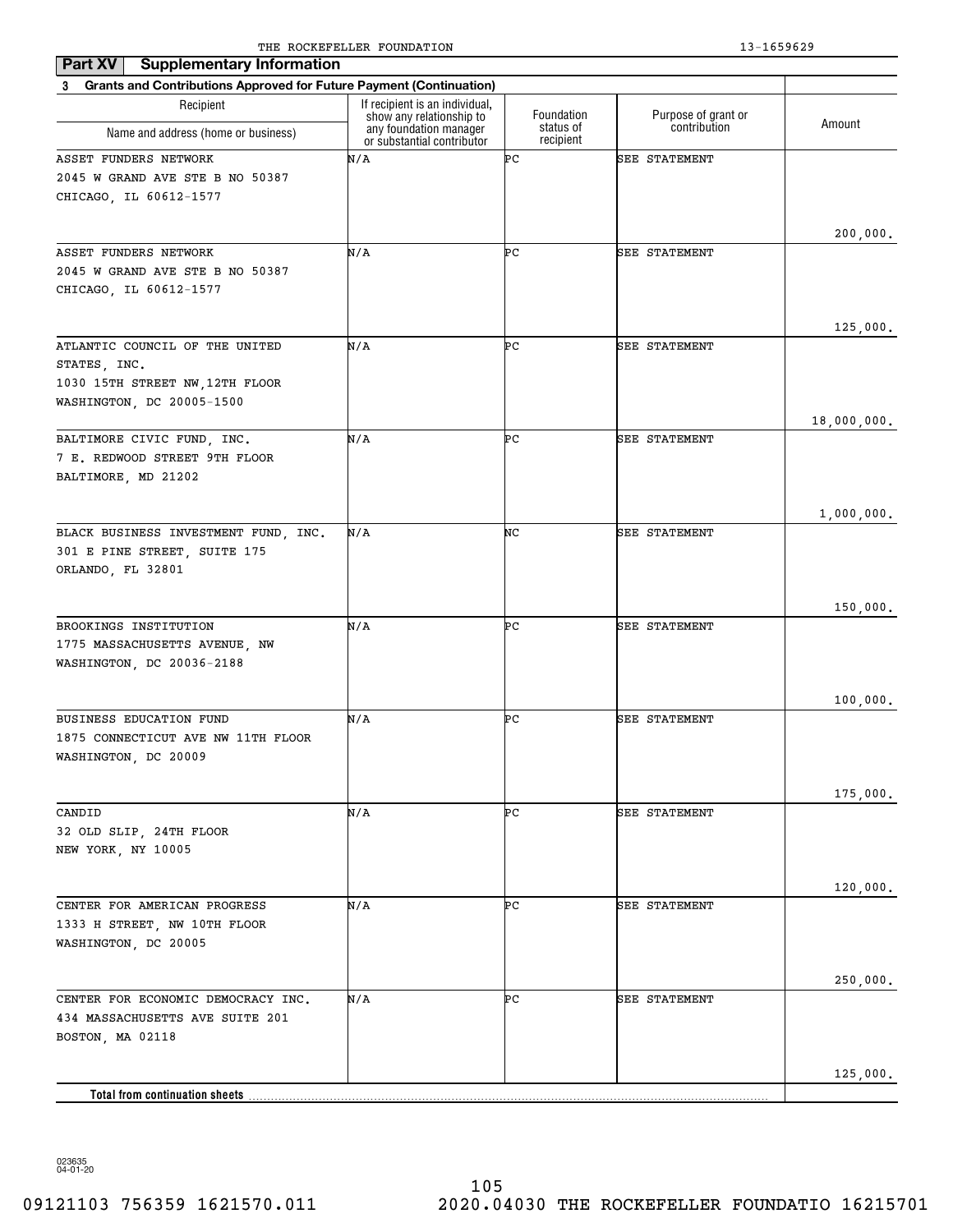| <b>Supplementary Information</b><br>Part XV                                                         |                                                                                      |                         |                                     |          |
|-----------------------------------------------------------------------------------------------------|--------------------------------------------------------------------------------------|-------------------------|-------------------------------------|----------|
| 3 Grants and Contributions Approved for Future Payment (Continuation)                               |                                                                                      |                         |                                     |          |
| Recipient                                                                                           | If recipient is an individual,<br>show any relationship to<br>any foundation manager | Foundation<br>status of | Purpose of grant or<br>contribution | Amount   |
| Name and address (home or business)                                                                 | or substantial contributor                                                           | recipient               |                                     |          |
| CENTRE FOR CELLULAR AND MOLECULAR<br>PLATFORMS<br>GKVK POST, BELLARY ROAD<br>BANGALORE, INDIA       | N/A                                                                                  | ÞС                      | SEE STATEMENT                       | 250,000. |
| CITY OF HOUSTON                                                                                     | N/A                                                                                  | GOV                     | SEE STATEMENT                       |          |
| 901 BAGBY STREET, CITY HALL<br>HOUSTON, TX 77002                                                    |                                                                                      |                         |                                     |          |
|                                                                                                     |                                                                                      |                         |                                     | 150,000. |
| CITY OF MIAMI BEACH<br>1700 CONVENTION CENTER DRIVE<br>MIAMI BEACH, FL 33139                        | N/A                                                                                  | GOV                     | SEE STATEMENT                       |          |
|                                                                                                     |                                                                                      |                         |                                     | 50,000.  |
| COALITION ON HUMAN NEEDS<br>1825 K STREET, NW, SUITE 411<br>WASHINGTON, DC 20006                    | N/A                                                                                  | ÞС                      | SEE STATEMENT                       |          |
|                                                                                                     |                                                                                      |                         |                                     | 300,000. |
| CODE FOR AMERICA LABS, INC.<br>972 MISSION STREET 5TH FLOOR<br>SAN FRANCISCO, CA 94103              | N/A                                                                                  | ÞС                      | SEE STATEMENT                       |          |
|                                                                                                     |                                                                                      |                         |                                     | 50,000.  |
| COMMUNITY PARTNERS<br>1000 N. ALAMEDA STREET, SUITE 240<br>LOS ANGELES, CA 90012                    | N/A                                                                                  | ÞС                      | <b>SEE STATEMENT</b>                |          |
|                                                                                                     |                                                                                      |                         |                                     | 157,214. |
| CROSSBOUNDARY LLC<br>1627 I STREET NW SUITE 810<br>WASHINGTON DC, DC 20006                          | N/A                                                                                  | NC                      | <b>SEE STATEMENT</b>                |          |
|                                                                                                     |                                                                                      |                         |                                     | 600,000. |
| DATAKIND, INC.<br>195 MONTAGUE STREET SUITE 1222<br>BROOKLYN, NY 11201                              | N/A                                                                                  | ÞС                      | SEE STATEMENT                       |          |
|                                                                                                     |                                                                                      |                         |                                     | 300,000. |
| DIMAGI INC.<br>529 MAIN STREET, SUITE 606<br>CHARLESTOWN, MA 02129                                  | N/A                                                                                  | NC                      | SEE STATEMENT                       |          |
|                                                                                                     |                                                                                      |                         |                                     | 49,279.  |
| DUKE UNIVERSITY<br>OFFICE OF RESEARCH SUPPORT 2200 W.<br>MAIN STREET, SUITE 710 DURHAM, NC<br>27705 | N/A                                                                                  | ÞС                      | <b>SEE STATEMENT</b>                | 30,120.  |
| Total from continuation sheets                                                                      |                                                                                      |                         |                                     |          |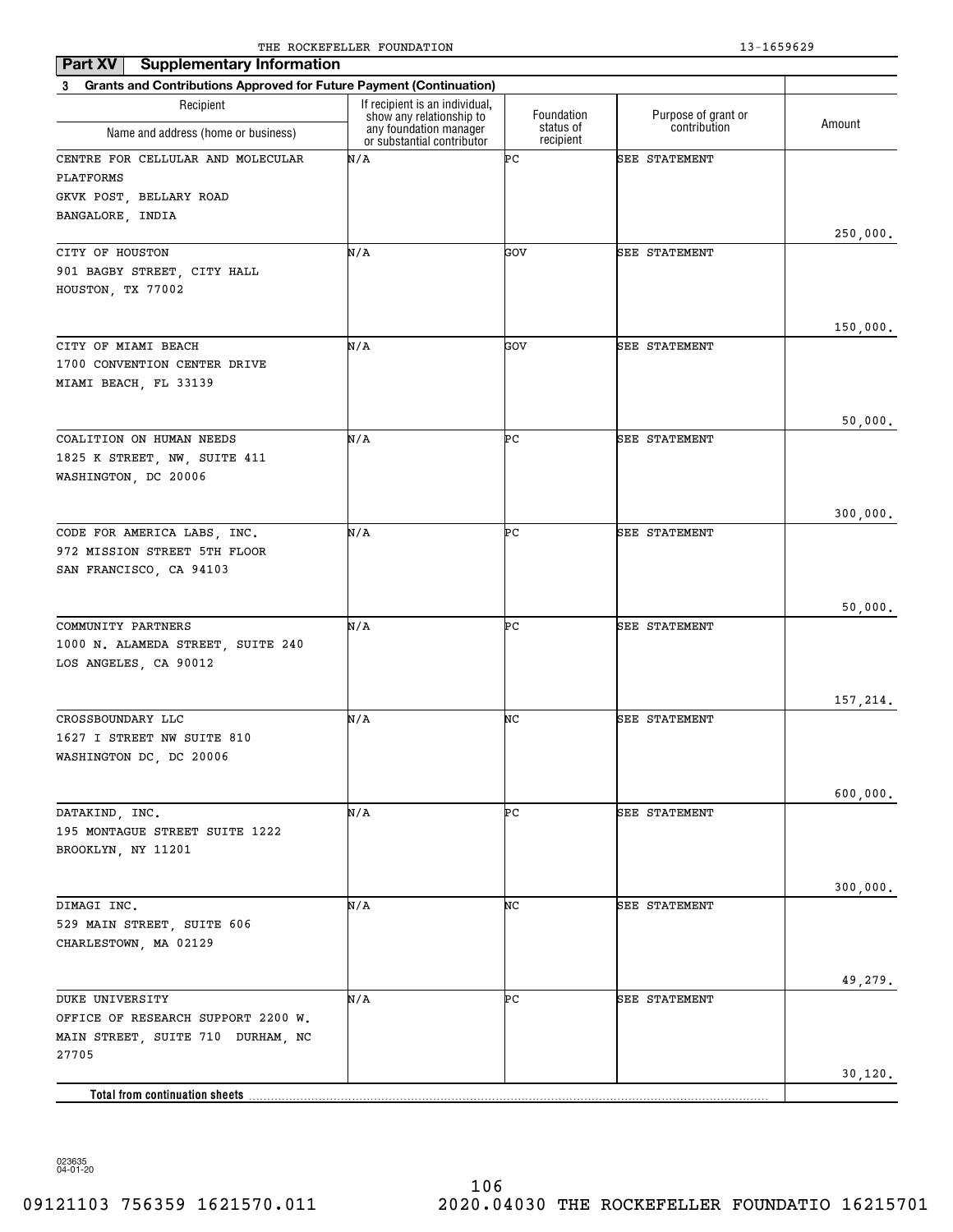| <b>Supplementary Information</b><br>Part XV                           |                                                            |                        |                      |          |
|-----------------------------------------------------------------------|------------------------------------------------------------|------------------------|----------------------|----------|
| 3 Grants and Contributions Approved for Future Payment (Continuation) |                                                            |                        |                      |          |
| Recipient                                                             | If recipient is an individual,<br>show any relationship to | Foundation             | Purpose of grant or  | Amount   |
| Name and address (home or business)                                   | any foundation manager<br>or substantial contributor       | status of<br>recipient | contribution         |          |
| EAST BAY COMMUNITY FOUNDATION                                         | N/A                                                        | ÞС                     | <b>SEE STATEMENT</b> |          |
| DEDOMENICO BUILDING 200 FRANK H.                                      |                                                            |                        |                      |          |
| OGAWA PLAZA OAKLAND, CA 94612                                         |                                                            |                        |                      |          |
|                                                                       |                                                            |                        |                      |          |
| EASTERN AFRICA GRAIN COUNCIL                                          | N/A                                                        | ÞС                     | SEE STATEMENT        | 250,000. |
| MBAAZI AVENUE, OFF KINGARA ROAD                                       |                                                            |                        |                      |          |
| NAIROBI, KENYA                                                        |                                                            |                        |                      |          |
|                                                                       |                                                            |                        |                      |          |
|                                                                       |                                                            |                        |                      | 750,000. |
| EAT FOUNDATION                                                        | N/A                                                        | NC                     | <b>SEE STATEMENT</b> |          |
| KONGENS GATE 11                                                       |                                                            |                        |                      |          |
| OSLO, NORWAY                                                          |                                                            |                        |                      |          |
|                                                                       |                                                            |                        |                      | 250,000. |
| ELLEN JOHNSON SIRLEAF PRESIDENTIAL                                    | N/A                                                        | ÞС                     | <b>SEE STATEMENT</b> |          |
| FOUNDATION                                                            |                                                            |                        |                      |          |
| 1100 CONNECTICUT AVE. NW. STE 330                                     |                                                            |                        |                      |          |
| WASHINGTON, DC 20036                                                  |                                                            |                        |                      |          |
|                                                                       |                                                            |                        |                      | 125,000. |
| ENGINE FOUNDATION INC<br>268 BUSH ST. NO 2727                         | N/A                                                        | ÞС                     | <b>SEE STATEMENT</b> |          |
| SAN FRANCISCO, CA 94104                                               |                                                            |                        |                      |          |
|                                                                       |                                                            |                        |                      |          |
|                                                                       |                                                            |                        |                      | 50,000.  |
| FLORIDA DEPARTMENT OF HEALTH IN                                       | N/A                                                        | GOV                    | <b>SEE STATEMENT</b> |          |
| MIAMI-DADE COUNTY                                                     |                                                            |                        |                      |          |
| 8175 N.W. 12 STREET SUITE NO 311                                      |                                                            |                        |                      |          |
| DORAL, FL 33126                                                       |                                                            |                        |                      | 80,030.  |
| FOODCORPS, INC.                                                       | N/A                                                        | ÞС                     | <b>SEE STATEMENT</b> |          |
| 1140 SE 7TH AVE                                                       |                                                            |                        |                      |          |
| PORTLAND, OR 97214                                                    |                                                            |                        |                      |          |
|                                                                       |                                                            |                        |                      |          |
|                                                                       |                                                            | ÞС                     | SEE STATEMENT        | 200,000. |
| FOODSHOT GLOBAL, INC.<br>104 WEST 123RD ST APT 3                      | N/A                                                        |                        |                      |          |
| NEW YORK, NY 10027                                                    |                                                            |                        |                      |          |
|                                                                       |                                                            |                        |                      |          |
|                                                                       |                                                            |                        |                      | 125,000. |
| FOUNDATION FOR BUSINESS EQUITY, INC.                                  | N/A                                                        | NC                     | SEE STATEMENT        |          |
| 265 FRANKLIN STREET BOX 304                                           |                                                            |                        |                      |          |
| BOSTON, MA 02110                                                      |                                                            |                        |                      |          |
|                                                                       |                                                            |                        |                      | 175,000. |
| FUNDACION JUMEX ASOCIACION CIVIL                                      | N/A                                                        | NC                     | <b>SEE STATEMENT</b> |          |
| BOULEVARD VIA MORELOS 72-A                                            |                                                            |                        |                      |          |
| COL. RUSTICA XALOSTOC, MEXICO                                         |                                                            |                        |                      |          |
|                                                                       |                                                            |                        |                      |          |
|                                                                       |                                                            |                        |                      | 10,629.  |
| Total from continuation sheets.                                       |                                                            |                        |                      |          |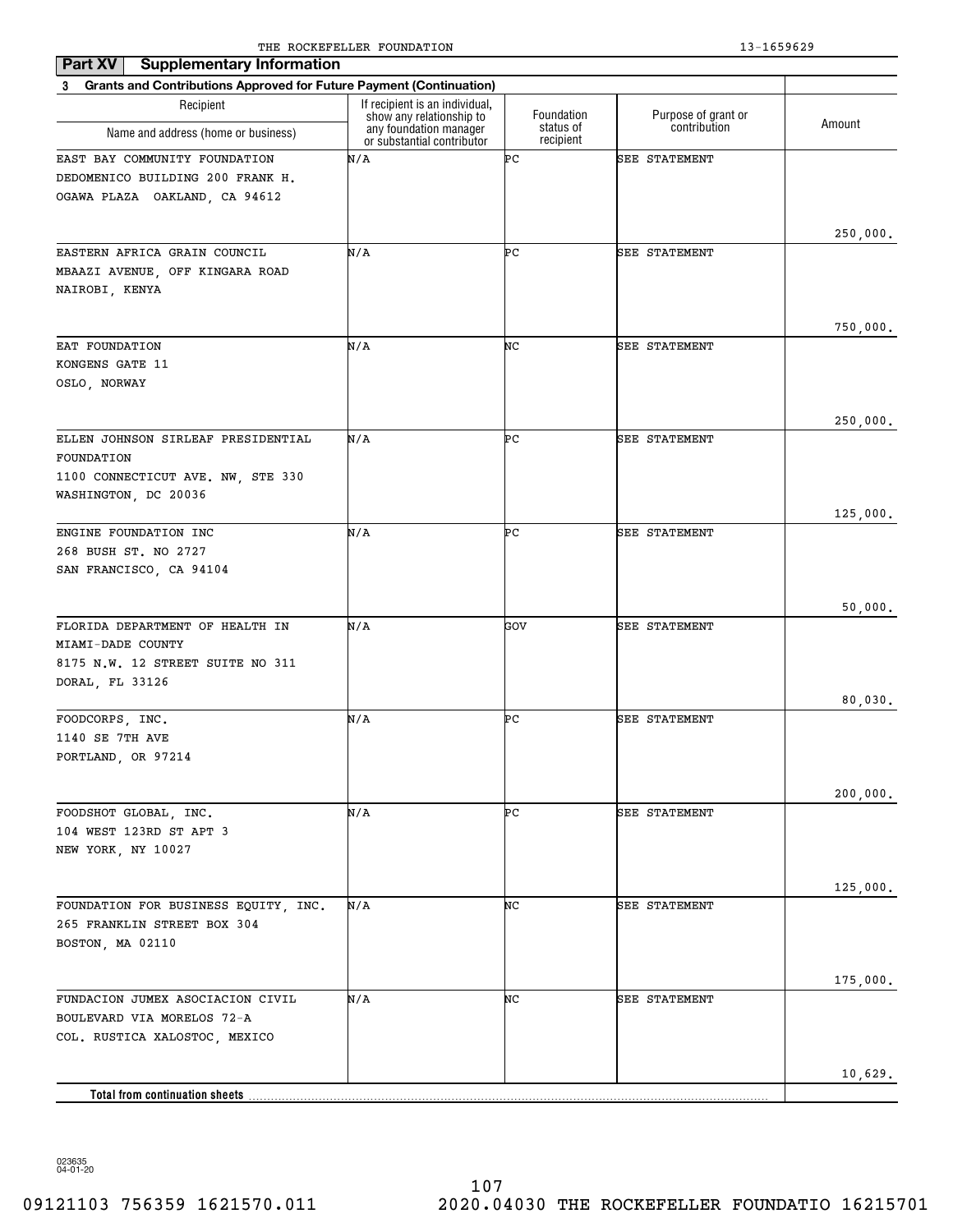| <b>Supplementary Information</b><br>Part XV                                                                        |                                                                                      |                         |                                     |             |
|--------------------------------------------------------------------------------------------------------------------|--------------------------------------------------------------------------------------|-------------------------|-------------------------------------|-------------|
| Grants and Contributions Approved for Future Payment (Continuation)<br>3                                           |                                                                                      |                         |                                     |             |
| Recipient                                                                                                          | If recipient is an individual.<br>show any relationship to<br>any foundation manager | Foundation<br>status of | Purpose of grant or<br>contribution | Amount      |
| Name and address (home or business)                                                                                | or substantial contributor                                                           | recipient               |                                     |             |
| GAVI ALLIANCE<br>GLOBAL HEALTH CAMPUS, CHEMIN DU<br>POMMIER 40 GENEVA, SWITZERLAND                                 | N/A                                                                                  | ÞС                      | SEE STATEMENT                       |             |
|                                                                                                                    |                                                                                      |                         |                                     | 2,054,000.  |
| GEORGETOWN UNIVERSITY<br>37TH AND O STREETS, NW BOX 571168<br>WASHINGTON, DC 20057                                 | N/A                                                                                  | ÞС                      | SEE STATEMENT                       |             |
|                                                                                                                    |                                                                                      |                         |                                     | 50,000.     |
| GEORGETOWN UNIVERSITY<br>37TH AND O STREETS, NW, BOX 571168<br>WASHINGTON, DC 20057                                | N/A                                                                                  | ÞС                      | SEE STATEMENT                       |             |
|                                                                                                                    |                                                                                      |                         |                                     | 300,000.    |
| GEORGIA BUDGET AND POLICY INSTITUTE<br>50 HURT PLAZA SE SUITE 720<br>ATLANTA, GA 30303                             | N/A                                                                                  | ÞС                      | SEE STATEMENT                       |             |
|                                                                                                                    |                                                                                      |                         |                                     | 250,000.    |
| GLOBAL ALLIANCE FOR IMPROVED<br>NUTRITION<br>RUE DE VAREMBE 7<br>GENEVA, SWITZERLAND                               | N/A                                                                                  | ÞС                      | SEE STATEMENT                       |             |
|                                                                                                                    |                                                                                      |                         |                                     | 334,189.    |
| GLOBAL FUND TO FIGHT AIDS,<br>TUBERCULOSIS & MALARIA<br>CHEMIN DE BLANDONNET 8 1214 VERNIER<br>GENEVA, SWITZERLAND | N/A                                                                                  | ÞС                      | SEE STATEMENT                       |             |
|                                                                                                                    |                                                                                      |                         |                                     | 12,000,000. |
| GLOBAL IMPACT INVESTING NETWORK<br>ONE BATTERY PARK PLAZA SUITE 202<br>NEW YORK, NY 10004                          | N/A                                                                                  | ÞС                      | SEE STATEMENT                       |             |
|                                                                                                                    |                                                                                      |                         |                                     | 20,000.     |
| GLOBAL RESILIENT CITIES NETWORK<br>6 WEST 48TH STREET, 10TH FLOOR<br>NEW YORK, NY 10036                            | N/A                                                                                  | ÞС                      | SEE STATEMENT                       |             |
|                                                                                                                    |                                                                                      |                         |                                     | 112,259.    |
| HISPANICS IN PHILANTHROPY<br>414 13TH STREET, SUITE 200<br>OAKLAND, CA 94612                                       | N/A                                                                                  | ÞС                      | SEE STATEMENT                       |             |
|                                                                                                                    |                                                                                      |                         |                                     | 125,000.    |
| IDFC FOUNDATION<br>FLOOR, CONSTRUCTION HOUSE A,<br>3RD<br>24TH ROAD, OFF LINKING ROAD NEW<br>DELHI, INDIA          | N/A                                                                                  | NC                      | SEE STATEMENT                       |             |
| Total from continuation sheets                                                                                     |                                                                                      |                         |                                     | 30,000.     |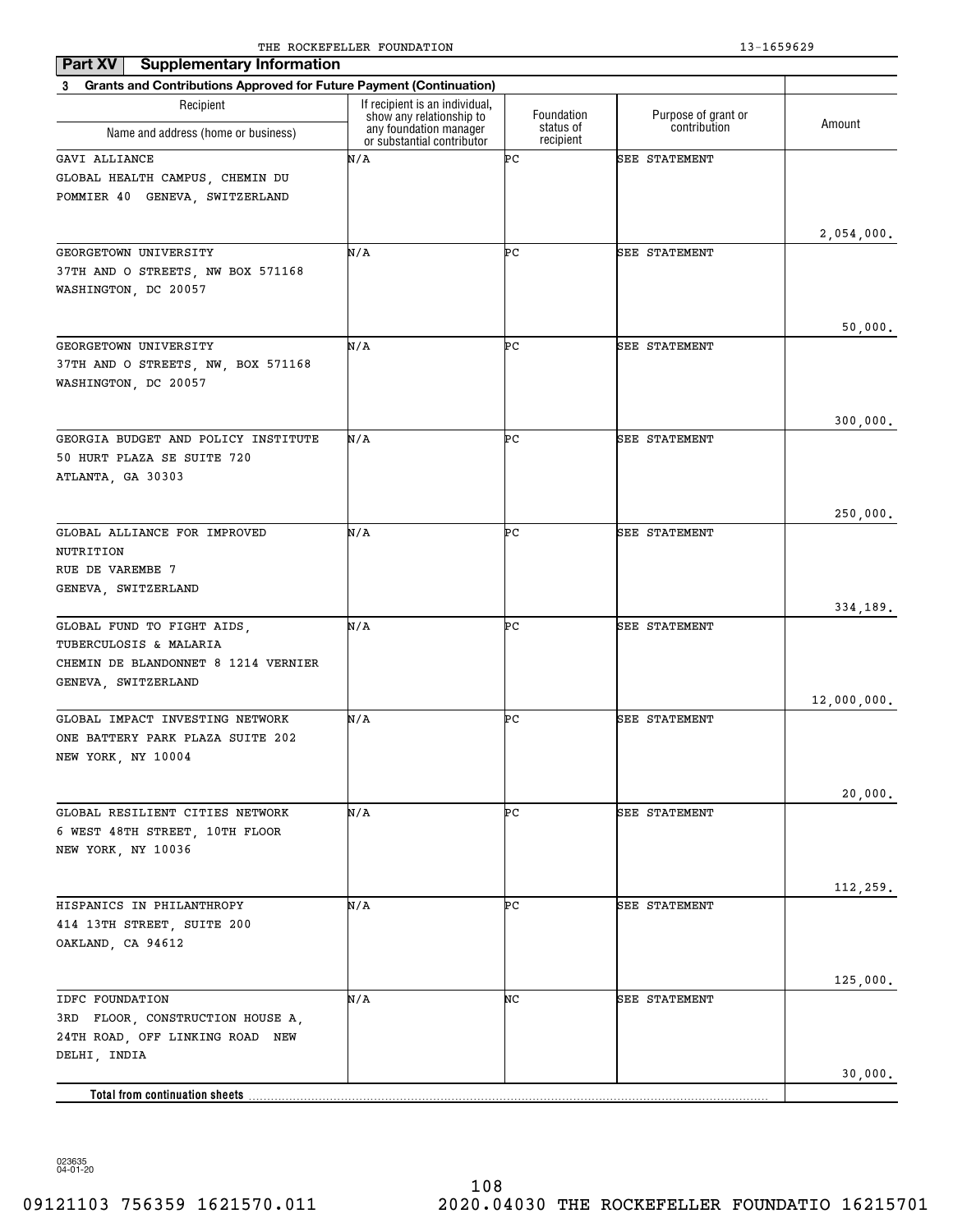| <b>Supplementary Information</b><br>Part XV                           |                                                            |                        |                      |            |
|-----------------------------------------------------------------------|------------------------------------------------------------|------------------------|----------------------|------------|
| 3 Grants and Contributions Approved for Future Payment (Continuation) |                                                            |                        |                      |            |
| Recipient                                                             | If recipient is an individual,<br>show any relationship to | Foundation             | Purpose of grant or  | Amount     |
| Name and address (home or business)                                   | any foundation manager<br>or substantial contributor       | status of<br>recipient | contribution         |            |
| IMPERIAL COLLEGE OF SCIENCE,                                          | N/A                                                        | ÞС                     | <b>SEE STATEMENT</b> |            |
| TECHNOLOGY AND MEDICINE                                               |                                                            |                        |                      |            |
| SHERFIELD BUILDING, SOUTH KENSINGTON                                  |                                                            |                        |                      |            |
| LONDON, UNITED KINGDOM                                                |                                                            |                        |                      |            |
| INDEPENDENT FEATURE PROJECT, INC.                                     | N/A                                                        | ÞС                     | <b>SEE STATEMENT</b> | 335,530.   |
| <b>30 JOHN STREET</b>                                                 |                                                            |                        |                      |            |
| BROOKLYN, NY 11201                                                    |                                                            |                        |                      |            |
|                                                                       |                                                            |                        |                      |            |
|                                                                       |                                                            |                        |                      | 25,475.    |
| INSTITUTE FOR HEALTHCARE IMPROVEMENT                                  | N/A                                                        | ÞС                     | <b>SEE STATEMENT</b> |            |
| 53 STATE STREET 19TH FLOOR                                            |                                                            |                        |                      |            |
| BOSTON, MA 02109                                                      |                                                            |                        |                      |            |
|                                                                       |                                                            |                        |                      | 27,654.    |
| INSTITUTE FOR LOCAL SELF-RELIANCE,                                    | N/A                                                        | ÞС                     | <b>SEE STATEMENT</b> |            |
| INC.                                                                  |                                                            |                        |                      |            |
| 1200 18TH ST, NW SUITE 700                                            |                                                            |                        |                      |            |
| WASHINGTON, DC 20036                                                  |                                                            |                        |                      |            |
|                                                                       |                                                            |                        |                      | 150,000.   |
| INSTITUTE OF INTERNATIONAL EDUCATION,                                 | N/A                                                        | ÞС                     | <b>SEE STATEMENT</b> |            |
| INC.                                                                  |                                                            |                        |                      |            |
| ONE WORLD TRADE CENTER, 36TH FLOOR<br>NEW YORK, NY 10007              |                                                            |                        |                      |            |
|                                                                       |                                                            |                        |                      | 270,000.   |
| INSTITUTE ON TAXATION AND ECONOMIC                                    | N/A                                                        | ÞС                     | <b>SEE STATEMENT</b> |            |
| POLICY                                                                |                                                            |                        |                      |            |
| 1616 P STREET, NW SUITE 200                                           |                                                            |                        |                      |            |
| WASHINGTON, DC 20036                                                  |                                                            |                        |                      |            |
| INTER-AMERICAN DEVELOPMENT BANK                                       |                                                            | GOV                    | SEE STATEMENT        | 250,000.   |
| 1300 NEW YORK AVENUE, NW                                              | N/A                                                        |                        |                      |            |
| WASHINGTON, DC 20577                                                  |                                                            |                        |                      |            |
|                                                                       |                                                            |                        |                      |            |
|                                                                       |                                                            |                        |                      | 100,000.   |
| INTERNATIONAL BANK FOR RECONSTRUCTION                                 | N/A                                                        | GOV                    | SEE STATEMENT        |            |
| AND DEVELOPMENT                                                       |                                                            |                        |                      |            |
| 1818 H STREET, NW                                                     |                                                            |                        |                      |            |
| WASHINGTON, DC 20433                                                  |                                                            |                        |                      |            |
| INTERNATIONAL DEVELOPMENT RESEARCH                                    | N/A                                                        | GOV                    | SEE STATEMENT        | 1,000,000. |
| CENTRE                                                                |                                                            |                        |                      |            |
| 50 KENT STREET                                                        |                                                            |                        |                      |            |
| OTTAWA, CANADA                                                        |                                                            |                        |                      |            |
|                                                                       |                                                            |                        |                      | 2,500,000. |
| INTERNATIONAL RESCUE COMMITTEE                                        | N/A                                                        | ÞС                     | SEE STATEMENT        |            |
| 122 EAST 42ND STREET                                                  |                                                            |                        |                      |            |
| NEW YORK, NY 10168-1289                                               |                                                            |                        |                      |            |
|                                                                       |                                                            |                        |                      | 50,000.    |
| <b>Total from continuation sheets</b>                                 |                                                            |                        |                      |            |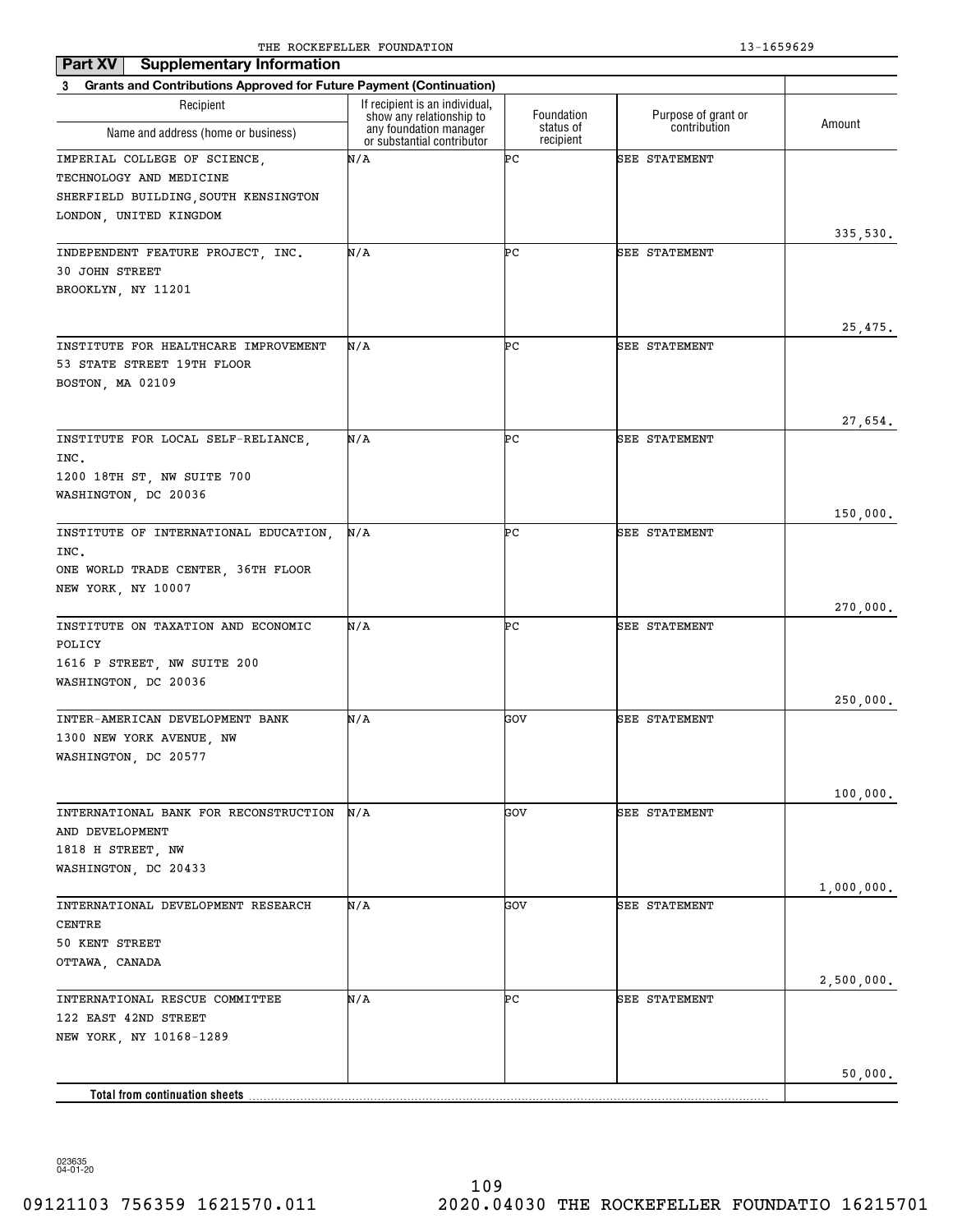| <b>Supplementary Information</b><br>Part XV                               |                                                            |                        |                      |          |
|---------------------------------------------------------------------------|------------------------------------------------------------|------------------------|----------------------|----------|
| 3 Grants and Contributions Approved for Future Payment (Continuation)     |                                                            |                        |                      |          |
| Recipient                                                                 | If recipient is an individual,<br>show any relationship to | Foundation             | Purpose of grant or  | Amount   |
| Name and address (home or business)                                       | any foundation manager<br>or substantial contributor       | status of<br>recipient | contribution         |          |
| INTERNATIONAL SENIOR LAWYER'S                                             | N/A                                                        | ÞС                     | <b>SEE STATEMENT</b> |          |
| CORPORATION                                                               |                                                            |                        |                      |          |
| 110 WEST 40TH STREET SUITE 700                                            |                                                            |                        |                      |          |
| NEW YORK, NY 10018                                                        |                                                            |                        |                      |          |
|                                                                           |                                                            |                        |                      | 50,000.  |
| JOHNS HOPKINS UNIVERSITY<br>3400 N. CHARLES STREET                        | N/A                                                        | ÞС                     | <b>SEE STATEMENT</b> |          |
| BALTIMORE, MD 21218                                                       |                                                            |                        |                      |          |
|                                                                           |                                                            |                        |                      |          |
|                                                                           |                                                            |                        |                      | 99,968.  |
| JOINT CENTER FOR POLITICAL AND                                            | N/A                                                        | ÞС                     | <b>SEE STATEMENT</b> |          |
| ECONOMIC STUDIES, INC.                                                    |                                                            |                        |                      |          |
| 1090 VERMONT AVENUE, SUITE 1100                                           |                                                            |                        |                      |          |
| WASHINGTON, DC 20005-4961                                                 |                                                            |                        |                      |          |
|                                                                           |                                                            | ÞС                     |                      | 250,000. |
| JUST CAPITAL FOUNDATION, INC.<br>44 E 30TH STREET 11TH FL                 | N/A                                                        |                        | <b>SEE STATEMENT</b> |          |
| NEW YORK, NY 10016                                                        |                                                            |                        |                      |          |
|                                                                           |                                                            |                        |                      |          |
|                                                                           |                                                            |                        |                      | 150,000. |
| KASETSART UNIVERSITY                                                      | N/A                                                        | GOV                    | <b>SEE STATEMENT</b> |          |
| 50 PHAHONYOTHIN ROAD LAT YAO                                              |                                                            |                        |                      |          |
| SUBDISTRICT, JATUJAK DISTRICT                                             |                                                            |                        |                      |          |
| BANGKOK, THAILAND                                                         |                                                            |                        |                      |          |
|                                                                           |                                                            |                        |                      | 50,000.  |
| LIVING CITIES, INC.: THE NATIONAL                                         | N/A                                                        | ÞС                     | <b>SEE STATEMENT</b> |          |
| COMMUNITY DEVELOPMENT INITIATIVE<br>1040 AVENUE OF THE AMERICAS, FLOOR 17 |                                                            |                        |                      |          |
| NEW YORK, NY 10018                                                        |                                                            |                        |                      |          |
|                                                                           |                                                            |                        |                      | 750,000. |
| LUMIRADX UK LIMITED                                                       | N/A                                                        | NC                     | <b>SEE STATEMENT</b> |          |
| 3 MORE LONDON RIVERSIDE                                                   |                                                            |                        |                      |          |
| LONDON, UNITED KINGDOM                                                    |                                                            |                        |                      |          |
|                                                                           |                                                            |                        |                      |          |
|                                                                           |                                                            | ÞС                     |                      | 99,700.  |
| MEKONG BASIN DISEASE SURVEILLANCE<br>FOUNDATION                           | N/A                                                        |                        | <b>SEE STATEMENT</b> |          |
| C/O MINISTRY OF PUBLIC HEALTH                                             |                                                            |                        |                      |          |
| RAJPRACHASAMASAI BUILDING (NO. 8) DDC                                     |                                                            |                        |                      |          |
| NONTHABURI, THAILAND                                                      |                                                            |                        |                      | 100,000. |
| MERIDIAN INSTITUTE                                                        | N/A                                                        | ÞС                     | <b>SEE STATEMENT</b> |          |
| 105 VILLAGE PLACE, PO BOX 1829                                            |                                                            |                        |                      |          |
| DILLON, CO 80435                                                          |                                                            |                        |                      |          |
|                                                                           |                                                            |                        |                      |          |
|                                                                           |                                                            |                        |                      | 50,000.  |
| MERIDIAN INSTITUTE<br>105 VILLAGE PLACE, PO BOX 1829                      | N/A                                                        | ÞС                     | <b>SEE STATEMENT</b> |          |
| DILLON, CO 80435                                                          |                                                            |                        |                      |          |
|                                                                           |                                                            |                        |                      |          |
|                                                                           |                                                            |                        |                      | 5,000.   |
| <b>Total from continuation sheets</b>                                     |                                                            |                        |                      |          |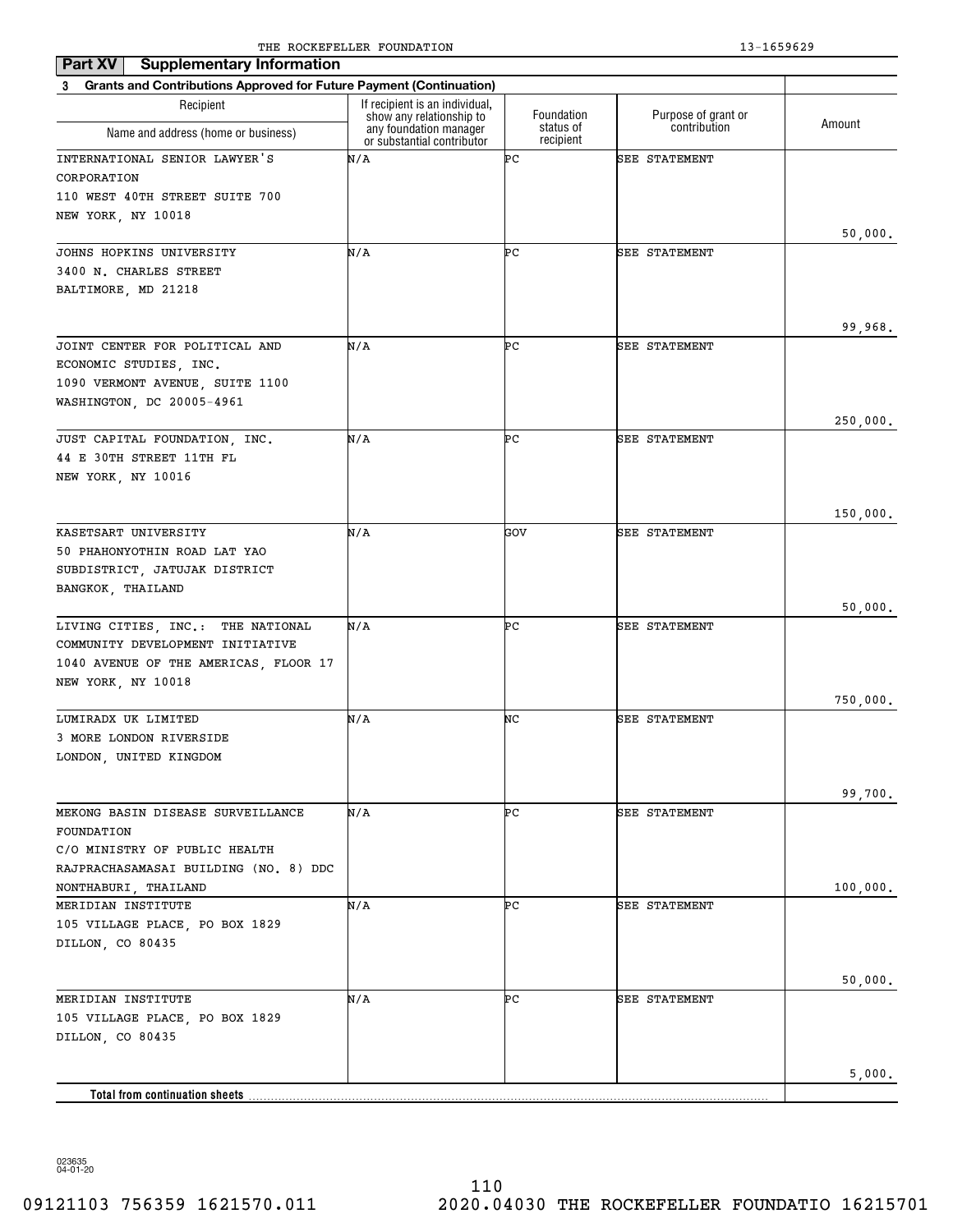| <b>Supplementary Information</b><br>Part XV                           |                                                            |                        |                      |          |
|-----------------------------------------------------------------------|------------------------------------------------------------|------------------------|----------------------|----------|
| 3 Grants and Contributions Approved for Future Payment (Continuation) |                                                            |                        |                      |          |
| Recipient                                                             | If recipient is an individual,<br>show any relationship to | Foundation             | Purpose of grant or  | Amount   |
| Name and address (home or business)                                   | any foundation manager<br>or substantial contributor       | status of<br>recipient | contribution         |          |
| MERIDIAN INSTITUTE                                                    | N/A                                                        | ÞС                     | SEE STATEMENT        |          |
| 105 VILLAGE PLACE, PO BOX 1829                                        |                                                            |                        |                      |          |
| DILLON, CO 80435                                                      |                                                            |                        |                      |          |
|                                                                       |                                                            |                        |                      |          |
|                                                                       |                                                            |                        |                      | 100,000. |
|                                                                       |                                                            |                        | <b>SEE STATEMENT</b> |          |
| MISSION INVESTORS EXCHANGE, INC.                                      | N/A                                                        | ÞС                     |                      |          |
| 417 FIFTH AVENUE 8TH FLOOR                                            |                                                            |                        |                      |          |
| NEW YORK, NY 10016                                                    |                                                            |                        |                      | 50,000.  |
| MISSIONARY PENTECOSTAL CHURCH OF GOD,                                 | N/A                                                        | ÞС                     | <b>SEE STATEMENT</b> |          |
| INC.                                                                  |                                                            |                        |                      |          |
| 155-157 EAST FOURTH STREET PO BOX 417                                 |                                                            |                        |                      |          |
| LAKEWOOD, NJ 08701                                                    |                                                            |                        |                      |          |
|                                                                       |                                                            |                        |                      | 50,000.  |
| MOJALOOP FOUNDATION INC.                                              | N/A                                                        | ÞС                     | SEE STATEMENT        |          |
| 401 EDGEWATER PLACE SUITE 600                                         |                                                            |                        |                      |          |
| WAKEFIELD, MA 01880                                                   |                                                            |                        |                      |          |
|                                                                       |                                                            |                        |                      |          |
|                                                                       |                                                            |                        |                      | 200,000. |
| MOMSRISING EDUCATION FUND                                             | N/A                                                        | ÞС                     | <b>SEE STATEMENT</b> |          |
| 12011 BEL-RED ROAD SUITE 100B                                         |                                                            |                        |                      |          |
| BELLEVUE,, WA 98005                                                   |                                                            |                        |                      |          |
|                                                                       |                                                            |                        |                      |          |
| NATIONAL CENTER FOR CIVIC INNOVATION                                  | N/A                                                        | ÞС                     | <b>SEE STATEMENT</b> | 125,000. |
| 121 AVENUE OF THE AMERICAS, 6TH FLOOR                                 |                                                            |                        |                      |          |
| NEW YORK, NY 10013                                                    |                                                            |                        |                      |          |
|                                                                       |                                                            |                        |                      |          |
|                                                                       |                                                            |                        |                      | 14,200.  |
| NATIONAL CONFERENCE OF STATE                                          | N/A                                                        | GOV                    | <b>SEE STATEMENT</b> |          |
| LEGISLATURES                                                          |                                                            |                        |                      |          |
| 7700 EAST FIRST PLACE                                                 |                                                            |                        |                      |          |
| DENVER, CO 80230                                                      |                                                            |                        |                      |          |
|                                                                       |                                                            |                        |                      | 475,000. |
| NATIONAL EMPLOYMENT LAW PROJECT, INC.                                 | N/A                                                        | ÞС                     | <b>SEE STATEMENT</b> |          |
| 90 BROAD STREET SUITE 1100                                            |                                                            |                        |                      |          |
| NEW YORK, NY 10004                                                    |                                                            |                        |                      |          |
|                                                                       |                                                            |                        |                      |          |
| NATIONAL GOVERNORS ASSOCIATION CENTER                                 | N/A                                                        | ÞС                     | SEE STATEMENT        | 300,000. |
| FOR BEST PRACTICES                                                    |                                                            |                        |                      |          |
| 444 NORTH CAPITOL STREET, N.W. SUITE                                  |                                                            |                        |                      |          |
| 267 WASHINGTON, DC 20001-1512                                         |                                                            |                        |                      |          |
|                                                                       |                                                            |                        |                      | 150,000. |
| NEW AMERICA FOUNDATION                                                | N/A                                                        | ÞС                     | SEE STATEMENT        |          |
| 740 15TH STREET NW, SUITE 900                                         |                                                            |                        |                      |          |
| WASHINGTON, DC 20005                                                  |                                                            |                        |                      |          |
|                                                                       |                                                            |                        |                      |          |
|                                                                       |                                                            |                        |                      | 50,000.  |
| <b>Total from continuation sheets</b>                                 |                                                            |                        |                      |          |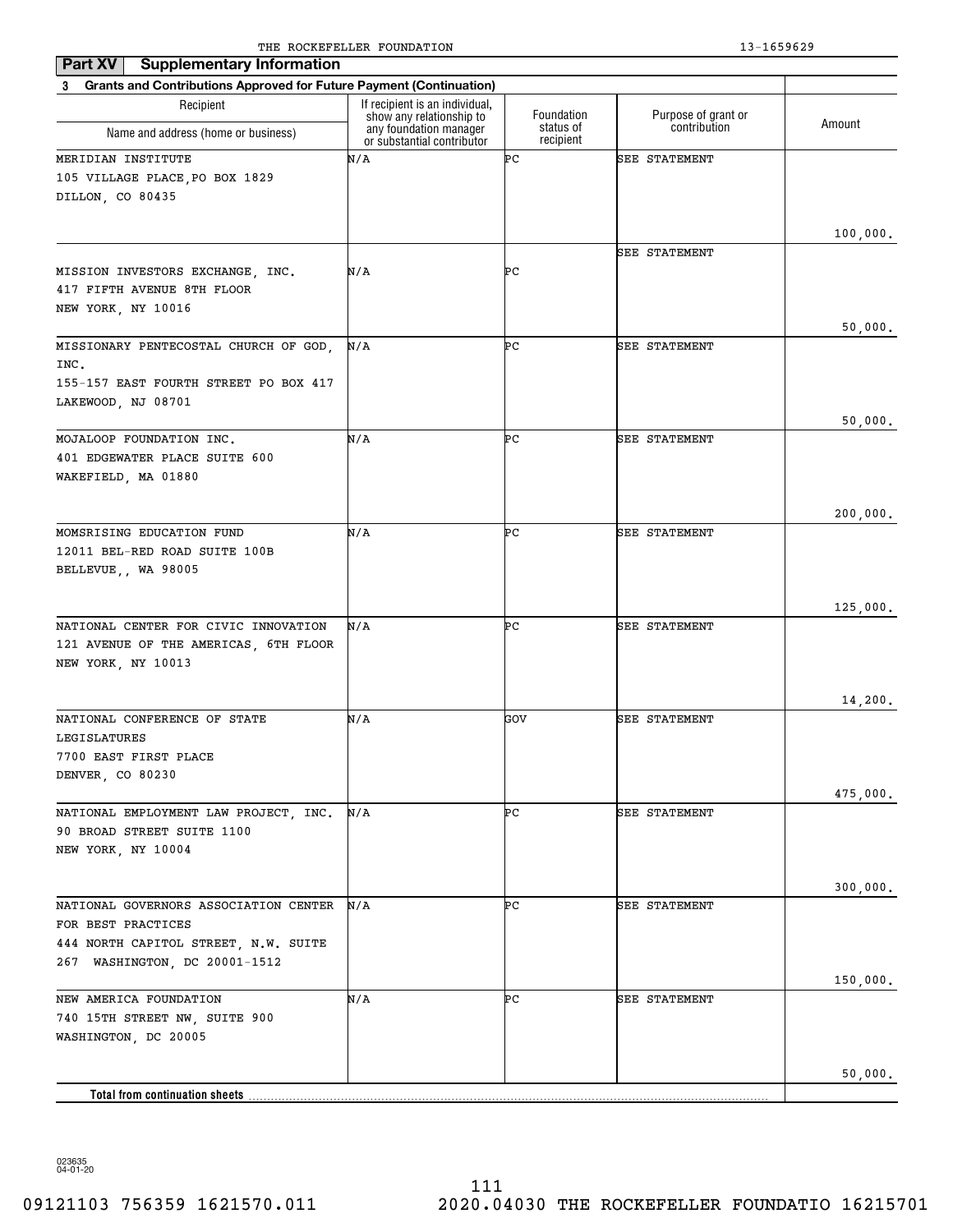| <b>Supplementary Information</b><br>Part XV                                     |                                                            |                        |                      |            |
|---------------------------------------------------------------------------------|------------------------------------------------------------|------------------------|----------------------|------------|
| <b>Grants and Contributions Approved for Future Payment (Continuation)</b><br>3 |                                                            |                        |                      |            |
| Recipient                                                                       | If recipient is an individual,<br>show any relationship to | Foundation             | Purpose of grant or  | Amount     |
| Name and address (home or business)                                             | any foundation manager<br>or substantial contributor       | status of<br>recipient | contribution         |            |
| NEW VENTURE FUND                                                                | N/A                                                        | ÞС                     | SEE STATEMENT        |            |
| 1201 CONNECTICUT AVE. NW SUITE 300                                              |                                                            |                        |                      |            |
| WASHINGTON, DC 20036                                                            |                                                            |                        |                      |            |
|                                                                                 |                                                            |                        |                      |            |
| NEW VENTURE FUND                                                                | N/A                                                        | ÞС                     | <b>SEE STATEMENT</b> | 600,000.   |
| 1201 CONNECTICUT AVE. NW SUITE 300                                              |                                                            |                        |                      |            |
| WASHINGTON, DC 20036                                                            |                                                            |                        |                      |            |
|                                                                                 |                                                            |                        |                      |            |
|                                                                                 |                                                            |                        |                      | 45,000.    |
| NEW VENTURE FUND                                                                | N/A                                                        | ÞС                     | <b>SEE STATEMENT</b> |            |
| 1201 CONNECTICUT AVE. NW, SUITE 300                                             |                                                            |                        |                      |            |
| WASHINGTON, DC 20036                                                            |                                                            |                        |                      |            |
|                                                                                 |                                                            |                        |                      | 200,000.   |
| NEW VENTURE FUND                                                                | N/A                                                        | ÞС                     | <b>SEE STATEMENT</b> |            |
| 1201 CONNECTICUT AVE. NW, SUITE 300                                             |                                                            |                        |                      |            |
| WASHINGTON, DC 20036                                                            |                                                            |                        |                      |            |
|                                                                                 |                                                            |                        |                      |            |
| NEW YORK UNIVERSITY                                                             | N/A                                                        | ÞС                     | SEE STATEMENT        | 100,000.   |
| 665 BROADWAY, SUITE 801                                                         |                                                            |                        |                      |            |
| NEW YORK, NY 10012                                                              |                                                            |                        |                      |            |
|                                                                                 |                                                            |                        |                      |            |
|                                                                                 |                                                            |                        |                      | 150,000.   |
| OASIS OPEN                                                                      | N/A                                                        | NC                     | SEE STATEMENT        |            |
| 35 CORPORATE DRIVE, SUITE 150<br>BURLINGTON, MA 01803                           |                                                            |                        |                      |            |
|                                                                                 |                                                            |                        |                      |            |
|                                                                                 |                                                            |                        |                      | 40,000.    |
| OCEAN POLICY LAB                                                                | N/A                                                        | ÞС                     | SEE STATEMENT        |            |
| 1151 FLATBUSH RD.                                                               |                                                            |                        |                      |            |
| KINGSTON, NY 12401                                                              |                                                            |                        |                      |            |
|                                                                                 |                                                            |                        |                      |            |
| PACT, INC.                                                                      | N/A                                                        | ÞС                     | SEE STATEMENT        | 25,000.    |
| 1828 L STREET, NW, SUITE 300                                                    |                                                            |                        |                      |            |
| WASHINGTON, DC 20036                                                            |                                                            |                        |                      |            |
|                                                                                 |                                                            |                        |                      |            |
|                                                                                 |                                                            |                        |                      | 3,500,000. |
| PAN AMERICAN HEALTH ORGANIZATION                                                | N/A                                                        | GOV                    | SEE STATEMENT        |            |
| REGIONAL OFFICE OF THE WORLD HEALTH<br>ORGANIZATION 525 23RD STREET, N.W.       |                                                            |                        |                      |            |
| WASHINGTON, DC 20037-2895                                                       |                                                            |                        |                      |            |
|                                                                                 |                                                            |                        |                      | 400,000.   |
| PANAHPUR                                                                        | N/A                                                        | NC                     | SEE STATEMENT        |            |
| 84 HIGH STREET                                                                  |                                                            |                        |                      |            |
| TONBRIDGE, UNITED KINGDOM                                                       |                                                            |                        |                      |            |
|                                                                                 |                                                            |                        |                      |            |
| <b>Total from continuation sheets</b>                                           |                                                            |                        |                      | 25,000.    |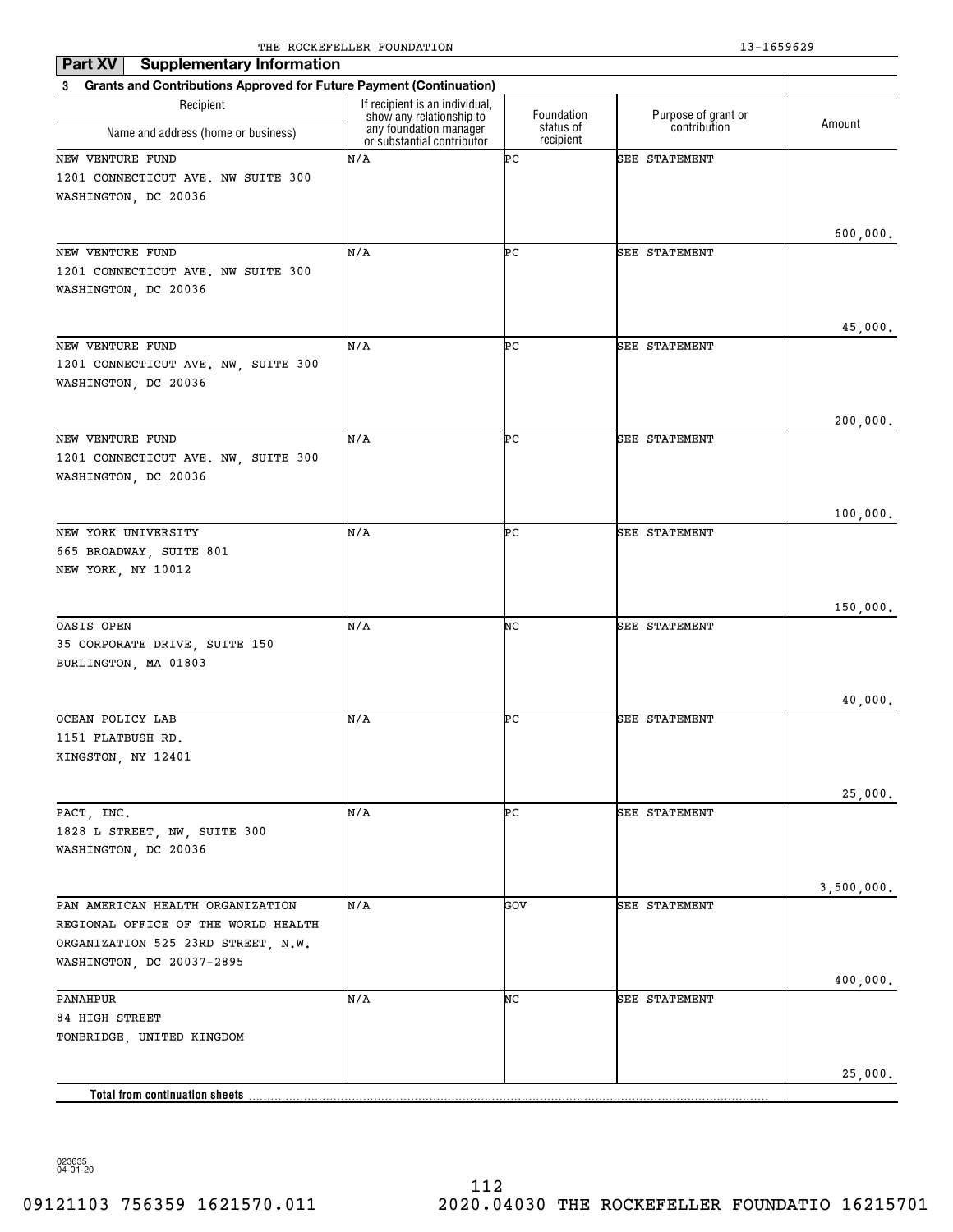| <b>Supplementary Information</b><br>Part XV                           |                                                            |                        |                      |            |
|-----------------------------------------------------------------------|------------------------------------------------------------|------------------------|----------------------|------------|
| 3 Grants and Contributions Approved for Future Payment (Continuation) |                                                            |                        |                      |            |
| Recipient                                                             | If recipient is an individual,<br>show any relationship to | Foundation             | Purpose of grant or  |            |
| Name and address (home or business)                                   | any foundation manager<br>or substantial contributor       | status of<br>recipient | contribution         | Amount     |
| PARTNERSHIP FOR SOUTHERN EQUITY                                       | N/A                                                        | ÞС                     | SEE STATEMENT        |            |
| 55 IVAN ALLEN BOULEVARD NW, SUITE 503                                 |                                                            |                        |                      |            |
| ATLANTA, GA 30308                                                     |                                                            |                        |                      |            |
|                                                                       |                                                            |                        |                      |            |
| PATH                                                                  | N/A                                                        | ÞС                     | <b>SEE STATEMENT</b> | 125,000.   |
| 2201 WESTLAKE AVE, SUITE 200                                          |                                                            |                        |                      |            |
| SEATTLE, WA 98121                                                     |                                                            |                        |                      |            |
|                                                                       |                                                            |                        |                      |            |
|                                                                       |                                                            |                        |                      | 83, 133.   |
| PATHWAYS TO HEALTH COMMUNITY                                          | N/A                                                        | ÞС                     | <b>SEE STATEMENT</b> |            |
| PARTNERSHIP, INC                                                      |                                                            |                        |                      |            |
| 5051 S 129TH EAST AVE                                                 |                                                            |                        |                      |            |
| TULSA, OK 74134                                                       |                                                            |                        |                      |            |
|                                                                       |                                                            |                        |                      | 50,000.    |
| PHILANTHROPY NEW YORK, INC.                                           | N/A                                                        | ÞС                     | <b>SEE STATEMENT</b> |            |
| 320 EAST 43RD STREET                                                  |                                                            |                        |                      |            |
| NEW YORK, NY 10017                                                    |                                                            |                        |                      |            |
|                                                                       |                                                            |                        |                      |            |
|                                                                       |                                                            |                        |                      | 80,000.    |
| PIRAMAL SWASTHYA MANAGEMENT AND                                       | N/A                                                        | ÞС                     | <b>SEE STATEMENT</b> |            |
| RESEARCH INSTITUTE                                                    |                                                            |                        |                      |            |
| 3RD FLOOR, G.K. CLASSICS NO 8-3-990,                                  |                                                            |                        |                      |            |
| PLOT NO. 120, SRINAGAR COLONY                                         |                                                            |                        |                      |            |
| HYDERABAD, INDIA                                                      |                                                            |                        |                      | 1,500,000. |
| PLANET LABS INC.                                                      | N/A                                                        | NC                     | <b>SEE STATEMENT</b> |            |
| 645 HARRISON ST., 4TH FLOOR                                           |                                                            |                        |                      |            |
| SAN FRANCISCO, CA 94107                                               |                                                            |                        |                      |            |
|                                                                       |                                                            |                        |                      |            |
|                                                                       |                                                            |                        |                      | 25,000.    |
| PRESIDENT AND FELLOWS OF HARVARD                                      | N/A                                                        | ÞС                     | <b>SEE STATEMENT</b> |            |
| COLLEGE                                                               |                                                            |                        |                      |            |
| 1350 MASSACHUSETTS AVENUE                                             |                                                            |                        |                      |            |
| MASSACHUSETTS HALL CAMBRIDGE, MA                                      |                                                            |                        |                      |            |
| 02138                                                                 |                                                            |                        |                      | 81,282.    |
| PRESIDENT AND FELLOWS OF HARVARD                                      | N/A                                                        | ÞС                     | SEE STATEMENT        |            |
| COLLEGE                                                               |                                                            |                        |                      |            |
| 1350 MASSACHUSETTS AVENUE                                             |                                                            |                        |                      |            |
| MASSACHUSETTS HALL CAMBRIDGE, MA                                      |                                                            |                        |                      |            |
| 02138                                                                 |                                                            |                        |                      | 10,000.    |
| PROSPERITY NOW                                                        | N/A                                                        | ÞС                     | SEE STATEMENT        |            |
| 1200 G ST NW, SUITE 400                                               |                                                            |                        |                      |            |
| WASHINGTON, DC 20005                                                  |                                                            |                        |                      |            |
|                                                                       |                                                            |                        |                      |            |
|                                                                       |                                                            |                        |                      | 50,000.    |
| RADICALXCHANGE FOUNDATION LTD.                                        | N/A                                                        | ÞС                     | SEE STATEMENT        |            |
| 26 FIELDBROOK PLACE                                                   |                                                            |                        |                      |            |
| MORAGA, CA 94556                                                      |                                                            |                        |                      |            |
|                                                                       |                                                            |                        |                      |            |
|                                                                       |                                                            |                        |                      | 24,943.    |
| <b>Total from continuation sheets</b>                                 |                                                            |                        |                      |            |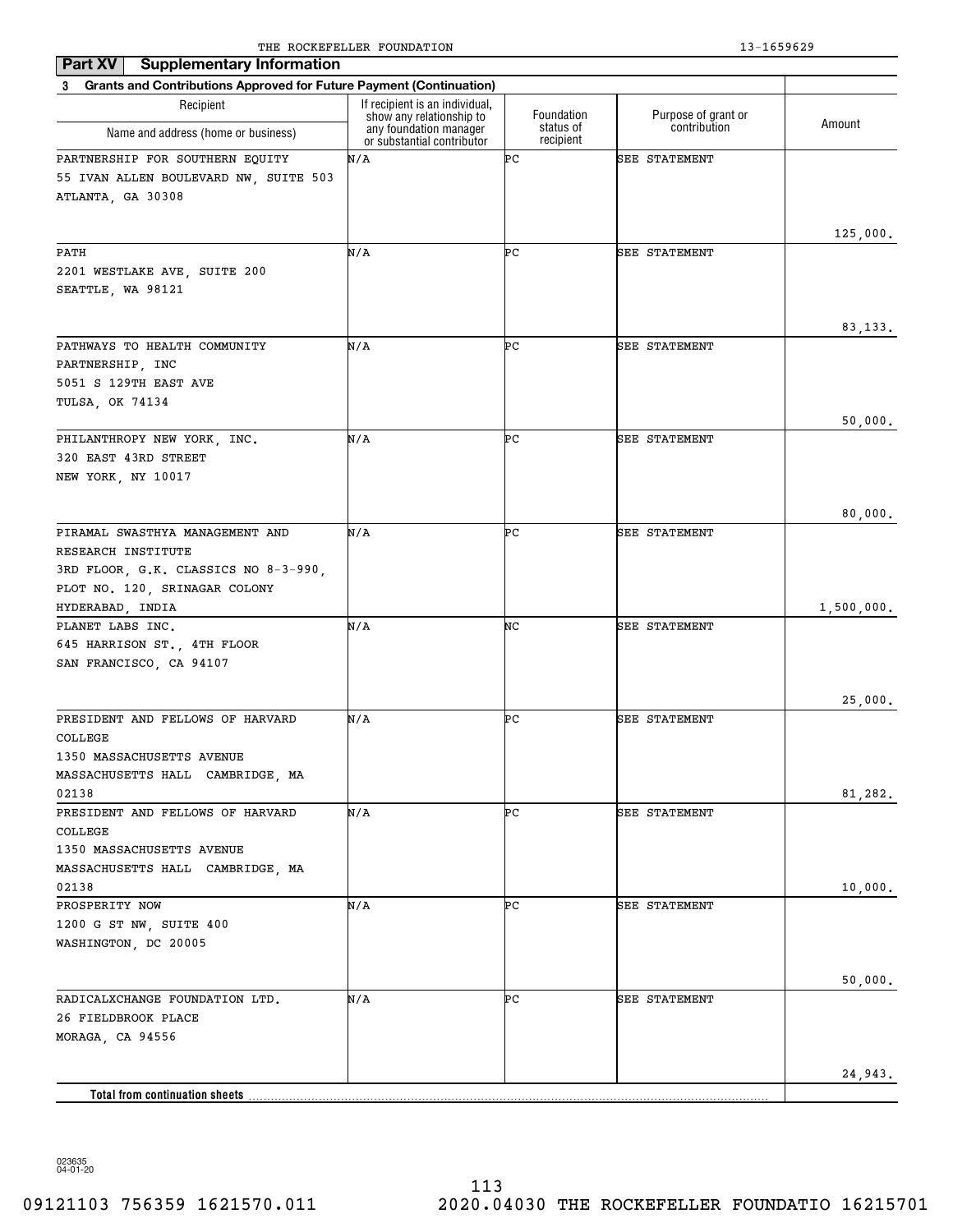| <b>Supplementary Information</b><br>Part XV                           |                                                            |                        |                      |            |
|-----------------------------------------------------------------------|------------------------------------------------------------|------------------------|----------------------|------------|
| 3 Grants and Contributions Approved for Future Payment (Continuation) |                                                            |                        |                      |            |
| Recipient                                                             | If recipient is an individual,<br>show any relationship to | Foundation             | Purpose of grant or  | Amount     |
| Name and address (home or business)                                   | any foundation manager<br>or substantial contributor       | status of<br>recipient | contribution         |            |
| REINVESTMENT PARTNERS                                                 | N/A                                                        | ÞС                     | SEE STATEMENT        |            |
| 110 E GEER ST                                                         |                                                            |                        |                      |            |
| DURHAM, NC 27701                                                      |                                                            |                        |                      |            |
|                                                                       |                                                            |                        |                      | 50,350.    |
|                                                                       |                                                            |                        | SEE STATEMENT        |            |
| ROCKEFELLER FOUNDATION DONATIONS                                      | N/A                                                        | ÞС                     |                      |            |
| 420 FIFTH AVE                                                         |                                                            |                        |                      |            |
| NEW YORK, NY 10018                                                    |                                                            |                        |                      |            |
| ROCKEFELLER FOUNDATION DONATIONS                                      | N/A                                                        | ÞС                     | SEE STATEMENT        | 365,171.   |
| 420 FIFTH AVE                                                         |                                                            |                        |                      |            |
| NEW YORK, NY 10018                                                    |                                                            |                        |                      |            |
|                                                                       |                                                            |                        |                      |            |
|                                                                       |                                                            |                        |                      | 4,722.     |
| ROCKEFELLER FOUNDATION DONATIONS                                      | N/A                                                        | ÞС                     | SEE STATEMENT        |            |
| 420 FIFTH AVE<br>NEW YORK, NY 10018                                   |                                                            |                        |                      |            |
|                                                                       |                                                            |                        |                      |            |
|                                                                       |                                                            |                        |                      | 57.        |
| ROCKEFELLER PHILANTHROPY ADVISORS,                                    | N/A                                                        | ÞС                     | <b>SEE STATEMENT</b> |            |
| INC.                                                                  |                                                            |                        |                      |            |
| 6 WEST 48TH STREET 10TH FLOOR                                         |                                                            |                        |                      |            |
| NEW YORK, NY 10036                                                    |                                                            |                        |                      | 50,000.    |
| SAN DIEGO WORKFORCE PARTNERSHIP, INC.                                 | N/A                                                        | ÞС                     | <b>SEE STATEMENT</b> |            |
| 9246 LIGHTWAVE AVENUE, SUITE 210                                      |                                                            |                        |                      |            |
| SAN DIEGO, CA 92123                                                   |                                                            |                        |                      |            |
|                                                                       |                                                            |                        |                      |            |
| SDSN ASSOCIATION, INC.                                                | N/A                                                        | ÞС                     | SEE STATEMENT        | 51,496.    |
| 475 RIVERSIDE DRIVE SUITE 530                                         |                                                            |                        |                      |            |
| NEW YORK, NY 10115                                                    |                                                            |                        |                      |            |
|                                                                       |                                                            |                        |                      |            |
|                                                                       |                                                            |                        |                      | 228,700.   |
| STICHTING HIVOS<br>GROTE MARKTSTRAAT 2511BH                           | N/A                                                        | ÞС                     | SEE STATEMENT        |            |
| THE HAGUE, NETHERLANDS                                                |                                                            |                        |                      |            |
|                                                                       |                                                            |                        |                      |            |
|                                                                       |                                                            |                        |                      | 589,810.   |
| SUSTAINABLE ENERGY FOR ALL VEREIN FUR                                 | N/A                                                        | ÞС                     | SEE STATEMENT        |            |
| NACHHALTIGE ENERGIE                                                   |                                                            |                        |                      |            |
| ANDROMEDA TOWER 15TH FL DONAN CITY<br>STRASSE 61120 VIENNA, AUSTRIA   |                                                            |                        |                      |            |
|                                                                       |                                                            |                        |                      | 1,000,000. |
| TESTING FOR AMERICA, LLC                                              | N/A                                                        | ÞС                     | SEE STATEMENT        |            |
| 600 GENOME WAY                                                        |                                                            |                        |                      |            |
| HUNTSVILLE, AL 35806                                                  |                                                            |                        |                      |            |
|                                                                       |                                                            |                        |                      | 300,000.   |
| <b>Total from continuation sheets</b>                                 |                                                            |                        |                      |            |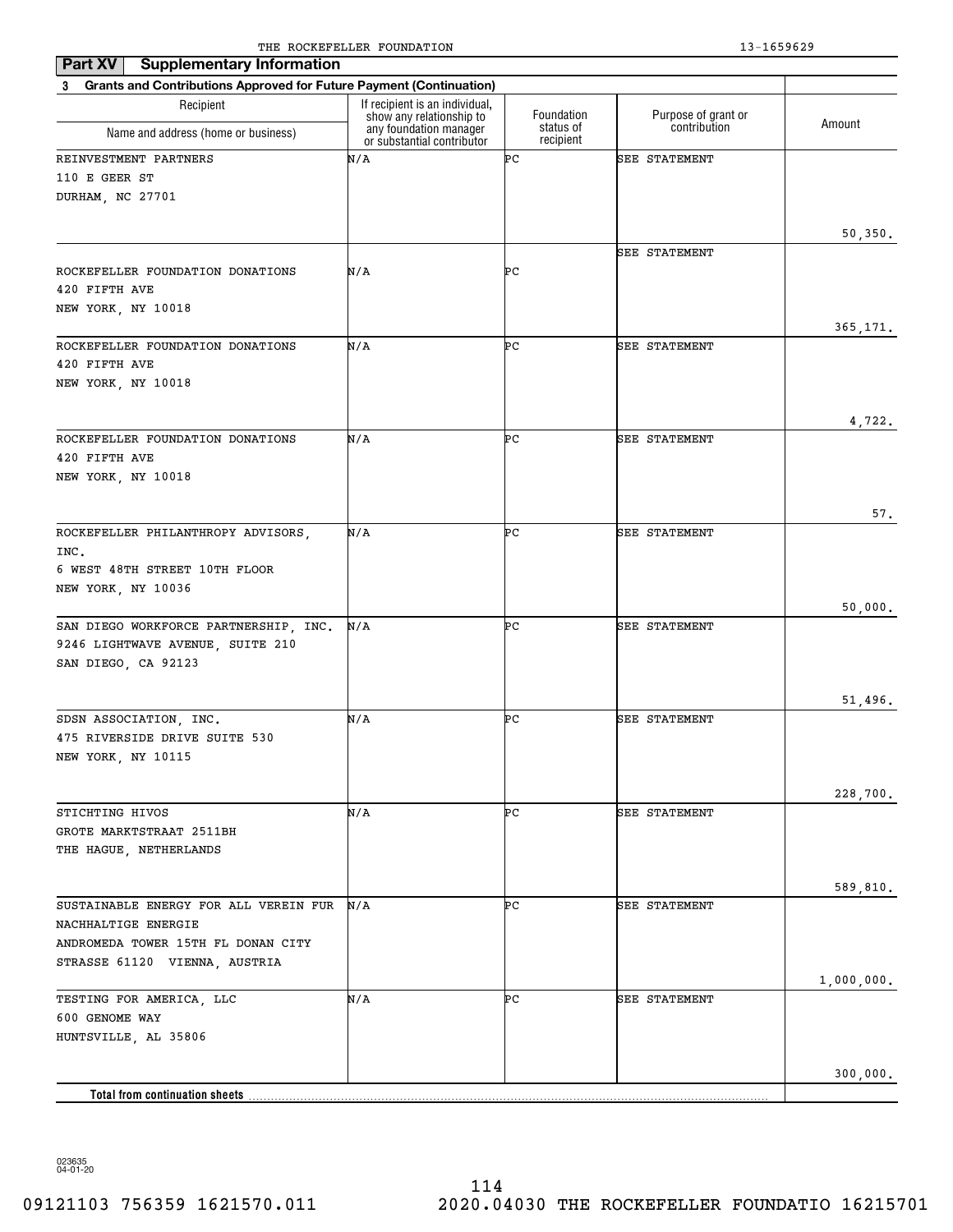| <b>Supplementary Information</b><br>Part XV                           |                                                            |                        |                      |            |
|-----------------------------------------------------------------------|------------------------------------------------------------|------------------------|----------------------|------------|
| 3 Grants and Contributions Approved for Future Payment (Continuation) |                                                            |                        |                      |            |
| Recipient                                                             | If recipient is an individual,<br>show any relationship to | Foundation             | Purpose of grant or  |            |
| Name and address (home or business)                                   | any foundation manager<br>or substantial contributor       | status of<br>recipient | contribution         | Amount     |
| THE ARC OF THE UNITED STATES, INC.                                    | N/A                                                        | ÞС                     | <b>SEE STATEMENT</b> |            |
| 1825 K ST NW SUITE 1200                                               |                                                            |                        |                      |            |
| WASHINGTON, DC 20006                                                  |                                                            |                        |                      |            |
|                                                                       |                                                            |                        |                      |            |
| THE ASIA SOCIETY                                                      | N/A                                                        | ÞС                     | <b>SEE STATEMENT</b> | 125,000.   |
| 725 PARK AVENUE                                                       |                                                            |                        |                      |            |
| NEW YORK, NY 10021-5088                                               |                                                            |                        |                      |            |
|                                                                       |                                                            |                        |                      |            |
|                                                                       |                                                            |                        |                      | 50,000.    |
|                                                                       |                                                            |                        | <b>SEE STATEMENT</b> |            |
| THE CHILDREN'S HOSPITAL CORPORATION                                   | N/A                                                        | ÞС                     |                      |            |
| 300 LONGWOOD AVENUE                                                   |                                                            |                        |                      |            |
| BOSTON, MA 02115-5274                                                 |                                                            |                        |                      |            |
| THE COMMUNITY FOUNDATION OF GREATER                                   | N/A                                                        | ÞС                     | <b>SEE STATEMENT</b> | 1,000,000. |
| ATLANTA, INC.                                                         |                                                            |                        |                      |            |
| 191 PEACHTREE ST, STE 1000                                            |                                                            |                        |                      |            |
| ATLANTA, GA 30310                                                     |                                                            |                        |                      |            |
|                                                                       |                                                            |                        |                      | 150,000.   |
| THE COMMUNITY FOUNDATION OF                                           | N/A                                                        | ÞС                     | <b>SEE STATEMENT</b> |            |
| LOUISVILLE, INC.                                                      |                                                            |                        |                      |            |
| 325 WEST MAIN STREET, SUITE 1110                                      |                                                            |                        |                      |            |
| LOUISVILLE, KY 40202                                                  |                                                            |                        |                      |            |
|                                                                       |                                                            |                        |                      | 50,000.    |
| THE GOVERNING COUNCIL OF THE<br>UNIVERSITY OF TORONTO                 | N/A                                                        | ÞС                     | <b>SEE STATEMENT</b> |            |
| 27 KING'S COLLEGE CIRCLE                                              |                                                            |                        |                      |            |
| TORONTO, CANADA                                                       |                                                            |                        |                      |            |
|                                                                       |                                                            |                        |                      | 50,000.    |
| THE JEWISH FEDERATIONS OF NORTH                                       | N/A                                                        | ÞС                     | <b>SEE STATEMENT</b> |            |
| AMERICA, INC.                                                         |                                                            |                        |                      |            |
| 25 BROADWAY, SUITE 1700                                               |                                                            |                        |                      |            |
| NEW YORK, NY 10004                                                    |                                                            |                        |                      |            |
|                                                                       |                                                            |                        |                      | 47,025.    |
| THE NISKANEN CENTER INC.                                              | N/A                                                        | ÞС                     | <b>SEE STATEMENT</b> |            |
| 820 FIRST STREET, NE NO 675<br>WASHINGTON, DC 20002                   |                                                            |                        |                      |            |
|                                                                       |                                                            |                        |                      |            |
|                                                                       |                                                            |                        |                      | 150,000.   |
| THE ONE CAMPAIGN                                                      | N/A                                                        | ÞС                     | SEE STATEMENT        |            |
| 1299 PENNSYLVANIA AVENUE, NW, SUITE                                   |                                                            |                        |                      |            |
| 400 WASHINGTON, DC 20005                                              |                                                            |                        |                      |            |
|                                                                       |                                                            |                        |                      |            |
|                                                                       |                                                            |                        |                      | 750,000.   |
| THE SYNERGOS INSTITUTE, INC.                                          | N/A                                                        | ÞС                     | SEE STATEMENT        |            |
| 3 EAST 54TH STREET, 14TH FLOOR                                        |                                                            |                        |                      |            |
| NEW YORK, NY 10022                                                    |                                                            |                        |                      |            |
|                                                                       |                                                            |                        |                      | 120,000.   |
| <b>Total from continuation sheets</b>                                 |                                                            |                        |                      |            |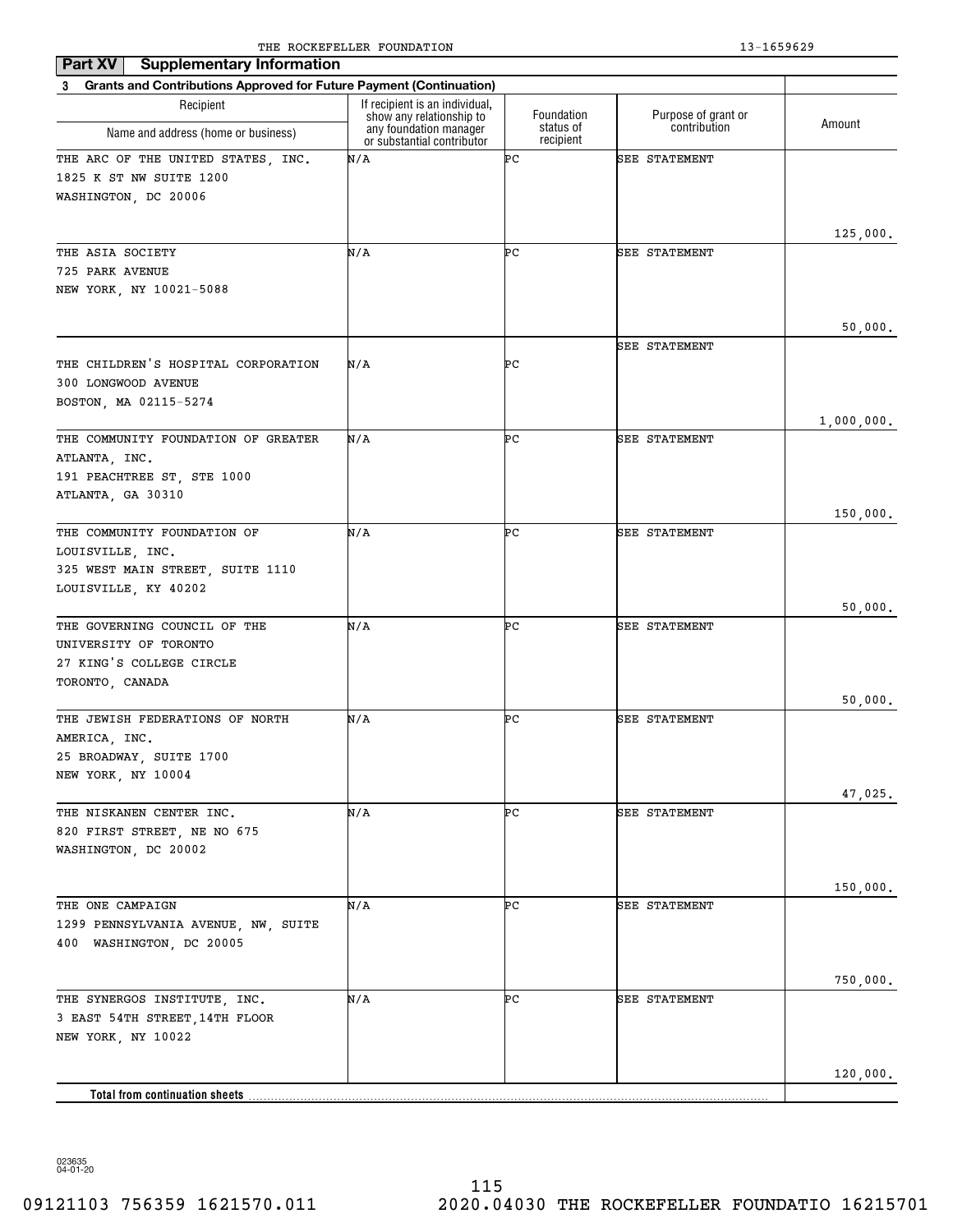| Part XV<br><b>Supplementary Information</b>                                     |                                                            |                         |                                     |              |
|---------------------------------------------------------------------------------|------------------------------------------------------------|-------------------------|-------------------------------------|--------------|
| <b>Grants and Contributions Approved for Future Payment (Continuation)</b><br>3 |                                                            |                         |                                     |              |
| Recipient                                                                       | If recipient is an individual.<br>show any relationship to | Foundation<br>status of | Purpose of grant or<br>contribution | Amount       |
| Name and address (home or business)                                             | any foundation manager<br>or substantial contributor       | recipient               |                                     |              |
| THE URBAN INSTITUTE                                                             | N/A                                                        | ÞС                      | SEE STATEMENT                       |              |
| 2100 M STREET, N.W.                                                             |                                                            |                         |                                     |              |
| WASHINGTON, DC 20037                                                            |                                                            |                         |                                     |              |
|                                                                                 |                                                            |                         |                                     |              |
|                                                                                 |                                                            |                         |                                     | 1, 187, 749. |
| THOUGHT FOR FOOD FOUNDATION                                                     | N/A                                                        | NC                      | <b>SEE STATEMENT</b>                |              |
| 534 PROMONTORY                                                                  |                                                            |                         |                                     |              |
| ESTES PARK, CO 80517                                                            |                                                            |                         |                                     |              |
|                                                                                 |                                                            |                         |                                     | 401,991.     |
| TIDELINE VERIFICATION SERVICES, INC.                                            | N/A                                                        | NC                      | <b>SEE STATEMENT</b>                |              |
| 915-2 BATTERY ST. SUITE 3                                                       |                                                            |                         |                                     |              |
| SAN FRANCISCO, CA 94111                                                         |                                                            |                         |                                     |              |
|                                                                                 |                                                            |                         |                                     |              |
|                                                                                 |                                                            |                         |                                     | 150,000.     |
| TRUSTEES OF BOSTON UNIVERSITY                                                   | N/A                                                        | ÞС                      | SEE STATEMENT                       |              |
| 881 COMMONWEALTH AVENUE                                                         |                                                            |                         |                                     |              |
| BOSTON, MA 02215                                                                |                                                            |                         |                                     |              |
|                                                                                 |                                                            |                         |                                     |              |
|                                                                                 |                                                            |                         |                                     | 750,000.     |
| TRUSTEES OF BOSTON UNIVERSITY                                                   | N/A                                                        | ÞС                      | <b>SEE STATEMENT</b>                |              |
| 881 COMMONWEALTH AVENUE                                                         |                                                            |                         |                                     |              |
| BOSTON, MA 02215                                                                |                                                            |                         |                                     |              |
|                                                                                 |                                                            |                         |                                     |              |
|                                                                                 |                                                            |                         |                                     | 600,000.     |
| TRUSTEES OF THE UNIVERSITY OF                                                   | N/A                                                        | ÞС                      | <b>SEE STATEMENT</b>                |              |
| PENNSYLVANIA                                                                    |                                                            |                         |                                     |              |
| OFFICE OF RESEARCH SERVICES 3451                                                |                                                            |                         |                                     |              |
| WALNUT ST, RM. P-221 PHILADELPHIA,                                              |                                                            |                         |                                     |              |
| PA 19104-6205                                                                   |                                                            |                         |                                     | 300,000.     |
| UNITED NATIONS DEVELOPMENT PROGRAMME                                            | N/A                                                        | GOV                     | <b>SEE STATEMENT</b>                |              |
| ONE UNITED NATIONS PLAZA                                                        |                                                            |                         |                                     |              |
| NEW YORK, NY 10017                                                              |                                                            |                         |                                     |              |
|                                                                                 |                                                            |                         |                                     |              |
| UNITED NATIONS OFFICE FOR THE                                                   | N/A                                                        | GOV                     | <b>SEE STATEMENT</b>                | 100,000.     |
| COORDINATION OF HUMANITARIAN AFFAIRS                                            |                                                            |                         |                                     |              |
| OFFICE FOR THE COORDINATION OF                                                  |                                                            |                         |                                     |              |
| HUMANITARIAN AFFAIRS, UN HEADQUARTERS                                           |                                                            |                         |                                     |              |
| NEW YORK, NY 10017                                                              |                                                            |                         |                                     | 50,000.      |
| UNITED WAY WORLDWIDE                                                            | N/A                                                        | ÞС                      | SEE STATEMENT                       |              |
| 701 NORTH FAIRFAX STREET                                                        |                                                            |                         |                                     |              |
| ALEXANDRIA, VA 22314                                                            |                                                            |                         |                                     |              |
|                                                                                 |                                                            |                         |                                     |              |
|                                                                                 |                                                            |                         |                                     | 150,000.     |
| UNIVERSITY COLLEGE LONDON                                                       | N/A                                                        | ÞС                      | SEE STATEMENT                       |              |
| <b>GOWER STREET</b>                                                             |                                                            |                         |                                     |              |
| LONDON, UNITED KINGDOM                                                          |                                                            |                         |                                     |              |
|                                                                                 |                                                            |                         |                                     |              |
|                                                                                 |                                                            |                         |                                     | 30,000.      |
| <b>Total from continuation sheets</b>                                           |                                                            |                         |                                     |              |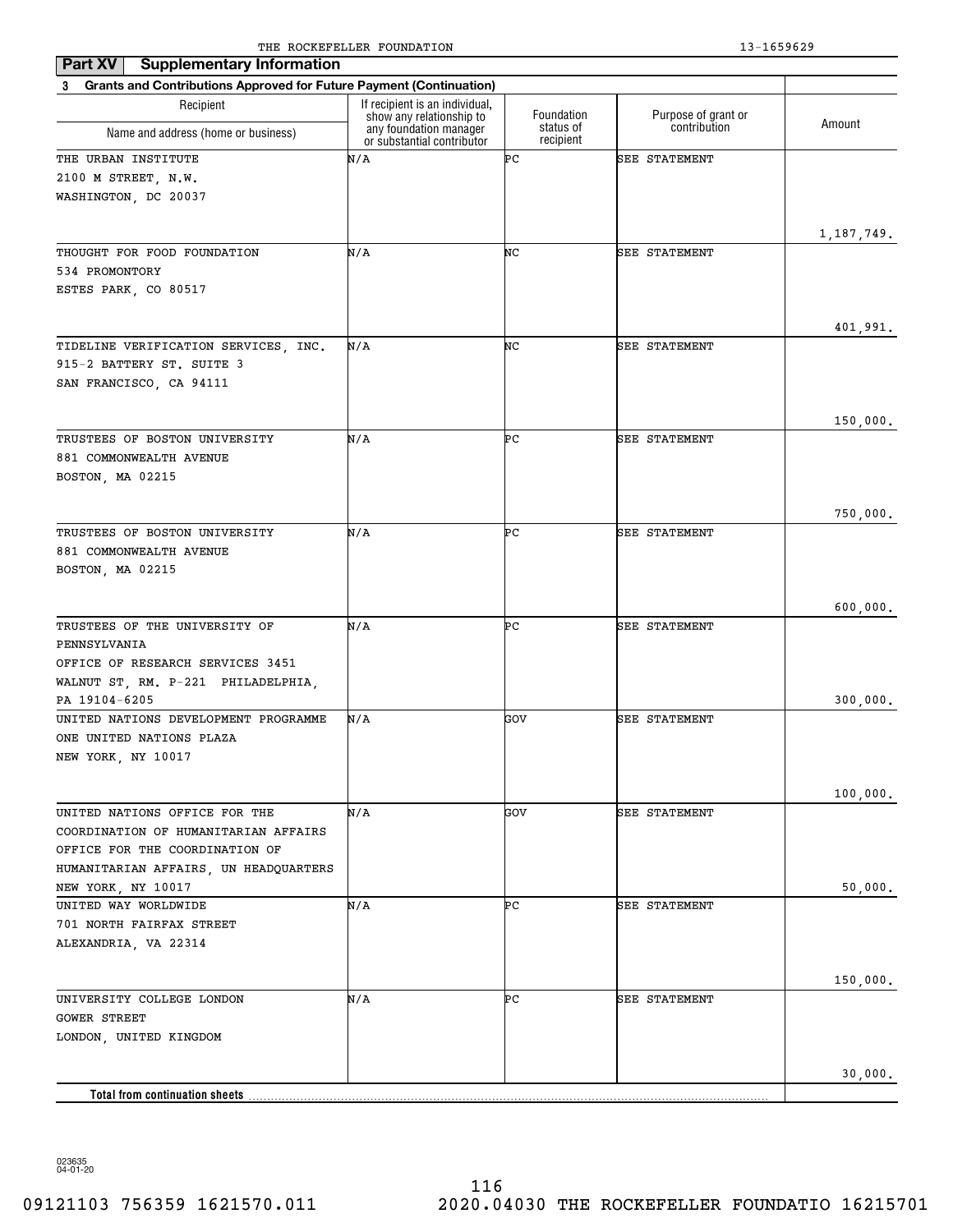| <b>Supplementary Information</b><br>Part XV                               |                                                            |                        |                      |          |
|---------------------------------------------------------------------------|------------------------------------------------------------|------------------------|----------------------|----------|
| 3 Grants and Contributions Approved for Future Payment (Continuation)     |                                                            |                        |                      |          |
| Recipient                                                                 | If recipient is an individual,<br>show any relationship to | Foundation             | Purpose of grant or  |          |
| Name and address (home or business)                                       | any foundation manager<br>or substantial contributor       | status of<br>recipient | contribution         | Amount   |
| UNIVERSITY COLLEGE LONDON                                                 | N/A                                                        | ÞС                     | <b>SEE STATEMENT</b> |          |
| <b>GOWER STREET</b>                                                       |                                                            |                        |                      |          |
| LONDON, UNITED KINGDOM                                                    |                                                            |                        |                      |          |
|                                                                           |                                                            |                        |                      |          |
| UNIVERSITY OF CHICAGO                                                     | N/A                                                        | ÞС                     | <b>SEE STATEMENT</b> | 25,000.  |
| 5801 SOUTH ELLIS AVENUE                                                   |                                                            |                        |                      |          |
| CHICAGO, IL 60637                                                         |                                                            |                        |                      |          |
|                                                                           |                                                            |                        |                      |          |
|                                                                           |                                                            |                        |                      | 199,372. |
| UNIVERSITY OF MASSACHUSETTS, AMHERST                                      | N/A                                                        | GOV                    | <b>SEE STATEMENT</b> |          |
| OFFICE OF GRANT AND CONTRACT                                              |                                                            |                        |                      |          |
| ADMINISTRATION 100 VENTURE WAY, STE                                       |                                                            |                        |                      |          |
| 201 HADLEY, MA 01035-6450                                                 |                                                            |                        |                      |          |
|                                                                           |                                                            |                        |                      | 179,000. |
| UNIVERSITY OF NORTH CAROLINA AT                                           | N/A                                                        | ÞС                     | <b>SEE STATEMENT</b> |          |
| CHAPEL HILL                                                               |                                                            |                        |                      |          |
| OFFICE OF SPONSORED RESEARCH 104<br>AIRPORT DRIVE, SUITE 2200, CB NO 1350 |                                                            |                        |                      |          |
| CHAPEL HILL, NC 27599-1350                                                |                                                            |                        |                      | 62,500.  |
| UNIVERSITY OF SOUTHERN CALIFORNIA                                         | N/A                                                        | ÞС                     | <b>SEE STATEMENT</b> |          |
| UNIVERSITY PARK CAMPUS ADM 110, M/C                                       |                                                            |                        |                      |          |
| 0012 LOS ANGELES, CA 90089-0012                                           |                                                            |                        |                      |          |
|                                                                           |                                                            |                        |                      |          |
|                                                                           |                                                            |                        |                      | 50,000.  |
| UNIVERSITY OF THE ANDES, UNIANDES                                         | N/A                                                        | ÞС                     | <b>SEE STATEMENT</b> |          |
| CRA 1 N 8A- 12                                                            |                                                            |                        |                      |          |
| BOGATA, COLOMBIA                                                          |                                                            |                        |                      |          |
|                                                                           |                                                            |                        |                      |          |
| UNIVERSITY OF WASHINGTON                                                  | N/A                                                        | GOV                    | SEE STATEMENT        | 145,000. |
| 4333 BROOKLYN AVE. NE BOX 359472                                          |                                                            |                        |                      |          |
| SEATTLE, WA 98195-9472                                                    |                                                            |                        |                      |          |
|                                                                           |                                                            |                        |                      |          |
|                                                                           |                                                            |                        |                      | 29,384.  |
| WGBH EDUCATIONAL FOUNDATION                                               | N/A                                                        | ÞС                     | <b>SEE STATEMENT</b> |          |
| 1 GUEST STREET                                                            |                                                            |                        |                      |          |
| BOSTON, MA 02135                                                          |                                                            |                        |                      |          |
|                                                                           |                                                            |                        |                      |          |
|                                                                           |                                                            |                        |                      | 48,821.  |
| WINDWARD FUND<br>1201 CONNECTICUT AVE NW SUITE 300                        | N/A                                                        | ÞС                     | <b>SEE STATEMENT</b> |          |
| WASHINGTON, DC 20036                                                      |                                                            |                        |                      |          |
|                                                                           |                                                            |                        |                      |          |
|                                                                           |                                                            |                        |                      | 43,579.  |
| WOMEN POLITICAL LEADERS GLOBAL FORUM                                      | N/A                                                        | NC                     | <b>SEE STATEMENT</b> |          |
| SUNDABORG 5                                                               |                                                            |                        |                      |          |
| REYKJAVIK, ICELAND                                                        |                                                            |                        |                      |          |
|                                                                           |                                                            |                        |                      |          |
|                                                                           |                                                            |                        |                      | 10,000.  |
| <b>Total from continuation sheets</b>                                     |                                                            |                        |                      |          |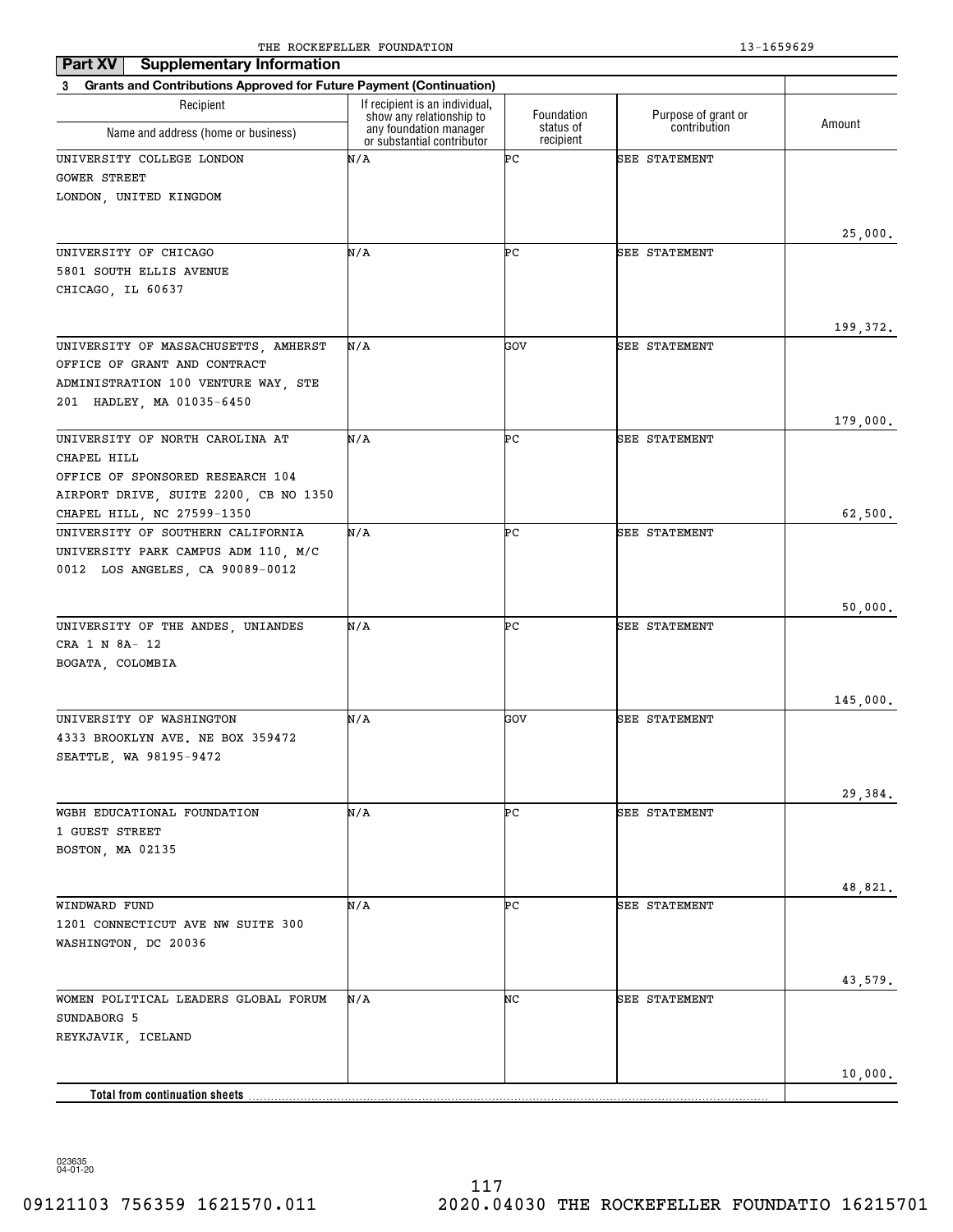| Part XV<br><b>Supplementary Information</b>                                        |                                                                                                                    |                         |                                     |               |
|------------------------------------------------------------------------------------|--------------------------------------------------------------------------------------------------------------------|-------------------------|-------------------------------------|---------------|
| Grants and Contributions Approved for Future Payment (Continuation)<br>$3^{\circ}$ |                                                                                                                    |                         |                                     |               |
| Recipient                                                                          | If recipient is an individual,<br>show any relationship to<br>any foundation manager<br>or substantial contributor | Foundation<br>status of | Purpose of grant or<br>contribution | Amount        |
| Name and address (home or business)                                                |                                                                                                                    | recipient               |                                     |               |
| WORLD HEALTH ORGANIZATION                                                          | N/A                                                                                                                | GOV                     | SEE STATEMENT                       |               |
| 20 AVENUE APPIA CH-1211                                                            |                                                                                                                    |                         |                                     |               |
| GENEVA, SWITZERLAND                                                                |                                                                                                                    |                         |                                     |               |
|                                                                                    |                                                                                                                    |                         |                                     |               |
| WORLD HEALTH ORGANIZATION                                                          | N/A                                                                                                                | GOV                     | SEE STATEMENT                       | 1,000,000.    |
| 20 AVENUE APPIA, CH-1211                                                           |                                                                                                                    |                         |                                     |               |
| GENEVA, SWITZERLAND                                                                |                                                                                                                    |                         |                                     |               |
|                                                                                    |                                                                                                                    |                         |                                     |               |
|                                                                                    |                                                                                                                    |                         |                                     | $2,431,546$ . |
| YUNUS SOCIAL BUSINESS GMBH                                                         | N/A                                                                                                                | NC                      | SEE STATEMENT                       |               |
| NIDDASTR. 63                                                                       |                                                                                                                    |                         |                                     |               |
| FRANKFURT , GERMANY                                                                |                                                                                                                    |                         |                                     |               |
|                                                                                    |                                                                                                                    |                         |                                     |               |
|                                                                                    |                                                                                                                    |                         |                                     | 17,225.       |
|                                                                                    |                                                                                                                    |                         |                                     |               |
|                                                                                    |                                                                                                                    |                         |                                     |               |
|                                                                                    |                                                                                                                    |                         |                                     |               |
|                                                                                    |                                                                                                                    |                         |                                     |               |
|                                                                                    |                                                                                                                    |                         |                                     |               |
|                                                                                    |                                                                                                                    |                         |                                     |               |
|                                                                                    |                                                                                                                    |                         |                                     |               |
|                                                                                    |                                                                                                                    |                         |                                     |               |
|                                                                                    |                                                                                                                    |                         |                                     |               |
|                                                                                    |                                                                                                                    |                         |                                     |               |
|                                                                                    |                                                                                                                    |                         |                                     |               |
|                                                                                    |                                                                                                                    |                         |                                     |               |
|                                                                                    |                                                                                                                    |                         |                                     |               |
|                                                                                    |                                                                                                                    |                         |                                     |               |
|                                                                                    |                                                                                                                    |                         |                                     |               |
|                                                                                    |                                                                                                                    |                         |                                     |               |
|                                                                                    |                                                                                                                    |                         |                                     |               |
|                                                                                    |                                                                                                                    |                         |                                     |               |
|                                                                                    |                                                                                                                    |                         |                                     |               |
|                                                                                    |                                                                                                                    |                         |                                     |               |
|                                                                                    |                                                                                                                    |                         |                                     |               |
|                                                                                    |                                                                                                                    |                         |                                     |               |
|                                                                                    |                                                                                                                    |                         |                                     |               |
|                                                                                    |                                                                                                                    |                         |                                     |               |
|                                                                                    |                                                                                                                    |                         |                                     |               |
|                                                                                    |                                                                                                                    |                         |                                     |               |
|                                                                                    |                                                                                                                    |                         |                                     |               |
|                                                                                    |                                                                                                                    |                         |                                     |               |
|                                                                                    |                                                                                                                    |                         |                                     |               |
|                                                                                    |                                                                                                                    |                         |                                     |               |
|                                                                                    |                                                                                                                    |                         |                                     |               |
|                                                                                    |                                                                                                                    |                         |                                     |               |
| Total from continuation sheets                                                     |                                                                                                                    |                         |                                     |               |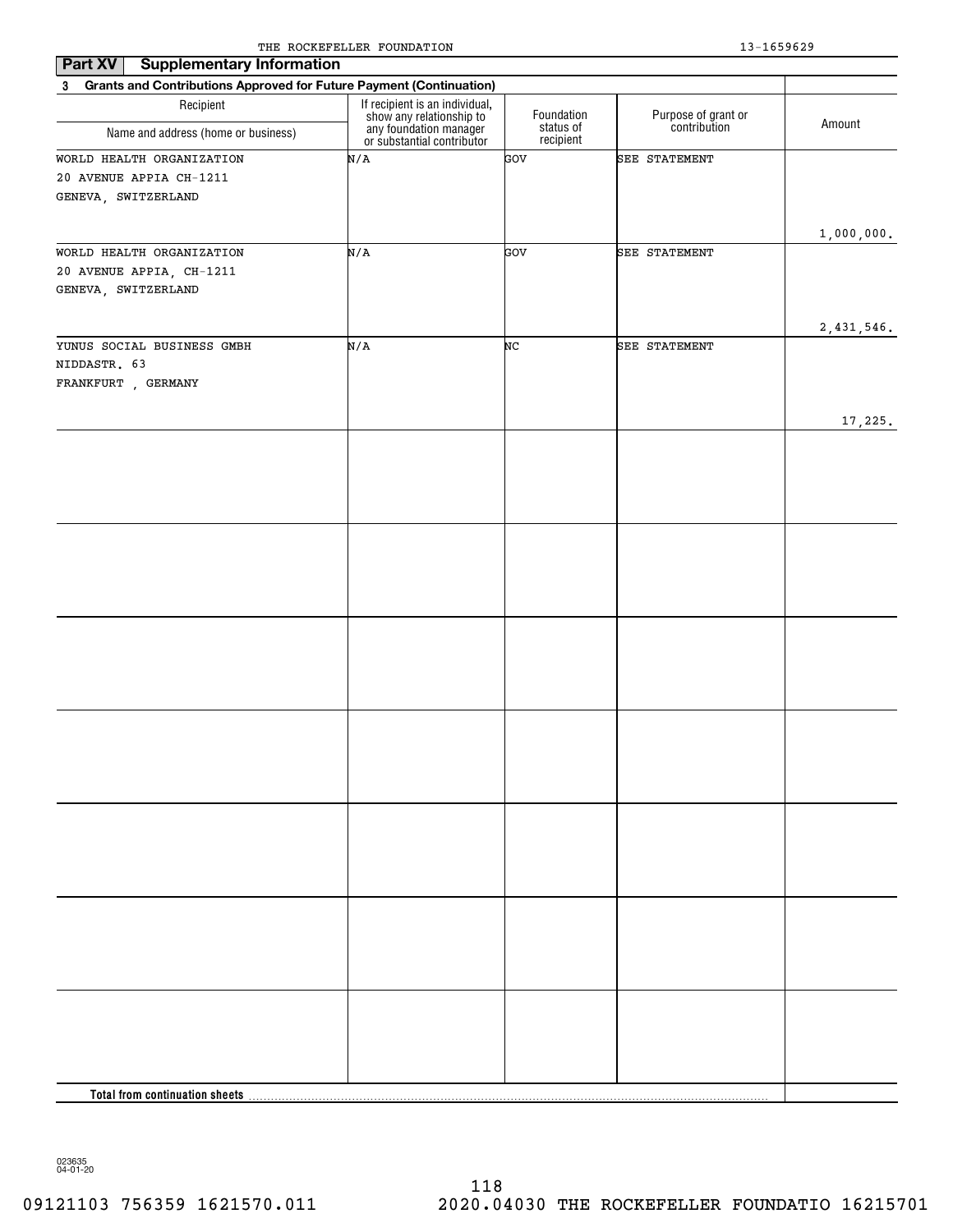### **3a Grants and Contributions Paid During the Year Continuation of Purpose of Grant or Contribution**

NAME OF RECIPIENT - 100 WOMEN IN FINANCE FOUNDATION

**Part XV** Supplementary Information

TO FACILITATE ROCKEFELLER FOUNDATION DONATIONS TO CHARITABLE

ORGANIZATIONS THROUGH ITS MATCHING GIFT PROGRAM AND OTHER SIMILAR

PROGRAMS, AS WELL AS CONTRIBUTIONS TO PHILANTHROPIC SECTOR

ORGANIZATIONS

NAME OF RECIPIENT - 24 HOUR COMPANY

TO FACILITATE ROCKEFELLER FOUNDATION DONATIONS TO CHARITABLE

ORGANIZATIONS THROUGH ITS MATCHING GIFT PROGRAM AND OTHER SIMILAR

PROGRAMS, AS WELL AS CONTRIBUTIONS TO PHILANTHROPIC SECTOR

ORGANIZATIONS

NAME OF RECIPIENT - 50 BREAKTHROUGHS FOUNDATION

TOWARD THE COSTS OF DEMONSTRATING A SHALLOW GROUNDWATER DRILLING

TECHNOLOGY IN ETHIOPIA TO ENABLE FARMERS TO GROW NUTRITIOUS FOODS

NAME OF RECIPIENT - 52ND STREET PROJECT INC

IN SUPPORT OF FACILITATING THE ROCKEFELLER FOUNDATION DONATIONS TO

CHARITABLE ORGANIZATIONS

NAME OF RECIPIENT - 9TO5 NATIONAL ASSOCIATION OF WORKING WOMEN

IN GENERAL SUPPORT OF ITS MISSION TO BUILD THE CAPACITY OF COUNTLESS

WOMEN TO ACHIEVE WORKPLACE EQUITY AND STRONGER FAMILY SUPPORTS THROUGH

POLICY ADVOCACY, CIVIC ENGAGEMENT AND GRASSROOTS ORGANIZING

NAME OF RECIPIENT - ACADEMY OF BOSNIA AND HERZEGOVINA INC

IN SUPPORT OF FACILITATING THE ROCKEFELLER FOUNDATION DONATIONS TO

CHARITABLE ORGANIZATIONS

023655 04-01-20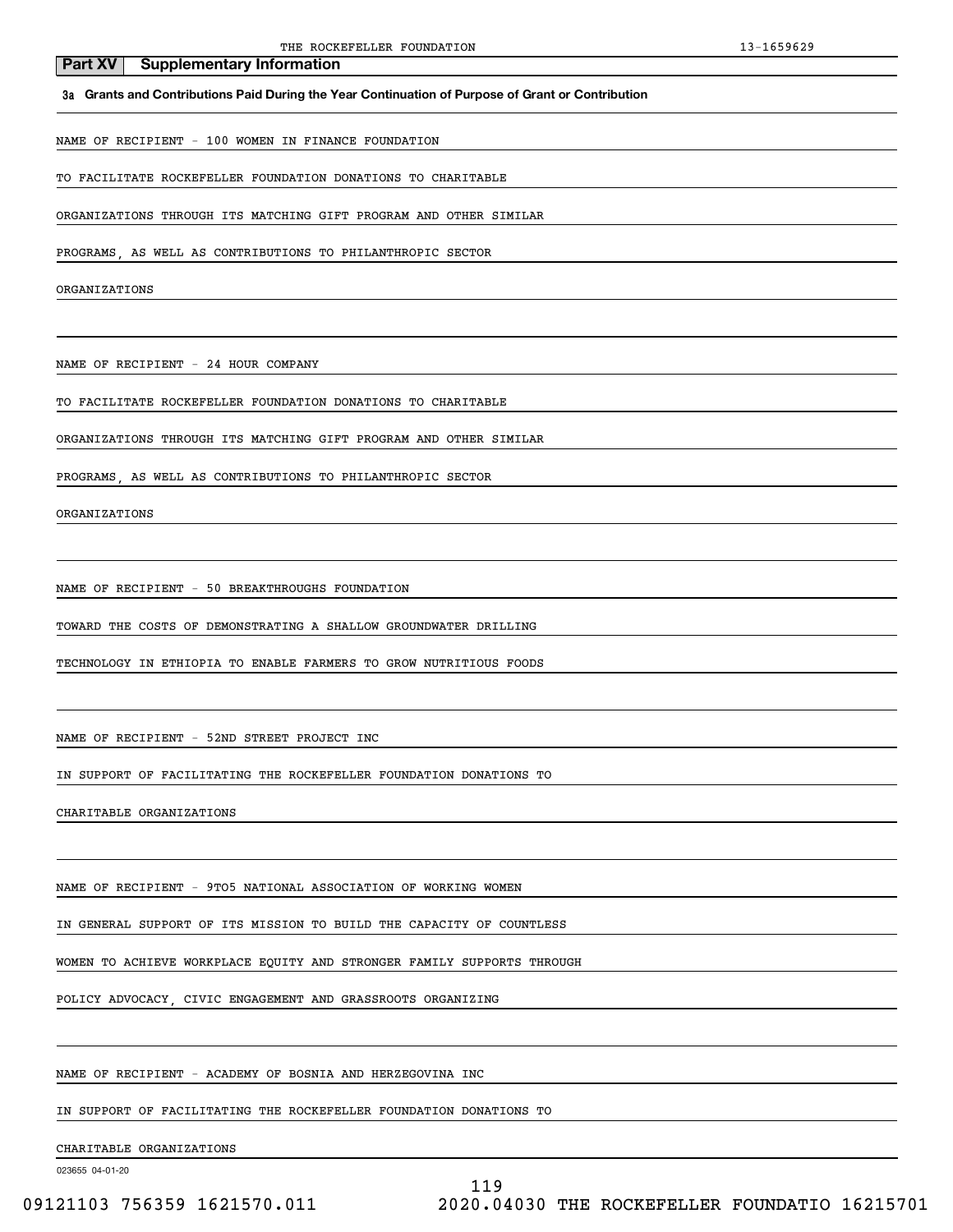**3a Grants and Contributions Paid During the Year Continuation of Purpose of Grant or Contribution**

NAME OF RECIPIENT - ACADEMY OF MUSIC PRODUCTION EDUCATION AND DEVELOPMENT

TOWARD THE COSTS OF ESTABLISHING A SMALL BUSINESS INCUBATOR TO PROVIDE

TECHNICAL ASSISTANCE TO THE UNDERSERVED AND UNDERREPRESENTED BLACK AND

LATINX TECHNOLOGY BUSINESSES AND ENTREPRENEURS IN THE RUSSELL

NEIGHBORHOOD OF LOUISVILLE, KENTUCKY

NAME OF RECIPIENT - ACCELERATE 500 INC.

TOWARD THE COSTS OF PROVIDING TARGETED, COMPETITIVE CAPITAL WITH

CONTEXTUAL TECHNICAL ASSISTANCE TO LATINX AND BLACK ENTREPRENEURS IN

CITIES ACROSS THE U.S. TO HELP THEM NAVIGATE UNCERTAINTY RELATED TO THE

COVID-19 PANDEMIC AND TO OVERCOME PERSISTENT STRUCTURAL BARRIERS

RELATED TO RACE AND GENDER

NAME OF RECIPIENT - ACCESS HEALTH INTERNATIONAL, INC.

FOR USE BY ITS CHINA OFFICE IN SUPPORT OF RESEARCH ON LESSONS LEARNED

AND TECHNOLOGICAL SOLUTIONS USED IN RESPONSE TO COVID-19 IN CHINA

NAME OF RECIPIENT - ACRE CAPITAL LIMITED

IN SUPPORT OF DEVELOPING AN EXPORT CREDIT AGENCY IMPACT FUND TARGETING

CRITICAL SOCIAL INFRASTRUCTURE IN EMERGING MARKETS AROUND THE WORLD

THAT AIM TO DELIVER SOCIAL AND ENVIRONMENTAL BENEFITS FOR THE BENEFIT

OF CERTAIN VULNERABLE POPULATIONS (THE FUND)

NAME OF RECIPIENT - ACUMEN FUND, INC.

IN SUPPORT OF DEVELOPING A SUITE OF RESOURCES FOR STUDENT SOCIAL

INNOVATION COMPETITIONS, INCLUDING TOOLS, TRAINING, FUNDING, AND A

NETWORK OF PEER INNOVATORS AND INVESTORS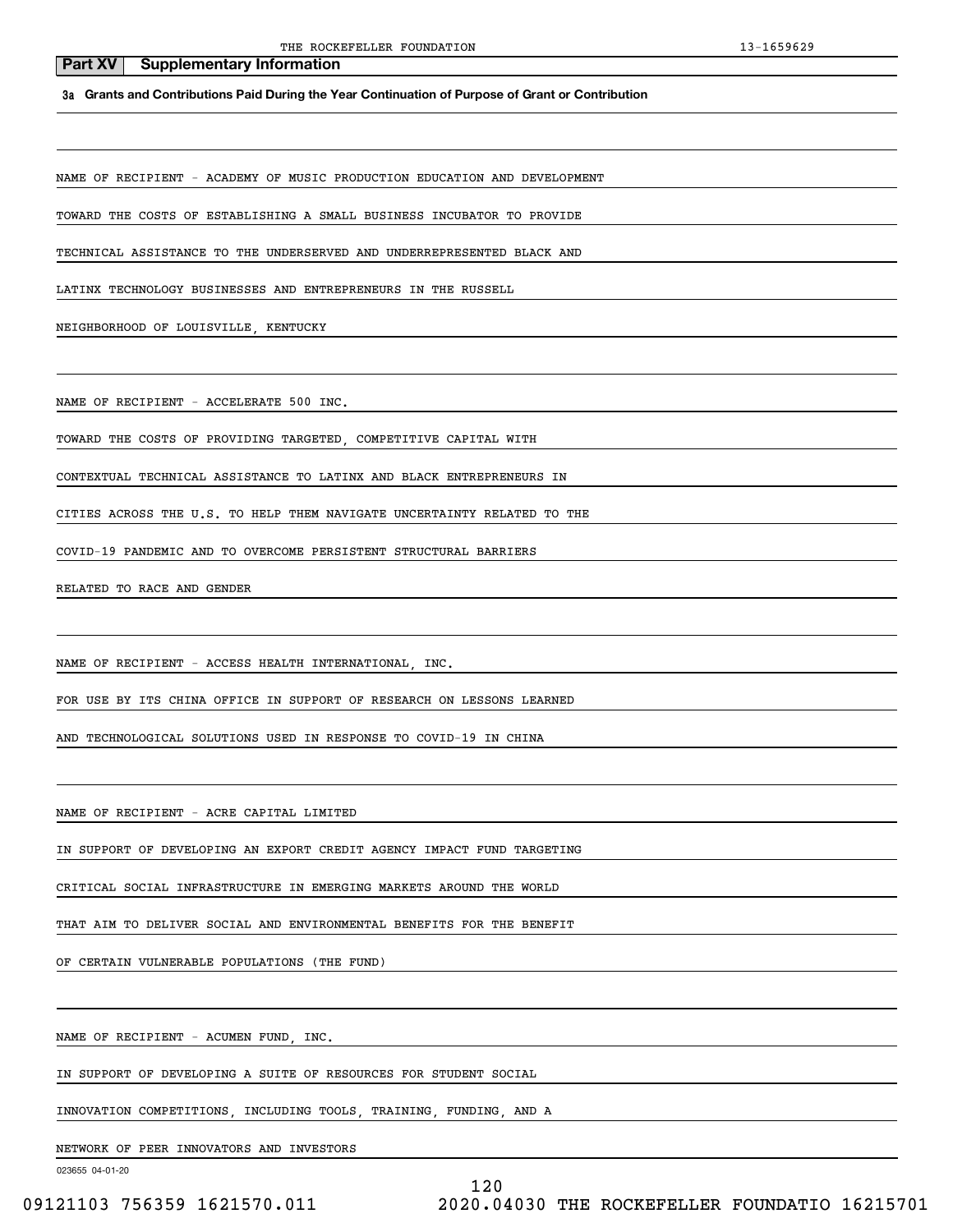# **3a Grants and Contributions Paid During the Year Continuation of Purpose of Grant or Contribution**

NAME OF RECIPIENT - AFRICA PUBLIC HEALTH FOUNDATION

**Part XV** | Supplementary Information

IN SUPPORT OF THE PARTNERSHIP TO ACCELERATE COVID-19 TESTING IN

COLLABORATION WITH THE AFRICA CENTERS FOR DISEASE CONTROL AND

PREVENTION

NAME OF RECIPIENT - AFRICAN RISK CAPACITY SPECIALIZED AGENCY OF THE

AFRICAN UNION

IN SUPPORT OF PLANNING AND DESIGNING A NEW SOVEREIGN RISK POOL TO

INSURE PARTICIPATING NATIONS IN THE EVENT OF DISEASE OUTBREAKS AND

EPIDEMICS

NAME OF RECIPIENT - ALL ON PARTNERSHIPS FOR ENERGY ACCESS, LIMITED BY

GUARANTEE

IN SUPPORT OF ESTABLISHING THE ALL ON HUB, A SUPPORT FACILITY FOR

ENERGY ENTREPRENEURS THAT WILL BUILD THE CAPABILITIES OF MINI-GRID AND

OFF-GRID ENTREPRENEURS IN THE NIGERIAN ENERGY SECTOR

NAME OF RECIPIENT - ALLIANCE FOR A GREEN REVOLUTION IN AFRICA

TOWARD THE COSTS OF STRENGTHENING SYSTEMS FOR DATA AND INFORMATION

GENERATION THAT WILL SUPPORT GOVERNMENTS TO IMPLEMENT AGRICULTURAL AND

TRADE POLICIES FOR IMPROVED FOOD AND NUTRITION SECURITY, AND DEVELOPING

A PLATFORM FOR COORDINATING STRATEGIC RESPONSES TO AFRICAN FOOD

SECURITY ACROSS A NUMBER OF AFRICAN COUNTRIES, IN RESPONSE TO THE

COVID-19 CRISIS.

NAME OF RECIPIENT - ALLIANCE FOR A GREEN REVOLUTION IN AFRICA

TOWARD THE COSTS OF CONVENING THE AFRICA GREEN REVOLUTION FORUM OVER

023655 04-01-20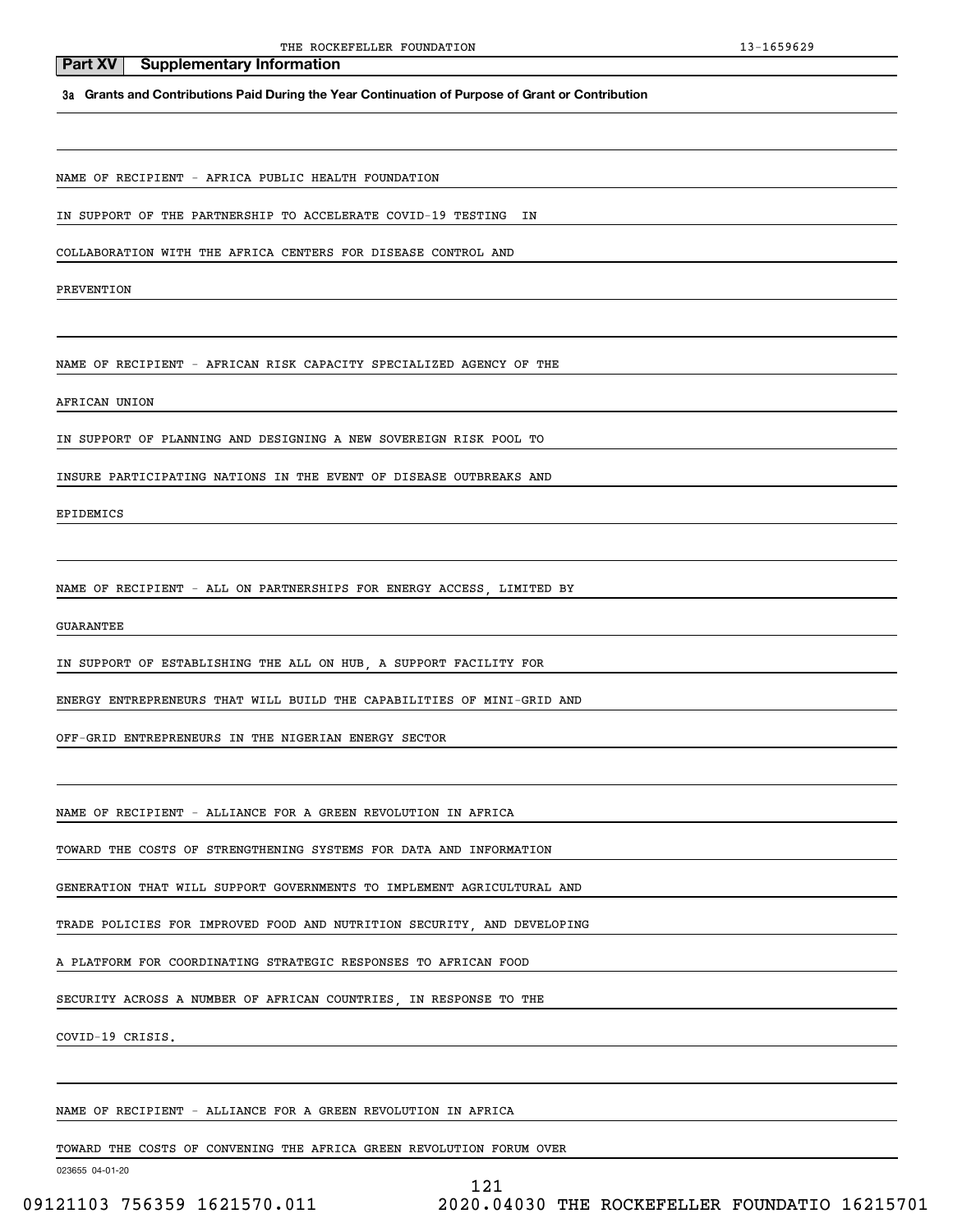**3a Grants and Contributions Paid During the Year Continuation of Purpose of Grant or Contribution**

THE NEXT THREE YEARS AND OF DEVELOPING A REFRESHED STRATEGY TO SHAPE

THE FUTURE OF THE FORUM AND ITS ROLE IN INFLUENCING AND DRIVING A

SHARED VISION ON AN INCLUSIVE AGRICULTURAL TRANSFORMATION IN AFRICA

NAME OF RECIPIENT - ALLIANCE FOR A GREEN REVOLUTION IN AFRICA

TOWARD THE COSTS OF IMPLEMENTING ITS NEW STRATEGIC APPROACH TO

INCLUSIVE AND INTEGRATED AGRICULTURAL TRANSFORMATION IN AFRICA

NAME OF RECIPIENT - ALLIANCE FOR GLOBAL JUSTICE

TO FACILITATE ROCKEFELLER FOUNDATION DONATIONS TO CHARITABLE

ORGANIZATIONS THROUGH ITS MATCHING GIFT PROGRAM AND OTHER SIMILAR

PROGRAMS, AS WELL AS CONTRIBUTIONS TO PHILANTHROPIC SECTOR

ORGANIZATIONS

NAME OF RECIPIENT - ALLIED MEDIA PROJECTS

IN SUPPORT OF A SET OF VIDEO DISPATCHES DOCUMENTING THE EFFECT OF

RISING GREAT LAKES LEVELS ON BLACK AND LATINX COMMUNITIES IN THE

MIDWEST

NAME OF RECIPIENT - AMERICAN ASSOCIATION FOR THE ADVANCEMENT OF SCIENCE

TOWARD THE COSTS OF ESTABLISHING THE CENTER FOR SCIENTIFIC EVIDENCE IN

PUBLIC ISSUES IN ORDER TO PROVIDE IMPARTIAL, EVIDENCE-BASED,

RAPID-RESPONSE SCIENTIFIC INFORMATION RELEVANT TO PUBLIC ISSUES

NAME OF RECIPIENT - AMERICAN CIVIL LIBERTIES UNION FOUNDATION, INC.

TOWARD THE COST OF EFFORTS TO PROTECT THE RIGHTS OF ALL AMERICANS TO

PARTICIPATE IN THE POLITICAL PROCESS IN THE MIDST OF THE COVID PANDEMIC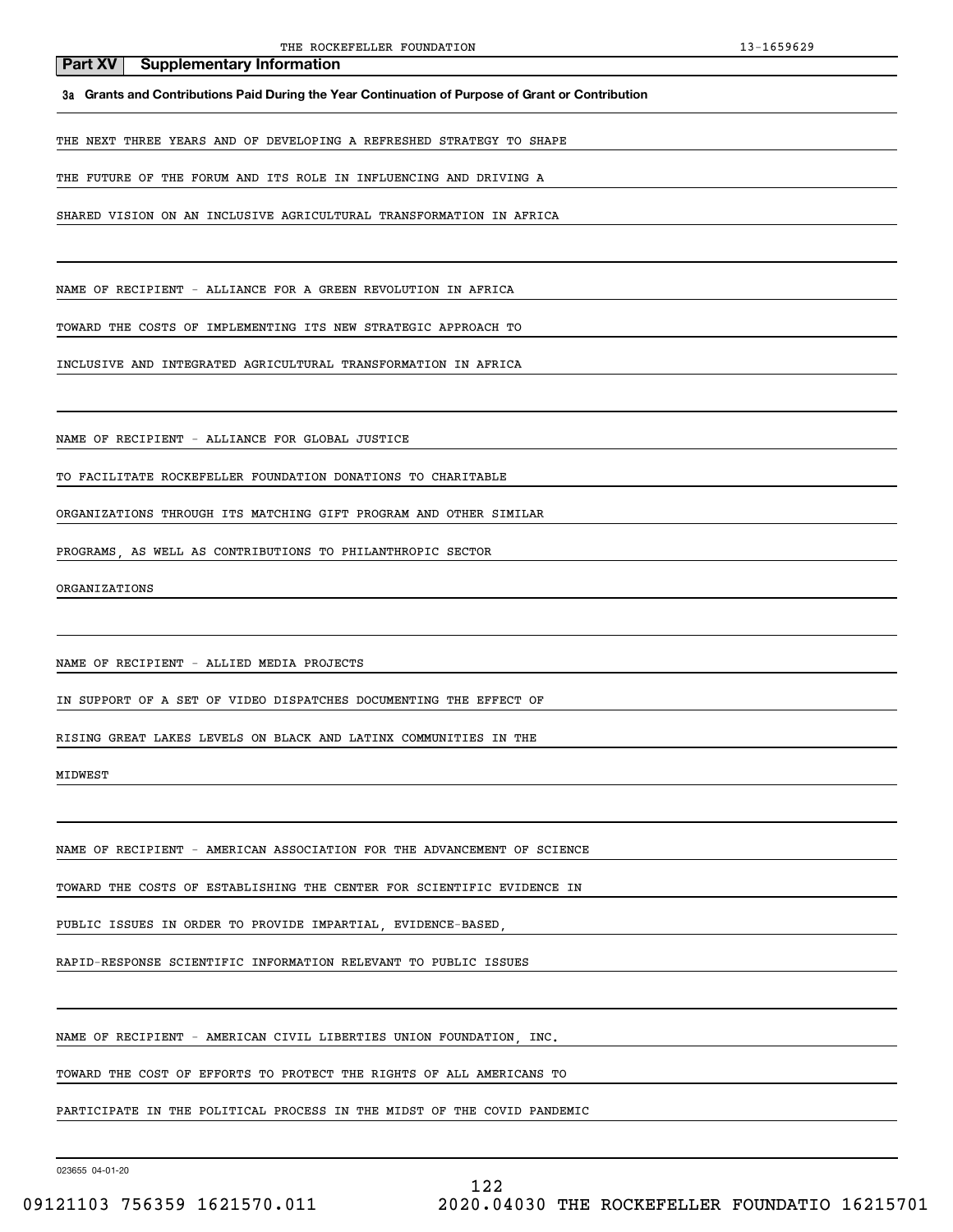**3a Grants and Contributions Paid During the Year Continuation of Purpose of Grant or Contribution**

NAME OF RECIPIENT - AMERICAN ENTERPRISE INSTITUTE FOR PUBLIC POLICY

RESEARCH

TOWARD THE COSTS OF DEVELOPING RECOMMENDATIONS THAT PROMOTE SOCIAL AND

ECONOMIC MOBILITY AMONG LOW- AND MIDDLE-INCOME AMERICANS THROUGH

ENTREPRENEURSHIP AND SELF-EMPLOYMENT

NAME OF RECIPIENT - AMERICAN HEART ASSOCIATION, INC.

IN SUPPORT OF FACILITATING LOCAL, TRIBAL, AND STATE LEVEL CAMPAIGNS TO

IMPROVE THE NUTRITIONAL QUALITY OF SCHOOL FOOD AND EQUITABLY EXPAND

SCHOOL FOOD ACCESS TO UNDERPRIVILEGED CHILDREN

NAME OF RECIPIENT - AMERICAN HEART ASSOCIATION, INC.

TOWARD THE COSTS OF THE PREEMPTION POLICY FUND, AN EFFORT TO BUILD THE

CAPACITY OF LOCAL ORGANIZATIONS IN GEORGIA AND ARKANSAS TO ADVANCE AND

PROTECT POLICIES ON ECONOMIC EQUITY, WITH A FOCUS ON THE EARNED INCOME

TAX CREDIT AND THE CHILD TAX CREDIT, ESPECIALLY CRUCIAL IN THE WAKE OF

COVID-19

NAME OF RECIPIENT - AMREF HEALTH AFRICA, INC.

IN SUPPORT OF EFFORTS TO ASSIST KENYA'S COVID-19 RESPONSE WITH THE

PROCUREMENT OF PROTECTIVE PERSONAL EQUIPMENT, BEDS, VENTILATORS AND

RELATED COMMODITIES

NAME OF RECIPIENT - ARIZONA COMMUNITY FOUNDATION, INC.

FOR USE BY ECONOMIC OPPORTUNITY FUNDERS TOWARD THE COSTS OF THE EARNED

INCOME TAX CREDIT POOLED FUND, AN EFFORT TO GAIN TAX FAIRNESS AND

ECONOMIC OPPORTUNITY FOR LOW-INCOME WORKERS AND FAMILIES THROUGH THE

PROMOTION AND PROTECTION OF THE FEDERAL AND STATE EARNED INCOME TAX

023655 04-01-20

123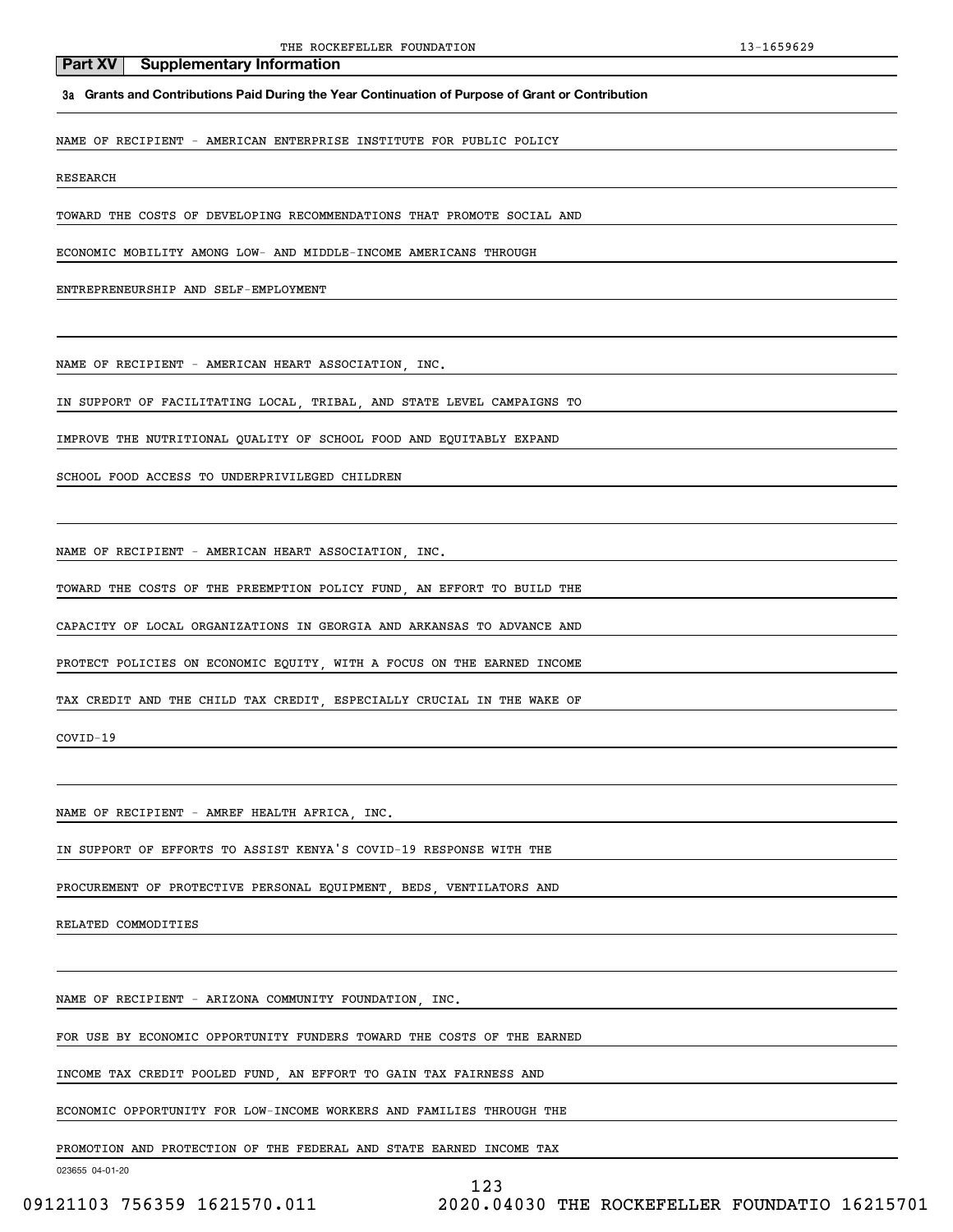### **3a Grants and Contributions Paid During the Year Continuation of Purpose of Grant or Contribution**

CREDITS

NAME OF RECIPIENT - ARIZONA STATE UNIVERSITY FOUNDATION

IN SUPPORT OF EFFORTS TO DEVELOP TEST USE CASES, BUILD AN INTERACTIVE

BACK-TO-WORK DATA DASHBOARD, CATALOG AND REVIEW TESTING INNOVATIONS AND

KEEP AN UPDATED REPOSITORY OF TESTS THAT INCLUDES QUALITY METRICS, WITH

THE ULTIMATE GOAL OF SCALING SMART TESTING SOLUTIONS TO DECREASE THE

TRANSMISSION OF, AND ILLNESS AND DEATH RELATED TO, COVID-19

NAME OF RECIPIENT - ARTS BUSINESS COLLABORATIVE INC

TO FACILITATE ROCKEFELLER FOUNDATION DONATIONS TO CHARITABLE

ORGANIZATIONS THROUGH ITS MATCHING GIFT PROGRAM AND OTHER SIMILAR

PROGRAMS, AS WELL AS CONTRIBUTIONS TO PHILANTHROPIC SECTOR

ORGANIZATIONS

NAME OF RECIPIENT - ASIA FOUNDATION

IN SUPPORT OF ASSISTING THE ASSOCIATION OF SOUTHEAST ASIAN NATIONS

(ASEAN) ESTABLISH A CENTER FOR SUSTAINABLE DEVELOPMENT THAT WILL

SOLIDIFY ASEAN'S LEADERSHIP ROLE IN DEVELOPMENT OPERATION AND

HUMANITARIAN ASSISTANCE

NAME OF RECIPIENT - ASIAN VENTURE PHILANTHROPY NETWORK LIMITED

IN SUPPORT OF A PROJECT TO CAPACITATE PUBLIC SECTOR AGENTS OF CHANGE TO

EFFECTIVELY MOBILIZE PRIVATE SECTOR CAPITAL TO ADVANCE POLICY

INITIATIVES IN INDIA

NAME OF RECIPIENT - ASPEN INSTITUTE, INC.

FOR USE BY ITS CONGRESSIONAL PROGRAM TOWARD THE COSTS OF A NONPARTISAN

023655 04-01-20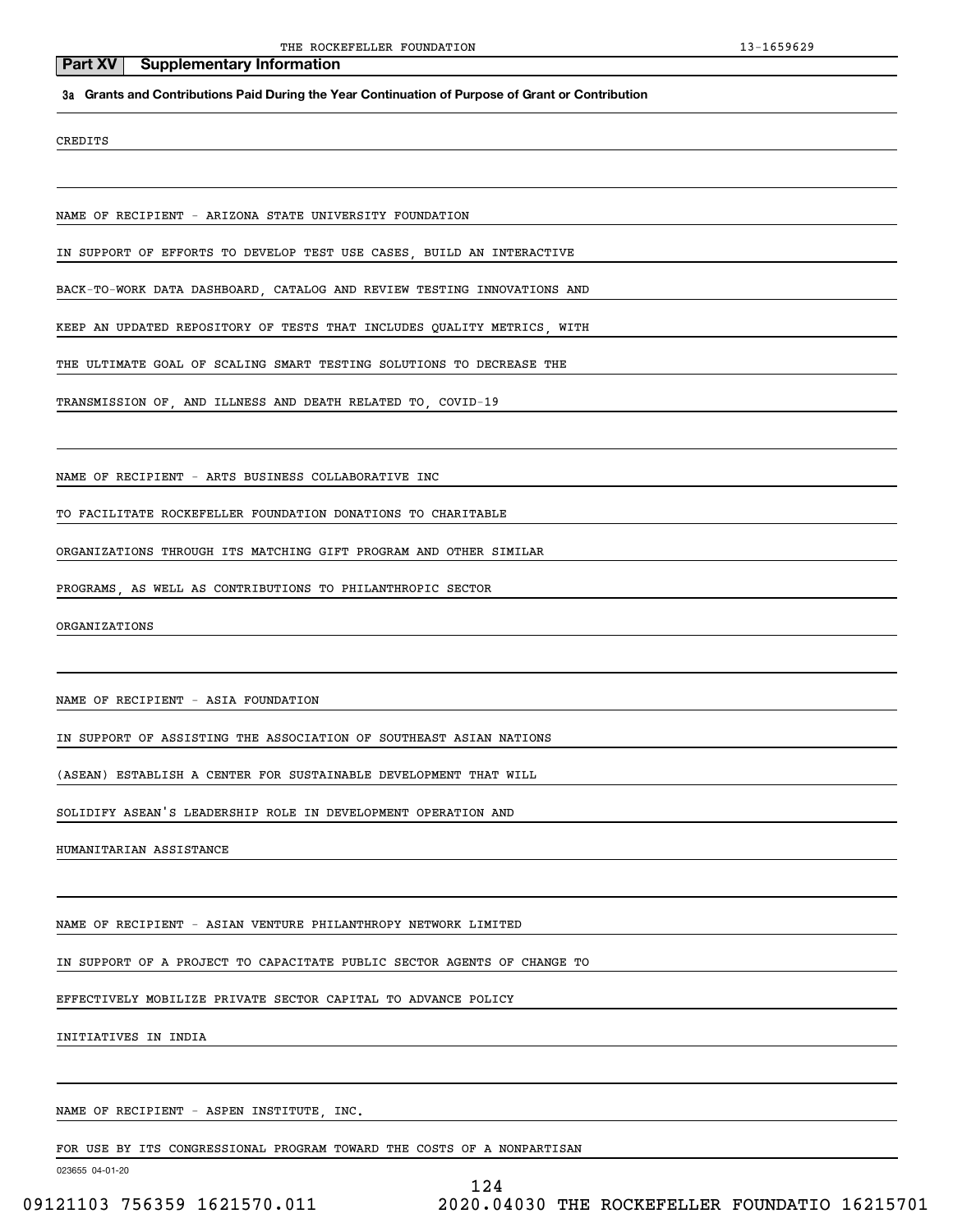**3a Grants and Contributions Paid During the Year Continuation of Purpose of Grant or Contribution**

PROJECT TO EDUCATE LEGISLATORS ON KEY PUBLIC POLICY ISSUES

NAME OF RECIPIENT - ASSET FUNDERS NETWORK

IN GENERAL SUPPORT OF ITS MISSION TO ENGAGE PHILANTHROPY TO ADVANCE

ECONOMIC OPPORTUNITY AND PROSPERITY FOR LOW- AND MODERATE-INCOME PEOPLE

NAME OF RECIPIENT - ASSET FUNDERS NETWORK

IN GENERAL SUPPORT OF ITS MISSION TO ENGAGE PHILANTHROPY TO ADVANCE

ECONOMIC OPPORTUNITY AND PROSPERITY FOR LOW- AND MODERATE-INCOME PEOPLE

NAME OF RECIPIENT - ATLANTIC COUNCIL OF THE UNITED STATES

FOR USE BY ITS GEOTECH CENTER IN SUPPORT OF A SERIES OF CONVENINGS AND

REPORTS EXPLORING CHINA'S EMERGING GLOBAL ROLE AS A LEADER IN THE

DEVELOPMENT OF ARTIFICIAL INTELLIGENCE

NAME OF RECIPIENT - ATLANTIC COUNCIL OF THE UNITED STATES, INC.

FOR USE BY ITS ADRIENNE ARSHT-ROCKEFELLER FOUNDATION RESILIENCE CENTER

IN SUPPORT OF IDENTIFYING, IMPLEMENTING, AND SCALING SOLUTIONS TO THE

URGENT CRISES OF CLIMATE CHANGE, MIGRATION, AND SECURITY

NAME OF RECIPIENT - BALTIMORE CIVIC FUND, INC.

FOR USE BY BALTIMORE COMMUNITY HEALTH WORKER CORPS, TOWARD THE COSTS OF

A PILOT PROJECT TO RECRUIT AND HIRE WORKERS FOR COVID-19 CONTACT

TRACING AND CARE COORDINATION IN BALTIMORE, MD

NAME OF RECIPIENT - BENEFITS DATA TRUST

IN SUPPORT OF TECH-ENABLED SOLUTIONS FOR STREAMLINING ACCESS TO KEY

BENEFITS AND SERVICES TO ELIGIBLE POPULATIONS ACROSS THE U.S.

023655 04-01-20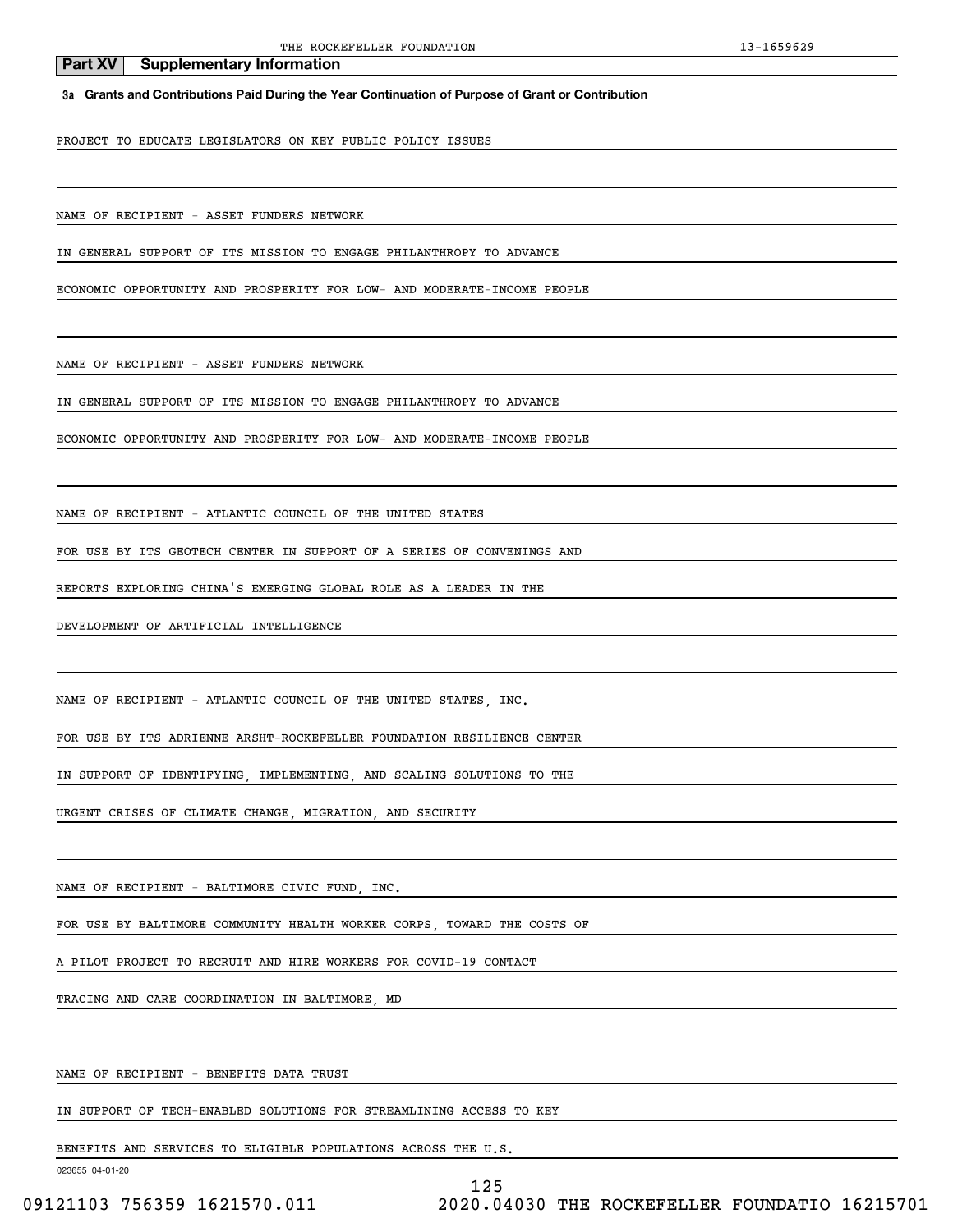**3a Grants and Contributions Paid During the Year Continuation of Purpose of Grant or Contribution**

NAME OF RECIPIENT - BERGGRUEN INSTITUTE

**Part XV** Supplementary Information

TOWARD THE COSTS OF RESEARCH ON THE METAPHORS PEOPLE USE TO UNDERSTAND

ARTIFICIAL INTELLIGENCE' IN FIVE KEY REGIONS AROUND THE WORLD: CHINA,

INDIA, AFRICA, LATIN AMERICA, EUROPE, AND NORTH AMERICA

NAME OF RECIPIENT - BIG BROTHERS BIG SISTERS OF NYC

TO FACILITATE ROCKEFELLER FOUNDATION DONATIONS TO CHARITABLE

ORGANIZATIONS THROUGH ITS MATCHING GIFT PROGRAM AND OTHER SIMILAR

PROGRAMS, AS WELL AS CONTRIBUTIONS TO PHILANTHROPIC SECTOR

ORGANIZATIONS

NAME OF RECIPIENT - BLACK AND PINK INC.

TO FACILITATE ROCKEFELLER FOUNDATION DONATIONS TO CHARITABLE

ORGANIZATIONS THROUGH ITS MATCHING GIFT PROGRAM AND OTHER SIMILAR

PROGRAMS, AS WELL AS CONTRIBUTIONS TO PHILANTHROPIC SECTOR

ORGANIZATIONS

NAME OF RECIPIENT - BLACK BUSINESS COMMUNITY DEVELOPMENT CORPORATION

FOR USE BY ITS PROJECT THE AFRICAN AMERICAN ALLIANCE OF CDFI CEOS

TOWARD THE COSTS OF A COALITION COMMITTED TO THE SUPPORT AND GROWTH OF

BLACK EXECUTIVES LEADING COMMUNITY DEVELOPMENT FINANCIAL INSTITUTIONS

NAME OF RECIPIENT - BLACK BUSINESS INVESTMENT FUND, INC.

TOWARD THE COSTS OF ITS CONTRACTOR ASSISTANCE PROGRAM TO PROVIDE

CAPITAL COMBINED WITH BUSINESS DEVELOPMENT TRAINING TO STRENGTHEN THE

BUSINESS CAPACITY OF BLACK-OWNED CONTRACTING COMPANIES IN MIAMI-DADE

COUNTY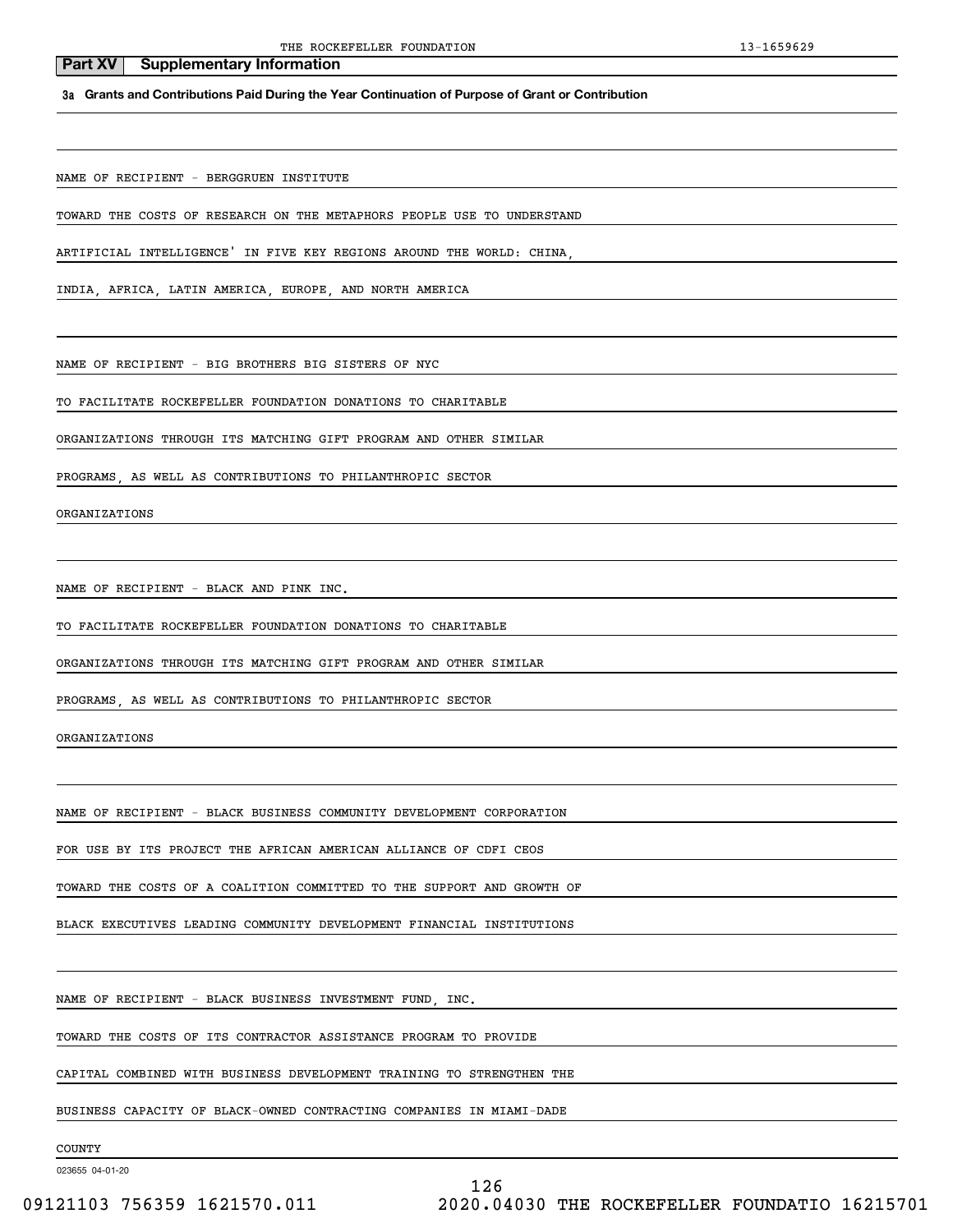**3a Grants and Contributions Paid During the Year Continuation of Purpose of Grant or Contribution**

NAME OF RECIPIENT - BOARD OF TRUSTEES OF THE UNIVERSITY OF ILLINOIS

FOR USE BY ITS SHIELD ILLINOIS TEAM IN SUPPORT OF SCALING SALIVA-BASED

COVID-19 RAPID TESTING TO HELP K-12 SCHOOLS IN ILLINOIS REOPEN AND STAY

OPEN

NAME OF RECIPIENT - BREAD FOR THE WORLD INSTITUTE, INC.

IN SUPPORT OF COORDINATING A NETWORK OF FAITH LEADERS WHO ARE WORKING

TO REDUCE FOOD-INSECURITY AMONG VULNERABLE POPULATIONS AT THE NATIONAL

AND STATE LEVELS THROUGH FOOD SYSTEMS EDUCATION, OUTREACH, AND ADVOCACY

NAME OF RECIPIENT - BROOKINGS INSTITUTION

IN SUPPORT OF THE ANNUAL '17 ROOMS' PROCESS INCLUDING EVENTS AND

RESEARCH FOCUSED ON ADVANCING THE SUSTAINABLE DEVELOPMENT GOALS.

NAME OF RECIPIENT - BROWN UNIVERSITY

FOR USE BY ITS SCHOOL OF PUBLIC HEALTH IN SUPPORT OF DEVELOPING A TOOL

KIT TO PROVIDE AN EASILY ACCESSIBLE LIBRARY OF ASSETS THAT PROMOTE

PARTICIPATION IN COVID-19 TESTING, EDUCATE THE PUBLIC ABOUT THE ROLE OF

TESTING, AND TRAIN OFFICIALS AND THEIR PARTNERS IN CAMPAIGNING AND

ENGAGING WITH COMMUNITIES AROUND TESTING

NAME OF RECIPIENT - BUSINESS EDUCATION FUND

IN SUPPORT OF ITS PROJECT, THE MAIN STREET ALLIANCE, IN AN EFFORT TO

INCREASE INVESTMENTS IN SMALL BUSINESS DEVELOPMENT FOR ENTREPRENEURS

FROM MARGINALIZED COMMUNITIES IN NORFOLK, VA AND NEWARK, NJ

NAME OF RECIPIENT - CAMBIA

023655 04-01-20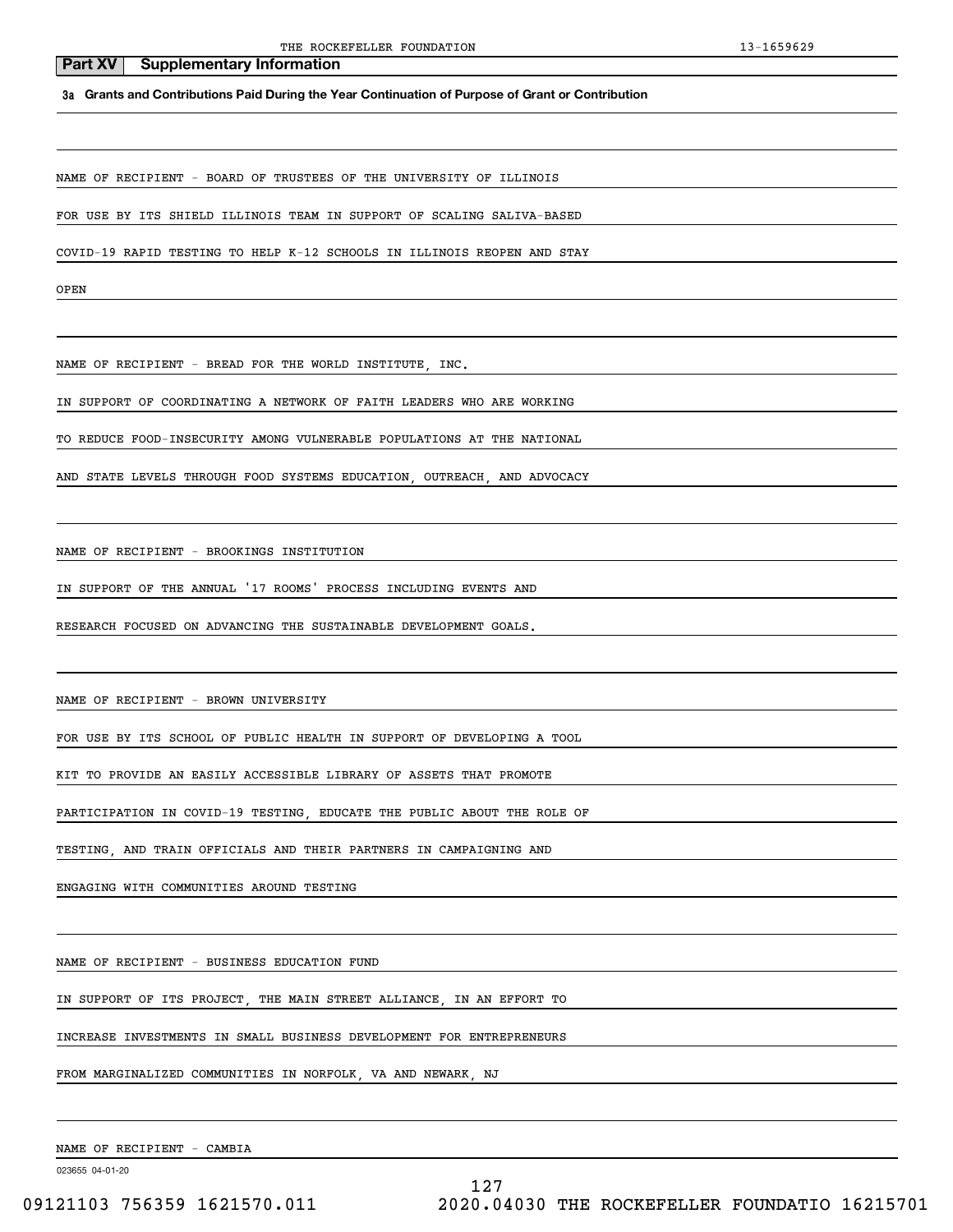#### **3a Grants and Contributions Paid During the Year Continuation of Purpose of Grant or Contribution**

IN GENERAL SUPPORT OF ITS MISSION TO SCALE OPEN AND COLLABORATIVE

MAPPING OF INNOVATION PATHWAYS AND OPPORTUNITIES IN SCIENCE- AND

TECHNOLOGY-ENABLED PROBLEM SOLVING

NAME OF RECIPIENT - CANDID

IN GENERAL SUPPORT OF ITS MISSION TO STRENGTHEN THE SOCIAL SECTOR BY

ADVANCING KNOWLEDGE ABOUT PHILANTHROPY IN THE U.S. AND AROUND THE WORLD

NAME OF RECIPIENT - CENTER FOR AMERICAN PROGRESS

TOWARD THE COSTS OF DRAFTING PARTS OF A COMPREHENSIVE COVID RECOVERY

PLAN THAT WILL PROMOTE THE ECONOMIC STABILITY AND MOBILITY OF WORKING

FAMILIES, PARTICULARLY THOSE WHO HAVE HISTORICALLY BEEN OVERLOOKED

NAME OF RECIPIENT - CENTER FOR ECONOMIC DEMOCRACY INC.

FOR USE BY ITS BOSTON UJIMA PROJECT TOWARD THE COSTS OF PROVIDING

FINANCIAL PRODUCTS AND TECHNICAL ASSISTANCE TO BLACK- AND LATINX-OWNED

SMALL BUSINESSES IN BOSTON, MA

NAME OF RECIPIENT - CENTER FOR US GLOBAL LEADERSHIP

IN GENERAL SUPPORT OF ITS MISSION TO EDUCATE AND ENGAGE THE AMERICAN

PUBLIC AND OPINION LEADERS ACROSS THE COUNTRY ON THE IMPORTANCE OF

AMERICA'S CIVILIAN TOOLS OF DEVELOPMENT AND DIPLOMACY

NAME OF RECIPIENT - CENTER ON BUDGET AND POLICY PRIORITIES

FOR USE BY ITS STATE PRIORITIES PARTNERSHIP TOWARD THE COSTS OF AN

EFFORT TO PROTECT STATE EARNED INCOME TAX CREDITS AND OTHER SUPPORTS

FOR LOW-WAGE WORKERS IN THE U.S. DURING THE COVID-19 PANDEMIC AND

ECONOMIC CRISIS

023655 04-01-20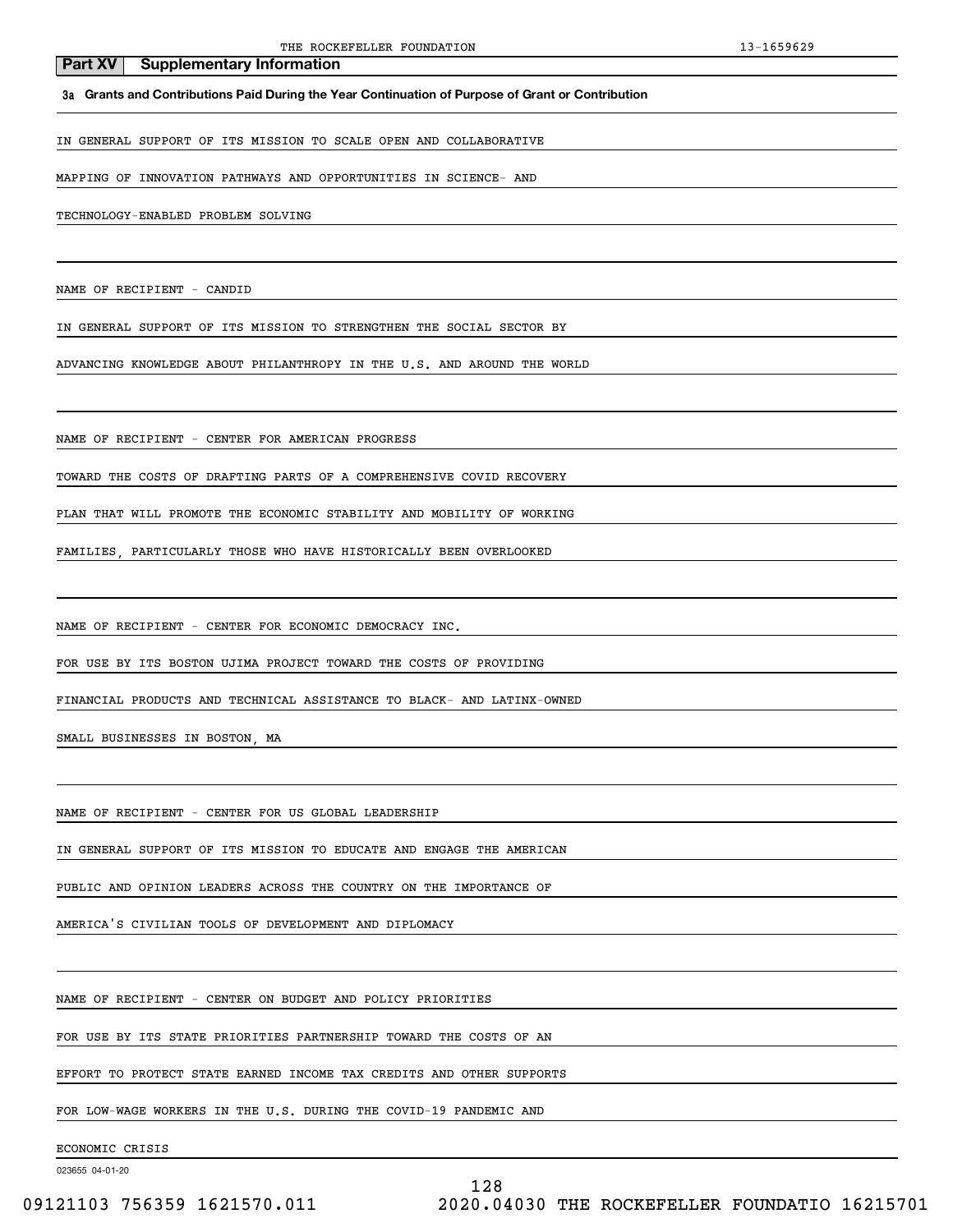WORKERS WITH A FOCUS ON THE COVID-19 RESPONSE

023655 04-01-20

# 129

A FRAMEWORK REPORT DETAILING EFFECTIVE POLICY SOLUTIONS FOR AMERICA'S

TOWARD THE COSTS OF THE COMMISSION FOR INCLUSIVE CAPITALISM TO DEVELOP

NAME OF RECIPIENT - COALITION FOR INCLUSIVE CAPITALISM US INC.

CLIMATE TRANSITION RISKS

THAT WILL ENABLE INVESTORS, COUNTRIES AND GOVERNMENTS TO MANAGE THEIR

TOWARD THE COSTS OF DESIGNING A NEW SET OF INNOVATIVE FINANCIAL TOOLS

NAME OF RECIPIENT - CLIMATE POLICY INITIATIVE, INC.

INCREASE ACCESS TO CLEAN AND SUSTAINABLE ENERGY

POPULATIONS, INCLUDING DEVELOPING INNOVATIVE FINANCIAL MECHANISMS TO

INNOVATIVE SOURCES OF CAPITAL THAT BENEFIT POOR AND VULNERABLE

FURTHER DEVELOPING A CLIMATE RESILIENCE WORK STREAM TO LEVERAGE

FOR USE BY ITS GLOBAL INNOVATION LAB FOR CLIMATE FINANCE IN SUPPORT OF

HOSPITALITY AND TOURISM INDUSTRY IN MIAMI AND BOLSTER PROTECTION FOR

NAME OF RECIPIENT - CLIMATE POLICY INITIATIVE, INC.

VULNERABLE EMPLOYEES, IN THE WAKE OF COVID-19.

IN SUPPORT OF A COMMUNICATIONS CAMPAIGN TO SAFELY REOPEN THE

NAME OF RECIPIENT - CITY OF MIAMI BEACH

NEIGHBORHOOD OF HOUSTON TO PROVIDE FINANCIAL COUNSELING TO LOW-INCOME

NAME OF RECIPIENT - CITY OF HOUSTON

FAMILIES

**Part XV** Supplementary Information

FOR USE BY THE COMPLETE COMMUNITIES IMPROVEMENT FUND IN SUPPORT OF

ESTABLISHING A NEW FINANCIAL EMPOWERMENT CENTER IN THE SUNNYSIDE

**3a Grants and Contributions Paid During the Year Continuation of Purpose of Grant or Contribution**

THE ROCKEFELLER FOUNDATION 13-1659629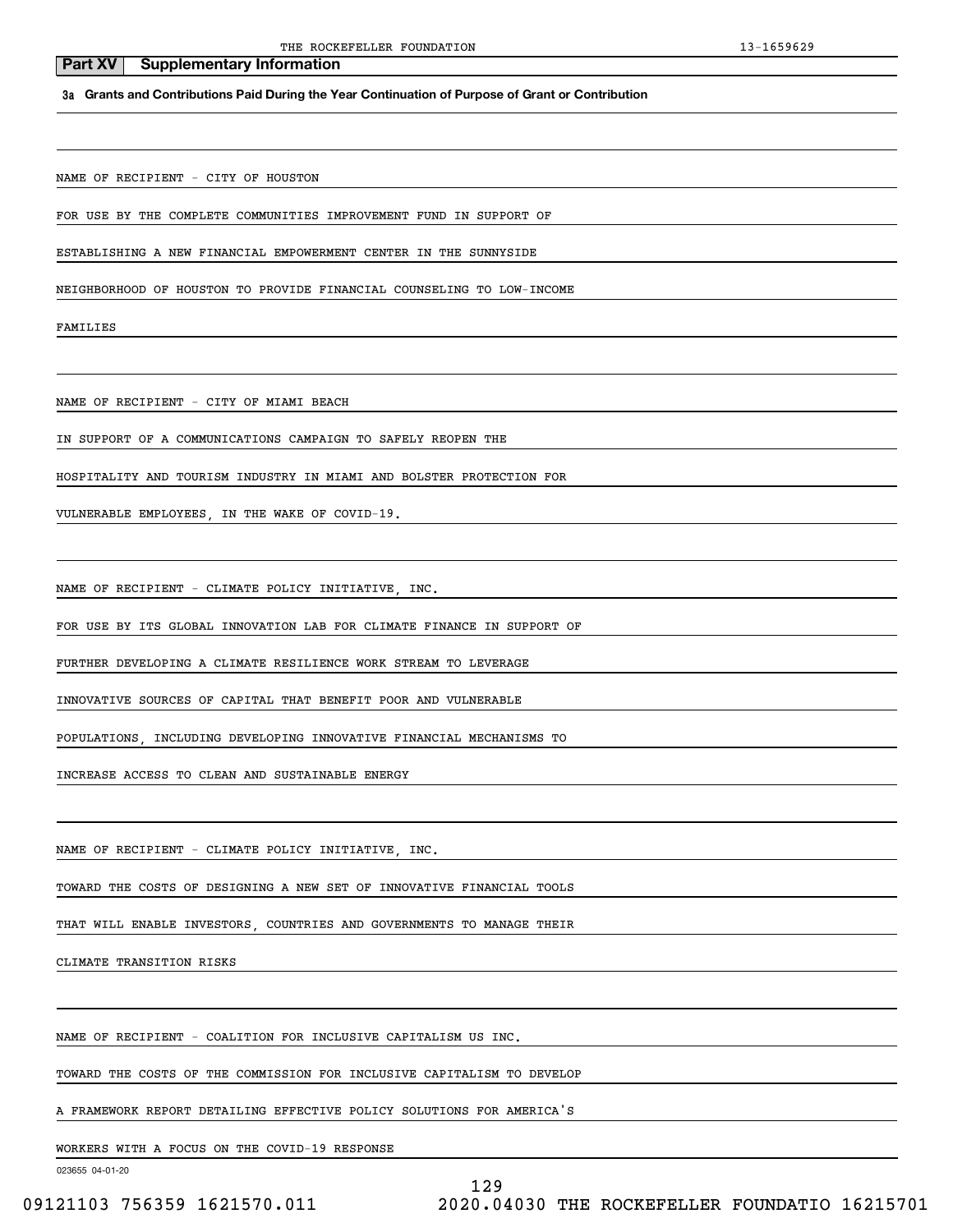**3a Grants and Contributions Paid During the Year Continuation of Purpose of Grant or Contribution**

NAME OF RECIPIENT - COALITION ON HUMAN NEEDS

IN GENERAL SUPPORT OF ITS MISSION TO PROMOTE FEDERAL POLICIES THAT

ADDRESS THE NEEDS OF LOW-INCOME AND VULNERABLE PEOPLE IN THE U.S.

NAME OF RECIPIENT - CODE FOR AMERICA LABS, INC.

IN SUPPORT OF EXPANDING THEIR DIGITAL TAX-PREP PILOT AND MOBILIZING THE

SOCIAL SAFETY NET FOR LOW-INCOME INDIVIDUALS IN RESPONSE TO COVID19.

NAME OF RECIPIENT - CODE FOR AMERICA LABS, INC.

TOWARD THE COSTS OF THE PILOTING PHASE OF A DATA-DRIVEN INITIATIVE

AIMED AT INCREASING PARTICIPATION RATES IN THE EARNED INCOME TAX CREDIT

IN PARTNERSHIP WITH THE IRS VOLUNTEER INCOME TAX ASSISTANCE (VITA)

PROGRAM

NAME OF RECIPIENT - COMMUNITY INITIATIVES

FOR USE BY ITS U.S. DIGITAL RESPONSE PROJECT TOWARD THE COSTS OF

BUILDING DATA INFRASTRUCTURE FOR GOVERNMENTS ACROSS THE UNITED STATES

TO IMPROVE RESPONSIVENESS TO THE COVID-19 CRISIS.

NAME OF RECIPIENT - COMMUNITY PARTNERS

FOR USE BY ITS CENTER FOR GOOD FOOD PURCHASING IN SUPPORT OF ITS

EFFORTS TO DEVELOP IMPACT ANALYSIS TOOLS FOR TRACKING AND ANALYZING

INSTITUTIONAL FOOD PURCHASING DATA, IN ORDER THAT IT CAN BE USED TO

ENCOURAGE THE DELIVERY OF HEALTHIER FOOD TO LOW-INCOME POPULATIONS

NAME OF RECIPIENT - COOPERATIVE FOR ASSISTANCE AND RELIEF EVERYWHERE

(CARE USA)

023655 04-01-20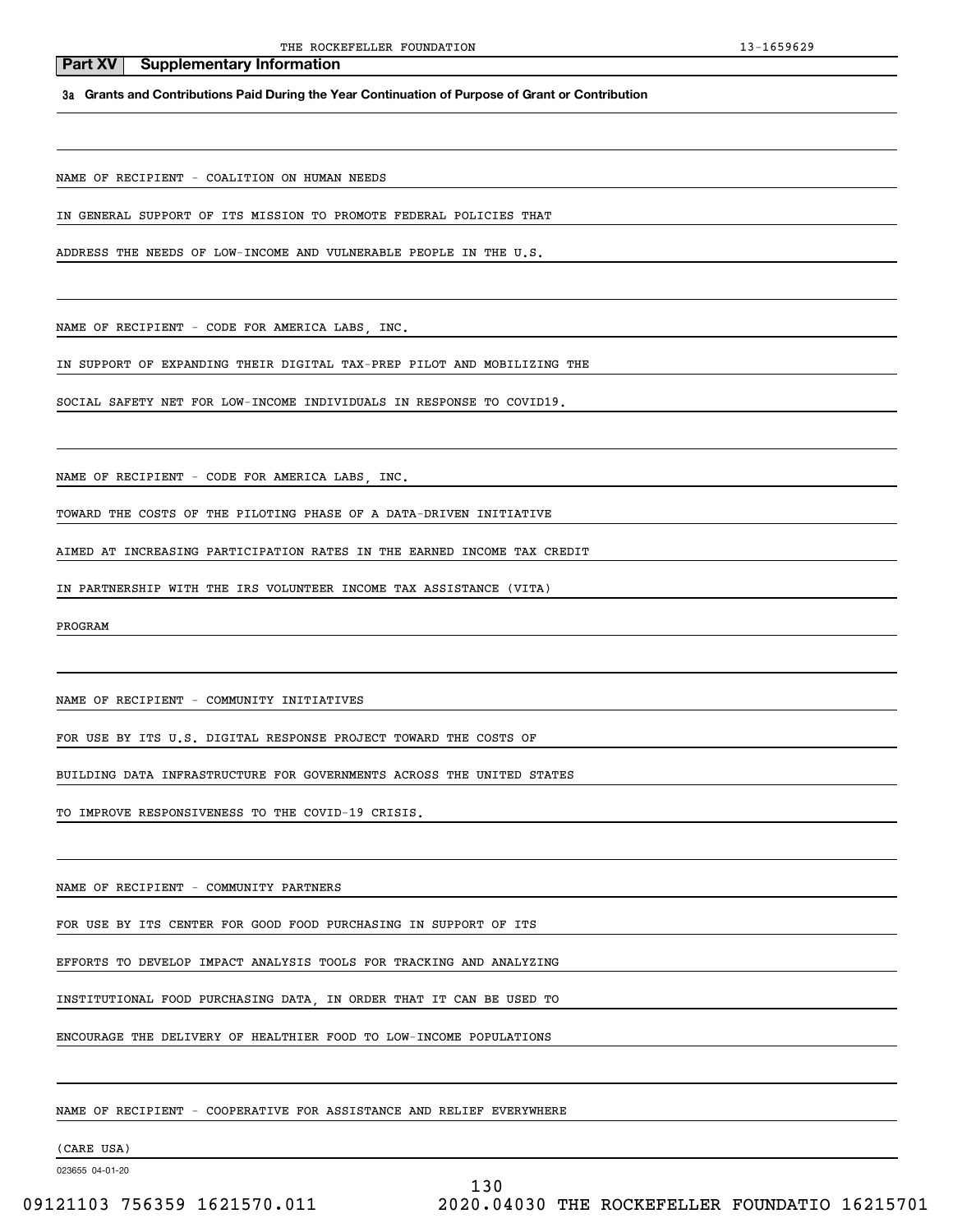**3a Grants and Contributions Paid During the Year Continuation of Purpose of Grant or Contribution**

IN SUPPORT OF PROVIDING QUALITY WAGES TO UNDERUTILIZED GIG WORKERS TO

DELIVER ESSENTIAL SUPPLIES TO HOME-BOUND AND LOW-INCOME HOUSEHOLDS IN

LOUISVILLE, KY AND HOUSTON, TX IN RESPONSE TO THE COVID-19 PANDEMIC

NAME OF RECIPIENT - CORE COMMUNITY ORGANIZED RELIEF EFFORT

TOWARD THE COSTS OF EXPANDING ITS DRIVE-THROUGH TESTING OPERATIONS IN

CALIFORNIA TO INCREASE ACCESS TO VULNERABLE INDIVIDUALS, AS WELL AS

CONTINUE TO PROVIDE VALUABLE INFORMATION NECESSARY TO DETERMINE NEXT

STEPS AT THE COUNTY AND STATE LEVELS

NAME OF RECIPIENT - CORE COMMUNITY ORGANIZED RELIEF EFFORT

IN COLLABORATION WITH THE JOHNS HOPKINS CENTER FOR AMERICAN INDIAN

HEALTH TOWARD THE COSTS OF EXPANDING TESTING SERVICES TO SIX NEW

LOCATIONS ACROSS THE NAVAJO NATION AND WHITE MOUNTAIN APACHE TERRITORY

NAME OF RECIPIENT - CORE COMMUNITY ORGANIZED RELIEF EFFORT

IN SUPPORT OF ITS COMMUNICATIONS INITIATIVES FOR CURRENT COVID-19

TESTING AND WRAP-AROUND SERVICES SUCH AS FOOD ASSISTANCE, AND SOCIAL

SUPPORT, IN FULTON COUNTY, GEORGIA

NAME OF RECIPIENT - CORE COMMUNITY ORGANIZED RELIEF EFFORT

TOWARD THE COSTS OF EXPANDING COVID-19 TESTING SITES TO INCREASE ACCESS

TO VULNERABLE INDIVIDUALS, IN COLLABORATION WITH THE CITY OF NEW

ORLEANS

NAME OF RECIPIENT - COUNCIL ON FOUNDATIONS

TO FACILITATE ROCKEFELLER FOUNDATION DONATIONS TO CHARITABLE

ORGANIZATIONS THROUGH ITS MATCHING GIFT PROGRAM AND OTHER SIMILAR

023655 04-01-20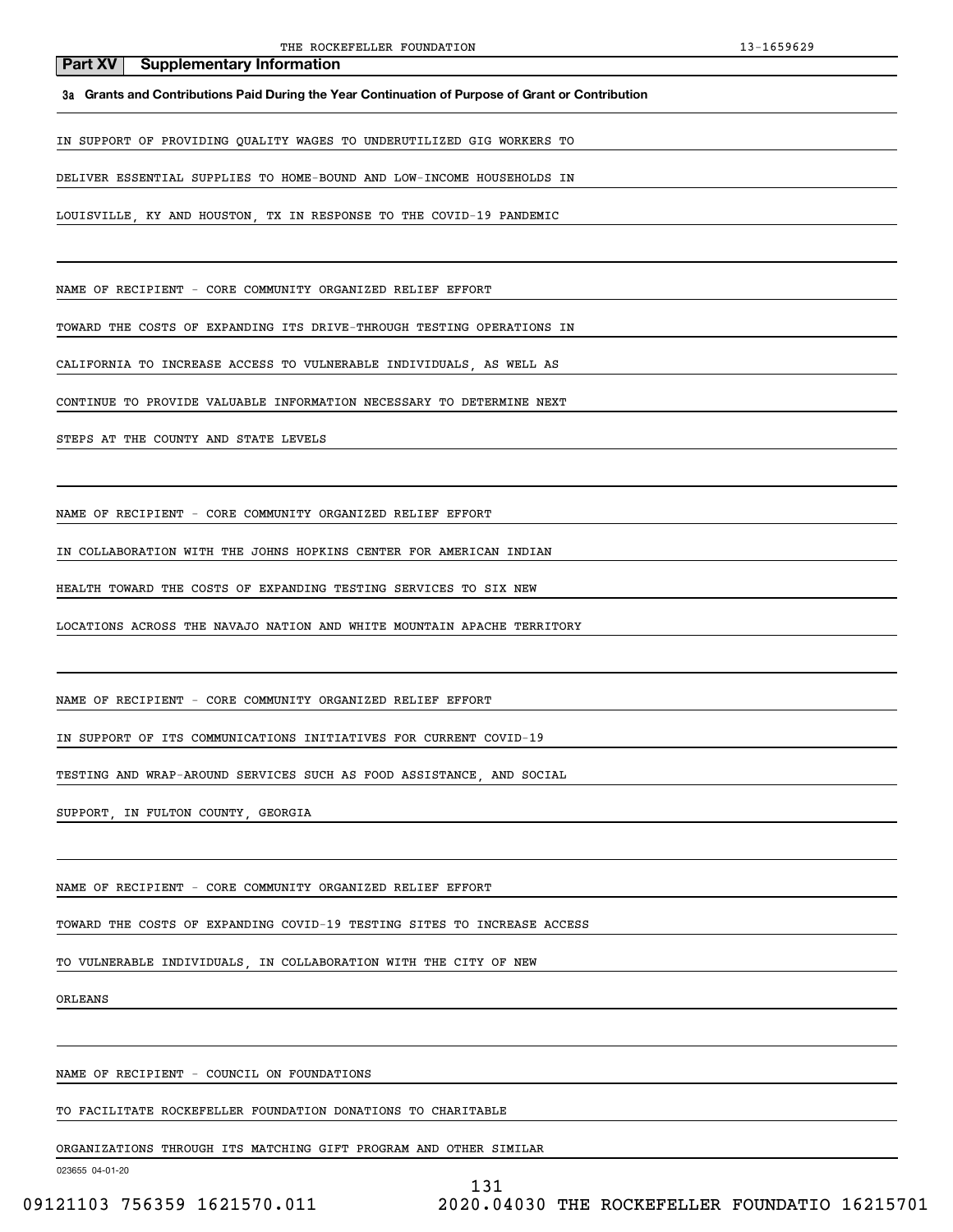### **3a Grants and Contributions Paid During the Year Continuation of Purpose of Grant or Contribution**

PROGRAMS, AS WELL AS CONTRIBUTIONS TO PHILANTHROPIC SECTOR

ORGANIZATIONS

NAME OF RECIPIENT - COUNCIL ON FOUNDATIONS, INC.

**Part XV** Supplementary Information

IN GENERAL SUPPORT OF ITS MISSION TO PROVIDE THE OPPORTUNITY,

LEADERSHIP AND TOOLS NEEDED BY PHILANTHROPIC ORGANIZATIONS TO EXPAND,

ENHANCE AND SUSTAIN THEIR ABILITY TO ADVANCE THE COMMON GOOD

NAME OF RECIPIENT - CROSSBOUNDARY LLC

IN SUPPORT OF THE MINI-GRID LEARNING LAB THAT IS FOCUSED ON GATHERING

AND ANALYZING WIDER SETS OF DATA TO BUILD A DYNAMIC AND USABLE

MINI-GRID EVIDENCE BASE FOR THE ENERGY SECTOR, TO PROVIDE UNSERVED

POPULATIONS WITH QUICKER ACCESS TO ELECTRICITY

NAME OF RECIPIENT - CROSSBOUNDARY LLC

IN SUPPORT OF DEVELOPING AN INNOVATION LAB TO ASSESS THE VIABILITY OF

MINI-GRID MODELS TO SUPPORT ENERGY SERVICE COMPANIES TO ACCELERATE

ENERGY ACCESS FOR POOR AND VULNERABLE PEOPLE IN RURAL AREAS IN AFRICA

NAME OF RECIPIENT - CRUSH THE CURVE IDAHO FOUNDATION

IN SUPPORT OF EFFORTS TO INCREASE TESTING AT AND PROVIDE THERMOMETERS

TO PUBLIC SCHOOL DISTRICTS IN IDAHO IN RESPONSE TO THE COVID-19

PANDEMIC

NAME OF RECIPIENT - DALBERG GROUP APS

IN SUPPORT OF IN SUPPORT OF THE SET UP AND IMPLEMENTATION OF A WEST

AFRICA PLATFORM FOR PUBLIC HEALTH EMERGENCY OPERATIONS CENTERS, WHICH

WOULD SERVE TO INCREASE COUNTRY-LEVEL CAPACITY TO RESPOND TO COVID-19

023655 04-01-20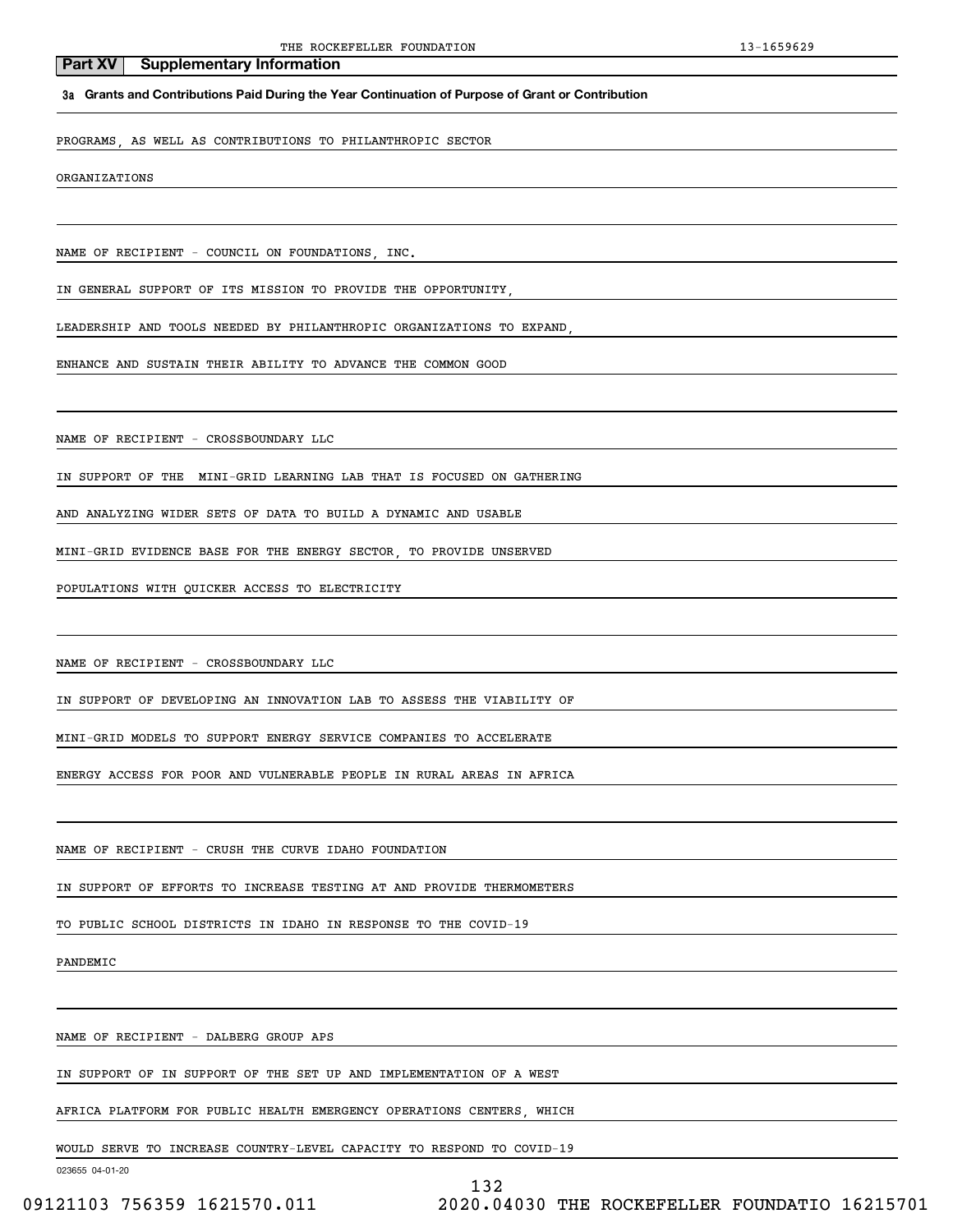#### **3a Grants and Contributions Paid During the Year Continuation of Purpose of Grant or Contribution**

AND UPCOMING PUBLIC HEALTH EMERGENCIES IN SENEGAL, GAMBIA, GUINEA,

### GUINEA BISSAU, MALI AND MAURITANIA.

NAME OF RECIPIENT - DATAKIND, INC.

IN GENERAL SUPPORT OF ITS MISSION TO CONNECT THE DATA SCIENCE AND

NONPROFIT COMMUNITIES FOR GREATER SOCIAL IMPACT

NAME OF RECIPIENT - DC GREENS, INC.

IN SUPPORT OF EXPANDING A PROGRAM IN WASHINGTON, DC THAT INCREASES

ACCESS TO HEALTHY FOODS FOR PATIENTS WITH DIET-RELATED DISEASES,

ROBUSTLY EVALUATING THAT PROGRAM AND DEVELOPING A NATIONAL COMMUNITY OF

PRACTICE

NAME OF RECIPIENT - DEFENSE INNOVATION LAB

TO FACILITATE ROCKEFELLER FOUNDATION DONATIONS TO CHARITABLE

ORGANIZATIONS THROUGH ITS MATCHING GIFT PROGRAM AND OTHER SIMILAR

PROGRAMS, AS WELL AS CONTRIBUTIONS TO PHILANTHROPIC SECTOR

ORGANIZATIONS

NAME OF RECIPIENT - DETROIT EMPLOYMENT SOLUTIONS CORPORATION

TO SUPPORT ITS DETROIT AT WORK PROGRAM TO LAUNCH THE HEALTHCARE

INDUSTRY PARTNERSHIP TRAINING INITIATIVE FOR IMPROVED COVID-19 TESTING

CAPACITY FOR VULNERABLE COMMUNITIES IN DETROIT

NAME OF RECIPIENT - DIMAGI INC.

IN SUPPORT OF LAUNCHING A COMMUNITY OF PRACTICE TO MEET THE DEMAND FOR

DIGITAL TOOLS FOR CONTAINMENT, MITIGATION, AND RECOVERY EFFORTS FOR

COMMUNITY BASED COVID-19 RESPONSE TO BENEFIT THE VULNERABLE AND AT-RISK

023655 04-01-20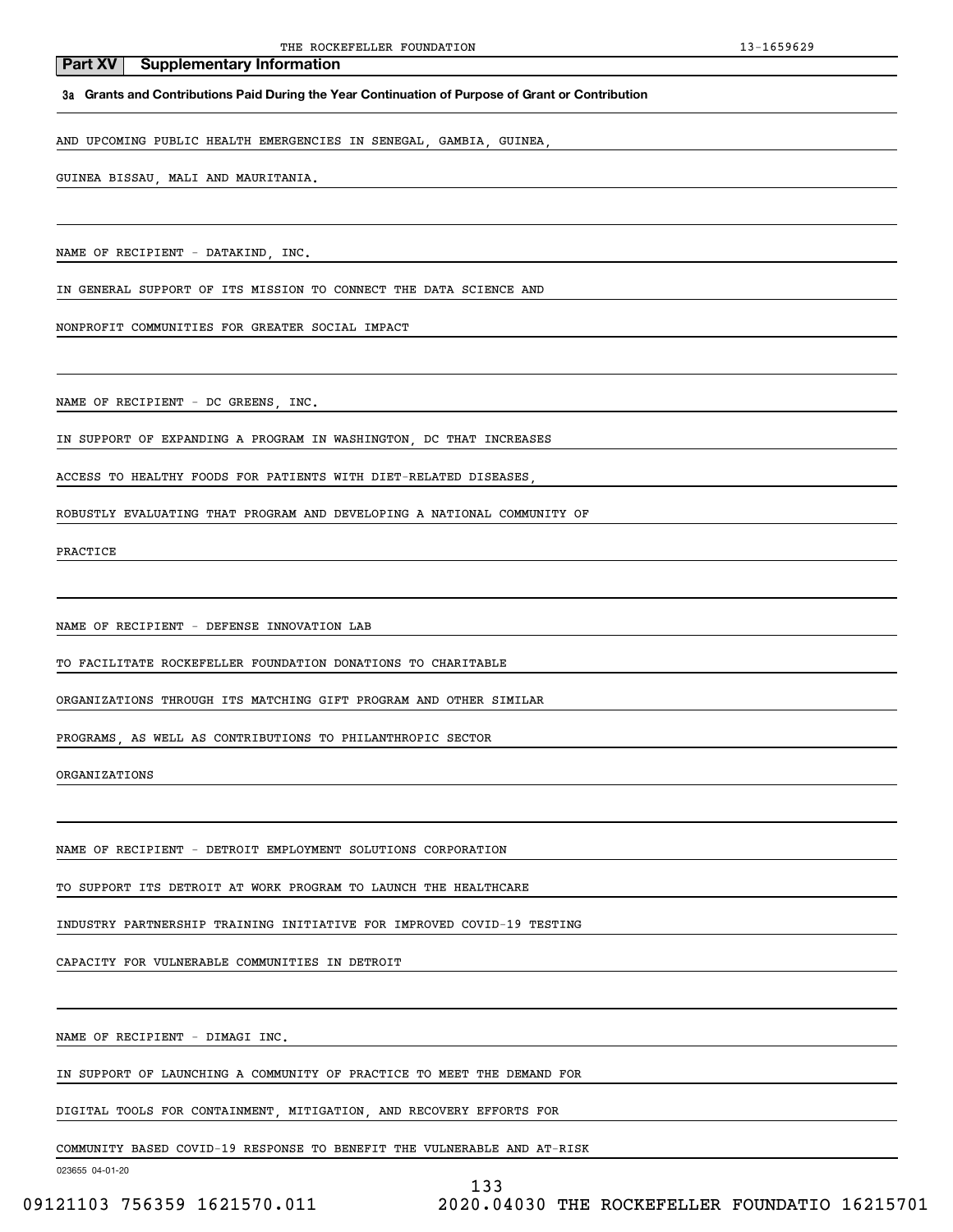# **3a Grants and Contributions Paid During the Year Continuation of Purpose of Grant or Contribution**

POPULATIONS IN LOW INCOME COUNTRIES.

**Part XV** Supplementary Information

NAME OF RECIPIENT - D-IMPLEMENT INC.

TOWARD THE COSTS OF BUILDING AN INSECT BASED FEED SECTOR IN KENYA TO

SUPPORT TRANSITION TOWARDS SUSTAINABLE FEED FOR PROTECTIVE FOODS SUCH

AS FISH AND EGGS

NAME OF RECIPIENT - DUKE UNIVERSITY

FOR USE BY ITS DUKE MARGOLIS CENTER FOR HEALTH POLICY, IN SUPPORT OF

ACTIVITIES TO DEVELOP, PILOT, AND REFINE COVID-19 TESTING STRATEGIES

AND APPROACHES THAT GUIDE THE REOPENING OF BUSINESSES, SCHOOLS AND

COMMUNITIES IN THE UNITED STATES

NAME OF RECIPIENT - DUKE UNIVERSITY

IN SUPPORT OF COMMUNITY-LEVEL RESEARCH ON THE IMPACT OF PRODUCE

PRESCRIPTION PROGRAMS ON LOW-INCOME COMMUNITIES

NAME OF RECIPIENT - EAST BAY COMMUNITY FOUNDATION

FOR USE BY ITS REAL PEOPLE'S FUND TOWARD THE COSTS OF IMPLEMENTING A

COMMUNITY CAPITAL FUND AIMED AT CREATING A MORE INCLUSIVE ECONOMY IN

THE EAST BAY REGION OF CALIFORNIA

NAME OF RECIPIENT - EASTERN AFRICA GRAIN COUNCIL

IN SUPPORT OF DEVELOPING AND DEMONSTRATING A SMART MARKET CONCEPT THAT

INCREASES ACCESS TO SAFE, AFFORDABLE AND NUTRITIOUS FOOD IN KENYA, IN

RESPONSE TO THE COVID-19 CRISIS.

NAME OF RECIPIENT - EAT FOUNDATION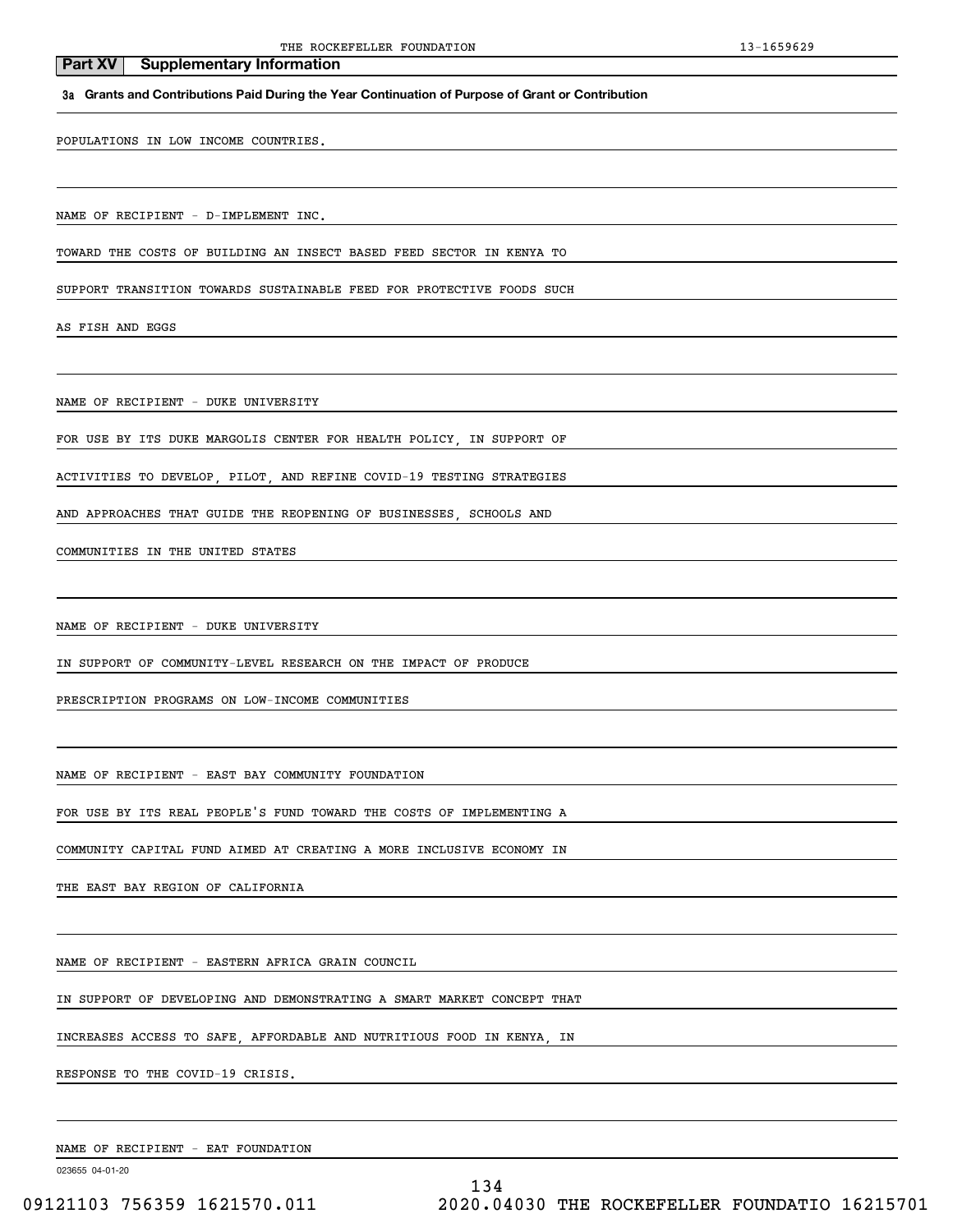**3a Grants and Contributions Paid During the Year Continuation of Purpose of Grant or Contribution**

TOWARD THE COSTS OF LAUNCHING THE FOOD SYSTEM ECONOMIC COMMISSION, AN

INDEPENDENT, INTERDISCIPLINARY ACADEMIC COMMISSION TO DELIVER A STATE

OF THE ART SCIENTIFIC ASSESSMENT ON THE ECONOMICS OF THE TRANSITION TO

HEALTHY, INCLUSIVE AND SUSTAINABLE FOOD SYSTEMS

NAME OF RECIPIENT - ECONOMIC DEVELOPMENT AUTHORITY OF THE CITY OF NORFOLK

IN SUPPORT OF PROVIDING TECHNICAL ASSISTANCE TO BLACK- AND LATINX-OWNED

MICROBUSINESSES IN NORFOLK, VA TO HELP THEM STRENGTHEN THEIR BUSINESSES

AND ATTRACT MORE INVESTMENT CAPITAL

NAME OF RECIPIENT - ELEVATE CONSULTING AND COMMUNICATIONS, LLC

IN SUPPORT OF ESTABLISHING THE NORTHEAST INFRASTRUCTURE ACCELERATOR AND

DESIGNING AN INFRASTRUCTURE INVESTMENT MODEL FOR STATES AND REGIONS TO

UNDERSTAND THE SAVINGS ASSOCIATED WITH ADOPTING A RESILIENT WATER

INFRASTRUCTURE

NAME OF RECIPIENT - ELLEN JOHNSON SIRLEAF PRESIDENTIAL FOUNDATION

TOWARD THE COSTS OF ACTIVITIES TO ADVANCE AND SUSTAIN EFFORTS TO

BOLSTER WOMEN'S POLITICAL AND SOCIAL DEVELOPMENT ON THE AFRICAN

CONTINENT

NAME OF RECIPIENT - ENERGY COMPANY OF THE FUTURE LIMITED

IN SUPPORT OF PREPARING TO LAUNCH A PILOT EFFORT TO PROVIDE UNIVERSAL

ENERGY ACCESS IN NIGERIA THROUGH A COMBINATION OF ON- AND OFF-GRID

SOLUTIONS

NAME OF RECIPIENT - ENERGY COMPANY OF THE FUTURE LIMITED

IN SUPPORT OF COMPLETING THE LAUNCH OF ITS INTEGRATED ELECTRICITY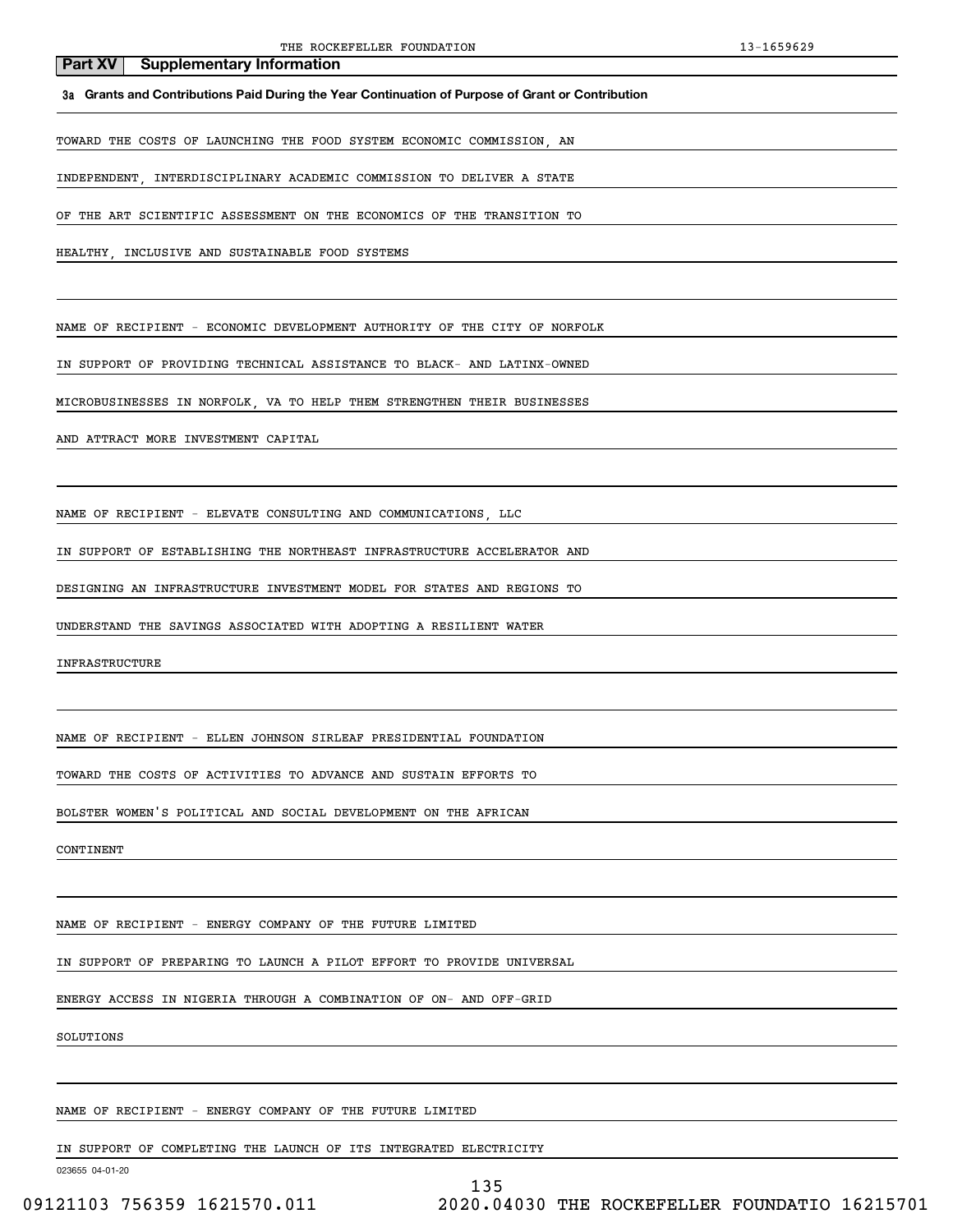**3a Grants and Contributions Paid During the Year Continuation of Purpose of Grant or Contribution**

DISTRIBUTION PROJECT, WHICH WILL INVEST IN AND OPERATE ACROSS THE POWER

SECTOR VALUE CHAIN - FROM DEVELOPING EMBEDDED GENERATION CAPACITY

(RENEWABLES), ON-GRID ELECTRICITY DISTRIBUTION, LAST MILE RETICULATION

(I.E. SMART METERING), AND OFF-GRID (MINI-GRIDS AND SOLAR HOME SYSTEMS)

IN ORDER TO PROVIDE ENERGY ACCESS IN NIGERIA TO POOR AND VULNERABLE

POPULATIONS AS DESCRIBED IN THE ATTACHED PROPOSAL.

NAME OF RECIPIENT - ENGINE FOUNDATION INC

TOWARD THE COSTS OF A PUBLIC EDUCATION CAMPAIGN TO BE MOUNTED BY ITS

COVID-19 TECHNOLOGY TASK FORCE TO DRIVE PARTICIPATION IN CONTACT

TRACING.

NAME OF RECIPIENT - ENTERPRISE COMMUNITY PARTNERS, INC.

TOWARD THE COSTS OF THE RESEARCH AND DESIGN OF A COMMUNITY DEVELOPMENT

FINANCE INDEX TO INCREASE CAPITAL FLOW INTO POOR AND VULNERABLE

POPULATIONS THROUGH NEW FINANCIAL PRODUCTS

NAME OF RECIPIENT - E-RIIGI AKADEEMIA SIHTASUTUS

IN SUPPORT OF DEVELOPING AND TESTING A CONCEPT FOR A "DIGITAL

TRANSFORMATION ACCELERATOR" DESIGNED TO INCREASE GOVERNMENT

CAPABILITIES FOR PUBLIC SERVICE DIGITIZATION

NAME OF RECIPIENT - EVERY MOTHER COUNTS

IN GENERAL SUPPORT OF ITS MISSION TO ACHIEVE QUALITY, RESPECTFUL, AND

EQUITABLE MATERNITY CARE FOR ALL.

NAME OF RECIPIENT - FAMILY VALUES AT WORK A MULTI-STATE CONSORTIUM

IN GENERAL SUPPORT OF ITS MISSION TO EXPAND PAID LEAVE IN THE U.S AT

023655 04-01-20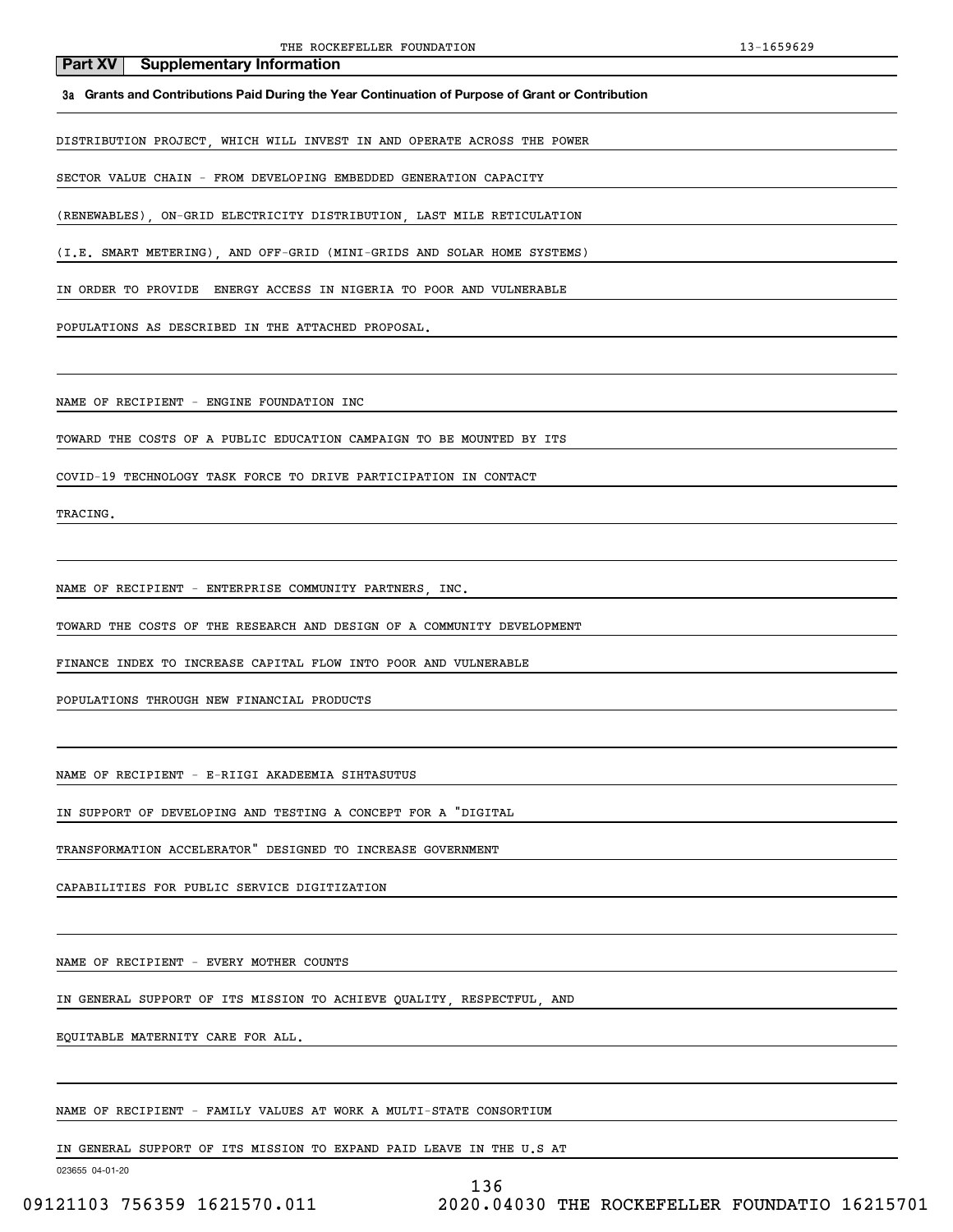**3a Grants and Contributions Paid During the Year Continuation of Purpose of Grant or Contribution**

THE STATE AND FEDERAL LEVEL, AS WELL AS EXPANDING SUPPORT FOR

CAREGIVING MORE BROADLY

NAME OF RECIPIENT - FARM SHOP LIMITED

IN SUPPORT OF USING ITS FRANCHISE MODEL TO DESIGN AND IMPLEMENT

SUSTAINABLE FARMER AGGREGATION CENTERS IN KENYA TO SUPPORT SMALLHOLDER

FARMERS AND INCREASE THE AVAILABILITY OF PROTECTIVE FOODS

NAME OF RECIPIENT - FEEDING AMERICA

IN SUPPORT OF AN EFFORT TO IDENTIFY AND RESCUE SURPLUS MEAT AND SEAFOOD

AND REDISTRIBUTE IT TO FOOD INSECURE POPULATIONS IN THE U.S.

NAME OF RECIPIENT - FLORIDA DEPARTMENT OF HEALTH IN MIAMI-DADE COUNTY

IN SUPPORT OF EFFORTS TO INCREASE THE SPEED AND EFFECTIVENESS OF

CONTACT TRACING, EMPLOYEE TESTING AND THE EDUCATION OF EMPLOYER

PROTOCOLS IN MIAMI-DADE COUNTY TO HELP IN RECOVERY EFFORTS RELATED TO

COVID-19

NAME OF RECIPIENT - FOODCORPS, INC.

TOWARD THE COSTS OF "REWORKING LUNCH," TO DESIGN AND IMPLEMENT

SOLUTIONS THAT MAKE HEALTHIER, MORE SUSTAINABLE FOOD READILY ACCESSIBLE

FOR SCHOOLS AND STUDENTS NATIONWIDE

NAME OF RECIPIENT - FOODSHOT GLOBAL, INC.

TOWARD THE COST OF THE GROUNDBREAKER PRIZE, TO ELEVATE INNOVATIVE WORK

IN PROTEIN PRODUCTION THAT ADVANCES A HEALTHIER, MORE SUSTAINABLE, AND

EQUITABLE FOOD SYSTEM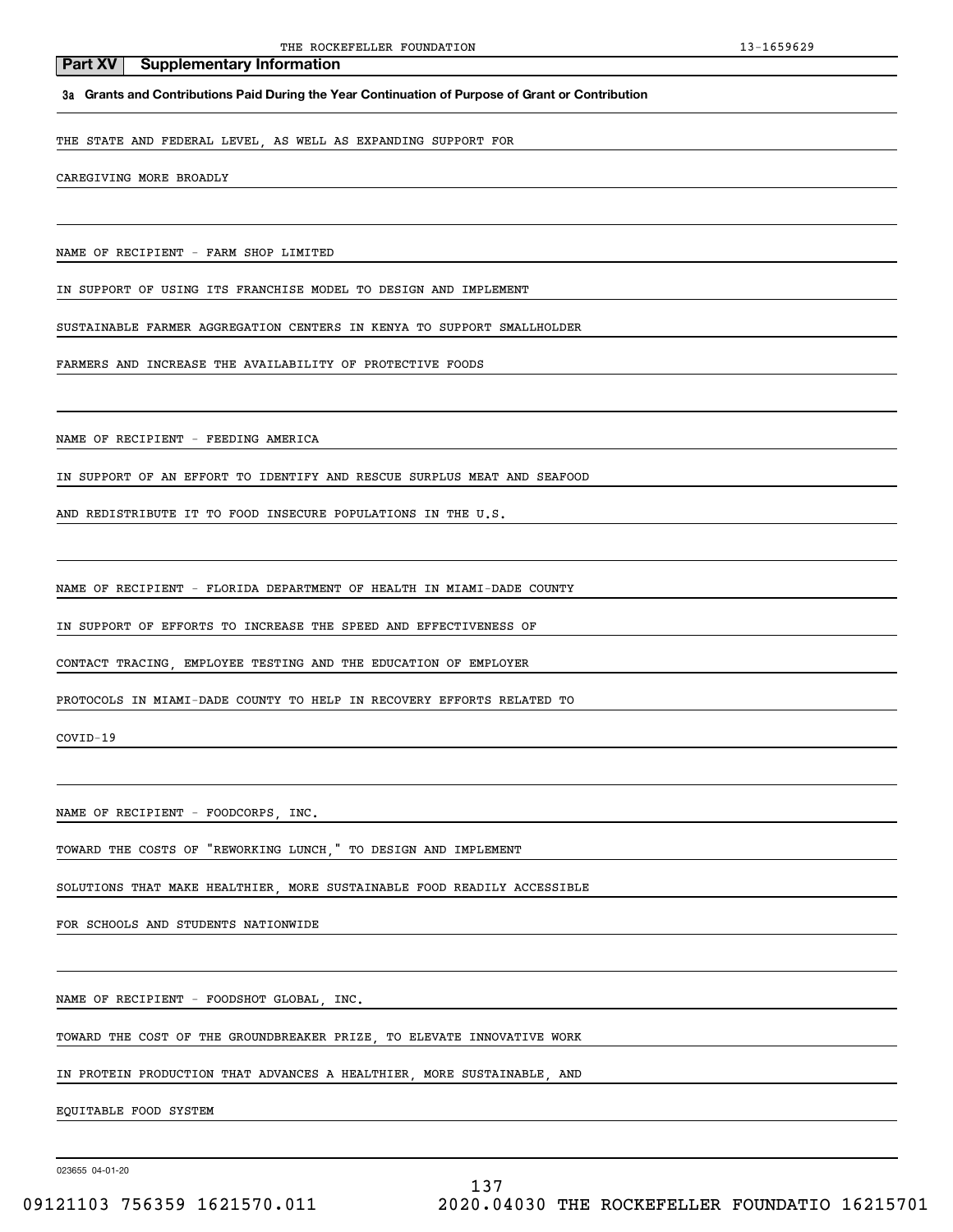**3a Grants and Contributions Paid During the Year Continuation of Purpose of Grant or Contribution**

NAME OF RECIPIENT - FORWARD TOGETHER NEW ORLEANS

IN SUPPORT OF EFFORTS TO TRAIN FORMER HOSPITALITY WORKERS WHO ARE

FACING JOB-LOSS DUE TO THE COVID-19 PANDEMIC FOR A HEALTHCARE CAREER

THAT BEGINS AS A COMMUNITY HEALTH WORKER AND CONTACT TRACER, IN

COLLABORATION WITH THE CITY OF NEW ORLEANS AND RESILIENCE FORCE

NAME OF RECIPIENT - FOUNDATION FOR BUSINESS EQUITY, INC.

TOWARD THE COSTS OF PROVIDING BUSINESS ADVISORY PROGRAMMING AND

FINANCING ACCESS FOR BLACK AND LATINX-OWNED BUSINESSES IN BOSTON, MA

NAME OF RECIPIENT - FOUNDATION FOR INNOVATIVE NEW DIAGNOSTICS

IN SUPPORT OF EXPANDING ACCESS AND DEPLOYMENT OF RAPID DIAGNOSTIC

TESTING FOR COVID-19 IN LOW- AND MIDDLE-INCOME COUNTRIES

NAME OF RECIPIENT - FOUNDERS FIRST COMMUNITY DEVELOPMENT CORPORATION INC.

IN GENERAL SUPPORT OF ITS MISSION TO GROW AND EXPAND DIVERSE,

FOUNDER-LED SMALL BUSINESSES THROUGHOUT THE U.S.

NAME OF RECIPIENT - FSG, INC.

TOWARD THE COSTS OF ITS SHARED VALUE INITIATIVE, TO CONTINUE TO DEVELOP

THE CONCEPT OF SHARED VALUE AND PROMOTE IT AS A GUIDING PHILOSOPHY AND

CORE BUSINESS PRACTICE THAT DRIVES INNOVATION BY ADDRESSING SOCIAL

NEEDS

NAME OF RECIPIENT - FUND FOR THE ARTS, INC.

TOWARD THE COSTS OF PROVIDING IMMEDIATE FUNDS TO KEEP BLACK-OWNED

RESTAURANTS IN LOUISVILLE, KY OPEN AND IN A POSITION TO STABILIZE

DURING THE COVID-19 PANDEMIC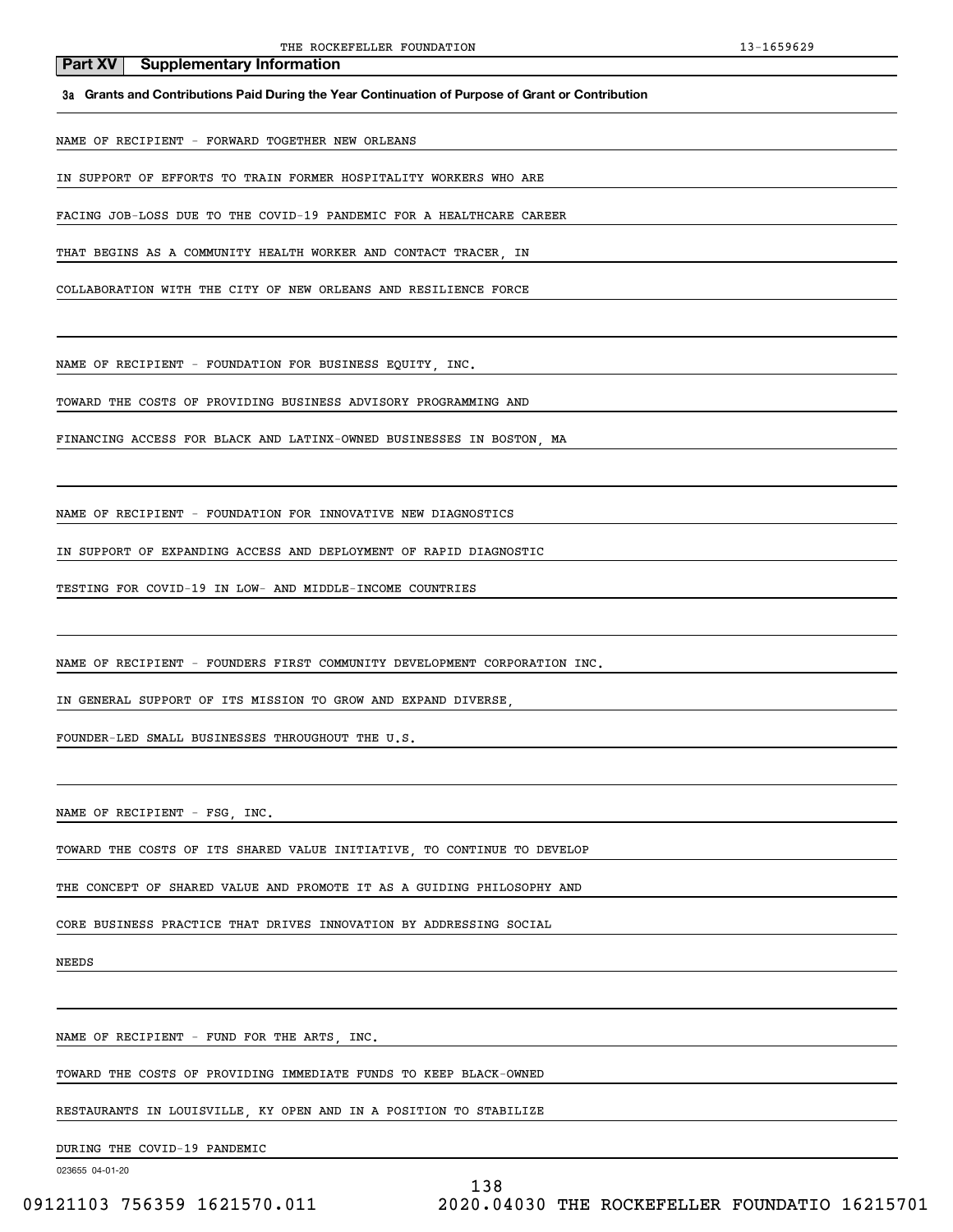**3a Grants and Contributions Paid During the Year Continuation of Purpose of Grant or Contribution**

NAME OF RECIPIENT - FUSION PARTNERSHIPS, INC.

FOR USE BY ITS CLLCTIVLY PROJECT, IN SUPPORT OF AN INITIATIVE TO AWARD

MICRO-GRANTS TO BLACK-LED COMMUNITY ORGANIZATIONS AND BLACK-OWNED

BUSINESSES IMPACTED BY COVID-19 IN GREATER BALTIMORE

NAME OF RECIPIENT - GENESIS ANALYTICS PTY LTD

IN SUPPORT OF DEVELOPING A TOOLKIT TO SHARE THE LEARNINGS OF THE

ROCKEFELLER FOUNDATION'S YIELDWISE INITIATIVE TO THE RELEVANT ACTORS IN

THE FOOD LOSS AND WASTE SECTOR

NAME OF RECIPIENT - GEORGETOWN UNIVERSITY

FOR USE BY ITS BEECK CENTER FOR SOCIAL IMPACT + INNOVATION IN SUPPORT

OF DEVELOPING SHARED OPEN SOURCE SOFTWARE FOR STATES TO DIGITALLY

ADMINISTER HIGH-PRIORITY PROGRAMS SUCH AS PAID FAMILY AND MEDICAL LEAVE

OR UNEMPLOYMENT INSURANCE, THEREBY INCREASING UPTAKE AND ACCESS

NAME OF RECIPIENT - GEORGETOWN UNIVERSITY

IN SUPPORT OF ITS INSTITUTE FOR WOMEN, PEACE AND SECURITY TO PRODUCE A

MULTIMEDIA REPORT ON PROGRESS TO BRIDGE THE GENDER GAP IN SOCIETY IN

ORDER TO INFORM HIGH-LEVEL DISCUSSIONS ON GENDER EQUALITY.

NAME OF RECIPIENT - GEORGETOWN UNIVERSITY

FOR USE BY ITS BEECK CENTER FOR SOCIAL IMPACT + INNOVATION IN SUPPORT

OF LAUNCHING AND COORDINATING A "DIGITAL STATE NETWORK," AN

ACTION-ORIENTED RESEARCH PORTFOLIO, AND AN OPEN PLATFORM FOR KNOWLEDGE

SHARING TO HELP CIVIL SERVANTS AND POLICY MAKERS LEVERAGE GOVERNMENT

DATA AND TECHNOLOGY ETHICALLY AND AT SCALE

023655 04-01-20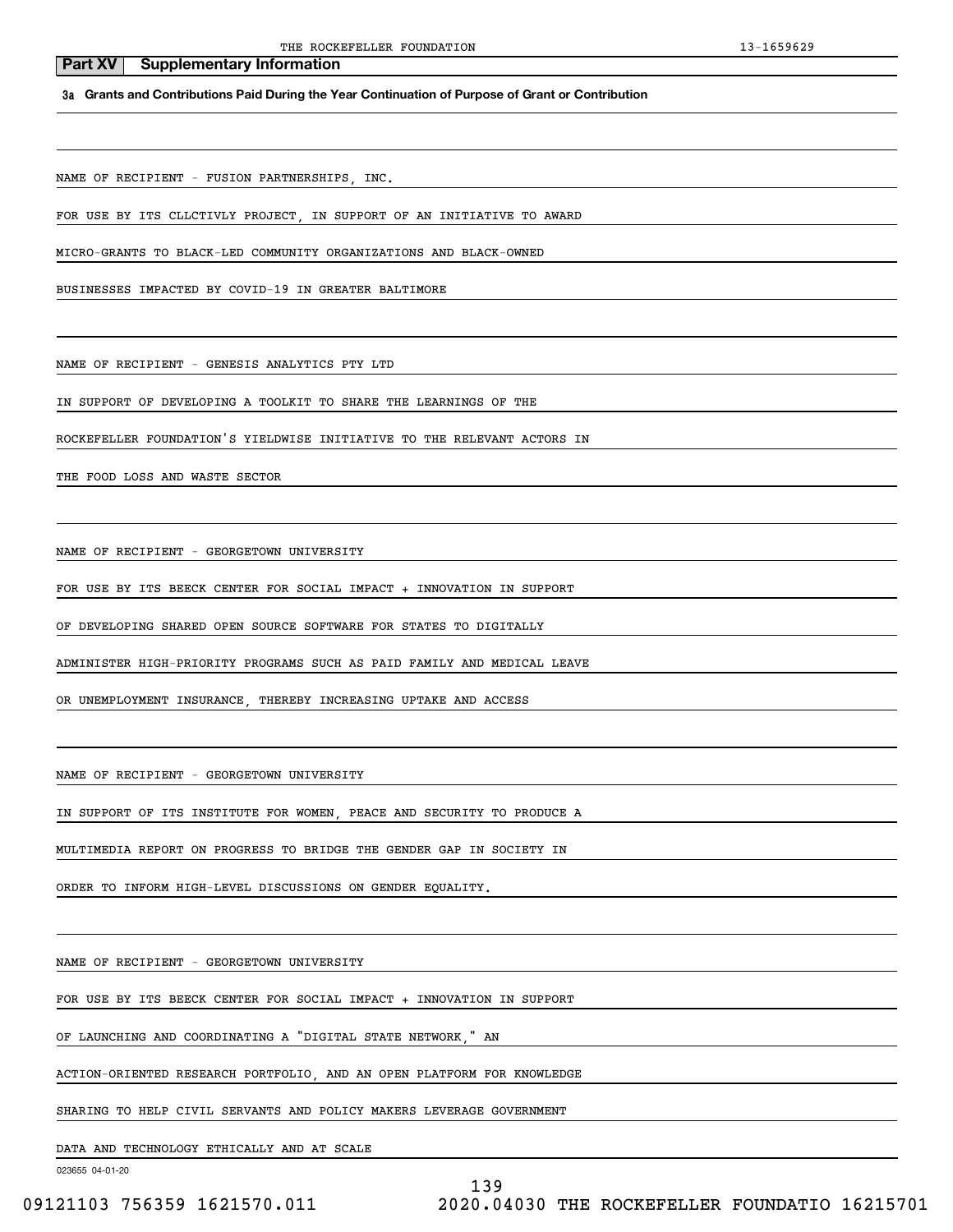**3a Grants and Contributions Paid During the Year Continuation of Purpose of Grant or Contribution**

NAME OF RECIPIENT - GEORGIA BUDGET AND POLICY INSTITUTE

IN GENERAL SUPPORT OF ITS MISSION TO ADVANCE LASTING SOLUTIONS THAT

EXPAND ECONOMIC OPPORTUNITY AND WELL-BEING FOR ALL GEORGIANS

NAME OF RECIPIENT - GIRL EFFECT

IN SUPPORT OF ESTABLISHING A PROOF OF CONCEPT AND DEVELOPING AN

IMPLEMENTATION PLAN TO DISTRIBUTE A COVID-19 VACCINE IN THE COMMUNITY

OF KIBERA IN NAIROBI, KENYA

NAME OF RECIPIENT - GLOBAL ALLIANCE FOR IMPROVED NUTRITION

IN SUPPORT OF PROVIDING SMALL- AND MEDIUM-SIZED ENTERPRISES WITH THE

RESOURCES TO SUSTAIN ACCESS TO NUTRITIOUS FOODS DURING THE COVID-19

PANDEMIC

NAME OF RECIPIENT - GLOBAL ALLIANCE FOR IMPROVED NUTRITION

IN SUPPORT OF SCALING THE FOOD SYSTEM DASHBOARD IN ORDER TO TRACK AND

COMPARE GLOBAL FOOD SYSTEMS VITAL SIGNS

NAME OF RECIPIENT - GLOBAL ALLIANCE FOR IMPROVED NUTRITION

IN SUPPORT OF GATHERING DATA ABOUT DIET QUALITY IN GHANA AND TANZANIA

TO INFORM THE GALLUP GLOBAL DIET QUALITY PROJECT, AN EFFORT TO BUILD

THE FIRST GLOBAL DIET QUALITY DATABASE FREELY ACCESSIBLE TO THE PUBLIC

NAME OF RECIPIENT - GLOBAL FUND TO FIGHT AIDS, TUBERCULOSIS & MALARIA

IN SUPPORT OF STRENGTHENING HEALTH DATA SYSTEMS TO ENABLE SCALE UP AND

USE OF DATA ANALYTICS BY MINISTRIES OF HEALTH IN AT LEAST 4 LOW-INCOME

ECONOMY COUNTRIES, REFERRED TO AS THE DIGITAL HEALTH CATALYTIC FUND.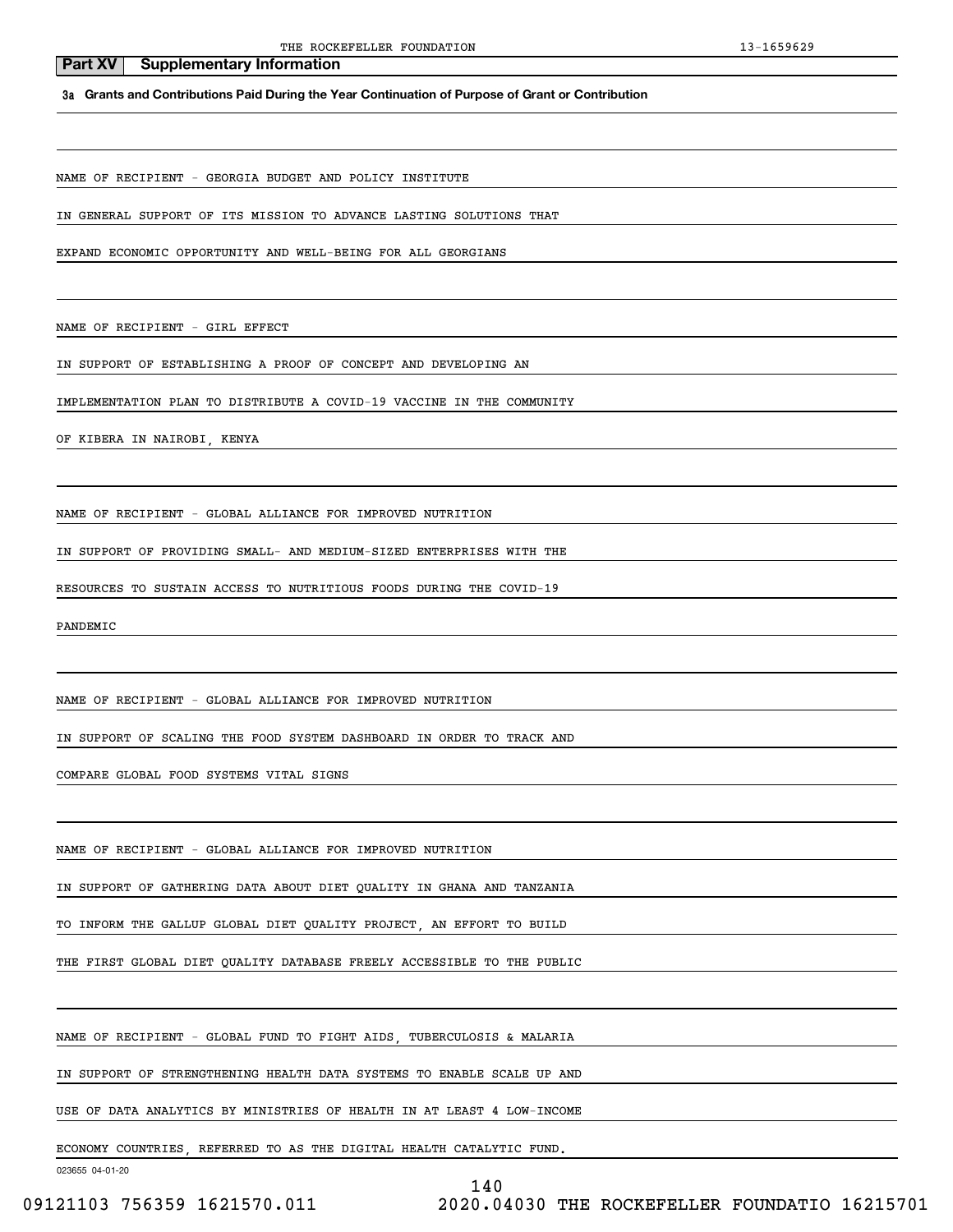**3a Grants and Contributions Paid During the Year Continuation of Purpose of Grant or Contribution**

NAME OF RECIPIENT - GLOBAL IMPACT INVESTING NETWORK

TOWARD THE COSTS OF MOBILIZING IMPACT INVESTMENT FOR COVID-19 RESPONSE,

RECOVERY, AND RESILIENCE

NAME OF RECIPIENT - GLOBAL RESILIENT CITIES NETWORK

IN SUPPORT OF STRENGTHENING ITS ORGANIZATIONAL CAPACITY AND

SUSTAINABILITY AND ITS EFFORTS TO HELP CITIES IN ITS GLOBAL NETWORK

MAINTAIN AND RECOVER CRITICAL FUNCTION IN THE FACE OF SHOCKS AND

STRESSES

NAME OF RECIPIENT - HEALTH CARE WITHOUT HARM

IN SUPPORT OF ITS HEALTHY FOOD IN HEALTH CARE INITIATIVE TO LEVERAGE

THE FOOD PURCHASING POWER OF HOSPITALS IN ORDER TO INCREASE THE SUPPLY

OF HEALTHY, SUSTAINABLE, AND EQUITABLY-SOURCED FOOD FOR VULNERABLE

POPULATIONS

NAME OF RECIPIENT - HELENA GROUP FOUNDATION

TO FACILITATE ROCKEFELLER FOUNDATION DONATIONS TO CHARITABLE

ORGANIZATIONS THROUGH ITS MATCHING GIFT PROGRAM AND OTHER SIMILAR

PROGRAMS, AS WELL AS CONTRIBUTIONS TO PHILANTHROPIC SECTOR

ORGANIZATIONS

NAME OF RECIPIENT - HIGH RESOLVES AMERICA

TO FACILITATE ROCKEFELLER FOUNDATION DONATIONS TO CHARITABLE

ORGANIZATIONS THROUGH ITS MATCHING GIFT PROGRAM AND OTHER SIMILAR

PROGRAMS, AS WELL AS CONTRIBUTIONS TO PHILANTHROPIC SECTOR

ORGANIZATIONS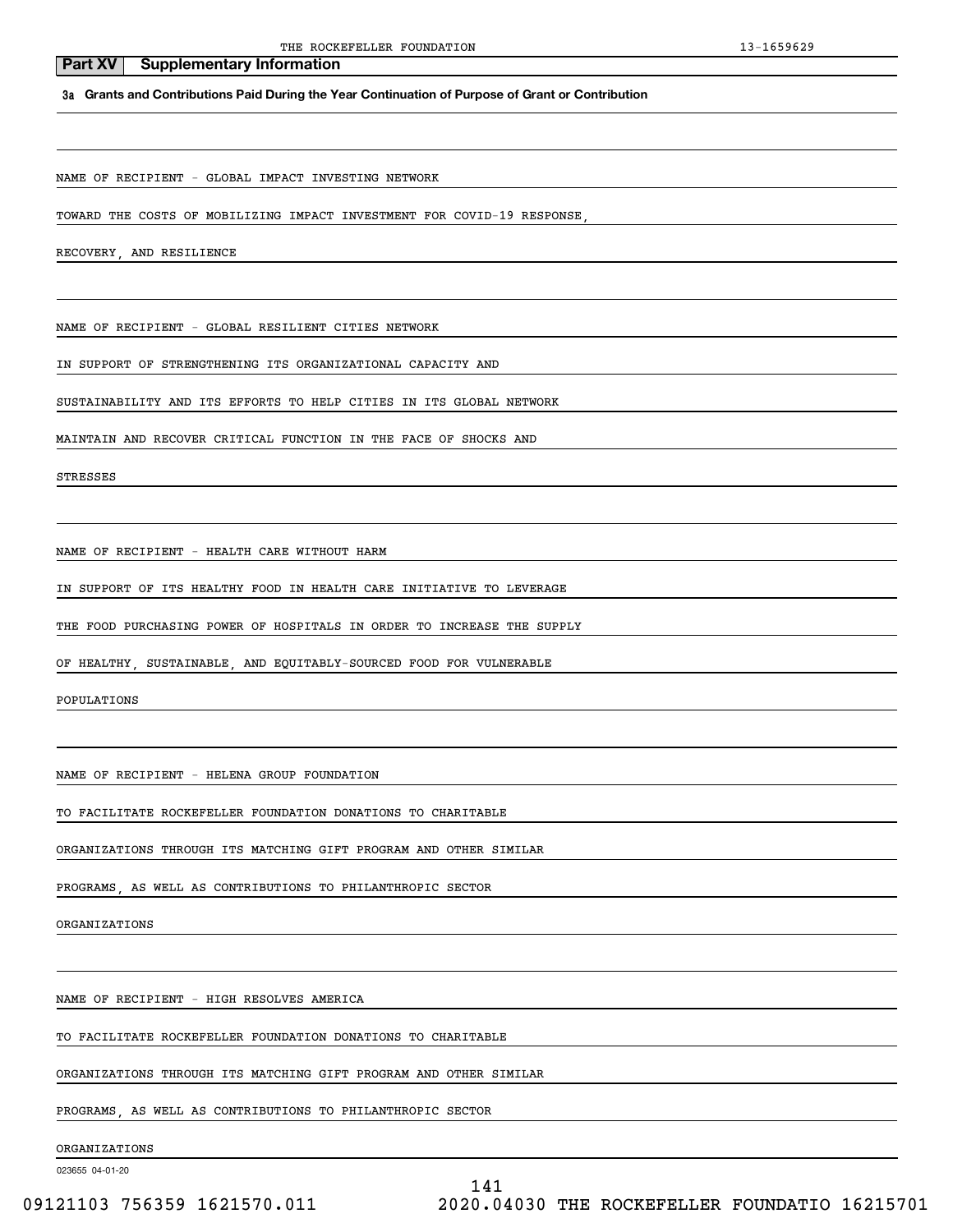# **3a Grants and Contributions Paid During the Year Continuation of Purpose of Grant or Contribution**

NAME OF RECIPIENT - HISPANIC FEDERATION

**Part XV** Supplementary Information

TO FACILITATE ROCKEFELLER FOUNDATION DONATIONS TO CHARITABLE

ORGANIZATIONS THROUGH ITS MATCHING GIFT PROGRAM AND OTHER SIMILAR

PROGRAMS, AS WELL AS CONTRIBUTIONS TO PHILANTHROPIC SECTOR

ORGANIZATIONS

NAME OF RECIPIENT - HISPANICS IN PHILANTHROPY

TO FACILITATE ROCKEFELLER FOUNDATION DONATIONS TO CHARITABLE

ORGANIZATIONS THROUGH ITS MATCHING GIFT PROGRAM AND OTHER SIMILAR

PROGRAMS, AS WELL AS CONTRIBUTIONS TO PHILANTHROPIC SECTOR

ORGANIZATIONS

NAME OF RECIPIENT - HISPANICS IN PHILANTHROPY

IN SUPPORT OF FACILITATING THE ROCKEFELLER FOUNDATION DONATIONS TO

CHARITABLE ORGANIZATIONS

NAME OF RECIPIENT - HISPANICS IN PHILANTHROPY

TOWARD THE COSTS OF AN EFFORT TO INCREASE THE SKILLS AND CAPACITY OF

LATINX SMALL BUSINESSES IN MIAMI, FLORIDA AND EL PASO, TEXAS BY

PROVIDING TECHNICAL ASSISTANCE AND INCREASED ACCESS TO CAPITAL

NAME OF RECIPIENT - HUMAN RIGHTS CAMPAIGN FOUNDATION

IN GENERAL SUPPORT OF ITS MISSION TO END DISCRIMINATION AGAINST LGBTQ

PEOPLE AND REALIZE A WORLD THAT ACHIEVES FUNDAMENTAL FAIRNESS AND

EQUALITY FOR ALL

NAME OF RECIPIENT - HUMBOLDT AREA FOUNDATION

023655 04-01-20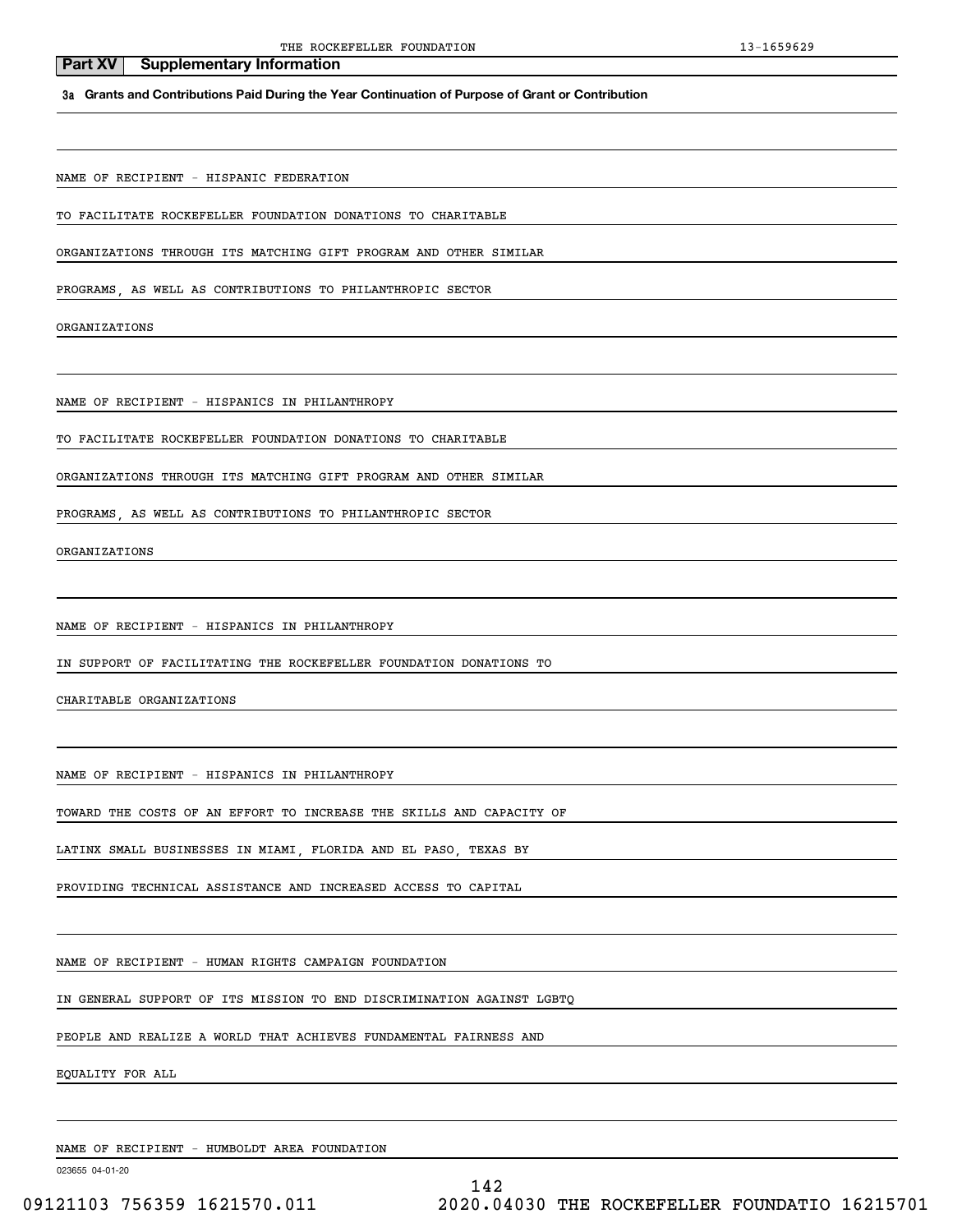### **3a Grants and Contributions Paid During the Year Continuation of Purpose of Grant or Contribution**

### TO FACILITATE ROCKEFELLER FOUNDATION DONATIONS TO CHARITABLE

### ORGANIZATIONS THROUGH ITS MATCHING GIFT PROGRAM AND OTHER SIMILAR

PROGRAMS, AS WELL AS CONTRIBUTIONS TO PHILANTHROPIC SECTOR

ORGANIZATIONS

NAME OF RECIPIENT - IDEO.ORG

**Part XV** Supplementary Information

IN SUPPORT OF HUMAN-CENTERED, DESIGN-DRIVEN RESEARCH TO STUDY AND

SHOWCASE WAYS THAT PEOPLE AND COMMUNITIES MAY BENEFIT FROM DIGITAL

#### GOVERNMENT TRANSFORMATION

NAME OF RECIPIENT - IDFC FOUNDATION

IN SUPPORT OF ITS IDFC INSTITUTE TO DEVELOP A CAPACITY-ENHANCING

FRAMEWORK IN ORDER TO PROVIDE CITIZEN-CENTRIC PUBLIC SERVICES THROUGH

THE USE OF DATA AND TECHNOLOGY

NAME OF RECIPIENT - IMPACT INVESTMENT SHUJOG LIMITED

IN SUPPORT OF MONITORING AND EVALUATING THE WOMEN'S LIVELIHOOD BOND, A

REPLICABLE SOCIAL MISSION BOND DESIGNED TO RAISE CAPITAL TO PROMOTE

ECONOMIC INCLUSION AND RESILIENCE FOR POOR AND VULNERABLE WOMEN IN

SOUTH AND SOUTHEAST ASIA

NAME OF RECIPIENT - IMPACT WATER LLC

IN SUPPORT OF PILOTING THE SOCIAL SUCCESS NOTE, AN INNOVATIVE FINANCING

INSTRUMENT, TO ENABLE IMPACT WATER (OR A COMPARABLE SOCIAL ENTERPRISE)

TO FUND WATER PURIFICATION SYSTEMS IN UGANDA

NAME OF RECIPIENT - IMPACTALPHA

IN SUPPORT OF ITS AGENTS OF IMPACT SCHOLARSHIP FUND, AN EFFORT TO

023655 04-01-20

143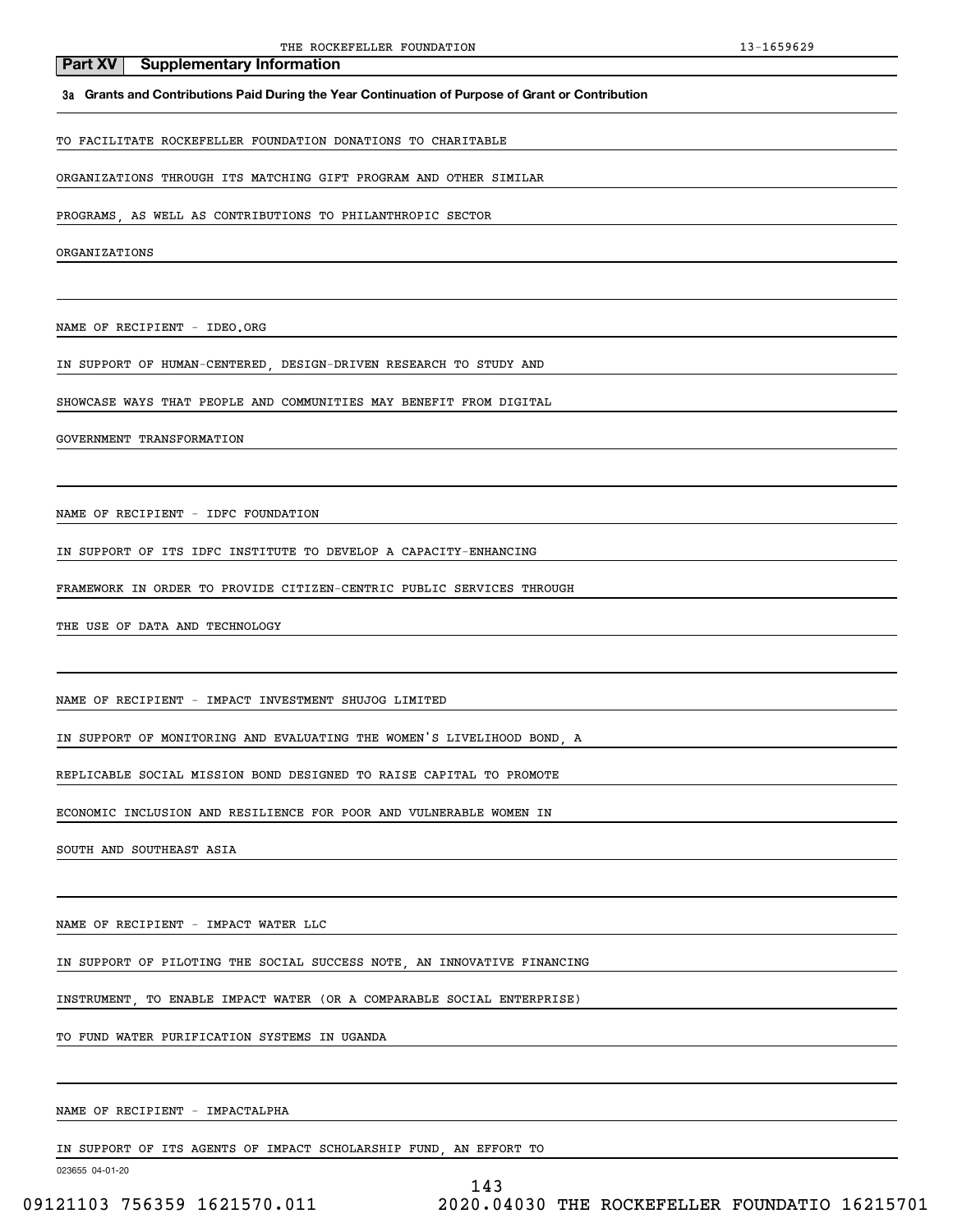**3a Grants and Contributions Paid During the Year Continuation of Purpose of Grant or Contribution**

PROVIDE SUBSCRIPTIONS FOR ACADEMIC INSTITUTIONS TO A DAILY NEWSLETTER

AND OTHER CONTENT RELATED TO IMPACT INVESTING AND SUSTAINABLE FINANCE

NAME OF RECIPIENT - IMPACTASSETS, INC.

IN SUPPORT OF DETERMINING WHETHER THE ROCKEFELLER FOUNDATION'S SEEDING

OF A CHARITABLE FUND BY BLUE FOREST CONSERVATION TO SUPPORT FOREST

MAINTENANCE ACROSS THE U.S. AS A MATCHING GIFT PROGRAM THROUGH A DONOR

ADVISED FUND VEHICLE WILL CATALYZE OTHER IMPACT INVESTORS AND GRANT

FUNDERS TO THE FUND

NAME OF RECIPIENT - IMPACTASSETS, INC.

IN SUPPORT OF EVALUATING MARKETING AND DISTRIBUTION STRATEGIES FOR UP

TO FOUR IMPACT INVESTMENT PRODUCTS, AS WELL AS SUPPORTING INVESTMENTS

IN SMALL- AND MEDIUM-ENTERPRISE FUND MANAGERS UTILIZING

SELF-LIQUIDATING AND REVENUE-BASED REPAYMENT MODELS, ALL IN AN EFFORT

TO TEST WAYS OF ADDRESSING ACCESS TO CAPITAL FOR UNDERSERVED

POPULATIONS IN THE U.S.

NAME OF RECIPIENT - INDEPENDENT SECTOR

IN GENERAL SUPPORT OF ITS MISSION TO ADVANCE THE COMMON GOOD BY

LEADING, STRENGTHENING AND MOBILIZING THE NONPROFIT COMMUNITY

NAME OF RECIPIENT - INSTITUTE FOR HEALTHCARE IMPROVEMENT

IN SUPPORT OF ESTABLISHING RAPID LEARNING AND ACTION NETWORKS TO SHARE

TESTING SOLUTIONS THAT DRIVE REDUCTIONS IN COVID-19 INFECTIONS

THROUGHOUT HEALTH WORKER SETTINGS IN SOUTH AFRICA

NAME OF RECIPIENT - INSTITUTE FOR LOCAL SELF-RELIANCE, INC.

023655 04-01-20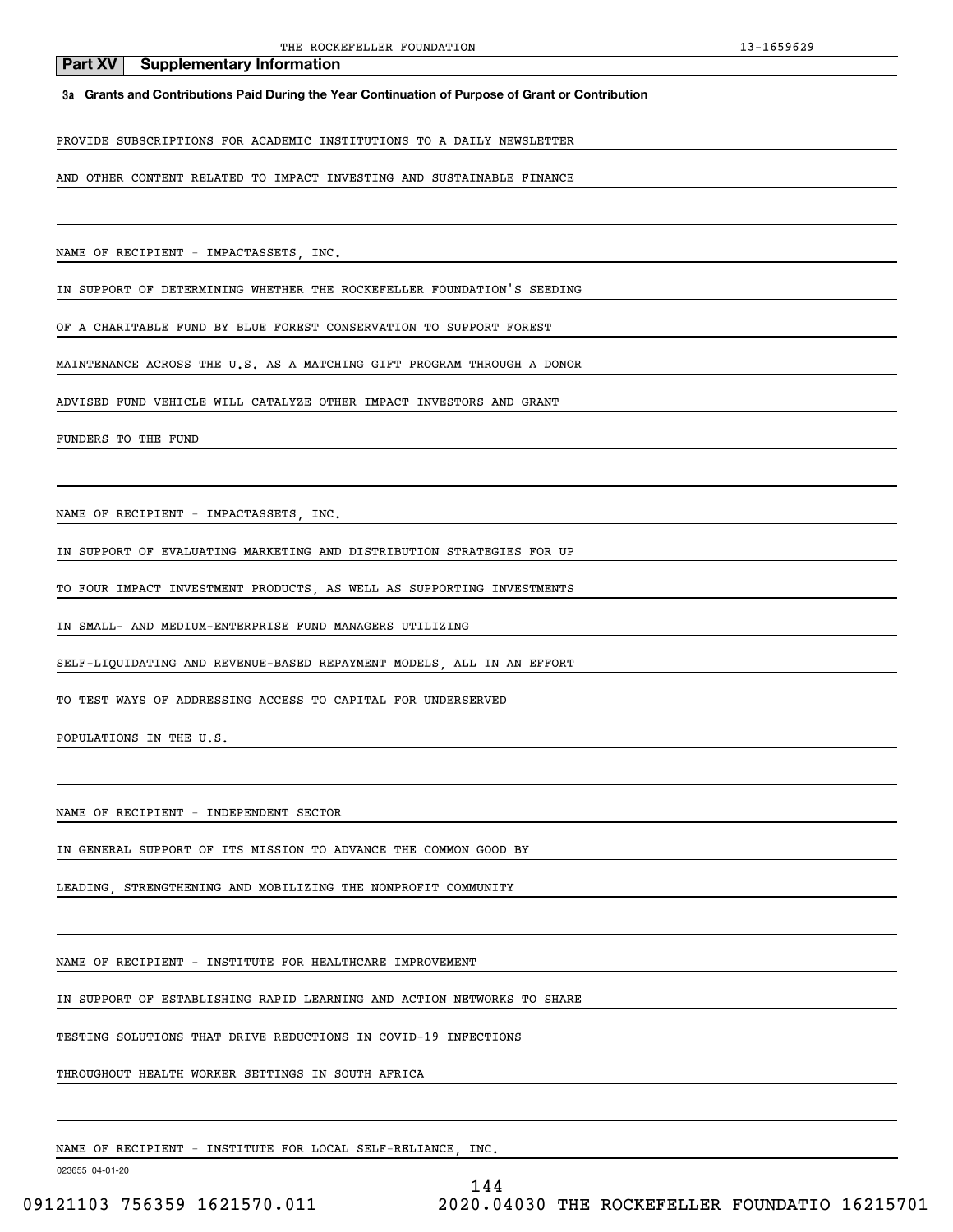**3a Grants and Contributions Paid During the Year Continuation of Purpose of Grant or Contribution**

IN SUPPORT OF RESEARCH TO DEVELOP A PROPOSAL TO DEPLOY 30 MILLION SOLAR

ROOFTOPS FOR EQUITABLE AND GREEN COVID-19 RECOVERY IN THE U.S.

NAME OF RECIPIENT - INSTITUTE OF INTERNATIONAL EDUCATION, INC.

IN SUPPORT OF ADMINISTERING SEVERAL ACTIVITIES AND PROGRAMS AT THE

ROCKEFELLER FOUNDATION BELLAGIO CENTER, ITALY: THE SEMI-ANNUAL

COMPETITIONS FOR BELLAGIO RESIDENTS, THE BELLAGIO TRAVEL AND LEARNING

FUND, AND OUTREACH ACTIVITIES

NAME OF RECIPIENT - INSTITUTE ON TAXATION AND ECONOMIC POLICY

IN SUPPORT OF RESEARCH AND DATA ANALYSIS ON THE IMPACT OF THE EARNED

INCOME TAX CREDIT AND CHILD TAX CREDIT IN AN EFFORT TO INCREASE THE

FINANCIAL STABILITY AND ECONOMIC ADVANCEMENT OF LOW- TO MODERATE-INCOME

WORKERS AND FAMILIES IN THE U.S.

NAME OF RECIPIENT - INTER-AMERICAN DEVELOPMENT BANK

IN SUPPORT OF ESTABLISHING SUB-REGIONAL PEER-TO-PEER INFORMATION

SHARING NETWORKS THAT ENABLE COUNTRIES AND/OR STATES WITH SHARED

SOCIO-ECONOMIC CHARACTERISTICS IN LATIN AMERICA TO SHARE INNOVATIVE AND

EFFECTIVE TESTING AND TRACING SOLUTIONS TO RESPOND TO THE COVID-19

PANDEMIC

NAME OF RECIPIENT - INTERNATIONAL BANK FOR RECONSTRUCTION AND DEVELOPMENT

FOR USE BY ITS ENERGY SECTOR MANAGEMENT ASSISTANCE PROGRAM (ESMAP)

TOWARD THE COSTS OF ESTABLISHING A TARGETED PROGRAM FOR STIMULATING

ELECTRICITY DEMAND IN ORDER TO ACCELERATE ENERGY ACCESS IN UP TO FOUR

AFRICAN COUNTRIES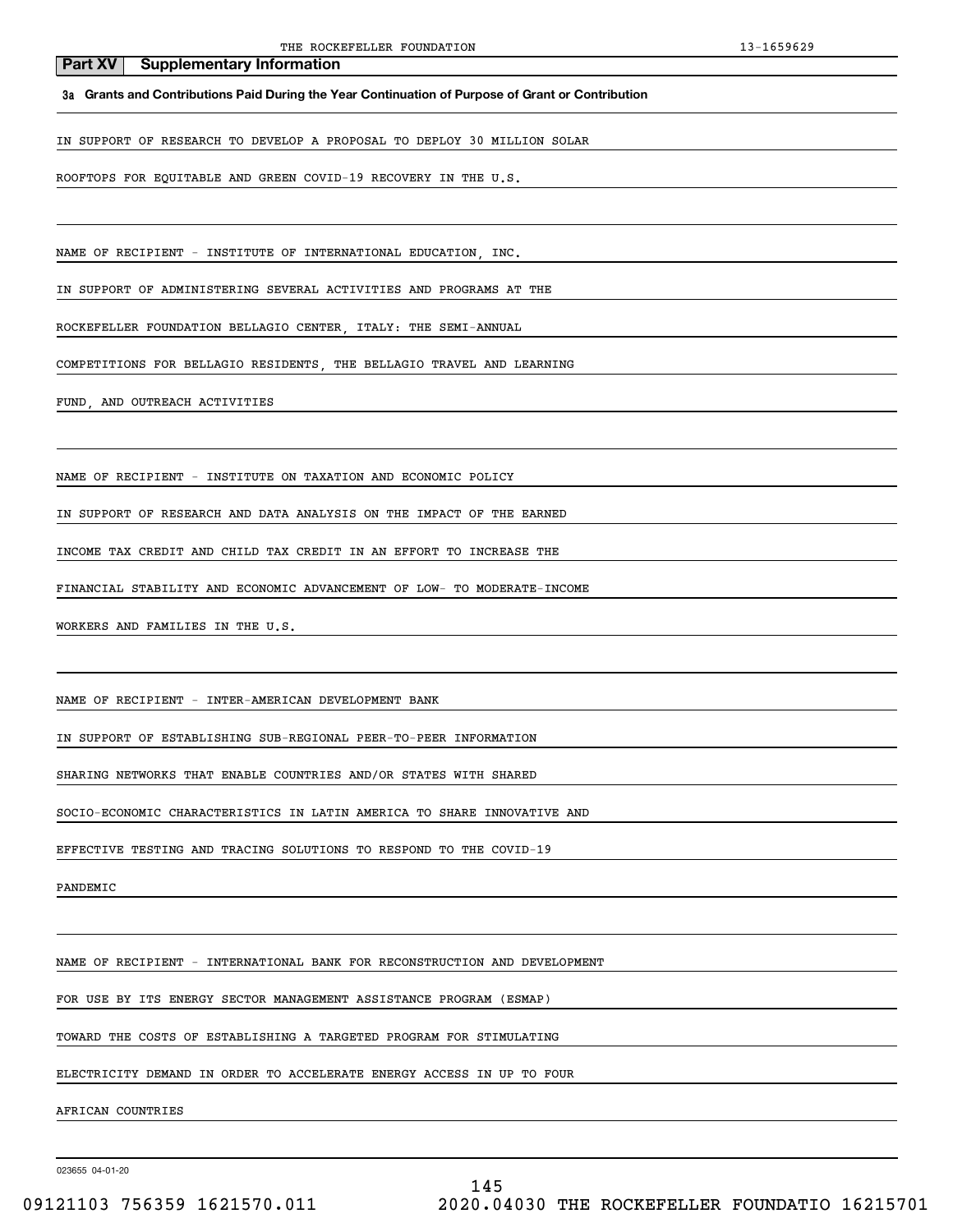**3a Grants and Contributions Paid During the Year Continuation of Purpose of Grant or Contribution**

NAME OF RECIPIENT - INTERNATIONAL BANK FOR RECONSTRUCTION AND DEVELOPMENT

IN SUPPORT OF DEVELOPING A GLOBAL FRAMEWORK FOR ACTION ON FOOD LOSS AND

WASTE INCLUDING DEVELOPING COUNTRY DIAGNOSTICS AND FORMING A HIGH-LEVEL

TASK FORCE

NAME OF RECIPIENT - INTERNATIONAL DEVELOPMENT RESEARCH CENTRE

TOWARD THE COSTS OF A RESEARCH PARTNERSHIP INITIATIVE THAT SEEKS TO

CATALYZE CHANGE FOR HEALTHY AND SUSTAINABLE FOOD SYSTEMS IN LOW- AND

MIDDLE-INCOME COUNTRIES

NAME OF RECIPIENT - INTERNATIONAL FOOD POLICY RESEARCH INSTITUTE

IN SUPPORT OF AN EXPERT CONSULTATION AND CONVENING ON THE UNIQUE ROLE

OF PROTEIN AND ANIMAL-SOURCED FOODS IN NUTRITION AND ADDITIONAL

ANALYSES RELATED TO NUTRITION, PROTEIN, AND FOOD SYSTEMS

NAME OF RECIPIENT - INTERNATIONAL RESCUE COMMITTEE

IN SUPPORT OF RESEARCH ON THE COST-EFFECTIVENESS OF SIMPLIFIED

TREATMENT PROTOCOLS FOR ACUTE MALNUTRITION, IN ORDER TO LEVERAGE THE

SUPPORT OF COMMUNITY HEALTH SYSTEMS TO IDENTIFY AND TREAT CHILDREN IN

VULNERABLE COMMUNITIES

NAME OF RECIPIENT - INTERNATIONAL SENIOR LAWYER'S CORPORATION

IN GENERAL SUPPORT OF ITS MISSION TO PROVIDE PRO BONO LEGAL ASSISTANCE

TO SUPPORT JUST, ACCOUNTABLE, AND INCLUSIVE DEVELOPMENT

NAME OF RECIPIENT - INTRINSIC VALUE EXCHANGE, INC.

TOWARD THE COSTS OF RESEARCHING AND DEVELOPING THE INTRINSIC VALUE

EXCHANGE, A MODEL FOR PUBLIC OWNERSHIP OF NATURAL CAPITAL ECOSYSTEM

023655 04-01-20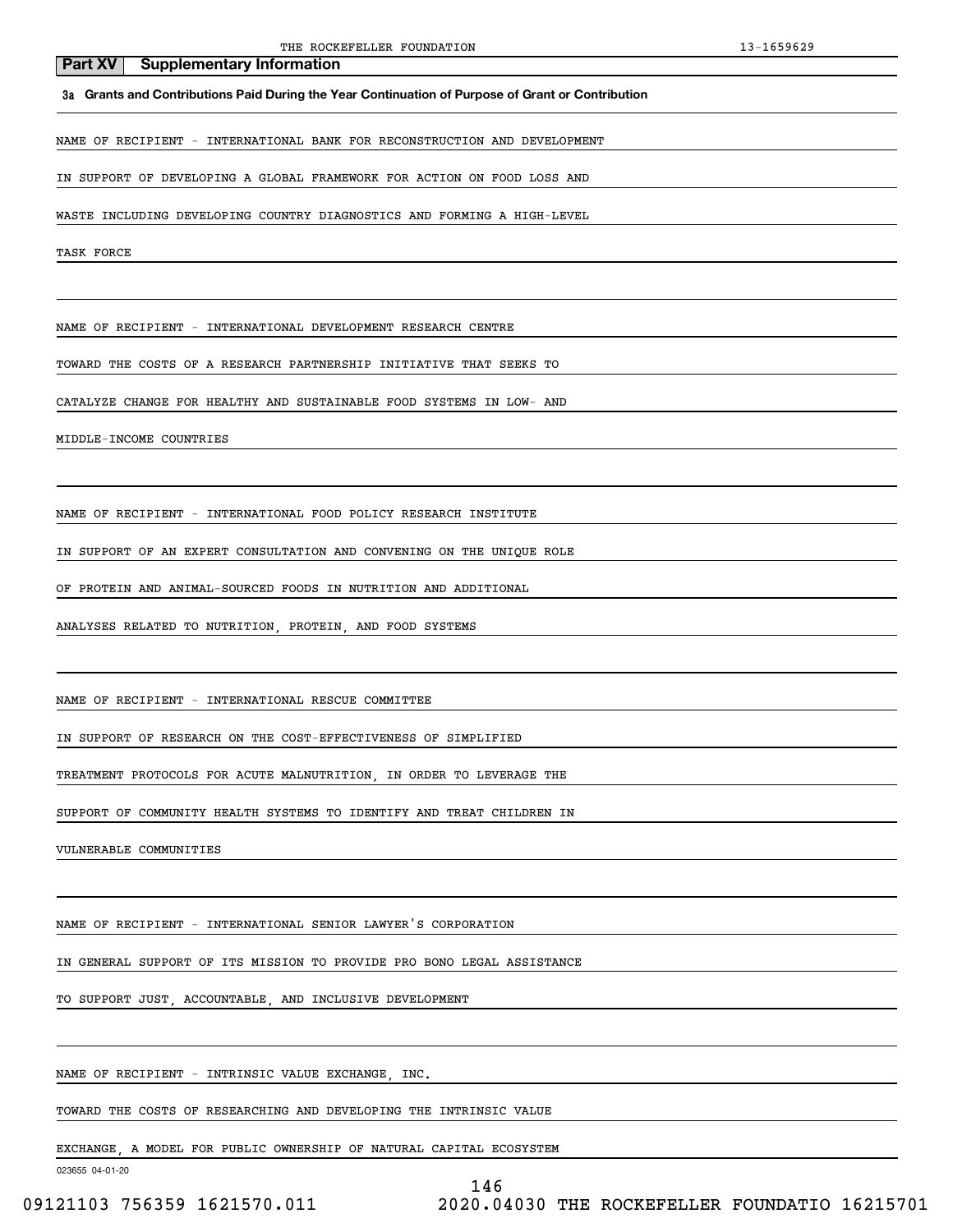#### **3a Grants and Contributions Paid During the Year Continuation of Purpose of Grant or Contribution**

#### SERVICES

NAME OF RECIPIENT - INVEST ATLANTA

IN SUPPORT OF ENHANCING ATLANTA'S CAPACITY TO LEVERAGE THE OPPORTUNITY

ZONES TAX INCENTIVE TO ATTRACT PRIVATE INVESTMENTS INTO DISTRESSED

COMMUNITIES

NAME OF RECIPIENT - IOWA STATE UNIVERSITY OF SCIENCE AND TECHNOLOGY

IN SUPPORT OF ESTABLISHING GLOBAL PARTNERSHIPS IN ORDER TO ADVANCE

COLLABORATIVE THINKING AND LEVERAGE EXPERTISE, KNOWLEDGE, AND

INNOVATION FOR THE SUSTAINABLE REDUCTION OF POST-HARVEST LOSS WITHIN

THE GLOBAL FOOD SYSTEM

NAME OF RECIPIENT - JOHNS HOPKINS UNIVERSITY

FOR USE BY ITS SCHOOL OF NURSING, IN SUPPORT OF DEVELOPING QUANTITATIVE

MODELS TO SPEED AND IMPROVE THE DEVELOPMENT OF ANALYTICS PRODUCTS TO

INFORM COVID-19 RESPONSE AND MITIGATION

NAME OF RECIPIENT - JOINT CENTER FOR POLITICAL AND ECONOMIC STUDIES, INC.

TOWARD THE COSTS OF CONDUCTING RESEARCH TO IDENTIFY CHALLENGES FACED BY

BUSINESSES IN THE U.S. OWNED BY PEOPLE OF COLOR IN THE WAKE OF THE

COVID-19 PANDEMIC, AND TO IDENTIFY AND EDUCATE THE COMMUNITY ON

POTENTIAL SOLUTIONS

NAME OF RECIPIENT - JUST CAPITAL FOUNDATION, INC.

IN GENERAL SUPPORT OF ITS MISSION TO BUILD AN ECONOMY THAT WORKS FOR

ALL AMERICANS BY HELPING COMPANIES TO IMPROVE HOW THEY SERVE ALL THEIR

STAKEHOLDERS WORKERS, CUSTOMERS, COMMUNITIES, THE ENVIRONMENT, AND

023655 04-01-20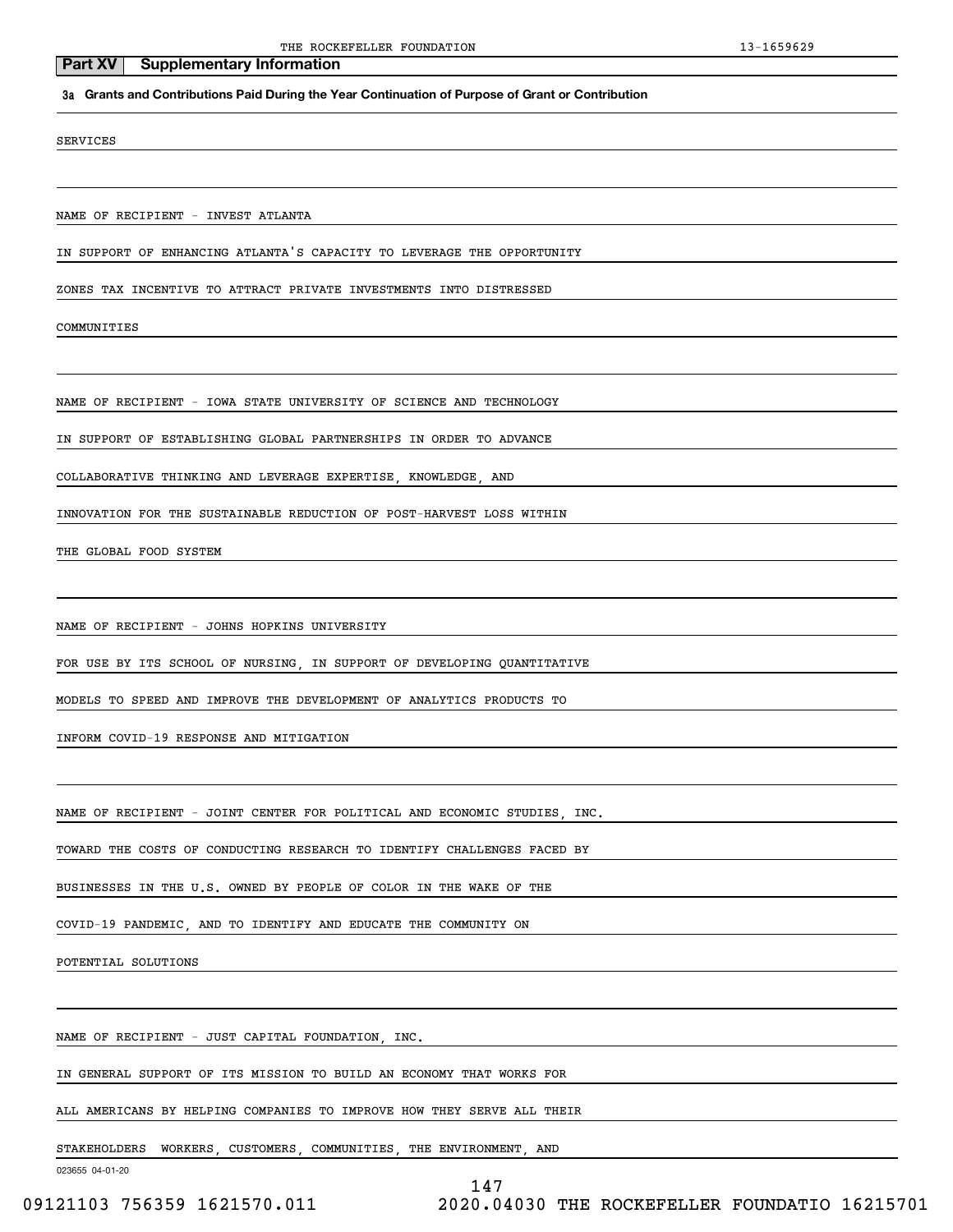#### **3a Grants and Contributions Paid During the Year Continuation of Purpose of Grant or Contribution**

SHAREHOLDERS

NAME OF RECIPIENT - JUST COMMUNITY, INC.

IN SUPPORT OF EXPANDING ITS OPERATIONS TO EL PASO AND HOUSTON AND

ESTABLISHING A LOAN FUND TO PROVIDE LOW-INCOME LATINA ENTREPRENEURS AND

BUSINESS OWNERS IN THESE CITIES WITH IMPROVED ACCESS TO CAPITAL

NAME OF RECIPIENT - KASETSART UNIVERSITY

FOR USE BY ITS RICE SCIENCE CENTER AND RICE GENE DISCOVERY UNIT, IN

SUPPORT OF RESEARCH ON THE NUTRITIONAL PROFILE OF THAI "RAINBOW RICE"

IN ORDER TO DEVELOP INNOVATIVE FOOD PRODUCTS THAT HELP COUNTER THE RISE

OF NON-COMMUNICABLE DISEASES IN THAILAND

NAME OF RECIPIENT - LIVING CITIES, INC.: THE NATIONAL COMMUNITY

DEVELOPMENT INITIATIVE

IN SUPPORT OF ITS CLOSING THE GAPS ACCELERATOR PROJECT, A COMMUNITY OF

PRACTICE FOR 30 CITIES TO ADDRESS SYSTEMIC INEQUITIES AND CLOSE INCOME

AND WEALTH GAPS, AND IN GENERAL SUPPORT OF ITS MISSION TO ADVANCE

OPPORTUNITY AND PROSPERITY IN U.S. CITIES AND THEIR LOW-INCOME

POPULATIONS

NAME OF RECIPIENT - LOCAL INITIATIVES SUPPORT CORPORATION

IN SUPPORT OF ENHANCING WASHINGTON D.C.'S CAPACITY TO LEVERAGE THE

OPPORTUNITY ZONES TAX INCENTIVE TO ATTRACT PRIVATE INVESTMENTS INTO

DISTRESSED COMMUNITIES

NAME OF RECIPIENT - LOCUS IMPACT INVESTING

TOWARD THE COSTS OF THE COMMUNITY INVESTMENT GUARANTEE POOL, A

023655 04-01-20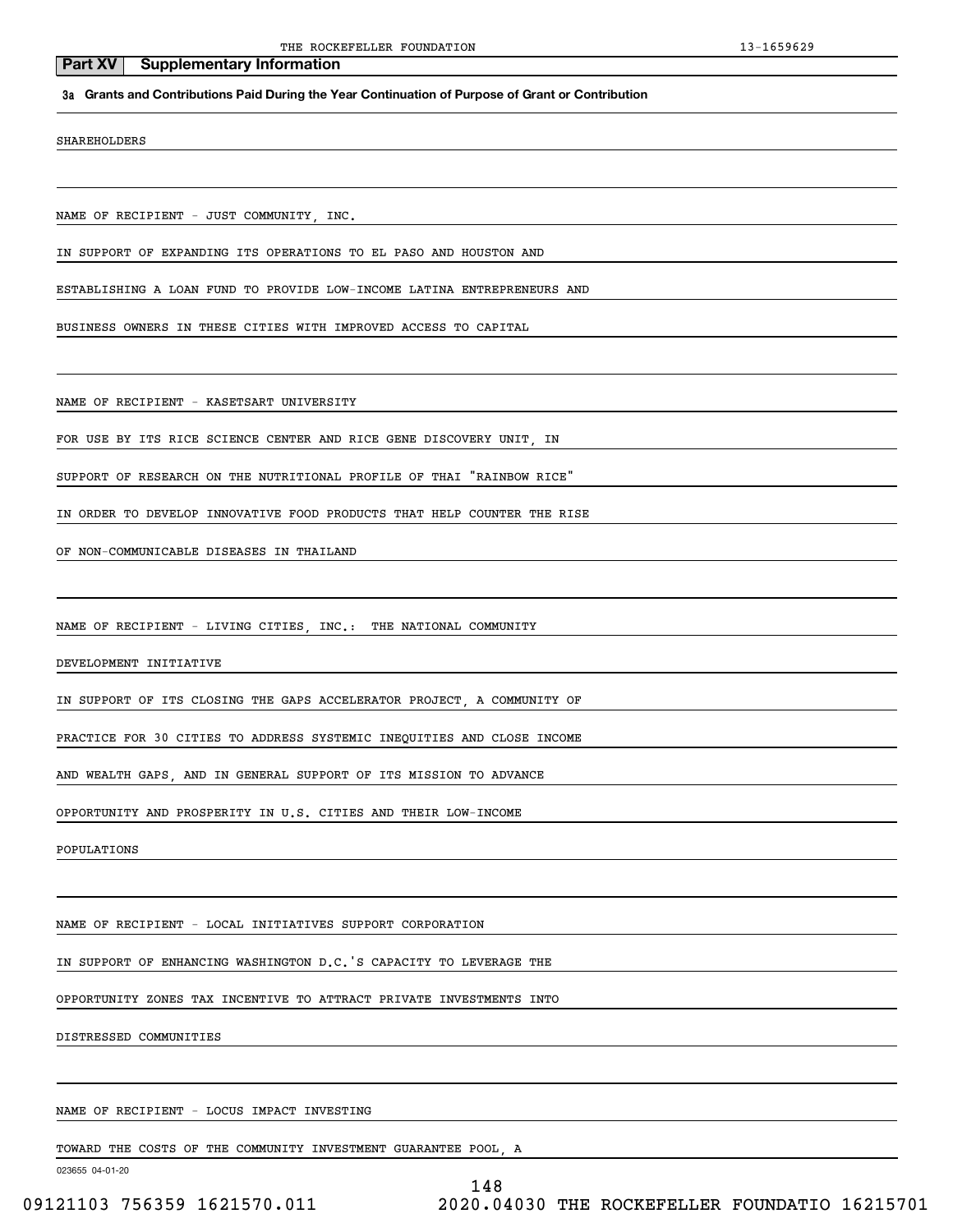**3a Grants and Contributions Paid During the Year Continuation of Purpose of Grant or Contribution**

MECHANISM TO PROVIDE TARGETED GUARANTEES TO LENDERS, INVESTORS OR

INTERMEDIARIES WORKING TO ADVANCE COMMUNITY DEVELOPMENT FINANCING IN

AFFORDABLE HOUSING, SMALL BUSINESS AND CLIMATE/ENERGY SOLUTIONS

NAME OF RECIPIENT - LONDON SCHOOL OF ECONOMICS AND POLITICAL SCIENCE

FOR USE BY ITS INTERNATIONAL GROWTH CENTRE TOWARD THE COST OF THE

REDUCING STATE FRAGILITIES INITIATIVE, A PLATFORM FOR GLOBAL AND

NATIONAL-LEVEL ENGAGEMENTS ON STATE FRAGILITY

NAME OF RECIPIENT - LOUISVILLE JEFFERSON COUNTY METRO GOVERNMENT

IN SUPPORT OF PILOTING AND EVALUATING SMART COVID-19 TESTING PROTOCOLS

TO HELP SCHOOLS REOPEN AND STAY OPEN IN LOUISVILLE, KY

NAME OF RECIPIENT - LUMIRADX UK LIMITED

IN SUPPORT OF THE PURCHASE, DEPLOYMENT, AND SCALE OF LUMIRADX

MULTI-USE, POINT-OF-CARE TESTING DEVICES AND TEST KITS TO AFRICAN UNION

MEMBER STATES TO INCREASE ACCESS TO ACCURATE AND TIMELY COVID-19

TESTING.

NAME OF RECIPIENT - MAHILA SEWA TRUST

IN SUPPORT OF EFFORTS TO IMPROVE USE OF AGRICULTURAL ANALYTICS BY SMALL

AND MARGINALIZED FARMERS ACROSS INDIA

NAME OF RECIPIENT - MAHILA SEWA TRUST

IN SUPPORT OF EXPANDING THE RURAL BUSINESS-TO-CONSUMER MARKET FOR ITS

WOMEN MEMBERS IN INDIA IN PARTNERSHIP WITH AMAZON

NAME OF RECIPIENT - MAKE THE ROAD NEW YORK

023655 04-01-20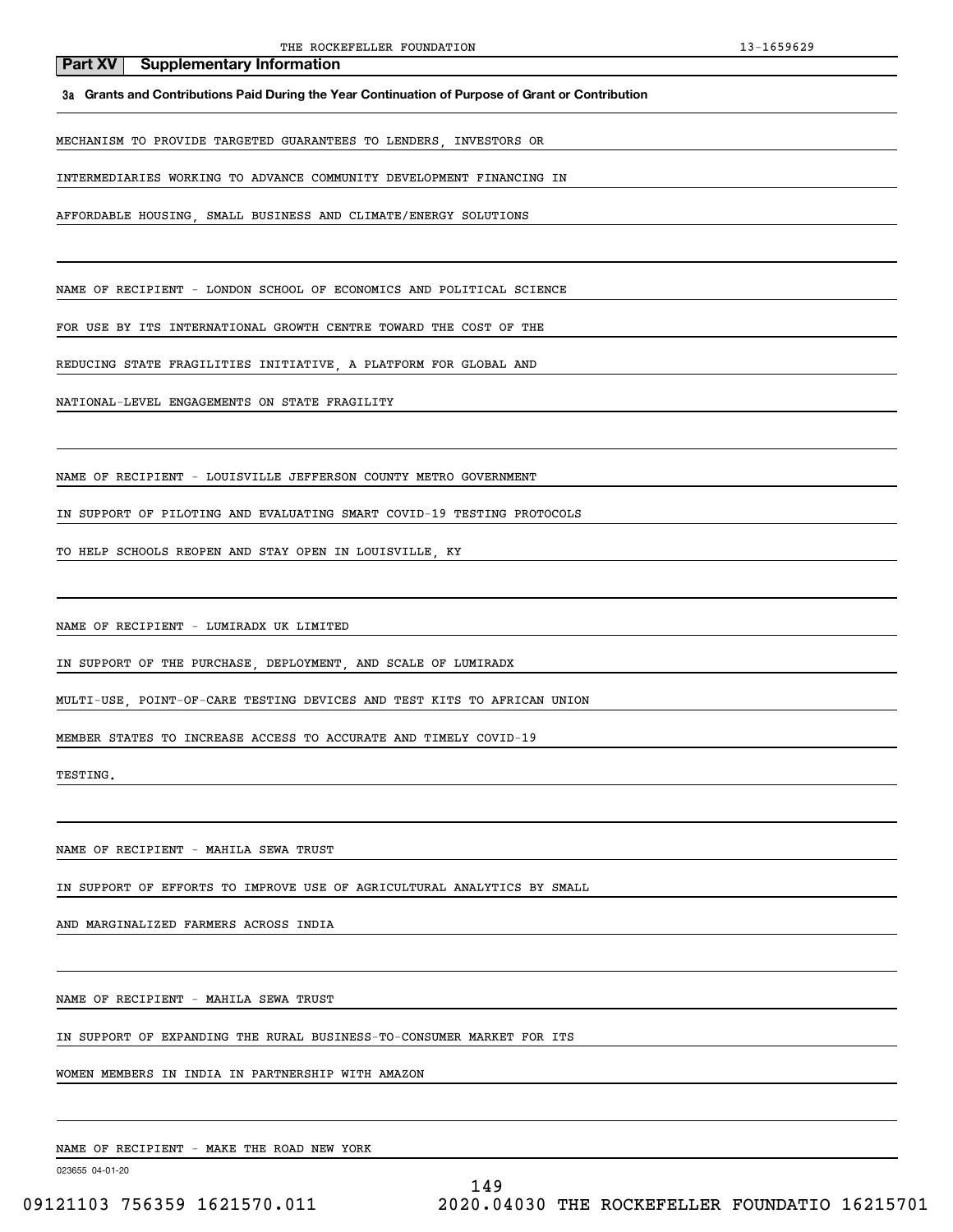**3a Grants and Contributions Paid During the Year Continuation of Purpose of Grant or Contribution**

TO FACILITATE ROCKEFELLER FOUNDATION DONATIONS TO CHARITABLE

ORGANIZATIONS THROUGH ITS MATCHING GIFT PROGRAM AND OTHER SIMILAR

PROGRAMS, AS WELL AS CONTRIBUTIONS TO PHILANTHROPIC SECTOR

ORGANIZATIONS

NAME OF RECIPIENT - MALARIA NO MORE FUND

**Part XV** Supplementary Information

TOWARD THE COSTS OF LAUNCHING A GUARANTEE FACILITY THROUGH THE HEALTH

FINANCE COALITION TO UNLOCK WORKING CAPITAL FOR PRIVATE SME HEALTHCARE

PROVIDERS IN AFRICA IN RESPONSE TO COVID-19

NAME OF RECIPIENT - MALARIA NO MORE FUND

TOWARD THE COSTS OF THE DESIGN AND LAUNCH OF A "DEMONSTRATION DEAL" TO

CHANNEL LARGE AMOUNTS OF PRIVATE CAPITAL TOWARDS ACHIEVING THE HEALTH

SUSTAINABLE DEVELOPMENT GOALS, INCLUDING A CONVENING TO BE HELD AT THE

ROCKEFELLER FOUNDATION BELLAGIO CENTER, ITALY, IN 2020

NAME OF RECIPIENT - MASSACHUSETTS INSTITUTE OF TECHNOLOGY

IN SUPPORT OF THE GLOBAL COMMISSION TO END ENERGY POVERTY TO FORGE AN

ACTIONABLE CONSENSUS AMONG LEADING INVESTORS, UTILITIES, AND

POLICY-MAKERS THAT LAYS OUT A VIABLE PATHWAY FOR PROVIDING ELECTRICITY

SERVICES TO UNDER-SERVED HOMES AND BUSINESSES MORE QUICKLY AND MORE

COST-EFFECTIVELY.

NAME OF RECIPIENT - MASSACHUSETTS INSTITUTE OF TECHNOLOGY

IN SUPPORT OF ITS TECHNOLOGY REVIEW'S EXAMINATION OF DIGITAL CONTACT

TRACING INITIATIVES AND OTHER INNOVATIVE UPCOMING TECHNOLOGIES BEING

DEVELOPED TO FIGHT THE COVID-19 PANDEMIC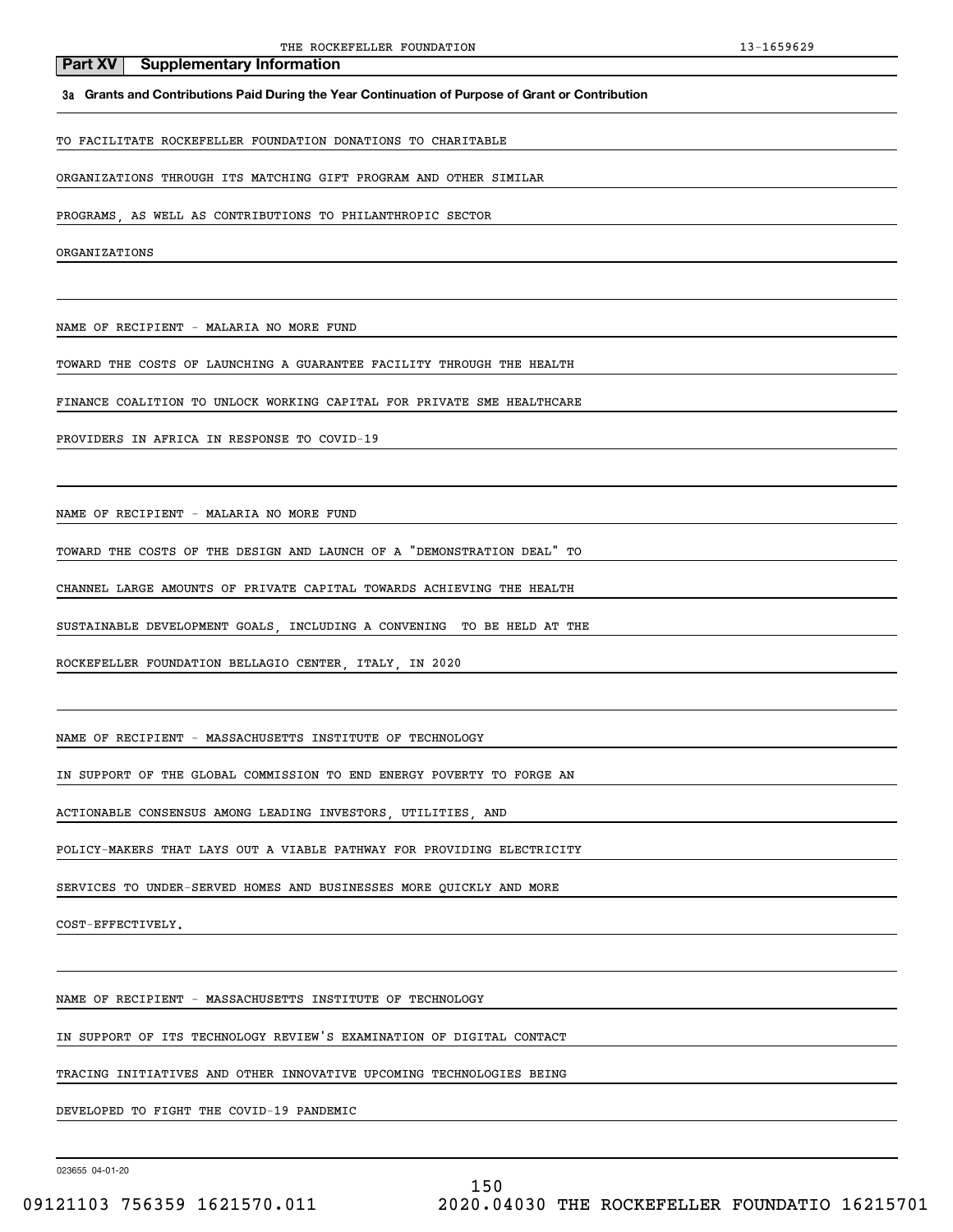#### **3a Grants and Contributions Paid During the Year Continuation of Purpose of Grant or Contribution**

NAME OF RECIPIENT - MAYOR'S FUND TO ADVANCE NEW YORK CITY

TO FACILITATE ROCKEFELLER FOUNDATION DONATIONS TO CHARITABLE

ORGANIZATIONS THROUGH ITS MATCHING GIFT PROGRAM AND OTHER SIMILAR

PROGRAMS, AS WELL AS CONTRIBUTIONS TO PHILANTHROPIC SECTOR

ORGANIZATIONS

NAME OF RECIPIENT - MEKONG BASIN DISEASE SURVEILLANCE FOUNDATION

IN SUPPORT OF DEVELOPING A PROJECT ON EVENT-BASED DISEASE SURVEILLANCE

MOBILE APPLICATION TO THAT WILL PROVIDE HEALTH WORKERS WITH REAL-TIME

REPORTS AND USEFUL ANALYTICS IN ORDER THAT THEY CAN DETECT, MONITOR,

AND RESPOND TO DISEASE OUTBREAKS IN THAILAND AND NEIGHBORING COUNTRIES

NAME OF RECIPIENT - MERIDIAN INSTITUTE

TO SUPPORT THE DEVELOPMENT OF DATASETS THAT REDUCE EXISTING RACIAL

INEQUITIES IN THE PERFORMANCE OF MACHINE LEARNING ALGORITHMS

NAME OF RECIPIENT - MERIDIAN INSTITUTE

IN SUPPORT OF EFFORTS TO PROVIDE RESEARCH, CONVENING FACILITATION AND

STRATEGIC SUPPORT IN PREPARATION FOR THE 2021 UN FOOD SYSTEMS SUMMIT

NAME OF RECIPIENT - MERIDIAN INSTITUTE

IN SUPPORT OF A CONVENING TO ADVANCE INTEGRATED ELECTRIFICATION IN

ORDER TO HELP END ENERGY POVERTY TO BE HELD AT THE ROCKEFELLER

FOUNDATION BELLAGIO CENTER, ITALY, DECEMBER 2019

NAME OF RECIPIENT - MERIDIAN INSTITUTE

TOWARD THE COST OF BUILDING DATASETS FOR MACHINE LEARNING TO ADDRESS

BIAS AND INEQUITY IN EXISTING MODELS

023655 04-01-20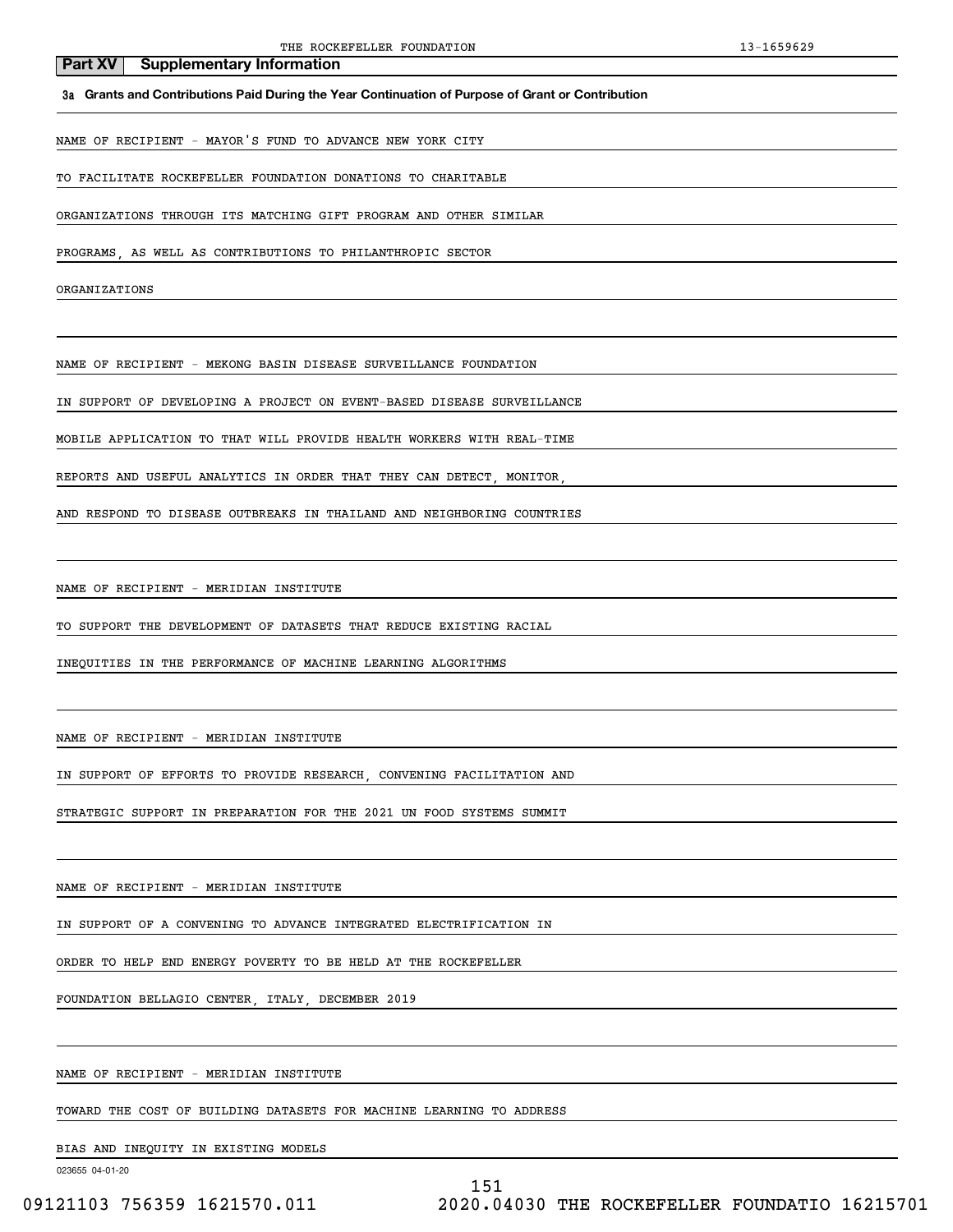**3a Grants and Contributions Paid During the Year Continuation of Purpose of Grant or Contribution**

NAME OF RECIPIENT - MERIDIAN INSTITUTE

TOWARD THE COSTS OF CREATING THE FOOD PERIODIC TABLE GLOBAL CONSORTIUM,

AN EFFORT TO SPUR SCIENTIFIC ADVANCEMENTS IN UNDERSTANDING THE

BIOCHEMICAL ELEMENTS OF DIET THAT CONTRIBUTE TO HEALTH AND WELLBEING

NAME OF RECIPIENT - MILKEN INSTITUTE

TOWARD THE COSTS OF DEVELOPING AN INNOVATIVE IMPACT FUND FOR INVESTMENT

IN MINORITY-OWNED DEPOSITORY INSTITUTIONS IN AN EFFORT TO INCREASE

THEIR CAPACITY TO CATALYZE CAPITAL FOR MINORITY POPULATIONS AND OTHER

VULNERABLE GROUPS

NAME OF RECIPIENT - MISSIONARY PENTECOSTAL CHURCH OF GOD, INC.

TOWARD THE COSTS OF A PROJECT TO PROTECT AND ENHANCE THE SOCIAL SAFETY

NET FOR VULNERABLE COMMUNITIES IN THE U.S. AS THEY NAVIGATE THE

CHALLENGES OF THE ECONOMIC RECESSION AND THE COVID-19 PANDEMIC

NAME OF RECIPIENT - MOJALOOP FOUNDATION INC.

TO SUPPORT THE LAUNCH OF THE MOJALOOP FOUNDATION (MJF) AND DEVELOPMENT

OF ITS CORE PRODUCT. THE MOJALOOP OPEN SOURCE SYSTEM FOR LOW COST

INSTANT, HIGH VOLUME DIGITAL PAYMENTS.

NAME OF RECIPIENT - MOMSRISING EDUCATION FUND

IN GENERAL SUPPORT OF ITS MISSION TO EDUCATE AND ENGAGE PEOPLE ABOUT

THE IMPORTANCE OF ADVANCING FAMILY ECONOMIC SECURITY, ENDING

DISCRIMINATION, AND BUILDING A NATION WHERE EVERYONE CAN THRIVE

NAME OF RECIPIENT - NATIONAL ASSOCIATION FOR LATINO COMMUNITY ASSET

023655 04-01-20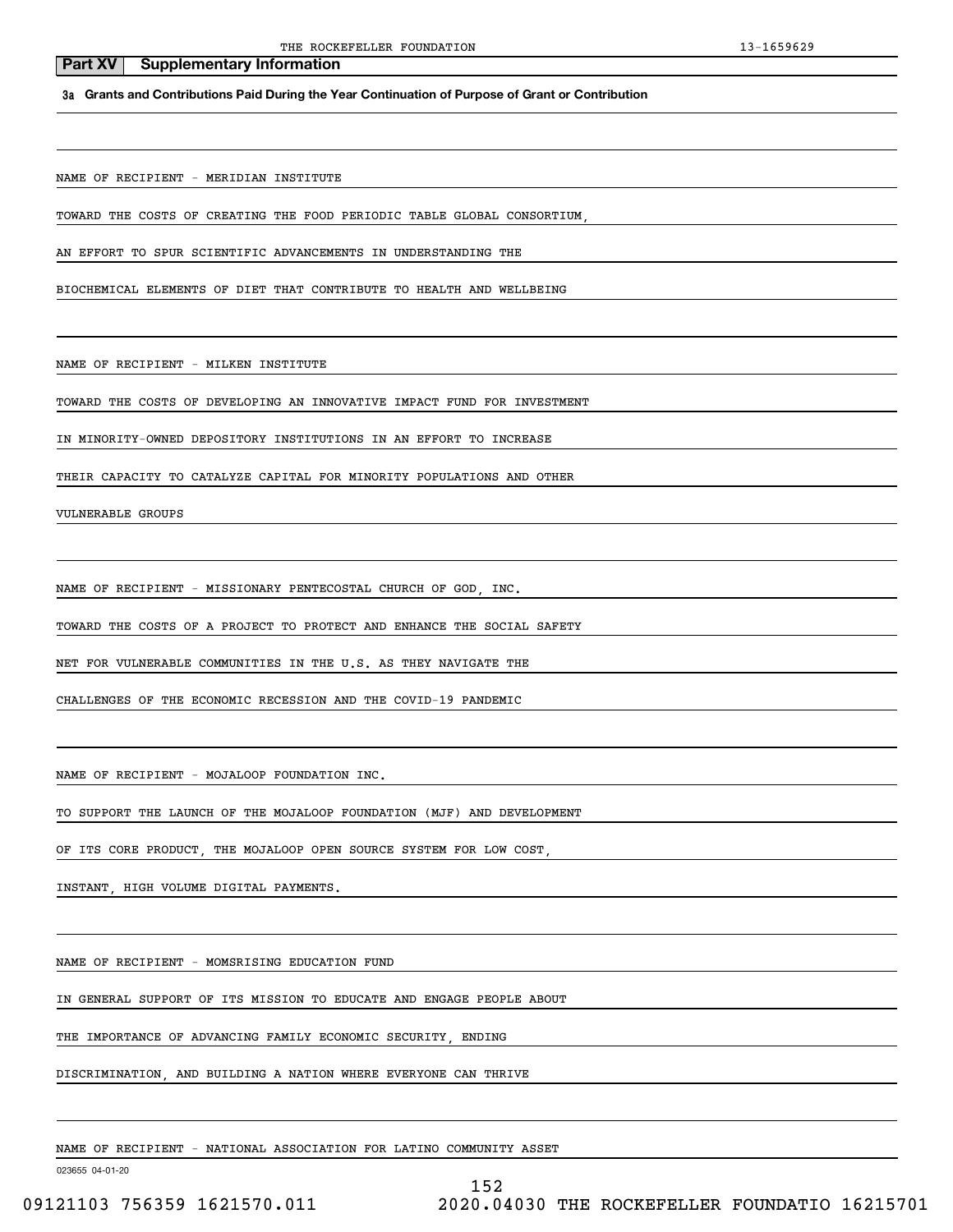#### **3a Grants and Contributions Paid During the Year Continuation of Purpose of Grant or Contribution**

#### BUILDERS

TO FACILITATE ROCKEFELLER FOUNDATION DONATIONS TO CHARITABLE

ORGANIZATIONS THROUGH ITS MATCHING GIFT PROGRAM AND OTHER SIMILAR

PROGRAMS, AS WELL AS CONTRIBUTIONS TO PHILANTHROPIC SECTOR

ORGANIZATIONS

NAME OF RECIPIENT - NATIONAL CENTER FOR CIVIC INNOVATION

FOR USE BY ITS PROJECT, GOVLAB, TO SUPPORT THE DEVELOPMENT OF A DATA

COLLABORATIVE TO SYSTEMATIZE, STREAMLINE AND ACCELERATE ACCESS TO DATA

FOR THE PUBLIC INTEREST.

NAME OF RECIPIENT - NATIONAL COMMITTEE FOR RESPONSIVE PHILANTHROPY

IN GENERAL SUPPORT OF ITS MISSION TO PROMOTE PHILANTHROPY THAT SERVES

THE PUBLIC GOOD, IS RESPONSIVE TO PEOPLE AND COMMUNITIES WITH THE LEAST

WEALTH AND OPPORTUNITY, AND IS HELD ACCOUNTABLE TO THE HIGHEST

STANDARDS OF INTEGRITY AND OPENNESS

NAME OF RECIPIENT - NATIONAL DOMESTIC WORKERS ALLIANCE

TOWARD THE COSTS OF SCALING U.S. DOMESTIC WORKER ACCESS TO BENEFITS,

RELIEF ASSISTANCE, AND SERVICES TO HELP THEM WEATHER THE CURRENT

ECONOMIC CRISIS AND IMPROVE THEIR ECONOMIC MOBILITY

NAME OF RECIPIENT - NATIONAL EMPLOYMENT LAW PROJECT, INC.

TOWARD THE COSTS OF EFFORTS TO ENSURE THAT ALL U.S. WORKERS HAVE THE

WAGES, BENEFITS, AND CONDITIONS TO LIVE IN SECURITY AND DIGNITY, THAT

CORPORATIONS ARE ACCOUNTABLE TO WORKERS, AND THAT WORKERS CAN

COLLECTIVELY CHANGE THEIR WORKING CONDITIONS FOR THE BETTER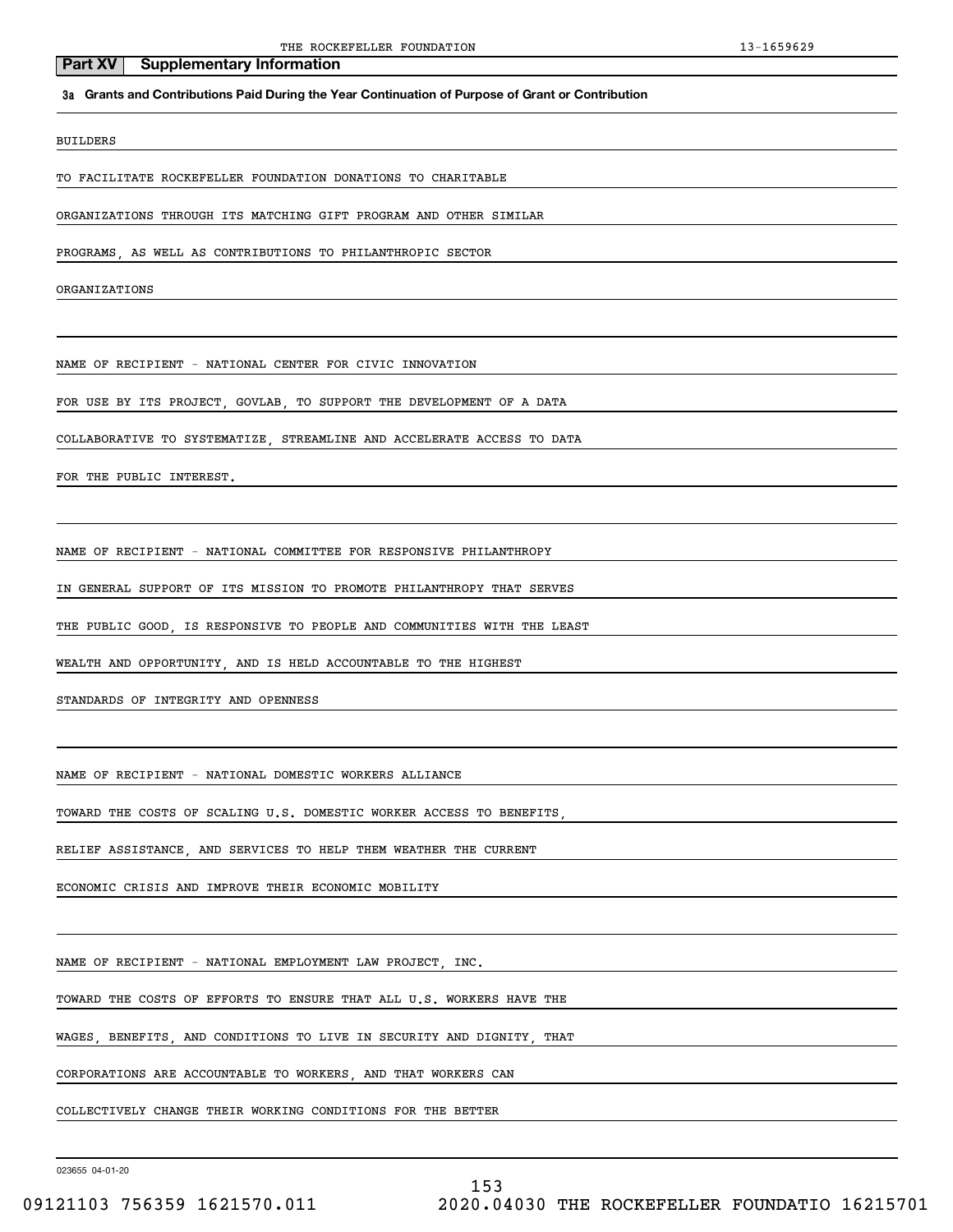**3a Grants and Contributions Paid During the Year Continuation of Purpose of Grant or Contribution**

NAME OF RECIPIENT - NATIONAL GOVERNORS ASSOCIATION CENTER FOR BEST

PRACTICES

TO SUPPORT ITS HUMAN SERVICES & EARLY CHILDHOOD PROGRAM AND WORKFORCE

DEVELOPMENT & ECONOMIC POLICY PROGRAM IN BUILDING AN ECONOMIC STABILITY

AND MOBILITY AGENDA FOR LOW-INCOME FAMILIES FOR AN EQUITABLE ECONOMIC

RECOVERY FOR STATES IN RESPONSE TO COVID-19

NAME OF RECIPIENT - NATIONAL GOVERNORS ASSOCIATION CENTER FOR BEST

#### PRACTICES

IN SUPPORT OF RESEARCHING HOW GOVERNORS CAN INTEGRATE OPPORTUNITY ZONE

PLANNING INTO EXISTING ECONOMIC AND WORKFORCE DEVELOPMENT STRATEGIES

3.23.20 AMENDED IN SUPPORT OF BOILER ROOM OPERATION SUPPORTING

GOVERNORS ON COVID-19 RESPONSE.

NAME OF RECIPIENT - NATIONAL IMMIGRATION LAW CENTER

TOWARD THE COSTS OF THE PROTECTING IMMIGRANT FAMILIES CAMPAIGN, AN

EFFORT TO PROTECT ACCESS TO HEALTH CARE, PUBLIC SERVICES, ECONOMIC

SUPPORTS AND COVID-19 RELIEF FOR IMMIGRANTS AND THEIR FAMILIES

NAME OF RECIPIENT - NEW AMERICA FOUNDATION

IN SUPPORT OF ITS NEW INITIATIVE, DIGITAL STATE PRACTICE, TO DEVELOP

THE NEXT GENERATION OF PUBLIC SECTOR, TECHNOLOGY PLATFORMS TO TRANSFORM

THE WAY GOVERNMENTS DELIVER VALUE FOR CITIZENS

NAME OF RECIPIENT - NEW AMERICA FOUNDATION

IN SUPPORT OF ITS FUTURE OF PROPERTY RIGHTS PROGRAM TO DEVELOP

STRATEGIES FOR IMPROVING HOUSING LOSS DATA ACROSS THE NATION AND TO

BUILD A NATIONAL CENSUS TRACT LEVEL DATASET OF HOUSING LOSS DUE TO

023655 04-01-20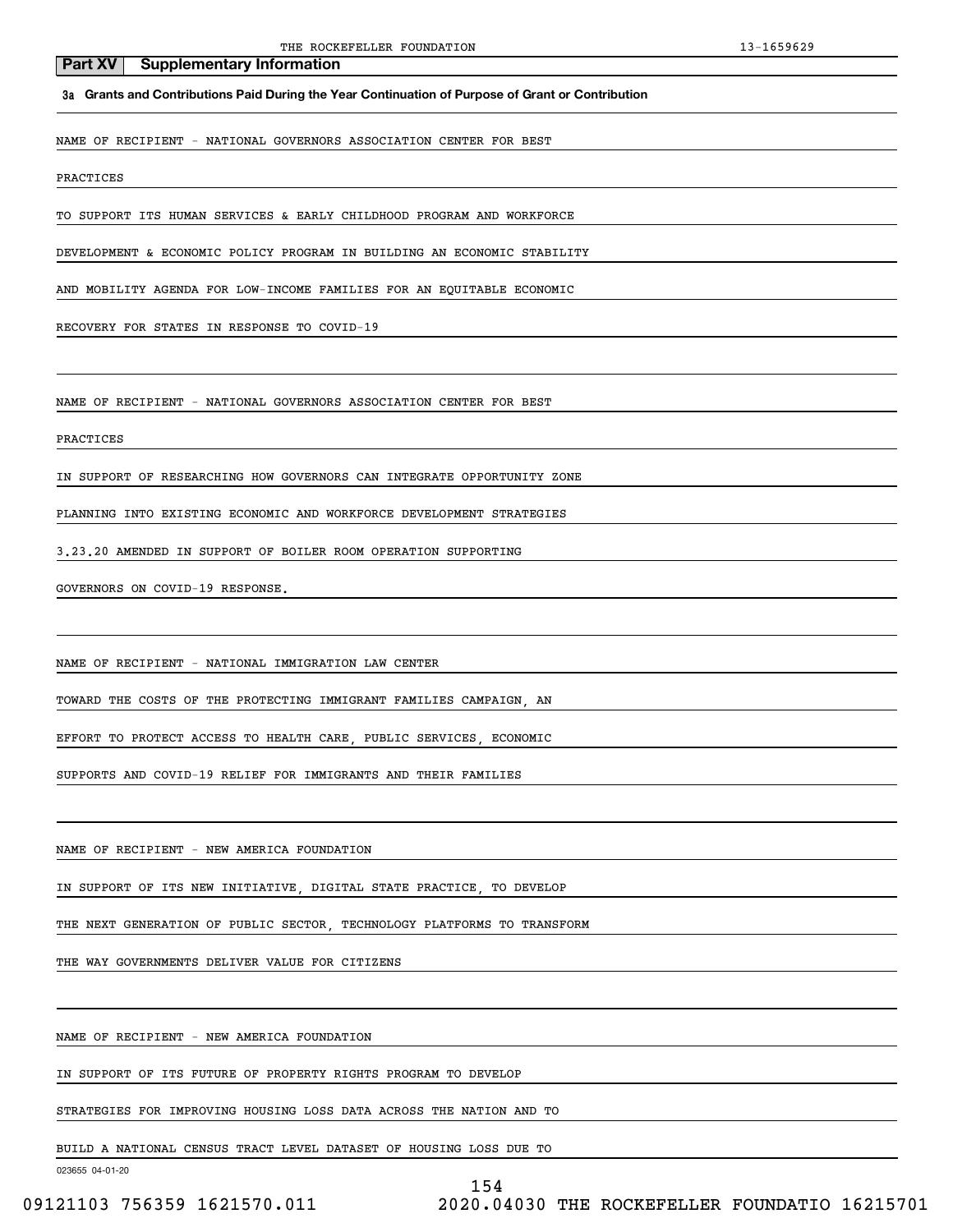#### **3a Grants and Contributions Paid During the Year Continuation of Purpose of Grant or Contribution**

COVID-19, IN ORDER TO EFFECT EVIDENCE-BASED, SYSTEMIC POLICY

DEVELOPMENT THAT FOSTERS EQUITABLE RECOVERY IN THE UNITED STATES

NAME OF RECIPIENT - NEW VENTURE FUND

TOWARD THE COST OF BUILDING THE FIELD OF DATA SCIENCE FOR SOCIAL IMPACT

AND ESTABLISHING HIGH IMPACT USE CASES

NAME OF RECIPIENT - NEW VENTURE FUND

FOR USE BY ITS CATALYTIC CAPITAL CONSORTIUM DONOR COLLABORATIVE TOWARD

THE COSTS OF PROMOTING A MORE EFFECTIVE USE OF CATALYTIC CAPITAL TO

REALIZE THE FULL POTENTIAL OF THE IMPACT INVESTING FIELD

NAME OF RECIPIENT - NEW VENTURE FUND

FOR USE BY ITS U.S. IMPACT INVESTING ALLIANCE TOWARD THE COSTS OF

BUILDING THE IMPACT INVESTING ECOSYSTEM BY BRIDGING MARKET GAPS AND

ADDRESSING SHARED CHALLENGES

NAME OF RECIPIENT - NEW VENTURE FUND

TOWARD THE COSTS OF ITS ALGORITHMIC JUSTICE LEAGUE'S ALGORITHMIC

VULNERABILITY BOUNTY, A PARTICIPATORY PLATFORM FOR INDIVIDUALS,

COMPANIES, AND OTHER STAKEHOLDERS TO IDENTIFY, VOICE, AND ADDRESS

ARTIFICIAL INTELLIGENCE ALGORITHMIC HARMS.

NAME OF RECIPIENT - NEW VENTURE FUND

FOR USE BY CO-IMPACT, A GLOBAL COLLABORATIVE FOR SYSTEMS CHANGE, TOWARD

THE COSTS OF FUNDING SYSTEMS CHANGE EFFORTS IN HEALTH, EDUCATION AND

ECONOMIC OPPORTUNITY FOCUSING ON UNDERSERVED POPULATIONS WITH THE

GREATEST NEED

023655 04-01-20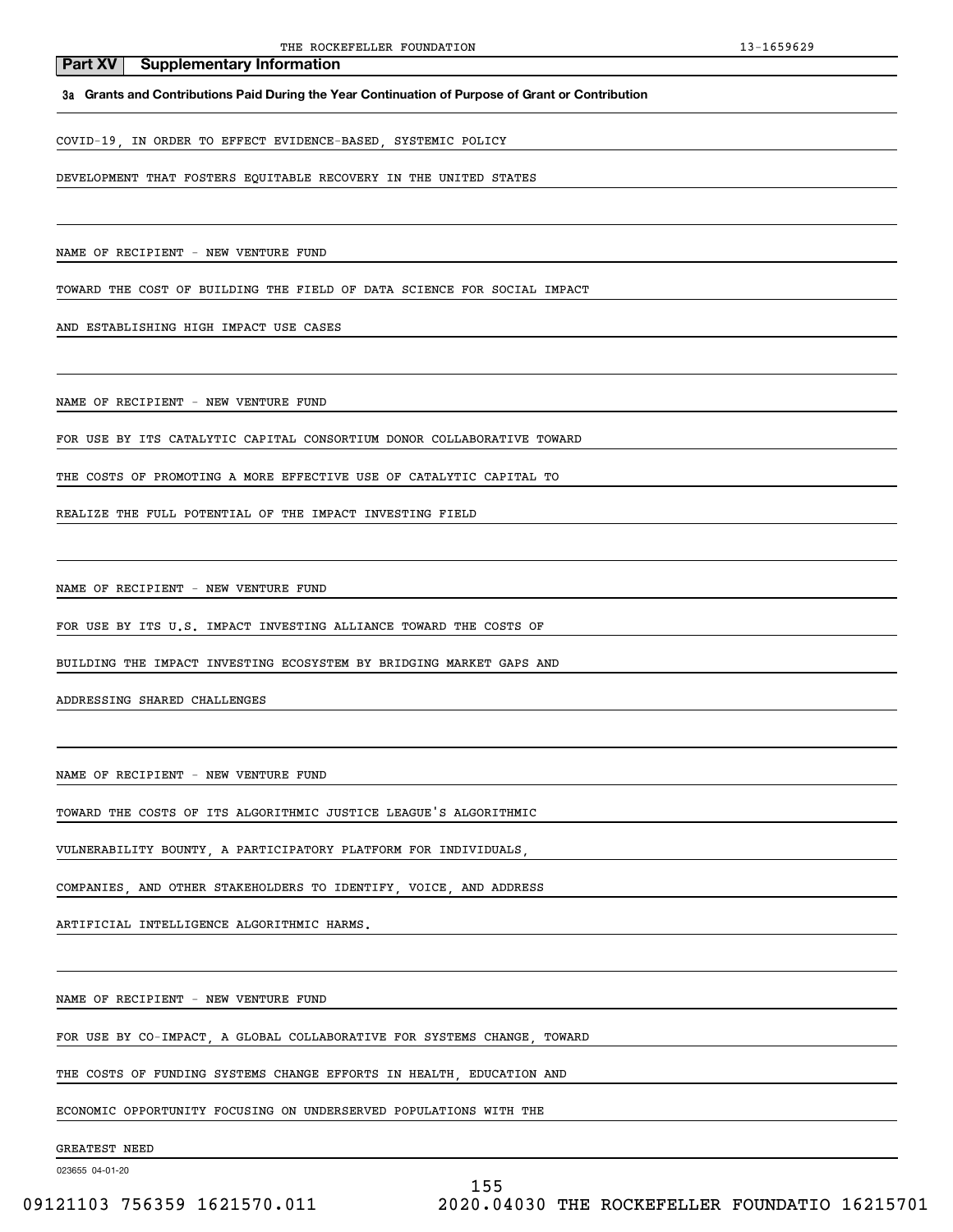**3a Grants and Contributions Paid During the Year Continuation of Purpose of Grant or Contribution**

NAME OF RECIPIENT - NEW VENTURE FUND

FOR USE BY ITS OAKLAND FUND FOR PUBLIC INNOVATION TOWARD THE COSTS OF

ENHANCING OAKLAND'S CAPACITY TO LEVERAGE THE OPPORTUNITY ZONES TAX

INCENTIVE TO ATTRACT PRIVATE INVESTMENTS INTO DISTRESSED COMMUNITIES

NAME OF RECIPIENT - NEW YORK CITY ENERGY EFFICIENCY CORPORATION

TOWARD THE COSTS OF AN EFFORT TO TRANSFORM AFFORDABLE MULTIFAMILY

BUILDINGS TO NET-ZERO OR NEAR NET-ZERO ENERGY USE

NAME OF RECIPIENT - NEW YORK TRANSGENDER ADVOCACY GROUP

TO FACILITATE ROCKEFELLER FOUNDATION DONATIONS TO CHARITABLE

ORGANIZATIONS THROUGH ITS MATCHING GIFT PROGRAM AND OTHER SIMILAR

PROGRAMS, AS WELL AS CONTRIBUTIONS TO PHILANTHROPIC SECTOR

ORGANIZATIONS

NAME OF RECIPIENT - NEW YORK UNIVERSITY

FOR USE BY ITS SCHOOL OF LAW TOWARD THE COSTS OF ESTABLISHING A TAX LAW

CENTER, TO ENGAGE AND ORGANIZE TAX LEGAL EXPERTS TO WORK IN THE PUBLIC

INTEREST TO PROTECT AND SECURE REVENUES AND ADVANCE EQUITY IN THE U.S.

TAX SYSTEM

NAME OF RECIPIENT - NEXTGEN CHAMBER OF COMMERCE FOUNDATION

IN SUPPORT OF AN EFFORT TO EDUCATE CENTER-RIGHT SOCIAL AND RELIGIOUS

GROUPS AND BUSINESSES ABOUT THE VALUE OF THE EARNED INCOME TAX CREDIT

AND CHILD TAX CREDIT FOR LOW-INCOME FAMILIES

NAME OF RECIPIENT - NONPROFIT FINANCE FUND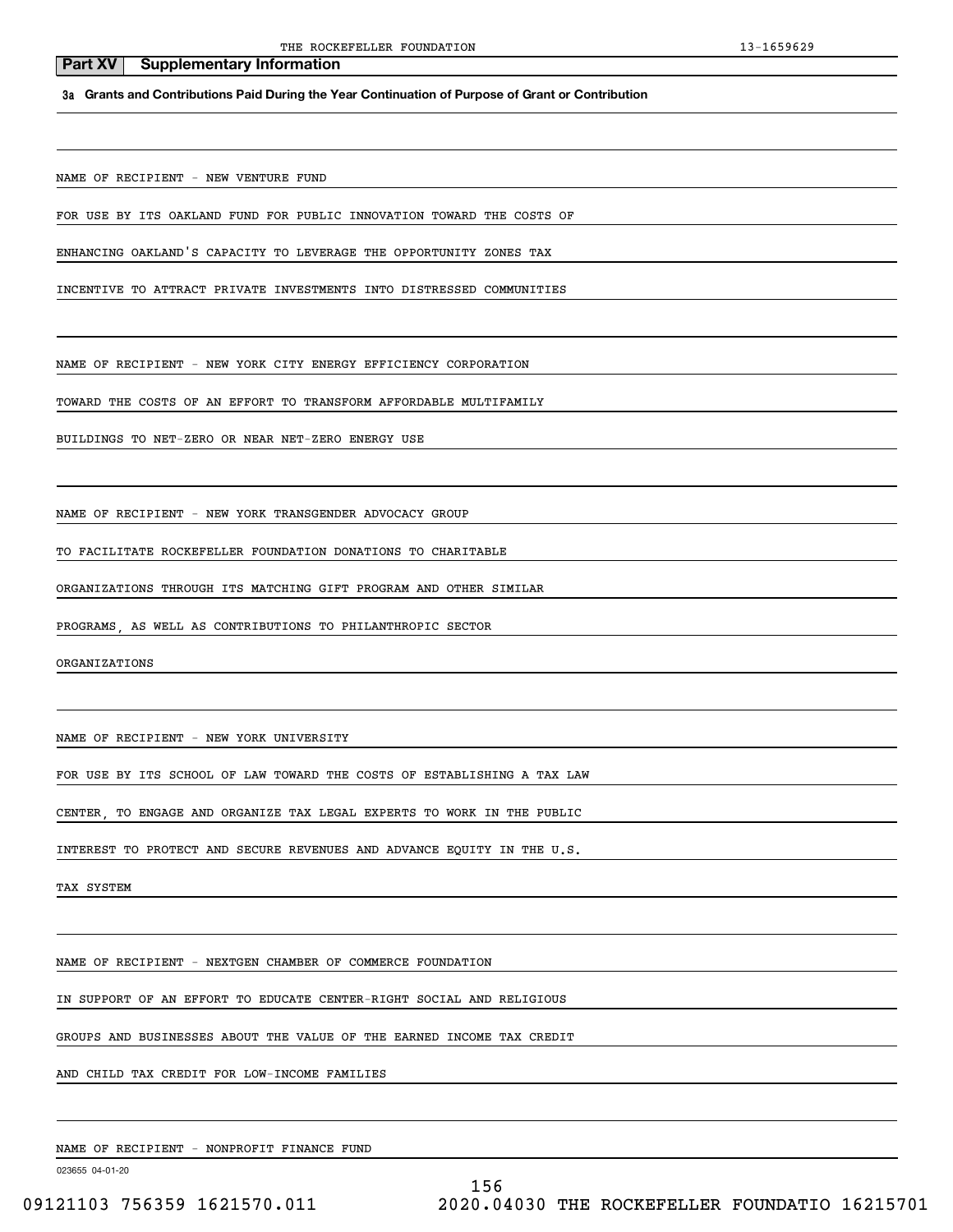**3a Grants and Contributions Paid During the Year Continuation of Purpose of Grant or Contribution**

IN GENERAL SUPPORT OF ITS MISSION TO PROVIDE NONPROFIT ORGANIZATIONS

WITH ADVISORY SERVICES AND TOOLS TO UNDERSTAND THEIR FINANCIAL HEALTH,

FINANCIALLY PROTECT THEMSELVES AND THEIR PROGRAMS, AND GROW

STRATEGICALLY

NAME OF RECIPIENT - NORTHEASTERN UNIVERSITY

IN SUPPORT OF DEVELOPING THE TOOLSETS NEEDED TO ACQUIRE THE MOST

ACCURATE INFORMATION ON FOOD COMPOSITION AND THE WAYS IN WHICH

NUTRITIONAL COMPONENTS AFFECT HEALTH

NAME OF RECIPIENT - NORTHWESTERN UNIVERSITY

FOR USE BY ITS KELLOGG SCHOOL OF MANAGEMENT IN SUPPORT OF FACULTY

CONVENINGS AND CURRICULUM DEVELOPMENT IN AN EFFORT TO BUILD THE FIELD

OF IMPACT INVESTING IN BUSINESS AND PROFESSIONAL EDUCATION

NAME OF RECIPIENT - OASIS OPEN

FOR USE BY ITS OPEN MOBILITY FOUNDATION, IN SUPPORT OF PROVIDING CITIES

WITH OPEN SOURCE SOFTWARE AND DATA STANDARDS THAT WILL ENABLE SAFE,

EQUITABLE GOVERNANCE OF PUBLIC NEEDS

NAME OF RECIPIENT - OCEAN POLICY LAB

IN SUPPORT OF THE PLANNING PHASE OF CREATING POLICY SOLUTIONS FOR U.S.

COASTAL CITIES TO DEVELOP AN URBAN OCEAN PROTECTION, CONSERVATION AND

RESTORATION PLAN.

NAME OF RECIPIENT - ODYSSEY ENERGY SOLUTIONS, INC.

TOWARD THE COSTS OF IMPLEMENTING THE POWER HEALTH PLATFORM TO PROVIDE

RESOURCES AND TECHNOLOGIES TO SUPPORT THE ELECTRIFICATION OF HEALTH

023655 04-01-20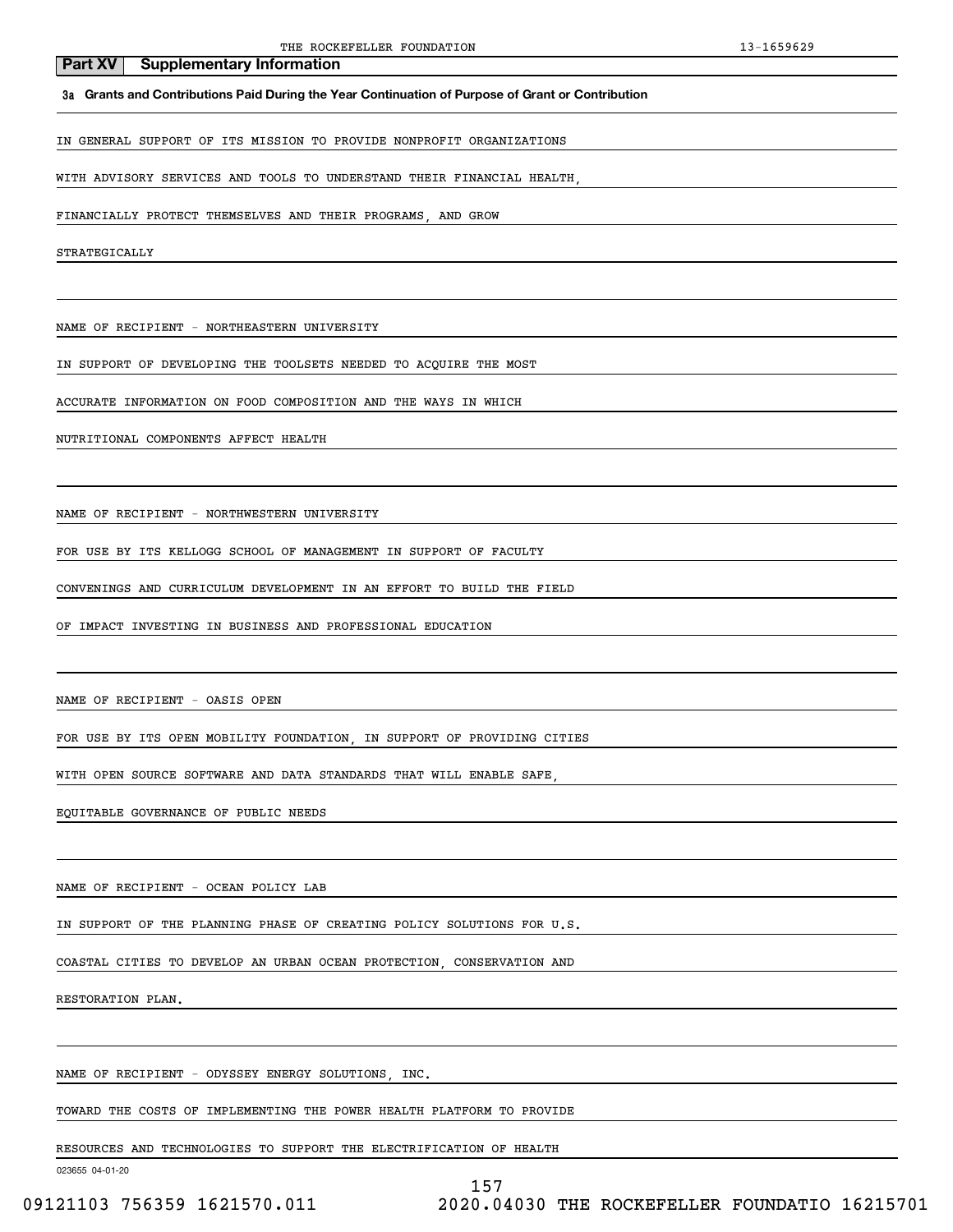**3a Grants and Contributions Paid During the Year Continuation of Purpose of Grant or Contribution**

FACILITIES IN LOW-INCOME COUNTRIES IN RESPONSE TO THE COVID-19

PANDEMIC.

NAME OF RECIPIENT - ORLEANS PARISH SCHOOL BOARD

TOWARD THE COSTS OF PILOTING AND EVALUATING SMART COVID-19 TESTING

PROTOCOLS TO HELP PUBLIC SCHOOLS REOPEN AND STAY OPEN IN NEW ORLEANS

NAME OF RECIPIENT - OXFAM-AMERICA INC.

IN SUPPORT OF CAPACITY BUILDING INITIATIVES, INCLUDING DATA MANAGEMENT

AND INTEGRATION, FOR GOVERNMENT AND CIVIL SOCIETY ORGANIZATIONS IN

ORDER TO PROMOTE CULTURAL DIVERSITY IN RAKHINE STATE, MYANMAR

NAME OF RECIPIENT - PACT INSTITUTE, INC.

TOWARD THE COSTS OF ESTABLISHING A SMART POWER MYANMAR FACILITY TO

ACCELERATE THE SPREAD OF DECENTRALIZED RENEWAL ENERGY SOLUTIONS IN

MYANMAR

NAME OF RECIPIENT - PACT, INC.

IN SUPPORT OF EXPANDING ITS SMART POWER MYANMAR TO INCUBATE, IMPLEMENT

AND UNLOCK PUBLIC-PRIVATE CAPITAL FOR MINI GRID PROJECTS AND LAST-MILE

CONNECTIONS IN MYANMAR

NAME OF RECIPIENT - PAN AMERICAN HEALTH ORGANIZATION

IN SUPPORT OF PROVIDING TECHNICAL ASSISTANCE AND PROTOCOLS TO COUNTRIES

IN THE LATIN AMERICA AND CARIBBEAN REGION TO EXPAND TESTING CAPACITY,

IMPROVE SURVEILLANCE SYSTEMS, AND ESTABLISH CONTACT TRACING STRATEGIES

WITH THE AIM OF CONTROLLING THE COVID-19 PANDEMIC AND ENABLING

COMMUNITIES TO REMAIN OPEN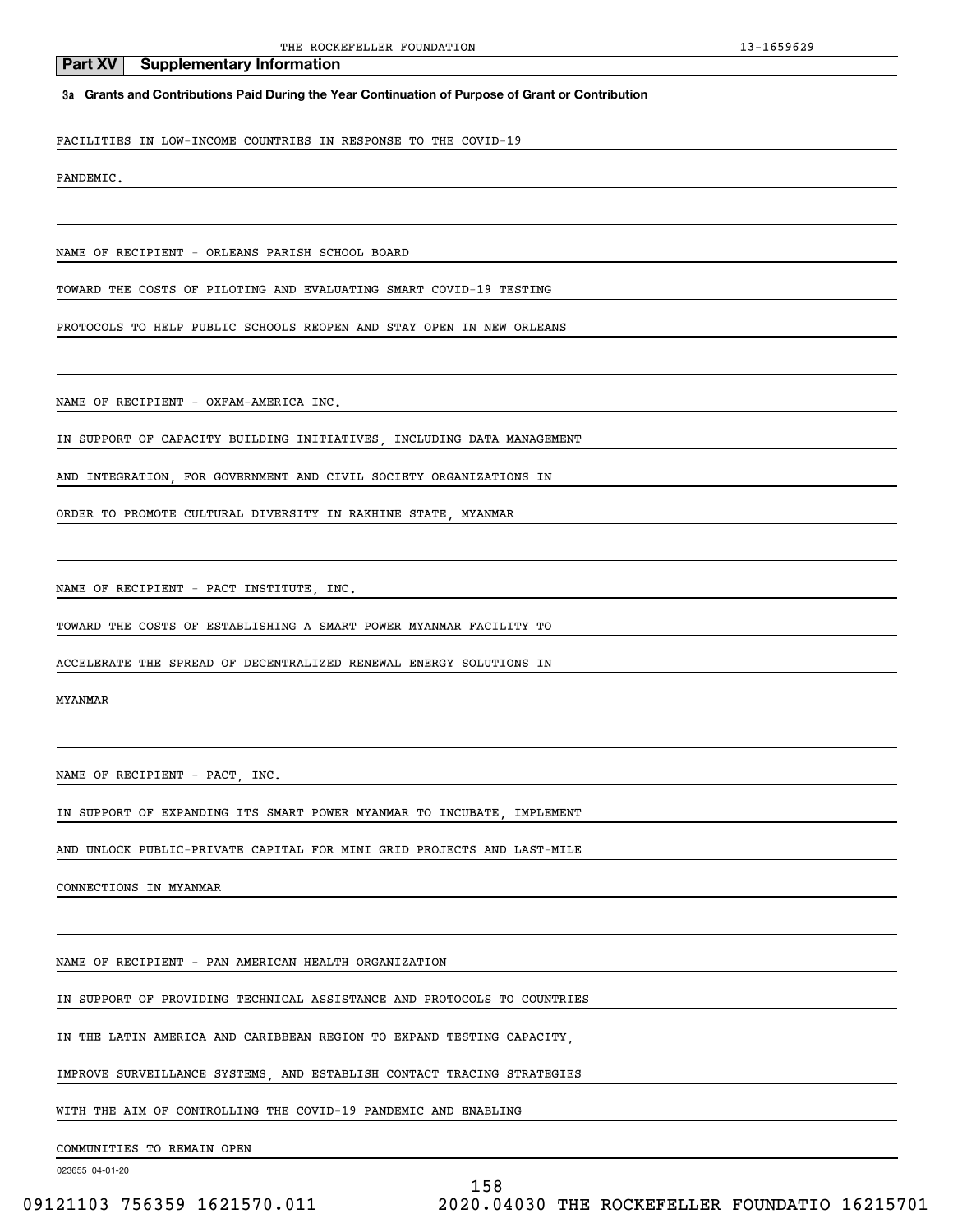THE ROCKEFELLER FOUNDATION 13-1659629

#### **3a Grants and Contributions Paid During the Year Continuation of Purpose of Grant or Contribution**

NAME OF RECIPIENT - PANAHPUR

**Part XV** Supplementary Information

TOWARD THE COSTS OF DEVELOPING PROJECT SNOWBALL, A PARTNERSHIP BETWEEN

CHARITABLE ORGANIZATIONS TO FACILITATE SECONDARY TRANSACTIONS OF HIGH

SOCIAL IMPACT INVESTMENTS FOR THE BENEFIT OF POOR AND VULNERABLE

POPULATIONS

NAME OF RECIPIENT - PARTNERSHIP FOR PUBLIC SERVICE, INC.

IN GENERAL SUPPORT OF ITS MISSION TO REVITALIZE THE U.S. FEDERAL

GOVERNMENT BY TRANSFORMING THE WAY IT WORKS AND INSPIRING A NEW

GENERATION TO SERVE

NAME OF RECIPIENT - PARTNERSHIP FOR SOUTHERN EOUITY

IN SUPPORT OF DEVELOPING AN ECOSYSTEM OF LOCAL LEADERSHIP, CONSISTING

OF SMALL BLACK, LATINX, AND MINORITY-OWNED BUSINESSES AND

ORGANIZATIONS, TO PARTICIPATE IN STRATEGIC PLANNING AND EDUCATION ON

POLICY AND TOOLS THAT EFFECTIVELY RESPOND TO GAPS IN THE LOCAL

ENTREPRENEURIAL ECOSYSTEM WITHIN THE METRO ATLANTA REGION

NAME OF RECIPIENT - PATH

IN SUPPORT OF DEMONSTRATING COST-EFFECTIVE, SUSTAINABLE, AND SCALABLE

COVID-19 TESTING SOLUTION PACKAGES FOR VULNERABLE POPULATIONS IN INDIA

NAME OF RECIPIENT - PATH

TOWARD THE COSTS OF VALIDATING CONVENIENT SAMPLE COLLECTION METHODS FOR

NEW COVID-19 ANTIGEN TESTS AS A METHOD TO SCREEN ASYMPTOMATIC

INDIVIDUALS IN BRAZIL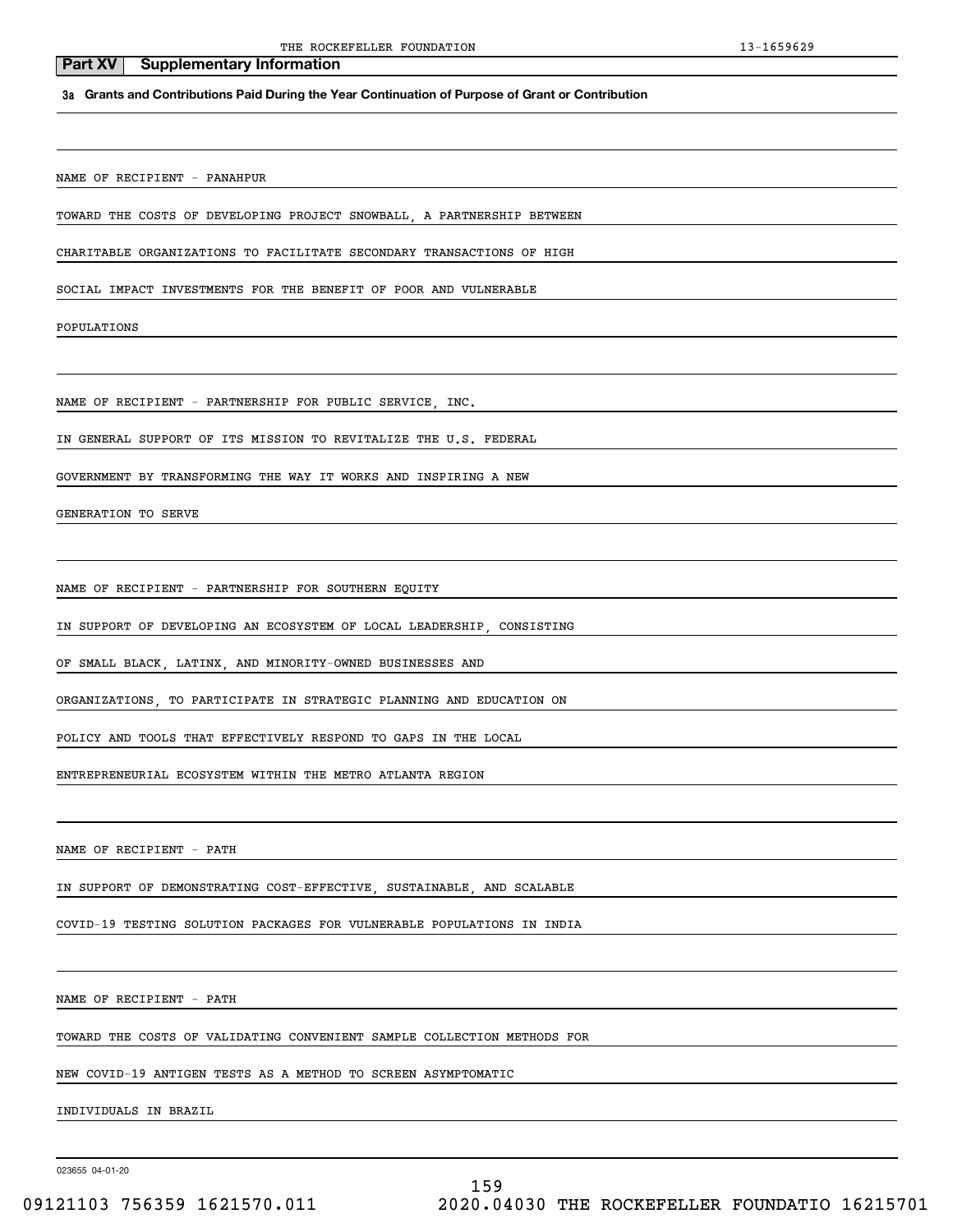**3a Grants and Contributions Paid During the Year Continuation of Purpose of Grant or Contribution**

NAME OF RECIPIENT - PATH

IN SUPPORT OF A PROJECT TO ASSESS WHETHER CULTURED PROTEINS

PARTICULARLY EGG AND DAIRY, CAN PLAY A MEANINGFUL ROLE IN ADDRESSING

GLOBAL MALNUTRITION IN A MORE ENVIRONMENTALLY SUSTAINABLE WAY THAN

TRADITIONAL ANIMAL-SOURCED FOODS

NAME OF RECIPIENT - PATHWAYS TO HEALTH COMMUNITY PARTNERSHIP, INC

IN SUPPORT OF EFFORTS TO BUILD AND PROMOTE A COMMUNITY HEALTH WORKFORCE

TO SERVE COMMUNITIES VULNERABLE TO COVID-19 IN TULSA, OKLAHOMA

NAME OF RECIPIENT - PHILANTHROPY NEW YORK, INC.

IN GENERAL SUPPORT OF ITS MISSION TO SUPPORT THE PRACTICE OF EFFECTIVE

PHILANTHROPY FOR THE PUBLIC GOOD THROUGH EDUCATIONAL ACTIVITIES

PUBLICATIONS AND COMMUNICATIONS

NAME OF RECIPIENT - PIRAMAL SWASTHYA MANAGEMENT AND RESEARCH INSTITUTE

IN SUPPORT OF HARNESSING DIGITAL TECHNOLOGY FOR ACTIONABLE INSIGHTS TO

RESPOND TO COVID-19 WHILE IMPROVING COMMUNITY HEALTH OUTCOMES IN

PRIMARY HEALTHCARE IN INDIA

NAME OF RECIPIENT - POLICYLINK

FOR USE BY ITS BLACK FUTURE OPPORTUNITY INC. PROJECT TOWARD THE COSTS

OF TWO PRIZE COMPETITIONS FOR ASPIRING ENTREPRENEURS AT HISTORICALLY

BLACK COLLEGES AND UNIVERSITIES, AND A BROADER BASE OF DIVERSE

ENTREPRENEURS, INCLUDING PEOPLE OF COLOR, WOMEN, AND LGBTQ+

INDIVIDUALS, TO HELP BREAK DOWN BARRIERS OFTEN FACED BY MARGINALIZED

COMMUNITIES TO LAUNCHING AND BUILDING THEIR BUSINESSES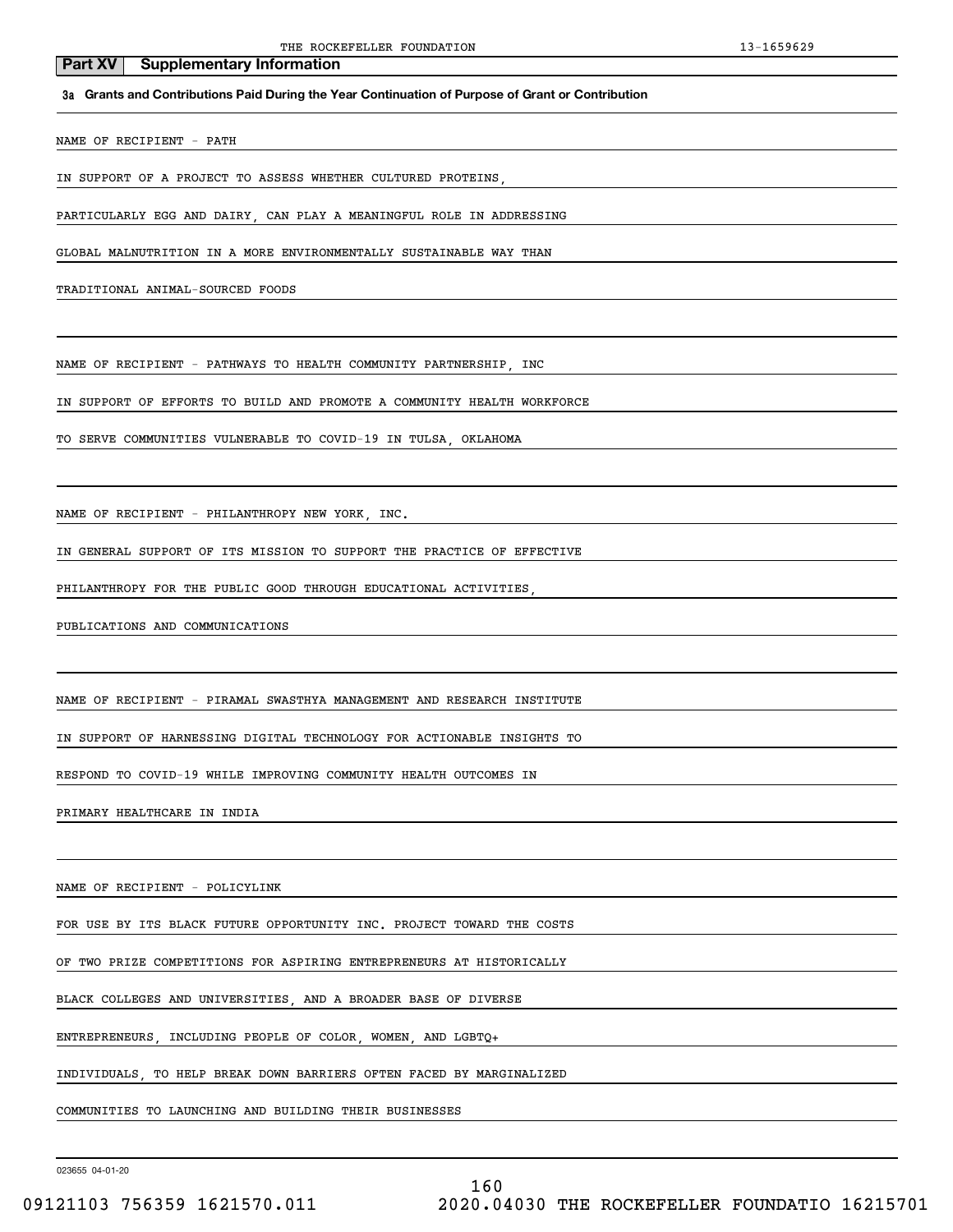## **3a Grants and Contributions Paid During the Year Continuation of Purpose of Grant or Contribution**

NAME OF RECIPIENT - POST ROAD FOUNDATION

**Part XV** Supplementary Information

IN SUPPORT OF PILOTING A SUSTAINABLE DIGITAL INFRASTRUCTURE PROJECT IN

A RURAL COMMUNITY AND USING IT AS A BLUEPRINT TO BRIDGE THE DIGITAL

DIVIDE ACROSS THE U. S.

NAME OF RECIPIENT - POST ROAD FOUNDATION

IN SUPPORT OF THE EXPERTISE NEEDED TO FINALIZE THE STRUCTURE OF THE

POST ROAD COOPERATIVE FUND PILOT WHICH FOCUSES ON BUILDING SUSTAINABLE

DIGITAL INFRASTRUCTURE IN UNSERVED AND LOW-INCOME U.S. COMMUNITIES TO

ENABLE REMOTE MEDICAL, EDUCATION, AND WORK CAPABILITIES

NAME OF RECIPIENT - POWER FOR ALL

IN SUPPORT OF BUILDING NATIONAL COALITIONS IN 2-3 COUNTRIES TO ADVANCE

HEALTHCARE ELECTRIFICATION WITH DECENTRALIZED RENEWABLE ENERGY, AND IN

GENERAL SUPPORT OF ITS MISSION TO ADVANCE RENEWABLE, DECENTRALIZED

ELECTRIFICATION SOLUTIONS BY MEANS OF THE FASTEST, MOST COST-EFFECTIVE

AND SUSTAINABLE APPROACH TO UNIVERSAL ENERGY ACCESS

NAME OF RECIPIENT - PRAEKELT FOUNDATION NPC

IN SUPPORT OF AI-BASED SYMPTOM CHECKING TO CATALYZE THE ADOPTION OF

QUALITY TELEHEALTH, MAINTAIN ESSENTIAL HEALTH SERVICES, AND ENABLE

SMART TESTING STRATEGIES IN SOUTH AFRICA DURING THE COVID-19 PANDEMIC.

NAME OF RECIPIENT - PRESIDENT AND FELLOWS OF HARVARD COLLEGE

FOR USE BY ITS CENTER FOR HEALTH LAW AND POLICY INNOVATION OF HARVARD

LAW SCHOOL IN SUPPORT OF DEVELOPING A NATIONAL PRODUCE PRESCRIPTION

ADVOCACY STRATEGY TO ADDRESS FOOD INSECURITY BY PROMOTING THE

CONSUMPTION OF NUTRIENT-RICH FOODS IN UNDERSERVED COMMUNITIES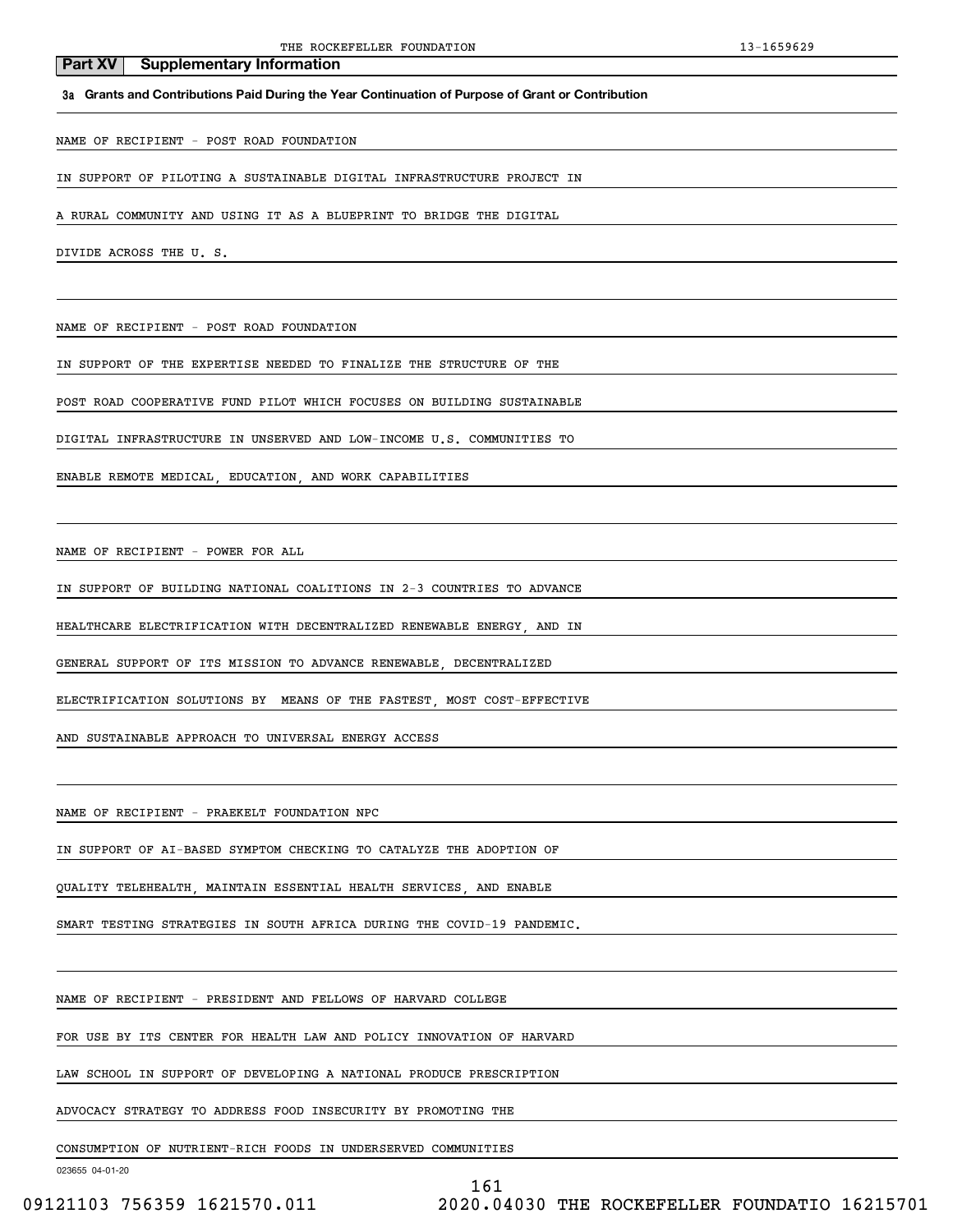**3a Grants and Contributions Paid During the Year Continuation of Purpose of Grant or Contribution**

NAME OF RECIPIENT - PRESIDENT AND FELLOWS OF HARVARD COLLEGE

IN SUPPORT OF RESEARCH ON ORGANIZATIONAL AND BUSINESS MODELS TO DEVELOP

DIGITAL PUBLIC GOODS FOR GOVERNMENT SERVICES AND INTERNATIONAL

DEVELOPMENT

NAME OF RECIPIENT - PROJECT EVERYONE

IN SUPPORT OF A PROJECT TO COLLATE REAL TIME DATA TO TRACK PROGRESS

TOWARD THE SUSTAINABLE DEVELOPMENT GOALS AND TO DEVELOP AN ONLINE

PLATFORM THAT WILL SERVE AS A ONE-STOP RESOURCE FOR THIS INFORMATION

NAME OF RECIPIENT - PROSPERITY NOW

IN SUPPORT OF THE TAXPAYER OPPORTUNITY NETWORK AND OTHER EFFORTS TO

PROVIDE ALTERNATIVE, DIGITAL TAX FILING ASSISTANCE.

NAME OF RECIPIENT - PURDUE UNIVERSITY

TOWARD THE COSTS OF ITS PROJECT STRENGTHENING AFRICAN FOOD PROCESSORS

TO HELP REDUCE FOOD LOSS, EXPAND MARKETS FOR LOCAL FARMERS, AND IMPROVE

NUTRITION IN KENYA AND TANZANIA THROUGH INCREASED AVAILABILITY AND

ADOPTION OF MODERN FOOD PROCESSING TECHNOLOGIES

NAME OF RECIPIENT - PUSHKIN INDUSTRIES, INC.

IN SUPPORT OF PRODUCING THE "SOLVABLE" PODCAST, AN ORIGINAL AUDIO

SERIES SHOWCASING WORLD THINKERS PROPOSING SOLUTIONS TO THE WORLD'S

MOST CHALLENGING PROBLEMS AFFECTING POOR AND VULNERABLE POPULATIONS

NAME OF RECIPIENT - RADICALXCHANGE FOUNDATION LTD.

IN SUPPORT OF DEVELOPING DIGITAL IDENTIFICATION AND NOVEL TECHNOLOGY

023655 04-01-20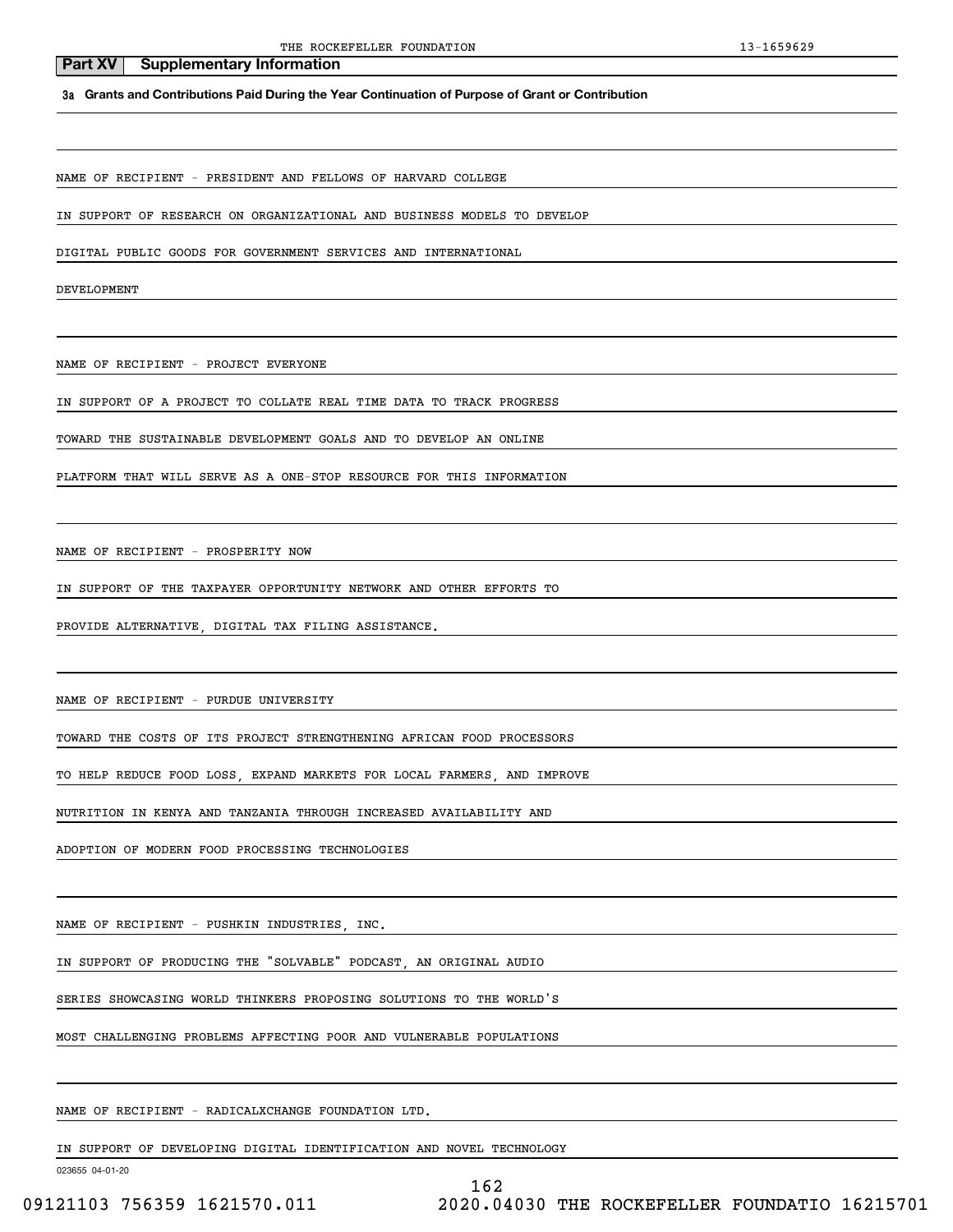**3a Grants and Contributions Paid During the Year Continuation of Purpose of Grant or Contribution**

TOOLS TO INCREASE CIVIC PARTICIPATION

**Part XV** Supplementary Information

NAME OF RECIPIENT - RAMW EDUCATION FOUNDATION INC.

TO FACILITATE ROCKEFELLER FOUNDATION DONATIONS TO CHARITABLE

ORGANIZATIONS THROUGH ITS MATCHING GIFT PROGRAM AND OTHER SIMILAR

PROGRAMS, AS WELL AS CONTRIBUTIONS TO PHILANTHROPIC SECTOR

ORGANIZATIONS

NAME OF RECIPIENT - REAGAN UDALL FOUNDATION FOR THE FOOD AND DRUG

ADMINISTRATION, INC

IN SUPPORT OF RESEARCH TO GATHER REAL-WORLD DATA AND GENERATE EVIDENCE

REGARDING THE PERFORMANCE OF COVID19 DIAGNOSTIC AND ANTIBODY TESTS

NAME OF RECIPIENT - REGENTS OF THE UNIVERSITY OF CALIFORNIA AT BERKELEY

FOR USE BY ITS OTHERING AND BELONGING INSTITUTE IN SUPPORT OF A

BI-ANNUAL ASSESSMENT OF HOW WELL FEDERAL POLICIES ADDRESS THE ECONOMIC

NEEDS OF LOCALITIES AND REGIONS WITHIN THE U.S. IN THE CONTEXT OF

COVID-19

NAME OF RECIPIENT - REINVESTMENT PARTNERS

TOWARD THE COSTS OF EXPANDING THEIR PRODUCE PRESCRIPTION PROGRAM FOR

MEDICAID RECIPIENTS IN NORTH CAROLINA

NAME OF RECIPIENT - RESOURCE IMPACT

TO FACILITATE ROCKEFELLER FOUNDATION DONATIONS TO CHARITABLE

ORGANIZATIONS THROUGH ITS MATCHING GIFT PROGRAM AND OTHER SIMILAR

PROGRAMS, AS WELL AS CONTRIBUTIONS TO PHILANTHROPIC SECTOR

ORGANIZATIONS

023655 04-01-20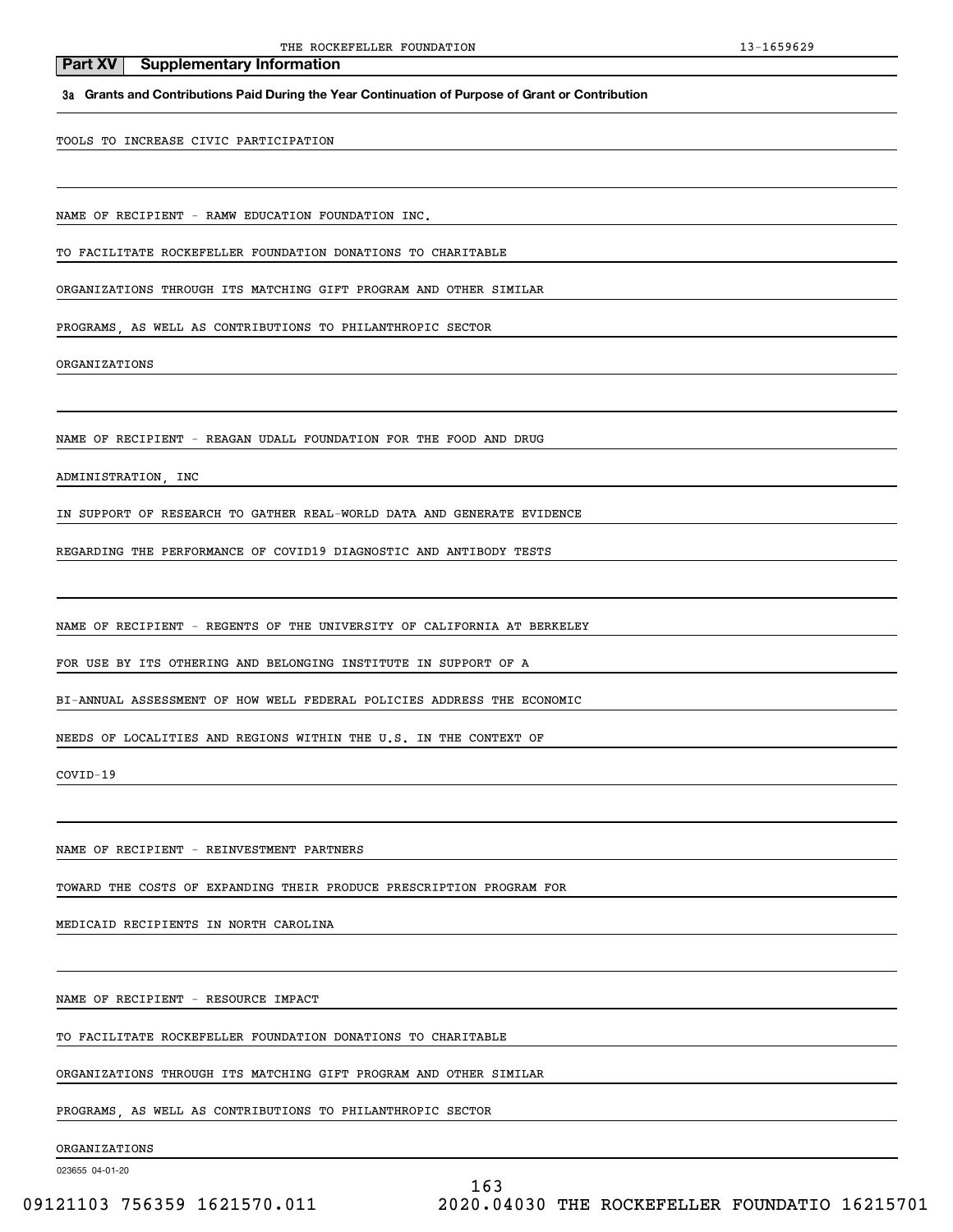**3a Grants and Contributions Paid During the Year Continuation of Purpose of Grant or Contribution**

NAME OF RECIPIENT - RETAIL TRADE ASSOCIATION OF KENYA

IN SUPPORT OF DEVELOPING A ROAD MAP FOR THE IMPLEMENTATION OF FOOD

SAFETY STANDARDS FOR FRESH PRODUCE IN KENYA

NAME OF RECIPIENT - RF CATALYTIC CAPITAL, INC.

TOWARD THE COSTS OF DEVELOPING STANDARDIZED METHODS, KITS, AND DATA

PLATFORMS FOR MASS SPECTROMETRY ANALYSES THAT WILL SUBSEQUENTLY BUILD

THE FOUNDATION FOR A COMPREHENSIVE MOLECULAR MAP OF THE FOOD SYSTEM

NAME OF RECIPIENT - RF CATALYTIC CAPITAL, INC.

IN SUPPORT OF IMPLEMENTING THE POWERING AGRICULTURE AND PROTECTIVE

FOODS SME INNOVATION ACCELERATOR TO PROVIDE TECHNICAL AND FINANCIAL

SUPPORT TO SMALL AND MEDIUM ENTERPRISES ADDRESSING THE ISSUE OF

AVAILABILITY, EQUITABLE ACCESS AND AFFORDABILITY FOR PROTECTIVE FOODS

AMONG POOR AND UNDERSERVED COMMUNITIES IN AFRICA

NAME OF RECIPIENT - RISING TIDE CAPITAL, INC.

TOWARD THE COSTS OF PROVIDING TECHNICAL ASSISTANCE, COACHING, AND

BUSINESS SUPPORT SERVICES FOR LOW-INCOME BLACK AND LATINX ENTREPRENEURS

IN NEWARK, N.J

NAME OF RECIPIENT - ROCKEFELLER PHILANTHROPY ADVISORS, INC.

FOR USE BY ITS UPSTART CO-LAB TOWARD THE COSTS OF DEFINING AND

PROMOTING THE INCLUSIVE CREATIVE ECONOMY FIELD AMONG THE IMPACT

INVESTING COMMUNITY

NAME OF RECIPIENT - ROCKEFELLER PHILANTHROPY ADVISORS, INC.

023655 04-01-20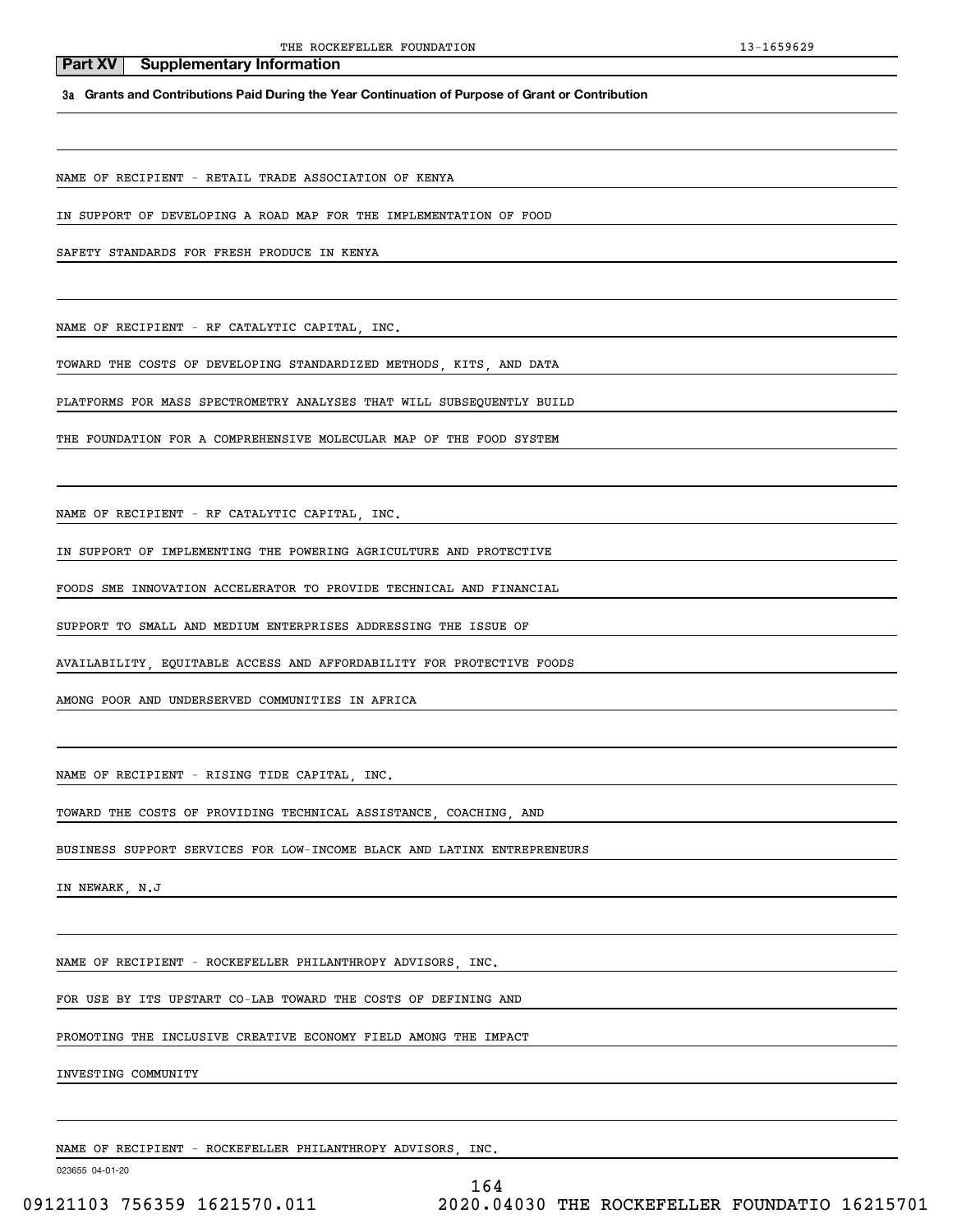**3a Grants and Contributions Paid During the Year Continuation of Purpose of Grant or Contribution**

FOR USE BY ITS GLOBAL RESILIENT CITIES NETWORK TOWARD THE COSTS OF

ESTABLISHING AN INDEPENDENT ORGANIZATION TO SUSTAIN THE 100 RESILIENT

CITIES NETWORK

NAME OF RECIPIENT - ROCKY MOUNTAIN INSTITUTE

TOWARD THE COSTS TO SUPPORT THE IMPLEMENTATION OF A STRATEGY TO INSTALL

RENEWABLE ENERGY IN CRITICAL FACILITIES IN PUERTO RICO THAT FOCUSES ON

USING BLENDED FINANCE TO SCALE SOLUTIONS AS WELL AS TO INITIATE PILOTS

AND ADVANCE A BROAD PIPELINE OF PROJECTS WITH MAYORS AND COMMUNITY

LEADERS.

NAME OF RECIPIENT - SAMBODHI RESEARCH AND COMMUNICATIONS PRIVATE LIMITED

IN SUPPORT OF A PROJECT TO CONDUCT AN IMPACT ASSESSMENT OF THE

FOUNDATION'S SMART POWER FOR RURAL DEVELOPMENT (SPRD) INITIATIVE AND

THE EXTENT TO WHICH THE INITIATIVE IS POSITIVELY IMPACTING THE LIVES OF

PEOPLE AND SPURRING ECONOMIC GROWTH IN SPRD-SUPPORTED COMMUNITIES IN

INDIA

NAME OF RECIPIENT - SAN DIEGO WORKFORCE PARTNERSHIP, INC.

IN SUPPORT OF RESEARCHING THE FEASIBILITY AND POTENTIAL IMPACT OF

RESTRUCTURING DEFAULTED CONSUMER DEBT TO AN INCOME-CONTINGENT STRUCTURE

IN AN EFFORT TO BUILD FINANCIAL RESILIENCE FOR POOR AND VULNERABLE

POPULATIONS IN THE U.S

NAME OF RECIPIENT - SDSN ASSOCIATION, INC.

IN SUPPORT OF A LANCET COMMISSION TO PROMOTE EFFECTIVE ECONOMIC,

SOCIAL, AND PUBLIC HEALTH RESPONSES TO THE COVID PANDEMIC AND AN

ECONOMIC RECOVERY THAT SUPPORTS THE SUSTAINABLE DEVELOPMENT GOALS

023655 04-01-20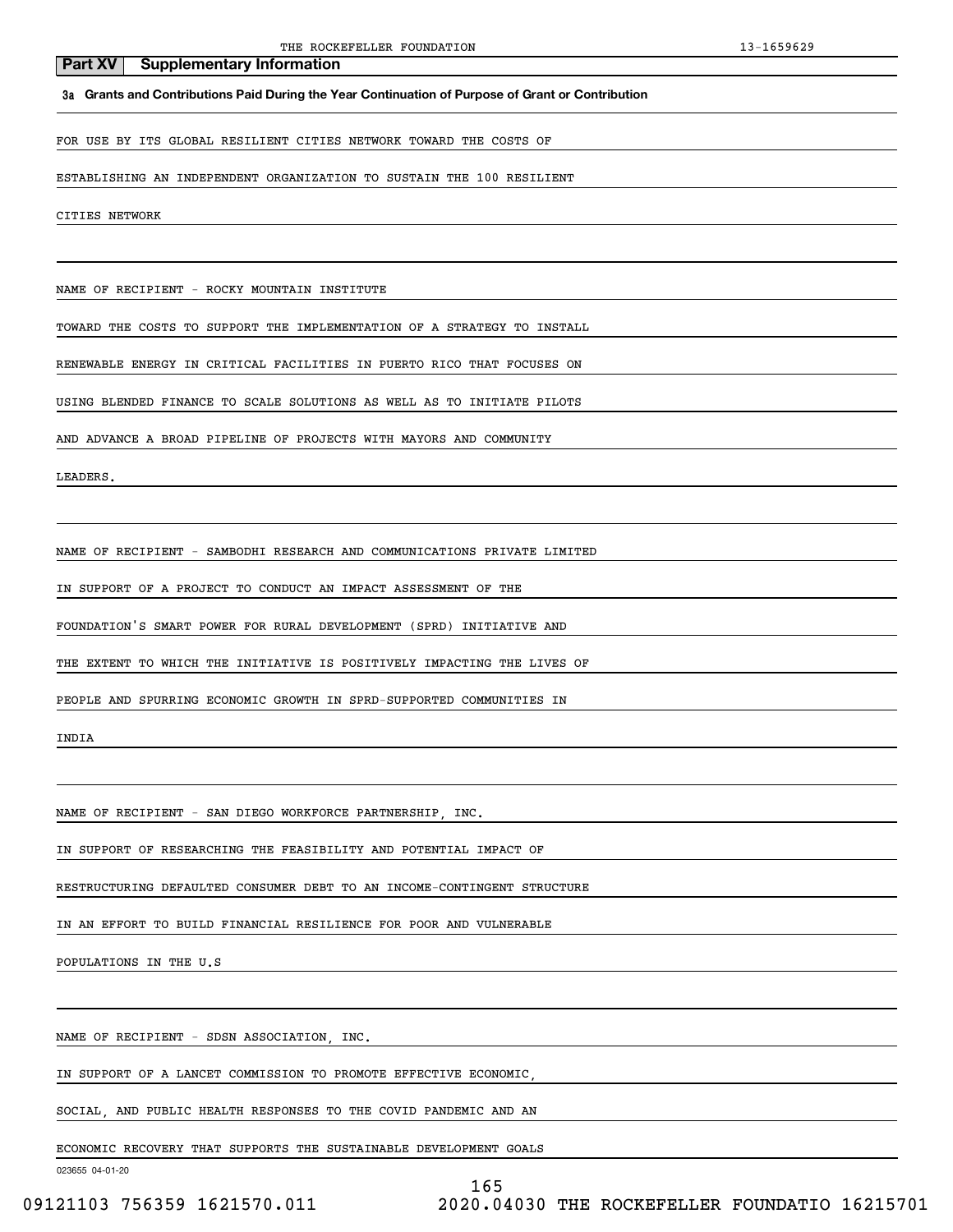**3a Grants and Contributions Paid During the Year Continuation of Purpose of Grant or Contribution**

NAME OF RECIPIENT - SEED SYSTEMS GROUP, INC.

IN SUPPORT OF MOBILIZING RESOURCES TO IMPLEMENT ITS FIVE-YEAR PROPOSED

PLAN, WHICH AIMS TO EXTEND THE BENEFITS OF IMPROVED SEED AND OTHER

TECHNOLOGIES IN ORDER TO CREATE COVID-RESILIENT, SMALL-HOLDER

AGRICULTURE IN SUB-SAHARAN AFRICA

NAME OF RECIPIENT - SEED SYSTEMS GROUP, INC.

IN SUPPORT OF DEVELOPING AGRICULTURAL SEED SYSTEM FEASIBILITY STUDIES

AND ROAD MAPS FOR SELECT AFRICAN COUNTRIES IN AN EFFORT TO BRING

HIGHER-YIELDING CROP VARIETIES TO AFRICAN FARMERS

NAME OF RECIPIENT - SHINING HOPE FOR COMMUNITIES INC.

IN SUPPORT OF PILOTING AN IN-HOUSE CASH TRANSFER MECHANISM AS PART OF

COVID-19 RESPONSE AND RECOVERY EFFORTS IN KENYAN URBAN SLUMS

NAME OF RECIPIENT - SMITHSONIAN INSTITUTION

IN SUPPORT OF THE ONLINE COMPONENT OF ITS NATIONAL MUSEUM OF AFRICAN

AMERICAN HISTORY & CULTURE'S EXHIBITION, "MAKE GOOD THE PROMISES:

RECONSTRUCTION AND ITS LEGACIES"

NAME OF RECIPIENT - SOCIAL INVESTMENT MANAGERS AND ADVISORS, LLC

TO BE APPLIED AS FOLLOWS: (I) \$100,000 TOWARDS THE COST OF STRUCTURING,

LAUNCHING AND MANAGING THE ENERGY ACCESS RELIEF FACILITY THAT WILL

ISSUE TERM-LOANS TO ENERGY ACCESS COMPANIES WHO PROVIDE ENERGY ACCESS

SERVICES TO POOR AND VULNERABLE POPULATIONS AND WHOSE OPERATIONS HAVE

BEEN AFFECTED BY THE COVID-19 PANDEMIC AS DESCRIBED IN THE PROPOSAL;

AND (II) \$1.4 MILLION FOR LOAN CAPITAL TO BE ISSUED TO ELIGIBLE

023655 04-01-20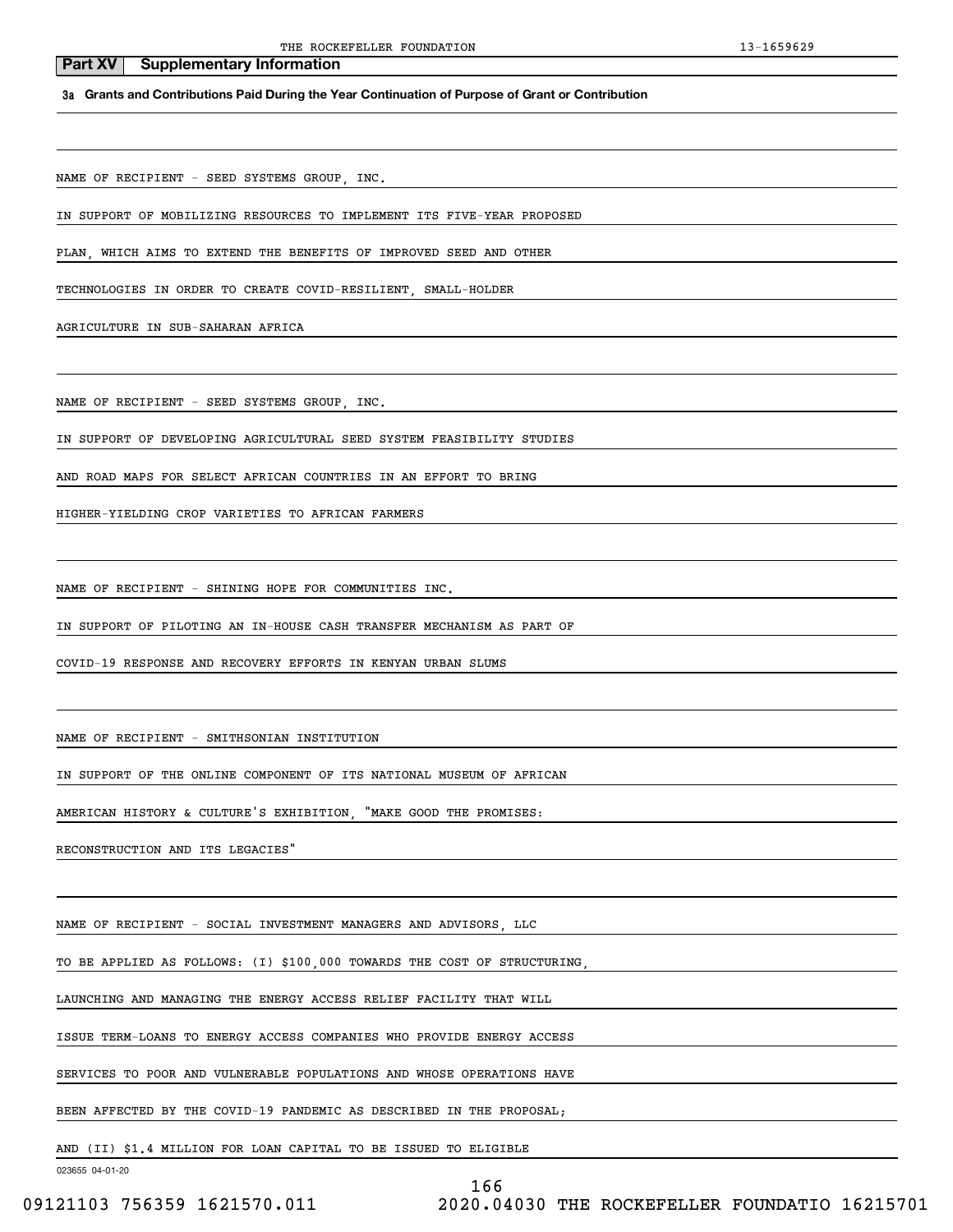#### **3a Grants and Contributions Paid During the Year Continuation of Purpose of Grant or Contribution**

COMPANIES PRIOR TO THE CLOSING OF THE FACILITY AS DESCRIBED IN THE

PROPOSAL. THE WAREHOUSED LOANS OR ANY REMAINING LOAN CAPITAL AMOUNT

SHALL BE CONVERTED INTO JUNIOR NOTES TO BE ISSUED UNDER THE FACILITY

FOR A TERM OF NO MORE THAN FOUR (4) YEARS. (III) IF THE FACILITY

CLOSES, THEN THE GRANTEE MAY USE ANY AMOUNTS REPAID UNDER THE JUNIOR

NOTES UPON TERMINATION OF THE FACILITY AND WRITTEN NOTICE TO THE

FOUNDATION TO EITHER: A. ISSUE ADDITIONAL TERM-LOANS TO SIMILAR

ELIGIBLE COMPANIES FOR ANOTHER FOUR (4) YEAR TERM; B. PROVIDE

TECHNICAL ASSISTANCE TO SIMILAR ELIGIBLE COMPANIES.

NAME OF RECIPIENT - SOJOURNERS

TO FACILITATE ROCKEFELLER FOUNDATION DONATIONS TO CHARITABLE

ORGANIZATIONS THROUGH ITS MATCHING GIFT PROGRAM AND OTHER SIMILAR

PROGRAMS, AS WELL AS CONTRIBUTIONS TO PHILANTHROPIC SECTOR

ORGANIZATIONS

NAME OF RECIPIENT - SOUTHERN POVERTY LAW CENTER

IN SUPPORT OF DEVELOPING A STUDENT CURRICULUM USING THE SELMA VOTING

RIGHTS CAMPAIGN AS A CASE-STUDY IN LEADERSHIP, DECISION-MAKING, RACE,

CIVIL RIGHTS AND ENGAGED CITIZENSHIP

NAME OF RECIPIENT - SPEAK UP AFRICA, INC

IN SUPPORT OF COMMUNICATIONS WORKSHOPS FOR INFLUENCERS, MEDIA HOUSES

AND JOURNALISTS ACROSS AFRICA IN ORDER TO ENCOURAGE AND PROMOTE

POSITIVE SOCIAL BEHAVIOR CHANGE TO PREVENT THE SPREAD OF COVID-19

NAME OF RECIPIENT - ST. LOUIS DEVELOPMENT CORPORATION

IN SUPPORT OF ENHANCING ST. LOUIS'S CAPACITY TO LEVERAGE THE

023655 04-01-20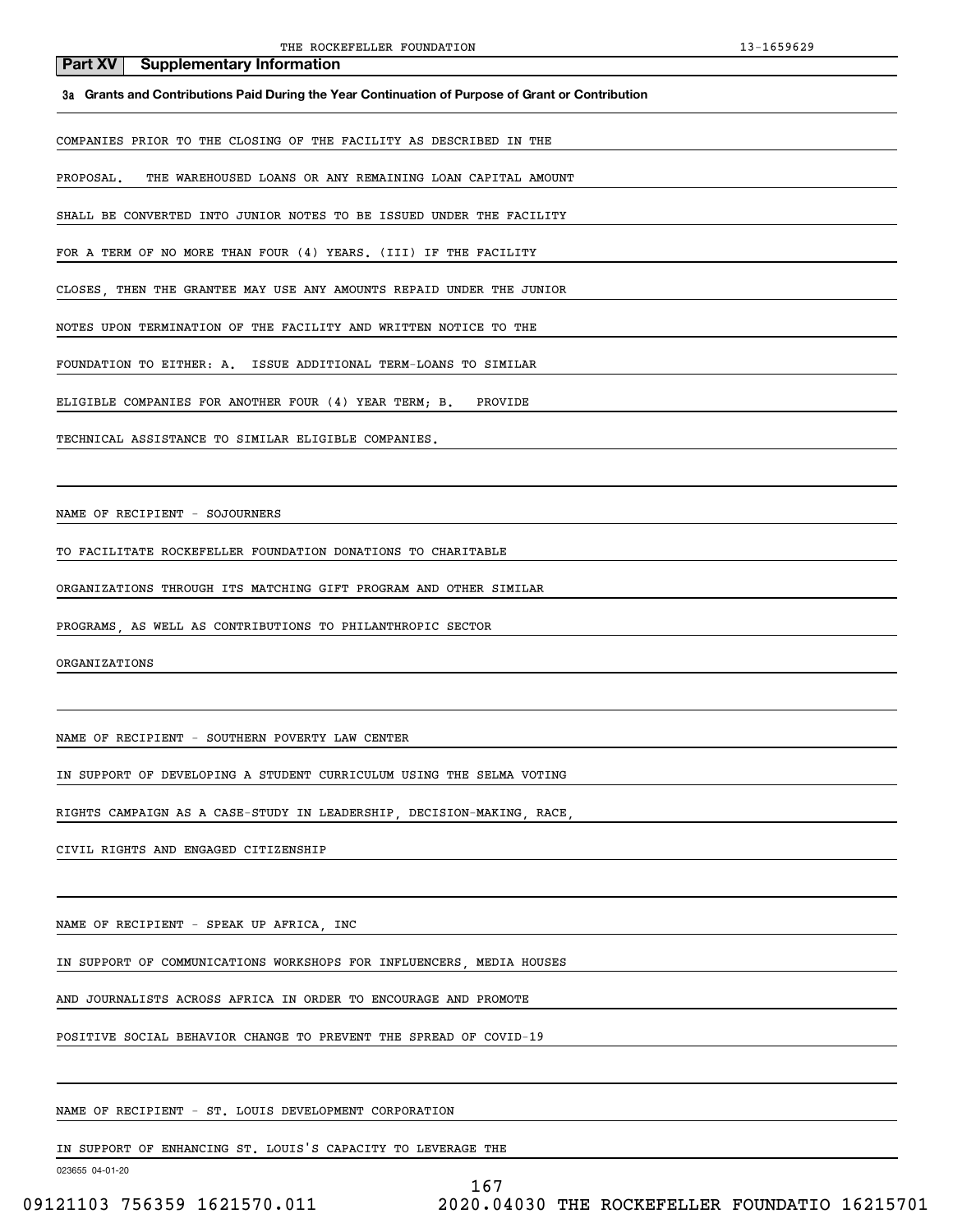#### **3a Grants and Contributions Paid During the Year Continuation of Purpose of Grant or Contribution**

OPPORTUNITY ZONES TAX INCENTIVE TO ATTRACT PRIVATE INVESTMENTS INTO

DISTRESSED COMMUNITIES

NAME OF RECIPIENT - STICHTING HIVOS

IN SUPPORT OF ITS AMAZON INDIGENOUS HEALTH ROUTE PROJECT IN ENABLING AN

EQUITABLE COVID-19 RESPONSE FOR INDIGENOUS COMMUNITIES IN THE AMAZON

BASIN

NAME OF RECIPIENT - STONEWALL COMMUNITY FUND

TO FACILITATE ROCKEFELLER FOUNDATION DONATIONS TO CHARITABLE

ORGANIZATIONS THROUGH ITS MATCHING GIFT PROGRAM AND OTHER SIMILAR

PROGRAMS, AS WELL AS CONTRIBUTIONS TO PHILANTHROPIC SECTOR

ORGANIZATIONS

NAME OF RECIPIENT - SUSTAINABLE ENERGY FOR ALL VEREIN FUR NACHHALTIGE

ENERGIE

IN SUPPORT OF GALVANIZING GLOBAL MOMENTUM AND ACTION THAT WILL

DRAMATICALLY ACCELERATE THE RATE OF LAST-MILE ELECTRIFICATION THAT WILL

SUPPORT THE LIVELIHOODS AND ECONOMIC MOBILITY OF LOW INCOME HOUSEHOLDS

AND COMMUNITIES

NAME OF RECIPIENT - SUSTAINABLE ENERGY FOR ALL VEREIN FUR NACHHALTIGE

ENERGIE

TOWARD THE COSTS OF ESTABLISHING AN EFFICIENT PROTOTYPE MECHANISM FOR

RESULTS BASED FINANCING TO MINI-GRID DEVELOPERS IN AFRICA, IN ORDER TO

HELP THEM ACHIEVE SCALE AND CATALYZE PRIVATE INVESTMENT.

NAME OF RECIPIENT - SUSTAINABLE FOOD LAB

023655 04-01-20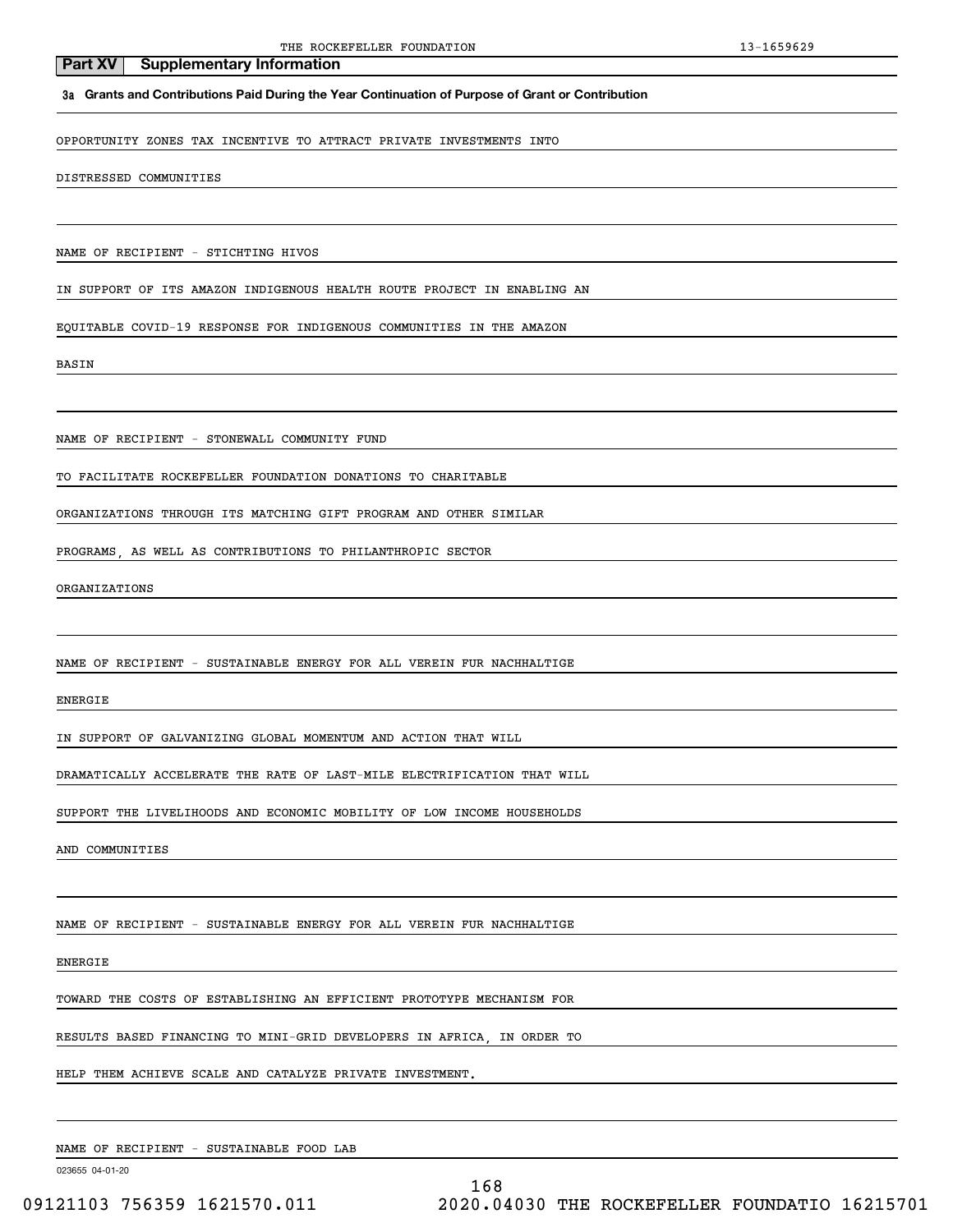**3a Grants and Contributions Paid During the Year Continuation of Purpose of Grant or Contribution**

IN SUPPORT OF DEVELOPING AND INTEGRATING FOOD LOSS METRICS IN SELECTED

SUPPLY CHAIN PROCESSES FOR GLOBAL, REGIONAL, AND NATIONAL CORPORATES

WORKING ACROSS AGRICULTURAL CHAINS

NAME OF RECIPIENT - TECHNOSERVE, INC.

TOWARD THE COSTS OF EXPANDING THE DEMONSTRATION OF POSTHARVEST LOSS

REDUCTION IN NIGERIA'S TOMATO VALUE CHAIN IN ORDER TO IMPROVE THE LIVES

OF SMALLHOLDER FARMERS

NAME OF RECIPIENT - TESTING FOR AMERICA, LLC

IN SUPPORT OF EFFORTS TO IDENTIFY, PAY FOR, AND DEPLOY THE SALIVADIRECT

PROTOCOL COVID-19 TESTS NEEDED TO SAFELY REOPEN COLLEGE CAMPUSES WITH A

FOCUS ON HISTORICALLY BLACK COLLEGES & UNIVERSITIES

NAME OF RECIPIENT - THE ADVERTISING COUNCIL, INC.

IN SUPPORT OF EFFORTS TO EXPAND, SCALE AND EVALUATE THE COMMUNICATIONS

DEVELOPED UNDER ITS CORONAVIRUS RESPONSE CAMPAIGN

NAME OF RECIPIENT - THE AMERICAN SECURITY PROJECT

FOR USE BY ITS WORLD WAR ZERO INITIATIVE, AN EFFORT TO ACHIEVE ACTION

AND MOBILIZATION THROUGH AWARENESS AND PUBLIC EDUCATION TO HALT THE

INCREASE OF GLOBAL CARBON EMISSIONS

NAME OF RECIPIENT - THE ARC OF THE UNITED STATES, INC.

IN GENERAL SUPPORT OF ITS MISSION TO PROMOTE AND PROTECT THE HUMAN

RIGHTS OF PEOPLE WITH INTELLECTUAL AND DEVELOPMENTAL DISABILITIES AND

ACTIVELY SUPPORT THEIR FULL INCLUSION AND PARTICIPATION IN THE

COMMUNITY THROUGHOUT THEIR LIFETIMES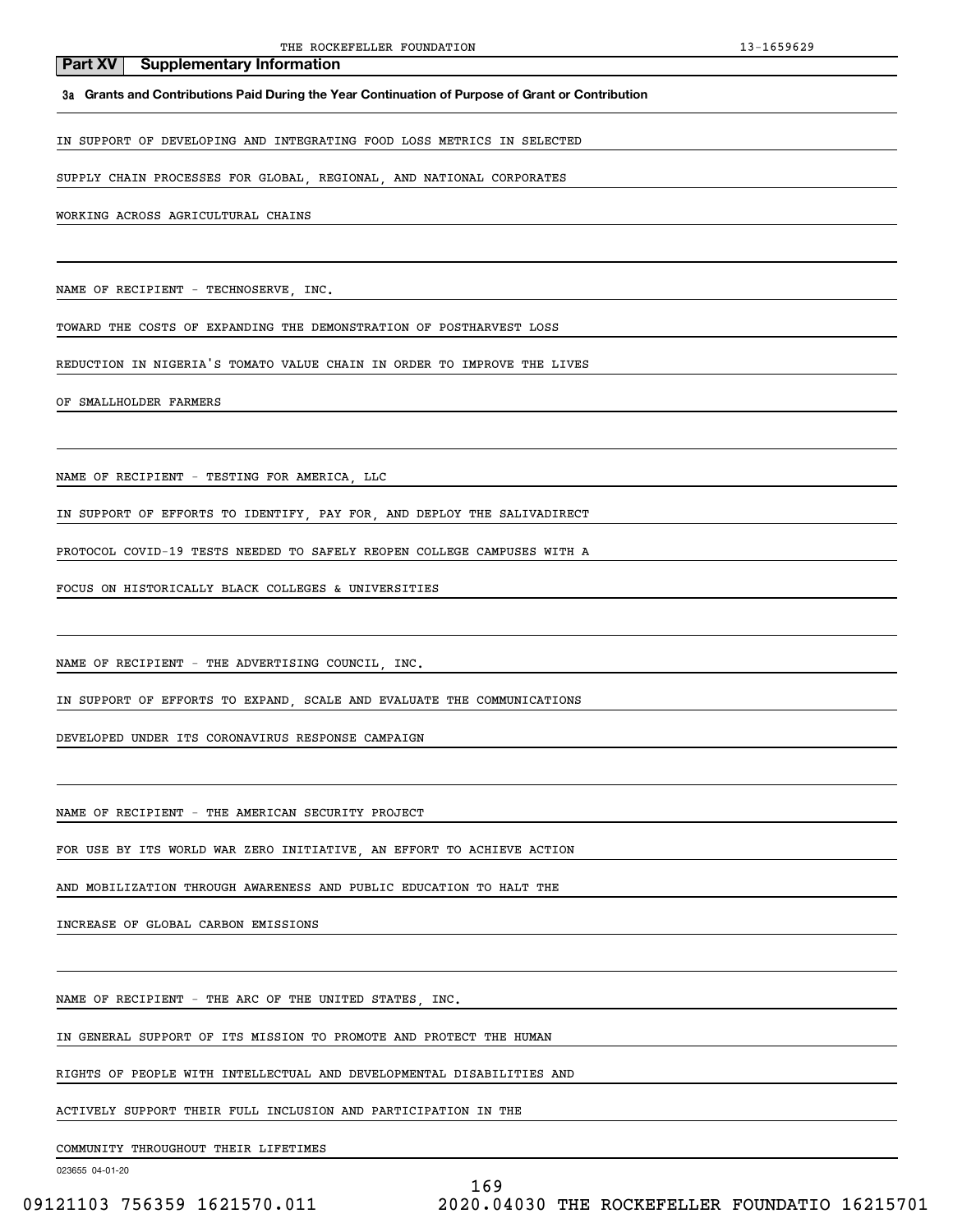# **3a Grants and Contributions Paid During the Year Continuation of Purpose of Grant or Contribution**

NAME OF RECIPIENT - THE ATLANTIC MONTHLY GROUP LLC

**Part XV** Supplementary Information

IN SUPPORT OF COLLECTING, MAINTAINING THE INTEGRITY OF, AND RELEASING

OPEN SOURCE DATASETS TO TRACK COVID-19 RESPONSE AND RECOVERY

NAME OF RECIPIENT - THE BEACON COUNCIL ECONOMIC DEVELOPMENT FOUNDATION,

INC

IN SUPPORT OF PROVIDING A TECHNICAL ASSISTANCE PROGRAM FOR BLACK- AND

LATINX-OWNED SMALL- AND MICROBUSINESSES IN MIAMI-DADE COUNTY IN AN

EFFORT TO ACCELERATE THE COMMUNITY'S ECONOMIC RECOVERY FROM THE

COVID-19 CRISIS

NAME OF RECIPIENT - THE BOARD OF TRUSTEES OF THE LELAND STANFORD JUNIOR

UNIVERSITY

IN SUPPORT OF CREATING A NEW INITIATIVE TO PROVIDE COMPREHENSIVE

SUPPORT FOR TRANSFORMATIONAL INNOVATIONS IN GLOBAL FOOD SYSTEMS

NAME OF RECIPIENT - THE BOARD OF TRUSTEES OF THE LELAND STANFORD JUNIOR

UNIVERSITY

TO SUPPORT ITS CENTER FOR ADVANCED STUDY OF THE BEHAVIORAL SCIENCES TO

DEVELOPMENT A SERIES OF RESEARCH PAPERS, PROJECT BRIEFS, AND THE

ORGANIZATION OF A VIRTUAL CONVENING TO DETERMINE HOW TO CONSTRUCT

SYSTEMS FOR AI GOVERNANCE.

NAME OF RECIPIENT - THE CENTER FOR EFFECTIVE PHILANTHROPY, INC.

IN GENERAL SUPPORT OF ITS MISSION TO PROVIDE DATA AND CREATE INSIGHT SO

PHILANTHROPIC FUNDERS CAN BETTER DEFINE, ASSESS AND IMPROVE THEIR

EFFECTIVENESS AND IMPACT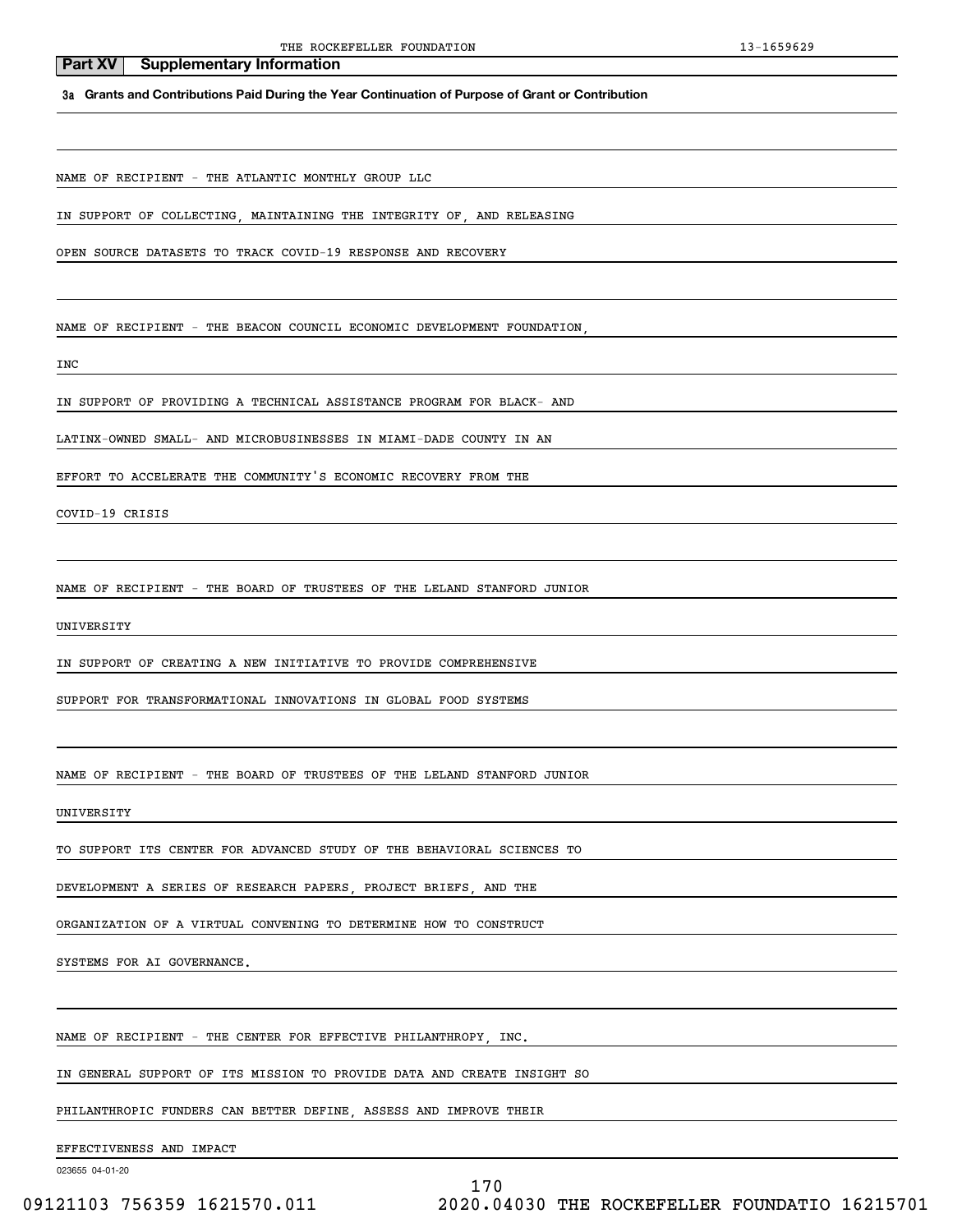**3a Grants and Contributions Paid During the Year Continuation of Purpose of Grant or Contribution**

NAME OF RECIPIENT - THE CHANCELLOR AND MASTERS AND SCHOLARS OF THE

UNIVERSITY OF OXFORD

IN SUPPORT OF DEVELOPING A REPORT TO FURTHER THE UNDERSTANDING OF THE

IMPORTANCE OF HOW ACCESS TO RELIABLE ELECTRICITY ENABLES UPWARD

ECONOMIC MOBILITY, AND PROVIDE DATA-BACKED ANALYSIS THAT CAN HELP MAKE

THE CASE FOR UNIVERSAL ELECTRIFICATION AS A PATH FOR ECONOMIC

DEVELOPMENT.

NAME OF RECIPIENT - THE COMMONS PROJECT FOUNDATION

IN SUPPORT OF THE DEVELOPMENT OF TOOLS FOR MANAGING HEALTH AND OTHER

PERSONAL DATA UNDER A NONPROFIT, PEOPLE-FIRST BUSINESS MODEL

NAME OF RECIPIENT - THE COMMUNITY FOUNDATION OF GREATER ATLANTA, INC.

FOR USE BY ITS OUR VILLAGE UNITED PROJECT IN SUPPORT OF PROVIDING

TECHNICAL ASSISTANCE TO BLACK-OWNED SMALL BUSINESSES IN ATLANTA AND

BUILDING ITS ORGANIZATIONAL CAPACITY

NAME OF RECIPIENT - THE COMMUNITY FOUNDATION OF LOUISVILLE, INC.

FOR USE BY ITS LOUISVILLE METRO GOVERNMENT OFFICE OF CIVIC INNOVATION

PROJECT TOWARD THE COSTS OF THE LOUISVILLE RAPID UPSKILLING INITIATIVE,

AN EFFORT TO PREPARE A COHORT OF WORKERS IN LOUISVILLE, KY, WHO HAVE

BEEN DISPLACED OR ARE IN FEAR OF BEING DISPLACED AS A RESULT OF THE

COVID-19 PANDEMIC, FOR IN DEMAND, ENTRY-LEVEL JOBS IN THE DATA ECONOMY

NAME OF RECIPIENT - THE ENERGY FOR GROWTH HUB

TOWARD THE COSTS OF CREATING A NEW ENERGY CONSUMPTION METRIC THAT

BETTER CAPTURES ENERGY'S ROLE IN ECONOMIC TRANSFORMATION AND HELPS TO

023655 04-01-20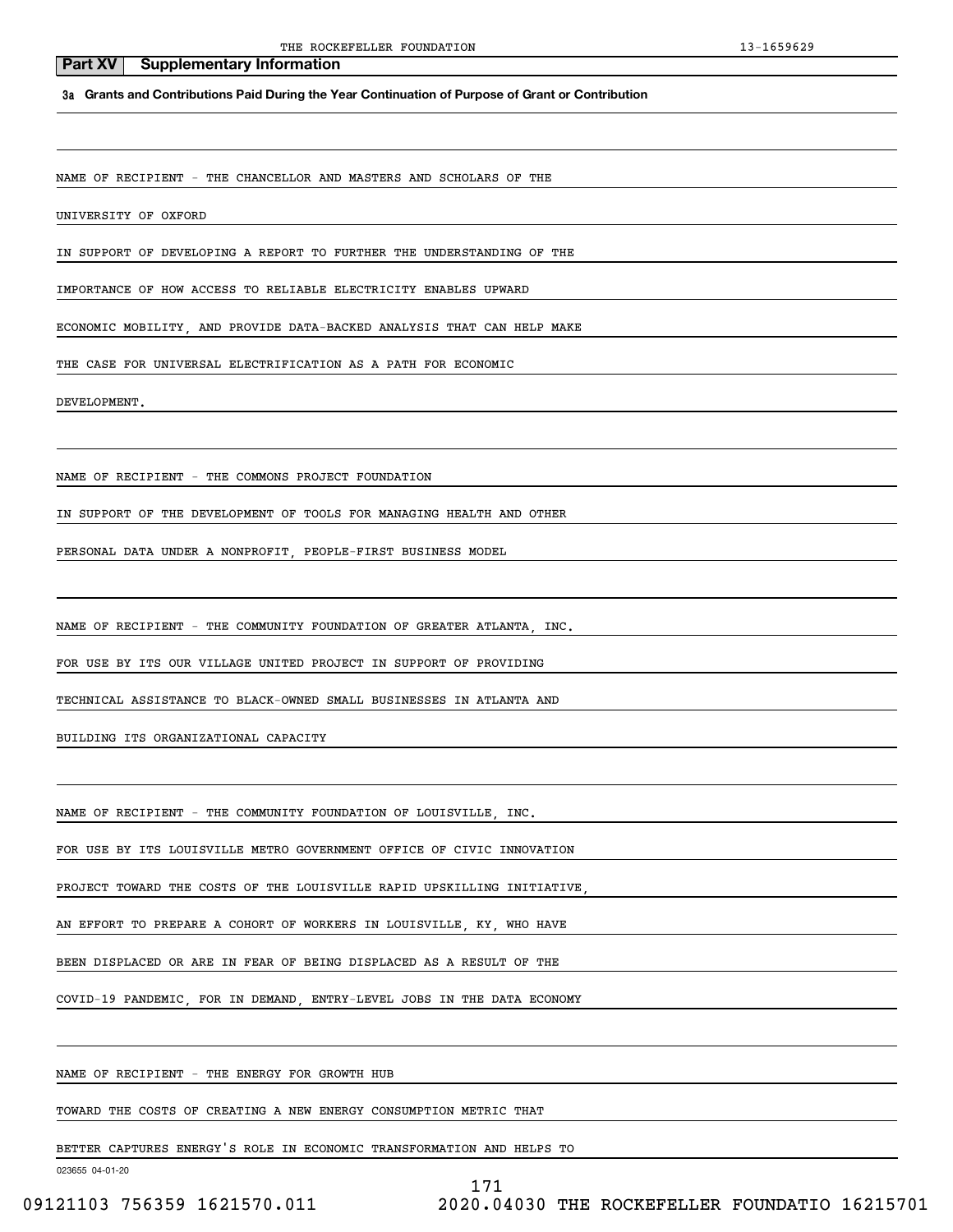**3a Grants and Contributions Paid During the Year Continuation of Purpose of Grant or Contribution**

TRANSLATE RESEARCH INTO POLICY TO SUPPORT MORE EFFECTIVE AND INCREASED

ENERGY PROVISION FOR ECONOMIC GROWTH

NAME OF RECIPIENT - THE FRIENDS OF HARLEM HOSPITAL, INC.

TO FACILITATE ROCKEFELLER FOUNDATION DONATIONS TO CHARITABLE

ORGANIZATIONS THROUGH ITS MATCHING GIFT PROGRAM AND OTHER SIMILAR

PROGRAMS, AS WELL AS CONTRIBUTIONS TO PHILANTHROPIC SECTOR

ORGANIZATIONS

NAME OF RECIPIENT - THE GOVERNING COUNCIL OF THE UNIVERSITY OF TORONTO

FOR USE BY ITS SCHWARTZ REISMAN INSTITUTE FOR TECHNOLOGY AND SOCIETY IN

SUPPORT OF DEVELOPING A SERIES OF RESEARCH PAPERS AND PROJECT BRIEFS

AND ORGANIZING A VIRTUAL CONVENING TO DETERMINE HOW TO CONSTRUCT

SYSTEMS FOR ARTIFICIAL INTELLIGENCE GOVERNANCE

NAME OF RECIPIENT - THE JEWISH FEDERATIONS OF NORTH AMERICA, INC.

TOWARD THE COSTS OF AN EFFORT TO INCREASE AWARENESS OF THE EARNED

INCOME TAX CREDIT PROGRAM IN TARGETED COMMUNITIES IN ORDER TO EXPAND

BENEFITS TO MORE FAMILIES ACROSS THE U.S.

NAME OF RECIPIENT - THE NEW SCHOOL

IN SUPPORT OF ITS NEW UNIVERSITY IN EXILE CONSORTIUM TO PROVIDE AN

ACTIVE AND SUPPORTIVE INTELLECTUAL COMMUNITY FOR ENDANGERED, EXILED

ACADEMICS WHO HAVE BEEN PERSECUTED AND FORCED TO FLEE THEIR HOME

COUNTRIES

NAME OF RECIPIENT - THE NISKANEN CENTER INC.

FOR USE BY ITS POVERTY AND WELFARE DEPARTMENT TOWARD THE COSTS OF

023655 04-01-20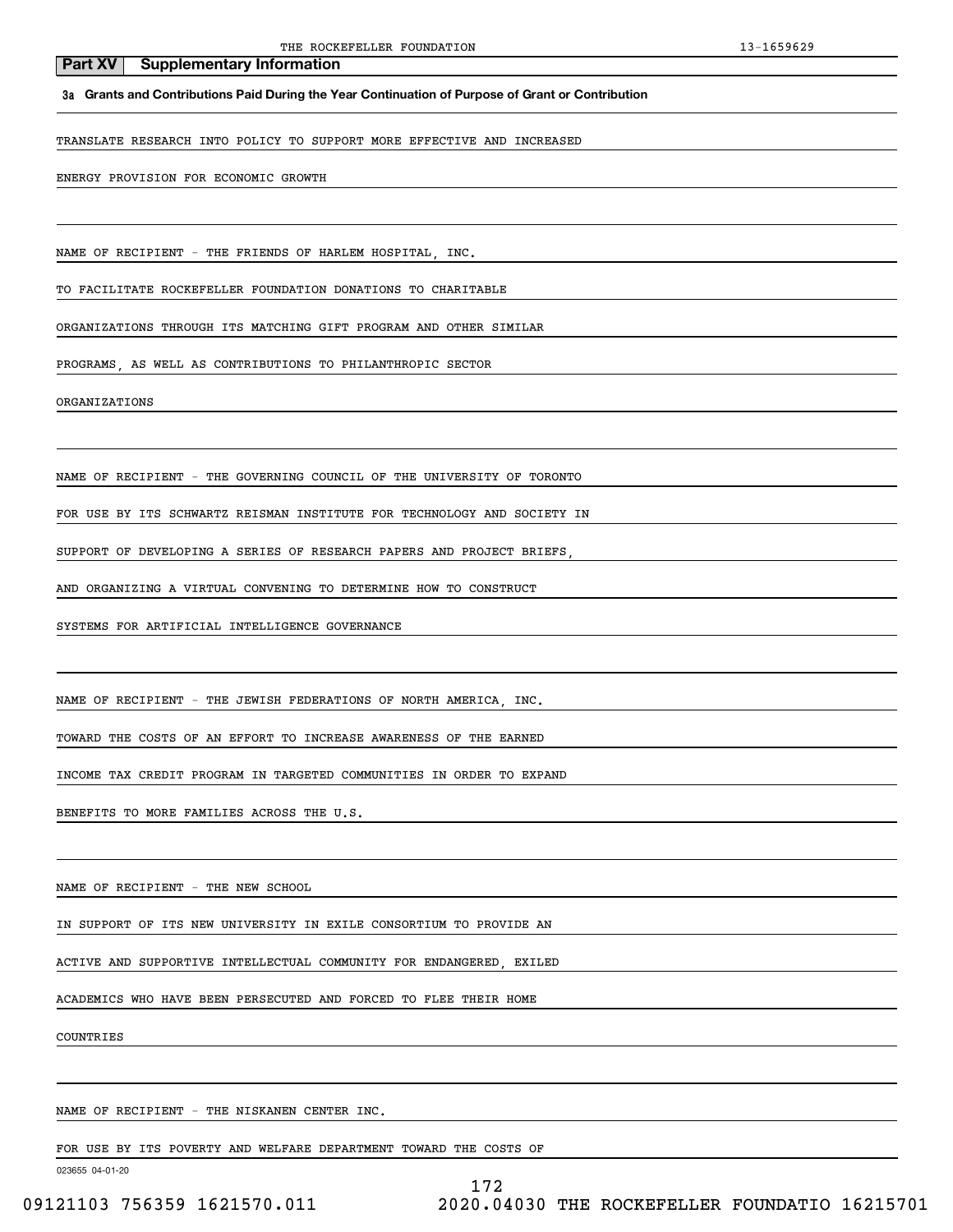**3a Grants and Contributions Paid During the Year Continuation of Purpose of Grant or Contribution**

SOCIAL FINANCE RESEARCH TO PROMOTE SUSTAINABLE, PRO-GROWTH SOLUTIONS

FOR THE REVITALIZATION OF DISTRESSED COMMUNITIES

NAME OF RECIPIENT - THE NISKANEN CENTER INC.

FOR USE BUT ITS POVERTY AND WELFARE DEPARTMENT TOWARD THE COSTS OF

ECONOMIC OPPORTUNITY WORK ON THE EARNED INCOME TAX CREDIT (EITC) AND

CHILD TAX CREDIT (CTC) IN ORDER TO BENEFIT LOWER INCOME HOUSEHOLDS IN

THE U.S.

NAME OF RECIPIENT - THE ONE CAMPAIGN

IN GENERAL SUPPORT OF ITS MISSION TO FIGHT EXTREME POVERTY AND

PREVENTABLE DISEASE, PARTICULARLY IN AFRICA, BY RAISING PUBLIC

AWARENESS AND EDUCATING POLICY MAKERS ABOUT THE IMPORTANCE OF SMART AND

EFFECTIVE POLICIES AND PROGRAMS

NAME OF RECIPIENT - THE TRUSTEES OF COLUMBIA UNIVERSITY IN THE CITY OF

NEW YORK

FOR USE BY ITS MAILMAN SCHOOL OF PUBLIC HEALTH TOWARD THE COSTS OF A

MEETING BRINGING TOGETHER EXPERTS IN DATA AND PUBLIC HEALTH TO ADVANCE

THE GOALS OF PRECISION PUBLIC HEALTH

NAME OF RECIPIENT - THE URBAN INSTITUTE

IN SUPPORT OF MONITORING AND EVALUATING THE PROGRESS AND LONG-TERM

IMPACTS OF 100 RESILIENT CITIES - PIONEERED BY THE ROCKEFELLER

FOUNDATION, AND GENERATING LEARNING FOR THE URBAN PLANNING AND

RESILIENCE MEASUREMENT FIELDS

NAME OF RECIPIENT - THE WORKERS LAB

023655 04-01-20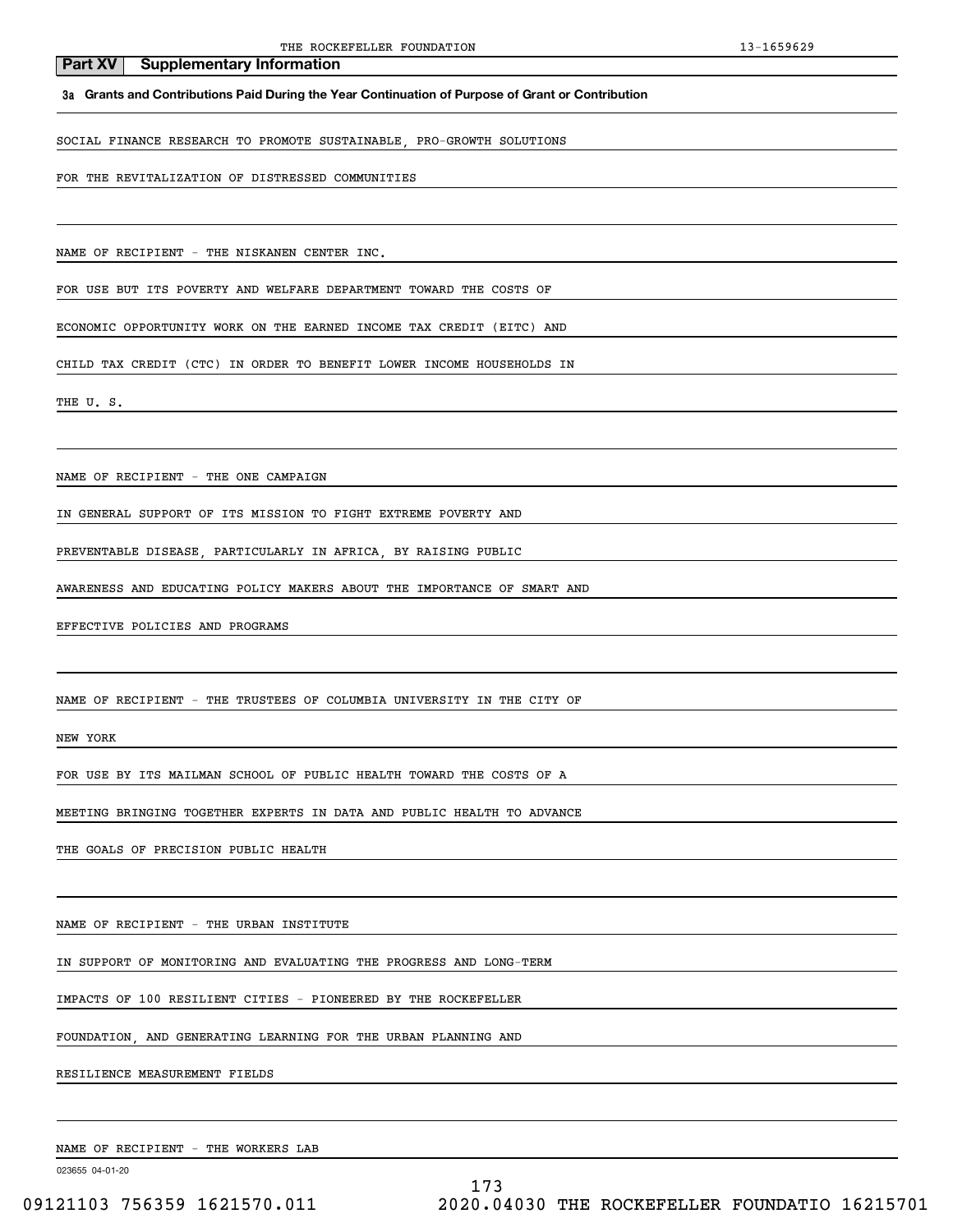**3a Grants and Contributions Paid During the Year Continuation of Purpose of Grant or Contribution**

IN GENERAL SUPPORT OF ITS MISSION TO GIVE NEW IDEAS ABOUT INCREASING

WORKER POWER A GENUINE CHANCE TO SUCCEED AND FLOURISH

NAME OF RECIPIENT - THE/NUDGE FOUNDATION

TOWARD THE COSTS OF USING DATA SCIENCE, MACHINE LEARNING AND ARTIFICIAL

INTELLIGENCE TO ENABLE SYSTEMS THAT WILL MATCH JOBS FOR MIGRANT WORKERS

IN INDIA IMPACTED BY THE COVID-19 PANDEMIC

NAME OF RECIPIENT - THOUGHT FOR FOOD FOUNDATION

IN SUPPORT OF DEVELOPING A DIGITAL PLATFORM AND GRASSROOTS MOBILIZATION

APPROACH TO ENGAGE DIVERSE, GLOBAL CONSTITUENCIES FOR POST-COVID

RECOVERY AND DEMOCRATIZATION OF THE UN FOOD SYSTEMS SUMMIT

NAME OF RECIPIENT - TIDELINE VERIFICATION SERVICES, INC.

IN SUPPORT OF DEVELOPING PUBLIC EDUCATION INITIATIVES TO VERIFY AND

MAKE TRANSPARENT THE SOCIETAL IMPACTS ATTAINED FROM IMPACT INVESTING

NAME OF RECIPIENT - TIDES CENTER

FOR USE BY ITS ENDING PANDEMICS IN SUPPORT OF PROGRAMS TO IMPROVE THE

ABILITY OF ITS MEMBER NETWORKS, ESPECIALLY IN SOUTHEAST ASIA, AFRICA,

AND THE MIDDLE EAST, TO DETECT, VERIFY, AND RESPOND FASTER TO THE

OUTBREAK OF ANIMAL AND HUMAN INFECTIOUS DISEASES, AND STRENGTHEN

REGIONAL PREPAREDNESS IN THE FUTURE.

NAME OF RECIPIENT - TOTAL IMPACT ADVISORS LLC

IN SUPPORT OF DESIGNING AND LAUNCHING AN ASSET-BACKED FINANCING

PLATFORM TO FACILITATE THE FINANCING OF SMALL- AND MEDIUM-SIZED

ENTERPRISES IN THE PHARMACEUTICAL SECTOR IN KENYA IN AN EFFORT TO

```
174
```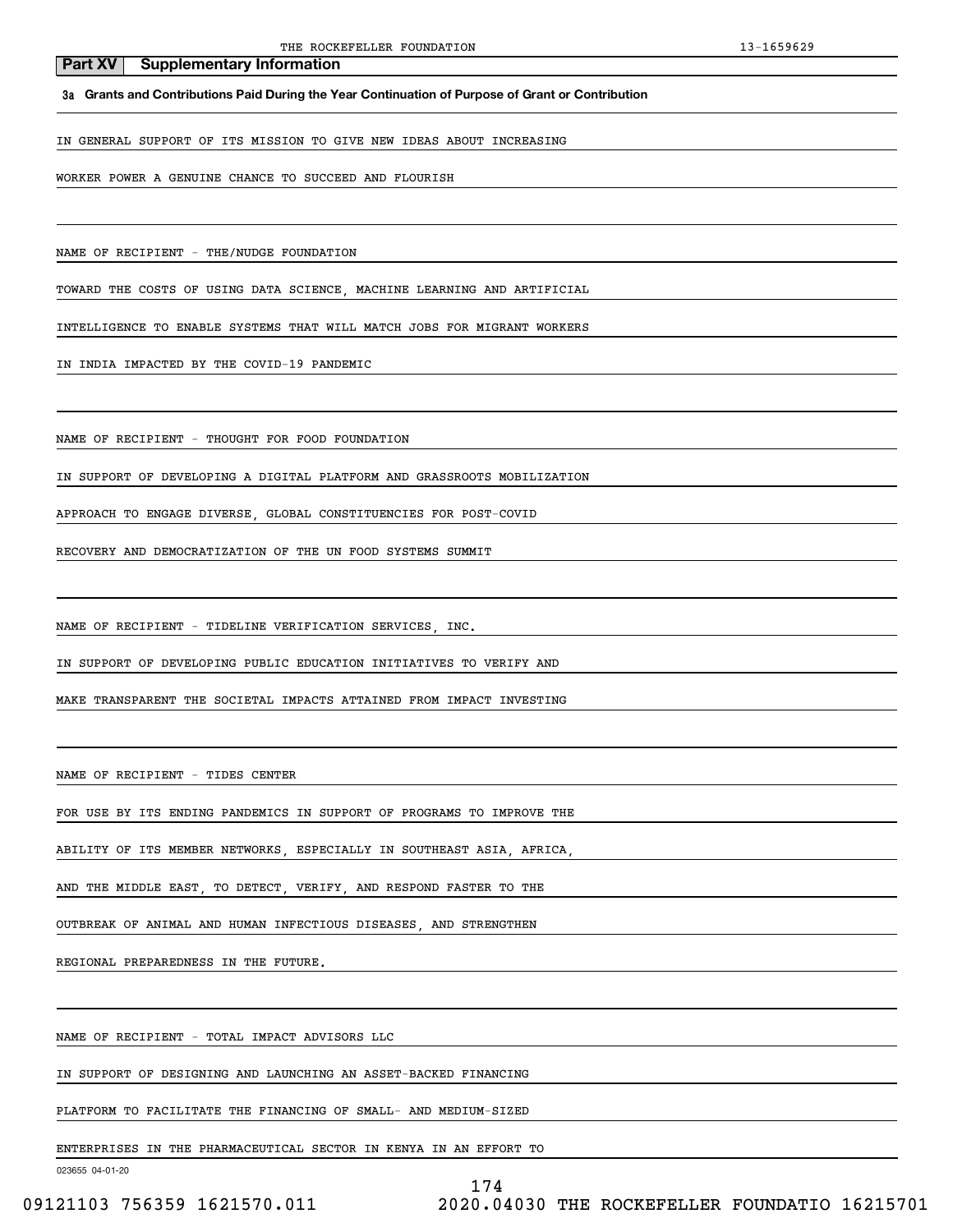**3a Grants and Contributions Paid During the Year Continuation of Purpose of Grant or Contribution**

ENHANCE ACCESS TO MEDICATIONS

NAME OF RECIPIENT - TRANSGENDER LEGAL DEFENSE AND EDUCATION FUND INC

TO FACILITATE ROCKEFELLER FOUNDATION DONATIONS TO CHARITABLE

ORGANIZATIONS THROUGH ITS MATCHING GIFT PROGRAM AND OTHER SIMILAR

PROGRAMS, AS WELL AS CONTRIBUTIONS TO PHILANTHROPIC SECTOR

ORGANIZATIONS

NAME OF RECIPIENT - TREND COMMUNITY DEVELOPMENT CORPORATION

TOWARD THE COSTS OF STABILIZING AND GROWING SMALL BLACK-OWNED

CONSUMER-ORIENTED BUSINESSES IN CHICAGO AND SUBURBAN COOK COUNTY THAT

ARE ESSENTIAL TO COMMUNITY VITALITY THROUGH THE PROVISION OF TECHNICAL

ASSISTANCE AND PATIENT CAPITAL

NAME OF RECIPIENT - TRUSTEES OF BOSTON UNIVERSITY

FOR USE BY ITS CENTER FOR ANTIRACIST RESEARCH IN SUPPORT OF EXPLORING

WAYS TO UNDERSTAND, EXPLAIN AND SOLVE SEEMINGLY INTRACTABLE PROBLEMS OF

RACIAL INEQUITY AND INJUSTICE, AND TO DEVELOP A RACIAL DATA LAB AND

COVID-19 RACIAL DATA TRACKER

NAME OF RECIPIENT - TRUSTEES OF BOSTON UNIVERSITY

FOR USE BY ITS SCHOOL OF PUBLIC HEALTH FOR RESEARCH, THE DEVELOPMENT OF

A WEBSITE AND A COMMISSION REPORT ON HEALTH DETERMINANTS, DATA AND

DECISION-MAKING, DESIGNED TO INCREASE THE USE OF DATA-DRIVEN INSIGHTS

TO IMPROVE THE HEALTH OF VULNERABLE PEOPLE

NAME OF RECIPIENT - TRUSTEES OF BOSTON UNIVERSITY

FOR USE BY ITS INITIATIVE ON CITIES TOWARD THE COSTS OF CONDUCTING THE

023655 04-01-20

175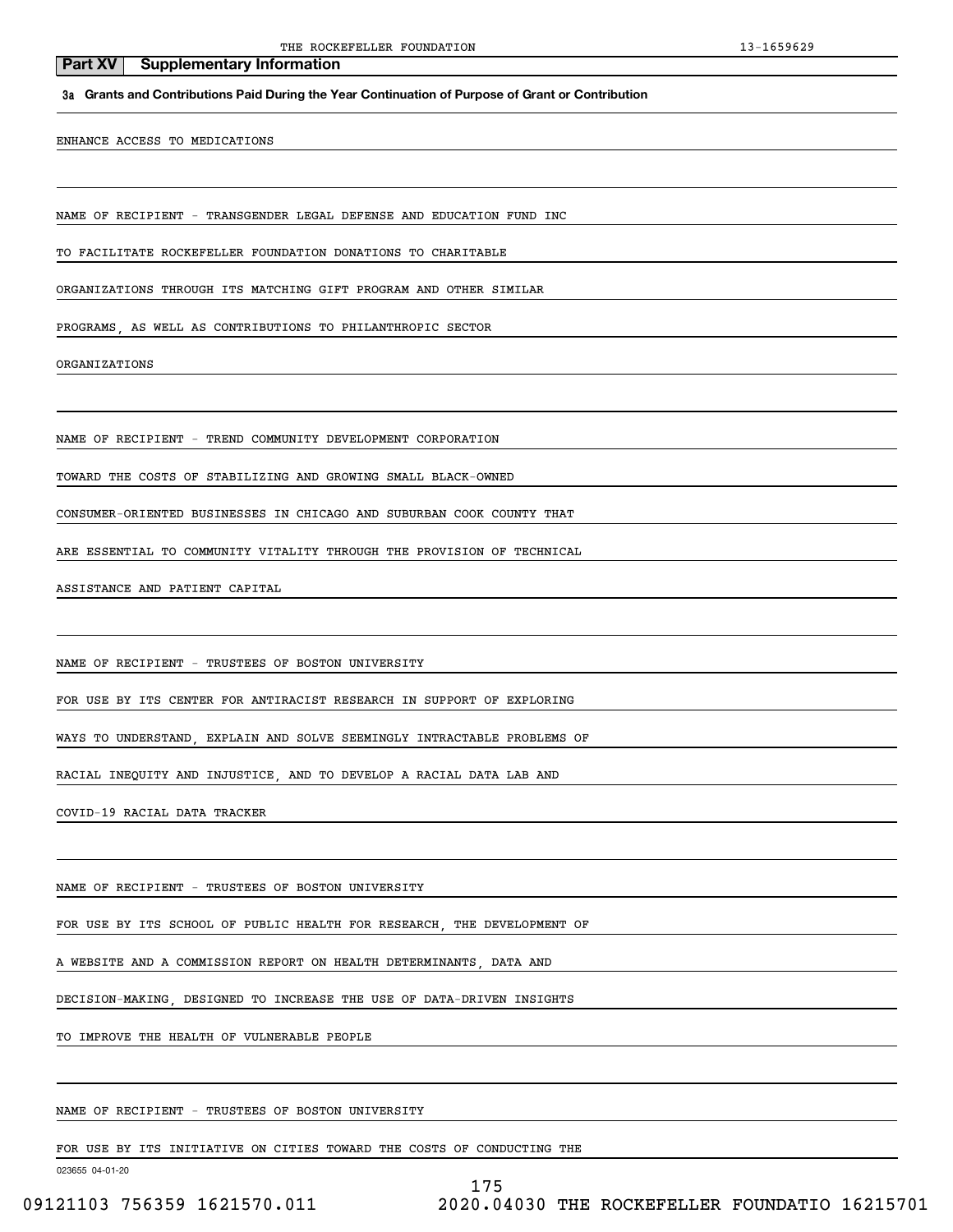**3a Grants and Contributions Paid During the Year Continuation of Purpose of Grant or Contribution**

ANNUAL MENINO SURVEY OF MAYORS AND DISSEMINATING THE SURVEY FINDINGS

BROADLY

NAME OF RECIPIENT - TRUSTEES OF THE UNIVERSITY OF PENNSYLVANIA

FOR USE BY ITS PERELMAN SCHOOL OF MEDICINE IN SUPPORT OF RESEARCH AND

PUBLIC PRESENTATIONS ON RESILIENCE AND INDIVIDUAL AND SOCIAL IMPACT

NAME OF RECIPIENT - TRUSTEES OF TUFTS COLLEGE

FOR USE BY ITS FRIEDMAN SCHOOL OF NUTRITION SCIENCE AND POLICY, TOWARD

THE COSTS OF ADVANCING RESEARCH ON THE IMPACT OF HEALTHY FOOD

PRESCRIPTION PROGRAMS ON FOOD INSECURE POPULATIONS

NAME OF RECIPIENT - TRUSTEES OF TUFTS COLLEGE

FOR USE BY ITS FRIEDMAN SCHOOL OF NUTRITION SCIENCE AND POLICY IN

SUPPORT OF GATHERING AND PRESENTING EVIDENCE ON THE NEED FOR THE

ADVANCEMENT OF NUTRITION SCIENCE AND PROGRAMMING IN THE UNITED STATES

NAME OF RECIPIENT - TRUSTEES OF TUFTS COLLEGE

FOR USE BY ITS GERALD J. AND DOROTHY R. FRIEDMAN SCHOOL OF NUTRITION

SCIENCE AND POLICY IN SUPPORT OF LANDSCAPING CURRENT FUNDING FOR

NUTRITION RESEARCH, AND GATHERING EVIDENCE ON THE NEED FOR A LARGER,

COORDINATED EFFORT TO ADVANCE NUTRITION SCIENCE IN THE U. S.

NAME OF RECIPIENT - TRUSTEES OF TUFTS COLLEGE

FOR USE BY THE FLETCHER SCHOOL IN SUPPORT OF THE SCOPING PHASE OF

EFFORTS TO DEVELOP A PROTOTYPE DATA TOOL THAT WILL INFORM POLICY

DECISIONS AROUND DIGITAL TRANSFORMATION AS PART OF THE INDIAN

GOVERNMENT'S MISSION TO TRANSLATE THE RAPID DIGITAL UPTAKE IN INDIAN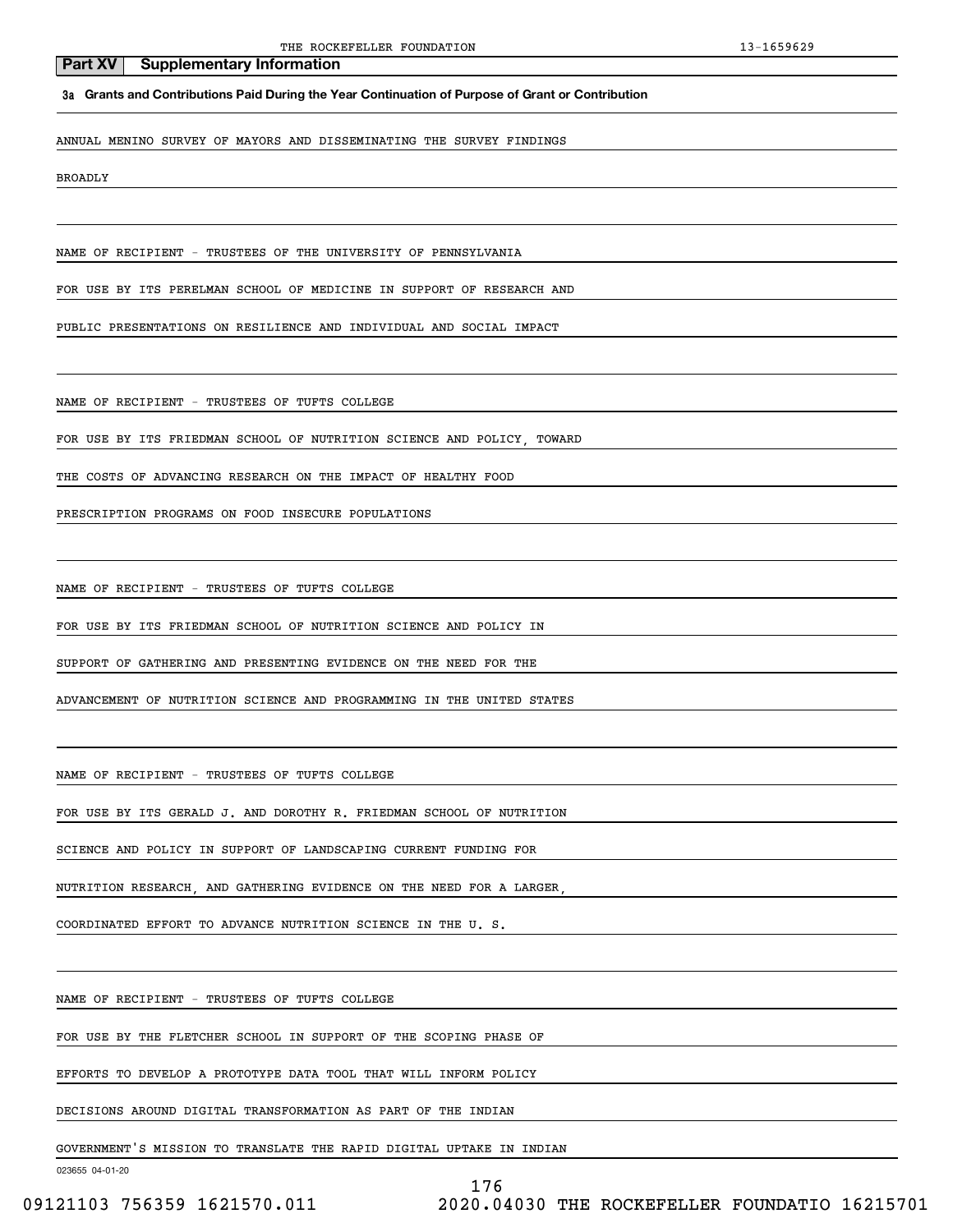**3a Grants and Contributions Paid During the Year Continuation of Purpose of Grant or Contribution**

CITIES INTO DATA FOR NEW SERVICES AND DIGITALLY ENABLED JOB CREATION

NAME OF RECIPIENT - U.S. CHAMBER OF COMMERCE FOUNDATION

IN SUPPORT OF IMPROVING ACCESS AND USE OF THE EARNED INCOME TAX CREDIT

THROUGH EMPLOYER PARTNERSHIPS TO INCREASE THE FINANCIAL STABILITY AND

ECONOMIC ADVANCEMENT OF LOW- TO MODERATE-INCOME WORKERS AND FAMILIES IN

THE U.S.

NAME OF RECIPIENT - UBS OPTIMUS FOUNDATION

IN SUPPORT OF PILOTING THE SOCIAL SUCCESS NOTE, AN INNOVATIVE FINANCING

INSTRUMENT, TO ENABLE IMPACT WATER (OR A COMPARABLE SOCIAL ENTERPRISE)

TO FUND WATER PURIFICATION SYSTEMS IN UGANDA

NAME OF RECIPIENT - UNIDOS US

TOWARD THE COSTS OF A PUBLIC HEALTH CAMPAIGN TO STRENGTHEN RECOVERY

EFFORTS AND MITIGATE THE IMPACT OF COVID-19 IN THE LATINO COMMUNITY

NAME OF RECIPIENT - UNITED NATIONS DEVELOPMENT CORPORATION

TO FACILITATE ROCKEFELLER FOUNDATION DONATIONS TO CHARITABLE

ORGANIZATIONS THROUGH ITS MATCHING GIFT PROGRAM AND OTHER SIMILAR

PROGRAMS, AS WELL AS CONTRIBUTIONS TO PHILANTHROPIC SECTOR

ORGANIZATIONS

NAME OF RECIPIENT - UNITED NATIONS DEVELOPMENT PROGRAMME

FOR USE BY ITS UNITED NATION DEVELOPMENT PROGRAM'S REGIONAL INNOVATION

CENTER TO ACCELERATE THE DEVELOPMENT OF A THRIVING DATA-ECOSYSTEM IN

SELECTED COUNTRIES IN ASIA PACIFIC THROUGH A PORTFOLIO OF POLICY

ACTIONS THAT BRING TOGETHER THE PUBLIC AND PRIVATE SECTOR, CIVIL

023655 04-01-20

177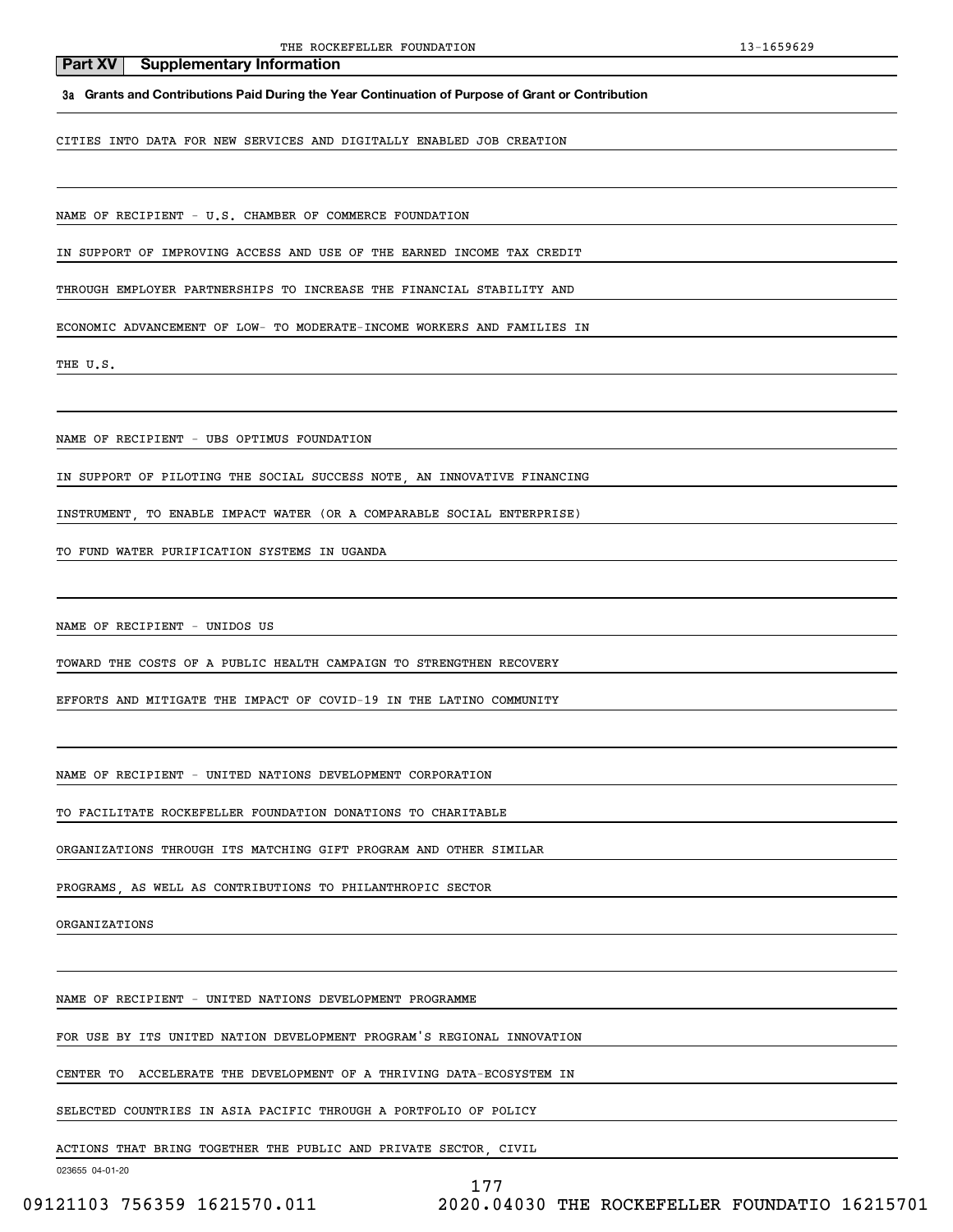#### **3a Grants and Contributions Paid During the Year Continuation of Purpose of Grant or Contribution**

SOCIETY AND CONCERNED CITIZENS AND DEMONSTRATE THE POWER OF DATA

INNOVATION

NAME OF RECIPIENT - UNITED NATIONS FOUNDATION, INC.

FOR USE BY ITS FUTURE STATE INITIATIVE IN SUPPORT OF TRAINING AND

OUTREACH ON THE USE AND GOVERNANCE OF DATA TO PROMOTE ECONOMIC

EMPOWERMENT AND DEMOCRATIC VALUES

NAME OF RECIPIENT - UNITED NATIONS FOUNDATION, INC.

TO HOLD A BELLAGIO CONVENING AIMED AT SHAPING A GLOBAL DATA GOVERNANCE

AGENDA AND CONDUCT RELATED RESEARCH

NAME OF RECIPIENT - UNITED NATIONS OFFICE FOR THE COORDINATION OF

HUMANITARIAN AFFAIRS

IN SUPPORT OF PREDICTIVE ANALYTICS TO IMPROVE HUMANITARIAN RESPONSE

WITH A FOCUS ON COVID-19 MODELING

NAME OF RECIPIENT - UNITED NEGRO COLLEGE FUND

NAME OF RECIPIENT - UNITED STATES FUND FOR UNICEF

TO FACILITATE ROCKEFELLER FOUNDATION DONATIONS TO CHARITABLE

ORGANIZATIONS THROUGH ITS MATCHING GIFT PROGRAM AND OTHER SIMILAR

IN SUPPORT OF IMPLEMENTING THE "INTELLIGENT COMMUNITY HEALTH SYSTEMS: A

PARTNERSHIP BETWEEN THE ROCKEFELLER FOUNDATION AND UNICEF" TO

PROGRAMS, AS WELL AS CONTRIBUTIONS TO PHILANTHROPIC SECTOR

STRENGTHEN DATA-DRIVEN COMMUNITY HEALTH

023655 04-01-20

ORGANIZATIONS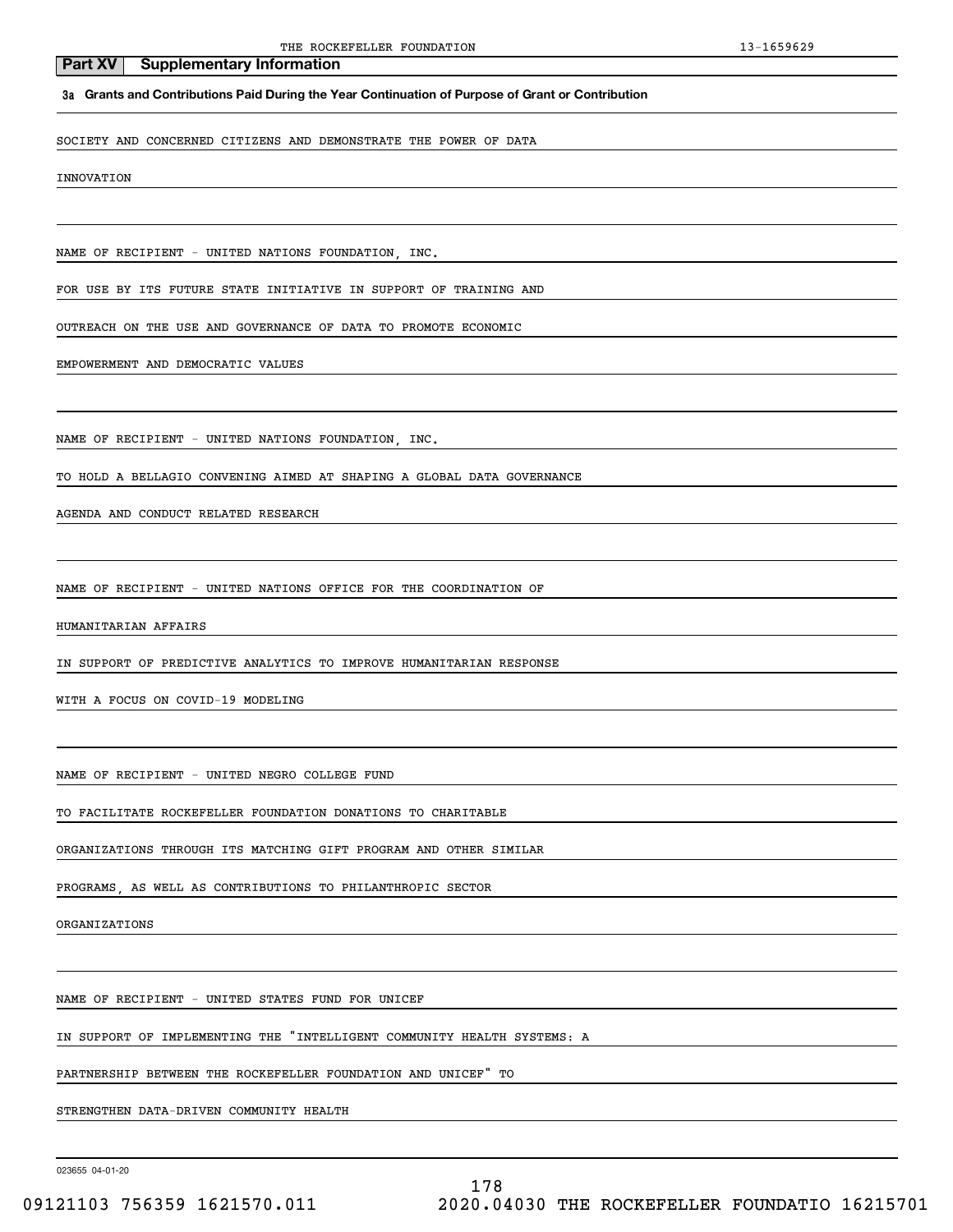#### **3a Grants and Contributions Paid During the Year Continuation of Purpose of Grant or Contribution**

NAME OF RECIPIENT - UNITED WAY WORLDWIDE

**Part XV** Supplementary Information

TO FACILITATE ROCKEFELLER FOUNDATION DONATIONS TO CHARITABLE

ORGANIZATIONS THROUGH ITS MATCHING GIFT PROGRAM AND OTHER SIMILAR

PROGRAMS, AS WELL AS CONTRIBUTIONS TO PHILANTHROPIC SECTOR

ORGANIZATIONS

NAME OF RECIPIENT - UNITED WAY WORLDWIDE

IN SUPPORT OF BRINGING RIDE UNITED'S FREE FOOD DELIVERY SERVICE TO

VULNERABLE, FOOD-INSECURE FAMILIES AND INDIVIDUALS ACROSS 20 MARKETS IN

THE U.S. AS PART OF ITS COVID-19 RESPONSE EFFORTS

NAME OF RECIPIENT - UNITED WAY WORLDWIDE

TOWARD THE COSTS OF ADVANCING THE EXPANSION OF THE EARNED INCOME TAX

CREDIT AND CHILD TAX CREDIT AT THE FEDERAL LEVEL IN THE U.S. IN AN

EFFORT TO INCREASE THE FINANCIAL STABILITY AND ECONOMIC ADVANCEMENT OF

LOW- TO MODERATE-INCOME WORKERS AND FAMILIES

NAME OF RECIPIENT - UNIVERSITY COLLEGE LONDON

FOR USE BY ITS INSTITUTE FOR INNOVATION AND PUBLIC PURPOSE IN SUPPORT

OF ESTABLISHING A MISSION-ORIENTED INNOVATION NETWORK TO FOSTER

CROSS-SECTORAL SOLUTIONS TO GLOBAL CHALLENGES

NAME OF RECIPIENT - UNIVERSITY COLLEGE LONDON

IN SUPPORT OF ITS INSTITUTE FOR INNOVATION AND PUBLIC PURPOSE'S

RESEARCH ON ARTIFICIAL INTELLIGENCE INTEGRATION IN THE PUBLIC SECTOR,

ALGORITHMIC RENTS, AND THE DEVELOPMENT OF DIAGNOSTIC TOOLS FOR

DEVELOPING EFFECTIVE POLICIES FOR AI FOR USE BY THE GENERAL PUBLIC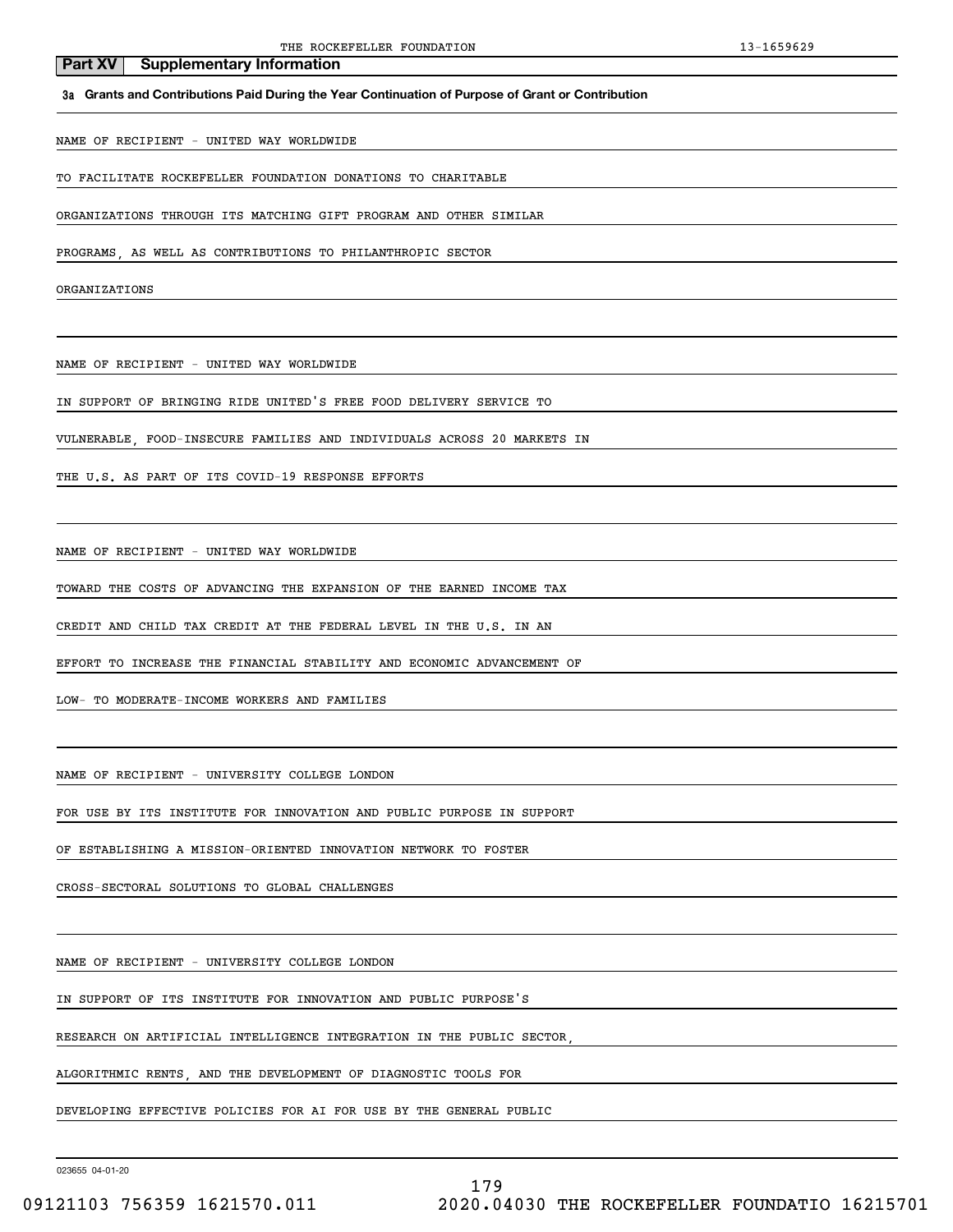#### **3a Grants and Contributions Paid During the Year Continuation of Purpose of Grant or Contribution**

NAME OF RECIPIENT - UNIVERSITY OF CALIFORNIA, DAVIS

#### TOWARD THE COSTS OF DEVELOPING STANDARDIZED PROTEIN MASS SPECTROMETRY

ANALYSES AS A FOUNDATION FOR BUILDING A COMPREHENSIVE MOLECULAR MAP OF

THE FOOD SYSTEM

NAME OF RECIPIENT - UNIVERSITY OF CHICAGO

FOR USE BY ITS CENTER FOR APPLIED ARTIFICIAL INTELLIGENCE TOWARD THE

COSTS OF DEVELOPING A SHARED LEGAL RESOURCES INFRASTRUCTURE TO

ACCELERATE MACHINE LEARNING RESEARCH AIMED AT IMPROVING HEALTH CARE.

NAME OF RECIPIENT - UNIVERSITY OF CHICAGO

FOR USE BY ITS INTERNATIONAL INNOVATION CORPS IN SUPPORT OF A PROJECT

TO BUILD DATA AND TECHNOLOGICAL ECOSYSTEMS THAT FOSTER SOCIAL GOOD IN

INDIA

NAME OF RECIPIENT - UNIVERSITY OF HAWAII FOUNDATION

FOR USE BY ITS JOHN A. BURNS SCHOOL OF MEDICINE TO CONVERT ITS LABS

INTO COVID TESTING LABS, THUS ENABLING THE PROCESSING OF AN ADDITIONAL

1,100 SAMPLES PER DAY WHICH WILL ESPECIALLY BENEFIT HOMELESS AND

UNDER-SERVED COMMUNITIES

NAME OF RECIPIENT - UNIVERSITY OF MINNESOTA

TO FACILITATE ROCKEFELLER FOUNDATION DONATIONS TO CHARITABLE

ORGANIZATIONS THROUGH ITS MATCHING GIFT PROGRAM AND OTHER SIMILAR

PROGRAMS, AS WELL AS CONTRIBUTIONS TO PHILANTHROPIC SECTOR

ORGANIZATIONS

NAME OF RECIPIENT - UNIVERSITY OF NORTH CAROLINA AT CHAPEL HILL

023655 04-01-20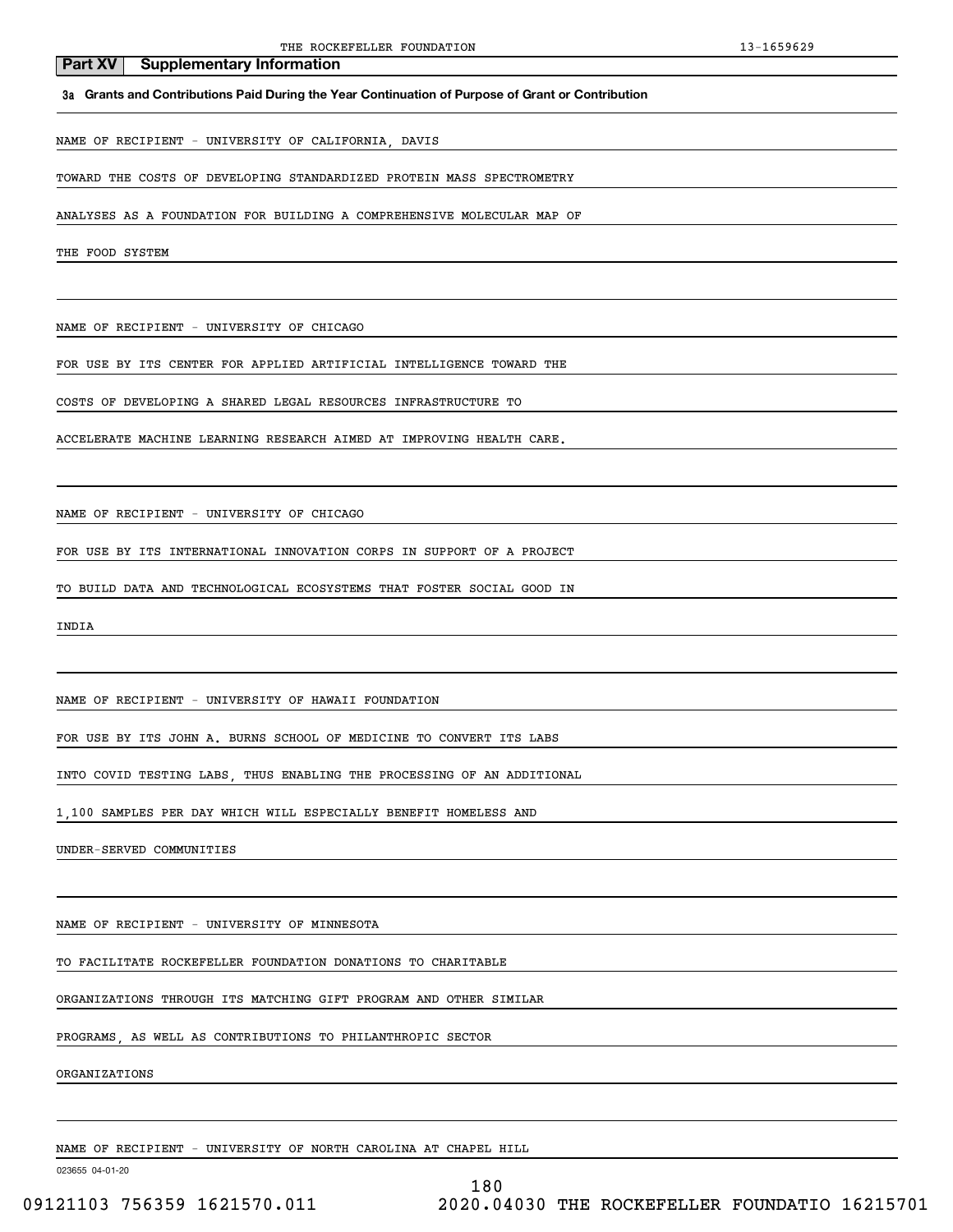**3a Grants and Contributions Paid During the Year Continuation of Purpose of Grant or Contribution**

FOR USE BY ITS INSTITUTE FOR TRAUMA RECOVERY, TOWARD THE COSTS OF

ANALYTICS RESEARCH TO IMPROVE MENTAL HEALTH PROVISION FOR FRONTLINE

COVID-19 MEDICAL WORKERS.

NAME OF RECIPIENT - UNIVERSITY OF SOUTHERN CALIFORNIA

IN SUPPORT OF PILOTING AND EVALUATING SMART, COVID-19 TESTING PROTOCOLS

TO HELP COMMUNITIES AND INSTITUTIONS REOPEN AND STAY OPEN

NAME OF RECIPIENT - UNIVERSITY OF TEXAS HEALTH SCIENCE CENTER AT HOUSTON

IN SUPPORT OF ADVANCING THE RESEARCH ON HEALTHY FOOD PRESCRIPTIONS

AMONG FOOD INSECURE POPULATIONS

NAME OF RECIPIENT - UNIVERSITY OF THE ANDES, UNIANDES

IN SUPPORT OF ITS GENCORE MOLECULAR LABORATORY AND CENTER FOR RESEARCH

AND FORMATION IN ARTIFICIAL INTELLIGENCE TO COLLABORATE ON THE

DEVELOPMENT, REFINEMENT, AND IMPLEMENTATION OF AN ARTIFICIAL

INTELLIGENCE-DRIVEN, SMART POOLING METHODOLOGY FOR COVID-19 TESTING IN

BOGOTA, COLOMBIA

NAME OF RECIPIENT - UNIVERSITY OF WASHINGTON

FOR USE BY ITS INSTITUTE FOR HEALTH METRICS AND EVALUATION IN SUPPORT

OF DEVELOPING THE LOCAL BURDEN OF DISEASE HEALTH DATA APPLICATION

PROGRAMMING INTERFACE.

NAME OF RECIPIENT - UNIVERSITY SYSTEM OF NEW HAMPSHIRE

FOR USE BY ITS CARSEY SCHOOL OF PUBLIC POLICY'S CENTER FOR IMPACT

FINANCE TOWARD THE COSTS OF DESIGNING A PLATFORM THAT ENABLES INVESTORS

TO PROVIDE EQUITY FINANCING TO COMMUNITY DEVELOPMENT FINANCIAL

023655 04-01-20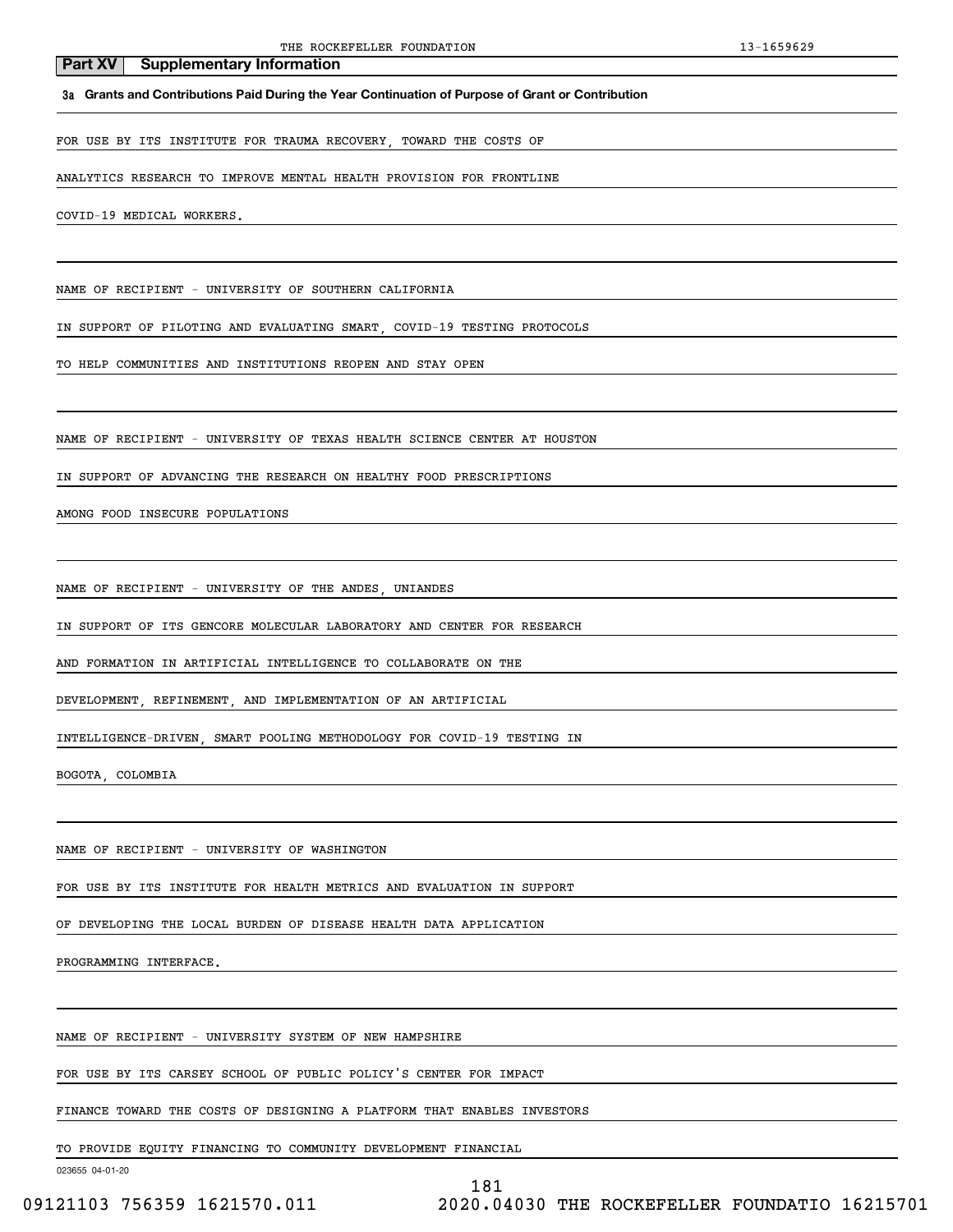**3a Grants and Contributions Paid During the Year Continuation of Purpose of Grant or Contribution**

INSTITUTIONS IN AN EFFORT TO HELP THEM SERVE POOR AND VULNERABLE

COMMUNITIES IN THE U.S.

NAME OF RECIPIENT - URBAN SCHOOL FOOD ALLIANCE

IN SUPPORT OF ENABLING LARGE, URBAN SCHOOL DISTRICTS TO CONTINUE

PROVIDING MEALS TO CHILDREN AND THEIR FAMILIES DURING COVID-RELATED

CLOSURES AND DISRUPTIONS.

NAME OF RECIPIENT - URBAN SCHOOL FOOD ALLIANCE

TOWARD THE COSTS OF APPLYING DATA-DRIVEN REFORM TO THE SCHOOL FOOD

SYSTEM IN ORDER TO IMPROVE THE AFFORDABILITY AND AVAILABILITY OF

HEALTHY AND SUSTAINABLE FOOD IN SCHOOLS

NAME OF RECIPIENT - VANGUARD ECONOMICS LTD.

TOWARD THE COSTS OF INCREASING THE CONSUMPTION OF WHOLE GRAINS BY

VULNERABLE COMMUNITIES IN SAFETY NET PROGRAMS AT SCHOOLS IN RWANDA

NAME OF RECIPIENT - VIAMO INC.

IN SUPPORT OF TESTING A TECHNOLOGY-ENABLED APPROACH FOR COLLECTING

MONITORING AND EVALUATION DATA ON VULNERABLE POPULATIONS IN RURAL

COMMUNITIES

NAME OF RECIPIENT - VITAL RESEARCH LLC

IN SUPPORT OF MONITORING AND EVALUATION ACTIVITIES FOR THE ROCKEFELLER

FOUNDATION BELLAGIO CENTER, ITS GRANTEES, RESIDENTS AND CONFERENCE

PARTICIPANTS IN ORDER TO SUPPORT THE ADAPTIVE MANAGEMENT OF THE CENTER

AND TO DEVELOP KNOWLEDGE PRODUCTS ON USING IT TO PROMOTE GLOBAL CHANGE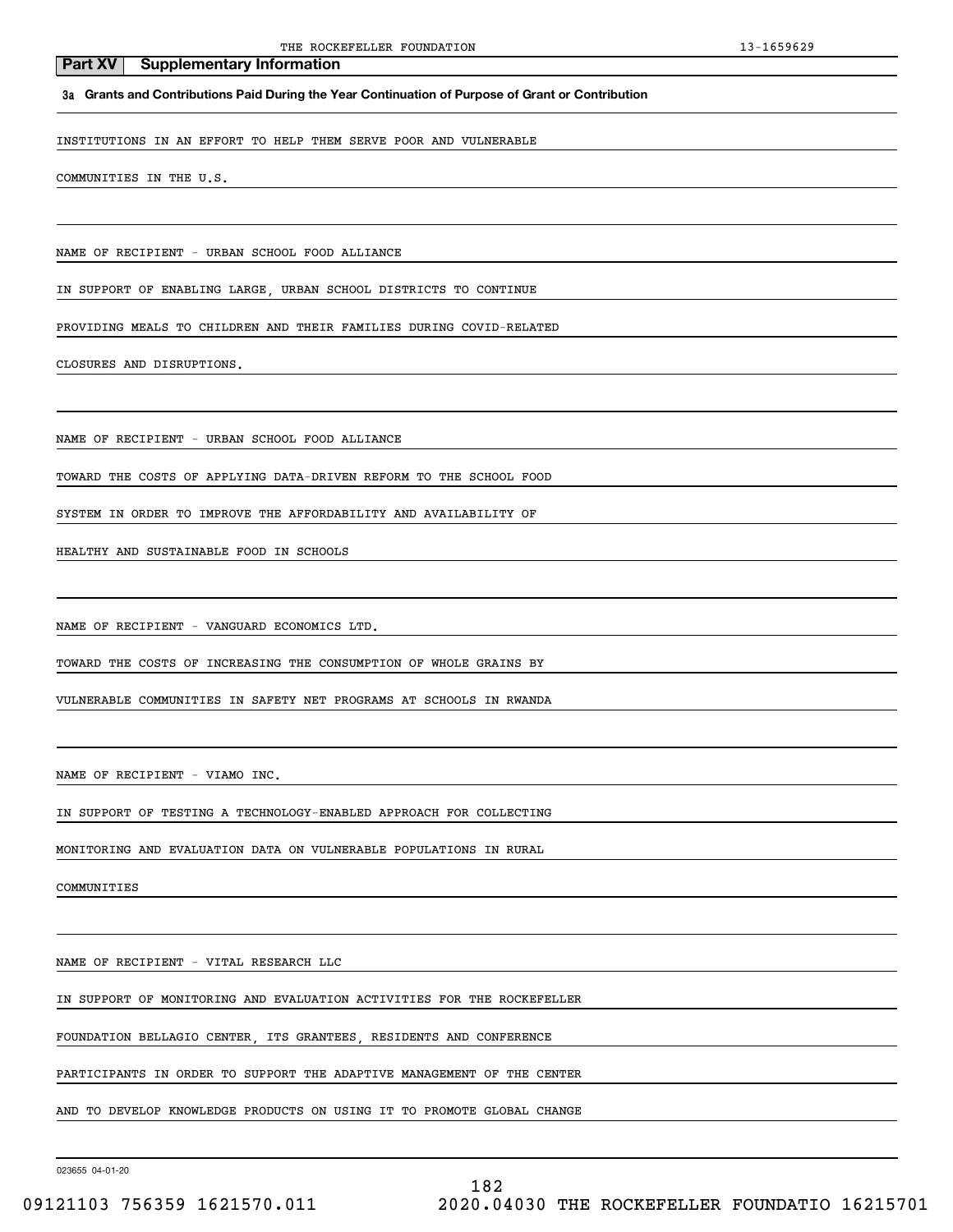**3a Grants and Contributions Paid During the Year Continuation of Purpose of Grant or Contribution**

NAME OF RECIPIENT - VOTER REGISTRATION PROJECT

IN GENERAL SUPPORT OF ITS MISSION TO CREATE A MORE REPRESENTATIVE

DEMOCRACY BY SUPPORTING LARGE-SCALE, LONG-TERM NONPARTISAN VOTER

REGISTRATION IN COMMUNITIES OF COLOR.

**Part XV** Supplementary Information

NAME OF RECIPIENT - WINDWARD FUND

TOWARD THE COSTS OF ITS FARM TO FORK INITIATIVE, A COLLABORATIVE

NETWORK OF LEADING FOOD ADVOCACY ORGANIZATIONS WORKING TO PROMOTE

EQUITABLE AND HEALTHY FOOD SYSTEMS

NAME OF RECIPIENT - WOMEN IN THE WORLD MEDIA LLC

TOWARD THE COSTS OF THE 2020 WOMEN IN THE WORLD SUMMIT TO SUPPORT

SHOWCASING WOMEN OF IMPACT, AND MEN WHO CHAMPION THEM, THROUGH

PRESENTATIONS, JOURNALISTIC NARRATIVES AND PROVOCATIVE DISCUSSIONS

NAME OF RECIPIENT - WORLD CENTRAL KITCHEN INCORPORATED

IN SUPPORT OF EMERGENCY SCHOOL MEAL DISTRIBUTION FOR VULNERABLE

COMMUNITIES DURING THE COVID-19 CRISIS

NAME OF RECIPIENT - WORLD CENTRAL KITCHEN, INC.

TO FACILITATE ROCKEFELLER FOUNDATION DONATIONS TO CHARITABLE

ORGANIZATIONS THROUGH ITS MATCHING GIFT PROGRAM AND OTHER SIMILAR

PROGRAMS, AS WELL AS CONTRIBUTIONS TO PHILANTHROPIC SECTOR

ORGANIZATIONS

NAME OF RECIPIENT - WORLD HEALTH ORGANIZATION

IN SUPPORT OF DEVELOPING A GLOBAL KNOWLEDGE PLATFORM AND PRODUCTS TO

SUPPORT COUNTRIES IN MAINTAINING THE PROVISION OF ESSENTIAL HEALTH

023655 04-01-20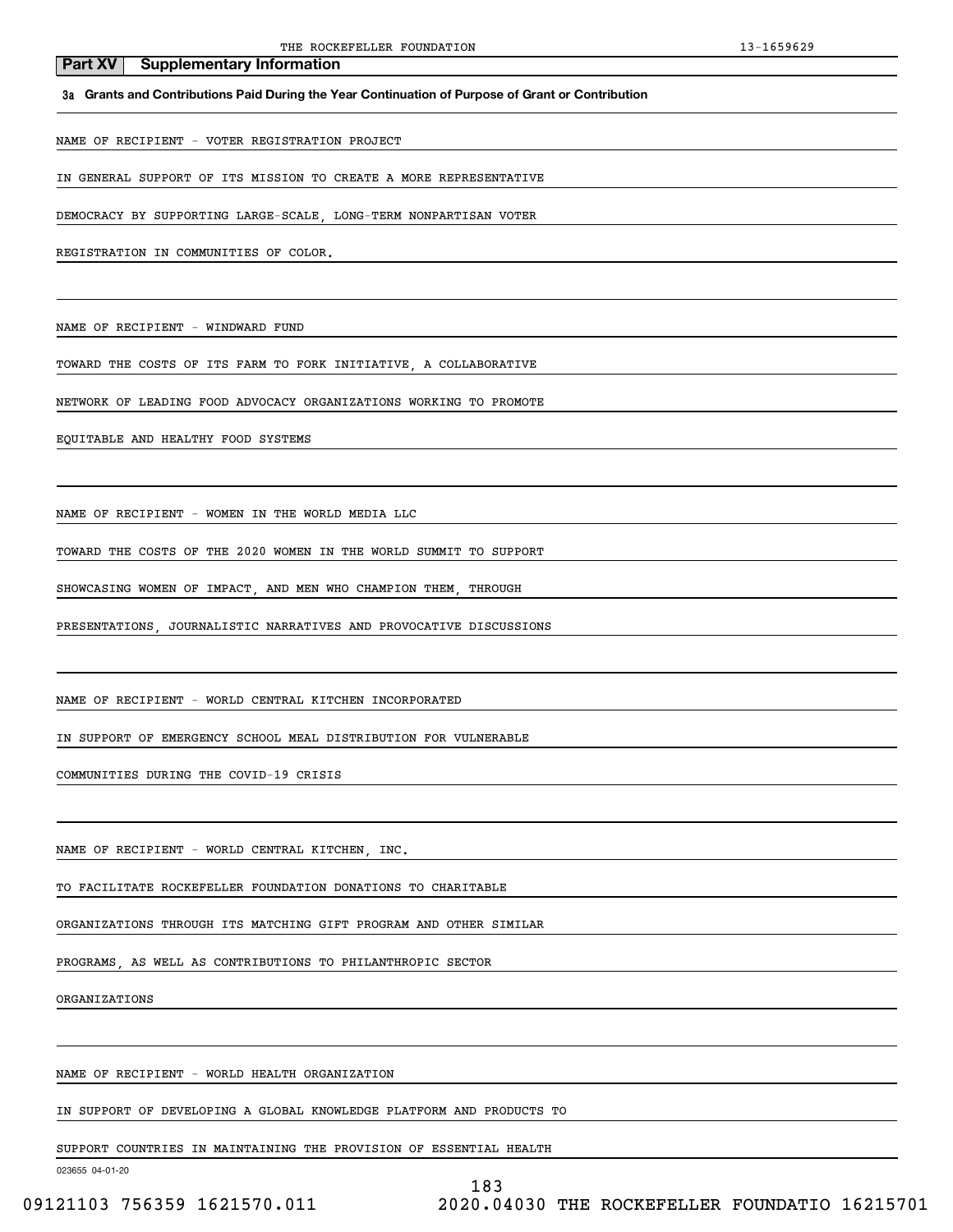### **3a Grants and Contributions Paid During the Year Continuation of Purpose of Grant or Contribution**

SERVICES AMID THE CHALLENGES OF RESOURCE-INTENSIVE COVID-19 PANDEMIC

RESPONSES

NAME OF RECIPIENT - WORLD RESOURCES INSTITUTE

IN SUPPORT OF DEVELOPING AND DISSEMINATING A WHITE PAPER AND PROMOTING

A CONVERSATION TO EXPLORE PROPOSALS FOR A GREEN AND EQUITABLE COVID-19

RECOVERY IN THE U.S

NAME OF RECIPIENT - WORLD WILDLIFE FUND INC

IN SUPPORT OF LAUNCHING A FOOD WASTE PREVENTION COLLABORATIVE IN THE

PACIFIC NORTHWEST, AND OTHER ONGOING EFFORTS TO PREVENT FOOD WASTE IN

THE U.S.

NAME OF RECIPIENT - WORLDWIDE INITIATIVES FOR GRANTMAKER SUPPORT INC.

IN GENERAL SUPPORT OF ITS MISSION TO STRENGTHEN PHILANTHROPY AND A

CULTURE OF GIVING THROUGH MUTUAL LEARNING AND SUPPORT, KNOWLEDGE

SHARING AND PROFESSIONAL DEVELOPMENT

NAME OF RECIPIENT - YALE UNIVERSITY

IN SUPPORT OF DEVELOPING A COMMUNICATIONS CAMPAIGN DESIGNED TO CREATE

THE BEHAVIOR CHANGES NEEDED TO REDUCE THE SPREAD OF COVID-19.

NAME OF RECIPIENT - YOUTH IMPROVED, INC.

TOWARD THE COSTS OF GENYOUTH'S EFFORTS TO KEEP SCHOOL FOOD PROGRAMS

OPERATIONAL THROUGH COVID CLOSURES AND TO HELP PEOPLE ACCESS THEM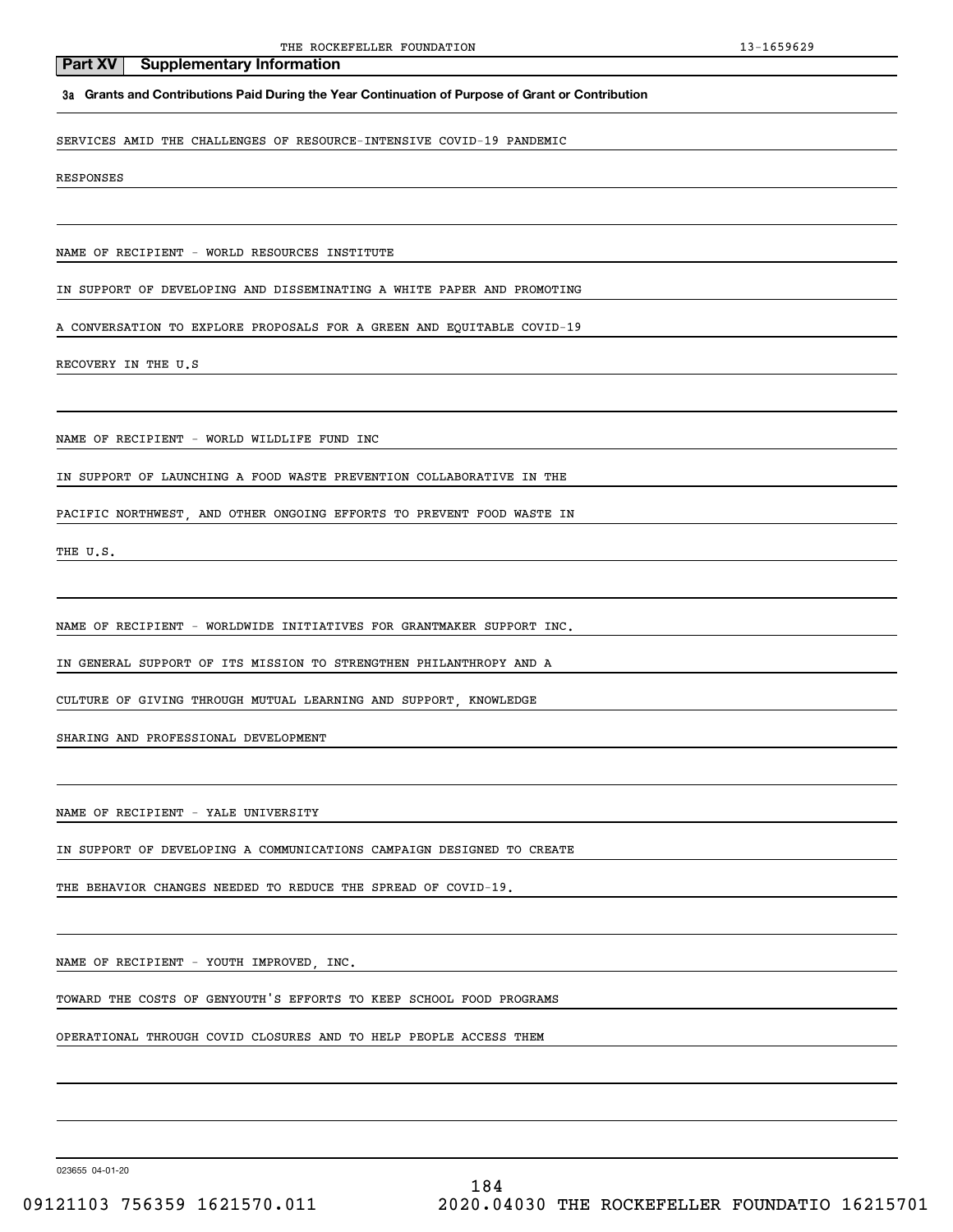**3b Grants and Contributions Approved for Future Payment Continuation of Purpose of Grant or Contribution**

NAME OF RECIPIENT - ACADEMY OF MUSIC PRODUCTION EDUCATION AND DEVELOPMENT

TOWARD THE COSTS OF ESTABLISHING A SMALL BUSINESS INCUBATOR TO PROVIDE

TECHNICAL ASSISTANCE TO THE UNDERSERVED AND UNDERREPRESENTED BLACK AND

LATINX TECHNOLOGY BUSINESSES AND ENTREPRENEURS IN THE RUSSELL

NEIGHBORHOOD OF LOUISVILLE, KENTUCKY

NAME OF RECIPIENT - ACCELERATE 500 INC.

TOWARD THE COSTS OF PROVIDING TARGETED, COMPETITIVE CAPITAL WITH

CONTEXTUAL TECHNICAL ASSISTANCE TO LATINX AND BLACK ENTREPRENEURS IN

CITIES ACROSS THE U.S. TO HELP THEM NAVIGATE UNCERTAINTY RELATED TO THE

COVID-19 PANDEMIC AND TO OVERCOME PERSISTENT STRUCTURAL BARRIERS

RELATED TO RACE AND GENDER

NAME OF RECIPIENT - ACRE CAPITAL LIMITED

IN SUPPORT OF DEVELOPING AN EXPORT CREDIT AGENCY IMPACT FUND TARGETING

CRITICAL SOCIAL INFRASTRUCTURE IN EMERGING MARKETS AROUND THE WORLD

THAT AIM TO DELIVER SOCIAL AND ENVIRONMENTAL BENEFITS FOR THE BENEFIT

OF CERTAIN VULNERABLE POPULATIONS (THE FUND)

NAME OF RECIPIENT - AFRICAN DEVELOPMENT BANK

TOWARD THE COSTS OF ITS LEADERSHIP 4 AGRICULTURE PLATFORM TO SERVE AS A

FORUM FOR DIALOGUE AND POLICY FORMULATION TO ADVANCE AFRICA'S

AGRICULTURE TRANSFORMATION AGENDA, AND OF SCALING YOUTH EMPLOYMENT

THROUGH ITS JOBS FOR YOUTH IN AFRICA PROGRAM

NAME OF RECIPIENT - ALL ON PARTNERSHIPS FOR ENERGY ACCESS, LIMITED BY

### GUARANTEE

IN SUPPORT OF ESTABLISHING THE ALL ON HUB, A SUPPORT FACILITY FOR

023651 04-01-20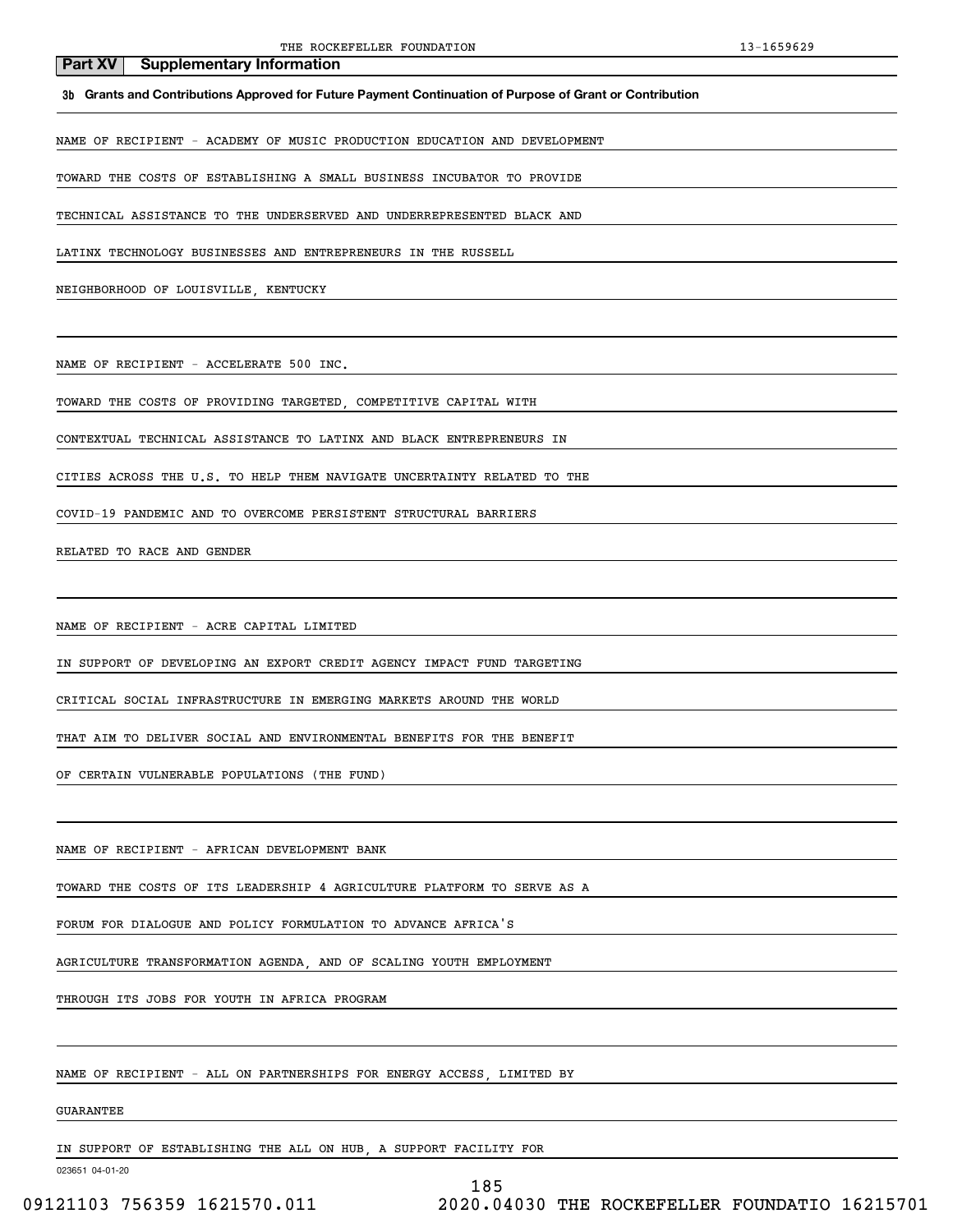**3b Grants and Contributions Approved for Future Payment Continuation of Purpose of Grant or Contribution**

ENERGY ENTREPRENEURS THAT WILL BUILD THE CAPABILITIES OF MINI-GRID AND

OFF-GRID ENTREPRENEURS IN THE NIGERIAN ENERGY SECTOR

NAME OF RECIPIENT - ALLIANCE FOR A GREEN REVOLUTION IN AFRICA

TOWARD THE COSTS OF STRENGTHENING SYSTEMS FOR DATA AND INFORMATION

GENERATION THAT WILL SUPPORT GOVERNMENTS TO IMPLEMENT AGRICULTURAL AND

TRADE POLICIES FOR IMPROVED FOOD AND NUTRITION SECURITY, AND DEVELOPING

A PLATFORM FOR COORDINATING STRATEGIC RESPONSES TO AFRICAN FOOD

SECURITY ACROSS A NUMBER OF AFRICAN COUNTRIES, IN RESPONSE TO THE

COVID-19 CRISIS.

NAME OF RECIPIENT - ALLIANCE FOR A GREEN REVOLUTION IN AFRICA

TOWARD THE COSTS OF IMPLEMENTING ITS NEW STRATEGIC APPROACH TO

INCLUSIVE AND INTEGRATED AGRICULTURAL TRANSFORMATION IN AFRICA

NAME OF RECIPIENT - AMERICAN CIVIL LIBERTIES UNION FOUNDATION, INC.

TOWARD THE COST OF EFFORTS TO PROTECT THE RIGHTS OF ALL AMERICANS TO

PARTICIPATE IN THE POLITICAL PROCESS IN THE MIDST OF THE COVID PANDEMIC

NAME OF RECIPIENT - AMERICAN HEART ASSOCIATION, INC.

TOWARD THE COSTS OF THE PREEMPTION POLICY FUND, AN EFFORT TO BUILD THE

CAPACITY OF LOCAL ORGANIZATIONS IN GEORGIA AND ARKANSAS TO ADVANCE AND

PROTECT POLICIES ON ECONOMIC EQUITY, WITH A FOCUS ON THE EARNED INCOME

TAX CREDIT AND THE CHILD TAX CREDIT, ESPECIALLY CRUCIAL IN THE WAKE OF

COVID-19

NAME OF RECIPIENT - AMERICAN HEART ASSOCIATION, INC.

IN SUPPORT OF FACILITATING LOCAL, TRIBAL, AND STATE LEVEL CAMPAIGNS TO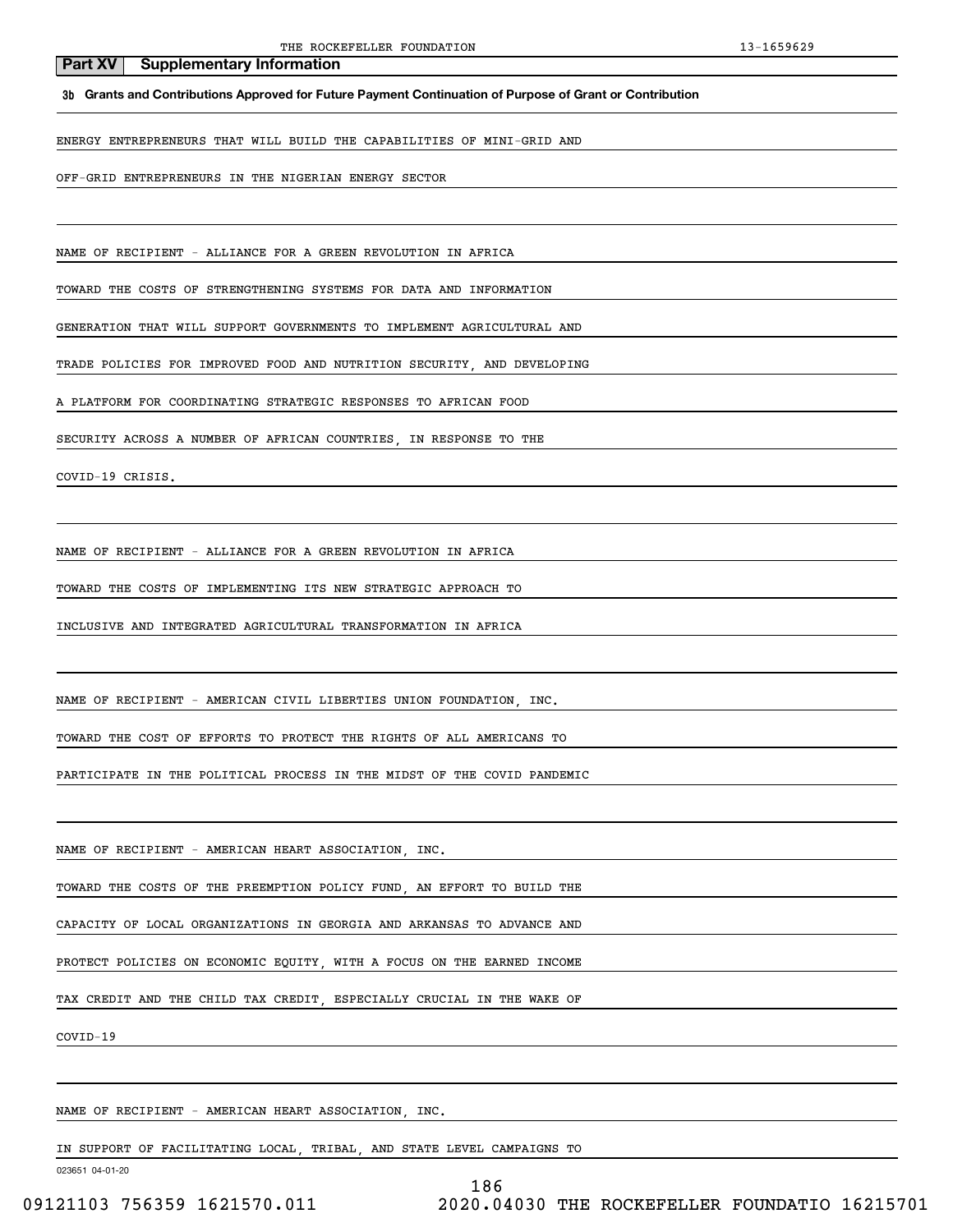**3b Grants and Contributions Approved for Future Payment Continuation of Purpose of Grant or Contribution**

IMPROVE THE NUTRITIONAL QUALITY OF SCHOOL FOOD AND EQUITABLY EXPAND

SCHOOL FOOD ACCESS TO UNDERPRIVILEGED CHILDREN

NAME OF RECIPIENT - ARIZONA STATE UNIVERSITY FOUNDATION

IN SUPPORT OF EFFORTS TO DEVELOP TEST USE CASES, BUILD AN INTERACTIVE

BACK-TO-WORK DATA DASHBOARD, CATALOG AND REVIEW TESTING INNOVATIONS AND

KEEP AN UPDATED REPOSITORY OF TESTS THAT INCLUDES QUALITY METRICS, WITH

THE ULTIMATE GOAL OF SCALING SMART TESTING SOLUTIONS TO DECREASE THE

TRANSMISSION OF, AND ILLNESS AND DEATH RELATED TO, COVID-19

NAME OF RECIPIENT - ASIA FOUNDATION

IN SUPPORT OF A PROJECT ON "ACHIEVING SUSTAINABLE DEVELOPMENT IN

SOUTHEAST ASIA THROUGH GREATER ENGAGEMENT WITH CHINA'S DEVELOPMENT

ACTORS"

NAME OF RECIPIENT - ASIAN VENTURE PHILANTHROPY NETWORK LIMITED

IN SUPPORT OF A PROJECT TO CAPACITATE PUBLIC SECTOR AGENTS OF CHANGE TO

EFFECTIVELY MOBILIZE PRIVATE SECTOR CAPITAL TO ADVANCE POLICY

INITIATIVES IN INDIA

NAME OF RECIPIENT - ASSET FUNDERS NETWORK

IN GENERAL SUPPORT OF ITS MISSION TO ENGAGE PHILANTHROPY TO ADVANCE

ECONOMIC OPPORTUNITY AND PROSPERITY FOR LOW- AND MODERATE-INCOME PEOPLE

NAME OF RECIPIENT - ASSET FUNDERS NETWORK

ECONOMIC OPPORTUNITY AND PROSPERITY FOR LOW- AND MODERATE-INCOME PEOPLE

IN GENERAL SUPPORT OF ITS MISSION TO ENGAGE PHILANTHROPY TO ADVANCE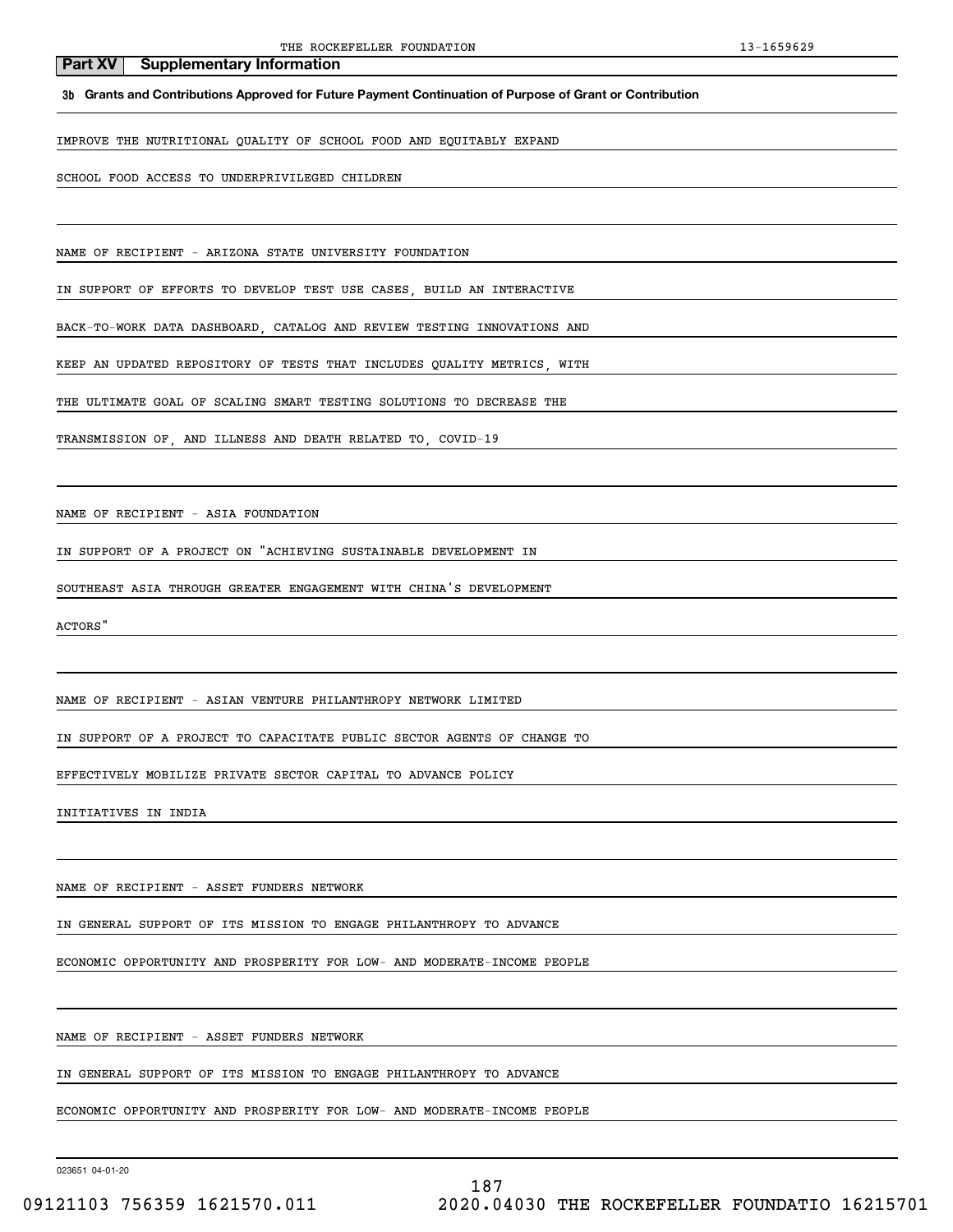**3b Grants and Contributions Approved for Future Payment Continuation of Purpose of Grant or Contribution**

NAME OF RECIPIENT - ATLANTIC COUNCIL OF THE UNITED STATES, INC.

FOR USE BY ITS ADRIENNE ARSHT-ROCKEFELLER FOUNDATION RESILIENCE CENTER

IN SUPPORT OF IDENTIFYING, IMPLEMENTING, AND SCALING SOLUTIONS TO THE

URGENT CRISES OF CLIMATE CHANGE, MIGRATION, AND SECURITY

NAME OF RECIPIENT - BALTIMORE CIVIC FUND, INC.

FOR USE BY BALTIMORE COMMUNITY HEALTH WORKER CORPS, TOWARD THE COSTS OF

A PILOT PROJECT TO RECRUIT AND HIRE WORKERS FOR COVID-19 CONTACT

TRACING AND CARE COORDINATION IN BALTIMORE, MD

NAME OF RECIPIENT - BLACK BUSINESS INVESTMENT FUND, INC.

TOWARD THE COSTS OF ITS CONTRACTOR ASSISTANCE PROGRAM TO PROVIDE

CAPITAL COMBINED WITH BUSINESS DEVELOPMENT TRAINING TO STRENGTHEN THE

BUSINESS CAPACITY OF BLACK-OWNED CONTRACTING COMPANIES IN MIAMI-DADE

COUNTY

NAME OF RECIPIENT - BROOKINGS INSTITUTION

IN SUPPORT OF THE ANNUAL '17 ROOMS' PROCESS INCLUDING EVENTS AND

RESEARCH FOCUSED ON ADVANCING THE SUSTAINABLE DEVELOPMENT GOALS.

NAME OF RECIPIENT - BUSINESS EDUCATION FUND

IN SUPPORT OF ITS PROJECT, THE MAIN STREET ALLIANCE, IN AN EFFORT TO

INCREASE INVESTMENTS IN SMALL BUSINESS DEVELOPMENT FOR ENTREPRENEURS

FROM MARGINALIZED COMMUNITIES IN NORFOLK, VA AND NEWARK, NJ

NAME OF RECIPIENT - CANDID

IN GENERAL SUPPORT OF ITS MISSION TO STRENGTHEN THE SOCIAL SECTOR BY

ADVANCING KNOWLEDGE ABOUT PHILANTHROPY IN THE U.S. AND AROUND THE WORLD

023651 04-01-20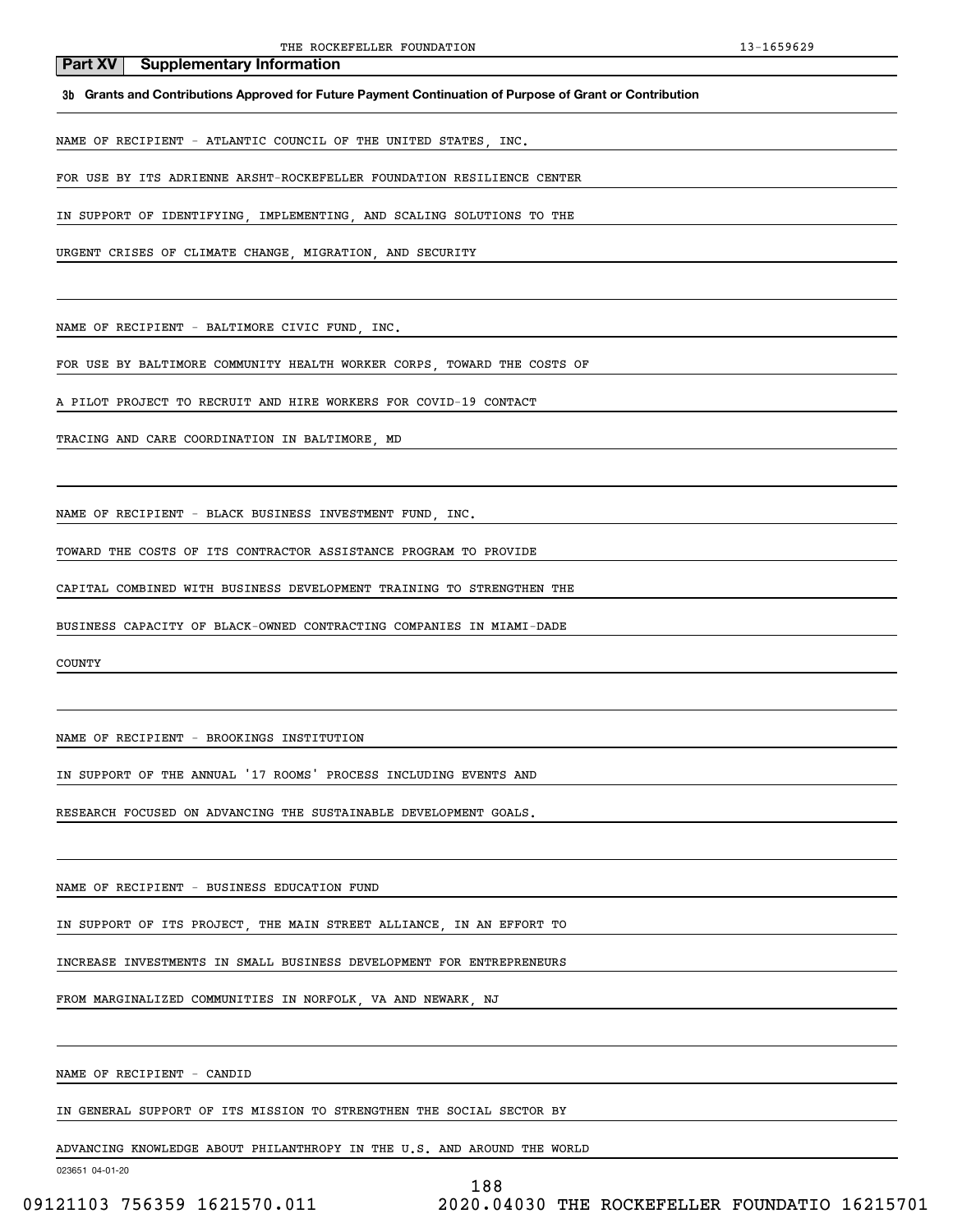**3b Grants and Contributions Approved for Future Payment Continuation of Purpose of Grant or Contribution**

NAME OF RECIPIENT - CENTER FOR AMERICAN PROGRESS

TOWARD THE COSTS OF DRAFTING PARTS OF A COMPREHENSIVE COVID RECOVERY

PLAN THAT WILL PROMOTE THE ECONOMIC STABILITY AND MOBILITY OF WORKING

FAMILIES, PARTICULARLY THOSE WHO HAVE HISTORICALLY BEEN OVERLOOKED

NAME OF RECIPIENT - CENTER FOR ECONOMIC DEMOCRACY INC.

FOR USE BY ITS BOSTON UJIMA PROJECT TOWARD THE COSTS OF PROVIDING

FINANCIAL PRODUCTS AND TECHNICAL ASSISTANCE TO BLACK- AND LATINX-OWNED

SMALL BUSINESSES IN BOSTON, MA

NAME OF RECIPIENT - CITY OF HOUSTON

FOR USE BY THE COMPLETE COMMUNITIES IMPROVEMENT FUND IN SUPPORT OF

ESTABLISHING A NEW FINANCIAL EMPOWERMENT CENTER IN THE SUNNYSIDE

NEIGHBORHOOD OF HOUSTON TO PROVIDE FINANCIAL COUNSELING TO LOW-INCOME

FAMILIES

NAME OF RECIPIENT - CITY OF MIAMI BEACH

IN SUPPORT OF A COMMUNICATIONS CAMPAIGN TO SAFELY REOPEN THE

HOSPITALITY AND TOURISM INDUSTRY IN MIAMI AND BOLSTER PROTECTION FOR

VULNERABLE EMPLOYEES, IN THE WAKE OF COVID-19.

NAME OF RECIPIENT - COALITION ON HUMAN NEEDS

IN GENERAL SUPPORT OF ITS MISSION TO PROMOTE FEDERAL POLICIES THAT

ADDRESS THE NEEDS OF LOW-INCOME AND VULNERABLE PEOPLE IN THE U.S.

NAME OF RECIPIENT - CODE FOR AMERICA LABS, INC.

IN SUPPORT OF EXPANDING THEIR DIGITAL TAX-PREP PILOT AND MOBILIZING THE

023651 04-01-20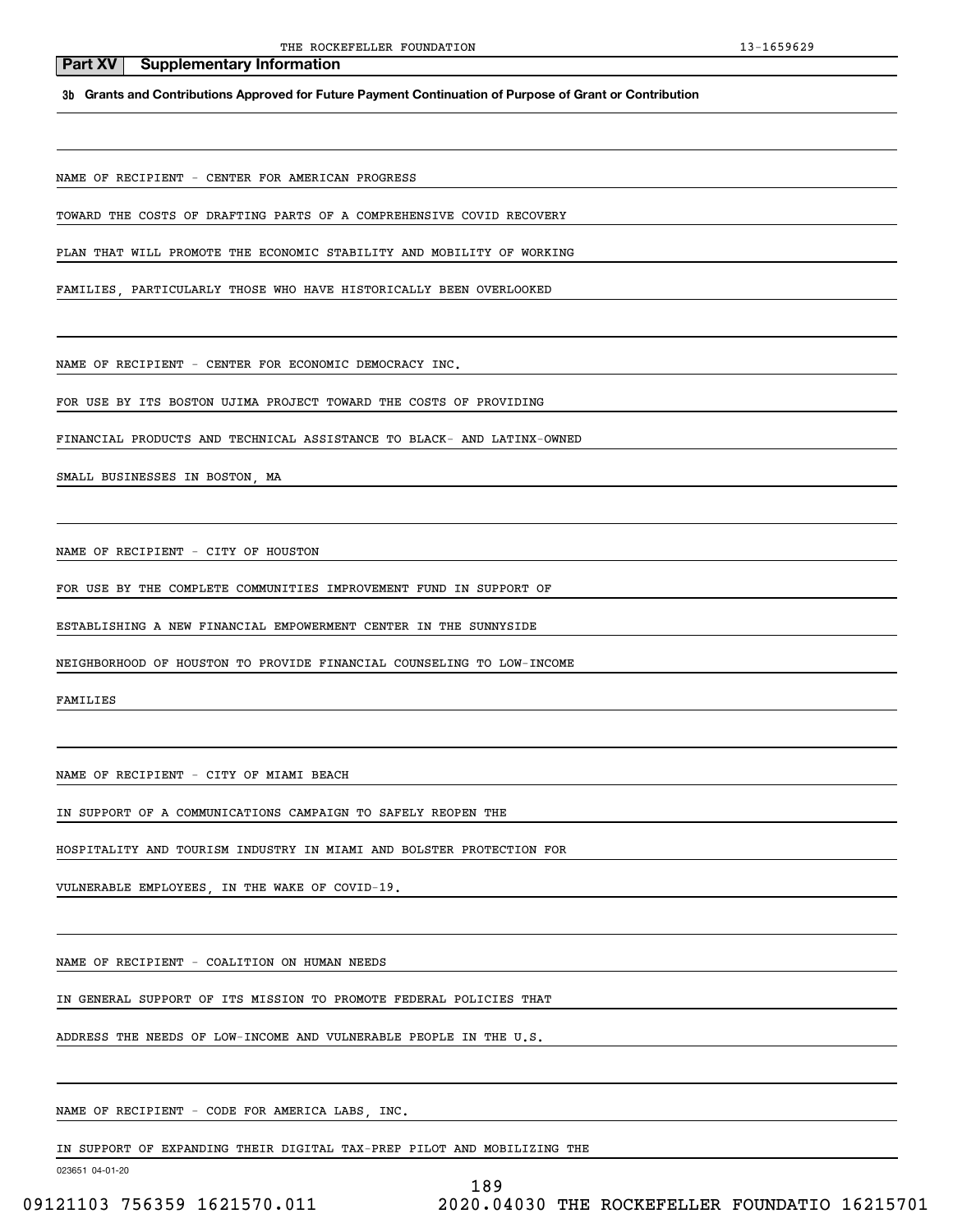**3b Grants and Contributions Approved for Future Payment Continuation of Purpose of Grant or Contribution**

SOCIAL SAFETY NET FOR LOW-INCOME INDIVIDUALS IN RESPONSE TO COVID19.

NAME OF RECIPIENT - COMMUNITY PARTNERS

FOR USE BY ITS CENTER FOR GOOD FOOD PURCHASING IN SUPPORT OF ITS

EFFORTS TO DEVELOP IMPACT ANALYSIS TOOLS FOR TRACKING AND ANALYZING

INSTITUTIONAL FOOD PURCHASING DATA, IN ORDER THAT IT CAN BE USED TO

ENCOURAGE THE DELIVERY OF HEALTHIER FOOD TO LOW-INCOME POPULATIONS

NAME OF RECIPIENT - CROSSBOUNDARY LLC

IN SUPPORT OF THE MINI-GRID LEARNING LAB THAT IS FOCUSED ON GATHERING

AND ANALYZING WIDER SETS OF DATA TO BUILD A DYNAMIC AND USABLE

MINI-GRID EVIDENCE BASE FOR THE ENERGY SECTOR, TO PROVIDE UNSERVED

POPULATIONS WITH QUICKER ACCESS TO ELECTRICITY

NAME OF RECIPIENT - DATAKIND, INC.

IN GENERAL SUPPORT OF ITS MISSION TO CONNECT THE DATA SCIENCE AND

NONPROFIT COMMUNITIES FOR GREATER SOCIAL IMPACT

NAME OF RECIPIENT - DIMAGI INC.

IN SUPPORT OF LAUNCHING A COMMUNITY OF PRACTICE TO MEET THE DEMAND FOR

DIGITAL TOOLS FOR CONTAINMENT, MITIGATION, AND RECOVERY EFFORTS FOR

COMMUNITY BASED COVID-19 RESPONSE TO BENEFIT THE VULNERABLE AND AT-RISK

POPULATIONS IN LOW INCOME COUNTRIES.

NAME OF RECIPIENT - DUKE UNIVERSITY

IN SUPPORT OF COMMUNITY-LEVEL RESEARCH ON THE IMPACT OF PRODUCE

PRESCRIPTION PROGRAMS ON LOW-INCOME COMMUNITIES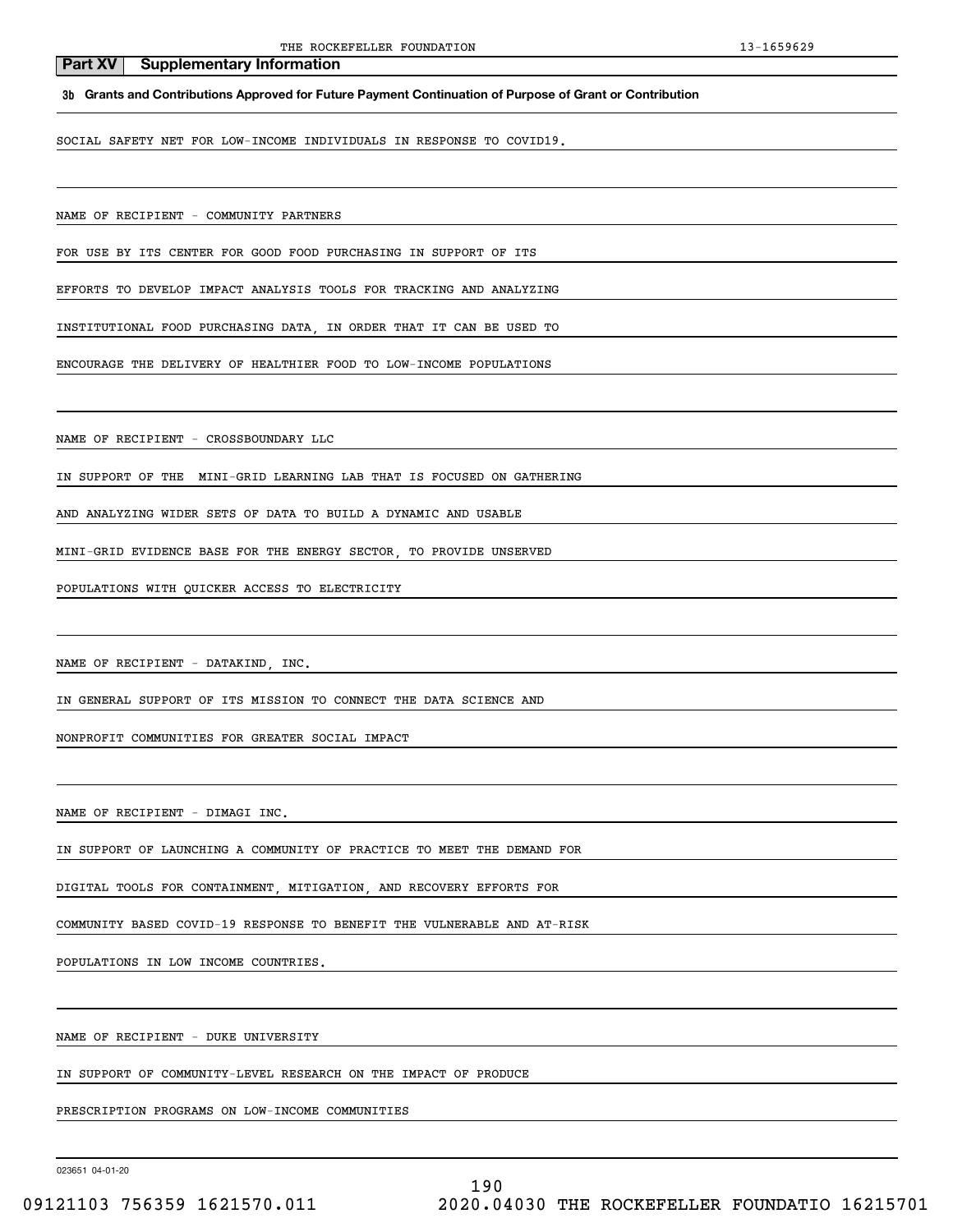**3b Grants and Contributions Approved for Future Payment Continuation of Purpose of Grant or Contribution**

NAME OF RECIPIENT - EAST BAY COMMUNITY FOUNDATION

FOR USE BY ITS REAL PEOPLE'S FUND TOWARD THE COSTS OF IMPLEMENTING A

COMMUNITY CAPITAL FUND AIMED AT CREATING A MORE INCLUSIVE ECONOMY IN

THE EAST BAY REGION OF CALIFORNIA

NAME OF RECIPIENT - EASTERN AFRICA GRAIN COUNCIL

IN SUPPORT OF DEVELOPING AND DEMONSTRATING A SMART MARKET CONCEPT THAT

INCREASES ACCESS TO SAFE, AFFORDABLE AND NUTRITIOUS FOOD IN KENYA, IN

RESPONSE TO THE COVID-19 CRISIS.

NAME OF RECIPIENT - EAT FOUNDATION

TOWARD THE COSTS OF LAUNCHING THE FOOD SYSTEM ECONOMIC COMMISSION, AN

INDEPENDENT, INTERDISCIPLINARY ACADEMIC COMMISSION TO DELIVER A STATE

OF THE ART SCIENTIFIC ASSESSMENT ON THE ECONOMICS OF THE TRANSITION TO

HEALTHY, INCLUSIVE AND SUSTAINABLE FOOD SYSTEMS

NAME OF RECIPIENT - ELLEN JOHNSON SIRLEAF PRESIDENTIAL FOUNDATION

TOWARD THE COSTS OF ACTIVITIES TO ADVANCE AND SUSTAIN EFFORTS TO

BOLSTER WOMEN'S POLITICAL AND SOCIAL DEVELOPMENT ON THE AFRICAN

CONTINENT

NAME OF RECIPIENT - ENGINE FOUNDATION INC

TOWARD THE COSTS OF A PUBLIC EDUCATION CAMPAIGN TO BE MOUNTED BY ITS

COVID-19 TECHNOLOGY TASK FORCE TO DRIVE PARTICIPATION IN CONTACT

TRACING.

NAME OF RECIPIENT - FLORIDA DEPARTMENT OF HEALTH IN MIAMI-DADE COUNTY

IN SUPPORT OF EFFORTS TO INCREASE THE SPEED AND EFFECTIVENESS OF

023651 04-01-20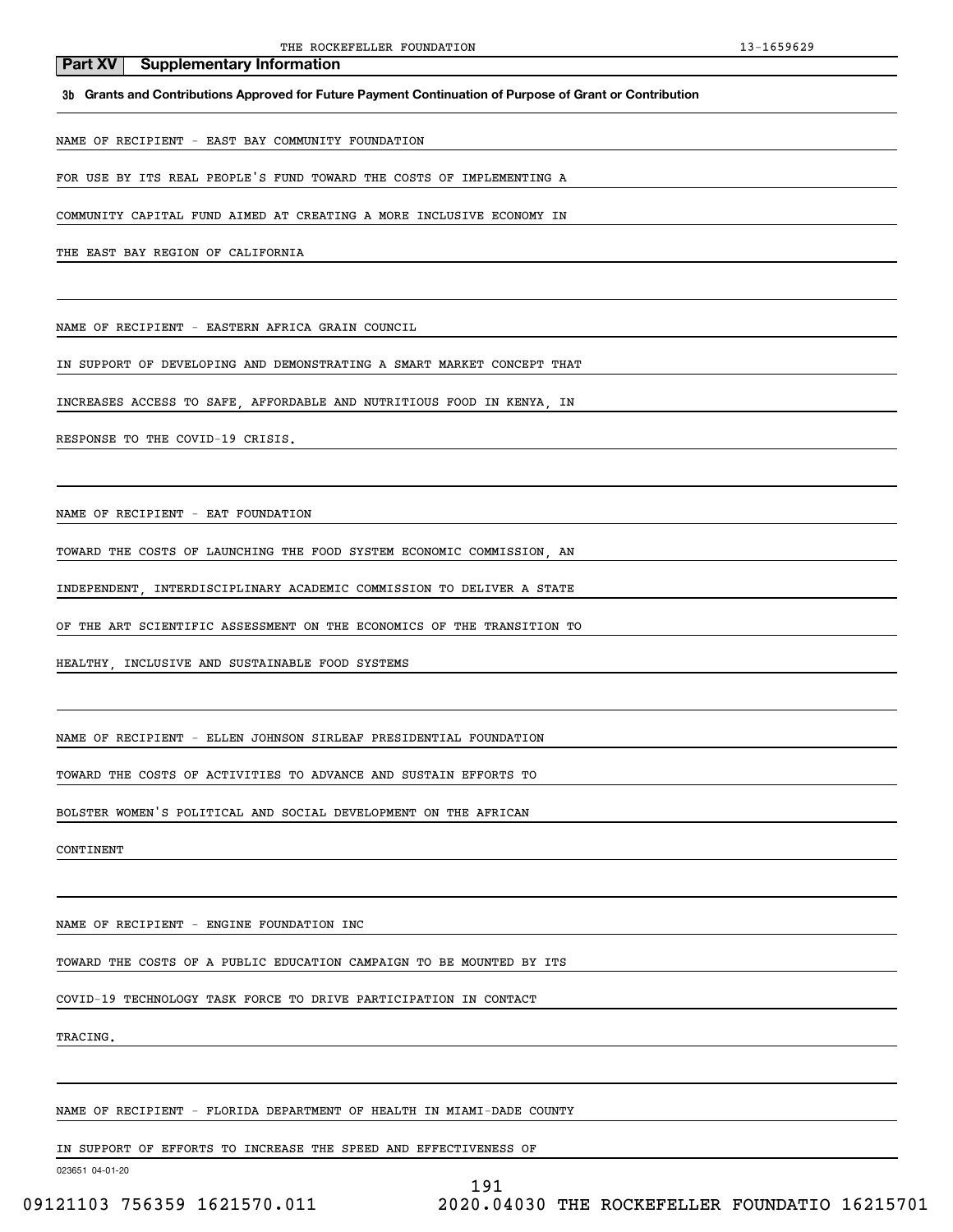### **3b Grants and Contributions Approved for Future Payment Continuation of Purpose of Grant or Contribution**

## CONTACT TRACING, EMPLOYEE TESTING AND THE EDUCATION OF EMPLOYER

PROTOCOLS IN MIAMI-DADE COUNTY TO HELP IN RECOVERY EFFORTS RELATED TO

COVID-19

NAME OF RECIPIENT - FOODCORPS, INC.

TOWARD THE COSTS OF "REWORKING LUNCH," TO DESIGN AND IMPLEMENT

SOLUTIONS THAT MAKE HEALTHIER, MORE SUSTAINABLE FOOD READILY ACCESSIBLE

FOR SCHOOLS AND STUDENTS NATIONWIDE

NAME OF RECIPIENT - FOODSHOT GLOBAL, INC.

TOWARD THE COST OF THE GROUNDBREAKER PRIZE, TO ELEVATE INNOVATIVE WORK

IN PROTEIN PRODUCTION THAT ADVANCES A HEALTHIER, MORE SUSTAINABLE, AND

EQUITABLE FOOD SYSTEM

NAME OF RECIPIENT - FOUNDATION FOR BUSINESS EQUITY, INC.

TOWARD THE COSTS OF PROVIDING BUSINESS ADVISORY PROGRAMMING AND

FINANCING ACCESS FOR BLACK AND LATINX-OWNED BUSINESSES IN BOSTON, MA

NAME OF RECIPIENT - FUNDACION JUMEX ASOCIACION CIVIL

IN SUPPORT OF CONDUCTING OUTREACH AND SELECTING LATIN AMERICAN ARTISTS

AS CANDIDATES FOR ONE-MONTH RESIDENCIES AT THE ROCKEFELLER FOUNDATION

BELLAGIO CENTER, ITALY

NAME OF RECIPIENT - GAVI ALLIANCE

TOWARD THE COSTS OF ITS EFFORTS TO DEVELOP A DIGITALLY COMPETENT AND

ADAPTIVE FRONTLINE WORKFORCE TO BENEFIT THE HEALTH OF CHILDREN GLOBALLY

NAME OF RECIPIENT - GEORGETOWN UNIVERSITY

023651 04-01-20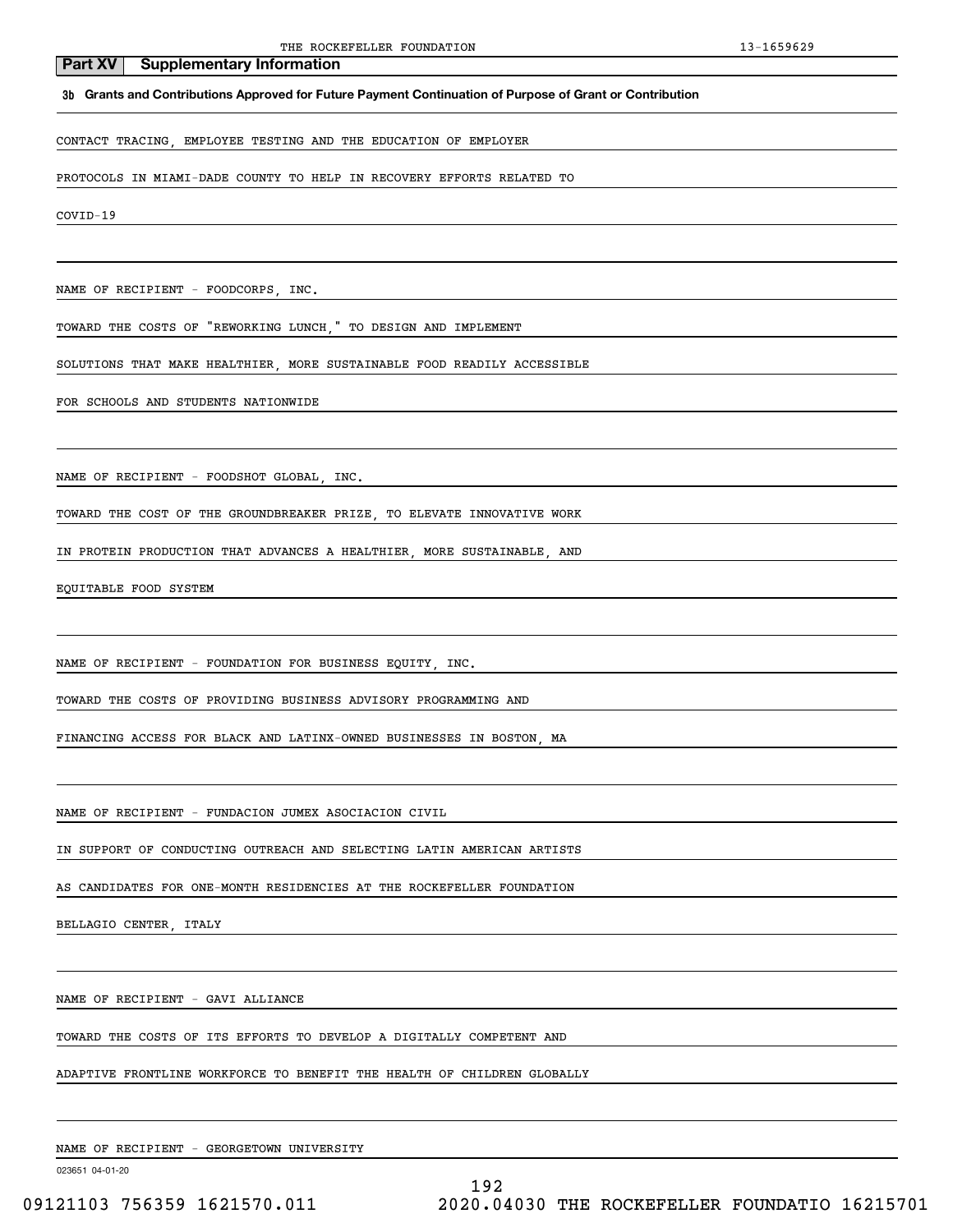**3b Grants and Contributions Approved for Future Payment Continuation of Purpose of Grant or Contribution**

FOR USE BY ITS BEECK CENTER FOR SOCIAL IMPACT + INNOVATION IN SUPPORT

OF DEVELOPING SHARED OPEN SOURCE SOFTWARE FOR STATES TO DIGITALLY

ADMINISTER HIGH-PRIORITY PROGRAMS SUCH AS PAID FAMILY AND MEDICAL LEAVE

OR UNEMPLOYMENT INSURANCE, THEREBY INCREASING UPTAKE AND ACCESS

NAME OF RECIPIENT - GEORGETOWN UNIVERSITY

FOR USE BY ITS BEECK CENTER FOR SOCIAL IMPACT + INNOVATION IN SUPPORT

OF LAUNCHING AND COORDINATING A "DIGITAL STATE NETWORK," AN

ACTION-ORIENTED RESEARCH PORTFOLIO, AND AN OPEN PLATFORM FOR KNOWLEDGE

SHARING TO HELP CIVIL SERVANTS AND POLICY MAKERS LEVERAGE GOVERNMENT

DATA AND TECHNOLOGY ETHICALLY AND AT SCALE

NAME OF RECIPIENT - GEORGIA BUDGET AND POLICY INSTITUTE

IN GENERAL SUPPORT OF ITS MISSION TO ADVANCE LASTING SOLUTIONS THAT

EXPAND ECONOMIC OPPORTUNITY AND WELL-BEING FOR ALL GEORGIANS

NAME OF RECIPIENT - GLOBAL ALLIANCE FOR IMPROVED NUTRITION

IN SUPPORT OF SCALING THE FOOD SYSTEM DASHBOARD IN ORDER TO TRACK AND

COMPARE GLOBAL FOOD SYSTEMS VITAL SIGNS

NAME OF RECIPIENT - GLOBAL FUND TO FIGHT AIDS, TUBERCULOSIS & MALARIA

IN SUPPORT OF STRENGTHENING HEALTH DATA SYSTEMS TO ENABLE SCALE UP AND

USE OF DATA ANALYTICS BY MINISTRIES OF HEALTH IN AT LEAST 4 LOW-INCOME

ECONOMY COUNTRIES, REFERRED TO AS THE DIGITAL HEALTH CATALYTIC FUND.

NAME OF RECIPIENT - GLOBAL RESILIENT CITIES NETWORK

IN SUPPORT OF STRENGTHENING ITS ORGANIZATIONAL CAPACITY AND

SUSTAINABILITY AND ITS EFFORTS TO HELP CITIES IN ITS GLOBAL NETWORK

023651 04-01-20

193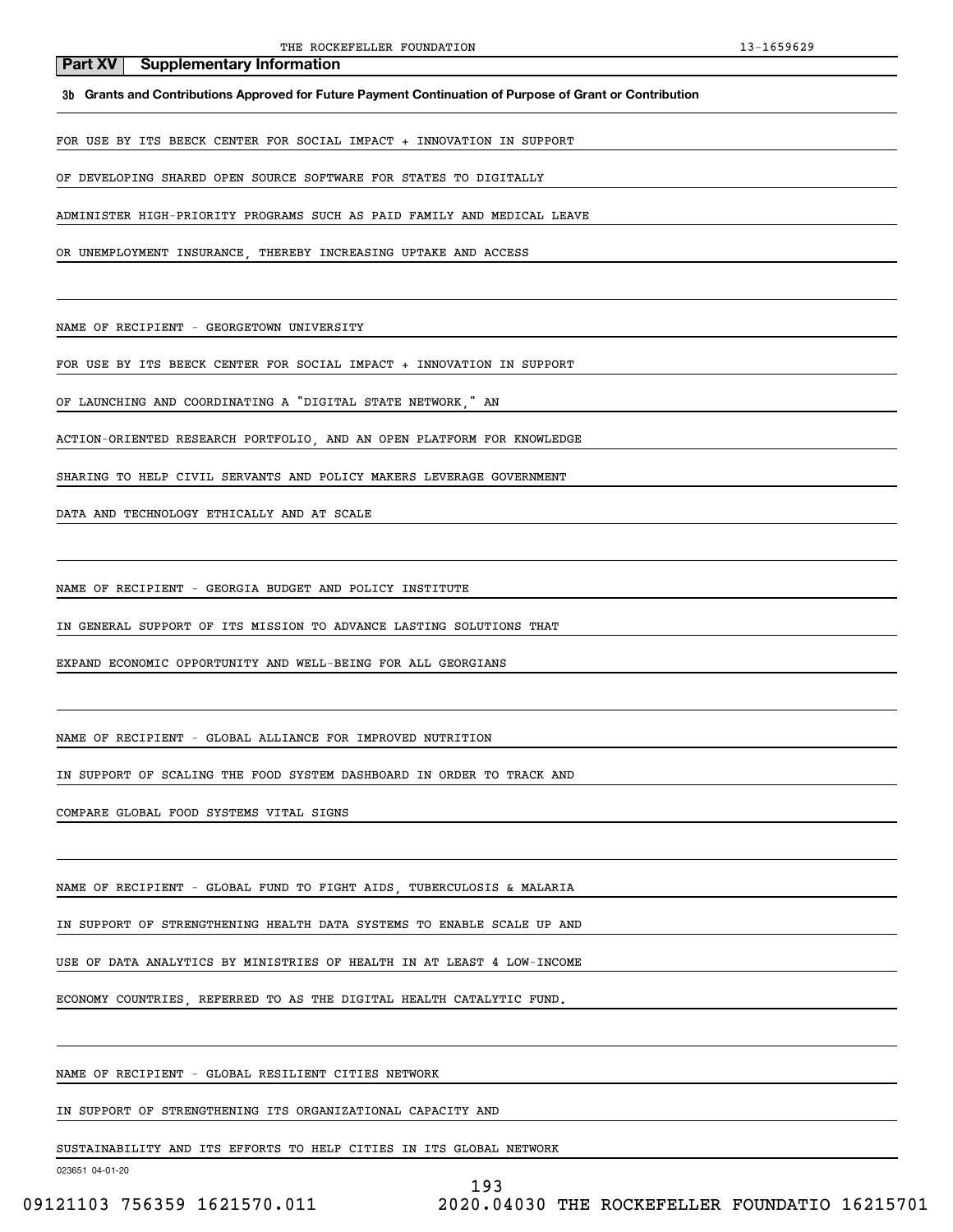**3b Grants and Contributions Approved for Future Payment Continuation of Purpose of Grant or Contribution**

MAINTAIN AND RECOVER CRITICAL FUNCTION IN THE FACE OF SHOCKS AND

STRESSES

NAME OF RECIPIENT - HISPANICS IN PHILANTHROPY

TOWARD THE COSTS OF AN EFFORT TO INCREASE THE SKILLS AND CAPACITY OF

LATINX SMALL BUSINESSES IN MIAMI, FLORIDA AND EL PASO, TEXAS BY

PROVIDING TECHNICAL ASSISTANCE AND INCREASED ACCESS TO CAPITAL

NAME OF RECIPIENT - IDFC FOUNDATION

IN SUPPORT OF ITS IDFC INSTITUTE TO DEVELOP A CAPACITY-ENHANCING

FRAMEWORK IN ORDER TO PROVIDE CITIZEN-CENTRIC PUBLIC SERVICES THROUGH

THE USE OF DATA AND TECHNOLOGY

NAME OF RECIPIENT - IMPERIAL COLLEGE OF SCIENCE, TECHNOLOGY AND MEDICINE

FOR USE BY THE CONWAY CENTRE IN SUPPORT OF RESEARCH TO EXAMINE THE

INTERACTIONS OF SPECIFIC, UNDER-RESEARCHED FOOD COMPOUNDS ON HUMAN AND

LIVESTOCK HEALTH

NAME OF RECIPIENT - INDEPENDENT FEATURE PROJECT, INC.

IN SUPPORT OF THE DESIGN AND IMPLEMENTATION OF A DISTRIBUTION STRATEGY

FOR THE SOLVABLE FILM PRODUCTS

NAME OF RECIPIENT - INSTITUTE FOR HEALTHCARE IMPROVEMENT

IN SUPPORT OF ESTABLISHING RAPID LEARNING AND ACTION NETWORKS TO SHARE

TESTING SOLUTIONS THAT DRIVE REDUCTIONS IN COVID-19 INFECTIONS

THROUGHOUT HEALTH WORKER SETTINGS IN SOUTH AFRICA

NAME OF RECIPIENT - INSTITUTE FOR LOCAL SELF-RELIANCE, INC.

023651 04-01-20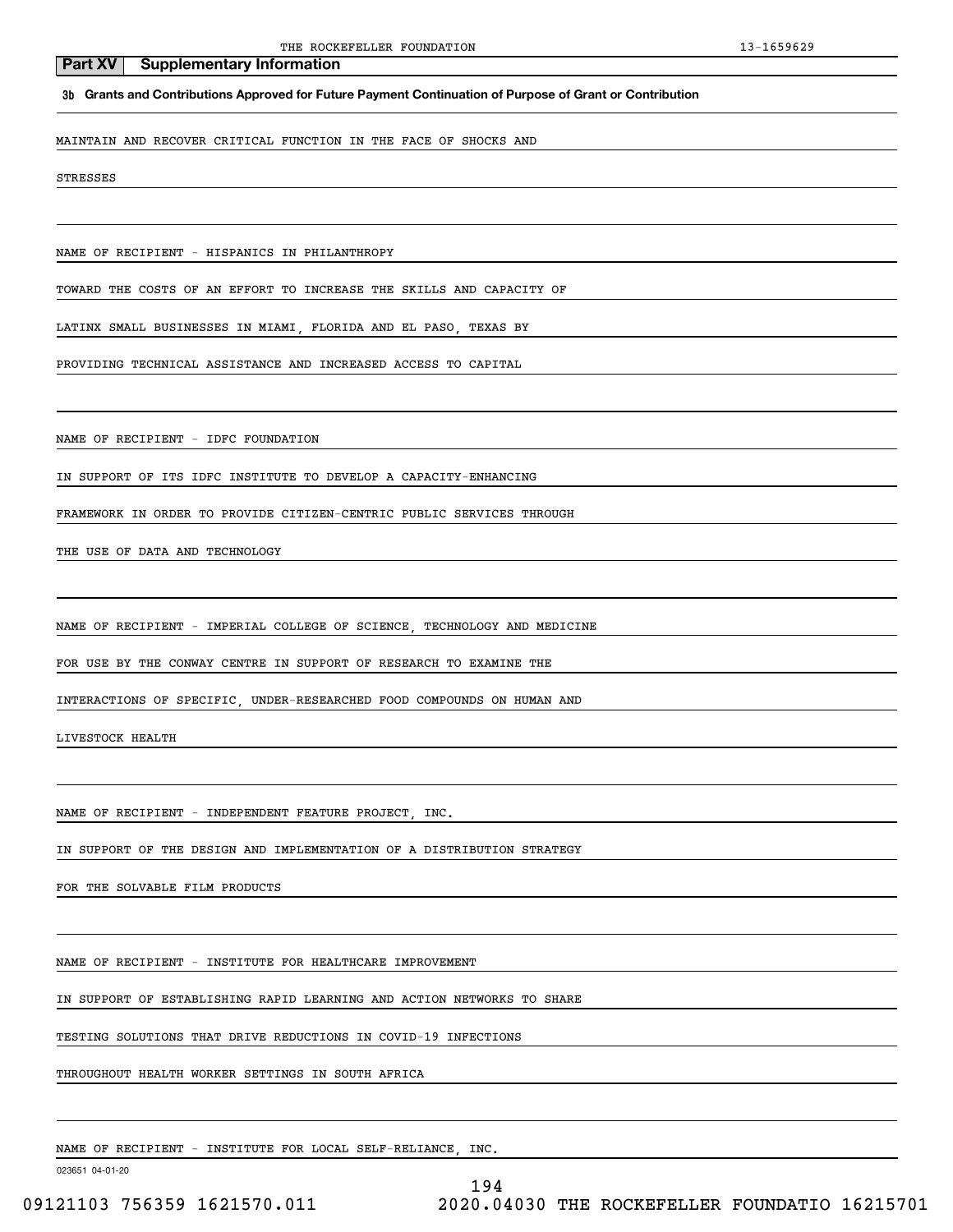**3b Grants and Contributions Approved for Future Payment Continuation of Purpose of Grant or Contribution**

IN SUPPORT OF RESEARCH TO DEVELOP A PROPOSAL TO DEPLOY 30 MILLION SOLAR

ROOFTOPS FOR EQUITABLE AND GREEN COVID-19 RECOVERY IN THE U.S.

NAME OF RECIPIENT - INSTITUTE OF INTERNATIONAL EDUCATION, INC.

IN SUPPORT OF ADMINISTERING SEVERAL ACTIVITIES AND PROGRAMS AT THE

ROCKEFELLER FOUNDATION BELLAGIO CENTER, ITALY: THE SEMI-ANNUAL

COMPETITIONS FOR BELLAGIO RESIDENTS, THE BELLAGIO TRAVEL AND LEARNING

FUND, AND OUTREACH ACTIVITIES

NAME OF RECIPIENT - INSTITUTE ON TAXATION AND ECONOMIC POLICY

IN SUPPORT OF RESEARCH AND DATA ANALYSIS ON THE IMPACT OF THE EARNED

INCOME TAX CREDIT AND CHILD TAX CREDIT IN AN EFFORT TO INCREASE THE

FINANCIAL STABILITY AND ECONOMIC ADVANCEMENT OF LOW- TO MODERATE-INCOME

WORKERS AND FAMILIES IN THE U.S.

NAME OF RECIPIENT - INTER-AMERICAN DEVELOPMENT BANK

IN SUPPORT OF ESTABLISHING SUB-REGIONAL PEER-TO-PEER INFORMATION

SHARING NETWORKS THAT ENABLE COUNTRIES AND/OR STATES WITH SHARED

SOCIO-ECONOMIC CHARACTERISTICS IN LATIN AMERICA TO SHARE INNOVATIVE AND

EFFECTIVE TESTING AND TRACING SOLUTIONS TO RESPOND TO THE COVID-19

PANDEMIC

NAME OF RECIPIENT - INTERNATIONAL BANK FOR RECONSTRUCTION AND DEVELOPMENT

FOR USE BY ITS GLOBAL FINANCING FACILITY FOR WOMEN, CHILDREN AND

ADOLESCENTS TOWARD THE COSTS OF IDENTIFYING AND SUPPORTING THE

NATIONAL SCALE UP OF EVIDENCE-BASED DATA SCIENCE AND DIGITAL HEALTH

INNOVATIONS TO ACCELERATE REPRODUCTIVE, MATERNAL, NEWBORN, CHILD AND

ADOLESCENT HEALTH OUTCOMES

023651 04-01-20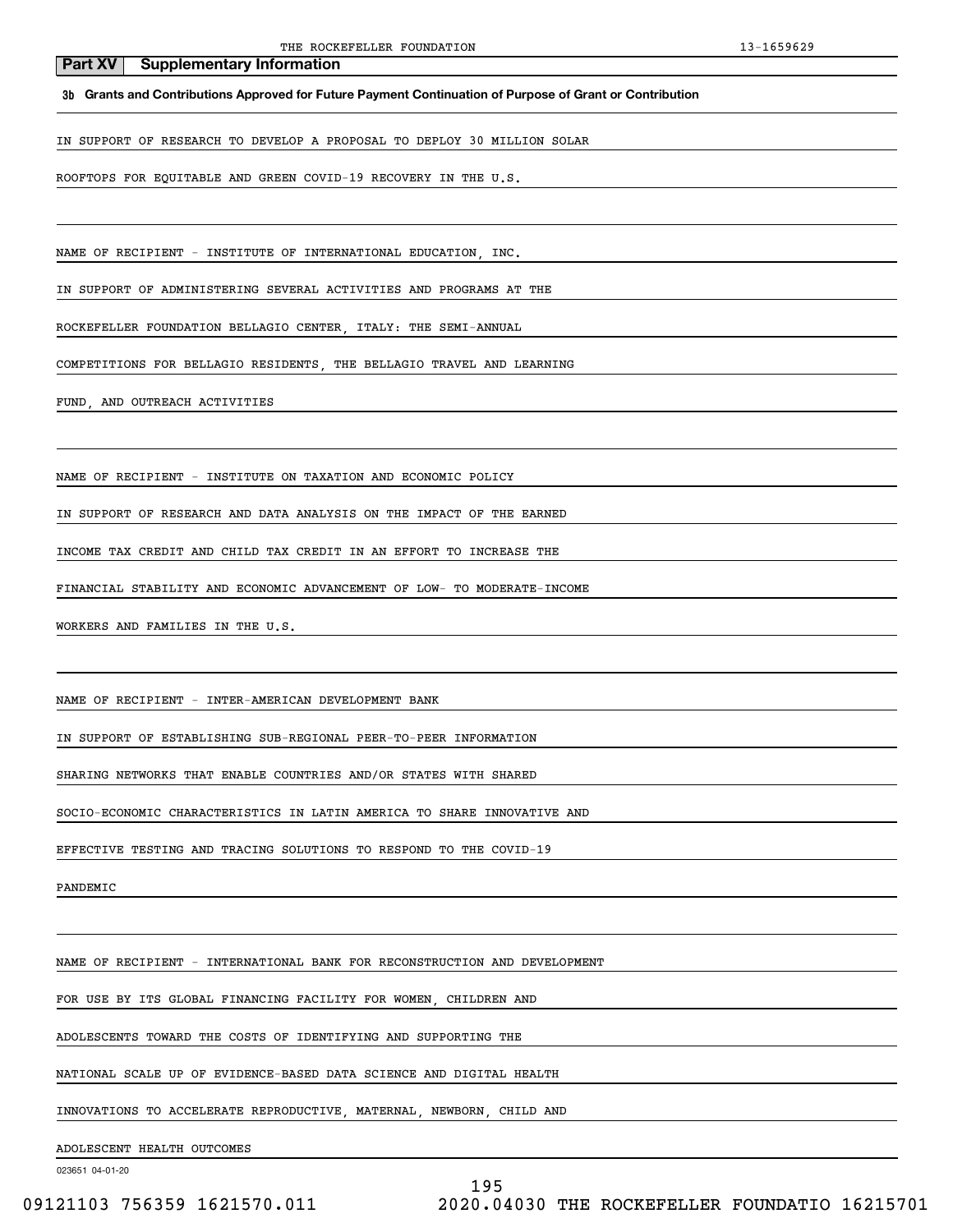**3b Grants and Contributions Approved for Future Payment Continuation of Purpose of Grant or Contribution**

NAME OF RECIPIENT - INTERNATIONAL DEVELOPMENT RESEARCH CENTRE

TOWARD THE COSTS OF A RESEARCH PARTNERSHIP INITIATIVE THAT SEEKS TO

CATALYZE CHANGE FOR HEALTHY AND SUSTAINABLE FOOD SYSTEMS IN LOW- AND

MIDDLE-INCOME COUNTRIES

NAME OF RECIPIENT - INTERNATIONAL RESCUE COMMITTEE

IN SUPPORT OF RESEARCH ON THE COST-EFFECTIVENESS OF SIMPLIFIED

TREATMENT PROTOCOLS FOR ACUTE MALNUTRITION, IN ORDER TO LEVERAGE THE

SUPPORT OF COMMUNITY HEALTH SYSTEMS TO IDENTIFY AND TREAT CHILDREN IN

VULNERABLE COMMUNITIES

NAME OF RECIPIENT - INTERNATIONAL SENIOR LAWYER'S CORPORATION

IN GENERAL SUPPORT OF ITS MISSION TO PROVIDE PRO BONO LEGAL ASSISTANCE

TO SUPPORT JUST, ACCOUNTABLE, AND INCLUSIVE DEVELOPMENT

NAME OF RECIPIENT - JOHNS HOPKINS UNIVERSITY

FOR USE BY ITS SCHOOL OF NURSING, IN SUPPORT OF DEVELOPING QUANTITATIVE

MODELS TO SPEED AND IMPROVE THE DEVELOPMENT OF ANALYTICS PRODUCTS TO

INFORM COVID-19 RESPONSE AND MITIGATION

NAME OF RECIPIENT - JOINT CENTER FOR POLITICAL AND ECONOMIC STUDIES, INC.

TOWARD THE COSTS OF CONDUCTING RESEARCH TO IDENTIFY CHALLENGES FACED BY

BUSINESSES IN THE U.S. OWNED BY PEOPLE OF COLOR IN THE WAKE OF THE

COVID-19 PANDEMIC, AND TO IDENTIFY AND EDUCATE THE COMMUNITY ON

POTENTIAL SOLUTIONS

NAME OF RECIPIENT - JUST CAPITAL FOUNDATION, INC.

023651 04-01-20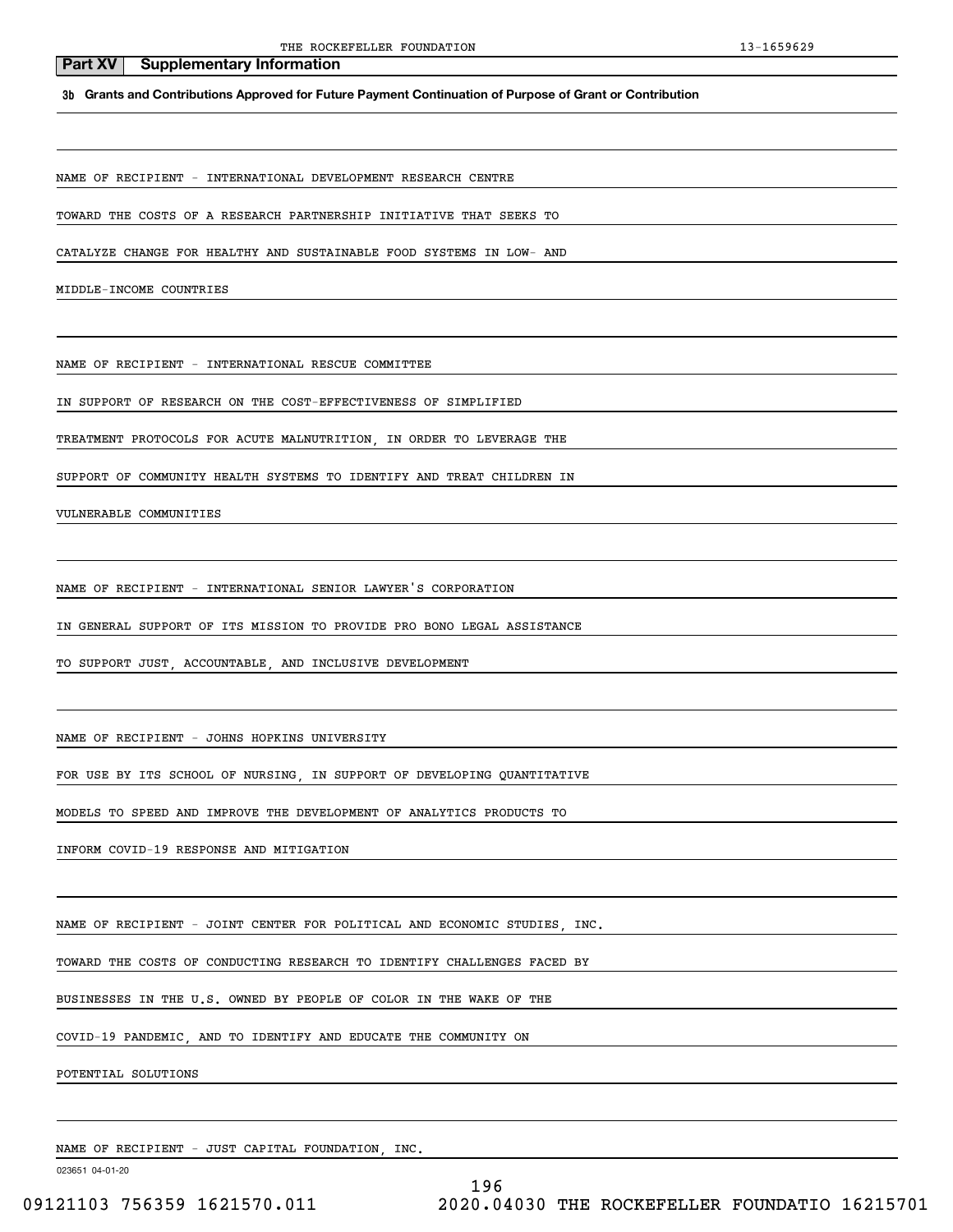**3b Grants and Contributions Approved for Future Payment Continuation of Purpose of Grant or Contribution**

IN GENERAL SUPPORT OF ITS MISSION TO BUILD AN ECONOMY THAT WORKS FOR

ALL AMERICANS BY HELPING COMPANIES TO IMPROVE HOW THEY SERVE ALL THEIR

STAKEHOLDERS WORKERS, CUSTOMERS, COMMUNITIES, THE ENVIRONMENT, AND

SHAREHOLDERS

NAME OF RECIPIENT - KASETSART UNIVERSITY

FOR USE BY ITS RICE SCIENCE CENTER AND RICE GENE DISCOVERY UNIT, IN

SUPPORT OF RESEARCH ON THE NUTRITIONAL PROFILE OF THAI "RAINBOW RICE"

IN ORDER TO DEVELOP INNOVATIVE FOOD PRODUCTS THAT HELP COUNTER THE RISE

OF NON-COMMUNICABLE DISEASES IN THAILAND

NAME OF RECIPIENT - LIVING CITIES, INC.: THE NATIONAL COMMUNITY

DEVELOPMENT INITIATIVE

IN SUPPORT OF ITS CLOSING THE GAPS ACCELERATOR PROJECT, A COMMUNITY OF

PRACTICE FOR 30 CITIES TO ADDRESS SYSTEMIC INEQUITIES AND CLOSE INCOME

AND WEALTH GAPS, AND IN GENERAL SUPPORT OF ITS MISSION TO ADVANCE

OPPORTUNITY AND PROSPERITY IN U.S. CITIES AND THEIR LOW-INCOME

POPULATIONS

NAME OF RECIPIENT - LUMIRADX UK LIMITED

IN SUPPORT OF THE PURCHASE, DEPLOYMENT, AND SCALE OF LUMIRADX

MULTI-USE, POINT-OF-CARE TESTING DEVICES AND TEST KITS TO AFRICAN UNION

MEMBER STATES TO INCREASE ACCESS TO ACCURATE AND TIMELY COVID-19

TESTING.

NAME OF RECIPIENT - MEKONG BASIN DISEASE SURVEILLANCE FOUNDATION

IN SUPPORT OF DEVELOPING A PROJECT ON EVENT-BASED DISEASE SURVEILLANCE

MOBILE APPLICATION TO THAT WILL PROVIDE HEALTH WORKERS WITH REAL-TIME

023651 04-01-20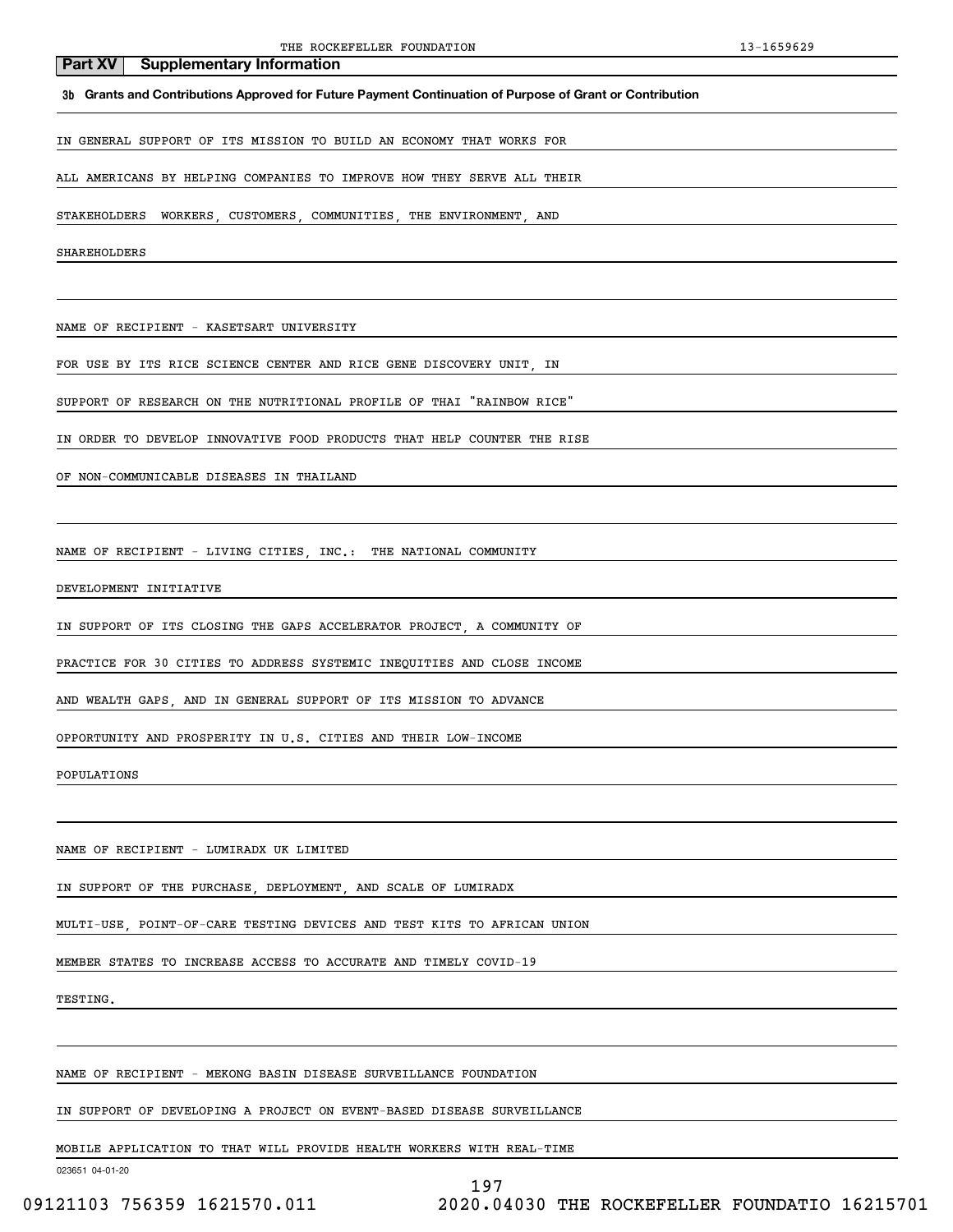**3b Grants and Contributions Approved for Future Payment Continuation of Purpose of Grant or Contribution**

REPORTS AND USEFUL ANALYTICS IN ORDER THAT THEY CAN DETECT, MONITOR,

AND RESPOND TO DISEASE OUTBREAKS IN THAILAND AND NEIGHBORING COUNTRIES

NAME OF RECIPIENT - MERIDIAN INSTITUTE

TOWARD THE COST OF BUILDING DATASETS FOR MACHINE LEARNING TO ADDRESS

BIAS AND INEQUITY IN EXISTING MODELS

NAME OF RECIPIENT - MERIDIAN INSTITUTE

FOR USE BY ITS GLOBAL ALLIANCE FOR THE FUTURE OF FOOD IN SUPPORT OF ITS

EFFORTS TO LEVERAGE RESOURCES IN ORDER TO SHIFT FOOD SYSTEMS TOWARD

GREATER SUSTAINABILITY, SECURITY AND EQUITY

NAME OF RECIPIENT - MERIDIAN INSTITUTE

TOWARD THE COSTS OF CREATING THE FOOD PERIODIC TABLE GLOBAL CONSORTIUM,

AN EFFORT TO SPUR SCIENTIFIC ADVANCEMENTS IN UNDERSTANDING THE

BIOCHEMICAL ELEMENTS OF DIET THAT CONTRIBUTE TO HEALTH AND WELLBEING

NAME OF RECIPIENT - MISSIONARY PENTECOSTAL CHURCH OF GOD, INC.

TOWARD THE COSTS OF A PROJECT TO PROTECT AND ENHANCE THE SOCIAL SAFETY

NET FOR VULNERABLE COMMUNITIES IN THE U.S. AS THEY NAVIGATE THE

CHALLENGES OF THE ECONOMIC RECESSION AND THE COVID-19 PANDEMIC

NAME OF RECIPIENT - MOJALOOP FOUNDATION INC.

TO SUPPORT THE LAUNCH OF THE MOJALOOP FOUNDATION (MJF) AND DEVELOPMENT

OF ITS CORE PRODUCT, THE MOJALOOP OPEN SOURCE SYSTEM FOR LOW COST,

INSTANT, HIGH VOLUME DIGITAL PAYMENTS.

NAME OF RECIPIENT - MOMSRISING EDUCATION FUND

023651 04-01-20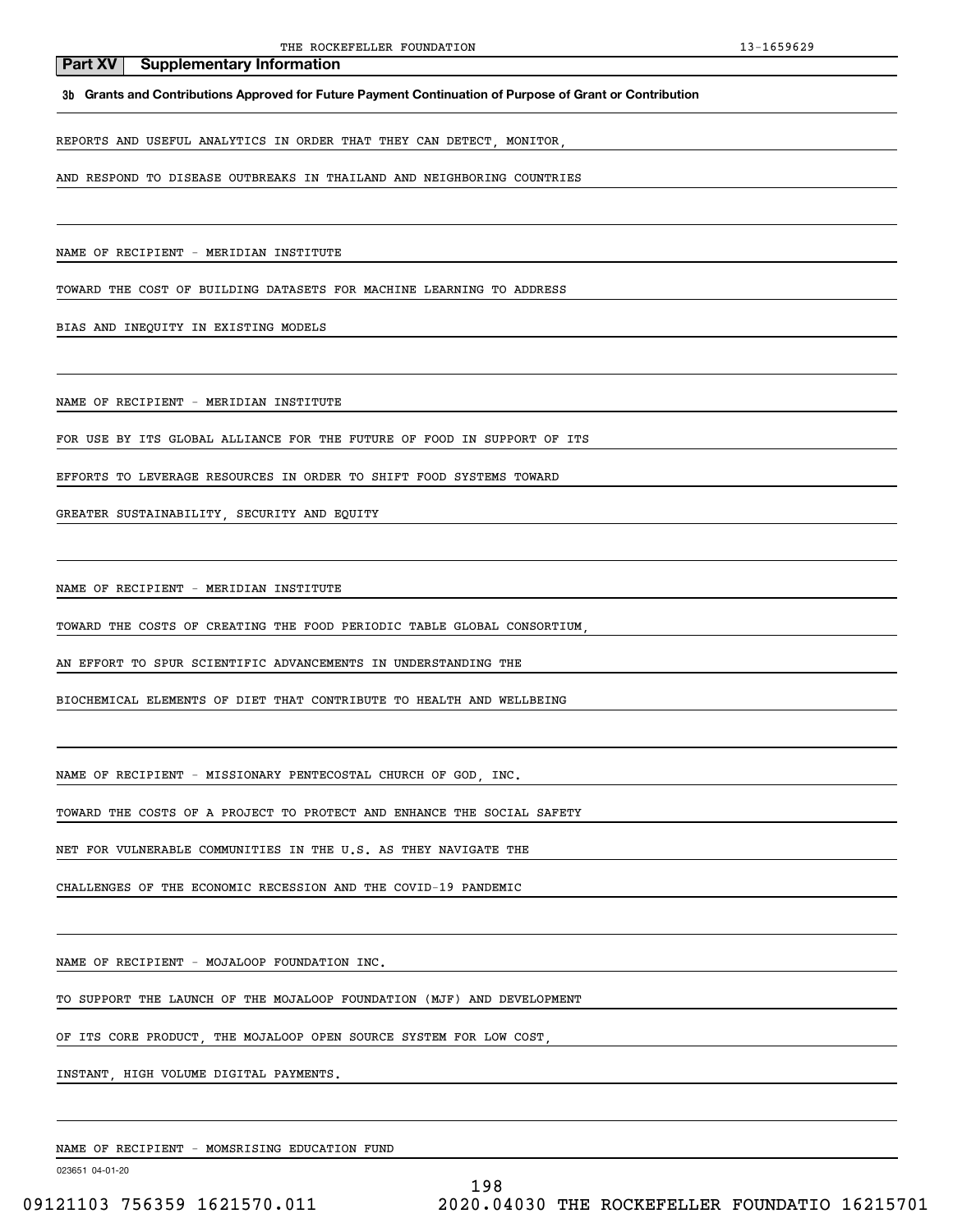**3b Grants and Contributions Approved for Future Payment Continuation of Purpose of Grant or Contribution**

IN GENERAL SUPPORT OF ITS MISSION TO EDUCATE AND ENGAGE PEOPLE ABOUT

THE IMPORTANCE OF ADVANCING FAMILY ECONOMIC SECURITY, ENDING

DISCRIMINATION, AND BUILDING A NATION WHERE EVERYONE CAN THRIVE

NAME OF RECIPIENT - NATIONAL CENTER FOR CIVIC INNOVATION

FOR USE BY ITS PROJECT, GOVLAB, TO SUPPORT THE DEVELOPMENT OF A DATA

COLLABORATIVE TO SYSTEMATIZE, STREAMLINE AND ACCELERATE ACCESS TO DATA

FOR THE PUBLIC INTEREST.

NAME OF RECIPIENT - NATIONAL CONFERENCE OF STATE LEGISLATURES

IN SUPPORT OF IMPROVING THE QUALITY AND EFFECTIVENESS OF STATE

LEGISLATURES TO IMPACT THE UPWARD ECONOMIC MOBILITY FOR LOW-INCOME AND

HISTORICALLY MARGINALIZED POPULATIONS

NAME OF RECIPIENT - NATIONAL EMPLOYMENT LAW PROJECT, INC.

TOWARD THE COSTS OF EFFORTS TO ENSURE THAT ALL U.S. WORKERS HAVE THE

WAGES, BENEFITS, AND CONDITIONS TO LIVE IN SECURITY AND DIGNITY, THAT

CORPORATIONS ARE ACCOUNTABLE TO WORKERS, AND THAT WORKERS CAN

COLLECTIVELY CHANGE THEIR WORKING CONDITIONS FOR THE BETTER

NAME OF RECIPIENT - NATIONAL GOVERNORS ASSOCIATION CENTER FOR BEST

PRACTICES

TO SUPPORT ITS HUMAN SERVICES & EARLY CHILDHOOD PROGRAM AND WORKFORCE

DEVELOPMENT & ECONOMIC POLICY PROGRAM IN BUILDING AN ECONOMIC STABILITY

AND MOBILITY AGENDA FOR LOW-INCOME FAMILIES FOR AN EQUITABLE ECONOMIC

RECOVERY FOR STATES IN RESPONSE TO COVID-19

NAME OF RECIPIENT - NEW AMERICA FOUNDATION

023651 04-01-20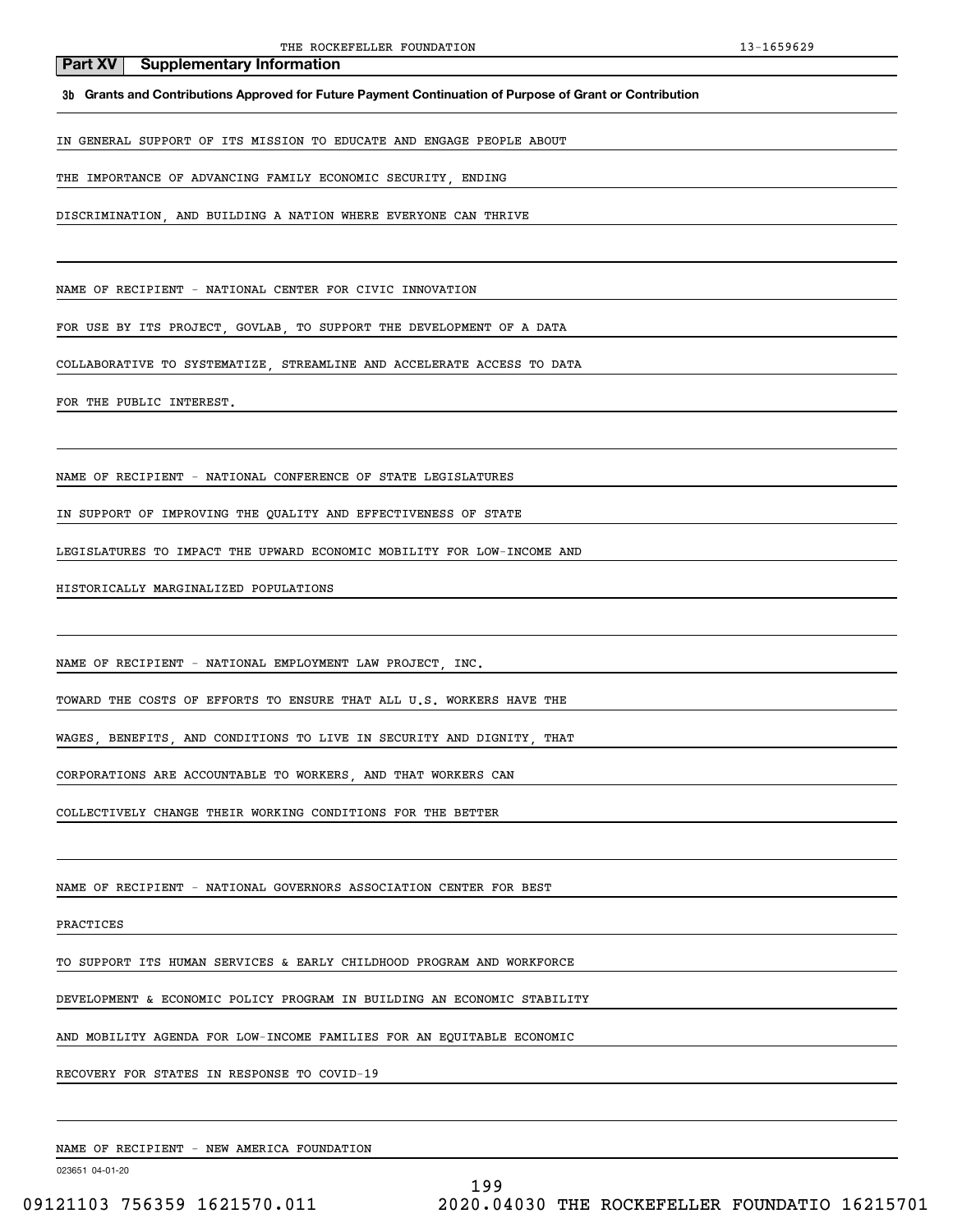**3b Grants and Contributions Approved for Future Payment Continuation of Purpose of Grant or Contribution**

TOWARD THE COSTS OF A DIGITAL HEALTH INNOVATION SUMMIT THAT WILL

EXPLORE INNOVATIVE APPLICATIONS OF INFORMATION TECHNOLOGY TO IMPROVE

NUTRITION FOR LOW-INCOME WOMEN AND CHILDREN IN THE U.S.

NAME OF RECIPIENT - NEW VENTURE FUND

TOWARD THE COST OF BUILDING THE FIELD OF DATA SCIENCE FOR SOCIAL IMPACT

AND ESTABLISHING HIGH IMPACT USE CASES

NAME OF RECIPIENT - NEW VENTURE FUND

TOWARD THE COSTS OF ITS ALGORITHMIC JUSTICE LEAGUE'S ALGORITHMIC

VULNERABILITY BOUNTY, A PARTICIPATORY PLATFORM FOR INDIVIDUALS,

COMPANIES, AND OTHER STAKEHOLDERS TO IDENTIFY, VOICE, AND ADDRESS

ARTIFICIAL INTELLIGENCE ALGORITHMIC HARMS.

NAME OF RECIPIENT - NEW VENTURE FUND

FOR USE BY ITS U.S. IMPACT INVESTING ALLIANCE TOWARD THE COSTS OF THE

TIPPING POINT FUND, A DONOR COLLABORATIVE TO FUND FIELD BUILDING

INFRASTRUCTURE THAT WILL SUPPORT THE GROWTH AND PRACTICE OF IMPACT

INVESTING

NAME OF RECIPIENT - NEW VENTURE FUND

FOR USE BY ITS PROJECT DATA.ORG/DATA SCIENCE FOR SOCIAL IMPACT ALLIANCE

TOWARD THE COSTS OF BUILDING THE FIELD OF DATA SCIENCE FOR SOCIAL

IMPACT.

NAME OF RECIPIENT - NEW YORK UNIVERSITY

FOR USE BY ITS SCHOOL OF LAW TOWARD THE COSTS OF ESTABLISHING A TAX LAW

CENTER, TO ENGAGE AND ORGANIZE TAX LEGAL EXPERTS TO WORK IN THE PUBLIC

023651 04-01-20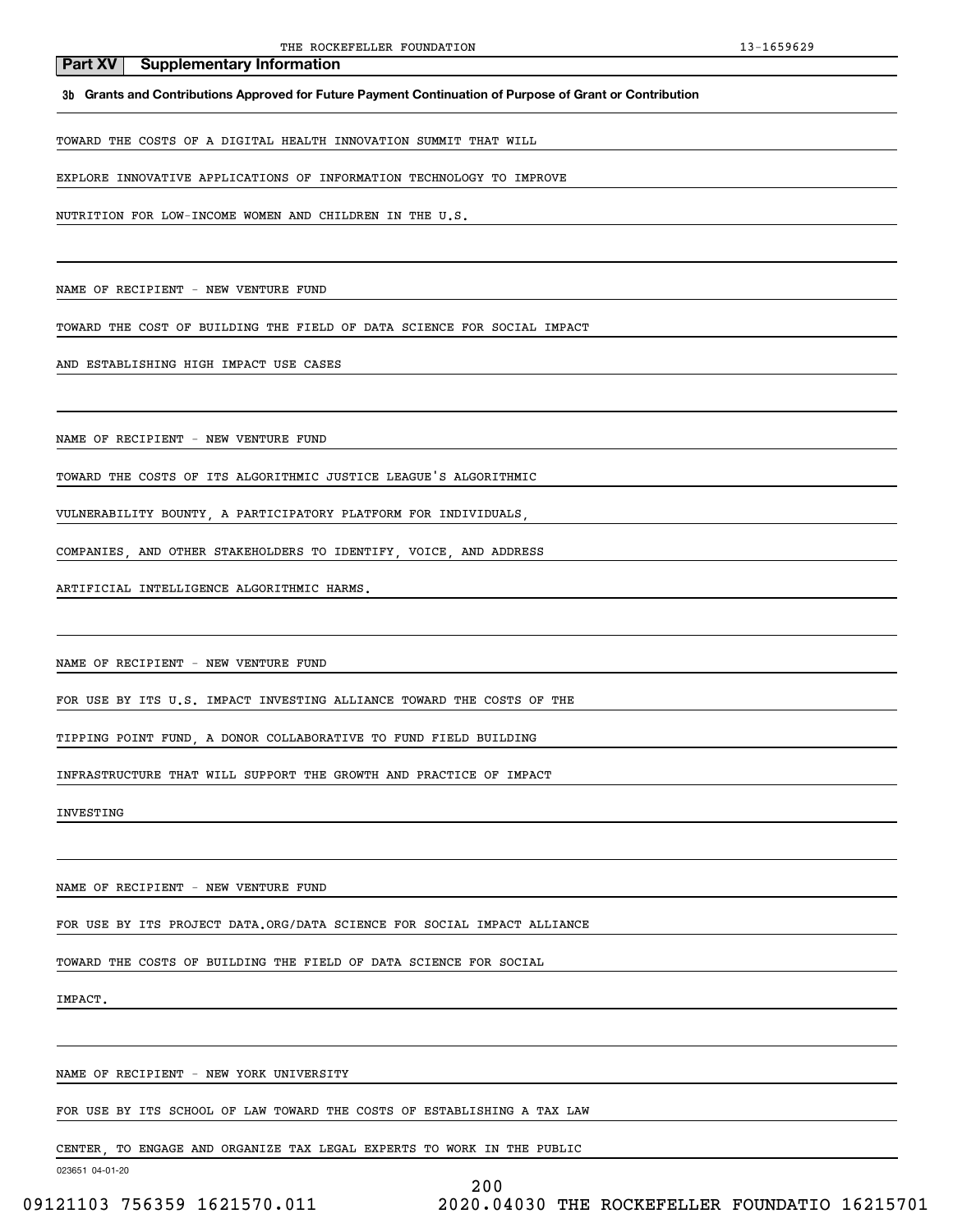### **3b Grants and Contributions Approved for Future Payment Continuation of Purpose of Grant or Contribution**

INTEREST TO PROTECT AND SECURE REVENUES AND ADVANCE EQUITY IN THE U.S.

TAX SYSTEM

NAME OF RECIPIENT - OASIS OPEN

FOR USE BY ITS OPEN MOBILITY FOUNDATION, IN SUPPORT OF PROVIDING CITIES

WITH OPEN SOURCE SOFTWARE AND DATA STANDARDS THAT WILL ENABLE SAFE,

EQUITABLE GOVERNANCE OF PUBLIC NEEDS

NAME OF RECIPIENT - OCEAN POLICY LAB

IN SUPPORT OF THE PLANNING PHASE OF CREATING POLICY SOLUTIONS FOR U.S.

COASTAL CITIES TO DEVELOP AN URBAN OCEAN PROTECTION, CONSERVATION AND

RESTORATION PLAN.

NAME OF RECIPIENT - PACT, INC.

IN SUPPORT OF EXPANDING ITS SMART POWER MYANMAR TO INCUBATE, IMPLEMENT

AND UNLOCK PUBLIC-PRIVATE CAPITAL FOR MINI GRID PROJECTS AND LAST-MILE

CONNECTIONS IN MYANMAR

NAME OF RECIPIENT - PAN AMERICAN HEALTH ORGANIZATION

IN SUPPORT OF PROVIDING TECHNICAL ASSISTANCE AND PROTOCOLS TO COUNTRIES

IN THE LATIN AMERICA AND CARIBBEAN REGION TO EXPAND TESTING CAPACITY,

IMPROVE SURVEILLANCE SYSTEMS, AND ESTABLISH CONTACT TRACING STRATEGIES

WITH THE AIM OF CONTROLLING THE COVID-19 PANDEMIC AND ENABLING

COMMUNITIES TO REMAIN OPEN

NAME OF RECIPIENT - PANAHPUR

TOWARD THE COSTS OF DEVELOPING PROJECT SNOWBALL, A PARTNERSHIP BETWEEN

CHARITABLE ORGANIZATIONS TO FACILITATE SECONDARY TRANSACTIONS OF HIGH

023651 04-01-20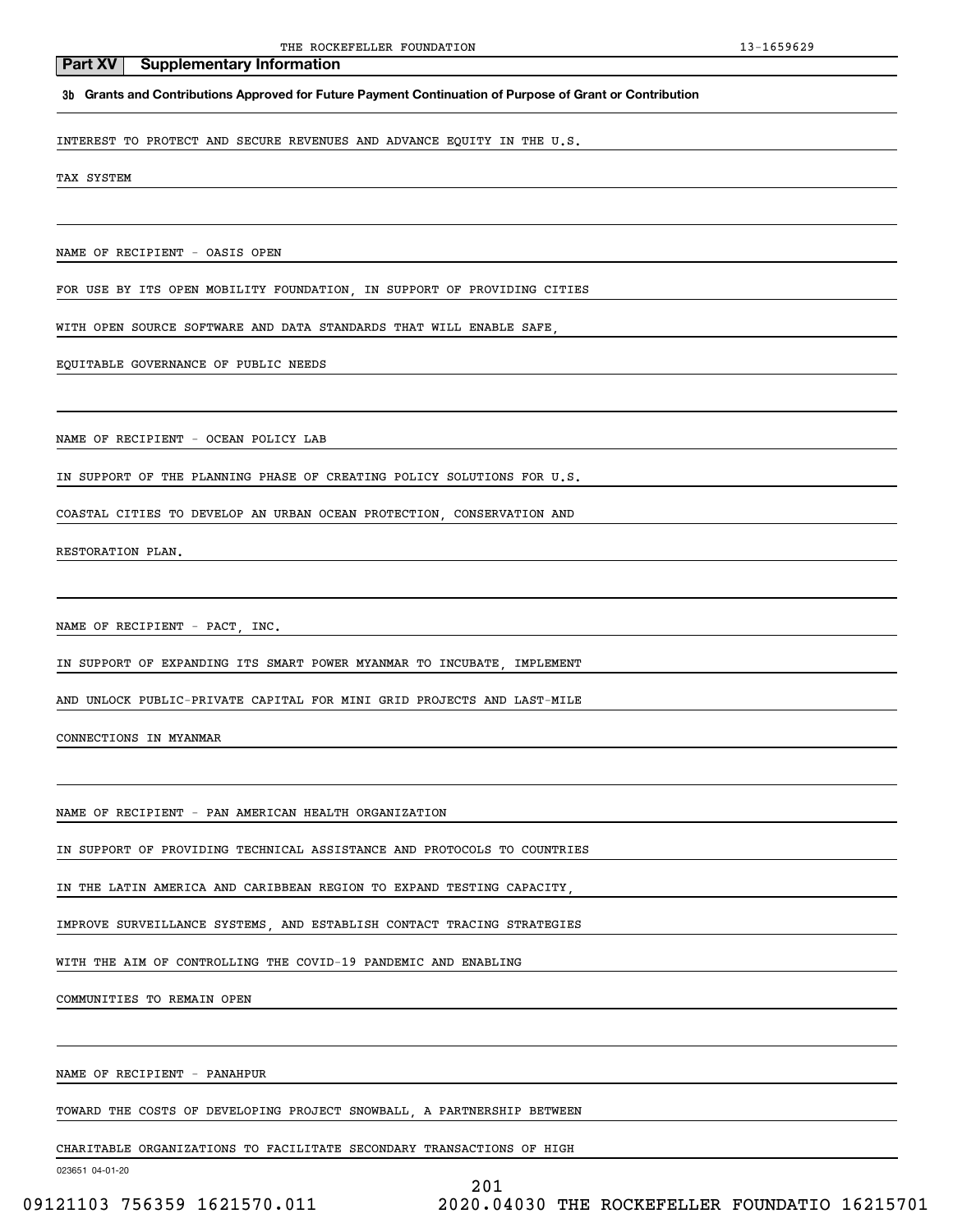**3b Grants and Contributions Approved for Future Payment Continuation of Purpose of Grant or Contribution**

SOCIAL IMPACT INVESTMENTS FOR THE BENEFIT OF POOR AND VULNERABLE

POPULATIONS

NAME OF RECIPIENT - PARTNERSHIP FOR SOUTHERN EQUITY

IN SUPPORT OF DEVELOPING AN ECOSYSTEM OF LOCAL LEADERSHIP, CONSISTING

OF SMALL BLACK, LATINX, AND MINORITY-OWNED BUSINESSES AND

ORGANIZATIONS, TO PARTICIPATE IN STRATEGIC PLANNING AND EDUCATION ON

POLICY AND TOOLS THAT EFFECTIVELY RESPOND TO GAPS IN THE LOCAL

ENTREPRENEURIAL ECOSYSTEM WITHIN THE METRO ATLANTA REGION

NAME OF RECIPIENT - PATH

IN SUPPORT OF DEMONSTRATING COST-EFFECTIVE, SUSTAINABLE, AND SCALABLE

COVID-19 TESTING SOLUTION PACKAGES FOR VULNERABLE POPULATIONS IN INDIA

NAME OF RECIPIENT - PATHWAYS TO HEALTH COMMUNITY PARTNERSHIP, INC

IN SUPPORT OF EFFORTS TO BUILD AND PROMOTE A COMMUNITY HEALTH WORKFORCE

TO SERVE COMMUNITIES VULNERABLE TO COVID-19 IN TULSA, OKLAHOMA

NAME OF RECIPIENT - PHILANTHROPY NEW YORK, INC.

IN GENERAL SUPPORT OF ITS MISSION TO SUPPORT THE PRACTICE OF EFFECTIVE

PHILANTHROPY FOR THE PUBLIC GOOD THROUGH EDUCATIONAL ACTIVITIES,

PUBLICATIONS AND COMMUNICATIONS

NAME OF RECIPIENT - PIRAMAL SWASTHYA MANAGEMENT AND RESEARCH INSTITUTE

IN SUPPORT OF HARNESSING DIGITAL TECHNOLOGY FOR ACTIONABLE INSIGHTS TO

RESPOND TO COVID-19 WHILE IMPROVING COMMUNITY HEALTH OUTCOMES IN

PRIMARY HEALTHCARE IN INDIA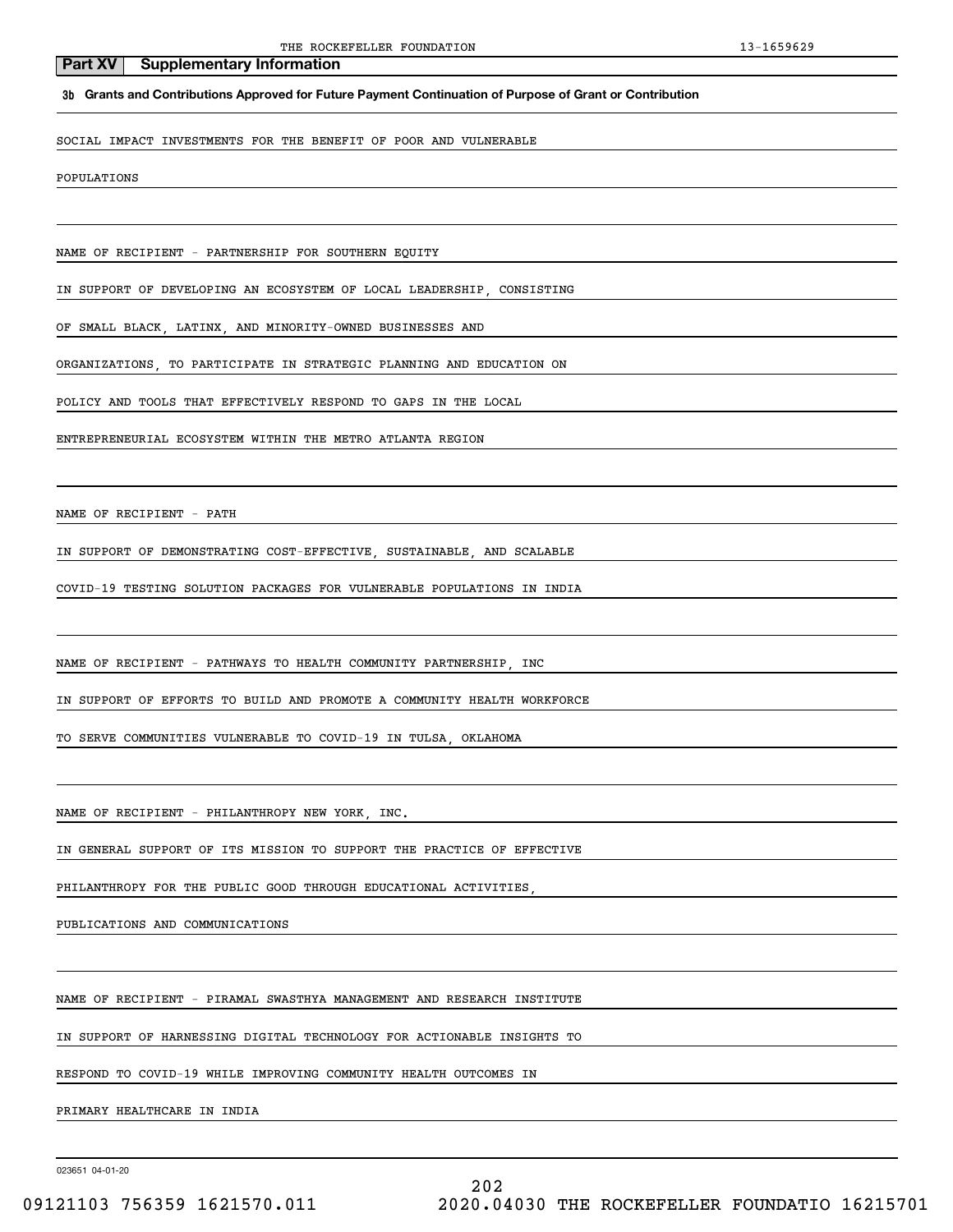**3b Grants and Contributions Approved for Future Payment Continuation of Purpose of Grant or Contribution**

NAME OF RECIPIENT - PLANET LABS INC.

IN SUPPORT OF ORGANIZING A CONVENING OF DATA SCIENTISTS AND FIELD

EXPERTS TO DEVELOP USE-CASES AND ANALYTICAL SOLUTIONS FOR CLIMATE

FINANCE

NAME OF RECIPIENT - PRESIDENT AND FELLOWS OF HARVARD COLLEGE

FOR USE BY ITS CENTER FOR HEALTH LAW AND POLICY INNOVATION OF HARVARD

LAW SCHOOL IN SUPPORT OF DEVELOPING A NATIONAL PRODUCE PRESCRIPTION

ADVOCACY STRATEGY TO ADDRESS FOOD INSECURITY BY PROMOTING THE

CONSUMPTION OF NUTRIENT-RICH FOODS IN UNDERSERVED COMMUNITIES

NAME OF RECIPIENT - PRESIDENT AND FELLOWS OF HARVARD COLLEGE

IN SUPPORT OF RESEARCH ON ORGANIZATIONAL AND BUSINESS MODELS TO DEVELOP

DIGITAL PUBLIC GOODS FOR GOVERNMENT SERVICES AND INTERNATIONAL

DEVELOPMENT

NAME OF RECIPIENT - PROSPERITY NOW

IN SUPPORT OF THE TAXPAYER OPPORTUNITY NETWORK AND OTHER EFFORTS TO

PROVIDE ALTERNATIVE, DIGITAL TAX FILING ASSISTANCE.

NAME OF RECIPIENT - RADICALXCHANGE FOUNDATION LTD.

IN SUPPORT OF DEVELOPING DIGITAL IDENTIFICATION AND NOVEL TECHNOLOGY

TOOLS TO INCREASE CIVIC PARTICIPATION

NAME OF RECIPIENT - REINVESTMENT PARTNERS

TOWARD THE COSTS OF EXPANDING THEIR PRODUCE PRESCRIPTION PROGRAM FOR

MEDICAID RECIPIENTS IN NORTH CAROLINA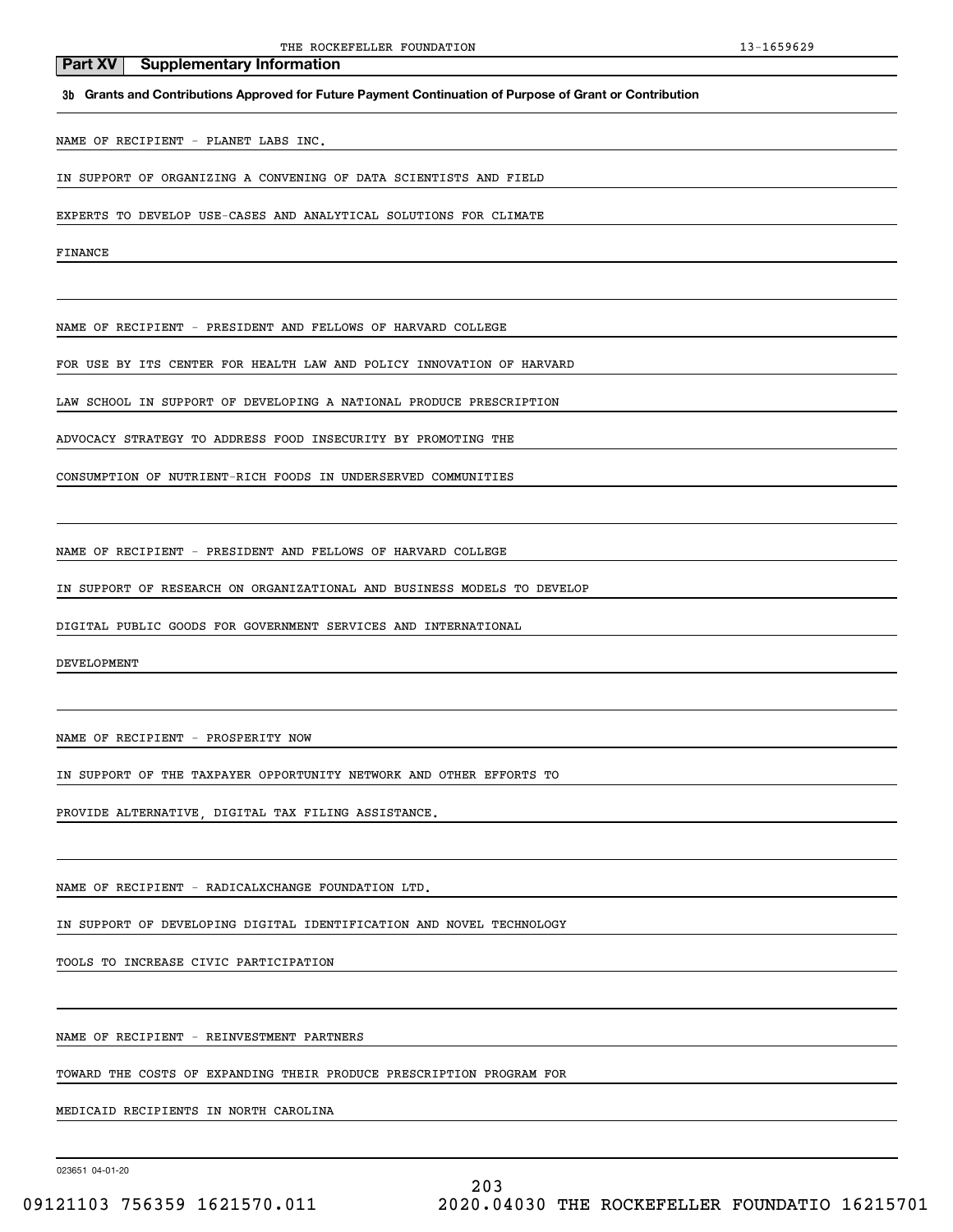### **3b Grants and Contributions Approved for Future Payment Continuation of Purpose of Grant or Contribution**

NAME OF RECIPIENT - ROCKEFELLER FOUNDATION DONATIONS

TO FACILITATE ROCKEFELLER FOUNDATION DONATIONS TO CHARITABLE

ORGANIZATIONS THROUGH ITS MATCHING GIFT PROGRAM AND OTHER SIMILAR

PROGRAMS, AS WELL AS CONTRIBUTIONS TO PHILANTHROPIC SECTOR

ORGANIZATIONS

NAME OF RECIPIENT - ROCKEFELLER FOUNDATION DONATIONS

IN SUPPORT OF FACILITATING THE ROCKEFELLER FOUNDATION DONATIONS TO

CHARITABLE ORGANIZATIONS

NAME OF RECIPIENT - ROCKEFELLER PHILANTHROPY ADVISORS, INC.

FOR USE BY ITS UPSTART CO-LAB TOWARD THE COSTS OF DEFINING AND

PROMOTING THE INCLUSIVE CREATIVE ECONOMY FIELD AMONG THE IMPACT

INVESTING COMMUNITY

NAME OF RECIPIENT - SAN DIEGO WORKFORCE PARTNERSHIP, INC.

IN SUPPORT OF RESEARCHING THE FEASIBILITY AND POTENTIAL IMPACT OF

RESTRUCTURING DEFAULTED CONSUMER DEBT TO AN INCOME-CONTINGENT STRUCTURE

IN AN EFFORT TO BUILD FINANCIAL RESILIENCE FOR POOR AND VULNERABLE

POPULATIONS IN THE U.S

NAME OF RECIPIENT - SDSN ASSOCIATION, INC.

IN SUPPORT OF A LANCET COMMISSION TO PROMOTE EFFECTIVE ECONOMIC,

SOCIAL, AND PUBLIC HEALTH RESPONSES TO THE COVID PANDEMIC AND AN

ECONOMIC RECOVERY THAT SUPPORTS THE SUSTAINABLE DEVELOPMENT GOALS

NAME OF RECIPIENT - STICHTING HIVOS

IN SUPPORT OF ITS AMAZON INDIGENOUS HEALTH ROUTE PROJECT IN ENABLING AN

023651 04-01-20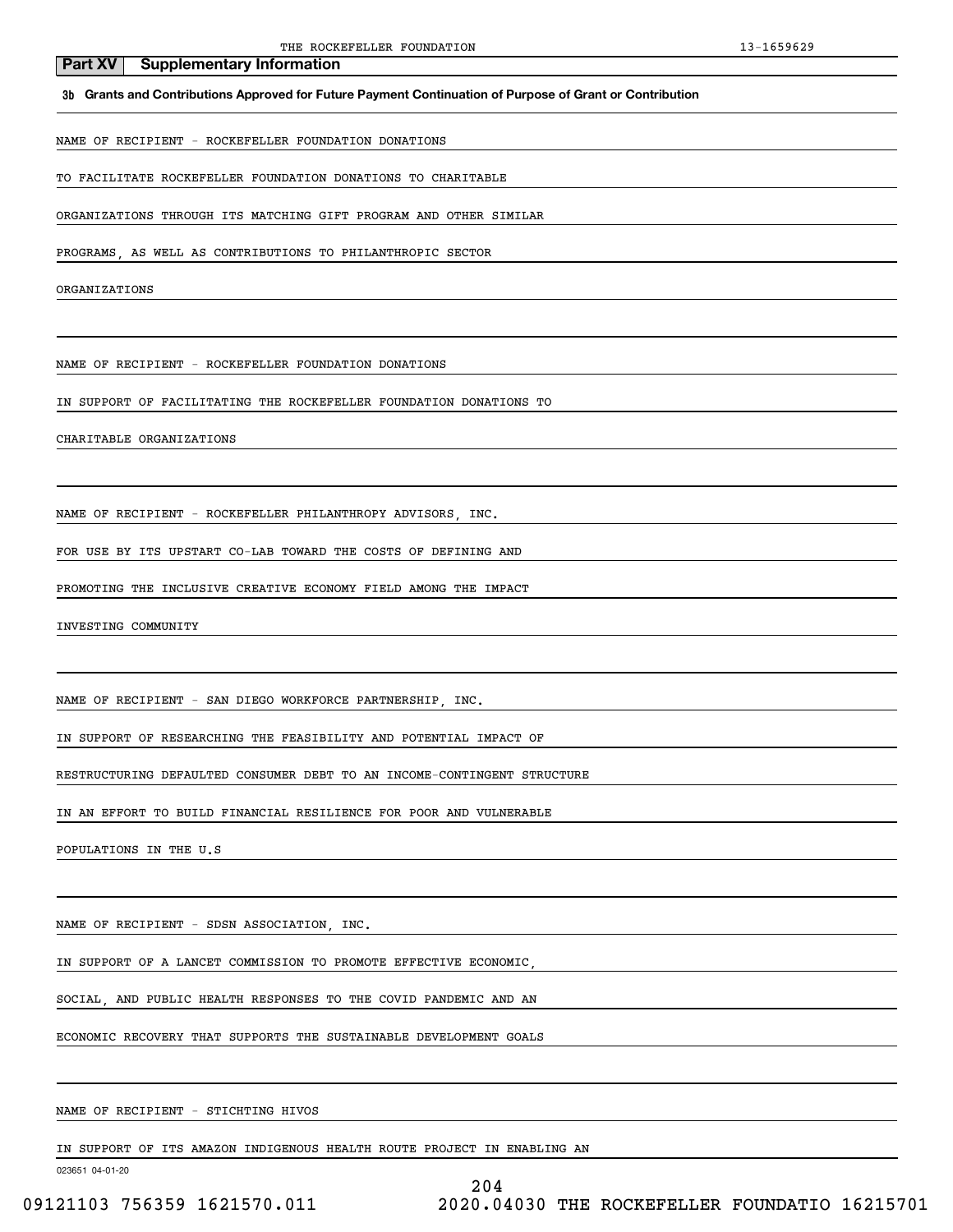**3b Grants and Contributions Approved for Future Payment Continuation of Purpose of Grant or Contribution**

EQUITABLE COVID-19 RESPONSE FOR INDIGENOUS COMMUNITIES IN THE AMAZON

BASIN

NAME OF RECIPIENT - SUSTAINABLE ENERGY FOR ALL VEREIN FUR NACHHALTIGE

ENERGIE

TOWARD THE COSTS OF ESTABLISHING AN EFFICIENT PROTOTYPE MECHANISM FOR

RESULTS BASED FINANCING TO MINI-GRID DEVELOPERS IN AFRICA, IN ORDER TO

HELP THEM ACHIEVE SCALE AND CATALYZE PRIVATE INVESTMENT.

NAME OF RECIPIENT - TESTING FOR AMERICA, LLC

IN SUPPORT OF EFFORTS TO IDENTIFY, PAY FOR, AND DEPLOY THE SALIVADIRECT

PROTOCOL COVID-19 TESTS NEEDED TO SAFELY REOPEN COLLEGE CAMPUSES WITH A

FOCUS ON HISTORICALLY BLACK COLLEGES & UNIVERSITIES

NAME OF RECIPIENT - THE ARC OF THE UNITED STATES, INC.

IN GENERAL SUPPORT OF ITS MISSION TO PROMOTE AND PROTECT THE HUMAN

RIGHTS OF PEOPLE WITH INTELLECTUAL AND DEVELOPMENTAL DISABILITIES AND

ACTIVELY SUPPORT THEIR FULL INCLUSION AND PARTICIPATION IN THE

COMMUNITY THROUGHOUT THEIR LIFETIMES

NAME OF RECIPIENT - THE ASIA SOCIETY

FOR USE BY ITS ASIA SOCIETY POLICY INSTITUTE IN SUPPORT OF FOSTERING

RELATIONSHIPS WITH CHINESE LEADERS, PHILANTHROPISTS AND INNOVATORS TO

HELP SHAPE THE FUTURE OF CHINESE VENTURE PHILANTHROPY

NAME OF RECIPIENT - THE COMMUNITY FOUNDATION OF GREATER ATLANTA, INC.

FOR USE BY ITS OUR VILLAGE UNITED PROJECT IN SUPPORT OF PROVIDING

TECHNICAL ASSISTANCE TO BLACK-OWNED SMALL BUSINESSES IN ATLANTA AND

023651 04-01-20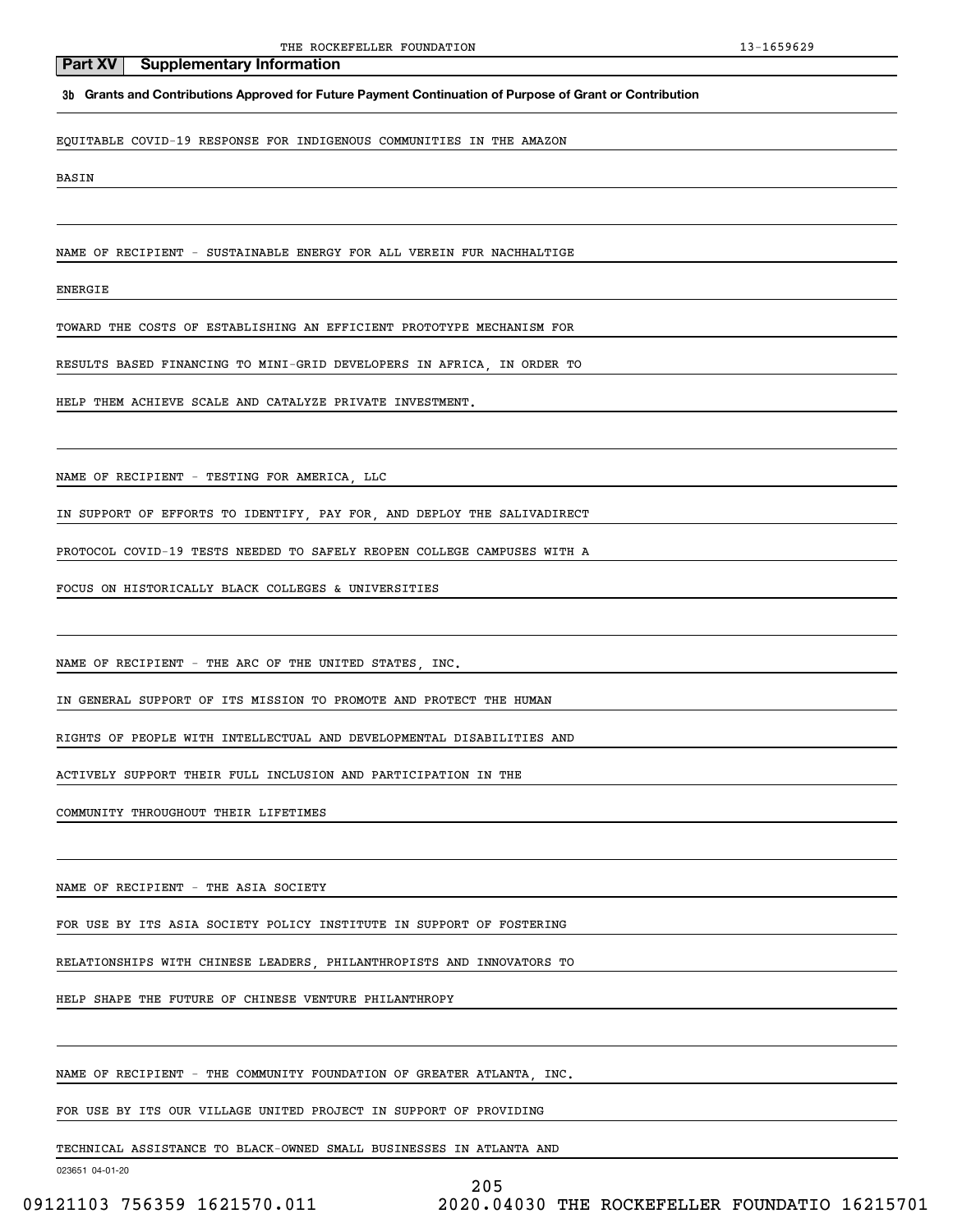**3b Grants and Contributions Approved for Future Payment Continuation of Purpose of Grant or Contribution**

BUILDING ITS ORGANIZATIONAL CAPACITY

NAME OF RECIPIENT - THE COMMUNITY FOUNDATION OF LOUISVILLE, INC.

FOR USE BY ITS LOUISVILLE METRO GOVERNMENT OFFICE OF CIVIC INNOVATION

PROJECT TOWARD THE COSTS OF THE LOUISVILLE RAPID UPSKILLING INITIATIVE

AN EFFORT TO PREPARE A COHORT OF WORKERS IN LOUISVILLE, KY, WHO HAVE

BEEN DISPLACED OR ARE IN FEAR OF BEING DISPLACED AS A RESULT OF THE

COVID-19 PANDEMIC, FOR IN DEMAND, ENTRY-LEVEL JOBS IN THE DATA ECONOMY

NAME OF RECIPIENT - THE GOVERNING COUNCIL OF THE UNIVERSITY OF TORONTO

FOR USE BY ITS SCHWARTZ REISMAN INSTITUTE FOR TECHNOLOGY AND SOCIETY IN

SUPPORT OF DEVELOPING A SERIES OF RESEARCH PAPERS AND PROJECT BRIEFS

AND ORGANIZING A VIRTUAL CONVENING TO DETERMINE HOW TO CONSTRUCT

SYSTEMS FOR ARTIFICIAL INTELLIGENCE GOVERNANCE

NAME OF RECIPIENT - THE JEWISH FEDERATIONS OF NORTH AMERICA, INC.

TOWARD THE COSTS OF AN EFFORT TO INCREASE AWARENESS OF THE EARNED

INCOME TAX CREDIT PROGRAM IN TARGETED COMMUNITIES IN ORDER TO EXPAND

BENEFITS TO MORE FAMILIES ACROSS THE U.S.

NAME OF RECIPIENT - THE NISKANEN CENTER INC.

FOR USE BUT ITS POVERTY AND WELFARE DEPARTMENT TOWARD THE COSTS OF

ECONOMIC OPPORTUNITY WORK ON THE EARNED INCOME TAX CREDIT (EITC) AND

CHILD TAX CREDIT (CTC) IN ORDER TO BENEFIT LOWER INCOME HOUSEHOLDS IN

THE U. S.

NAME OF RECIPIENT - THE ONE CAMPAIGN

IN GENERAL SUPPORT OF ITS MISSION TO FIGHT EXTREME POVERTY AND

023651 04-01-20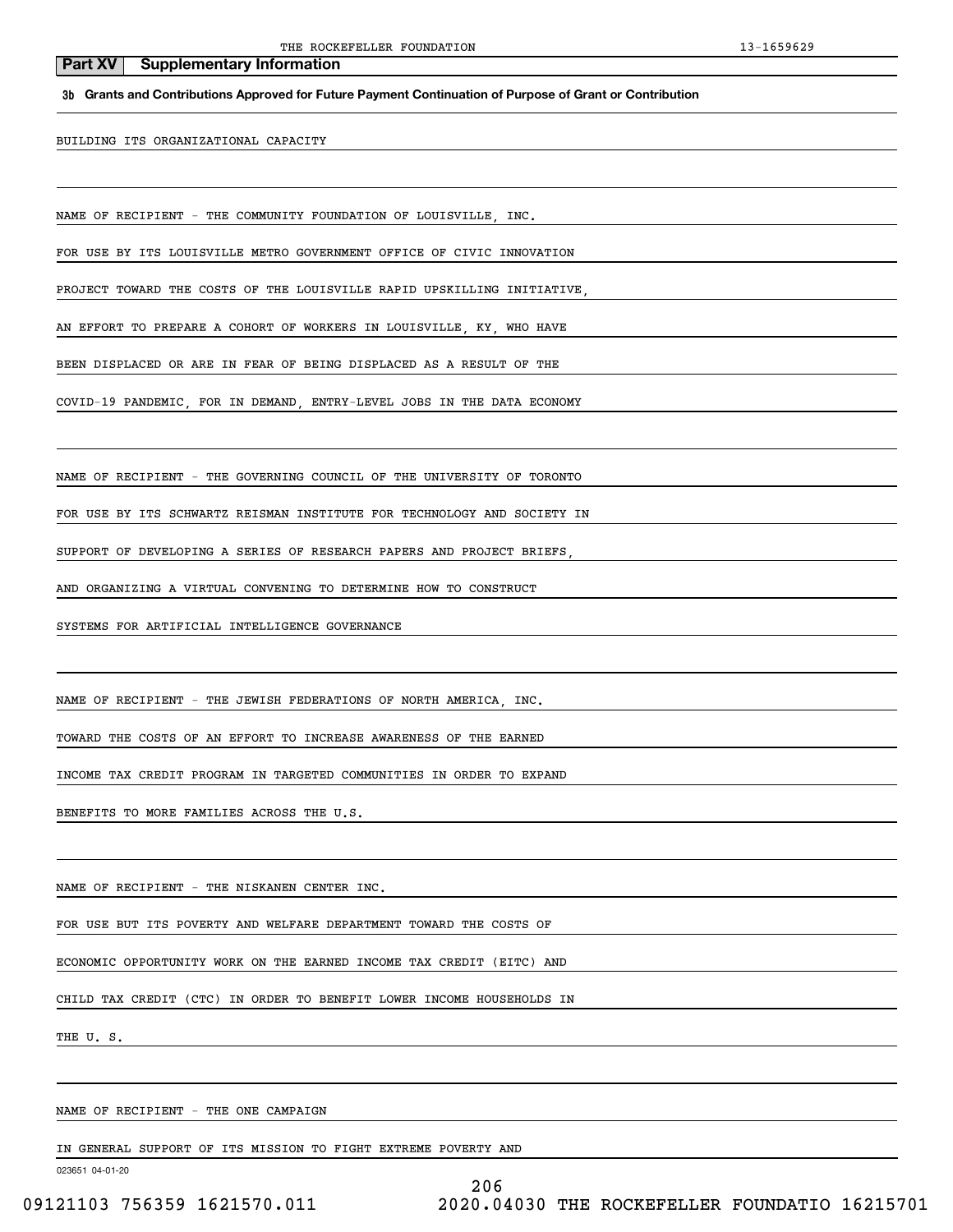### **3b Grants and Contributions Approved for Future Payment Continuation of Purpose of Grant or Contribution**

PREVENTABLE DISEASE, PARTICULARLY IN AFRICA, BY RAISING PUBLIC

AWARENESS AND EDUCATING POLICY MAKERS ABOUT THE IMPORTANCE OF SMART AND

EFFECTIVE POLICIES AND PROGRAMS

NAME OF RECIPIENT - THE URBAN INSTITUTE

IN SUPPORT OF MONITORING AND EVALUATING THE PROGRESS AND LONG-TERM

IMPACTS OF 100 RESILIENT CITIES - PIONEERED BY THE ROCKEFELLER

FOUNDATION, AND GENERATING LEARNING FOR THE URBAN PLANNING AND

RESILIENCE MEASUREMENT FIELDS

NAME OF RECIPIENT - THOUGHT FOR FOOD FOUNDATION

IN SUPPORT OF DEVELOPING A DIGITAL PLATFORM AND GRASSROOTS MOBILIZATION

APPROACH TO ENGAGE DIVERSE, GLOBAL CONSTITUENCIES FOR POST-COVID

RECOVERY AND DEMOCRATIZATION OF THE UN FOOD SYSTEMS SUMMIT

NAME OF RECIPIENT - TIDELINE VERIFICATION SERVICES INC.

IN SUPPORT OF DEVELOPING PUBLIC EDUCATION INITIATIVES TO VERIFY AND

MAKE TRANSPARENT THE SOCIETAL IMPACTS ATTAINED FROM IMPACT INVESTING

NAME OF RECIPIENT - TRUSTEES OF BOSTON UNIVERSITY

FOR USE BY ITS CENTER FOR ANTIRACIST RESEARCH IN SUPPORT OF EXPLORING

WAYS TO UNDERSTAND, EXPLAIN AND SOLVE SEEMINGLY INTRACTABLE PROBLEMS OF

RACIAL INEQUITY AND INJUSTICE, AND TO DEVELOP A RACIAL DATA LAB AND

COVID-19 RACIAL DATA TRACKER

NAME OF RECIPIENT - TRUSTEES OF BOSTON UNIVERSITY

FOR USE BY ITS SCHOOL OF PUBLIC HEALTH FOR RESEARCH, THE DEVELOPMENT OF

A WEBSITE AND A COMMISSION REPORT ON HEALTH DETERMINANTS, DATA AND

023651 04-01-20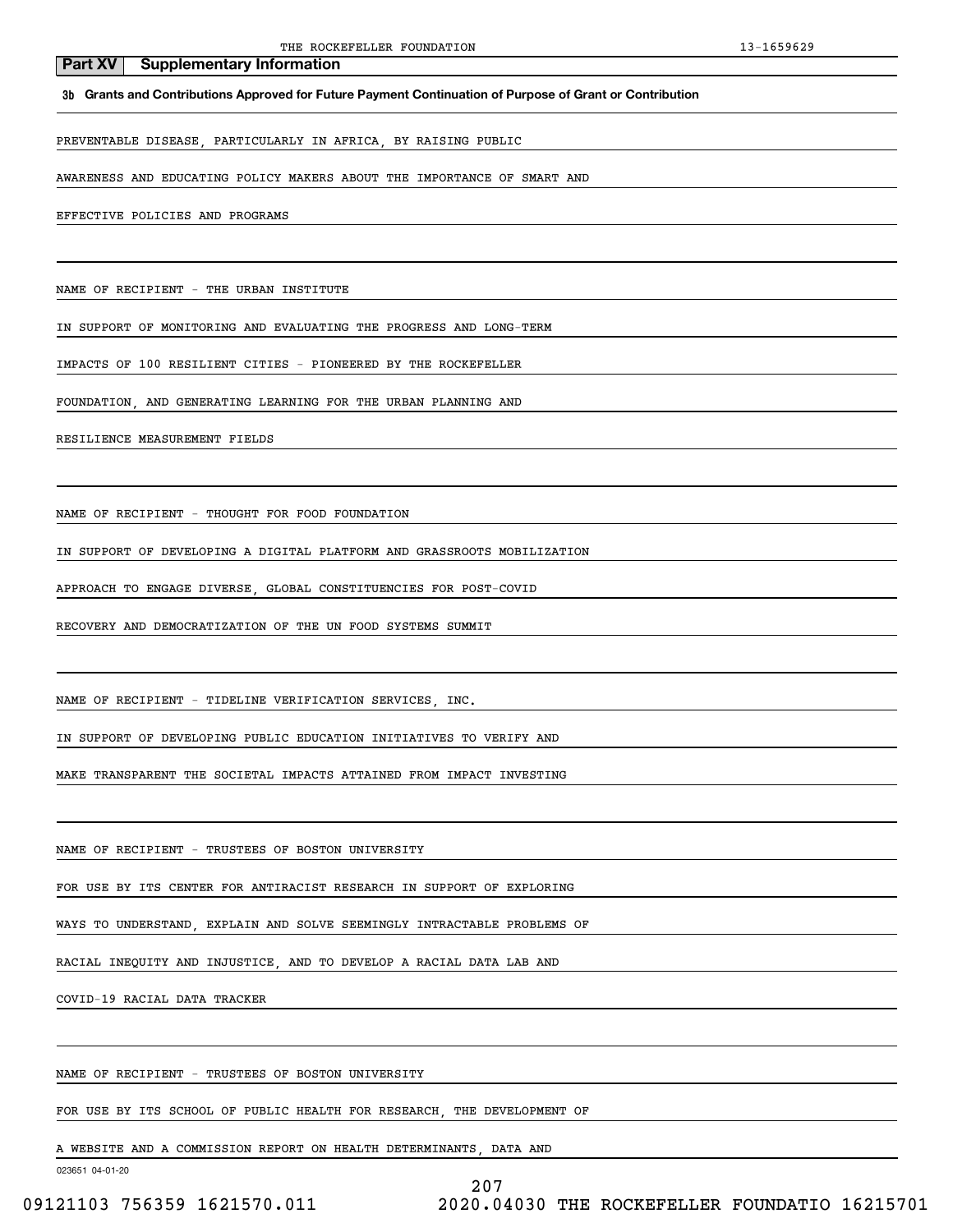**3b Grants and Contributions Approved for Future Payment Continuation of Purpose of Grant or Contribution**

DECISION-MAKING, DESIGNED TO INCREASE THE USE OF DATA-DRIVEN INSIGHTS

TO IMPROVE THE HEALTH OF VULNERABLE PEOPLE

NAME OF RECIPIENT - TRUSTEES OF THE UNIVERSITY OF PENNSYLVANIA

FOR USE BY ITS PERELMAN SCHOOL OF MEDICINE IN SUPPORT OF RESEARCH AND

PUBLIC PRESENTATIONS ON RESILIENCE AND INDIVIDUAL AND SOCIAL IMPACT

NAME OF RECIPIENT - UNITED NATIONS DEVELOPMENT PROGRAMME

FOR USE BY ITS UNITED NATION DEVELOPMENT PROGRAM'S REGIONAL INNOVATION

CENTER TO ACCELERATE THE DEVELOPMENT OF A THRIVING DATA-ECOSYSTEM IN

SELECTED COUNTRIES IN ASIA PACIFIC THROUGH A PORTFOLIO OF POLICY

ACTIONS THAT BRING TOGETHER THE PUBLIC AND PRIVATE SECTOR, CIVIL

SOCIETY AND CONCERNED CITIZENS AND DEMONSTRATE THE POWER OF DATA

INNOVATION

NAME OF RECIPIENT - UNITED NATIONS OFFICE FOR THE COORDINATION OF

HUMANITARIAN AFFAIRS

IN SUPPORT OF PREDICTIVE ANALYTICS TO IMPROVE HUMANITARIAN RESPONSE

WITH A FOCUS ON COVID-19 MODELING

NAME OF RECIPIENT - UNITED WAY WORLDWIDE

TOWARD THE COSTS OF ADVANCING THE EXPANSION OF THE EARNED INCOME TAX

CREDIT AND CHILD TAX CREDIT AT THE FEDERAL LEVEL IN THE U.S. IN AN

EFFORT TO INCREASE THE FINANCIAL STABILITY AND ECONOMIC ADVANCEMENT OF

LOW- TO MODERATE-INCOME WORKERS AND FAMILIES

NAME OF RECIPIENT - UNIVERSITY COLLEGE LONDON

FOR USE BY ITS INSTITUTE FOR INNOVATION AND PUBLIC PURPOSE IN SUPPORT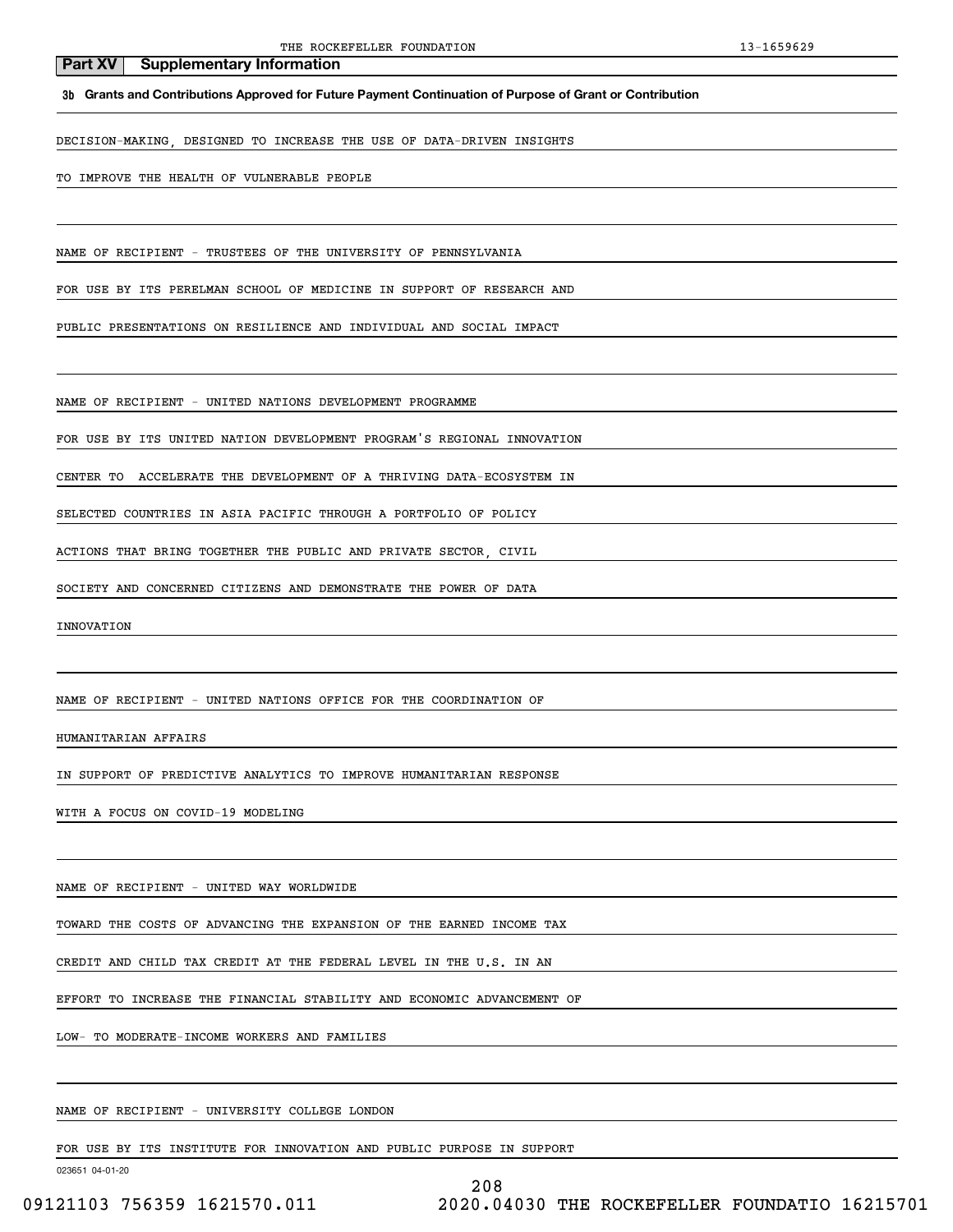**3b Grants and Contributions Approved for Future Payment Continuation of Purpose of Grant or Contribution**

OF ESTABLISHING A MISSION-ORIENTED INNOVATION NETWORK TO FOSTER

CROSS-SECTORAL SOLUTIONS TO GLOBAL CHALLENGES

NAME OF RECIPIENT - UNIVERSITY COLLEGE LONDON

IN SUPPORT OF ITS INSTITUTE FOR INNOVATION AND PUBLIC PURPOSE'S

RESEARCH ON ARTIFICIAL INTELLIGENCE INTEGRATION IN THE PUBLIC SECTOR,

ALGORITHMIC RENTS, AND THE DEVELOPMENT OF DIAGNOSTIC TOOLS FOR

DEVELOPING EFFECTIVE POLICIES FOR AI FOR USE BY THE GENERAL PUBLIC

NAME OF RECIPIENT - UNIVERSITY OF CHICAGO

FOR USE BY ITS INTERNATIONAL INNOVATION CORPS IN SUPPORT OF A PROJECT

TO BUILD DATA AND TECHNOLOGICAL ECOSYSTEMS THAT FOSTER SOCIAL GOOD IN

INDIA

NAME OF RECIPIENT - UNIVERSITY OF MASSACHUSETTS, AMHERST

IN SUPPORT OF ITS E-GUIDE NIGERIA INITIATIVE, AN EFFORT TO ESTIMATE

LATENT DEMAND FOR ELECTRICITY IN NIGERIA TO HELP IDENTIFY FUTURE

OPPORTUNITIES FOR INVESTMENTS AND ACCELERATE THE REPLACEMENT OF

GENERATORS WITH CHEAPER, CLEANER SOURCES OF ELECTRICITY

NAME OF RECIPIENT - UNIVERSITY OF NORTH CAROLINA AT CHAPEL HILL

FOR USE BY ITS INSTITUTE FOR TRAUMA RECOVERY, TOWARD THE COSTS OF

ANALYTICS RESEARCH TO IMPROVE MENTAL HEALTH PROVISION FOR FRONTLINE

COVID-19 MEDICAL WORKERS.

NAME OF RECIPIENT - UNIVERSITY OF SOUTHERN CALIFORNIA

IN SUPPORT OF PILOTING AND EVALUATING SMART, COVID-19 TESTING PROTOCOLS

TO HELP COMMUNITIES AND INSTITUTIONS REOPEN AND STAY OPEN

023651 04-01-20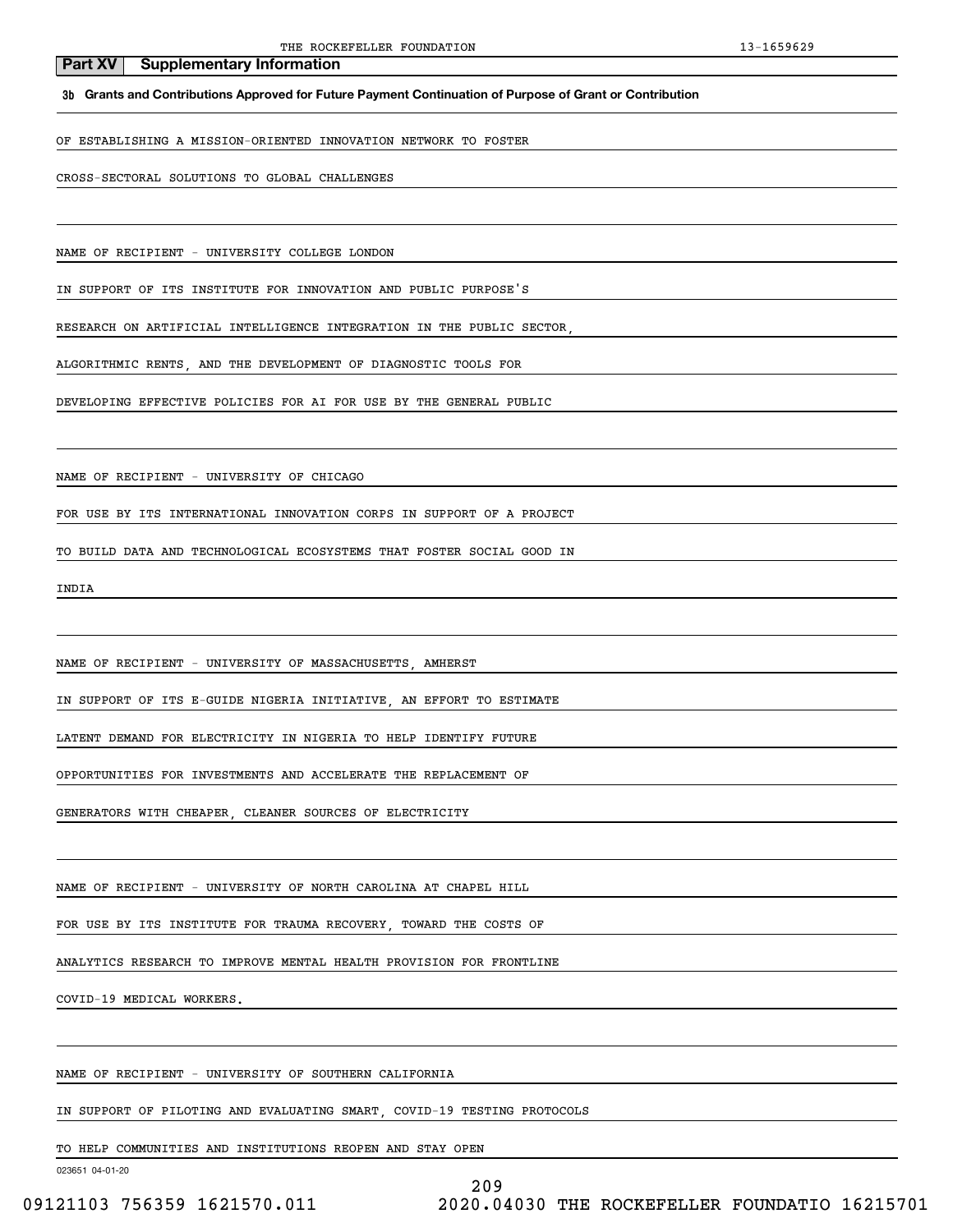**3b Grants and Contributions Approved for Future Payment Continuation of Purpose of Grant or Contribution**

NAME OF RECIPIENT - UNIVERSITY OF THE ANDES, UNIANDES

IN SUPPORT OF ITS GENCORE MOLECULAR LABORATORY AND CENTER FOR RESEARCH

AND FORMATION IN ARTIFICIAL INTELLIGENCE TO COLLABORATE ON THE

DEVELOPMENT, REFINEMENT, AND IMPLEMENTATION OF AN ARTIFICIAL

INTELLIGENCE-DRIVEN, SMART POOLING METHODOLOGY FOR COVID-19 TESTING IN

BOGOTA, COLOMBIA

NAME OF RECIPIENT - UNIVERSITY OF WASHINGTON

FOR USE BY ITS INSTITUTE FOR HEALTH METRICS AND EVALUATION IN SUPPORT

OF DEVELOPING THE LOCAL BURDEN OF DISEASE HEALTH DATA APPLICATION

PROGRAMMING INTERFACE.

NAME OF RECIPIENT - WINDWARD FUND

TOWARD THE COSTS OF ITS FARM TO FORK INITIATIVE, A COLLABORATIVE

NETWORK OF LEADING FOOD ADVOCACY ORGANIZATIONS WORKING TO PROMOTE

EQUITABLE AND HEALTHY FOOD SYSTEMS

NAME OF RECIPIENT - WORLD HEALTH ORGANIZATION

IN SUPPORT OF DEVELOPING A GLOBAL KNOWLEDGE PLATFORM AND PRODUCTS TO

SUPPORT COUNTRIES IN MAINTAINING THE PROVISION OF ESSENTIAL HEALTH

SERVICES AMID THE CHALLENGES OF RESOURCE-INTENSIVE COVID-19 PANDEMIC

RESPONSES

NAME OF RECIPIENT - WORLD HEALTH ORGANIZATION

IN SUPPORT OF DEVELOPING A DIGITAL GOVERNANCE FRAMEWORK AND

ACCELERATING THE DIGITALIZATION OF ITS GUIDELINES IN ORDER TO MAKE ITS

NORMS AND STANDARDS READILY AVAILABLE TO THE GLOBAL HEALTH COMMUNITY,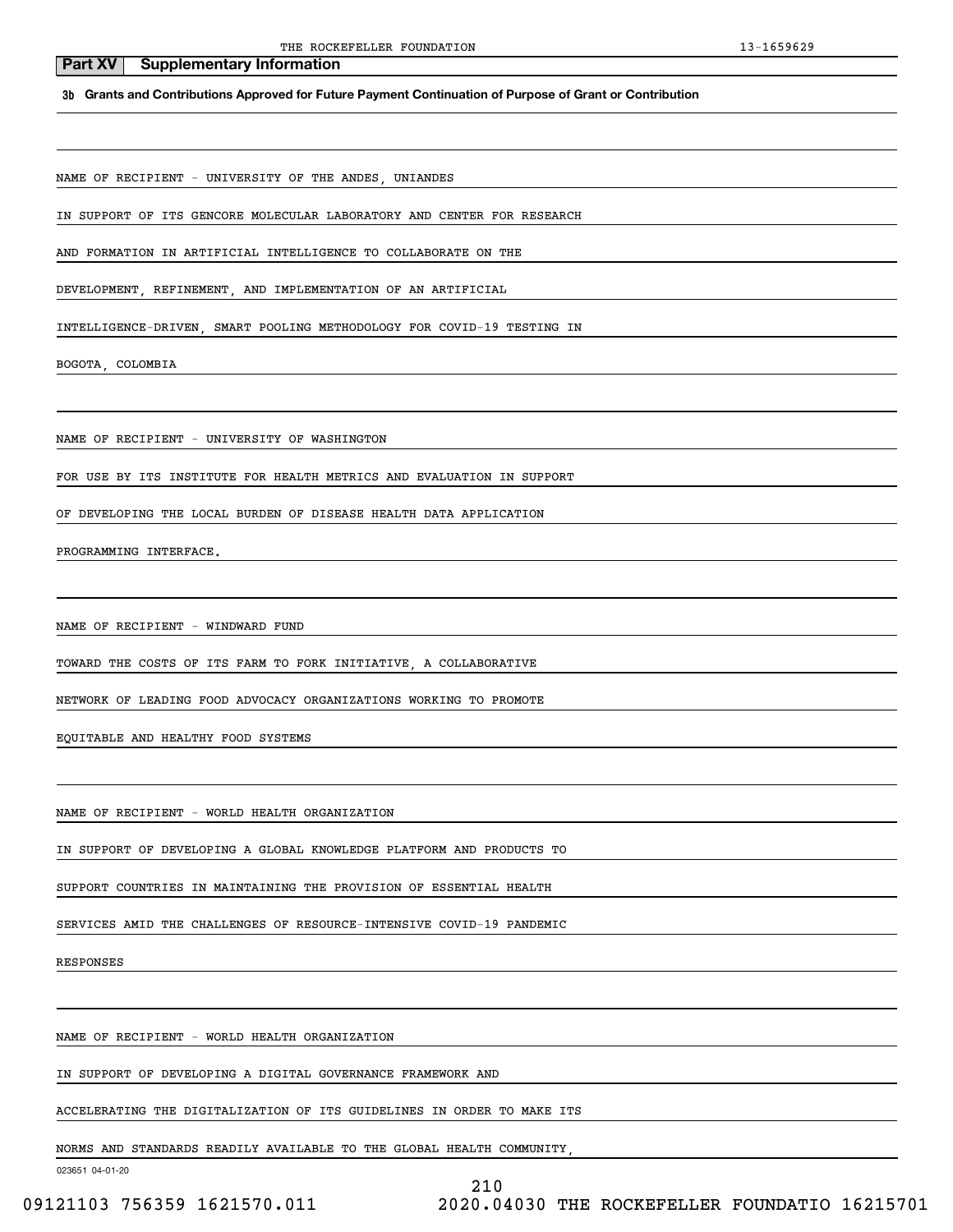**3b Grants and Contributions Approved for Future Payment Continuation of Purpose of Grant or Contribution**

IN ORDER TO HELP COUNTRIES ACHIEVE THEIR SDG3 TARGETS ESPECIALLY WITH

REGARD TO MATERNAL AND CHILD HEALTH

NAME OF RECIPIENT - YUNUS SOCIAL BUSINESS GMBH

IN SUPPORT OF PILOTING THE SOCIAL SUCCESS NOTE, AN INNOVATIVE FINANCING

INSTRUMENT, TO ENABLE IMPACT WATER (OR A COMPARABLE SOCIAL ENTERPRISE)

TO FUND WATER PURIFICATION SYSTEMS IN UGANDA

023651 04-01-20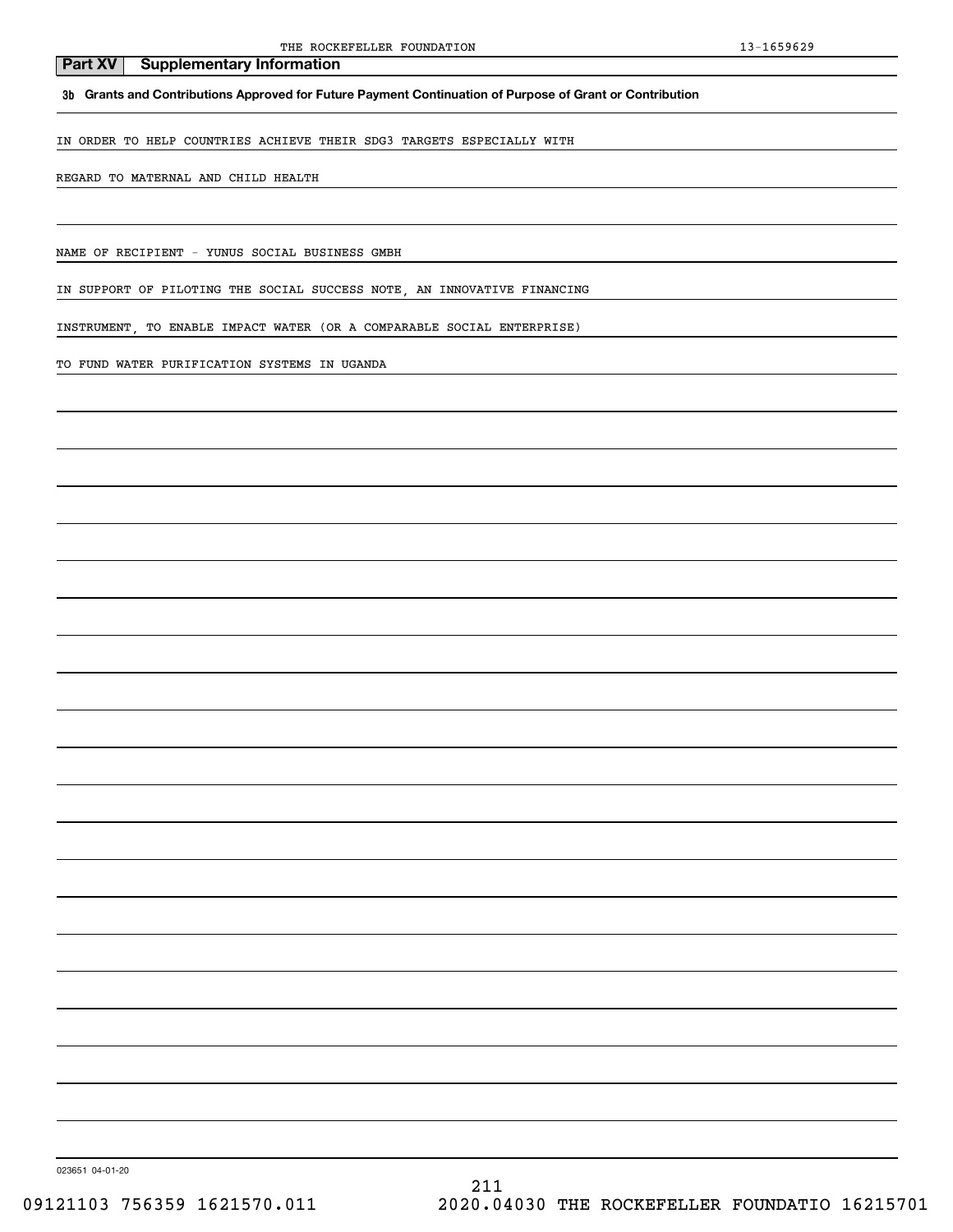Department of the Treasury Internal Revenue Service **(Form 990, 990-EZ, or 990-PF)**

Name of the organization

# **Schedule B Schedule of Contributors**

**| Attach to Form 990, Form 990-EZ, or Form 990-PF. | Go to www.irs.gov/Form990 for the latest information.** OMB No. 1545-0047

**2020**

**Employer identification number**

 $13 - 1659629$ 

| THE ROCKEFELLER FOUNDATION |  |
|----------------------------|--|
|                            |  |

| <b>Organization type (check one):</b> |                                                                           |  |  |  |  |  |
|---------------------------------------|---------------------------------------------------------------------------|--|--|--|--|--|
| Filers of:                            | Section:                                                                  |  |  |  |  |  |
| Form 990 or 990-EZ                    | 501(c)(<br>) (enter number) organization                                  |  |  |  |  |  |
|                                       | 4947(a)(1) nonexempt charitable trust not treated as a private foundation |  |  |  |  |  |
|                                       | 527 political organization                                                |  |  |  |  |  |
| Form 990-PF                           | X  <br>501(c)(3) exempt private foundation                                |  |  |  |  |  |
|                                       | 4947(a)(1) nonexempt charitable trust treated as a private foundation     |  |  |  |  |  |
|                                       | 501(c)(3) taxable private foundation                                      |  |  |  |  |  |

Check if your organization is covered by the **General Rule** or a **Special Rule. Note:**  Only a section 501(c)(7), (8), or (10) organization can check boxes for both the General Rule and a Special Rule. See instructions.

### **General Rule**

 $\overline{X}$  For an organization filing Form 990, 990-EZ, or 990-PF that received, during the year, contributions totaling \$5,000 or more (in money or property) from any one contributor. Complete Parts I and II. See instructions for determining a contributor's total contributions.

### **Special Rules**

| For an organization described in section 501(c)(3) filing Form 990 or 990-EZ that met the 33 1/3% support test of the regulations under               |
|-------------------------------------------------------------------------------------------------------------------------------------------------------|
| sections 509(a)(1) and 170(b)(1)(A)(vi), that checked Schedule A (Form 990 or 990-EZ), Part II, line 13, 16a, or 16b, and that received from          |
| any one contributor, during the year, total contributions of the greater of (1) \$5,000; or (2) 2% of the amount on (i) Form 990, Part VIII, line 1h; |
| or (ii) Form 990-EZ, line 1. Complete Parts I and II.                                                                                                 |

For an organization described in section 501(c)(7), (8), or (10) filing Form 990 or 990-EZ that received from any one contributor, during the year, total contributions of more than \$1,000 exclusively for religious, charitable, scientific, literary, or educational purposes, or for the prevention of cruelty to children or animals. Complete Parts I (entering "N/A" in column (b) instead of the contributor name and address), II, and III.  $\mathcal{L}^{\text{max}}$ 

purpose. Don't complete any of the parts unless the **General Rule** applies to this organization because it received *nonexclusively* year, contributions <sub>exclusively</sub> for religious, charitable, etc., purposes, but no such contributions totaled more than \$1,000. If this box is checked, enter here the total contributions that were received during the year for an  $\;$ exclusively religious, charitable, etc., For an organization described in section 501(c)(7), (8), or (10) filing Form 990 or 990-EZ that received from any one contributor, during the religious, charitable, etc., contributions totaling \$5,000 or more during the year  $\Box$ — $\Box$   $\Box$  $\mathcal{L}^{\text{max}}$ 

**Caution:**  An organization that isn't covered by the General Rule and/or the Special Rules doesn't file Schedule B (Form 990, 990-EZ, or 990-PF),  **must** but it answer "No" on Part IV, line 2, of its Form 990; or check the box on line H of its Form 990-EZ or on its Form 990-PF, Part I, line 2, to certify that it doesn't meet the filing requirements of Schedule B (Form 990, 990-EZ, or 990-PF).

**For Paperwork Reduction Act Notice, see the instructions for Form 990, 990-EZ, or 990-PF. Schedule B (Form 990, 990-EZ, or 990-PF) (2020)** LHA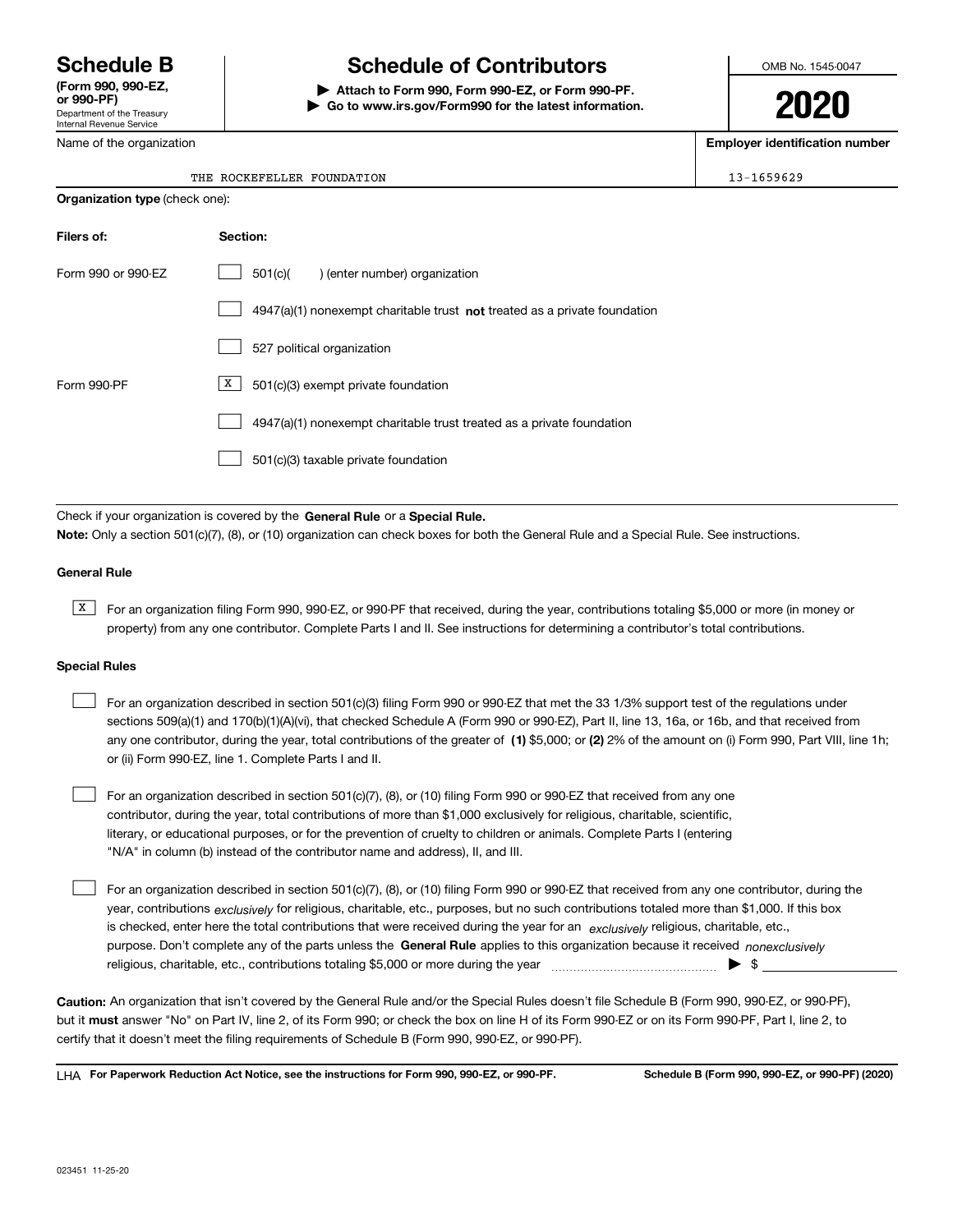# Schedule B (Form 990, 990-EZ, or 990-PF) (2020) Page 2

|            | Schedule B (Form 990, 990-EZ, or 990-PF) (2020)                                                                         |                                   |         | Page 2                                                                                |
|------------|-------------------------------------------------------------------------------------------------------------------------|-----------------------------------|---------|---------------------------------------------------------------------------------------|
|            | Name of organization                                                                                                    |                                   |         | <b>Employer identification number</b>                                                 |
|            | THE ROCKEFELLER FOUNDATION                                                                                              |                                   |         | 13-1659629                                                                            |
| Part I     | Contributors (see instructions). Use duplicate copies of Part I if additional space is needed.                          |                                   |         |                                                                                       |
| (a)<br>No. | (b)<br>Name, address, and ZIP + 4                                                                                       | (c)<br><b>Total contributions</b> |         | (d)<br>Type of contribution                                                           |
| 1          | DEUTSCHE GESELLSCHAFT FUR INTERNATIONALE ZUSAMMENARBEIT<br>(GIZ) GMBH<br>FRIEDRICH-EBERT-ALLEE 32 + 36<br>BONN, GERMANY | \$                                | 10,278. | х<br>Person<br>Payroll<br>Noncash<br>(Complete Part II for<br>noncash contributions.) |
| (a)<br>No. | (b)<br>Name, address, and ZIP + 4                                                                                       | (c)<br><b>Total contributions</b> |         | (d)<br>Type of contribution                                                           |
|            |                                                                                                                         | \$                                |         | Person<br>Payroll<br>Noncash<br>(Complete Part II for<br>noncash contributions.)      |
| (a)<br>No. | (b)<br>Name, address, and ZIP + 4                                                                                       | (c)<br><b>Total contributions</b> |         | (d)<br>Type of contribution                                                           |
|            |                                                                                                                         | \$                                |         | Person<br>Payroll<br>Noncash<br>(Complete Part II for<br>noncash contributions.)      |
| (a)<br>No. | (b)<br>Name, address, and ZIP + 4                                                                                       | (c)<br><b>Total contributions</b> |         | (d)<br>Type of contribution                                                           |
|            |                                                                                                                         | \$                                |         | Person<br>Payroll<br>Noncash<br>(Complete Part II for<br>noncash contributions.)      |
| (a)<br>No. | (b)<br>Name, address, and ZIP + 4                                                                                       | (c)<br><b>Total contributions</b> |         | (d)<br>Type of contribution                                                           |
|            |                                                                                                                         | \$                                |         | Person<br>Payroll<br>Noncash<br>(Complete Part II for<br>noncash contributions.)      |
| (a)<br>No. | (b)<br>Name, address, and ZIP + 4                                                                                       | (c)<br><b>Total contributions</b> |         | (d)<br>Type of contribution                                                           |
|            |                                                                                                                         | \$                                |         | Person<br>Payroll<br>Noncash<br>(Complete Part II for<br>noncash contributions.)      |

023452 11-25-20 **Schedule B (Form 990, 990-EZ, or 990-PF) (2020)**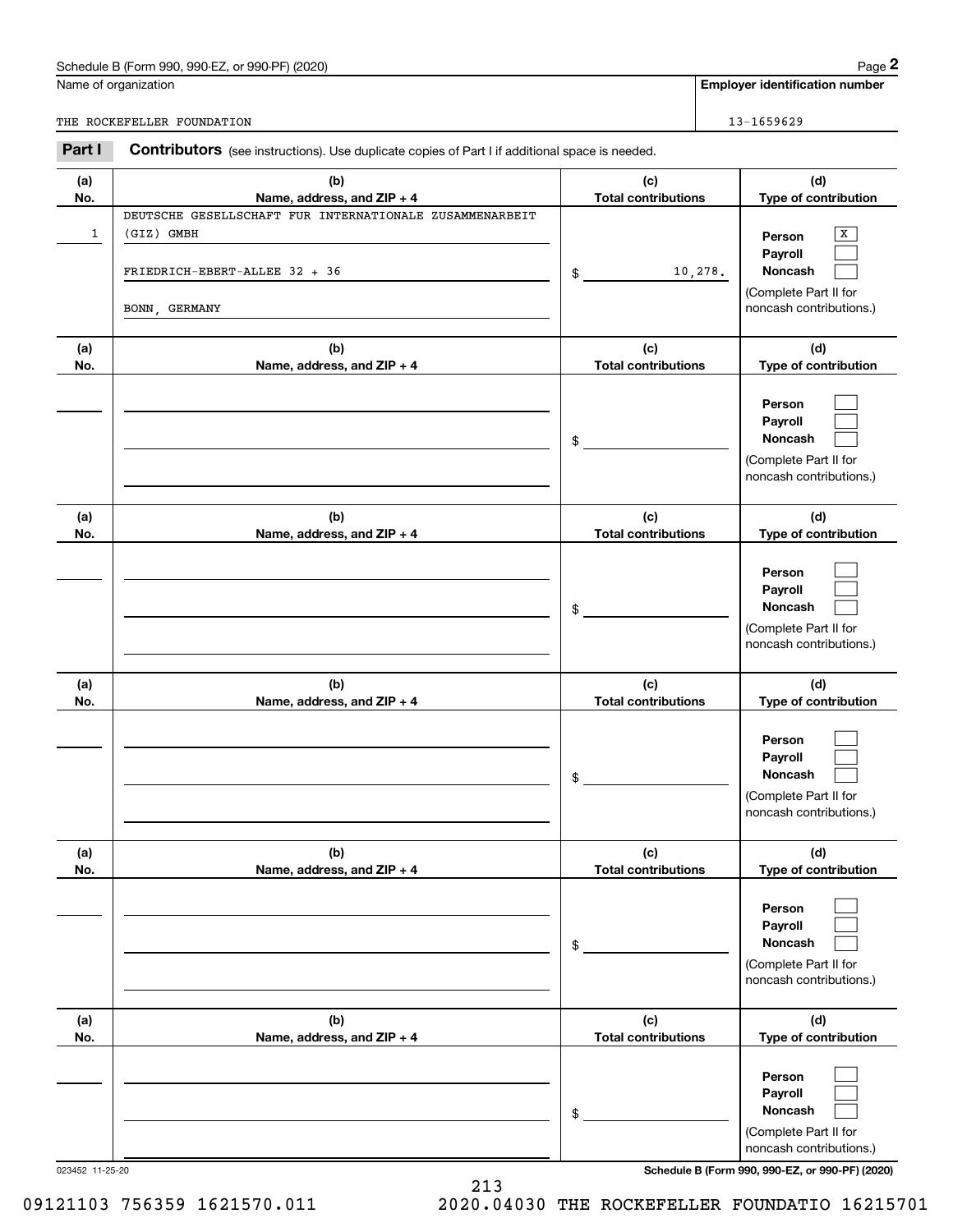| Schedule B (Form 990,<br>or 990-PF) (2020)<br>.990-E7 | Page |
|-------------------------------------------------------|------|
|                                                       |      |

|                              | Schedule B (Form 990, 990-EZ, or 990-PF) (2020)                                                     |                                                 | Page 3                                          |
|------------------------------|-----------------------------------------------------------------------------------------------------|-------------------------------------------------|-------------------------------------------------|
|                              | Name of organization                                                                                |                                                 | <b>Employer identification number</b>           |
|                              | THE ROCKEFELLER FOUNDATION                                                                          |                                                 | 13-1659629                                      |
| Part II                      | Noncash Property (see instructions). Use duplicate copies of Part II if additional space is needed. |                                                 |                                                 |
| (a)<br>No.<br>from<br>Part I | (c)<br>(b)<br>FMV (or estimate)<br>Description of noncash property given<br>(See instructions.)     |                                                 | (d)<br>Date received                            |
|                              |                                                                                                     | \$                                              |                                                 |
| (a)<br>No.<br>from<br>Part I | (b)<br>Description of noncash property given                                                        | (c)<br>FMV (or estimate)<br>(See instructions.) | (d)<br>Date received                            |
|                              |                                                                                                     | \$                                              |                                                 |
| (a)<br>No.<br>from<br>Part I | (b)<br>Description of noncash property given                                                        | (c)<br>FMV (or estimate)<br>(See instructions.) | (d)<br>Date received                            |
|                              |                                                                                                     | \$                                              |                                                 |
| (a)<br>No.<br>from<br>Part I | (b)<br>Description of noncash property given                                                        | (c)<br>FMV (or estimate)<br>(See instructions.) | (d)<br>Date received                            |
|                              |                                                                                                     | \$                                              |                                                 |
| (a)<br>No.<br>from<br>Part I | (b)<br>Description of noncash property given                                                        | (c)<br>FMV (or estimate)<br>(See instructions.) | (d)<br>Date received                            |
|                              |                                                                                                     | \$                                              |                                                 |
| (a)<br>No.<br>from<br>Part I | (b)<br>Description of noncash property given                                                        | (c)<br>FMV (or estimate)<br>(See instructions.) | (d)<br>Date received                            |
|                              |                                                                                                     | \$                                              |                                                 |
| 023453 11-25-20              |                                                                                                     |                                                 | Schedule B (Form 990, 990-EZ, or 990-PF) (2020) |

214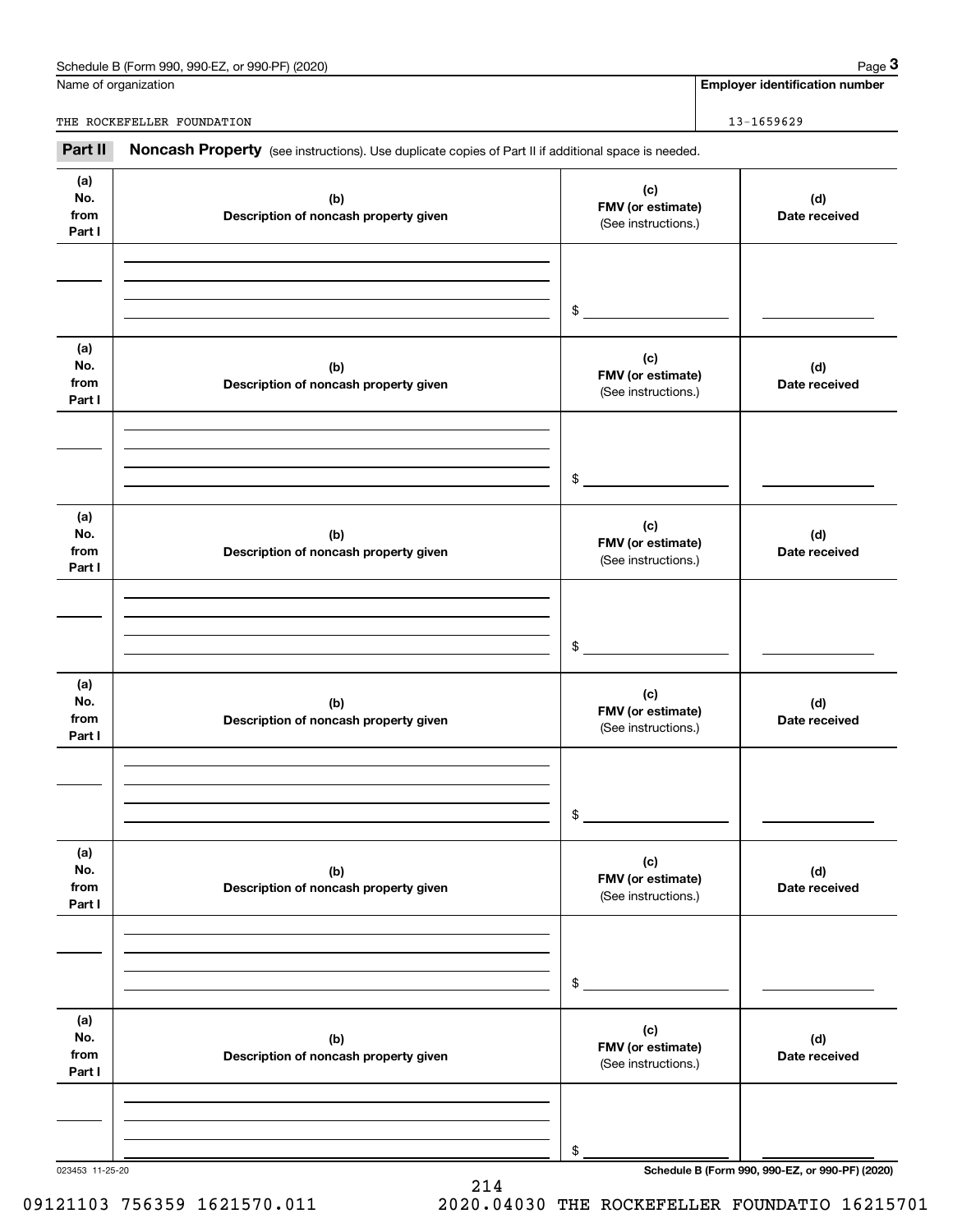|                           | Schedule B (Form 990, 990-EZ, or 990-PF) (2020)                                                                                                                                                                                                                                                 |                      | Page 4                                                                                                                                                         |  |  |  |  |
|---------------------------|-------------------------------------------------------------------------------------------------------------------------------------------------------------------------------------------------------------------------------------------------------------------------------------------------|----------------------|----------------------------------------------------------------------------------------------------------------------------------------------------------------|--|--|--|--|
|                           | Name of organization                                                                                                                                                                                                                                                                            |                      | <b>Employer identification number</b>                                                                                                                          |  |  |  |  |
|                           | THE ROCKEFELLER FOUNDATION                                                                                                                                                                                                                                                                      |                      | 13-1659629                                                                                                                                                     |  |  |  |  |
| Part III                  | from any one contributor. Complete columns (a) through (e) and the following line entry. For organizations<br>completing Part III, enter the total of exclusively religious, charitable, etc., contributions of \$1,000 or less for the year. (Enter this info. once.) $\blacktriangleright$ \$ |                      | Exclusively religious, charitable, etc., contributions to organizations described in section 501(c)(7), (8), or (10) that total more than \$1,000 for the year |  |  |  |  |
|                           | Use duplicate copies of Part III if additional space is needed.                                                                                                                                                                                                                                 |                      |                                                                                                                                                                |  |  |  |  |
| (a) No.<br>from<br>Part I | (b) Purpose of gift                                                                                                                                                                                                                                                                             | (c) Use of gift      | (d) Description of how gift is held                                                                                                                            |  |  |  |  |
|                           |                                                                                                                                                                                                                                                                                                 |                      |                                                                                                                                                                |  |  |  |  |
|                           |                                                                                                                                                                                                                                                                                                 |                      |                                                                                                                                                                |  |  |  |  |
|                           |                                                                                                                                                                                                                                                                                                 | (e) Transfer of gift |                                                                                                                                                                |  |  |  |  |
|                           | Transferee's name, address, and $ZIP + 4$                                                                                                                                                                                                                                                       |                      | Relationship of transferor to transferee                                                                                                                       |  |  |  |  |
|                           |                                                                                                                                                                                                                                                                                                 |                      |                                                                                                                                                                |  |  |  |  |
| (a) No.                   |                                                                                                                                                                                                                                                                                                 |                      |                                                                                                                                                                |  |  |  |  |
| from<br>Part I            | (b) Purpose of gift                                                                                                                                                                                                                                                                             | (c) Use of gift      | (d) Description of how gift is held                                                                                                                            |  |  |  |  |
|                           |                                                                                                                                                                                                                                                                                                 |                      |                                                                                                                                                                |  |  |  |  |
|                           |                                                                                                                                                                                                                                                                                                 |                      |                                                                                                                                                                |  |  |  |  |
|                           | (e) Transfer of gift                                                                                                                                                                                                                                                                            |                      |                                                                                                                                                                |  |  |  |  |
|                           | Transferee's name, address, and $ZIP + 4$                                                                                                                                                                                                                                                       |                      | Relationship of transferor to transferee                                                                                                                       |  |  |  |  |
|                           |                                                                                                                                                                                                                                                                                                 |                      |                                                                                                                                                                |  |  |  |  |
| (a) No.<br>from<br>Part I | (b) Purpose of gift                                                                                                                                                                                                                                                                             | (c) Use of gift      | (d) Description of how gift is held                                                                                                                            |  |  |  |  |
|                           |                                                                                                                                                                                                                                                                                                 |                      |                                                                                                                                                                |  |  |  |  |
|                           |                                                                                                                                                                                                                                                                                                 | (e) Transfer of gift |                                                                                                                                                                |  |  |  |  |
|                           | Transferee's name, address, and $ZIP + 4$                                                                                                                                                                                                                                                       |                      | Relationship of transferor to transferee                                                                                                                       |  |  |  |  |
|                           |                                                                                                                                                                                                                                                                                                 |                      |                                                                                                                                                                |  |  |  |  |
|                           |                                                                                                                                                                                                                                                                                                 |                      |                                                                                                                                                                |  |  |  |  |
| (a) No.<br>from<br>Part I | (b) Purpose of gift                                                                                                                                                                                                                                                                             | (c) Use of gift      | (d) Description of how gift is held                                                                                                                            |  |  |  |  |
|                           |                                                                                                                                                                                                                                                                                                 |                      |                                                                                                                                                                |  |  |  |  |
|                           |                                                                                                                                                                                                                                                                                                 |                      |                                                                                                                                                                |  |  |  |  |
|                           | (e) Transfer of gift                                                                                                                                                                                                                                                                            |                      |                                                                                                                                                                |  |  |  |  |
|                           | Transferee's name, address, and $ZIP + 4$                                                                                                                                                                                                                                                       |                      | Relationship of transferor to transferee                                                                                                                       |  |  |  |  |
|                           |                                                                                                                                                                                                                                                                                                 |                      |                                                                                                                                                                |  |  |  |  |
|                           |                                                                                                                                                                                                                                                                                                 |                      |                                                                                                                                                                |  |  |  |  |

215

023454 11-25-20

**Schedule B (Form 990, 990-EZ, or 990-PF) (2020)**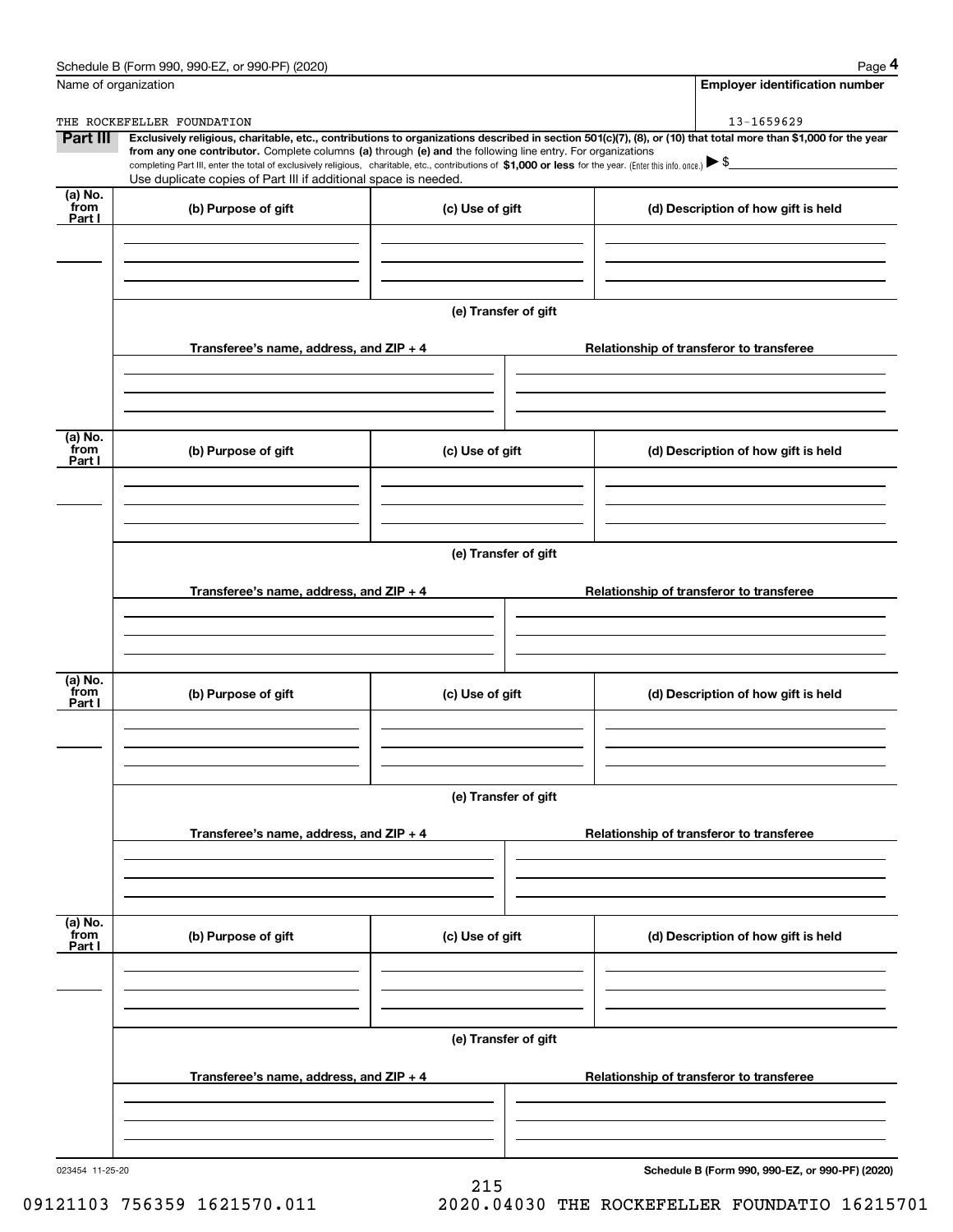| Form | りり<br>c                                                |
|------|--------------------------------------------------------|
|      | Department of the Treasury<br>Internal Revenue Service |

# **| Attach to the corporation's tax return. Underpayment of Estimated Tax by Corporations**

**| Go to www.irs.gov/Form2220 for instructions and the latest information.** FORM 990-PF OMB No. 1545-0123

**2020**

**Employer identification number**

### THE ROCKEFELLER FOUNDATION 13-1659629

**Note:** Generally, the corporation is not required to file Form 2220 (see Part II below for exceptions) because the IRS will figure any penalty owed and estimated tax penalty line of the corporation's income tax return, but **do not** attach Form 2220. bill the corporation. However, the corporation may still use Form 2220 to figure the penalty. If so, enter the amount from page 2, line 38, on the

### **Part I Required Annual Payment**

|                                                                                                                                                                                                                                |                |    | 1,008,964. |
|--------------------------------------------------------------------------------------------------------------------------------------------------------------------------------------------------------------------------------|----------------|----|------------|
| <b>2 a</b> Personal holding company tax (Schedule PH (Form 1120), line 26) included on line 1<br><b>b</b> Look-back interest included on line 1 under section $460(b)(2)$ for completed long-term                              | 2a             |    |            |
|                                                                                                                                                                                                                                | 2 <sub>b</sub> |    |            |
|                                                                                                                                                                                                                                | 2c             |    |            |
| d Total. Add lines 2a through 2c [11] matter contracts and the contracts and the contracts are determined as a contract of the contracts and the contracts and the contracts and the contracts are determined as a contract of |                | 2d |            |
| 3 Subtract line 2d from line 1. If the result is less than \$500, <b>do not</b> complete or file this form. The corporation<br>does not owe the penalty                                                                        |                | 3  | 1,008,964. |
| 4 Enter the tax shown on the corporation's 2019 income tax return. See instructions. <b>Caution:</b> If the tax is zero                                                                                                        |                |    |            |
| or the tax year was for less than 12 months, skip this line and enter the amount from line 3 on line 5                                                                                                                         |                | 4  | 1,815,080. |
| 5 Required annual payment. Enter the smaller of line 3 or line 4. If the corporation is required to skip line 4,<br>enter the amount from line 3                                                                               |                | 5  | 1,008,964. |
| <b>Part II</b><br><b>Reasons for Filing -</b> Check the boxes below that apply. If any boxes are checked, the corporation must file Form 2220                                                                                  |                |    |            |

even if it does not owe a penalty. See instructions.

|  |  | The corporation is using the adjusted seasonal installment method. |
|--|--|--------------------------------------------------------------------|
|--|--|--------------------------------------------------------------------|

**7** $\boxed{\mathbf{X}}$  The corporation is using the annualized income installment method.

**8**The corporation is a "large corporation" figuring its first required installment based on the prior year's tax.  $\boxed{\mathbf{X}}$ 

## **Part III Figuring the Underpayment**

|    |                                                                                                                              |    | (a)        | (b)        | (c)          | (d)          |
|----|------------------------------------------------------------------------------------------------------------------------------|----|------------|------------|--------------|--------------|
|    | Installment due dates. Enter in columns (a) through (d) the<br>15th day of the 4th (Form 990-PF filers: Use 5th month),      |    |            |            |              |              |
|    | 6th, 9th, and 12th months of the corporation's tax year.<br>Filers with installments due on or after April 1, 2020, and      |    |            |            |              |              |
|    | before July 15, 2020, see instructions                                                                                       | 9  | 07/15/20   | 07/15/20   | 09/15/20     | 12/15/20     |
| 10 | <b>Required installments.</b> If the box on line 6 and/or line 7                                                             |    |            |            |              |              |
|    | above is checked, enter the amounts from Sch A, line 38. If                                                                  |    |            |            |              |              |
|    | the box on line 8 (but not 6 or 7) is checked, see instructions                                                              |    |            |            |              |              |
|    | for the amounts to enter. If none of these boxes are checked.                                                                |    |            |            |              |              |
|    | enter 25% (0.25) of line 5 above in each column                                                                              | 10 | 252, 241.  | 252, 241.  | 252,241.     | 252,241.     |
| 11 | Estimated tax paid or credited for each period. For                                                                          |    |            |            |              |              |
|    | column (a) only, enter the amount from line 11 on line 15.                                                                   |    |            |            |              |              |
|    | See instructions                                                                                                             | 11 | 9,954,920. |            |              |              |
|    | Complete lines 12 through 18 of one column                                                                                   |    |            |            |              |              |
|    | before going to the next column.                                                                                             |    |            |            |              |              |
|    | 12 Enter amount, if any, from line 18 of the preceding column                                                                | 12 |            | 9,702,679. | 9,450,438.   | 9,198,197.   |
| 13 |                                                                                                                              | 13 |            | 9,702,679. | 9,450,438.   | 9, 198, 197. |
|    | 14 Add amounts on lines 16 and 17 of the preceding column                                                                    | 14 |            |            |              |              |
| 15 | Subtract line 14 from line 13. If zero or less, enter -0-                                                                    | 15 | 9,954,920. | 9,702,679. | 9,450,438.   | 9,198,197.   |
| 16 | If the amount on line 15 is zero, subtract line 13 from line                                                                 |    |            |            |              |              |
|    |                                                                                                                              | 16 |            | 0          | $\mathbf{0}$ |              |
|    | 17 Underpayment. If line 15 is less than or equal to line 10,                                                                |    |            |            |              |              |
|    | subtract line 15 from line 10. Then go to line 12 of the next                                                                |    |            |            |              |              |
|    |                                                                                                                              | 17 |            |            |              |              |
|    | 18 Overpayment. If line 10 is less than line 15, subtract line 10                                                            |    |            |            |              |              |
|    | from line 15. Then go to line 12 of the next column                                                                          | 18 | 9,702,679. | 9,450,438. | 9, 198, 197. |              |
|    | Go to Part IV on page 2 to figure the penalty. Do not go to Part IV if there are no entries on line 17 - no penalty is owed. |    |            |            |              |              |

**For Paperwork Reduction Act Notice, see separate instructions.** LHA

Form 2220 (2020)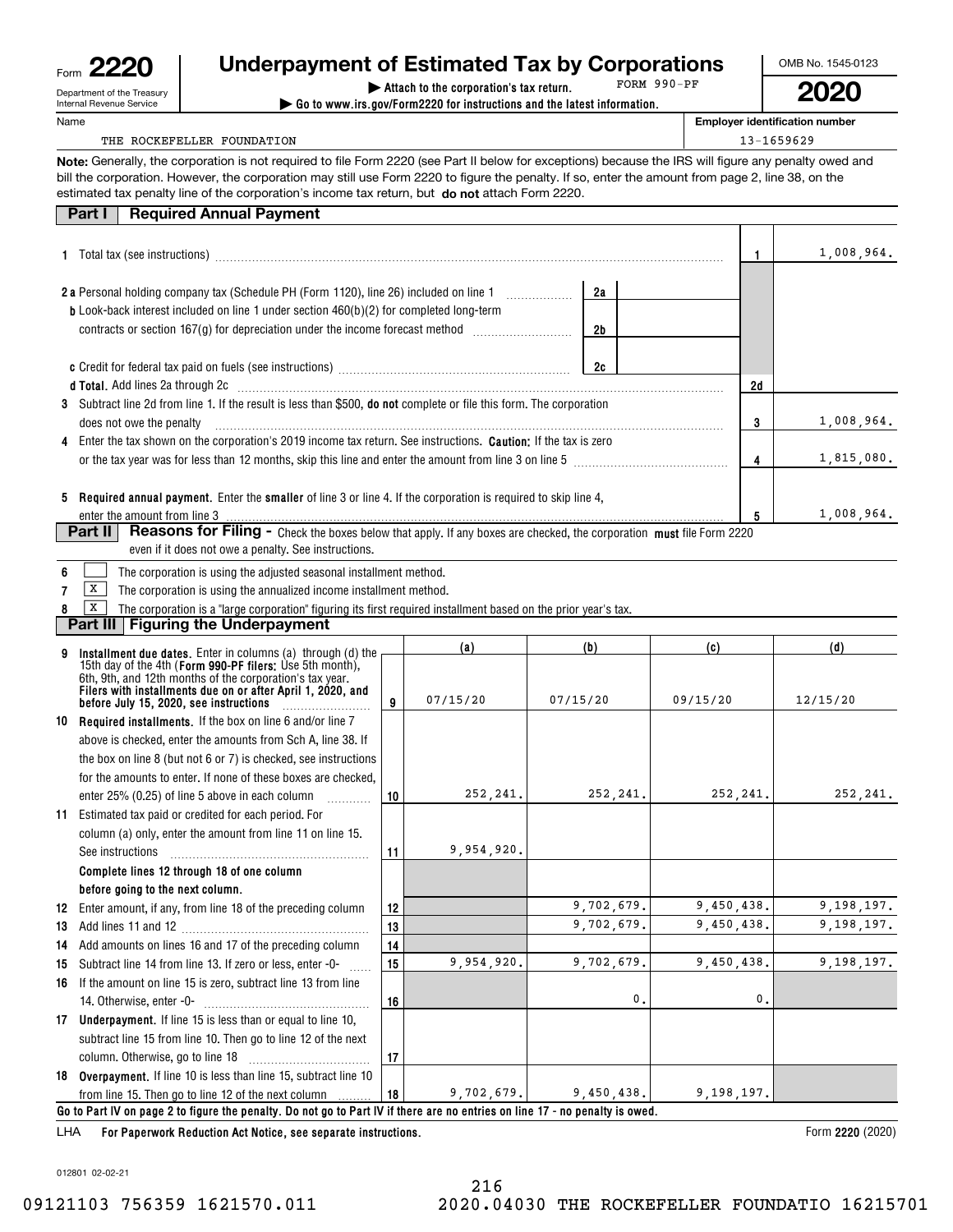### **Part IV Figuring the Penalty**

| 19 Enter the date of payment or the 15th day of the 4th month<br>after the close of the tax year, whichever is earlier.<br>(C corporations with tax years ending June 30<br>and S corporations: Use 3rd month instead of 4th month.<br>Form 990-PF and Form 990-T filers: Use 5th month<br>instead of 4th month.) See instructions<br>19<br>.<br>20<br>Number of days from due date of installment on line 9 to the<br>20<br>date shown on line 19<br>21<br>21 Number of days on line 20 after 4/15/2020 and before 7/1/2020<br>22<br>\$<br>S<br>\$<br>22 Underpayment on line 17 x Number of days on line 21 x 5% (0.05)<br>366<br>23<br>23 Number of days on line 20 after 6/30/2020 and before 10/1/2020<br>$24$   \$<br>\$<br>Underpayment on line 17 x Number of days on line 23 x 3% (0.03)<br>\$<br>\$<br>24<br>366<br>25<br>25 Number of days on line 20 after $9/30/2020$ and before $1/1/2021$<br>26<br>\$<br>8<br>\$<br>\$<br>26<br>Underpayment on line 17 x Number of days on line 25 x 3% (0.03)<br>366<br>27<br>27 Number of days on line 20 after 12/31/2020 and before 4/1/2021<br>28<br>\$<br>l \$<br>\$<br>\$<br>28<br>Underpayment on line 17 x Number of days on line 27 x 3% (0.03)<br>365<br>29<br>29<br>Number of days on line 20 after 3/31/2021 and before 7/1/2021<br>$30 \mid$ \$<br>\$<br>\$<br>\$<br>30<br>Underpayment on line 17 x Number of days on line 29 x *%<br>365<br>31<br>$31$ Number of days on line 20 after 6/30/2021 and before 10/1/2021<br>32   \$<br>\$<br>\$<br>\$<br>32 Underpayment on line 17 x Number of days on line 31 x *%<br>365<br>33<br>33 Number of days on line 20 after 9/30/2021 and before 1/1/2022<br>$34 \mid$ $\frac{6}{3}$<br>\$<br>\$<br>\$<br>34 Underpayment on line 17 x Number of days on line 33 x $*$ %<br>365<br>$35$ Number of days on line 20 after 12/31/2021 and before 3/16/2022<br>35 | (d) |
|------------------------------------------------------------------------------------------------------------------------------------------------------------------------------------------------------------------------------------------------------------------------------------------------------------------------------------------------------------------------------------------------------------------------------------------------------------------------------------------------------------------------------------------------------------------------------------------------------------------------------------------------------------------------------------------------------------------------------------------------------------------------------------------------------------------------------------------------------------------------------------------------------------------------------------------------------------------------------------------------------------------------------------------------------------------------------------------------------------------------------------------------------------------------------------------------------------------------------------------------------------------------------------------------------------------------------------------------------------------------------------------------------------------------------------------------------------------------------------------------------------------------------------------------------------------------------------------------------------------------------------------------------------------------------------------------------------------------------------------------------------------------------------------------------------------------------------------------------------------------|-----|
|                                                                                                                                                                                                                                                                                                                                                                                                                                                                                                                                                                                                                                                                                                                                                                                                                                                                                                                                                                                                                                                                                                                                                                                                                                                                                                                                                                                                                                                                                                                                                                                                                                                                                                                                                                                                                                                                        |     |
|                                                                                                                                                                                                                                                                                                                                                                                                                                                                                                                                                                                                                                                                                                                                                                                                                                                                                                                                                                                                                                                                                                                                                                                                                                                                                                                                                                                                                                                                                                                                                                                                                                                                                                                                                                                                                                                                        |     |
|                                                                                                                                                                                                                                                                                                                                                                                                                                                                                                                                                                                                                                                                                                                                                                                                                                                                                                                                                                                                                                                                                                                                                                                                                                                                                                                                                                                                                                                                                                                                                                                                                                                                                                                                                                                                                                                                        |     |
|                                                                                                                                                                                                                                                                                                                                                                                                                                                                                                                                                                                                                                                                                                                                                                                                                                                                                                                                                                                                                                                                                                                                                                                                                                                                                                                                                                                                                                                                                                                                                                                                                                                                                                                                                                                                                                                                        |     |
|                                                                                                                                                                                                                                                                                                                                                                                                                                                                                                                                                                                                                                                                                                                                                                                                                                                                                                                                                                                                                                                                                                                                                                                                                                                                                                                                                                                                                                                                                                                                                                                                                                                                                                                                                                                                                                                                        |     |
|                                                                                                                                                                                                                                                                                                                                                                                                                                                                                                                                                                                                                                                                                                                                                                                                                                                                                                                                                                                                                                                                                                                                                                                                                                                                                                                                                                                                                                                                                                                                                                                                                                                                                                                                                                                                                                                                        |     |
|                                                                                                                                                                                                                                                                                                                                                                                                                                                                                                                                                                                                                                                                                                                                                                                                                                                                                                                                                                                                                                                                                                                                                                                                                                                                                                                                                                                                                                                                                                                                                                                                                                                                                                                                                                                                                                                                        |     |
|                                                                                                                                                                                                                                                                                                                                                                                                                                                                                                                                                                                                                                                                                                                                                                                                                                                                                                                                                                                                                                                                                                                                                                                                                                                                                                                                                                                                                                                                                                                                                                                                                                                                                                                                                                                                                                                                        |     |
|                                                                                                                                                                                                                                                                                                                                                                                                                                                                                                                                                                                                                                                                                                                                                                                                                                                                                                                                                                                                                                                                                                                                                                                                                                                                                                                                                                                                                                                                                                                                                                                                                                                                                                                                                                                                                                                                        |     |
|                                                                                                                                                                                                                                                                                                                                                                                                                                                                                                                                                                                                                                                                                                                                                                                                                                                                                                                                                                                                                                                                                                                                                                                                                                                                                                                                                                                                                                                                                                                                                                                                                                                                                                                                                                                                                                                                        |     |
|                                                                                                                                                                                                                                                                                                                                                                                                                                                                                                                                                                                                                                                                                                                                                                                                                                                                                                                                                                                                                                                                                                                                                                                                                                                                                                                                                                                                                                                                                                                                                                                                                                                                                                                                                                                                                                                                        |     |
|                                                                                                                                                                                                                                                                                                                                                                                                                                                                                                                                                                                                                                                                                                                                                                                                                                                                                                                                                                                                                                                                                                                                                                                                                                                                                                                                                                                                                                                                                                                                                                                                                                                                                                                                                                                                                                                                        |     |
|                                                                                                                                                                                                                                                                                                                                                                                                                                                                                                                                                                                                                                                                                                                                                                                                                                                                                                                                                                                                                                                                                                                                                                                                                                                                                                                                                                                                                                                                                                                                                                                                                                                                                                                                                                                                                                                                        |     |
|                                                                                                                                                                                                                                                                                                                                                                                                                                                                                                                                                                                                                                                                                                                                                                                                                                                                                                                                                                                                                                                                                                                                                                                                                                                                                                                                                                                                                                                                                                                                                                                                                                                                                                                                                                                                                                                                        |     |
|                                                                                                                                                                                                                                                                                                                                                                                                                                                                                                                                                                                                                                                                                                                                                                                                                                                                                                                                                                                                                                                                                                                                                                                                                                                                                                                                                                                                                                                                                                                                                                                                                                                                                                                                                                                                                                                                        |     |
|                                                                                                                                                                                                                                                                                                                                                                                                                                                                                                                                                                                                                                                                                                                                                                                                                                                                                                                                                                                                                                                                                                                                                                                                                                                                                                                                                                                                                                                                                                                                                                                                                                                                                                                                                                                                                                                                        |     |
|                                                                                                                                                                                                                                                                                                                                                                                                                                                                                                                                                                                                                                                                                                                                                                                                                                                                                                                                                                                                                                                                                                                                                                                                                                                                                                                                                                                                                                                                                                                                                                                                                                                                                                                                                                                                                                                                        |     |
|                                                                                                                                                                                                                                                                                                                                                                                                                                                                                                                                                                                                                                                                                                                                                                                                                                                                                                                                                                                                                                                                                                                                                                                                                                                                                                                                                                                                                                                                                                                                                                                                                                                                                                                                                                                                                                                                        |     |
| \$<br>\$<br>\$<br>36   \$<br>36 Underpayment on line 17 x Number of days on line 35 x $*$ %<br>.<br>365                                                                                                                                                                                                                                                                                                                                                                                                                                                                                                                                                                                                                                                                                                                                                                                                                                                                                                                                                                                                                                                                                                                                                                                                                                                                                                                                                                                                                                                                                                                                                                                                                                                                                                                                                                |     |
| \$<br>\$<br>\$<br>$37  $ \$<br>37 Add lines 22, 24, 26, 28, 30, 32, 34, and 36                                                                                                                                                                                                                                                                                                                                                                                                                                                                                                                                                                                                                                                                                                                                                                                                                                                                                                                                                                                                                                                                                                                                                                                                                                                                                                                                                                                                                                                                                                                                                                                                                                                                                                                                                                                         |     |
| 38 Penalty. Add columns (a) through (d) of line 37. Enter the total here and on Form 1120, line 34; or the comparable<br>$38 \quad$<br>line for other income tax returns<br>* Use the penalty interest rate for each calendar quarter, which the IRS will determine during the first month in the preceding quarter.                                                                                                                                                                                                                                                                                                                                                                                                                                                                                                                                                                                                                                                                                                                                                                                                                                                                                                                                                                                                                                                                                                                                                                                                                                                                                                                                                                                                                                                                                                                                                   | 0.  |

These rates are published quarterly in an IRS News Release and in a revenue ruling in the Internal Revenue Bulletin. To obtain this

information on the Internet, access the IRS website at **www.irs.gov**. You can also call 1-800-829-4933 to get interest rate information.

**2220**  Form (2020)

012802 02-02-21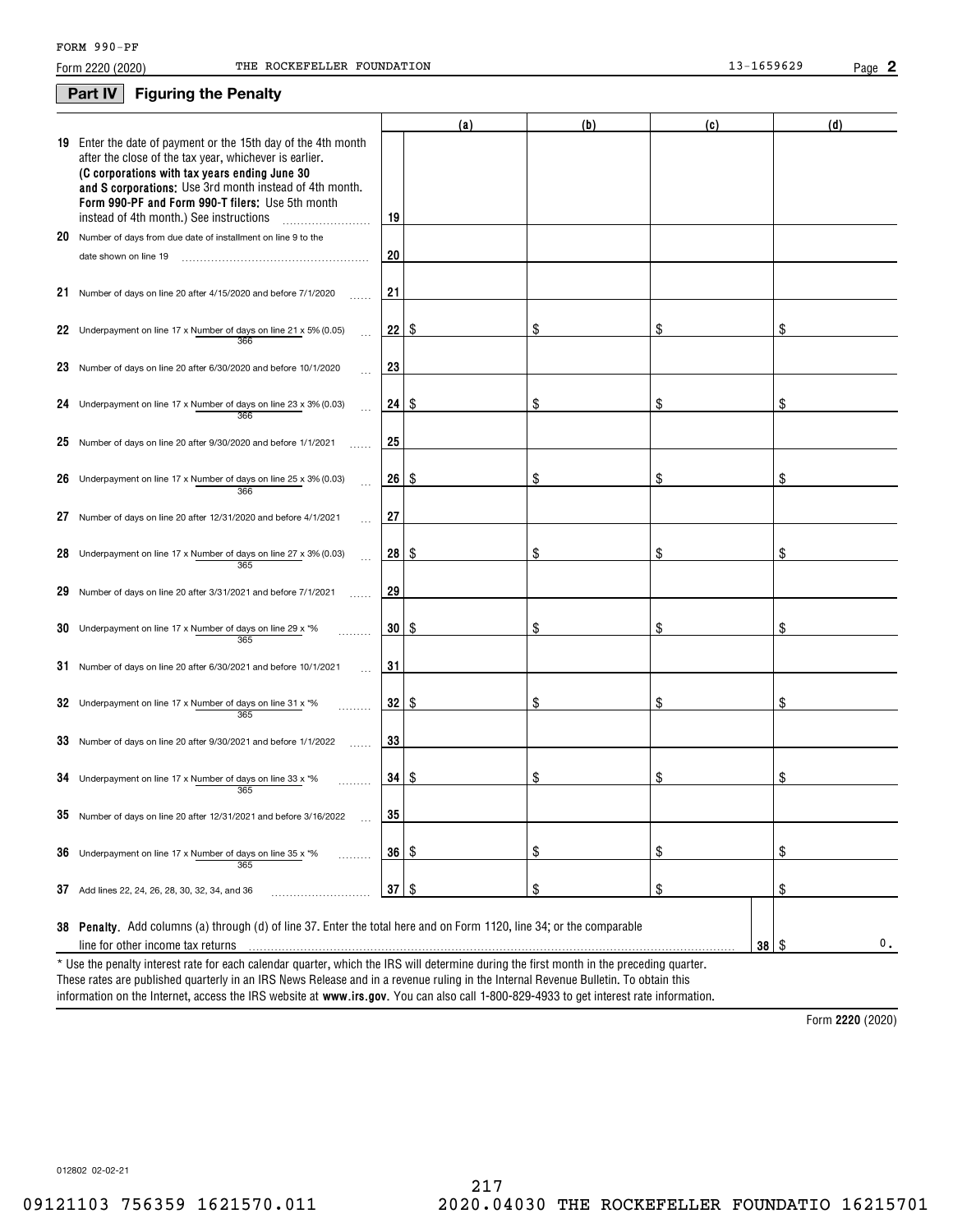Form 2220 (2020)

FORM 990-PF

**3**

# **Schedule A Adjusted Seasonal Installment Method and Annualized Income Installment Method**

See instructions.

 **Form 1120-S filers:** *For lines 1, 2, 3, and 21, "taxable income" refers to excess net passive income or the amount on which tax is imposed under section 1374(a), whichever applies.*

## **Part I Adjusted Seasonal Installment Method**

**Caution:** Use this method only if the base period percentage for any 6 consecutive months is at least 70%. See instructions.

|                                                                      |                | (a)            | (b)            | (c)            | (d)             |
|----------------------------------------------------------------------|----------------|----------------|----------------|----------------|-----------------|
| 1 Enter taxable income for the following periods.                    |                | First 3 months | First 5 months | First 8 months | First 11 months |
| a Tax year beginning in 2017                                         | 1a             |                |                |                |                 |
| <b>b</b> Tax year beginning in 2018                                  | 1 <sub>b</sub> |                |                |                |                 |
|                                                                      |                |                |                |                |                 |
| c Tax year beginning in 2019                                         | 1c             |                |                |                |                 |
| 2 Enter taxable income for each period for the tax year beginning in |                |                |                |                |                 |
| 2020. See the instructions for the treatment of extraordinary items  | 2              |                |                |                |                 |
|                                                                      |                | First 4 months | First 6 months | First 9 months | Entire year     |
| 3 Enter taxable income for the following periods.                    |                |                |                |                |                 |
|                                                                      |                |                |                |                |                 |
| a Tax year beginning in 2017                                         | 3a             |                |                |                |                 |
|                                                                      |                |                |                |                |                 |
| <b>b</b> Tax year beginning in 2018                                  | 3b             |                |                |                |                 |
|                                                                      |                |                |                |                |                 |
| c Tax year beginning in 2019                                         | 3c             |                |                |                |                 |
| 4 Divide the amount in each column on line 1a by the                 |                |                |                |                |                 |
| amount in column (d) on line 3a                                      | 4              |                |                |                |                 |
| 5 Divide the amount in each column on line 1b by the                 |                |                |                |                |                 |
| amount in column (d) on line 3b                                      | 5              |                |                |                |                 |
| 6 Divide the amount in each column on line 1c by the                 |                |                |                |                |                 |
| amount in column (d) on line 3c                                      | 6              |                |                |                |                 |
|                                                                      | $\overline{7}$ |                |                |                |                 |
|                                                                      |                |                |                |                |                 |
| 8 Divide line 7 by 3.0                                               | 8              |                |                |                |                 |
|                                                                      | 9a             |                |                |                |                 |
|                                                                      | 9 <sub>b</sub> |                |                |                |                 |
| <b>c</b> Add lines 9a and 9b                                         | 9c             |                |                |                |                 |
| 10 Figure the tax on the amt on In 9c using the instr for Form       |                |                |                |                |                 |
| 1120, Sch J, line 2, or comparable line of corp's return             | 10             |                |                |                |                 |
| 11a Divide the amount in columns (a) through (c) on line 3a          |                |                |                |                |                 |
| by the amount in column (d) on line 3a                               | 11a            |                |                |                |                 |
| <b>b</b> Divide the amount in columns (a) through (c) on line 3b     |                |                |                |                |                 |
| by the amount in column (d) on line 3b                               | 11b            |                |                |                |                 |
| c Divide the amount in columns (a) through (c) on line 3c            |                |                |                |                |                 |
| by the amount in column (d) on line 3c                               | 11c            |                |                |                |                 |
|                                                                      | 12             |                |                |                |                 |
| 13 Divide line 12 by 3.0 $\ldots$                                    | 13             |                |                |                |                 |
| 14 Multiply the amount in columns (a) through (c) of line 10         |                |                |                |                |                 |
| by columns (a) through (c) of line 13. In column (d), enter          |                |                |                |                |                 |
| the amount from line 10, column (d)                                  | 14             |                |                |                |                 |
| 15 Enter any alternative minimum tax (trusts only) for each          |                |                |                |                |                 |
|                                                                      | 15             |                |                |                |                 |
|                                                                      |                |                |                |                |                 |
| 16 Enter any other taxes for each payment period. See instr.         | 16             |                |                |                |                 |
|                                                                      | 17             |                |                |                |                 |
| 18 For each period, enter the same type of credits as allowed        |                |                |                |                |                 |
| on Form 2220, lines 1 and 2c. See instructions                       | 18             |                |                |                |                 |
| 19 Total tax after credits. Subtract line 18 from line 17. If        |                |                |                |                |                 |
|                                                                      | 19             |                |                |                |                 |

218

012821 02-02-21

09121103 756359 1621570.011 2020.04030 THE ROCKEFELLER FOUNDATIO 16215701

**2220**  Form (2020)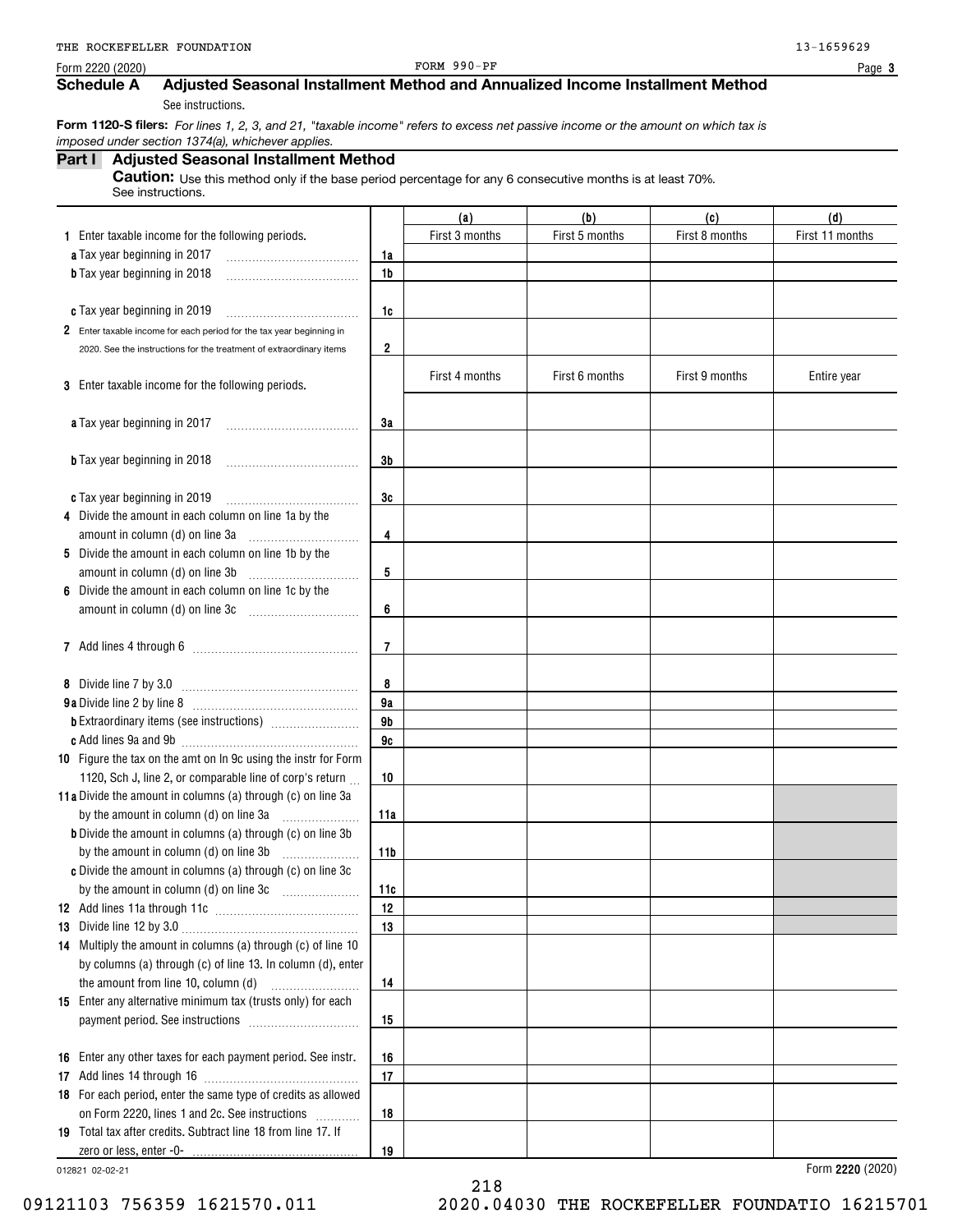Form 2220 (2020)

### **Part II Annualized Income Installment Method** \*\*

|                                                                |                 | (a)                     | (b)            | (c)            | (d)            |
|----------------------------------------------------------------|-----------------|-------------------------|----------------|----------------|----------------|
|                                                                |                 | $\overline{a}$<br>First | 3<br>First     | 6<br>First     | 9<br>First     |
| 20 Annualization periods (see instructions)                    | 20              | months                  | months         | months         | months         |
| 21 Enter taxable income for each annualization period. See     |                 |                         |                |                |                |
| instructions for the treatment of extraordinary items          | 21              | 112,953,308.            | 154, 424, 937. | 199, 228, 388. | 267, 249, 492. |
|                                                                |                 |                         |                |                |                |
| 22 Annualization amounts (see instructions)<br>.               | 22              | 6,000000                | 4,000000       | 2,000000       | 1.333330       |
|                                                                |                 |                         |                |                |                |
| 23a Annualized taxable income. Multiply line 21 by line 22     | 23а             | 677,719,848.            | 617,699,748.   | 398, 456, 776. | 356, 331, 765. |
|                                                                | 23 <sub>b</sub> |                         |                |                |                |
| c Add lines 23a and 23b                                        | 23c             | 677, 719, 848.          | 617,699,748.   | 398, 456, 776. | 356, 331, 765. |
| 24 Figure the tax on the amount on line 23c using the          |                 |                         |                |                |                |
| instructions for Form 1120, Schedule J, line 2,                |                 |                         |                |                |                |
|                                                                | 24              | 9,420,306.              | 8,586,026.     | 5,538,549.     | 4,953,012.     |
| 25 Enter any alternative minimum tax (trusts only) for each    |                 |                         |                |                |                |
|                                                                | 25              |                         |                |                |                |
|                                                                |                 |                         |                |                |                |
| 26 Enter any other taxes for each payment period. See instr.   | 26              |                         |                |                |                |
|                                                                |                 |                         |                |                |                |
| 27 Total tax. Add lines 24 through 26                          | 27              | 9,420,306.              | 8,586,026.     | 5,538,549.     | 4,953,012.     |
| 28 For each period, enter the same type of credits as allowed  |                 |                         |                |                |                |
| on Form 2220, lines 1 and 2c. See instructions                 | 28              |                         |                |                |                |
| 29 Total tax after credits. Subtract line 28 from line 27. If  |                 |                         |                |                |                |
|                                                                | 29              | 9,420,306.              | 8,586,026.     | 5,538,549.     | 4,953,012.     |
|                                                                |                 |                         |                |                |                |
| <b>30</b> Applicable percentage                                | 30              | 25%                     | 50%            | 75%            | 100%           |
|                                                                |                 |                         |                |                |                |
| 31 Multiply line 29 by line 30                                 | 31              | 2,355,077.              | 4,293,013.     | 4, 153, 912.   | 4,953,012.     |
| Part III<br><b>Required Installments</b>                       |                 |                         |                |                |                |
|                                                                |                 |                         |                |                |                |
| Note: Complete lines 32 through 38 of one column               |                 | 1st                     | 2nd            | 3rd            | 4th            |
| before completing the next column.                             |                 | installment             | installment    | installment    | installment    |
| 32 If only Part I or Part II is completed, enter the amount in |                 |                         |                |                |                |
| each column from line 19 or line 31. If both parts are         |                 |                         |                |                |                |
| completed, enter the smaller of the amounts in each            |                 |                         |                |                |                |
| column from line 19 or line 31                                 | 32              | 2,355,077.              | 4,293,013.     | 4, 153, 912.   | 4,953,012.     |
| 33 Add the amounts in all preceding columns of line 38.        |                 |                         |                |                |                |
| See instructions                                               | 33              |                         | 252,241.       | 504,482.       | 756,723.       |
| 34 Adjusted seasonal or annualized income installments.        |                 |                         |                |                |                |
| Subtract line 33 from line 32. If zero or less, enter -0-      | 34              | 2,355,077.              | 4,040,772.     | 3,649,430.     | 4,196,289.     |
| 35 Enter 25% (0.25) of line 5 on page 1 of Form 2220 in        |                 |                         |                |                |                |
| each column. Note: "Large corporations," see the               |                 |                         |                |                |                |
| instructions for line 10 for the amounts to enter              | 35              | 252,241.                | 252, 241.      | 252,241.       | 252,241.       |
| 36 Subtract line 38 of the preceding column from line 37 of    |                 |                         |                |                |                |
| the preceding column                                           | 36              |                         |                |                |                |
|                                                                |                 |                         |                |                |                |
| 37 Add lines 35 and 36                                         | 37              | 252, 241.               | 252, 241.      | 252, 241.      | 252, 241.      |
| 38 Required installments. Enter the smaller of line 34 or      |                 |                         |                |                |                |
| line 37 here and on page 1 of Form 2220, line 10.              |                 |                         |                |                |                |
| See instructions                                               | 38              | 252,241.                | 252,241.       | 252,241.       | 252,241.       |
|                                                                |                 |                         |                |                |                |

\*\* ANNUALIZED INCOME INSTALLMENT METHOD USING STANDARD OPTION

**2220**  Form (2020)

012822 02-02-21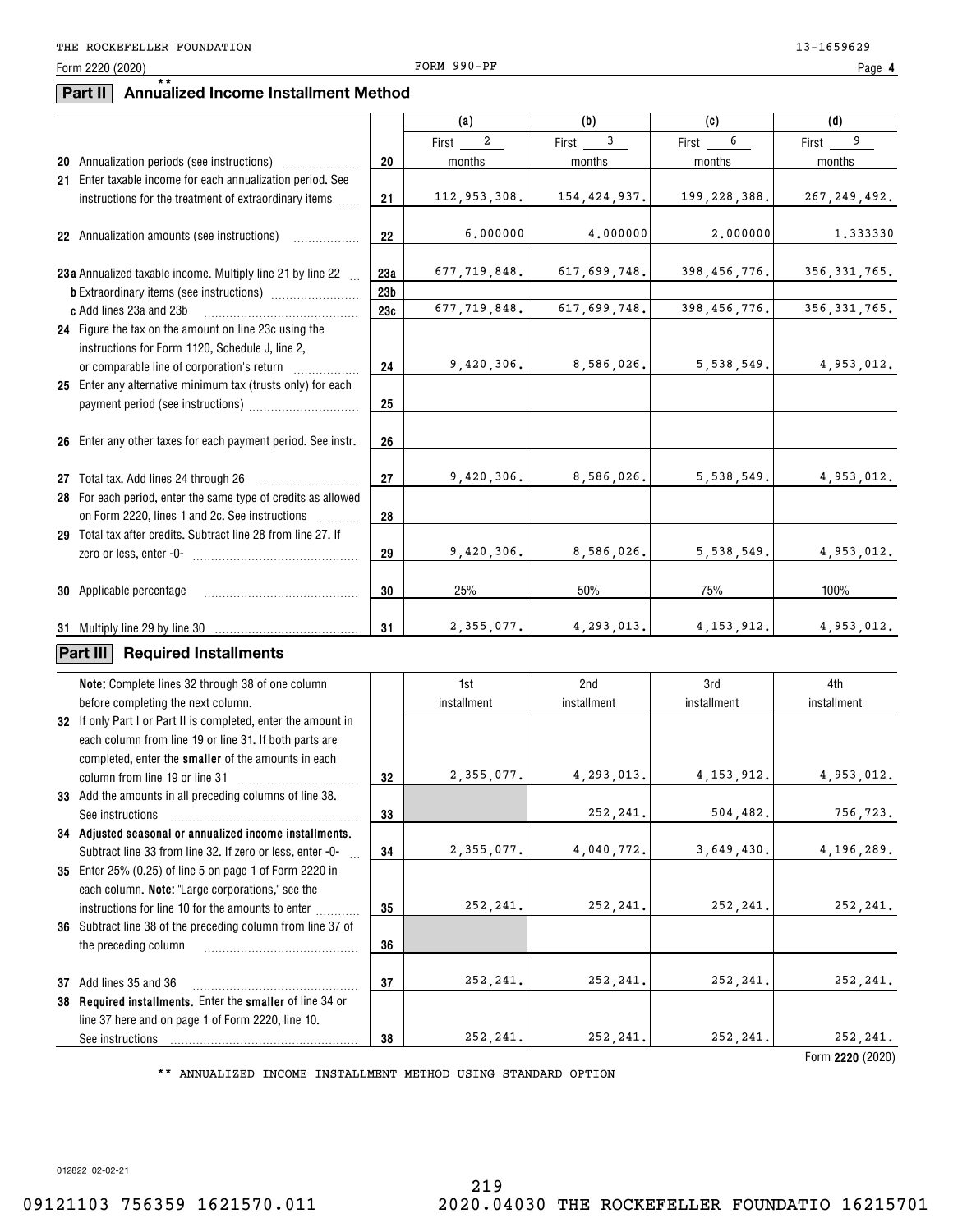### ~~~~~~~~~~~~~~~~~~~~~~~~~~~~~~~~~~~~~~~~~~~~~~~~~~~~~~~~~~~~~~~~~~~~~~~~~~~~~~FORM 990-PF INTEREST ON SAVINGS AND TEMPORARY CASH INVESTMENTS STATEMENT 1

}}}}}}}}}}}}}}}}}}}}}}}}}} }}}}}}}}}}

| SOURCE                                                                       | (A)<br>REVENUE<br>PER BOOKS | (B )<br>NET INVESTMENT<br><b>INCOME</b> | (C)<br>ADJUSTED<br>NET INCOME |
|------------------------------------------------------------------------------|-----------------------------|-----------------------------------------|-------------------------------|
| INTEREST ON SAVINGS AND<br>TEMPORARY CASH INVESTMENTS<br>IRS REFUND INTEREST | 916,044.<br>100.            | 916,044.<br>100.                        |                               |
| TOTAL TO PART I, LINE 3                                                      | 916, 144.                   | 916, 144.                               |                               |

~~~~~~~~~~~~~~~~~~~~~~~~~~~~~~~~~~~~~~~~~~~~~~~~~~~~~~~~~~~~~~~~~~~~~~~~~~~~~~

| FORM 990-PF                                |                        | DIVIDENDS AND INTEREST FROM SECURITIES |                                    |                                      | STATEMENT 2                   |
|--------------------------------------------|------------------------|----------------------------------------|------------------------------------|--------------------------------------|-------------------------------|
| SOURCE                                     | GROSS<br><b>AMOUNT</b> | CAPITAL<br>GAINS<br><b>DIVIDENDS</b>   | (A)<br><b>REVENUE</b><br>PER BOOKS | (B)<br>INVEST-<br>NET<br>MENT INCOME | (C)<br>ADJUSTED<br>NET INCOME |
| DIVIDENDS AND<br>INTEREST<br>DIVIDENDS AND | 16, 198, 406.          | 0.                                     | 16, 198, 406.                      | 16, 198, 406.                        |                               |
| INTEREST THROUGH<br>$K-1S$                 | $\mathbf{0}$ .         | $\mathbf{0}$ .                         | 0.                                 | 10,755,405.                          |                               |
| TO PART I, LINE 4                          | 16, 198, 406.          | $\mathbf{0}$ .                         | 16, 198, 406.                      | 26, 953, 811.                        |                               |

~~~~~~~ ~~~~~~~~~~ ~

| FORM $990-PF$                            | OTHER INCOME                |                                   | STATEMENT 3                   |
|------------------------------------------|-----------------------------|-----------------------------------|-------------------------------|
| DESCRIPTION                              | (A)<br>REVENUE<br>PER BOOKS | (B)<br>NET INVEST-<br>MENT INCOME | (C)<br>ADJUSTED<br>NET INCOME |
| OTHER INCOME THROUGH K-1S, NET OF<br>UBI | 0.                          | 1,019,718.                        |                               |
| PROGRAM RELATED INVESTMENT INCOME        | 608,455.                    | 608,455.                          |                               |
| FOREIGN CURRENCY LOSS                    |                             | $-1, 204, 367.$ $-1, 204, 367.$   |                               |
| SECURITIES LITIGATION PROCEEDS           |                             | 10,824.<br>10,824.                |                               |
| GRANT REFUNDS                            | 2,688,238.                  | $\mathbf{0}$ .                    |                               |
| ROYALTIES                                | 2,425.                      | 2,425.                            |                               |
| FEDERAL 990-T REFUND                     | 244,023.                    | $\mathbf{0}$ .                    |                               |
| STATE UBI TAX REFUND                     | 3.                          | $\mathbf{0}$ .                    |                               |
| LOSS ON DISPOSAL OF FIXED ASSETS         | $-5,083,004.$               | $\mathbf{0}$ .                    |                               |
| TOTAL TO FORM 990-PF, PART I, LINE 11    | $-2,733,403.$               | 437,055.                          |                               |

~~~~~~~~~~~~~~ ~~~~~~~~~~~~ ~~~~~~~~~~~~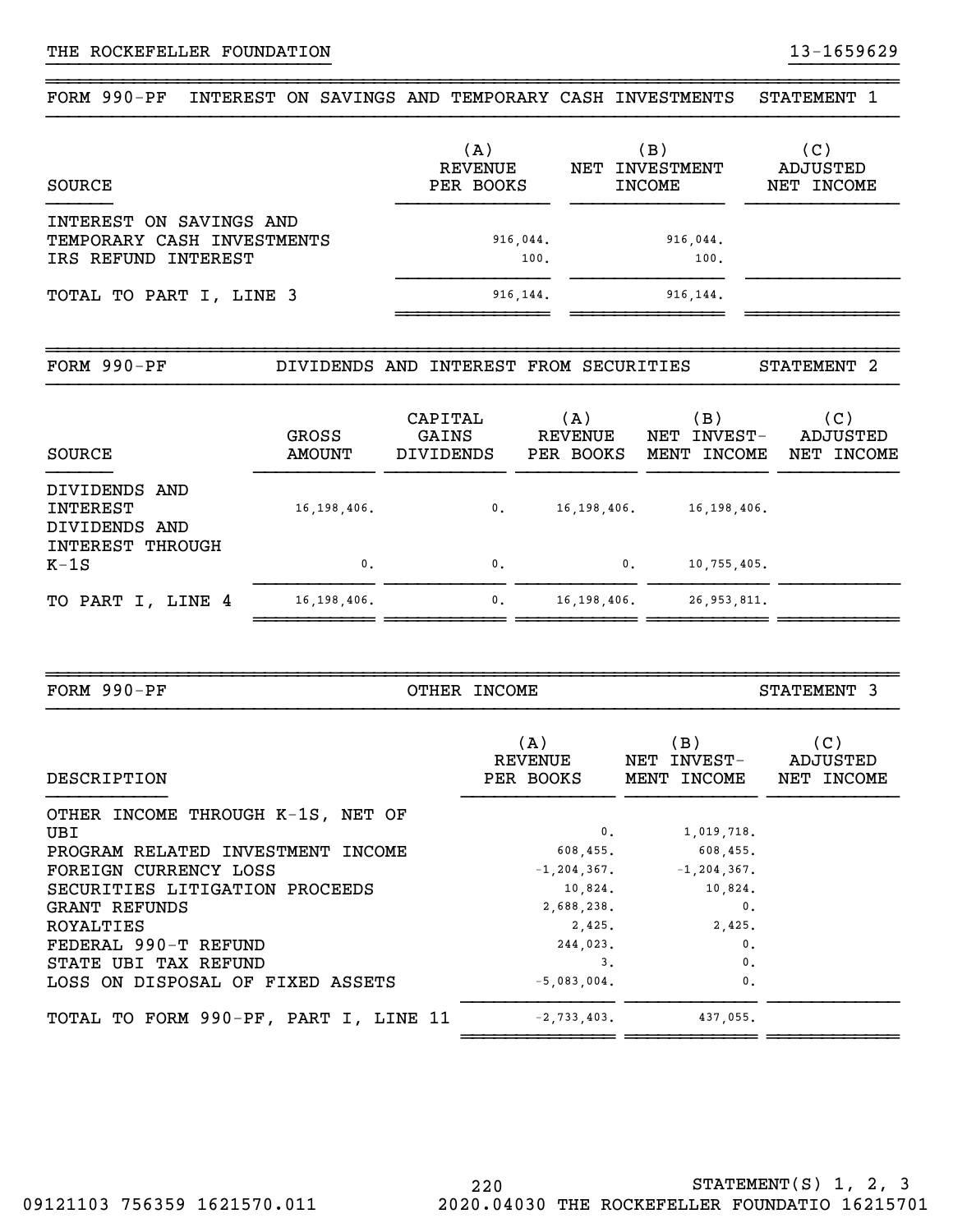| <b>DESCRIPTION</b>          | (A)<br>EXPENSES | (B)<br>NET INVEST-<br>PER BOOKS MENT INCOME | (C)<br>ADJUSTED<br>NET INCOME | (D)<br>CHARITABLE<br>PURPOSES |
|-----------------------------|-----------------|---------------------------------------------|-------------------------------|-------------------------------|
| AZB & PARTNERS              | 51,056.         | $\mathbf{0}$ .                              |                               | 51,056.                       |
| CLAREL BENOIT               | 805.            | $\mathbf{0}$ .                              |                               | 805.                          |
| CT CORPORATION SYSTEM       | 829.            | $\mathbf{0}$ .                              |                               | 829.                          |
| DECHERT LLP                 | 498,863.        | 0.                                          |                               | 386,893.                      |
| FRAGOMEN, DEL REY, BERNSEN  |                 |                                             |                               |                               |
| & LOEWY, P.C.               | 41,485.         | 0.                                          |                               | 41,485.                       |
| HALLER LAW PLLC             | 12,000.         | 0.                                          |                               | 12,000.                       |
| HERRICK, FEINSTEIN LLP      | 87,919.         | $\mathbf{0}$ .                              |                               | 87,919.                       |
| IRWIN & HSUAN LLP           | 4,734.          | $\mathbf{0}$ .                              |                               | 4,734.                        |
| JUDITH R. REYES             | 9,713.          | $\mathbf{0}$ .                              |                               | 9,713.                        |
| K & L GATES LLP             | 1,540.          | $\mathbf{0}$ .                              |                               | 1,540.                        |
| KAPLAN & STRATTON           | 3,092.          | $\mathbf{0}$ .                              |                               | 3,092.                        |
| LATHAM & WATKINS LP         | 7,960.          | $\mathbf{0}$ .                              |                               | 7,960.                        |
| MORGAN, LEWIS & BOCKIUS LLP | 677,740.        | 41,844.                                     |                               | 635,895.                      |
| MORRISON & FOERSTER LLP     | 19,112.         | 0.                                          |                               | 19, 112.                      |
| PATTERSON, BELKNAP, WEBB &  |                 |                                             |                               |                               |
| TYLER LLP                   | 753,242.        | 0.                                          |                               | 1,601,539.                    |
| PRICE SANOND LIMITED        | 5,463.          | 0.                                          |                               | 5,463.                        |
| REED SMITH LLP              | 459,420.        | $\mathbf{0}$ .                              |                               | 459,420.                      |
| ROBSON HARRIS & CO          |                 |                                             |                               |                               |
| <b>ADVOCATES</b>            | 30,000.         | $\mathbf{0}$ .                              |                               | 30,000.                       |
| ROPES AND GRAY LLP          | 120,159.        | 120,159.                                    |                               | $\mathbf{0}$ .                |
| TATVA LEGAL BANGALORE       | 29,844.         | 0.                                          |                               | 29,844.                       |
| THE CAMPBELL LAW FIRM       | 115,480.        | $\mathbf{0}$ .                              |                               | 115,480.                      |
| UNITY LEGAL                 | 37,962.         | $\mathbf{0}$ .                              |                               | 37,962.                       |
| VANTAGE POINT HISTORICAL    |                 |                                             |                               |                               |
| SERVICES INC                | 3,850.          | $\mathbf{0}$ .                              |                               | 3,850.                        |
| VISTRA TRUST COMPANY        |                 |                                             |                               |                               |
| LIMITED                     | 1,570.          | 0.                                          |                               | 1,570.                        |
| WILMERHALE                  | 16,739.         | $\mathbf{0}$ .                              |                               | 16,739.                       |
| WILSON SONSINI GOODRICH &   |                 |                                             |                               |                               |
| <b>ROSATI</b>               | 15,039.         | 0.                                          |                               | 15,039.                       |
| TO FM 990-PF, PG 1, LN 16A  | 3,005,616.      | 162,003.                                    |                               | 3,579,939.                    |
|                             |                 |                                             |                               |                               |

~~~~~~~~~~~~~~~~~~~~~~~~~~~~~~~~~~~~~~~~~~~~~~~~~~~~~~~~~~~~~~~~~~~~~~~~~~~~~~

FORM 990-PF ACCOUNTING FEES STATEMENT 5

| DESCRIPTION                       | (A)<br><b>EXPENSES</b><br>PER BOOKS | (B)<br>INVEST-<br>NET<br>INCOME<br>MENT | (C)<br>ADJUSTED<br>NET INCOME | (D)<br>CHARITABLE<br>PURPOSES |
|-----------------------------------|-------------------------------------|-----------------------------------------|-------------------------------|-------------------------------|
| PKF O'CONNOR DAVIES, LLP          | 520, 260.                           | 235,400.                                |                               | 226,860.                      |
| PKF SHRIDHAR AND SANTHANAM<br>LLP | 9,160.                              | $\mathbf{0}$ .                          |                               | 9,160.                        |
| TO FORM 990-PF, PG 1, LN 16B      | 529,420.                            | 235,400.                                |                               | 236,020.                      |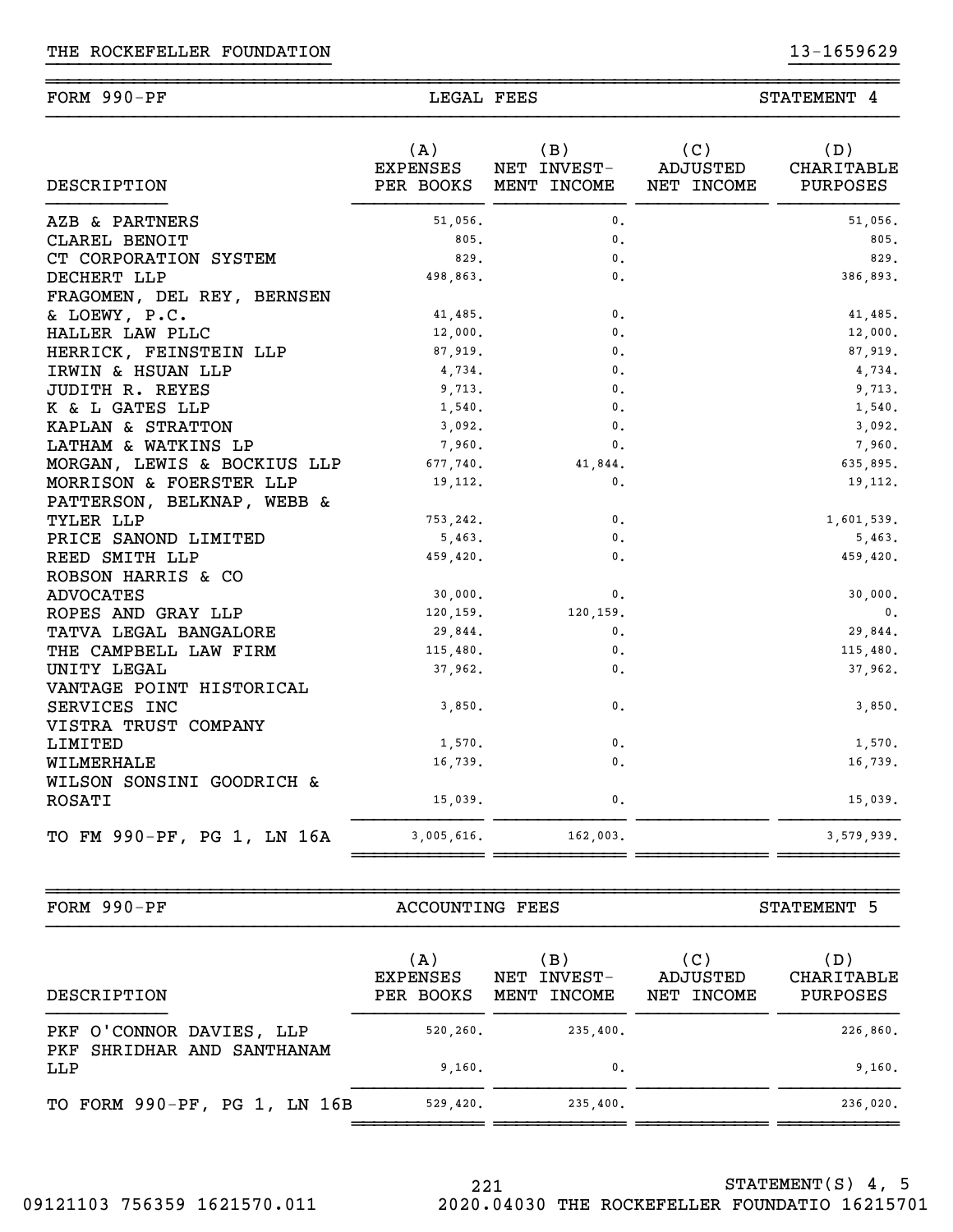| FORM 990-PF                                                | OTHER PROFESSIONAL FEES             |                                         | STATEMENT 6                   |                               |
|------------------------------------------------------------|-------------------------------------|-----------------------------------------|-------------------------------|-------------------------------|
| DESCRIPTION                                                | (A)<br><b>EXPENSES</b><br>PER BOOKS | (B)<br>INVEST-<br>NET<br>INCOME<br>MENT | (C)<br>ADJUSTED<br>NET INCOME | (D)<br>CHARITABLE<br>PURPOSES |
| CONSULTANTS<br>(ADMINISTRATIVE)<br>CONSULTANTS<br>(DIRECT) | 3,678,714.                          | $\mathbf{0}$ .                          |                               | 3,678,714.                    |
| PROGRAMMATIC EXPENDITURES)<br>CUSTODIANS & INVESTMENT      | 28,788,642.                         | $\mathbf{0}$ .                          |                               | 28,528,642.                   |
| <b>MANAGERS</b>                                            | 4,843,554.                          | 4,819,351.                              |                               | $\mathbf{0}$ .                |
| TO FORM 990-PF, PG 1, LN 16C                               | 37, 310, 910.                       | 4,819,351.                              |                               | 32, 207, 356.                 |

| FORM $990-PF$                                                              | TAXES                                  |                                      | STATEMENT 7                   |                                                      |
|----------------------------------------------------------------------------|----------------------------------------|--------------------------------------|-------------------------------|------------------------------------------------------|
| DESCRIPTION                                                                | (A)<br><b>EXPENSES</b><br>PER BOOKS    | (B)<br>INVEST-<br>NET<br>MENT INCOME | (C)<br>ADJUSTED<br>NET INCOME | (D)<br>CHARITABLE<br>PURPOSES                        |
| FOREIGN WITHHOLDING TAXES<br>FEDERAL EXCISE AND UBI TAX<br>STATE UBI TAXES | $\mathbf{0}$ .<br>209,900.<br>443,516. | 2,228,907.<br>0.<br>$\mathbf{0}$ .   |                               | $\mathfrak{o}$ .<br>$\mathbf{0}$ .<br>$\mathbf{0}$ . |
| TO FORM 990-PF, PG 1, LN 18                                                | 653,416.                               | 2,228,907.                           |                               | $\mathbf{0}$ .                                       |

~~~~~~~~~~~~~~~~~~~~~~~~~~~~~~~~~~~~~~~~~~~~~~~~~~~~~~~~~~~~~~~~~~~~~~~~~~~~~~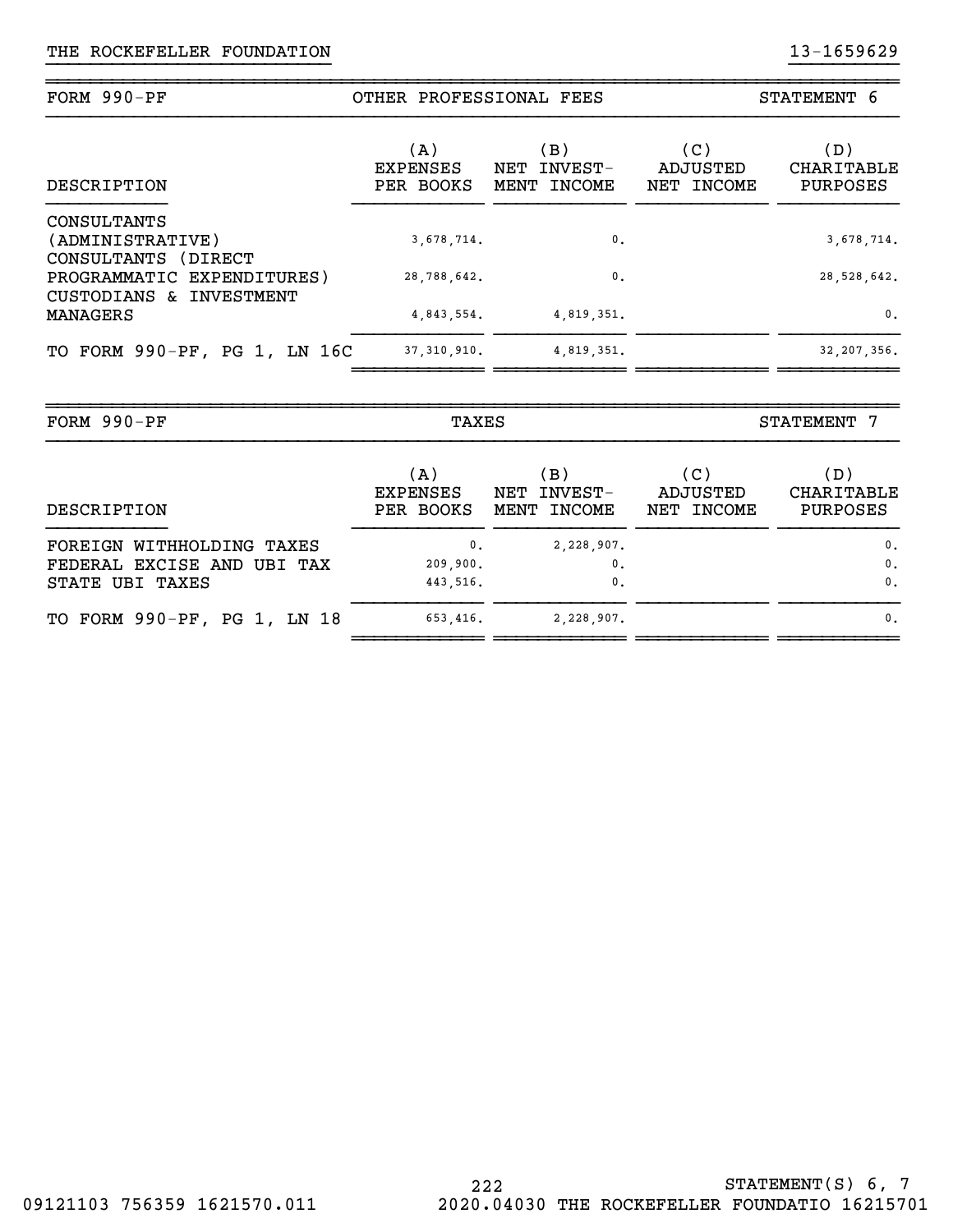| FORM $990-PF$                                                     | OTHER EXPENSES  |                                             |                               | STATEMENT 8                   |  |
|-------------------------------------------------------------------|-----------------|---------------------------------------------|-------------------------------|-------------------------------|--|
| DESCRIPTION                                                       | (A)<br>EXPENSES | (B)<br>NET INVEST-<br>PER BOOKS MENT INCOME | (C)<br>ADJUSTED<br>NET INCOME | (D)<br>CHARITABLE<br>PURPOSES |  |
| COMPUTER/FURNITURE AND<br>EQUIPMENT<br>COVID RELATED SUPPLIES AND | 2,850,010.      | 16,489.                                     |                               | 2,833,521.                    |  |
| EQUIPMENT                                                         | 50,192.         | $\mathbf{0}$ .                              |                               | 50, 192.                      |  |
| SUNDRIES (INSURANCE,                                              |                 |                                             |                               |                               |  |
| MEMBERSHIPS, TRAINING, STAFF                                      |                 |                                             |                               |                               |  |
| FUNCTIONS, OTHER)                                                 | 2, 166, 334.    | 10, 153.                                    |                               | 2, 151, 393.                  |  |
| CREDIT FACILITY FEES                                              | 738,750.        | $\mathbf{0}$ .                              |                               | 619,528.                      |  |
| OTHER PORTFOLIO DEDUCTIONS                                        | $0$ .           | 37, 572, 283.                               |                               | $\mathbf{0}$ .                |  |
| BROKER COMMISSIONS                                                | 7,970.          | 7,970.                                      |                               | $\mathbf{0}$ .                |  |
| WRITE OFF OF PROGRAM RELATED                                      |                 |                                             |                               |                               |  |
| <b>INVESTMENTS</b>                                                | 2,897,605.      | 0.                                          |                               | 0.                            |  |
| OFFICE EXPENSES (SUPPLIES,                                        |                 |                                             |                               |                               |  |
| POSTAGE, OTHER)                                                   | 511.492.        | 582.                                        |                               | 510, 512.                     |  |
| DCA: FOOD SYSTEM VISION                                           |                 |                                             |                               |                               |  |
| PRIZES                                                            | 2,100,000.      | 0.                                          |                               | 2,100,000.                    |  |
| TO FORM 990-PF, PG 1, LN 23                                       | 11, 322, 353.   | 37,607,477.                                 |                               | 8, 265, 146.                  |  |

~~~~~~~~~~~~~~~~~~~~~~~~~~~~~~~~~~~~~~~~~~~~~~~~~~~~~~~~~~~~~~~~~~~~~~~~~~~~~~

| FORM $990-PF$<br>OTHER INCREASES IN NET ASSETS OR FUND BALANCES                                                                                                                  | STATEMENT 9                             |
|----------------------------------------------------------------------------------------------------------------------------------------------------------------------------------|-----------------------------------------|
| DESCRIPTION                                                                                                                                                                      | <b>AMOUNT</b>                           |
| <b>CHANGE</b><br>UNREALIZED GAIN ON INVESTMENTS AND PRI'S<br>ΙN<br>OF<br>INTEREST RATE SWAP<br>CHANGE<br><b>FAIR VALUE</b><br>ΙN<br>DEFERRED COMPENSATION PLAN (457B) UNREALIZED | 1,421,646,958.<br>58,195.<br>5,759,227. |
| TOTAL TO FORM 990-PF, PART III, LINE 3                                                                                                                                           | 1,427,464,380.                          |
| FORM 990-PF<br>OTHER DECREASES IN NET ASSETS OR FUND BALANCES                                                                                                                    | STATEMENT 10                            |
| DESCRIPTION                                                                                                                                                                      | <b>AMOUNT</b>                           |
| AND POSTRETIREMENT BENEFIT LIABILITY ADJUSTMENTS<br>PENSION<br>FEDERAL EXCISE TAX<br>DEFERRED                                                                                    | 16,551.<br>12,408,000.                  |
|                                                                                                                                                                                  |                                         |

TOTAL TO FORM 990-PF, PART III, LINE 5 12,424,551.  $~\sim$   $~\sim$   $~\sim$   $~\sim$   $~\sim$   $~\sim$   $~\sim$   $~\sim$   $~\sim$   $~\sim$   $~\sim$   $~\sim$   $~\sim$   $~\sim$   $~\sim$   $~\sim$   $~\sim$   $~\sim$   $~\sim$   $~\sim$   $~\sim$   $~\sim$   $~\sim$   $~\sim$   $~\sim$   $~\sim$   $~\sim$   $~\sim$   $~\sim$   $~\sim$   $~\sim$   $~\sim$   $~\sim$   $~\sim$   $~\sim$   $~\sim$   $~\sim$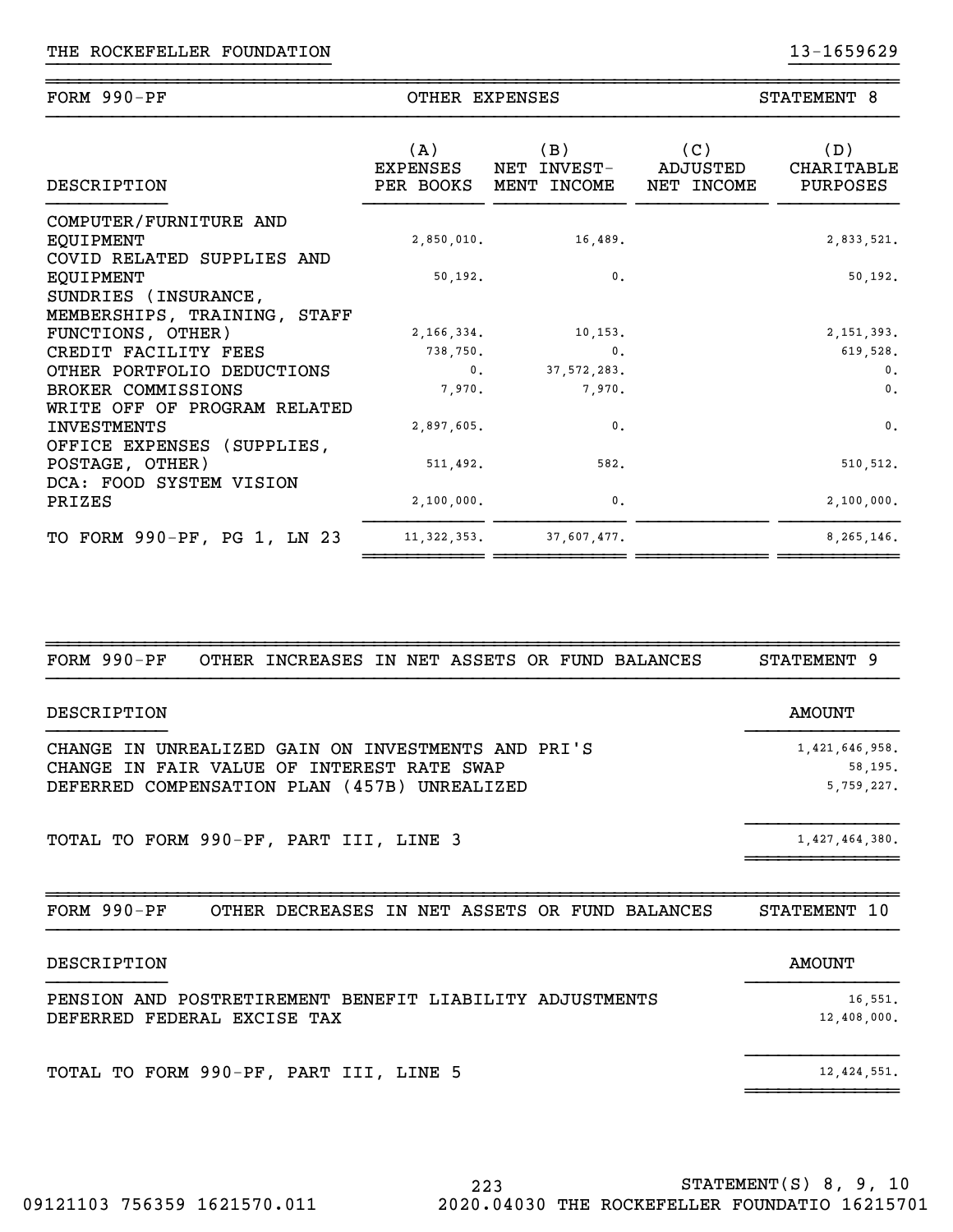| FORM $990-PF$                                      |  |               |                       | U.S. AND STATE/CITY GOVERNMENT OBLIGATIONS | STATEMENT 11                |
|----------------------------------------------------|--|---------------|-----------------------|--------------------------------------------|-----------------------------|
| DESCRIPTION                                        |  | U.S.<br>GOV'T | <b>OTHER</b><br>GOV'T | <b>BOOK VALUE</b>                          | <b>FAIR MARKET</b><br>VALUE |
| U S TREASURY BOND 6.625% 02/15/2027<br>DD 02/15/97 |  | X             |                       | 1,068,904.                                 | 1,068,904.                  |
| U S TREASURY BOND 7.250% 08/15/2022<br>DD 08/15/92 |  | X             |                       | 1,553,905.                                 | 1,553,905.                  |
| U S TREASURY BOND 7.625% 02/15/2025<br>DD 02/15/95 |  | X             |                       | 208,256.                                   | 208,256.                    |
| U S TREASURY NOTE 0.125% 04/30/2022<br>DD 04/30/20 |  | X             |                       | 1,270,292.                                 | 1,270,292.                  |
| U S TREASURY NOTE 0.125% 07/15/2023<br>DD 07/15/20 |  | X             |                       | 1,381,350.                                 | 1,381,350.                  |
| U S TREASURY NOTE 0.125% 09/30/2022<br>DD 09/30/20 |  | X             |                       | 1,408,056.                                 | 1,408,056.                  |
| U S TREASURY NOTE 0.250% 05/31/2025<br>DD 05/31/20 |  | X             |                       | 1,651,839.                                 | 1,651,839.                  |
| U S TREASURY NOTE 0.250% 09/30/2025<br>DD 09/30/20 |  | X             |                       | 1,434,542.                                 | 1,434,542.                  |
| U S TREASURY NOTE 0.375% 09/30/2027<br>DD 09/30/20 |  | X             |                       | 1,335,294.                                 | 1,335,294.                  |
| U S TREASURY NOTE 0.500% 03/31/2025<br>DD 03/31/20 |  | X             |                       | 1,330,152.                                 | 1,330,152.                  |
| U S TREASURY NOTE 0.625% 05/15/2030<br>DD 05/15/20 |  | Х             |                       | 1,259,226.                                 | 1,259,226.                  |
| U S TREASURY NOTE 0.625% 08/15/2030<br>DD 08/15/20 |  | X             |                       | 1, 123, 200.                               | 1, 123, 200.                |

~~~~~~~~~~~~~~~~~~~~~~~~~~~~~~~~~~~~~~~~~~~~~~~~~~~~~~~~~~~~~~~~~~~~~~~~~~~~~~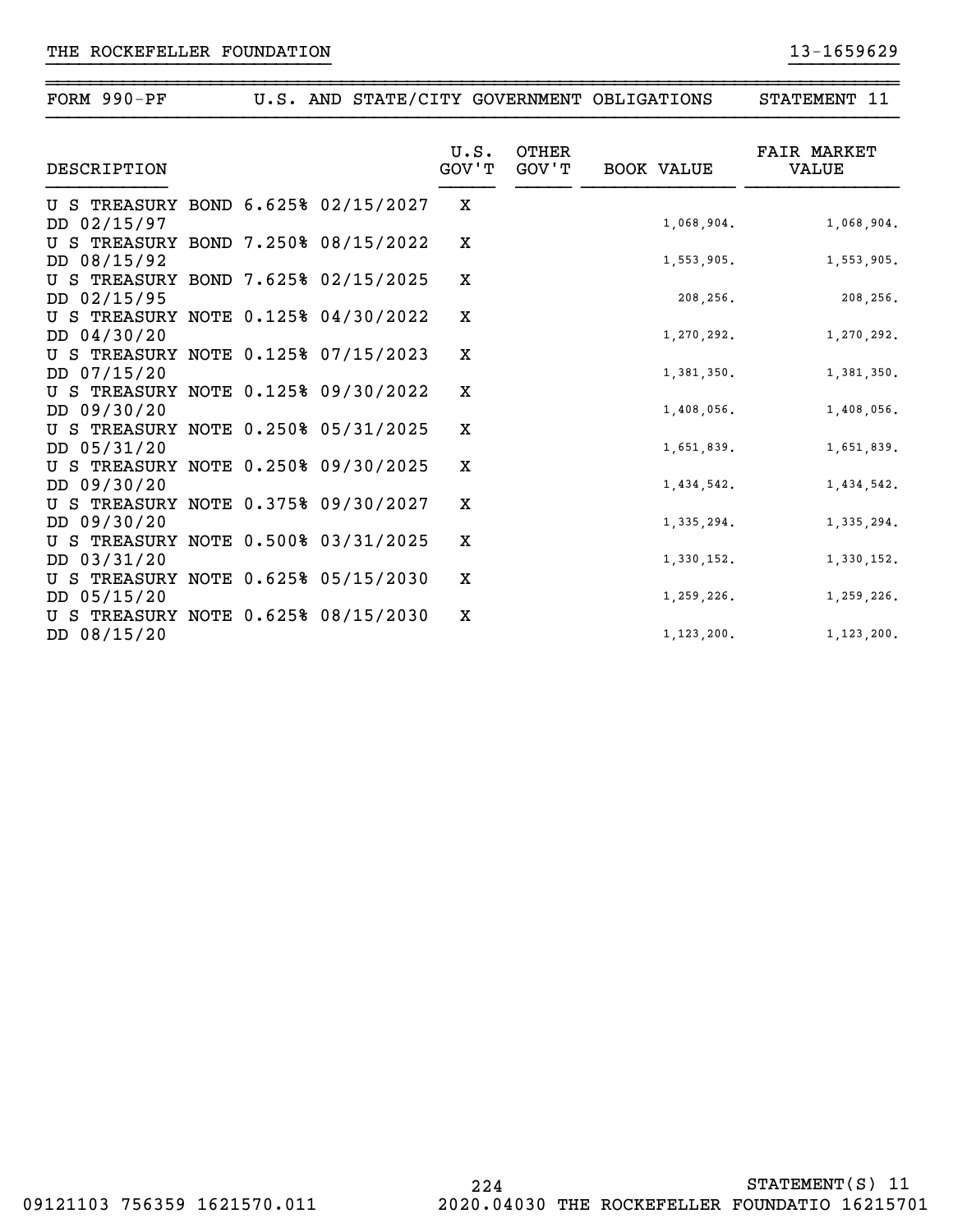| U S TREASURY NOTE 0.625% 11/30/2027                |  | x           |  |
|----------------------------------------------------|--|-------------|--|
| DD 11/30/20                                        |  |             |  |
| U S TREASURY NOTE 1.125% 02/28/2022                |  | $\mathbf X$ |  |
| DD 02/29/20<br>U S TREASURY NOTE 1.125% 02/28/2025 |  | $\mathbf X$ |  |
| DD 02/29/20                                        |  |             |  |
| U S TREASURY NOTE 1.375% 01/31/2022                |  | $\mathbf X$ |  |
| DD 01/31/20                                        |  |             |  |
| U S TREASURY NOTE 1.375% 02/15/2023                |  | $\mathbf X$ |  |
| DD 02/15/20                                        |  |             |  |
| U S TREASURY NOTE 1.375% 08/31/2023                |  | $\mathbf X$ |  |
| DD 08/31/16                                        |  |             |  |
| U S TREASURY NOTE 1.500% 02/15/2030                |  | $\mathbf X$ |  |
| DD 02/15/20                                        |  |             |  |
| U S TREASURY NOTE 1.500% 08/15/2022                |  | $\mathbf X$ |  |
| DD 08/15/19                                        |  |             |  |
| U S TREASURY NOTE 1.500% 08/15/2026                |  | $\mathbf X$ |  |
| DD 08/15/16                                        |  |             |  |
| U S TREASURY NOTE 1.500% 09/15/2022                |  | $\mathbf X$ |  |
| DD 09/15/19                                        |  |             |  |
| U S TREASURY NOTE 1.500% 09/30/2024                |  | $\mathbf X$ |  |
| DD 09/30/19                                        |  |             |  |
| U S TREASURY NOTE 1.500% 10/31/2024                |  | $\mathbf X$ |  |
| DD 10/31/19                                        |  |             |  |
| U S TREASURY NOTE 1.500% 11/30/2024                |  | $\mathbf X$ |  |
| DD 11/30/19                                        |  | $\mathbf X$ |  |
| U S TREASURY NOTE 1.625% 02/15/2026<br>DD 02/15/16 |  |             |  |
| U S TREASURY NOTE 1.625% 05/15/2026                |  | $\mathbf X$ |  |
| DD 05/15/16                                        |  |             |  |
| U S TREASURY NOTE 1.625% 08/15/2029                |  | $\mathbf X$ |  |
| DD 08/15/19                                        |  |             |  |
| U S TREASURY NOTE 1.625% 09/30/2026                |  | $\mathbf X$ |  |
| DD 09/30/19                                        |  |             |  |
| U S TREASURY NOTE 1.625% 11/15/2022                |  | Χ           |  |
| DD 11/15/12                                        |  |             |  |
| U S TREASURY NOTE 1.750% 05/15/2022                |  | Χ           |  |
| DD 05/15/12                                        |  |             |  |
| U S TREASURY NOTE 1.750% 05/15/2023                |  | х           |  |
| DD 05/15/13                                        |  |             |  |
| U S TREASURY NOTE 1.750% 06/15/2022                |  | X           |  |
| DD 06/15/19                                        |  |             |  |
| U S TREASURY NOTE 2.000% 02/15/2023                |  | X           |  |
| DD 02/15/13                                        |  |             |  |
| U S TREASURY NOTE 2.000% 02/15/2025                |  | X           |  |
| DD 02/15/15                                        |  |             |  |
| U S TREASURY NOTE 2.000% 05/31/2024<br>DD 05/31/17 |  | X           |  |
| U S TREASURY NOTE 2.000% 11/15/2026                |  | X           |  |
| DD 11/15/16                                        |  |             |  |
| U S TREASURY NOTE 2.000% 11/30/2022                |  | X           |  |
| DD 11/30/15                                        |  |             |  |
| U S TREASURY NOTE 2.125% 03/31/2024                |  | X           |  |
| DD 03/31/17                                        |  |             |  |
| U S TREASURY NOTE 2.125% 05/15/2022 X              |  |             |  |

| 1,284,794. | 1,284,794. |
|------------|------------|
| 1,285,998. | 1,285,998. |
| 779,558.   | 779,558.   |
| 1,379,292. | 1,379,292. |
| 933,997.   | 933,997.   |
| 1,357,948. | 1,357,948. |
| 865,387.   | 865,387.   |
| 1,072,361. | 1,072,361. |
| 742,268.   | 742,268.   |
| 1,054,061. | 1,054,061. |
| 829, 343.  | 829, 343.  |
| 817,510.   | 817,510.   |
| 816,883.   | 816,883.   |
| 1,583,686. | 1,583,686. |
| 778,347.   | 778,347.   |
| 745,630.   | 745,630.   |
| 1,251,590. | 1,251,590. |
| 1,238,559. | 1,238,559. |
| 2,051,696. | 2,051,696. |
| 1,518,667. | 1,518,667. |
| 1,088,002. | 1,088,002. |
| 1,063,286. | 1,063,286. |
| 969,057.   | 969,057.   |
| 1,021,984. | 1,021,984. |
| 722,698.   | 722,698.   |
| 1,172,548. | 1,172,548. |
| 1,078,397. | 1,078,397. |
| 1,050,969. | 1,050,969. |
| 1,500,227. | 1,500,227. |

U S TREASURY NOTE 2.125% 05/15/2025

X

}}}}}}}}}}}}}}}}}}}}}}}}}} }}}}}}}}}}

DD 05/15/19

DD 05/15/15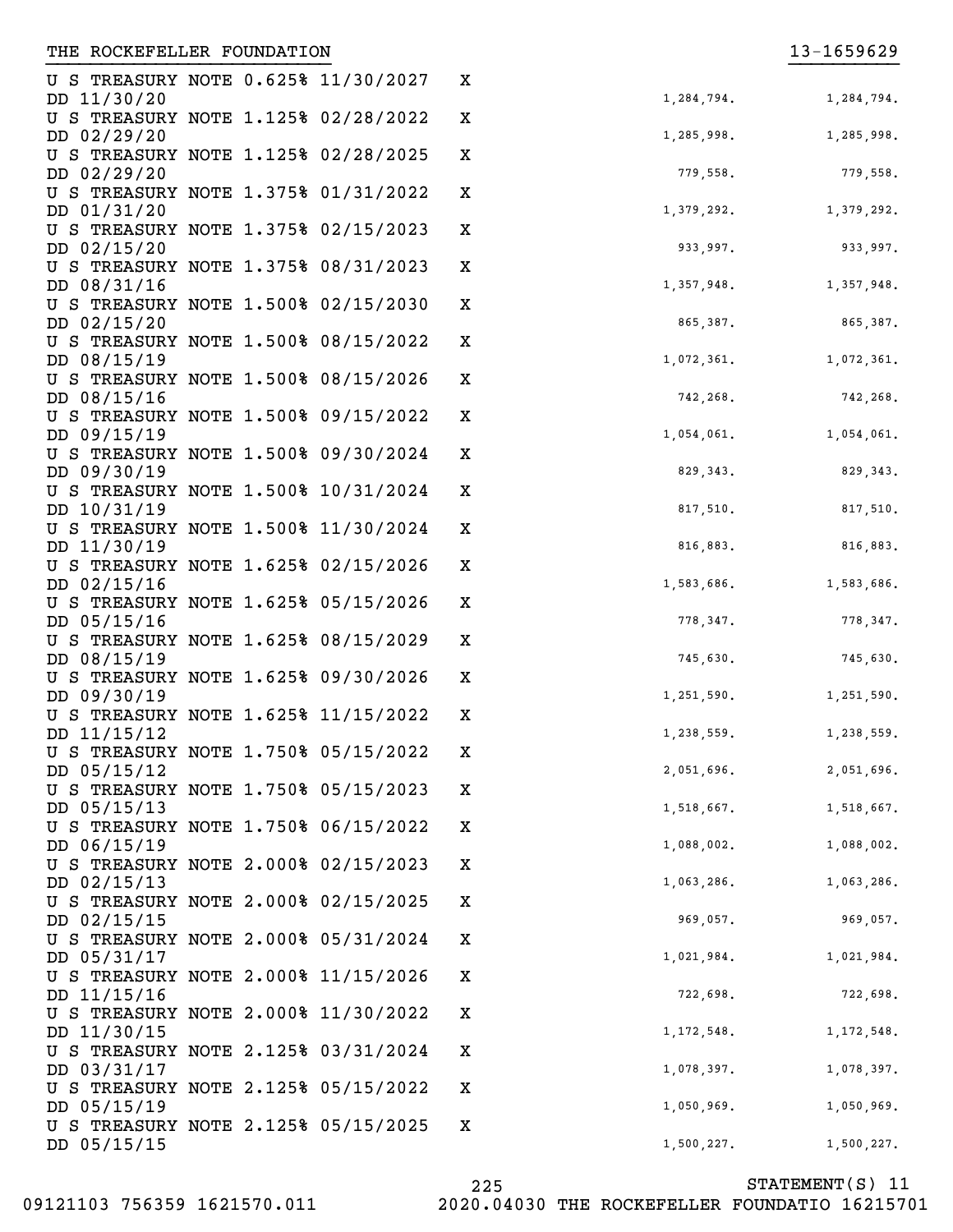| U S TREASURY NOTE 2.125% 12/31/2022<br>DD 12/31/15 |  | X | 1, 164, 587. | 1,164,587. |
|----------------------------------------------------|--|---|--------------|------------|
| U S TREASURY NOTE 2.250% 01/31/2024                |  | X |              |            |
| DD 01/31/17                                        |  |   | 828,786.     | 828,786.   |
| U S TREASURY NOTE 2.250% 02/15/2027                |  | X |              |            |
| DD 02/15/17                                        |  |   | 1,623,759.   | 1,623,759. |
| U S TREASURY NOTE 2.250% 08/15/2027                |  | X |              |            |
| DD 08/15/17                                        |  |   | 666,407.     | 666,407.   |
| U S TREASURY NOTE 2.250% 11/15/2024<br>DD 11/15/14 |  | X | 1,001,861.   | 1,001,861. |
| U S TREASURY NOTE 2.250% 11/15/2025                |  | X |              |            |
| DD 11/15/15                                        |  |   | 1,579,075.   | 1,579,075. |
| U S TREASURY NOTE 2.250% 11/15/2027                |  | X |              |            |
| DD 11/15/17                                        |  |   | 1,502,358.   | 1,502,358. |
| U S TREASURY NOTE 2.375% 01/31/2023                |  | X |              |            |
| DD 01/31/18                                        |  |   | 1,308,200.   | 1,308,200. |
| U S TREASURY NOTE 2.375% 02/29/2024                |  | X |              |            |
| DD 02/28/19                                        |  |   | 1,421,704.   | 1,421,704. |
| U S TREASURY NOTE 2.375% 05/15/2027                |  | X |              |            |
| DD 05/15/17                                        |  |   | 694,913.     | 694,913.   |
| U S TREASURY NOTE 2.375% 05/15/2029                |  | X |              |            |
| DD 05/15/19                                        |  |   | 744,775.     | 744,775.   |
| U S TREASURY NOTE 2.375% 08/15/2024                |  | X |              |            |
| DD 08/15/14                                        |  |   | 1,034,659.   | 1,034,659. |
| U S TREASURY NOTE 2.500% 02/15/2022                |  | X |              |            |
| DD 02/15/19                                        |  |   | 1,293,516.   | 1,293,516. |
| U S TREASURY NOTE 2.500% 05/15/2024<br>DD 05/15/14 |  | X | 1,043,097.   | 1,043,097. |
| U S TREASURY NOTE 2.625% 02/15/2029                |  | X |              |            |
| DD 02/15/19                                        |  |   | 769,140.     | 769,140.   |
| U S TREASURY NOTE 2.625% 03/31/2025                |  | X |              |            |
| DD 03/31/18                                        |  |   | 1,431,567.   | 1,431,567. |
| U S TREASURY NOTE 2.625% 12/31/2023                |  | X |              |            |
| DD 12/31/18                                        |  |   | 924,129.     | 924,129.   |
| U S TREASURY NOTE 2.750% 02/15/2028                |  | X |              |            |
| DD 02/15/18                                        |  |   | 717,872.     | 717,872.   |
| U S TREASURY NOTE 2.750% 05/31/2023                |  | X |              |            |
| DD 05/31/18                                        |  |   | 1,307,072.   | 1,307,072. |
| U S TREASURY NOTE 2.750% 11/15/2023                |  | x |              |            |
| DD 11/15/13                                        |  |   | 1,053,810.   | 1,053,810. |
| U S TREASURY NOTE 2.875% 05/15/2028                |  | X |              |            |
| DD 05/15/18                                        |  |   | 748,449.     | 748,449.   |
| U S TREASURY NOTE 2.875% 08/15/2028                |  | X |              |            |
| DD 08/15/18                                        |  |   | 771,302.     | 771,302.   |
| U S TREASURY NOTE 2.875% 10/31/2023<br>DD 10/31/18 |  | X | 919,348.     | 919,348.   |
| U S TREASURY NOTE 2.875% 11/30/2023                |  | X |              |            |
| DD 11/30/18                                        |  |   | 901,768.     | 901,768.   |
| U S TREASURY NOTE 3.000% 10/31/2025                |  | X |              |            |
| DD 10/31/18                                        |  |   | 1,420,360.   | 1,420,360. |
| U S TREASURY NOTE 3.125% 11/15/2028                |  | x |              |            |
| DD 11/15/18                                        |  |   | 794,451.     | 794,451.   |

| 828,786.   | 828,786.   |
|------------|------------|
| 1,623,759. | 1,623,759. |
| 666,407.   | 666,407.   |
| 1,001,861. | 1,001,861. |
| 1,579,075. | 1,579,075. |
| 1,502,358. | 1,502,358. |
| 1,308,200. | 1,308,200. |
| 1,421,704. | 1,421,704. |
| 694,913.   | 694,913.   |
| 744,775.   | 744,775.   |
| 1,034,659. | 1,034,659. |
| 1,293,516. | 1,293,516. |
| 1,043,097. | 1,043,097. |
| 769,140.   | 769,140.   |
| 1,431,567. | 1,431,567. |
| 924,129.   | 924,129.   |
| 717,872.   | 717,872.   |
| 1,307,072. | 1,307,072. |
| 1,053,810  | 1,053,810  |
| 748,449.   | 748,449.   |
| 771,302.   | 771,302.   |
| 919,348.   | 919,348.   |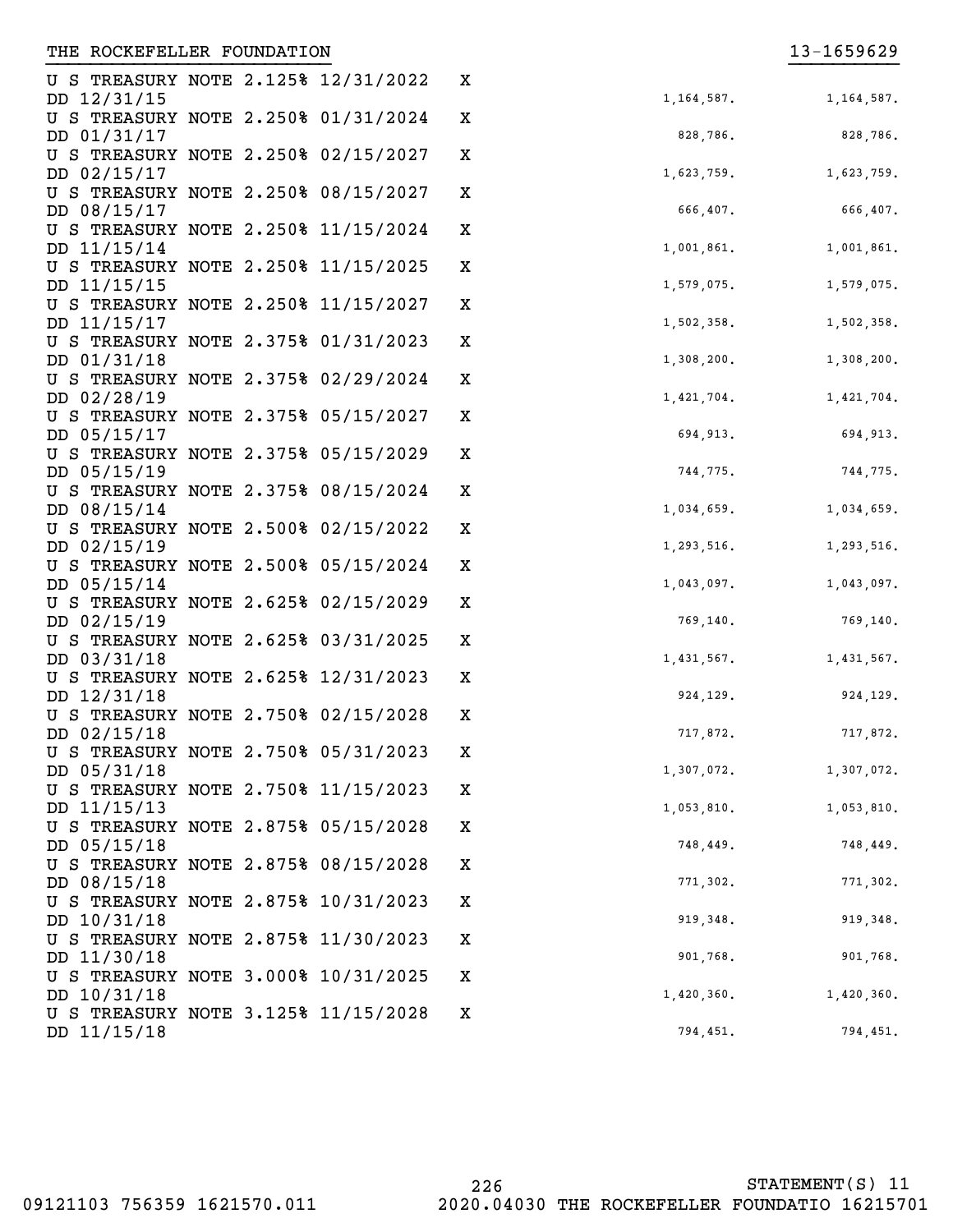| TOTAL U.S. GOVERNMENT OBLIGATIONS                | 74,746,724. | 74,746,724. |
|--------------------------------------------------|-------------|-------------|
| TOTAL STATE AND MUNICIPAL GOVERNMENT OBLIGATIONS |             |             |
| TOTAL TO FORM 990-PF, PART II, LINE 10A          | 74,746,724. | 74,746,724. |

| $FORM 990-PF$                     | CORPORATE STOCK |                   | STATEMENT 12                       |
|-----------------------------------|-----------------|-------------------|------------------------------------|
| DESCRIPTION                       |                 | <b>BOOK VALUE</b> | <b>FAIR MARKET</b><br><b>VALUE</b> |
| 10X GENOMICS INC                  |                 | 1,377,202.        | 1,377,202.                         |
| ASANA INC                         |                 | 354,600.          | 354,600.                           |
| BURNING ROCK BIOTECH LTD ADR      |                 | 168,930.          | 168,930.                           |
| DADA NEXUS LTD ADR                |                 | 1,611,220.        | 1,611,220.                         |
| DOUBLE THERMAN REALLY HOLD ENGINE |                 | 12227             | 1222022                            |

~~~~~~~~~~~~~~~~~~~~~~~~~~~~~~~~~~~~~~~~~~~~~~~~~~~~~~~~~~~~~~~~~~~~~~~~~~~~~~

| TOTAL TO FORM 990-PF, PART II, LINE 10B | 14,654,975. | 14,654,975.  |
|-----------------------------------------|-------------|--------------|
| ZOOM VIDEO COMMUNICATIONS INC           | 8,198,563.  | 8, 198, 563. |
| SLACK TECHNOLOGIES INC                  | 2,197,452.  | 2,197,452.   |
| DROPBOX INC                             | 313, 412.   | 313,412.     |
| DOUYU INTERNATIONAL HOLDINGS L ADR      | 433.596.    | 433.596.     |
| DADA NEXUS LTD ADR                      | 1,611,220.  | 1,611,220.   |
| BURNING ROCK BIOTECH LTD ADR            | 168,930.    | 168,930.     |
| ADANA INC                               | $334,000$ . | $334.000$ .  |

~~~~~~~~~~~~~~~~~~~~~~~~~~~~~~~~~~~~~~~~~~~~~~~~~~~~~~~~~~~~~~~~~~~~~~~~~~~~~~FORM 990-PF OTHER INVESTMENTS STATEMENT 13

| DESCRIPTION                         | <b>VALUATION</b><br>METHOD | BOOK VALUE    | <b>FAIR MARKET</b><br>VALUE |
|-------------------------------------|----------------------------|---------------|-----------------------------|
| 12 WEST CAPITAL                     | FMV                        | 90, 374, 845. | 90, 374, 845.               |
| 12 WEST PUNCH CARD FUND LP          | FMV                        | 4,349,190.    | 4, 349, 190.                |
| 12 WEST SPV DC OPP FUND             | FMV                        | 8,685,993.    | 8,685,993.                  |
| ABRY ADVANCED SECS FD III LP        | FMV                        | 13,657,768.   | 13,657,768.                 |
| ABRY ADVANCED SECS FD IV LP         | FMV                        | 7,006,909.    | 7,006,909.                  |
| ABRY ADVANCED SECURITIES FD II      | FMV                        | 491,892.      | 491,892.                    |
| ABRY HERITAGE PARTNERS LP           | FMV                        | 2,749,590.    | 2,749,590.                  |
| ABRY PARTNERS IX LP                 | FMV                        | 9,218,489.    | 9,218,489.                  |
| ABRY PARTNERS VI LP                 | <b>FMV</b>                 | 322,971.      | 322,971.                    |
| ABRY PARTNERS VII L.P.              | FMV                        | 3,775,780.    | 3,775,780.                  |
| ABRY PARTNERS VIII LP               | FMV                        | 10,107,723.   | 10, 107, 723.               |
| ABRY SENIOR EQUITY IV L.P.          | FMV                        | 2,333,057.    | 2,333,057.                  |
| ABRY SENIOR EQUITY V LP             | FMV                        | 6,347,352.    | 6, 347, 352.                |
| ACCEL GROWTH FD IV LP               | FMV                        | 21, 236, 496. | 21, 236, 496.               |
| ACCEL GROWTH FUND II LP             | FMV                        | 18,867,292.   | 18,867,292.                 |
| ACCEL GROWTH FUND III LP            | FMV                        | 17,282,304.   | 17, 282, 304.               |
| ACCEL GROWTH FUND V LP              | FMV                        | 5,285,344.    | 5, 285, 344.                |
| ACCEL INDIA III LIMITED PARTNERSHIP | FMV                        | 19,302,568.   | 19,302,568.                 |
| ACCEL INDIA IV LP                   | FMV                        | 26,658,599.   | 26,658,599.                 |
| ACCEL INDIA V LP                    | FMV                        | 11,459,925.   | 11,459,925.                 |
| ACCEL INDIA VI LP                   | FMV                        | 1,950,040.    | 1,950,040.                  |
| ACCEL IX LP                         | FMV                        | 777,721.      | 777,721.                    |
| ACCEL LEADERS FUND II LP            | FMV                        | 2,779,940.    | 2,779,940.                  |
| ACCEL LEADERS FUND LP               | FMV                        | 13,990,685.   | 13,990,685.                 |
|                                     | 227                        |               | $STATEMENT(S)$ 11, 12, 13   |

 <sup>09121103 756359 1621570.011 2020.04030</sup> THE ROCKEFELLER FOUNDATIO 16215701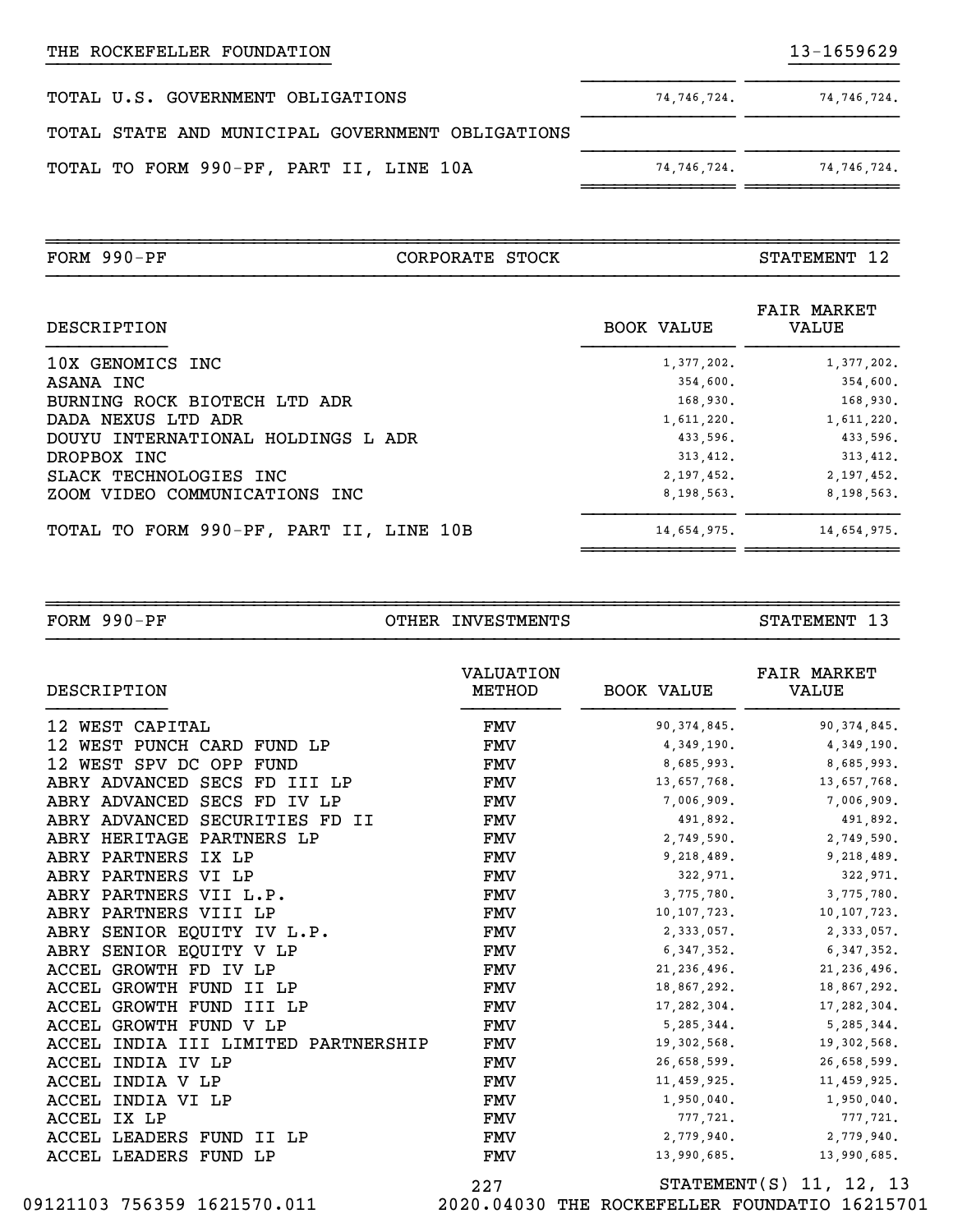ACCEL X LP FMV ACCEL XI **FMV** 5,822,038. Separate and the system of  $\mathbb{F}$  and  $\mathbb{F}$  and  $\mathbb{F}$  and  $\mathbb{F}$  and  $\mathbb{F}$  and  $\mathbb{F}$  and  $\mathbb{F}$  and  $\mathbb{F}$  and  $\mathbb{F}$  and  $\mathbb{F}$  and  $\mathbb{F}$  and  $\mathbb{F}$  and  $\mathbb{F}$  and ACCEL XII LP FMV ACCEL XIII LP FMV ACCEL XIV LP FMV ADAGE CAPITAL PARTNERS FMV ADELIS EQUITY PARTNERS FD I AB 16,621,674. 16,621,874. 16,621,874. 16,621,874. 16,621,874. 16,621,874. 16,621, ADELIS EQUITY PARTNERS FUND II AB FMV ADP II HOLDING 8 LP FMV AETOS CAPITAL ASIA T E II LTD FMV AFRICAN DEVELOP PTNS II HLDG 4 LP FMV AFRICAN DEVELOPMENT PARTNERS II LP FMV AFRICAN DEVELOPMENT PTNRS III 997 FMV AH ANNEX FUND L.P FMV AH BIO FUND I LP FMV AH BIO FUND II LP FMV AH BIO FUND III LP FMV AH PARALLEL FUND III LP **1980. BARALLEL FUND** AH PARALLEL FUND IV LP 19,051,196. 19,051,196. 19,051,196. 19,051,196. 19,051,196. 19,051,196. 19,05 AH PARALLEL FUND V LP 14,691,749. IFMV ALCHEMY SPECIAL OPP FD III LP<br>ALLIED INVENTORS FUND LLC 10,480,000 FMV ALLIED INVENTORS FUND LLC **1928,513. 1928,513. 1938,513. 928,513. 928,513. 928,513. 928,513. 928,513. 938,513.** ANCHORAGE CAPITAL PARTNERS OFFSHORE LTD ANCHORAGE CAPITAL PTNRS FD III FMV ANDREESSEN HOROWITZ FD IV LP 35,592,500 FMV ANDREESSEN HOROWITZ FD VI LP 5,860,000 FMV ANDREESSEN HOROWITZ FUND II LP FMV ANDREESSEN HOROWITZ FUND III LP FMV ANDREESSEN HOROWITZ FUND V LP FMV ANDREESSEN HOROWITZ LSV FD I FMV 15,970,337. AP CAYMAN PARTNERS II LP FMV ARC ENERGY FUND 7 US LP FMV ARC ENERGY FUND 8 LP 1,843,265. THE 1,843,265. THE 1,843,265. 1,843,265. 1,843,265. 1,843,265. 1,843, ARCLIGHT ENERGY III FMV ARCLIGHT ENERGY PARTNERS FD V FMV ARCLIGHT ENERGY PTNRS FUND IV LP FMV ARCLINE CAPITAL PRTNR LP FMV 12,272,815. 12,272,815. ARISAIG ASIA CONSUMER FD LTD CLASS B SHARES ASLAN RLTY PRTNRS II LP 1,204,067. FMV ASPENLEAF ENERGY LIMITED FMV ATERIAN INVESTMENT PARTNERS II LP FMV ATERIAN INVESTMENT PRTNR III 677. 878. 879. AUDAX PRIVATE EQUITY FUND II FMV AUDAX PRIVATE EQUITY FUND III 900 FMV AUDAX PRIVATE EQUITY FUND IV LP FMV BAIN CAPITAL FUND IX LP 519,990. 519,990. 519,990. 519,990. 519,990. 519,990. 519,990. 519,990. 519,990. 519,990. 519,990. 519,990. 519,990. 519,990. 519,990. 519,990. 519,990. 519,990. 519,990. 519,990. 519,990. 519,990. BAIN CAPITAL FUND VIII-E LP FMV BAIN CAPITAL IX COINVESTMENT FUND LP BANYAN PARTNERS FD I LP 15,3540,569. 15,340,569. 15,340,569. 15,340,569. 15,340,569. 15,340,569. 15,340,569. 1 BANYAN PARTNERS FUND II LP FMV BANYAN PARTNERS FUND III LP FMV BAUPOST VALUE IV 98,815,3000 PMV BC EUROPEAN CAPITAL VII FMV 102,825. 102,825.  ${\tt BENCHMARK}$   ${\tt CAP}$   ${\tt PARTNERS}$   ${\tt X}$   ${\tt LP}$   ${\tt FMV}$   ${\tt HIV}$   ${\tt H376,270}.$   ${\tt H476,270}.$ THE ROCKEFELLER FOUNDATION **13-1659629** }}}}}}}}}}}}}}}}}}}}}}}}}} }}}}}}}}}}

|                | - -<br>- , , , , , , |
|----------------|----------------------|
| 5, 379, 768.   | 5, 379, 768.         |
| 5,822,038.     | 5,822,038.           |
| 18,908,160.    | 18,908,160.          |
| 5,990,049.     | 5,990,049.           |
|                |                      |
| 2,545,921.     | 2,545,921.           |
| 211, 358, 479. | 211, 358, 479.       |
| 16,621,874.    | 16,621,874.          |
| 10,467,440.    | 10,467,440.          |
| 4, 435, 593.   | 4, 435, 593.         |
| 942,947.       | 942,947.             |
| 4,622.         | 4,622.               |
| 13, 394, 833.  | 13, 394, 833.        |
| 997, 417.      | 997, 417.            |
|                |                      |
| 16,630,215.    | 16,630,215.          |
| 4,552,245.     | 4, 552, 245.         |
| 6,739,054.     | 6,739,054.           |
| 1,549,816.     | 1,549,816.           |
| 8,220,591.     | 8,220,591.           |
| 19,051,196.    | 19,051,196.          |
| 14,691,749.    | 14,691,749.          |
| 10,480,001.    | 10,480,001.          |
| 928,513.       | 928,513.             |
|                |                      |
|                |                      |
| 34, 210, 774.  | 34, 210, 774.        |
| 7,715,958.     | 7,715,958.           |
| 35,692,464.    | 35,692,464.          |
| 5,860,034.     | 5,860,034.           |
| 16,845,811.    | 16,845,811.          |
| 63, 429, 629.  | 63, 429, 629.        |
| 15, 108, 754.  | 15, 108, 754.        |
| 15,970,337.    | 15,970,337.          |
| 20,001.        | 20,001.              |
| 4,671,212.     | 4,671,212.           |
| 1,843,265.     | 1,843,265.           |
|                |                      |
| 43,703.        | 43,703.              |
| 5,690,069.     | 5,690,069.           |
| 38,533         | 38,533.              |
| 12, 272, 815.  | 12, 272, 815.        |
|                |                      |
| 52,716,000.    | 52,716,000.          |
| 1,204,067.     | 1,204,067.           |
| 1,130,887.     | 1,130,887.           |
| 34, 140, 161.  | 34, 140, 161.        |
| 8,739,377.     | 8,739,377.           |
| 160,268.       | 160,268.             |
| 900,513.       | 900,513.             |
|                |                      |
| 1,839,107.     | 1,839,107.           |
| 519,990.       | 519,990.             |
| 36,484.        | 36,484.              |
|                |                      |
| 413,993.       | 413,993.             |
| 15, 340, 569.  | 15, 340, 569.        |
| 429, 793, 571. | 429, 793, 571.       |
| 41, 410, 357.  | 41, 410, 357.        |
| 98, 815, 309.  | 98, 815, 309.        |
| 102,825.       | 102,825.             |
| 1,476,270.     | 1,476,270.           |
|                |                      |
| 833, 243.      | 833, 243.            |
|                |                      |

FMV

FMV

FMV

BENCHMARK CAP PTNRS VII-ANNEX LP FMV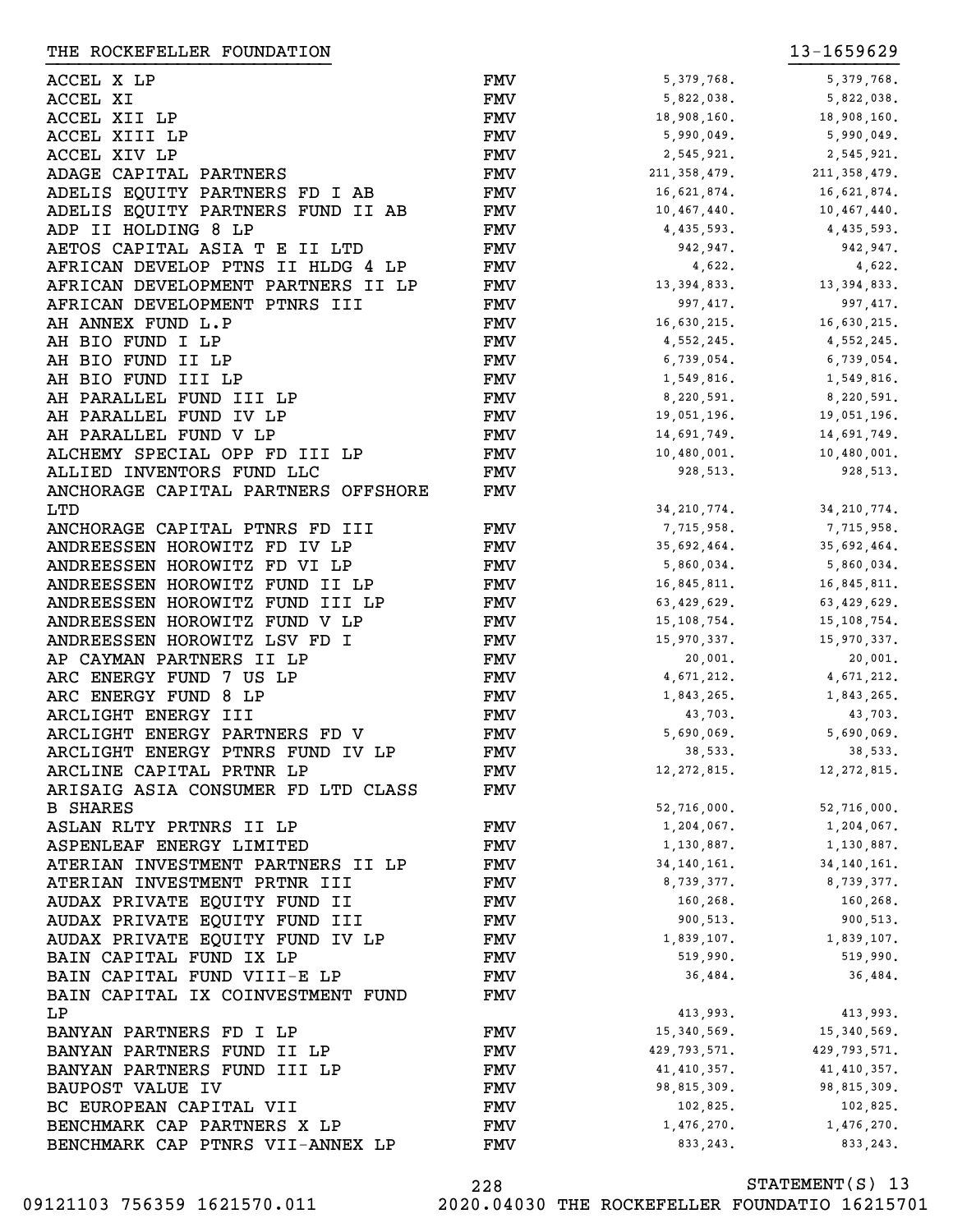| BENCHMARK CAPITAL PARTNERS IV       | <b>FMV</b> | 394,540.                    | 394,540.      |
|-------------------------------------|------------|-----------------------------|---------------|
| BENCHMARK CAPITAL PARTNERS IX LP    | FMV        | 8,397,645.                  | 8,397,645.    |
| BENCHMARK CAPITAL PARTNERS V        | FMV        | 3,477,134.                  | 3,477,134.    |
| BENCHMARK CAPITAL PARTNERS VI LP    | FMV        | 11,303,796.                 | 11,303,796.   |
| BENCHMARK CAPITAL PARTNERS VIII LP  | <b>FMV</b> | 24, 326, 249.               | 24,326,249.   |
| BENCHMARK CAPITAL PTRNS VII         | <b>FMV</b> | 28,401,995.                 | 28,401,995.   |
| BENCHMARK WS SPV LP                 | <b>FMV</b> | 1,886,352.                  | 1,886,352.    |
| BGF EMERGING MARKETS EQ-K           | <b>FMV</b> | 82,464,283.                 | 82,464,283.   |
| BLACKROCK 1 3YR TREASURY INDEX NON  | <b>FMV</b> |                             |               |
| LENDABLE FUND B                     |            | 35,521,997.                 | 35, 521, 997. |
| BLACKROCK 7 10YR TREASURY INDEX NON | FMV        |                             |               |
| LENDABLE FUND B                     |            | 17,726,644.                 | 17,726,644.   |
| BLACKSTONE RE PARTNERS IX F LP      | FMV        | 8,939,384.                  | 8,939,384.    |
| BLACKSTONE RE PARTNERS VIII LP      | <b>FMV</b> | 11,685,858.                 | 11,685,858.   |
| BLC ENERGY FUND B LP                | <b>FMV</b> | 1,228,069.                  | 1,228,069.    |
| BLC II FUND B LP                    | FMV        | 4,491,546.                  | 4,491,546.    |
| BLS GLOBAL EQUITIES                 | <b>FMV</b> | $112,479,006.$ 112,479,006. |               |
| BLUE RIDGE OFFSHORE PARTNERSHIP LP  |            |                             |               |
| 01/07                               | <b>FMV</b> |                             |               |
|                                     |            | 1,892,154.                  | 1,892,154.    |
| BLUEHOUSE ACCESS PROP III A         | FMV        | 4,505,486.                  | 4,505,486.    |
| BLUEHOUSE PROPERTY FD IV FEEDER LP  | <b>FMV</b> | 4,250,395.                  | 4,250,395.    |
| BRACEBRIDGE LTD CLASS Y SERIES A-20 | <b>FMV</b> | 62,427,198.                 | 62,427,198.   |
| BROOKDALE INVESTORS FIVE LP         | <b>FMV</b> | 551,731.                    | 551,731.      |
| BROWN CAP MGT INTL SM CO-INS        | <b>FMV</b> | 62,451,807.                 | 62,451,807.   |
| CADENT ENERGY PARTNERS I            | <b>FMV</b> | 105,587.                    | 105,587.      |
| CADENT ENERGY PARTNERS II           | FMV        | 9,354,314.                  | 9,354,314.    |
| CAPITAL RESOURCE PARTNERS V         | FMV        | 2,094,605.                  | 2,094,605.    |
| CARL MARKS STRATEGIC OPP II LP      | FMV        | 10,040,256.                 | 10,040,256.   |
| CARNELIAN ENERGY CAPITAL II LP      | FMV        | 3,806,094.                  | 3,806,094.    |
| CARNELIAN ENERGY CAPITAL LP         | FMV        | 408,992.                    | 408,992.      |
| CARNELIAN ENERGY CAPL III           | FMV        | 845,997.                    | 845,997.      |
| CASTANEA PARTNERS III LP            | FMV        | 7,973,106.                  | 7,973,106.    |
| CATALYST FUND IV PARALLEL LP        | FMV        | 3,875,871.                  | 3,875,871.    |
| CATALYST FUND LIMITED PARTNERSHIP   | <b>FMV</b> |                             |               |
| IV                                  |            | 3,725,902.                  | 3,725,902.    |
| CATALYST FUND V                     | FMV        | 11,000,161.                 | 11,000,161.   |
| CERBERUS INSTITUTIONAL PARTNERS     | <b>FMV</b> |                             |               |
| (SERIES FOUR) L P                   |            | 821,282.                    | 821,282.      |
| CERBERUS INSTITUTIONAL PARTNERS LP  | FMV        |                             |               |
| SERIES III                          |            | 73,145.                     | 73,145.       |
| CERBERUS INSTL PARTNERS V LP        | <b>FMV</b> | 7,466,534.                  | 7,466,534.    |
| CHARLES RIVER PARTNERSHIP XI        | <b>FMV</b> | 12,801.                     | 12,801.       |
| CHARLES RIVER PARTNERSHIP XIII LP   | <b>FMV</b> | 977,072.                    | 977,072.      |
| CHARLES RIVER XII ANNEX             | <b>FMV</b> | 17,212.                     | 17,212.       |
| CICC GROWTH I                       | FMV        | 3,681,242.                  | 3,681,242.    |
| CLASS A SHARES (USD) SERIES 18      | <b>FMV</b> |                             |               |
| NON-RESTRICTED                      |            | 15,459,726.                 | 15,459,726.   |
| CLASS AA SERIES ONE                 | <b>FMV</b> | 102,642,576.                | 102,642,576.  |
| COMMONFUND NATURAL RESOURCE VI      | <b>FMV</b> | 339,719.                    | 339,719.      |
| COMMONFUND NATURAL RESOURCES        | <b>FMV</b> |                             |               |
| PARTNERS VII                        |            | 1,370,589.                  | 1,370,589.    |
| CROSSPOINT VTR PTRS 2000 Q          | <b>FMV</b> | 18,852.                     | 18,852.       |
| DECHENG CAP CHINA LIFE SCIENCE USD  | <b>FMV</b> |                             |               |
| FD II LP                            |            | 18,820,064.                 | 18,820,064.   |
| DECHENG CAP CHN LIFE SCI III LP USD | <b>FMV</b> | 18,403,325.                 | 18,403,325.   |
| DENHAM COMMODITY PARTNERS VI        | <b>FMV</b> | 6,957,086.                  | 6,957,086.    |
| DYNAMO BRAZIL VIII                  | <b>FMV</b> | 5,342,490.                  | 5,342,490.    |
| ELLIOT INTERNATIONAL                | <b>FMV</b> | 80, 264, 724.               | 80, 264, 724. |
|                                     |            |                             |               |

}}}}}}}}}}}}}}}}}}}}}}}}}} }}}}}}}}}}

STATEMENT(S) 13 229 09121103 756359 1621570.011 2020.04030 THE ROCKEFELLER FOUNDATIO 16215701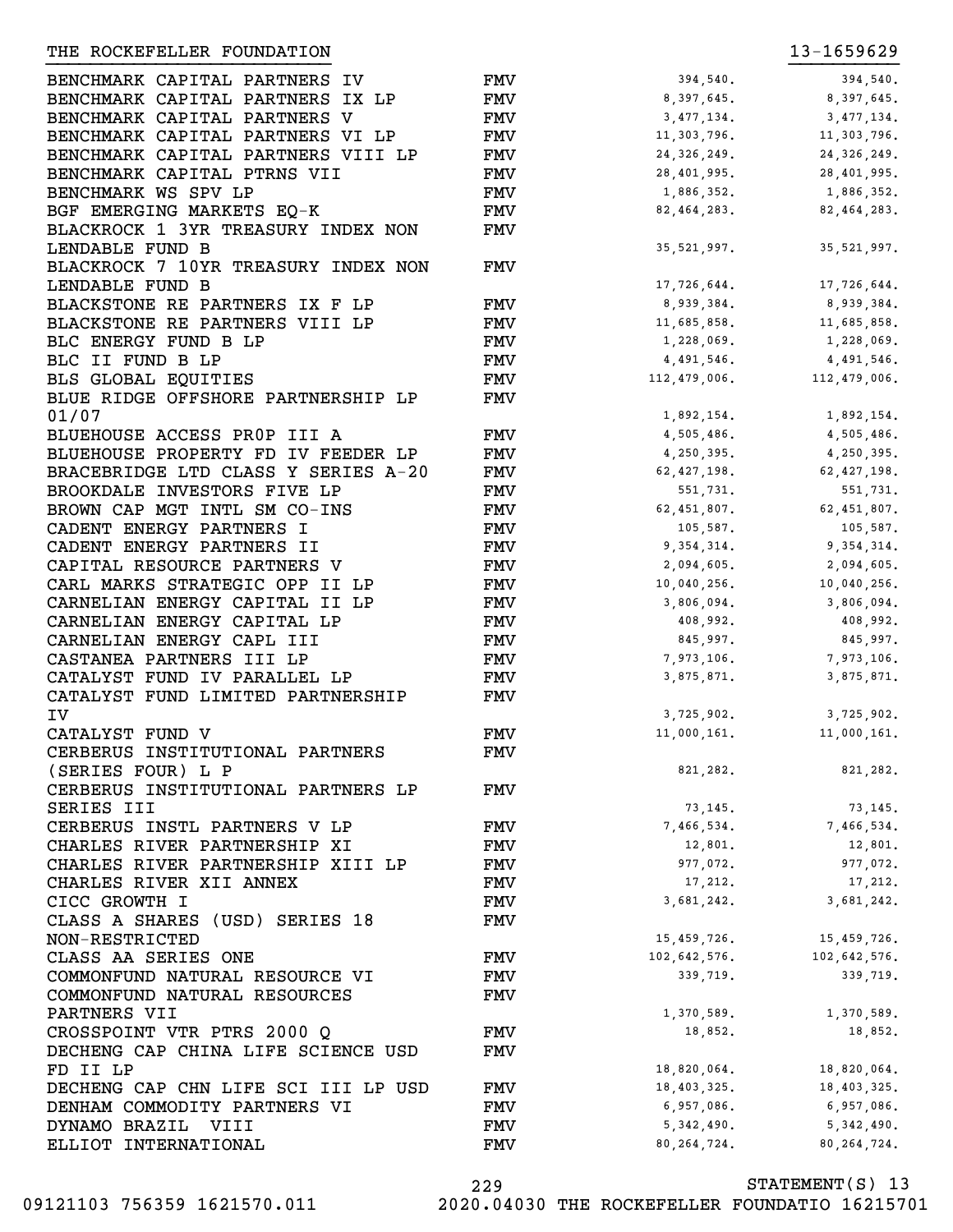| ELLIOTT INTL COINVEST               | <b>FMV</b> | 9,608,531.     | 9,608,531.     |
|-------------------------------------|------------|----------------|----------------|
| EMERALD HILL CAP PARTNERS II LP     | FMV        | 15,621,827.    | 15,621,827.    |
| EMERALD HILL CAP PARTNERS III LP    | FMV        | 17,717,030.    | 17,717,030.    |
| ENA FUND                            | FMV        | 5,068,911.     | 5,068,911.     |
| ENCAP ENERGY CAPITAL FD X LP        | <b>FMV</b> | 5,800,284.     | 5,800,284.     |
| FARALLON CAPITAL INST PARTNERS LP   | <b>FMV</b> | 2,281,886.     | 2,281,886.     |
| FIRELAKE STRATEGIC TECH II          | <b>FMV</b> | 1,061,808.     | 1,061,808.     |
| FIVE POINT ENERGY FUND I LP         | <b>FMV</b> | 21, 542, 802.  | 21, 542, 802.  |
| FIVE POINT ENERGY FUND I-B LP       | <b>FMV</b> | 6,312,277.     | 6, 312, 277.   |
| FIVE POINT ENERGY FUND I-C LP       | <b>FMV</b> | 1,412,650.     | 1,412,650.     |
| FIVE POINT ENERGY FUND II LP        | <b>FMV</b> | 10, 179, 197.  | 10, 179, 197.  |
| FIVE POINT ENERGY FUND II-A         | <b>FMV</b> | 1,398,916.     | 1,398,916.     |
| FIVE POINT ENERGY FUND II-B LP      | <b>FMV</b> | 157,329.       | 157,329.       |
| FIVE POINT ENERGY FUND III LP       | <b>FMV</b> | 731,138.       | 731,138.       |
| FLEXPOINT FUND II LP                | <b>FMV</b> | 2,520,240.     | 2,520,240.     |
| FLEXPOINT FUND III LP               | <b>FMV</b> | 12, 264, 229.  | 12, 264, 229.  |
| FLEXPOINT FUND IV-A LP              | <b>FMV</b> | 1,943,355.     | 1,943,355.     |
| FLEXPOINT PPH AGGREGATOR LLC        | <b>FMV</b> | 2,794,801.     | 2,794,801.     |
| FLEXPOINT SPECIAL ASSETS FD LP      | <b>FMV</b> | 2,850,662.     | 2,850,662.     |
| FORESITE CAPITAL FD II LP           | <b>FMV</b> | 13,946,820.    | 13,946,820.    |
| FORESITE CAPITAL FUND IV LP         | <b>FMV</b> | 23, 131, 408.  | 23, 131, 408.  |
| FORESITE CAPITAL III LP             | <b>FMV</b> | 8,471,378.     | 8, 471, 378.   |
| FORTRESS INVESTMENT FUND V          | <b>FMV</b> |                |                |
| (COINVESTMENT FUNDS)                |            | 1,844,689.     | 1,844,689.     |
| FORTRESS INVESTMENT FUND V (FUND C) | <b>FMV</b> |                |                |
| LP                                  |            | 16,387,290.    | 16, 387, 290.  |
| FORTRESS INVESTMENTS IV             | <b>FMV</b> | 1,900,231.     | 1,900,231.     |
| FP DFT AGGREGATOR LLC               | <b>FMV</b> | 5, 108, 315.   | 5, 108, 315.   |
| FRONTIER MFG GLOBAL EQ-INST         | <b>FMV</b> | 100, 111, 599. | 100, 111, 599. |
|                                     |            |                |                |
| GAORONG PARTNERS FUND IV            | <b>FMV</b> | 10,393,651.    | 10,393,651.    |
| GAORONG PARTNERS FUND V LP          | <b>FMV</b> | 2,952,499.     | 2,952,499.     |
| GENERATION IM GLOBAL EQUITY FUND    | <b>FMV</b> |                |                |
| <b>LLC</b>                          |            | 192,805,407.   | 192,805,407.   |
| <b>GGV CAPITAL V</b>                | FMV        | 27,082,280.    | 27,082,280.    |
| GGV CAPITAL VI LP                   | FMV        | 13,029,473.    | 13,029,473.    |
| GGV CAPITAL VI PLUS LP              | FMV        | 3,983,109.     | 3,983,109.     |
| GGV CAPITAL VII LP                  | <b>FMV</b> | 6, 134, 031.   | 6, 134, 031.   |
| GGV CAPITAL VII PLUS LP             | FMV        | 1,300,835.     | 1,300,835.     |
| GGV DISCOVERY FD I LP               | FMV        | 6,044,915.     | 6,044,915.     |
| GGV DISCOVERY II LP                 | FMV        | 4,535,858.     | 4,535,858.     |
| GLENDON OPP FUND II LP              | FMV        | 16,952,777.    | 16,952,777.    |
| GLENDON OPPORTUNITIES FD LP         | FMV        | 14,926,792.    | 14,926,792.    |
| GRAFTON DIRECT ASSETS STRATEGY LP   | FMV        | 799,796.       | 799,796.       |
| GRAHAM PARTNERS II                  | FMV        | 135,076.       | 135,076.       |
| GRAHAM PTNRS II CO-INVEST LP        | FMV        | 4,217.         | 4,217.         |
| HAMPSHIRE PARTNERS FUND VIII        | FMV        | 1,300,573.     | 1,300,573.     |
| HARVEST SMALL CAP OFFSHORE CLASS A  | <b>FMV</b> |                |                |
| SER <sub>1</sub>                    |            | 21,396,076.    | 21,396,076.    |
| HARVEST SMALL CAP OFFSHORE CLASS A  | <b>FMV</b> |                |                |
| 2017<br>SER 4                       |            | 523, 112.      | 523, 112.      |
| HARVEST SMALL CAP OFFSHORE LTD      | <b>FMV</b> |                |                |
| CLASS A SER 1 2017                  |            | 1,595,148.     | 1,595,148.     |
| HARVEST SMALL CAP OFFSHORE LTD      | FMV        |                |                |
| CLASS A SER 2 2017                  |            | 801,383.       | 801,383.       |
| HARVEST SMALL CAP OFFSHORE LTD      | FMV        |                |                |
| CLASS A SERIES 12 2017              |            | 15, 163, 026.  | 15, 163, 026.  |
| HARVEST SMALL CAP OFFSHORE SERIES   | FMV        |                |                |
| 07 2020                             |            | 2,077,438.     | 2,077,438.     |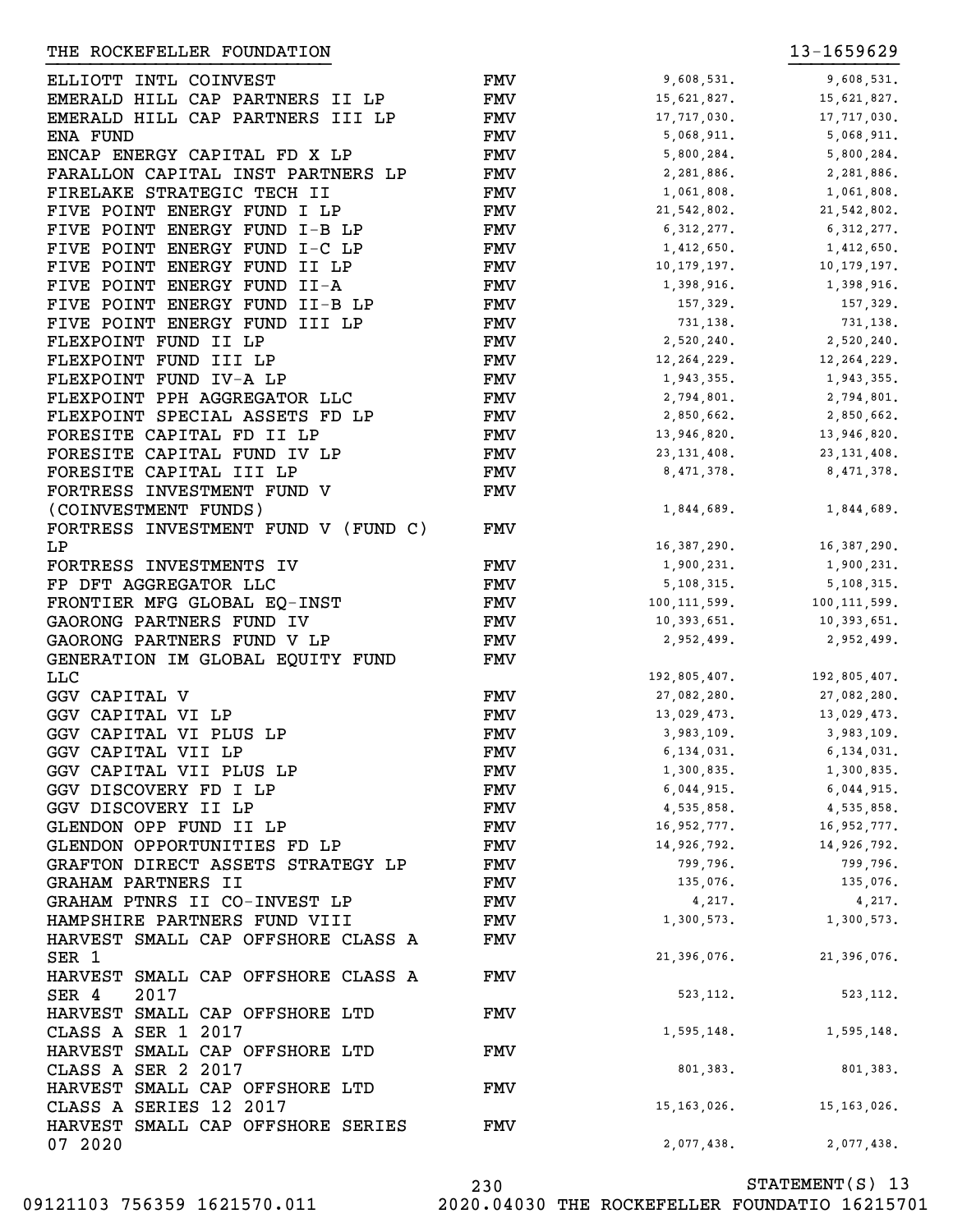FMV

FMV

FMV

FMV

FMV

HARVEST SMALL CAP OFFSHORE SERIES 10 2020 HEMISFERIO SUL INVESTIMENTOS FD IV FMV 683,824. 683,824. 683,824. HEMISFERIO SUL INVESTIMENTOS FD IV (A) FMV<br>FMV HEMISFERIO SUL INVESTIMENTOS FD IV (B) FMV HIGHFIELDS **FMV** 1,110,443. 1,110,443. HIGHLAND CAPITAL PARTNERS VI L P FMV 356,827. 356,827. HSCP STRATEGIC II FMV 8,454,533. 8,454,533. HSI HIGH YIELD CREDIT I A LP FMV 8,861. 8,861. 8,861. HSI HIGH YIELD CREDIT I B LP FMV 8,861. 8,861. 8,861. HSI HIGH YIELD CREDIT I CO- INVEST PADDOCK LP HSI HIGH YIELD CREDIT I CO-INVEST PADDOCK A HSI HIGH YIELD CREDIT I CO-INVEST PADDOCK B HSI HIGH YIELD CREDIT I LP<br>
HSI SPECIAL OPPORTUNITIES II (1) LP FMV 8,533,110. 8,861. 8,861. HSI SPECIAL OPPORTUNITIES II (1) LP FMV 3,533,110. 3,533,110. HSI SPECIAL OPPORTUNITIES II (2) FMV 3,533,110. 3,533,110. HSI SPECIAL OPPORTUNITIES II (3) LP FMV 3,533,110. 3,533,110. 3,533,110. HUTENSKY CAPITAL REIT 1 FMV 623,962. 623,962.<br>
IDG ACCEL CHINA CAPITAL I FMV 16,523,660. 16,523,660.<br>
FOR ACCEL CHINA CAPITAL I FMV 16,523,660. 16,523,660. IDG ACCEL CHINA CAPITAL I FMV 16,523,660. 16,523,660. IDG ACCEL CHINA GROWTH FD II FMV 25,825,579. 25,825,579. IDG CHINA VENTURE CAP FD IV LP FMV 47,440,390. 47,440,390. IDG-ACCEL CHINA CAPITAL FUND II L.P. IDG-ACCEL CHINA GROWTH FUND III LP FMV 16,302,762. 16,302,762. IDG-ACCEL CHINA GROWTH FUND LP FMV 8,282,427. 8,282,427. INSTITUTIONAL VENTURE L P IV FMV 783,885. 783,885. JUNIPER CAPITAL III LP **FMV** 5,177,619. 5,177,619. K2 PARTNERS IV LP **FMV** 3,294,753. 3,294,753. K2 VENTURE PARTNERS LP FMV 2,033,993. 2,033,993. KEP II INVESTORS LP FMV 12,057,658. 12,057,658. KILDARE EUROPEAN PARTNERS I LP FMV 2,048,728. 2,048,728. KING STREET CAPITAL II FMV 90,415. 90,415. LASCAUX RESOURCE CAPITAL FUND I LP FMV 10,771,764. 10,771,764. LC FUND V LP **FMV** 9,083,345. 9,083,345. 9,083,345. LIGHTSPEED INDIA PTNS III LLC FMV 542,983. 542,983. 542,983. LIME ROCK PARTNERS IV AF LP FMV 3,879,983. 3,879,983. LIME ROCK PARTNERS IV LP FMV 42,254. 42,254. LIME ROCK PARTNERS V LP **FMV** 1,855,950. 1,855,950. LITTLEJOHN FUND III LP **FMV** 119,980. 119,980. 119,980. LITTLEJOHN FUND IV FMV 4,388,747. 4,388,747. LITING COMMENTAL CONSIST TO THE CONSIST OF THE CONSIST OF THE CONSISTENT OF THE CONSISTENCE OF THE CONSTRUCTION OF THE CONSTRUCTION OF THE CONSTRUCTION OF THE CONSTRUCTION OF THE CONSTRUCTION OF THE CONSTRUCTION OF THE CON LJ BRODER CO-INVEST LLC **FMV** 2,277,278. 2,277,278. LNK LIFE TIME FD **FMV** 3,696,996. 3,696,996. 3,696,996. LNK PARTNERS III LP **FMV** 6,027,392. 6,027,392. LONE STAR FUND V (U.S.) L.P. FMV 1,766,213. 1,766,213. LONE STAR FUND VI U S LP FMV 2,272,598. 2,272,598. LONE STAR RE FUND II (US) LP FMV 405,249. 405,249. LONGREACH CAPITAL PARTNERS I LP FMV 3,714,733. 3,714,733. LONGREACH CAPITAL PTNRS 2-USD LP FMV 6,675,118. 6,675,118. 6,675,118. LONGREACH CP 3 USD LP FMV 3,741,727. 3,741,727. LVM LP CO INVESTMENT LP FMV 2, 154, 573. 2, 154, 573. LYME FOREST FUND III FMV 2,689,133. 2,689,133. }}}}}}}}}}}}}}}}}}}}}}}}}} }}}}}}}}}}

2,098,312.<br>683,824. 683,824. 683,824. 683,824. 683,824. 683,824. 44,229. 44,229. 44,229. 44,229. 44,229. 44,229. 13,739,088. 13,739,088. M + H REALTY PART V LP FMV 6416,054. 416,054. 416,054.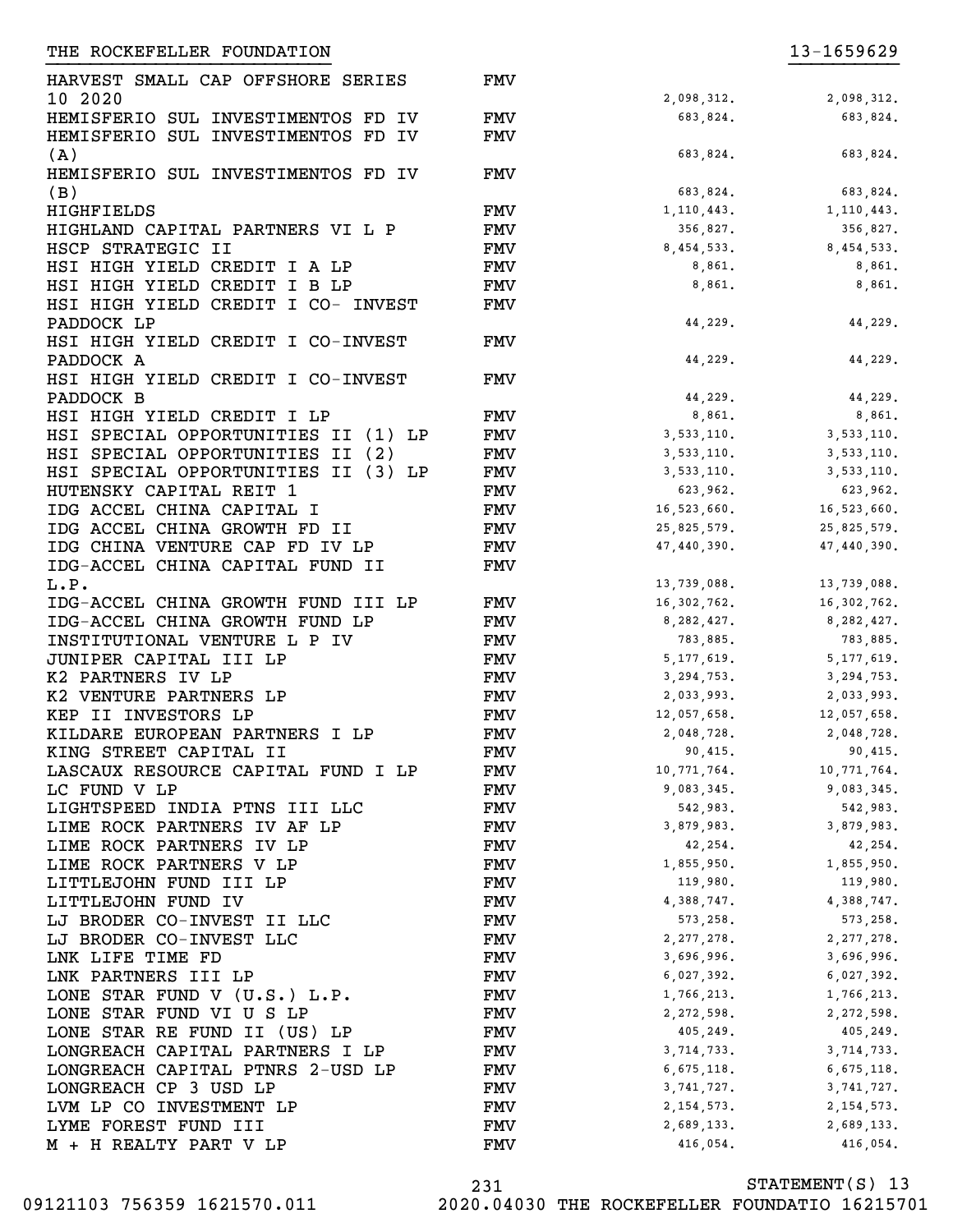| THE ROCKEFELLER FOUNDATION          |            |               | 13-1659629     |
|-------------------------------------|------------|---------------|----------------|
| MAP 2006                            | FMV        | 5, 184, 342.  | 5, 184, 342.   |
| MELVIN CAPITAL                      | FMV        | 56,853,077.   | 56,853,077.    |
| MODERN RESOURCES INC                | FMV        | 174,840.      | 174,840.       |
| MOHR DAVIDOW VENTURES IX            | <b>FMV</b> | 7,434,755.    | 7,434,755.     |
| MOHR DAVIDOW VENTURES VII LP        | <b>FMV</b> | 2,079,789.    | 2,079,789.     |
| MOHR DAVIDOW VENTURES VIII          | FMV        | 1,238,742.    | 1,238,742.     |
| MORGAN STANLEY-PRIVATE EQUITY ASIA  | FMV        |               |                |
| LP                                  |            | 107,364.      | 107,364.       |
| NATIONAL CAPITAL PROPERTIES IV      | FMV        | 3,737,949.    | 3,737,949.     |
| NEA IX LP                           | FMV        | 194,847.      | 194,847.       |
| NEUBERGER BERMAN CHINA EQUITY       | FMV        | 72,801,299.   | 72,801,299.    |
| NEW ENTERPRISE ASSOCIATES X         | FMV        | 1,051,779.    | 1,051,779.     |
| NEW ENTERPRISE ASSOCIATES XII LP    | FMV        | 617,589.      | 617,589.       |
| NEW ENTERPRISE XI                   | FMV        | 1,128,470.    | 1,128,470.     |
| NORTH BRIDGE GROWTH I LP            | FMV        | 883,713.      | 883,713.       |
| ONYX LATIN AMERICA EQUITY FD        | FMV        | 18, 514, 446. | 18, 514, 446.  |
| ORION EUR RE II EURO                | FMV        | 4,240.        | 4,240.         |
| ORION EUROPEAN REAL ESTATE III      | <b>FMV</b> | 1,710,081.    | 1,710,081.     |
| <b>OZ OVERSEAS</b>                  | FMV        | 195,308.      | 195,308.       |
| PALOMA INT'L CLASS C USD LEAD       | FMV        |               |                |
| <b>SERIES</b>                       |            | 29, 443, 304. | 29, 443, 304.  |
| PALOMA INT'L CLASS D .25 USD SERIES | FMV        |               |                |
| <b>JUNE 2020</b>                    |            | 43, 525, 234. | 43, 525, 234.  |
| PALOMA INT'L CLASS D .25 USD SERIES | FMV        |               |                |
| <b>JUNE 2020</b>                    |            | 64,366,030.   | 64, 366, 030.  |
| PW LLC CLASS A SERIES 35            | FMV        | 17,575,538.   | 17, 575, 538.  |
| PW LLC INV LTD CLASS A SERIES 1     | FMV        | 70,174,092.   | 70, 174, 092.  |
| PEARL CIII HOLDINGS LP              | FMV        | 2,855,109.    | 2,855,109.     |
| PEARL ENERGY INVESTMENTS II LP      | <b>FMV</b> | 2, 281, 157.  | 2, 281, 157.   |
| PEARL RW HOLDINGS LP                | FMV        | 2, 146, 134.  | 2, 146, 134.   |
| PEEPUL CAPITAL II LLC               | FMV        | 2,672,290.    | 2,672,290.     |
| PENDING SECURITY TRANSACTIONS &     | FMV        |               |                |
| FUNDING - NET                       |            | 7,680,639.    | 7,680,639.     |
| PERCEPTIVE LIFE SCIENCES CO-INVEST  | FMV        | 4,872,788.    | 4,872,788.     |
| PERCEPTIVE XONTOGENY VENTUR FD      | FMV        | 8,248,251.    | 8, 248, 251.   |
| PROSPERITAS RE PARTNERS III LP      | <b>FMV</b> | 12,563.       | 12,563.        |
| PROSPERITAS RE PTNRS III A LP       | FMV        | 12,563.       | 12,563.        |
| PROSPERITAS RE PTNRS III B LP       | FMV        | 12,563.       | 12,563.        |
| PX VENTURE (A) LLC                  | FMV        | 9,746,605.    | 9,746,605.     |
| QUANTUM ENERGY PARTNERS IV          | FMV        | 414,710.      | 414,710.       |
| QUANTUM ENERGY PARTNERS V           | <b>FMV</b> | 2,242,485.    | 2,242,485.     |
| REDPOINT OMEGA                      | <b>FMV</b> | 20,397,721.   | 20,397,721.    |
| REDPOINT VENTURES III               | <b>FMV</b> | 2,875,668.    | 2,875,668.     |
| RENAISSANCE RIDGE FD                | <b>FMV</b> | 42,437,126.   | 42,437,126.    |
| RESOURCE CAPITAL FUND VI LP         | <b>FMV</b> | 8,028,175.    | 8,028,175.     |
| ROCKLAND POWER PARTNERS LP          | <b>FMV</b> | 1,786,010.    | 1,786,010.     |
| RWC EM MKT EQTY FD                  | <b>FMV</b> | 120,161,873.  | 120, 161, 873. |
| SB ASIA INVESTMENT FUND II LP       | FMV        | 3, 151, 353.  | 3, 151, 353.   |
| <b>SCGE OFFSHORE FUND</b>           | FMV        | 139,673,574.  | 139,673,574.   |
| SEQUOIA CAP CHINA GR FD V LP        | FMV        | 30,638,095.   | 30,638,095.    |
| SEQUOIA CAP CHINA GROWTH FD I       | FMV        | 20,099,042.   | 20,099,042.    |
| SEQUOIA CAP CHINA GROWTH FD III LP  | FMV        | 86,860,440.   | 86,860,440.    |
| SEQUOIA CAP CHINA GROWTH IV LP      | FMV        | 91,222,810.   | 91, 222, 810.  |
| SEQUOIA CAP CHINA GRWTH VI LP       | FMV        | 6,533,152.    | 6,533,152.     |
| SEQUOIA CAP CHINA SEED FD I LP      | FMV        | 1,755,914.    | 1,755,914.     |
| SEQUOIA CAP CHINA SEED FUND II      | FMV        | 277,822.      | 277,822.       |
| SEQUOIA CAP CHINA VENT VIII LP      | FMV        | 1,590,697.    | 1,590,697.     |
| SEQUOIA CAP CHINA VENTURE 2010      | <b>FMV</b> | 17,471,935.   | 17, 471, 935.  |

| 5, 184, 342.   | 5, 184, 342.   |
|----------------|----------------|
| 56,853,077.    | 56,853,077.    |
| 174,840.       | 174,840.       |
|                |                |
| 7,434,755.     | 7,434,755.     |
| 2,079,789.     | 2,079,789.     |
| 1,238,742.     | 1,238,742.     |
|                |                |
| 107,364.       | 107,364.       |
|                |                |
| 3,737,949.     | 3,737,949.     |
| 194,847.       | 194,847.       |
| 72,801,299.    | 72,801,299.    |
| 1,051,779.     | 1,051,779.     |
| 617,589.       | 617,589.       |
|                |                |
| 1,128,470.     | 1,128,470.     |
| 883,713.       | 883,713.       |
| 18, 514, 446.  | 18, 514, 446.  |
| 4,240.         | 4,240.         |
| 1,710,081.     | 1,710,081.     |
|                | 195,308.       |
| 195,308.       |                |
|                |                |
| 29, 443, 304.  | 29, 443, 304.  |
|                |                |
| 43, 525, 234.  | 43, 525, 234.  |
|                |                |
|                |                |
| 64, 366, 030.  | 64, 366, 030.  |
| 17, 575, 538.  | 17, 575, 538.  |
| 70, 174, 092.  | 70,174,092.    |
| 2,855,109.     | 2,855,109.     |
|                |                |
| 2, 281, 157.   | 2, 281, 157.   |
| 2, 146, 134.   | 2, 146, 134.   |
| 2,672,290.     | 2,672,290.     |
|                |                |
| 7,680,639.     | 7,680,639.     |
| 4,872,788.     |                |
|                | 4,872,788.     |
| 8,248,251.     | 8,248,251.     |
| 12,563.        | 12,563.        |
| 12,563.        | 12,563.        |
| 12,563.        | 12,563.        |
| 9,746,605.     | 9,746,605.     |
|                |                |
| 414.710.       | 414,710.       |
| 2,242,485.     | 2,242,485.     |
| 20, 397, 721.  | 20, 397, 721.  |
| 2,875,668.     | 2,875,668.     |
| 42, 437, 126.  | 42, 437, 126.  |
| 8,028,175.     | 8,028,175.     |
|                |                |
| 1,786,010.     | 1,786,010.     |
| 120, 161, 873. | 120, 161, 873. |
| 3, 151, 353.   | 3, 151, 353.   |
| 139,673,574.   | 139, 673, 574. |
| 30,638,095.    | 30,638,095.    |
|                |                |
| 20,099,042.    | 20,099,042.    |
| 86,860,440.    | 86,860,440.    |
| 91, 222, 810.  | 91, 222, 810.  |
| 6,533,152.     | 6, 533, 152.   |
| 1,755,914.     | 1,755,914.     |
|                |                |
| 277,822.       | 277,822.       |
| 1,590,697.     | 1,590,697.     |
| 17, 471, 935.  | 17, 471, 935.  |
|                |                |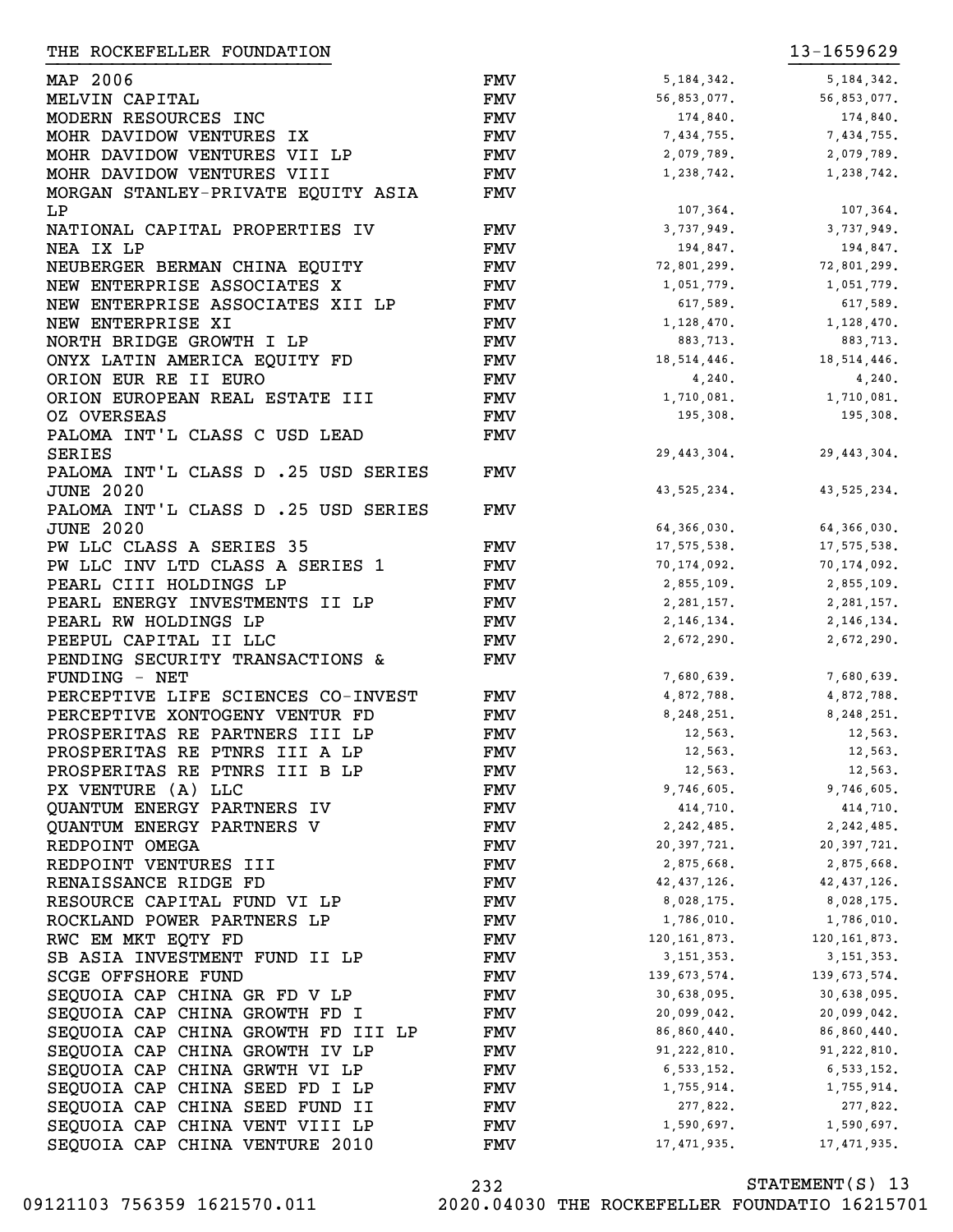| SEQUOIA CAP CHINA VENTURE FD IV     | FMV        | 15,090,101.   | 15,090,101.   |
|-------------------------------------|------------|---------------|---------------|
| SEQUOIA CAP CHINA VENTURE V LP      | <b>FMV</b> | 18, 364, 645. | 18, 364, 645. |
|                                     |            | 11, 375, 293. | 11, 375, 293. |
| SEQUOIA CAP CHINA VENTURE VI LP     | <b>FMV</b> |               |               |
| SEQUOIA CAP CN VENT FD VII LP       | <b>FMV</b> | 13, 107, 988. | 13, 107, 988. |
| SEQUOIA CAP GBL GR III CHINA ANNEX  | <b>FMV</b> |               |               |
| LΡ                                  |            | 1,196,604.    | 1,196,604.    |
| SEQUOIA CAP GBL GR III US INDIA     | <b>FMV</b> |               |               |
| ANNEX LP                            |            | 478,866.      | 478,866.      |
| SEQUOIA CAP GBL GROWTH FD II        | <b>FMV</b> | 105,229,600.  | 105,229,600.  |
| SEQUOIA CAP GROWTH FUND III         | <b>FMV</b> | 17, 228, 188. | 17,228,188.   |
| SEQUOIA CAP INDIA FD IV LP          | <b>FMV</b> | 25, 522, 473. | 25, 522, 473. |
| SEQUOIA CAP INDIA GROWTH III LP     | <b>FMV</b> | 5,232,907.    | 5, 232, 907.  |
| SEQUOIA CAP INDIA SEED FD I LP      | <b>FMV</b> | 2,647,308.    | 2,647,308.    |
| SEQUOIA CAP INDIA VENT VII LP       | <b>FMV</b> | 2,696,968.    | 2,696,968.    |
| SEQUOIA CAP ISRAEL VENTURE FD V     | <b>FMV</b> | 16, 427, 149. | 16, 427, 149. |
| SEQUOIA CAP US GR FD VIII LP        | <b>FMV</b> | 22,898,430.   | 22,898,430.   |
| SEQUOIA CAP US GR FUND IX LP        | <b>FMV</b> | 2,826,811.    | 2,826,811.    |
| SEQUOIA CAP US GROWTH FD VI LP      | <b>FMV</b> | 49,528,718.   | 49,528,718.   |
| SEQUOIA CAP US GROWTH FD VII LP     | <b>FMV</b> | 39,822,344.   | 39,822,344.   |
| SEQUOIA CAP US SCOUT SEED FD III LP | <b>FMV</b> | 2,616,298.    | 2,616,298.    |
| SEQUOIA CAP US VENT FD XVI LP       | <b>FMV</b> | 7,817,608.    | 7,817,608.    |
| SEQUOIA CAP US VENTURE 2010         | <b>FMV</b> | 92, 435, 336. | 92, 435, 336. |
| SEQUOIA CAP US VENTURE FD XV LP     | <b>FMV</b> | 13,792,556.   | 13,792,556.   |
| SEQUOIA CAP US VENTURE XVII LP      | <b>FMV</b> | 914,216.      | 914, 216.     |
| SEQUOIA CAPITAL CHINA GR 2010 LP    | <b>FMV</b> | 20,643,076.   | 20,643,076.   |
| SEQUOIA CAPITAL CHINA I LP          | <b>FMV</b> | 32, 260, 238. | 32, 260, 238. |
| SEQUOIA CAPITAL CHINA II            | <b>FMV</b> | 67,491,420.   | 67,491,420.   |
| SEQUOIA CAPITAL GLOBAL GROWTH FD    | <b>FMV</b> | 91, 416, 825. | 91, 416, 825. |
| SEQUOIA CAPITAL GLOBAL GROWTH FD    | <b>FMV</b> |               |               |
|                                     |            |               |               |
| III - ENDURANCE PARTNERS LP         |            | 19, 276, 271. | 19, 276, 271. |
| SEQUOIA CAPITAL INDIA GROWTH FD II  | <b>FMV</b> | 5,812,087.    | 5,812,087.    |
| SEQUOIA CAPITAL INDIA GROWTH FUND I | <b>FMV</b> | 1,668,565.    | 1,668,565.    |
| SEQUOIA CAPITAL INDIA III LP        | <b>FMV</b> | 3,026,997.    | 3,026,997.    |
| SEQUOIA CAPITAL INDIA V LTD         | FMV        | 19,525,105.   | 19,525,105.   |
| SEQUOIA CAPITAL INDIA VI LTD        | FMV        | 14,715,814.   | 14,715,814.   |
| SEQUOIA CAPITAL ISRAEL III          | FMV        | 811,985.      | 811,985.      |
| SEQUOIA CAPITAL ISRAEL IV LP        | <b>FMV</b> | 4,030,664.    | 4,030,664.    |
| SEQUOIA CAPITAL IX LP               | FMV        | 23, 377.      | 23,377.       |
| SEQUOIA CAPITAL U S SCOUT SEED      | FMV        |               |               |
| FUND 2013 L P                       |            | 422,875.      | 422,875.      |
| SEQUOIA CAPITAL U.S. GROWTH FUND V  | <b>FMV</b> |               |               |
| L.P.                                |            | 21, 573, 614. | 21, 573, 614. |
| SEQUOIA CAPITAL US GROWTH FUND IV   | <b>FMV</b> |               |               |
| LP                                  |            | 31,987,720.   | 31,987,720.   |
| SEQUOIA CAPITAL US VENTURE 2010     | FMV        |               |               |
| FUND-SEED FUND                      |            | 8,340,166.    | 8,340,166.    |
| SEQUOIA CAPITAL US VENTURE FUND XIV | <b>FMV</b> | 76,700,418.   | 76,700,418.   |
| SEQUOIA CAPITAL X LP                | FMV        | 45,503.       | 45,503.       |
| SEQUOIA CAPITAL XI LP               | FMV        | 91,755.       | 91,755.       |
| SEQUOIA CAPITAL XII LP              | FMV        | 78,532,467.   | 78,532,467.   |
| SEQUOIA CHINA EQUITY SERIES A-10    | FMV        | 34, 353, 246. | 34, 353, 246. |
| SFC ENERGY PARTNERS II-B            | FMV        | 144,241.      | 144,241.      |
| SG GROWTH PARTNERS II LP            | FMV        | 23, 314, 066. | 23, 314, 066. |
| SG III CO-INVEST I LP               | FMV        | 3,638,034.    | 3,638,034.    |
| SILCHESTER INTL INV TOBACCO         | FMV        | 89,667,641.   | 89,667,641.   |
| STM LCB SERIES 2                    | FMV        | 6,515,344.    | 6,515,344.    |
| STRIPES III LP                      | FMV        | 38,643,300.   | 38,643,300.   |
| STRIPES SEC OFFSHORE HLDGS II LP    | <b>FMV</b> | 5,923,759.    | 5,923,759.    |
|                                     |            |               |               |

STATEMENT(S) 13 233 09121103 756359 1621570.011 2020.04030 THE ROCKEFELLER FOUNDATIO 16215701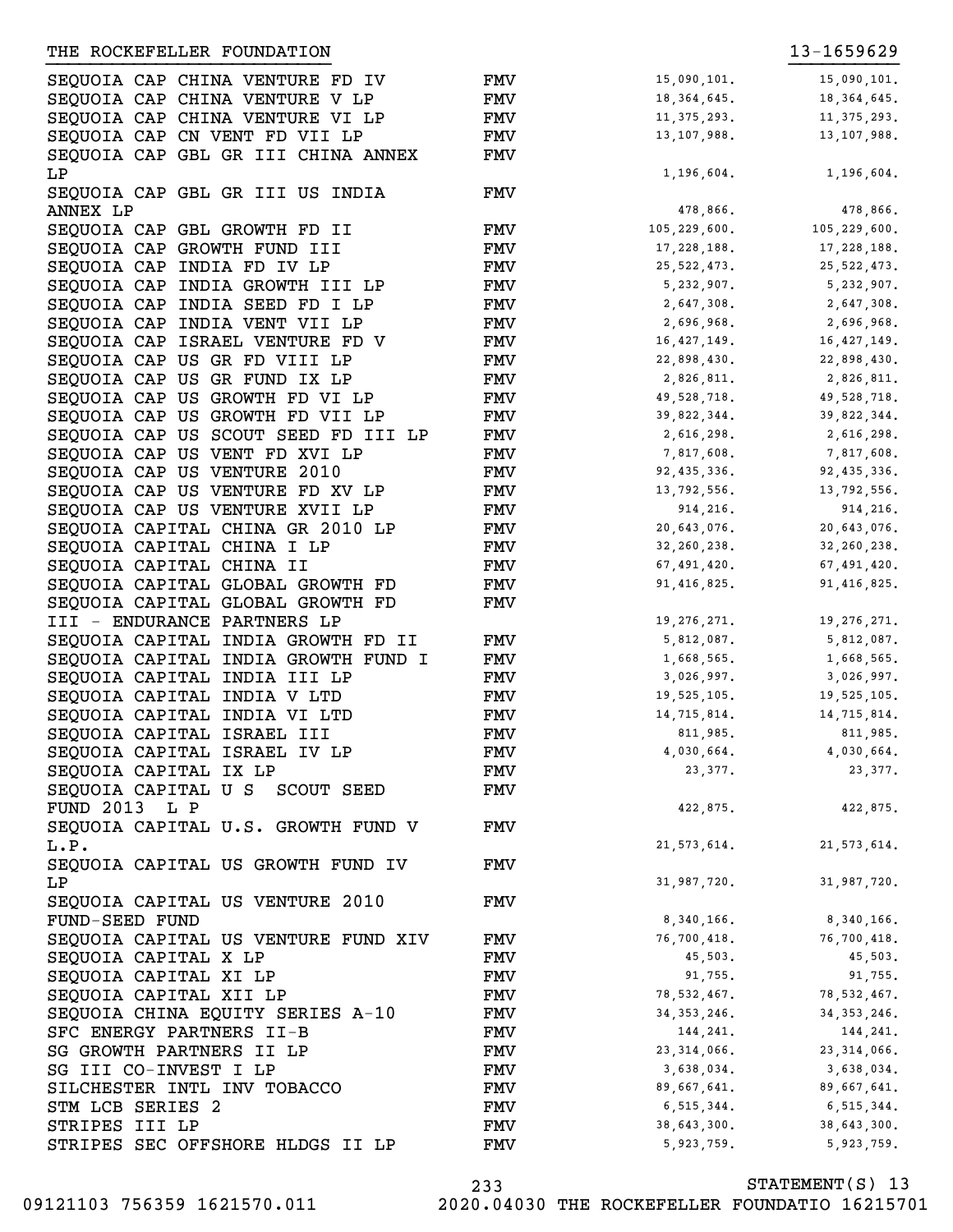| THE ROCKEFELLER FOUNDATION                                          |                   |                   | 13-1659629        |
|---------------------------------------------------------------------|-------------------|-------------------|-------------------|
| SUMMIT PARTNERS EUROPE PE LP<br>SUMMIT PARTNERS PRIVATE EQUITY FUND | <b>FMV</b><br>FMV | 2,963,125.        | 2,963,125.        |
| VII-A LP                                                            |                   | 1,587,808.        | 1,587,808.        |
| SUMMIT PTNRS EUROPE GROWTH EQUITY                                   | FMV               |                   |                   |
| FD II SCSP                                                          |                   | 8,024,520.        | 8,024,520.        |
| SUMMIT VENTURES II-A                                                | <b>FMV</b>        | 52,280.           | 52,280.           |
| SUMMITT VENTURES VI                                                 | <b>FMV</b>        | 166,762.          | 166,762.          |
| THE CHILDRENS INVESTMENT FUND -                                     | FMV               |                   |                   |
| CLASS D1                                                            |                   | 224, 201, 092.    | 224,201,092.      |
| THINK INVESTMENTS TRANCHE 01 D11                                    | <b>FMV</b>        | 616,374.          | 616, 374.         |
| THINK INVESTMENTS TRANCHE 01 NSE                                    | FMV               | 895,140.          | 895,140.          |
| THINK INVESTMENTS TRANCHE A RESERVE                                 | FMV               |                   |                   |
| CAPITAL                                                             |                   | 37,582.           | 37,582.           |
| TIGER GLOBAL PRVT INV PRTNRS V                                      | FMV               | 1,659,427.        | 1,659,427.        |
| TIGER GLOBAL PVT INVESTMENT FUND IV                                 | <b>FMV</b>        | 204,408.          | 204,408.          |
| TOURMALINE OIL CORP                                                 | FMV               | 122,033.          | 122,033.          |
| TPG AXON PART FEE RESERVE                                           | <b>FMV</b>        | 3,747.            | 3,747.            |
| TPG AXON PARTNERS (OFFSHORE)                                        | <b>FMV</b>        | 797,605.          | 797,605.          |
| TRANSFORMATION CAP FUND II LP                                       | FMV               | 647,313.          | 647, 313.         |
| TRIVEST CHINA FOCUS FUND                                            | <b>FMV</b>        | 84,079,742.       | 84,079,742.       |
| TRIVEST CHINA FOCUS FUND B (DI-2)                                   | FMV               |                   |                   |
| <b>SHARES</b>                                                       |                   | 2,475,356.        | 2,475,356.        |
| TRIVEST CHINA FOCUS FUND B (DI-1)                                   | FMV               |                   |                   |
| <b>SHARES</b>                                                       |                   | 2,106,540.        | 2,106,540.        |
| TT EMERGING MARKETS OPP FUND II                                     | FMV               | 86, 575, 126.     | 86, 575, 126.     |
| TX CAPITAL VALUE FUND (MAIN) CL A                                   | <b>FMV</b>        |                   |                   |
| SER 1 NON-RESTRICTED                                                |                   | 10,025,481.       | 10,025,481.       |
| TX CAPITAL VALUE FUND (MAIN) CLASS                                  | FMV               |                   |                   |
| A SHARES SERIES 10                                                  |                   | 4,601,943.        | 4,601,943.        |
| UNICORN PARTNERS FD II LP                                           | FMV               | 3,211,668.        | 3,211,668.        |
| UNICORN PARTNERS FD ZERO LP                                         | <b>FMV</b>        | 18,752,040.       | 18,752,040.       |
| UNICORN PARTNERS FUND I LP                                          | FMV               | 5,983,049.        | 5,983,049.        |
| UNICORN PARTNERS FUND III LP                                        | FMV               | 898,601.          | 898,601.          |
| US VENTURE PARTNERS IX LP                                           | FMV               | 1,955,120.        | 1,955,120.        |
| US VENTURE PARTNERS VII                                             | FMV               | 3,367,196.        | 3, 367, 196.      |
| VARDE FUND IX LP                                                    | FMV               | 26,146.           | 26,146.           |
| VARDE FUND VIII LP                                                  | FMV               | 10,756.           | 10,756.           |
| VESTAR CAPITAL PARTNERS IV LP                                       | FMV               | 100,790.          | 100,790.          |
| TOTAL TO FORM 990-PF, PART II, LINE 13                              |                   | 5, 945, 823, 288. | 5, 945, 823, 288. |
|                                                                     |                   |                   |                   |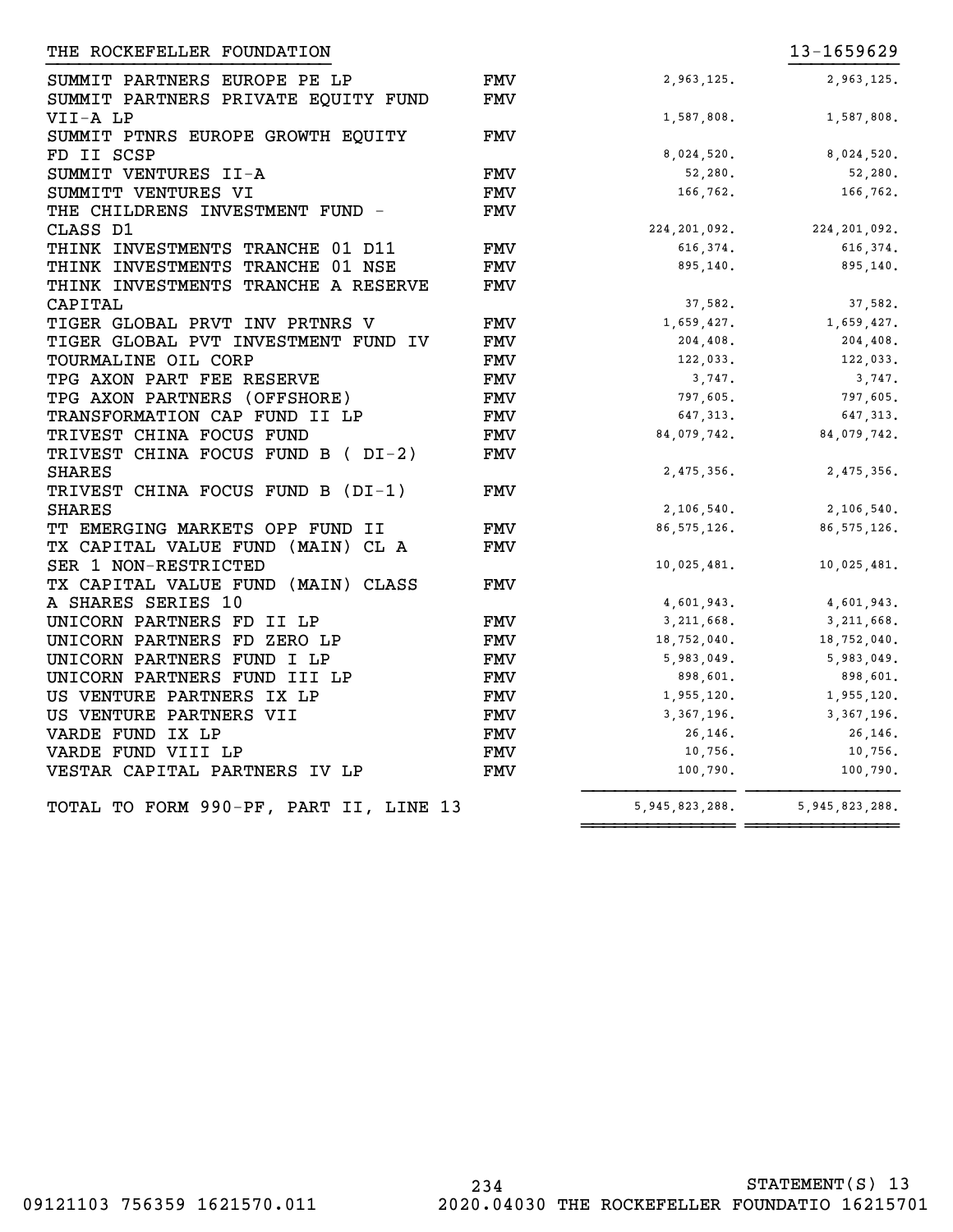~~~~~~~~~~~~~~~~~~~~~~~~~~~~~~~~~~~~~~~~~~~~~~~~~~~~~~~~~~~~~~~~~~~~~~~~~~~~~~FORM 990-PF DEPRECIATION OF ASSETS NOT HELD FOR INVESTMENT STATEMENT 14

}}}}}}}}}}}}}}}}}}}}}}}}}} }}}}}}}}}}

| DESCRIPTION                                                                          | COST OR<br>OTHER BASIS | ACCUMULATED<br>DEPRECIATION | <b>BOOK VALUE</b> |
|--------------------------------------------------------------------------------------|------------------------|-----------------------------|-------------------|
| CONDOMINIUM INTEREST IN 420<br>FIFTH AVE AND IMPROVEMENTS<br>FURNITURE, FIXTURES AND | 0.                     | $\mathbf{0}$ .              | 0.                |
| EOUIPMENT                                                                            | 22,072,992.            | 19, 145, 031.               | 2,927,961.        |
| CONDOMINIUM IMPROVEMENTS                                                             | 2,079,002.             | 0.                          | 2,079,002.        |
| TOTAL TO FM 990-PF, PART II, LN 14                                                   | 24, 151, 994.          | 19, 145, 031.               | 5,006,963.        |

| FORM<br>DF.<br>ິດ 9 N –<br>. . | $\blacksquare$<br>- מסוי<br>JIHEF<br><b>LE</b> | חי<br><b>\TEMENT</b> |
|--------------------------------|------------------------------------------------|----------------------|

| DESCRIPTION                                         | BEGINNING OF<br>YR BOOK VALUE | END OF YEAR<br><b>BOOK VALUE</b> | <b>FAIR MARKET</b><br>VALUE |
|-----------------------------------------------------|-------------------------------|----------------------------------|-----------------------------|
| PROGRAM RELATED INVESTMENTS                         | 35,077,350.                   | 31, 477, 939.                    | 31, 477, 939.               |
| PREPAID PENSION COST                                | 25, 615, 923.                 | 33,701,142.                      | 33,701,142.                 |
| REDEMPTIONS, DIVIDENDS, INTEREST,                   |                               |                                  |                             |
| AND OTHER RECEIVABLES<br>PREPAID FEDERAL EXCISE AND | 593,850.                      | 643,626.                         | 643,626.                    |
| UNRELATED BUSINESS INCOME TAXES                     | 1,224,879.                    | 5,693,601.                       | 5,693,601.                  |
|                                                     | 0.                            | 500,000.                         | 500,000.                    |
| TO FORM 990-PF, PART II, LINE 15                    | 62,512,002.                   | 72,016,308.                      | 72,016,308.                 |

~~~~~~~~~~~~~~~~~~~~~~~~~~~~~~~~~~~~~~~~~~~~~~~~~~~~~~~~~~~~~~~~~~~~~~~~~~~~~~FORM 990-PF OTHER LIABILITIES STATEMENT 16

~~~~~~~~~~~~~~ ~~~~~~~~~~~~~~ ~~~~~~~~~~~~~~

| DESCRIPTION                            | BOY AMOUNT     | EOY AMOUNT     |
|----------------------------------------|----------------|----------------|
| POSTRETIREMENT BENEFIT OBLIGATION      | 21, 173, 688.  | 21, 777, 305.  |
| DEFERRED FEDERAL EXCISE TAX            | 24,109,000.    | 36,517,000.    |
| TERM LOAN PAYABLE                      | 6,633,903.     | 0.             |
| TERM LOAN SWAP LIABILITY               | 58.195.        | 0.             |
| BONDS PAYABLE, NET                     | $\mathbf{0}$ . | 695,092,417.   |
| TOTAL TO FORM 990-PF, PART II, LINE 22 | 51,974,786.    | 753, 386, 722. |
|                                        |                |                |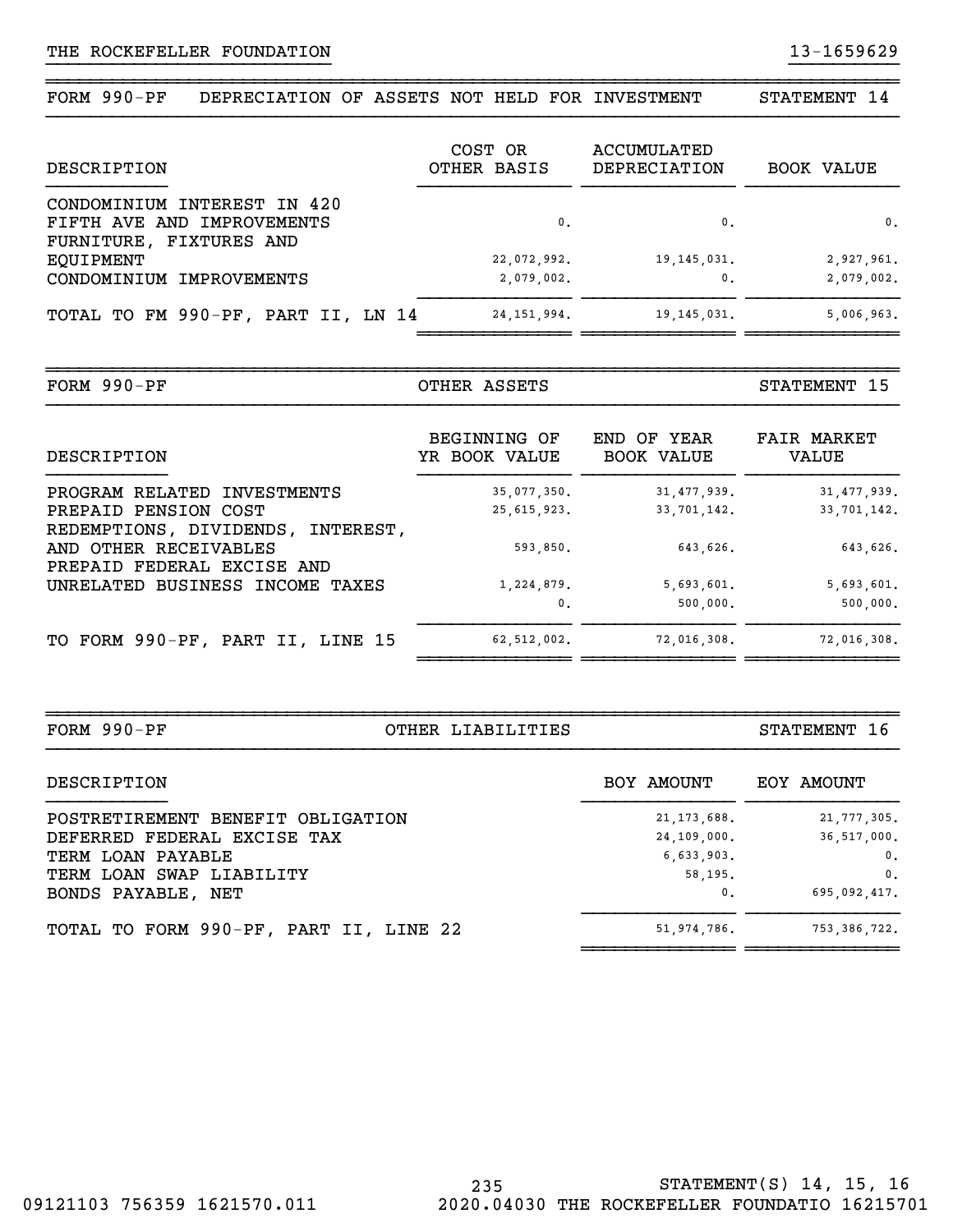### FORM 990-PF NAME OF FOREIGN COUNTRY IN WHICH STATEMENT 17 ORGANIZATION HAS FINANCIAL INTEREST

### NAME OF COUNTRY

INDIA ITALY UNITED KINGDOM KENYA THAILAND

| FORM 990-PF                            | TRANSFERS TO CONTROLLED ENTITIES<br>PART VII-A, LINE 11 | STATEMENT 18   |
|----------------------------------------|---------------------------------------------------------|----------------|
| NAME OF CONTROLLED ENTITY              |                                                         | EMPLOYER ID NO |
| RF CATALYTIC CAPITAL, INC.             |                                                         | 85-2150251     |
| ADDRESS                                |                                                         |                |
| 420 FIFTH AVENUE<br>NEW YORK, NY 10018 |                                                         |                |
| DESCRIPTION OF TRANSFER                |                                                         |                |
| <b>GRANT</b>                           |                                                         |                |
|                                        |                                                         |                |

}}}}}}}}}}}}}}

}}}}}}}}}}}}}}}}}}}}}}}}}}}}}}}}}}}}}}}}}}}}}}}}}}}}}}}}}}}}} }}}}}}}}}}}}}}

 $~\sim$   $~\sim$   $~\sim$   $~\sim$   $~\sim$   $~\sim$   $~\sim$   $~\sim$   $~\sim$   $~\sim$   $~\sim$   $~\sim$   $~\sim$   $~\sim$   $~\sim$   $~\sim$   $~\sim$   $~\sim$   $~\sim$   $~\sim$   $~\sim$   $~\sim$   $~\sim$   $~\sim$   $~\sim$   $~\sim$   $~\sim$   $~\sim$   $~\sim$   $~\sim$   $~\sim$   $~\sim$   $~\sim$   $~\sim$   $~\sim$   $~\sim$   $~\sim$ 

}}}}}}}}}}}}}}}}}}}}}}}}}} }}}}}}}}}}

~~~~~~~~~~~~~~~~~~~~~~~~~~~~~~~~~~~~~~~~~~~~~~~~~~~~~~~~~~~~~~~~~~~~~~~~~~~~~~

 AMOUNT OF TRANSFER

2,250,000.

TOTAL AMOUNT OF TRANSFERS TO CONTROLLED ENTITIES  $2,250,000$ .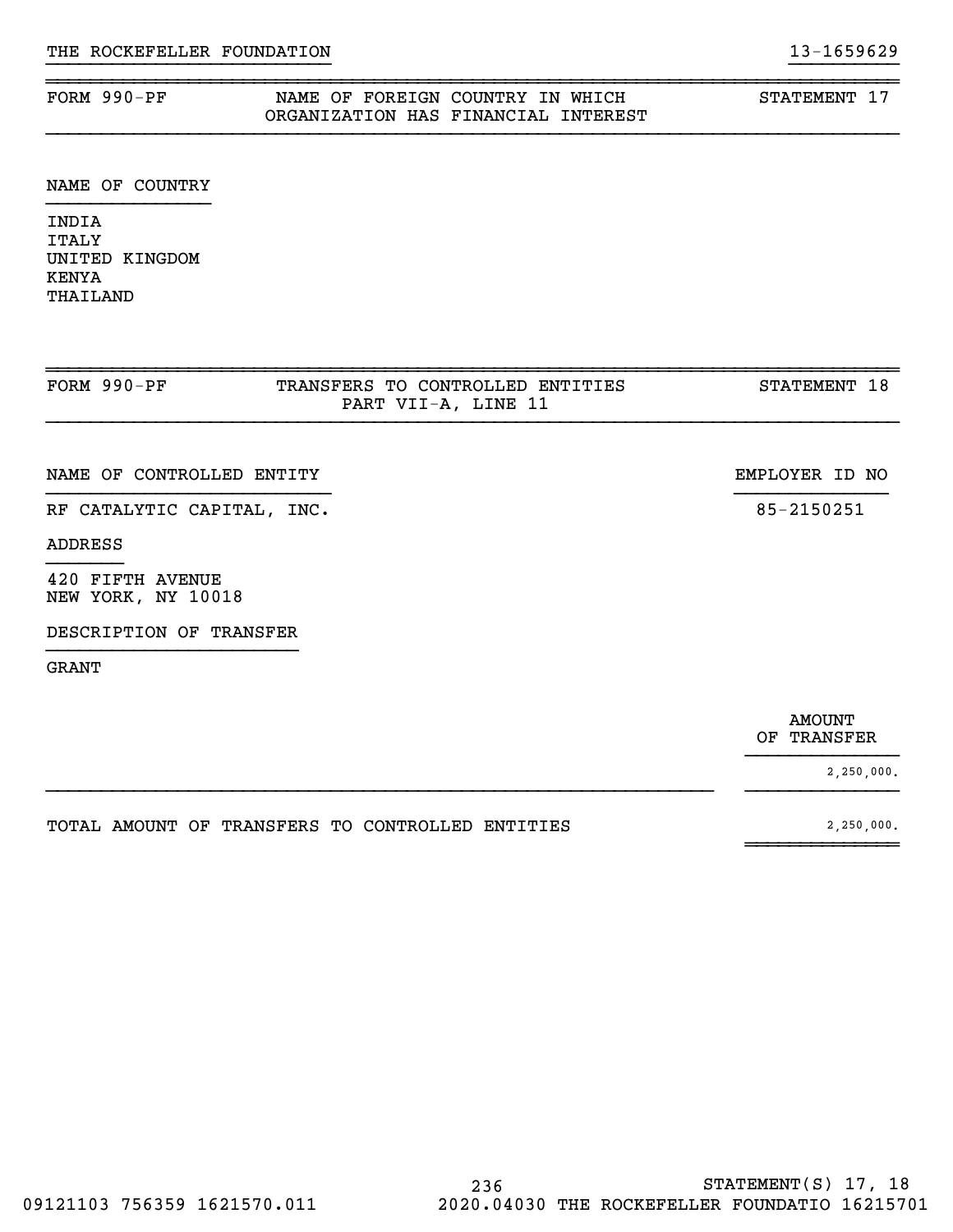| FORM 990-PF<br>SCHEDULE OF CONTROLLED ENTITIES<br>PART VII-A, LINE 11 |                                        | STATEMENT 19   |
|-----------------------------------------------------------------------|----------------------------------------|----------------|
| NAME OF CONTROLLED ENTITY                                             |                                        | EMPLOYER ID NO |
| PX VENTURE (A), LLC (SEE STMT 31)                                     |                                        | 84-1995535     |
| ADDRESS                                                               | EXCESS BUSINESS HOLDING [ ] YES [X] NO |                |
| 51 ASTOR PLACE, 10TH FLOOR<br>NEW YORK, NY 10003                      |                                        |                |
| NAME OF CONTROLLED ENTITY                                             |                                        | EMPLOYER ID NO |
| RF CATALYTIC CAPITAL, INC.                                            |                                        | 85-2150251     |
| ADDRESS                                                               | EXCESS BUSINESS HOLDING [ ] YES [X] NO |                |
| 420 FIFTH AVENUE<br>NEW YORK, NY 10018                                |                                        |                |

~~~~~~~~~~~~~~~~~~~~~~~~~~~~~~~~~~~~~~~~~~~~~~~~~~~~~~~~~~~~~~~~~~~~~~~~~~~~~~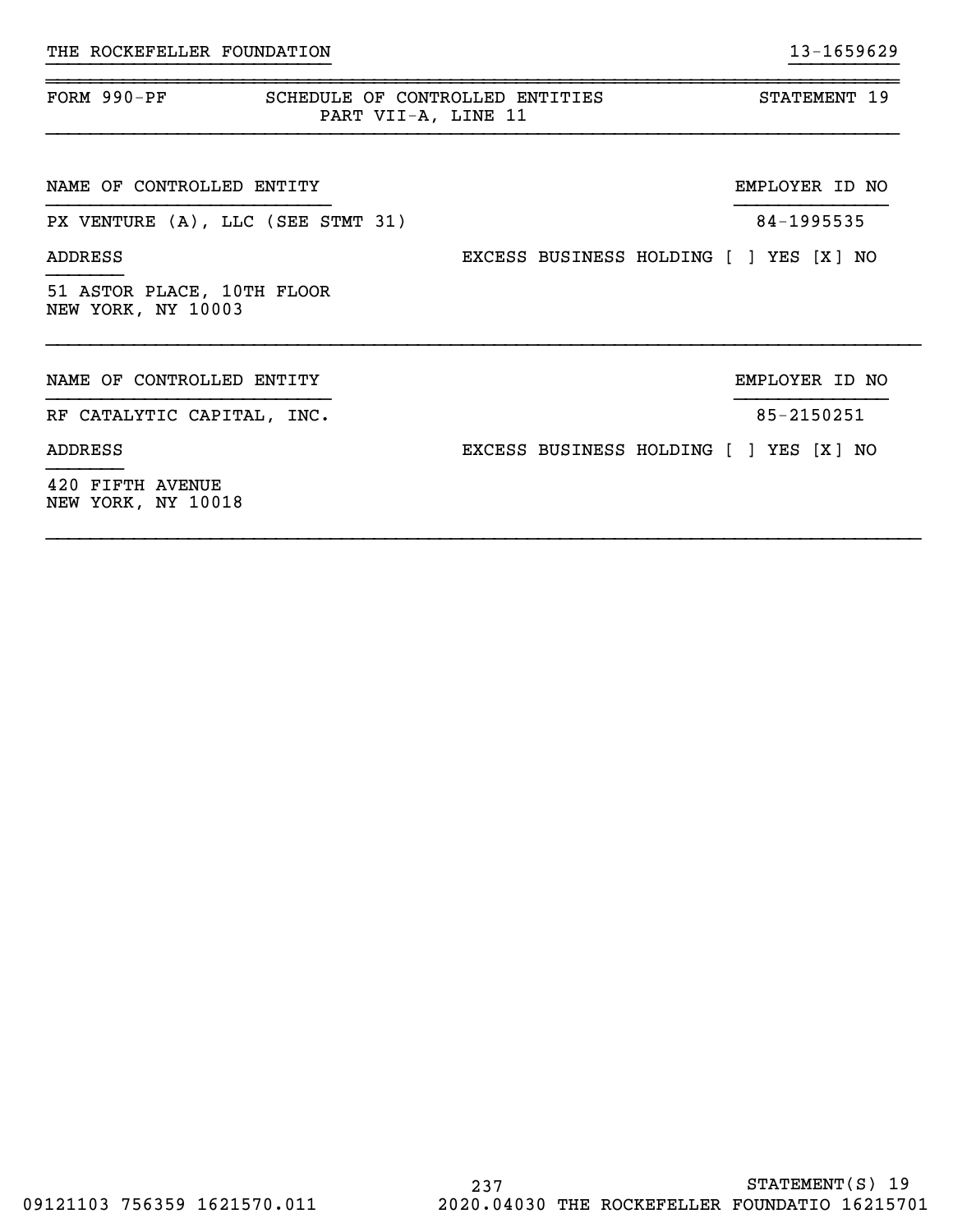# FORM 990-PF PART VIII - LIST OF OFFICERS, DIRECTORS STATEMENT 20 TRUSTEES AND FOUNDATION MANAGERS

}}}}}}}}}}}}}}}}}}}}}}}}}} }}}}}}}}}}

~~~~~~~~~~~~~~~~~~~~~~~~~~~~~~~~~~~~~~~~~~~~~~~~~~~~~~~~~~~~~~~~~~~~~~~~~~~~~~

| NAME AND ADDRESS                                                                                     | TITLE AND COMPEN- BEN PLAN EXPENSE<br>AVRG HRS/WK SATION CONTRIB ACCOUNT |         | EMPLOYEE      |                           |
|------------------------------------------------------------------------------------------------------|--------------------------------------------------------------------------|---------|---------------|---------------------------|
| RICHARD D. PARSONS<br>C/O FOUNDATION, 420 FIFTH AVENUE<br>NEW YORK, NY 10018                         | TRUSTEE, CHAIR<br>2.00                                                   |         | $11,000$ , 0. | $\overline{\phantom{a}}$  |
| <b>AGNES BINAGWAHO</b><br>C/O FOUNDATION, 420 FIFTH AVENUE<br>NEW YORK, NY 10018                     | TRUSTEE<br>2,00                                                          |         | $16,000.$ 0.  | $\overline{\phantom{a}}$  |
| MELLODY HOBSON<br>C/O FOUNDATION, 420 FIFTH AVENUE<br>NEW YORK, NY 10018                             | TRUSTEE<br>2,00                                                          |         | $10,500.$ 0.  | $\overline{\phantom{a}}$  |
| WALTER ISAACSON - THROUGH 1/3/2020 TRUSTEE<br>C/O FOUNDATION, 420 FIFTH AVENUE<br>NEW YORK, NY 10018 | 0.00                                                                     | 0.      | 0.            | $\overline{\phantom{a}}$  |
| DONALD KABERUKA<br>C/O FOUNDATION, 420 FIFTH AVENUE<br>NEW YORK, NY 10018                            | <b>TRUSTEE</b><br>2.00                                                   |         |               | $\overline{\mathbf{0}}$ . |
| MARTIN LEIBOWITZ<br>C/O FOUNDATION, 420 FIFTH AVENUE<br>NEW YORK, NY 10018                           | <b>TRUSTEE</b><br>2,50                                                   |         | $11,000.$ 0.  | $\overline{\phantom{a}}$  |
| YIFEI LI<br>C/O FOUNDATION, 420 FIFTH AVENUE<br>NEW YORK, NY 10018                                   | TRUSTEE<br>2,00                                                          |         | $11,000.$ 0.  | $\overline{\phantom{a}}$  |
| NDIDI OKONKWO NWUNELI<br>C/O FOUNDATION, 420 FIFTH AVENUE<br>NEW YORK, NY 10018                      | <b>TRUSTEE</b><br>2,00                                                   | 11,000. | 0.            | 0.                        |
| PAUL POLMAN<br>C/O FOUNDATION, 420 FIFTH AVENUE<br>NEW YORK, NY 10018                                | TRUSTEE<br>2,50                                                          | 17,500. | 0.            | 0.                        |
| SHARON PERCY ROCKEFELLER<br>C/O FOUNDATION, 420 FIFTH AVENUE<br>NEW YORK, NY 10018                   | TRUSTEE<br>2,00                                                          | 11,000. | $\mathbf 0$ . | 0.                        |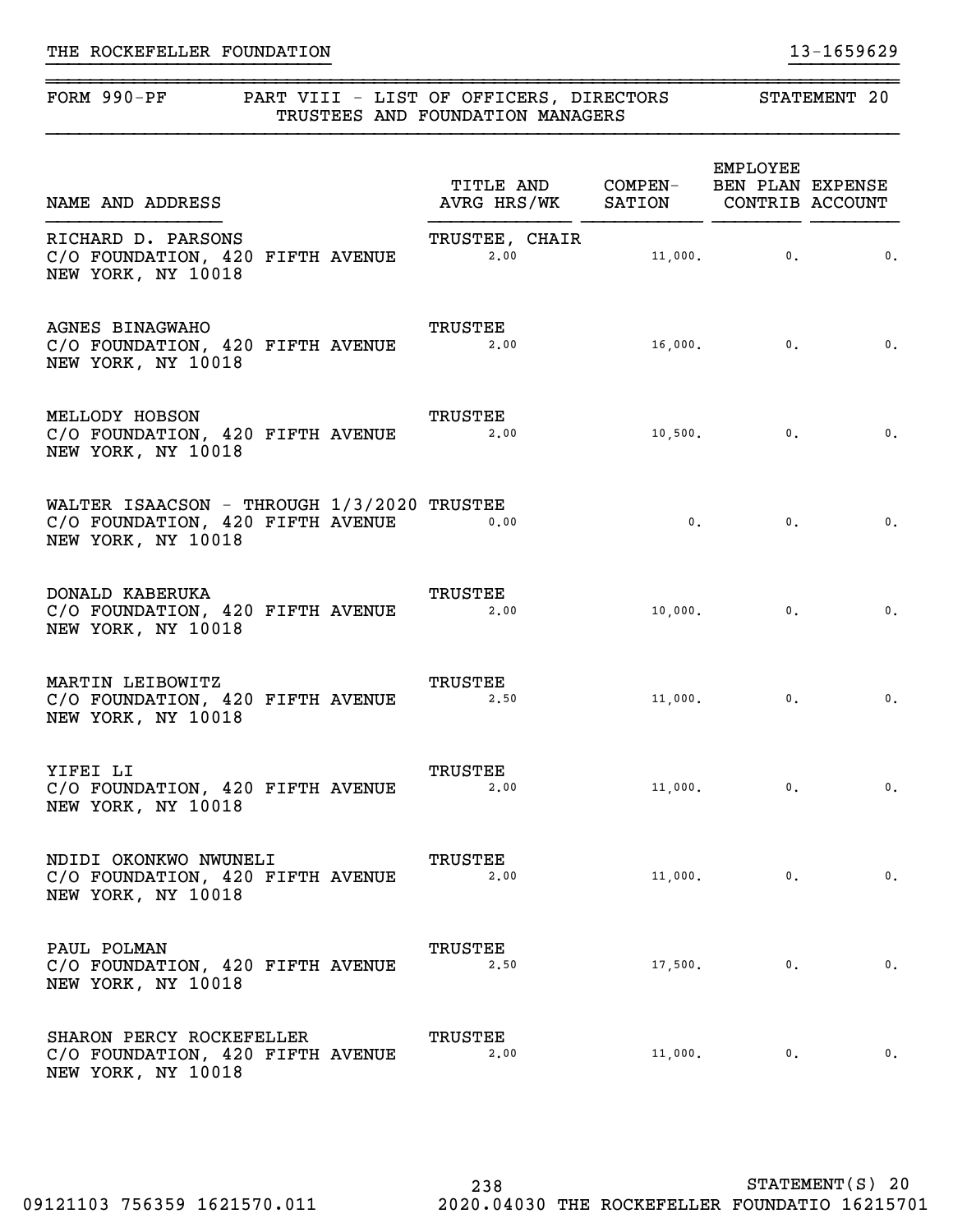| THE ROCKEFELLER FOUNDATION                                                            |                                               |              |                       | 13-1659629                |
|---------------------------------------------------------------------------------------|-----------------------------------------------|--------------|-----------------------|---------------------------|
| JUAN MANUEL SANTOS CALDERON<br>C/O FOUNDATION, 420 FIFTH AVENUE<br>NEW YORK, NY 10018 | TRUSTEE<br>2,00                               | 8,000.       | 0.                    | $\mathbf{0}$ .            |
| ADAM SILVER<br>C/O FOUNDATION, 420 FIFTH AVENUE<br>NEW YORK, NY 10018                 | TRUSTEE<br>2,00                               |              | $8,000.$ 0.           | $\overline{\mathbf{0}}$ . |
| JAMES G. STAVRIDIS<br>C/O FOUNDATION, 420 FIFTH AVENUE<br>NEW YORK, NY 10018          | TRUSTEE<br>2.50                               |              | $11,000.$ 0.          | $\overline{\mathbf{0}}$ . |
| PATRICIA STONESIFER<br>C/O FOUNDATION, 420 FIFTH AVENUE<br>NEW YORK, NY 10018         | <b>TRUSTEE</b><br>2.50                        |              | $10,500.$ 0.          | $\overline{\mathbf{0}}$ . |
| RAVI VENKATESAN<br>C/O FOUNDATION, 420 FIFTH AVENUE<br>NEW YORK, NY 10018             | TRUSTEE<br>2.50                               |              | $11,000.$ 0.          | $\mathbf{0}$ .            |
| RAJEEV J. SHAH<br>C/O FOUNDATION, 420 FIFTH AVENUE<br>NEW YORK, NY 10018              | PRESIDENT<br>35.00                            |              | $1,223,622.$ 79,202.  | $\overline{\mathbf{0}}$ . |
| STEVEN VANROEKEL<br>C/O FOUNDATION, 420 FIFTH AVENUE<br>NEW YORK, NY 10018            | CHIEF OPERATING OFFICER<br>34,00              |              | 568,021. 78,337.      | $\overline{\mathbf{0}}$ . |
| CHUN LAI<br>C/O FOUNDATION, 420 FIFTH AVENUE<br>NEW YORK, NY 10018                    | CHIEF INVESTMENT OFFICER<br>35.00             |              | 1, 239, 282, 79, 702. | $\overline{\phantom{a}}$  |
| DOMINICK IMPEMBA<br>C/O FOUNDATION, 420 FIFTH AVENUE<br>NEW YORK, NY 10018            | TREASURER & CFO<br>30.00                      |              | 430,856. 80,462.      | $\mathbf{0}$ .            |
| MARIA R. SANTOS VALENTIN<br>C/O FOUNDATION, 420 FIFTH AVENUE<br>NEW YORK, NY 10018    | SVP/CHIEF LEGAL, ETHICS & GOVERNANCE<br>17.50 | 499,946.     | 68,126.               | $\mathbf{0}$ .            |
| TOTALS INCLUDED ON 990-PF, PAGE 6, PART VIII                                          |                                               | 4, 119, 227. | 385,829.              | 0.                        |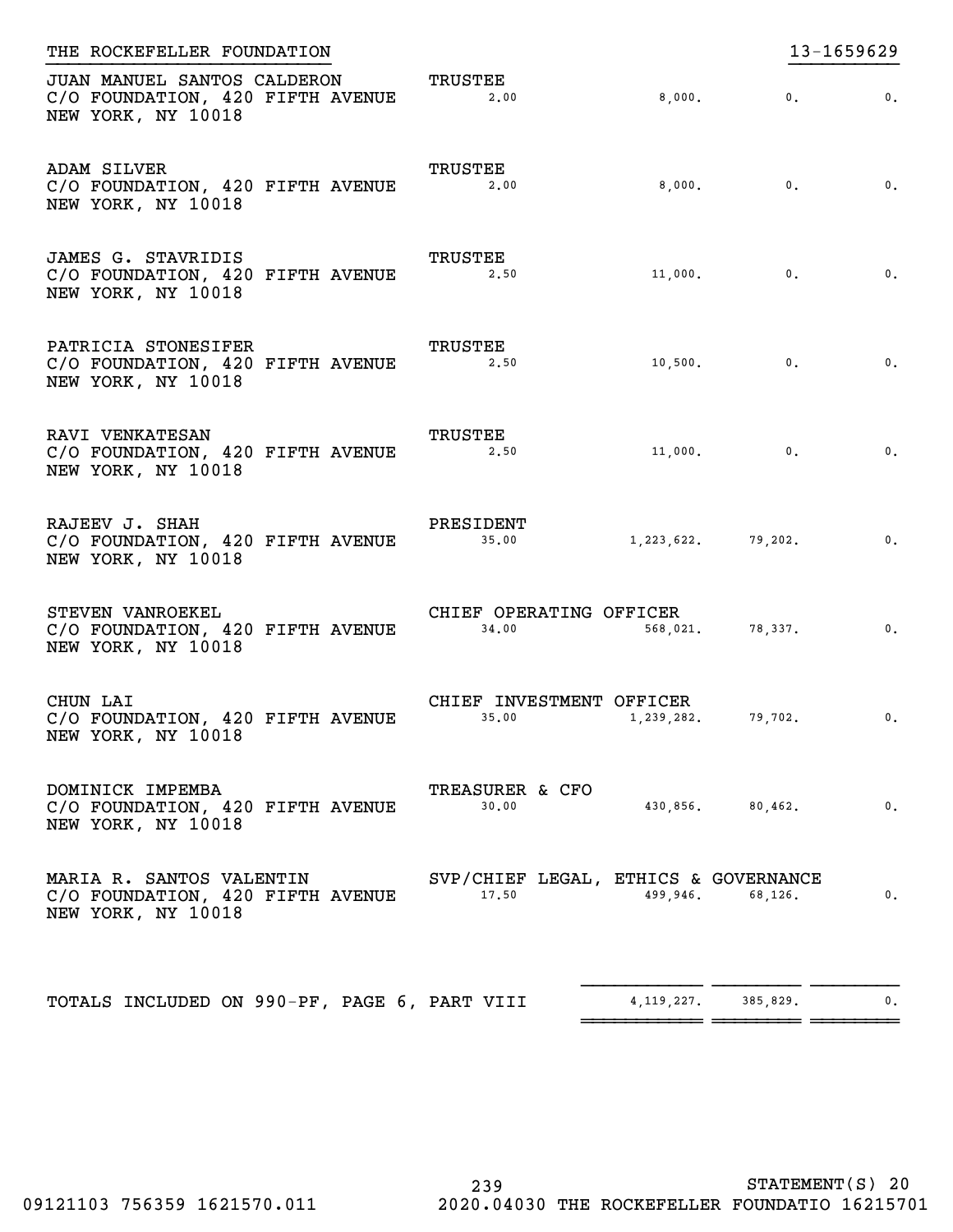FORM 990-PF EXPENDITURE RESPONSIBILITY STATEMENT STATEMENT 21 PART VII-B, LINE 5C

}}}}}}}}}}}}}}}}}}}}}}}}}} }}}}}}}}}}

~~~~~~~~~~~~~~~~~~~~~~~~~~~~~~~~~~~~~~~~~~~~~~~~~~~~~~~~~~~~~~~~~~~~~~~~~~~~~~

GRANTEE'S NAME

AAVISHKAAR INDIA MICRO VENTURE CAPITAL FUND

GRANTEE'S ADDRESS

512, 5TH FLOOR, PLAM SPRING, LINK RD., MALAD (W) MUMBAI, INDIA, 400 064

| GRANT AMOUNT | DATE OF GRANT | AMOUNT EXPENDED |
|--------------|---------------|-----------------|
| 361,843.     | 06/30/09      | 307.888.        |

PURPOSE OF GRANT

PAYMENT TOWARD A \$1,000,000 PROGRAM-RELATED INVESTMENT COMMITMENT IN SUPPORT OF A MICRO-EQUITY FUND WITH A MISSION TO PROMOTE SUSTAINABLE ECONOMIC DEVELOPMENT BY ENCOURAGING ENTREPRENEURSHIP AMONG LOWER-INCOME PEOPLE IN INDIA

DATES OF REPORTS BY GRANTEE

PRIOR REPORTS+ 09/02/20, 09/15/20, 11/13/20, 03/15/21, 06/07/21, 08/16/21

ANY DIVERSION BY GRANTEE }}}}}}}}}}}}}}}}}}}}}}}}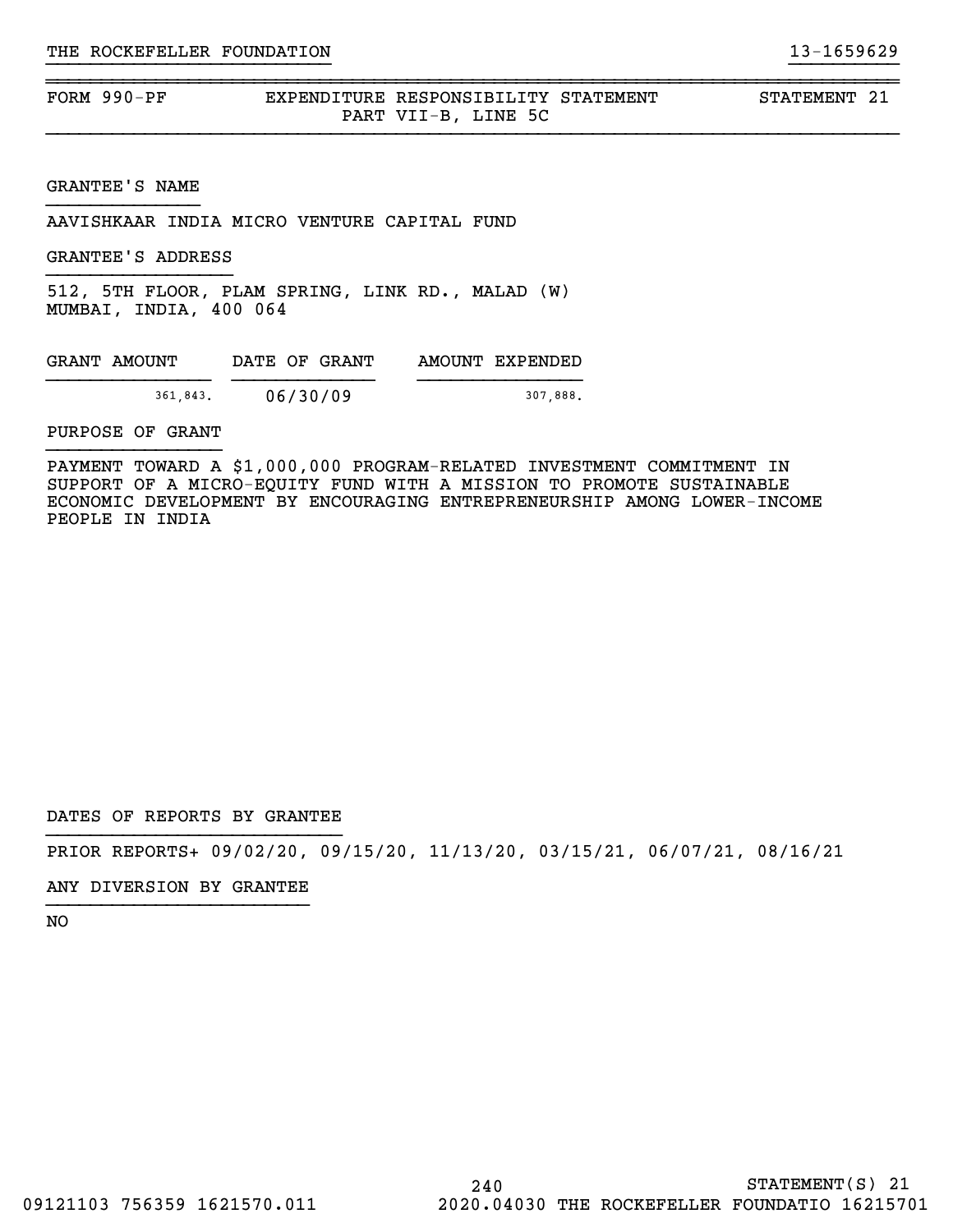AAVISHKAAR INDIA MICRO VENTURE CAPITAL FUND

GRANTEE'S ADDRESS

512, 5TH FLOOR, PLAM SPRING, LINK RD., MALAD (W) MUMBAI, INDIA, 400 064

GRANT AMOUNT DATE OF GRANT AMOUNT EXPENDED }}}}}}}}}}}}}}} }}}}}}}}}}}}} }}}}}}}}}}}}}}} 493,281. 11/16/10 0.

PURPOSE OF GRANT

PAYMENT TOWARD A \$1,000,000 PROGRAM-RELATED INVESTMENT COMMITMENT IN SUPPORT OF A MICRO-EQUITY FUND WITH A MISSION TO PROMOTE SUSTAINABLE ECONOMIC DEVELOPMENT BY ENCOURAGING ENTREPRENEURSHIP AMONG LOWER-INCOME PEOPLE IN INDIA

}}}}}}}}}}}}}}}}}}}}}}}}}} }}}}}}}}}}

DATES OF REPORTS BY GRANTEE

PRIOR REPORTS+ 09/02/20, 09/15/20, 11/13/20, 03/15/21, 06/07/21, 08/16/21

ANY DIVERSION BY GRANTEE }}}}}}}}}}}}}}}}}}}}}}}}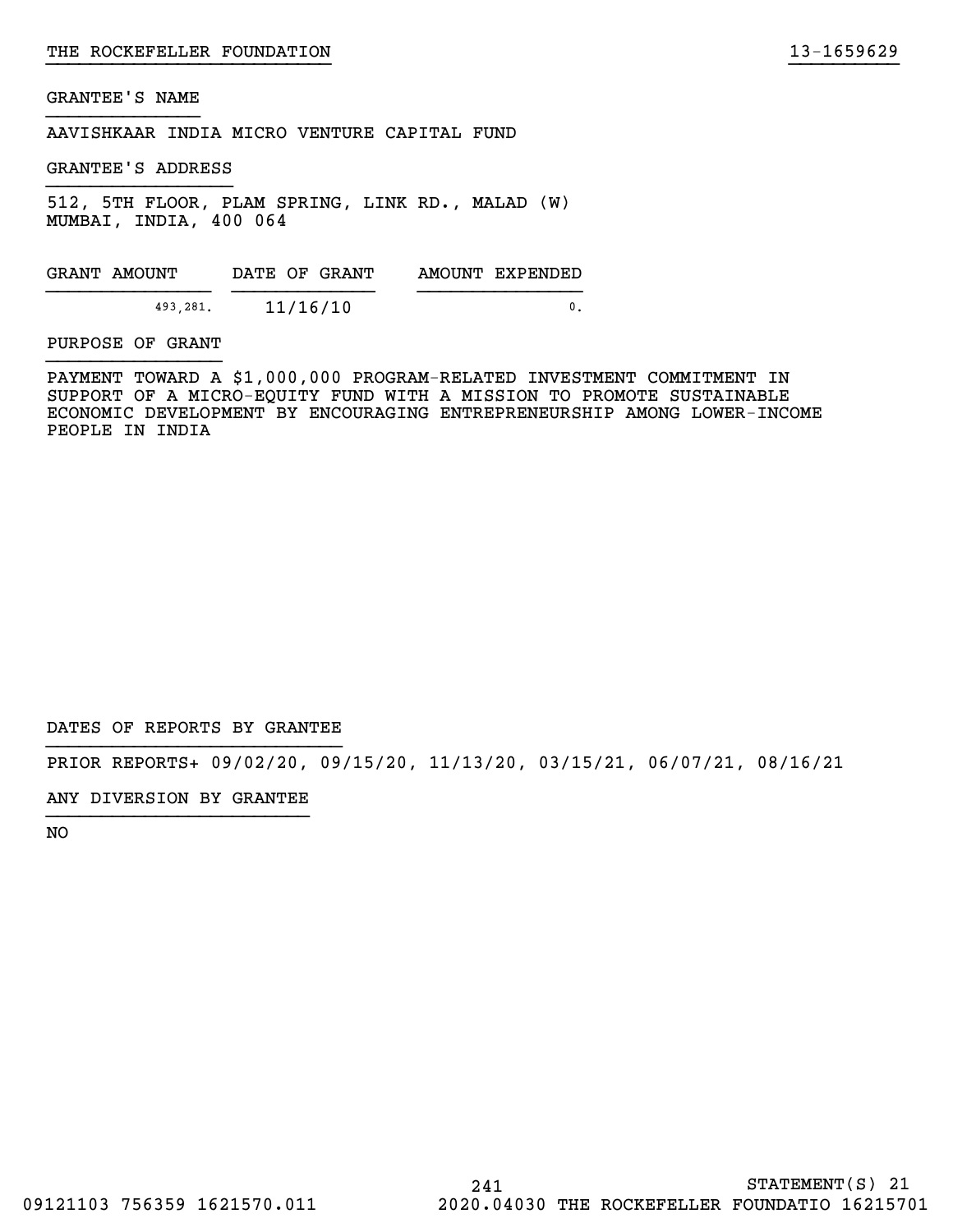AAVISHKAAR INDIA MICRO VENTURE CAPITAL FUND

GRANTEE'S ADDRESS

512, 5TH FLOOR, PLAM SPRING, LINK RD., MALAD (W) MUMBAI, INDIA, 400 064

GRANT AMOUNT DATE OF GRANT AMOUNT EXPENDED }}}}}}}}}}}}}}} }}}}}}}}}}}}} }}}}}}}}}}}}}}} 135,646. 11/15/11 0.

PURPOSE OF GRANT

PAYMENT TOWARD A \$1,000,000 PROGRAM-RELATED INVESTMENT COMMITMENT IN SUPPORT OF A MICRO-EQUITY FUND WITH A MISSION TO PROMOTE SUSTAINABLE ECONOMIC DEVELOPMENT BY ENCOURAGING ENTREPRENEURSHIP AMONG LOWER-INCOME PEOPLE IN INDIA

}}}}}}}}}}}}}}}}}}}}}}}}}} }}}}}}}}}}

DATES OF REPORTS BY GRANTEE

PRIOR REPORTS+ 09/02/20, 09/15/20, 11/13/20, 03/15/21, 06/07/21, 08/16/21

ANY DIVERSION BY GRANTEE }}}}}}}}}}}}}}}}}}}}}}}}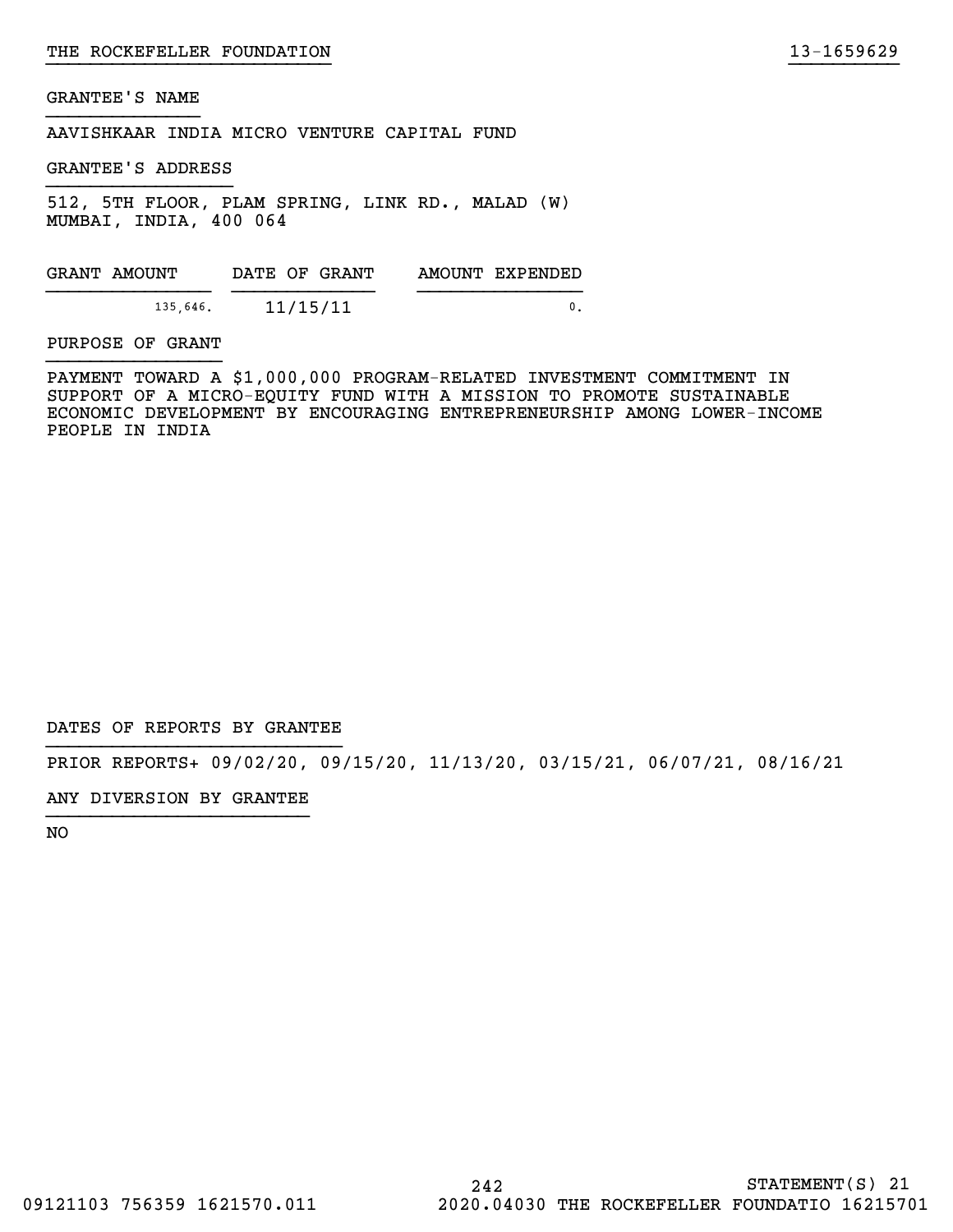AAVISHKAAR INDIA MICRO VENTURE CAPITAL FUND

GRANTEE'S ADDRESS

512, 5TH FLOOR, PLAM SPRING, LINK RD., MALAD (W) MUMBAI, INDIA, 400 064

GRANT AMOUNT DATE OF GRANT AMOUNT EXPENDED }}}}}}}}}}}}}}} }}}}}}}}}}}}} }}}}}}}}}}}}}}} 73,125. 02/13/13 0.

PURPOSE OF GRANT

PAYMENT TOWARD A \$80,000 PROGRAM-RELATED INVESTMENT IN SUPPORT OF A MICRO-EQUITY FUND WITH A MISSION TO PROMOTE SUSTAINABLE ECONOMIC DEVELOPMENT BY ENCOURAGING ENTREPRENEURSHIP AMONG LOWER-INCOME PEOPLE IN INDIA.

}}}}}}}}}}}}}}}}}}}}}}}}}} }}}}}}}}}}

DATES OF REPORTS BY GRANTEE

PRIOR REPORTS+ 09/02/20, 09/15/20, 11/13/20, 03/15/21, 06/07/21, 08/16/21

ANY DIVERSION BY GRANTEE }}}}}}}}}}}}}}}}}}}}}}}}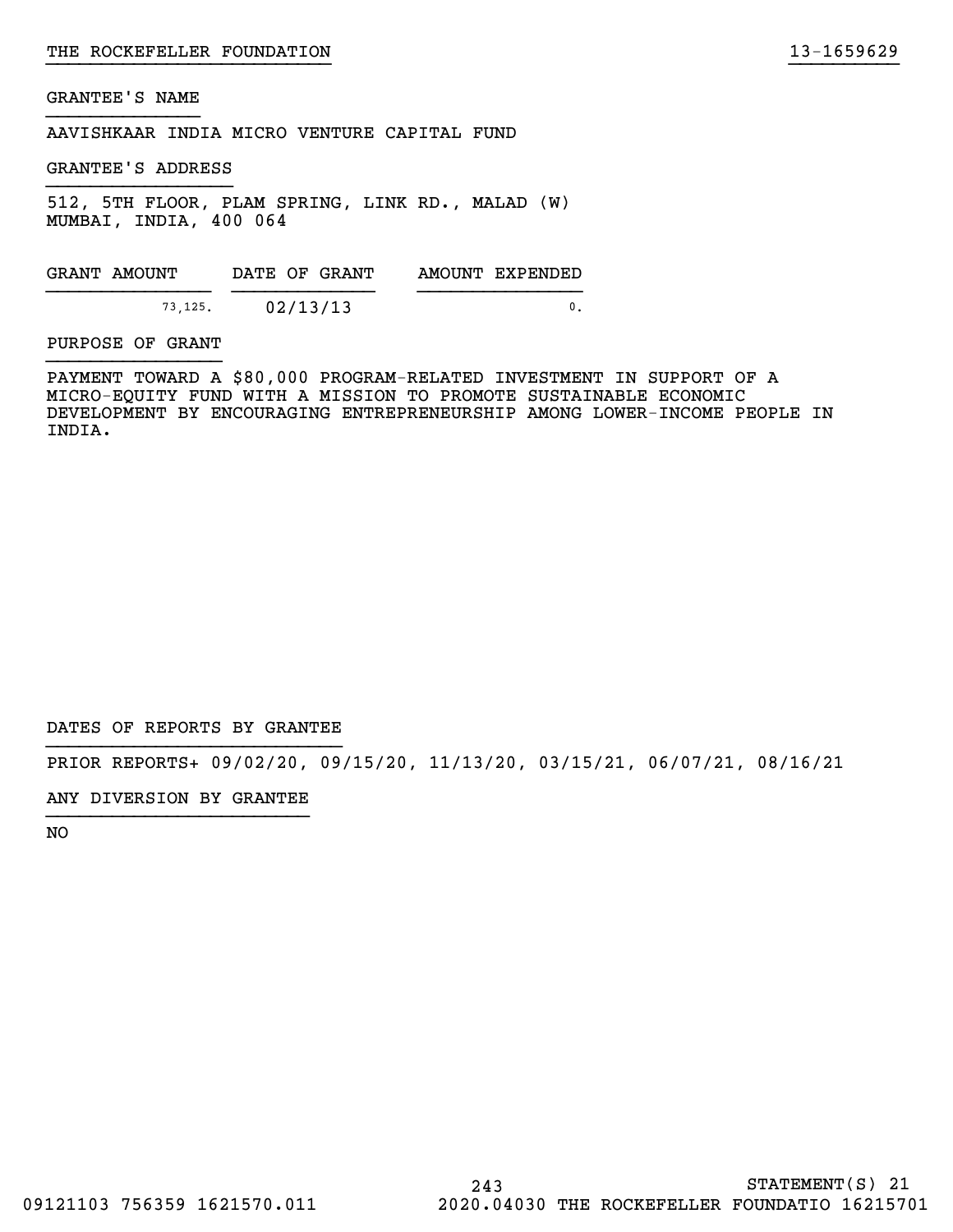ACUMEN CAPITAL MARKETS I, LP

GRANTEE'S ADDRESS

76 NINTH AVENUE SUITE 315 NEW YORK, NY 10011

| GRANT AMOUNT | DATE OF GRANT | AMOUNT EXPENDED |
|--------------|---------------|-----------------|
| 630,000.     | 12/29/08      | 630,000.        |

PURPOSE OF GRANT

PAYMENT TOWARD A \$3,500,000 PROGRAM-RELATED INVESTMENT COMMITMENT IN SUPPORT OF A DEBT AND EQUITY FUND TO PROMOTE SUSTAINABLE ECONOMIC DEVELOPMENT BY ENCOURAGING SOCIAL ENTREPRENEURSHIP AMONG LOWER-INCOME PEOPLE IN EAST AFRICA AND SOUTH ASIA

}}}}}}}}}}}}}}}}}}}}}}}}}} }}}}}}}}}}

DATES OF REPORTS BY GRANTEE

PRIOR REPORTS+ 01/23/19, 05/06/19, 08/20/19, 02/21/20, 10/21/21, 04/09/21

ANY DIVERSION BY GRANTEE }}}}}}}}}}}}}}}}}}}}}}}}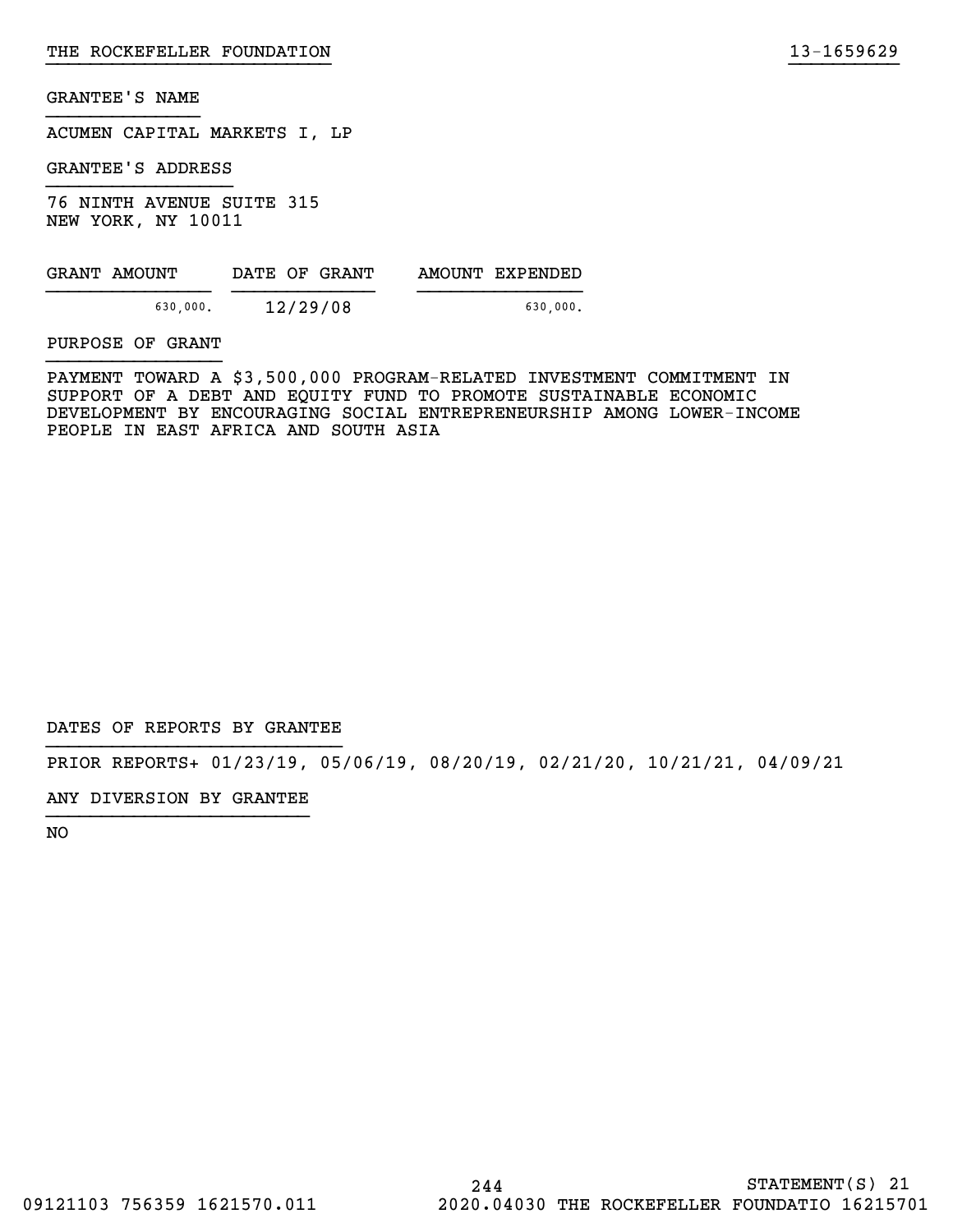ACUMEN CAPITAL MARKETS I, LP

GRANTEE'S ADDRESS

76 NINTH AVENUE, SUITE 315 NEW YORK, NY 10011

| GRANT AMOUNT | DATE OF GRANT | AMOUNT EXPENDED |
|--------------|---------------|-----------------|
| 875,000.     | 11/13/11      | 875,000.        |

PURPOSE OF GRANT

PAYMENT TOWARD A \$3,500,000 PROGRAM-RELATED INVESTMENT COMMITMENT IN SUPPORT OF A DEBT AND EQUITY FUND TO PROMOTE SUSTAINABLE ECONOMIC DEVELOPMENT BY ENCOURAGING SOCIAL ENTREPRENEURSHIP AMONG LOWER-INCOME PEOPLE IN EAST AFRICA AND SOUTH ASIA

}}}}}}}}}}}}}}}}}}}}}}}}}} }}}}}}}}}}

DATES OF REPORTS BY GRANTEE

PRIOR REPORTS+ 01/23/19, 05/06/19, 08/20/19, 02/21/20, 10/21/21, 04/09/21

ANY DIVERSION BY GRANTEE }}}}}}}}}}}}}}}}}}}}}}}}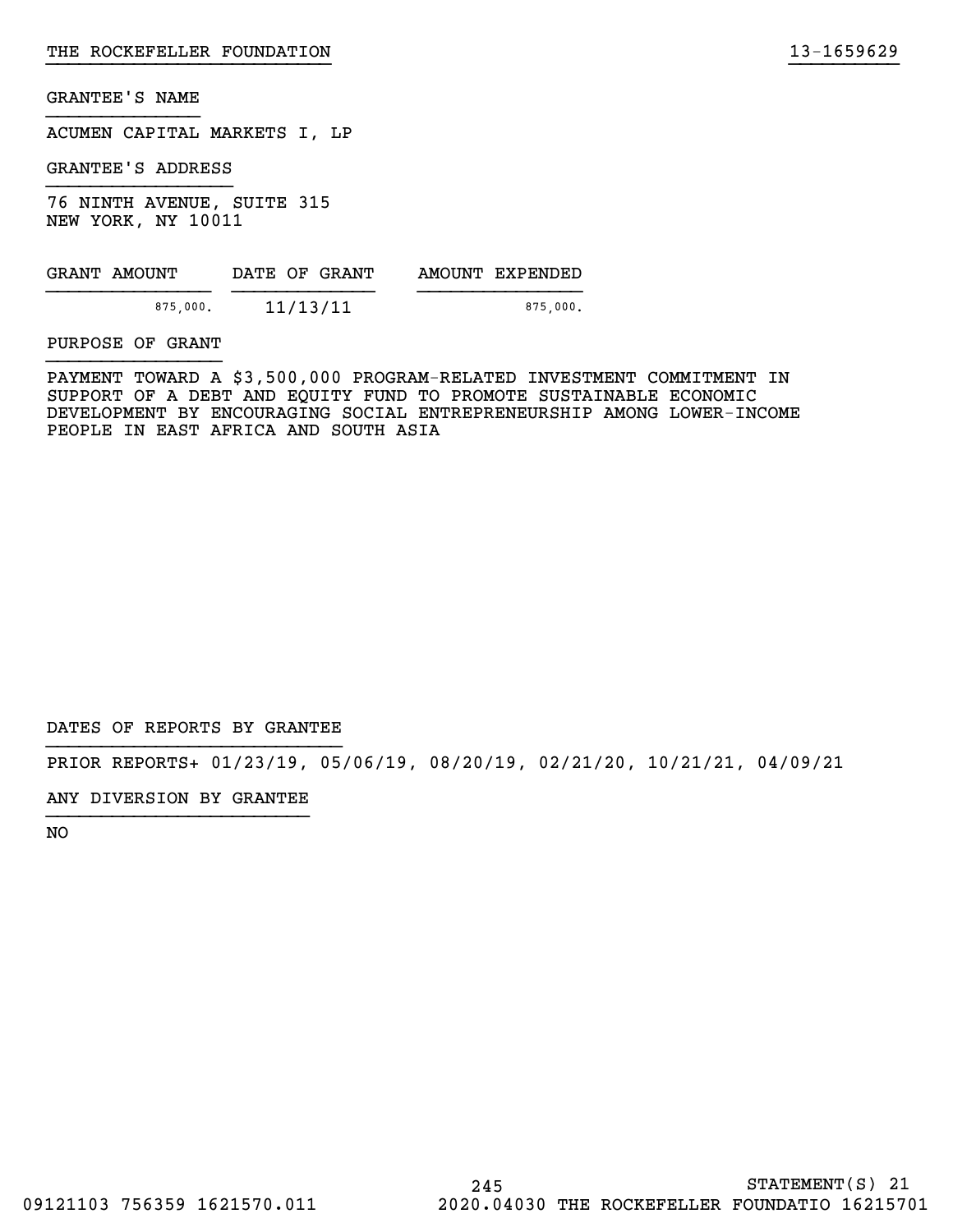ACUMEN CAPITAL MARKETS I, LP

GRANTEE'S ADDRESS

76 NINTH AVENUE, SUITE 315 NEW YORK, NY 10011

| GRANT AMOUNT | DATE OF GRANT | AMOUNT EXPENDED |
|--------------|---------------|-----------------|
| 1,750,000.   | 12/19/13      | $1,750,000$ .   |

PURPOSE OF GRANT

PAYMENT TOWARD A \$3,500,000 PROGRAM-RELATED INVESTMENT COMMITMENT IN SUPPORT OF A DEBT AND EQUITY FUND TO PROMOTE SUSTAINABLE ECONOMIC DEVELOPMENT BY ENCOURAGING SOCIAL ENTREPRENEURSHIP AMONG LOWER-INCOME PEOPLE IN EAST AFRICA AND SOUTH ASIA

}}}}}}}}}}}}}}}}}}}}}}}}}} }}}}}}}}}}

DATES OF REPORTS BY GRANTEE

PRIOR REPORTS+ 01/23/19, 05/06/19, 08/20/19, 02/21/20, 10/21/21, 04/09/21

ANY DIVERSION BY GRANTEE }}}}}}}}}}}}}}}}}}}}}}}}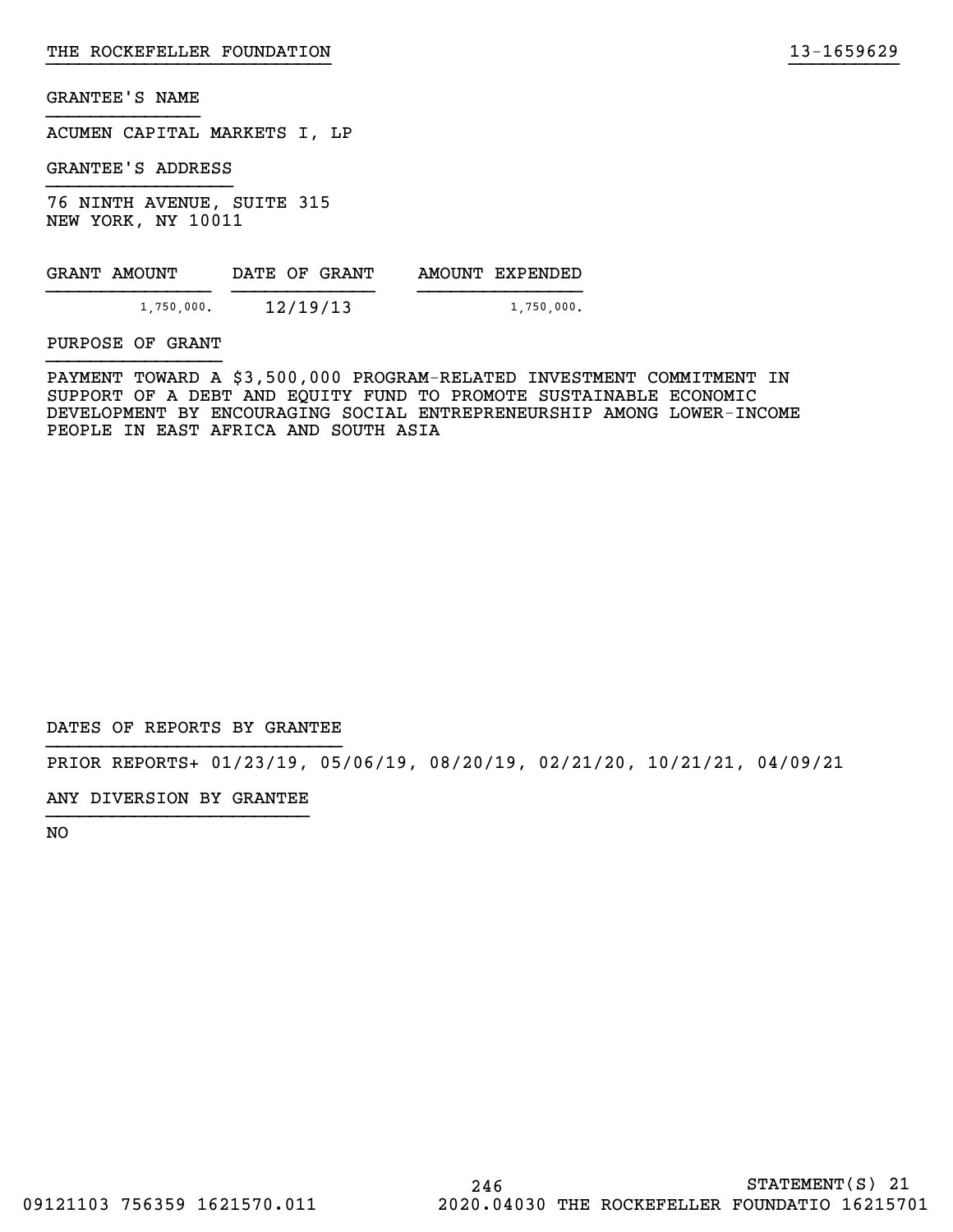ACUMEN CAPITAL MARKETS I, LP

GRANTEE'S ADDRESS

76 NINTH AVENUE, SUITE 315 NEW YORK, NY 10011

| GRANT AMOUNT | DATE OF GRANT | AMOUNT EXPENDED |
|--------------|---------------|-----------------|
| 125,543.     | 01/13/17      | 125,543.        |

PURPOSE OF GRANT

PAYMENT TOWARD A \$3,500,000 PROGRAM-RELATED INVESTMENT COMMITMENT IN SUPPORT OF A DEBT AND EQUITY FUND TO PROMOTE SUSTAINABLE ECONOMIC DEVELOPMENT BY ENCOURAGING SOCIAL ENTREPRENEURSHIP AMONG LOWER-INCOME PEOPLE IN EAST AFRICA AND SOUTH ASIA

}}}}}}}}}}}}}}}}}}}}}}}}}} }}}}}}}}}}

DATES OF REPORTS BY GRANTEE

PRIOR REPORTS+ 01/23/19, 05/06/19, 08/20/19, 02/21/20, 10/21/21, 04/09/21

ANY DIVERSION BY GRANTEE }}}}}}}}}}}}}}}}}}}}}}}}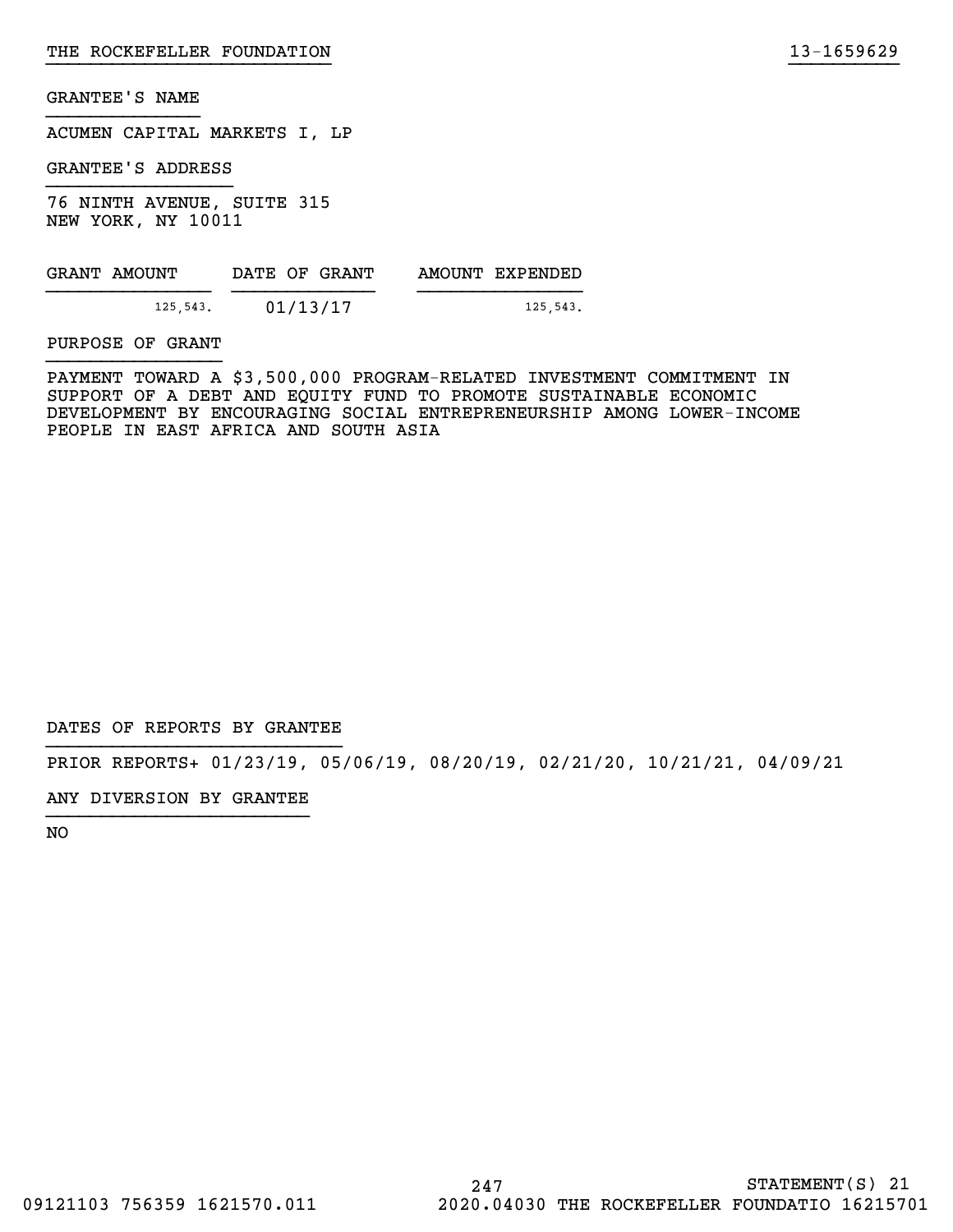ACUMEN CAPITAL MARKETS I, LP

GRANTEE'S ADDRESS

76 NINTH AVENUE, SUITE 315 NEW YORK, NY 10011

| GRANT AMOUNT | DATE OF GRANT | AMOUNT EXPENDED |
|--------------|---------------|-----------------|
| 119,457.     | 11/29/18      | 119.457.        |

PURPOSE OF GRANT

PAYMENT TOWARD A \$3,500,000 PROGRAM-RELATED INVESTMENT COMMITMENT IN SUPPORT OF A DEBT AND EQUITY FUND TO PROMOTE SUSTAINABLE ECONOMIC DEVELOPMENT BY ENCOURAGING SOCIAL ENTREPRENEURSHIP AMONG LOWER-INCOME PEOPLE IN EAST AFRICA AND SOUTH ASIA

}}}}}}}}}}}}}}}}}}}}}}}}}} }}}}}}}}}}

DATES OF REPORTS BY GRANTEE

PRIOR REPORTS+ 01/23/19, 05/06/19, 08/20/19, 02/21/20, 10/21/21, 04/09/21

ANY DIVERSION BY GRANTEE }}}}}}}}}}}}}}}}}}}}}}}}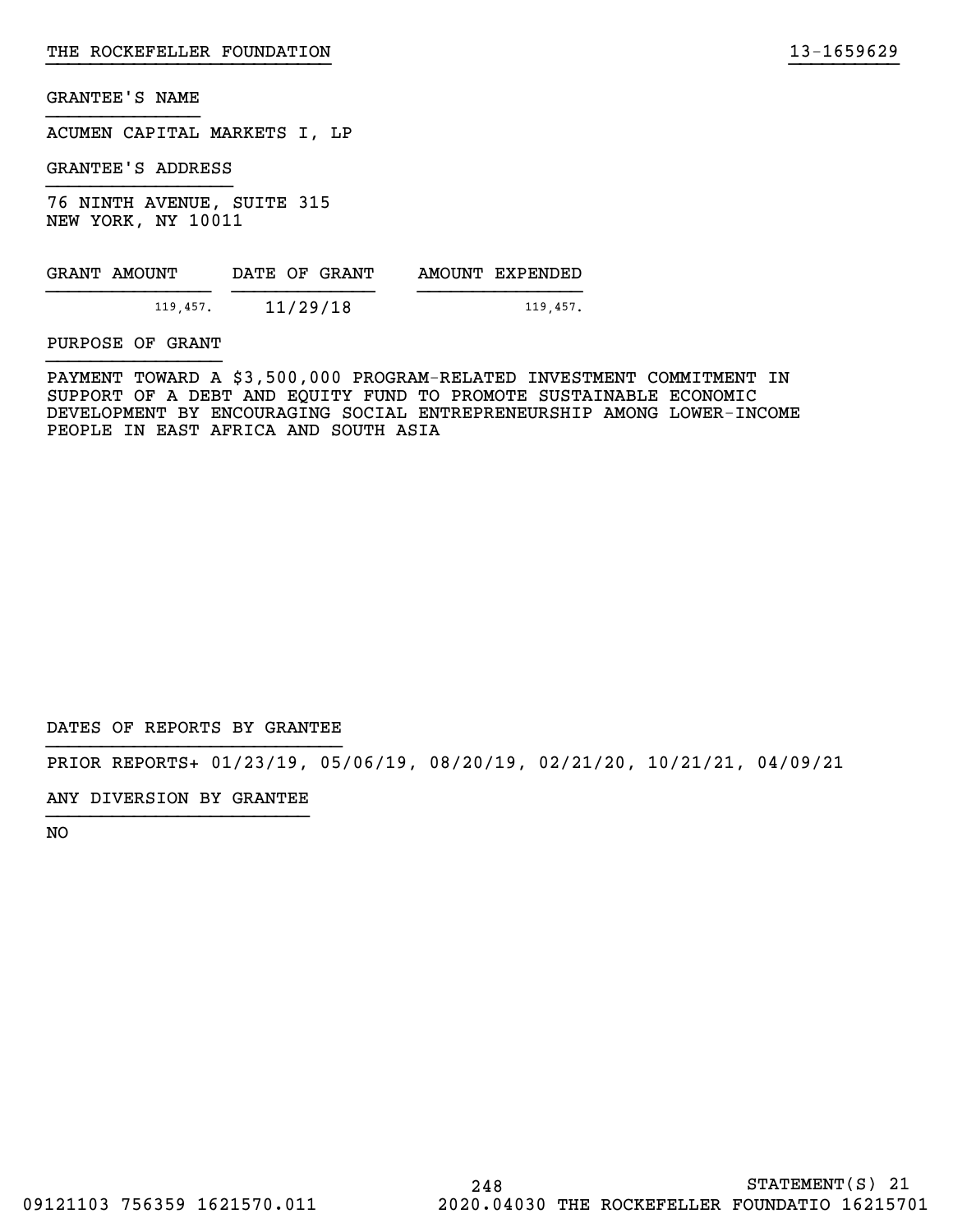AFRICAN AGRICULTURAL CAPITAL LIMITED

GRANTEE'S ADDRESS

PLOT 4 CHWA II ROAD, MBUYA HILL KAMPALA, UGANDA

| GRANT AMOUNT | DATE OF GRANT | AMOUNT EXPENDED |
|--------------|---------------|-----------------|
| 30.411.      | 11/16/11      | 30.411.         |

PURPOSE OF GRANT

PAYMENT TOWARD A \$2,000,000 PROGRAM-RELATED INVESTMENT TO SUPPORT THE DEVELOPMENT OF INTERMEDIATION CAPACITY FOR IMPACT INVESTMENT BY PROVIDING CAPITAL FOR AGRI-BUSINESSES THAT SUPPORT SMALL HOLDER FARMERS, CREATE JOBS, AND CONTRIBUTE TO FOOD SECURITY IN EAST AFRICA

}}}}}}}}}}}}}}}}}}}}}}}}}} }}}}}}}}}}

DATES OF REPORTS BY GRANTEE

PRIOR REPORTS+ 11/25/19, 01/30/20, 04/13/20, 09/28/20, 01/04/21, 06/14/21

ANY DIVERSION BY GRANTEE }}}}}}}}}}}}}}}}}}}}}}}}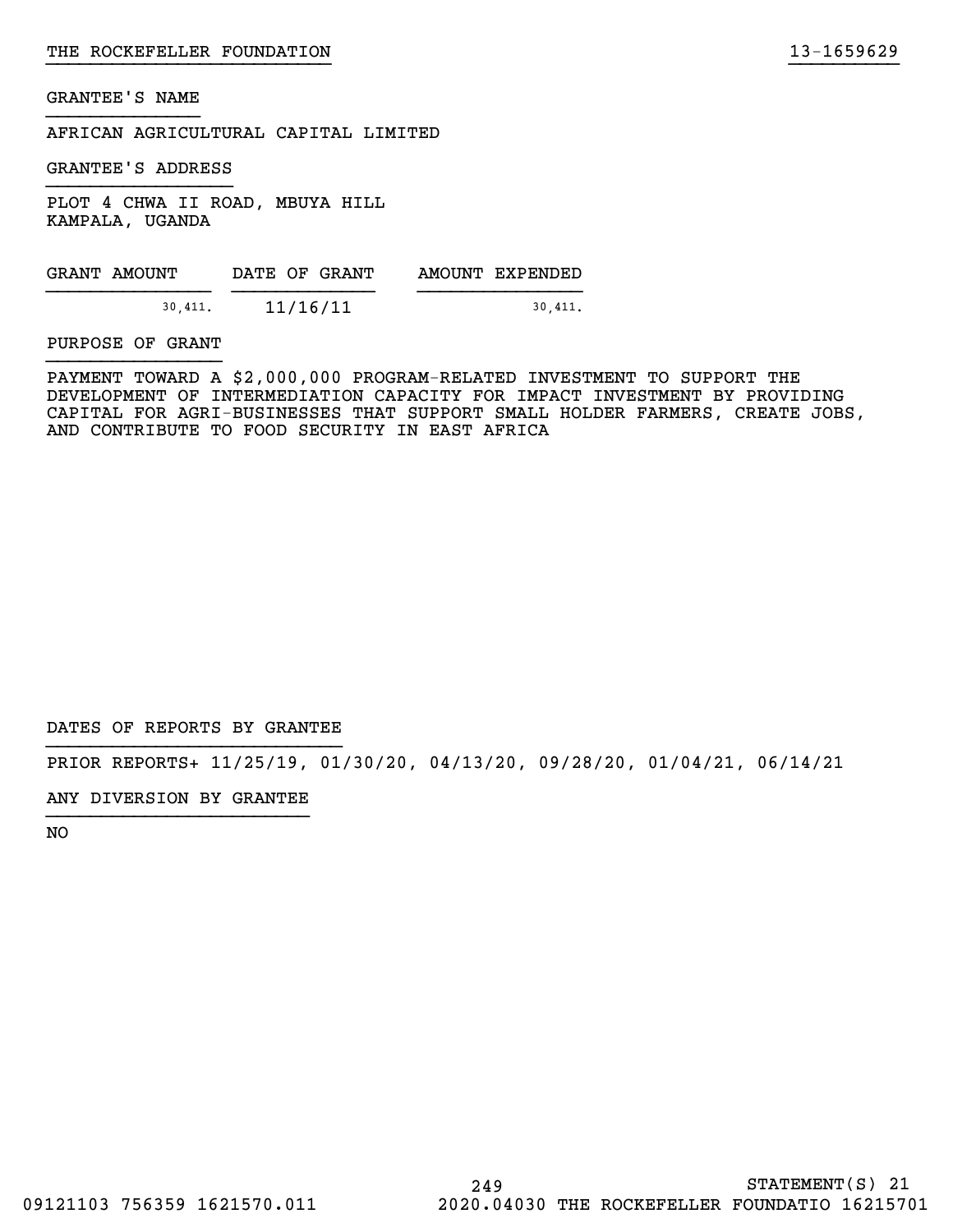AFRICAN AGRICULTURAL CAPITAL LIMITED

GRANTEE'S ADDRESS

PLOT 4 CHWA II ROAD, MBUYA HILL KAMPALA, UGANDA

| GRANT AMOUNT |          | DATE OF GRANT | AMOUNT EXPENDED |
|--------------|----------|---------------|-----------------|
|              | 598,025. | 12/10/12      | 598.025.        |

PURPOSE OF GRANT

PAYMENT TOWARD A \$2,000,000 PROGRAM-RELATED INVESTMENT TO SUPPORT THE DEVELOPMENT OF INTERMEDIATION CAPACITY FOR IMPACT INVESTMENT BY PROVIDING CAPITAL FOR AGRI-BUSINESSES THAT SUPPORT SMALL HOLDER FARMERS, CREATE JOBS, AND CONTRIBUTE TO FOOD SECURITY IN EAST AFRICA

}}}}}}}}}}}}}}}}}}}}}}}}}} }}}}}}}}}}

DATES OF REPORTS BY GRANTEE

PRIOR REPORTS+ 11/25/19, 01/30/20, 04/13/20, 09/28/20, 01/04/21, 06/14/21

ANY DIVERSION BY GRANTEE }}}}}}}}}}}}}}}}}}}}}}}}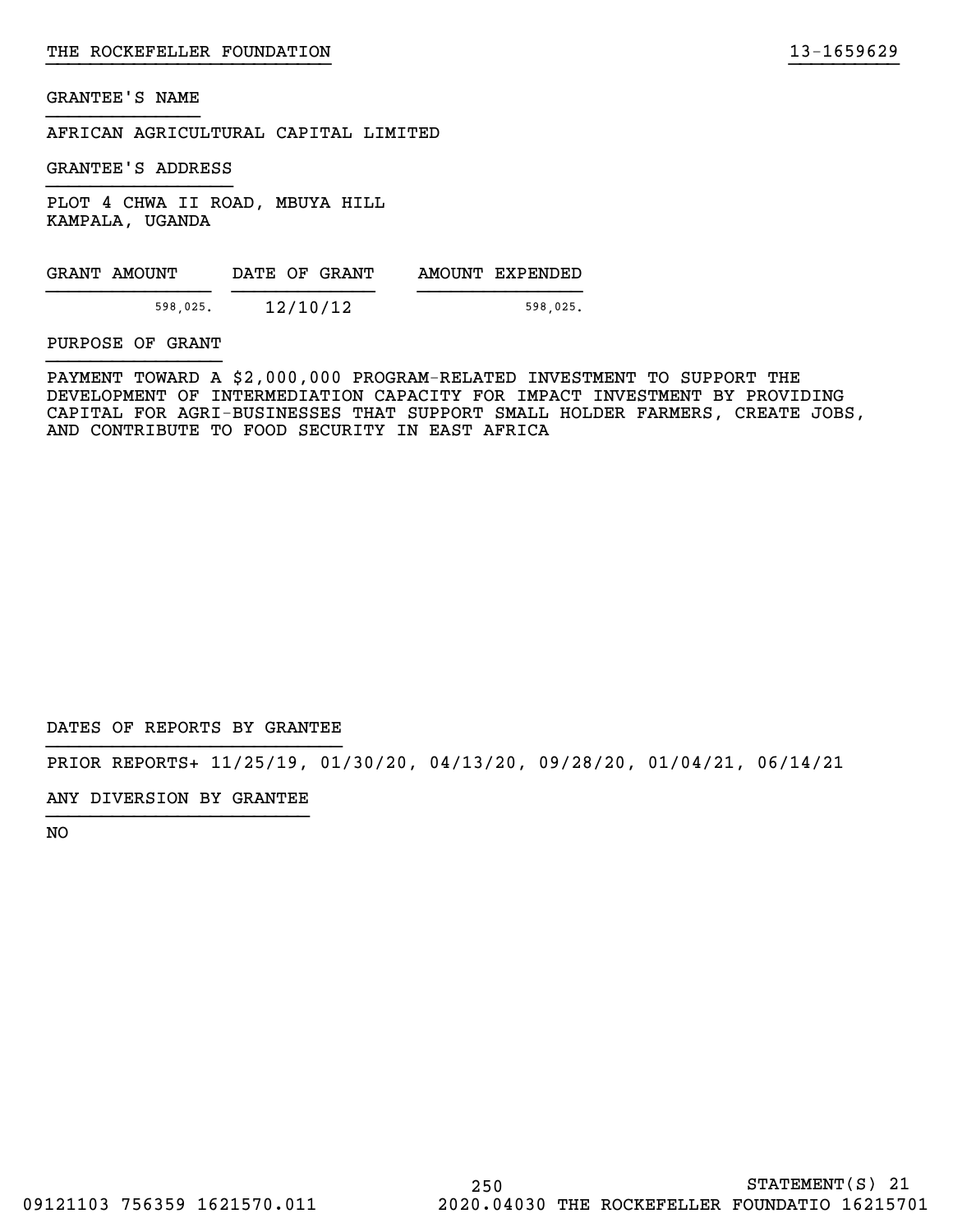AFRICAN AGRICULTURAL CAPITAL LIMITED

GRANTEE'S ADDRESS

PLOT 4 CHWA II ROAD, MBUYA HILL KAMPALA, UGANDA

| GRANT AMOUNT | DATE OF GRANT | AMOUNT EXPENDED |
|--------------|---------------|-----------------|
| 358,758.     | 12/16/13      | 358.758.        |

PURPOSE OF GRANT

PAYMENT TOWARD A \$2,000,000 PROGRAM-RELATED INVESTMENT TO SUPPORT THE DEVELOPMENT OF INTERMEDIATION CAPACITY FOR IMPACT INVESTMENT BY PROVIDING CAPITAL FOR AGRI-BUSINESSES THAT SUPPORT SMALL HOLDER FARMERS, CREATE JOBS, AND CONTRIBUTE TO FOOD SECURITY IN EAST AFRICA

}}}}}}}}}}}}}}}}}}}}}}}}}} }}}}}}}}}}

DATES OF REPORTS BY GRANTEE

PRIOR REPORTS+ 11/25/19, 01/30/20, 04/13/20, 09/28/20, 01/04/21, 06/14/21

ANY DIVERSION BY GRANTEE }}}}}}}}}}}}}}}}}}}}}}}}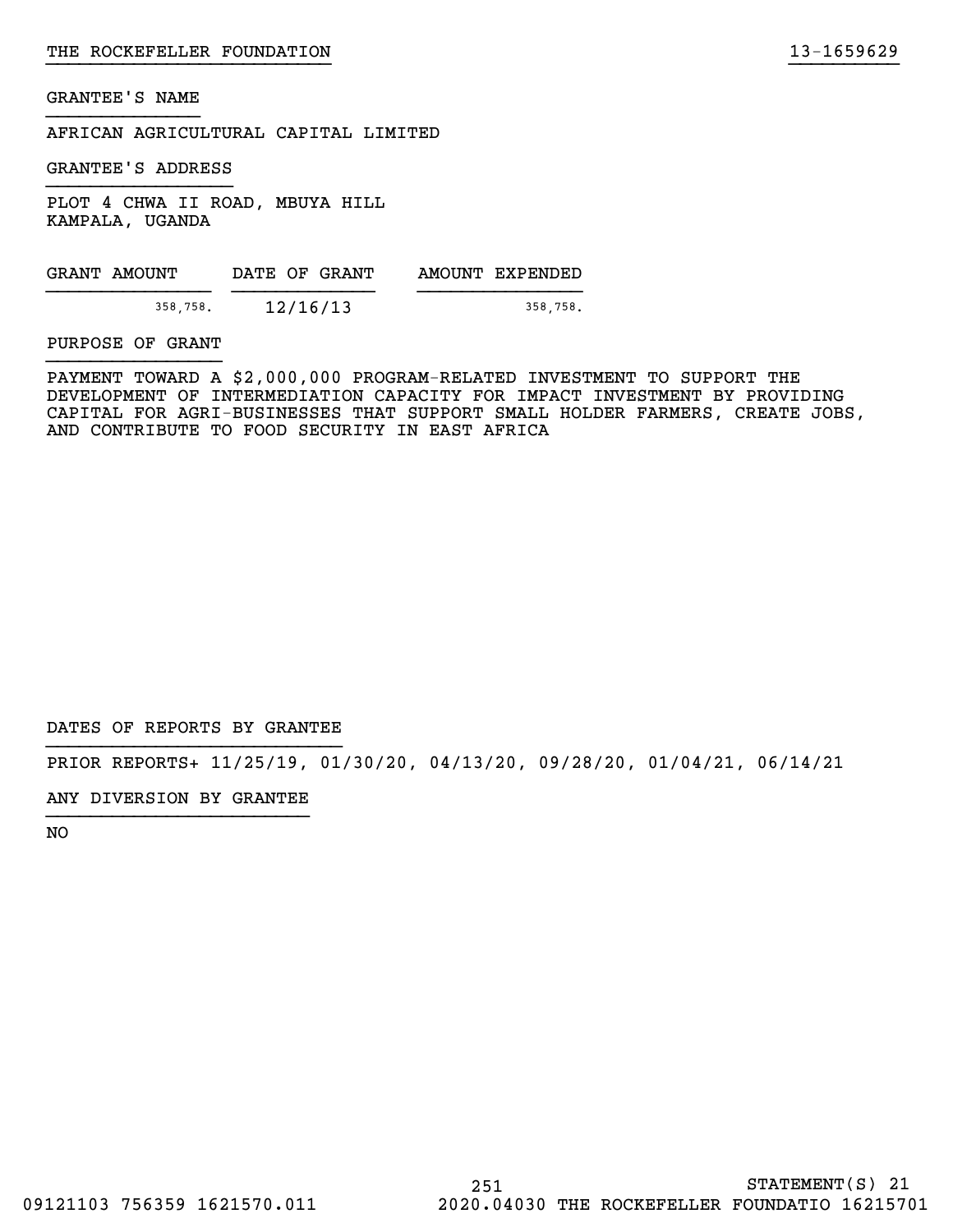AFRICAN AGRICULTURAL CAPITAL LIMITED

GRANTEE'S ADDRESS

PLOT 4 CHWA II ROAD, MBUYA HILL KAMPALA, UGANDA

| GRANT AMOUNT | DATE OF GRANT | AMOUNT EXPENDED |
|--------------|---------------|-----------------|
| 306,000.     | 11/26/14      | 306,000.        |

PURPOSE OF GRANT

PAYMENT TOWARD A \$2,000,000 PROGRAM-RELATED INVESTMENT TO SUPPORT THE DEVELOPMENT OF INTERMEDIATION CAPACITY FOR IMPACT INVESTMENT BY PROVIDING CAPITAL FOR AGRI-BUSINESSES THAT SUPPORT SMALL HOLDER FARMERS, CREATE JOBS, AND CONTRIBUTE TO FOOD SECURITY IN EAST AFRICA

}}}}}}}}}}}}}}}}}}}}}}}}}} }}}}}}}}}}

DATES OF REPORTS BY GRANTEE

PRIOR REPORTS+ 11/25/19, 01/30/20, 04/13/20, 09/28/20, 01/04/21, 06/14/21

ANY DIVERSION BY GRANTEE }}}}}}}}}}}}}}}}}}}}}}}}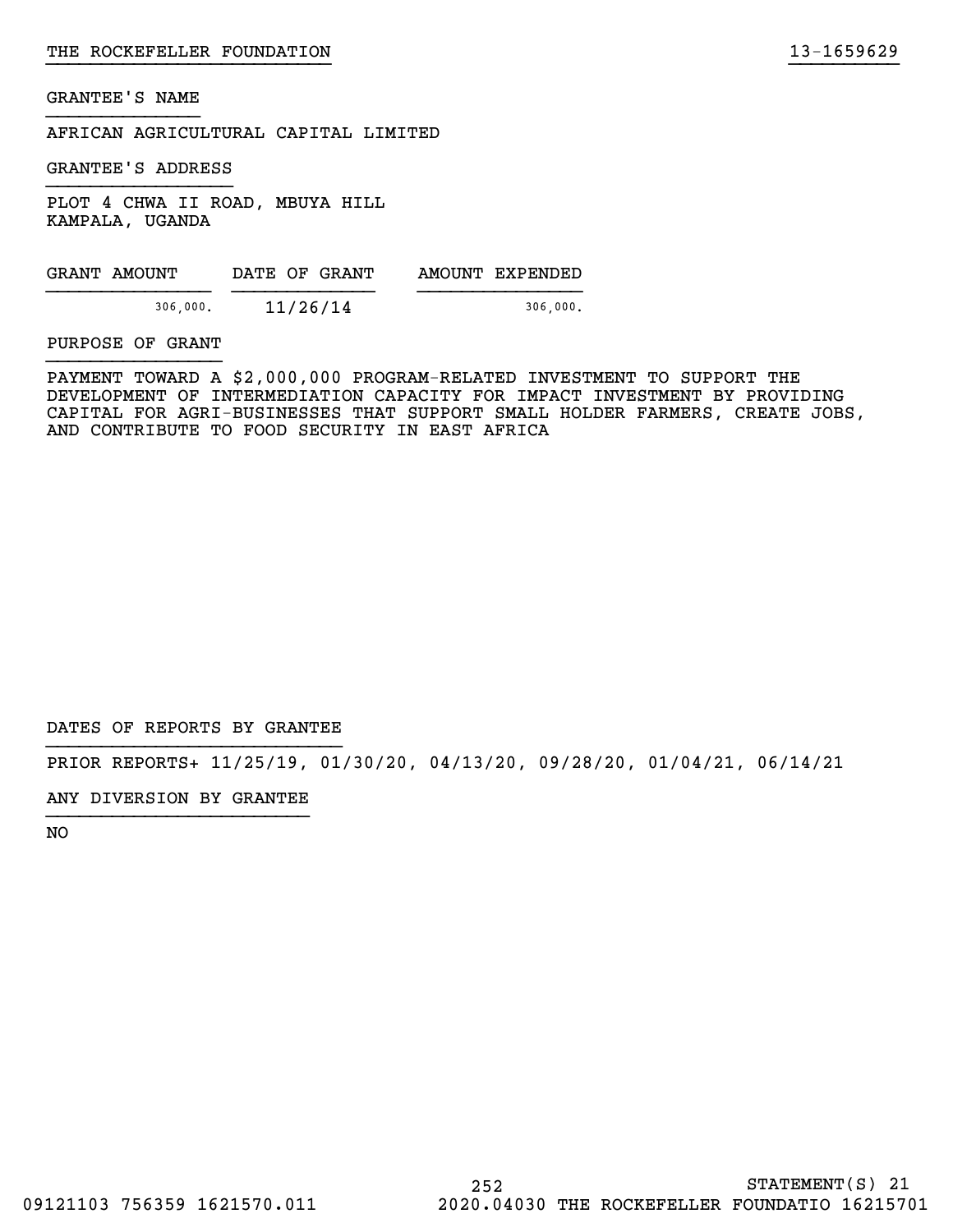AFRICAN AGRICULTURAL CAPITAL LIMITED

GRANTEE'S ADDRESS

PLOT 4 CHWA II ROAD, MBUYA HILL KAMPALA, UGANDA

| 192,000. |
|----------|
|          |

PURPOSE OF GRANT

PAYMENT TOWARD A \$2,000,000 PROGRAM-RELATED INVESTMENT TO SUPPORT THE DEVELOPMENT OF INTERMEDIATION CAPACITY FOR IMPACT INVESTMENT BY PROVIDING CAPITAL FOR AGRI-BUSINESSES THAT SUPPORT SMALL HOLDER FARMERS, CREATE JOBS, AND CONTRIBUTE TO FOOD SECURITY IN EAST AFRICA

}}}}}}}}}}}}}}}}}}}}}}}}}} }}}}}}}}}}

DATES OF REPORTS BY GRANTEE

PRIOR REPORTS+ 11/25/19, 01/30/20, 04/13/20, 09/28/20, 01/04/21, 06/14/21

ANY DIVERSION BY GRANTEE }}}}}}}}}}}}}}}}}}}}}}}}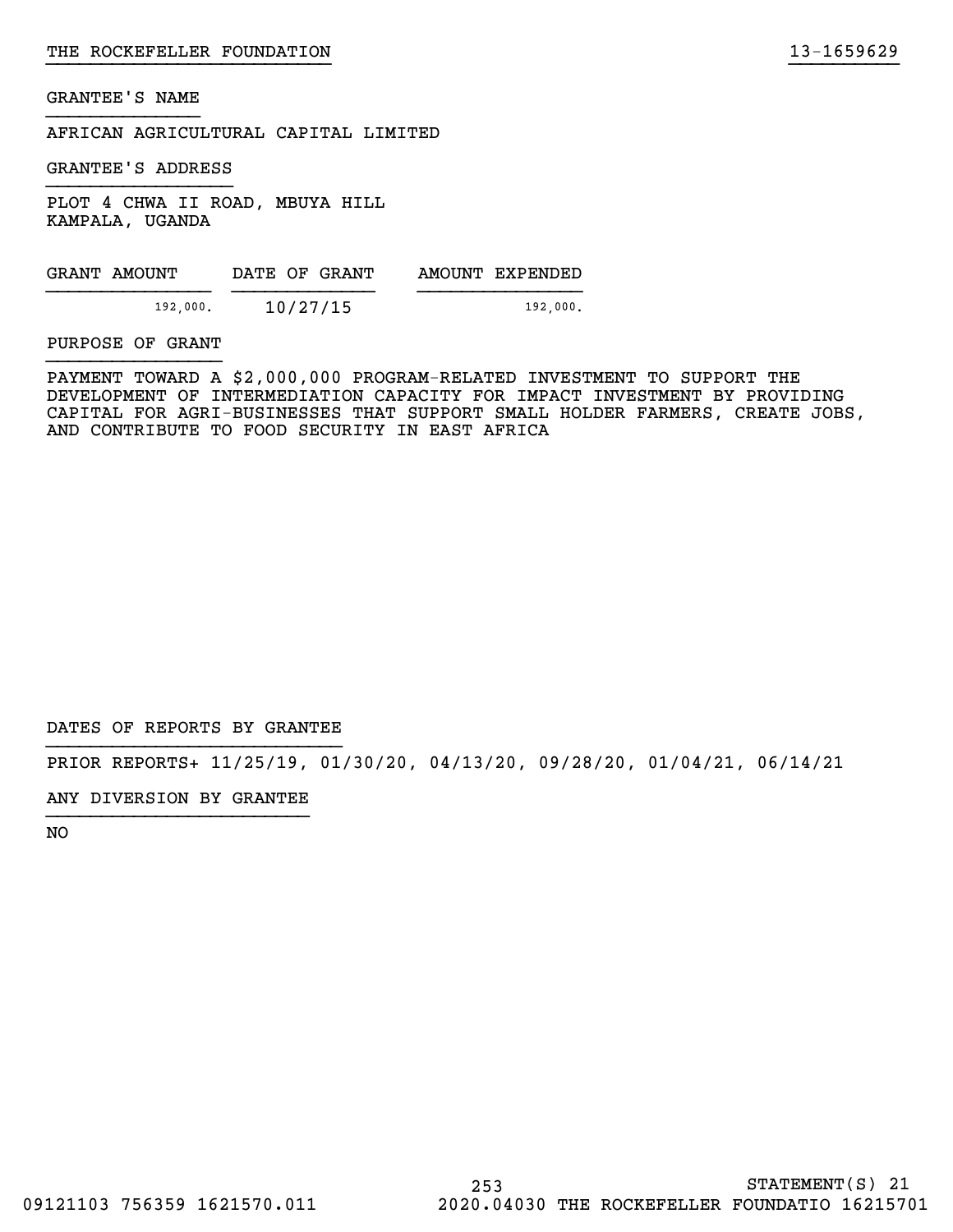AFRICAN AGRICULTURAL CAPITAL LIMITED

GRANTEE'S ADDRESS

PLOT 4 CHWA II ROAD, MBUYA HILL KAMPALA, UGANDA

| GRANT AMOUNT |          | DATE OF GRANT | AMOUNT EXPENDED |
|--------------|----------|---------------|-----------------|
|              | 110,000. | 09/13/16      | 110,000.        |

PURPOSE OF GRANT

PAYMENT TOWARD A \$2,000,000 PROGRAM-RELATED INVESTMENT TO SUPPORT THE DEVELOPMENT OF INTERMEDIATION CAPACITY FOR IMPACT INVESTMENT BY PROVIDING CAPITAL FOR AGRI-BUSINESSES THAT SUPPORT SMALL HOLDER FARMERS, CREATE JOBS, AND CONTRIBUTE TO FOOD SECURITY IN EAST AFRICA

}}}}}}}}}}}}}}}}}}}}}}}}}} }}}}}}}}}}

DATES OF REPORTS BY GRANTEE

PRIOR REPORTS+ 11/25/19, 01/30/20, 04/13/20, 09/28/20, 01/04/21, 06/14/21

ANY DIVERSION BY GRANTEE }}}}}}}}}}}}}}}}}}}}}}}}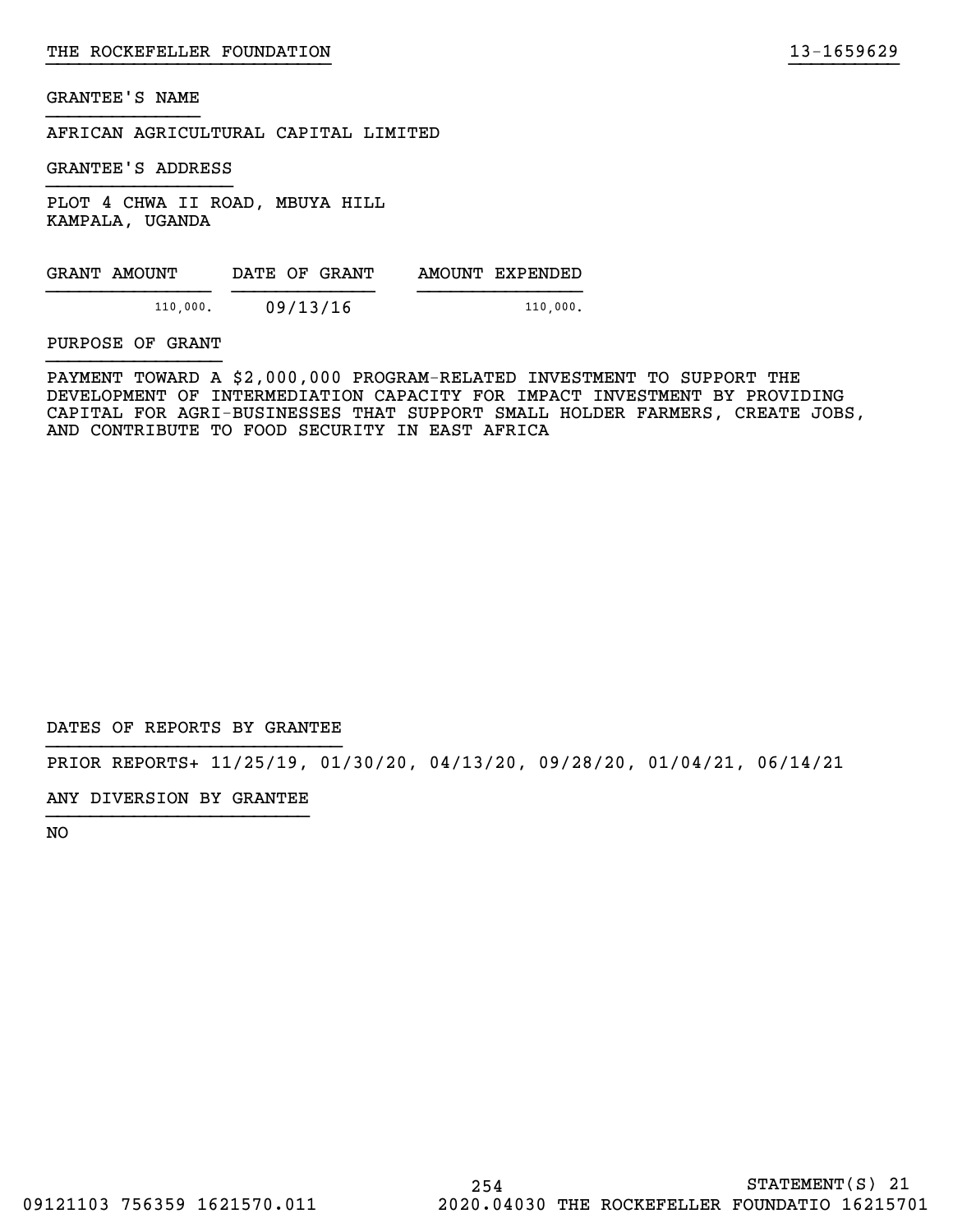ATLAS AI P.B.C

GRANTEE'S ADDRESS

1076 CATHCART WAY STANFORD, CA 94305

| GRANT AMOUNT | DATE OF GRANT | AMOUNT EXPENDED |
|--------------|---------------|-----------------|
| 1,500,000.   | 06/08/18      |                 |

PURPOSE OF GRANT

REVOLUTIONIZE MEASUREMENT OF ECONOMIC AND AGRICULTURAL ACTIVITY IN THE DEVELOPMENT SECTOR IN AFRICA AND OTHER EMERGING MARKETS.

}}}}}}}}}}}}}}}}}}}}}}}}}} }}}}}}}}}}

DATES OF REPORTS BY GRANTEE

PRIOR REPORTS+ 09/19/19, 10/24/19, 02/20/20, 05/14/20, 08/27/20, 04/12/21

ANY DIVERSION BY GRANTEE }}}}}}}}}}}}}}}}}}}}}}}}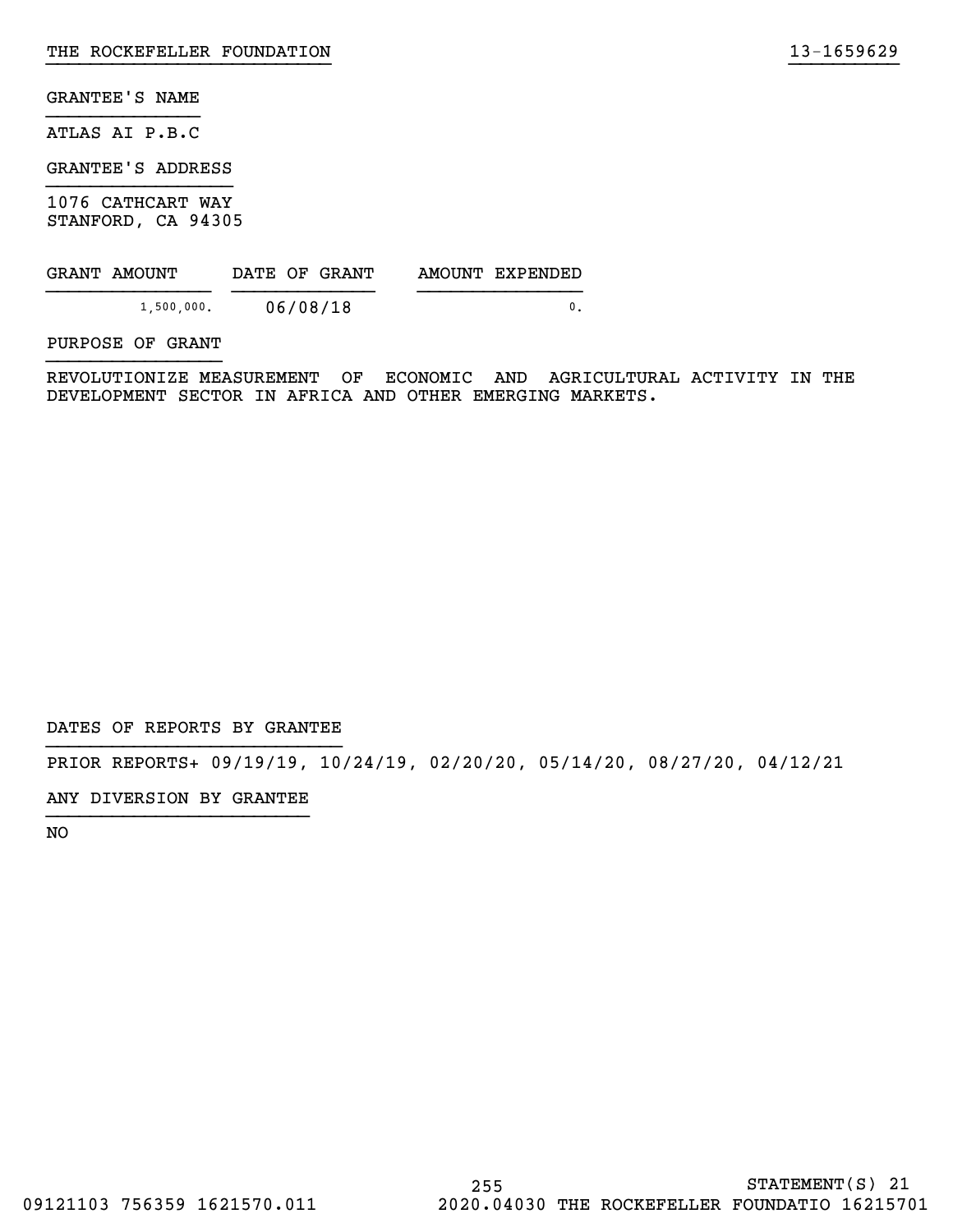ATLAS AI P.B.C

GRANTEE'S ADDRESS

1076 CATHCART WAY STANFORD, CA 94305

| GRANT AMOUNT | DATE OF GRANT | AMOUNT EXPENDED |
|--------------|---------------|-----------------|
| 500,000.     | 12/19/18      |                 |

PURPOSE OF GRANT

REVOLUTIONIZE MEASUREMENT OF ECONOMIC AND AGRICULTURAL ACTIVITY IN THE DEVELOPMENT SECTOR IN AFRICA AND OTHER EMERGING MARKETS.

}}}}}}}}}}}}}}}}}}}}}}}}}} }}}}}}}}}}

DATES OF REPORTS BY GRANTEE

PRIOR REPORTS+ 09/19/19, 10/24/19, 02/20/20, 05/14/20, 08/27/20, 04/12/21

ANY DIVERSION BY GRANTEE }}}}}}}}}}}}}}}}}}}}}}}}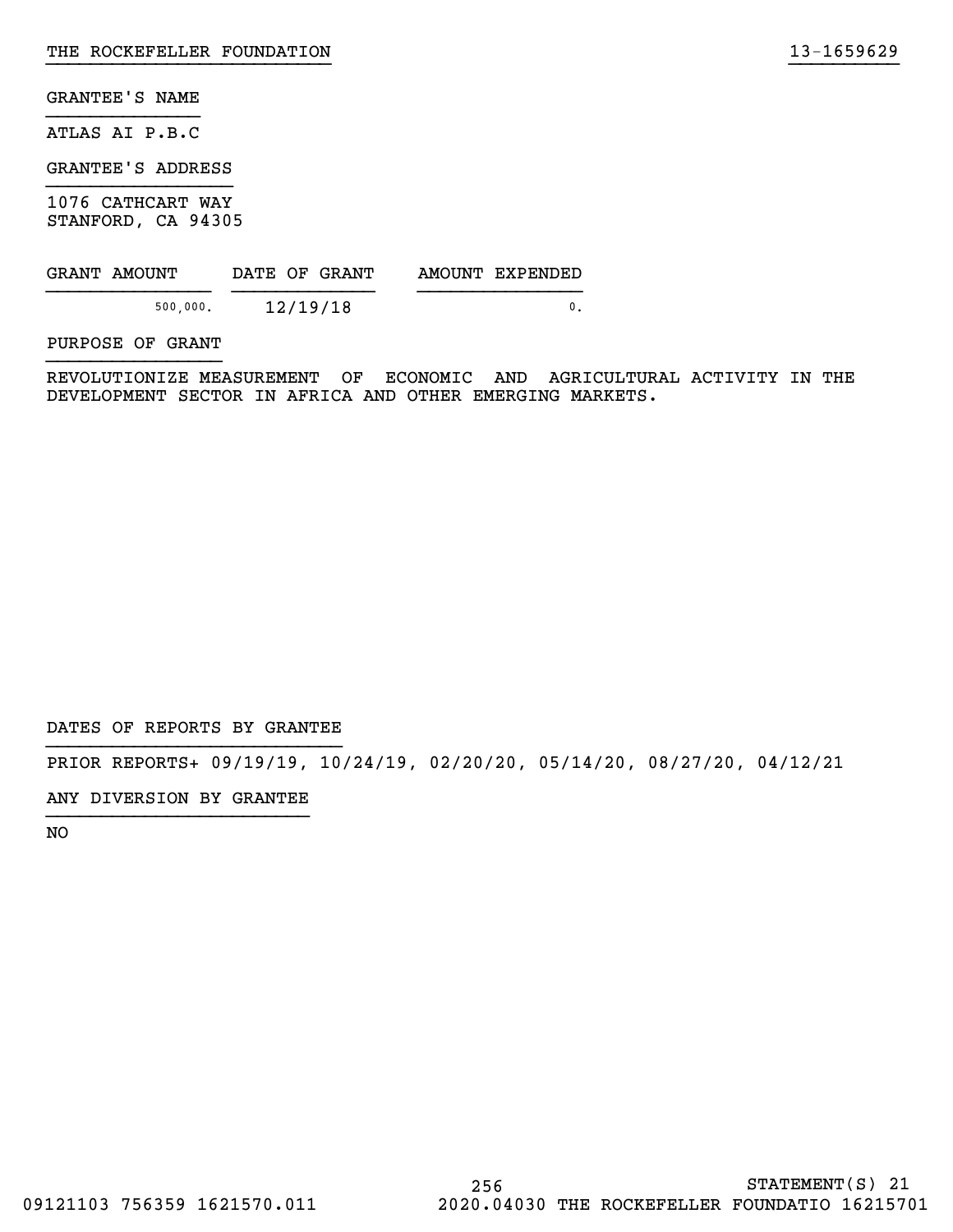ATLAS AI P.B.C

GRANTEE'S ADDRESS

1076 CATHCART WAY STANFORD, CA 94305

| GRANT AMOUNT |            |  | DATE OF GRANT | AMOUNT EXPENDED |  |
|--------------|------------|--|---------------|-----------------|--|
|              | 2,000,000. |  | 12/17/19      |                 |  |

PURPOSE OF GRANT

REVOLUTIONIZE MEASUREMENT OF ECONOMIC AND AGRICULTURAL ACTIVITY IN THE DEVELOPMENT SECTOR IN AFRICA AND OTHER EMERGING MARKETS.

}}}}}}}}}}}}}}}}}}}}}}}}}} }}}}}}}}}}

DATES OF REPORTS BY GRANTEE

02/20/20, 05/14/20, 08/27/20, 04/12/21

ANY DIVERSION BY GRANTEE }}}}}}}}}}}}}}}}}}}}}}}}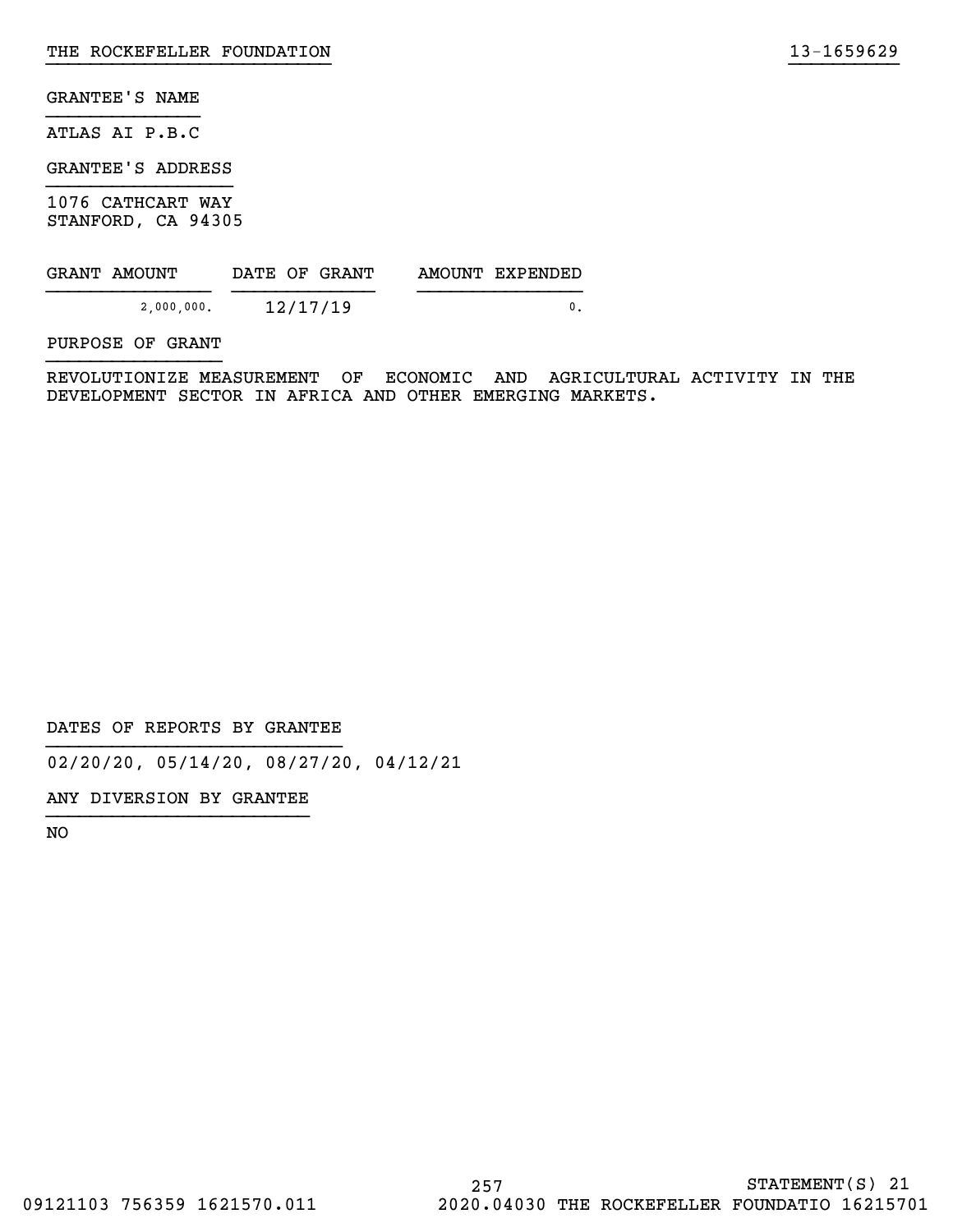BCLF VENTURES LLC, INC.

GRANTEE'S ADDRESS

56 WARREN STREET BOSTON, MA 02119

| GRANT AMOUNT | DATE OF GRANT | AMOUNT EXPENDED |
|--------------|---------------|-----------------|
| 750,000.     | 05/08/02      | 324.188.        |

PURPOSE OF GRANT

PAYMENT IN FULL OF A \$750,000 PROGRAM-RELATED INVESTMENT COMMITMENT TO SUPPORT ITS INVESTMENTS IN BUSINESSES LOCATED IN MASSACHUSETTS AND THE NORTHEASTERN UNITED STATES THAT CAN GENERATE FINANCIAL AND SOCIAL RETURNS THROUGH CREATION AND RETENTION OF HIGH-QUALITY ENTRY- AND MID-LEVEL JOBS FOR LOW-INCOME AND OTHER DISADVANTAGED GROUPS

}}}}}}}}}}}}}}}}}}}}}}}}}} }}}}}}}}}}

DATES OF REPORTS BY GRANTEE

PRIOR REPORTS+ 10/26/20, 01/22/21, 02/23/21, 04/08/21, 06/14/21, 09/01/21

ANY DIVERSION BY GRANTEE }}}}}}}}}}}}}}}}}}}}}}}}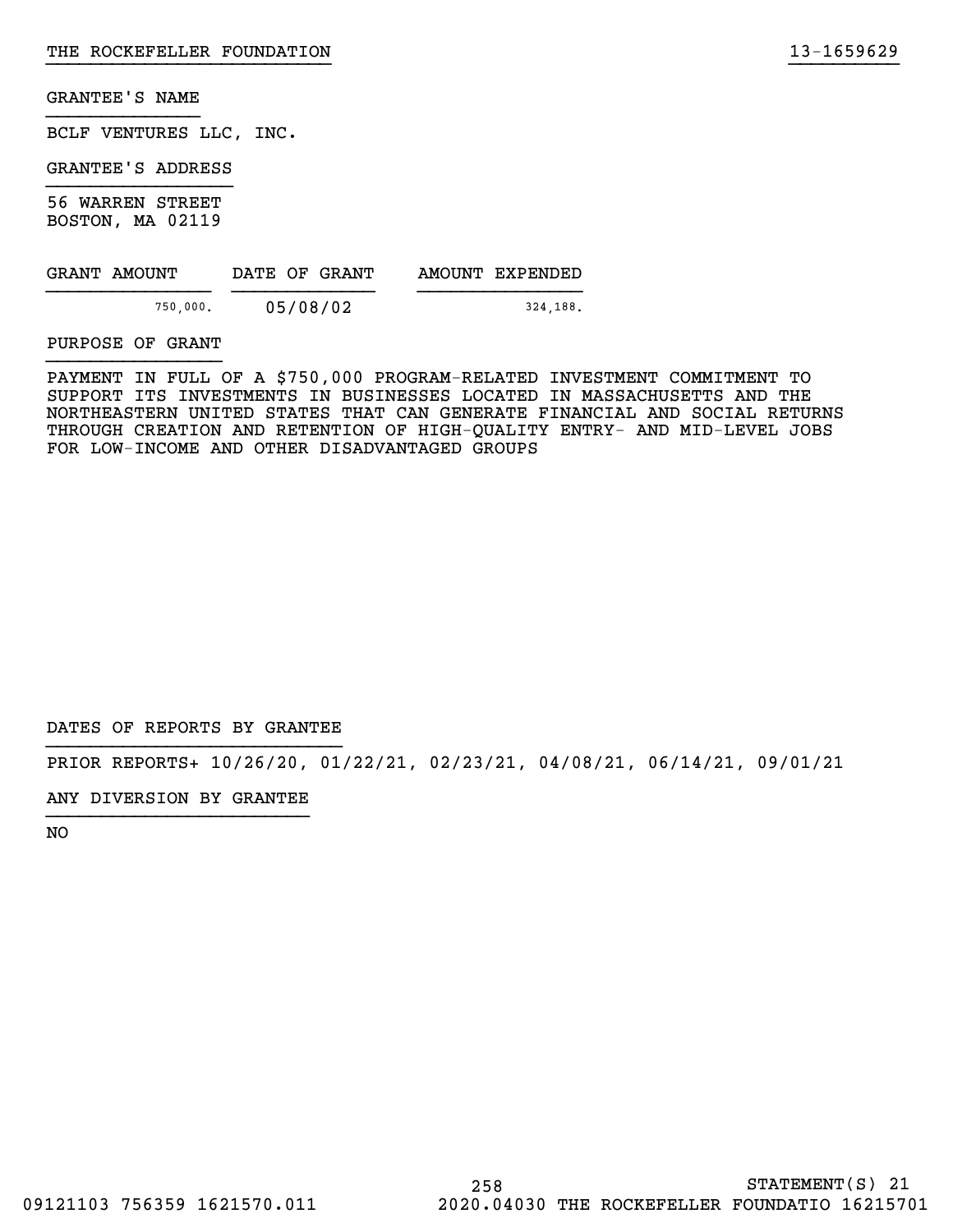CROSSBOUNDARY ENERGY ACCESS HOLDINGS

GRANTEE'S ADDRESS

ABC PLACE, WAIYAKI WAY NAIROBI, KENYA

| GRANT AMOUNT | DATE OF GRANT | AMOUNT EXPENDED |
|--------------|---------------|-----------------|
| 663.457.     | 09/27/19      |                 |

PURPOSE OF GRANT

A PRI TO CROSSBOUNDARY ENERGY ACCESS HOLDINGS TO SUPPORT SOLVING ENERGY POVERTY BY PROMOTING ACCESS TO PRODUCTIVE POWER THAT DRIVES DEVELOPMENT AND ENABLES FAMILIES IN SUB-SAHARAN AFRICA TO LIFT THEMSELVES OUT OF POVERTY

}}}}}}}}}}}}}}}}}}}}}}}}}} }}}}}}}}}}

DATES OF REPORTS BY GRANTEE

01/09/20, 08/28/20, 01/04/21, 03/15/21, 09/29/21

ANY DIVERSION BY GRANTEE }}}}}}}}}}}}}}}}}}}}}}}}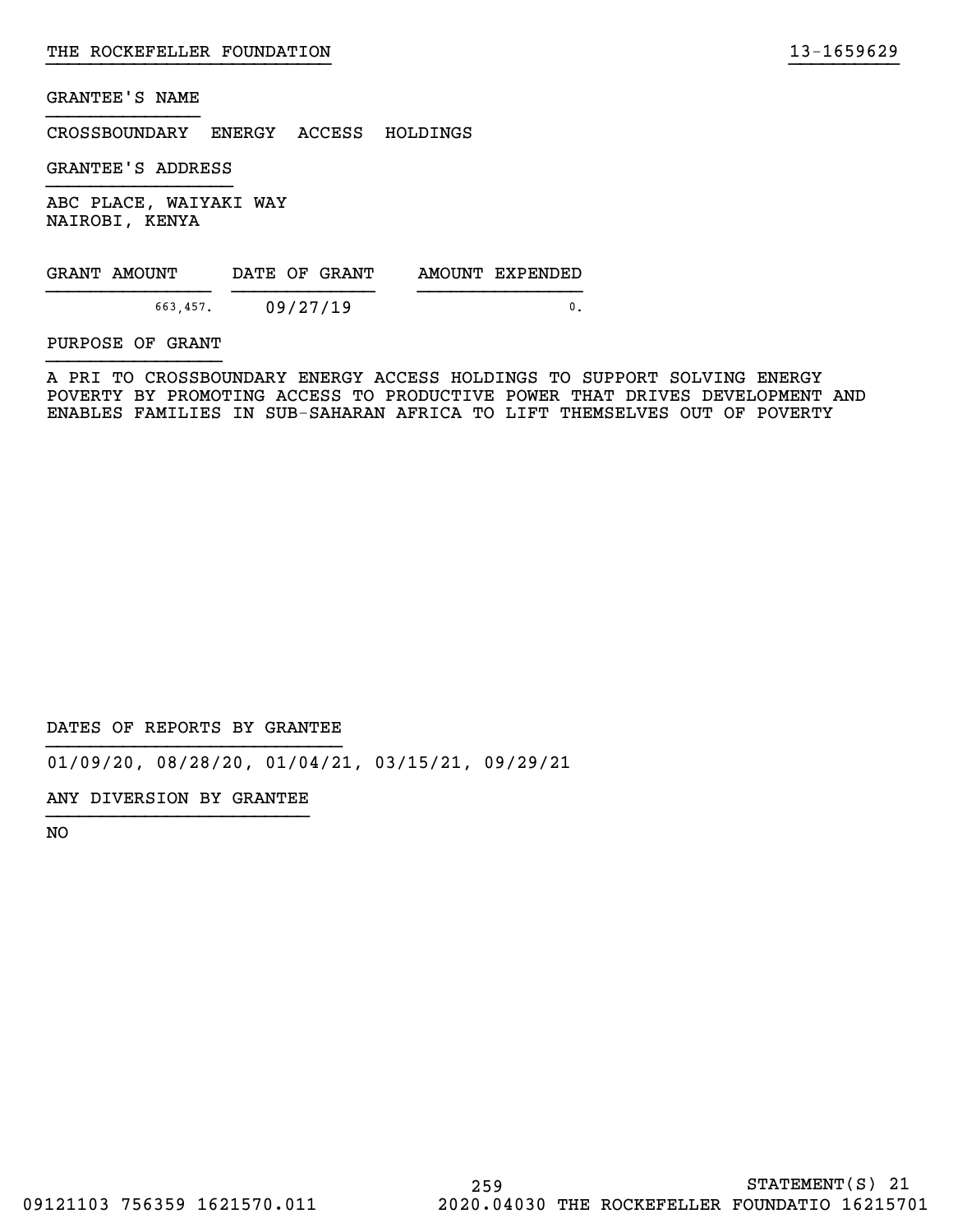ELEVAR EQUITY III, L.P.

GRANTEE'S ADDRESS

220 2ND AVE S. SEATTLE, WA 98014

| GRANT AMOUNT | DATE OF GRANT | AMOUNT EXPENDED |
|--------------|---------------|-----------------|
| 500.000.     | 06/26/14      |                 |

PURPOSE OF GRANT

PAYMENT TOWARD A \$4,000,000 PROGRAM-RELATED INVESTMENT TO SUPPORT SMALL TO MEDIUM SIZED SOCIAL ENTERPRISES SERVING BASE OF THE PYRAMID (BOP) POPULATIONS IN SOUTHEAST ASIA AND LATIN AMERICA

}}}}}}}}}}}}}}}}}}}}}}}}}} }}}}}}}}}}

DATES OF REPORTS BY GRANTEE

PRIOR REPORTS+ 09/28/20, 10/22/20, 01/04/21, 01/22/21, 02/22/21, 03/16/21

ANY DIVERSION BY GRANTEE }}}}}}}}}}}}}}}}}}}}}}}}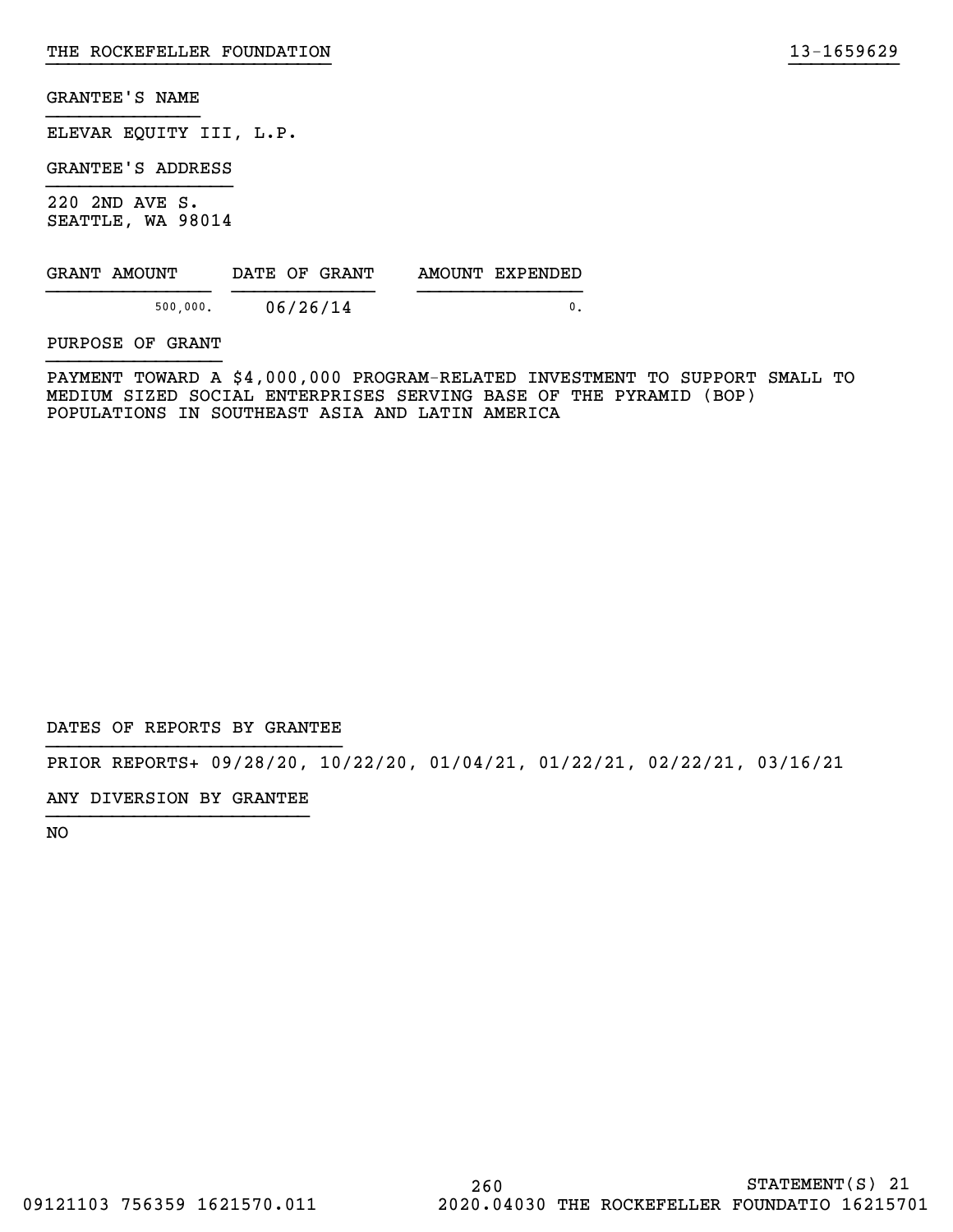ELEVAR EQUITY III, L.P.

GRANTEE'S ADDRESS

220 2ND AVE S. SEATTLE, WA 98014

| GRANT AMOUNT | DATE OF GRANT | AMOUNT EXPENDED |
|--------------|---------------|-----------------|
| 513.114.     | 12/08/15      |                 |

PURPOSE OF GRANT

PAYMENT TOWARD A \$4,000,000 PROGRAM-RELATED INVESTMENT TO SUPPORT SMALL TO MEDIUM SIZED SOCIAL ENTERPRISES SERVING BASE OF THE PYRAMID (BOP) POPULATIONS IN SOUTHEAST ASIA AND LATIN AMERICA

}}}}}}}}}}}}}}}}}}}}}}}}}} }}}}}}}}}}

DATES OF REPORTS BY GRANTEE

PRIOR REPORTS+ 09/28/20, 10/22/20, 01/04/21, 01/22/21, 02/22/21, 03/16/21

ANY DIVERSION BY GRANTEE }}}}}}}}}}}}}}}}}}}}}}}}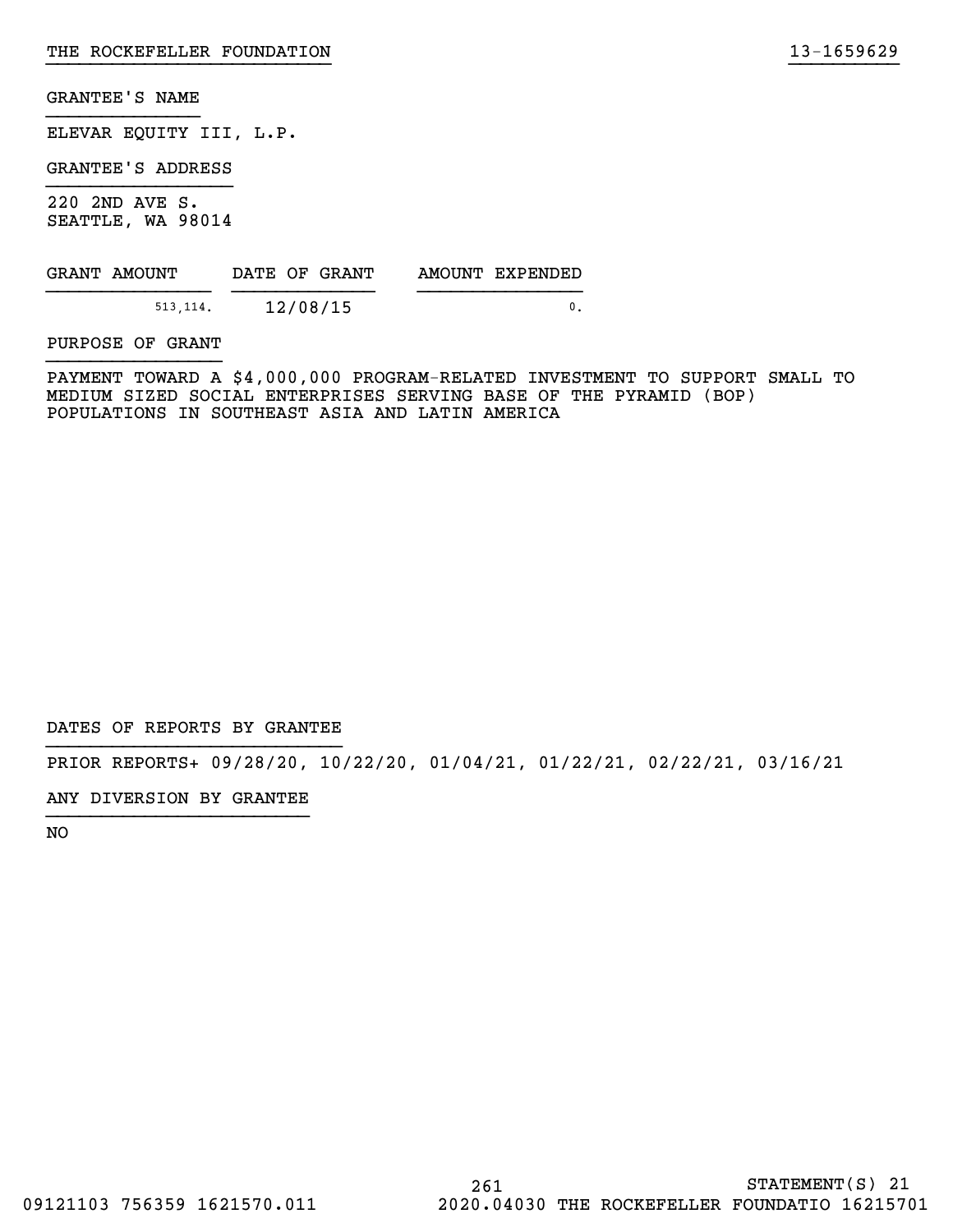ELEVAR EQUITY III, L.P.

GRANTEE'S ADDRESS

220 2ND AVE S. SEATTLE, WA 98014

| GRANT AMOUNT | DATE OF GRANT | AMOUNT EXPENDED |
|--------------|---------------|-----------------|
| 734,886.     | 12/30/16      |                 |

PURPOSE OF GRANT

PAYMENT TOWARD A \$4,000,000 PROGRAM-RELATED INVESTMENT TO SUPPORT SMALL TO MEDIUM SIZED SOCIAL ENTERPRISES SERVING BASE OF THE PYRAMID (BOP) POPULATIONS IN SOUTHEAST ASIA AND LATIN AMERICA

}}}}}}}}}}}}}}}}}}}}}}}}}} }}}}}}}}}}

DATES OF REPORTS BY GRANTEE

PRIOR REPORTS+ 09/28/20, 10/22/20, 01/04/21, 01/22/21, 02/22/21, 03/16/21

ANY DIVERSION BY GRANTEE }}}}}}}}}}}}}}}}}}}}}}}}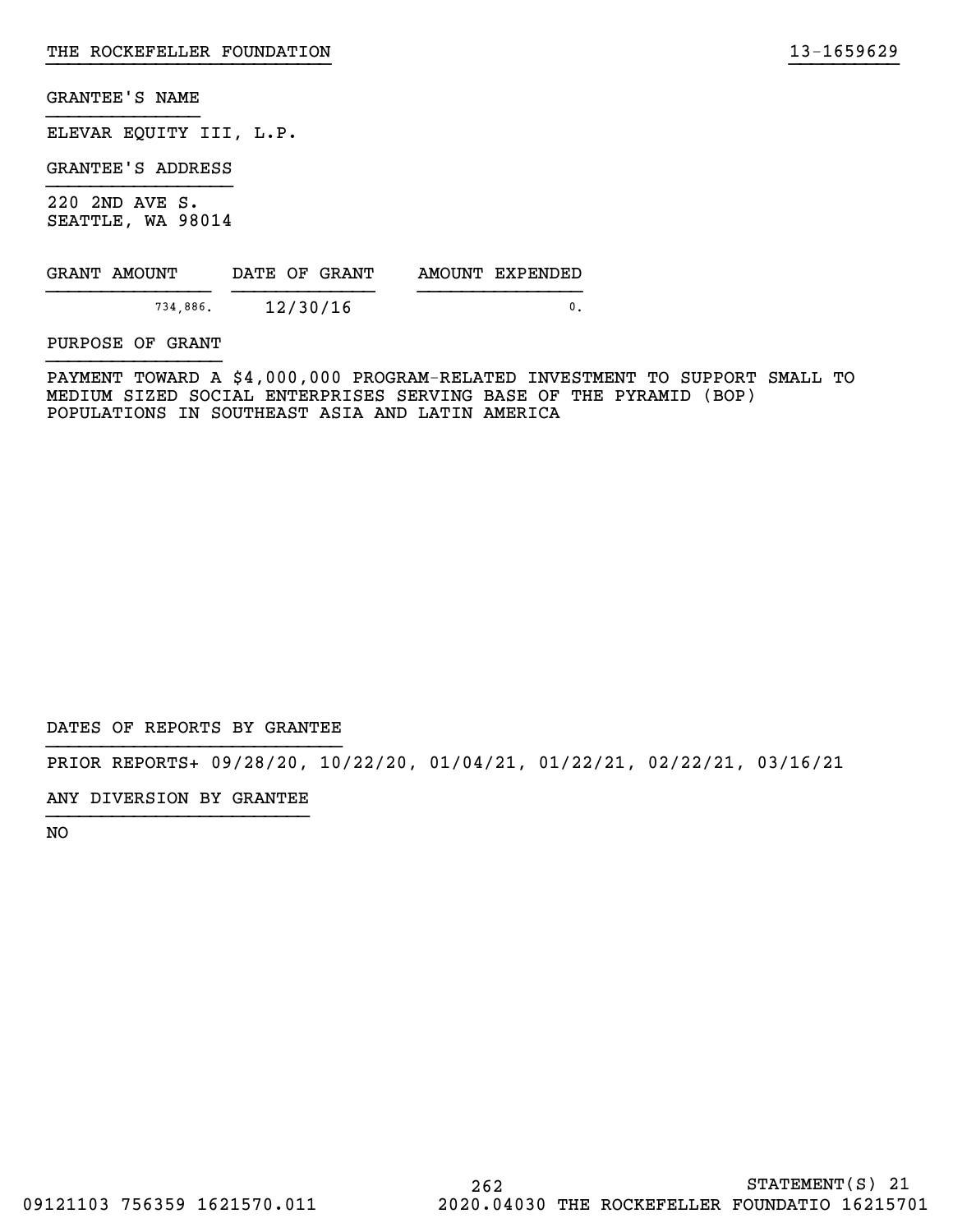ELEVAR EQUITY III, L.P.

GRANTEE'S ADDRESS

220 2ND AVE S. SEATTLE, WA 98014

| GRANT AMOUNT |          | DATE OF GRANT | AMOUNT EXPENDED |
|--------------|----------|---------------|-----------------|
|              | 812,000. | 09/13/17      |                 |

PURPOSE OF GRANT

PAYMENT TOWARD A \$4,000,000 PROGRAM-RELATED INVESTMENT TO SUPPORT SMALL TO MEDIUM SIZED SOCIAL ENTERPRISES SERVING BASE OF THE PYRAMID (BOP) POPULATIONS IN SOUTHEAST ASIA AND LATIN AMERICA

}}}}}}}}}}}}}}}}}}}}}}}}}} }}}}}}}}}}

DATES OF REPORTS BY GRANTEE

PRIOR REPORTS+ 09/28/20, 10/22/20, 01/04/21, 01/22/21, 02/22/21, 03/16/21

ANY DIVERSION BY GRANTEE }}}}}}}}}}}}}}}}}}}}}}}}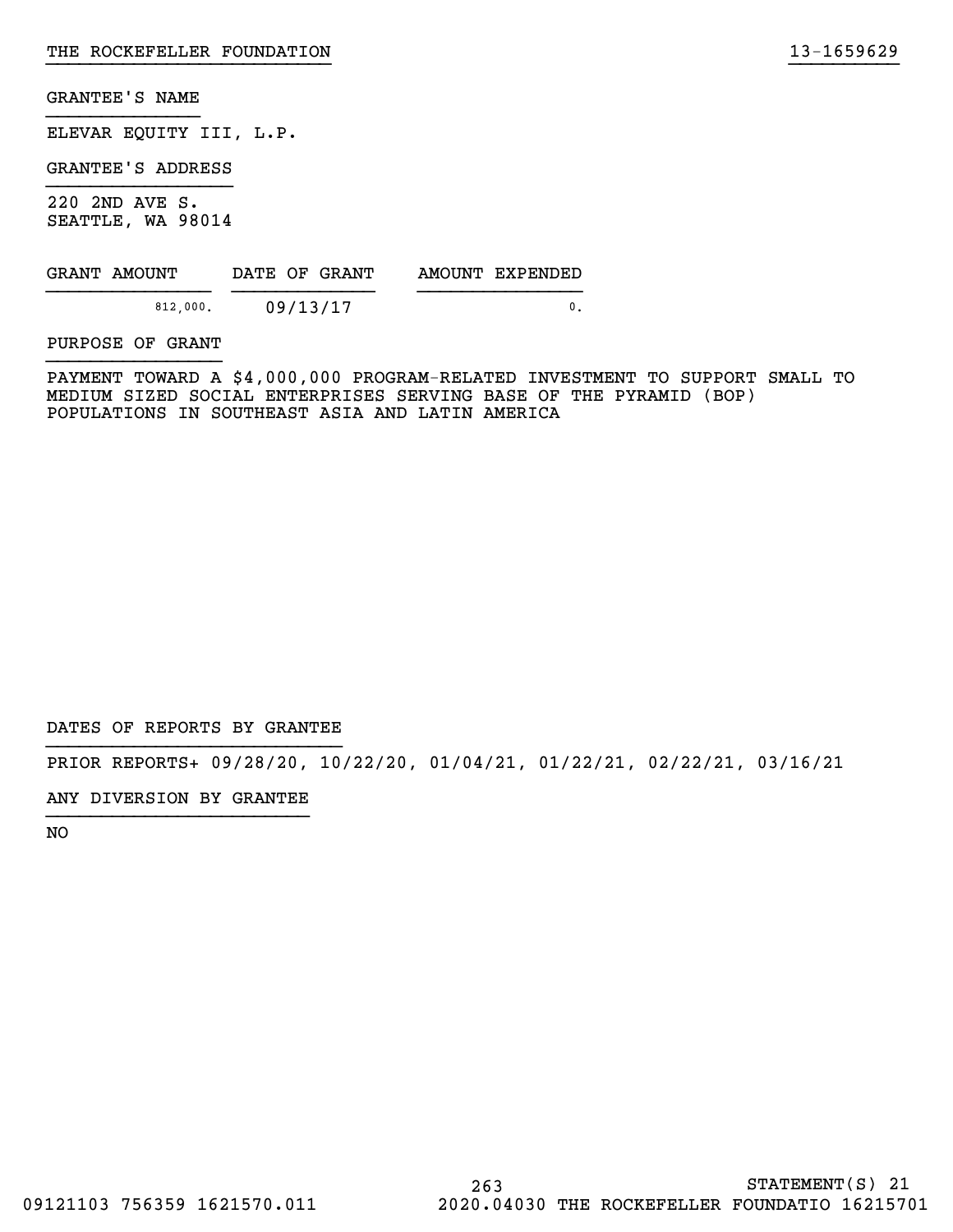ELEVAR EQUITY III, L.P.

GRANTEE'S ADDRESS

220 2ND AVE S. SEATTLE, WA 98014

| GRANT AMOUNT | DATE OF GRANT | AMOUNT EXPENDED |
|--------------|---------------|-----------------|
| 264.000.     | 01/03/18      |                 |

PURPOSE OF GRANT

PAYMENT TOWARD A \$4,000,000 PROGRAM-RELATED INVESTMENT TO SUPPORT SMALL TO MEDIUM SIZED SOCIAL ENTERPRISES SERVING BASE OF THE PYRAMID (BOP) POPULATIONS IN SOUTHEAST ASIA AND LATIN AMERICA

}}}}}}}}}}}}}}}}}}}}}}}}}} }}}}}}}}}}

DATES OF REPORTS BY GRANTEE

PRIOR REPORTS+ 09/28/20, 10/22/20, 01/04/21, 01/22/21, 02/22/21, 03/16/21

ANY DIVERSION BY GRANTEE }}}}}}}}}}}}}}}}}}}}}}}}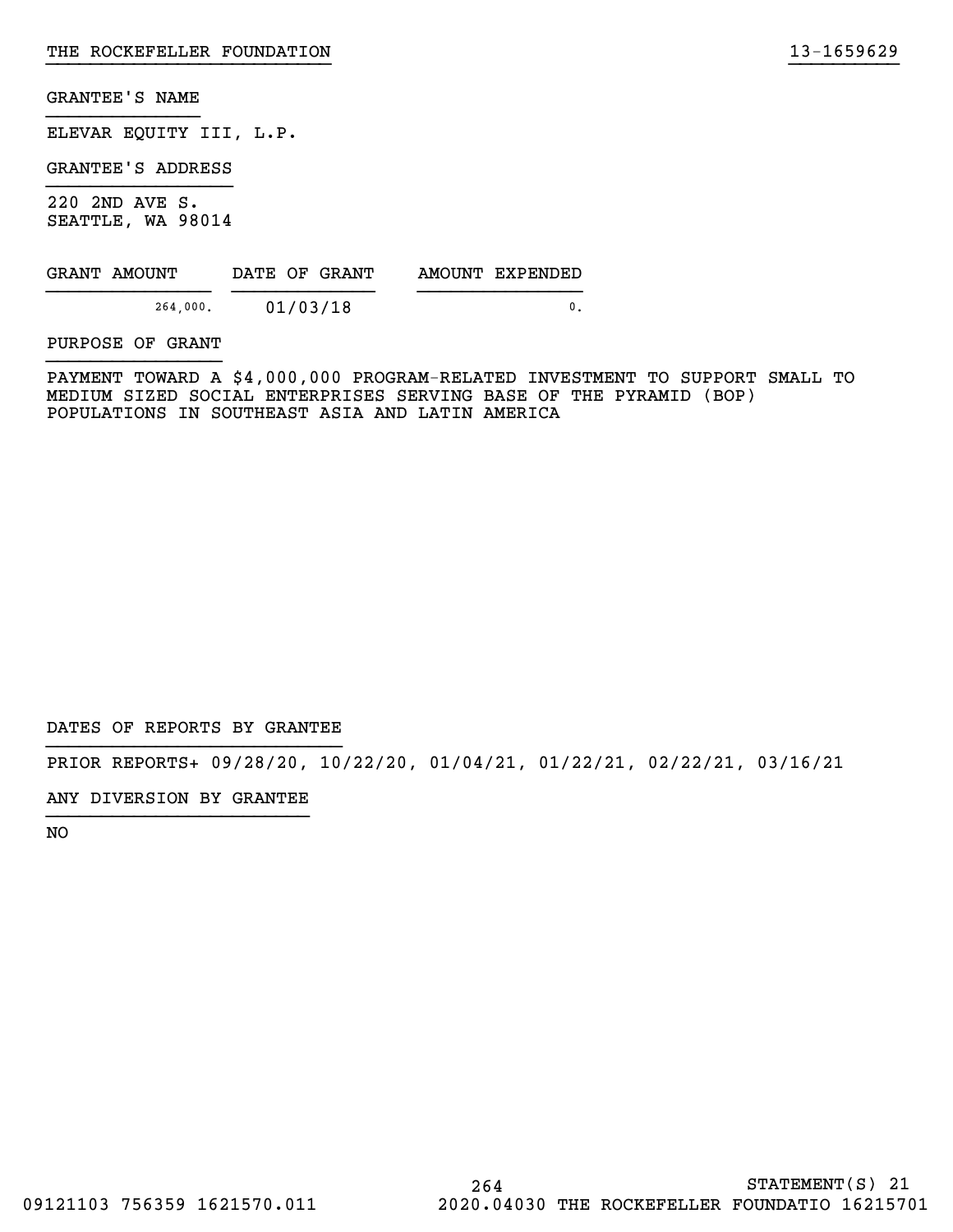ELEVAR EQUITY III, L.P.

GRANTEE'S ADDRESS

220 2ND AVE S. SEATTLE, WA 98014

| GRANT AMOUNT |          | DATE OF GRANT |  | AMOUNT EXPENDED |  |
|--------------|----------|---------------|--|-----------------|--|
|              | 288.000. | 03/02/18      |  |                 |  |

PURPOSE OF GRANT

PAYMENT TOWARD A \$4,000,000 PROGRAM-RELATED INVESTMENT TO SUPPORT SMALL TO MEDIUM SIZED SOCIAL ENTERPRISES SERVING BASE OF THE PYRAMID (BOP) POPULATIONS IN SOUTHEAST ASIA AND LATIN AMERICA

}}}}}}}}}}}}}}}}}}}}}}}}}} }}}}}}}}}}

DATES OF REPORTS BY GRANTEE

PRIOR REPORTS+ 09/28/20, 10/22/20, 01/04/21, 01/22/21, 02/22/21, 03/16/21

ANY DIVERSION BY GRANTEE }}}}}}}}}}}}}}}}}}}}}}}}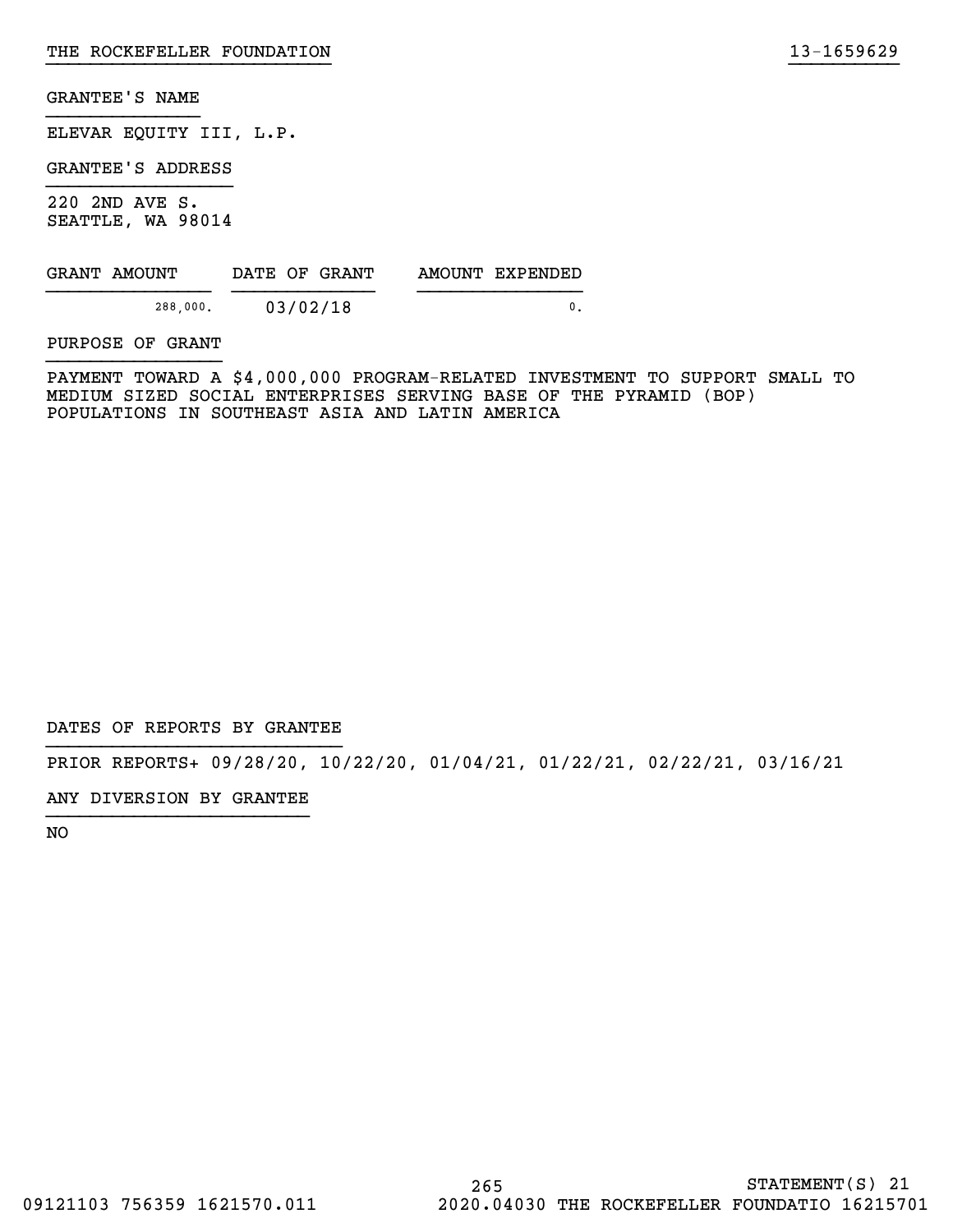ELEVAR EQUITY III, L.P.

GRANTEE'S ADDRESS

220 2ND AVE S. SEATTLE, WA 98014

| GRANT AMOUNT | DATE OF GRANT | AMOUNT EXPENDED |
|--------------|---------------|-----------------|
| 92,000.      | 08/01/18      |                 |

PURPOSE OF GRANT

PAYMENT TOWARD A \$4,000,000 PROGRAM-RELATED INVESTMENT TO SUPPORT SMALL TO MEDIUM SIZED SOCIAL ENTERPRISES SERVING BASE OF THE PYRAMID (BOP) POPULATIONS IN SOUTHEAST ASIA AND LATIN AMERICA

}}}}}}}}}}}}}}}}}}}}}}}}}} }}}}}}}}}}

DATES OF REPORTS BY GRANTEE

PRIOR REPORTS+ 09/28/20, 10/22/20, 01/04/21, 01/22/21, 02/22/21, 03/16/21

ANY DIVERSION BY GRANTEE }}}}}}}}}}}}}}}}}}}}}}}}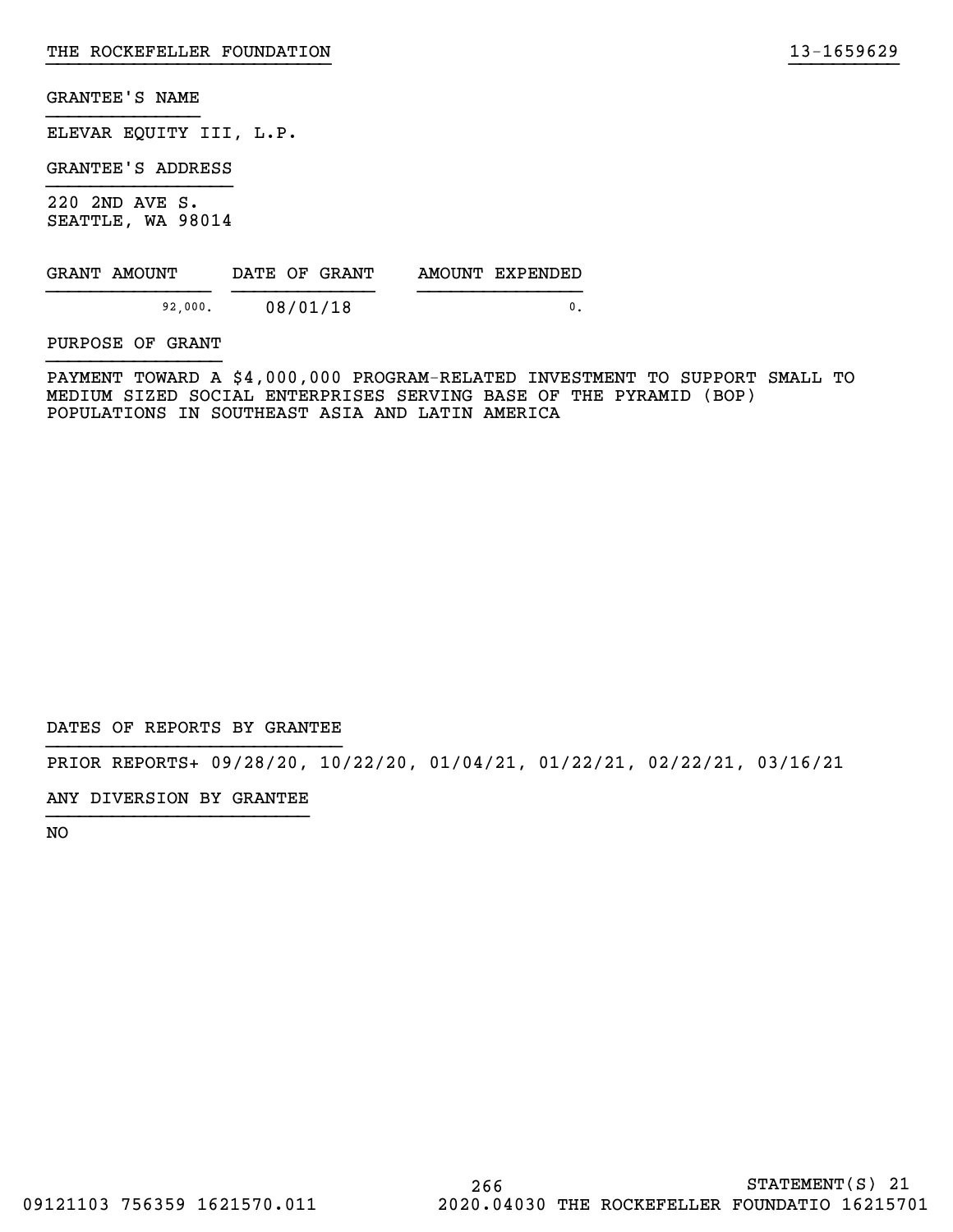ELEVAR EQUITY III, L.P.

GRANTEE'S ADDRESS

220 2ND AVE S. SEATTLE, WA 98014

| GRANT AMOUNT | DATE OF GRANT | AMOUNT EXPENDED |
|--------------|---------------|-----------------|
| 112,000.     | 12/18/18      |                 |

PURPOSE OF GRANT

PAYMENT TOWARD A \$4,000,000 PROGRAM-RELATED INVESTMENT TO SUPPORT SMALL TO MEDIUM SIZED SOCIAL ENTERPRISES SERVING BASE OF THE PYRAMID (BOP) POPULATIONS IN SOUTHEAST ASIA AND LATIN AMERICA

}}}}}}}}}}}}}}}}}}}}}}}}}} }}}}}}}}}}

DATES OF REPORTS BY GRANTEE

PRIOR REPORTS+ 09/28/20, 10/22/20, 01/04/21, 01/22/21, 02/22/21, 03/16/21

ANY DIVERSION BY GRANTEE }}}}}}}}}}}}}}}}}}}}}}}}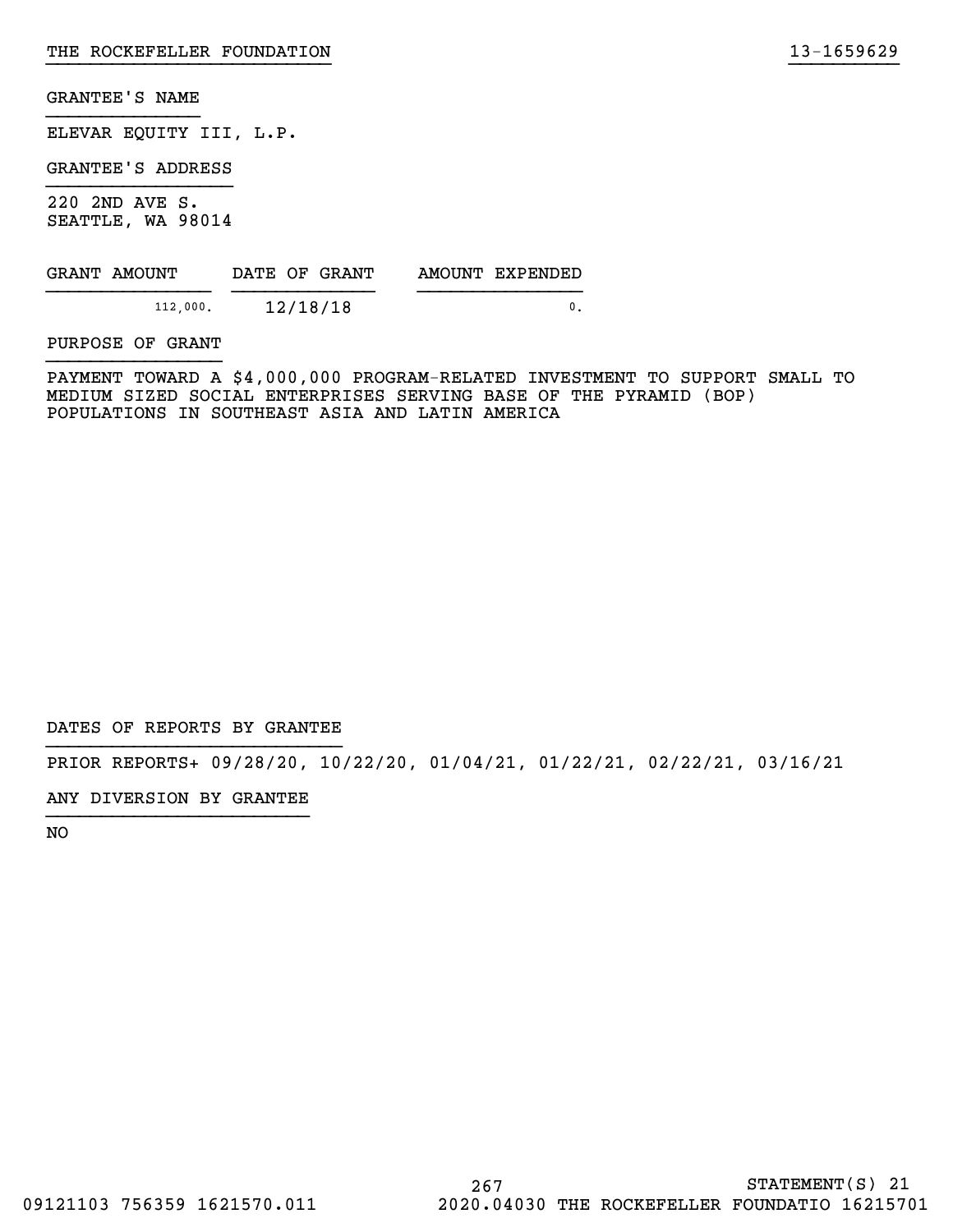ELEVAR EQUITY III, L.P.

GRANTEE'S ADDRESS

220 2ND AVE S. SEATTLE, WA 98014

| GRANT AMOUNT | DATE OF GRANT | AMOUNT EXPENDED |
|--------------|---------------|-----------------|
| 176,000.     | 05/16/19      |                 |

PURPOSE OF GRANT

PAYMENT TOWARD A \$4,000,000 PROGRAM-RELATED INVESTMENT TO SUPPORT SMALL TO MEDIUM SIZED SOCIAL ENTERPRISES SERVING BASE OF THE PYRAMID (BOP) POPULATIONS IN SOUTHEAST ASIA AND LATIN AMERICA

}}}}}}}}}}}}}}}}}}}}}}}}}} }}}}}}}}}}

DATES OF REPORTS BY GRANTEE

PRIOR REPORTS+ 09/28/20, 10/22/20, 01/04/21, 01/22/21, 02/22/21, 03/16/21

ANY DIVERSION BY GRANTEE }}}}}}}}}}}}}}}}}}}}}}}}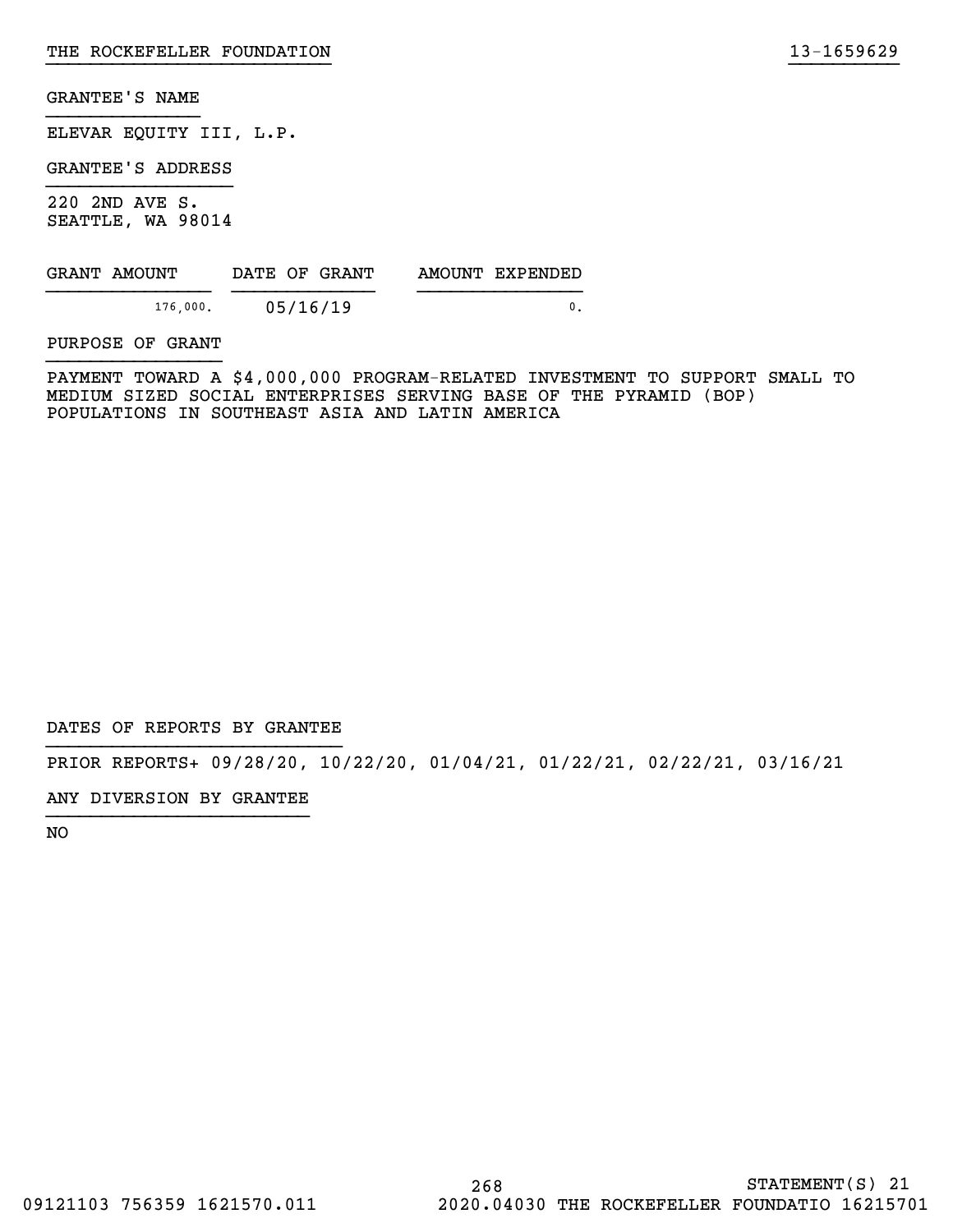ELEVAR EQUITY III, L.P.

GRANTEE'S ADDRESS

220 2ND AVE S. SEATTLE, WA 98014

| GRANT AMOUNT | DATE OF GRANT | AMOUNT EXPENDED |
|--------------|---------------|-----------------|
| 100.000.     | 11/21/19      |                 |

PURPOSE OF GRANT

PAYMENT TOWARD A \$4,000,000 PROGRAM-RELATED INVESTMENT TO SUPPORT SMALL TO MEDIUM SIZED SOCIAL ENTERPRISES SERVING BASE OF THE PYRAMID (BOP) POPULATIONS IN SOUTHEAST ASIA AND LATIN AMERICA

}}}}}}}}}}}}}}}}}}}}}}}}}} }}}}}}}}}}

DATES OF REPORTS BY GRANTEE

PRIOR REPORTS+ 09/28/20, 10/22/20, 01/04/21, 01/22/21, 02/22/21, 03/16/21

ANY DIVERSION BY GRANTEE }}}}}}}}}}}}}}}}}}}}}}}}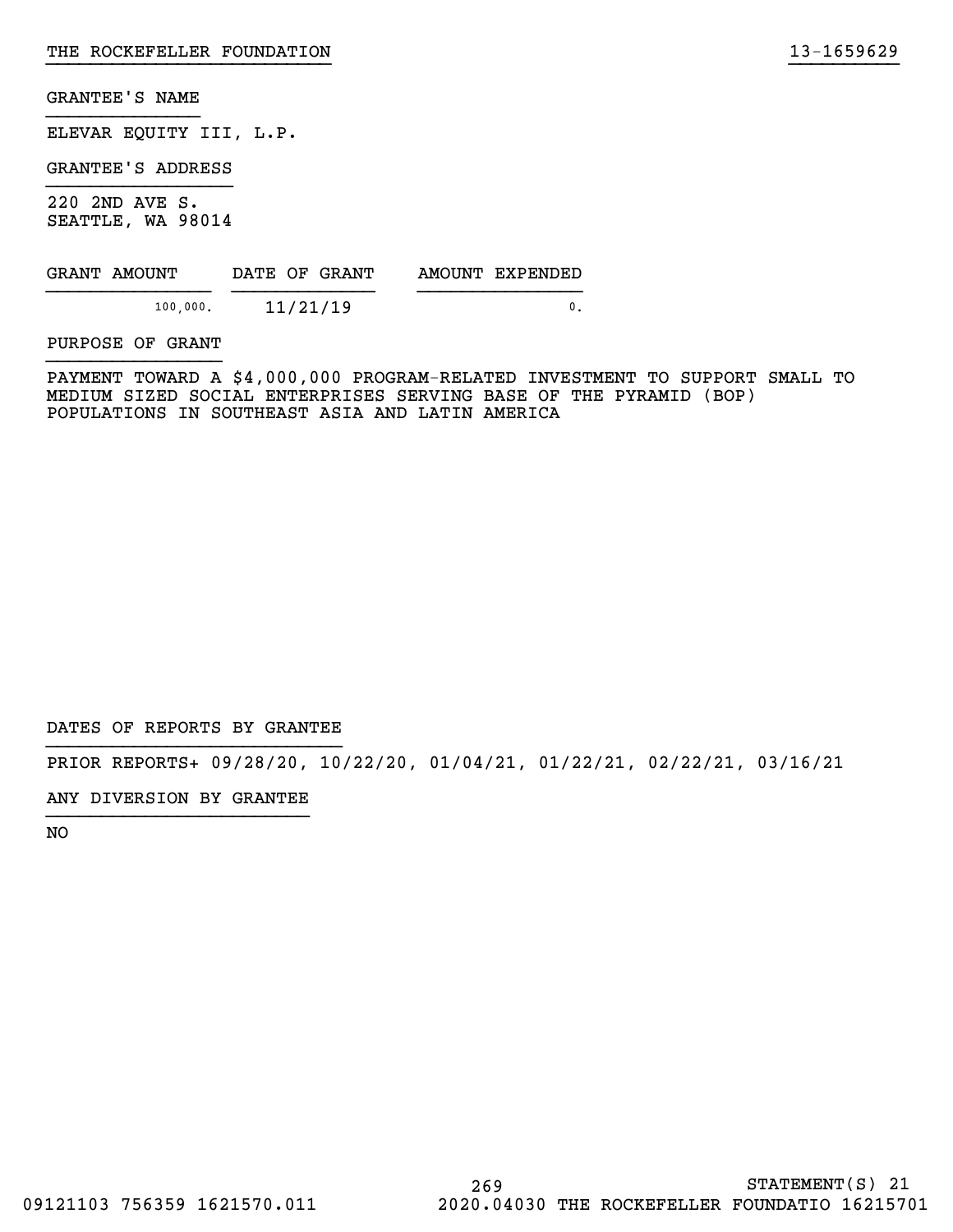ELEVAR EQUITY III, L.P.

GRANTEE'S ADDRESS

220 2ND AVE S. SEATTLE, WA 98014

| GRANT AMOUNT | DATE OF GRANT | AMOUNT EXPENDED |
|--------------|---------------|-----------------|
| 108,000.     | 05/08/20      |                 |

PURPOSE OF GRANT

PAYMENT TOWARD A \$4,000,000 PROGRAM-RELATED INVESTMENT TO SUPPORT SMALL TO MEDIUM SIZED SOCIAL ENTERPRISES SERVING BASE OF THE PYRAMID (BOP) POPULATIONS IN SOUTHEAST ASIA AND LATIN AMERICA

}}}}}}}}}}}}}}}}}}}}}}}}}} }}}}}}}}}}

DATES OF REPORTS BY GRANTEE

08/31/20, 09/28/20, 10/22/20, 01/04/21, 01/22/21, 02/22/21, 03/16/21

ANY DIVERSION BY GRANTEE }}}}}}}}}}}}}}}}}}}}}}}}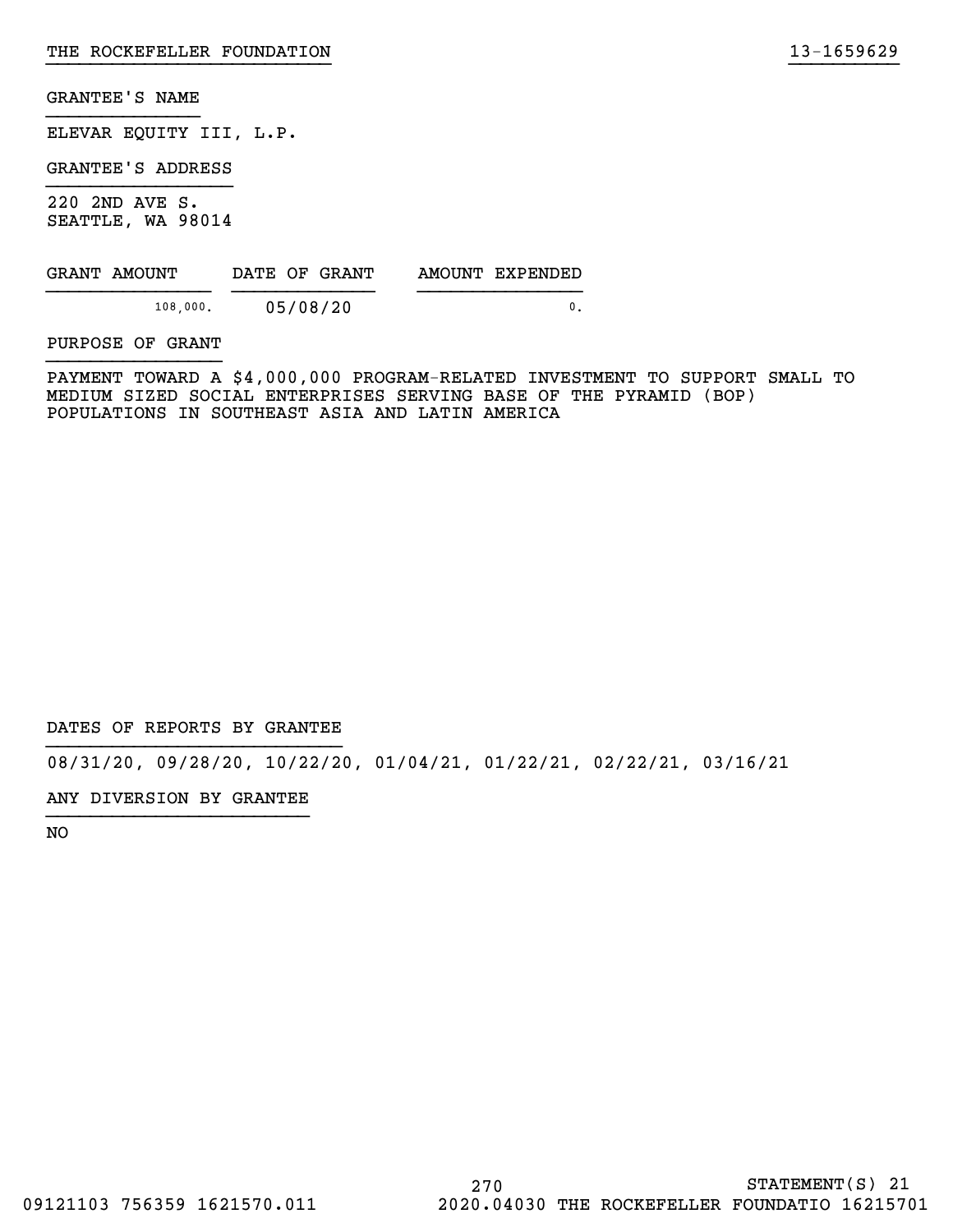ELEVAR EQUITY III, L.P.

GRANTEE'S ADDRESS

220 2ND AVE S. SEATTLE, WA 98014

| GRANT AMOUNT |          | DATE OF GRANT | AMOUNT EXPENDED |
|--------------|----------|---------------|-----------------|
|              | 100,000. | 11/12/20      |                 |

PURPOSE OF GRANT

PAYMENT TOWARD A \$4,000,000 PROGRAM-RELATED INVESTMENT TO SUPPORT SMALL TO MEDIUM SIZED SOCIAL ENTERPRISES SERVING BASE OF THE PYRAMID (BOP) POPULATIONS IN SOUTHEAST ASIA AND LATIN AMERICA

}}}}}}}}}}}}}}}}}}}}}}}}}} }}}}}}}}}}

DATES OF REPORTS BY GRANTEE

01/04/21, 01/22/21, 02/22/21, 03/16/21

ANY DIVERSION BY GRANTEE }}}}}}}}}}}}}}}}}}}}}}}}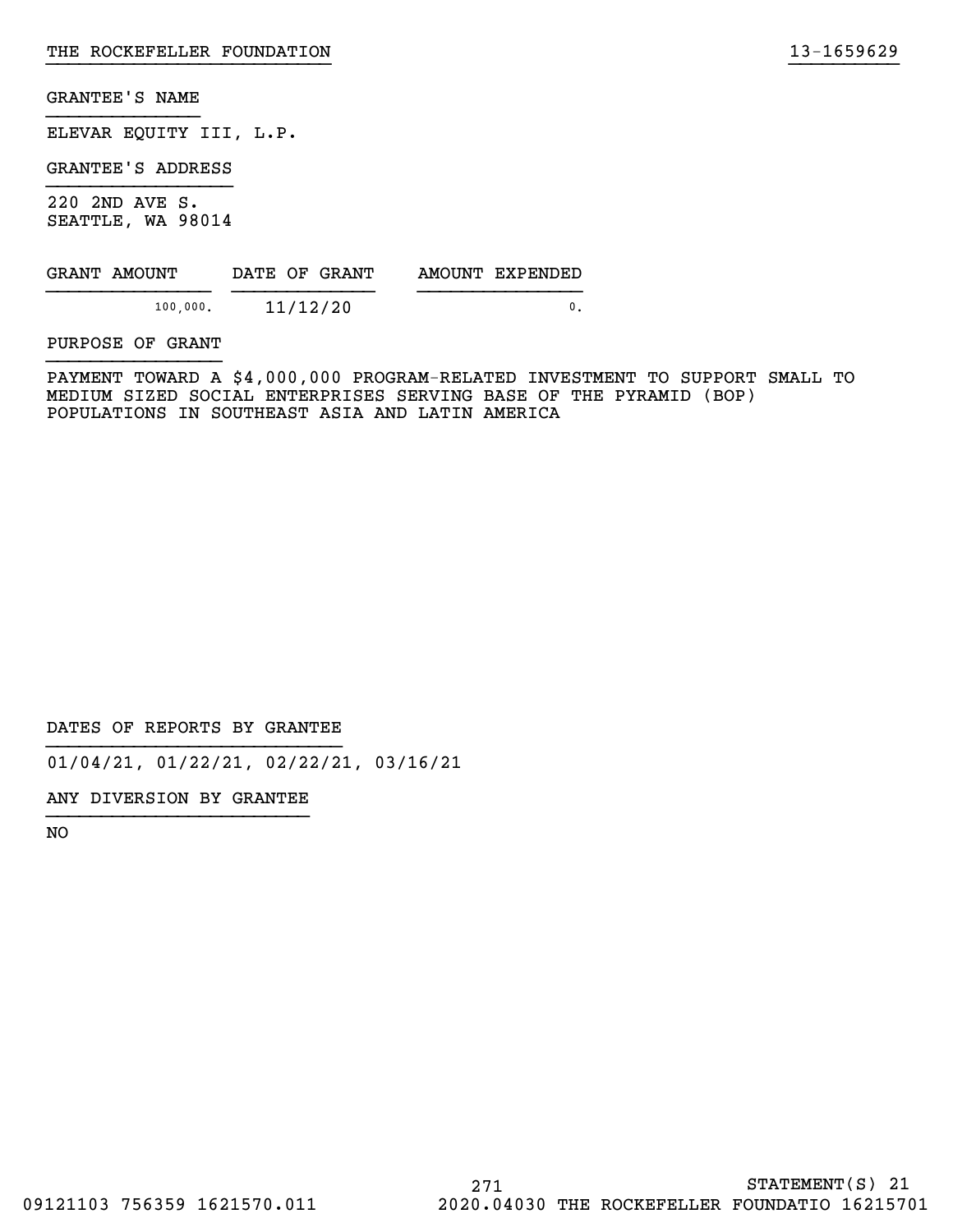FRB YUBA PROJECT I LLC-CM I

GRANTEE'S ADDRESS

824 BAY STREET #1 SANTA MONICA, CA 90405

| GRANT AMOUNT | DATE OF GRANT | AMOUNT EXPENDED |
|--------------|---------------|-----------------|
| 150.000.     | 08/23/19      |                 |

PURPOSE OF GRANT

A PRI TO CROSSBOUNDARY ENERGY ACCESS HOLDINGS TO SUPPORT SOLVING ENERGY POVERTY BY PROMOTING ACCESS TO PRODUCTIVE POWER THAT DRIVES DEVELOPMENT AND ENABLES FAMILIES IN SUB-SAHARAN AFRICA TO LIFT THEMSELVES OUT OF POVERTY

}}}}}}}}}}}}}}}}}}}}}}}}}} }}}}}}}}}}

DATES OF REPORTS BY GRANTEE

PRIOR REPORTS+ 04/15/20, 05/08/20, 05/27/20, 06/04/20, 03/01/21, 07/19/21

ANY DIVERSION BY GRANTEE }}}}}}}}}}}}}}}}}}}}}}}}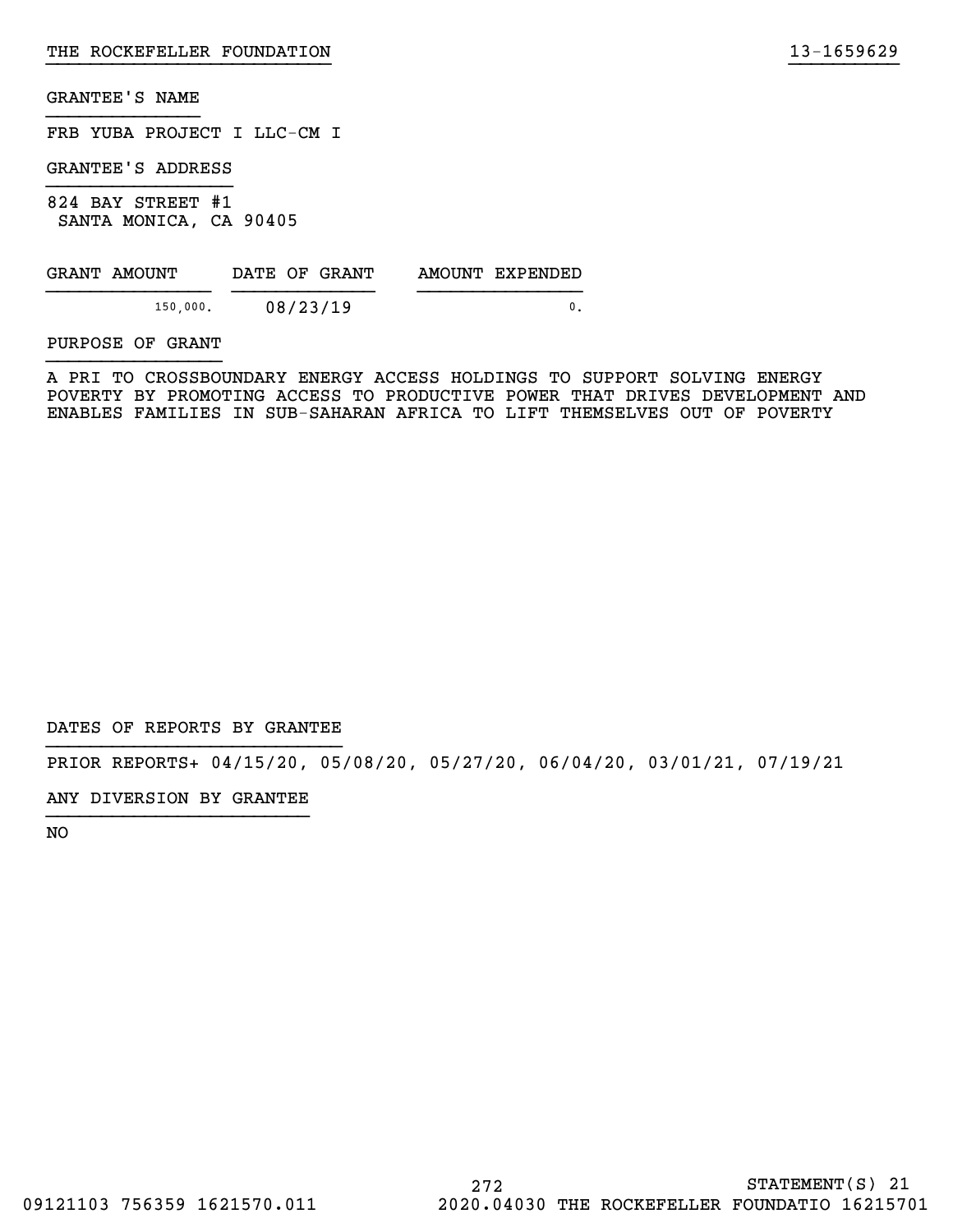FRB YUBA PROJECT I LLC-CM I

GRANTEE'S ADDRESS

824 BAY STREET #1 SANTA MONICA, CA 90405

| GRANT AMOUNT | DATE OF GRANT | AMOUNT EXPENDED |
|--------------|---------------|-----------------|
| 37.500.      | 11/26/19      |                 |

PURPOSE OF GRANT

A PRI TO CROSSBOUNDARY ENERGY ACCESS HOLDINGS TO SUPPORT SOLVING ENERGY POVERTY BY PROMOTING ACCESS TO PRODUCTIVE POWER THAT DRIVES DEVELOPMENT AND ENABLES FAMILIES IN SUB-SAHARAN AFRICA TO LIFT THEMSELVES OUT OF POVERTY

}}}}}}}}}}}}}}}}}}}}}}}}}} }}}}}}}}}}

DATES OF REPORTS BY GRANTEE

PRIOR REPORTS+ 04/15/20, 05/08/20, 05/27/20, 06/04/20, 03/01/21, 07/19/21

ANY DIVERSION BY GRANTEE }}}}}}}}}}}}}}}}}}}}}}}}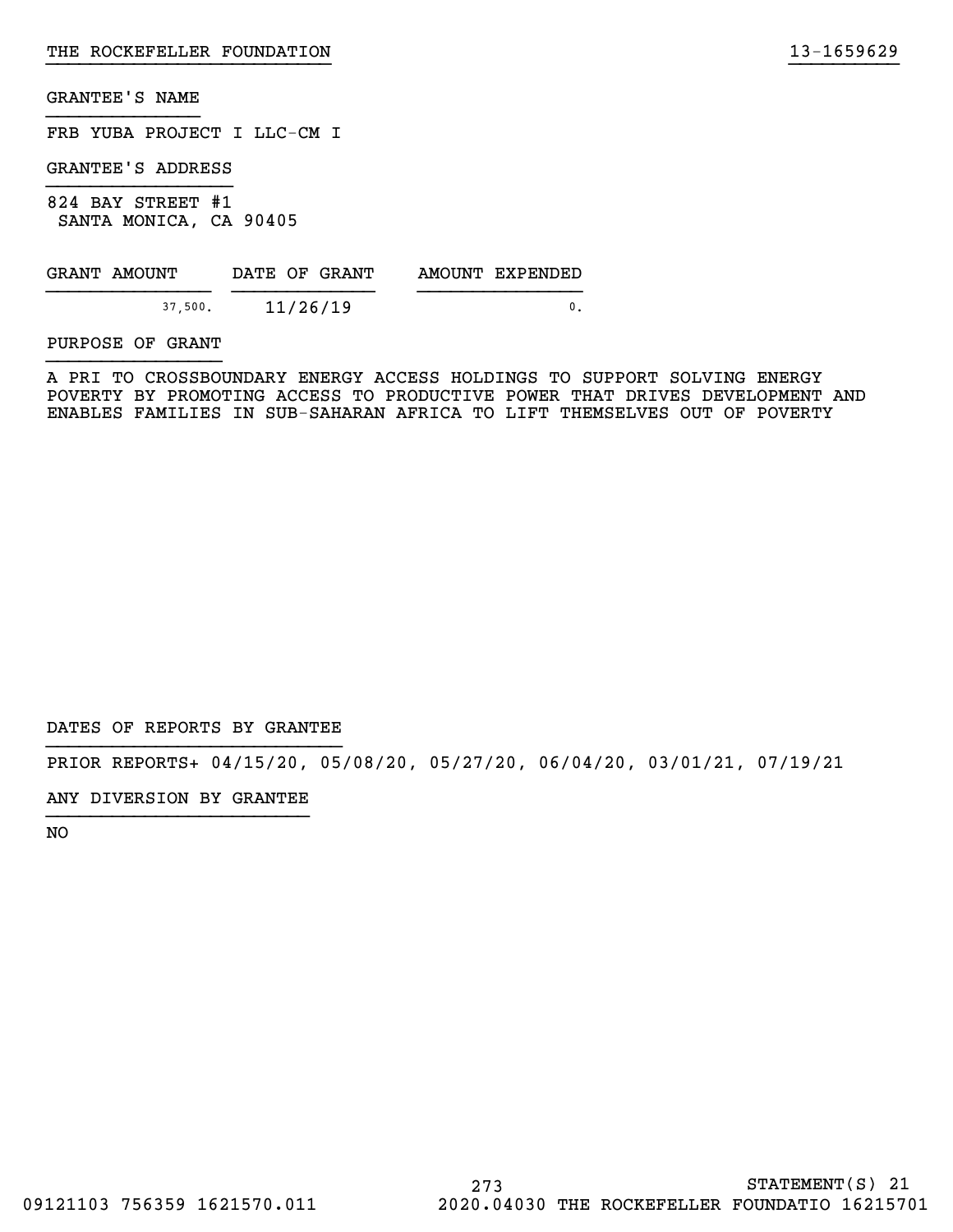FRB YUBA PROJECT I LLC-CM I

GRANTEE'S ADDRESS

824 BAY STREET #1 SANTA MONICA, CA 90405

| GRANT AMOUNT | DATE OF GRANT | AMOUNT EXPENDED |
|--------------|---------------|-----------------|
|              |               |                 |
| 356,250.     | 08/10/20      |                 |

PURPOSE OF GRANT

A PRI TO CROSSBOUNDARY ENERGY ACCESS HOLDINGS TO SUPPORT SOLVING ENERGY POVERTY BY PROMOTING ACCESS TO PRODUCTIVE POWER THAT DRIVES DEVELOPMENT AND ENABLES FAMILIES IN SUB-SAHARAN AFRICA TO LIFT THEMSELVES OUT OF POVERTY

}}}}}}}}}}}}}}}}}}}}}}}}}} }}}}}}}}}}

DATES OF REPORTS BY GRANTEE

03/01/21, 07/19/21

ANY DIVERSION BY GRANTEE }}}}}}}}}}}}}}}}}}}}}}}}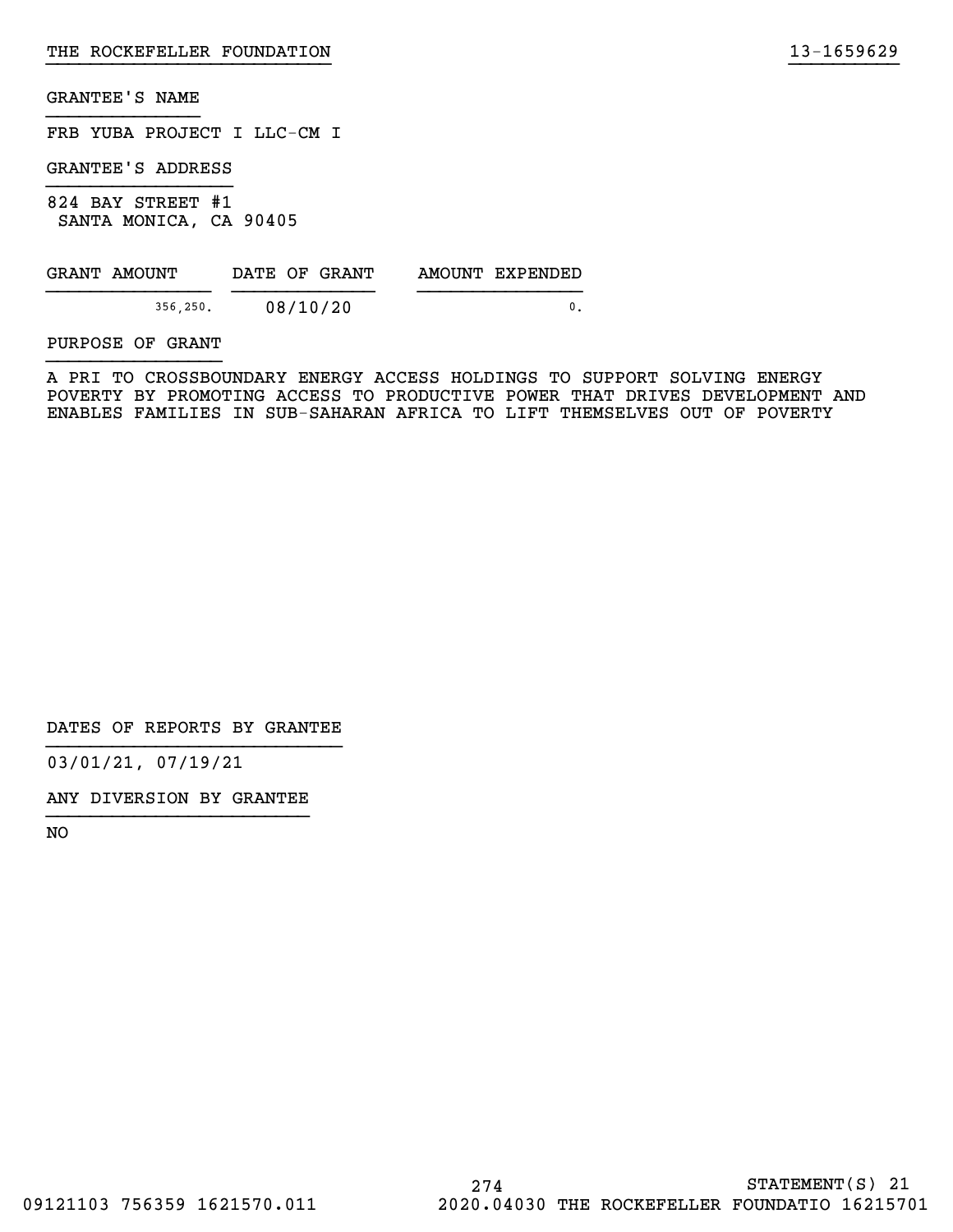IGNIA PARTNERS, LLC

GRANTEE'S ADDRESS

AV. RICARDO MARGAIN 575, PARQUE CORPORATIVO SANTA ENGRACIA SAN PEDRO GARZA GARCIA, NL, MEXICO, 66267

| GRANT AMOUNT | DATE OF GRANT | AMOUNT EXPENDED |
|--------------|---------------|-----------------|
|              |               |                 |
| 407.295.     | 11/18/10      |                 |

PURPOSE OF GRANT

PAYMENT TOWARD A \$1,000,000 PROGRAM-RELATED INVESTMENT TO SUPPORT THE DEVELOPMENT OF INTERMEDIATION CAPACITY FOR IMPACT INVESTMENT IN A NEW SOCIAL IMPACT SUB-SECTOR BY CAPITALIZING A PRIVATE EQUITY FUND INVESTING IN SMALL- TO MEDIUM-SIZED SOCIAL ENTERPRISES SERVING EXTREMELY POOR, "BASE OF THE PYRAMID" POPULATIONS IN LATIN AMERICA

}}}}}}}}}}}}}}}}}}}}}}}}}} }}}}}}}}}}

DATES OF REPORTS BY GRANTEE

PRIOR REPORTS+ 06/14/19, 10/28/19, 02/18/20, 09/28/20, 10/30/20, 07/26/21

ANY DIVERSION BY GRANTEE }}}}}}}}}}}}}}}}}}}}}}}}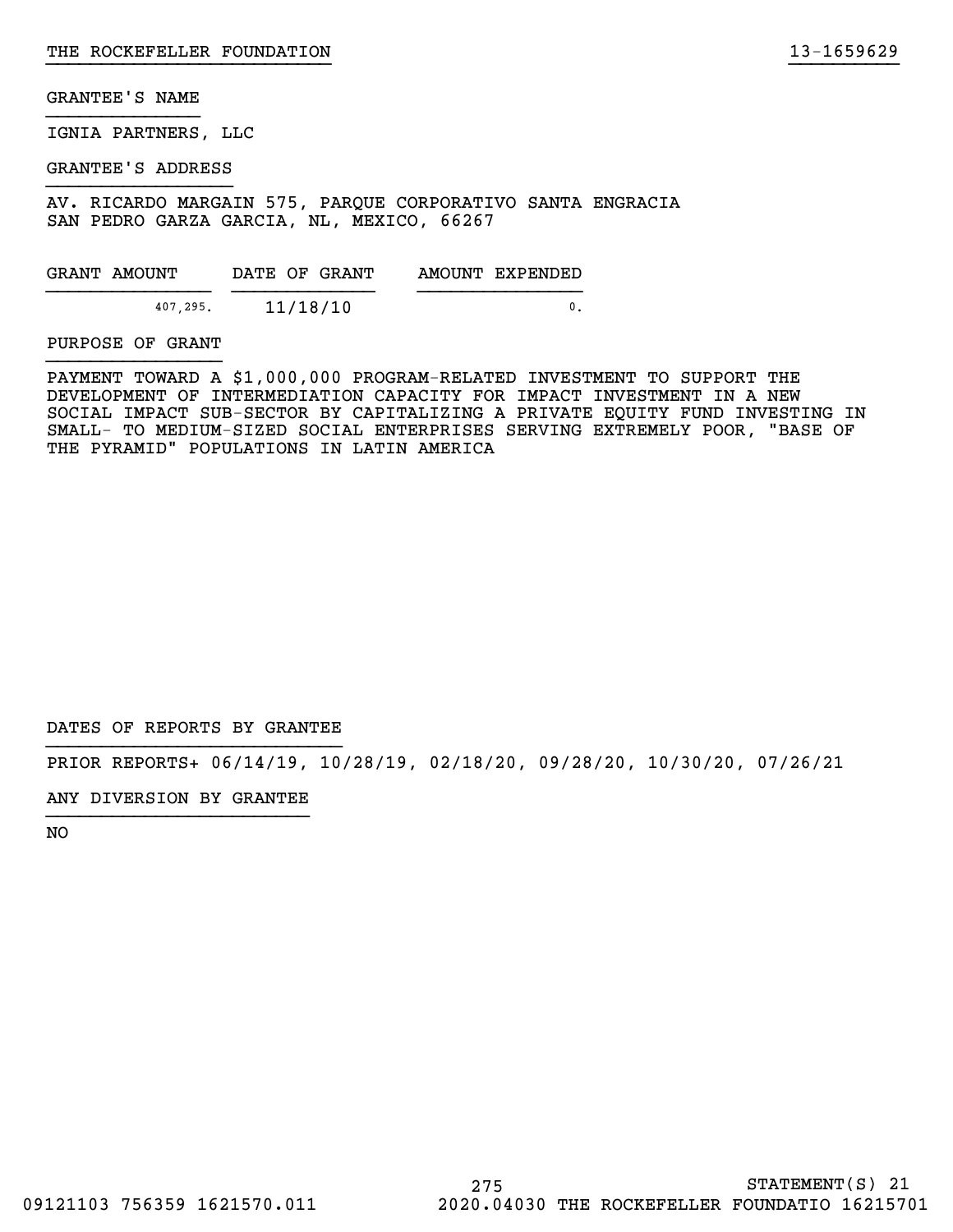IGNIA PARTNERS, LLC

GRANTEE'S ADDRESS

AV. RICARDO MARGAIN 575, PARQUE CORPORATIVO SANTA ENGRACIA SAN PEDRO GARZA GARCIA, NL, MEXICO, 66267

| GRANT AMOUNT | DATE OF GRANT | AMOUNT EXPENDED |
|--------------|---------------|-----------------|
|              |               |                 |
| 117,028.     | 05/23/11      |                 |

PURPOSE OF GRANT

PAYMENT TOWARD A \$1,000,000 PROGRAM-RELATED INVESTMENT TO SUPPORT THE DEVELOPMENT OF INTERMEDIATION CAPACITY FOR IMPACT INVESTMENT IN A NEW SOCIAL IMPACT SUB-SECTOR BY CAPITALIZING A PRIVATE EQUITY FUND INVESTING IN SMALL- TO MEDIUM-SIZED SOCIAL ENTERPRISES SERVING EXTREMELY POOR, "BASE OF THE PYRAMID" POPULATIONS IN LATIN AMERICA

}}}}}}}}}}}}}}}}}}}}}}}}}} }}}}}}}}}}

DATES OF REPORTS BY GRANTEE

PRIOR REPORTS+ 06/14/19, 10/28/19, 02/18/20, 09/28/20, 10/30/20, 07/26/21

ANY DIVERSION BY GRANTEE }}}}}}}}}}}}}}}}}}}}}}}}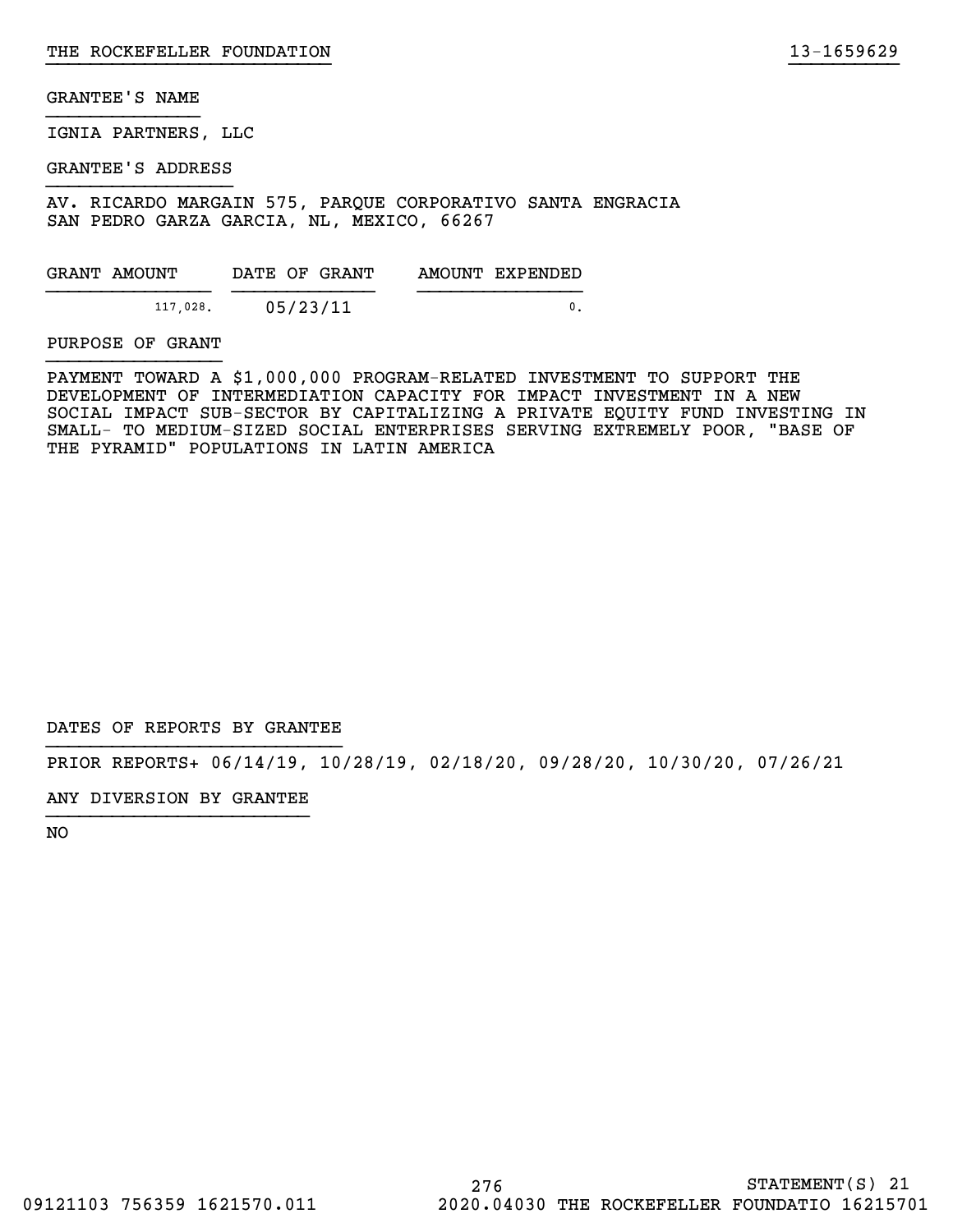IGNIA PARTNERS, LLC

GRANTEE'S ADDRESS

AV. RICARDO MARGAIN 575, PARQUE CORPORATIVO SANTA ENGRACIA SAN PEDRO GARZA GARCIA, NL, MEXICO, 66267

| GRANT AMOUNT |          | DATE OF GRANT |  | AMOUNT EXPENDED |
|--------------|----------|---------------|--|-----------------|
|              |          |               |  |                 |
|              | 173,985. | 12/31/12      |  |                 |

PURPOSE OF GRANT

PAYMENT TOWARD A \$1,000,000 PROGRAM-RELATED INVESTMENT TO SUPPORT THE DEVELOPMENT OF INTERMEDIATION CAPACITY FOR IMPACT INVESTMENT IN A NEW SOCIAL IMPACT SUB-SECTOR BY CAPITALIZING A PRIVATE EQUITY FUND INVESTING IN SMALL- TO MEDIUM-SIZED SOCIAL ENTERPRISES SERVING EXTREMELY POOR, "BASE OF THE PYRAMID" POPULATIONS IN LATIN AMERICA

}}}}}}}}}}}}}}}}}}}}}}}}}} }}}}}}}}}}

DATES OF REPORTS BY GRANTEE

PRIOR REPORTS+ 06/14/19, 10/28/19, 02/18/20, 09/28/20, 10/30/20, 07/26/21

ANY DIVERSION BY GRANTEE }}}}}}}}}}}}}}}}}}}}}}}}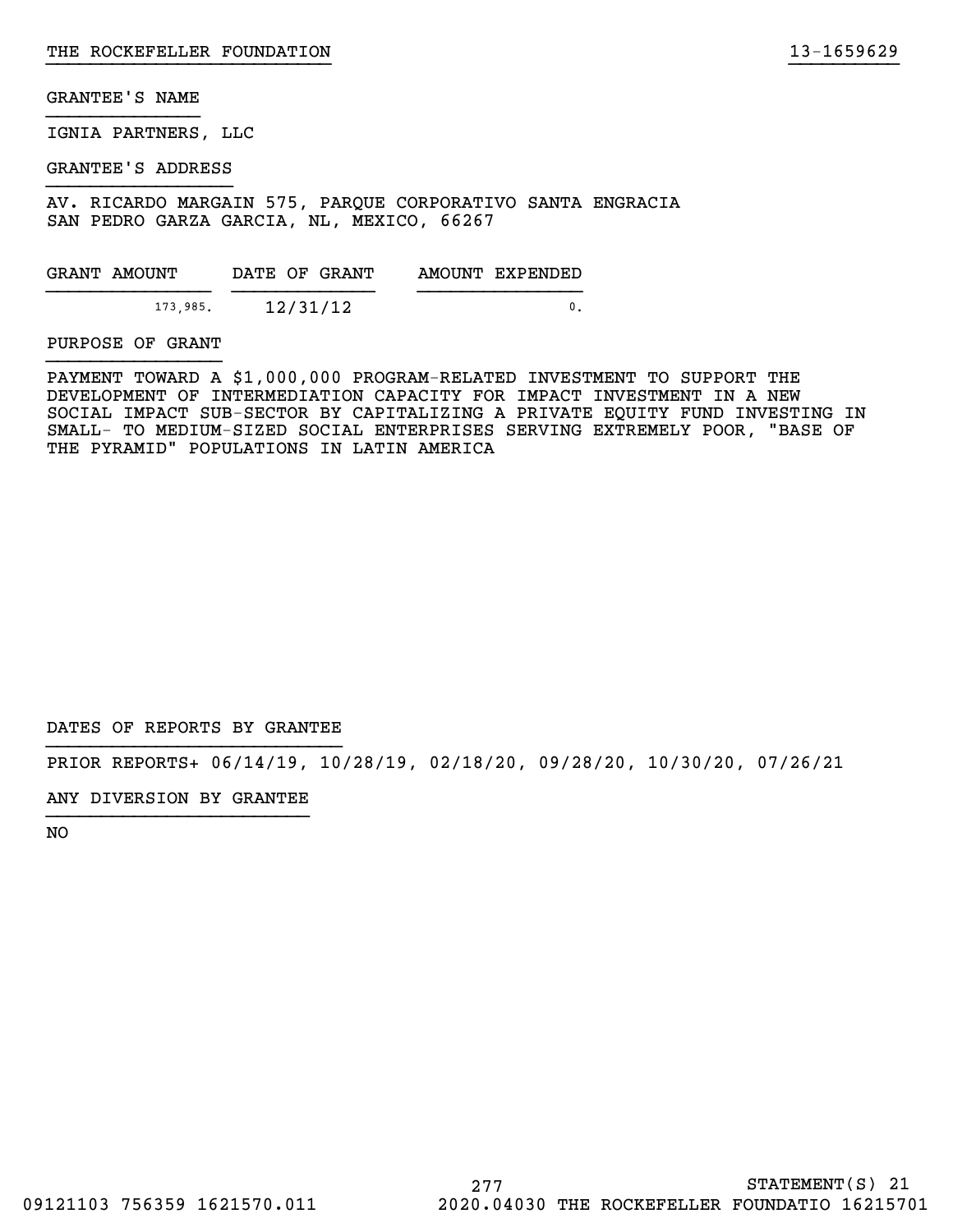IGNIA PARTNERS, LLC

GRANTEE'S ADDRESS

AV. RICARDO MARGAIN 575, PARQUE CORPORATIVO SANTA ENGRACIA SAN PEDRO GARZA GARCIA, NL, MEXICO, 66267

| GRANT AMOUNT | DATE OF GRANT | AMOUNT EXPENDED |
|--------------|---------------|-----------------|
| 200.175.     | 10/30/13      |                 |

PURPOSE OF GRANT

PAYMENT TOWARD A \$1,000,000 PROGRAM-RELATED INVESTMENT TO SUPPORT THE DEVELOPMENT OF INTERMEDIATION CAPACITY FOR IMPACT INVESTMENT IN A NEW SOCIAL IMPACT SUB-SECTOR BY CAPITALIZING A PRIVATE EQUITY FUND INVESTING IN SMALL- TO MEDIUM-SIZED SOCIAL ENTERPRISES SERVING EXTREMELY POOR, "BASE OF THE PYRAMID" POPULATIONS IN LATIN AMERICA

}}}}}}}}}}}}}}}}}}}}}}}}}} }}}}}}}}}}

DATES OF REPORTS BY GRANTEE

PRIOR REPORTS+ 06/14/19, 10/28/19, 02/18/20, 09/28/20, 10/30/20, 07/26/21

ANY DIVERSION BY GRANTEE }}}}}}}}}}}}}}}}}}}}}}}}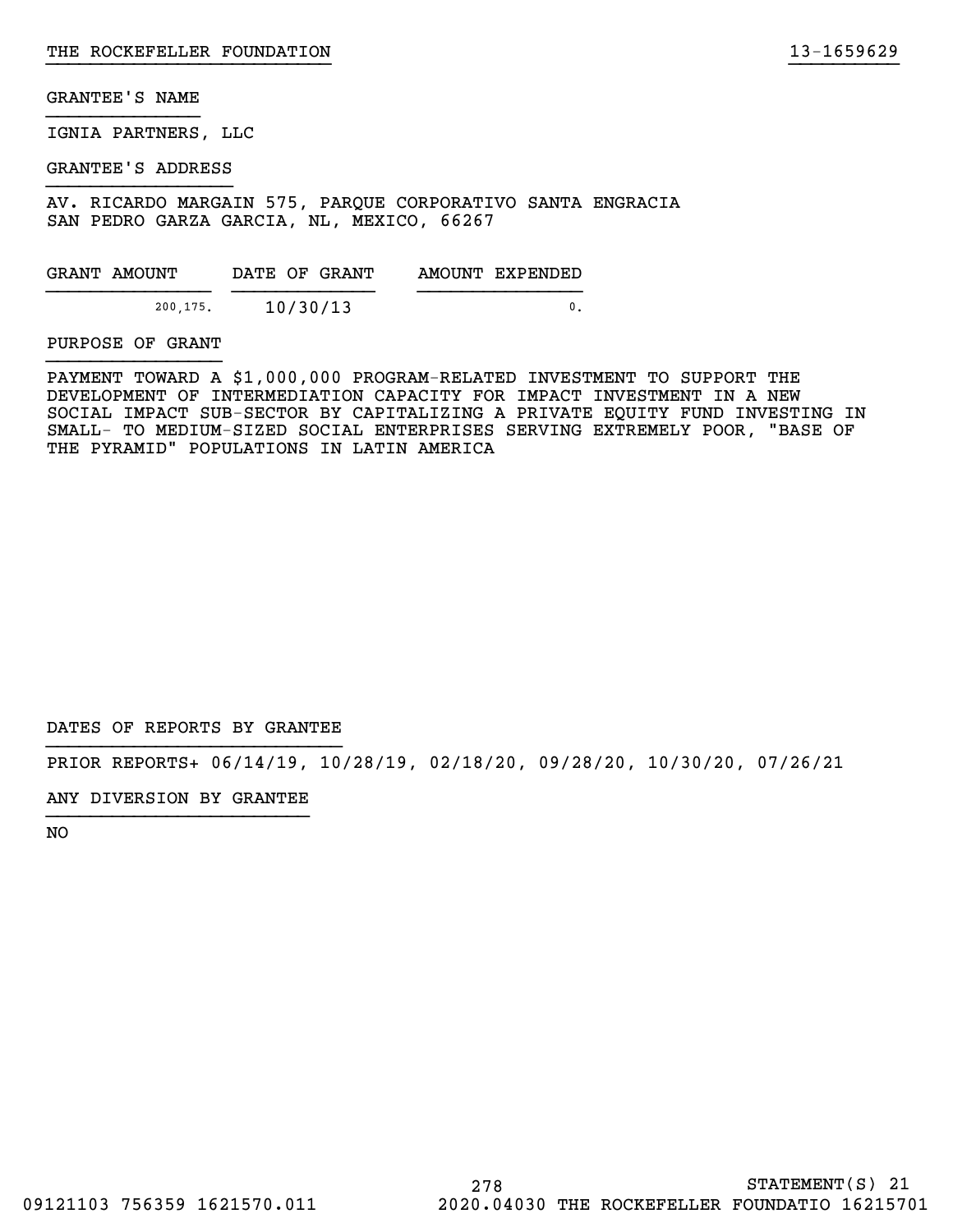IGNIA PARTNERS, LLC

GRANTEE'S ADDRESS

AV. RICARDO MARGAIN 575, PARQUE CORPORATIVO SANTA ENGRACIA SAN PEDRO GARZA GARCIA, NL, MEXICO, 66267

| GRANT AMOUNT |         | DATE OF GRANT |  | AMOUNT EXPENDED |
|--------------|---------|---------------|--|-----------------|
|              |         |               |  |                 |
|              | 77.221. | 11/26/14      |  |                 |

PURPOSE OF GRANT

PAYMENT TOWARD A \$1,000,000 PROGRAM-RELATED INVESTMENT TO SUPPORT THE DEVELOPMENT OF INTERMEDIATION CAPACITY FOR IMPACT INVESTMENT IN A NEW SOCIAL IMPACT SUB-SECTOR BY CAPITALIZING A PRIVATE EQUITY FUND INVESTING IN SMALL- TO MEDIUM-SIZED SOCIAL ENTERPRISES SERVING EXTREMELY POOR, "BASE OF THE PYRAMID" POPULATIONS IN LATIN AMERICA

}}}}}}}}}}}}}}}}}}}}}}}}}} }}}}}}}}}}

DATES OF REPORTS BY GRANTEE

PRIOR REPORTS+ 06/14/19, 10/28/19, 02/18/20, 09/28/20, 10/30/20, 07/26/21

ANY DIVERSION BY GRANTEE }}}}}}}}}}}}}}}}}}}}}}}}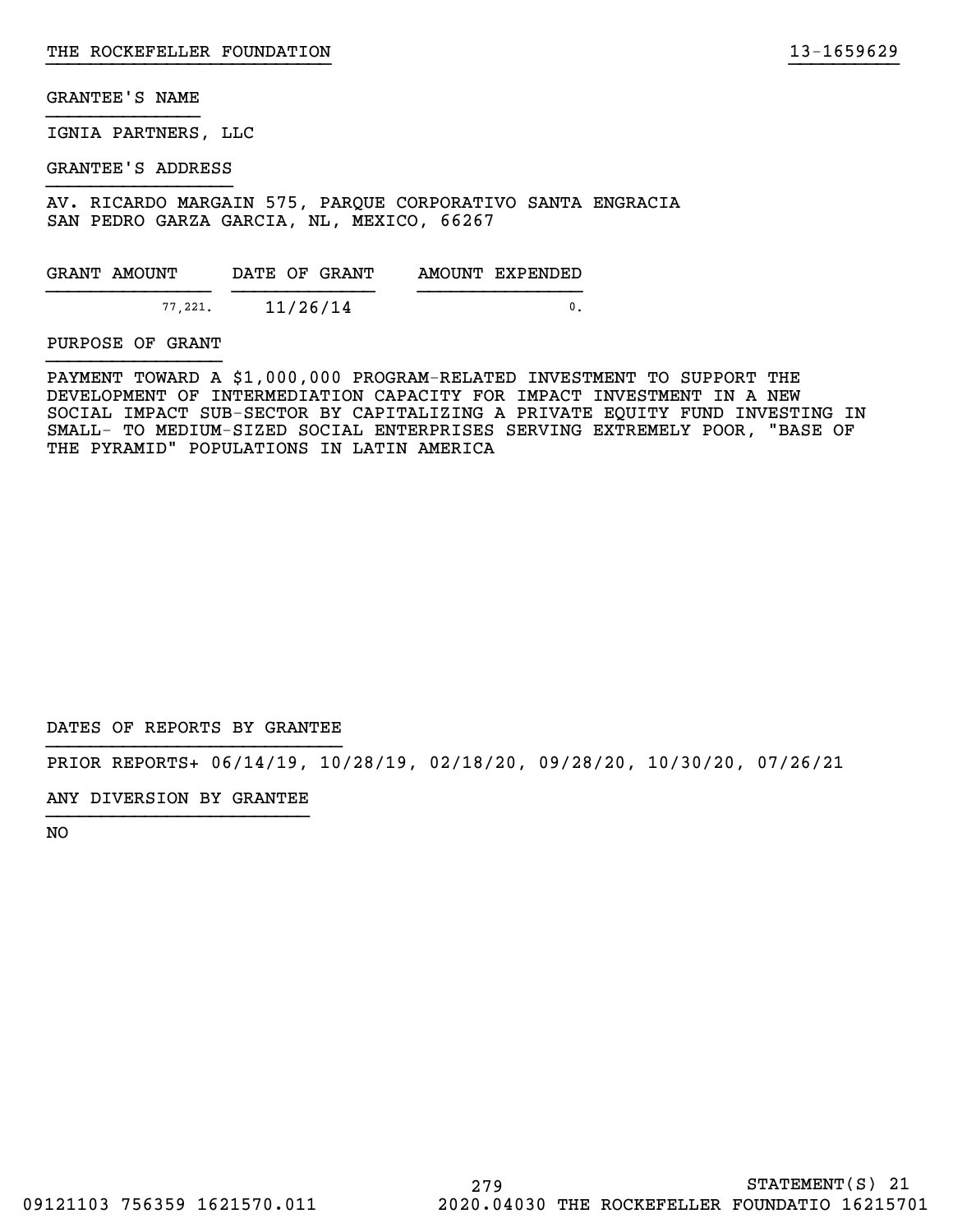IGNIA PARTNERS, LLC

GRANTEE'S ADDRESS

AV. RICARDO MARGAIN 575, PARQUE CORPORATIVO SANTA ENGRACIA SAN PEDRO GARZA GARCIA, NL, MEXICO, 66267

| GRANT AMOUNT |         |  | DATE OF GRANT | AMOUNT EXPENDED |  |
|--------------|---------|--|---------------|-----------------|--|
|              |         |  |               |                 |  |
|              | 14,503. |  | 12/10/15      |                 |  |

PURPOSE OF GRANT

PAYMENT TOWARD A \$1,000,000 PROGRAM-RELATED INVESTMENT TO SUPPORT THE DEVELOPMENT OF INTERMEDIATION CAPACITY FOR IMPACT INVESTMENT IN A NEW SOCIAL IMPACT SUB-SECTOR BY CAPITALIZING A PRIVATE EQUITY FUND INVESTING IN SMALL- TO MEDIUM-SIZED SOCIAL ENTERPRISES SERVING EXTREMELY POOR, "BASE OF THE PYRAMID" POPULATIONS IN LATIN AMERICA

}}}}}}}}}}}}}}}}}}}}}}}}}} }}}}}}}}}}

DATES OF REPORTS BY GRANTEE

PRIOR REPORTS+ 06/14/19, 10/28/19, 02/18/20, 09/28/20, 10/30/20, 07/26/21

ANY DIVERSION BY GRANTEE }}}}}}}}}}}}}}}}}}}}}}}}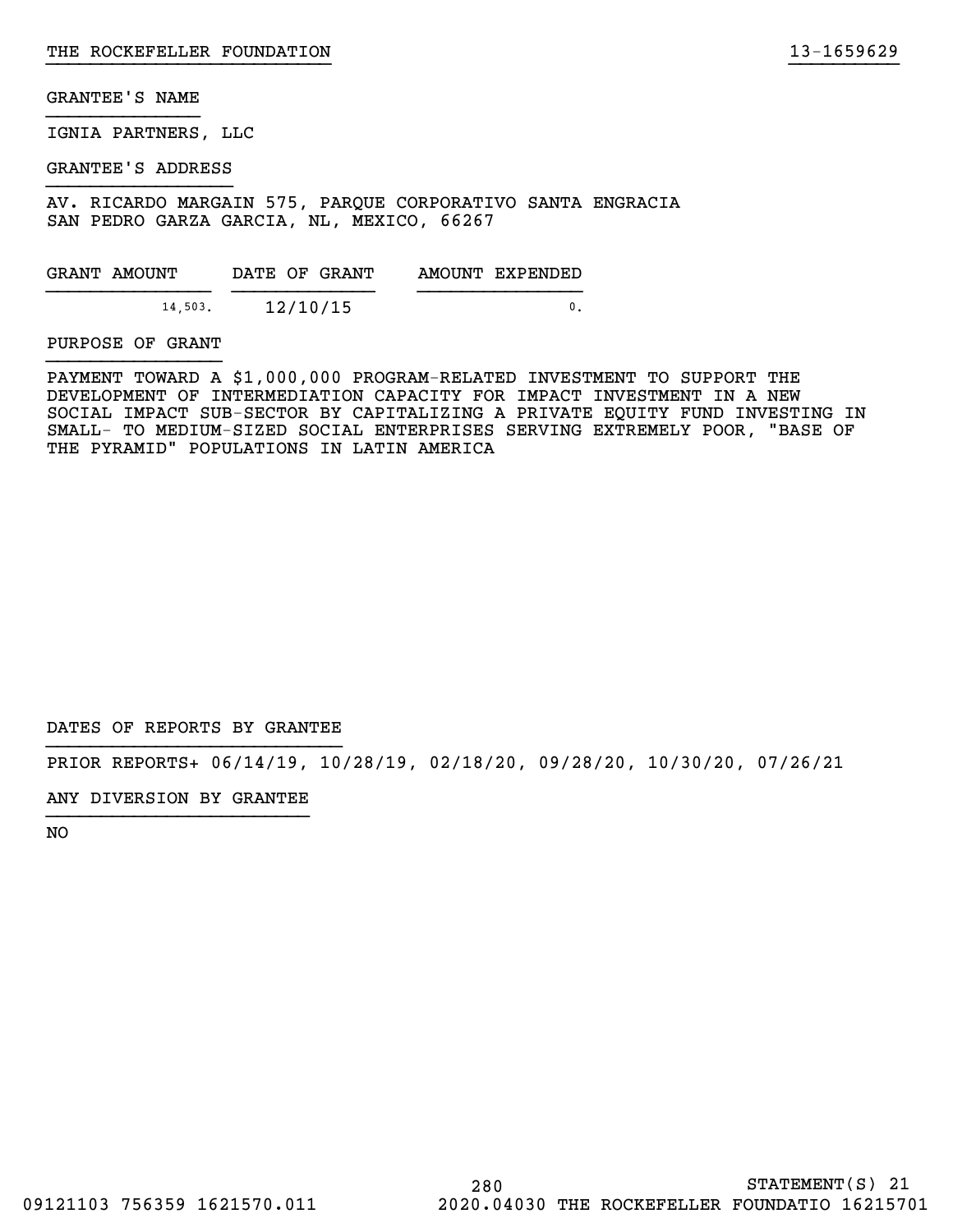IGNIA PARTNERS, LLC

GRANTEE'S ADDRESS

AV. RICARDO MARGAIN 575, PARQUE CORPORATIVO SANTA ENGRACIA SAN PEDRO GARZA GARCIA, NL, MEXICO, 66267

| GRANT AMOUNT |         | DATE OF GRANT |  | AMOUNT EXPENDED |
|--------------|---------|---------------|--|-----------------|
|              | 11,718. | 12/06/16      |  |                 |

PURPOSE OF GRANT

PAYMENT TOWARD A \$1,000,000 PROGRAM-RELATED INVESTMENT TO SUPPORT THE DEVELOPMENT OF INTERMEDIATION CAPACITY FOR IMPACT INVESTMENT IN A NEW SOCIAL IMPACT SUB-SECTOR BY CAPITALIZING A PRIVATE EQUITY FUND INVESTING IN SMALL- TO MEDIUM-SIZED SOCIAL ENTERPRISES SERVING EXTREMELY POOR, "BASE OF THE PYRAMID" POPULATIONS IN LATIN AMERICA

}}}}}}}}}}}}}}}}}}}}}}}}}} }}}}}}}}}}

DATES OF REPORTS BY GRANTEE

PRIOR REPORTS+ 06/14/19, 10/28/19, 02/18/20, 09/28/20, 10/30/20, 07/26/21

ANY DIVERSION BY GRANTEE }}}}}}}}}}}}}}}}}}}}}}}}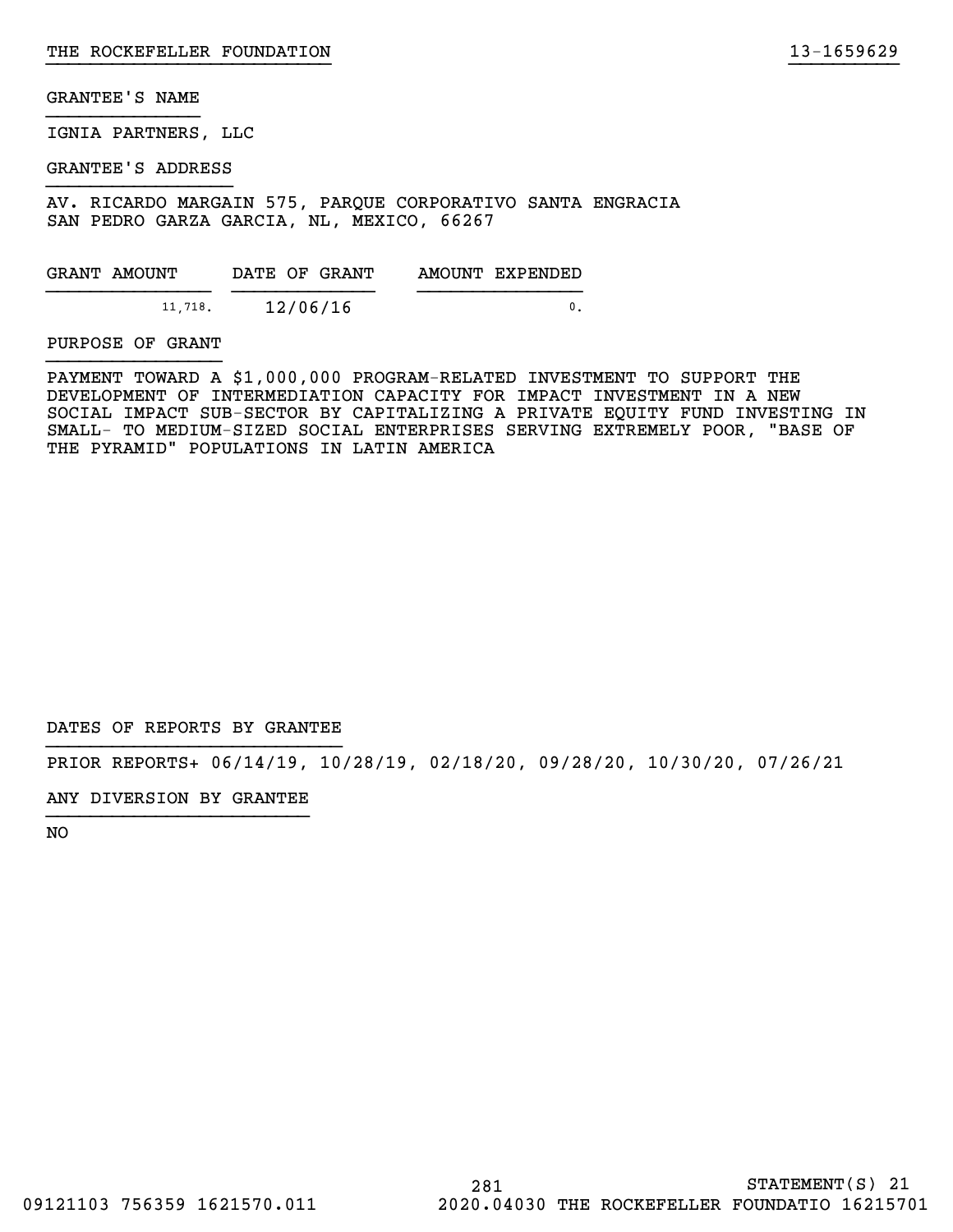LEAPFROG EMERGING CONSUMER FUND III, LP

GRANTEE'S ADDRESS

2ND FLOOR, THE AXIS, 26 BANK STREET, CYBERCITY EBENE , OMAN, 72201

GRANT AMOUNT DATE OF GRANT AMOUNT EXPENDED }}}}}}}}}}}}}}} }}}}}}}}}}}}} }}}}}}}}}}}}}}} 866,046. 05/22/19 0.

PURPOSE OF GRANT

A PRI TO LEAPFROG EMERGING CONSUMER FUND III, LP TO IMPROVE THE LIVELIHOODS OF LOW INCOME AND FINANCIALLY EXCLUDED PEOPLE BY PROVIDING FINANCIAL SERVICES OR HEALTHCARE PRODUCTS AND SERVICES IN AFRICA AND ASIA

}}}}}}}}}}}}}}}}}}}}}}}}}} }}}}}}}}}}

DATES OF REPORTS BY GRANTEE

PRIOR REPORTS+ 03/04/20, 06/22/20, 08/17/20, 08/28/20, 03/01/21, 04/01/21

ANY DIVERSION BY GRANTEE }}}}}}}}}}}}}}}}}}}}}}}}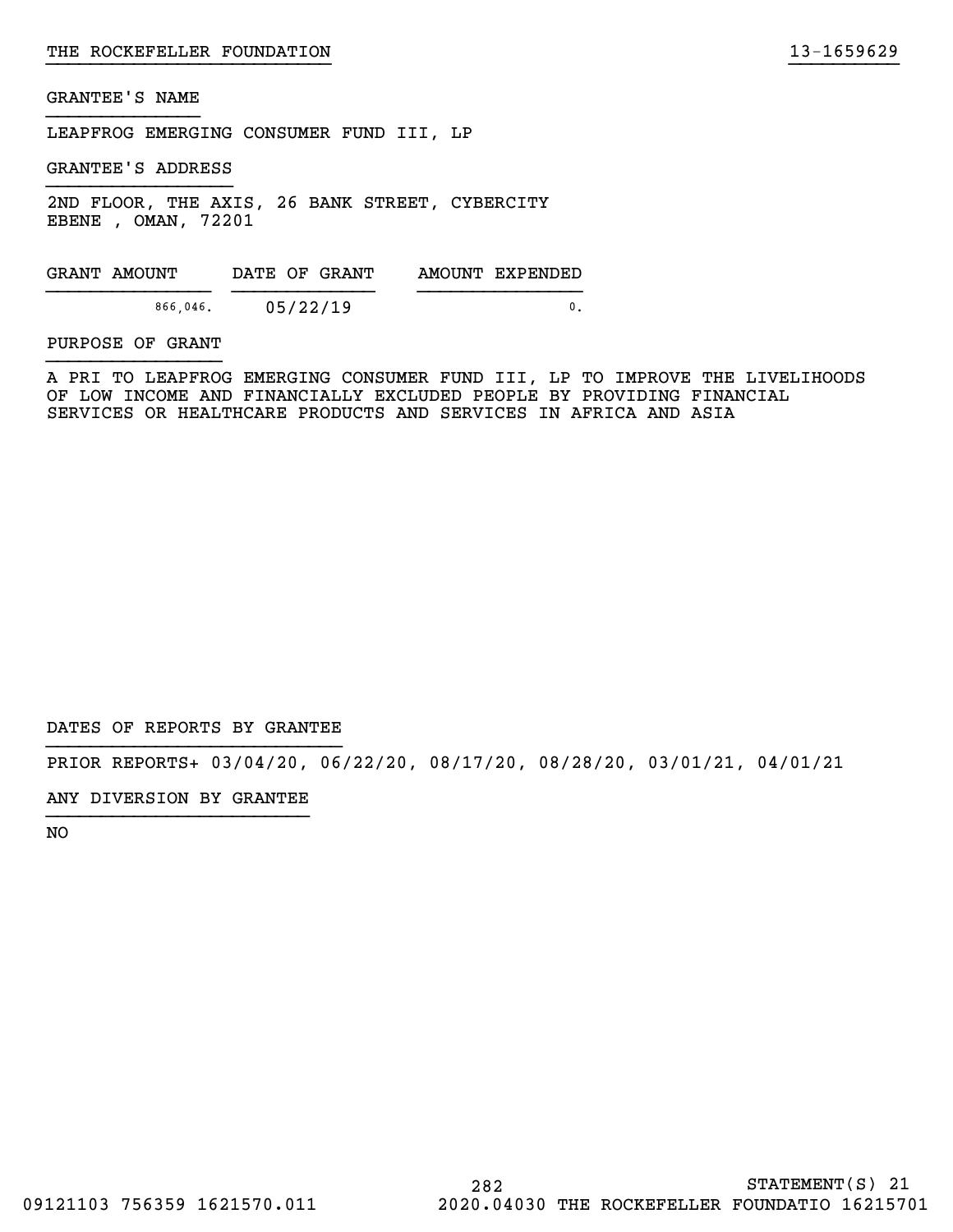LEAPFROG EMERGING CONSUMER FUND III, LP

GRANTEE'S ADDRESS

2ND FLOOR, THE AXIS, 26 BANK STREET, CYBERCITY EBENE , OMAN, 72201

GRANT AMOUNT DATE OF GRANT AMOUNT EXPENDED }}}}}}}}}}}}}}} }}}}}}}}}}}}} }}}}}}}}}}}}}}} 66,956. 08/28/19 0.

#### PURPOSE OF GRANT

A PRI TO LEAPFROG EMERGING CONSUMER FUND III, LP TO IMPROVE THE LIVELIHOODS OF LOW INCOME AND FINANCIALLY EXCLUDED PEOPLE BY PROVIDING FINANCIAL SERVICES OR HEALTHCARE PRODUCTS AND SERVICES IN AFRICA AND ASIA

}}}}}}}}}}}}}}}}}}}}}}}}}} }}}}}}}}}}

DATES OF REPORTS BY GRANTEE

10/07/19, 03/04/20, 06/22/20, 08/17/20, 08/28/20, 03/01/21, 04/01/21

ANY DIVERSION BY GRANTEE }}}}}}}}}}}}}}}}}}}}}}}}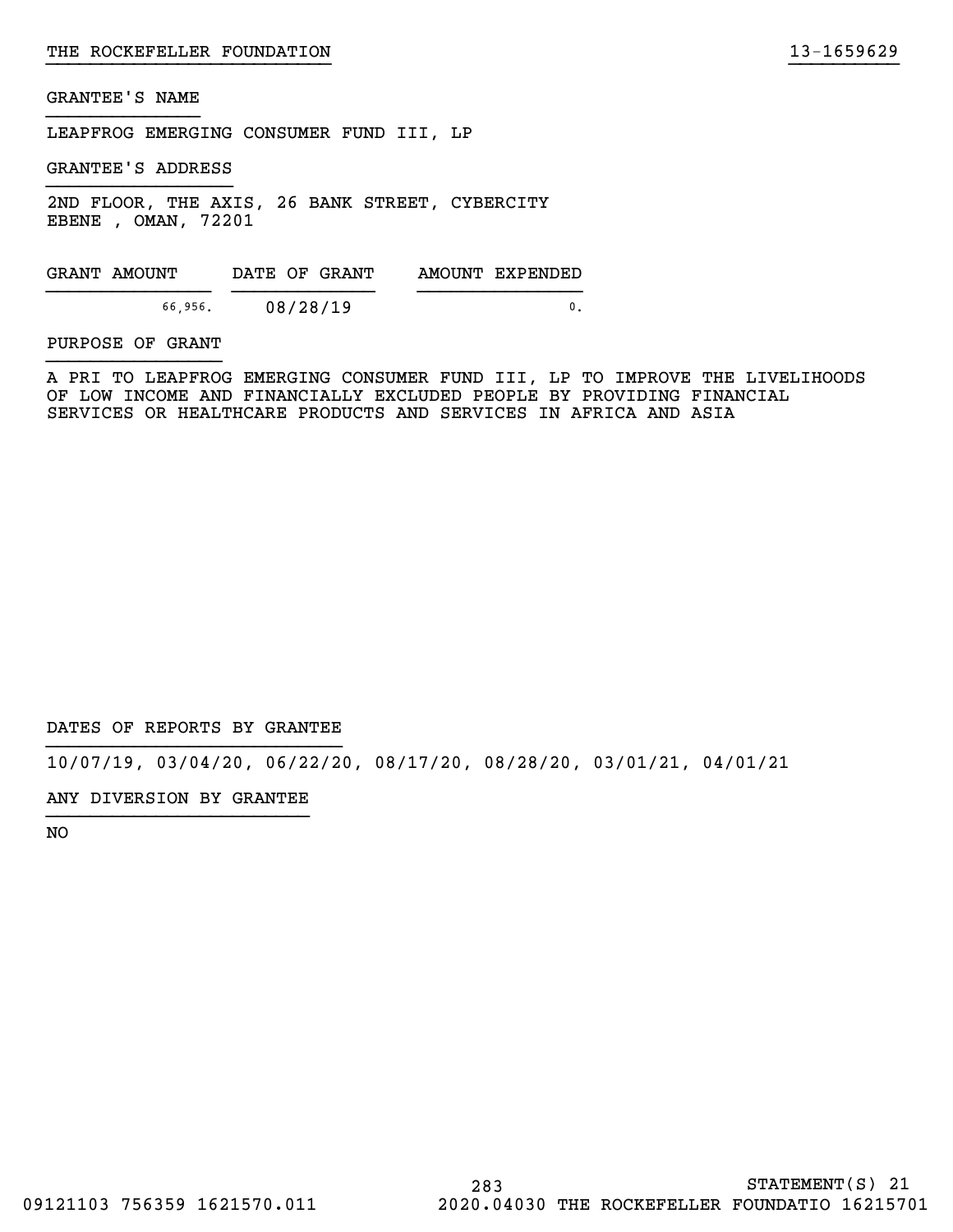LEAPFROG EMERGING CONSUMER FUND III, LP

GRANTEE'S ADDRESS

2ND FLOOR, THE AXIS, 26 BANK STREET, CYBERCITY EBENE , OMAN, 72201

GRANT AMOUNT DATE OF GRANT AMOUNT EXPENDED }}}}}}}}}}}}}}} }}}}}}}}}}}}} }}}}}}}}}}}}}}} 79,808. 02/03/20 0.

#### PURPOSE OF GRANT

A PRI TO LEAPFROG EMERGING CONSUMER FUND III, LP TO IMPROVE THE LIVELIHOODS OF LOW INCOME AND FINANCIALLY EXCLUDED PEOPLE BY PROVIDING FINANCIAL SERVICES OR HEALTHCARE PRODUCTS AND SERVICES IN AFRICA AND ASIA

}}}}}}}}}}}}}}}}}}}}}}}}}} }}}}}}}}}}

DATES OF REPORTS BY GRANTEE

03/04/20, 06/22/20, 08/17/20, 08/28/20, 03/01/21, 04/01/21

ANY DIVERSION BY GRANTEE }}}}}}}}}}}}}}}}}}}}}}}}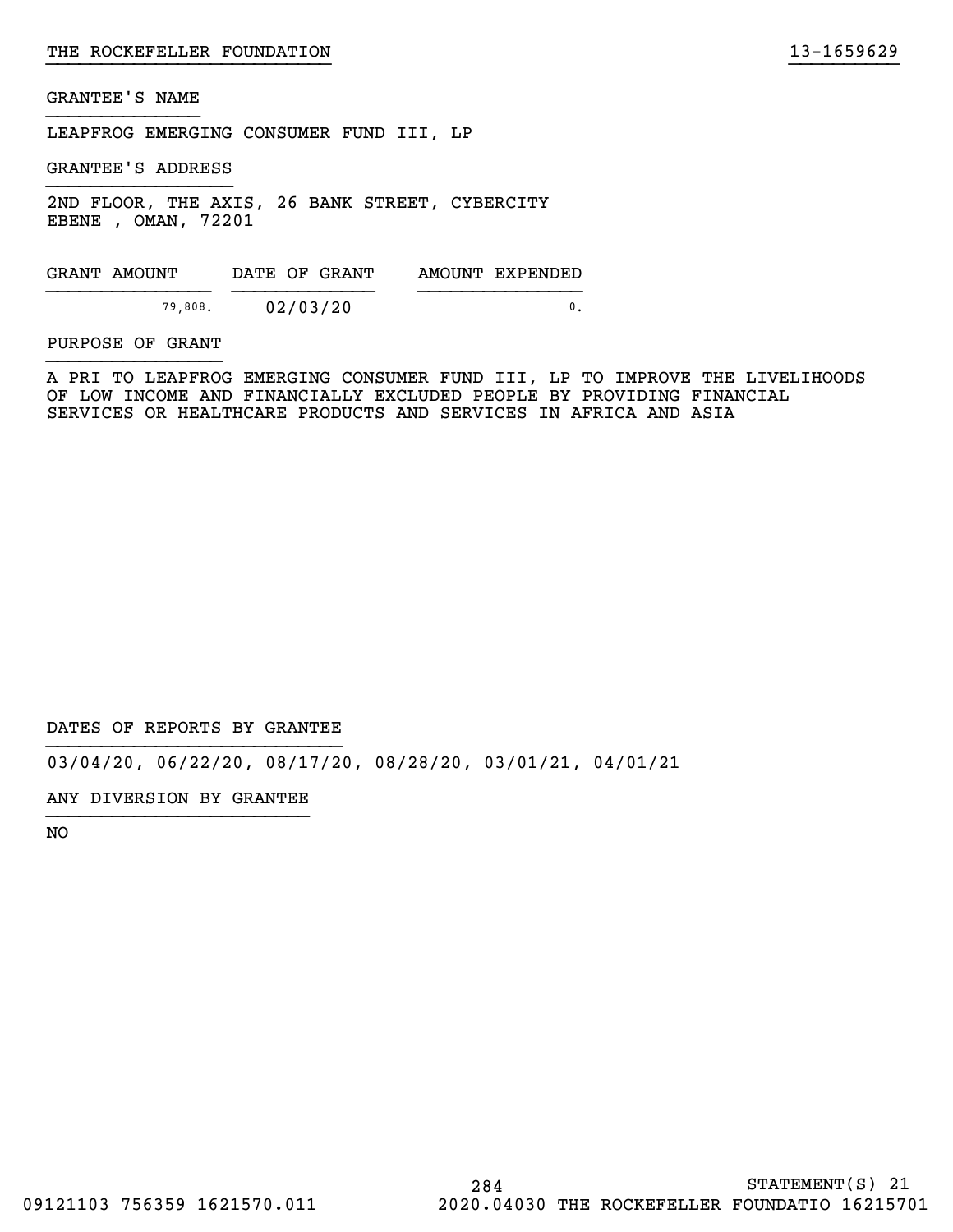LEAPFROG EMERGING CONSUMER FUND III, LP

GRANTEE'S ADDRESS

2ND FLOOR, THE AXIS, 26 BANK STREET, CYBERCITY EBENE , OMAN, 72201

GRANT AMOUNT DATE OF GRANT AMOUNT EXPENDED }}}}}}}}}}}}}}} }}}}}}}}}}}}} }}}}}}}}}}}}}}} 81,996. 04/21/20 0.

#### PURPOSE OF GRANT

A PRI TO LEAPFROG EMERGING CONSUMER FUND III, LP TO IMPROVE THE LIVELIHOODS OF LOW INCOME AND FINANCIALLY EXCLUDED PEOPLE BY PROVIDING FINANCIAL SERVICES OR HEALTHCARE PRODUCTS AND SERVICES IN AFRICA AND ASIA

}}}}}}}}}}}}}}}}}}}}}}}}}} }}}}}}}}}}

DATES OF REPORTS BY GRANTEE

06/22/20, 08/17/20, 08/28/20, 03/01/21, 04/01/21

ANY DIVERSION BY GRANTEE }}}}}}}}}}}}}}}}}}}}}}}}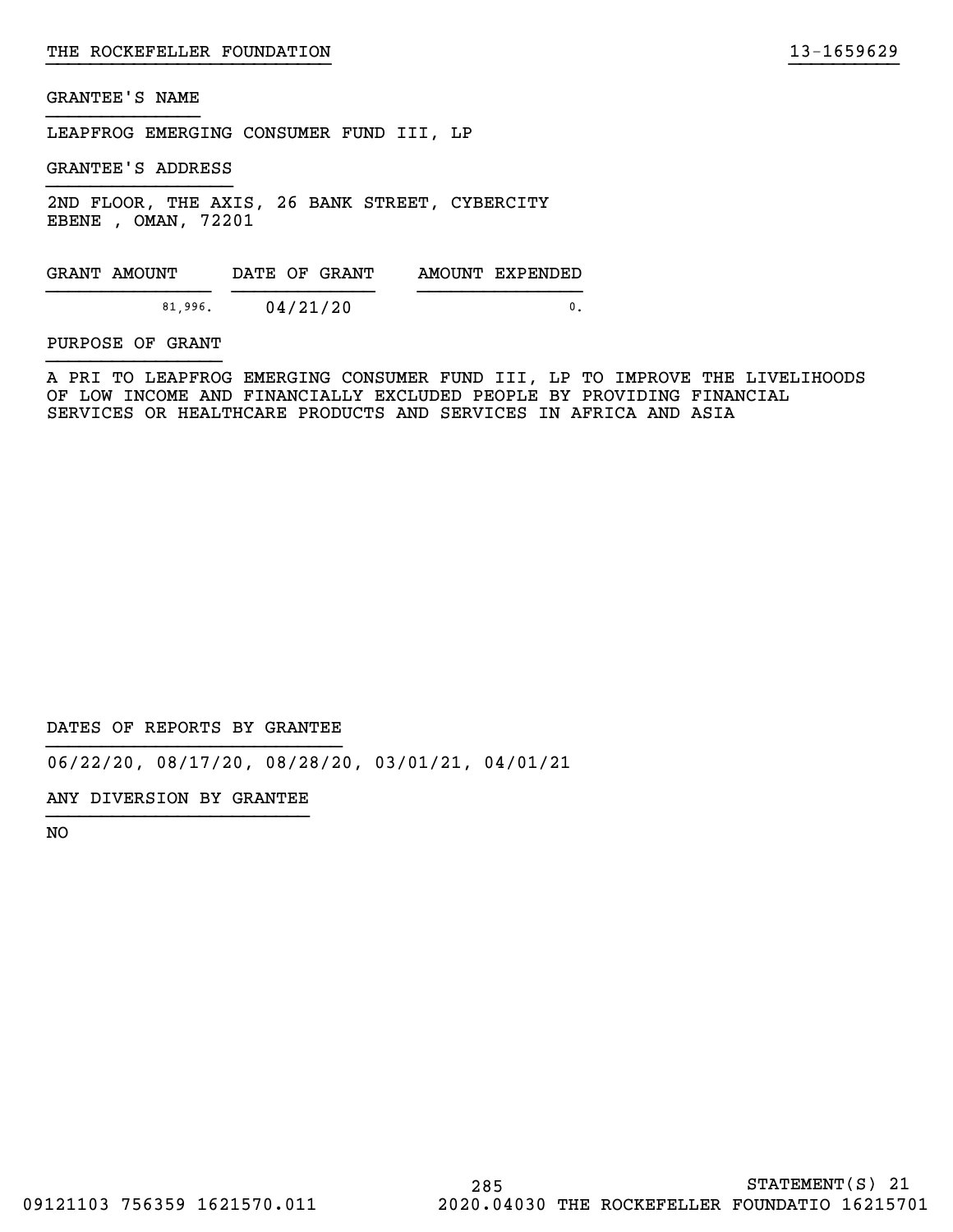LEAPFROG EMERGING CONSUMER FUND III, LP

GRANTEE'S ADDRESS

2ND FLOOR, THE AXIS, 26 BANK STREET, CYBERCITY EBENE , OMAN, 72201

GRANT AMOUNT DATE OF GRANT AMOUNT EXPENDED }}}}}}}}}}}}}}} }}}}}}}}}}}}} }}}}}}}}}}}}}}} 85,748. 06/10/20 0.

#### PURPOSE OF GRANT

A PRI TO LEAPFROG EMERGING CONSUMER FUND III, LP TO IMPROVE THE LIVELIHOODS OF LOW INCOME AND FINANCIALLY EXCLUDED PEOPLE BY PROVIDING FINANCIAL SERVICES OR HEALTHCARE PRODUCTS AND SERVICES IN AFRICA AND ASIA

}}}}}}}}}}}}}}}}}}}}}}}}}} }}}}}}}}}}

DATES OF REPORTS BY GRANTEE

06/22/20, 08/17/20, 08/28/20, 03/01/21, 04/01/21

ANY DIVERSION BY GRANTEE }}}}}}}}}}}}}}}}}}}}}}}}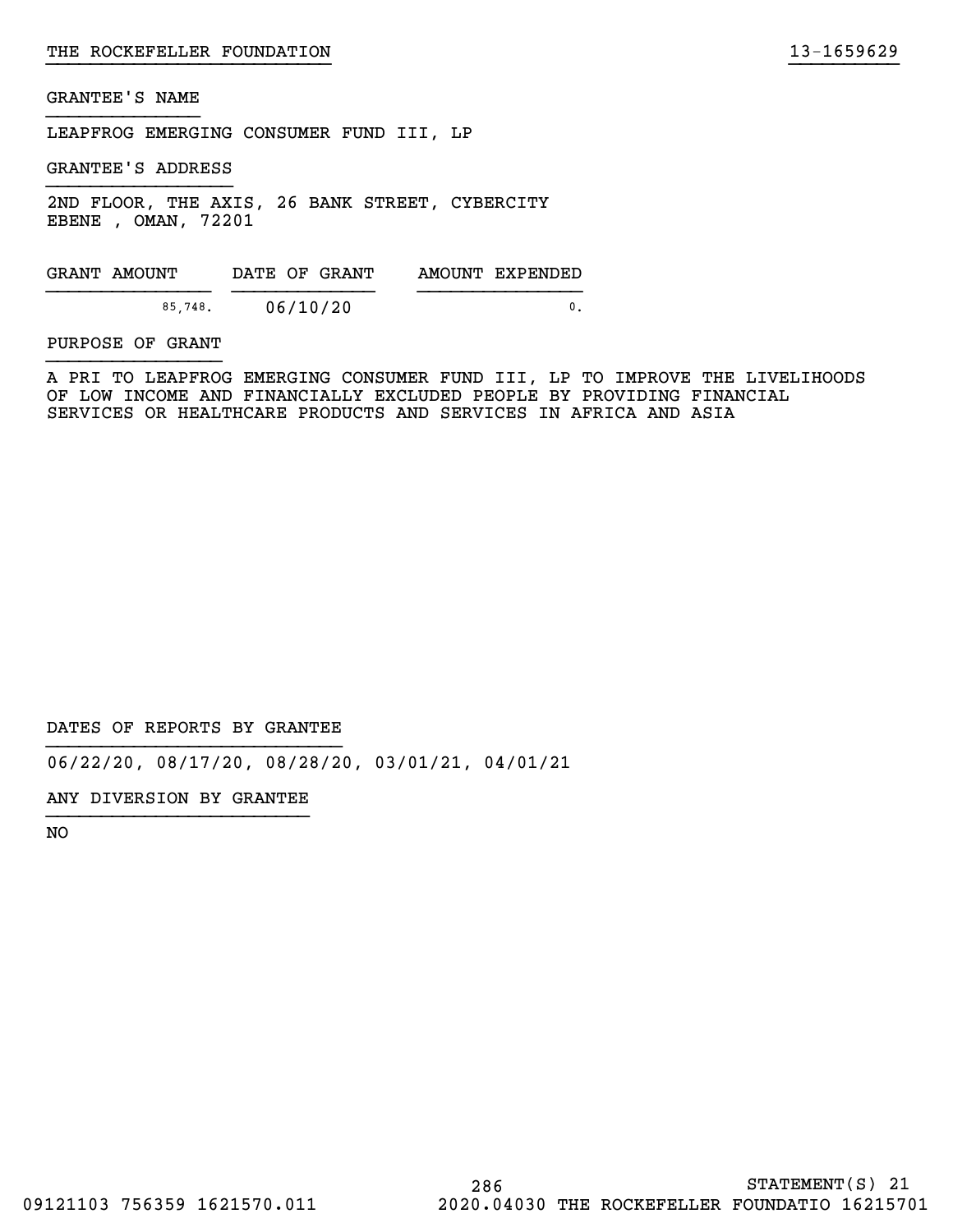LEAPFROG EMERGING CONSUMER FUND III, LP

GRANTEE'S ADDRESS

2ND FLOOR, THE AXIS, 26 BANK STREET, CYBERCITY EBENE , OMAN, 72201

GRANT AMOUNT DATE OF GRANT AMOUNT EXPENDED }}}}}}}}}}}}}}} }}}}}}}}}}}}} }}}}}}}}}}}}}}} 28,794. 09/10/20 0.

PURPOSE OF GRANT

A PRI TO LEAPFROG EMERGING CONSUMER FUND III, LP TO IMPROVE THE LIVELIHOODS OF LOW INCOME AND FINANCIALLY EXCLUDED PEOPLE BY PROVIDING FINANCIAL SERVICES OR HEALTHCARE PRODUCTS AND SERVICES IN AFRICA AND ASIA

}}}}}}}}}}}}}}}}}}}}}}}}}} }}}}}}}}}}

DATES OF REPORTS BY GRANTEE

03/01/21, 04/01/21

ANY DIVERSION BY GRANTEE }}}}}}}}}}}}}}}}}}}}}}}}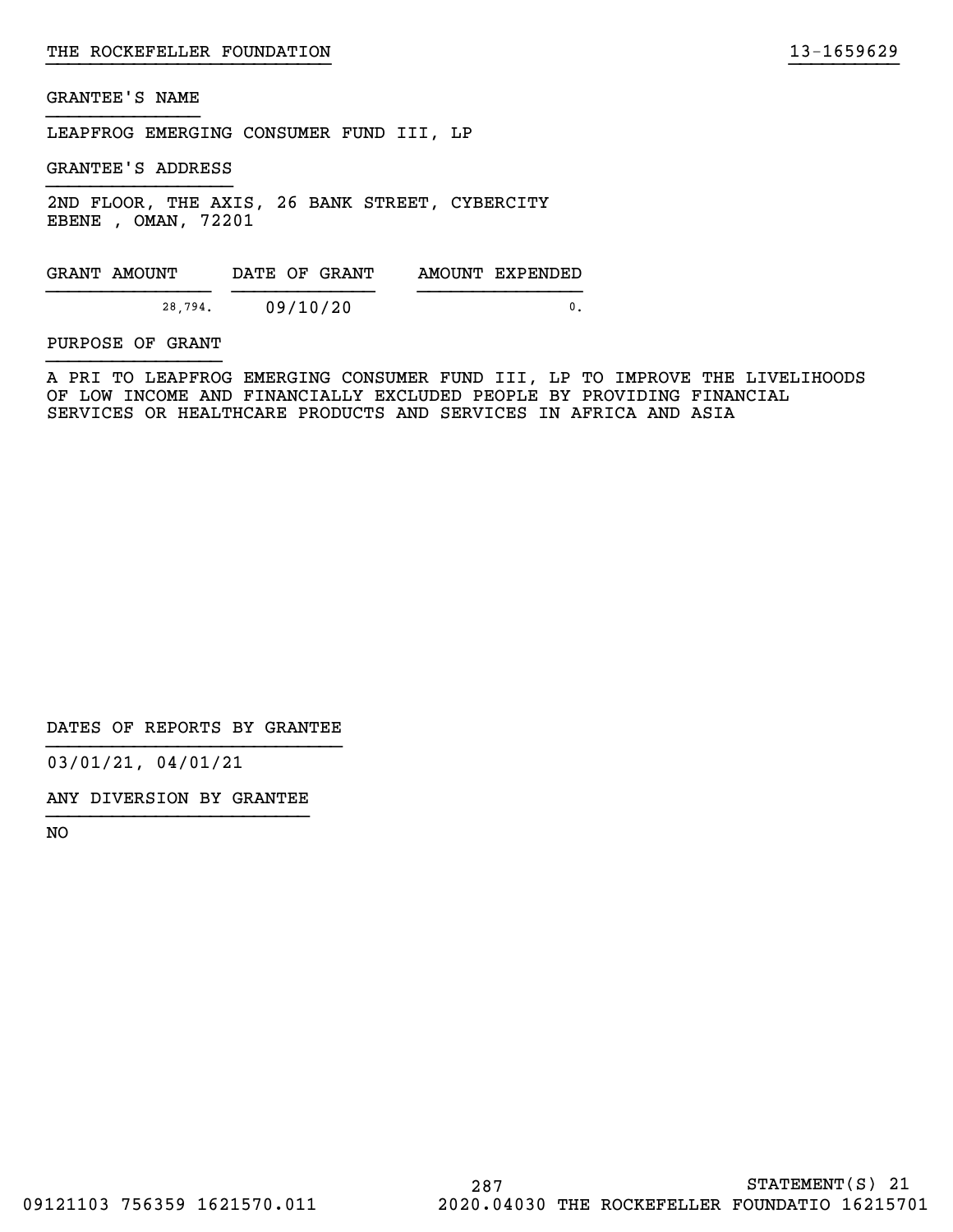LEAPFROG EMERGING CONSUMER FUND III, LP

GRANTEE'S ADDRESS

2ND FLOOR, THE AXIS, 26 BANK STREET, CYBERCITY EBENE , OMAN, 72201

GRANT AMOUNT DATE OF GRANT AMOUNT EXPENDED  $\frac{12}{12/04/20}$  0.

PURPOSE OF GRANT

A PRI TO LEAPFROG EMERGING CONSUMER FUND III, LP TO IMPROVE THE LIVELIHOODS OF LOW INCOME AND FINANCIALLY EXCLUDED PEOPLE BY PROVIDING FINANCIAL SERVICES OR HEALTHCARE PRODUCTS AND SERVICES IN AFRICA AND ASIA

}}}}}}}}}}}}}}}}}}}}}}}}}} }}}}}}}}}}

DATES OF REPORTS BY GRANTEE

03/01/21, 04/01/21

ANY DIVERSION BY GRANTEE }}}}}}}}}}}}}}}}}}}}}}}}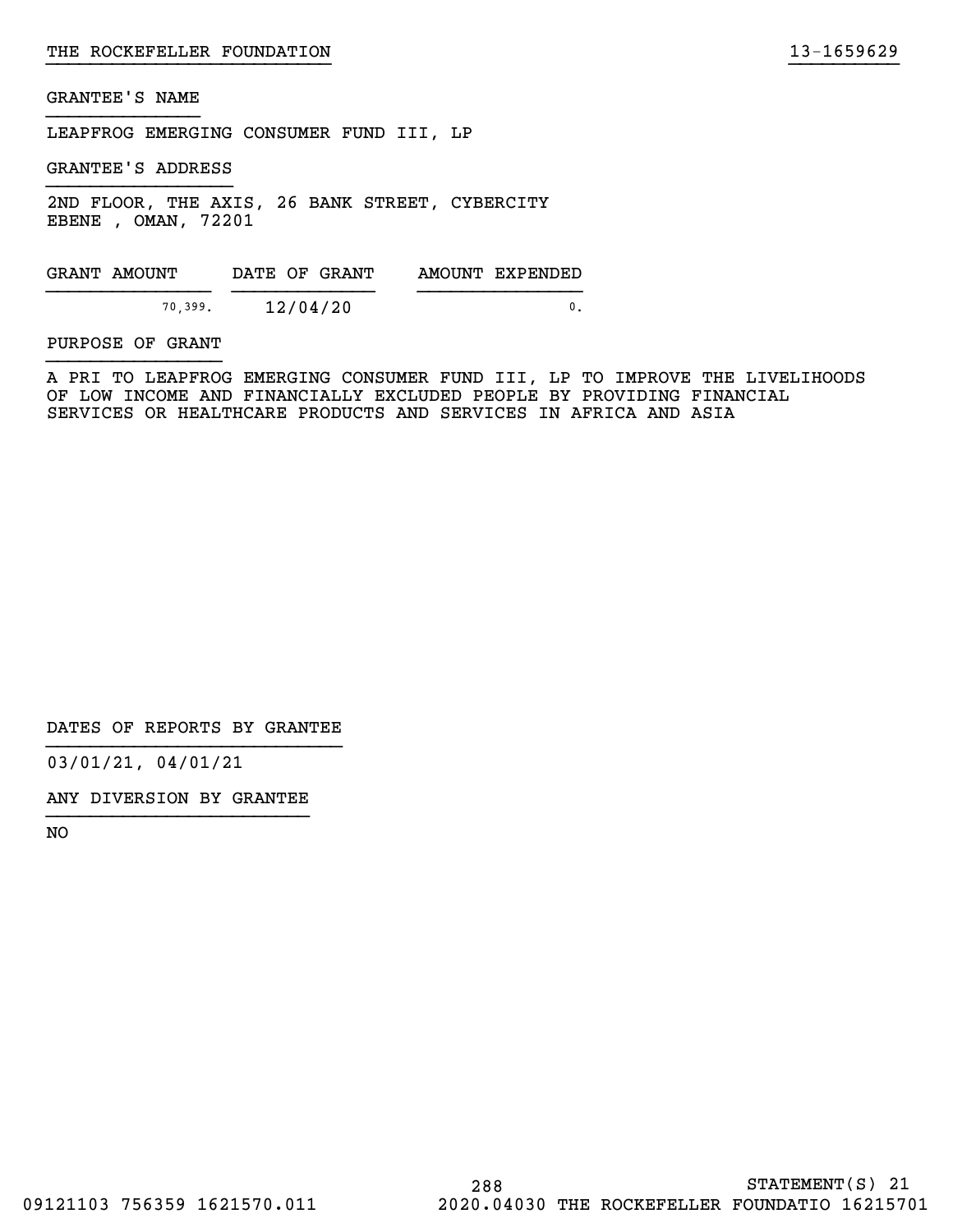LIVELIHOOD IMPACT FUND, L.P.

GRANTEE'S ADDRESS

637 NATOMA STREET #2 SAN FRANCISCO, CA 94103

| GRANT AMOUNT | DATE OF GRANT | AMOUNT EXPENDED |
|--------------|---------------|-----------------|
| 800.015.     | 12/18/15      |                 |

PURPOSE OF GRANT

PAYMENT TOWARD A \$2,000,000 PROGRAM-RELATED INVESTMENT TO SUPPORT IMPROVING THE LIVELIHOODS OF THE WORKING POOR BY CAPITALIZING A VENTURE CAPITAL FUND THAT INVESTS IN SMALL- TO MEDIUM-SIZED SOCIAL ENTERPRISES IN SOUTHEAST ASIA AND INDIA, FOCUSING ON SUPPLY CHAIN, DISTRIBUTION, GENERAL BUSINESS SERVICES AND OTHER INDUSTRIES THAT REDUCE WASTE AND CATALYZE INCREASED INCOME LEVELS AND JOB CREATION AMONGST THE WORKING POOR

}}}}}}}}}}}}}}}}}}}}}}}}}} }}}}}}}}}}

DATES OF REPORTS BY GRANTEE

PRIOR REPORTS+ 02/12/20, 03/11/20, 09/29/20, 01/04/21, 03/15/21, 04/12/21

ANY DIVERSION BY GRANTEE }}}}}}}}}}}}}}}}}}}}}}}}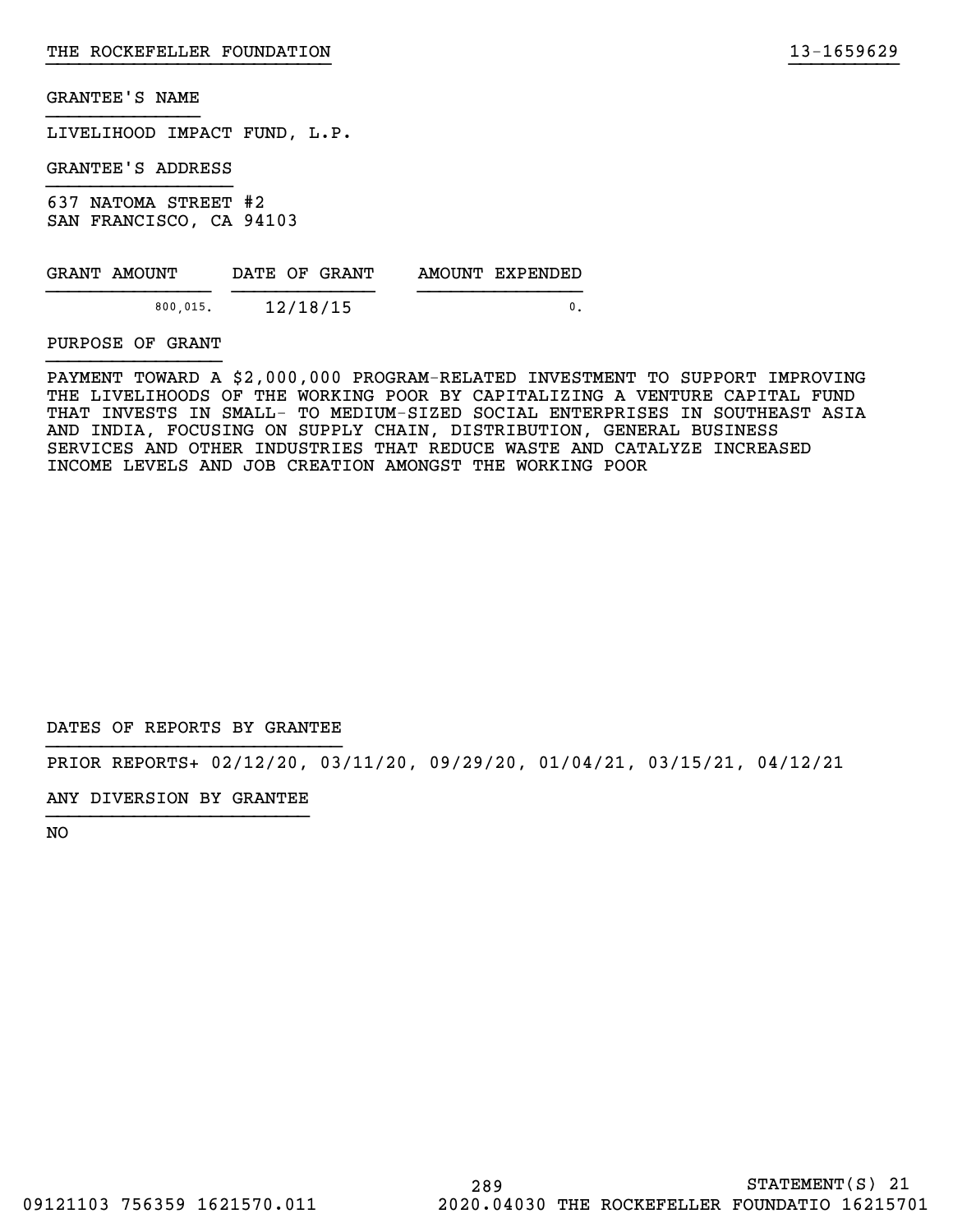LIVELIHOOD IMPACT FUND, L.P.

GRANTEE'S ADDRESS

637 NATOMA STREET #2 SAN FRANCISCO, CA 94103

| GRANT AMOUNT | DATE OF GRANT | AMOUNT EXPENDED |
|--------------|---------------|-----------------|
| 352,066.     | 05/16/16      |                 |

PURPOSE OF GRANT

PAYMENT TOWARD A \$2,000,000 PROGRAM-RELATED INVESTMENT TO SUPPORT IMPROVING THE LIVELIHOODS OF THE WORKING POOR BY CAPITALIZING A VENTURE CAPITAL FUND THAT INVESTS IN SMALL- TO MEDIUM-SIZED SOCIAL ENTERPRISES IN SOUTHEAST ASIA AND INDIA, FOCUSING ON SUPPLY CHAIN, DISTRIBUTION, GENERAL BUSINESS SERVICES AND OTHER INDUSTRIES THAT REDUCE WASTE AND CATALYZE INCREASED INCOME LEVELS AND JOB CREATION AMONGST THE WORKING POOR

}}}}}}}}}}}}}}}}}}}}}}}}}} }}}}}}}}}}

DATES OF REPORTS BY GRANTEE

PRIOR REPORTS+ 02/12/20, 03/11/20, 09/29/20, 01/04/21, 03/15/21, 04/12/21

ANY DIVERSION BY GRANTEE }}}}}}}}}}}}}}}}}}}}}}}}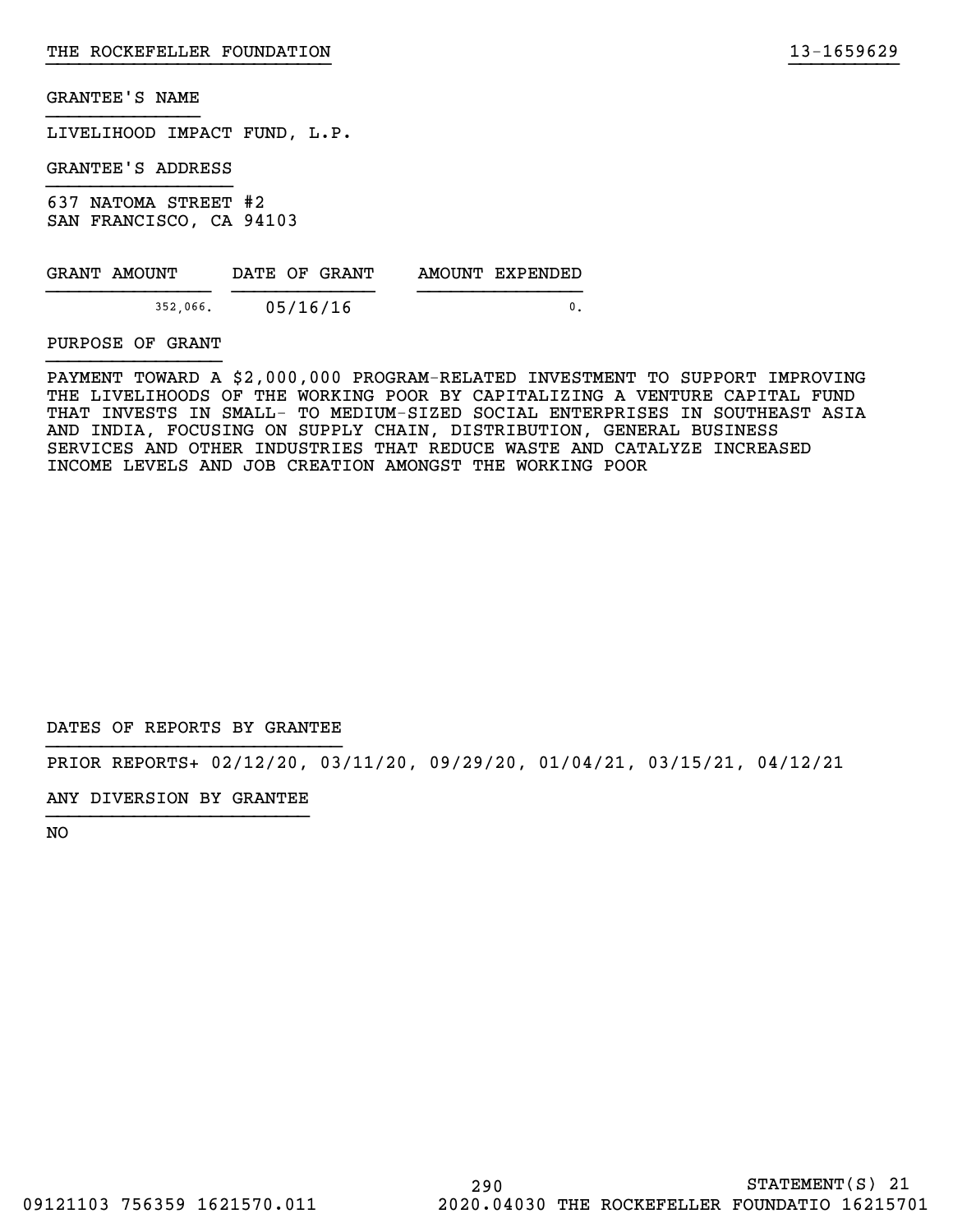LIVELIHOOD IMPACT FUND, L.P.

GRANTEE'S ADDRESS

637 NATOMA STREET #2 SAN FRANCISCO, CA 94103

| GRANT AMOUNT |          | DATE OF GRANT | AMOUNT EXPENDED |
|--------------|----------|---------------|-----------------|
|              | 520,000. | 10/31/17      |                 |

PURPOSE OF GRANT

PAYMENT TOWARD A \$2,000,000 PROGRAM-RELATED INVESTMENT TO SUPPORT IMPROVING THE LIVELIHOODS OF THE WORKING POOR BY CAPITALIZING A VENTURE CAPITAL FUND THAT INVESTS IN SMALL- TO MEDIUM-SIZED SOCIAL ENTERPRISES IN SOUTHEAST ASIA AND INDIA, FOCUSING ON SUPPLY CHAIN, DISTRIBUTION, GENERAL BUSINESS SERVICES AND OTHER INDUSTRIES THAT REDUCE WASTE AND CATALYZE INCREASED INCOME LEVELS AND JOB CREATION AMONGST THE WORKING POOR

}}}}}}}}}}}}}}}}}}}}}}}}}} }}}}}}}}}}

DATES OF REPORTS BY GRANTEE

PRIOR REPORTS+ 02/12/20, 03/11/20, 09/29/20, 01/04/21, 03/15/21, 04/12/21

ANY DIVERSION BY GRANTEE }}}}}}}}}}}}}}}}}}}}}}}}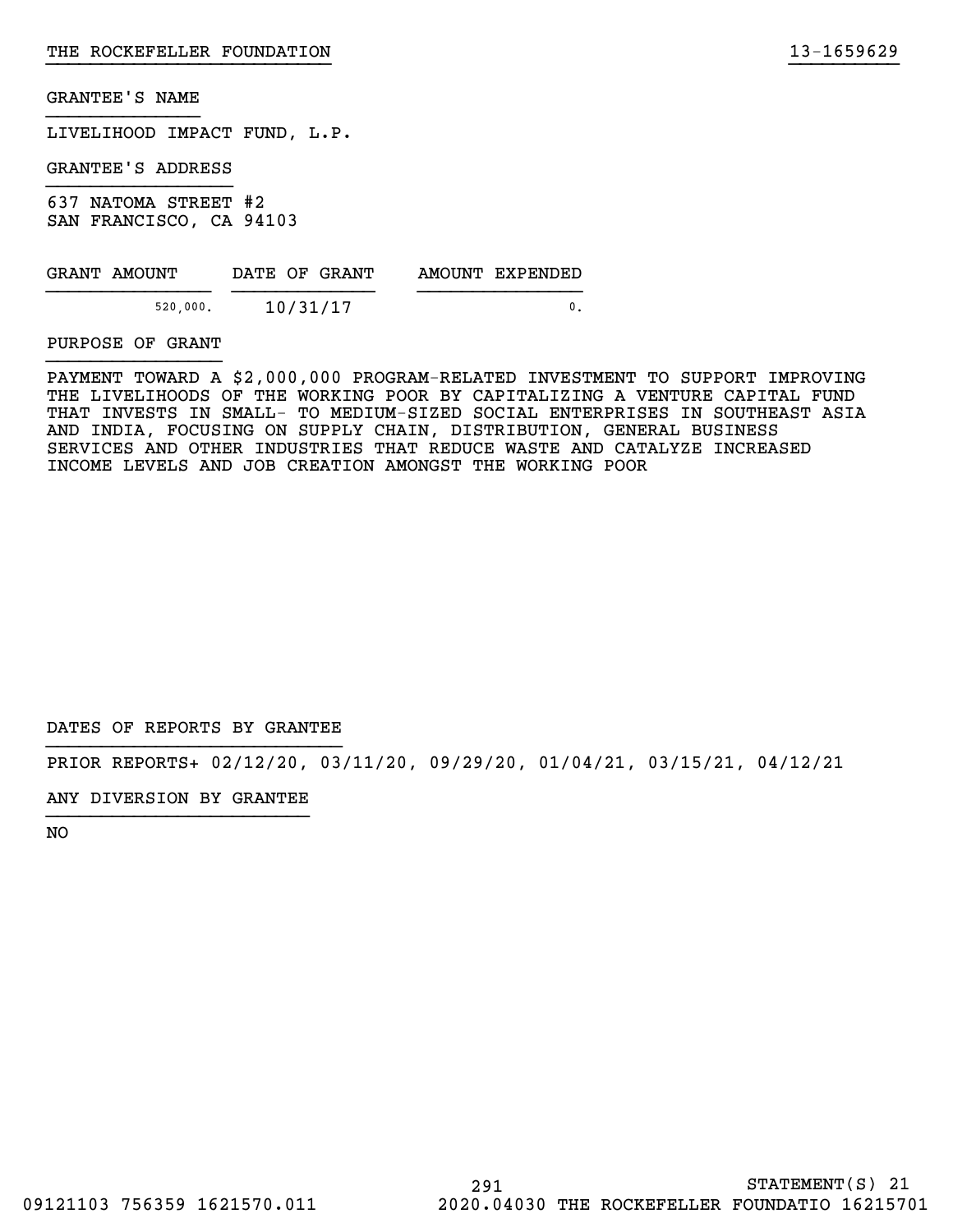LIVELIHOOD IMPACT FUND, L.P.

GRANTEE'S ADDRESS

637 NATOMA STREET #2 SAN FRANCISCO, CA 94103

| GRANT AMOUNT | DATE OF GRANT | AMOUNT EXPENDED |
|--------------|---------------|-----------------|
| 140.192.     | 01/28/19      |                 |

PURPOSE OF GRANT

PAYMENT TOWARD A \$2,000,000 PROGRAM-RELATED INVESTMENT TO SUPPORT IMPROVING THE LIVELIHOODS OF THE WORKING POOR BY CAPITALIZING A VENTURE CAPITAL FUND THAT INVESTS IN SMALL- TO MEDIUM-SIZED SOCIAL ENTERPRISES IN SOUTHEAST ASIA AND INDIA, FOCUSING ON SUPPLY CHAIN, DISTRIBUTION, GENERAL BUSINESS SERVICES AND OTHER INDUSTRIES THAT REDUCE WASTE AND CATALYZE INCREASED INCOME LEVELS AND JOB CREATION AMONGST THE WORKING POOR

}}}}}}}}}}}}}}}}}}}}}}}}}} }}}}}}}}}}

DATES OF REPORTS BY GRANTEE

PRIOR REPORTS+ 02/12/20, 03/11/20, 09/29/20, 01/04/21, 03/15/21, 04/12/21

ANY DIVERSION BY GRANTEE }}}}}}}}}}}}}}}}}}}}}}}}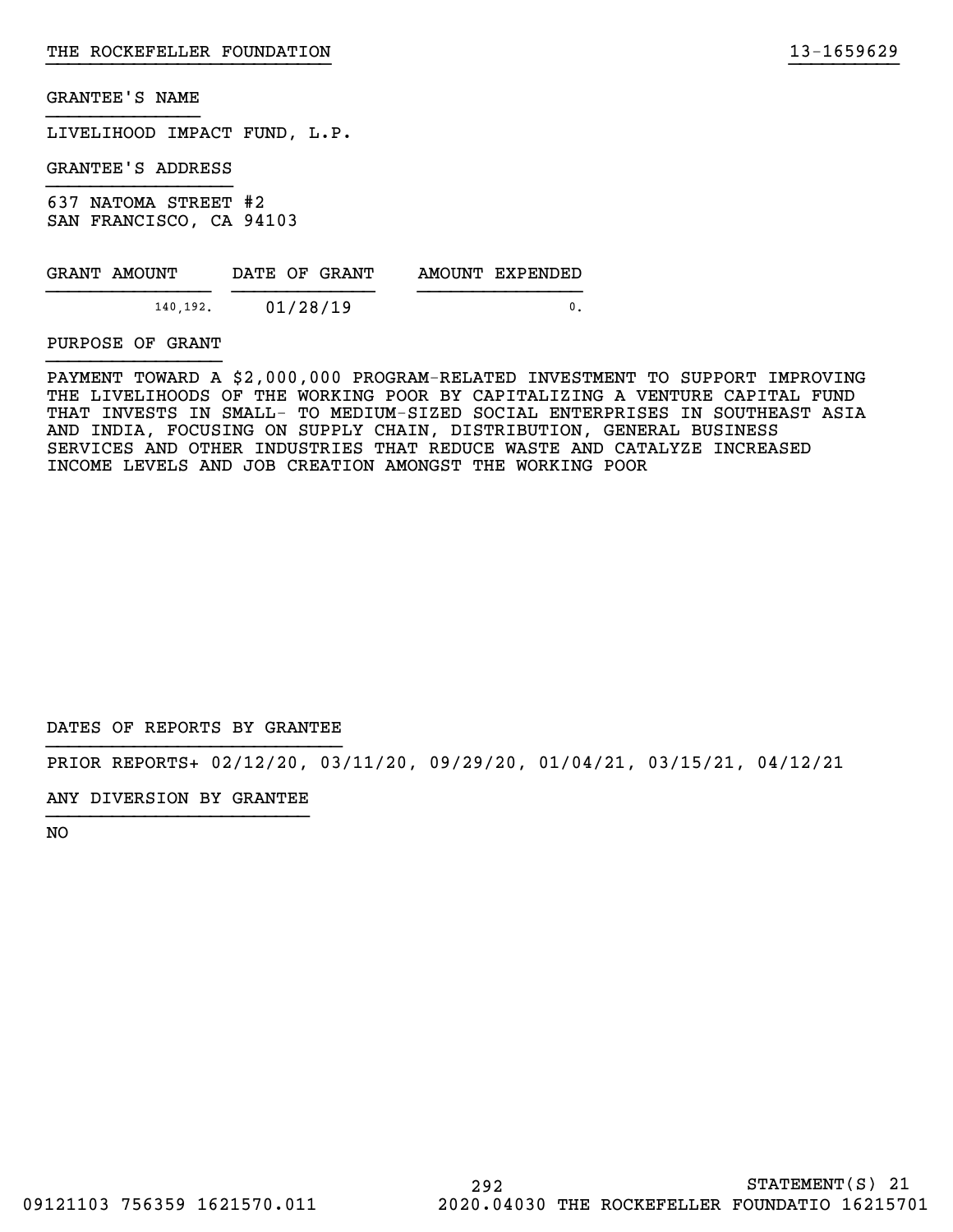LIVELIHOOD IMPACT FUND, L.P.

GRANTEE'S ADDRESS

637 NATOMA STREET #2 SAN FRANCISCO, CA 94103

| GRANT AMOUNT | DATE OF GRANT | AMOUNT EXPENDED |
|--------------|---------------|-----------------|
| 50,000.      | 03/29/19      |                 |

PURPOSE OF GRANT

PAYMENT TOWARD A \$2,000,000 PROGRAM-RELATED INVESTMENT TO SUPPORT IMPROVING THE LIVELIHOODS OF THE WORKING POOR BY CAPITALIZING A VENTURE CAPITAL FUND THAT INVESTS IN SMALL- TO MEDIUM-SIZED SOCIAL ENTERPRISES IN SOUTHEAST ASIA AND INDIA, FOCUSING ON SUPPLY CHAIN, DISTRIBUTION, GENERAL BUSINESS SERVICES AND OTHER INDUSTRIES THAT REDUCE WASTE AND CATALYZE INCREASED INCOME LEVELS AND JOB CREATION AMONGST THE WORKING POOR

}}}}}}}}}}}}}}}}}}}}}}}}}} }}}}}}}}}}

DATES OF REPORTS BY GRANTEE

09/05/19, 02/12/20, 03/11/20, 09/29/20, 01/04/21, 03/15/21, 04/12/21

ANY DIVERSION BY GRANTEE }}}}}}}}}}}}}}}}}}}}}}}}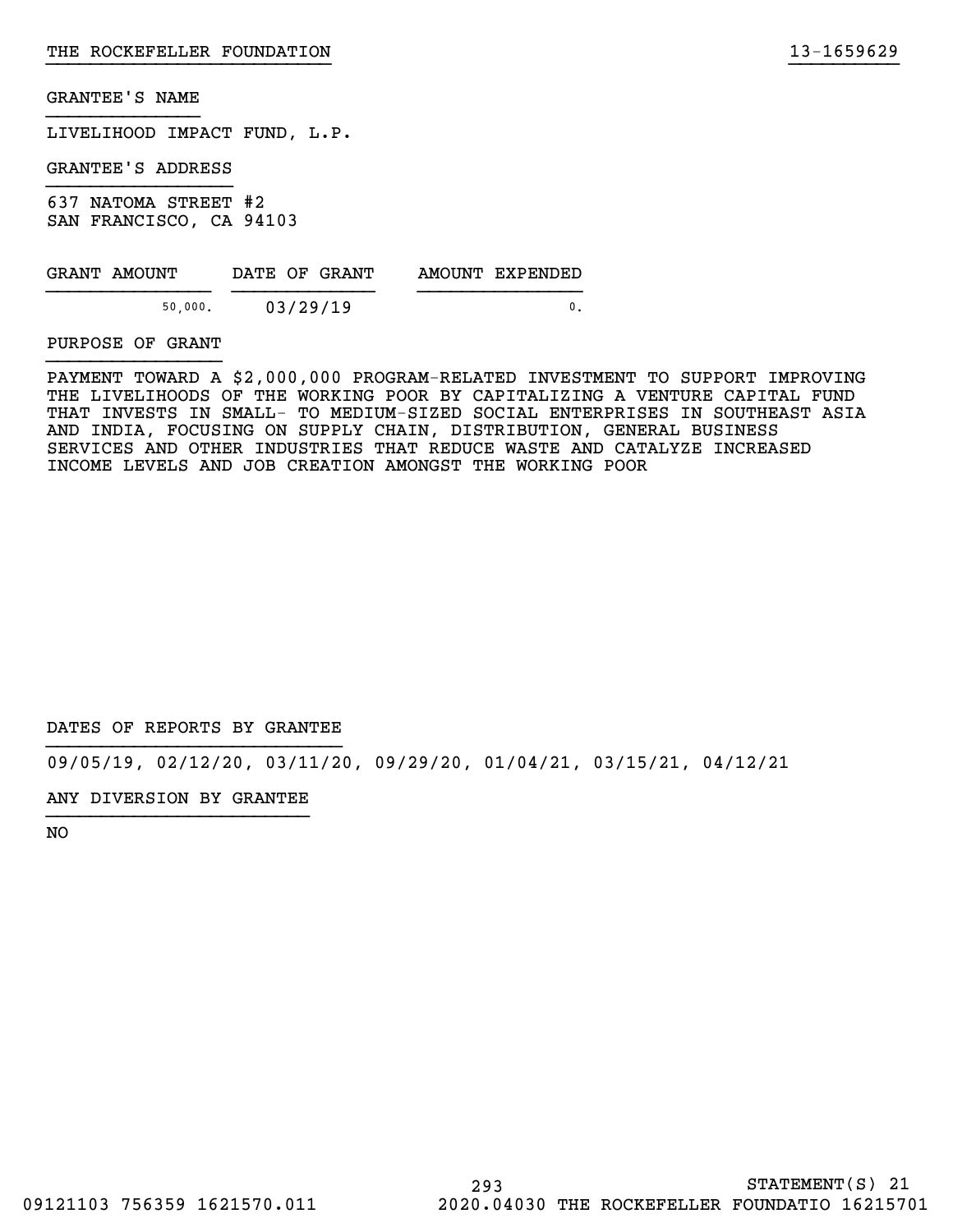LIVELIHOOD IMPACT FUND, L.P.

GRANTEE'S ADDRESS

637 NATOMA STREET #2 SAN FRANCISCO, CA 94103

| GRANT AMOUNT | DATE OF GRANT | AMOUNT EXPENDED |
|--------------|---------------|-----------------|
| 37.972.      | 04/17/20      |                 |

PURPOSE OF GRANT

PAYMENT TOWARD A \$2,000,000 PROGRAM-RELATED INVESTMENT TO SUPPORT IMPROVING THE LIVELIHOODS OF THE WORKING POOR BY CAPITALIZING A VENTURE CAPITAL FUND THAT INVESTS IN SMALL- TO MEDIUM-SIZED SOCIAL ENTERPRISES IN SOUTHEAST ASIA AND INDIA, FOCUSING ON SUPPLY CHAIN, DISTRIBUTION, GENERAL BUSINESS SERVICES AND OTHER INDUSTRIES THAT REDUCE WASTE AND CATALYZE INCREASED INCOME LEVELS AND JOB CREATION AMONGST THE WORKING POOR

}}}}}}}}}}}}}}}}}}}}}}}}}} }}}}}}}}}}

DATES OF REPORTS BY GRANTEE

09/29/20, 01/04/21, 03/15/21, 04/12/21

ANY DIVERSION BY GRANTEE }}}}}}}}}}}}}}}}}}}}}}}}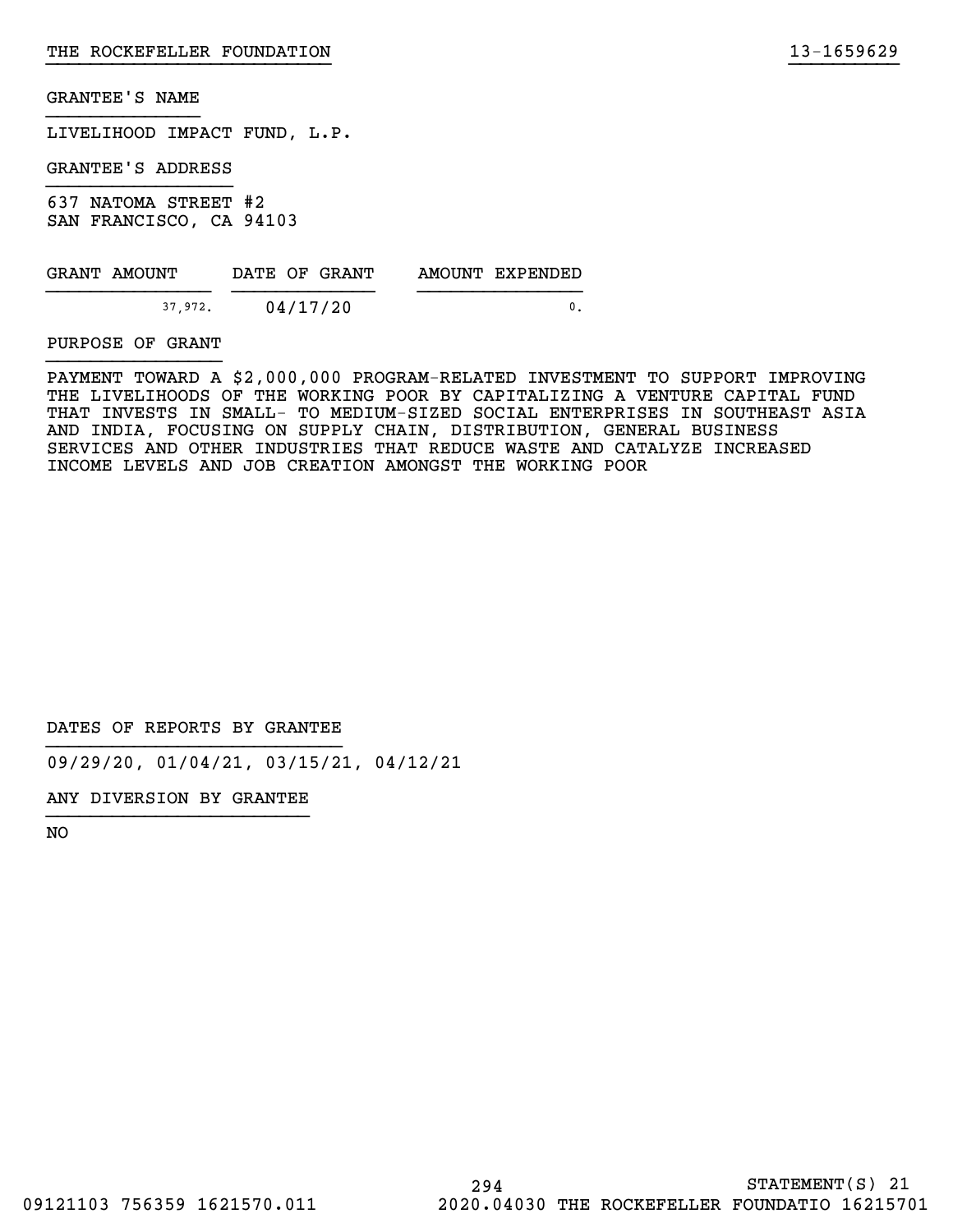NEW YORK ACQUISITION FUND, LLC

GRANTEE'S ADDRESS

588 BROADWAY, SUITE 1103 NEW YORK, NY 10012

| GRANT AMOUNT | DATE OF GRANT | AMOUNT EXPENDED |
|--------------|---------------|-----------------|
| 5,000,000.   | 09/15/06      | 5,000,000.      |

PURPOSE OF GRANT

PAYMENT IN FULL OF A \$5,000,000 PROGRAM-RELATED INVESTMENT TO CAPITALIZE THE NEW YORK CITY ACQUISITION LOAN FUND, LLC, WHICH WILL ACCELERATE AND INCREASE THE DEVELOPMENT OF AFFORDABLE HOUSING IN NEW YORK CITY. AMOUNT EXPENDED REFLECTS A RETURN OF PRINCIPAL FOR LOAN GUARANTEE.

}}}}}}}}}}}}}}}}}}}}}}}}}} }}}}}}}}}}

DATES OF REPORTS BY GRANTEE

PRIOR REPORTS+ 06/09/18, 08/27/18, 12/05/18, 03/01/19, 06/07/19, 09/03/19

ANY DIVERSION BY GRANTEE }}}}}}}}}}}}}}}}}}}}}}}}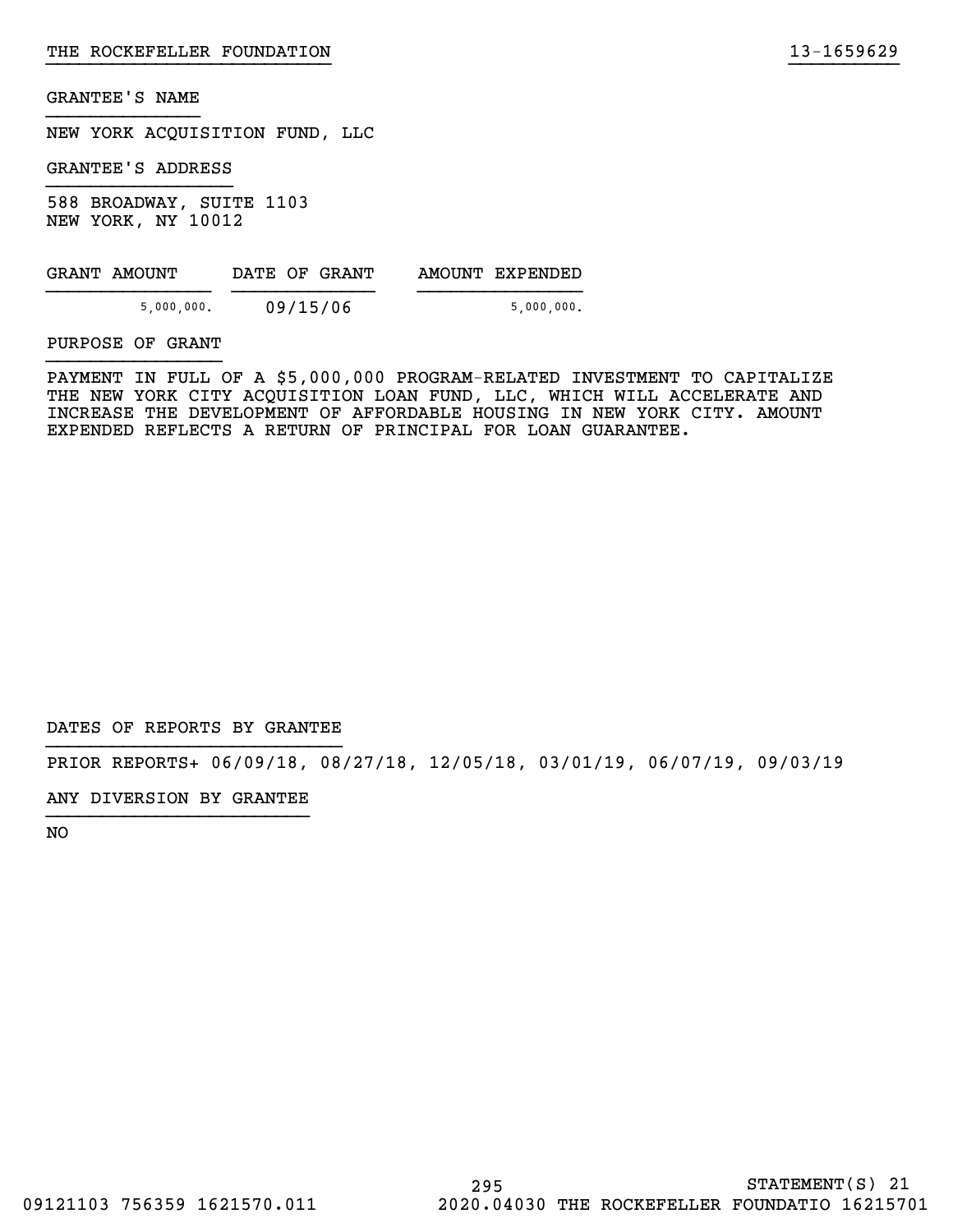PAMIGA FINANCE SA

GRANTEE'S ADDRESS

7 RUE TAYLOR PARIS, FRANCE, 75010

| GRANT AMOUNT | DATE OF GRANT | AMOUNT EXPENDED |
|--------------|---------------|-----------------|
| 500,000.     | 05/25/16      | 500,000.        |

PURPOSE OF GRANT

PAYMENT TOWARD A \$1,500,000 PROGRAM-RELATED INVESTMENT TO SUPPORT THE GENERAL EXPANSION OF MICROFINANCE INSTITUTIONS AND OTHER NON-BANK FINANCE INSTITUTIONS LENDING TO BASE OF THE PYRAMID POPULATIONS IN RURAL AFRICA, BY FACILITATING MICROLOANS FINANCING ACCESS TO SOLAR ENERGY AND WATER AS WELL AS FEMALE ENTREPRENEURS IN RURAL AFRICA

}}}}}}}}}}}}}}}}}}}}}}}}}} }}}}}}}}}}

DATES OF REPORTS BY GRANTEE

PRIOR REPORTS+ 05/23/18,08/16/18, 11/15/18, 08/19/19, 09/05/19, 10/09/19

ANY DIVERSION BY GRANTEE }}}}}}}}}}}}}}}}}}}}}}}}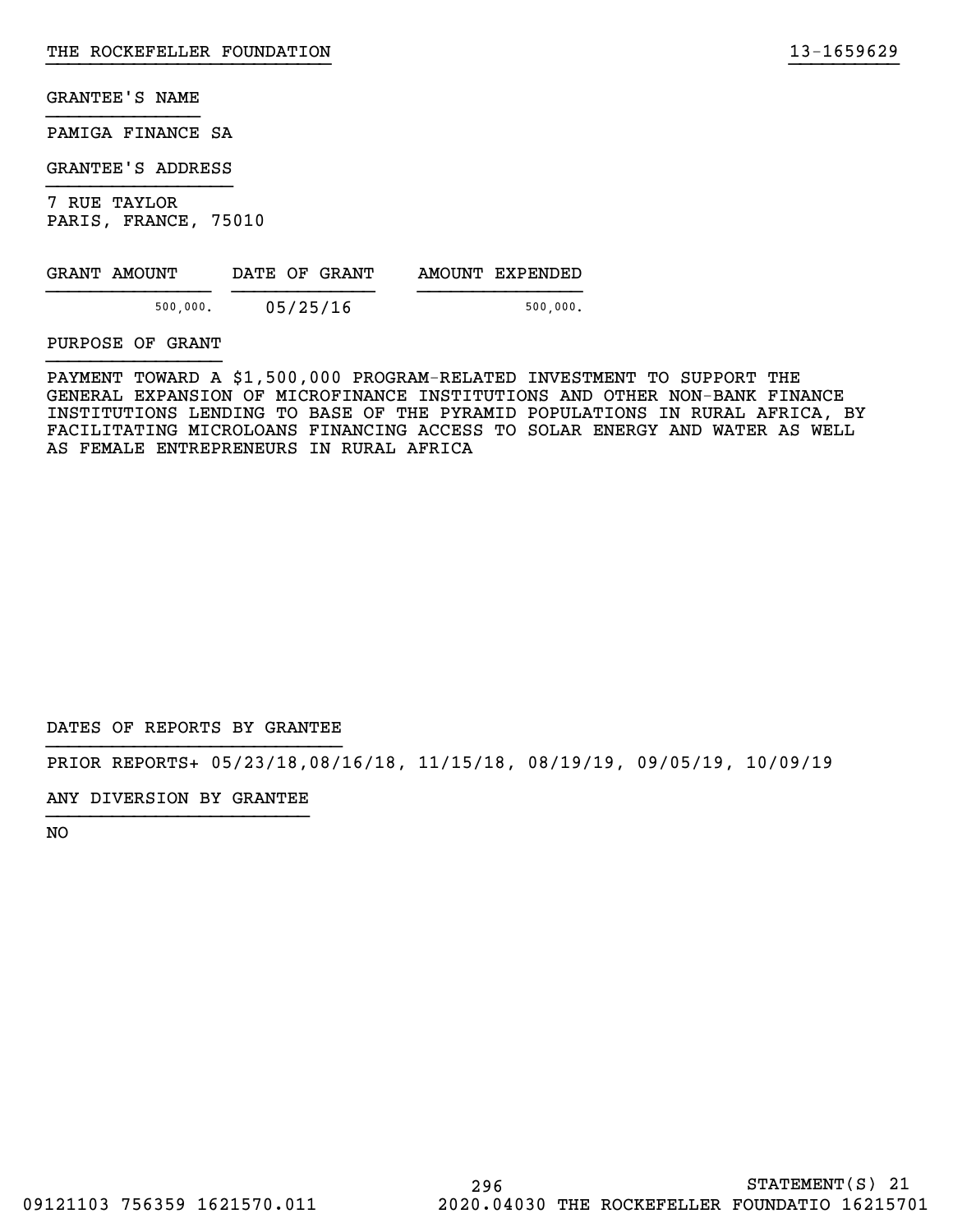SOCIAL IMPACT PARTNERSHIP LP

GRANTEE'S ADDRESS

42 PORTLAND PLACE LONDON, UNITED KINGDOM, W1B 1NB

| GRANT AMOUNT | DATE OF GRANT | AMOUNT EXPENDED |
|--------------|---------------|-----------------|
| 139.462.     | 08/10/11      | 139.462.        |

PURPOSE OF GRANT

PAYMENT TOWARD A \$500,000 PROGRAM-RELATED INVESTMENT TO SUPPORT AN INNOVATIVE APPROACH TO IMPACT INVESTING INTERMEDIATION WITH POTENTIAL BROAD APPLICATION IN SOLVING SOCIAL PROBLEMS, TO REDUCE RECIDIVISM AMONG AN ESTIMATED 3,000 MALE PRISONERS WITH SHORT-TERM SENTENCES IN AN ECONOMICALLY DEPRESSED AREA OF THE U.K.

}}}}}}}}}}}}}}}}}}}}}}}}}} }}}}}}}}}}

DATES OF REPORTS BY GRANTEE

PRIOR REPORTS+ 10/13/15, 02/13/16, 04/15/16, 07/15/16, 12/17/17, 09/24/18

ANY DIVERSION BY GRANTEE }}}}}}}}}}}}}}}}}}}}}}}}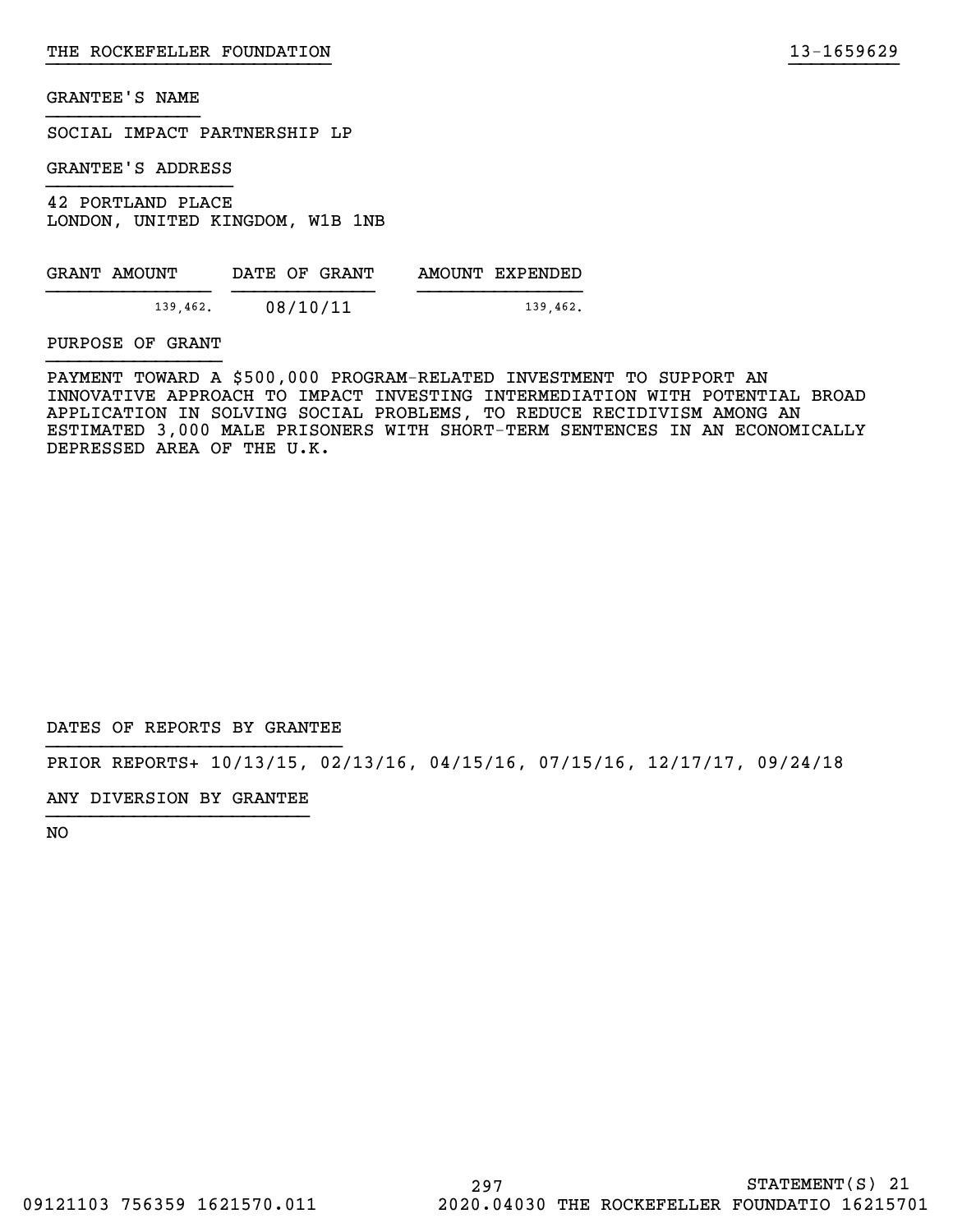SOCIAL IMPACT PARTNERSHIP LP

GRANTEE'S ADDRESS

42 PORTLAND PLACE LONDON, UNITED KINGDOM, W1B 1NB

| GRANT AMOUNT | DATE OF GRANT | AMOUNT EXPENDED |
|--------------|---------------|-----------------|
| 64.775.      | 07/05/12      | 64.775.         |

PURPOSE OF GRANT

PAYMENT TOWARD A \$500,000 PROGRAM-RELATED INVESTMENT TO SUPPORT AN INNOVATIVE APPROACH TO IMPACT INVESTING INTERMEDIATION WITH POTENTIAL BROAD APPLICATION IN SOLVING SOCIAL PROBLEMS, TO REDUCE RECIDIVISM AMONG AN ESTIMATED 3,000 MALE PRISONERS WITH SHORT-TERM SENTENCES IN AN ECONOMICALLY DEPRESSED AREA OF THE U.K.

}}}}}}}}}}}}}}}}}}}}}}}}}} }}}}}}}}}}

DATES OF REPORTS BY GRANTEE

PRIOR REPORTS+ 10/13/15, 02/13/16, 04/15/16, 07/15/16, 12/17/17, 09/24/18

ANY DIVERSION BY GRANTEE }}}}}}}}}}}}}}}}}}}}}}}}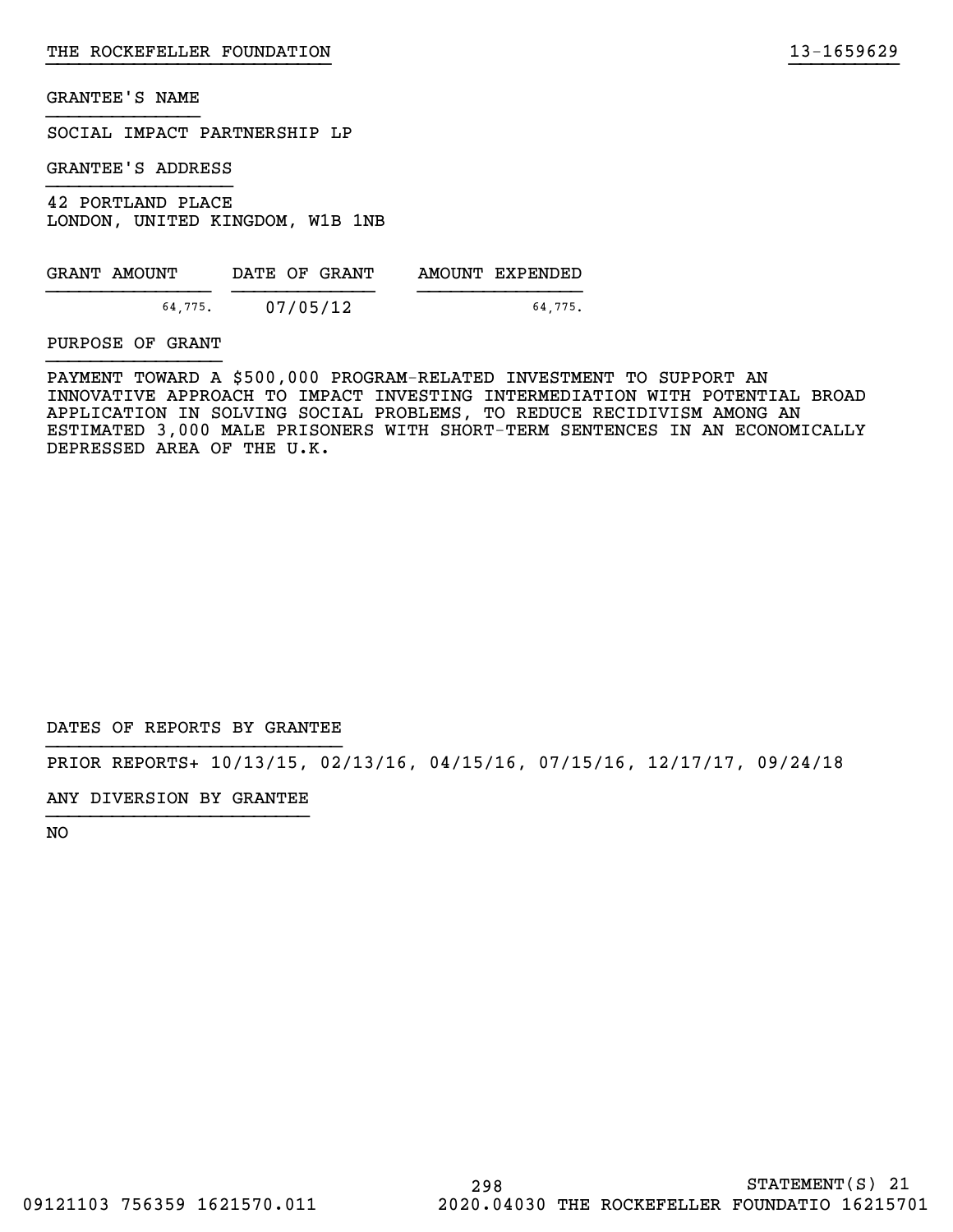SOCIAL IMPACT PARTNERSHIP LP

GRANTEE'S ADDRESS

42 PORTLAND PLACE LONDON, UNITED KINGDOM, W1B 1NB

| GRANT AMOUNT | DATE OF GRANT | AMOUNT EXPENDED |
|--------------|---------------|-----------------|
| 77,560.      | 09/18/13      | 7.560.          |

PURPOSE OF GRANT

PAYMENT TOWARD A \$500,000 PROGRAM-RELATED INVESTMENT TO SUPPORT AN INNOVATIVE APPROACH TO IMPACT INVESTING INTERMEDIATION WITH POTENTIAL BROAD APPLICATION IN SOLVING SOCIAL PROBLEMS, TO REDUCE RECIDIVISM AMONG AN ESTIMATED 3,000 MALE PRISONERS WITH SHORT-TERM SENTENCES IN AN ECONOMICALLY DEPRESSED AREA OF THE U.K.

}}}}}}}}}}}}}}}}}}}}}}}}}} }}}}}}}}}}

DATES OF REPORTS BY GRANTEE

PRIOR REPORTS+ 10/13/15, 02/13/16, 04/15/16, 07/15/16, 12/17/17, 09/24/18

ANY DIVERSION BY GRANTEE }}}}}}}}}}}}}}}}}}}}}}}}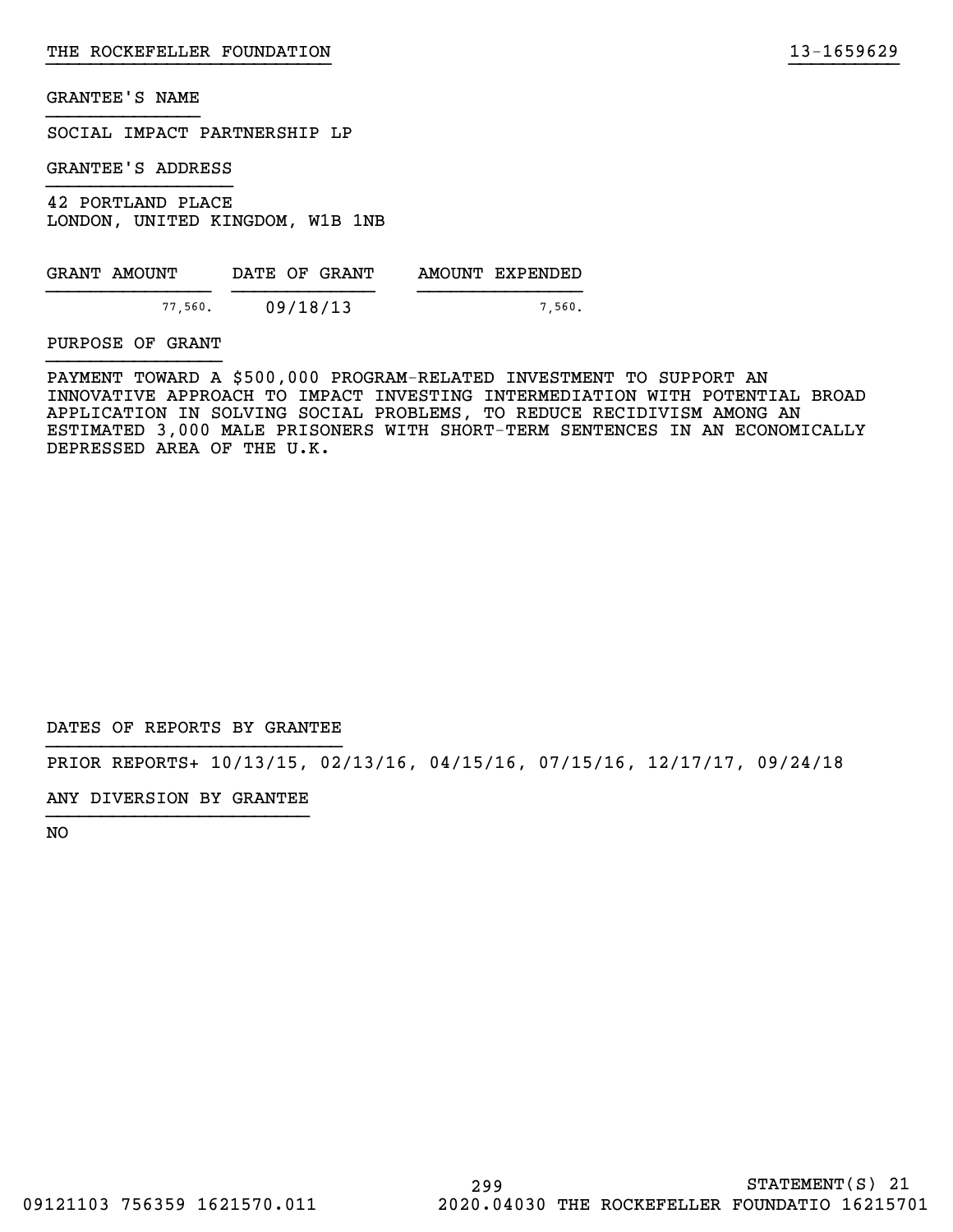SOCIAL IMPACT PARTNERSHIP LP

GRANTEE'S ADDRESS

42 PORTLAND PLACE LONDON, UNITED KINGDOM, W1B 1NB

| GRANT AMOUNT |         | DATE OF GRANT |  | AMOUNT EXPENDED |
|--------------|---------|---------------|--|-----------------|
|              | 81,871. | 09/05/14      |  | 81.871.         |

PURPOSE OF GRANT

PAYMENT TOWARD A \$500,000 PROGRAM-RELATED INVESTMENT TO SUPPORT AN INNOVATIVE APPROACH TO IMPACT INVESTING INTERMEDIATION WITH POTENTIAL BROAD APPLICATION IN SOLVING SOCIAL PROBLEMS, TO REDUCE RECIDIVISM AMONG AN ESTIMATED 3,000 MALE PRISONERS WITH SHORT-TERM SENTENCES IN AN ECONOMICALLY DEPRESSED AREA OF THE U.K.

}}}}}}}}}}}}}}}}}}}}}}}}}} }}}}}}}}}}

DATES OF REPORTS BY GRANTEE

PRIOR REPORTS+ 10/13/15, 02/13/16, 04/15/16, 07/15/16, 12/17/17, 09/24/18

ANY DIVERSION BY GRANTEE }}}}}}}}}}}}}}}}}}}}}}}}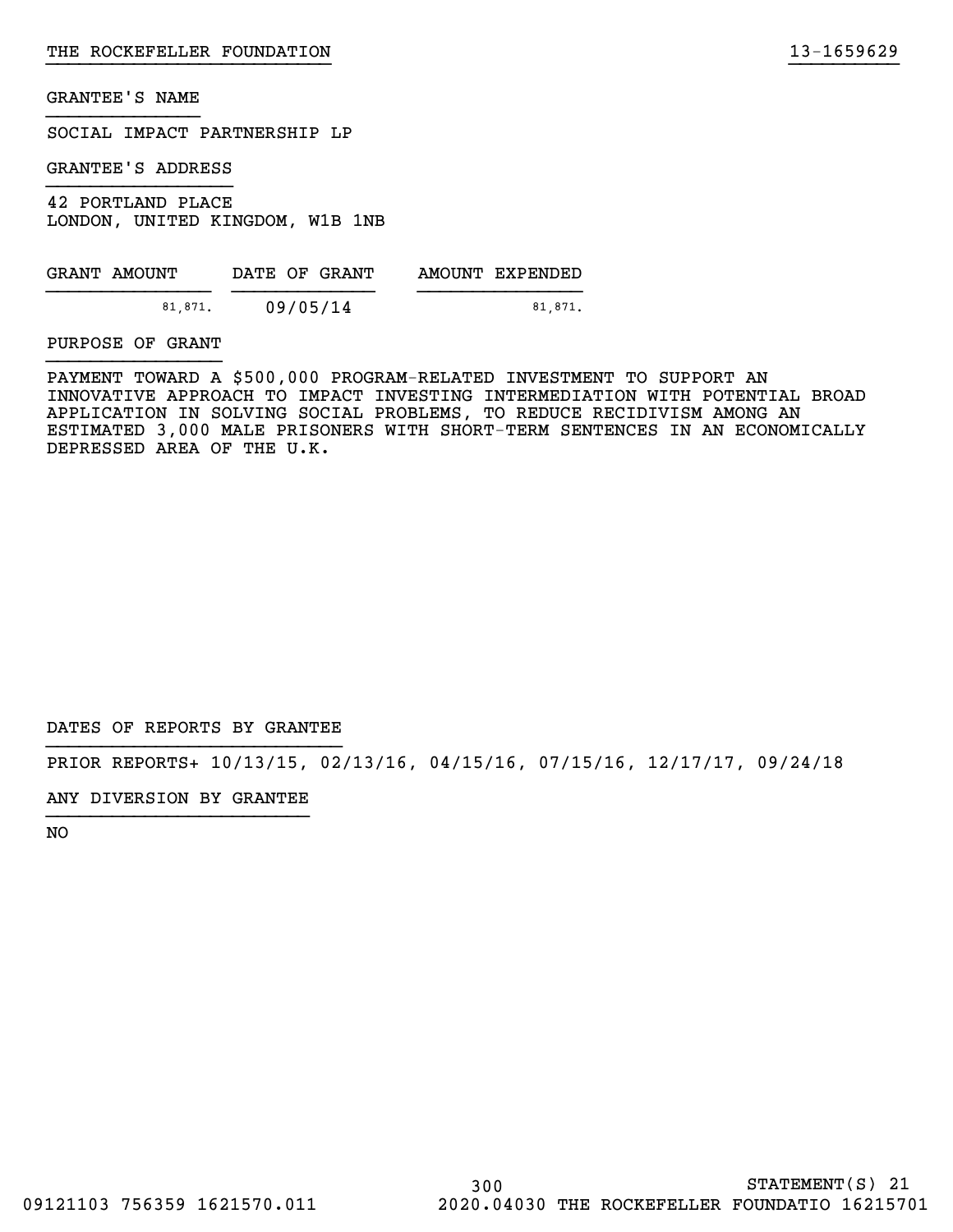SUNFUNDER BEYOND THE GRID SOLAR FUND LLC

GRANTEE'S ADDRESS

419 7TH ST NW SUITE 300 WASHINGTON, DC 20004

| GRANT AMOUNT | DATE OF GRANT | AMOUNT EXPENDED |
|--------------|---------------|-----------------|
| 715,000.     | 11/08/16      | 715.000.        |

PURPOSE OF GRANT

PAYMENT TOWARD A \$3,000,000 PROGRAM-RELATED INVESTMENT FOR THE BENEFIT OF COMPANIES SERVING OFF-GRID POPULATIONS IN EMERGING MARKETS IN EAST AFRICA

}}}}}}}}}}}}}}}}}}}}}}}}}} }}}}}}}}}}

DATES OF REPORTS BY GRANTEE

PIOR REPORTS+ 05/16/19, 08/19/19, 11/15/19, 06/16/20, 08/24/20, 11/17/20

ANY DIVERSION BY GRANTEE }}}}}}}}}}}}}}}}}}}}}}}}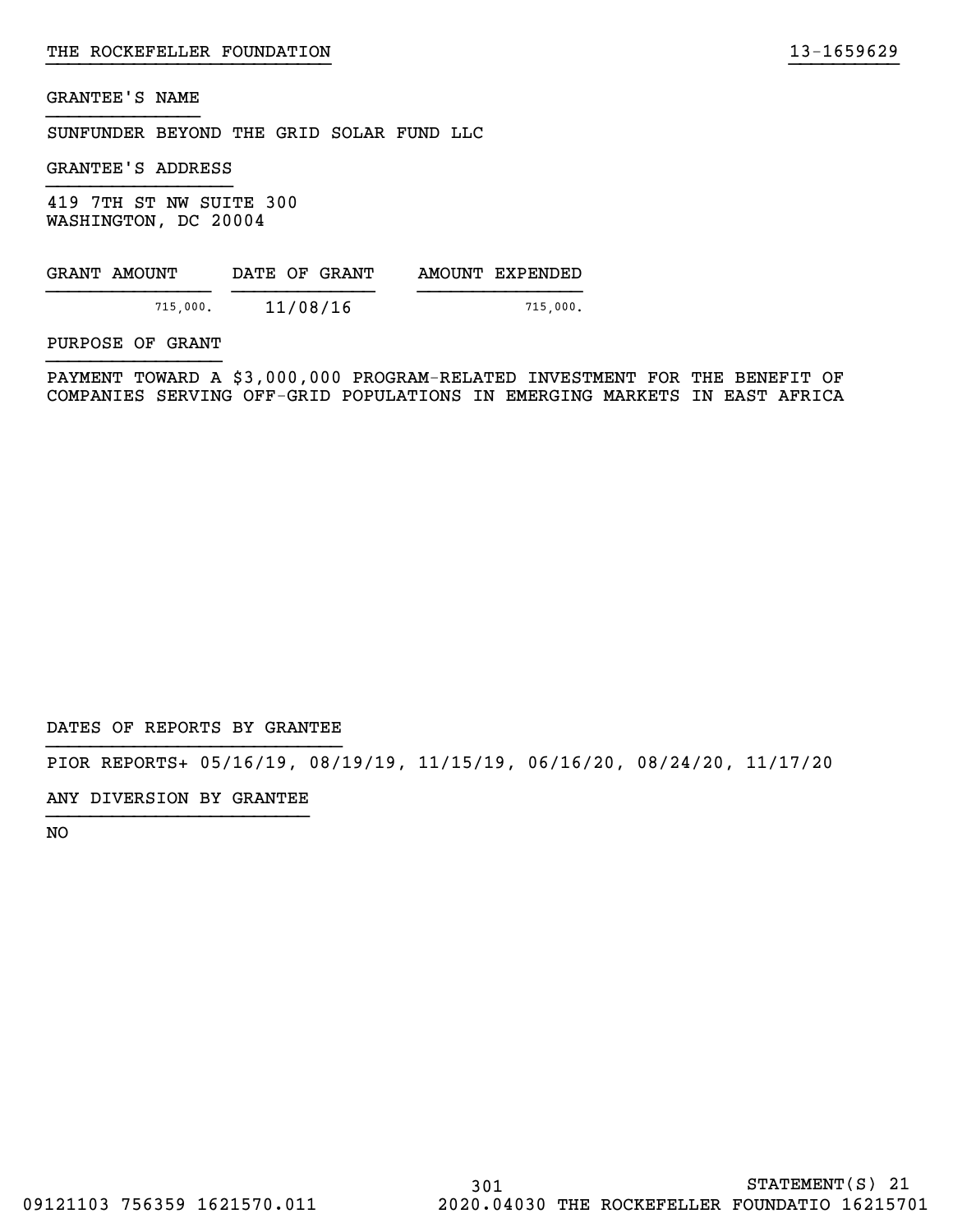SUNFUNDER BEYOND THE GRID SOLAR FUND LLC

GRANTEE'S ADDRESS

419 7TH ST NW SUITE 300 WASHINGTON, DC 20004

| GRANT AMOUNT | DATE OF GRANT | AMOUNT EXPENDED |
|--------------|---------------|-----------------|
| 1.457.157.   | 11/06/17      | 1,457,157.      |

PURPOSE OF GRANT

PAYMENT TOWARD A \$3,000,000 PROGRAM-RELATED INVESTMENT FOR THE BENEFIT OF COMPANIES SERVING OFF-GRID POPULATIONS IN EMERGING MARKETS IN EAST AFRICA

}}}}}}}}}}}}}}}}}}}}}}}}}} }}}}}}}}}}

DATES OF REPORTS BY GRANTEE

PIOR REPORTS+ 05/16/19, 08/19/19, 11/15/19, 06/16/20, 08/24/20, 11/17/20

ANY DIVERSION BY GRANTEE }}}}}}}}}}}}}}}}}}}}}}}}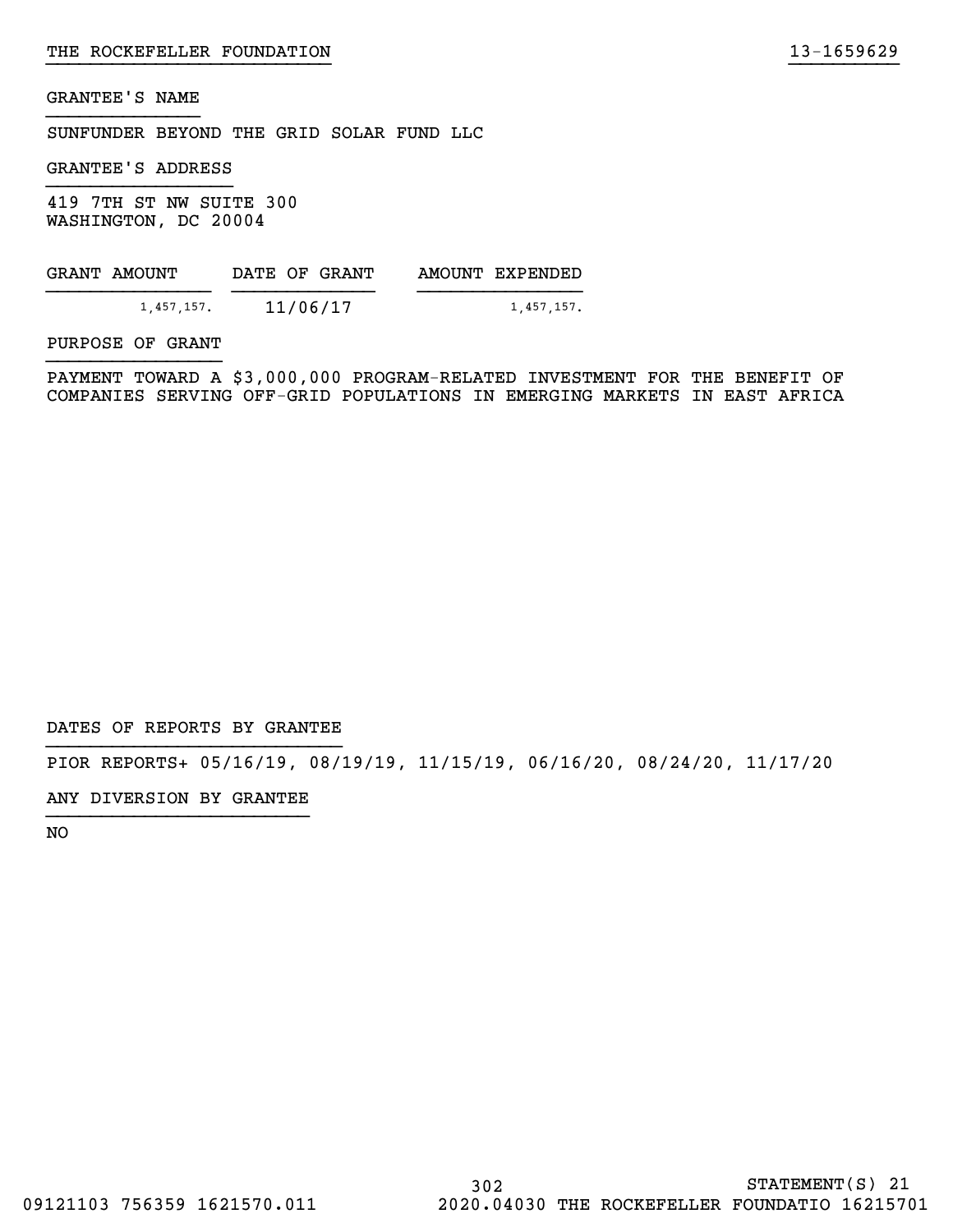SUNFUNDER BEYOND THE GRID SOLAR FUND LLC

GRANTEE'S ADDRESS

419 7TH ST NW SUITE 300 WASHINGTON, DC 20004

| GRANT AMOUNT | DATE OF GRANT | AMOUNT EXPENDED |
|--------------|---------------|-----------------|
|              |               |                 |
| 827.843.     | 03/29/18      | 827.843.        |

PURPOSE OF GRANT

SUNFUNDER (SF) TO SUPPORT A MISSION TO UNLOCK CAPITAL FOR ENERGY IN EMERGING MARKET. SF'S EFFORTS TO FILL CRITICAL GAPS FOR THE UNDERSERVED RURAL POOR, THE POPULATION MOST AFFLICTED, AND TRAPPED IN POVERTY, BY LACK OF ACCESS TO ENERGY SOLUTIONS.

}}}}}}}}}}}}}}}}}}}}}}}}}} }}}}}}}}}}

DATES OF REPORTS BY GRANTEE

PIOR REPORTS+ 05/16/19, 08/19/19, 11/15/19, 06/16/20, 08/24/20, 11/17/20

ANY DIVERSION BY GRANTEE }}}}}}}}}}}}}}}}}}}}}}}}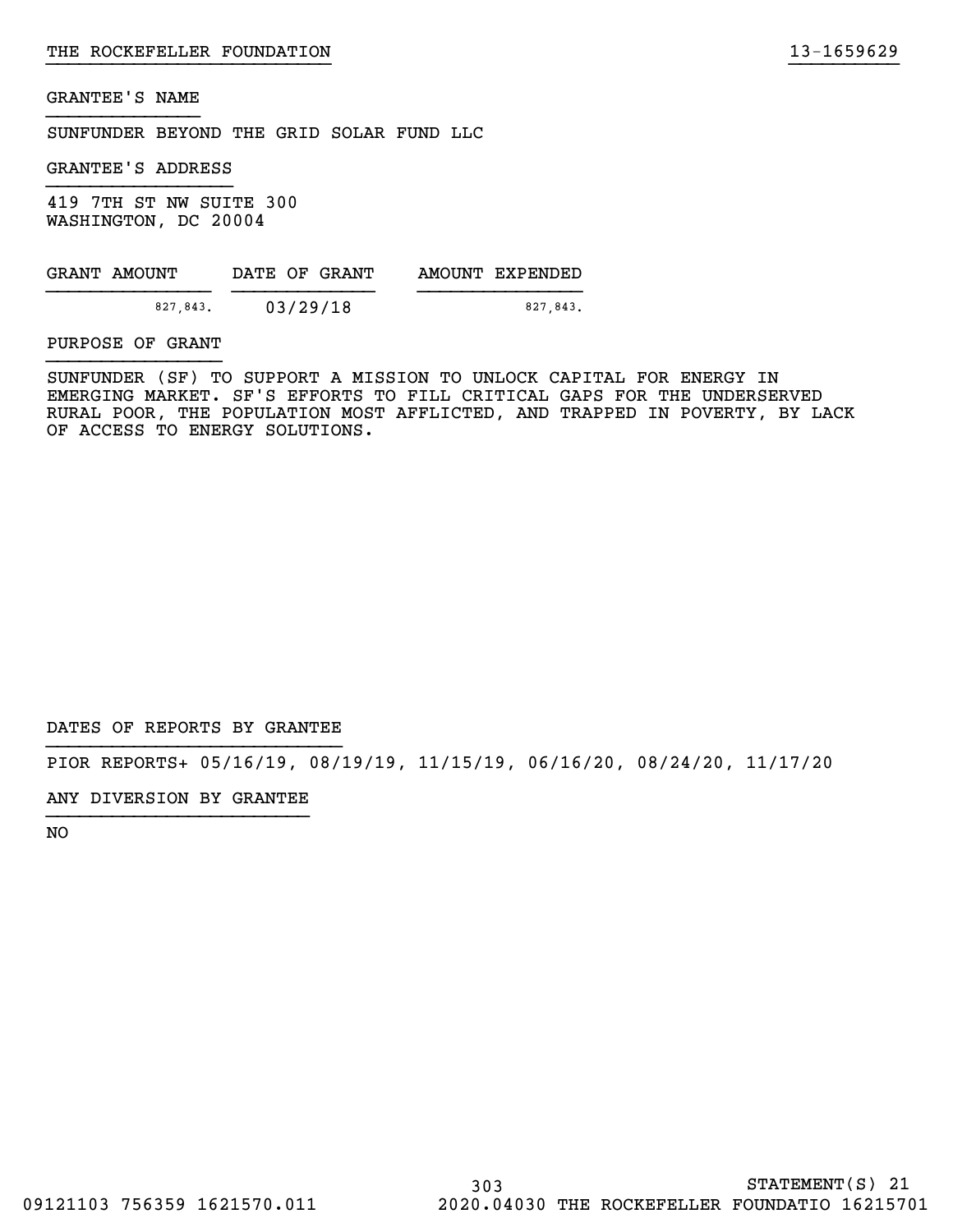CLOUDFACTORY GROUP LIMITED

GRANTEE'S ADDRESS

1010 MIRAMAR TOWER, 132 NATHAN ROAD, TSIM SHA TSUI, KOWLOON HONG KONG, HONG KONG

| GRANT AMOUNT  | DATE OF GRANT | AMOUNT EXPENDED |
|---------------|---------------|-----------------|
| $1,000,000$ . | 12/11/14      | $1,000,000$ .   |

#### PURPOSE OF GRANT

PAYMENT TOWARD A \$2,000,000 PROGRAM-RELATED INVESTMENT LOAN TO SUPPORT JOB CREATION AND SKILLS DEVELOPMENT FOR DISADVANTAGED AFRICAN YOUTH BY CAPITALIZING A LEADING IMPACT SOURCING COMPANY THAT IS GROWING IN KENYA AS WELL AS OTHER AFRICAN COUNTRIES

}}}}}}}}}}}}}}}}}}}}}}}}}} }}}}}}}}}}

DATES OF REPORTS BY GRANTEE

PRIOR REPORTS+ 08/31/18, 11/15/18, 03/01/19, 06/04/19, 08/28/19, 09/24/20

ANY DIVERSION BY GRANTEE }}}}}}}}}}}}}}}}}}}}}}}}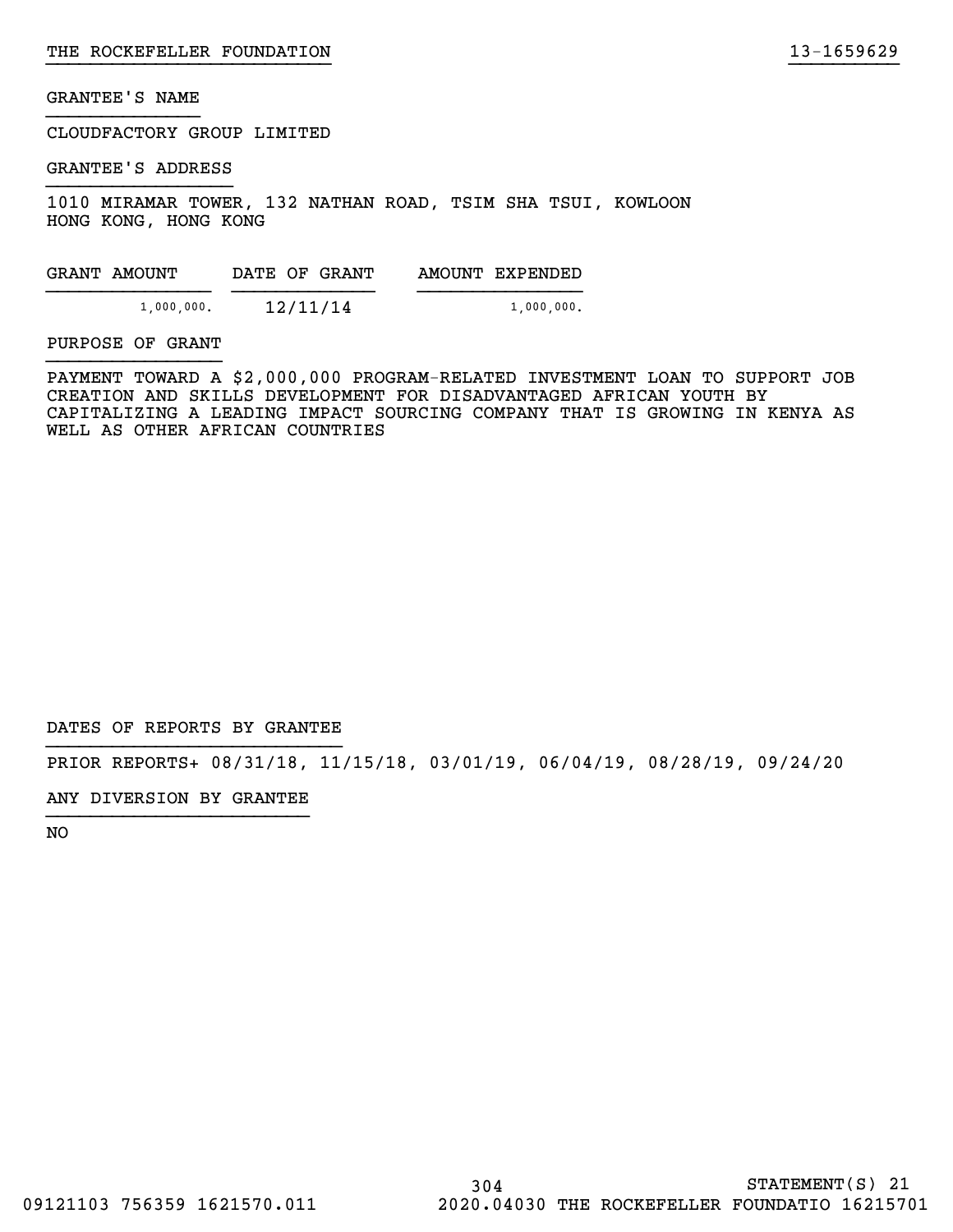CLOUDFACTORY GROUP LIMITED

GRANTEE'S ADDRESS

1010 MIRAMAR TOWER, 132 NATHAN ROAD, TSIM SHA TSUI, KOWLOON HONG KONG, HONG KONG

| GRANT AMOUNT  | DATE OF GRANT | AMOUNT EXPENDED |
|---------------|---------------|-----------------|
| $1,000,000$ . | 08/18/15      | $1,000,000$ .   |

### PURPOSE OF GRANT

PAYMENT TOWARD A \$2,000,000 PROGRAM-RELATED INVESTMENT LOAN TO SUPPORT JOB CREATION AND SKILLS DEVELOPMENT FOR DISADVANTAGED AFRICAN YOUTH BY CAPITALIZING A LEADING IMPACT SOURCING COMPANY THAT IS GROWING IN KENYA AS WELL AS OTHER AFRICAN COUNTRIES

}}}}}}}}}}}}}}}}}}}}}}}}}} }}}}}}}}}}

DATES OF REPORTS BY GRANTEE

PRIOR REPORTS+ 08/31/18, 11/15/18, 03/01/19, 06/04/19, 08/28/19, 09/24/20

ANY DIVERSION BY GRANTEE }}}}}}}}}}}}}}}}}}}}}}}}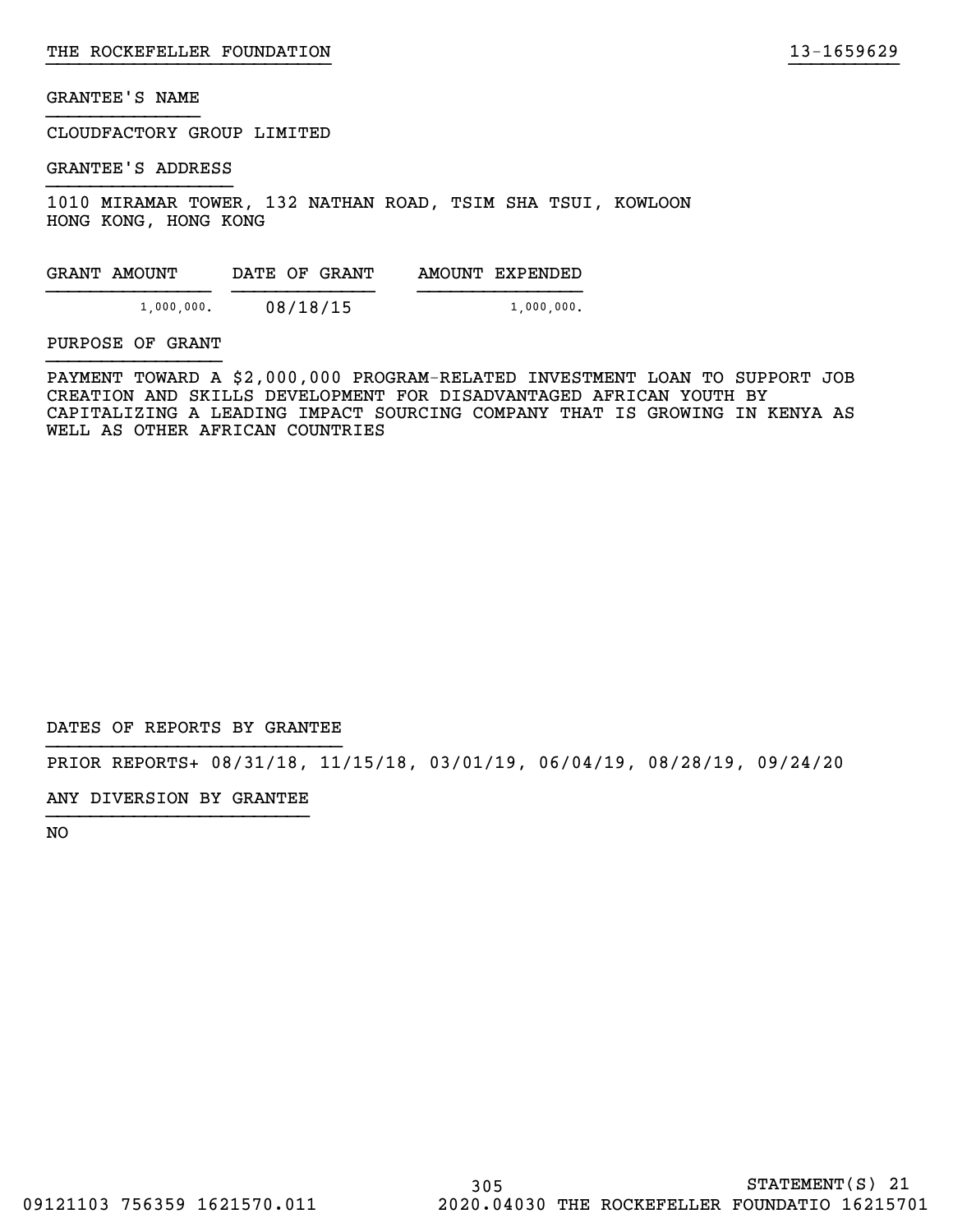HEALTH CO PARTICIPANT LLC

GRANTEE'S ADDRESS

1700 MARKET STREET, 19TH FLOOR PHILADELPHIA, PA 19103

| GRANT AMOUNT |            | DATE OF GRANT |  | AMOUNT EXPENDED |
|--------------|------------|---------------|--|-----------------|
|              | 1,500,000. | 12/19/13      |  | 1,125,957.      |

PURPOSE OF GRANT

PAYMENT TOWARD A \$3,000,000 PROGRAM RELATED INVESTMENT LOAN TO SUPPORT EXPANDING AND IMPROVING AFFORDABLE PRIMARY HEALTHCARE AND CREATING JOBS FOR LOW-INCOME INDIVIDUALS, BY PROVIDING LOANS TO FEDERALLY QUALIFIED HEALTHCARE CENTERS; \$1,090,075 PRINCIPAL REPAID

}}}}}}}}}}}}}}}}}}}}}}}}}} }}}}}}}}}}

DATES OF REPORTS BY GRANTEE

PRIOR REPORTS+ 08/10/20, 09/2/20, 11/10/20, 02/09/21, 04/08/21, 04/29/21

ANY DIVERSION BY GRANTEE }}}}}}}}}}}}}}}}}}}}}}}}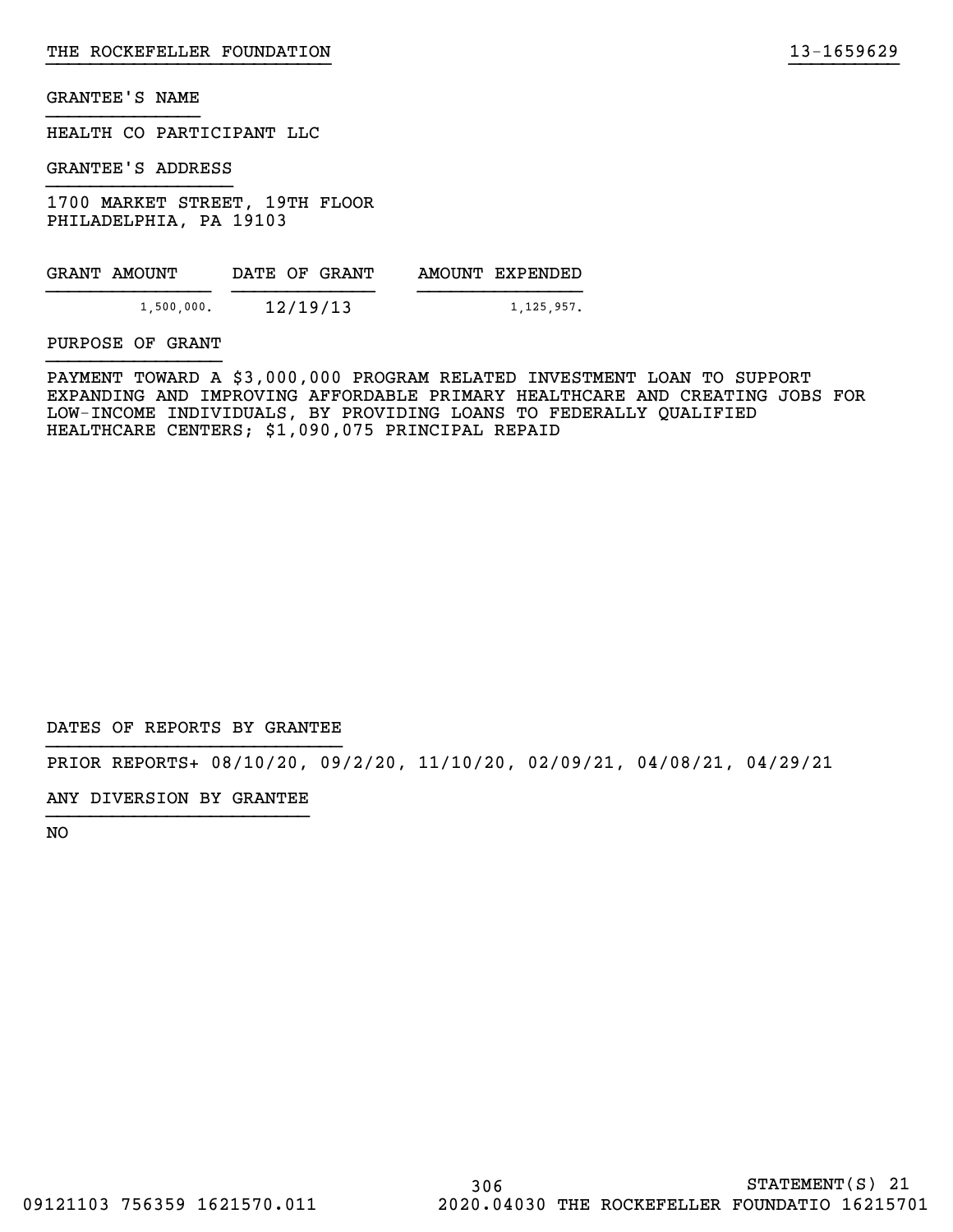HEALTH CO PARTICIPANT LLC

GRANTEE'S ADDRESS

1700 MARKET STREET, 19TH FLOOR PHILADELPHIA, PA 19103

| GRANT AMOUNT  | DATE OF GRANT | AMOUNT EXPENDED |
|---------------|---------------|-----------------|
| $1,125,000$ . | 03/06/14      |                 |

PURPOSE OF GRANT

PAYMENT TOWARD A \$3,000,000 PROGRAM RELATED INVESTMENT LOAN TO SUPPORT EXPANDING AND IMPROVING AFFORDABLE PRIMARY HEALTHCARE AND CREATING JOBS FOR LOW-INCOME INDIVIDUALS, BY PROVIDING LOANS TO FEDERALLY QUALIFIED HEALTHCARE CENTERS

}}}}}}}}}}}}}}}}}}}}}}}}}} }}}}}}}}}}

DATES OF REPORTS BY GRANTEE

PRIOR REPORTS+ 08/10/20, 09/2/20, 11/10/20, 02/09/21, 04/08/21, 04/29/21

ANY DIVERSION BY GRANTEE }}}}}}}}}}}}}}}}}}}}}}}}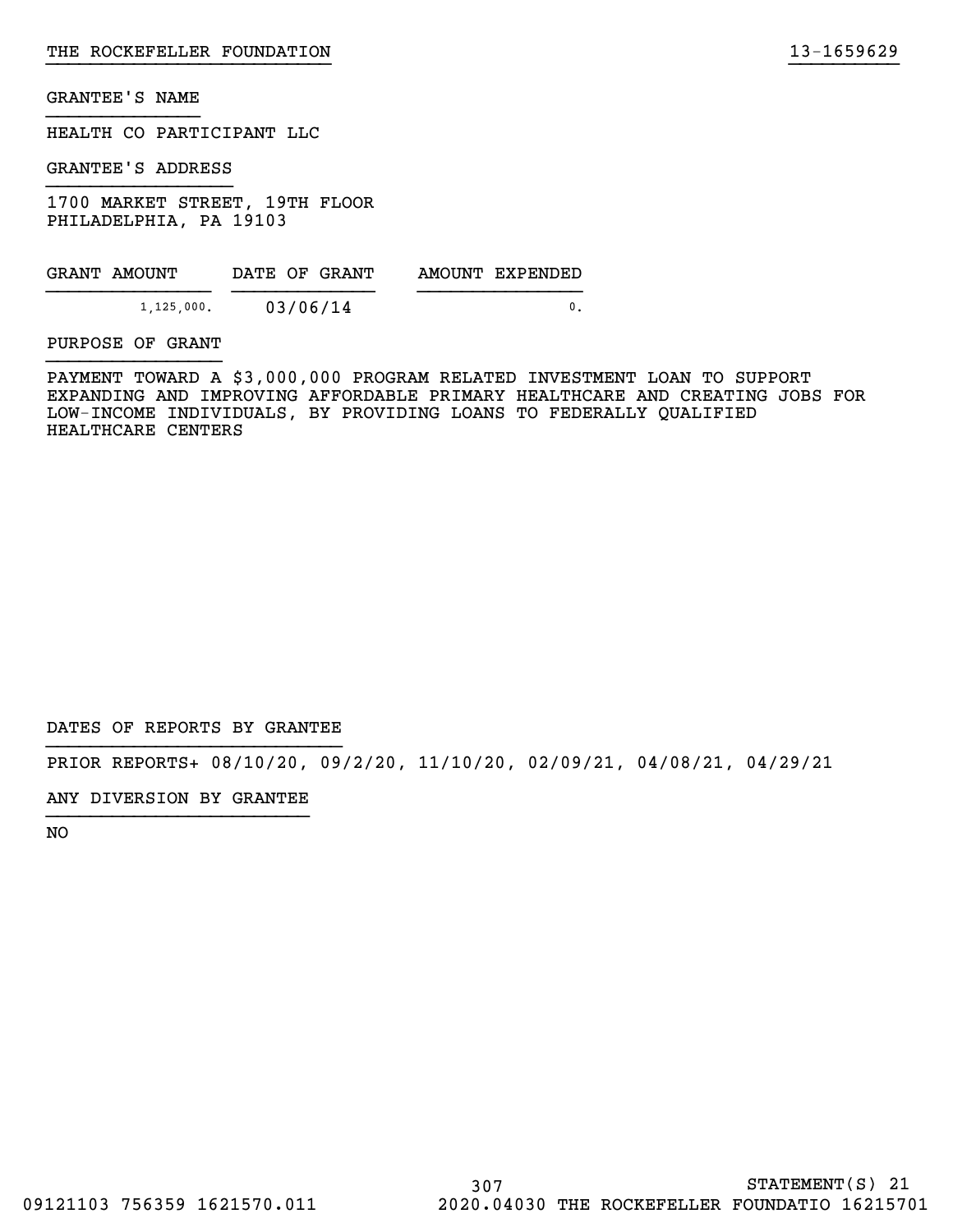HEALTH CO PARTICIPANT LLC

GRANTEE'S ADDRESS

1700 MARKET STREET, 19TH FLOOR PHILADELPHIA, PA 19103

| GRANT AMOUNT | DATE OF GRANT | AMOUNT EXPENDED |
|--------------|---------------|-----------------|
| 375,000.     | 03/26/15      |                 |

PURPOSE OF GRANT

PAYMENT TOWARD A \$3,000,000 PROGRAM RELATED INVESTMENT LOAN TO SUPPORT EXPANDING AND IMPROVING AFFORDABLE PRIMARY HEALTHCARE AND CREATING JOBS FOR LOW-INCOME INDIVIDUALS, BY PROVIDING LOANS TO FEDERALLY QUALIFIED HEALTHCARE CENTERS

}}}}}}}}}}}}}}}}}}}}}}}}}} }}}}}}}}}}

DATES OF REPORTS BY GRANTEE

PRIOR REPORTS+ 08/10/20, 09/2/20, 11/10/20, 02/09/21, 04/08/21, 04/29/21

ANY DIVERSION BY GRANTEE }}}}}}}}}}}}}}}}}}}}}}}}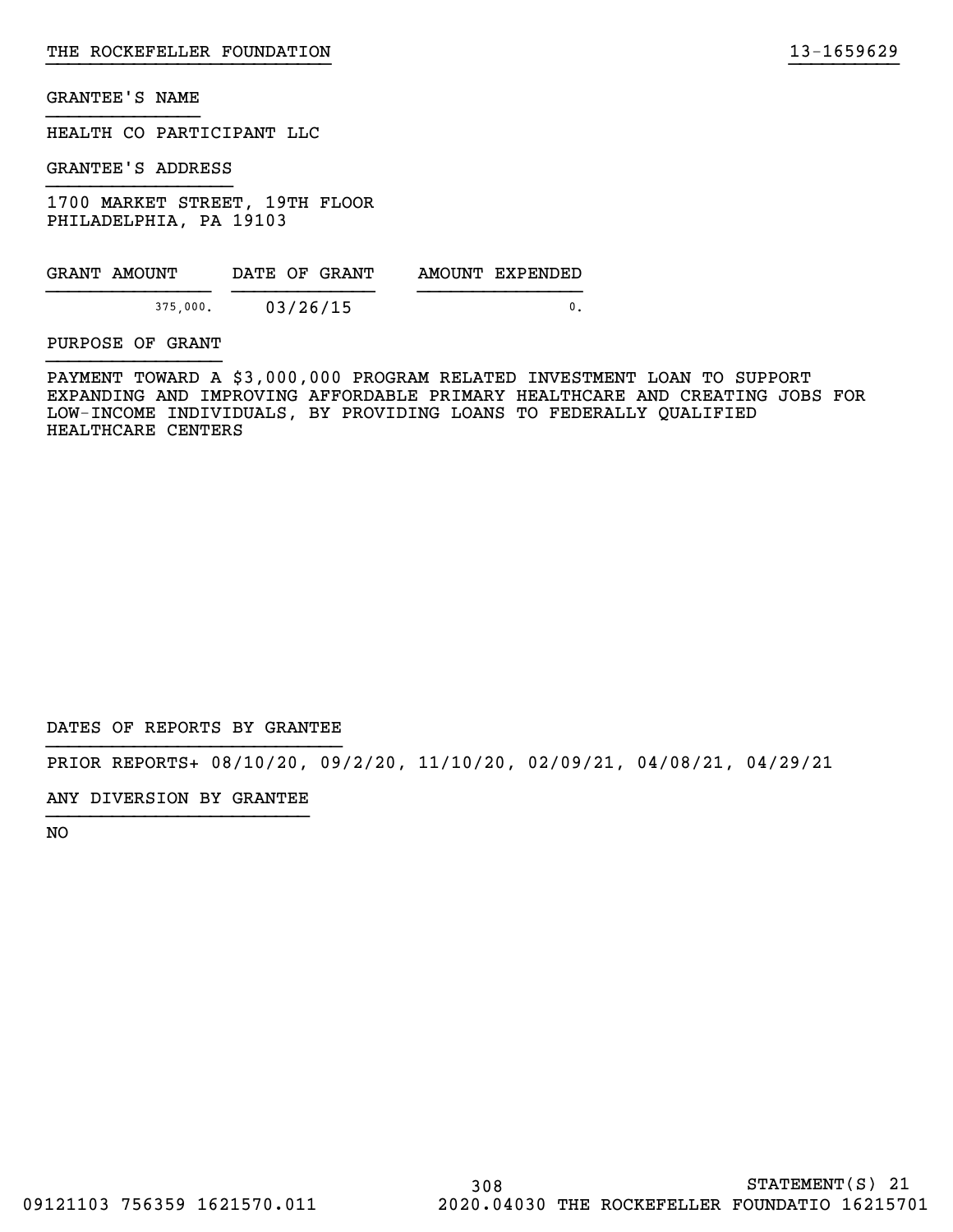OMC POWER PRIVATE LTD

GRANTEE'S ADDRESS

201, SUMER KENDRA, , 400018 P.B. MARG, WORLI MUMBAI, INDIA, 400018

GRANT AMOUNT DATE OF GRANT AMOUNT EXPENDED }}}}}}}}}}}}}}} }}}}}}}}}}}}} }}}}}}}}}}}}}}} 2,932,336. 01/16/17 0.

PURPOSE OF GRANT

POWER PRIVATE LTD TO SUPPORT A SMART POWER OF RURAL DEVELOPMENT INITIATIVE THAT AIMS TO FACILITATE THE PROVISION OF POWER TO HOUSEHOLDS AND MICROENTERPRISES IN DISADVANATGED, RURAL COMMUNITIES TO ENABLE ECONOMIC DEVELOPMENT AND IMPROVED HEALTH AND EDUCATION

}}}}}}}}}}}}}}}}}}}}}}}}}} }}}}}}}}}}

DATES OF REPORTS BY GRANTEE

PRIOR REPORTS+ 01/10/20, 07/28/20, 08/24/20, 09/21/20, 01/20/21, 02/01/21

ANY DIVERSION BY GRANTEE }}}}}}}}}}}}}}}}}}}}}}}}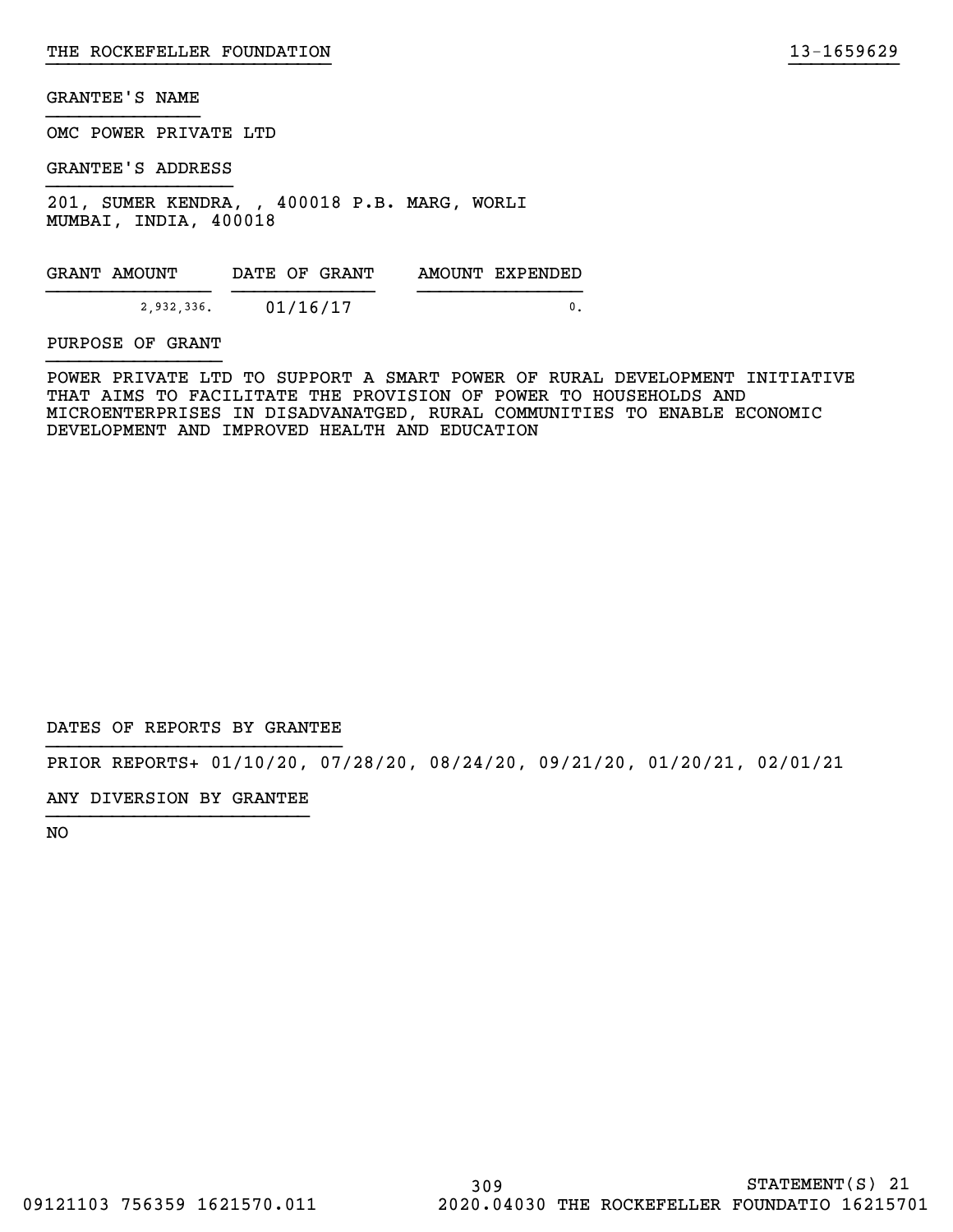OMC POWER PRIVATE LTD

GRANTEE'S ADDRESS

201, SUMER KENDRA, , 400018 P.B. MARG, WORLI MUMBAI, INDIA, 400018

GRANT AMOUNT DATE OF GRANT AMOUNT EXPENDED }}}}}}}}}}}}}}} }}}}}}}}}}}}} }}}}}}}}}}}}}}} 730,000. 12/11/18 0.

PURPOSE OF GRANT

OMC POWER PRIVATE LTD TO SUPPORT A SMART POWER OF RURAL DEVELOPMENT INITIATIVE THAT AIMS TO FACILITATE THE PROVISION OF POWER TO HOUSEHOLDS AND MICROENTERPRISES IN DISADVANATGED, RURAL COMMUNITIES TO ENABLE ECONOMIC DEVELOPMENT AND IMPROVED HEALTH AND EDUCATION

}}}}}}}}}}}}}}}}}}}}}}}}}} }}}}}}}}}}

DATES OF REPORTS BY GRANTEE

PRIOR REPORTS+ 01/10/20, 07/28/20, 08/24/20, 09/21/20, 01/20/21, 02/01/21

ANY DIVERSION BY GRANTEE }}}}}}}}}}}}}}}}}}}}}}}}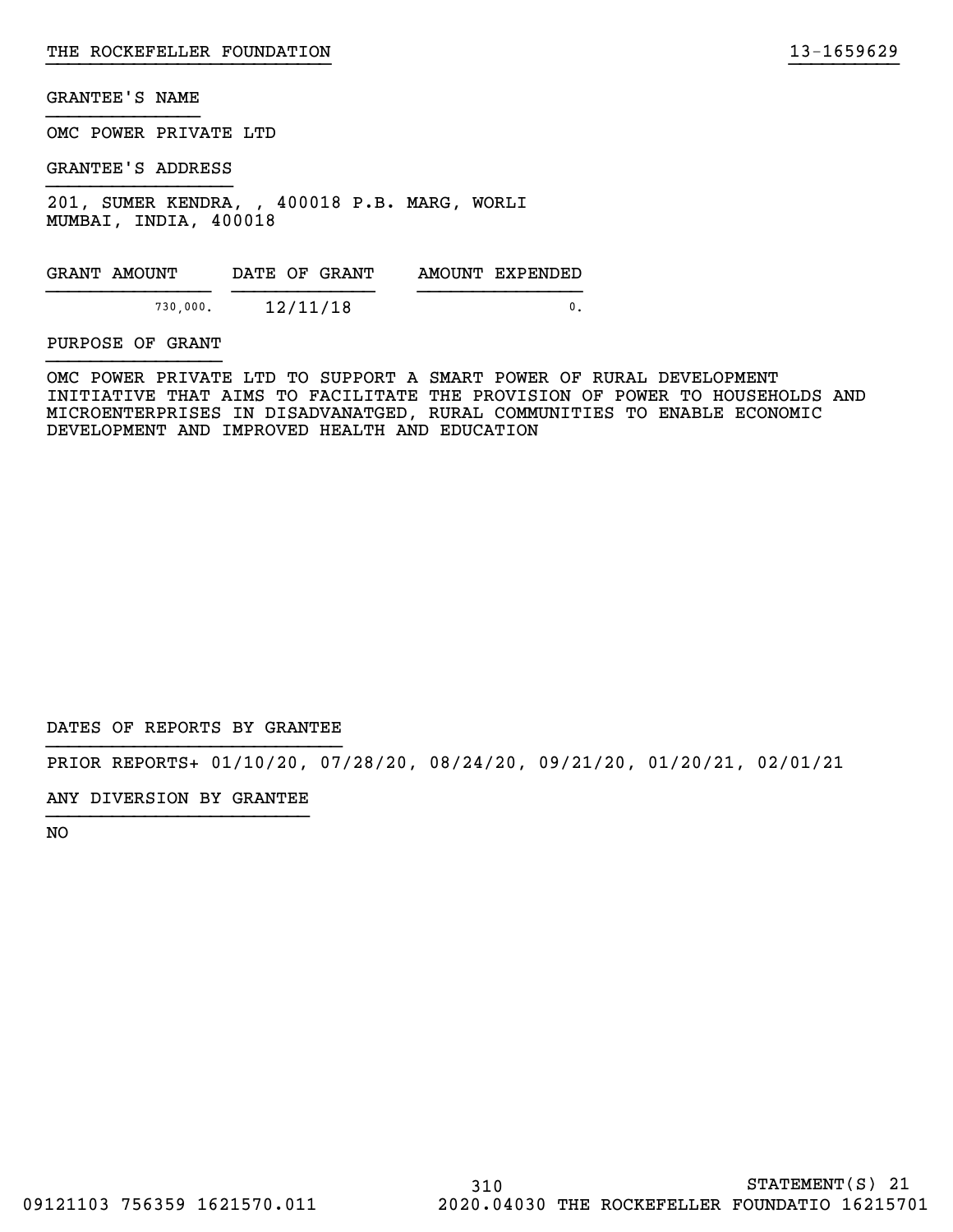OMC POWER PRIVATE LTD

GRANTEE'S ADDRESS

201, SUMER KENDRA, , 400018 P.B. MARG, WORLI MUMBAI, INDIA, 400018

GRANT AMOUNT DATE OF GRANT AMOUNT EXPENDED }}}}}}}}}}}}}}} }}}}}}}}}}}}} }}}}}}}}}}}}}}} 701,148. 05/20/20 0.

PURPOSE OF GRANT

OMC POWER PRIVATE LTD TO SUPPORT A SMART POWER OF RURAL DEVELOPMENT INITIATIVE THAT AIMS TO FACILITATE THE PROVISION OF POWER TO HOUSEHOLDS AND MICROENTERPRISES IN DISADVANATGED, RURAL COMMUNITIES TO ENABLE ECONOMIC DEVELOPMENT AND IMPROVED HEALTH AND EDUCATION

}}}}}}}}}}}}}}}}}}}}}}}}}} }}}}}}}}}}

DATES OF REPORTS BY GRANTEE

07/28/20, 08/24/20, 09/21/20, 01/20/21, 02/01/21

ANY DIVERSION BY GRANTEE }}}}}}}}}}}}}}}}}}}}}}}}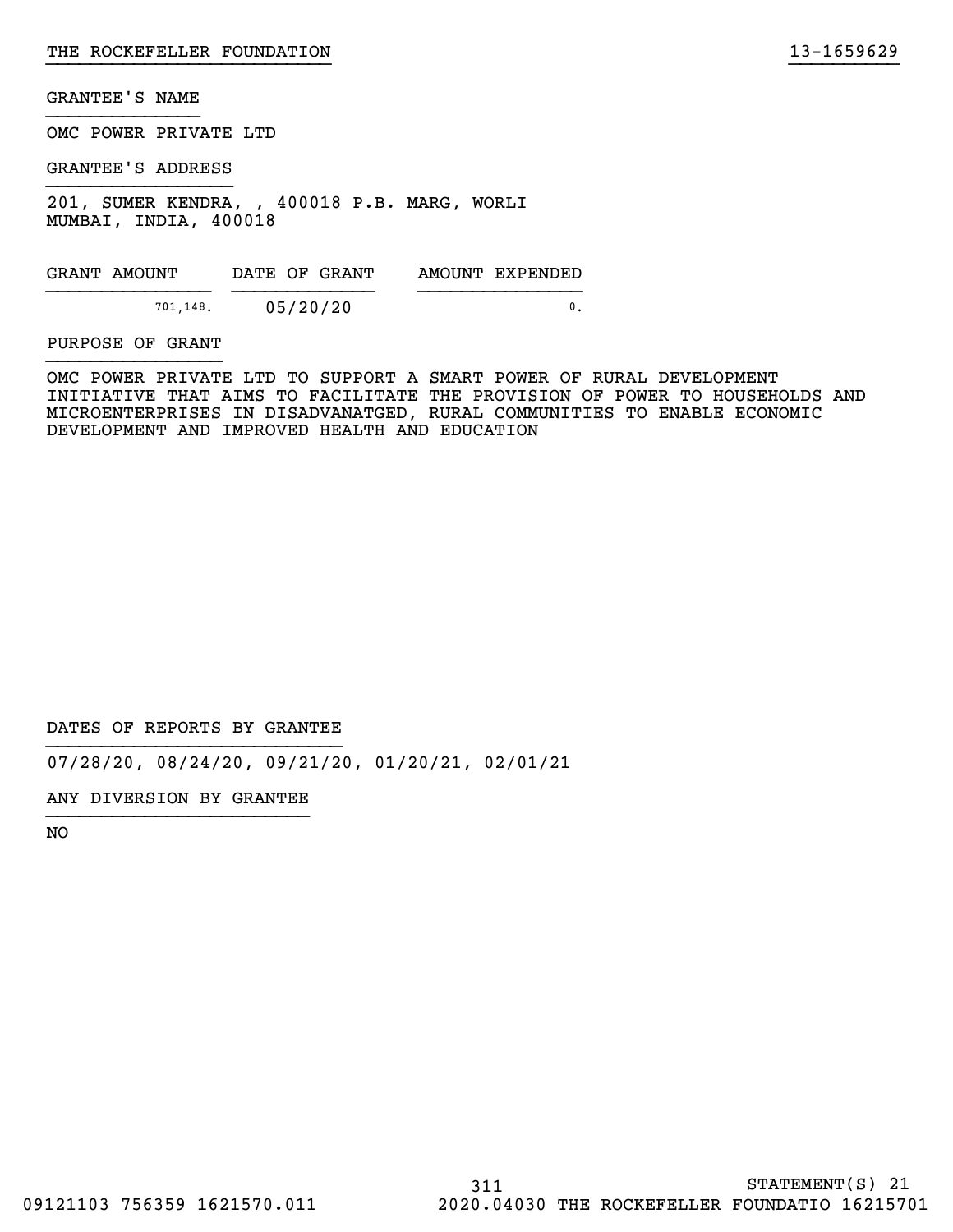HUSK POWER SYSTEMS PRIVATE LIMITED

GRANTEE'S ADDRESS

45E, FIRST FLOOR, HASANPUR VILLAGE NEW DELHI, INDIA, 110092

GRANT AMOUNT DATE OF GRANT AMOUNT EXPENDED }}}}}}}}}}}}}}} }}}}}}}}}}}}} }}}}}}}}}}}}}}} 1,002,349. 08/31/18 0.

PURPOSE OF GRANT

A PRI TO HUSK POWER SYSTEMS PRIVATE LTD TO SUPPORT A SMART POWER OF RURAL DEVELOPMENT INITIATIVE THAT AIMS TO FACILITATE THE PROVISION OF POWER TO HOUSEHOLDS AND MICROENTERPRISES IN DISADVANATGED, RURAL COMMUNITIES TO ENABLE ECONOMIC DEVELOPMENT AND IMPROVED HEALTH AND EDUCATION.

}}}}}}}}}}}}}}}}}}}}}}}}}} }}}}}}}}}}

DATES OF REPORTS BY GRANTEE

PRIOR REPORTS+ 03/15/21, 03/28/21, 04/28/21, 05/29/21, 07/01/21, 08/16/21

ANY DIVERSION BY GRANTEE }}}}}}}}}}}}}}}}}}}}}}}}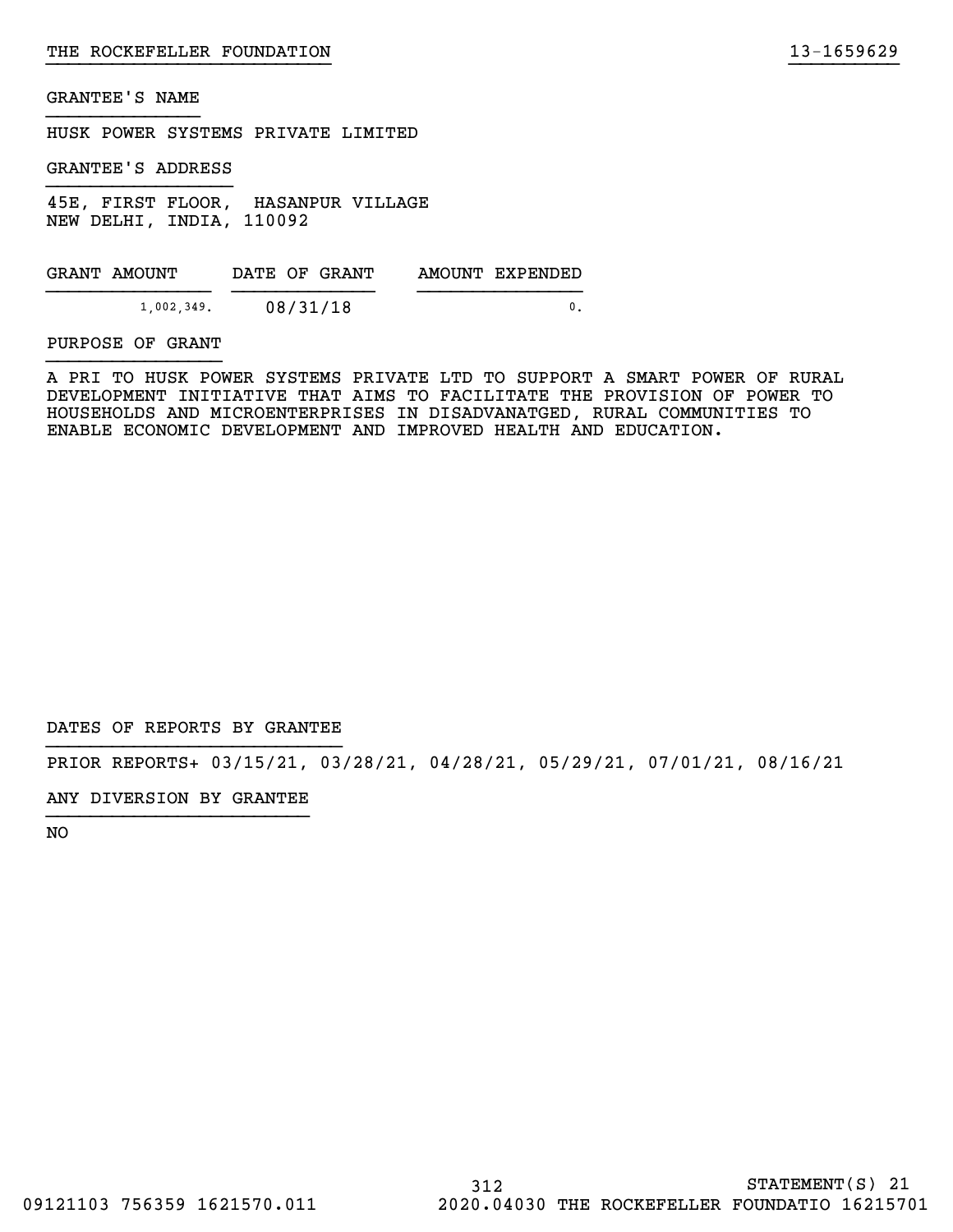HUSK POWER SYSTEMS PRIVATE LIMITED

GRANTEE'S ADDRESS

45E, FIRST FLOOR, HASANPUR VILLAGE NEW DELHI, INDIA, 110092

| GRANT AMOUNT | DATE OF GRANT | AMOUNT EXPENDED |
|--------------|---------------|-----------------|
| 500,000.     | 11/27/20      |                 |

#### PURPOSE OF GRANT

A PRI TO HUSK POWER SYSTEMS PRIVATE LTD TO SUPPORT A SMART POWER OF RURAL DEVELOPMENT INITIATIVE THAT AIMS TO FACILITATE THE PROVISION OF POWER TO HOUSEHOLDS AND MICROENTERPRISES IN DISADVANATGED, RURAL COMMUNITIES TO ENABLE ECONOMIC DEVELOPMENT AND IMPROVED HEALTH AND EDUCATION.

}}}}}}}}}}}}}}}}}}}}}}}}}} }}}}}}}}}}

DATES OF REPORTS BY GRANTEE

PRIOR REPORTS+ 03/15/21, 03/28/21, 04/28/21, 05/29/21, 07/01/21, 08/16/21

ANY DIVERSION BY GRANTEE }}}}}}}}}}}}}}}}}}}}}}}}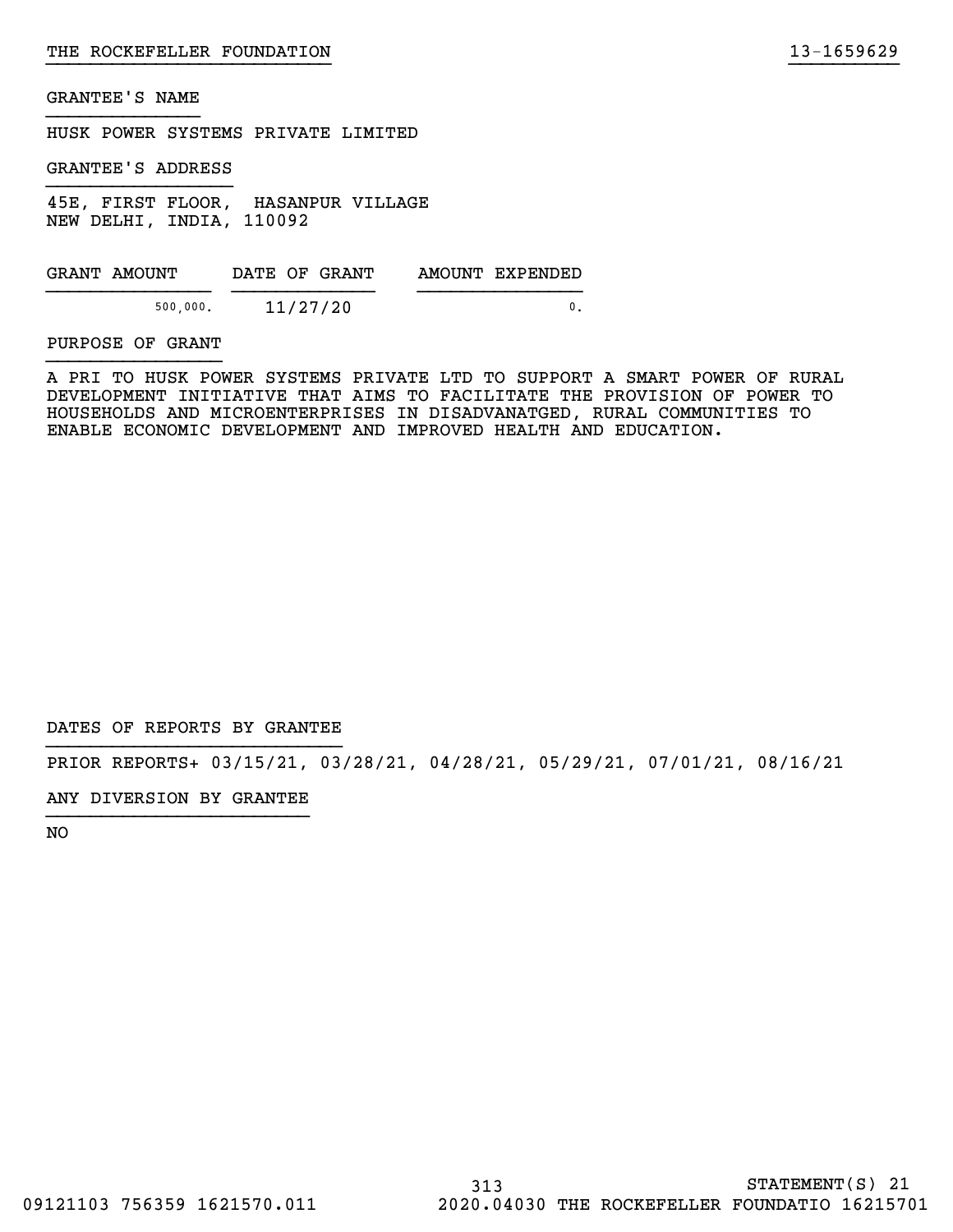OMNIVORE PARTNERS OFFSHORE FUND 2

GRANTEE'S ADDRESS

ROGERS CAPITAL FUND SERVICES, 3RD FL ROGERS HOUSE, #5 PRES. JOHN KENNEDY ST PORT LOUIS, MAURITIUS

}}}}}}}}}}}}}}}}}}}}}}}}}} }}}}}}}}}}

| GRANT AMOUNT | DATE OF GRANT | AMOUNT EXPENDED |
|--------------|---------------|-----------------|
| 217,656.     | 02/01/18      |                 |

#### PURPOSE OF GRANT

TO IMPROVE THE LIVELIHOODS OF POOR SMALLHOLDER FARMERS BY CAPITALIZING A VENTURE CAPITAL FUND THAT INVESTS IN SMALL TO MEDIUM SIZED SOCIAL ENTERPRISES IN THE AGRICULTURAL SECTOR IN INDIA. THESE COMPANIES WILL SUPPORT THE REDUCTION OF POST-HARVEST LOSS, AND CATALYZE INCREASED INCOME LEVELS AND JOB CREATION FOR POOR SMALLHOLDER FARMERS.

DATES OF REPORTS BY GRANTEE

PRIOR REPORTS+ 09/09/20, 10/26/20, 11/16/20, 12/01/20, 02/17/21, 06/22/21

ANY DIVERSION BY GRANTEE }}}}}}}}}}}}}}}}}}}}}}}}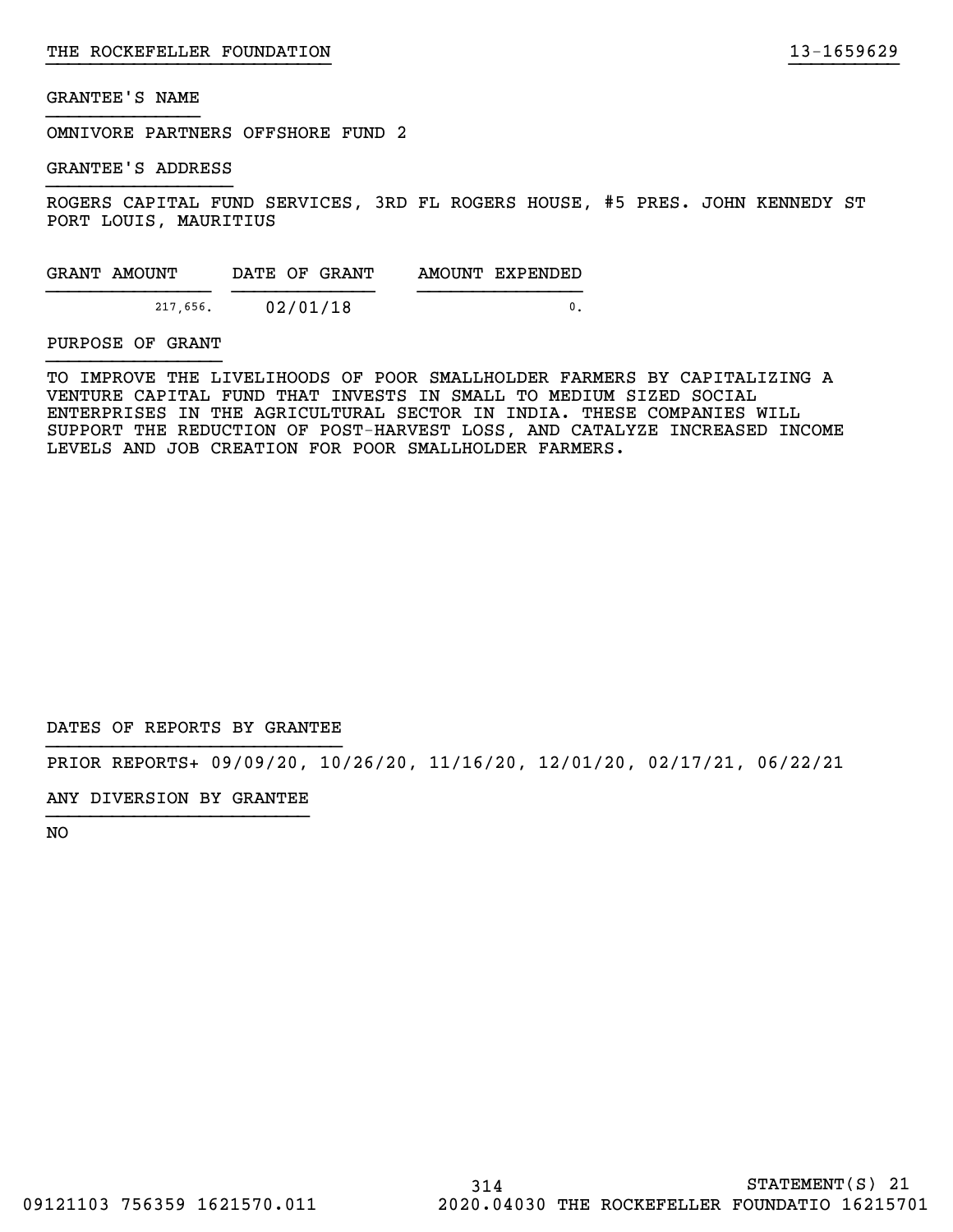OMNIVORE PARTNERS OFFSHORE FUND 2

GRANTEE'S ADDRESS

ROGERS CAPITAL FUND SERVICES, 3RD FL ROGERS HOUSE, #5 PRES. JOHN KENNEDY ST PORT LOUIS, MAURITIUS

}}}}}}}}}}}}}}}}}}}}}}}}}} }}}}}}}}}}

| GRANT AMOUNT | DATE OF GRANT | AMOUNT EXPENDED |
|--------------|---------------|-----------------|
| 19,472.      | 03/16/18      |                 |

#### PURPOSE OF GRANT

TO IMPROVE THE LIVELIHOODS OF POOR SMALLHOLDER FARMERS BY CAPITALIZING A VENTURE CAPITAL FUND THAT INVESTS IN SMALL TO MEDIUM SIZED SOCIAL ENTERPRISES IN THE AGRICULTURAL SECTOR IN INDIA. THESE COMPANIES WILL SUPPORT THE REDUCTION OF POST-HARVEST LOSS, AND CATALYZE INCREASED INCOME LEVELS AND JOB CREATION FOR POOR SMALLHOLDER FARMERS.

DATES OF REPORTS BY GRANTEE

PRIOR REPORTS+ 09/09/20, 10/26/20, 11/16/20, 12/01/20, 02/17/21, 06/22/21

ANY DIVERSION BY GRANTEE }}}}}}}}}}}}}}}}}}}}}}}}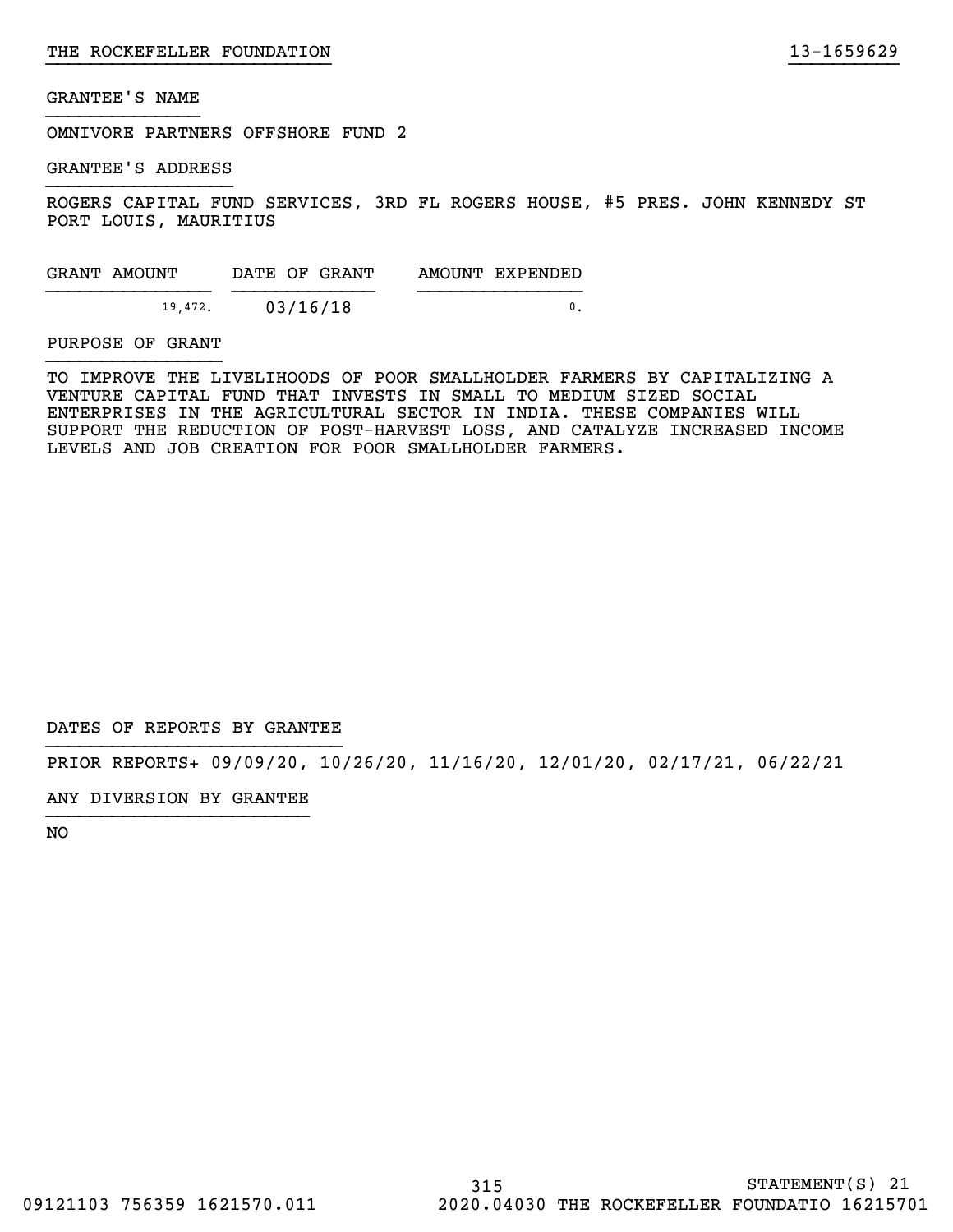OMNIVORE PARTNERS OFFSHORE FUND 2

GRANTEE'S ADDRESS

ROGERS CAPITAL FUND SERVICES, 3RD FL ROGERS HOUSE, #5 PRES. JOHN KENNEDY ST PORT LOUIS, MAURITIUS

}}}}}}}}}}}}}}}}}}}}}}}}}} }}}}}}}}}}

| GRANT AMOUNT | DATE OF GRANT | AMOUNT EXPENDED |
|--------------|---------------|-----------------|
| 56.843.      | 06/13/18      |                 |

#### PURPOSE OF GRANT

TO IMPROVE THE LIVELIHOODS OF POOR SMALLHOLDER FARMERS BY CAPITALIZING A VENTURE CAPITAL FUND THAT INVESTS IN SMALL TO MEDIUM SIZED SOCIAL ENTERPRISES IN THE AGRICULTURAL SECTOR IN INDIA. THESE COMPANIES WILL SUPPORT THE REDUCTION OF POST-HARVEST LOSS, AND CATALYZE INCREASED INCOME LEVELS AND JOB CREATION FOR POOR SMALLHOLDER FARMERS.

DATES OF REPORTS BY GRANTEE

PRIOR REPORTS+ 09/09/20, 10/26/20, 11/16/20, 12/01/20, 02/17/21, 06/22/21

ANY DIVERSION BY GRANTEE }}}}}}}}}}}}}}}}}}}}}}}}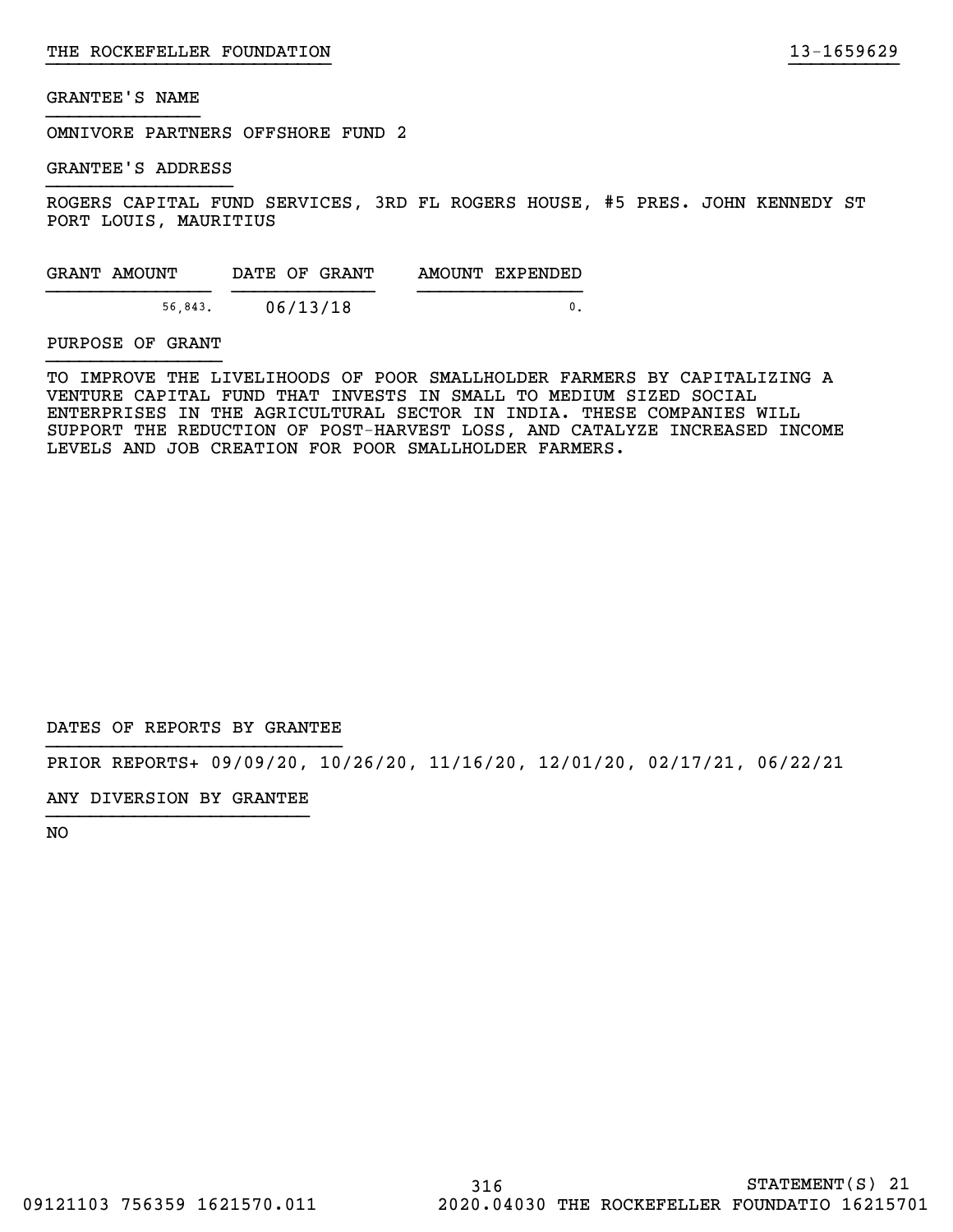OMNIVORE PARTNERS OFFSHORE FUND 2

GRANTEE'S ADDRESS

ROGERS CAPITAL FUND SERVICES, 3RD FL ROGERS HOUSE, #5 PRES. JOHN KENNEDY ST PORT LOUIS, MAURITIUS

}}}}}}}}}}}}}}}}}}}}}}}}}} }}}}}}}}}}

| GRANT AMOUNT | DATE OF GRANT | AMOUNT EXPENDED |
|--------------|---------------|-----------------|
| 55.708.      | 08/30/18      |                 |

#### PURPOSE OF GRANT

TO IMPROVE THE LIVELIHOODS OF POOR SMALLHOLDER FARMERS BY CAPITALIZING A VENTURE CAPITAL FUND THAT INVESTS IN SMALL TO MEDIUM SIZED SOCIAL ENTERPRISES IN THE AGRICULTURAL SECTOR IN INDIA. THESE COMPANIES WILL SUPPORT THE REDUCTION OF POST-HARVEST LOSS, AND CATALYZE INCREASED INCOME LEVELS AND JOB CREATION FOR POOR SMALLHOLDER FARMERS.

DATES OF REPORTS BY GRANTEE

PRIOR REPORTS+ 09/09/20, 10/26/20, 11/16/20, 12/01/20, 02/17/21, 06/22/21

ANY DIVERSION BY GRANTEE }}}}}}}}}}}}}}}}}}}}}}}}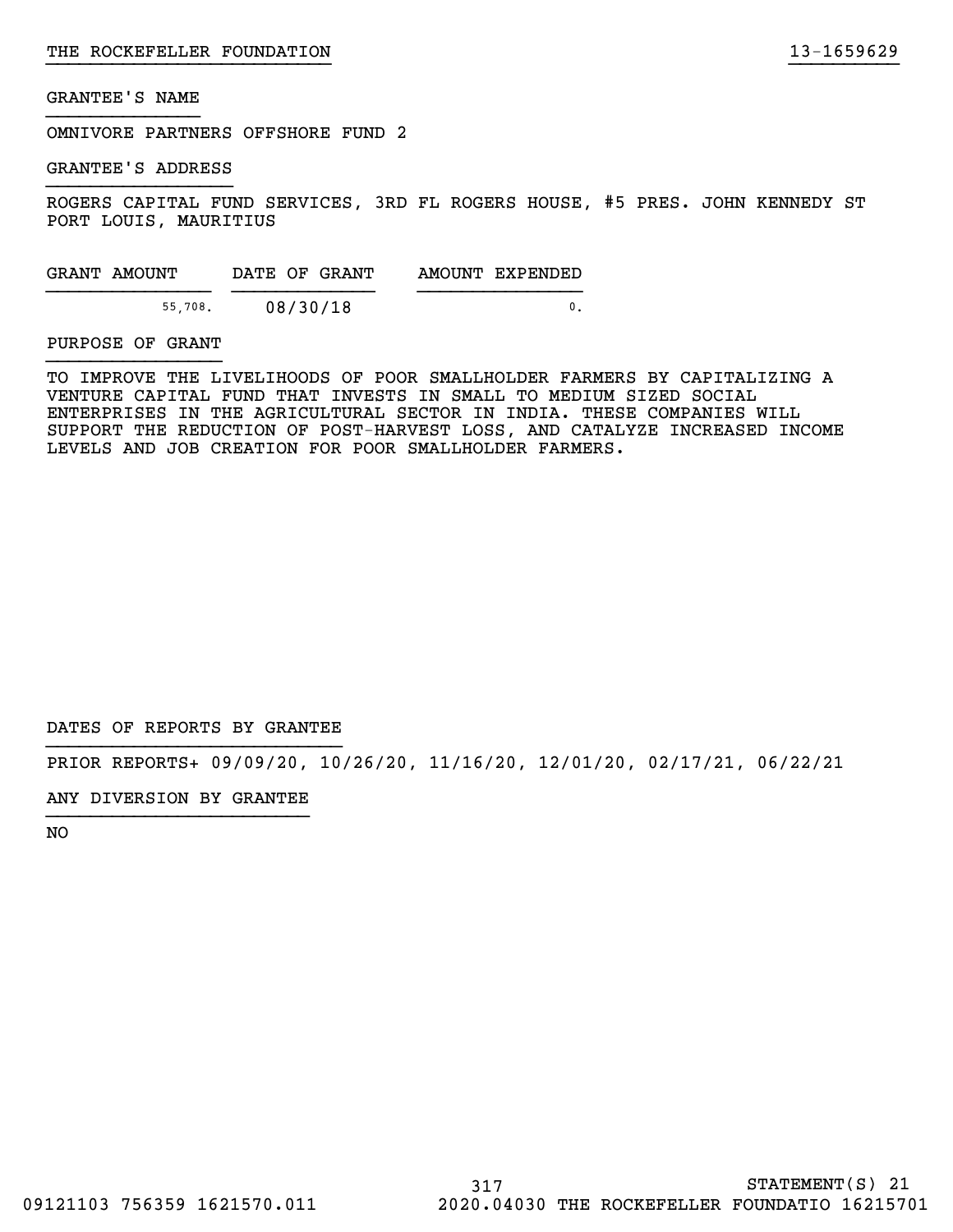OMNIVORE PARTNERS OFFSHORE FUND 2

GRANTEE'S ADDRESS

ROGERS CAPITAL FUND SERVICES, 3RD FL ROGERS HOUSE, #5 PRES. JOHN KENNEDY ST PORT LOUIS, MAURITIUS

}}}}}}}}}}}}}}}}}}}}}}}}}} }}}}}}}}}}

| GRANT AMOUNT | DATE OF GRANT | AMOUNT EXPENDED |
|--------------|---------------|-----------------|
| 57.888.      | 10/03/18      |                 |

#### PURPOSE OF GRANT

TO IMPROVE THE LIVELIHOODS OF POOR SMALLHOLDER FARMERS BY CAPITALIZING A VENTURE CAPITAL FUND THAT INVESTS IN SMALL TO MEDIUM SIZED SOCIAL ENTERPRISES IN THE AGRICULTURAL SECTOR IN INDIA. THESE COMPANIES WILL SUPPORT THE REDUCTION OF POST-HARVEST LOSS, AND CATALYZE INCREASED INCOME LEVELS AND JOB CREATION FOR POOR SMALLHOLDER FARMERS.

DATES OF REPORTS BY GRANTEE

PRIOR REPORTS+ 09/09/20, 10/26/20, 11/16/20, 12/01/20, 02/17/21, 06/22/21

ANY DIVERSION BY GRANTEE }}}}}}}}}}}}}}}}}}}}}}}}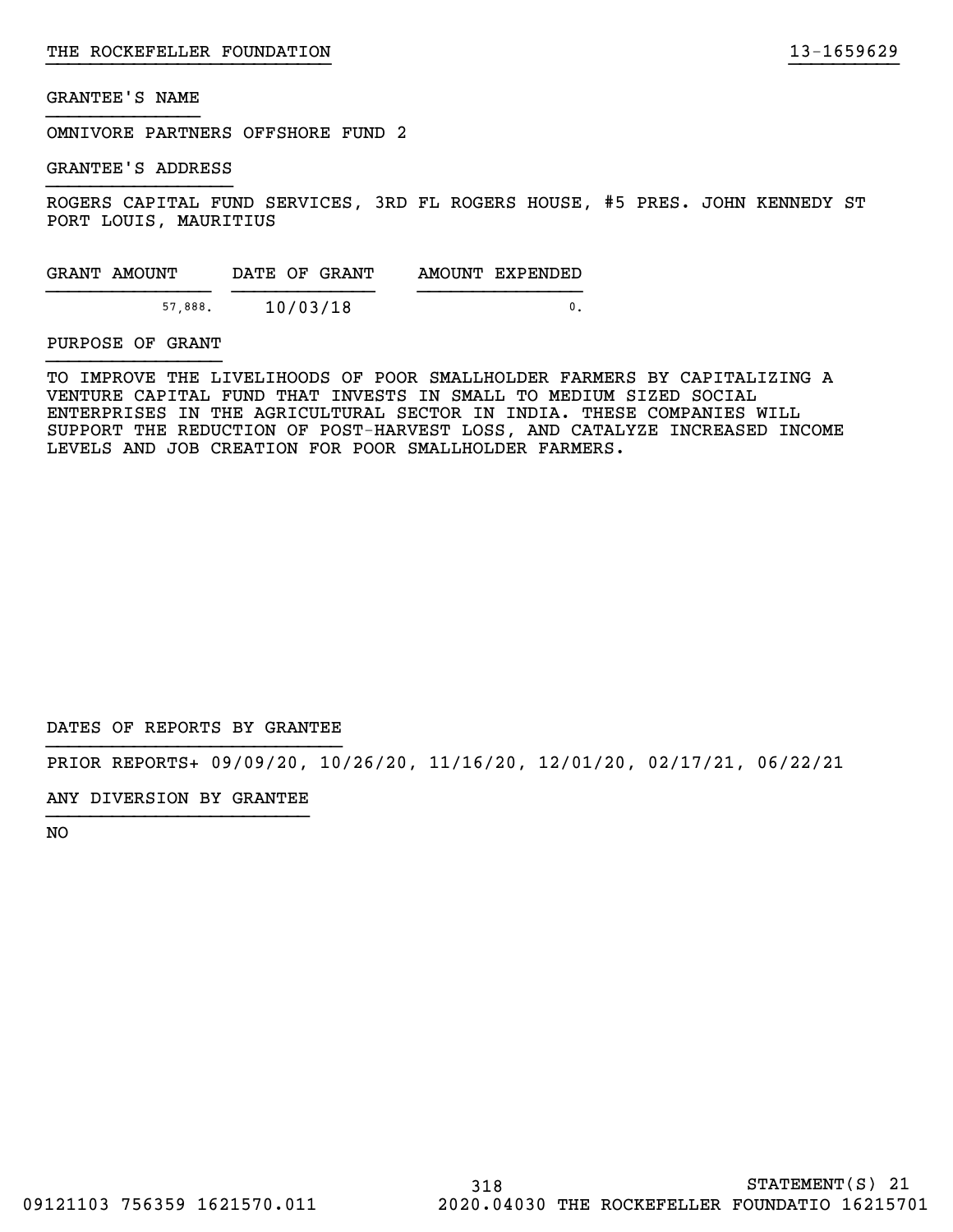OMNIVORE PARTNERS OFFSHORE FUND 2

GRANTEE'S ADDRESS

ROGERS CAPITAL FUND SERVICES, 3RD FL ROGERS HOUSE, #5 PRES. JOHN KENNEDY ST PORT LOUIS, MAURITIUS

}}}}}}}}}}}}}}}}}}}}}}}}}} }}}}}}}}}}

| GRANT AMOUNT | DATE OF GRANT | AMOUNT EXPENDED |
|--------------|---------------|-----------------|
| 125,041.     | 10/31/18      |                 |

#### PURPOSE OF GRANT

TO IMPROVE THE LIVELIHOODS OF POOR SMALLHOLDER FARMERS BY CAPITALIZING A VENTURE CAPITAL FUND THAT INVESTS IN SMALL TO MEDIUM SIZED SOCIAL ENTERPRISES IN THE AGRICULTURAL SECTOR IN INDIA. THESE COMPANIES WILL SUPPORT THE REDUCTION OF POST-HARVEST LOSS, AND CATALYZE INCREASED INCOME LEVELS AND JOB CREATION FOR POOR SMALLHOLDER FARMERS.

DATES OF REPORTS BY GRANTEE

PRIOR REPORTS+ 09/09/20, 10/26/20, 11/16/20, 12/01/20, 02/17/21, 06/22/21

ANY DIVERSION BY GRANTEE }}}}}}}}}}}}}}}}}}}}}}}}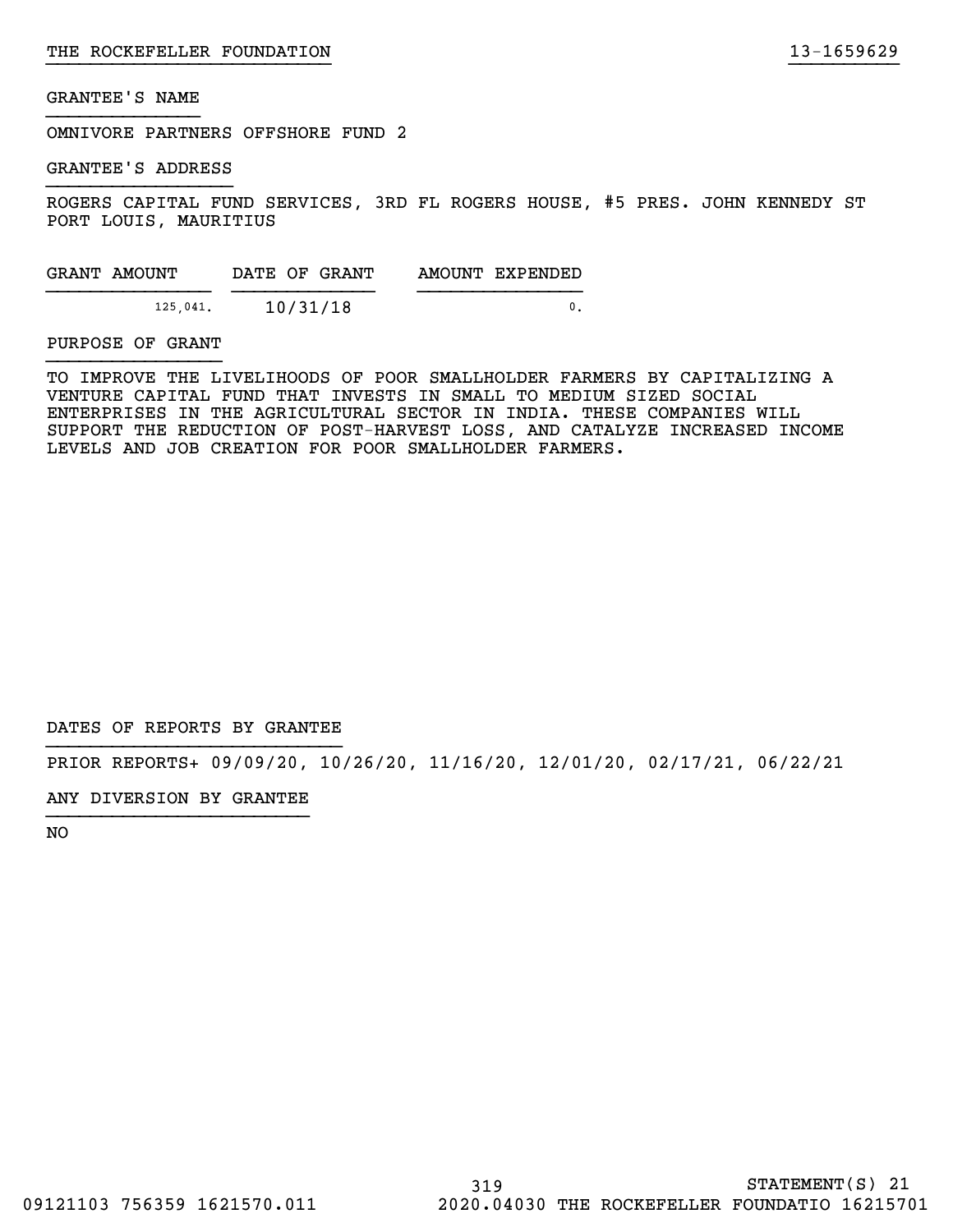OMNIVORE PARTNERS OFFSHORE FUND 2

GRANTEE'S ADDRESS

ROGERS CAPITAL FUND SERVICES, 3RD FL ROGERS HOUSE, #5 PRES. JOHN KENNEDY ST PORT LOUIS, MAURITIUS

}}}}}}}}}}}}}}}}}}}}}}}}}} }}}}}}}}}}

| GRANT AMOUNT | DATE OF GRANT | AMOUNT EXPENDED |
|--------------|---------------|-----------------|
| 162,887.     | 01/04/19      |                 |

#### PURPOSE OF GRANT

TO IMPROVE THE LIVELIHOODS OF POOR SMALLHOLDER FARMERS BY CAPITALIZING A VENTURE CAPITAL FUND THAT INVESTS IN SMALL TO MEDIUM SIZED SOCIAL ENTERPRISES IN THE AGRICULTURAL SECTOR IN INDIA. THESE COMPANIES WILL SUPPORT THE REDUCTION OF POST-HARVEST LOSS, AND CATALYZE INCREASED INCOME LEVELS AND JOB CREATION FOR POOR SMALLHOLDER FARMERS.

DATES OF REPORTS BY GRANTEE

PRIOR REPORTS+ 09/09/20, 10/26/20, 11/16/20, 12/01/20, 02/17/21, 06/22/21

ANY DIVERSION BY GRANTEE }}}}}}}}}}}}}}}}}}}}}}}}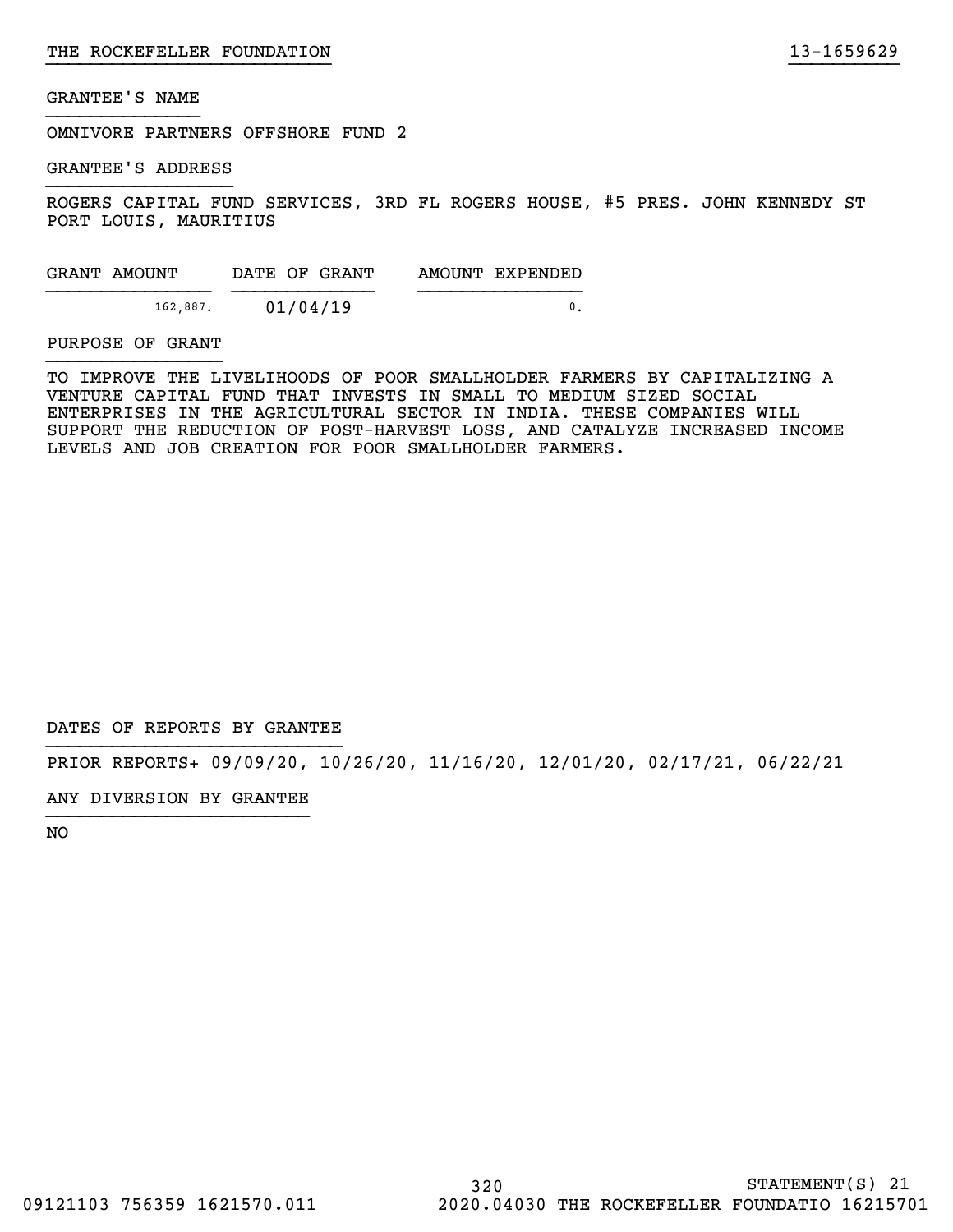OMNIVORE PARTNERS OFFSHORE FUND 2

GRANTEE'S ADDRESS

ROGERS CAPITAL FUND SERVICES, 3RD FL ROGERS HOUSE, #5 PRES. JOHN KENNEDY ST PORT LOUIS, MAURITIUS

}}}}}}}}}}}}}}}}}}}}}}}}}} }}}}}}}}}}

| GRANT AMOUNT | DATE OF GRANT | AMOUNT EXPENDED |
|--------------|---------------|-----------------|
| 81.101.      | 02/22/19      |                 |

#### PURPOSE OF GRANT

TO IMPROVE THE LIVELIHOODS OF POOR SMALLHOLDER FARMERS BY CAPITALIZING A VENTURE CAPITAL FUND THAT INVESTS IN SMALL TO MEDIUM SIZED SOCIAL ENTERPRISES IN THE AGRICULTURAL SECTOR IN INDIA. THESE COMPANIES WILL SUPPORT THE REDUCTION OF POST-HARVEST LOSS, AND CATALYZE INCREASED INCOME LEVELS AND JOB CREATION FOR POOR SMALLHOLDER FARMERS.

DATES OF REPORTS BY GRANTEE

PRIOR REPORTS+ 09/09/20, 10/26/20, 11/16/20, 12/01/20, 02/17/21, 06/22/21

ANY DIVERSION BY GRANTEE }}}}}}}}}}}}}}}}}}}}}}}}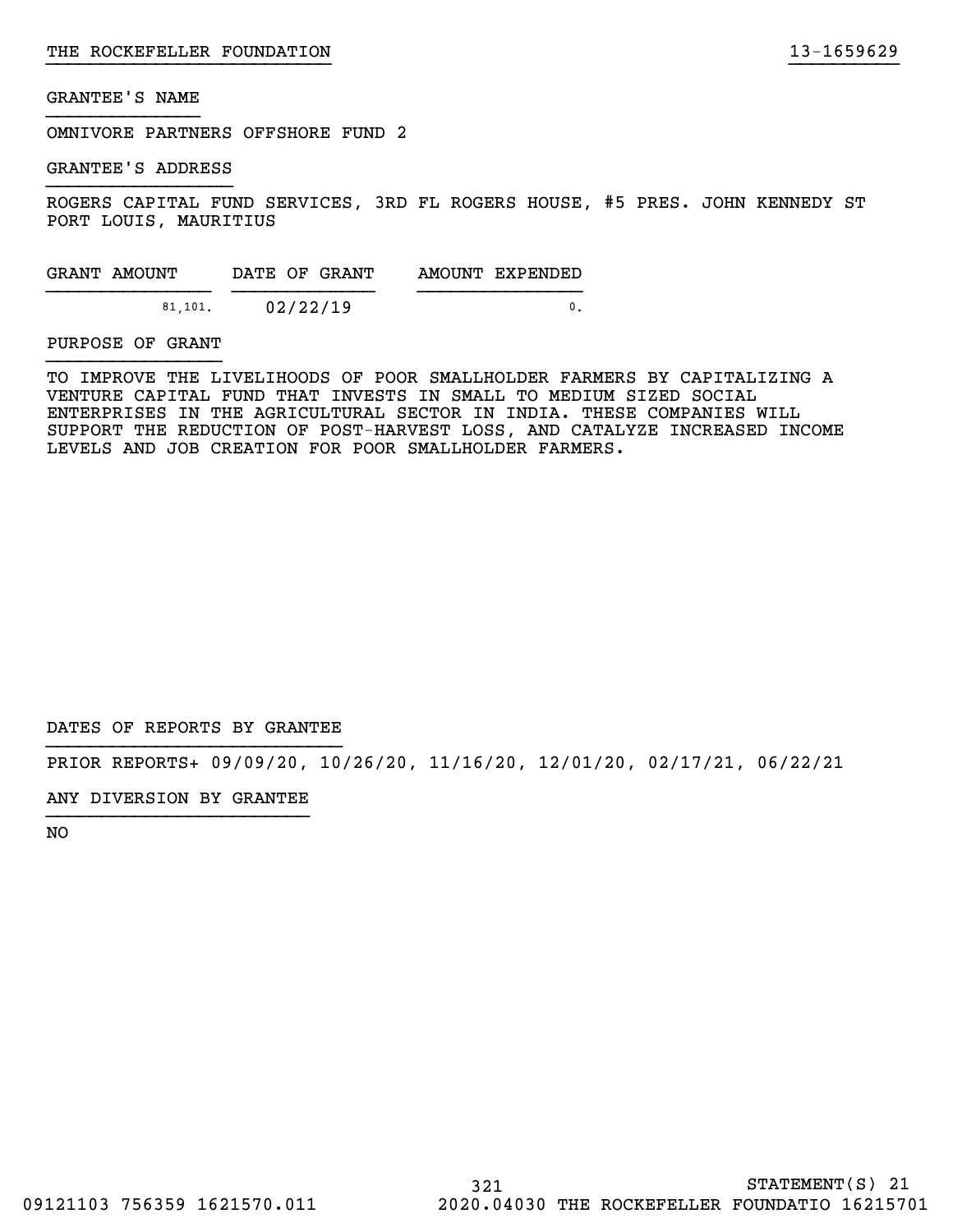OMNIVORE PARTNERS OFFSHORE FUND 2

GRANTEE'S ADDRESS

ROGERS CAPITAL FUND SERVICES, 3RD FL ROGERS HOUSE, #5 PRES. JOHN KENNEDY ST PORT LOUIS, MAURITIUS

}}}}}}}}}}}}}}}}}}}}}}}}}} }}}}}}}}}}

| GRANT AMOUNT | DATE OF GRANT | AMOUNT EXPENDED |
|--------------|---------------|-----------------|
| 29.947.      | 02/13/20      |                 |

#### PURPOSE OF GRANT

TO IMPROVE THE LIVELIHOODS OF POOR SMALLHOLDER FARMERS BY CAPITALIZING A VENTURE CAPITAL FUND THAT INVESTS IN SMALL TO MEDIUM SIZED SOCIAL ENTERPRISES IN THE AGRICULTURAL SECTOR IN INDIA. THESE COMPANIES WILL SUPPORT THE REDUCTION OF POST-HARVEST LOSS, AND CATALYZE INCREASED INCOME LEVELS AND JOB CREATION FOR POOR SMALLHOLDER FARMERS.

DATES OF REPORTS BY GRANTEE

PRIOR REPORTS+ 09/09/20, 10/26/20, 11/16/20, 12/01/20, 02/17/21, 06/22/21

ANY DIVERSION BY GRANTEE }}}}}}}}}}}}}}}}}}}}}}}}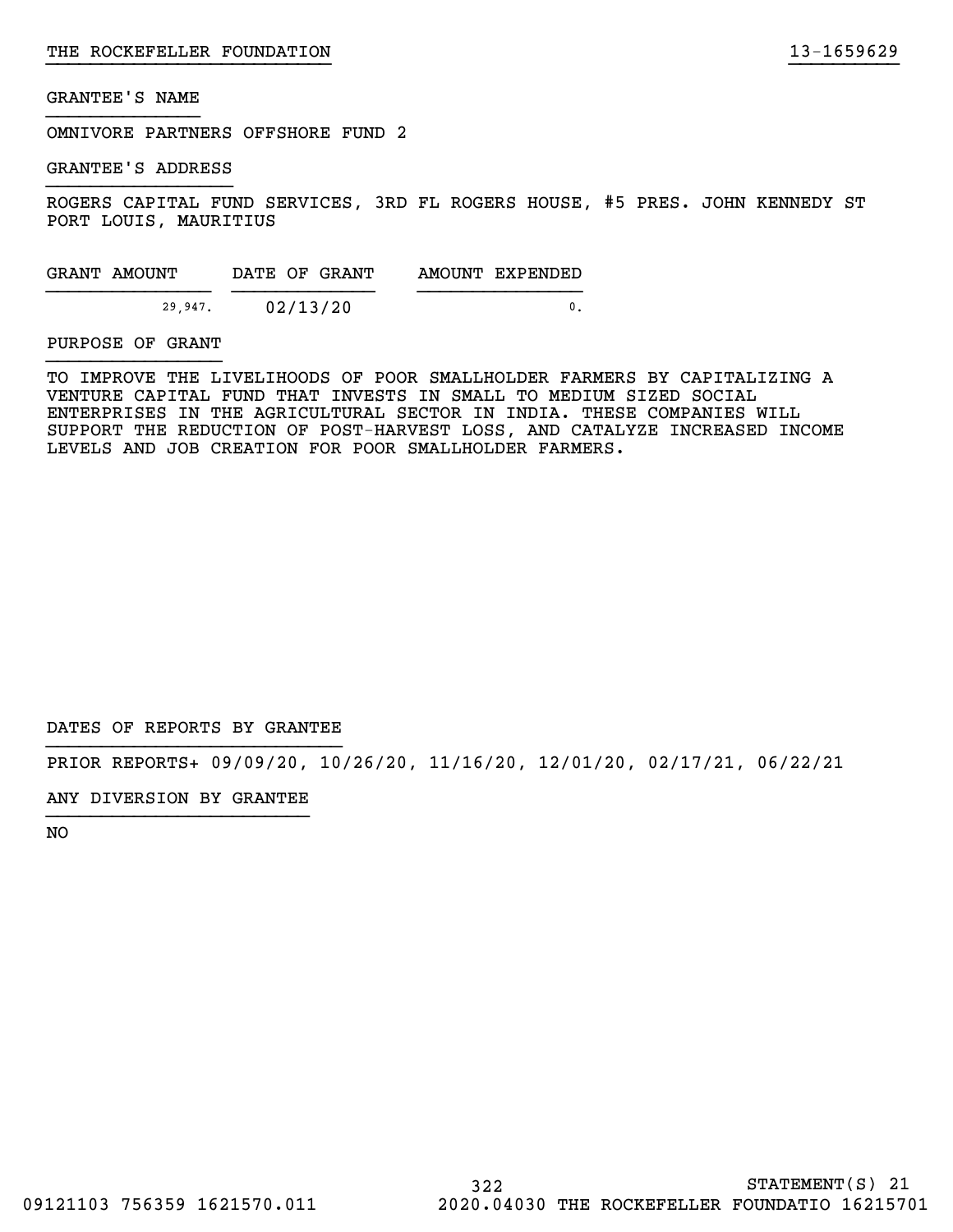OMNIVORE PARTNERS OFFSHORE FUND 2

GRANTEE'S ADDRESS

ROGERS CAPITAL FUND SERVICES, 3RD FL ROGERS HOUSE, #5 PRES. JOHN KENNEDY ST PORT LOUIS, MAURITIUS

}}}}}}}}}}}}}}}}}}}}}}}}}} }}}}}}}}}}

| GRANT AMOUNT | DATE OF GRANT | AMOUNT EXPENDED |
|--------------|---------------|-----------------|
| 60.795.      | 03/23/20      |                 |

#### PURPOSE OF GRANT

TO IMPROVE THE LIVELIHOODS OF POOR SMALLHOLDER FARMERS BY CAPITALIZING A VENTURE CAPITAL FUND THAT INVESTS IN SMALL TO MEDIUM SIZED SOCIAL ENTERPRISES IN THE AGRICULTURAL SECTOR IN INDIA. THESE COMPANIES WILL SUPPORT THE REDUCTION OF POST-HARVEST LOSS, AND CATALYZE INCREASED INCOME LEVELS AND JOB CREATION FOR POOR SMALLHOLDER FARMERS.

DATES OF REPORTS BY GRANTEE

PRIOR REPORTS+ 09/09/20, 10/26/20, 11/16/20, 12/01/20, 02/17/21, 06/22/21

ANY DIVERSION BY GRANTEE }}}}}}}}}}}}}}}}}}}}}}}}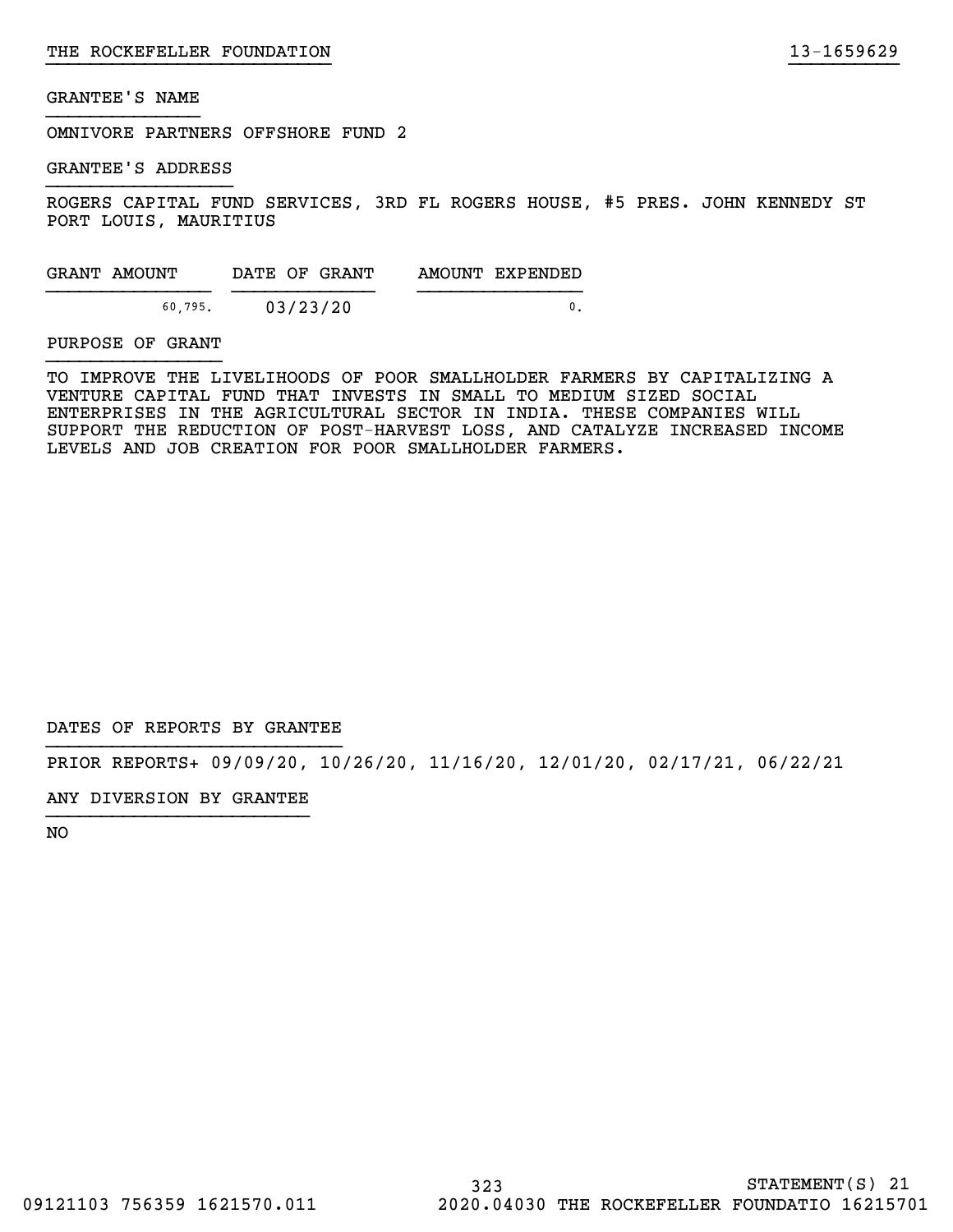OMNIVORE PARTNERS OFFSHORE FUND 2

GRANTEE'S ADDRESS

ROGERS CAPITAL FUND SERVICES, 3RD FL ROGERS HOUSE, #5 PRES. JOHN KENNEDY ST PORT LOUIS, MAURITIUS

}}}}}}}}}}}}}}}}}}}}}}}}}} }}}}}}}}}}

| GRANT AMOUNT | DATE OF GRANT | AMOUNT EXPENDED |
|--------------|---------------|-----------------|
| 99,100.      | 04/09/20      |                 |

#### PURPOSE OF GRANT

TO IMPROVE THE LIVELIHOODS OF POOR SMALLHOLDER FARMERS BY CAPITALIZING A VENTURE CAPITAL FUND THAT INVESTS IN SMALL TO MEDIUM SIZED SOCIAL ENTERPRISES IN THE AGRICULTURAL SECTOR IN INDIA. THESE COMPANIES WILL SUPPORT THE REDUCTION OF POST-HARVEST LOSS, AND CATALYZE INCREASED INCOME LEVELS AND JOB CREATION FOR POOR SMALLHOLDER FARMERS.

DATES OF REPORTS BY GRANTEE

PRIOR REPORTS+ 09/09/20, 10/26/20, 11/16/20, 12/01/20, 02/17/21, 06/22/21

ANY DIVERSION BY GRANTEE }}}}}}}}}}}}}}}}}}}}}}}}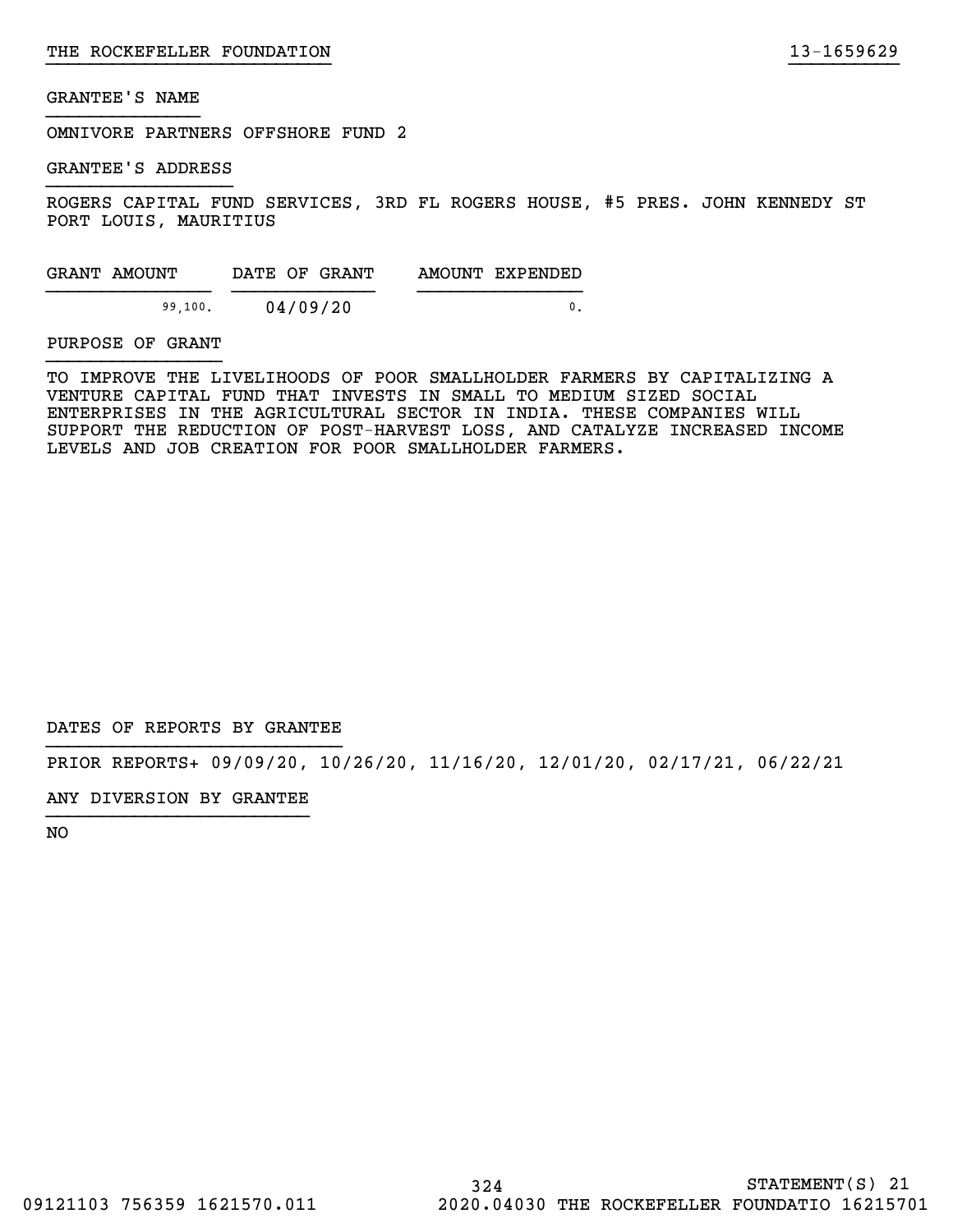OMNIVORE PARTNERS OFFSHORE FUND 2

GRANTEE'S ADDRESS

ROGERS CAPITAL FUND SERVICES, 3RD FL ROGERS HOUSE, #5 PRES. JOHN KENNEDY ST PORT LOUIS, MAURITIUS

}}}}}}}}}}}}}}}}}}}}}}}}}} }}}}}}}}}}

| GRANT AMOUNT | DATE OF GRANT | AMOUNT EXPENDED |
|--------------|---------------|-----------------|
| 22,766.      | 06/17/20      |                 |

#### PURPOSE OF GRANT

TO IMPROVE THE LIVELIHOODS OF POOR SMALLHOLDER FARMERS BY CAPITALIZING A VENTURE CAPITAL FUND THAT INVESTS IN SMALL TO MEDIUM SIZED SOCIAL ENTERPRISES IN THE AGRICULTURAL SECTOR IN INDIA. THESE COMPANIES WILL SUPPORT THE REDUCTION OF POST-HARVEST LOSS, AND CATALYZE INCREASED INCOME LEVELS AND JOB CREATION FOR POOR SMALLHOLDER FARMERS.

DATES OF REPORTS BY GRANTEE

07/14/20, 09/09/20, 10/26/20, 11/16/20, 12/01/20, 02/17/21, 06/22/21

ANY DIVERSION BY GRANTEE }}}}}}}}}}}}}}}}}}}}}}}}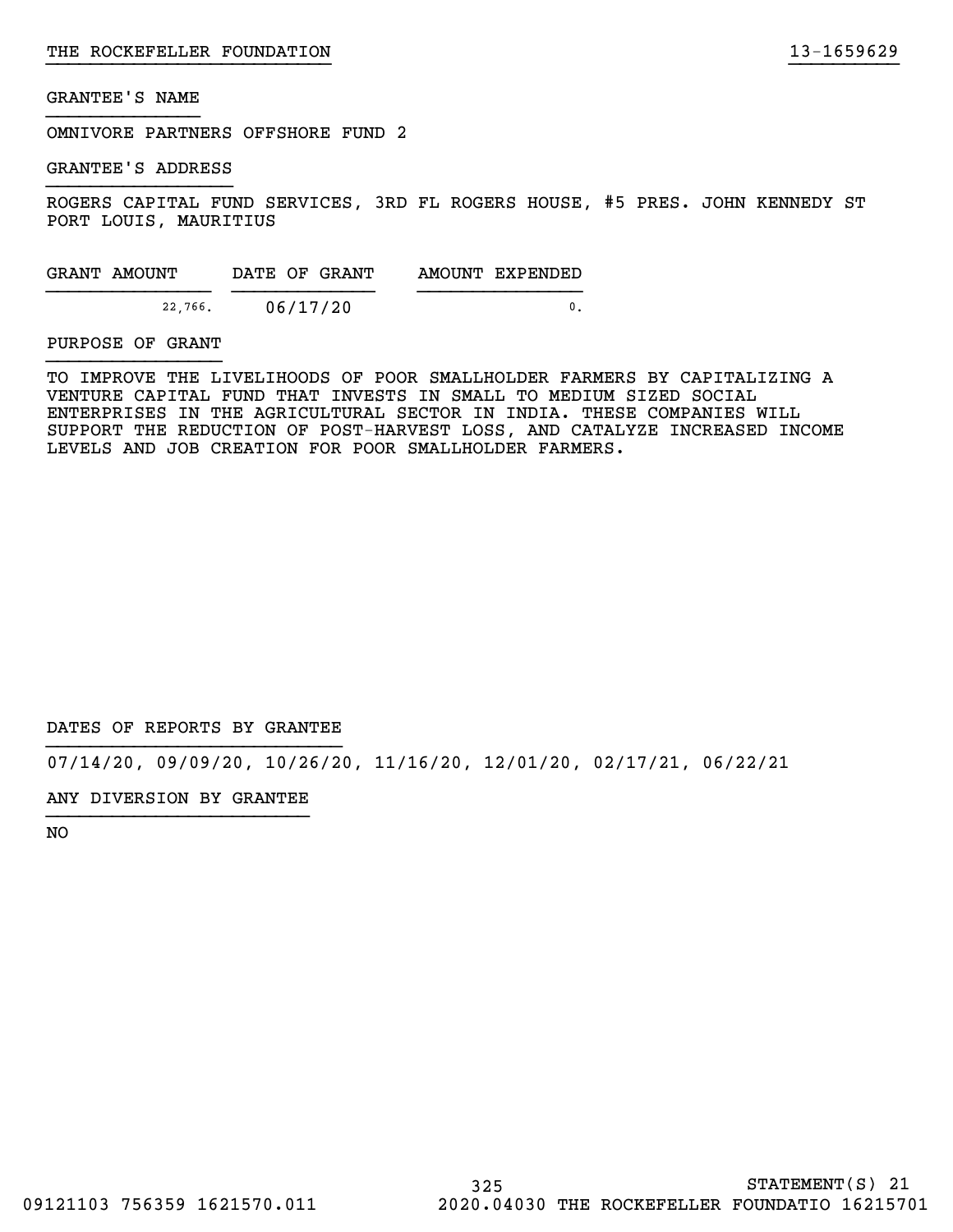OMNIVORE PARTNERS OFFSHORE FUND 2

GRANTEE'S ADDRESS

ROGERS CAPITAL FUND SERVICES, 3RD FL ROGERS HOUSE, #5 PRES. JOHN KENNEDY ST PORT LOUIS, MAURITIUS

}}}}}}}}}}}}}}}}}}}}}}}}}} }}}}}}}}}}

| GRANT AMOUNT | DATE OF GRANT | AMOUNT EXPENDED |
|--------------|---------------|-----------------|
| 101,698.     | 10/30/20      |                 |

PURPOSE OF GRANT

TO IMPROVE THE LIVELIHOODS OF POOR SMALLHOLDER FARMERS BY CAPITALIZING A VENTURE CAPITAL FUND THAT INVESTS IN SMALL TO MEDIUM SIZED SOCIAL ENTERPRISES IN THE AGRICULTURAL SECTOR IN INDIA. THESE COMPANIES WILL SUPPORT THE REDUCTION OF POST-HARVEST LOSS, AND CATALYZE INCREASED INCOME LEVELS AND JOB CREATION FOR POOR SMALLHOLDER FARMERS.

DATES OF REPORTS BY GRANTEE

11/16/20, 12/01/20, 02/17/21, 06/22/21

ANY DIVERSION BY GRANTEE }}}}}}}}}}}}}}}}}}}}}}}}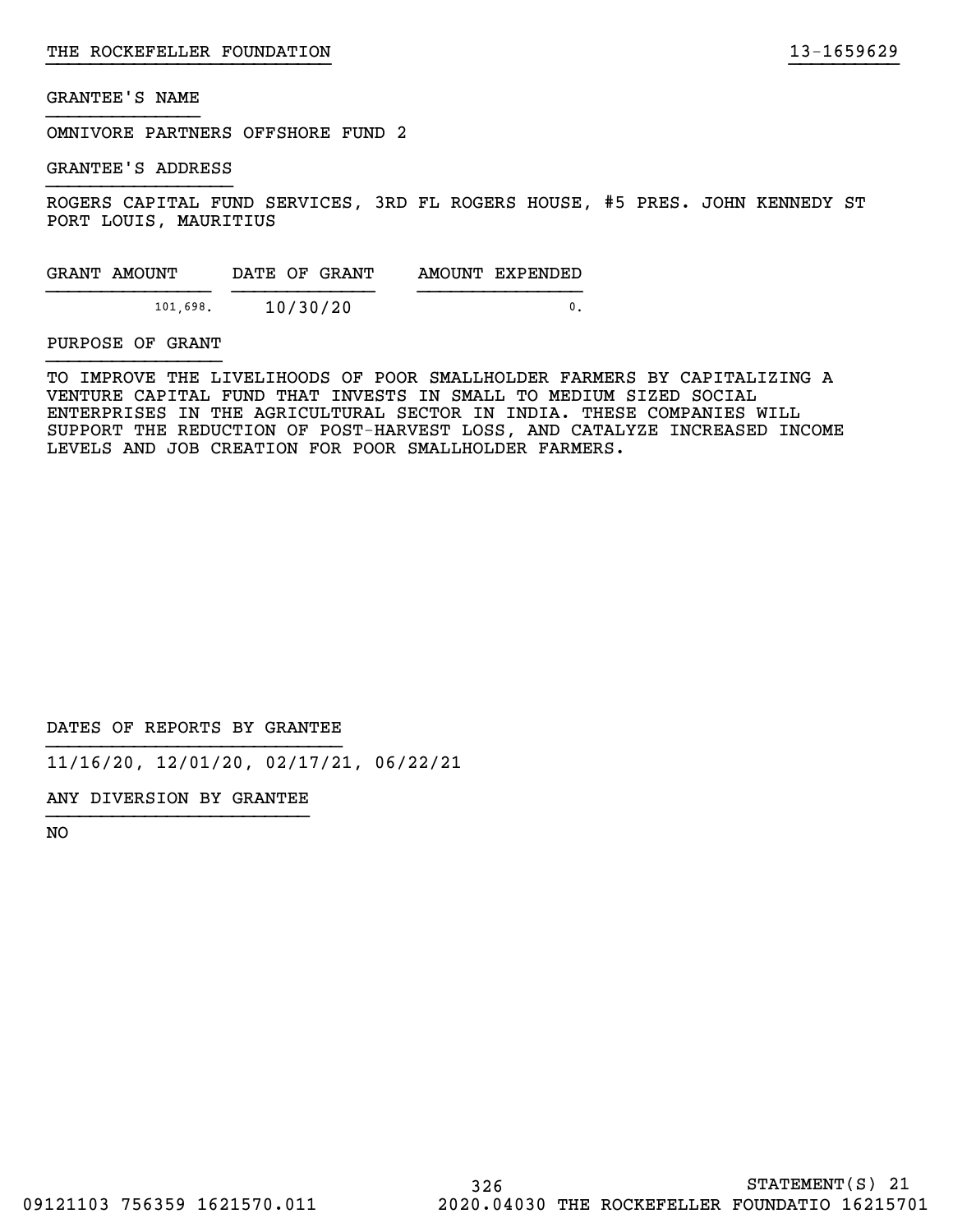OMNIVORE PARTNERS OFFSHORE FUND 2

GRANTEE'S ADDRESS

ROGERS CAPITAL FUND SERVICES, 3RD FL ROGERS HOUSE, #5 PRES. JOHN KENNEDY ST PORT LOUIS, MAURITIUS

}}}}}}}}}}}}}}}}}}}}}}}}}} }}}}}}}}}}

| GRANT AMOUNT | DATE OF GRANT | AMOUNT EXPENDED |
|--------------|---------------|-----------------|
| 143,980.     | 12/08/20      |                 |

PURPOSE OF GRANT

TO IMPROVE THE LIVELIHOODS OF POOR SMALLHOLDER FARMERS BY CAPITALIZING A VENTURE CAPITAL FUND THAT INVESTS IN SMALL TO MEDIUM SIZED SOCIAL ENTERPRISES IN THE AGRICULTURAL SECTOR IN INDIA. THESE COMPANIES WILL SUPPORT THE REDUCTION OF POST-HARVEST LOSS, AND CATALYZE INCREASED INCOME LEVELS AND JOB CREATION FOR POOR SMALLHOLDER FARMERS.

DATES OF REPORTS BY GRANTEE

02/17/21, 06/22/21

ANY DIVERSION BY GRANTEE }}}}}}}}}}}}}}}}}}}}}}}}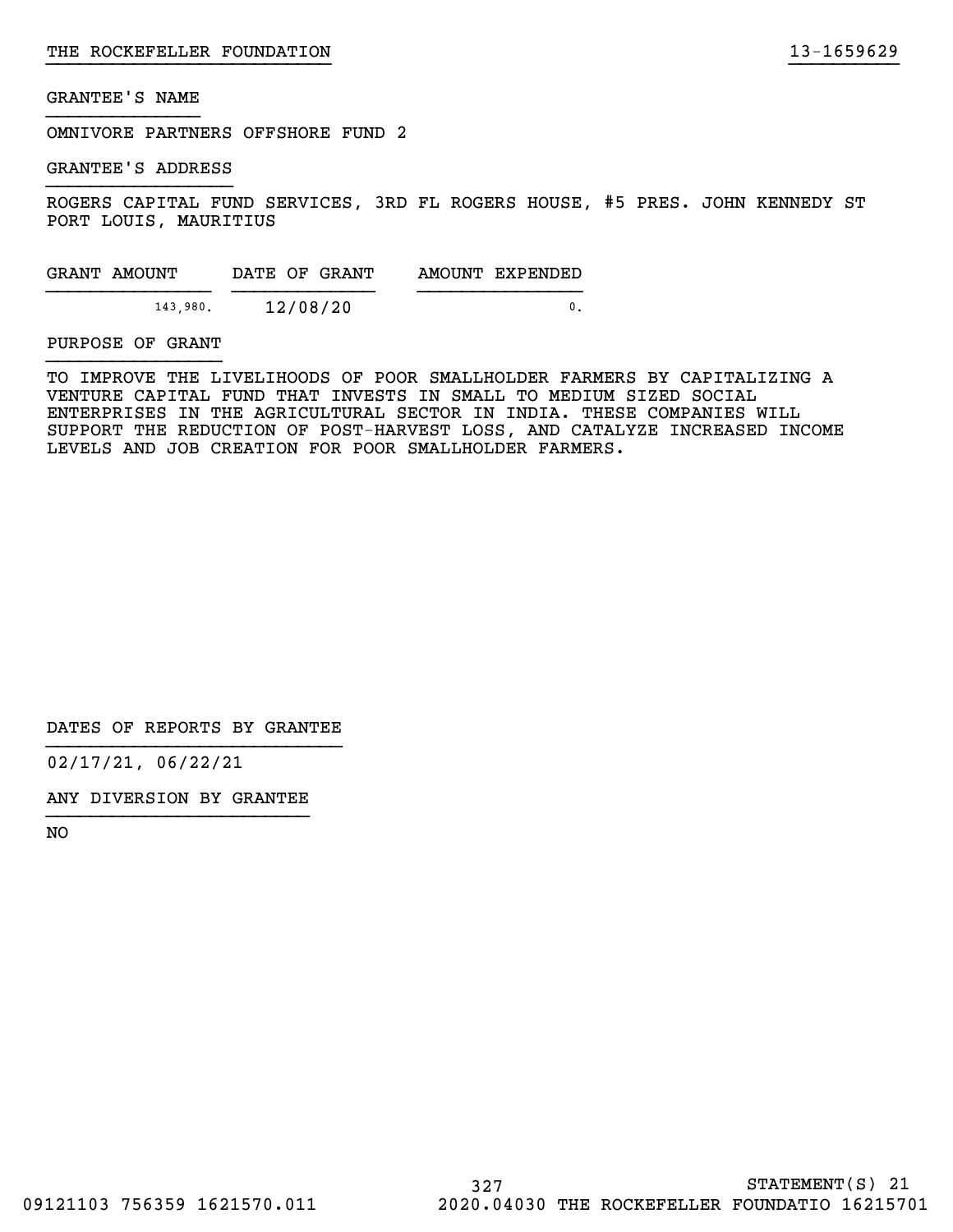SIXUP PBC, INC.

GRANTEE'S ADDRESS

230 CALIFORNIA ST, SUITE 600 SAN FRANCISCO, CA 94111

| GRANT AMOUNT |               |          | DATE OF GRANT | AMOUNT EXPENDED |
|--------------|---------------|----------|---------------|-----------------|
|              | $1,000,000$ . | 08/24/18 |               |                 |

PURPOSE OF GRANT

TO PROVIDE EDUCATION FINANCING TO HIGH-ACHIEVING, LOW-INCOME STUDENTS BY CAPITALIZING AN ONLINE LENDING PLATFORM INNOVATING COLLEGE FINANCING AND EDUCATION SUPPORT SERVICES

}}}}}}}}}}}}}}}}}}}}}}}}}} }}}}}}}}}}

DATES OF REPORTS BY GRANTEE

08/22/19, 06/04/20, 07/06/20, 09/08/20, 09/01/21, 09/09/21

ANY DIVERSION BY GRANTEE }}}}}}}}}}}}}}}}}}}}}}}}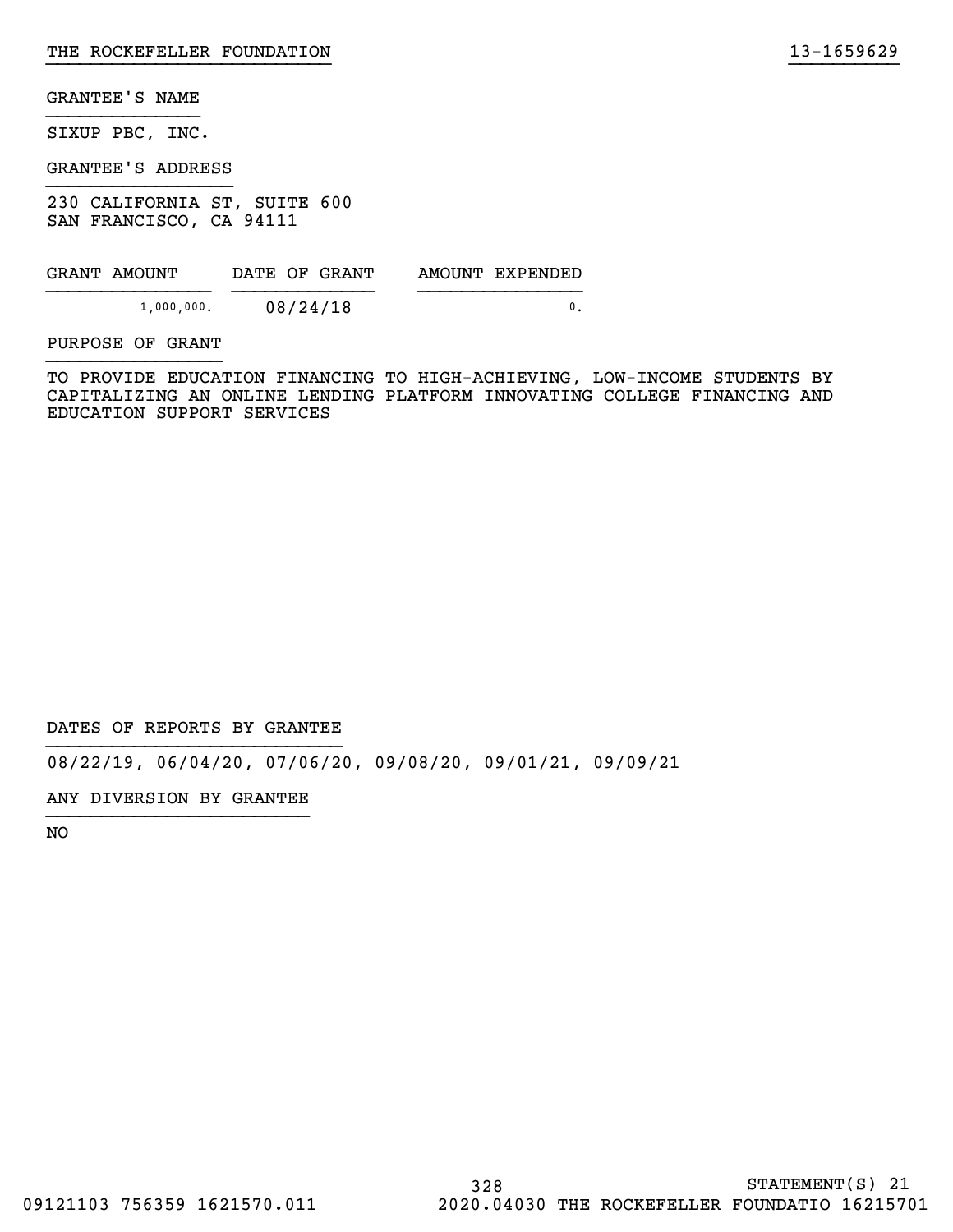SIXUP PBC, INC.

GRANTEE'S ADDRESS

230 CALIFORNIA ST, SUITE 600 SAN FRANCISCO, CA 94111

| GRANT AMOUNT | DATE OF GRANT |  | AMOUNT EXPENDED |
|--------------|---------------|--|-----------------|
| 150,000.     | 04/08/20      |  |                 |

PURPOSE OF GRANT

TO PROVIDE EDUCATION FINANCING TO HIGH-ACHIEVING, LOW-INCOME STUDENTS BY CAPITALIZING AN ONLINE LENDING PLATFORM INNOVATING COLLEGE FINANCING AND EDUCATION SUPPORT SERVICES

}}}}}}}}}}}}}}}}}}}}}}}}}} }}}}}}}}}}

DATES OF REPORTS BY GRANTEE

06/04/20, 07/06/20, 09/08/20, 09/01/21, 09/09/21

ANY DIVERSION BY GRANTEE }}}}}}}}}}}}}}}}}}}}}}}}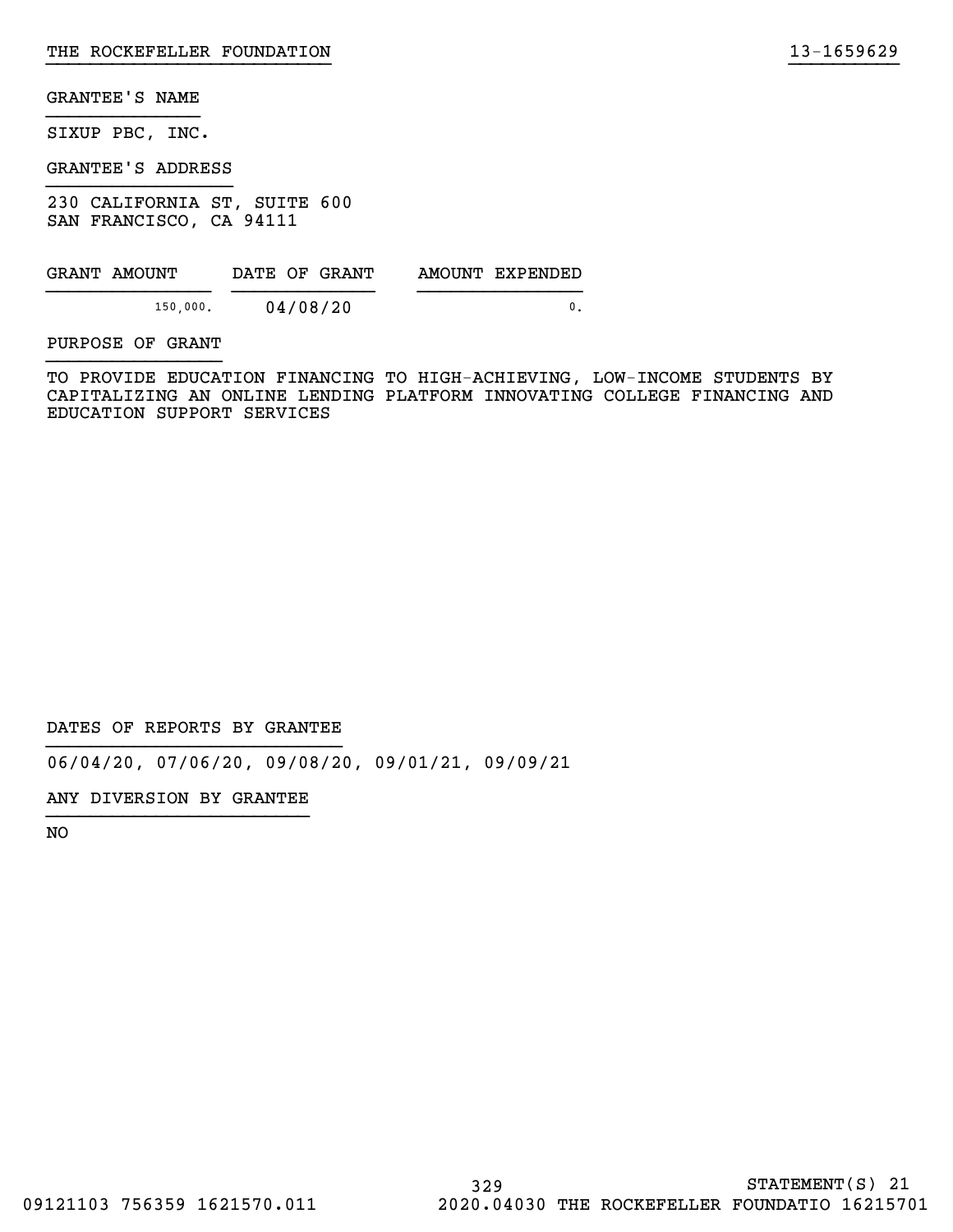SIXUP COMMUNITY FUND II, LLC

GRANTEE'S ADDRESS

230 CALIFORNIA ST, SUITE 600 SAN FRANCISCO, CA 94111

| GRANT AMOUNT | DATE OF GRANT | AMOUNT EXPENDED |
|--------------|---------------|-----------------|
| 3,000,000.   | 10/10/18      |                 |

PURPOSE OF GRANT

TO PROVIDE EDUCATION FINANCING TO HIGH-ACHIEVING, LOW-INCOME STUDENTS BY CAPITALIZING AN ONLINE LENDING PLATFORM INNOVATING COLLEGE FINANCING AND EDUCATION SUPPORT SERVICES

}}}}}}}}}}}}}}}}}}}}}}}}}} }}}}}}}}}}

DATES OF REPORTS BY GRANTEE

08/22/19, 06/04/20, 07/06/20, 09/08/20, 09/01/21, 09/09/21

ANY DIVERSION BY GRANTEE }}}}}}}}}}}}}}}}}}}}}}}}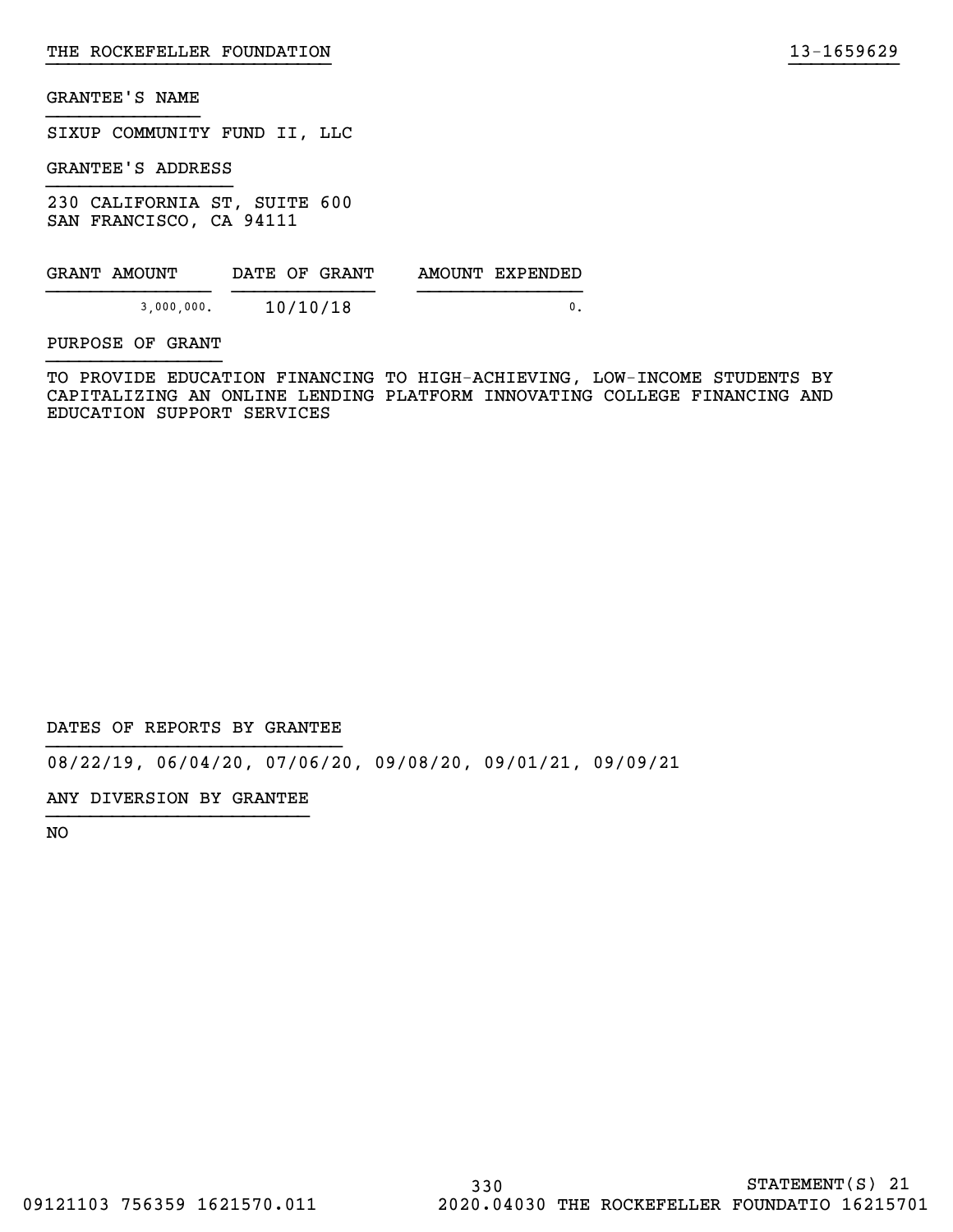SIXUP COMMUNITY FUND II, LLC

GRANTEE'S ADDRESS

230 CALIFORNIA ST, SUITE 600 SAN FRANCISCO, CA 94111

| GRANT AMOUNT | DATE OF GRANT | AMOUNT EXPENDED |
|--------------|---------------|-----------------|
| 350,000.     | 07/16/20      |                 |

PURPOSE OF GRANT

TO PROVIDE EDUCATION FINANCING TO HIGH-ACHIEVING, LOW-INCOME STUDENTS BY CAPITALIZING AN ONLINE LENDING PLATFORM INNOVATING COLLEGE FINANCING AND EDUCATION SUPPORT SERVICES

}}}}}}}}}}}}}}}}}}}}}}}}}} }}}}}}}}}}

DATES OF REPORTS BY GRANTEE

06/04/20, 07/06/20, 09/08/20, 09/01/21, 09/09/21

ANY DIVERSION BY GRANTEE }}}}}}}}}}}}}}}}}}}}}}}}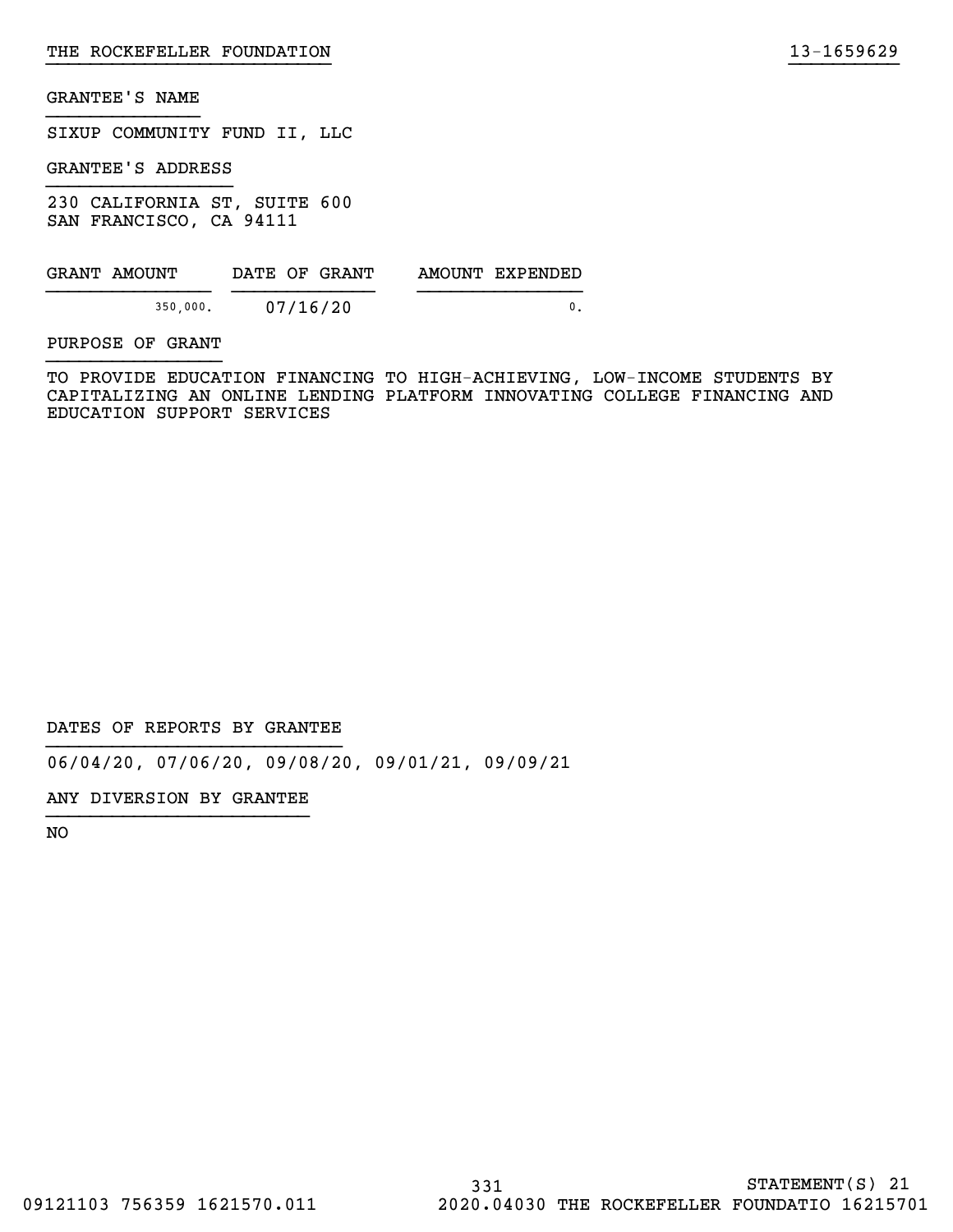WINDGEN POWER USA

GRANTEE'S ADDRESS

400 S OCEAN BLVD DELRAY BEACH, FL 33483

| GRANT AMOUNT | DATE OF GRANT | AMOUNT EXPENDED |
|--------------|---------------|-----------------|
| 1,700,000.   | 09/27/19      |                 |

PURPOSE OF GRANT

A PRI TO WINDGEN POWER USA INC. TO SUPPORT THE RELIEF OF POOR AND DISTRESSED PEOPLE IN COMMUNITIES IN SUB-SAHARAN AFRICA THAT HAVE INADEQUATE ACCESS TO ELECTRICITY

}}}}}}}}}}}}}}}}}}}}}}}}}} }}}}}}}}}}

DATES OF REPORTS BY GRANTEE

PRIOR REPORTS+ 11/17/20, 01/20/21, 01/25/21, 02/16/21, 09/01/21, 10/05/21

ANY DIVERSION BY GRANTEE }}}}}}}}}}}}}}}}}}}}}}}}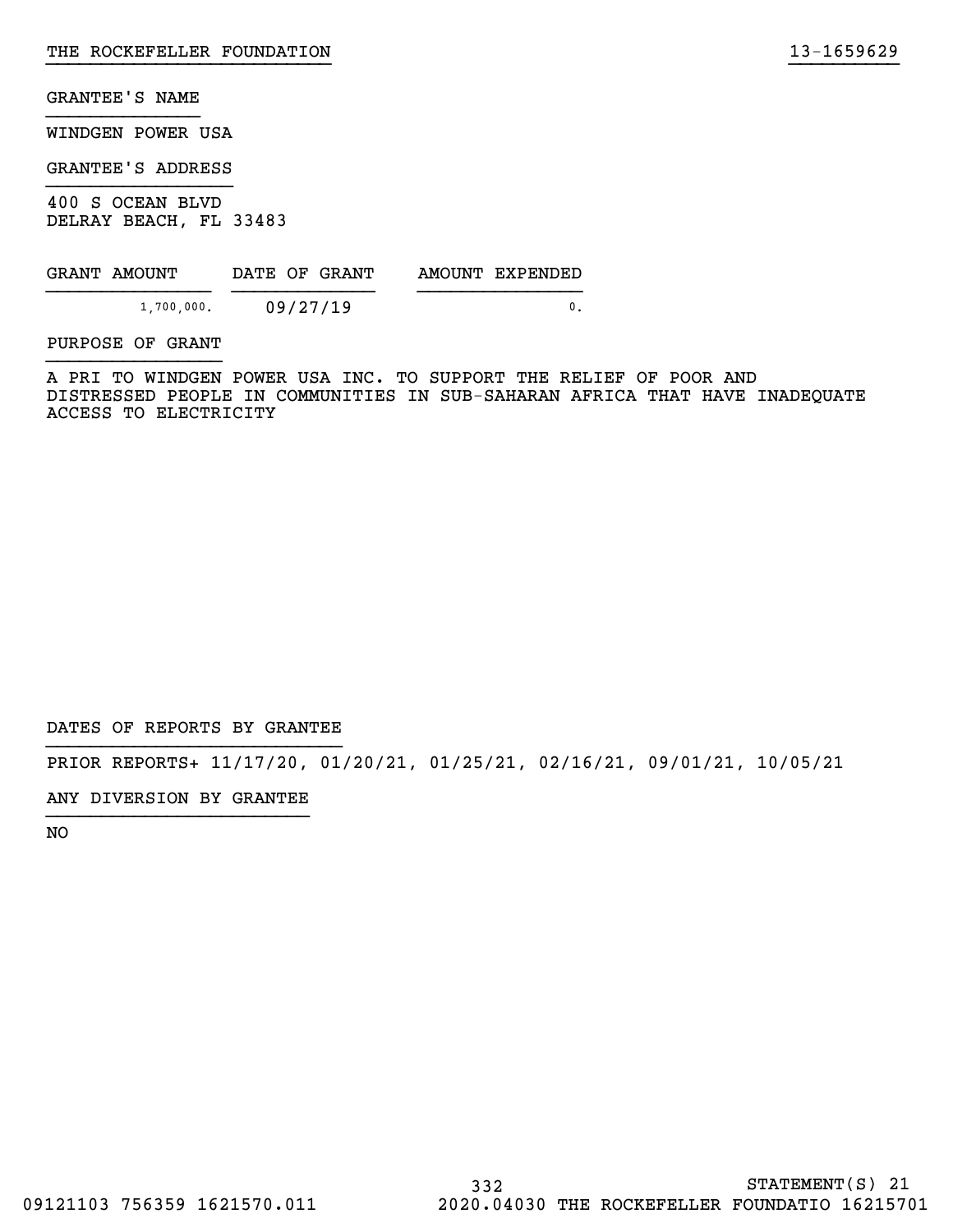WINDGEN POWER USA

GRANTEE'S ADDRESS

400 S OCEAN BLVD DELRAY BEACH, FL 33483

| GRANT AMOUNT | DATE OF GRANT | AMOUNT EXPENDED |
|--------------|---------------|-----------------|
| 800.000.     | 12/16/19      |                 |

PURPOSE OF GRANT

A PRI TO WINDGEN POWER USA INC. TO SUPPORT THE RELIEF OF POOR AND DISTRESSED PEOPLE IN COMMUNITIES IN SUB-SAHARAN AFRICA THAT HAVE INADEQUATE ACCESS TO ELECTRICITY

}}}}}}}}}}}}}}}}}}}}}}}}}} }}}}}}}}}}

DATES OF REPORTS BY GRANTEE

PRIOR REPORTS+ 11/17/20, 01/20/21, 01/25/21, 02/16/21, 09/01/21, 10/05/21

ANY DIVERSION BY GRANTEE }}}}}}}}}}}}}}}}}}}}}}}}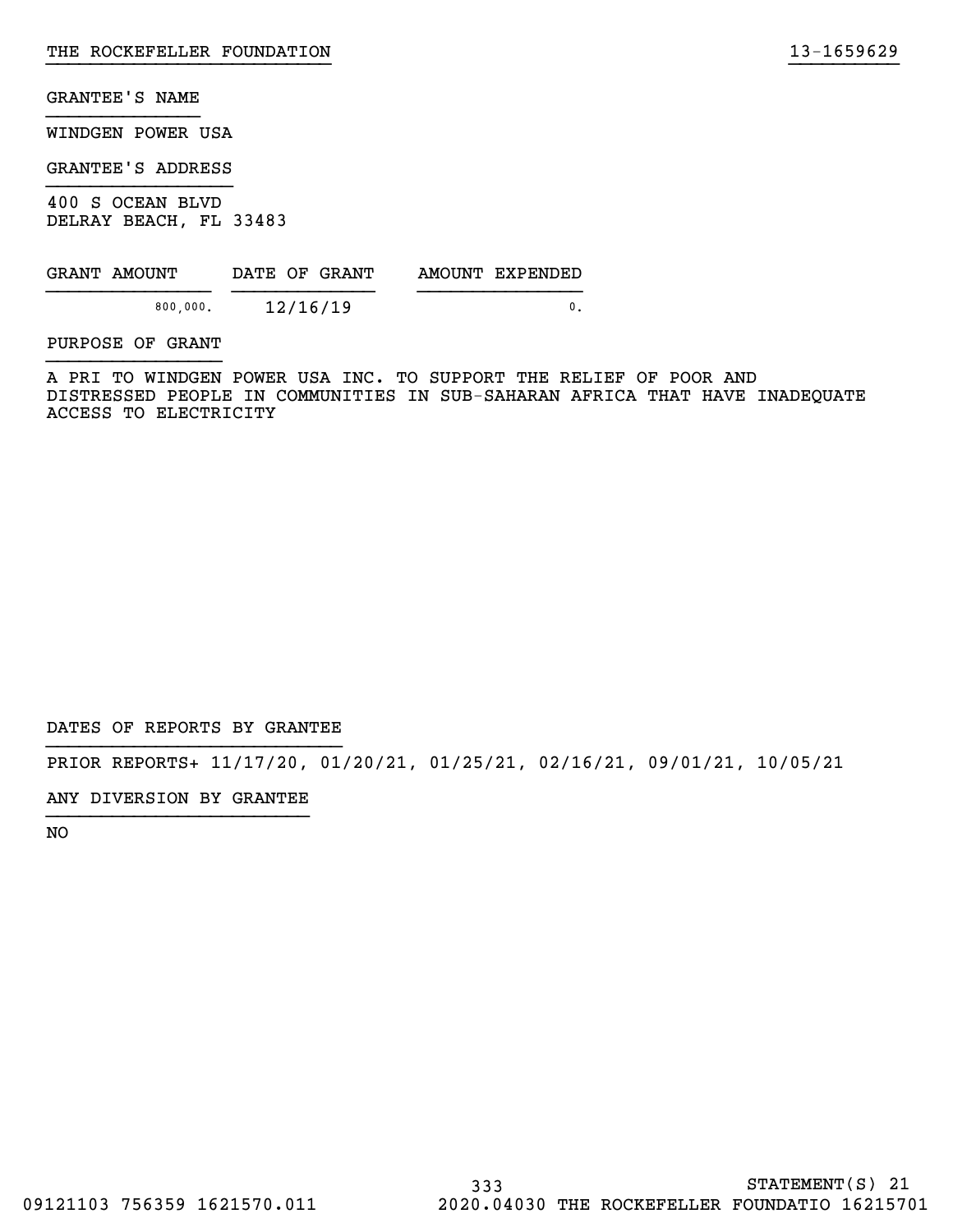WINDGEN POWER USA

GRANTEE'S ADDRESS

400 S OCEAN BLVD DELRAY BEACH, FL 33483

| GRANT AMOUNT | DATE OF GRANT | AMOUNT EXPENDED |
|--------------|---------------|-----------------|
| 1,500,000.   | 06/26/20      |                 |

PURPOSE OF GRANT

A PRI TO WINDGEN POWER USA INC. TO SUPPORT THE RELIEF OF POOR AND DISTRESSED PEOPLE IN COMMUNITIES IN SUB-SAHARAN AFRICA THAT HAVE INADEQUATE ACCESS TO ELECTRICITY

}}}}}}}}}}}}}}}}}}}}}}}}}} }}}}}}}}}}

DATES OF REPORTS BY GRANTEE

PRIOR REPORTS+ 11/17/20, 01/20/21, 01/25/21, 02/16/21, 09/01/21, 10/05/21

ANY DIVERSION BY GRANTEE }}}}}}}}}}}}}}}}}}}}}}}}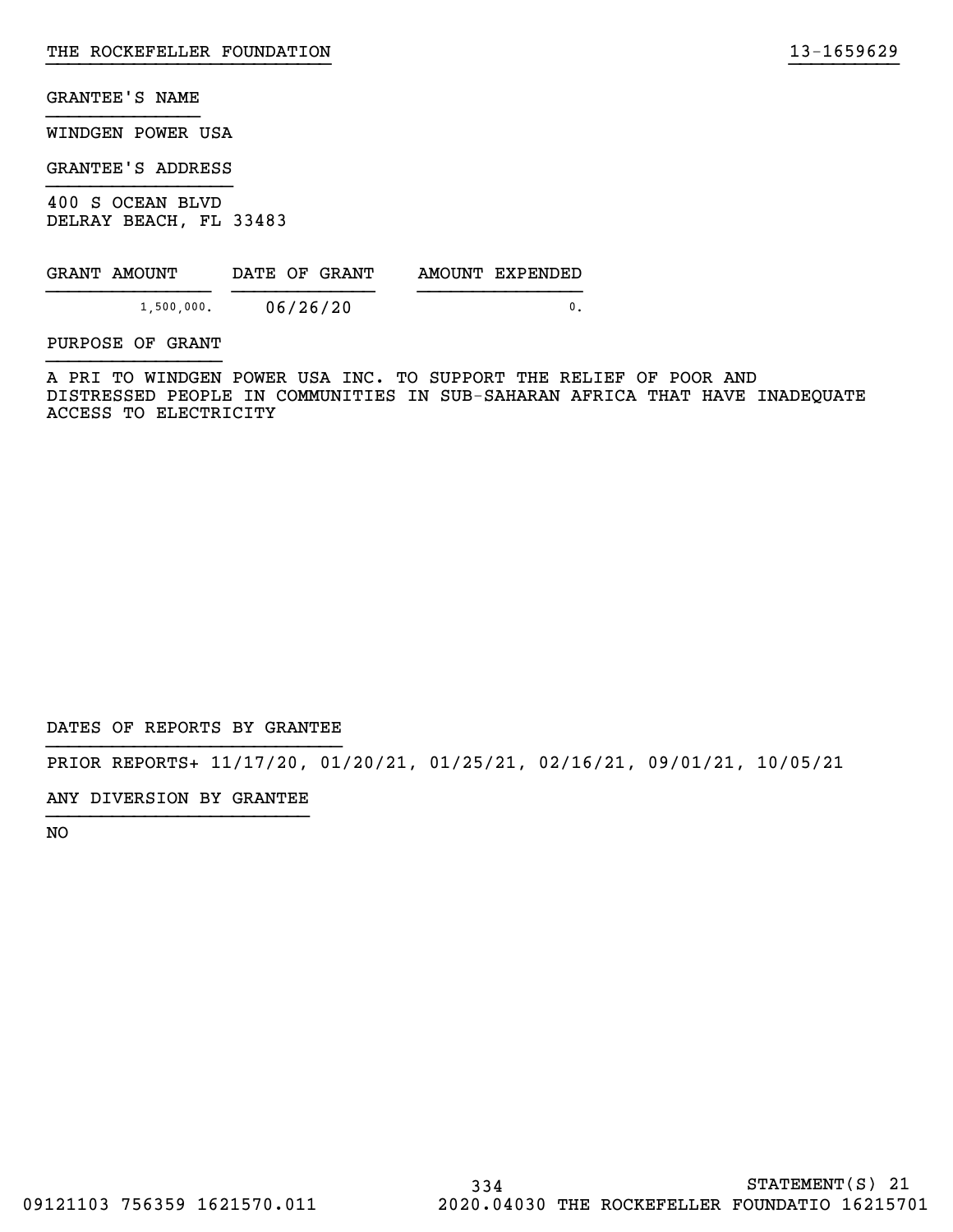IMPACT SHARES CORP

GRANTEE'S ADDRESS

2189 BROKEN BEND FRISCO, TX 75034

| GRANT AMOUNT | DATE OF GRANT | AMOUNT EXPENDED |
|--------------|---------------|-----------------|
| 1 200 000.   | 11/06/20      |                 |

PURPOSE OF GRANT

A PRI TO IMPACT SHARES CORP TO PROVIDE WORKING CAPITAL NECESSARY TO LEVERAGE CURRENT OPPORTUNITIES TO SCALE SOCIAL IMPACT EXCHANGE TRADED FUND (ETF) OFFERINGS, PARTICULARLY THE MINORITY EMPOWERMENT ETF (NACP), THE MARKETS ONLY SOCIAL JUSTICE-ORIENTED ETF PRODUCT

}}}}}}}}}}}}}}}}}}}}}}}}}} }}}}}}}}}}

DATES OF REPORTS BY GRANTEE

09/01/21

ANY DIVERSION BY GRANTEE }}}}}}}}}}}}}}}}}}}}}}}}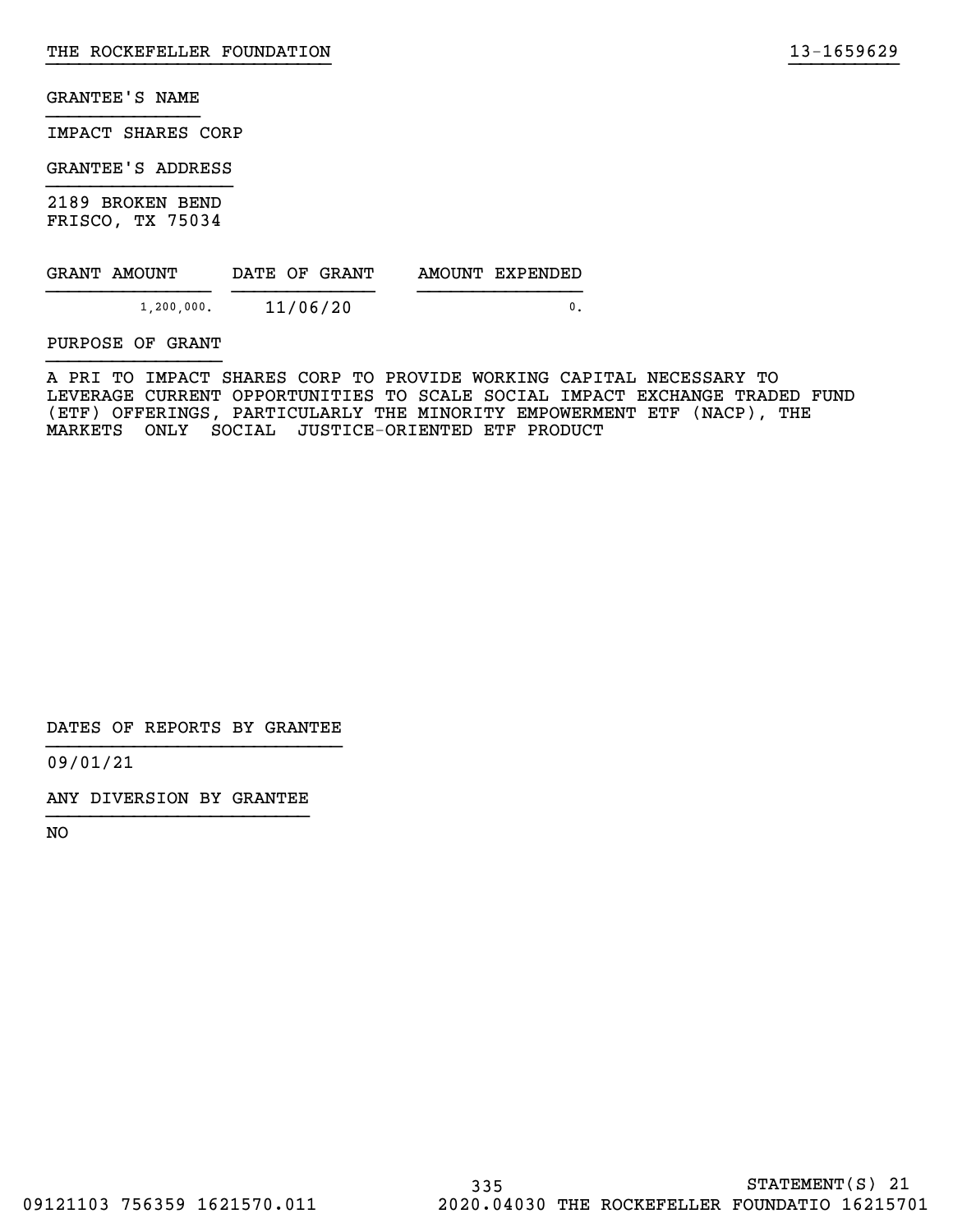LIGHTSMITH CLIMATE RESILIENCE PARTNERS SCSP RAIF SUB-FUND 1

GRANTEE'S ADDRESS

2 RUE JEAN MONNET LUXEMBOURG, LUXEMBOURG, L-2180

| GRANT AMOUNT | DATE OF GRANT | AMOUNT EXPENDED |
|--------------|---------------|-----------------|
| 21,054.      | 04/02/20      |                 |

PURPOSE OF GRANT

A PRI TO LIGHSMITH CLIMATE RESILIENCE PARTNERS SCSP RAIF TO SEEK EQUITY INVESTMENTS INTO COMPANIES ADDRESSING CLIMATE ADAPTION AND RESILIENCE IN BOTH EMERGING AND DEVELOPED COUNTRIES

}}}}}}}}}}}}}}}}}}}}}}}}}} }}}}}}}}}}

DATES OF REPORTS BY GRANTEE

07/20/20, 08/23/20, 03/23/21, 04/07/21, 04/12/21, 06/11/21

ANY DIVERSION BY GRANTEE }}}}}}}}}}}}}}}}}}}}}}}}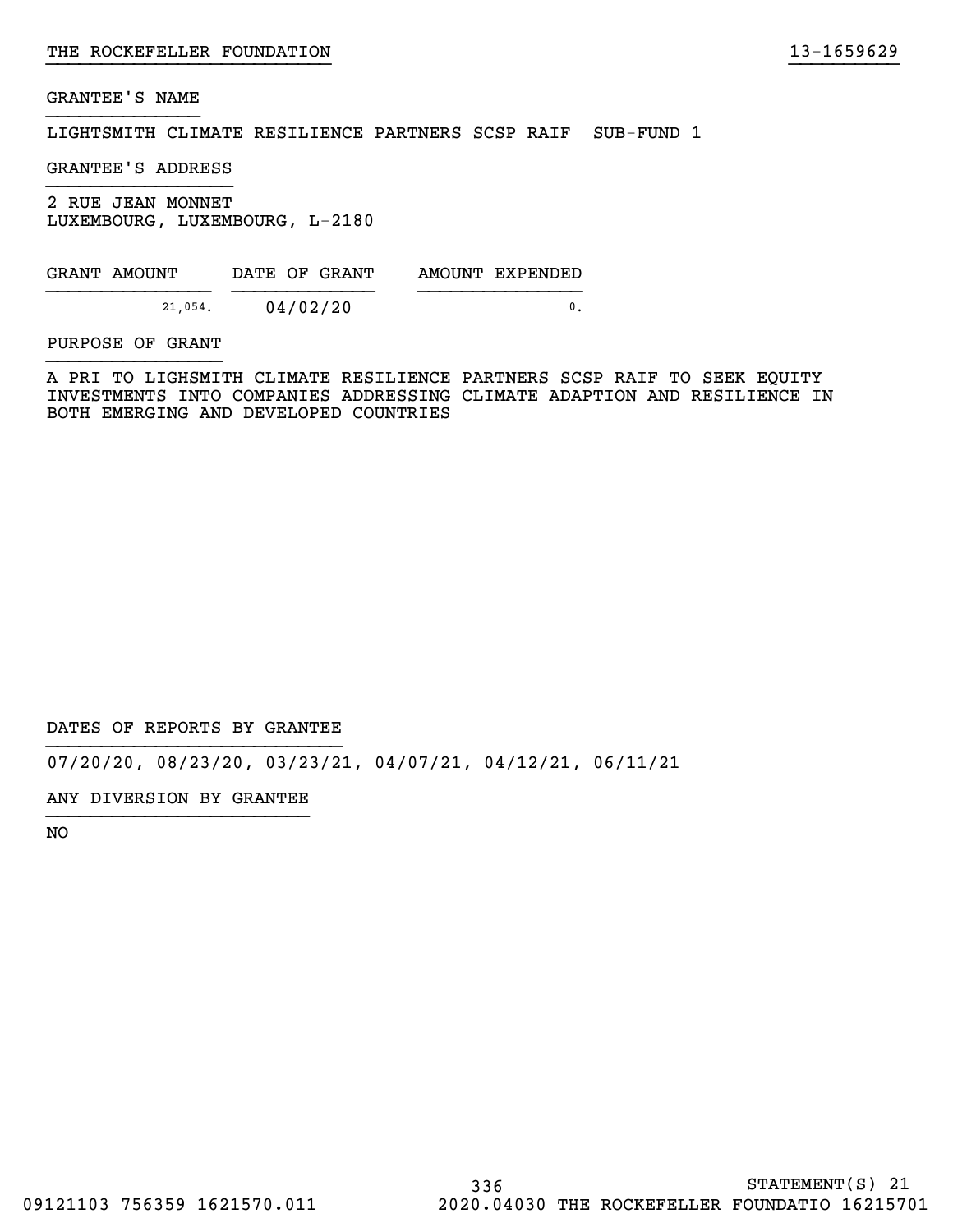LIGHTSMITH CLIMATE RESILIENCE PARTNERS SCSP RAIF SUB-FUND 1

GRANTEE'S ADDRESS

2 RUE JEAN MONNET LUXEMBOURG, LUXEMBOURG, L-2180

| GRANT AMOUNT | DATE OF GRANT | AMOUNT EXPENDED |
|--------------|---------------|-----------------|
| 36,508.      | 07/06/20      |                 |

PURPOSE OF GRANT

A PRI TO LIGHSMITH CLIMATE RESILIENCE PARTNERS SCSP RAIF TO SEEK EQUITY INVESTMENTS INTO COMPANIES ADDRESSING CLIMATE ADAPTION AND RESILIENCE IN BOTH EMERGING AND DEVELOPED COUNTRIES

}}}}}}}}}}}}}}}}}}}}}}}}}} }}}}}}}}}}

DATES OF REPORTS BY GRANTEE

07/20/20, 08/23/20, 03/23/21, 04/07/21, 04/12/21, 06/11/21

ANY DIVERSION BY GRANTEE }}}}}}}}}}}}}}}}}}}}}}}}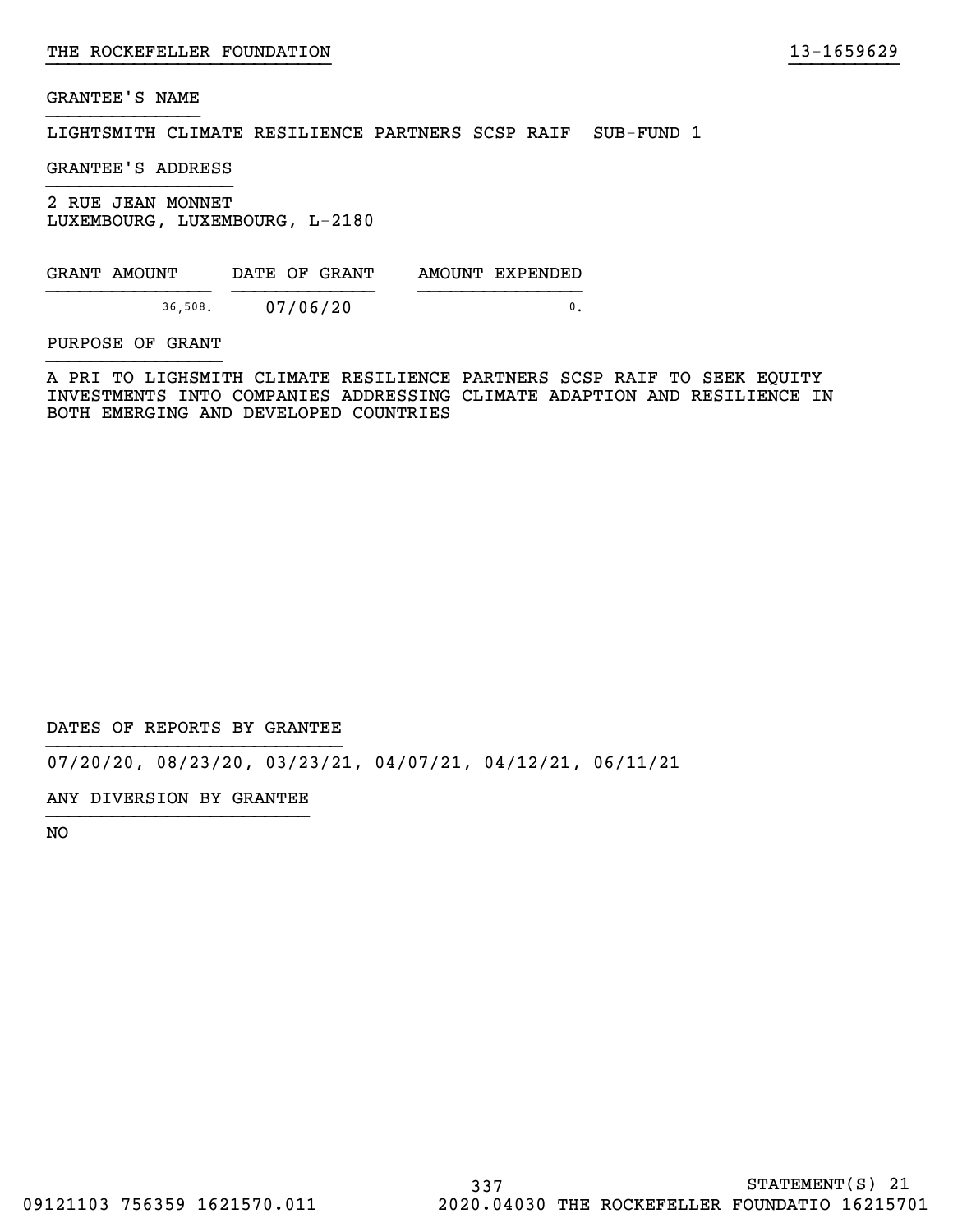LIGHTSMITH CLIMATE RESILIENCE PARTNERS SCSP RAIF SUB-FUND 1

GRANTEE'S ADDRESS

2 RUE JEAN MONNET LUXEMBOURG, LUXEMBOURG, L-2180

GRANT AMOUNT DATE OF GRANT AMOUNT EXPENDED  $\frac{396,139}{}$ . 08/21/20 0.

PURPOSE OF GRANT

A PRI TO LIGHSMITH CLIMATE RESILIENCE PARTNERS SCSP RAIF TO SEEK EQUITY INVESTMENTS INTO COMPANIES ADDRESSING CLIMATE ADAPTION AND RESILIENCE IN BOTH EMERGING AND DEVELOPED COUNTRIES

}}}}}}}}}}}}}}}}}}}}}}}}}} }}}}}}}}}}

DATES OF REPORTS BY GRANTEE

08/23/20, 03/23/21, 04/07/21, 04/12/21, 06/11/21

ANY DIVERSION BY GRANTEE }}}}}}}}}}}}}}}}}}}}}}}}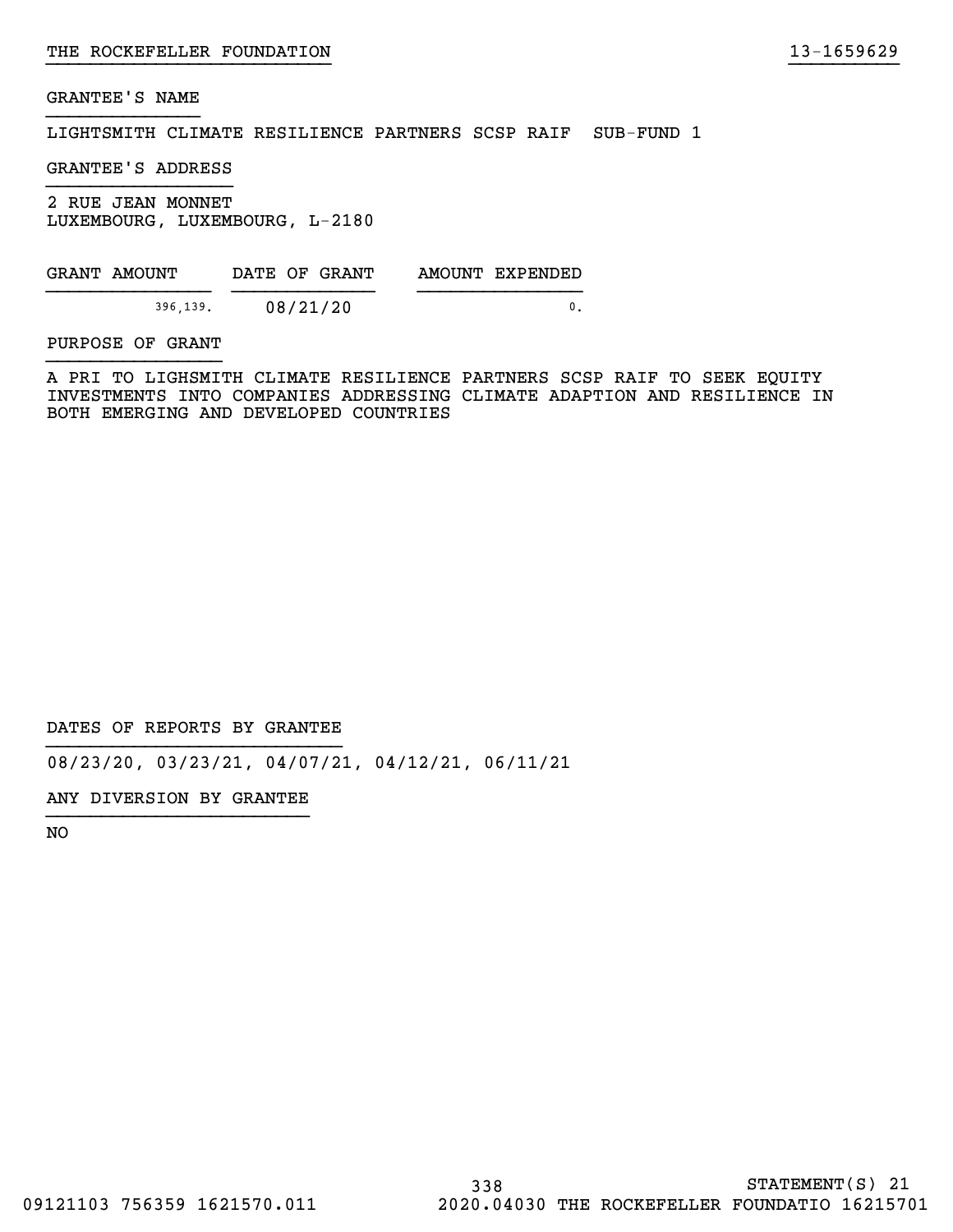LIGHTSMITH CLIMATE RESILIENCE PARTNERS SCSP RAIF SUB-FUND 1

GRANTEE'S ADDRESS

2 RUE JEAN MONNET LUXEMBOURG, LUXEMBOURG, L-2180

| GRANT AMOUNT | DATE OF GRANT | AMOUNT EXPENDED |
|--------------|---------------|-----------------|
| 13.021.      | 12/01/20      |                 |

PURPOSE OF GRANT

A PRI TO LIGHSMITH CLIMATE RESILIENCE PARTNERS SCSP RAIF TO SEEK EQUITY INVESTMENTS INTO COMPANIES ADDRESSING CLIMATE ADAPTION AND RESILIENCE IN BOTH EMERGING AND DEVELOPED COUNTRIES

}}}}}}}}}}}}}}}}}}}}}}}}}} }}}}}}}}}}

DATES OF REPORTS BY GRANTEE

03/23/21, 04/07/21, 04/12/21, 06/11/21

ANY DIVERSION BY GRANTEE }}}}}}}}}}}}}}}}}}}}}}}}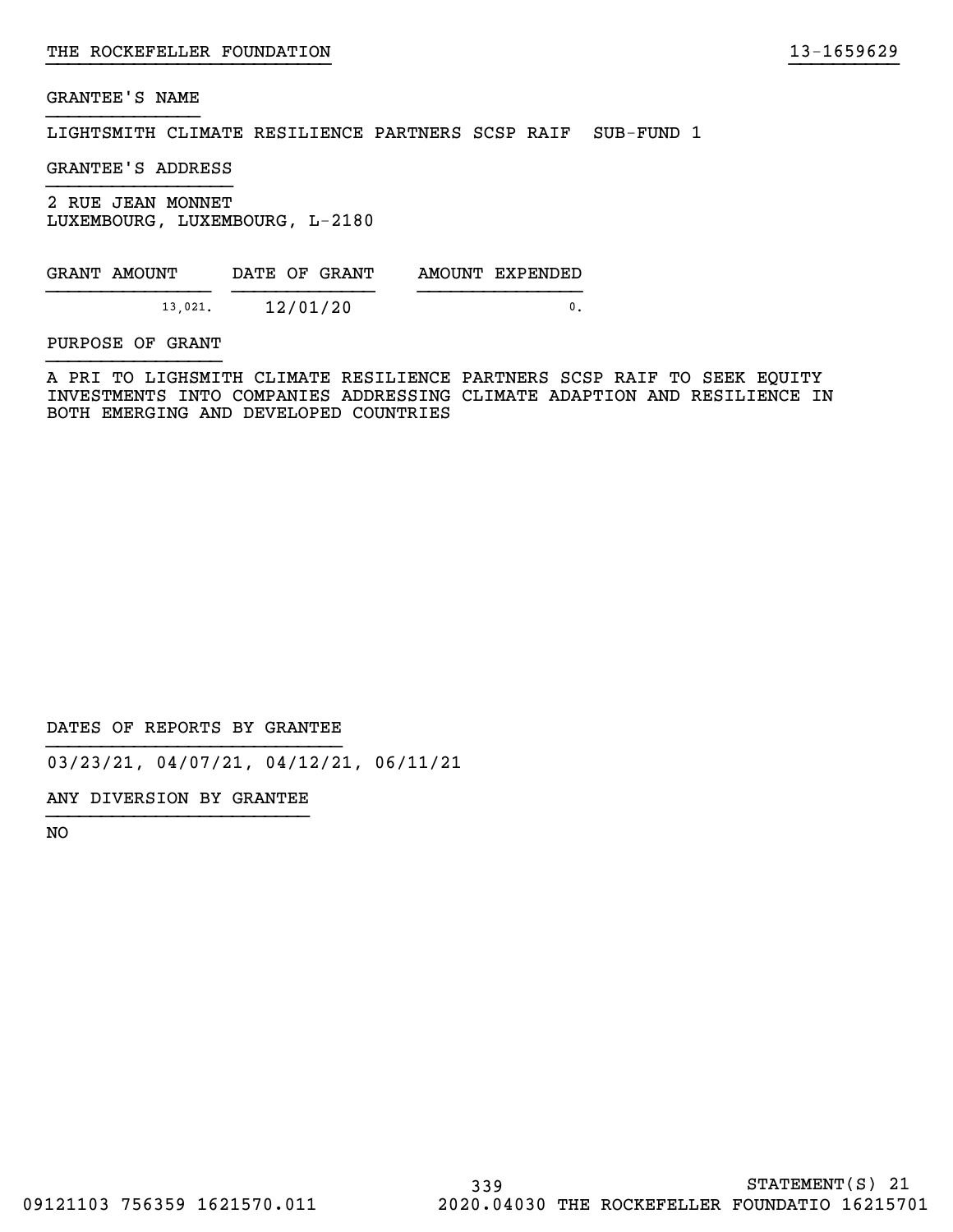VERSO BIOSCIENCES

GRANTEE'S ADDRESS

417 MACE BLVD, SUITE J-204 DAVIS, CA 95618

| GRANT AMOUNT | DATE OF GRANT | AMOUNT EXPENDED |
|--------------|---------------|-----------------|
| 1,000,000.   | 12/23/20      |                 |

PURPOSE OF GRANT

A PRI TO VERSO BIOSCIENCES INC TO SUPPORT DEVELOPING INNOVATIVE SOLUTIONS TO ANALYZE, ORGANIZE, AND COORDINATE LARGE SETS OF INTEROPERABLE DATA IN THE FIELD OF FOOD AND NUTRITION SCIENCE.

}}}}}}}}}}}}}}}}}}}}}}}}}} }}}}}}}}}}

DATES OF REPORTS BY GRANTEE

01/07/21

ANY DIVERSION BY GRANTEE }}}}}}}}}}}}}}}}}}}}}}}}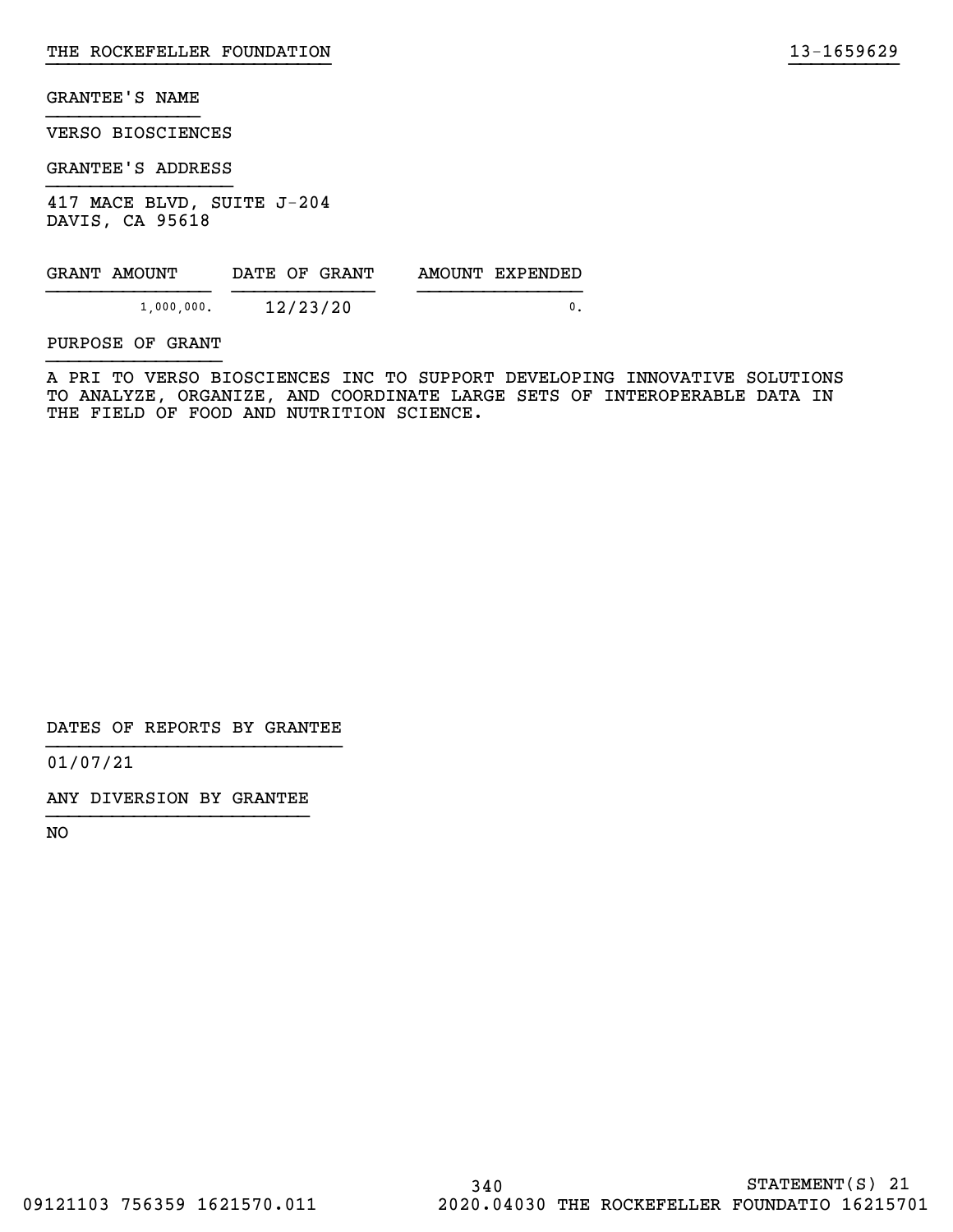WLB ASSET II PTE LTD

GRANTEE'S ADDRESS

9 RAFFLES PLACE, #26-01 REPUBLIC PLAZA SINGAPORE, SENEGAL, 048619

| GRANT AMOUNT | DATE OF GRANT | AMOUNT EXPENDED |
|--------------|---------------|-----------------|
| 750.000.     | 01/14/20      |                 |

PURPOSE OF GRANT

A PRI TO WOMEN'S LIVILIHOOD BOND 2 PTE LTD TO SUPPORT A BLENDED FINANCE INSTRUMENT SEEKING TO ENABLE INCREASED PRIVATE CAPITAL FLOW TO HIGH-IMPACT, WOMEN-FOCUSED MICROFINANCE INSTITUTIONS AND IMPACT ENTERPRISES IN SOUTHEAST ASIA.

}}}}}}}}}}}}}}}}}}}}}}}}}} }}}}}}}}}}

DATES OF REPORTS BY GRANTEE

08/17/20, 09/09/20, 04/22/21, 06/03/21

ANY DIVERSION BY GRANTEE }}}}}}}}}}}}}}}}}}}}}}}}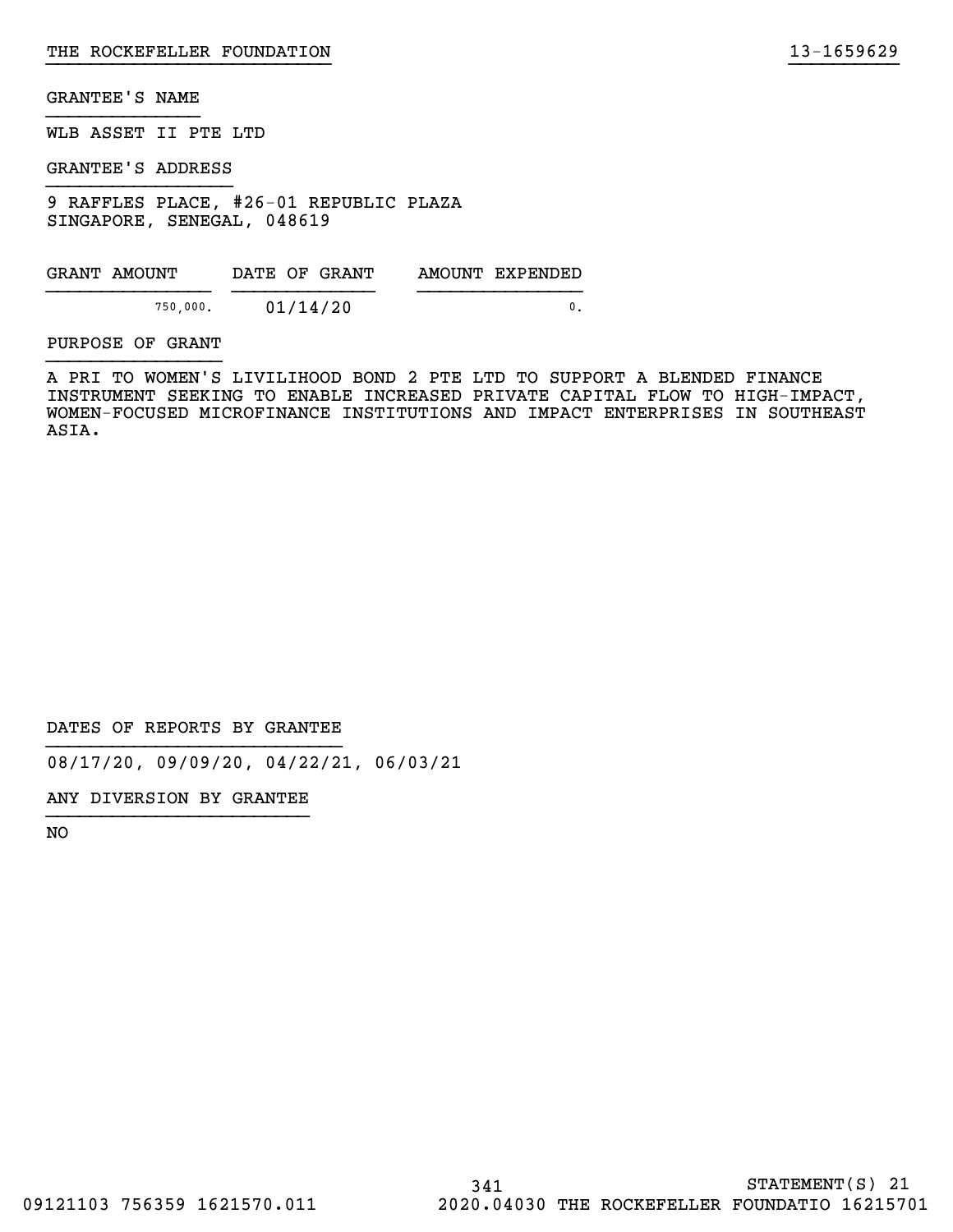DIABETIC ASSOCIATION OF BANGLADESH

GRANTEE'S ADDRESS

122 KAZI NAZRUL ISLAM AVENUE, SHAHBAG DHAKA, BANGLADESH, 1000

GRANT AMOUNT DATE OF GRANT AMOUNT EXPENDED }}}}}}}}}}}}}}} }}}}}}}}}}}}} }}}}}}}}}}}}}}} 90,000. 12/16/12 59,392.

PURPOSE OF GRANT

FOR USE BY ITS BANGLADESH INSTITUTE OF SCIENCES TOWARD THE COSTS OF ESTABLISHING THE DEPARTMENT OF HEALTH INFORMATICS TO LAUNCH A MASTERS OF SCIENCE CURRICULUM ON HEALTH INFORMATICS

}}}}}}}}}}}}}}}}}}}}}}}}}} }}}}}}}}}}

DATES OF REPORTS BY GRANTEE

PRIOR REPORTS+ 04/06/18, 05/29/18, 07/01/19, 09/23/19, 01/07/21, 01/25/21

ANY DIVERSION BY GRANTEE }}}}}}}}}}}}}}}}}}}}}}}}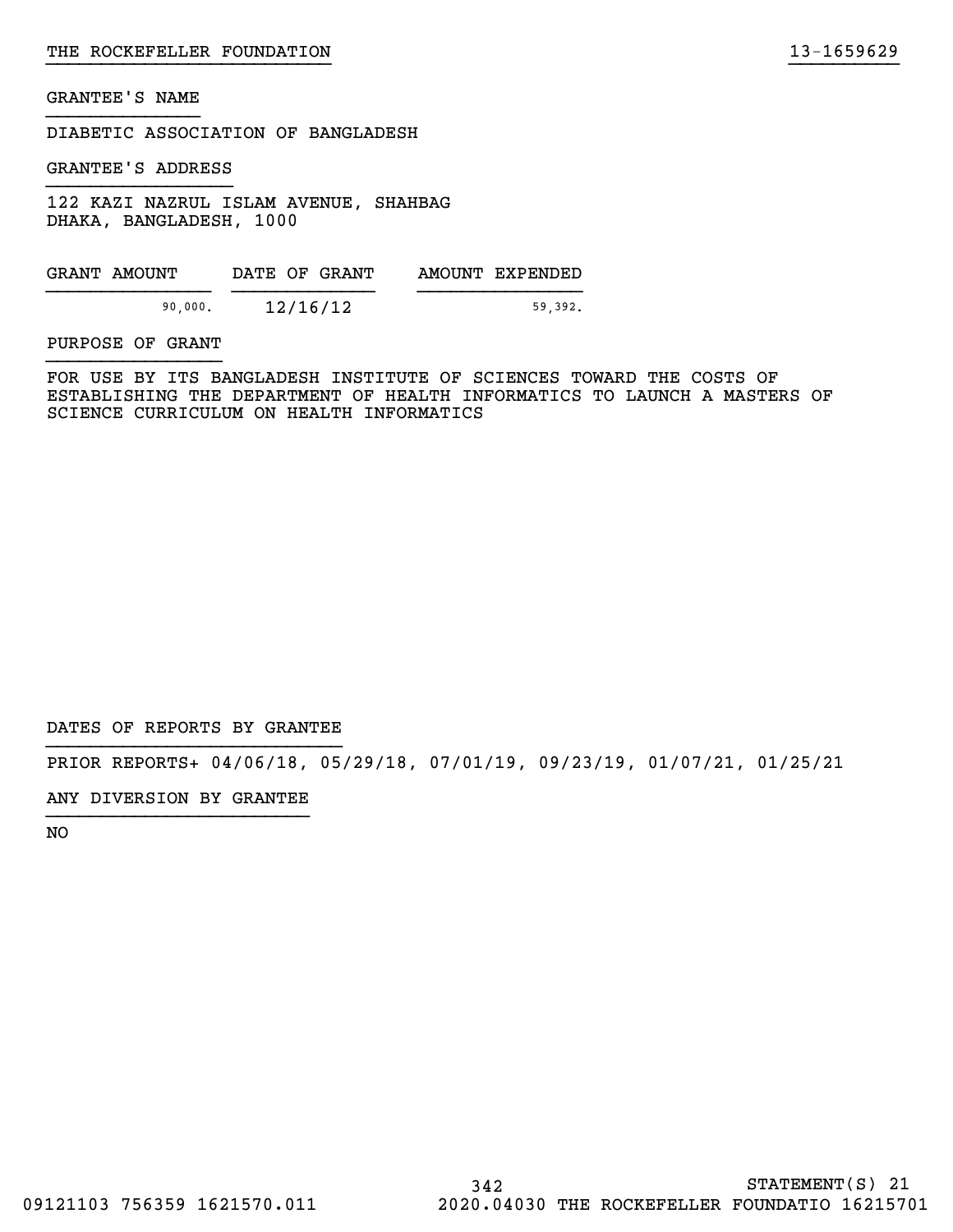WORLD FOOD PRIZE FOUNDATION\*

GRANTEE'S ADDRESS

666 GRAND AVENUE, SUITE 1700 DES MOINES, IA 50309

| GRANT AMOUNT  | DATE OF GRANT | AMOUNT EXPENDED |
|---------------|---------------|-----------------|
| $1,000,000$ . | 10/11/11      | 300, 450.       |

PURPOSE OF GRANT

TO ENDOW AN ANNUAL AWARD IN HONOR OF DR. NORMAN E. BORLAUG RECOGNIZING AN OUTSTANDING YOUNG FIELD RESEARCH SCIENTIST OR EXTENSION WORKER IN AGRICULTURAL DEVELOPMENT, AND TO CONTRIBUTE TO THE BORLAUG DIALOGUE INTERNATIONAL SYMPOSIUM OVER THE NEXT 10 YEARS

}}}}}}}}}}}}}}}}}}}}}}}}}} }}}}}}}}}}

DATES OF REPORTS BY GRANTEE

PRIOR REPORTS+ 02/04/16, 01/30/17, 02/09/18, 03/05/19, 03/03/20, 03/01/21

ANY DIVERSION BY GRANTEE }}}}}}}}}}}}}}}}}}}}}}}}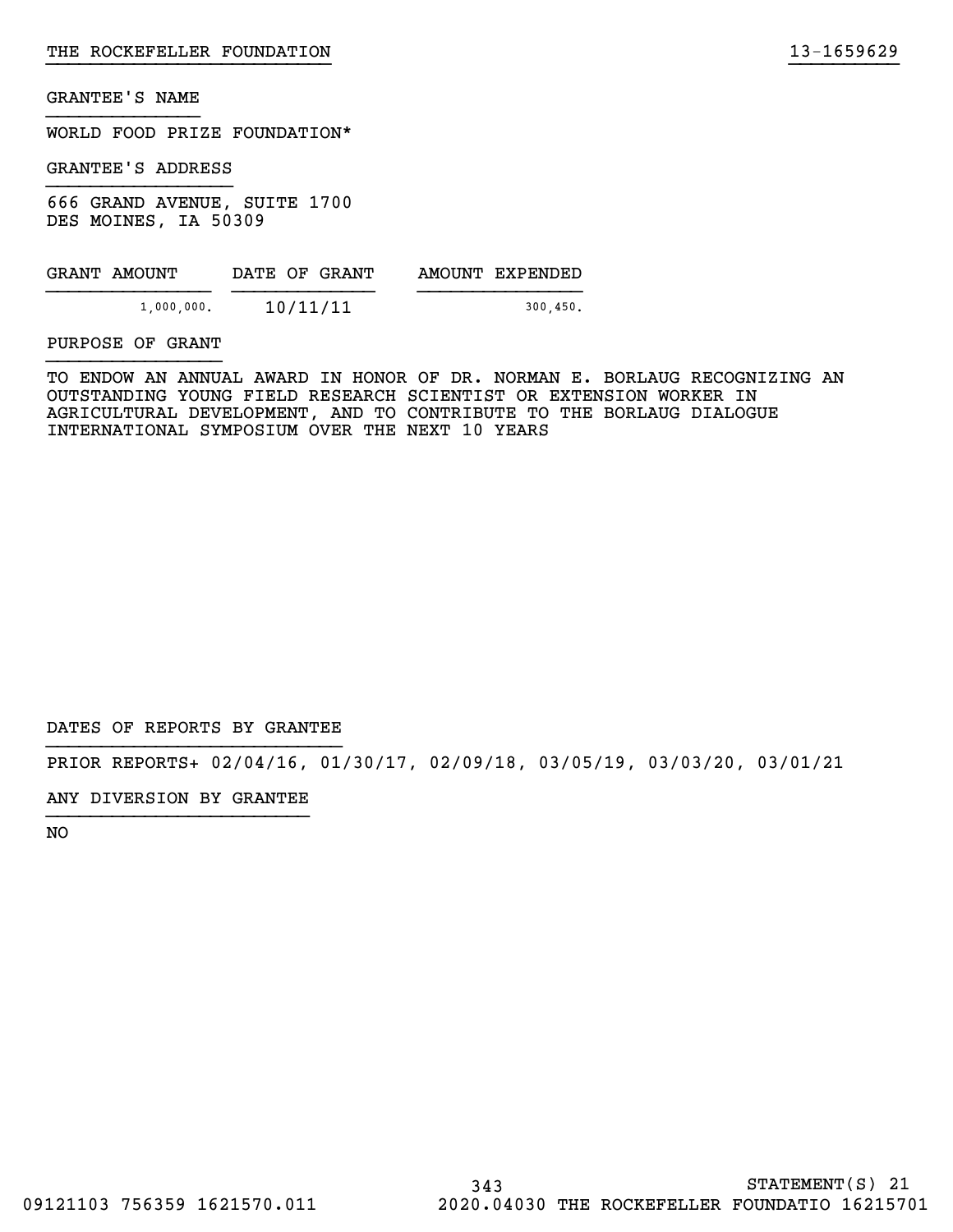WORLD FOOD PRIZE FOUNDATION\*

GRANTEE'S ADDRESS

666 GRAND AVENUE, SUITE 1700 DES MOINES, IA 50309

| GRANT AMOUNT | DATE OF GRANT | AMOUNT EXPENDED |
|--------------|---------------|-----------------|
| 250,000.     | 03/29/12      |                 |

PURPOSE OF GRANT

TO ENDOW AN ANNUAL AWARD IN HONOR OF DR. NORMAN E. BORLAUG RECOGNIZING AN OUTSTANDING YOUNG FIELD RESEARCH SCIENTIST OR EXTENSION WORKER IN AGRICULTURAL DEVELOPMENT, AND TO CONTRIBUTE TO THE BORLAUG DIALOGUE INTERNATIONAL SYMPOSIUM OVER THE NEXT 10 YEARS

}}}}}}}}}}}}}}}}}}}}}}}}}} }}}}}}}}}}

DATES OF REPORTS BY GRANTEE

PRIOR REPORTS+ 02/04/16, 01/30/17, 02/09/18, 03/05/19, 03/03/20, 03/01/21

ANY DIVERSION BY GRANTEE }}}}}}}}}}}}}}}}}}}}}}}}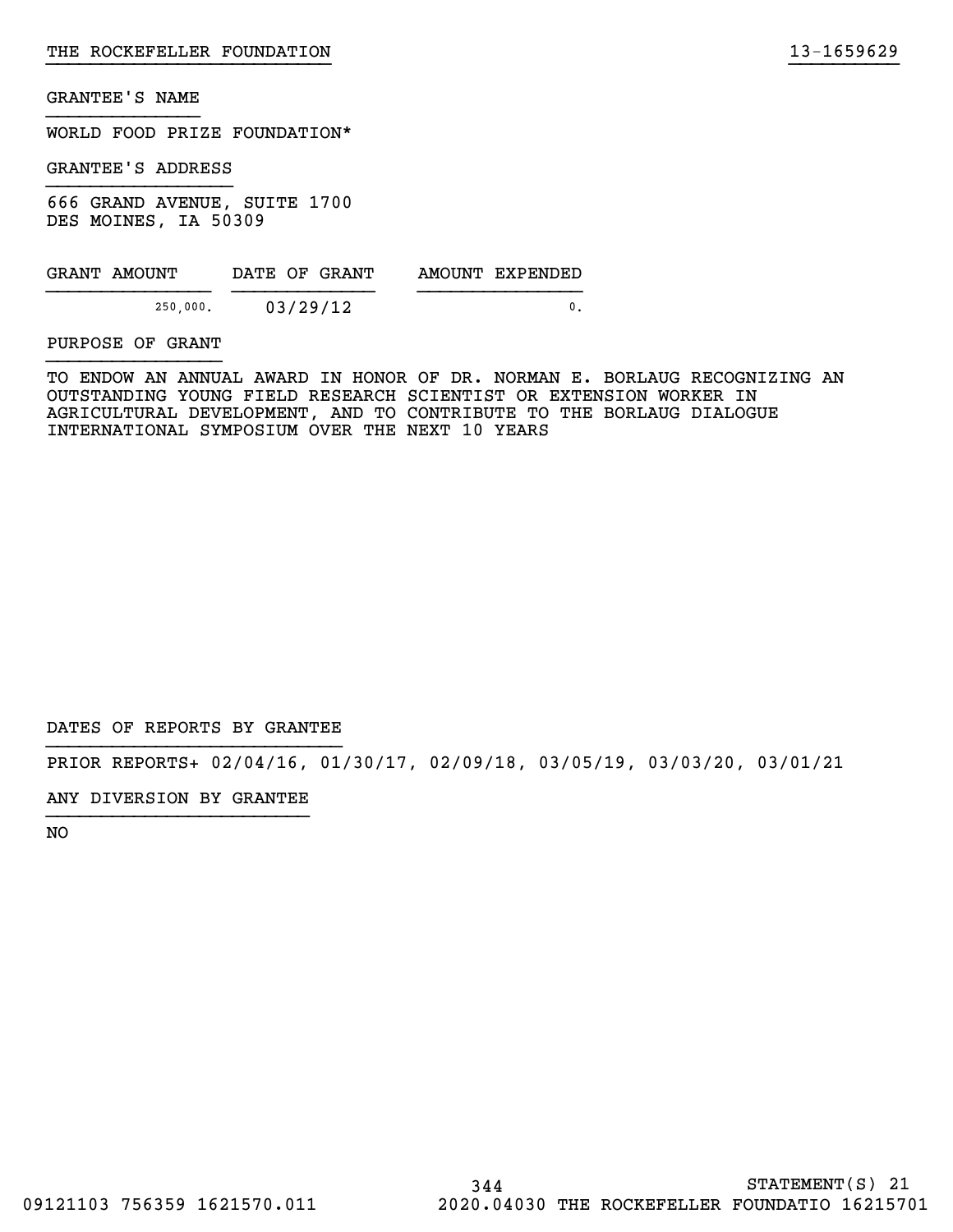FUNDACION JUMEX ASOCIACION CIVIL

GRANTEE'S ADDRESS

BOULEVARD VIA MORELOS 72-A ECATEPEC, MEXICO

| GRANT AMOUNT | DATE OF GRANT | AMOUNT EXPENDED |
|--------------|---------------|-----------------|
| 15,000.      | 06/28/16      | 15,000.         |

PURPOSE OF GRANT

IN SUPPORT OF CONDUCTING OUTREACH AND SELECTING LATIN AMERICAN ARTISTS AS CANDIDATES FOR ONE-MONTH RESIDENCIES AT THE ROCKEFELLER FOUNDATION BELLAGIO CENTER, ITALY

}}}}}}}}}}}}}}}}}}}}}}}}}} }}}}}}}}}}

DATES OF REPORTS BY GRANTEE

03/15/17,03/15/18, 03/01/19, 04/15/20, 03/16/21

ANY DIVERSION BY GRANTEE }}}}}}}}}}}}}}}}}}}}}}}}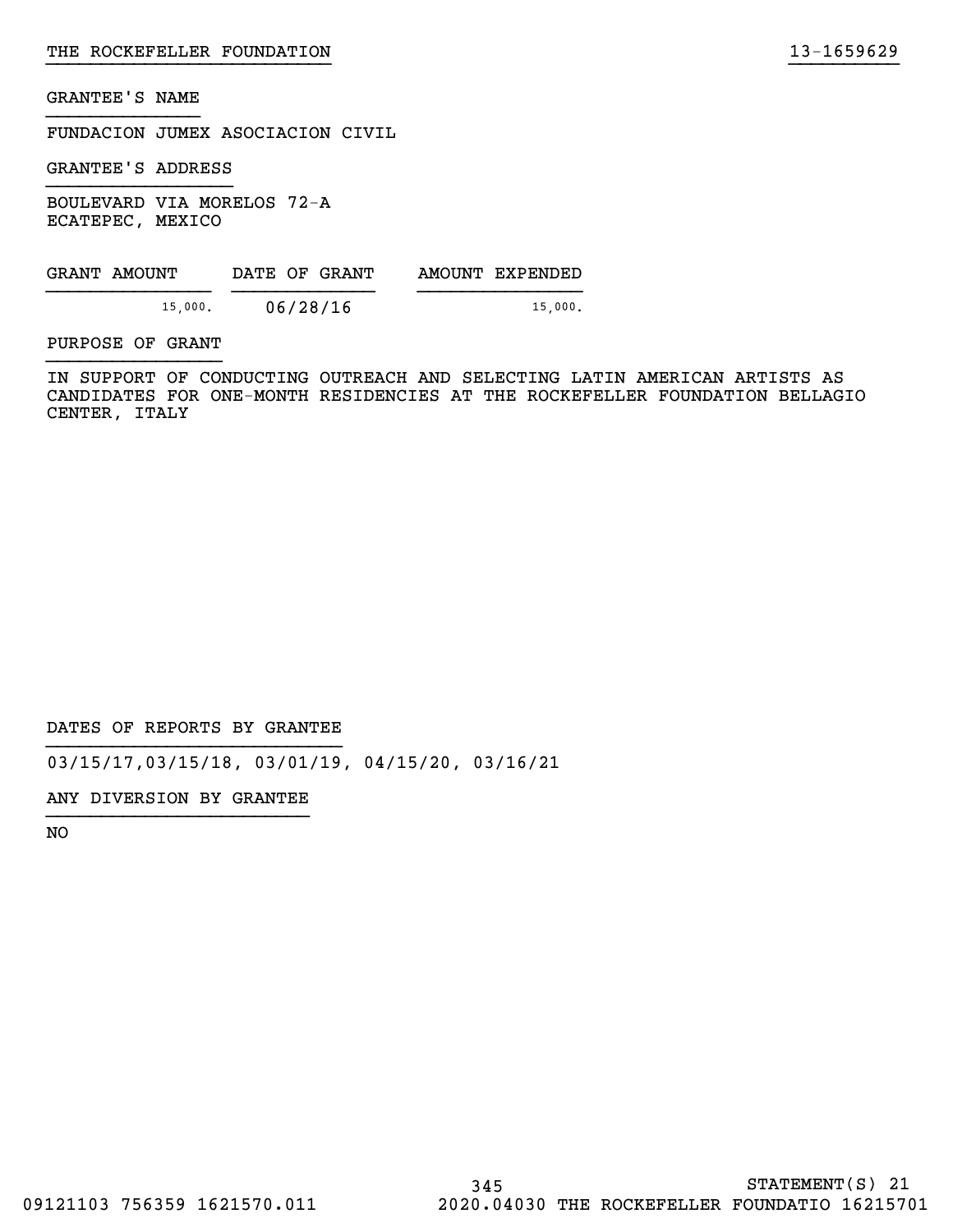SAL FOREST CO. LTD.

GRANTEE'S ADDRESS

2, SUKHUMVIT 43 ROAD BANGKOK, THAILAND, 10110

| GRANT AMOUNT | DATE OF GRANT | AMOUNT EXPENDED |
|--------------|---------------|-----------------|
| 17,000.      | 03/30/16      | 17.000.         |

PURPOSE OF GRANT

IN SUPPORT OF RESEARCH TO DEVELOP A CASE STUDY FOR PROMOTING FINANCIAL INCENTIVES TO ENCOURAGE ORGANIC FARMING IN THAILAND IN ORDER TO IMPROVE THE LIVELIHOODS AND ECONOMIC RETURNS OF SMALLHOLDER FARMERS

}}}}}}}}}}}}}}}}}}}}}}}}}} }}}}}}}}}}

DATES OF REPORTS BY GRANTEE

08/15/16, 11/14/16, 04/04/17, 07/18/18, 10/07/19

ANY DIVERSION BY GRANTEE }}}}}}}}}}}}}}}}}}}}}}}}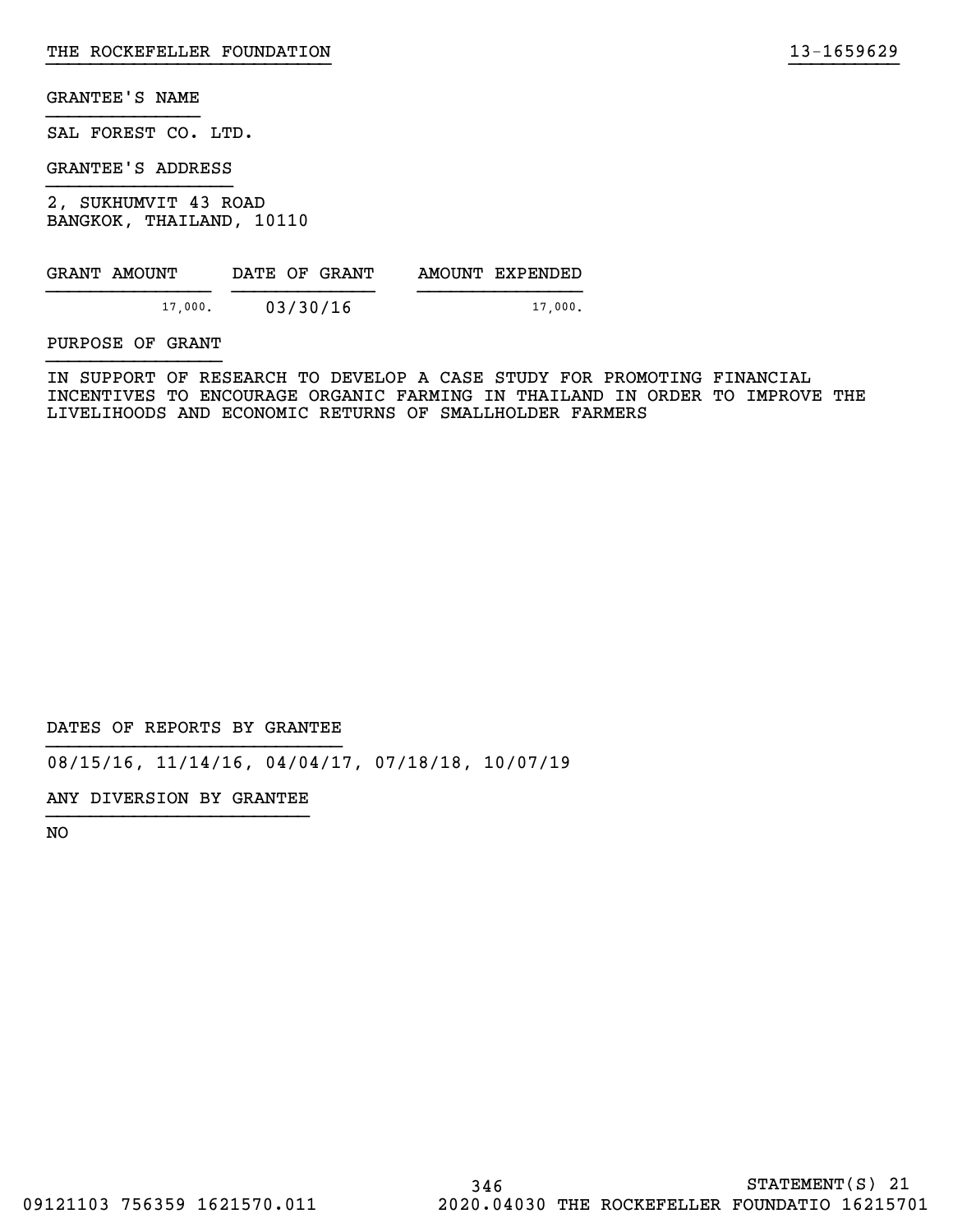ELEVATE CONSULTING & COMMUNICATIONS, LLC

GRANTEE'S ADDRESS

P.O. BOX 8325 PORTLAND, ME 04104

| GRANT AMOUNT | DATE OF GRANT | AMOUNT EXPENDED |
|--------------|---------------|-----------------|
| 180,000.     | 07/31/15      | 180.000.        |

PURPOSE OF GRANT

IN SUPPORT OF ESTABLISHING THE NORTHEAST INFRASTRUCTURE ACCELERATOR AND DESIGNING AN INFRASTRUCTURE INVESTMENT MODEL FOR STATES AND REGIONS TO UNDERSTAND THE SAVINGS ASSOCIATED WITH ADOPTING A RESILIENT WATER INFRASTRUCTURE

}}}}}}}}}}}}}}}}}}}}}}}}}} }}}}}}}}}}

DATES OF REPORTS BY GRANTEE

03/18/16, 06/30/17, 10/18/18, 07/12/19, 07/14/19, 10/12/20

ANY DIVERSION BY GRANTEE }}}}}}}}}}}}}}}}}}}}}}}}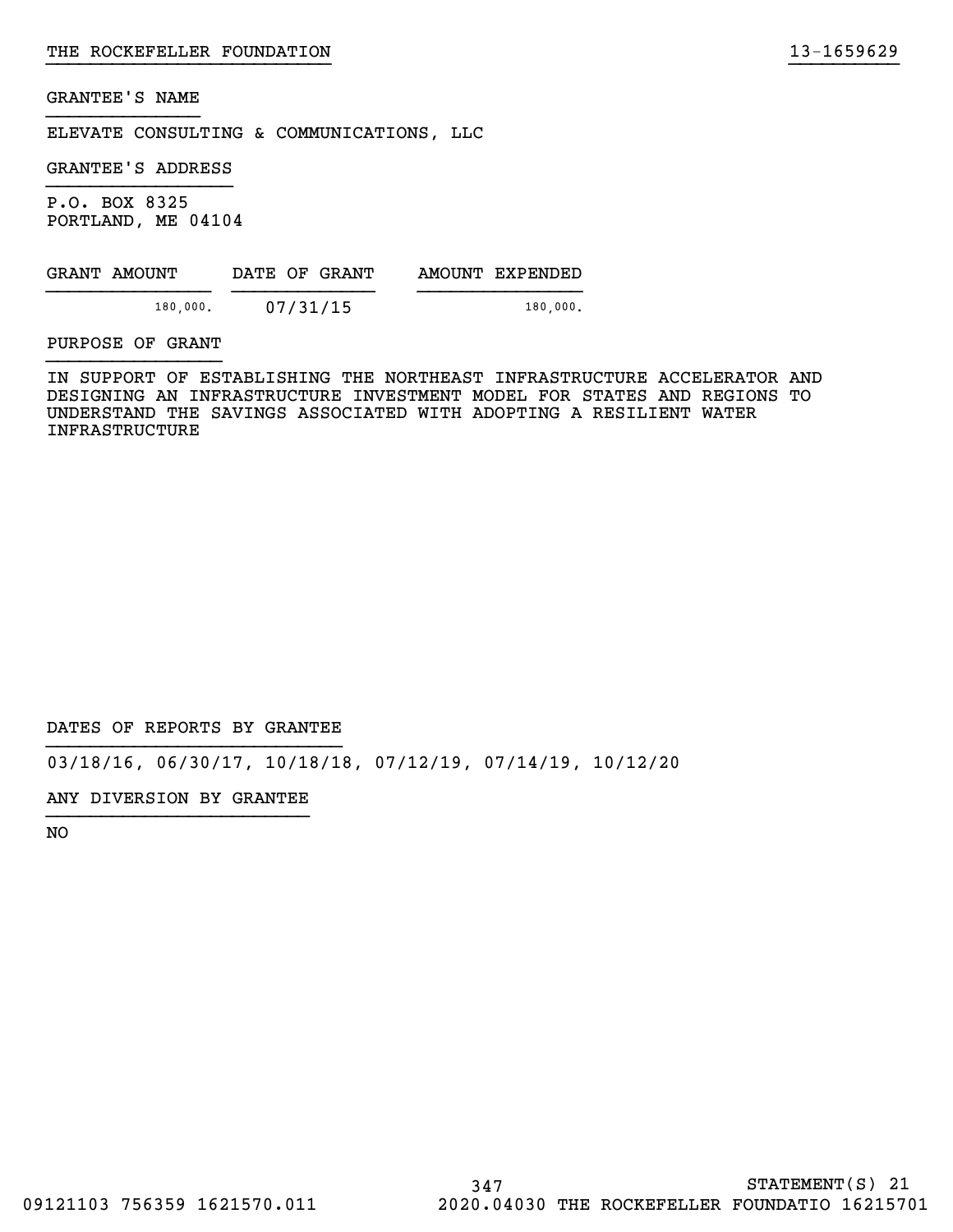ELEVATE CONSULTING & COMMUNICATIONS, LLC

GRANTEE'S ADDRESS

P.O. BOX 8325 PORTLAND, ME 04104

|         | GRANT AMOUNT | DATE OF GRANT | AMOUNT EXPENDED |
|---------|--------------|---------------|-----------------|
| 16.690. |              | 10/21/20      | 16.690.         |

PURPOSE OF GRANT

IN SUPPORT OF ESTABLISHING THE NORTHEAST INFRASTRUCTURE ACCELERATOR AND DESIGNING AN INFRASTRUCTURE INVESTMENT MODEL FOR STATES AND REGIONS TO UNDERSTAND THE SAVINGS ASSOCIATED WITH ADOPTING A RESILIENT WATER INFRASTRUCTURE

}}}}}}}}}}}}}}}}}}}}}}}}}} }}}}}}}}}}

DATES OF REPORTS BY GRANTEE

10/12/20

ANY DIVERSION BY GRANTEE }}}}}}}}}}}}}}}}}}}}}}}}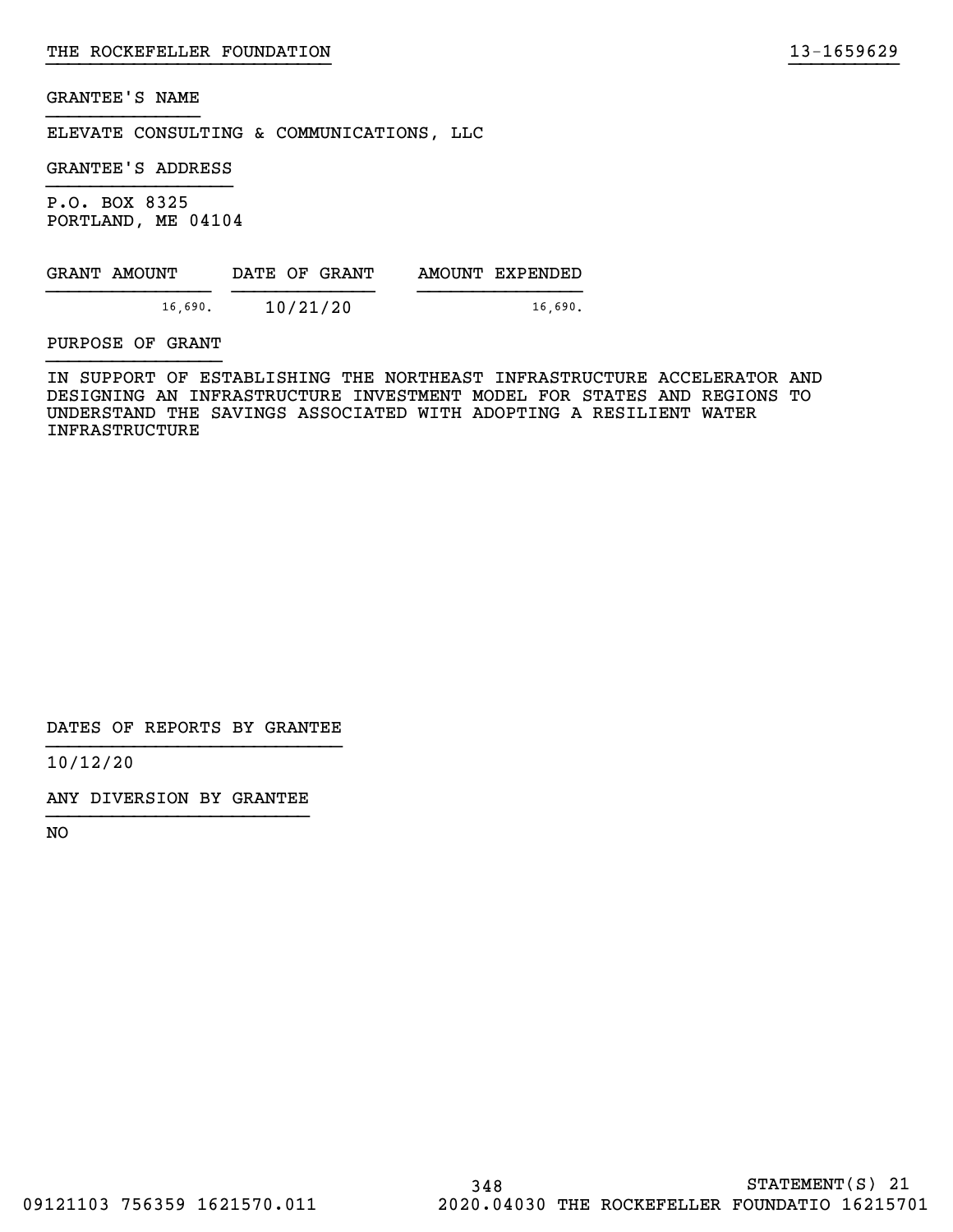VITAL RESEARCH LLC

GRANTEE'S ADDRESS

6380 WILSHIRE BOULEVARD LOS ANGELES, CA 90048

| GRANT AMOUNT | DATE OF GRANT | AMOUNT EXPENDED |
|--------------|---------------|-----------------|
| 56,100.      | 12/03/20      | 9.220.          |

PURPOSE OF GRANT

IN SUPPORT OF MONITORING AND EVALUATION ACTIVITIES FOR THE ROCKEFELLER FOUNDATION BELLAGIO CENTER, ITS GRANTEES, RESIDENTS AND CONFERENCE PARTICIPANTS IN ORDER TO SUPPORT THE ADAPTIVE MANAGEMENT OF THE CENTER AND TO DEVELOP KNOWLEDGE PRODUCTS ON USING IT TO PROMOTE GLOBAL CHANGE

}}}}}}}}}}}}}}}}}}}}}}}}}} }}}}}}}}}}

DATES OF REPORTS BY GRANTEE

1/7/2020, 08/25/21

ANY DIVERSION BY GRANTEE }}}}}}}}}}}}}}}}}}}}}}}}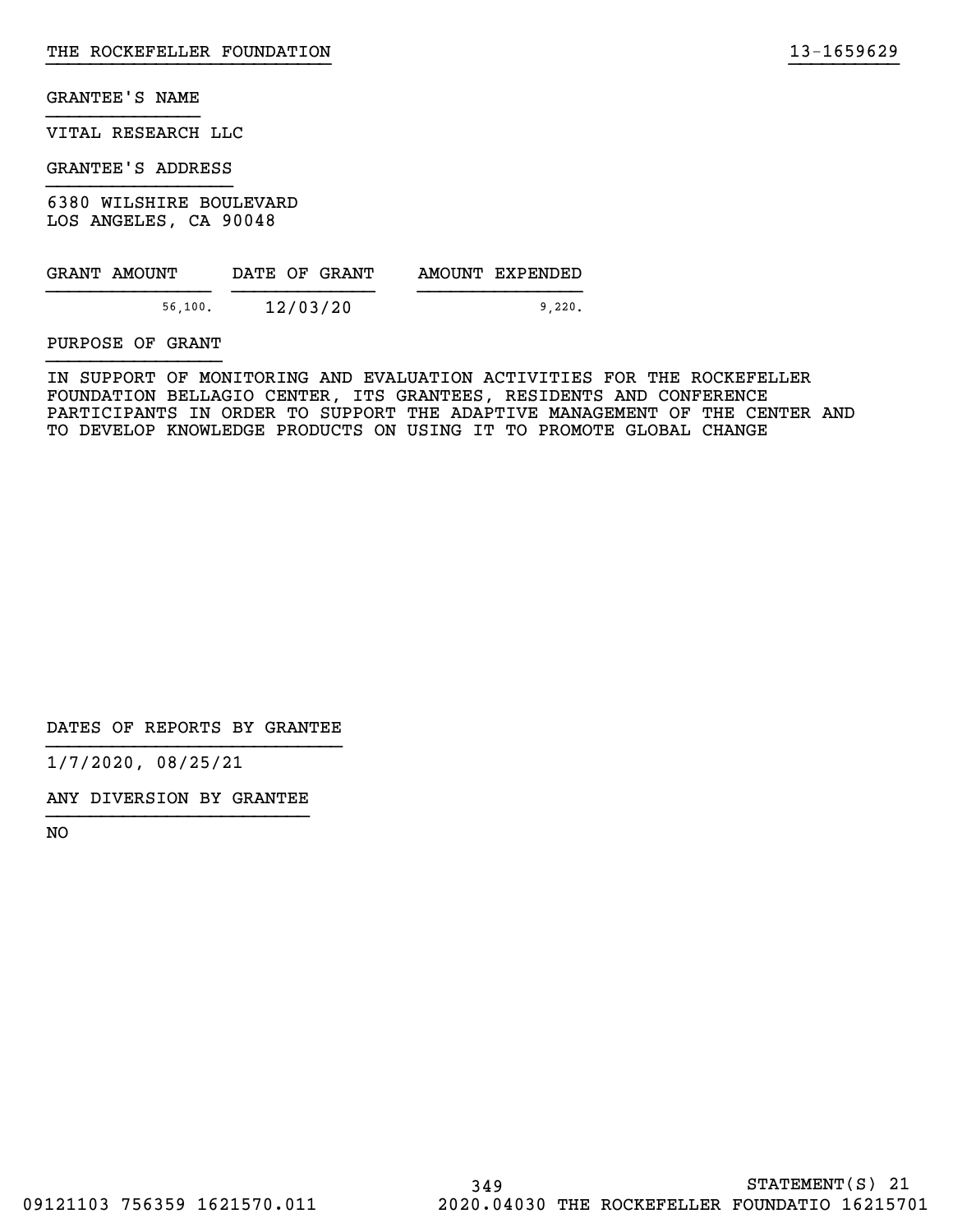VITAL RESEARCH LLC

GRANTEE'S ADDRESS

6380 WILSHIRE BOULEVARD LOS ANGELES, CA 90048

| GRANT AMOUNT |         | DATE OF GRANT |  | AMOUNT EXPENDED |
|--------------|---------|---------------|--|-----------------|
|              | 43.900. | 12/03/20      |  |                 |

PURPOSE OF GRANT

IN SUPPORT OF MONITORING AND EVALUATION ACTIVITIES FOR THE ROCKEFELLER FOUNDATION BELLAGIO CENTER, ITS GRANTEES, RESIDENTS AND CONFERENCE PARTICIPANTS IN ORDER TO SUPPORT THE ADAPTIVE MANAGEMENT OF THE CENTER AND TO DEVELOP KNOWLEDGE PRODUCTS ON USING IT TO PROMOTE GLOBAL CHANGE

}}}}}}}}}}}}}}}}}}}}}}}}}} }}}}}}}}}}

DATES OF REPORTS BY GRANTEE

08/25/21

ANY DIVERSION BY GRANTEE }}}}}}}}}}}}}}}}}}}}}}}}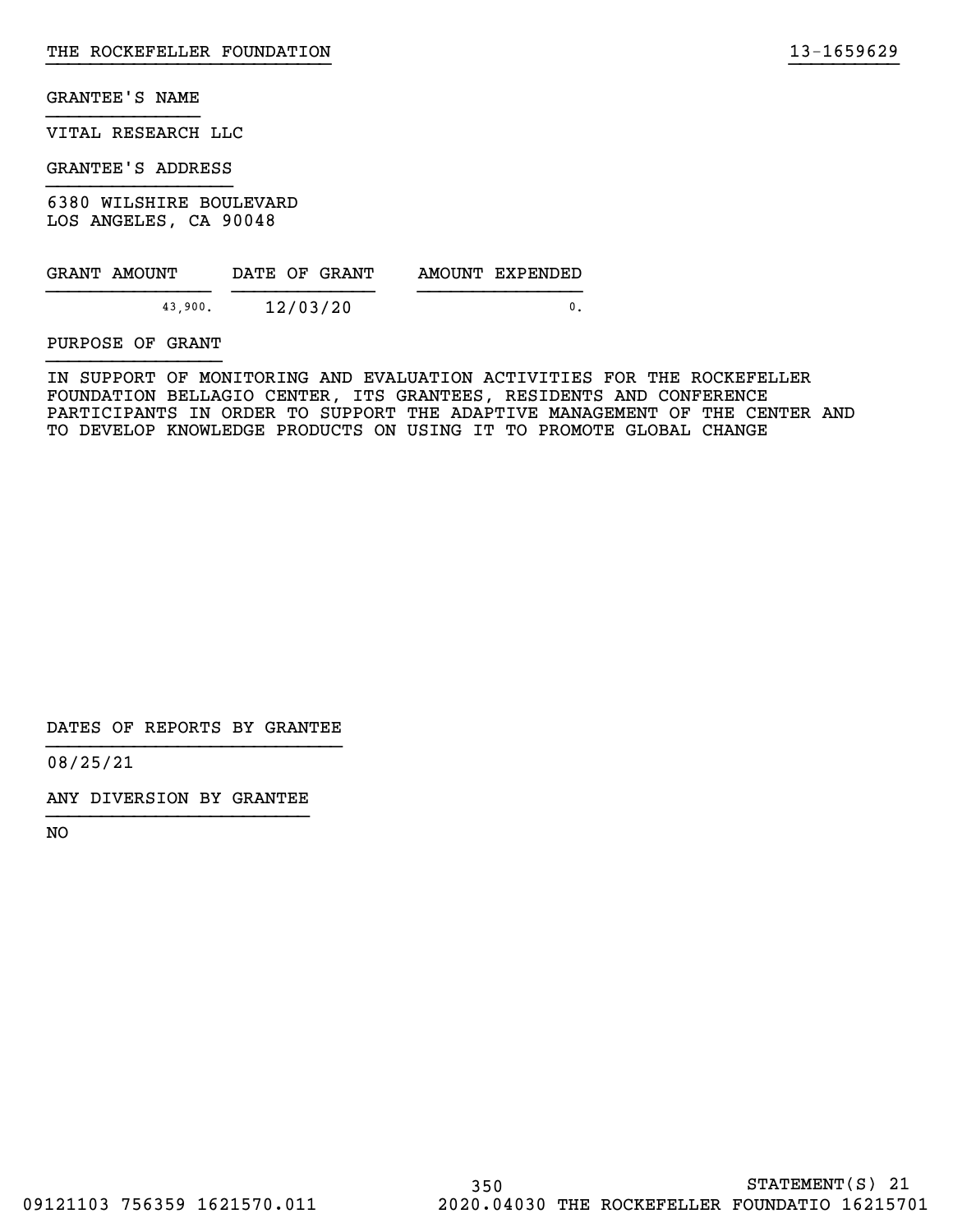OGILVY PUBLIC RELATIONS WORLDWIDE INC.

GRANTEE'S ADDRESS

636 11TH AVENUE NEW YORK, NY 10036

| GRANT AMOUNT | DATE OF GRANT | AMOUNT EXPENDED |
|--------------|---------------|-----------------|
| 200,000.     | 10/04/17      | 200,000.        |

PURPOSE OF GRANT

IN SUPPORT OF PROVIDING COMMUNICATIONS SUPPORT FOR THE INFLUENCE OBJECTIVES OF THE ROCKEFELLER FOUNDATION BELLAGIO CENTER, TO INFORM NEW AUDIENCES ABOUT THE RESIDENCY AND CONFERENCE OPPORTUNITIES, INCREASE AWARENESS OF THE FOUNDATIONS STRATEGIC GOALS AMONGST PARTICIPANTS, AND ELEVATE THE WORK ADVANCED BY PARTICIPANTS, PARTICULARLY THOSE WORKING TO BUILD RESILIENCE AND MORE INCLUSIVE ECONOMIES

}}}}}}}}}}}}}}}}}}}}}}}}}} }}}}}}}}}}

DATES OF REPORTS BY GRANTEE

04/23/18, 08/22/18

ANY DIVERSION BY GRANTEE }}}}}}}}}}}}}}}}}}}}}}}}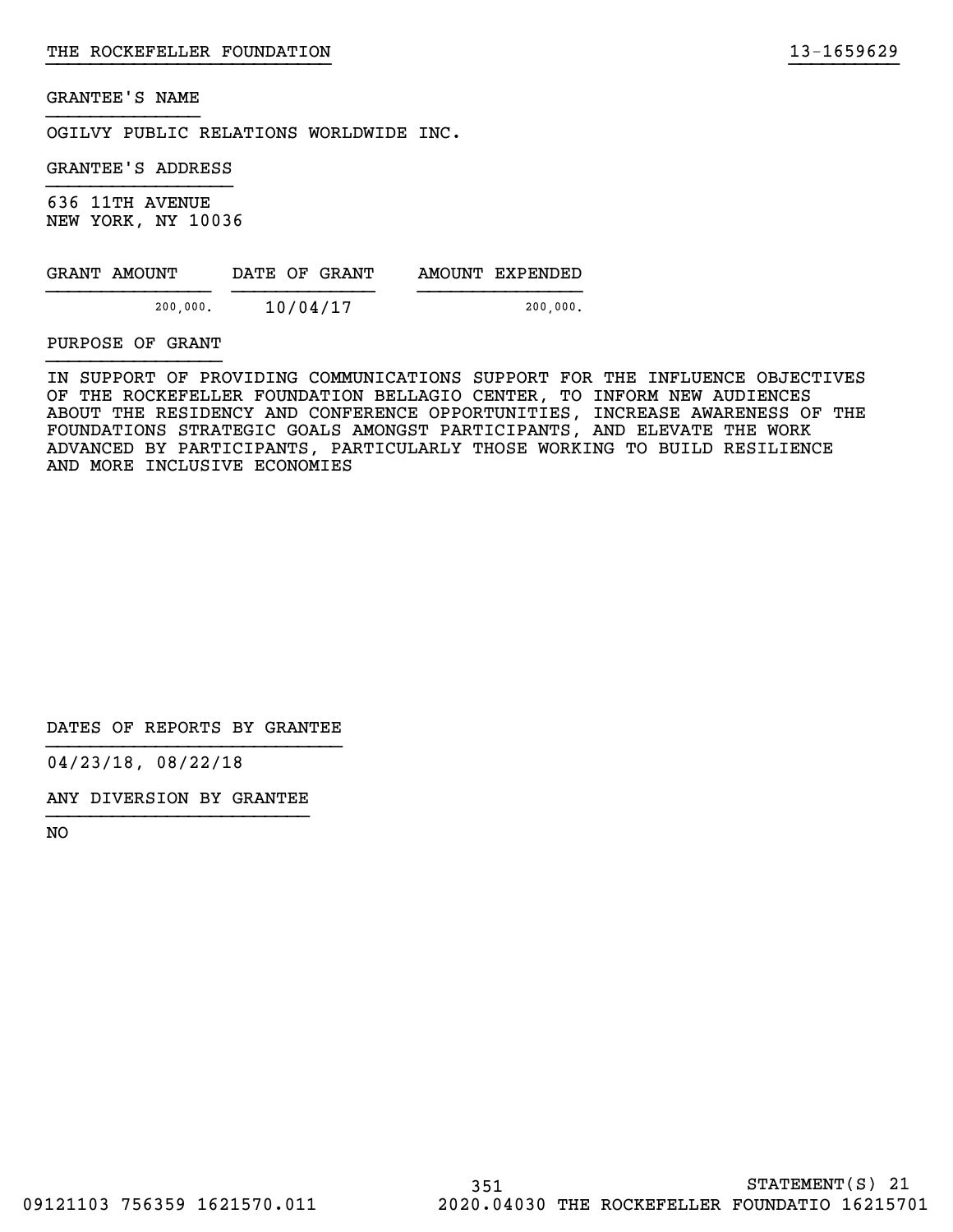YUNUS SOCIAL BUSINESS GMBH

GRANTEE'S ADDRESS

NIDDASTR. 63 FRANKFURT AM MAIN, GERMANY, 60329

GRANT AMOUNT DATE OF GRANT AMOUNT EXPENDED }}}}}}}}}}}}}}} }}}}}}}}}}}}} }}}}}}}}}}}}}}} 113,002. 11/16/18 79,787.

PURPOSE OF GRANT

IN SUPPORT OF PILOTING THE SOCIAL SUCCESS NOTE, AN INNOVATIVE FINANCING INSTRUMENT, TO ENABLE IMPACT WATER (OR A COMPARABLE SOCIAL ENTERPRISE) TO FUND WATER PURIFICATION SYSTEMS IN UGANDA

}}}}}}}}}}}}}}}}}}}}}}}}}} }}}}}}}}}}

DATES OF REPORTS BY GRANTEE

04/18/19, 05/27/19, 09/11/20, 11/06/20, 11/24/20, 03/01/21

ANY DIVERSION BY GRANTEE }}}}}}}}}}}}}}}}}}}}}}}}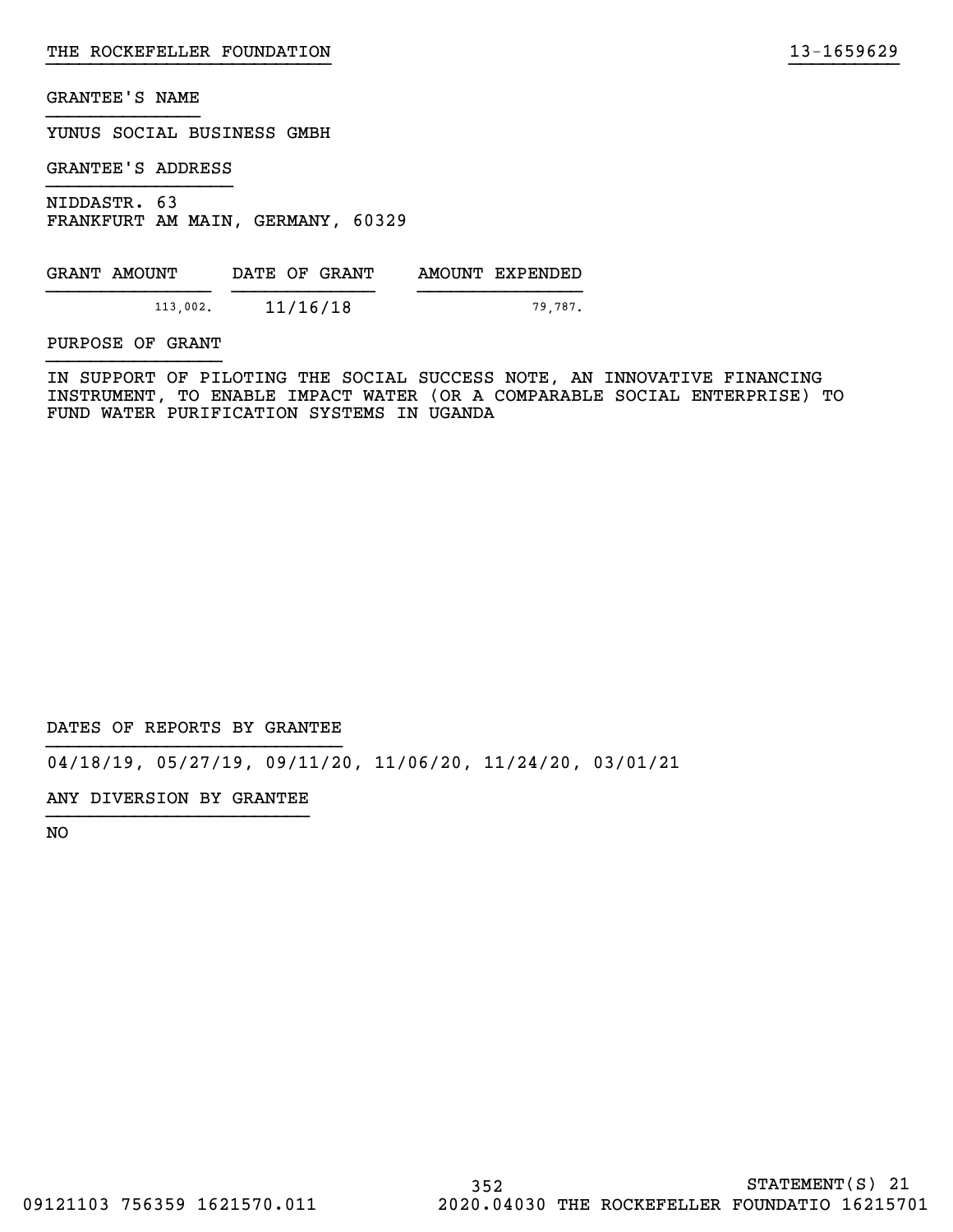YUNUS SOCIAL BUSINESS GMBH

GRANTEE'S ADDRESS

NIDDASTR. 63 FRANKFURT AM MAIN, GERMANY, 60329

GRANT AMOUNT DATE OF GRANT AMOUNT EXPENDED  $\frac{13,665}{12/01/20}$ 

PURPOSE OF GRANT

IN SUPPORT OF PILOTING THE SOCIAL SUCCESS NOTE, AN INNOVATIVE FINANCING INSTRUMENT, TO ENABLE IMPACT WATER (OR A COMPARABLE SOCIAL ENTERPRISE) TO FUND WATER PURIFICATION SYSTEMS IN UGANDA

}}}}}}}}}}}}}}}}}}}}}}}}}} }}}}}}}}}}

DATES OF REPORTS BY GRANTEE

03/01/21

ANY DIVERSION BY GRANTEE }}}}}}}}}}}}}}}}}}}}}}}}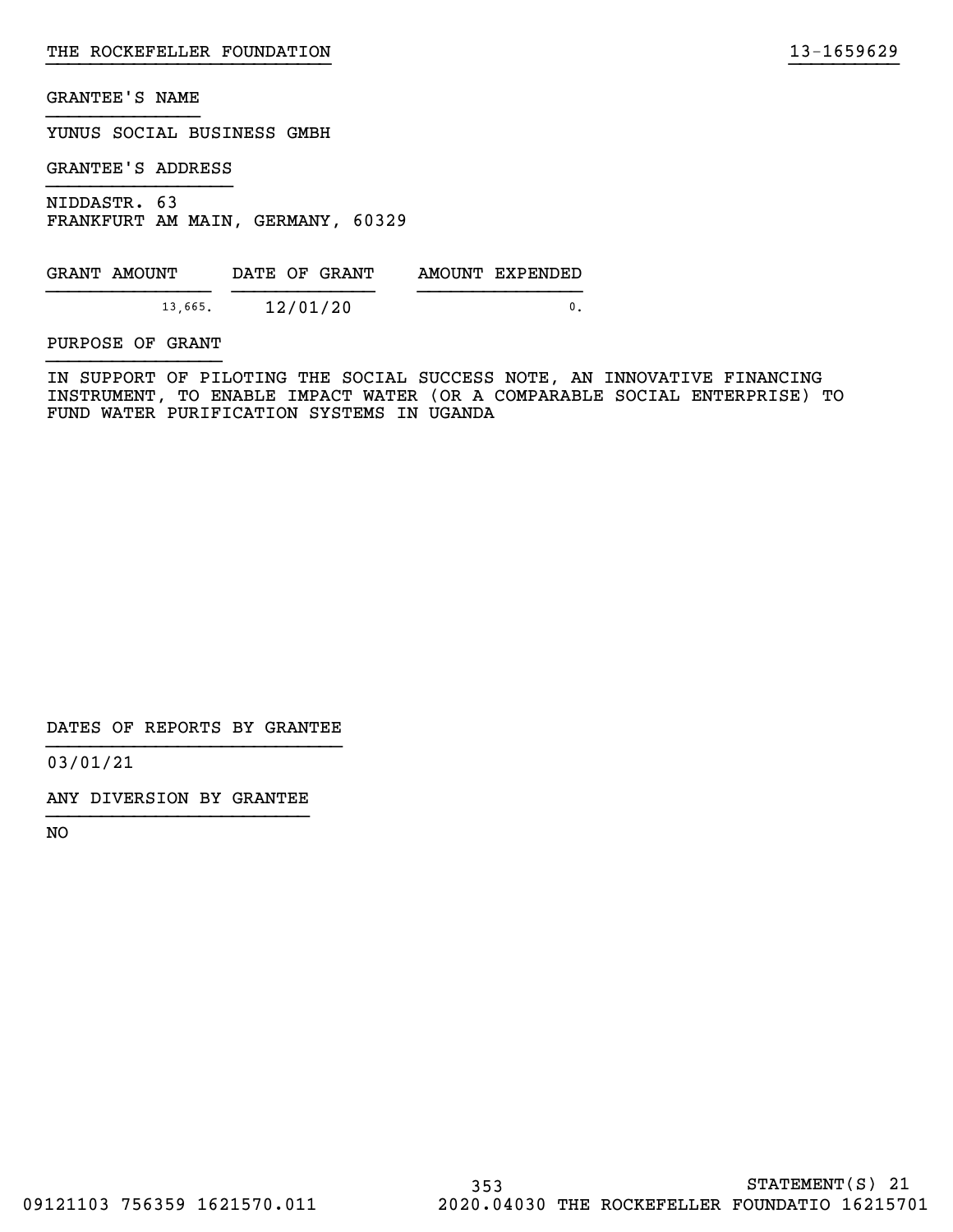YUNUS SOCIAL BUSINESS GMBH

GRANTEE'S ADDRESS

NIDDASTR. 63 FRANKFURT AM MAIN, GERMANY, 60329

GRANT AMOUNT DATE OF GRANT AMOUNT EXPENDED  ${9,110}$ .  ${12/18/20}$  0.

PURPOSE OF GRANT

IN SUPPORT OF PILOTING THE SOCIAL SUCCESS NOTE, AN INNOVATIVE FINANCING INSTRUMENT, TO ENABLE IMPACT WATER (OR A COMPARABLE SOCIAL ENTERPRISE) TO FUND WATER PURIFICATION SYSTEMS IN UGANDA

}}}}}}}}}}}}}}}}}}}}}}}}}} }}}}}}}}}}

DATES OF REPORTS BY GRANTEE

03/01/21

ANY DIVERSION BY GRANTEE }}}}}}}}}}}}}}}}}}}}}}}}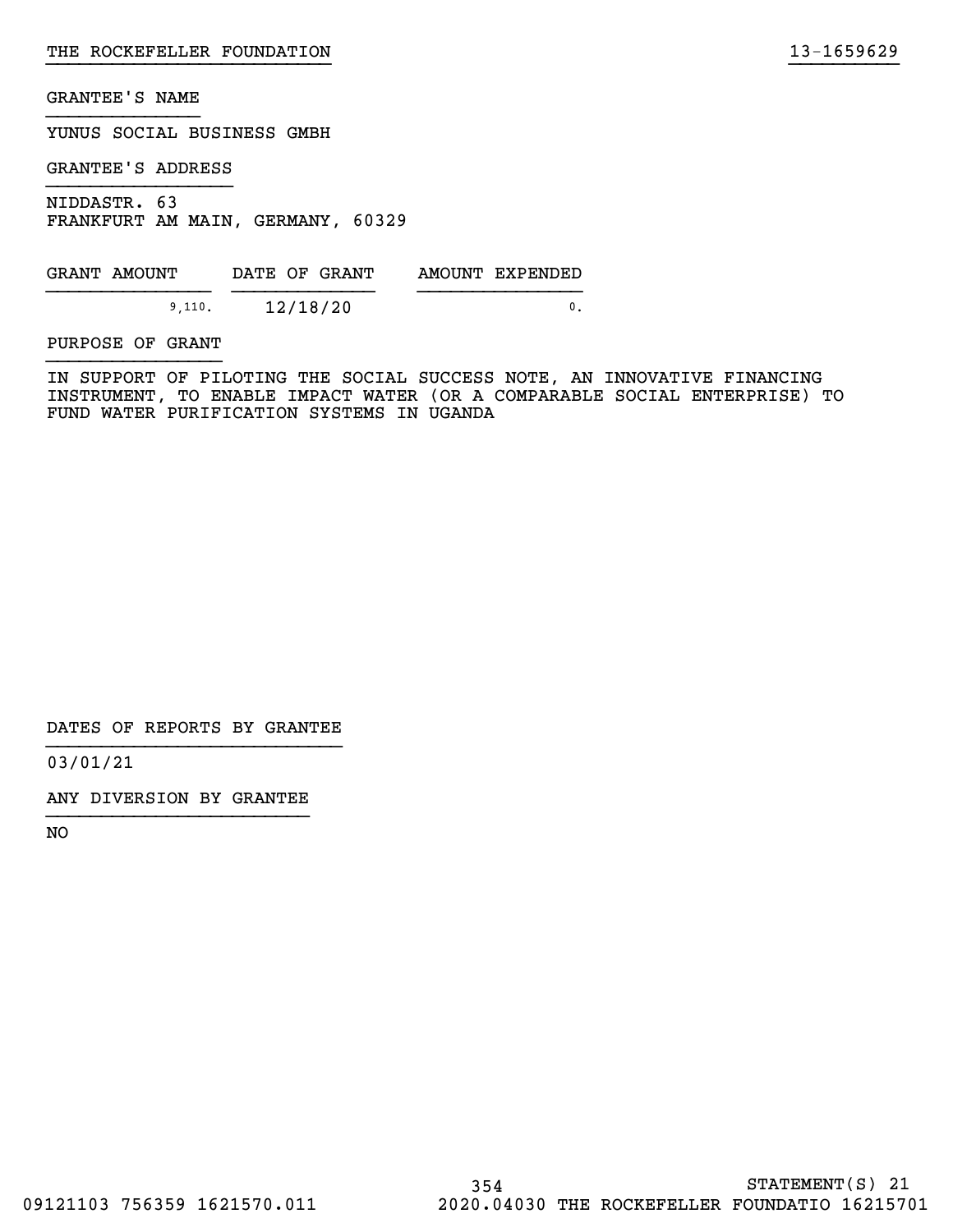ROCKEFELLER ARCHIVE CENTER

GRANTEE'S ADDRESS

15 DAYTON AVENUE SLEEPY HOLLOW, NY 10591

| GRANT AMOUNT | DATE OF GRANT | AMOUNT EXPENDED |
|--------------|---------------|-----------------|
| 226,240.     | 10/11/18      | 162,625.        |

PURPOSE OF GRANT

IN SUPPORT OF HISTORICAL RESEARCH, SEMINARS, WEB-BASED CONTENT DELIVERY AND CONFERENCES TO STRENGTHEN THE UNDERSTANDING OF THE FOUNDATIONS HISTORY IN A GLOBAL CONTEXT

}}}}}}}}}}}}}}}}}}}}}}}}}} }}}}}}}}}}

DATES OF REPORTS BY GRANTEE

03/10/20, 03/15/21

ANY DIVERSION BY GRANTEE }}}}}}}}}}}}}}}}}}}}}}}}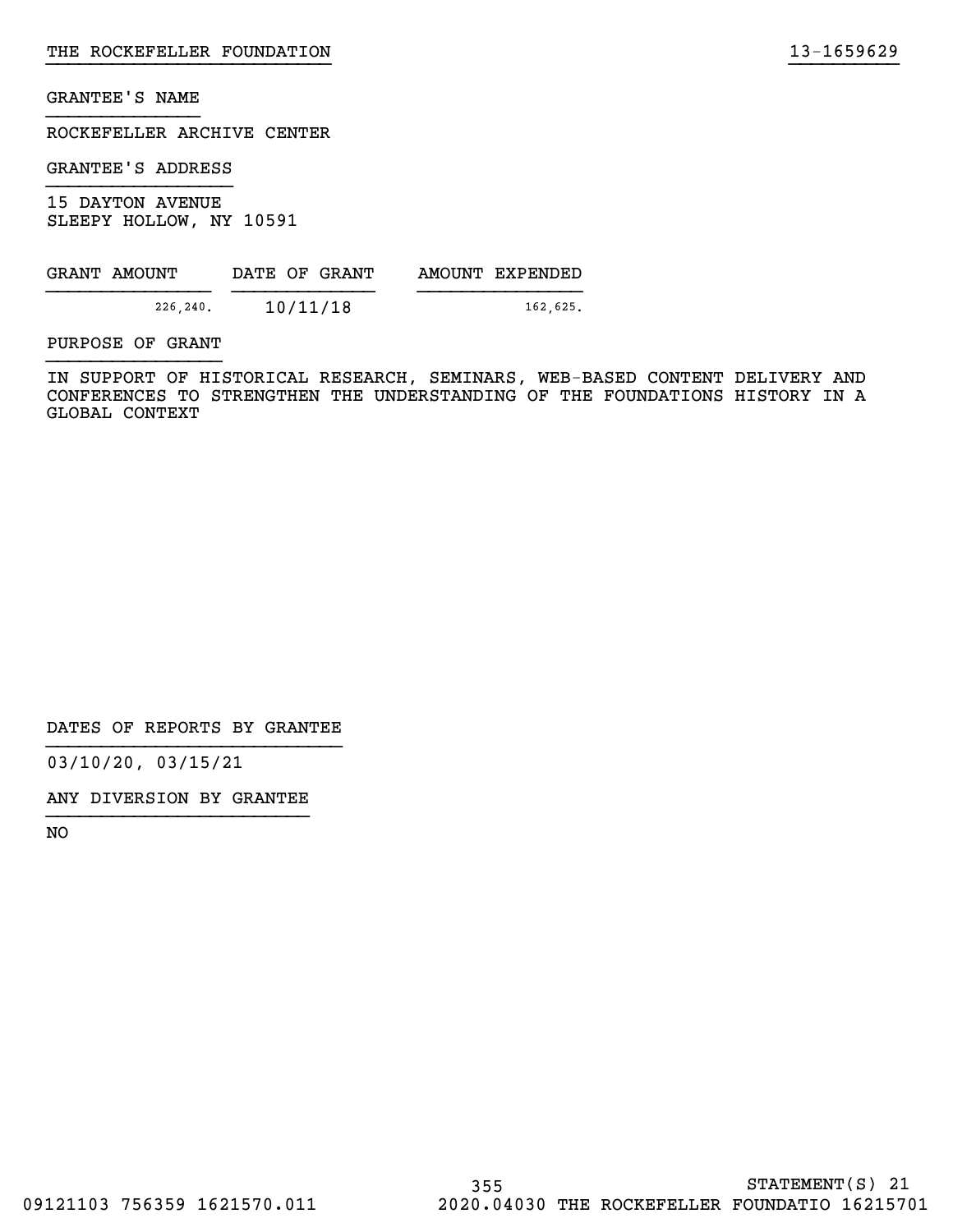INTERNATIONAL ASSOCIATION OF OUTSOURCING PROFESSIONALS

GRANTEE'S ADDRESS

4333 INDIAN DEER ROAD WINDERMERE, FL 34786

GRANT AMOUNT DATE OF GRANT AMOUNT EXPENDED }}}}}}}}}}}}}}} }}}}}}}}}}}}} }}}}}}}}}}}}}}} 30,000. 08/03/17 30,000.

PURPOSE OF GRANT

IN SUPPORT OF SCALING IMPACT SOURCING THROUGH AN ANNUAL RECOGNITION PROCESS TO PROMOTE ITS ADOPTION AMONG MEMBERS AND ASSOCIATES IN THE BUSINESS PROCESS OUTSOURCING SECTOR

}}}}}}}}}}}}}}}}}}}}}}}}}} }}}}}}}}}}

DATES OF REPORTS BY GRANTEE

07/24/17,07/31/17,01/15/18,04/26/18, 03/15/19, 09/15/19, 05/29/20, 09/21/21

ANY DIVERSION BY GRANTEE }}}}}}}}}}}}}}}}}}}}}}}}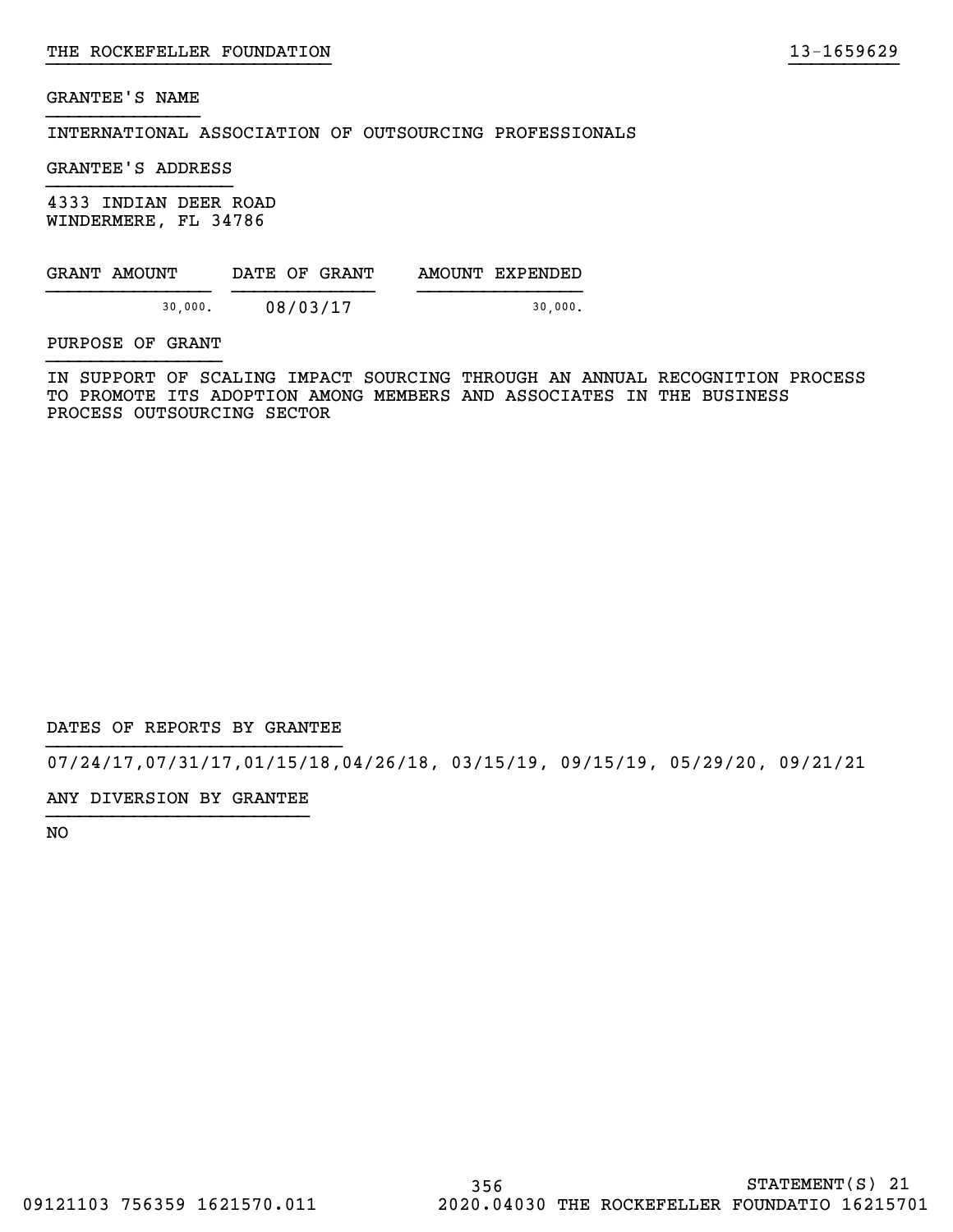INTERNATIONAL ASSOCIATION OF OUTSOURCING PROFESSIONALS

GRANTEE'S ADDRESS

4333 INDIAN DEER ROAD WINDERMERE, FL 34786

| GRANT AMOUNT | DATE OF GRANT | AMOUNT EXPENDED |
|--------------|---------------|-----------------|
| 15,000.      | 05/16/18      | 15.000.         |

PURPOSE OF GRANT

IN SUPPORT OF SCALING IMPACT SOURCING THROUGH AN ANNUAL RECOGNITION PROCESS TO PROMOTE ITS ADOPTION AMONG MEMBERS AND ASSOCIATES IN THE BUSINESS PROCESS OUTSOURCING SECTOR

}}}}}}}}}}}}}}}}}}}}}}}}}} }}}}}}}}}}

DATES OF REPORTS BY GRANTEE

03/15/19, 09/15/19, 05/29/20, 09/21/21

ANY DIVERSION BY GRANTEE }}}}}}}}}}}}}}}}}}}}}}}}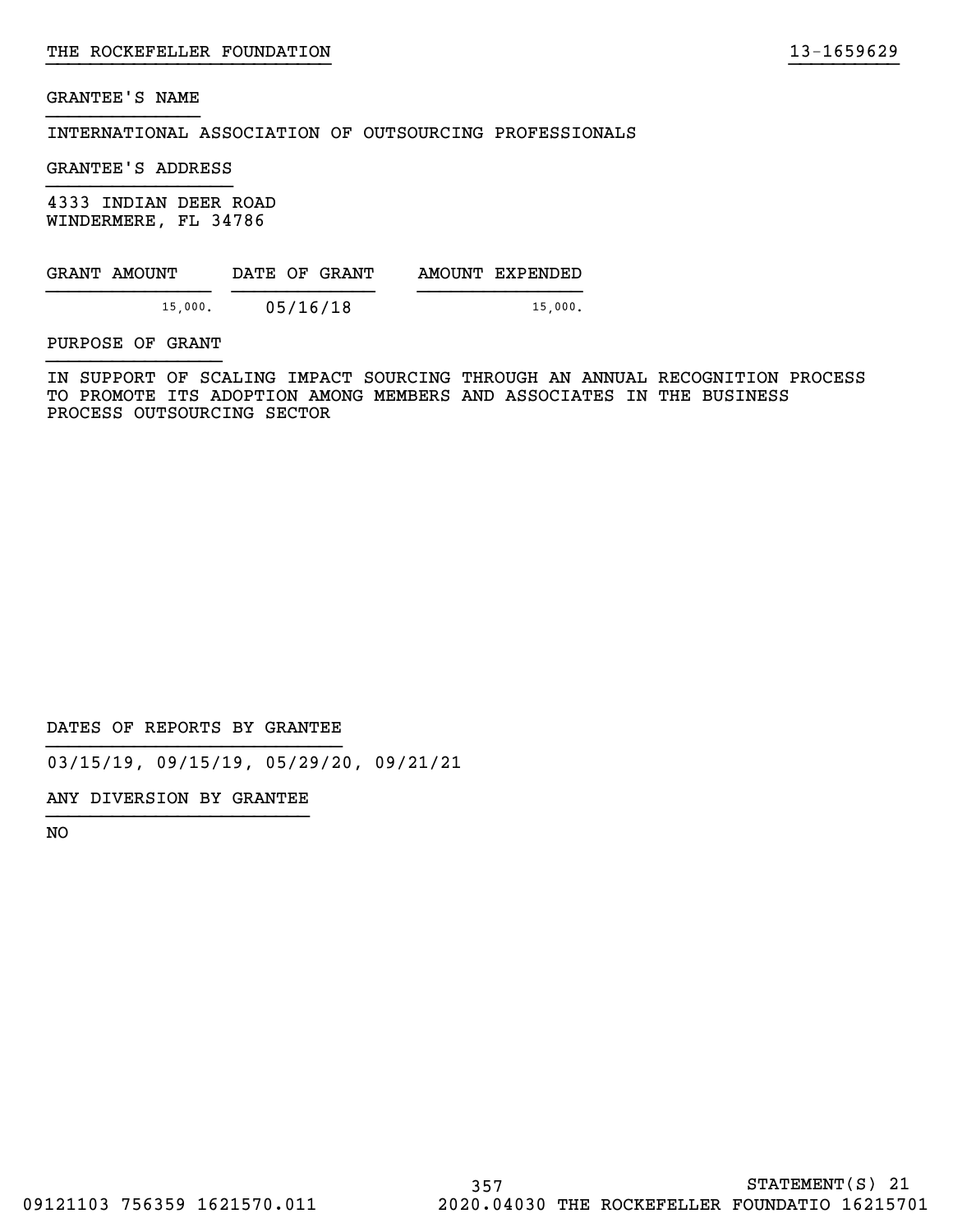EIGHTEEN EAST CAPITAL LTD

GRANTEE'S ADDRESS

86-90 PAUL STREET LONDON, UNITED KINGDOM, EC2A 4NE

| GRANT AMOUNT | DATE OF GRANT | AMOUNT EXPENDED |
|--------------|---------------|-----------------|
| 25,000.      | 08/15/18      | 25.000.         |

PURPOSE OF GRANT

IN SUPPORT OF DEVELOPING IMPACTBAY, A NOT-FOR-PROFIT MARKET PLACE DESIGNED TO FACILITATE SECONDARY TRANSACTIONS OF FRONTIER AND EMERGING MARKET IMPACT INVESTMENTS IN AN EFFORT TO GROW THE ASSETS AVAILABLE TO BENEFIT POOR AND VULNERABLE POPULATIONS IN DEVELOPING COUNTRIES

}}}}}}}}}}}}}}}}}}}}}}}}}} }}}}}}}}}}

DATES OF REPORTS BY GRANTEE

02/25/19, 02/29/20, 02/25/21, 08/24/21

ANY DIVERSION BY GRANTEE }}}}}}}}}}}}}}}}}}}}}}}}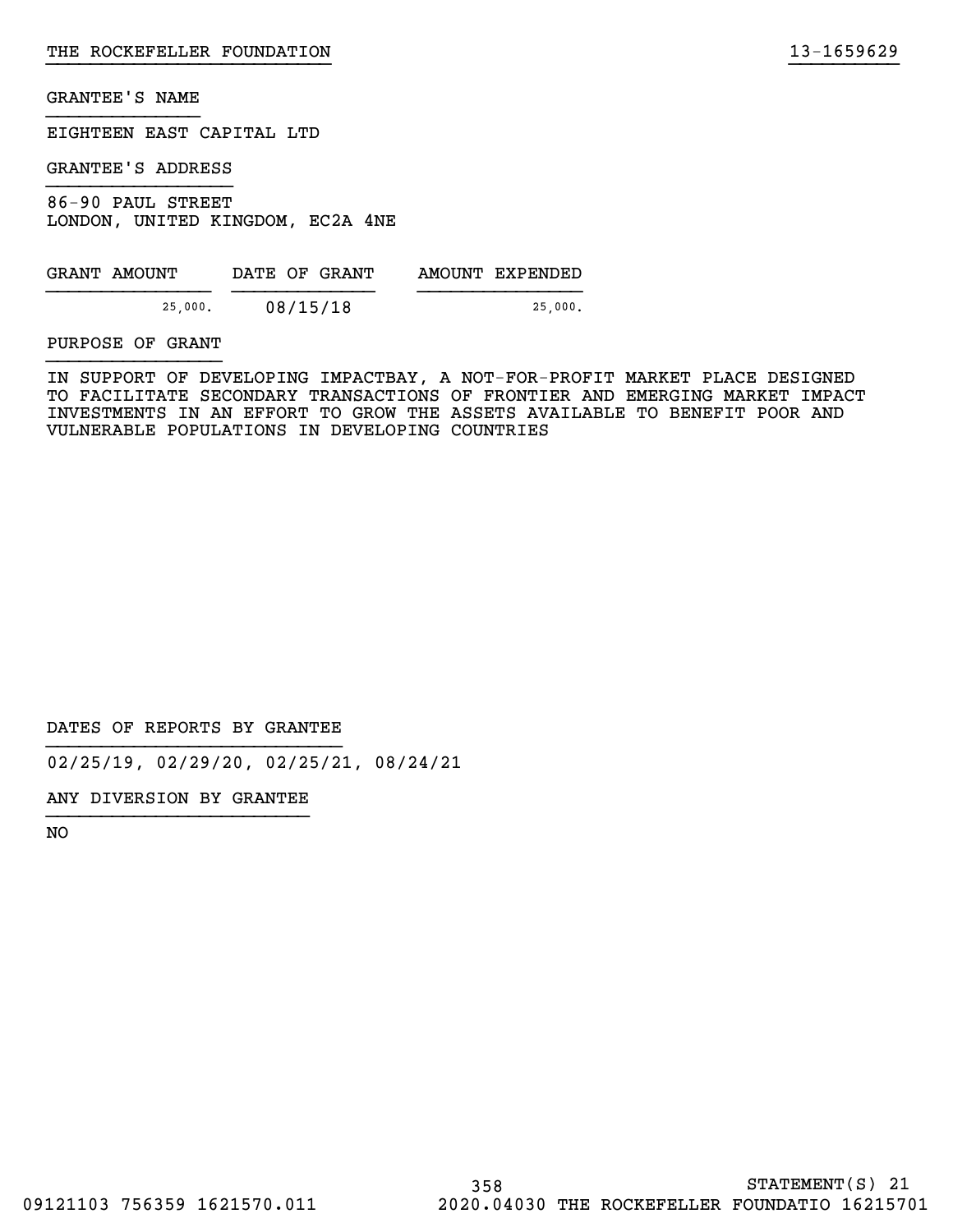OVE ARUP & PARTNERS INTERNATIONAL LIMITED

GRANTEE'S ADDRESS

13 FITZROY STREET LONDON, UNITED KINGDOM, W1T 4BQ

| GRANT AMOUNT | DATE OF GRANT | AMOUNT EXPENDED |
|--------------|---------------|-----------------|
| 100,000.     | 02/22/18      | 99.227.         |

PURPOSE OF GRANT

IN SUPPORT OF DEVELOPING A CITY WATER RESILIENCE FRAMEWORK TO PROVIDE A COMPREHENSIVE SET OF INDICATORS, VARIABLES AND METRICS THAT CAN BE USED BY CITIES TO MEASURE THE RESILIENCE OF THEIR URBAN WATER SYSTEMS OVER TIME

}}}}}}}}}}}}}}}}}}}}}}}}}} }}}}}}}}}}

DATES OF REPORTS BY GRANTEE

06/24/18, 12/20/18, 3/29/19

ANY DIVERSION BY GRANTEE }}}}}}}}}}}}}}}}}}}}}}}}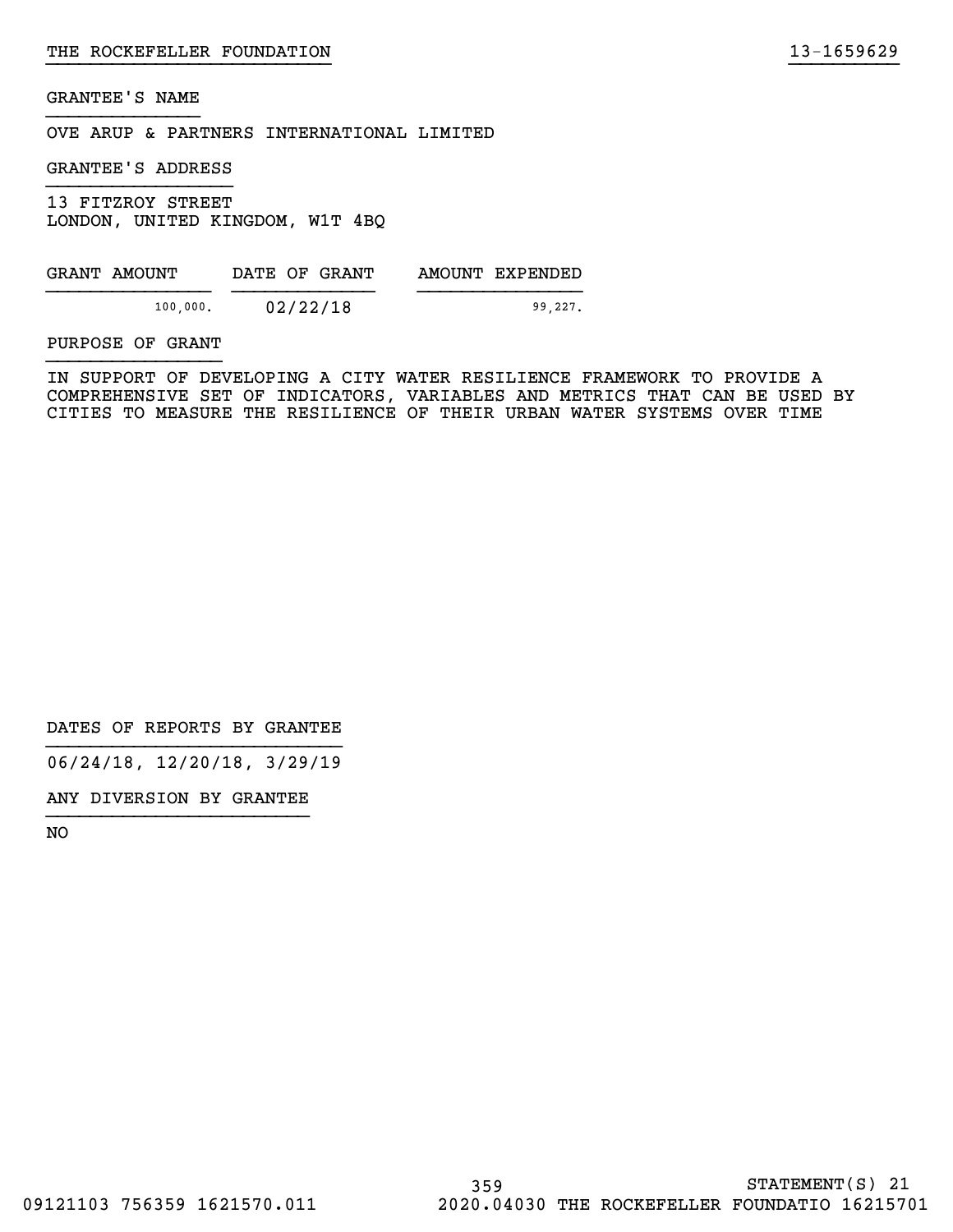SAMBODHI RESEARCH AND COMMUNICATIONS PRIVATE LIMITED

GRANTEE'S ADDRESS

C - 126, SECTOR 2, NOIDA UTTAR PRADESH, INDIA, 201 301

| GRANT AMOUNT | DATE OF GRANT | AMOUNT EXPENDED |
|--------------|---------------|-----------------|
| 200,000.     | 06/14/19      | 172,370.        |

PURPOSE OF GRANT

IN SUPPORT OF A PROJECT TO CONDUCT AN IMPACT ASSESSMENT OF THE FOUNDATIONS SMART POWER FOR RURAL DEVELOPMENT (SPRD) INITIATIVE AND THE EXTENT TO WHICH THE INITIATIVE IS POSITIVELY IMPACTING THE LIVES OF PEOPLE AND SPURRING ECONOMIC GROWTH IN SPRD-SUPPORTED COMMUNITIES IN INDIA

}}}}}}}}}}}}}}}}}}}}}}}}}} }}}}}}}}}}

DATES OF REPORTS BY GRANTEE

PRIOR REPORTS+ 12/26/19, 01/29/20, 03/02/20, 01/07/21, 01/18/21, 08/09/21

ANY DIVERSION BY GRANTEE }}}}}}}}}}}}}}}}}}}}}}}}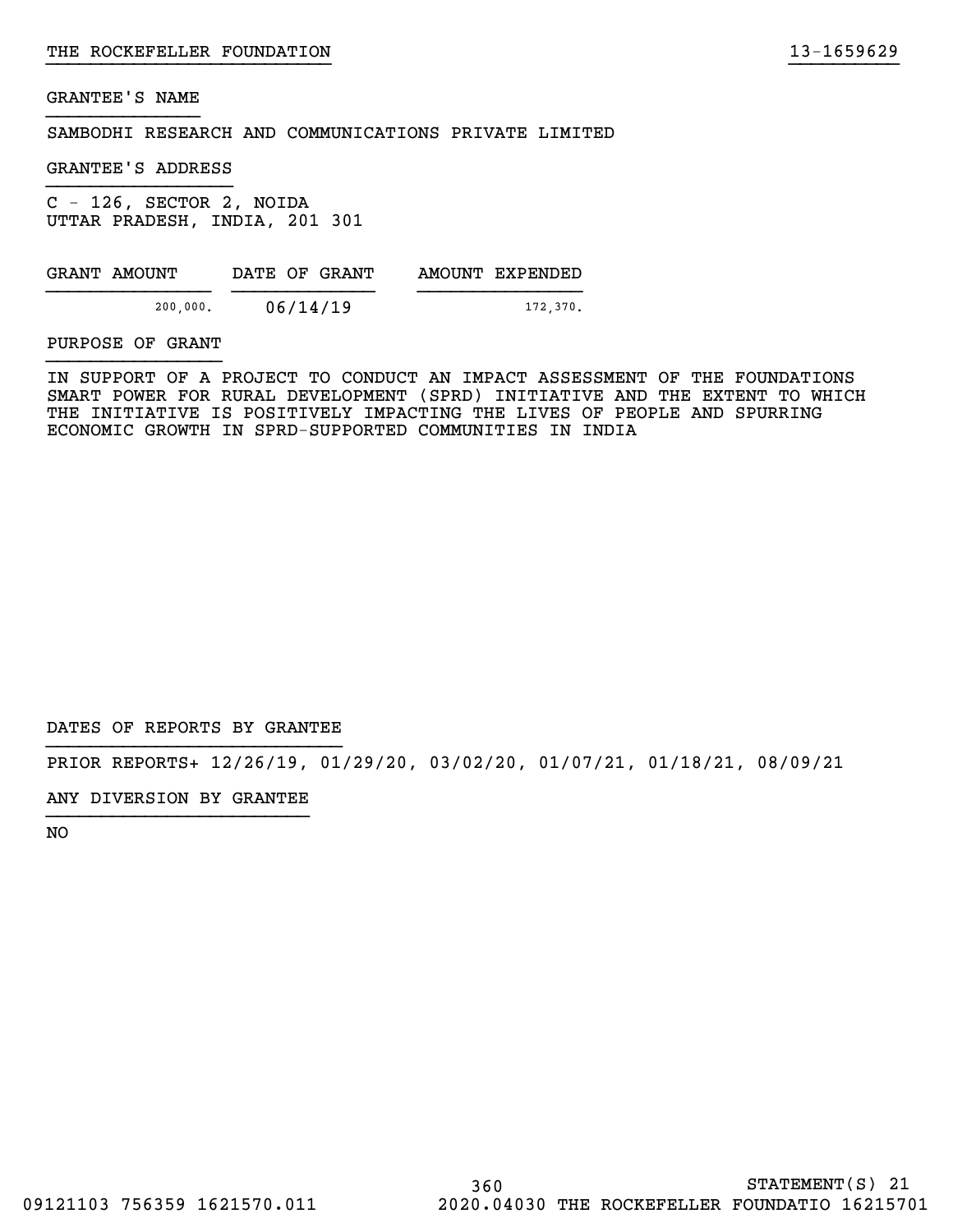SAMBODHI RESEARCH AND COMMUNICATIONS PRIVATE LIMITED

GRANTEE'S ADDRESS

C - 126, SECTOR 2, NOIDA UTTAR PRADESH, INDIA, 201 301

| GRANT AMOUNT | DATE OF GRANT | AMOUNT EXPENDED |
|--------------|---------------|-----------------|
| 100,000.     | 03/13/20      |                 |

PURPOSE OF GRANT

IN SUPPORT OF A PROJECT TO CONDUCT AN IMPACT ASSESSMENT OF THE FOUNDATIONS SMART POWER FOR RURAL DEVELOPMENT (SPRD) INITIATIVE AND THE EXTENT TO WHICH THE INITIATIVE IS POSITIVELY IMPACTING THE LIVES OF PEOPLE AND SPURRING ECONOMIC GROWTH IN SPRD-SUPPORTED COMMUNITIES IN INDIA

}}}}}}}}}}}}}}}}}}}}}}}}}} }}}}}}}}}}

DATES OF REPORTS BY GRANTEE

01/07/21, 01/18/21, 08/09/21

ANY DIVERSION BY GRANTEE }}}}}}}}}}}}}}}}}}}}}}}}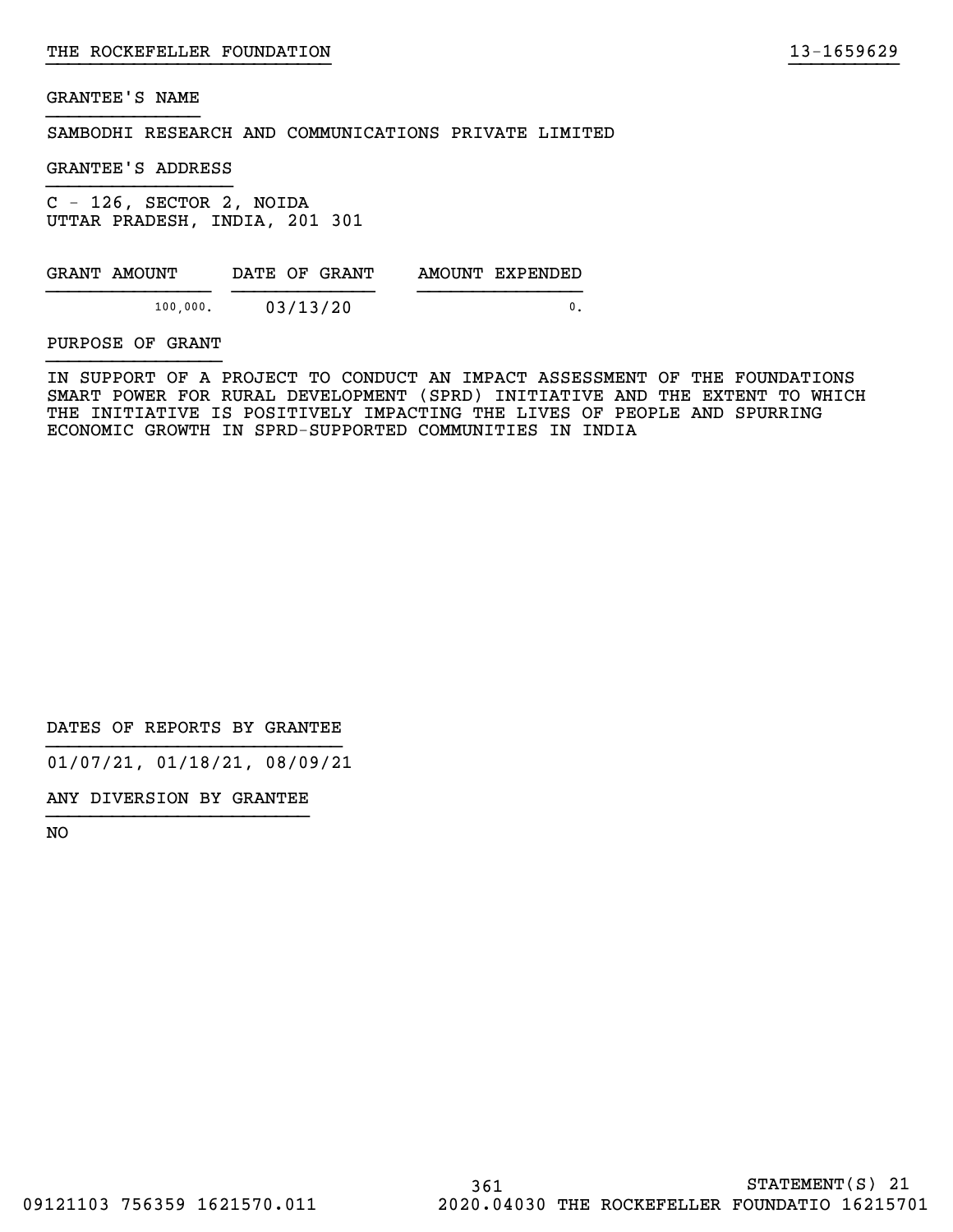FACTORE VENTURES PBC

GRANTEE'S ADDRESS

430 NORTH COLLEGE AVE FORT COLLINS, CO 80524

| GRANT AMOUNT | DATE OF GRANT | AMOUNT EXPENDED |
|--------------|---------------|-----------------|
| 300,000.     | 01/05/18      | 300,000.        |

PURPOSE OF GRANT

IN SUPPORT OF A TECHNICAL AND MARKET ASSESSMENT OF HOW TO DELIVER PRODUCTIVE POWER AND ASSOCIATED APPLIANCES TO POOR AND VULNERABLE PEOPLE IN OFF-GRID CONTEXTS

}}}}}}}}}}}}}}}}}}}}}}}}}} }}}}}}}}}}

DATES OF REPORTS BY GRANTEE

PRIOR REPORTS+ 05/01/18, 11/16/18, 01/31/19, 03/27/19, 11/05/19, 12/23/20

ANY DIVERSION BY GRANTEE }}}}}}}}}}}}}}}}}}}}}}}}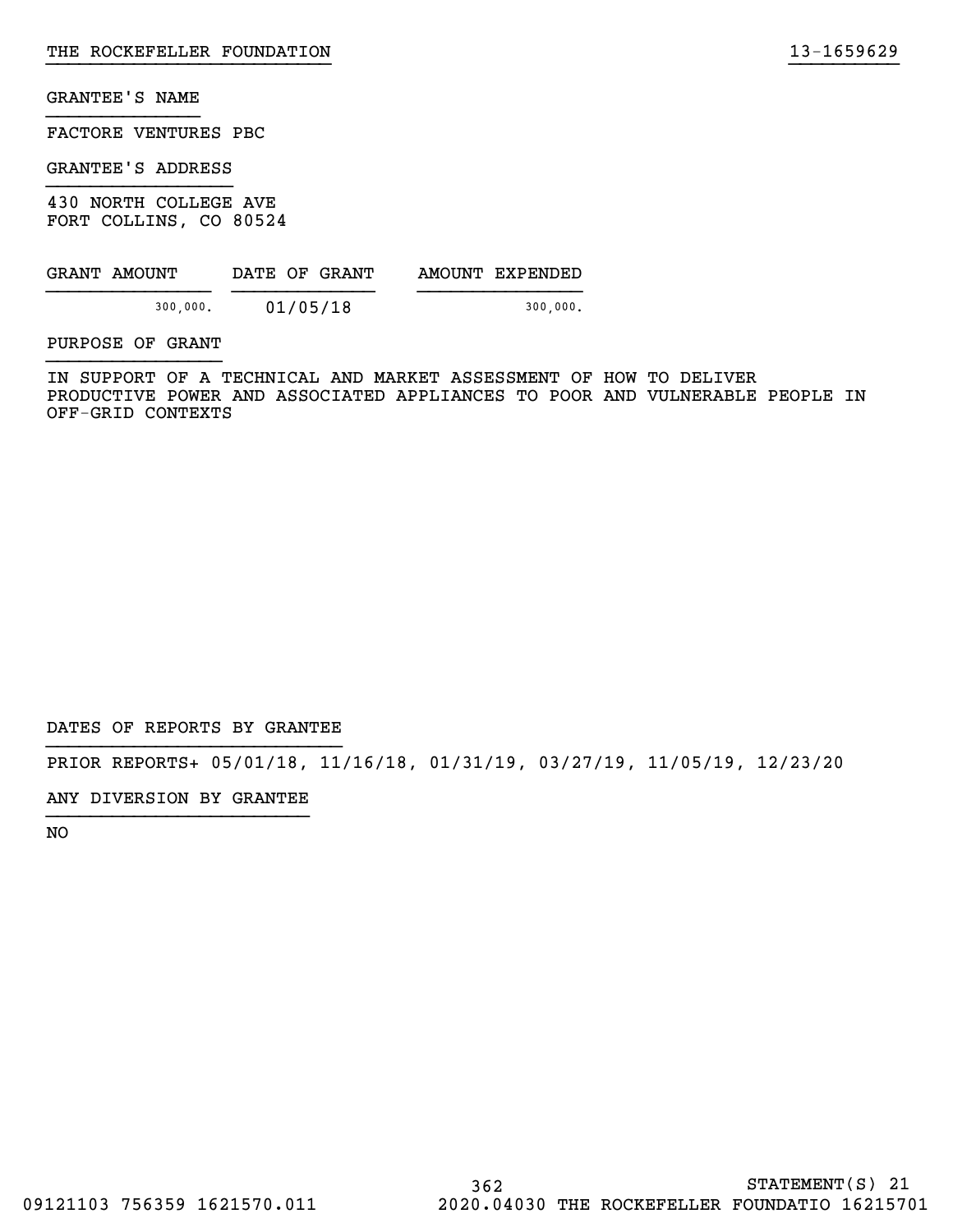FACTORE VENTURES PBC

GRANTEE'S ADDRESS

430 NORTH COLLEGE AVE FORT COLLINS, CO 80524

| GRANT AMOUNT | DATE OF GRANT | AMOUNT EXPENDED |
|--------------|---------------|-----------------|
| 158,100.     | 05/17/18      | 158.100.        |

PURPOSE OF GRANT

IN SUPPORT OF A TECHNICAL AND MARKET ASSESSMENT OF HOW TO DELIVER PRODUCTIVE POWER AND ASSOCIATED APPLIANCES TO POOR AND VULNERABLE PEOPLE IN OFF-GRID CONTEXTS

}}}}}}}}}}}}}}}}}}}}}}}}}} }}}}}}}}}}

DATES OF REPORTS BY GRANTEE

11/16/18, 01/31/19, 03/27/19, 11/05/19, 12/23/20

ANY DIVERSION BY GRANTEE }}}}}}}}}}}}}}}}}}}}}}}}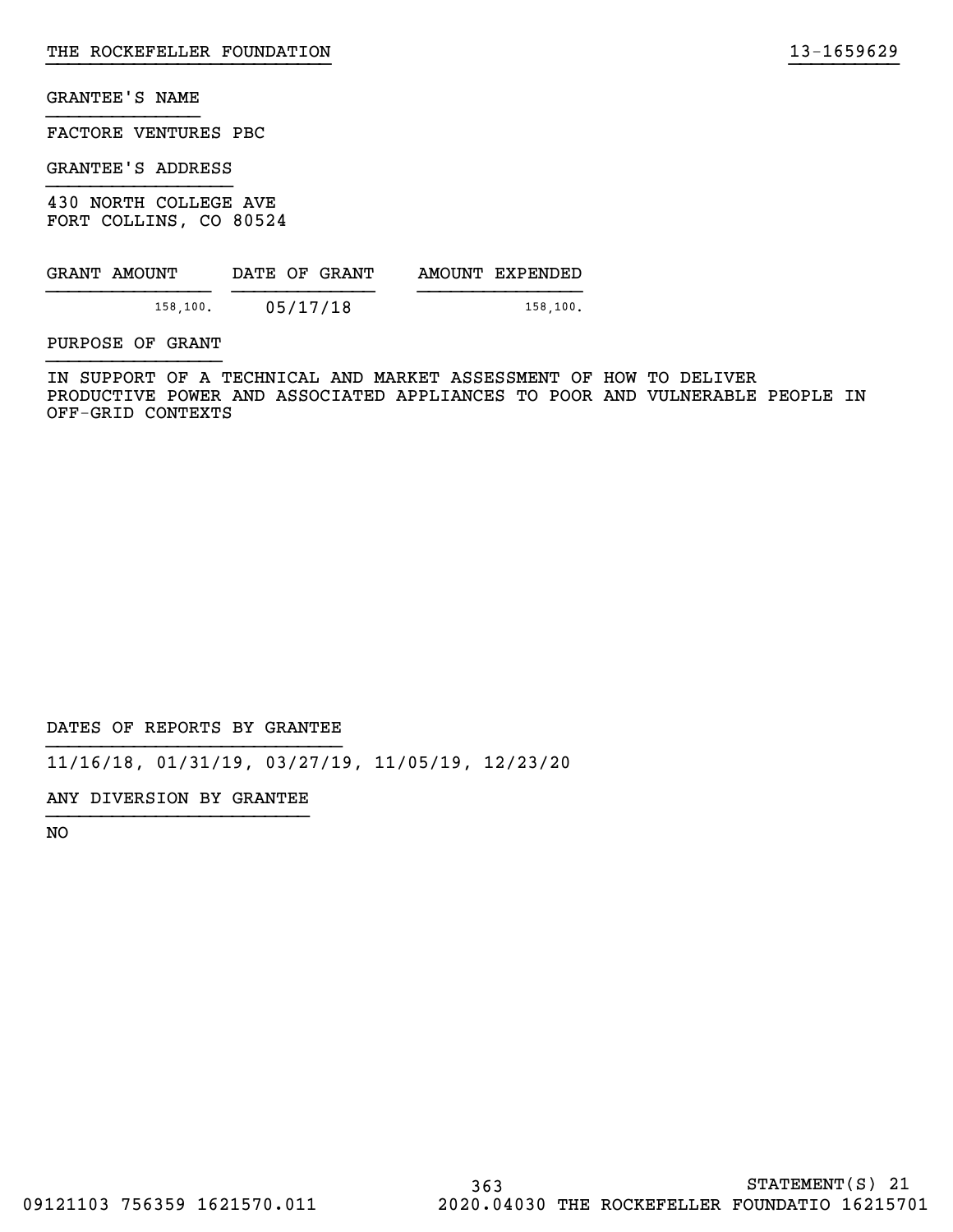FACTORE VENTURES PBC

GRANTEE'S ADDRESS

430 NORTH COLLEGE AVE FORT COLLINS, CO 80524

| GRANT AMOUNT |         | DATE OF GRANT | AMOUNT EXPENDED |
|--------------|---------|---------------|-----------------|
|              | 45.810. | 12/16/19      | 40.877.         |

PURPOSE OF GRANT

IN SUPPORT OF A TECHNICAL AND MARKET ASSESSMENT OF HOW TO DELIVER PRODUCTIVE POWER AND ASSOCIATED APPLIANCES TO POOR AND VULNERABLE PEOPLE IN OFF-GRID CONTEXTS

}}}}}}}}}}}}}}}}}}}}}}}}}} }}}}}}}}}}

DATES OF REPORTS BY GRANTEE

12/23/20

ANY DIVERSION BY GRANTEE }}}}}}}}}}}}}}}}}}}}}}}}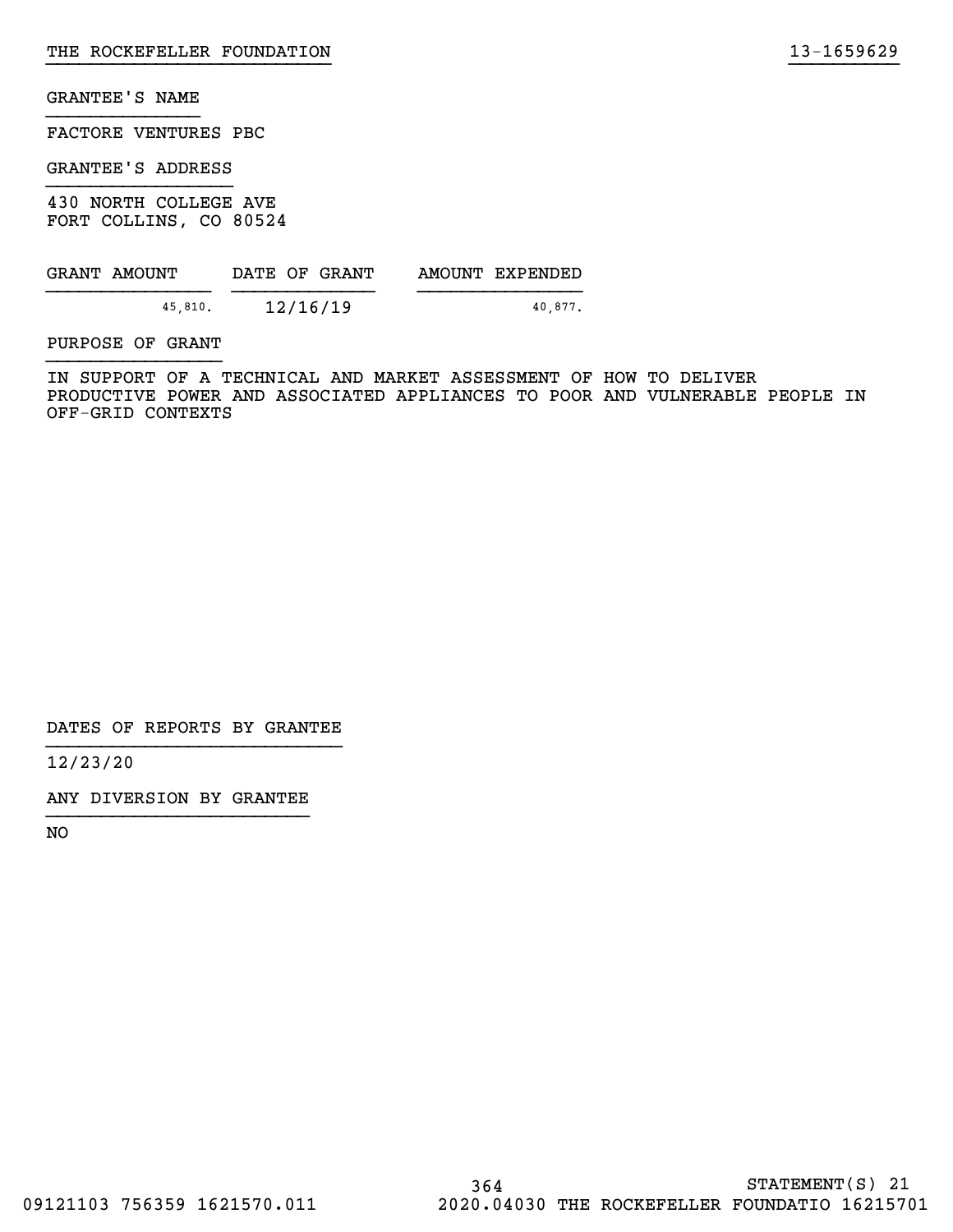IDFC FOUNDATION\*

GRANTEE'S ADDRESS

6TH FLOOR, THE CAPITAL COURT`, OLOF PALME MARG, MUNIRKA NEW DELHI, INDIA, 110067

| GRANT AMOUNT |          | DATE OF GRANT | AMOUNT EXPENDED |
|--------------|----------|---------------|-----------------|
|              | 300,000. | 10/16/18      | 300,000.        |

PURPOSE OF GRANT

IN SUPPORT OF ITS IDFC INSTITUTE TO DEVELOP A CAPACITY-ENHANCING FRAMEWORK IN ORDER TO PROVIDE CITIZEN-CENTRIC PUBLIC SERVICES THROUGH THE USE OF DATA AND TECHNOLOGY

}}}}}}}}}}}}}}}}}}}}}}}}}} }}}}}}}}}}

DATES OF REPORTS BY GRANTEE

PRIOR REPORTS+ 05/31/20, 06/29/20, 11/29/20, 05/31/21, 07/09/21, 10/05/21

ANY DIVERSION BY GRANTEE }}}}}}}}}}}}}}}}}}}}}}}}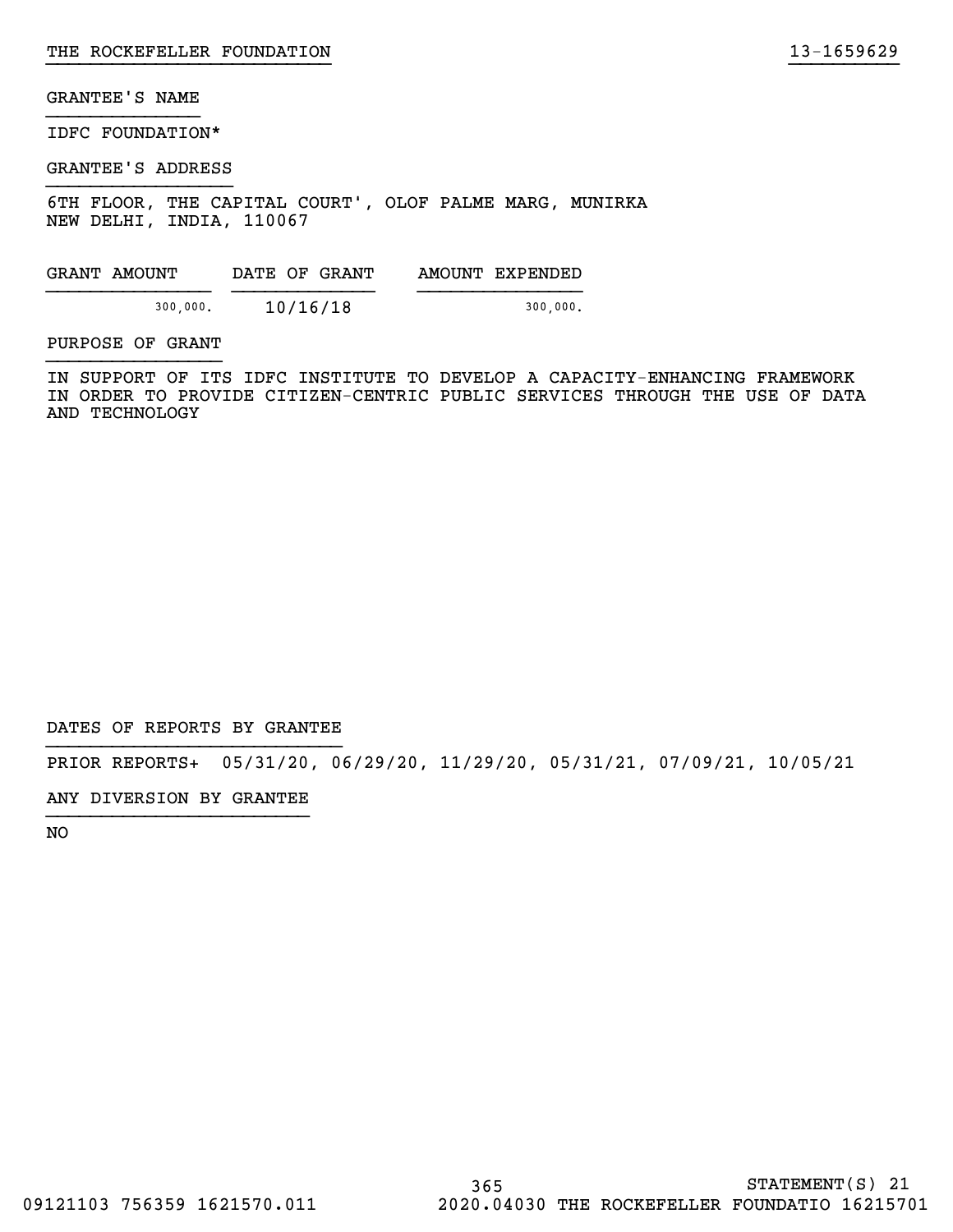IDFC FOUNDATION\*

GRANTEE'S ADDRESS

6TH FLOOR, THE CAPITAL COURT`, OLOF PALME MARG, MUNIRKA NEW DELHI, INDIA, 110067

|                      |          | AMOUNT EXPENDED |
|----------------------|----------|-----------------|
| 06/14/19<br>200,000. | 138,435. |                 |

PURPOSE OF GRANT

IN SUPPORT OF ITS IDFC INSTITUTE TO DEVELOP A CAPACITY-ENHANCING FRAMEWORK IN ORDER TO PROVIDE CITIZEN-CENTRIC PUBLIC SERVICES THROUGH THE USE OF DATA AND TECHNOLOGY

}}}}}}}}}}}}}}}}}}}}}}}}}} }}}}}}}}}}

DATES OF REPORTS BY GRANTEE

PRIOR REPORTS+ 05/31/20, 06/29/20, 11/29/20, 05/31/21, 07/09/21, 10/05/21

ANY DIVERSION BY GRANTEE }}}}}}}}}}}}}}}}}}}}}}}}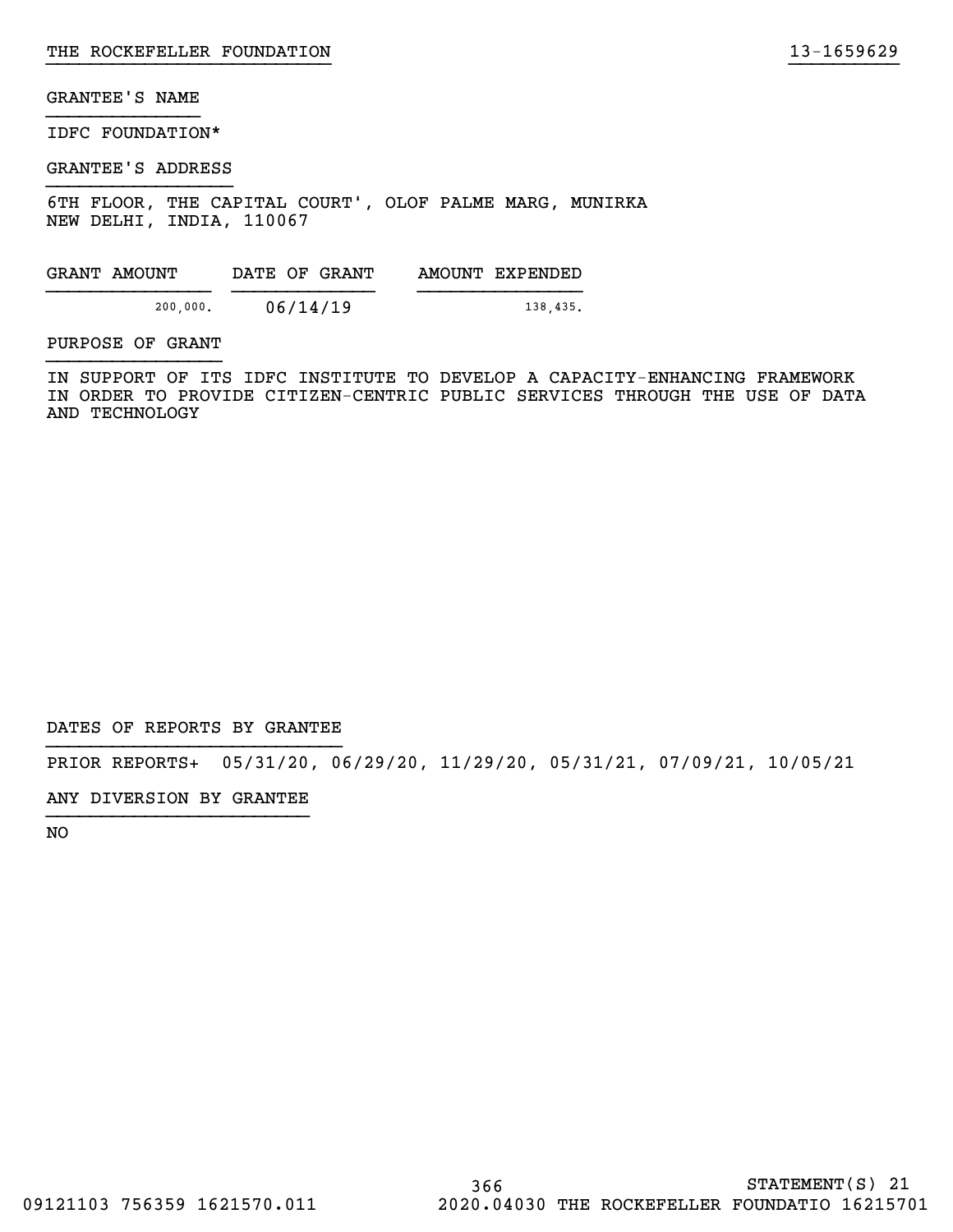IDFC FOUNDATION\*

GRANTEE'S ADDRESS

6TH FLOOR, THE CAPITAL COURT`, OLOF PALME MARG, MUNIRKA NEW DELHI, INDIA, 110067

| GRANT AMOUNT | DATE OF GRANT | AMOUNT EXPENDED |
|--------------|---------------|-----------------|
| 200,000.     | 12/18/20      |                 |

PURPOSE OF GRANT

IN SUPPORT OF ITS IDFC INSTITUTE TO DEVELOP A CAPACITY-ENHANCING FRAMEWORK IN ORDER TO PROVIDE CITIZEN-CENTRIC PUBLIC SERVICES THROUGH THE USE OF DATA AND TECHNOLOGY

}}}}}}}}}}}}}}}}}}}}}}}}}} }}}}}}}}}}

DATES OF REPORTS BY GRANTEE

05/31/21, 07/09/21, 10/05/21

ANY DIVERSION BY GRANTEE }}}}}}}}}}}}}}}}}}}}}}}}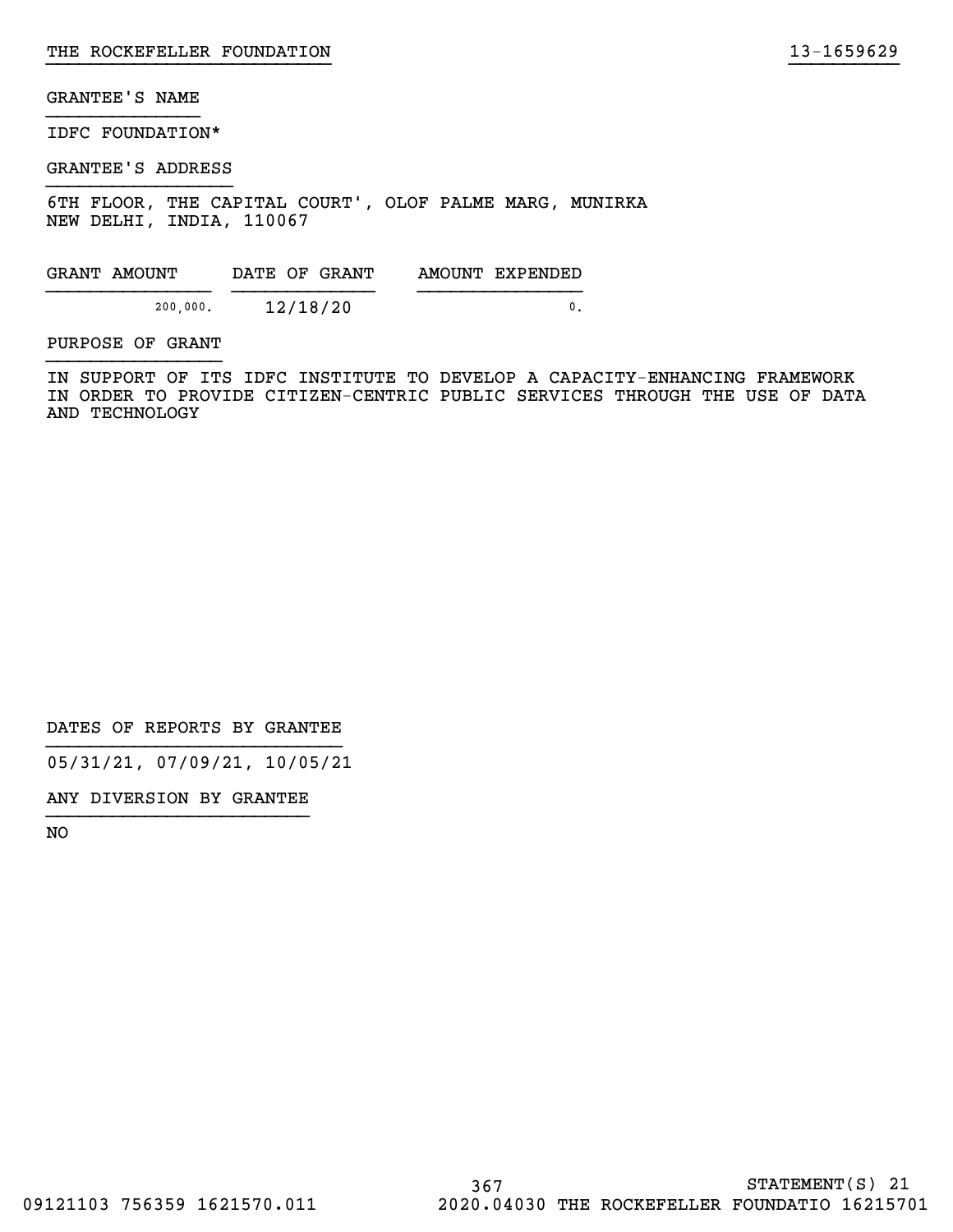PUSHKIN INDUSTRIES, INC.

GRANTEE'S ADDRESS

C/O JACOB WEISBERG, 142 DUANE STREET, 2A NEW YORK, NY 10013

GRANT AMOUNT DATE OF GRANT AMOUNT EXPENDED  ${56,250.}$  04/23/20  ${56,250.}$ 

PURPOSE OF GRANT

IN SUPPORT OF PRODUCING THE "SOLVABLE" PODCAST, AN ORIGINAL AUDIO SERIES SHOWCASING WORLD THINKERS PROPOSING SOLUTIONS TO THE WORLDS MOST CHALLENGING PROBLEMS AFFECTING POOR AND VULNERABLE POPULATIONS

}}}}}}}}}}}}}}}}}}}}}}}}}} }}}}}}}}}}

DATES OF REPORTS BY GRANTEE

03/17/20

ANY DIVERSION BY GRANTEE }}}}}}}}}}}}}}}}}}}}}}}}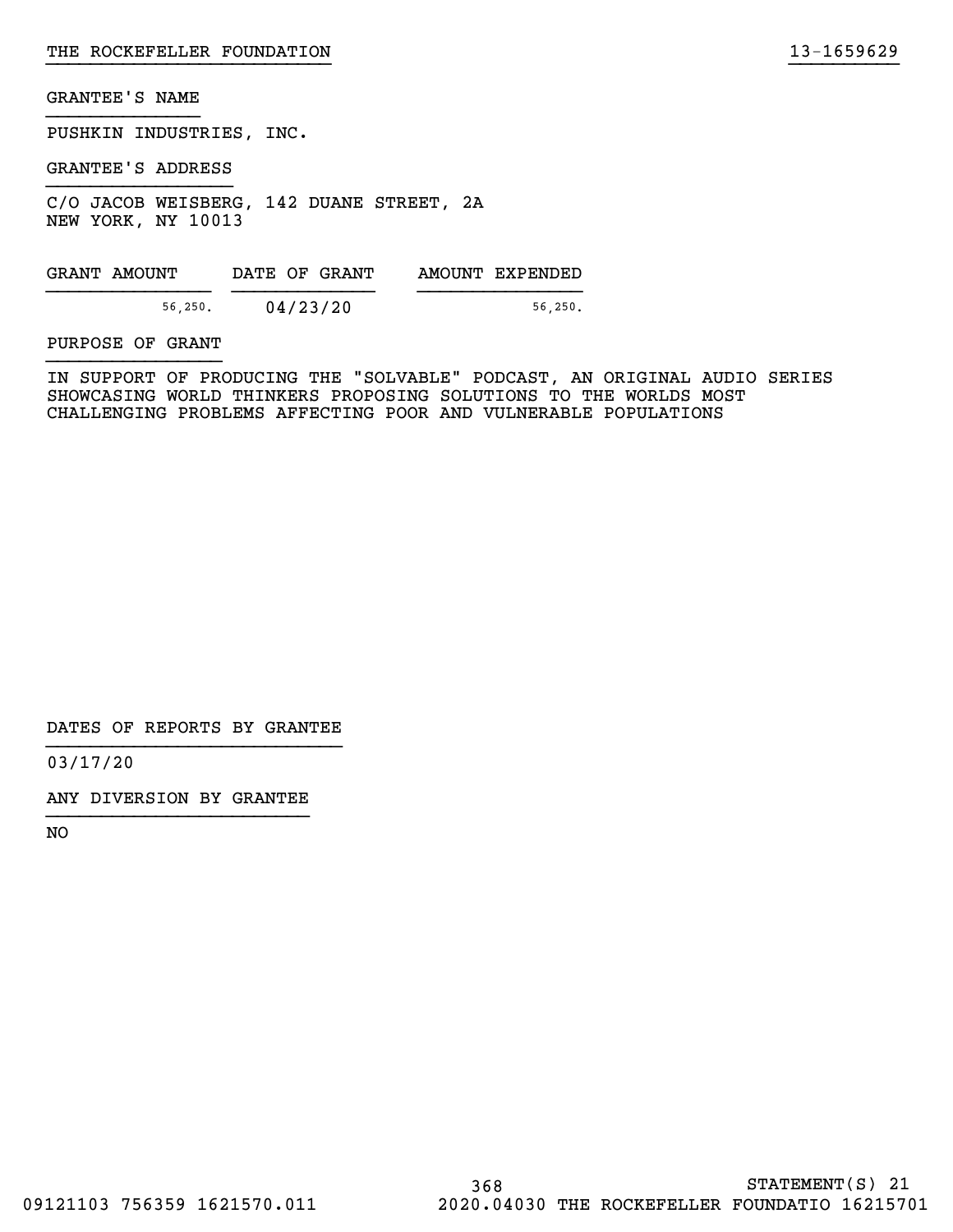# PANAHPUR\*

GRANTEE'S ADDRESS

84 HIGH STREET TONBRIDGE, KENT, UNITED KINGDOM, TN9 1AP

| GRANT AMOUNT | DATE OF GRANT | AMOUNT EXPENDED |
|--------------|---------------|-----------------|
| 300,000.     | 06/07/18      | 300.000.        |

PURPOSE OF GRANT

TOWARD THE COSTS OF DEVELOPING PROJECT SNOWBALL, A PARTNERSHIP BETWEEN CHARITABLE ORGANIZATIONS TO FACILITATE SECONDARY TRANSACTIONS OF HIGH SOCIAL IMPACT INVESTMENTS FOR THE BENEFIT OF POOR AND VULNERABLE POPULATIONS

}}}}}}}}}}}}}}}}}}}}}}}}}} }}}}}}}}}}

DATES OF REPORTS BY GRANTEE

PRIOR REPORTS+ 11/20/18, 09/09/19, 12/17/19, 01/15/20, 12/04/20, 02/15/21

ANY DIVERSION BY GRANTEE }}}}}}}}}}}}}}}}}}}}}}}}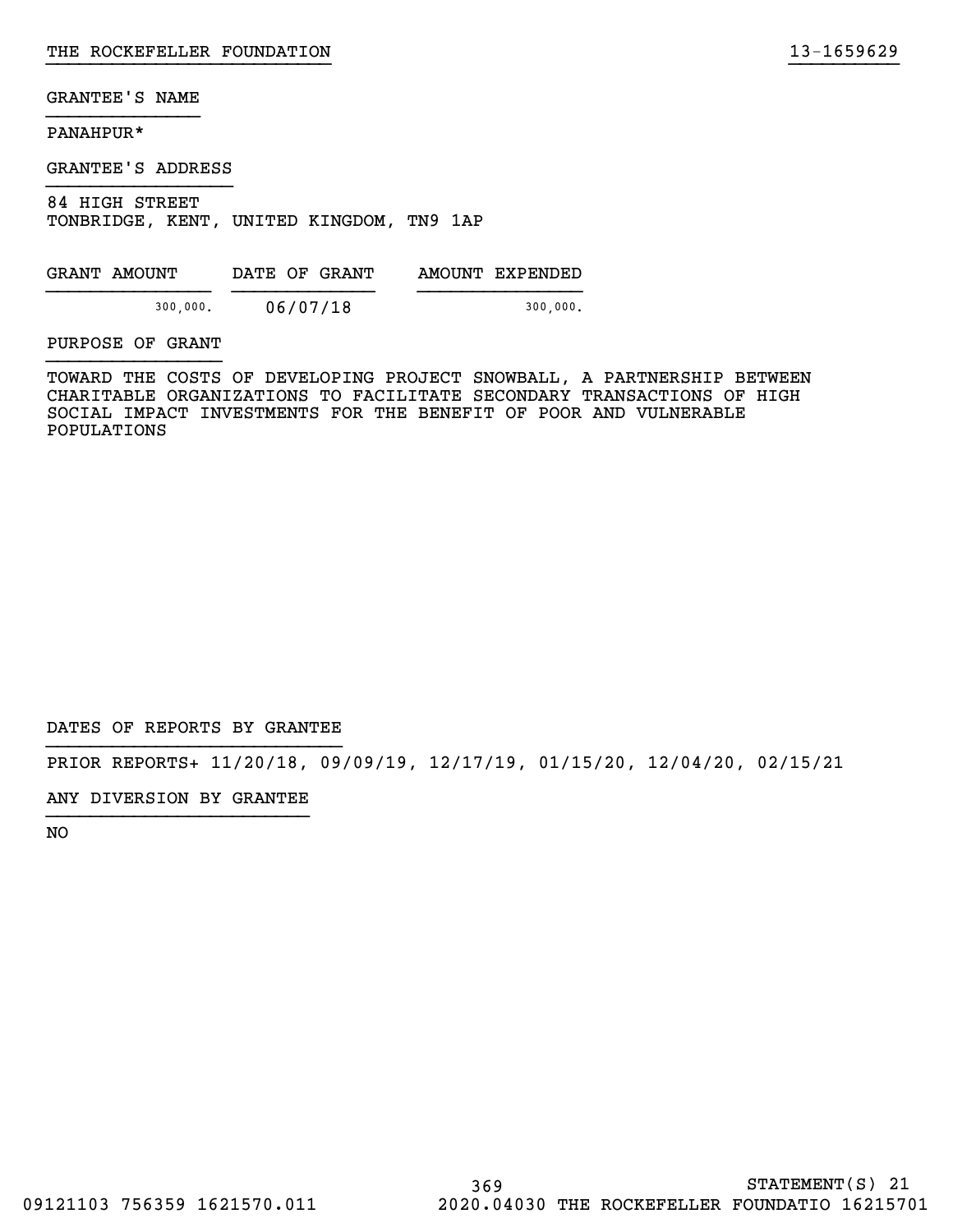# PANAHPUR\*

GRANTEE'S ADDRESS

84 HIGH STREET TONBRIDGE, KENT, UNITED KINGDOM, TN9 1AP

| GRANT AMOUNT | DATE OF GRANT | AMOUNT EXPENDED |
|--------------|---------------|-----------------|
| 75,000.      | 10/04/18      | 75,000.         |

# PURPOSE OF GRANT

TOWARD THE COSTS OF DEVELOPING PROJECT SNOWBALL, A PARTNERSHIP BETWEEN CHARITABLE ORGANIZATIONS TO FACILITATE SECONDARY TRANSACTIONS OF HIGH SOCIAL IMPACT INVESTMENTS FOR THE BENEFIT OF POOR AND VULNERABLE POPULATIONS

}}}}}}}}}}}}}}}}}}}}}}}}}} }}}}}}}}}}

DATES OF REPORTS BY GRANTEE

11/20/18, 09/09/19, 12/17/19, 01/15/20, 12/04/20, 02/15/21

ANY DIVERSION BY GRANTEE }}}}}}}}}}}}}}}}}}}}}}}}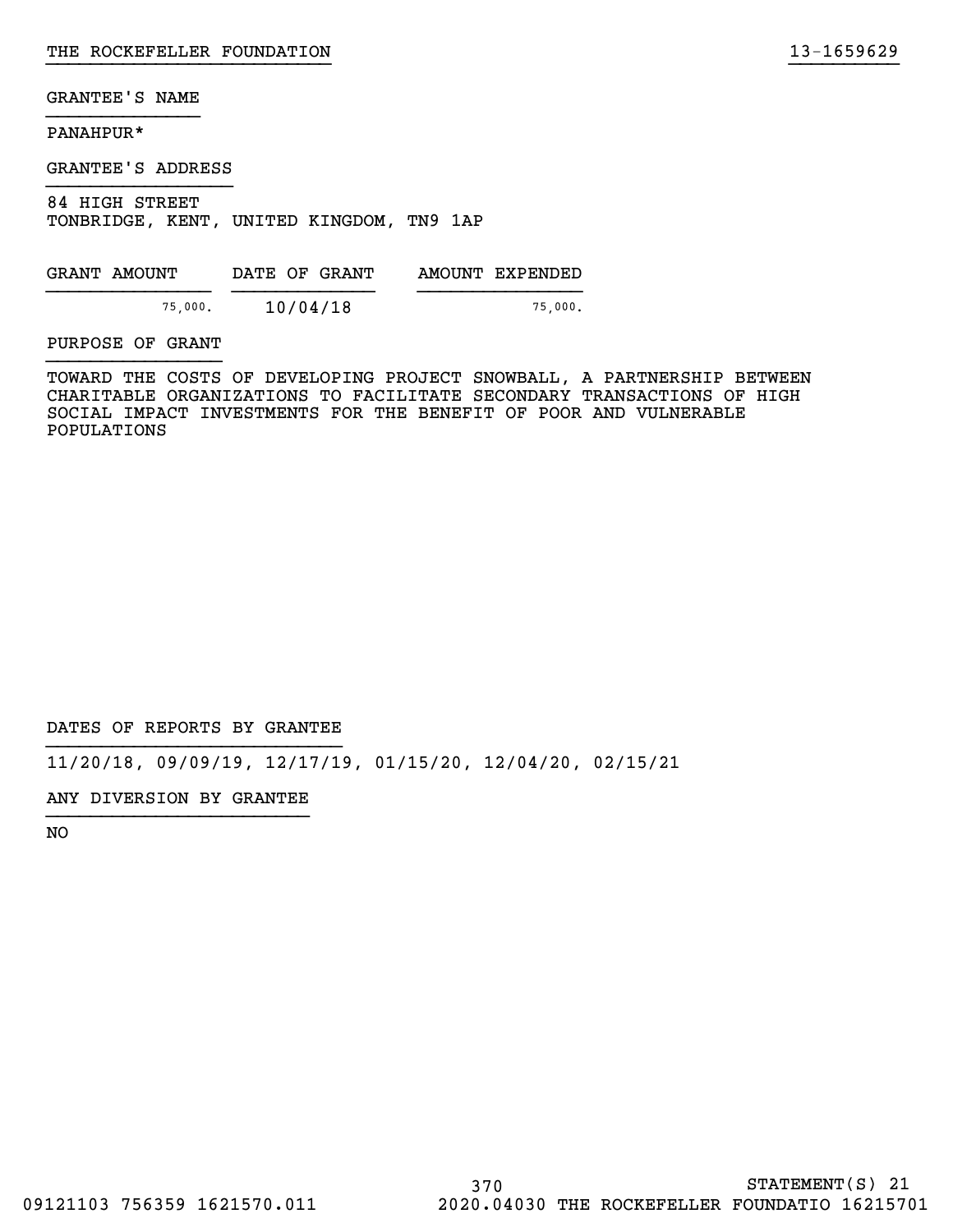# PANAHPUR\*

GRANTEE'S ADDRESS

84 HIGH STREET TONBRIDGE, KENT, UNITED KINGDOM, TN9 1AP

| GRANT AMOUNT | DATE OF GRANT | AMOUNT EXPENDED |
|--------------|---------------|-----------------|
| 75,000.      | 11/30/18      | 75,000.         |

# PURPOSE OF GRANT

TOWARD THE COSTS OF DEVELOPING PROJECT SNOWBALL, A PARTNERSHIP BETWEEN CHARITABLE ORGANIZATIONS TO FACILITATE SECONDARY TRANSACTIONS OF HIGH SOCIAL IMPACT INVESTMENTS FOR THE BENEFIT OF POOR AND VULNERABLE POPULATIONS

}}}}}}}}}}}}}}}}}}}}}}}}}} }}}}}}}}}}

DATES OF REPORTS BY GRANTEE

09/09/19, 12/17/19, 01/15/20, 12/04/20, 02/15/21

ANY DIVERSION BY GRANTEE }}}}}}}}}}}}}}}}}}}}}}}}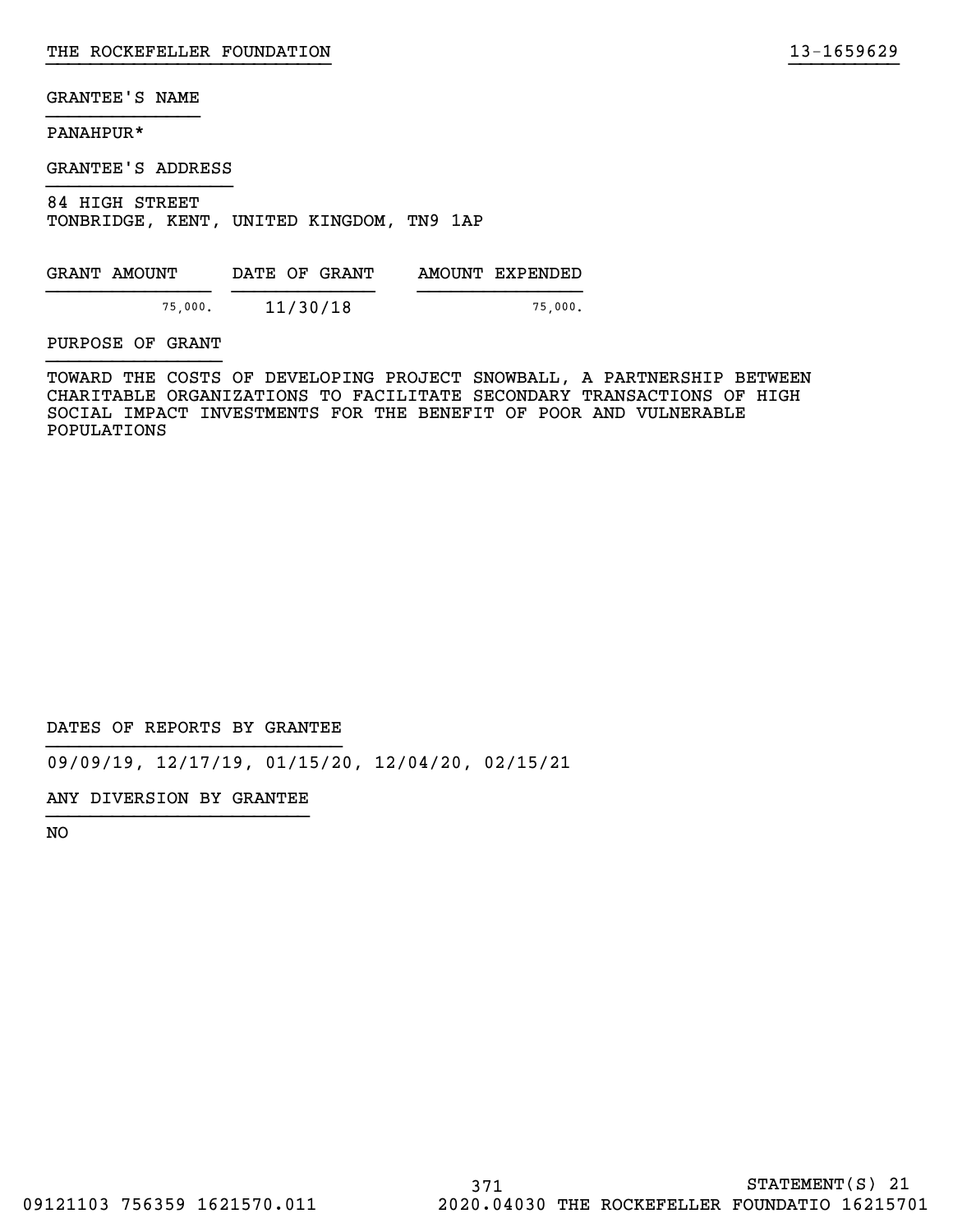# PANAHPUR

GRANTEE'S ADDRESS

84 HIGH STREET TONBRIDGE, KENT, UNITED KINGDOM, TN9 1AP

| GRANT AMOUNT | DATE OF GRANT | AMOUNT EXPENDED |
|--------------|---------------|-----------------|
| 25,000.      | 12/15/20      | 25,000.         |

PURPOSE OF GRANT

TOWARD THE COSTS OF DEVELOPING PROJECT SNOWBALL, A PARTNERSHIP BETWEEN CHARITABLE ORGANIZATIONS TO FACILITATE SECONDARY TRANSACTIONS OF HIGH SOCIAL IMPACT INVESTMENTS FOR THE BENEFIT OF POOR AND VULNERABLE POPULATIONS

}}}}}}}}}}}}}}}}}}}}}}}}}} }}}}}}}}}}

DATES OF REPORTS BY GRANTEE

02/15/21

ANY DIVERSION BY GRANTEE }}}}}}}}}}}}}}}}}}}}}}}}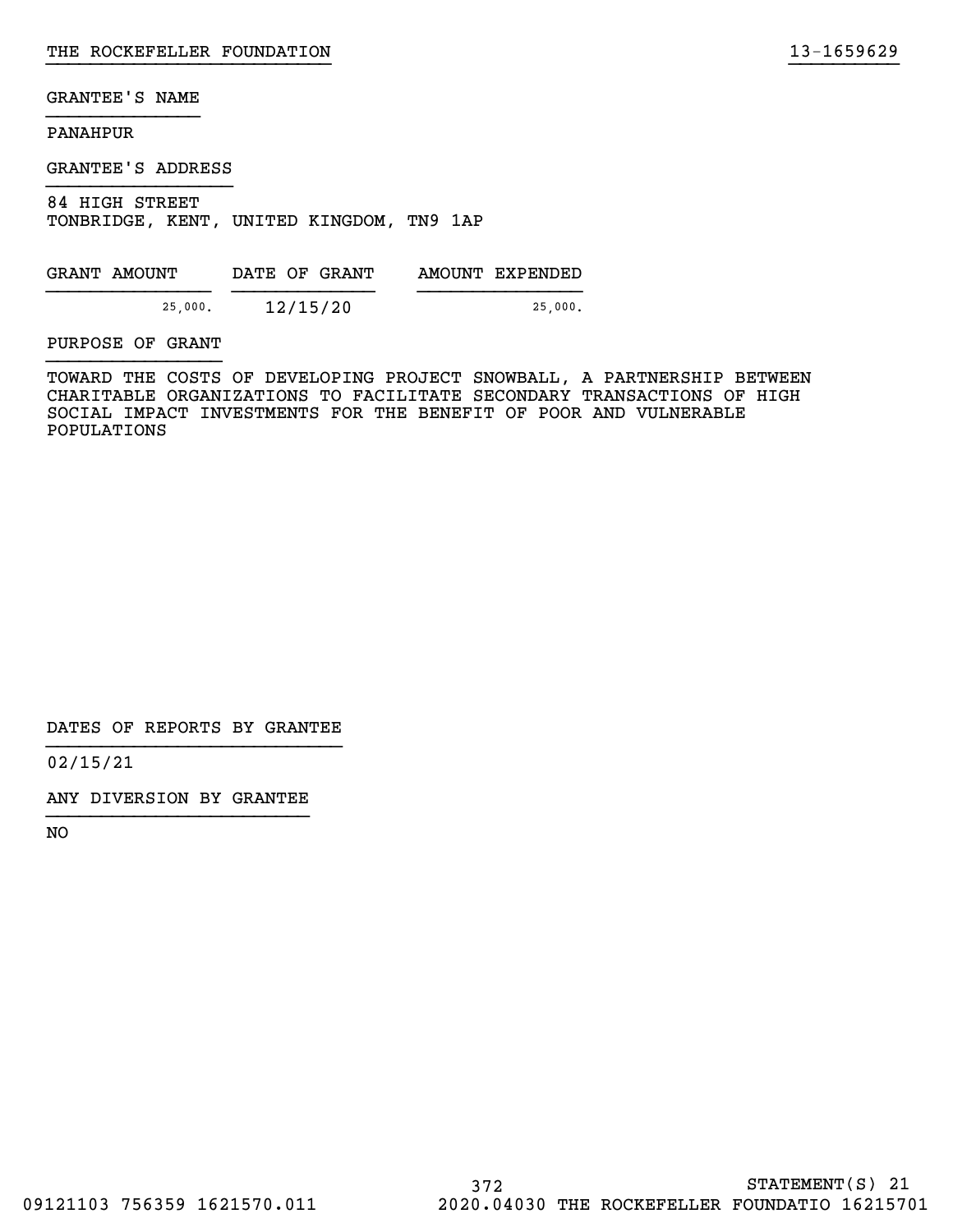PLANET LABS INC.

GRANTEE'S ADDRESS

 645 HARRISON ST., 4TH FLOOR SAN FRANCISCO, CA 94107

| GRANT AMOUNT | DATE OF GRANT | AMOUNT EXPENDED |
|--------------|---------------|-----------------|
| 135,000.     | 06/18/19      | 135,000.        |

PURPOSE OF GRANT

IN SUPPORT OF ORGANIZING A CONVENING OF DATA SCIENTISTS AND FIELD EXPERTS TO DEVELOP USE-CASES AND ANALYTICAL SOLUTIONS FOR CLIMATE FINANCE

}}}}}}}}}}}}}}}}}}}}}}}}}} }}}}}}}}}}

DATES OF REPORTS BY GRANTEE

12/02/19, 02/22/21, 03/16/21

ANY DIVERSION BY GRANTEE }}}}}}}}}}}}}}}}}}}}}}}}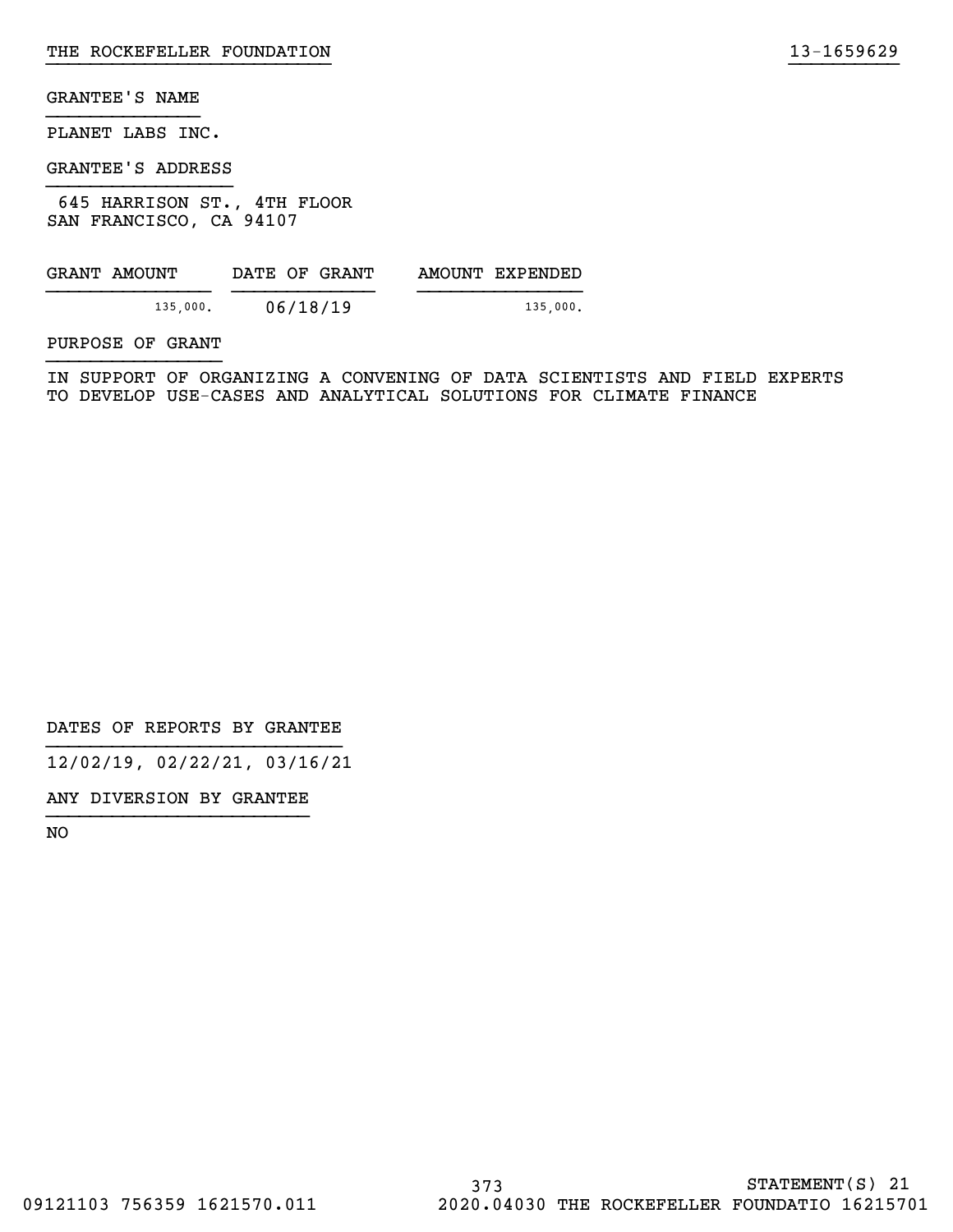PLANET LABS INC.

GRANTEE'S ADDRESS

 645 HARRISON ST., 4TH FLOOR SAN FRANCISCO, CA 94107

| GRANT AMOUNT | DATE OF GRANT | AMOUNT EXPENDED |
|--------------|---------------|-----------------|
| 40.000.      | 12/16/19      | 40.000.         |

PURPOSE OF GRANT

IN SUPPORT OF ORGANIZING A CONVENING OF DATA SCIENTISTS AND FIELD EXPERTS TO DEVELOP USE-CASES AND ANALYTICAL SOLUTIONS FOR CLIMATE FINANCE

}}}}}}}}}}}}}}}}}}}}}}}}}} }}}}}}}}}}

DATES OF REPORTS BY GRANTEE

02/22/21, 03/16/21

ANY DIVERSION BY GRANTEE }}}}}}}}}}}}}}}}}}}}}}}}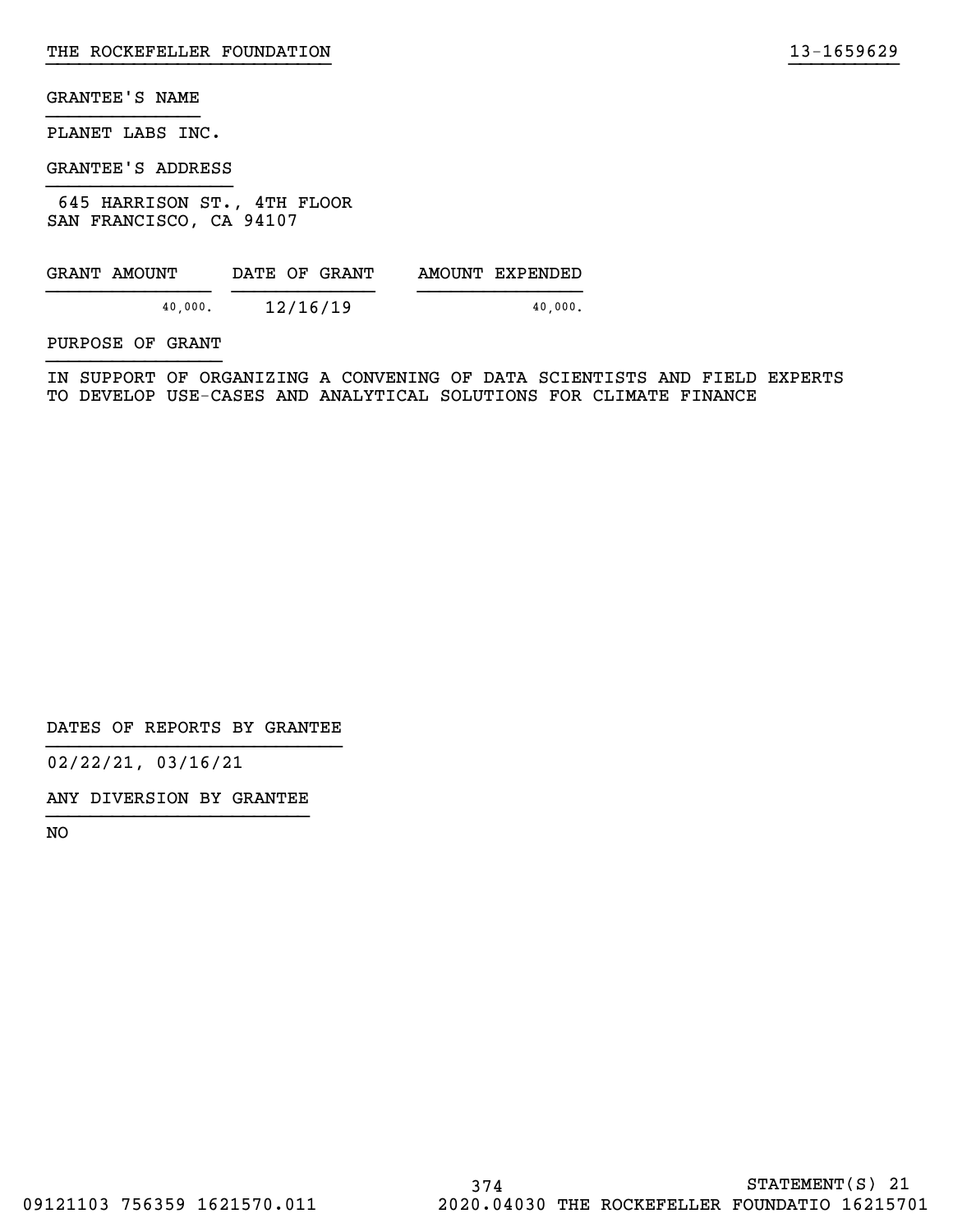BIG ELEPHANT STUDIOS

GRANTEE'S ADDRESS

 903 N. HONORE, UNIT 2 CHICAGO, IL 60622

| GRANT AMOUNT | DATE OF GRANT | AMOUNT EXPENDED |
|--------------|---------------|-----------------|
| 63.200.      | 04/15/19      | 63.200.         |

PURPOSE OF GRANT

IN SUPPORT OF ORGANIZING A CONVENING OF DATA SCIENTISTS AND FIELD EXPERTS FOCUSED ON JOBS, ECONOMIC OPPORTUNITY AND PATHWAYS TO WORK IN THE UNITED STATES

}}}}}}}}}}}}}}}}}}}}}}}}}} }}}}}}}}}}

DATES OF REPORTS BY GRANTEE

12/15/19, 12/16/19

ANY DIVERSION BY GRANTEE }}}}}}}}}}}}}}}}}}}}}}}}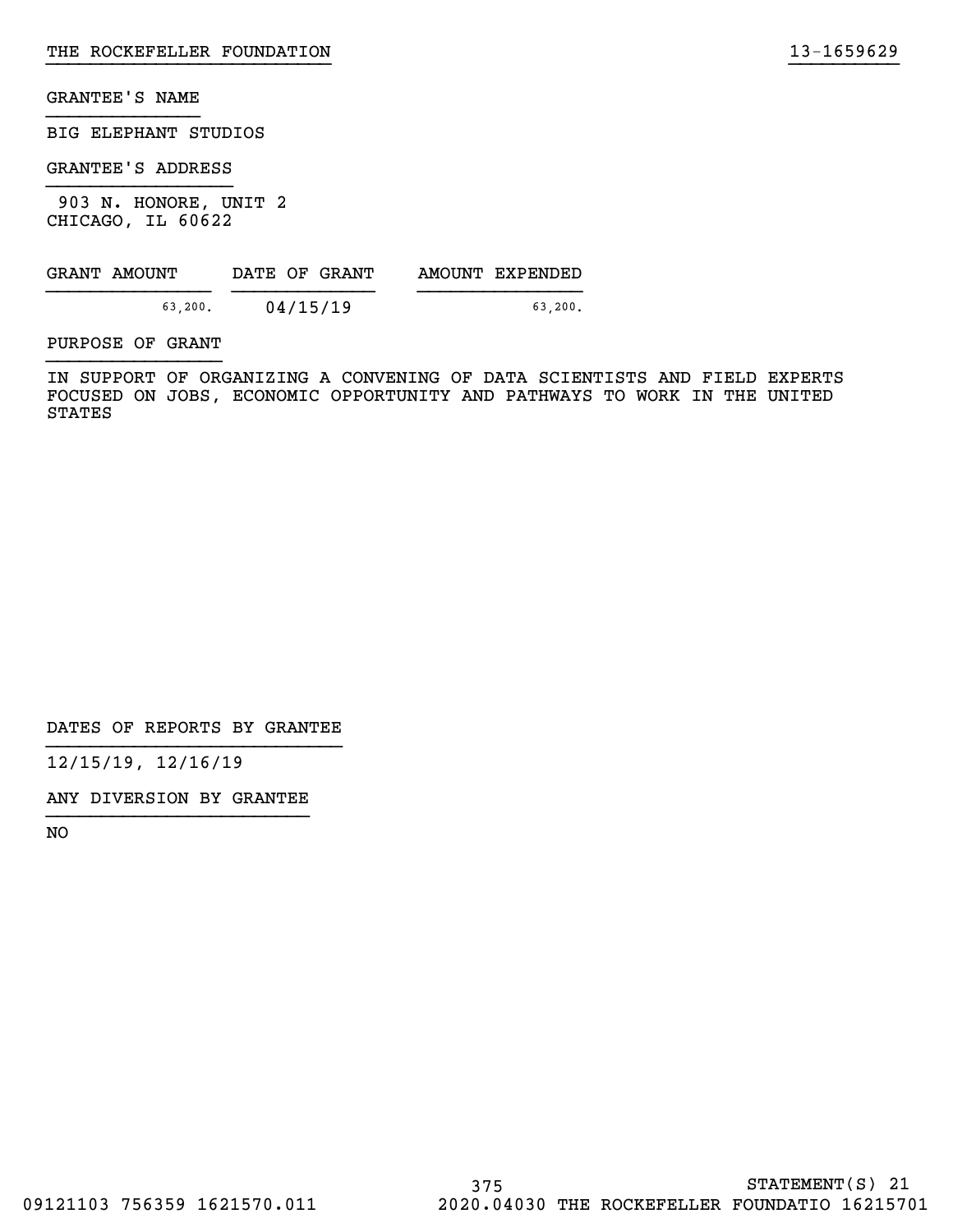BIG ELEPHANT STUDIOS

GRANTEE'S ADDRESS

 903 N. HONORE, UNIT 2 CHICAGO, IL 60622

| GRANT AMOUNT | DATE OF GRANT | AMOUNT EXPENDED |
|--------------|---------------|-----------------|
| 10,000.      | 12/17/19      | 10,000.         |

PURPOSE OF GRANT

IN SUPPORT OF ORGANIZING A CONVENING OF DATA SCIENTISTS AND FIELD EXPERTS FOCUSED ON JOBS, ECONOMIC OPPORTUNITY AND PATHWAYS TO WORK IN THE UNITED STATES

}}}}}}}}}}}}}}}}}}}}}}}}}} }}}}}}}}}}

DATES OF REPORTS BY GRANTEE

12/15/19, 12/16/19

ANY DIVERSION BY GRANTEE }}}}}}}}}}}}}}}}}}}}}}}}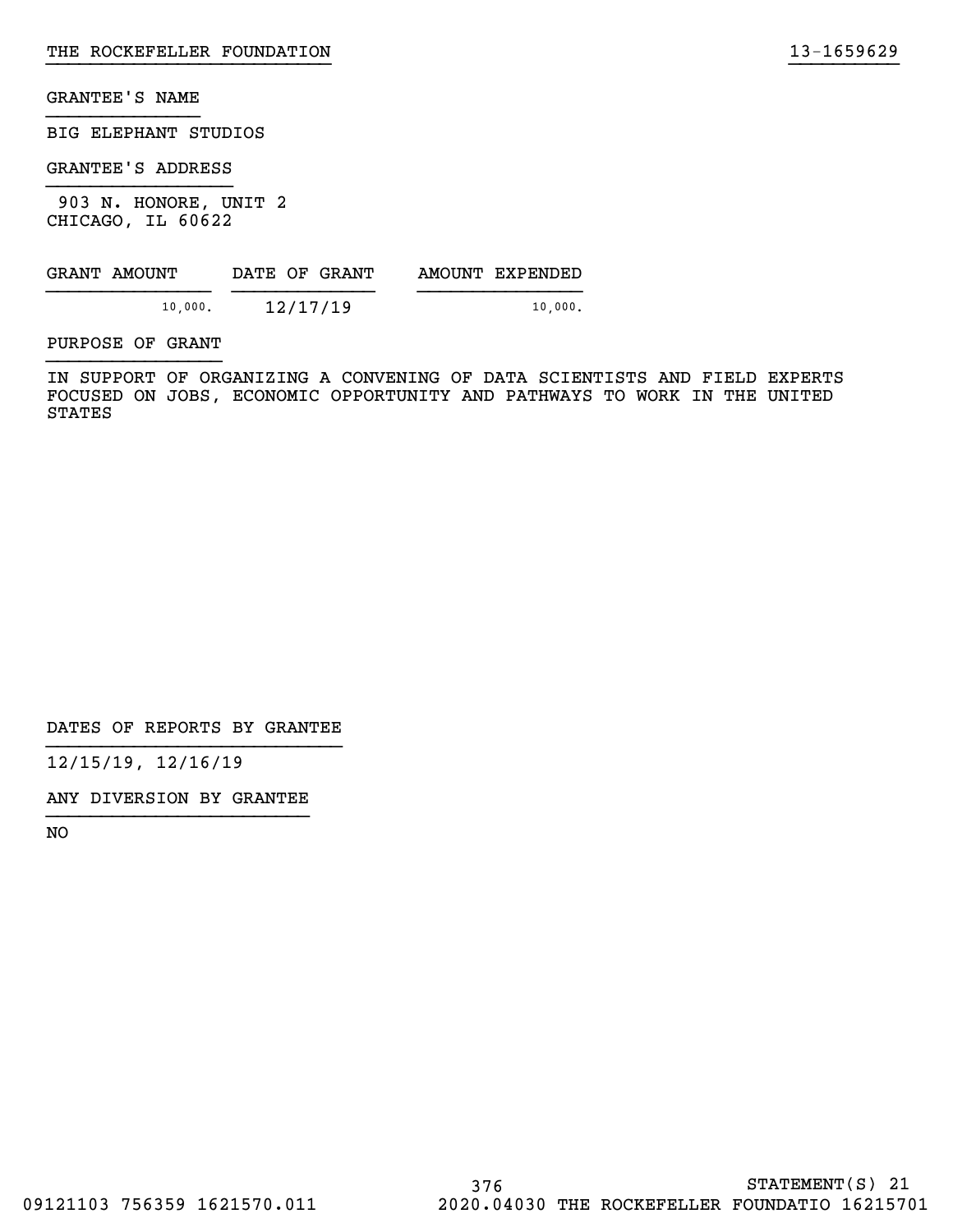OASIS OPEN

GRANTEE'S ADDRESS

35 CORPORATE DRIVE, SUITE 150 BURLINGTON, MA 01803

| GRANT AMOUNT |          | DATE OF GRANT | AMOUNT EXPENDED |
|--------------|----------|---------------|-----------------|
|              | 160,000. | 07/03/19      | 160,000.        |

PURPOSE OF GRANT

FOR USE BY ITS OPEN MOBILITY FOUNDATION, IN SUPPORT OF PROVIDING CITIES WITH OPEN SOURCE SOFTWARE AND DATA STANDARDS THAT WILL ENABLE SAFE, EQUITABLE GOVERNANCE OF PUBLIC NEEDS

}}}}}}}}}}}}}}}}}}}}}}}}}} }}}}}}}}}}

DATES OF REPORTS BY GRANTEE

PRIOR REPORTS+ 07/15/20, 07/21/20, 03/15/21, 03/26/21, 03/31/21, 04/02/21

ANY DIVERSION BY GRANTEE }}}}}}}}}}}}}}}}}}}}}}}}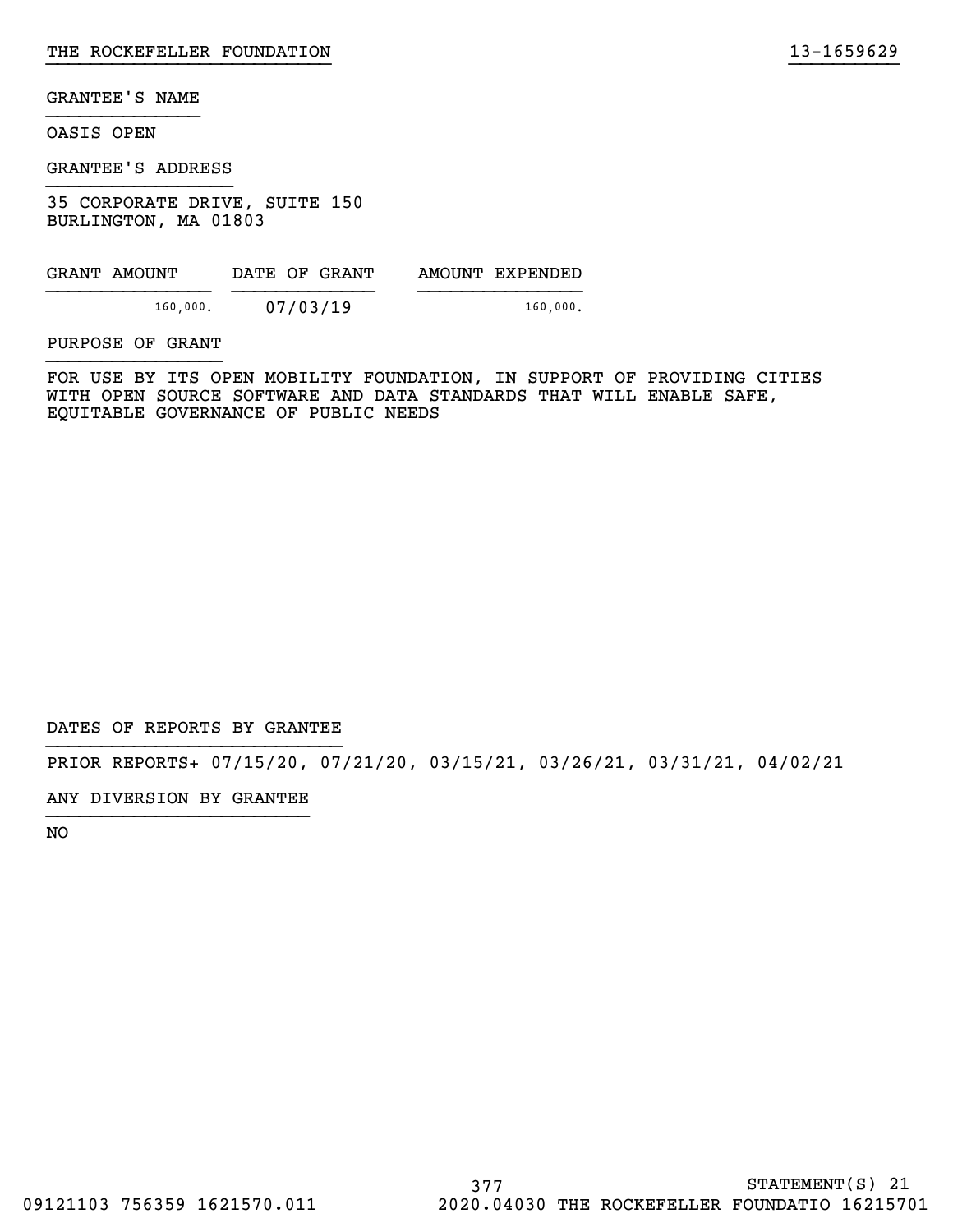OASIS OPEN

GRANTEE'S ADDRESS

35 CORPORATE DRIVE, SUITE 150 BURLINGTON, MA 01803

| GRANT AMOUNT | DATE OF GRANT | AMOUNT EXPENDED |
|--------------|---------------|-----------------|
| 80.000.      | 01/22/20      | 80.000.         |

PURPOSE OF GRANT

FOR USE BY ITS OPEN MOBILITY FOUNDATION, IN SUPPORT OF PROVIDING CITIES WITH OPEN SOURCE SOFTWARE AND DATA STANDARDS THAT WILL ENABLE SAFE, EQUITABLE GOVERNANCE OF PUBLIC NEEDS

}}}}}}}}}}}}}}}}}}}}}}}}}} }}}}}}}}}}

DATES OF REPORTS BY GRANTEE

PRIOR REPORTS+ 07/15/20, 07/21/20, 03/15/21, 03/26/21, 03/31/21, 04/02/21

ANY DIVERSION BY GRANTEE }}}}}}}}}}}}}}}}}}}}}}}}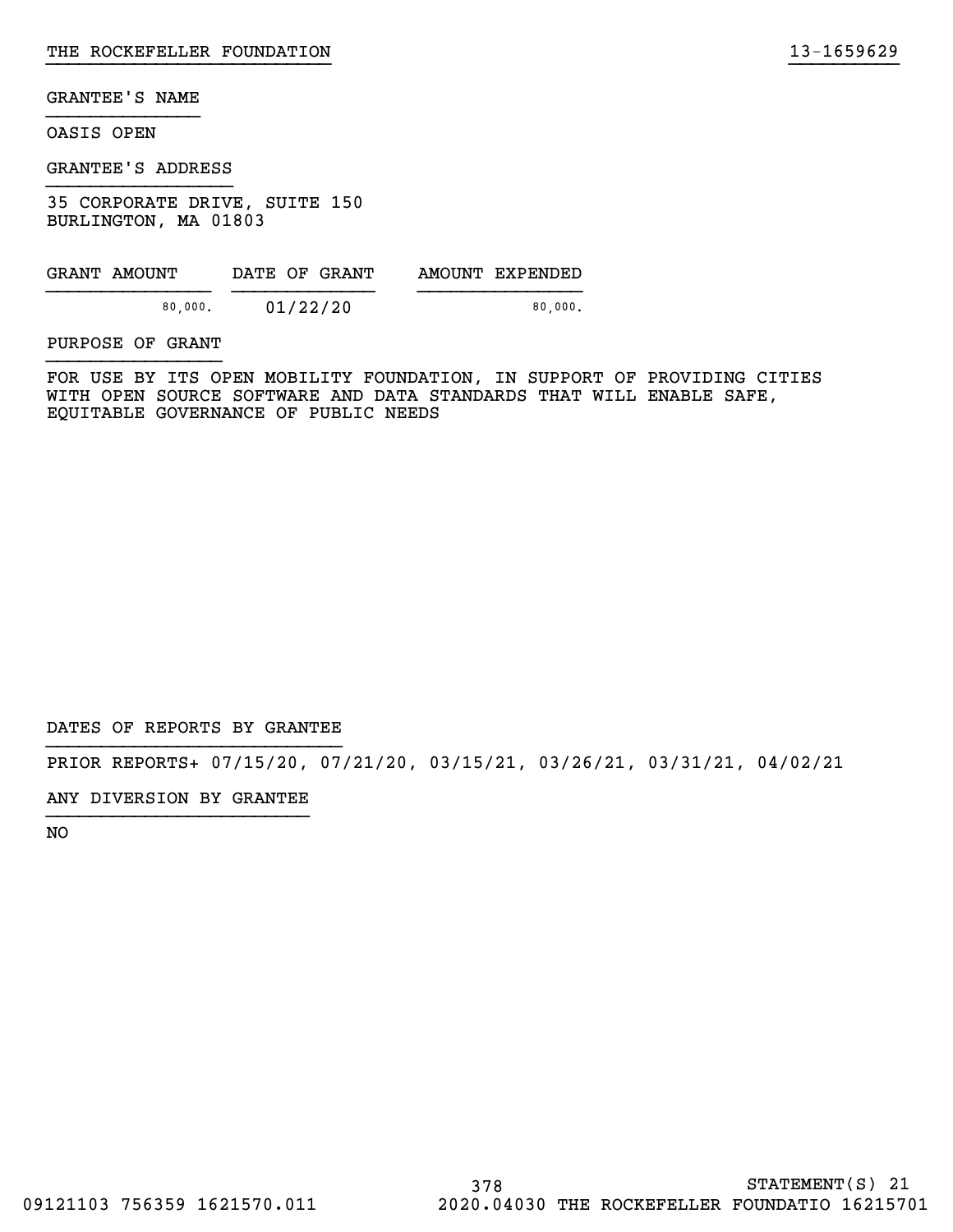OASIS OPEN

GRANTEE'S ADDRESS

35 CORPORATE DRIVE, SUITE 150 BURLINGTON, MA 01803

| GRANT AMOUNT | DATE OF GRANT | AMOUNT EXPENDED |
|--------------|---------------|-----------------|
| 80.000.      | 04/23/20      | 80.000.         |

PURPOSE OF GRANT

FOR USE BY ITS OPEN MOBILITY FOUNDATION, IN SUPPORT OF PROVIDING CITIES WITH OPEN SOURCE SOFTWARE AND DATA STANDARDS THAT WILL ENABLE SAFE, EQUITABLE GOVERNANCE OF PUBLIC NEEDS

}}}}}}}}}}}}}}}}}}}}}}}}}} }}}}}}}}}}

DATES OF REPORTS BY GRANTEE

07/15/20, 07/21/20, 03/15/21, 03/26/21, 03/31/21, 04/02/21

ANY DIVERSION BY GRANTEE }}}}}}}}}}}}}}}}}}}}}}}}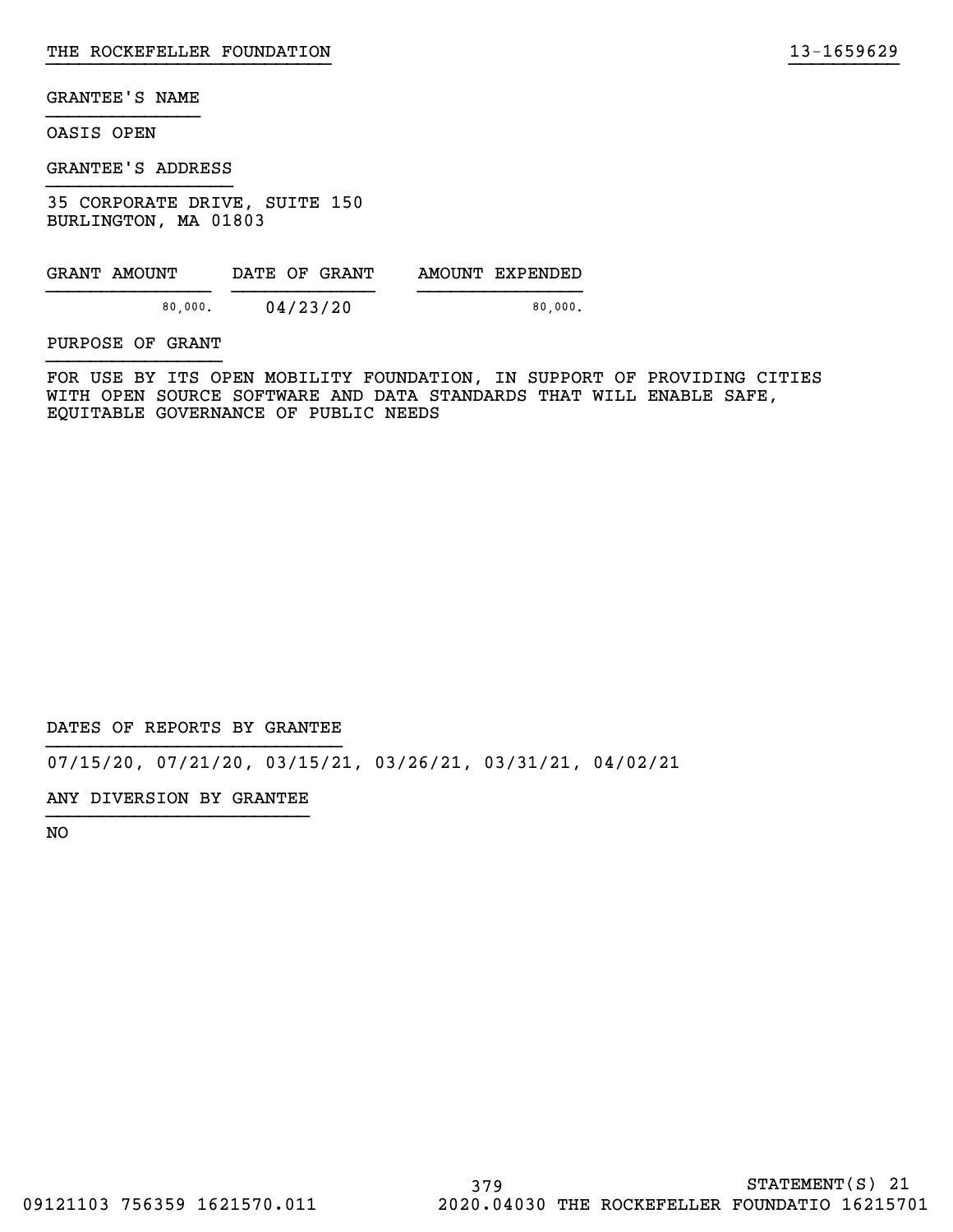# OASIS OPEN

GRANTEE'S ADDRESS

35 CORPORATE DRIVE, SUITE 150 BURLINGTON, MA 01803

| GRANT AMOUNT |         | DATE OF GRANT | AMOUNT EXPENDED |
|--------------|---------|---------------|-----------------|
|              | 40.000. | 09/03/20      | 40.000.         |

PURPOSE OF GRANT

FOR USE BY ITS OPEN MOBILITY FOUNDATION, IN SUPPORT OF PROVIDING CITIES WITH OPEN SOURCE SOFTWARE AND DATA STANDARDS THAT WILL ENABLE SAFE, EQUITABLE GOVERNANCE OF PUBLIC NEEDS

}}}}}}}}}}}}}}}}}}}}}}}}}} }}}}}}}}}}

DATES OF REPORTS BY GRANTEE

03/15/21, 03/26/21, 03/31/21, 04/02/21

ANY DIVERSION BY GRANTEE }}}}}}}}}}}}}}}}}}}}}}}}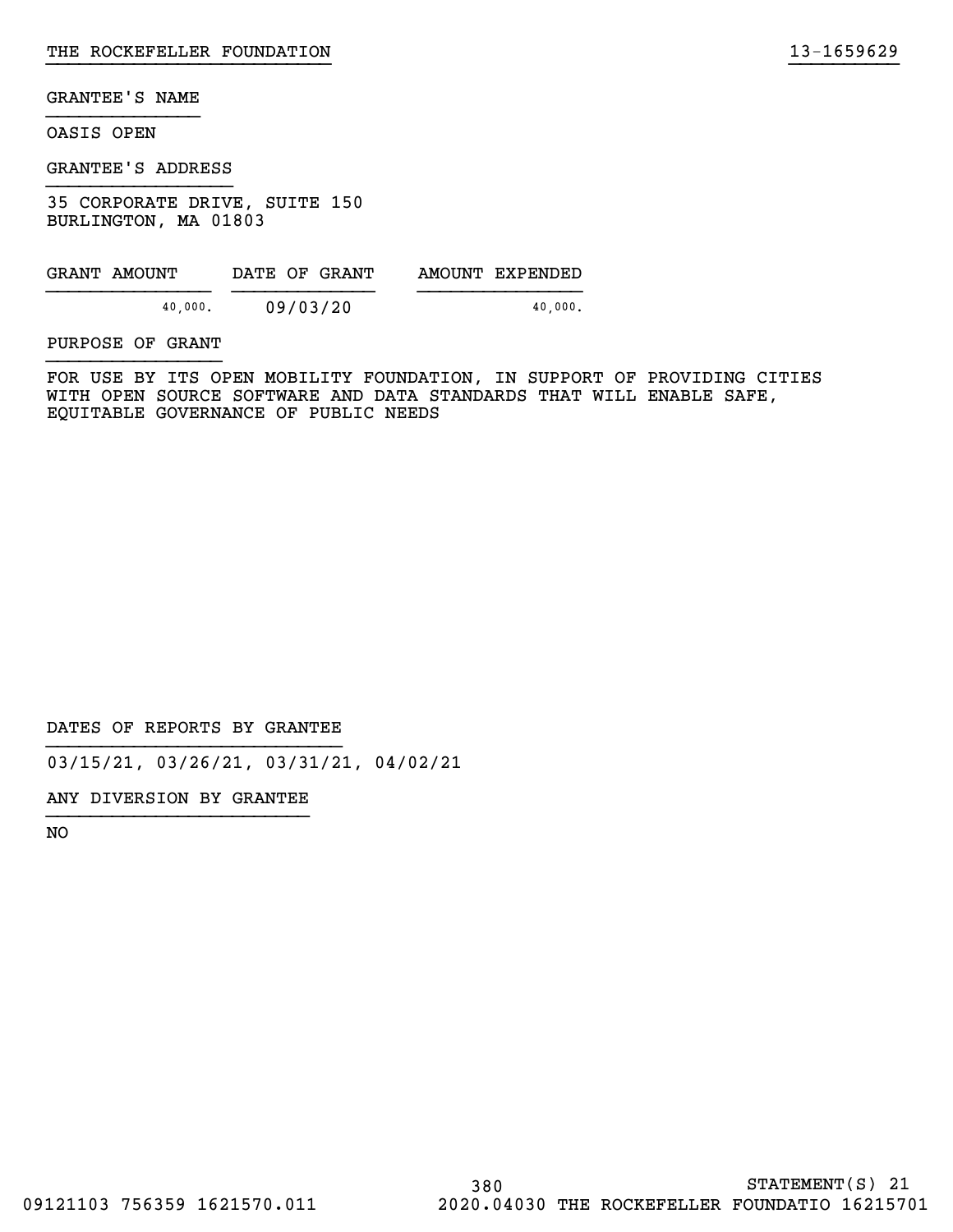GENESIS ANALYTICS PTY LTD

GRANTEE'S ADDRESS

 50 SIXTH ROAD HYDE PARK, JOHANNESBURG, ZAMBIA

| GRANT AMOUNT |          | DATE OF GRANT |  | AMOUNT EXPENDED |
|--------------|----------|---------------|--|-----------------|
|              | 130,000. | 10/02/19      |  | 130,000.        |

PURPOSE OF GRANT

IN SUPPORT OF DEVELOPING A TOOLKIT TO SHARE THE LEARNINGS OF THE ROCKEFELLER FOUNDATION'S YIELDWISE INITIATIVE TO THE RELEVANT ACTORS IN THE FOOD LOSS AND WASTE SECTOR

}}}}}}}}}}}}}}}}}}}}}}}}}} }}}}}}}}}}

DATES OF REPORTS BY GRANTEE

04/29/20, 09/09/20, 10/26/20

ANY DIVERSION BY GRANTEE }}}}}}}}}}}}}}}}}}}}}}}}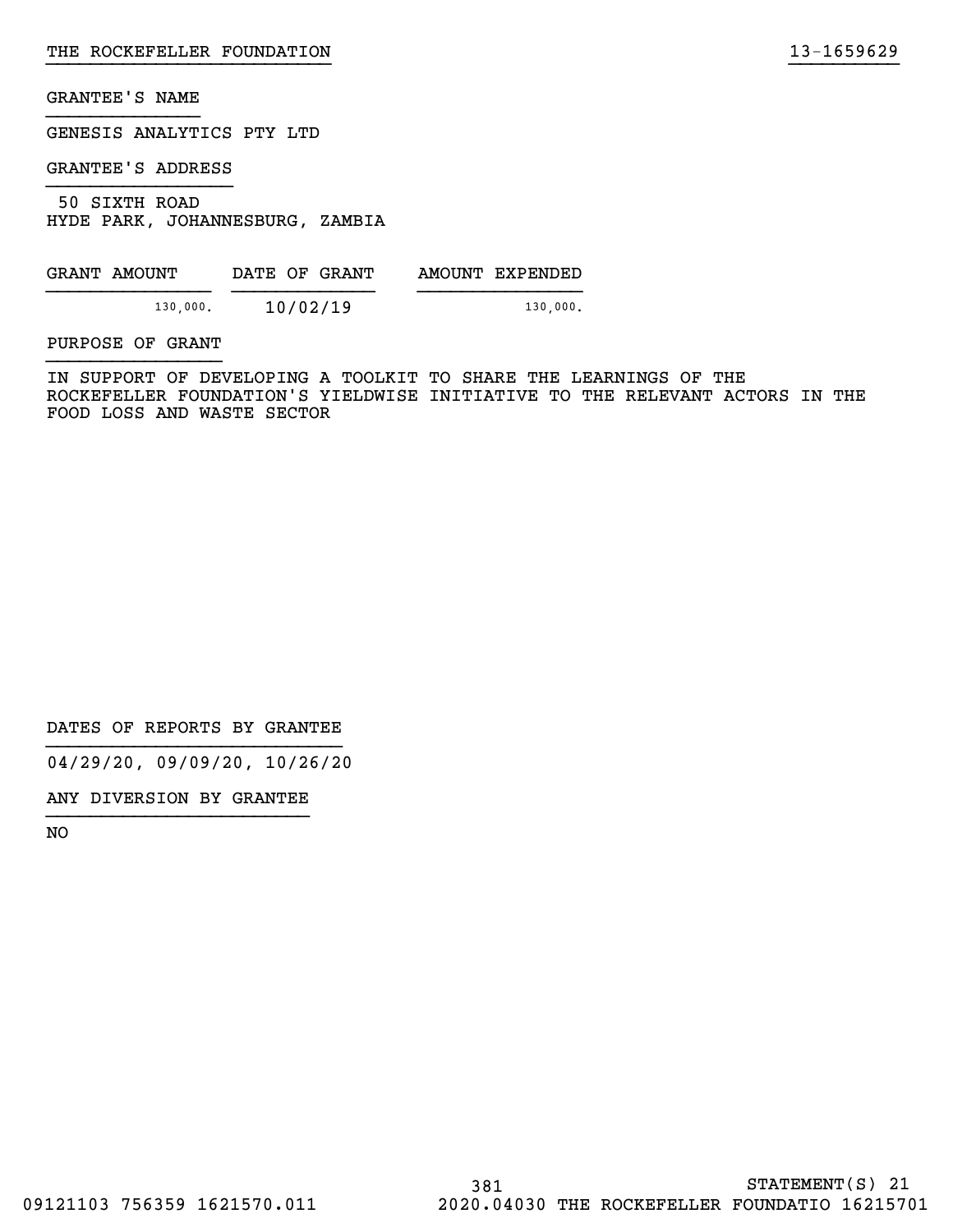GENESIS ANALYTICS PTY LTD

GRANTEE'S ADDRESS

 50 SIXTH ROAD HYDE PARK, JOHANNESBURG, ZAMBIA

| GRANT AMOUNT | DATE OF GRANT | AMOUNT EXPENDED |
|--------------|---------------|-----------------|
| 19.624.      | 10/01/20      | 19,624.         |

PURPOSE OF GRANT

IN SUPPORT OF DEVELOPING A TOOLKIT TO SHARE THE LEARNINGS OF THE ROCKEFELLER FOUNDATION'S YIELDWISE INITIATIVE TO THE RELEVANT ACTORS IN THE FOOD LOSS AND WASTE SECTOR

}}}}}}}}}}}}}}}}}}}}}}}}}} }}}}}}}}}}

DATES OF REPORTS BY GRANTEE

10/26/20

ANY DIVERSION BY GRANTEE }}}}}}}}}}}}}}}}}}}}}}}}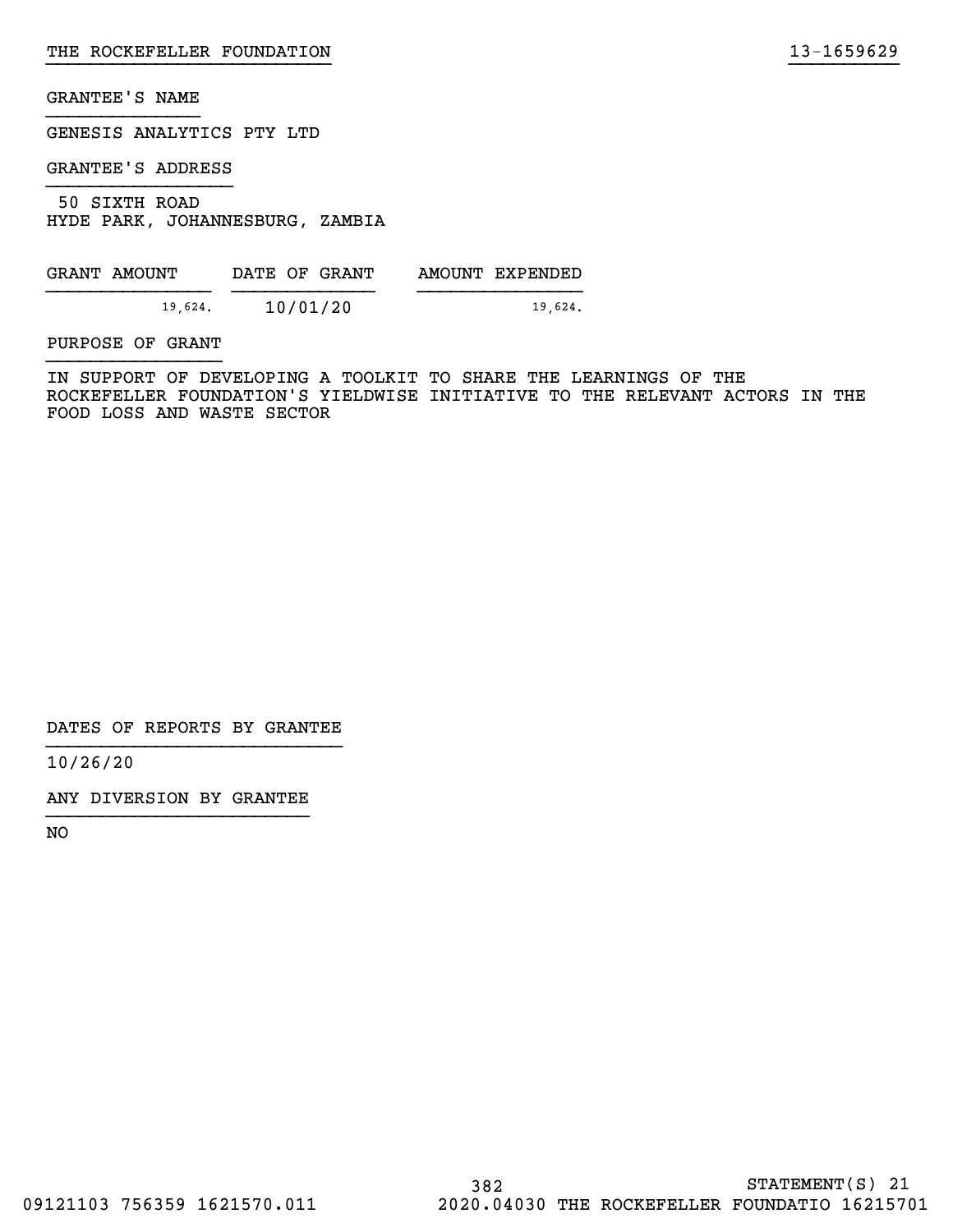TOTAL IMPACT ADVISORS LLC

GRANTEE'S ADDRESS

4800 MONTGOMERY LANE, SUITE 630 BETHESDA, MD 20814

| GRANT AMOUNT | DATE OF GRANT | AMOUNT EXPENDED |
|--------------|---------------|-----------------|
| 345.847.     | 09/26/19      | 238,644.        |

PURPOSE OF GRANT

IN SUPPORT OF DESIGNING AND LAUNCHING AN ASSET-BACKED FINANCING PLATFORM TO FACILITATE THE FINANCING OF SMALL- AND MEDIUM-SIZED ENTERPRISES IN THE PHARMACEUTICAL SECTOR IN KENYA IN AN EFFORT TO ENHANCE ACCESS TO MEDICATIONS

}}}}}}}}}}}}}}}}}}}}}}}}}} }}}}}}}}}}

DATES OF REPORTS BY GRANTEE

10/15/19, 01/09/20, 04/15/20, 09/16/20, 12/09/20, 07/19/21

ANY DIVERSION BY GRANTEE }}}}}}}}}}}}}}}}}}}}}}}}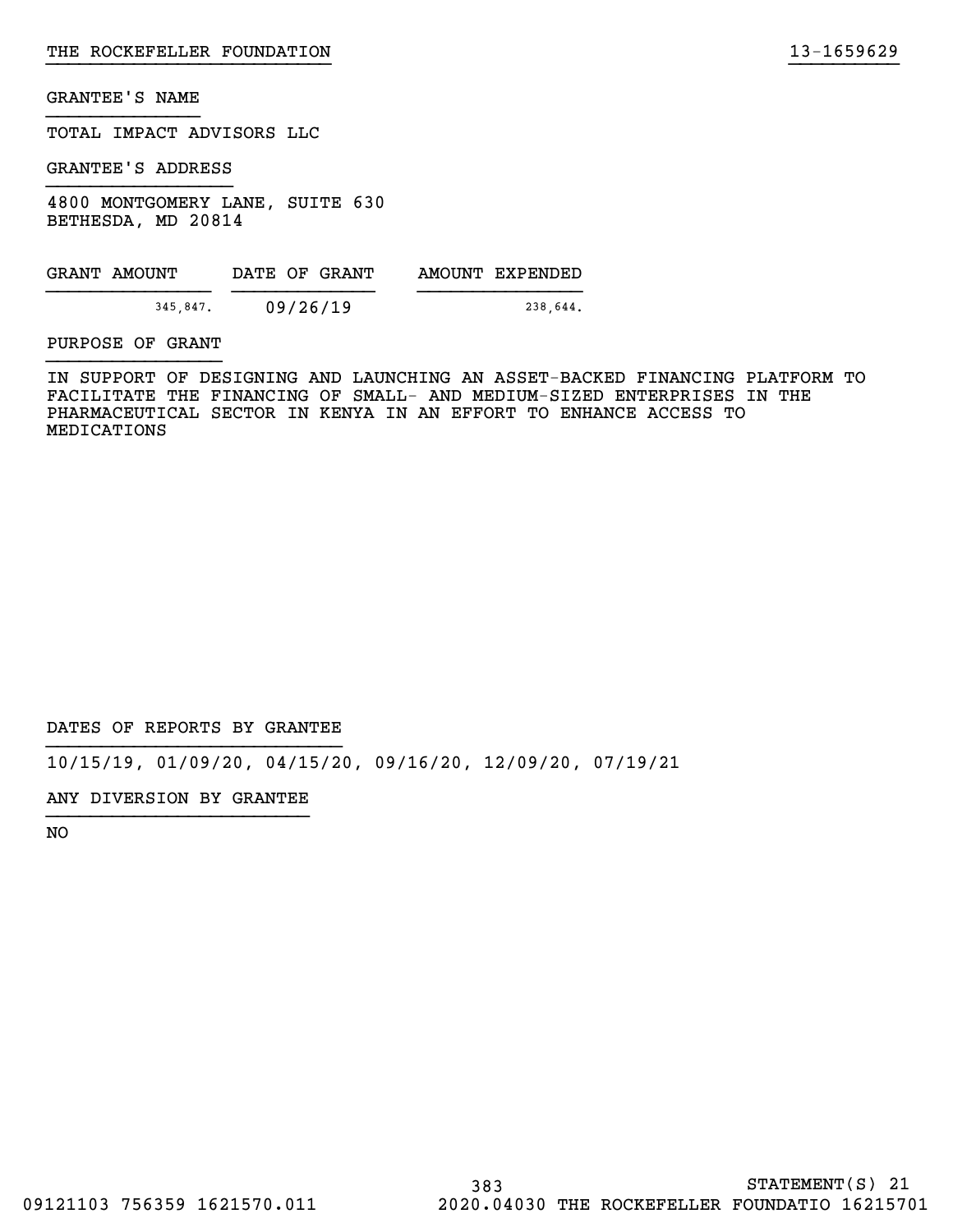TOTAL IMPACT ADVISORS LLC

GRANTEE'S ADDRESS

4800 MONTGOMERY LANE, SUITE 630 BETHESDA, MD 20814

| GRANT AMOUNT | DATE OF GRANT | AMOUNT EXPENDED |
|--------------|---------------|-----------------|
| 50,000.      | 12/23/20      |                 |

PURPOSE OF GRANT

IN SUPPORT OF DESIGNING AND LAUNCHING AN ASSET-BACKED FINANCING PLATFORM TO FACILITATE THE FINANCING OF SMALL- AND MEDIUM-SIZED ENTERPRISES IN THE PHARMACEUTICAL SECTOR IN KENYA IN AN EFFORT TO ENHANCE ACCESS TO MEDICATIONS

}}}}}}}}}}}}}}}}}}}}}}}}}} }}}}}}}}}}

DATES OF REPORTS BY GRANTEE

07/19/21

ANY DIVERSION BY GRANTEE }}}}}}}}}}}}}}}}}}}}}}}}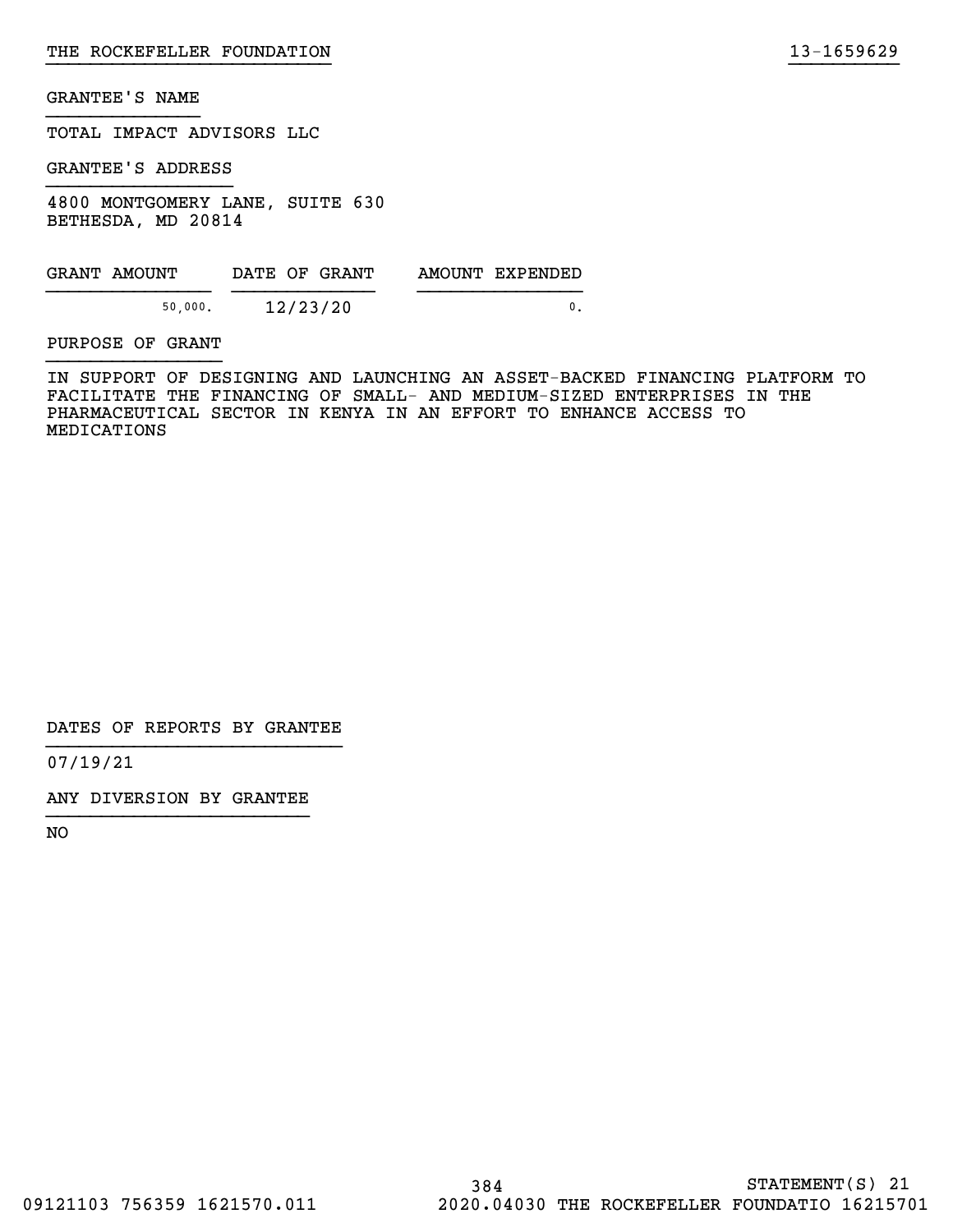INTRINSIC VALUE EXCHANGE, INC.

GRANTEE'S ADDRESS

548 MARKET STREET, SUITE 19660 SAN FRANCISCO, CA 94104

| GRANT AMOUNT | DATE OF GRANT | AMOUNT EXPENDED |
|--------------|---------------|-----------------|
| 550,000.     | 10/04/19      | 550,000.        |

PURPOSE OF GRANT

TOWARD THE COSTS OF RESEARCHING AND DEVELOPING THE INTRINSIC VALUE EXCHANGE, A MODEL FOR PUBLIC OWNERSHIP OF NATURAL CAPITAL ECOSYSTEM SERVICES

}}}}}}}}}}}}}}}}}}}}}}}}}} }}}}}}}}}}

DATES OF REPORTS BY GRANTEE

02/26/20, 05/11/20, 02/03/21

ANY DIVERSION BY GRANTEE }}}}}}}}}}}}}}}}}}}}}}}}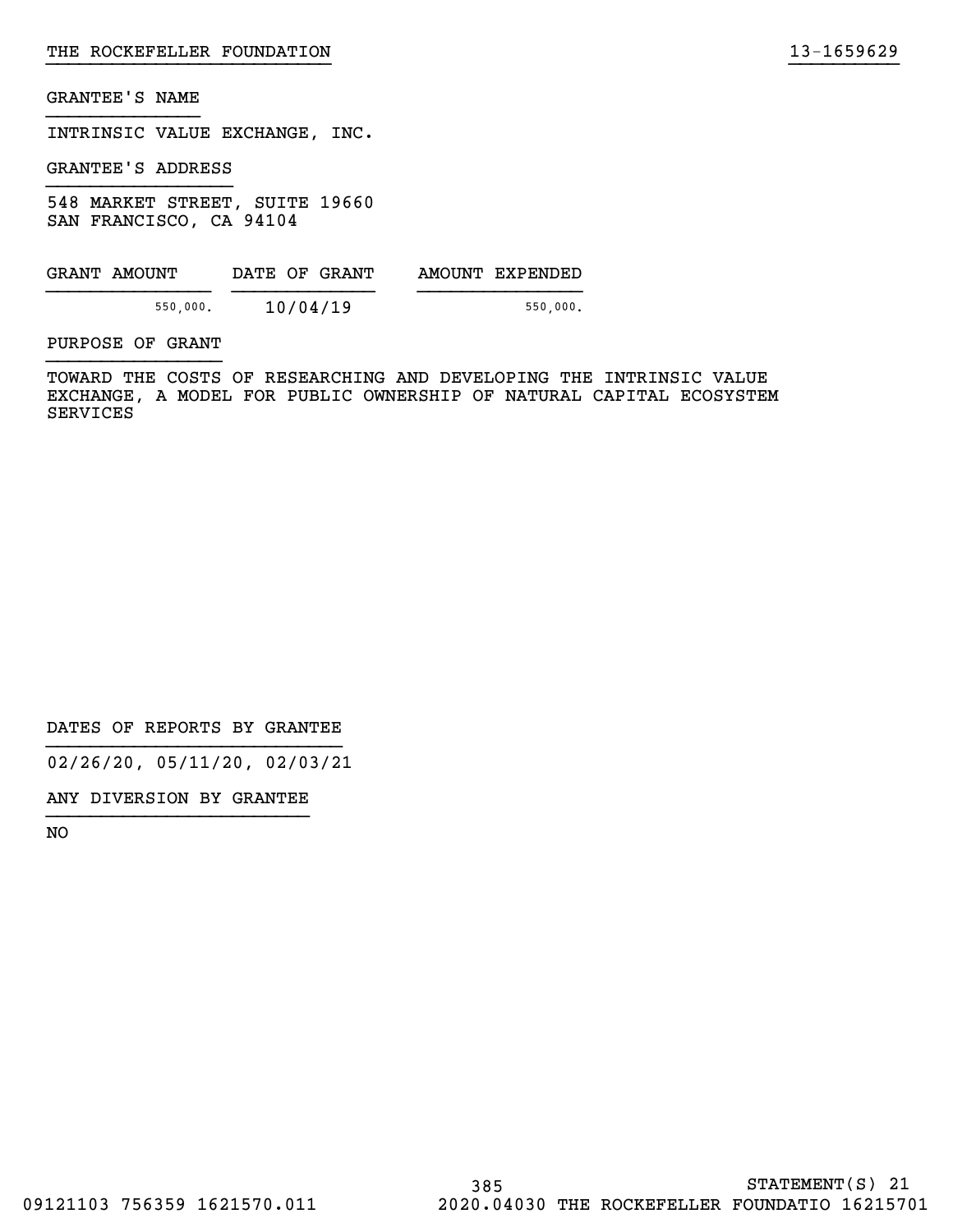INTRINSIC VALUE EXCHANGE, INC.

GRANTEE'S ADDRESS

548 MARKET STREET, SUITE 19660 SAN FRANCISCO, CA 94104

| GRANT AMOUNT | DATE OF GRANT | AMOUNT EXPENDED |
|--------------|---------------|-----------------|
| 100,000.     | 12/19/19      | 100,000.        |

PURPOSE OF GRANT

TOWARD THE COSTS OF RESEARCHING AND DEVELOPING THE INTRINSIC VALUE EXCHANGE, A MODEL FOR PUBLIC OWNERSHIP OF NATURAL CAPITAL ECOSYSTEM SERVICES

}}}}}}}}}}}}}}}}}}}}}}}}}} }}}}}}}}}}

DATES OF REPORTS BY GRANTEE

05/11/20, 02/03/21

ANY DIVERSION BY GRANTEE }}}}}}}}}}}}}}}}}}}}}}}}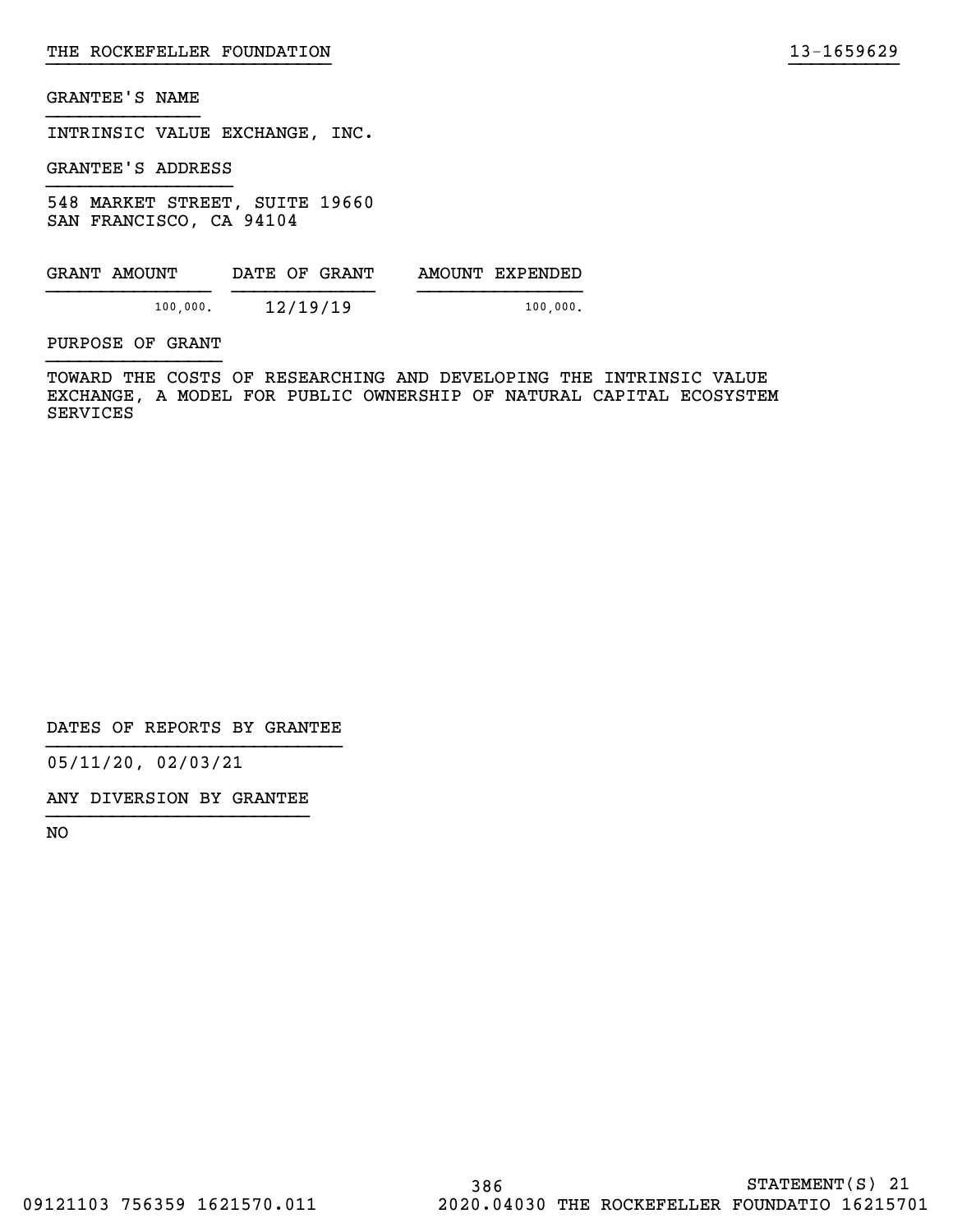INTRINSIC VALUE EXCHANGE, INC.

GRANTEE'S ADDRESS

548 MARKET STREET, SUITE 19660 SAN FRANCISCO, CA 94104

| GRANT AMOUNT | DATE OF GRANT | AMOUNT EXPENDED |
|--------------|---------------|-----------------|
| 100,000.     | 06/04/20      | 100,000.        |

PURPOSE OF GRANT

TOWARD THE COSTS OF RESEARCHING AND DEVELOPING THE INTRINSIC VALUE EXCHANGE, A MODEL FOR PUBLIC OWNERSHIP OF NATURAL CAPITAL ECOSYSTEM SERVICES

}}}}}}}}}}}}}}}}}}}}}}}}}} }}}}}}}}}}

DATES OF REPORTS BY GRANTEE

02/03/21

ANY DIVERSION BY GRANTEE }}}}}}}}}}}}}}}}}}}}}}}}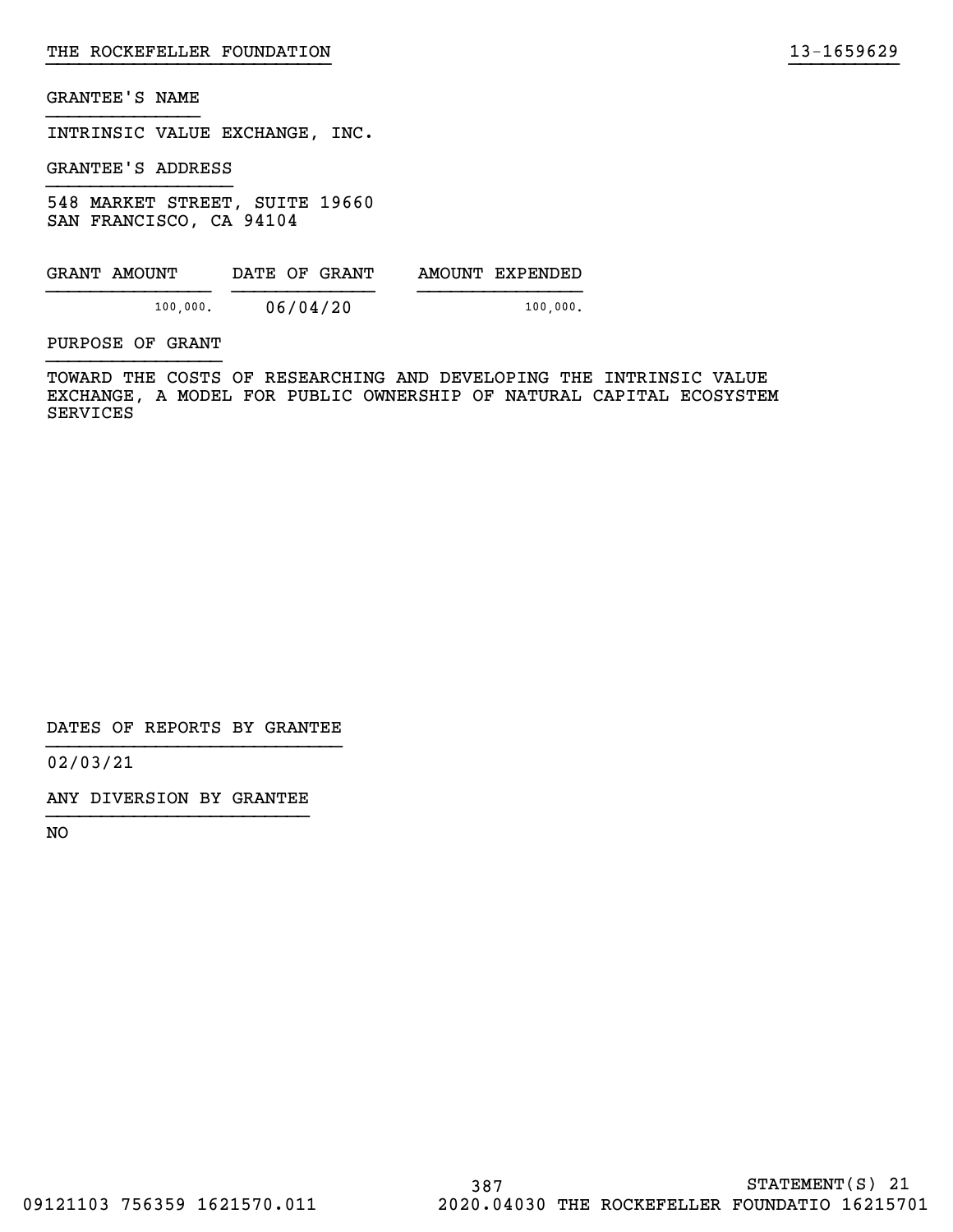ST. LOUIS DEVELOPMENT CORPORATION

GRANTEE'S ADDRESS

 1520 MARKET STREET, SUITE 2000 ST. LOUIS, MO 63103

| GRANT AMOUNT | DATE OF GRANT | AMOUNT EXPENDED |
|--------------|---------------|-----------------|
| 200,000.     | 11/27/19      | 137,633.        |

PURPOSE OF GRANT

IN SUPPORT OF ENHANCING ST. LOUIS'S CAPACITY TO LEVERAGE THE OPPORTUNITY ZONES TAX INCENTIVE TO ATTRACT PRIVATE INVESTMENTS INTO DISTRESSED COMMUNITIES

}}}}}}}}}}}}}}}}}}}}}}}}}} }}}}}}}}}}

DATES OF REPORTS BY GRANTEE

02/19/20, 10/09/20,12/16/20

ANY DIVERSION BY GRANTEE }}}}}}}}}}}}}}}}}}}}}}}}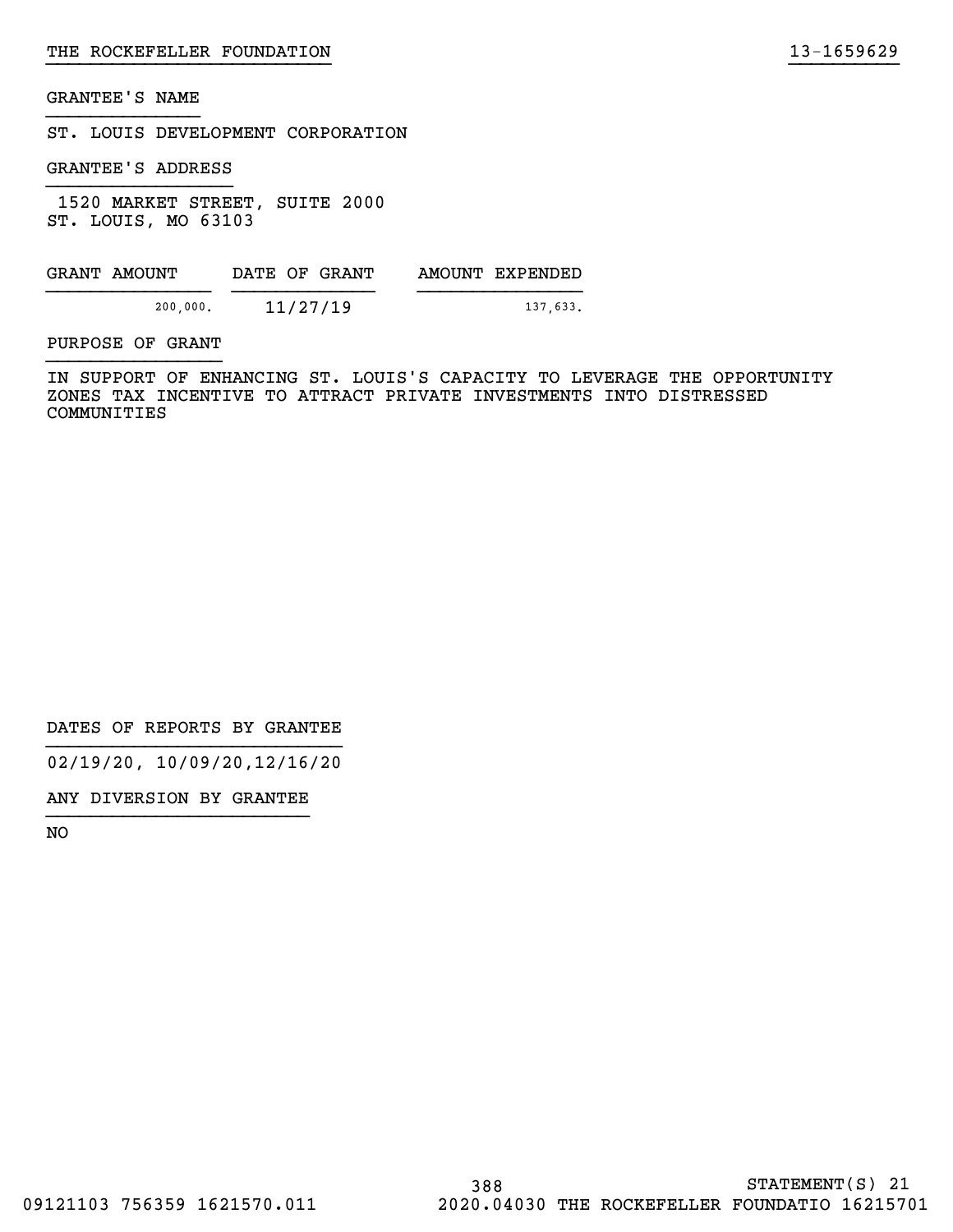ST. LOUIS DEVELOPMENT CORPORATION

GRANTEE'S ADDRESS

 1520 MARKET STREET, SUITE 2000 ST. LOUIS, MO 63103

| GRANT AMOUNT | DATE OF GRANT | AMOUNT EXPENDED |
|--------------|---------------|-----------------|
| 200,000.     | 12/23/20      |                 |

PURPOSE OF GRANT

IN SUPPORT OF ENHANCING ST. LOUIS'S CAPACITY TO LEVERAGE THE OPPORTUNITY ZONES TAX INCENTIVE TO ATTRACT PRIVATE INVESTMENTS INTO DISTRESSED COMMUNITIES

}}}}}}}}}}}}}}}}}}}}}}}}}} }}}}}}}}}}

DATES OF REPORTS BY GRANTEE

NO REPORTS

ANY DIVERSION BY GRANTEE }}}}}}}}}}}}}}}}}}}}}}}}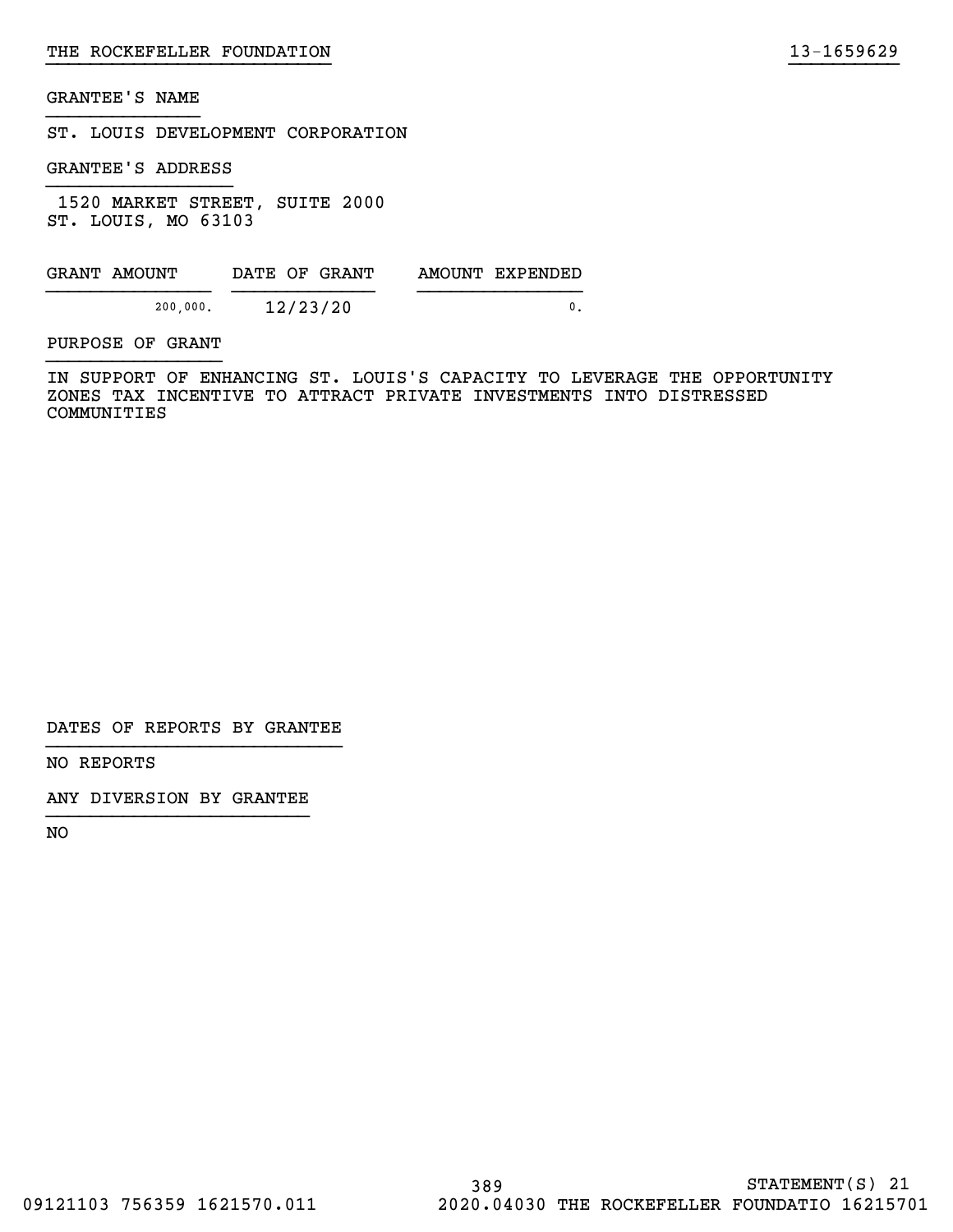WORLD ECONOMIC FORUM

GRANTEE'S ADDRESS

91-93 ROUTE DE LA CAPITE, COLOGNY GENEVA, SWITZERLAND, CH-1223

| GRANT AMOUNT | DATE OF GRANT | AMOUNT EXPENDED |
|--------------|---------------|-----------------|
| 250,000.     | 12/19/19      | 250,000.        |

PURPOSE OF GRANT

IN SUPPORT OF BRINGING INNOVATIVE SOLUTIONS TO TODAYS MOST PRESSING GLOBAL CHALLENGES THROUGH THE SHAPING THE FUTURE OF ENERGY AND MATERIALS AND SHAPING THE FUTURE OF GLOBAL PUBLIC GOODS INITIATIVES

}}}}}}}}}}}}}}}}}}}}}}}}}} }}}}}}}}}}

DATES OF REPORTS BY GRANTEE

08/27/21

ANY DIVERSION BY GRANTEE }}}}}}}}}}}}}}}}}}}}}}}}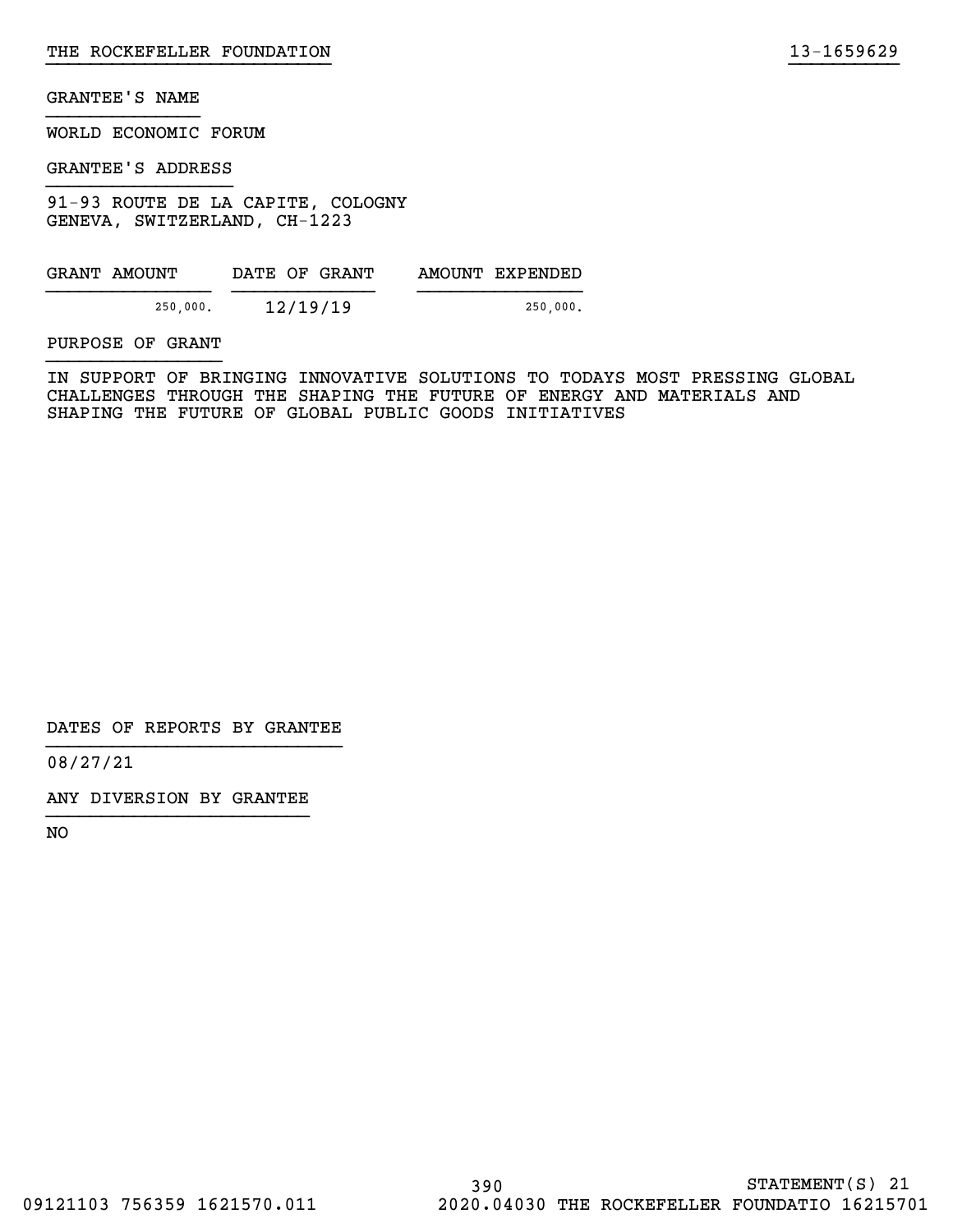CROSSBOUNDARY LLC

GRANTEE'S ADDRESS

 1627 I STREET NW, SUITE 810 WASHINGTON, DC 20006

| GRANT AMOUNT | DATE OF GRANT | AMOUNT EXPENDED |
|--------------|---------------|-----------------|
| 700.000.     | 08/14/19      | 700.000.        |

PURPOSE OF GRANT

IN SUPPORT OF DEVELOPING AN INNOVATION LAB TO ASSESS THE VIABILITY OF MINI-GRID MODELS TO SUPPORT ENERGY SERVICE COMPANIES TO ACCELERATE ENERGY ACCESS FOR POOR AND VULNERABLE PEOPLE IN RURAL AREAS IN AFRICA

}}}}}}}}}}}}}}}}}}}}}}}}}} }}}}}}}}}}

DATES OF REPORTS BY GRANTEE

03/24/20, 03/26/20, 10/06/20

ANY DIVERSION BY GRANTEE }}}}}}}}}}}}}}}}}}}}}}}}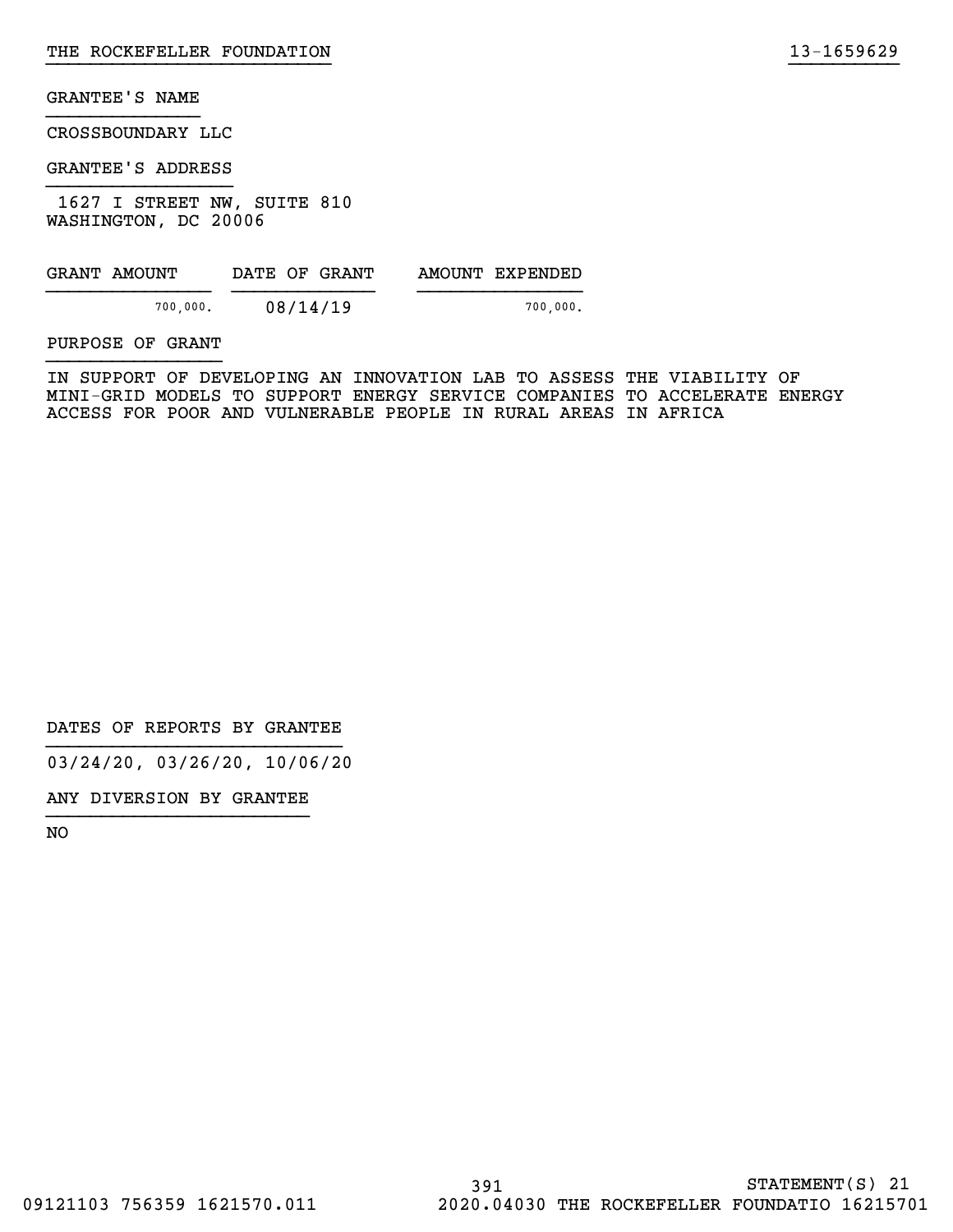CROSSBOUNDARY LLC

GRANTEE'S ADDRESS

 1627 I STREET NW, SUITE 810 WASHINGTON, DC 20006

| GRANT AMOUNT | DATE OF GRANT | AMOUNT EXPENDED |
|--------------|---------------|-----------------|
| 98,941.      | 04/01/20      | 98.941.         |

PURPOSE OF GRANT

IN SUPPORT OF DEVELOPING AN INNOVATION LAB TO ASSESS THE VIABILITY OF MINI-GRID MODELS TO SUPPORT ENERGY SERVICE COMPANIES TO ACCELERATE ENERGY ACCESS FOR POOR AND VULNERABLE PEOPLE IN RURAL AREAS IN AFRICA

}}}}}}}}}}}}}}}}}}}}}}}}}} }}}}}}}}}}

DATES OF REPORTS BY GRANTEE

10/06/20

ANY DIVERSION BY GRANTEE }}}}}}}}}}}}}}}}}}}}}}}}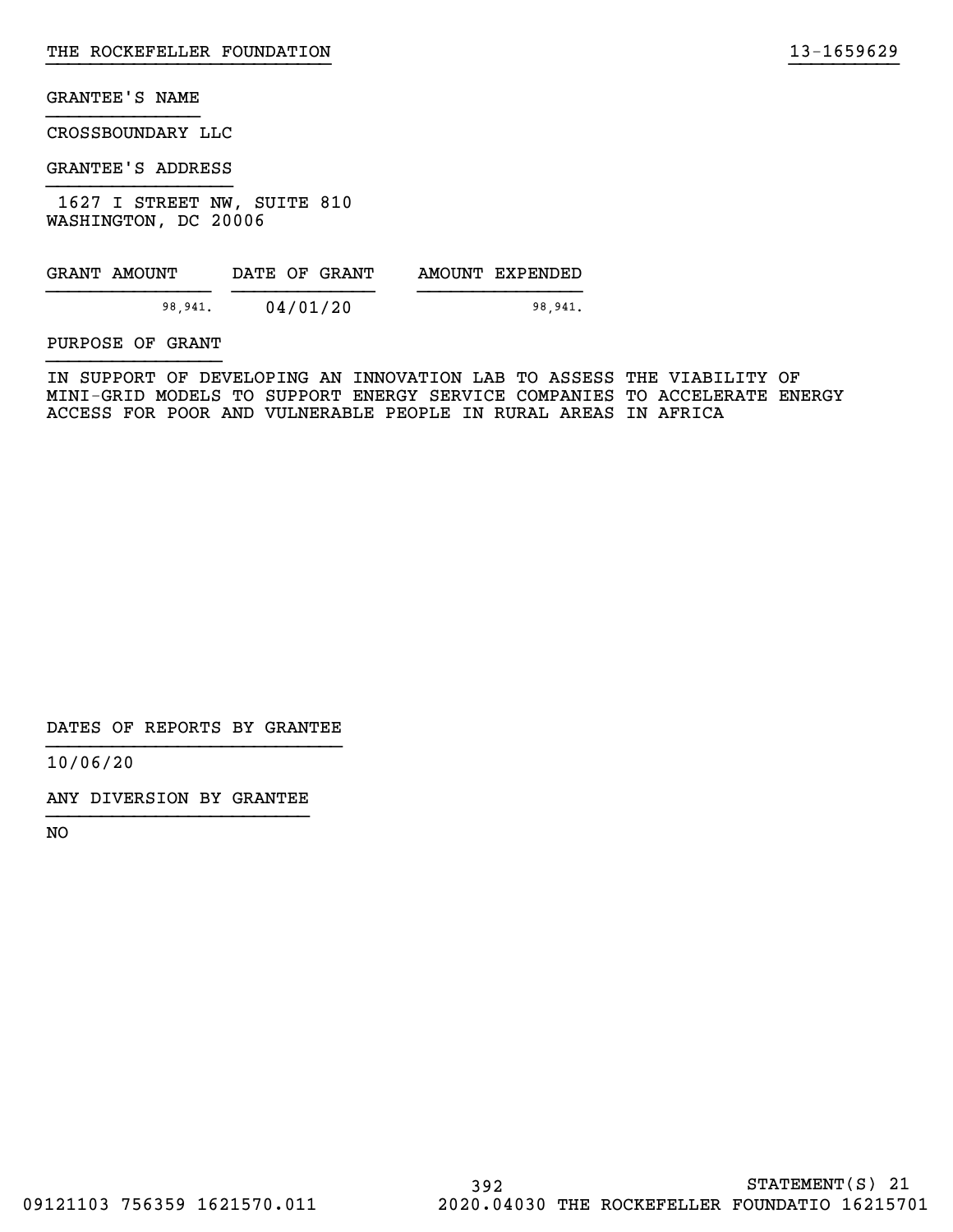PROJECT EVERYONE

GRANTEE'S ADDRESS

138 PORTOBELLO ROAD LONDON, UNITED KINGDOM, W11 2DZ

| GRANT AMOUNT | DATE OF GRANT | AMOUNT EXPENDED |
|--------------|---------------|-----------------|
| 25.000.      | 07/31/20      | 25.000.         |

PURPOSE OF GRANT

IN SUPPORT OF A PROJECT TO COLLATE REAL TIME DATA TO TRACK PROGRESS TOWARD THE SUSTAINABLE DEVELOPMENT GOALS AND TO DEVELOP AN ONLINE PLATFORM THAT WILL SERVE AS A ONE-STOP RESOURCE FOR THIS INFORMATION

}}}}}}}}}}}}}}}}}}}}}}}}}} }}}}}}}}}}

DATES OF REPORTS BY GRANTEE

11/02/20

ANY DIVERSION BY GRANTEE }}}}}}}}}}}}}}}}}}}}}}}}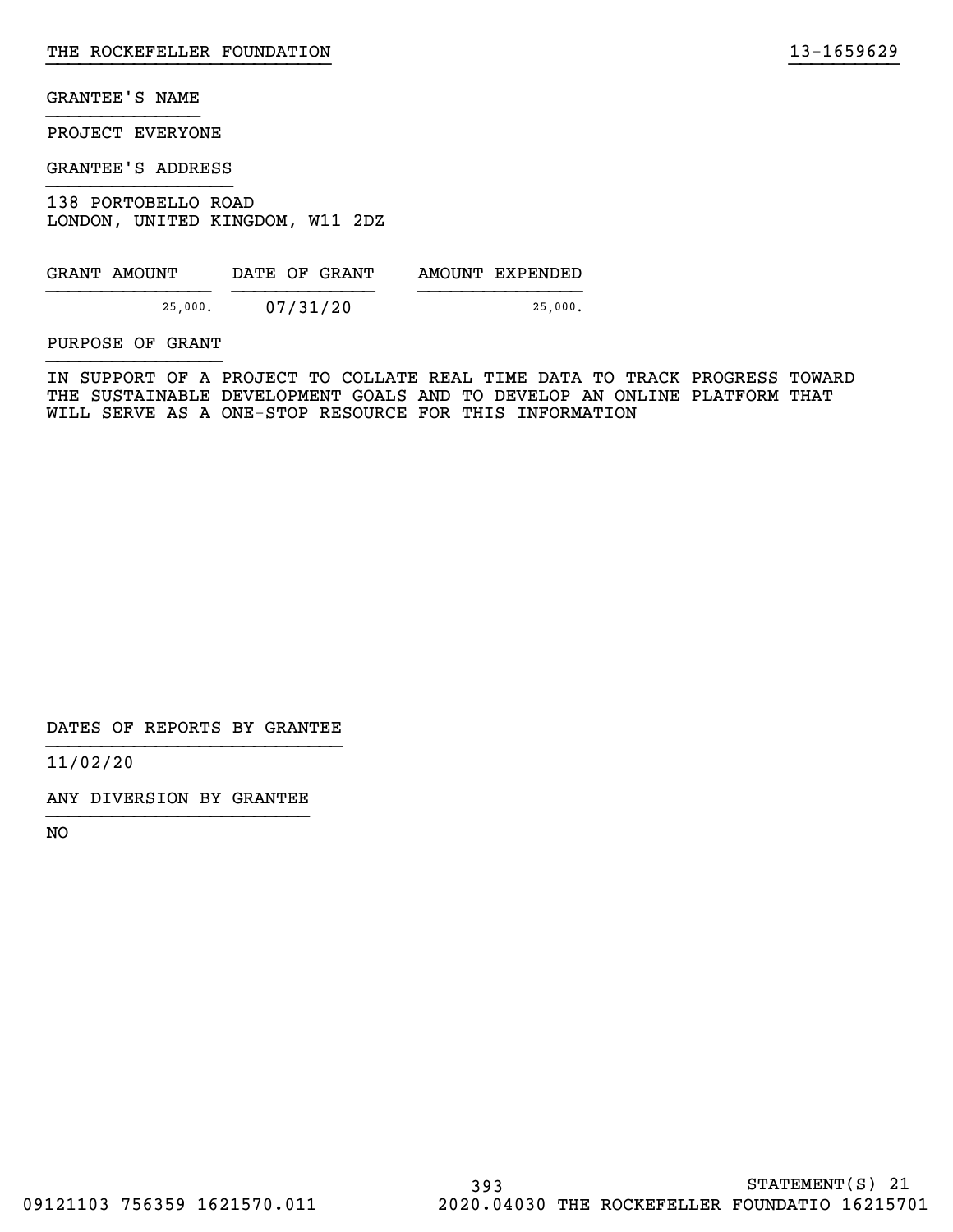PROJECT EVERYONE

GRANTEE'S ADDRESS

138 PORTOBELLO ROAD LONDON, UNITED KINGDOM, W11 2DZ

| GRANT AMOUNT | DATE OF GRANT | AMOUNT EXPENDED |
|--------------|---------------|-----------------|
| 50,000.      | 11/24/20      | 50.000.         |

PURPOSE OF GRANT

IN SUPPORT OF A PROJECT TO COLLATE REAL TIME DATA TO TRACK PROGRESS TOWARD THE SUSTAINABLE DEVELOPMENT GOALS AND TO DEVELOP AN ONLINE PLATFORM THAT WILL SERVE AS A ONE-STOP RESOURCE FOR THIS INFORMATION

}}}}}}}}}}}}}}}}}}}}}}}}}} }}}}}}}}}}

DATES OF REPORTS BY GRANTEE

11/02/20

ANY DIVERSION BY GRANTEE }}}}}}}}}}}}}}}}}}}}}}}}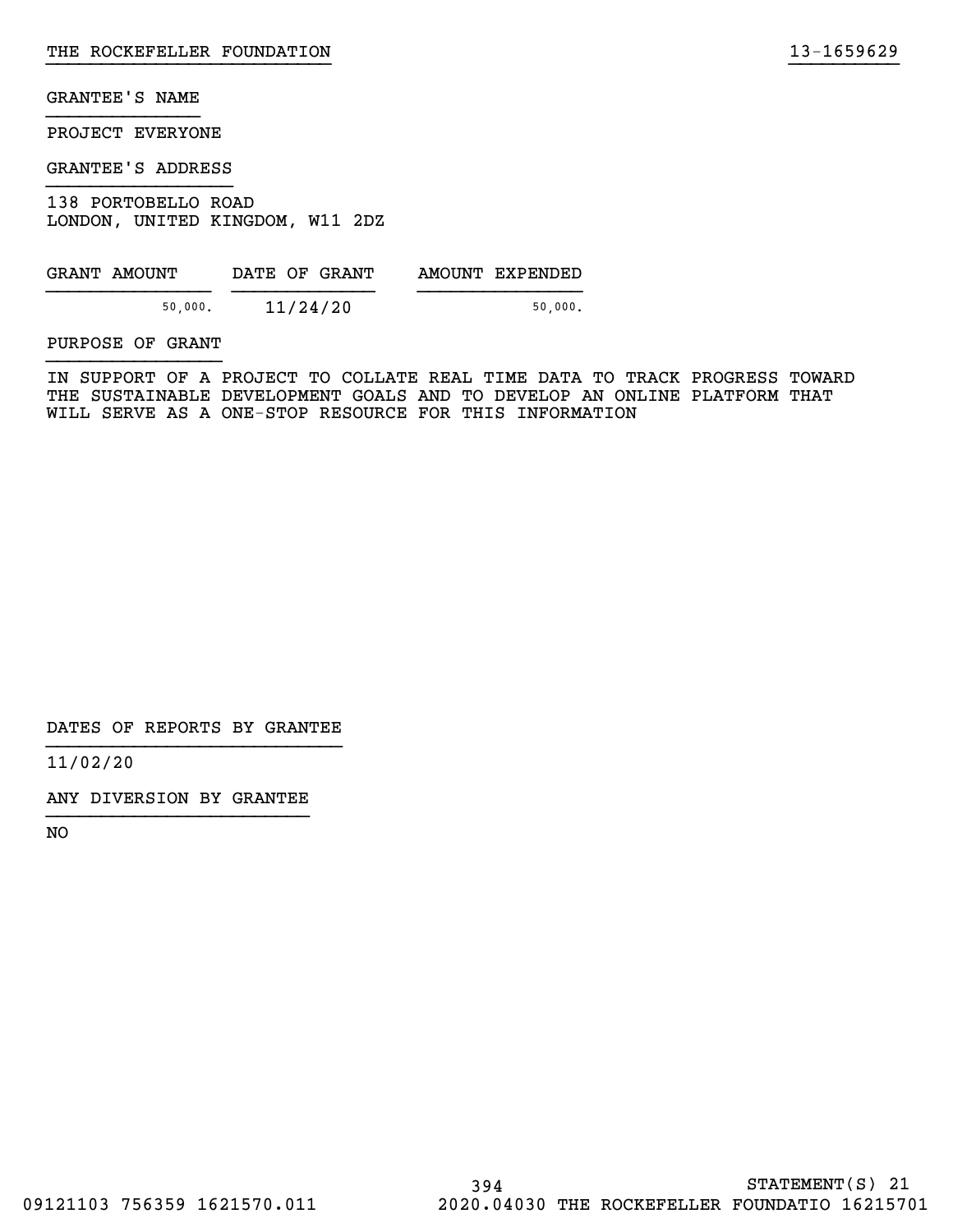BERGGRUEN INSTITUTE\*

GRANTEE'S ADDRESS

304 S. BROADWAY STE 500 LOS ANGELES, CA 90013

| GRANT AMOUNT | DATE OF GRANT | AMOUNT EXPENDED |
|--------------|---------------|-----------------|
| 50.000.      | 04/30/20      | 31.800.         |

PURPOSE OF GRANT

TOWARD THE COSTS OF RESEARCH ON THE METAPHORS PEOPLE USE TO UNDERSTAND ARTIFICIAL INTELLIGENCE' IN FIVE KEY REGIONS AROUND THE WORLD: CHINA, INDIA, AFRICA, LATIN AMERICA, EUROPE, AND NORTH AMERICA

}}}}}}}}}}}}}}}}}}}}}}}}}} }}}}}}}}}}

DATES OF REPORTS BY GRANTEE

01/15/21, 04/16/21, 05/17/21

ANY DIVERSION BY GRANTEE }}}}}}}}}}}}}}}}}}}}}}}}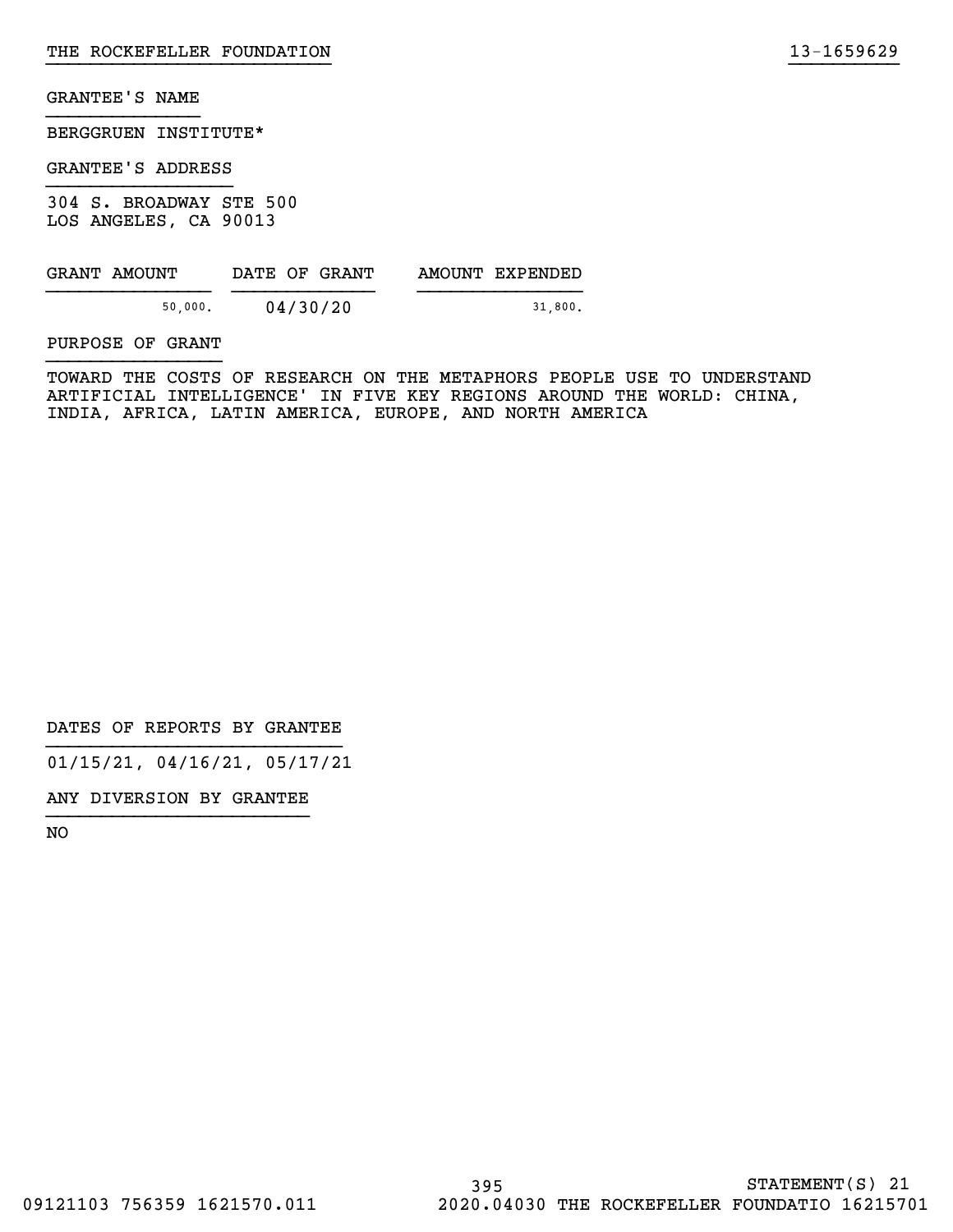BLACK BUSINESS INVESTMENT FUND, INC.

GRANTEE'S ADDRESS

301 E PINE STREET, SUITE 175 ORLANDO, FL 32801

| GRANT AMOUNT | DATE OF GRANT | AMOUNT EXPENDED |
|--------------|---------------|-----------------|
|              |               |                 |
| 250,000.     | 12/15/20      |                 |

PURPOSE OF GRANT

TOWARD THE COSTS OF ITS CONTRACTOR ASSISTANCE PROGRAM TO PROVIDE CAPITAL COMBINED WITH BUSINESS DEVELOPMENT TRAINING TO STRENGTHEN THE BUSINESS CAPACITY OF BLACK-OWNED CONTRACTING COMPANIES IN MIAMI-DADE COUNTY

}}}}}}}}}}}}}}}}}}}}}}}}}} }}}}}}}}}}

DATES OF REPORTS BY GRANTEE

NO REPORTS

ANY DIVERSION BY GRANTEE }}}}}}}}}}}}}}}}}}}}}}}}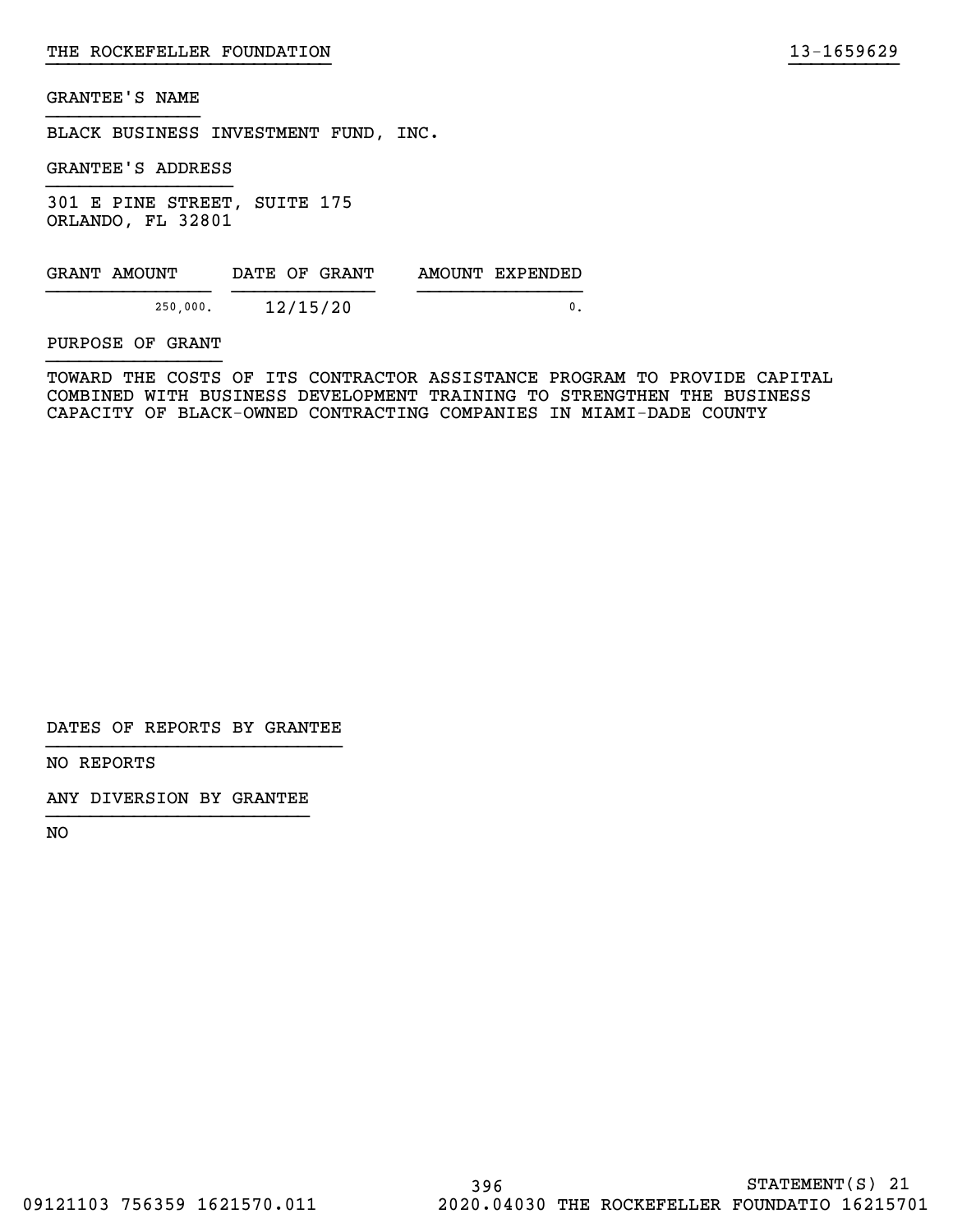FOUNDATION FOR BUSINESS EQUITY, INC.\*

GRANTEE'S ADDRESS

265 FRANKLIN STREET BOX 304 BOSTON, MA 02110

| GRANT AMOUNT | DATE OF GRANT | AMOUNT EXPENDED |
|--------------|---------------|-----------------|
| 175,000.     | 12/17/20      | 62.502.         |

PURPOSE OF GRANT

TOWARD THE COSTS OF PROVIDING BUSINESS ADVISORY PROGRAMMING AND FINANCING ACCESS FOR BLACK AND LATINX-OWNED BUSINESSES IN BOSTON, MA

}}}}}}}}}}}}}}}}}}}}}}}}}} }}}}}}}}}}

DATES OF REPORTS BY GRANTEE

02/28/21, 08/31/21

ANY DIVERSION BY GRANTEE }}}}}}}}}}}}}}}}}}}}}}}}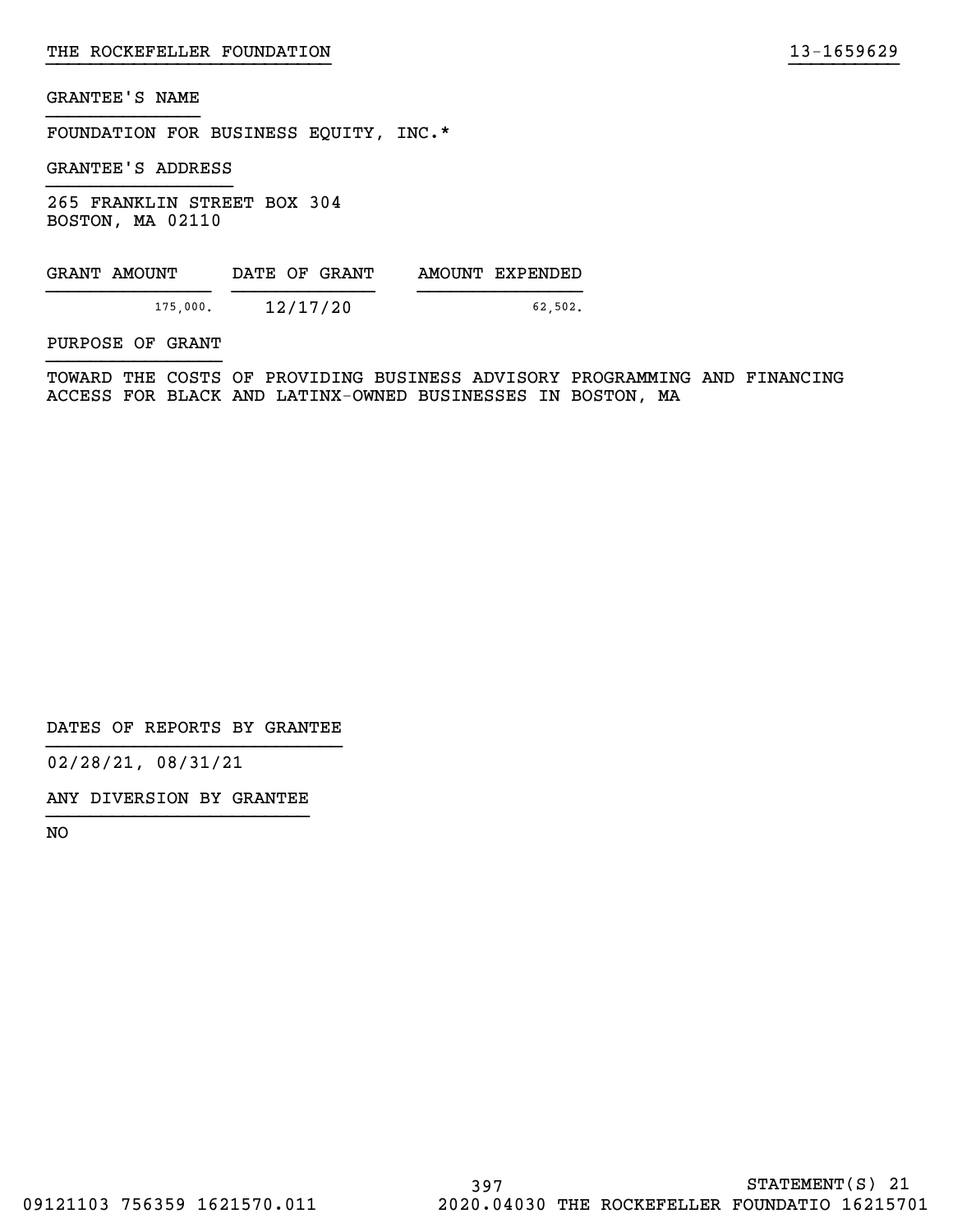D-IMPLEMENT INC.

GRANTEE'S ADDRESS

508 MAIN STREET WILMINGTON, DE 19804

| GRANT AMOUNT | DATE OF GRANT | AMOUNT EXPENDED |
|--------------|---------------|-----------------|
| 100.000.     | 10/01/20      |                 |

PURPOSE OF GRANT

TOWARD THE COSTS OF BUILDING AN INSECT BASED FEED SECTOR IN KENYA TO SUPPORT TRANSITION TOWARDS SUSTAINABLE FEED FOR PROTECTIVE FOODS SUCH AS FISH AND EGGS

}}}}}}}}}}}}}}}}}}}}}}}}}} }}}}}}}}}}

DATES OF REPORTS BY GRANTEE

12/07/20, 08/02/21

ANY DIVERSION BY GRANTEE }}}}}}}}}}}}}}}}}}}}}}}}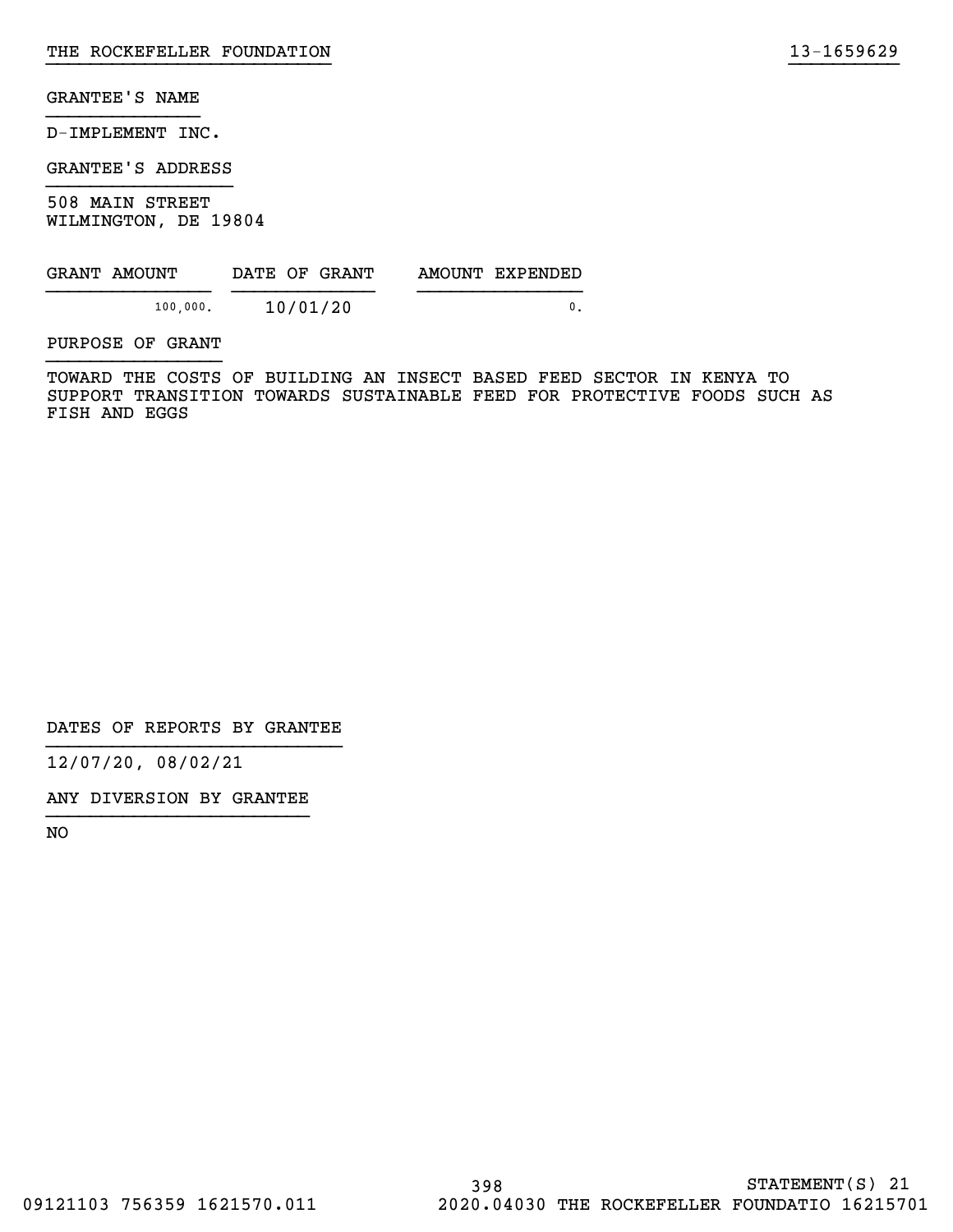D-IMPLEMENT INC.

GRANTEE'S ADDRESS

508 MAIN STREET WILMINGTON, DE 19804

| GRANT AMOUNT | DATE OF GRANT | AMOUNT EXPENDED |
|--------------|---------------|-----------------|
| 100,000.     | 12/10/20      |                 |

PURPOSE OF GRANT

TOWARD THE COSTS OF BUILDING AN INSECT BASED FEED SECTOR IN KENYA TO SUPPORT TRANSITION TOWARDS SUSTAINABLE FEED FOR PROTECTIVE FOODS SUCH AS FISH AND EGGS

}}}}}}}}}}}}}}}}}}}}}}}}}} }}}}}}}}}}

DATES OF REPORTS BY GRANTEE

08/02/21

ANY DIVERSION BY GRANTEE }}}}}}}}}}}}}}}}}}}}}}}}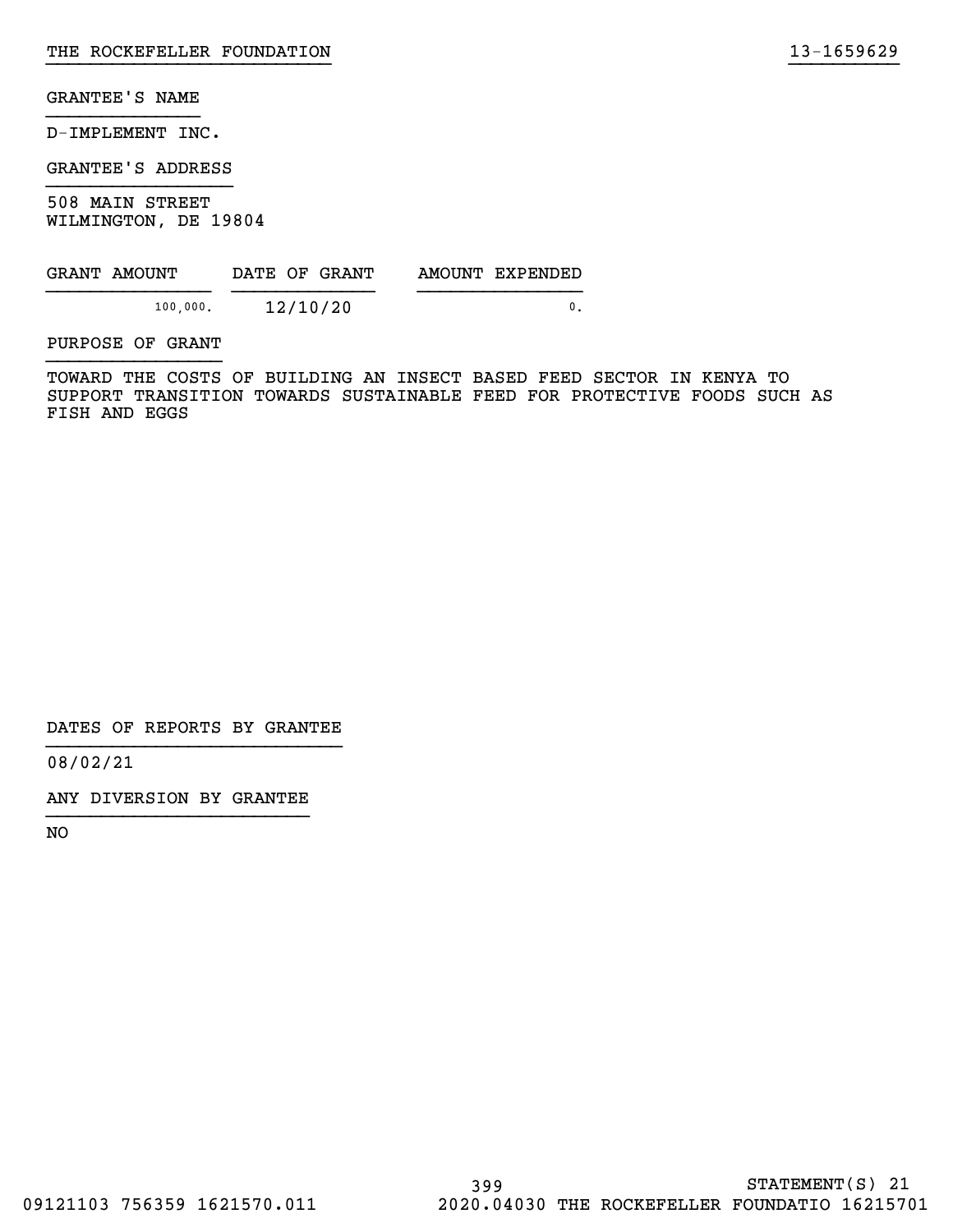EAT FOUNDATION

GRANTEE'S ADDRESS

KONGENS GATE 11 OSLO, NORWAY, 0153

| GRANT AMOUNT | DATE OF GRANT | AMOUNT EXPENDED |
|--------------|---------------|-----------------|
| 50,000.      | 10/16/20      | 7761.           |

PURPOSE OF GRANT

TOWARD THE COSTS OF LAUNCHING THE FOOD SYSTEM ECONOMIC COMMISSION, AN INDEPENDENT, INTERDISCIPLINARY ACADEMIC COMMISSION TO DELIVER A STATE OF THE ART SCIENTIFIC ASSESSMENT ON THE ECONOMICS OF THE TRANSITION TO HEALTHY, INCLUSIVE AND SUSTAINABLE FOOD SYSTEMS

}}}}}}}}}}}}}}}}}}}}}}}}}} }}}}}}}}}}

DATES OF REPORTS BY GRANTEE

01/21/21, 03/19/21, 06/23/21

ANY DIVERSION BY GRANTEE }}}}}}}}}}}}}}}}}}}}}}}}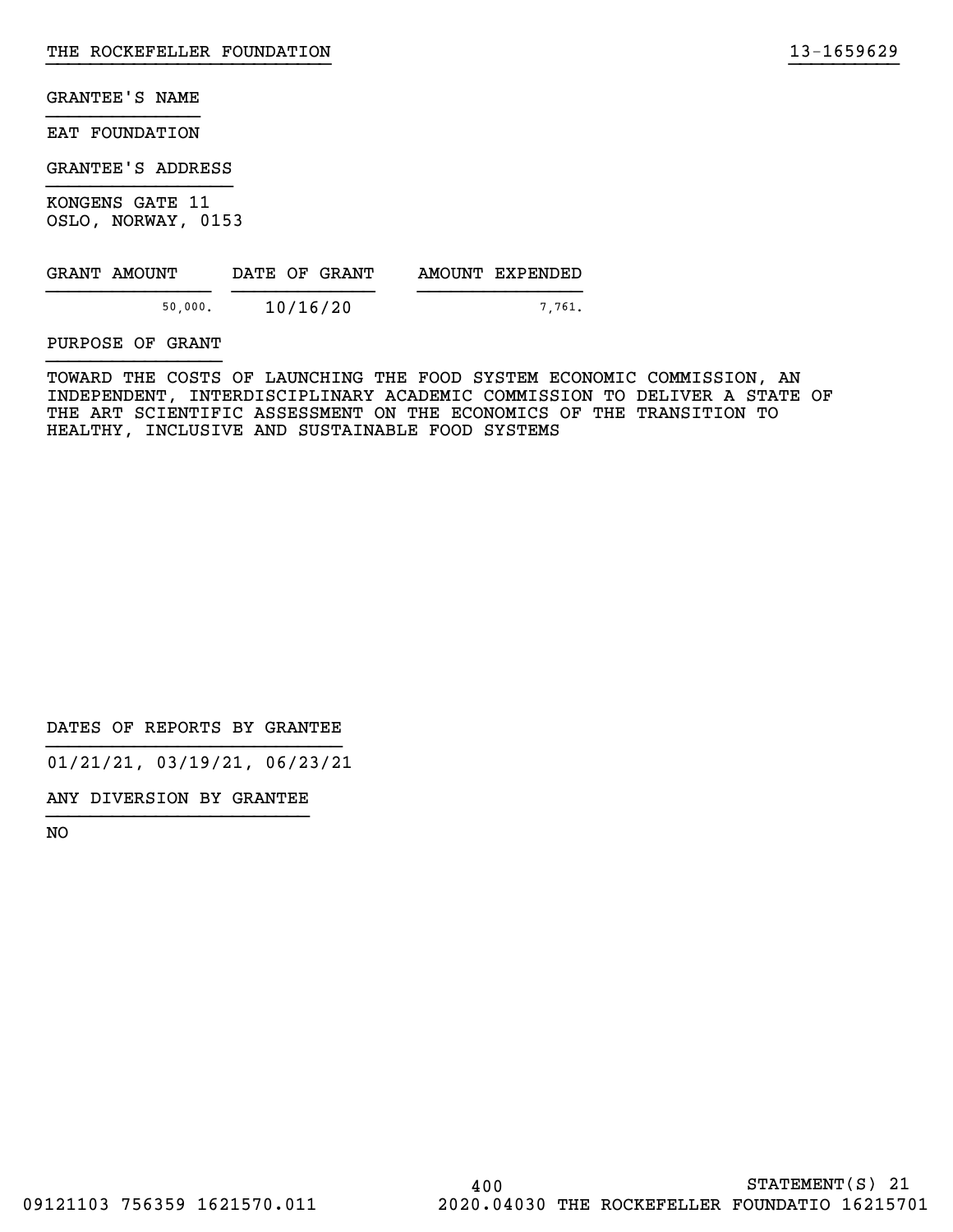VANGUARD ECONOMICS LTD.

GRANTEE'S ADDRESS

4 KG2 AVENUE KIGALI, RWANDA

| GRANT AMOUNT | DATE OF GRANT | AMOUNT EXPENDED |
|--------------|---------------|-----------------|
| 175,000.     | 11/19/20      | 149.893.        |

PURPOSE OF GRANT

TOWARD THE COSTS OF INCREASING THE CONSUMPTION OF WHOLE GRAINS BY VULNERABLE COMMUNITIES IN SAFETY NET PROGRAMS AT SCHOOLS IN RWANDA

}}}}}}}}}}}}}}}}}}}}}}}}}} }}}}}}}}}}

DATES OF REPORTS BY GRANTEE

11/30/20, 12/10/20, 03/16/21, 07/14/21

ANY DIVERSION BY GRANTEE }}}}}}}}}}}}}}}}}}}}}}}}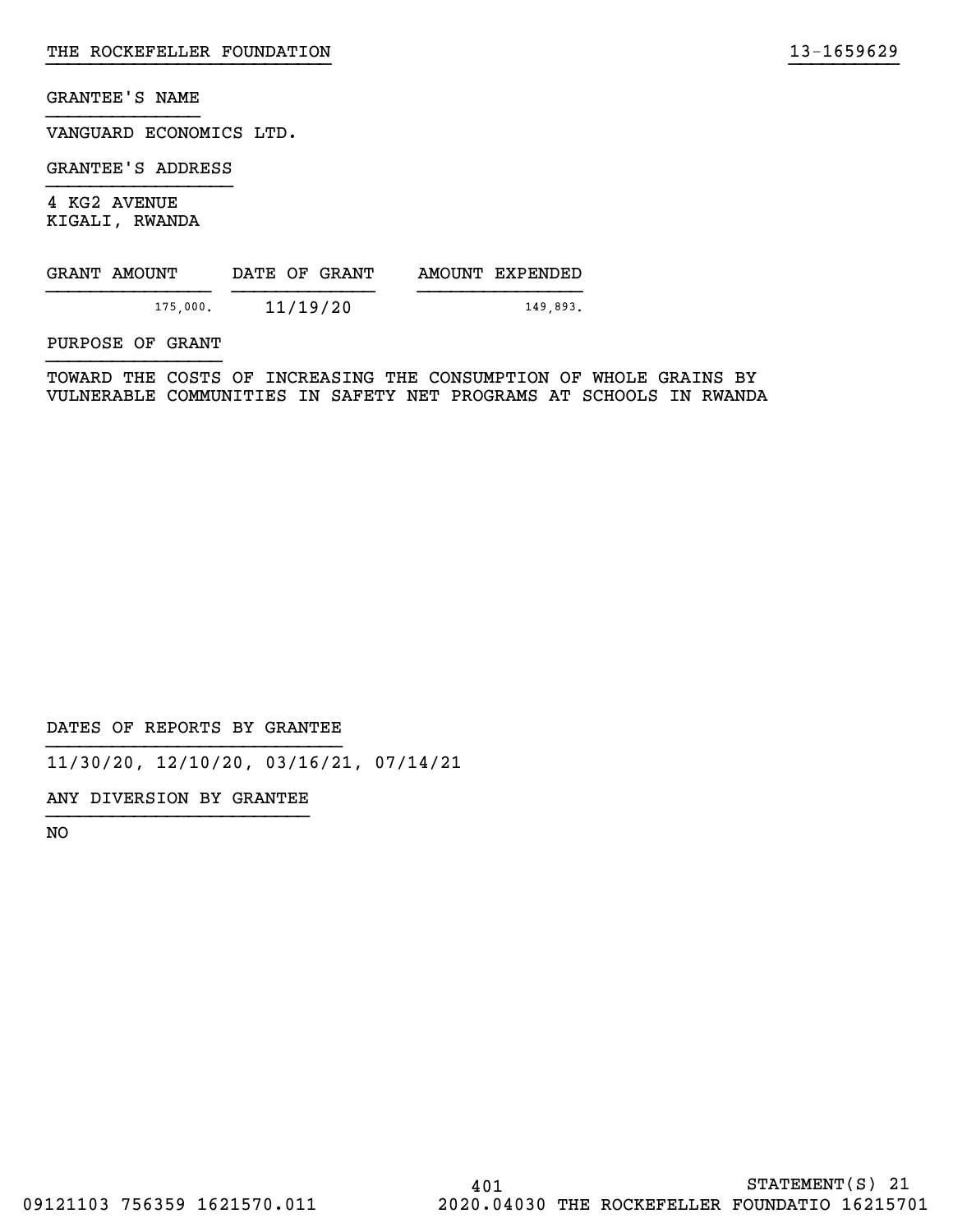VANGUARD ECONOMICS LTD.

GRANTEE'S ADDRESS

4 KG2 AVENUE KIGALI, RWANDA

| GRANT AMOUNT | DATE OF GRANT | AMOUNT EXPENDED |
|--------------|---------------|-----------------|
| 175,000.     | 12/18/20      |                 |

PURPOSE OF GRANT

TOWARD THE COSTS OF INCREASING THE CONSUMPTION OF WHOLE GRAINS BY VULNERABLE COMMUNITIES IN SAFETY NET PROGRAMS AT SCHOOLS IN RWANDA

}}}}}}}}}}}}}}}}}}}}}}}}}} }}}}}}}}}}

DATES OF REPORTS BY GRANTEE

03/16/21, 07/14/21

ANY DIVERSION BY GRANTEE }}}}}}}}}}}}}}}}}}}}}}}}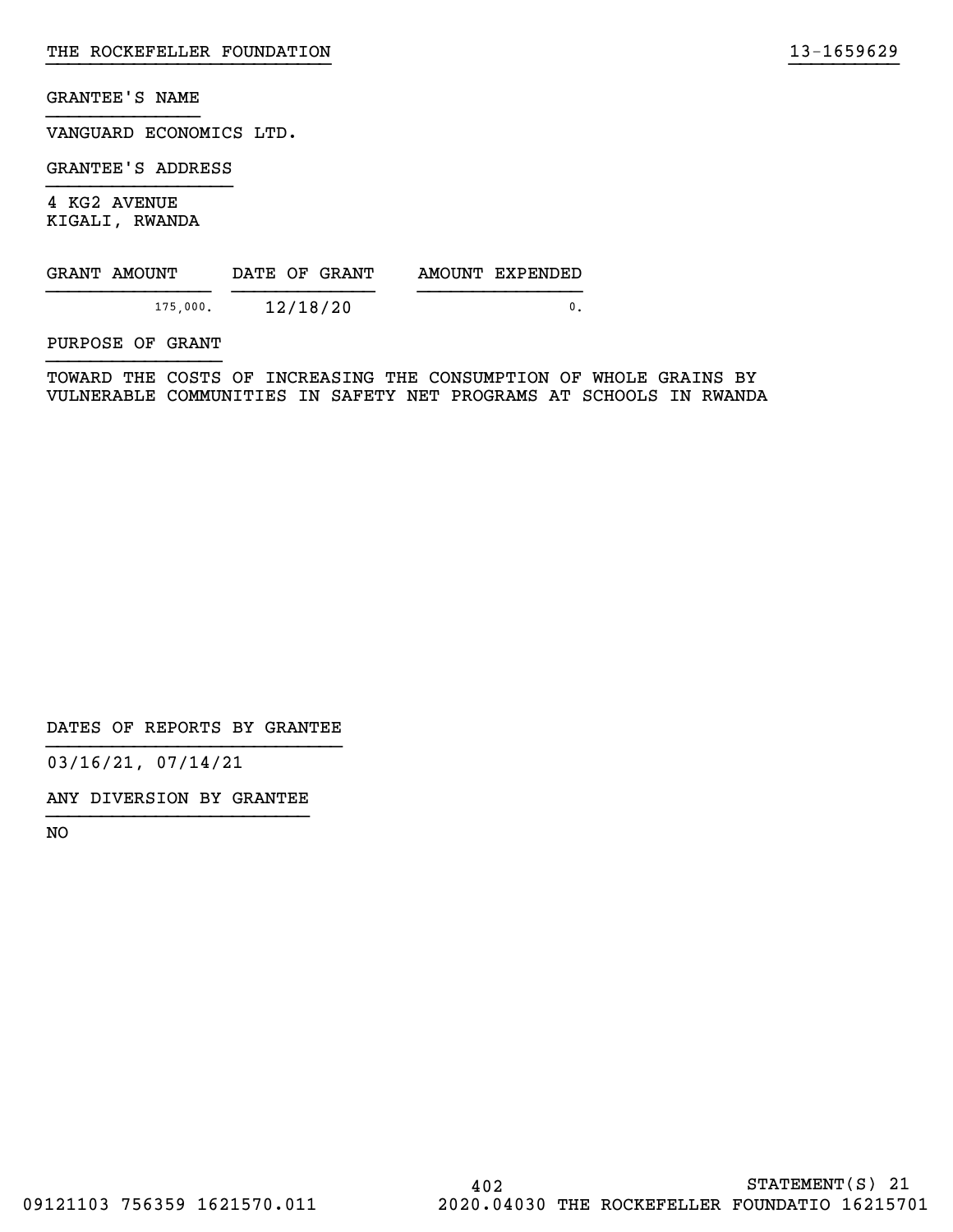FARM SHOP LIMITED

GRANTEE'S ADDRESS

GITARU-WANGIGE ROAD, KIAMBU PANK VIEW HOUSE NAIROBI, KENYA, 2345-00606

| GRANT AMOUNT | DATE OF GRANT | AMOUNT EXPENDED |
|--------------|---------------|-----------------|
|              |               |                 |
| 75,000.      | 12/18/20      |                 |

PURPOSE OF GRANT

IN SUPPORT OF USING ITS FRANCHISE MODEL TO DESIGN AND IMPLEMENT SUSTAINABLE FARMER AGGREGATION CENTERS IN KENYA TO SUPPORT SMALLHOLDER FARMERS AND INCREASE THE AVAILABILITY OF PROTECTIVE FOODS

}}}}}}}}}}}}}}}}}}}}}}}}}} }}}}}}}}}}

DATES OF REPORTS BY GRANTEE

12/21/20, 03/16/21

ANY DIVERSION BY GRANTEE }}}}}}}}}}}}}}}}}}}}}}}}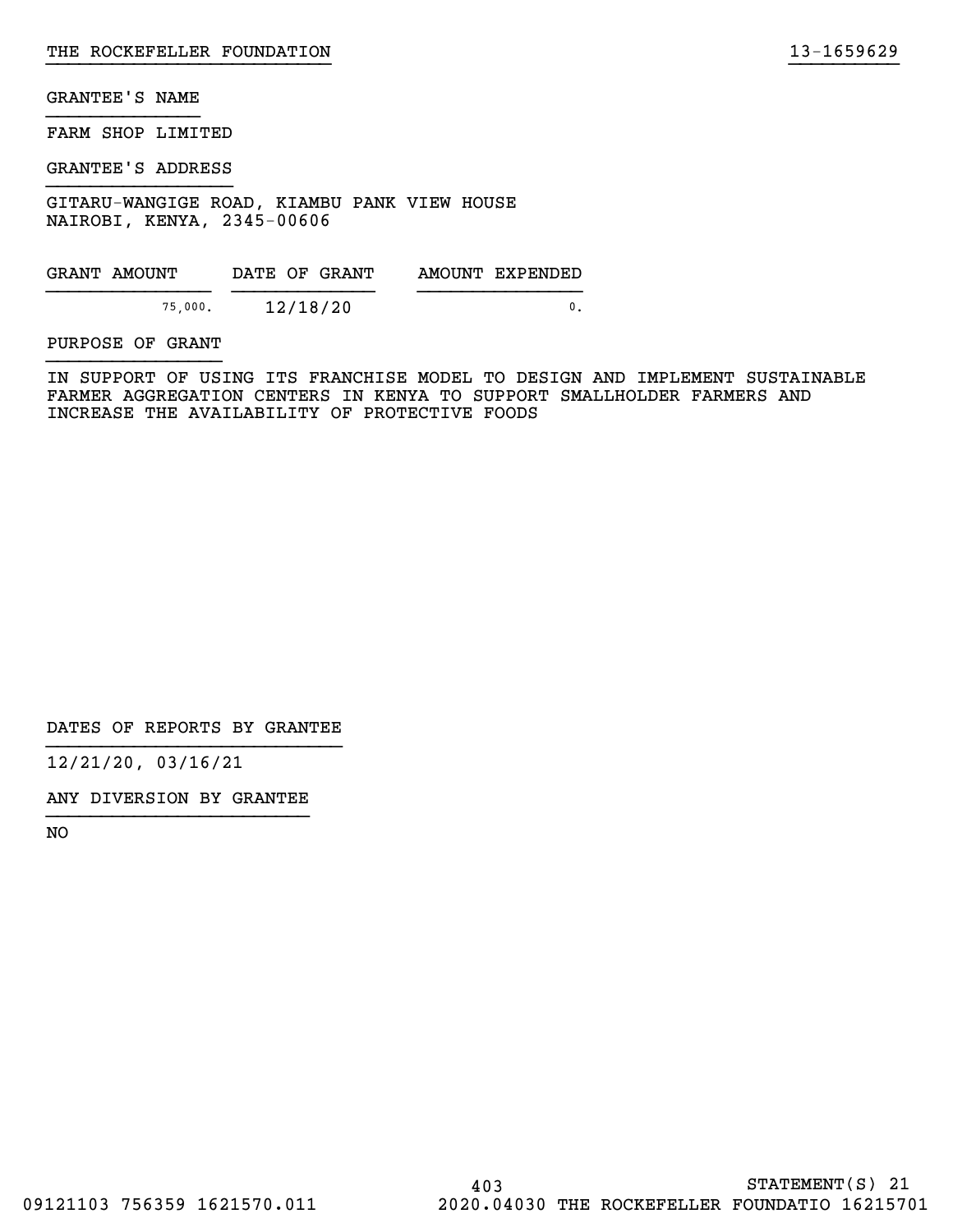THOUGHT FOR FOOD FOUNDATION\*

GRANTEE'S ADDRESS

534 PROMONTORY ESTES PARK, CO 80517

| GRANT AMOUNT | DATE OF GRANT | AMOUNT EXPENDED |
|--------------|---------------|-----------------|
|              |               |                 |
| 200,000.     | 11/20/20      | 159.203.        |

PURPOSE OF GRANT

IN SUPPORT OF DEVELOPING A DIGITAL PLATFORM AND GRASSROOTS MOBILIZATION APPROACH TO ENGAGE DIVERSE, GLOBAL CONSTITUENCIES FOR POST-COVID RECOVERY AND DEMOCRATIZATION OF THE UN FOOD SYSTEMS SUMMIT

}}}}}}}}}}}}}}}}}}}}}}}}}} }}}}}}}}}}

DATES OF REPORTS BY GRANTEE

01/25/21, 02/19/21, 07/19/21

ANY DIVERSION BY GRANTEE }}}}}}}}}}}}}}}}}}}}}}}}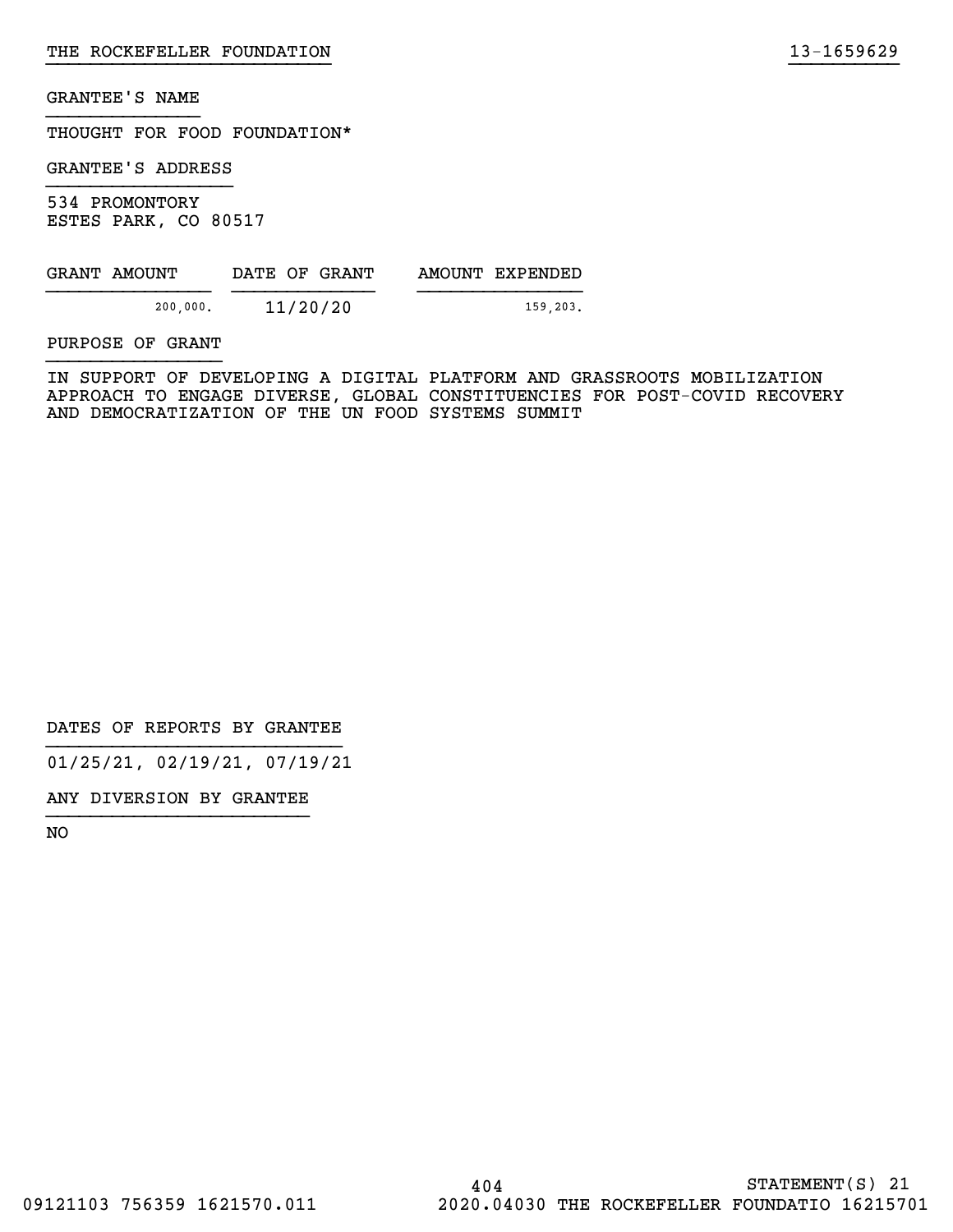RETAIL TRADE ASSOCIATION OF KENYA

GRANTEE'S ADDRESS

P.O.BOX 10161- 00100 NAIROBI, KENYA

| GRANT AMOUNT | DATE OF GRANT |  | AMOUNT EXPENDED |
|--------------|---------------|--|-----------------|
| 75,000.      | 12/16/20      |  |                 |

PURPOSE OF GRANT

IN SUPPORT OF DEVELOPING A ROAD MAP FOR THE IMPLEMENTATION OF FOOD SAFETY STANDARDS FOR FRESH PRODUCE IN KENYA

}}}}}}}}}}}}}}}}}}}}}}}}}} }}}}}}}}}}

DATES OF REPORTS BY GRANTEE

02/16/21, 02/27/21, 07/29/21

ANY DIVERSION BY GRANTEE }}}}}}}}}}}}}}}}}}}}}}}}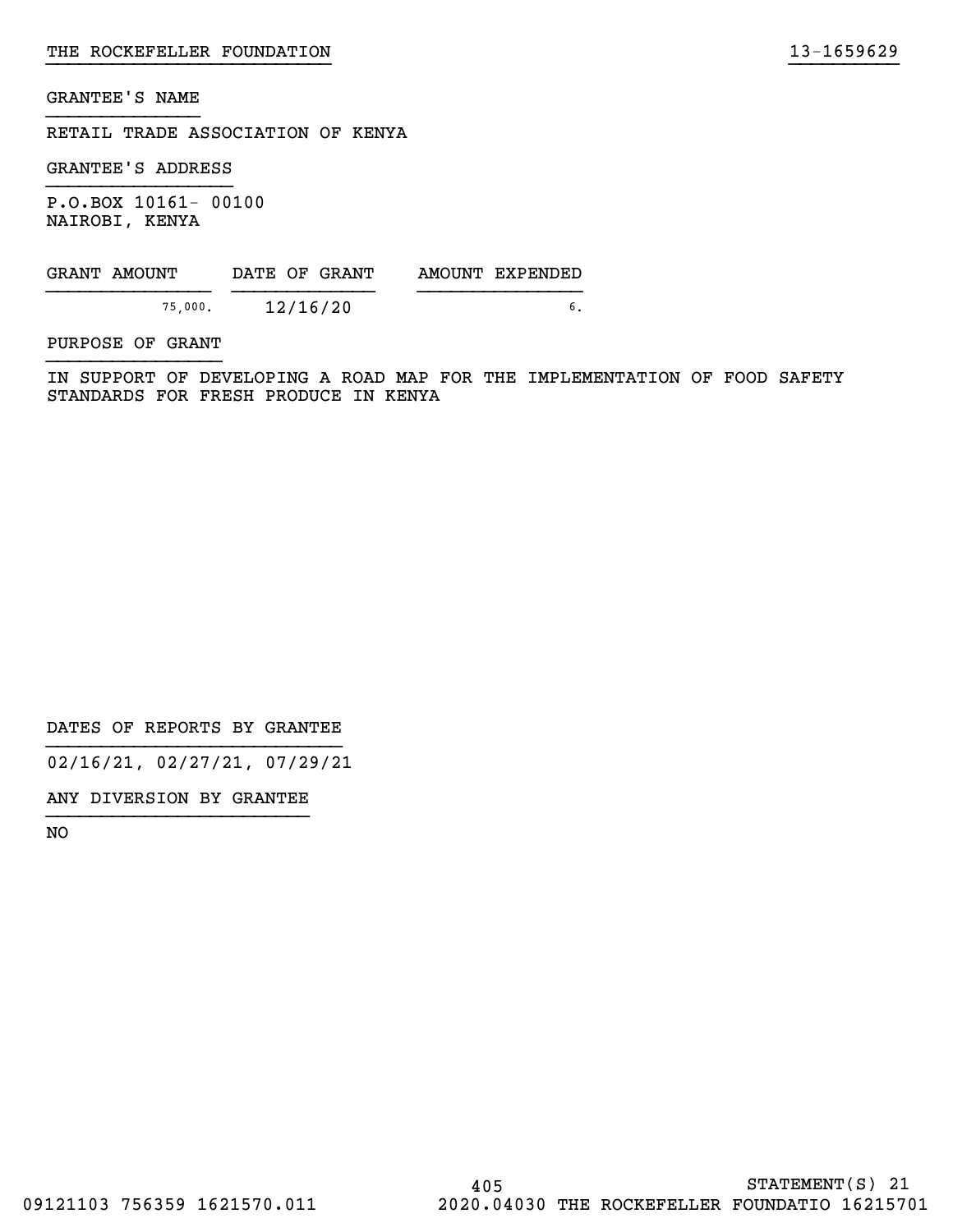DIMAGI INC.

GRANTEE'S ADDRESS

529 MAIN STREET, SUITE 606 CHARLESTOWN, MA 02129

| GRANT AMOUNT |          |          | DATE OF GRANT | AMOUNT EXPENDED |
|--------------|----------|----------|---------------|-----------------|
|              | 650,000. | 05/07/20 |               | 650.000.        |

PURPOSE OF GRANT

IN SUPPORT OF LAUNCHING A COMMUNITY OF PRACTICE TO MEET THE DEMAND FOR DIGITAL TOOLS FOR CONTAINMENT, MITIGATION, AND RECOVERY EFFORTS FOR COMMUNITY BASED COVID-19 RESPONSE TO BENEFIT THE VULNERABLE AND AT-RISK POPULATIONS IN LOW INCOME COUNTRIES.

}}}}}}}}}}}}}}}}}}}}}}}}}} }}}}}}}}}}

DATES OF REPORTS BY GRANTEE

02/26/21, 03/02/21, 05/31/21, 06/18/21

ANY DIVERSION BY GRANTEE }}}}}}}}}}}}}}}}}}}}}}}}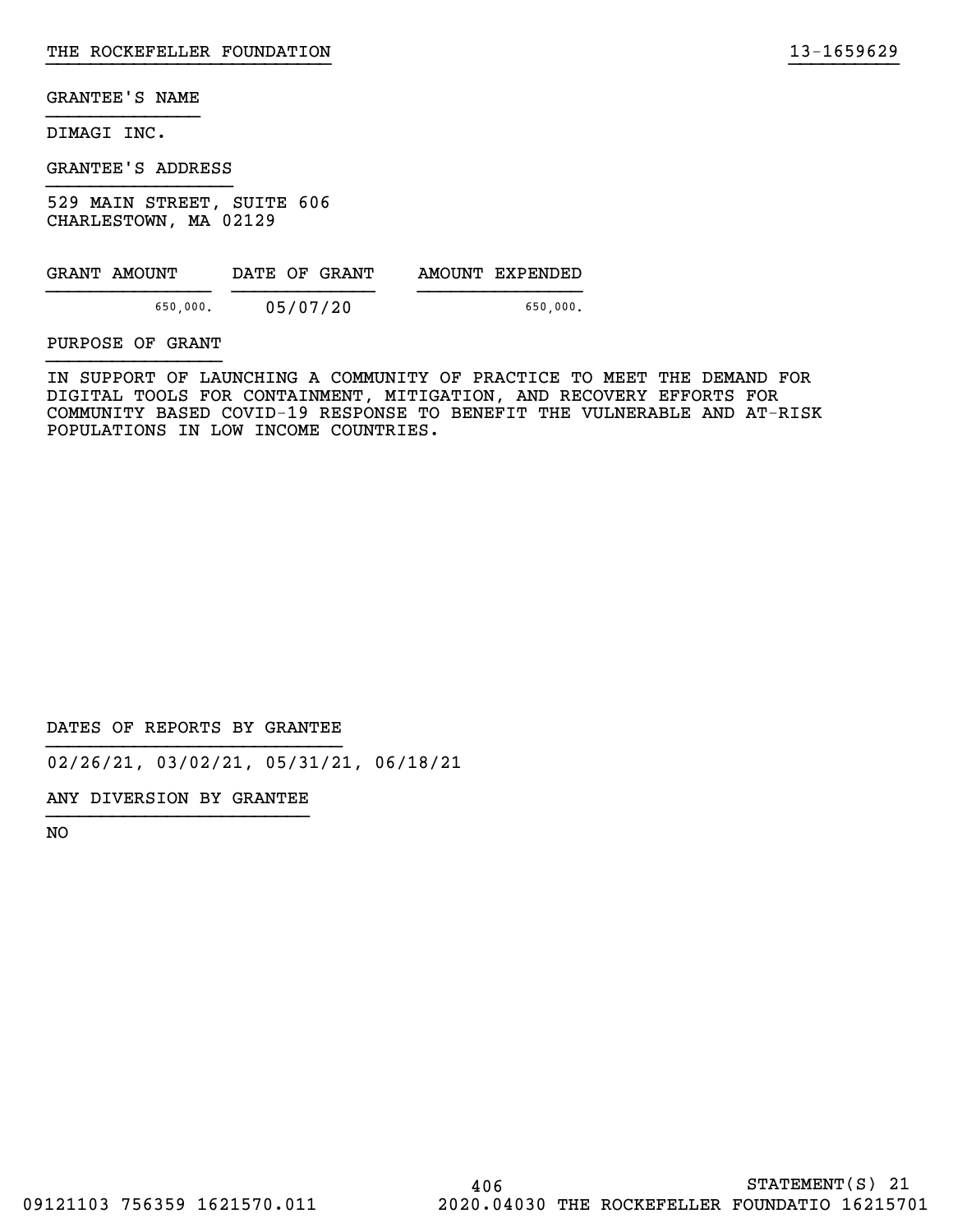DALBERG GROUP APS

GRANTEE'S ADDRESS

OVERGADEN OVEN VANDET 10, 1ST FLOOR 1415 COPENHAGEN K, DENMARK

GRANT AMOUNT DATE OF GRANT AMOUNT EXPENDED  ${1,500,000.}$  06/12/20 0.

PURPOSE OF GRANT

IN SUPPORT OF IN SUPPORT OF THE SET UP AND IMPLEMENTATION OF A WEST AFRICA PLATFORM FOR PUBLIC HEALTH EMERGENCY OPERATIONS CENTERS, WHICH WOULD SERVE TO INCREASE COUNTRY-LEVEL CAPACITY TO RESPOND TO COVID-19 AND UPCOMING PUBLIC HEALTH EMERGENCIES IN SENEGAL, GAMBIA, GUINEA, GUINEA BISSAU, MALI AND MAURITANIA.

}}}}}}}}}}}}}}}}}}}}}}}}}} }}}}}}}}}}

DATES OF REPORTS BY GRANTEE

07/28/20, 12/01/20, 12/08/20, 03/03/21, 07/01/21

ANY DIVERSION BY GRANTEE }}}}}}}}}}}}}}}}}}}}}}}}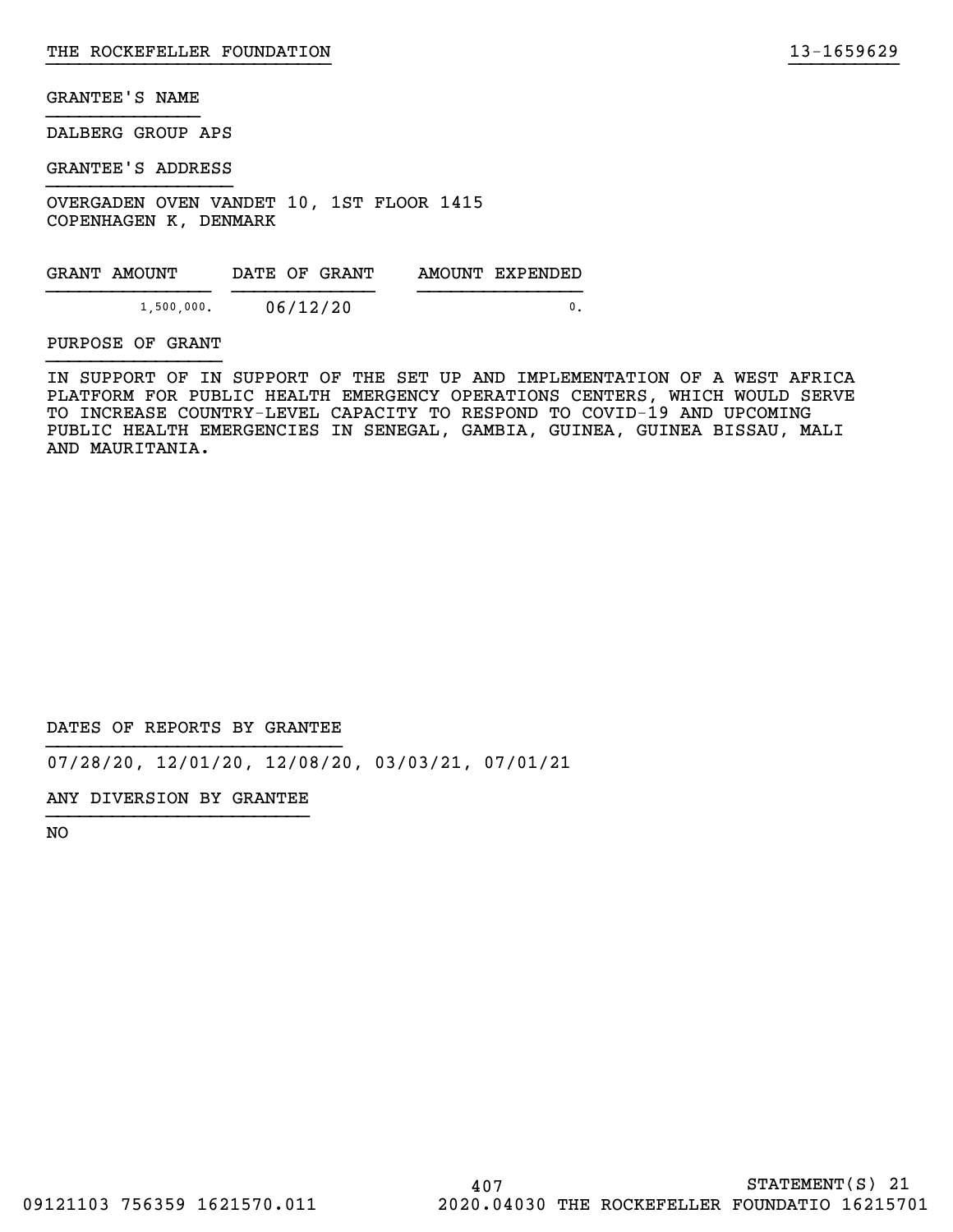DALBERG GROUP APS

GRANTEE'S ADDRESS

OVERGADEN OVEN VANDET 10, 1ST FLOOR 1415 COPENHAGEN K, DENMARK

| GRANT AMOUNT | DATE OF GRANT | AMOUNT EXPENDED |
|--------------|---------------|-----------------|
| 500,000.     | 12/11/20      |                 |

#### PURPOSE OF GRANT

IN SUPPORT OF IN SUPPORT OF THE SET UP AND IMPLEMENTATION OF A WEST AFRICA PLATFORM FOR PUBLIC HEALTH EMERGENCY OPERATIONS CENTERS, WHICH WOULD SERVE TO INCREASE COUNTRY-LEVEL CAPACITY TO RESPOND TO COVID-19 AND UPCOMING PUBLIC HEALTH EMERGENCIES IN SENEGAL, GAMBIA, GUINEA, GUINEA BISSAU, MALI AND MAURITANIA.

}}}}}}}}}}}}}}}}}}}}}}}}}} }}}}}}}}}}

DATES OF REPORTS BY GRANTEE

03/03/21, 07/01/21

ANY DIVERSION BY GRANTEE }}}}}}}}}}}}}}}}}}}}}}}}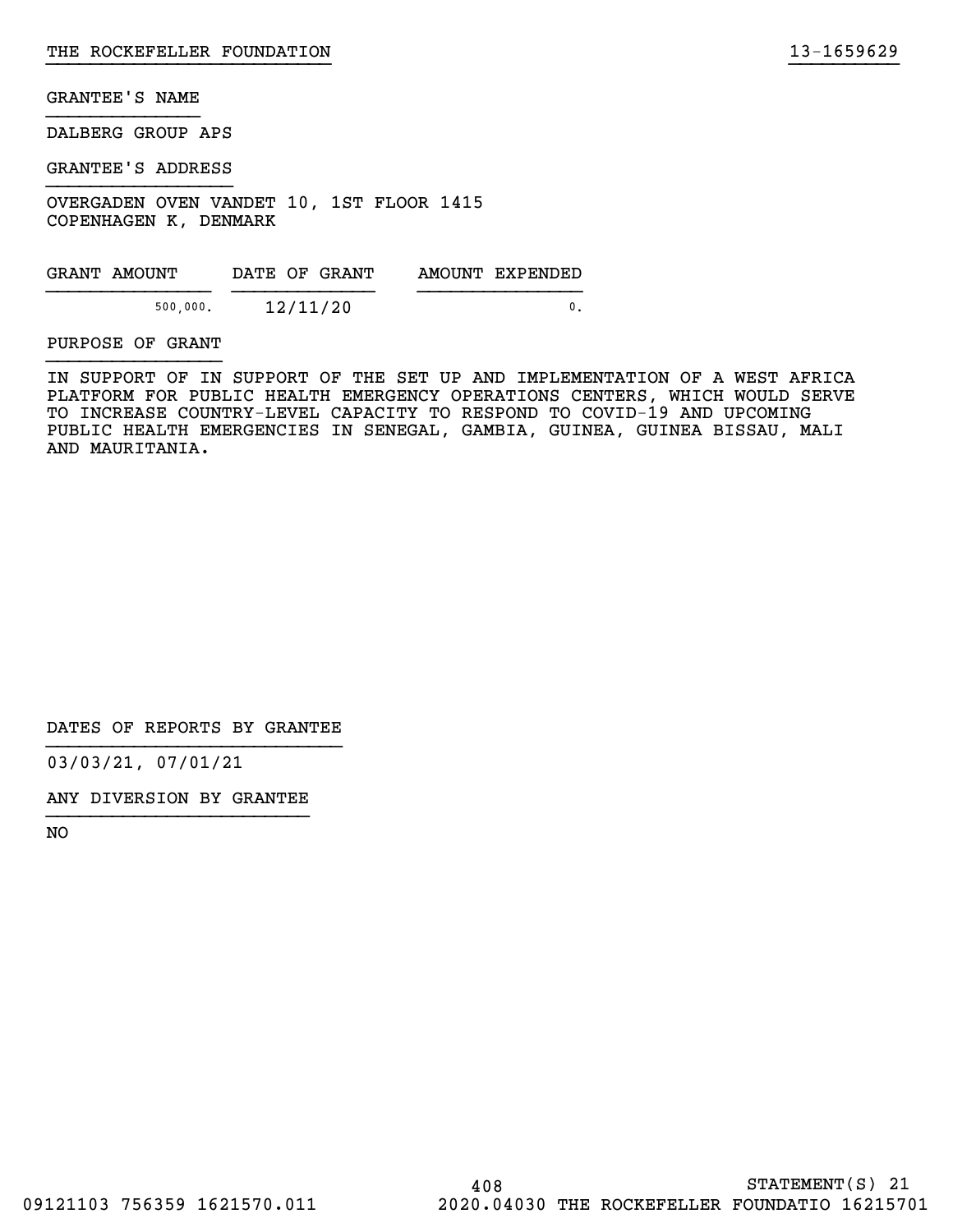CRUSH THE CURVE IDAHO FOUNDATION\*

GRANTEE'S ADDRESS

2775 W NAVIGATOR DR #220 MERIDIAN, ID 83642

| GRANT AMOUNT |          | DATE OF GRANT | AMOUNT EXPENDED |
|--------------|----------|---------------|-----------------|
|              | 200,000. | 11/05/20      |                 |

PURPOSE OF GRANT

IN SUPPORT OF EFFORTS TO INCREASE TESTING AT AND PROVIDE THERMOMETERS TO PUBLIC SCHOOL DISTRICTS IN IDAHO IN RESPONSE TO THE COVID-19 PANDEMIC

}}}}}}}}}}}}}}}}}}}}}}}}}} }}}}}}}}}}

DATES OF REPORTS BY GRANTEE

04/15/21

ANY DIVERSION BY GRANTEE }}}}}}}}}}}}}}}}}}}}}}}}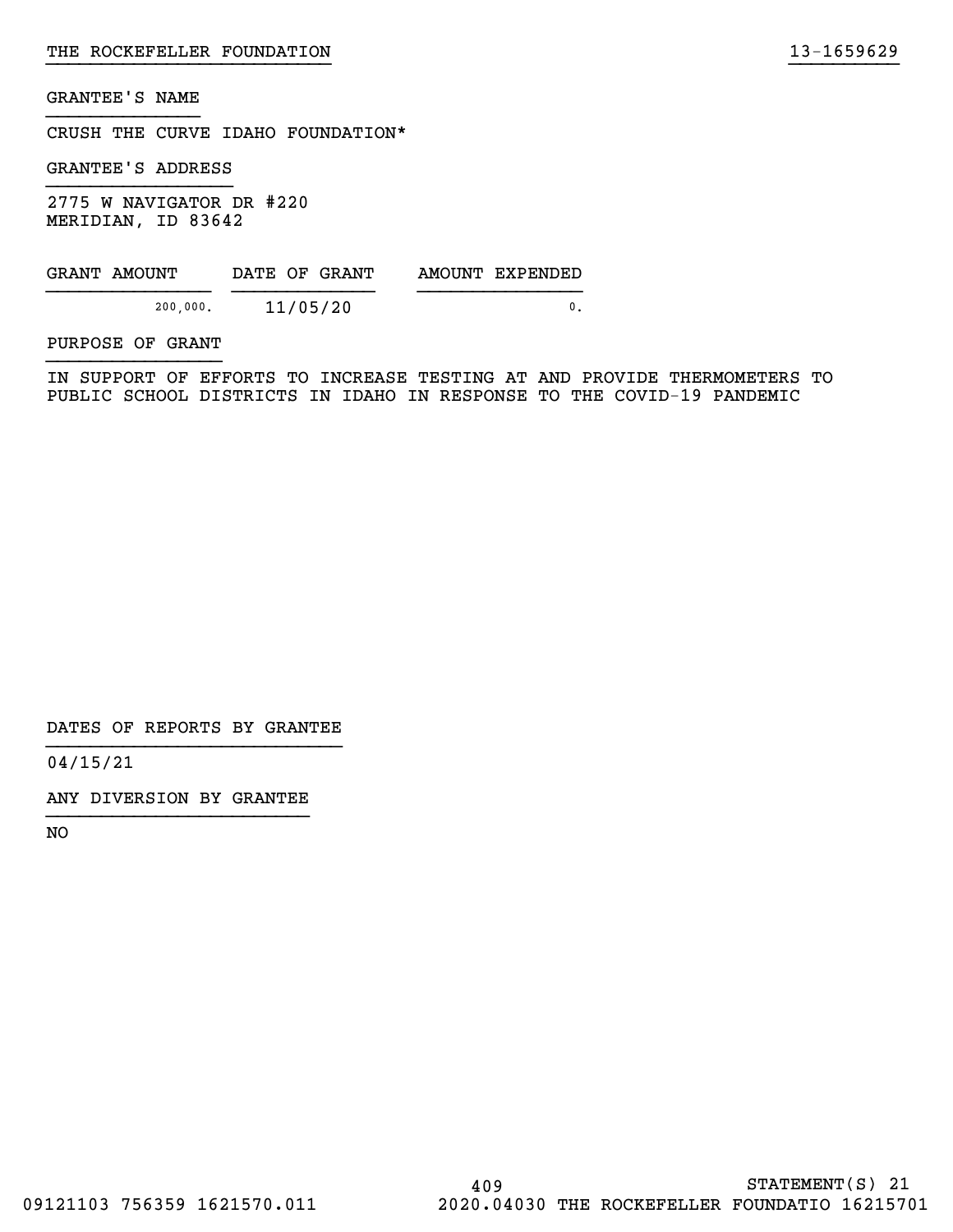THE ATLANTIC MONTHLY GROUP LLC

GRANTEE'S ADDRESS

600 NEW HAMPSHIRE AVE, NW WASHINGTON, DC 20037

| GRANT AMOUNT |          |          | DATE OF GRANT | AMOUNT EXPENDED |
|--------------|----------|----------|---------------|-----------------|
|              | 400,000. | 10/15/20 |               | 120,145.        |

PURPOSE OF GRANT

IN SUPPORT OF COLLECTING, MAINTAINING THE INTEGRITY OF, AND RELEASING OPEN SOURCE DATASETS TO TRACK COVID-19 RESPONSE AND RECOVERY

}}}}}}}}}}}}}}}}}}}}}}}}}} }}}}}}}}}}

DATES OF REPORTS BY GRANTEE

12/09/20, 03/25/21, 05/26/21

ANY DIVERSION BY GRANTEE }}}}}}}}}}}}}}}}}}}}}}}}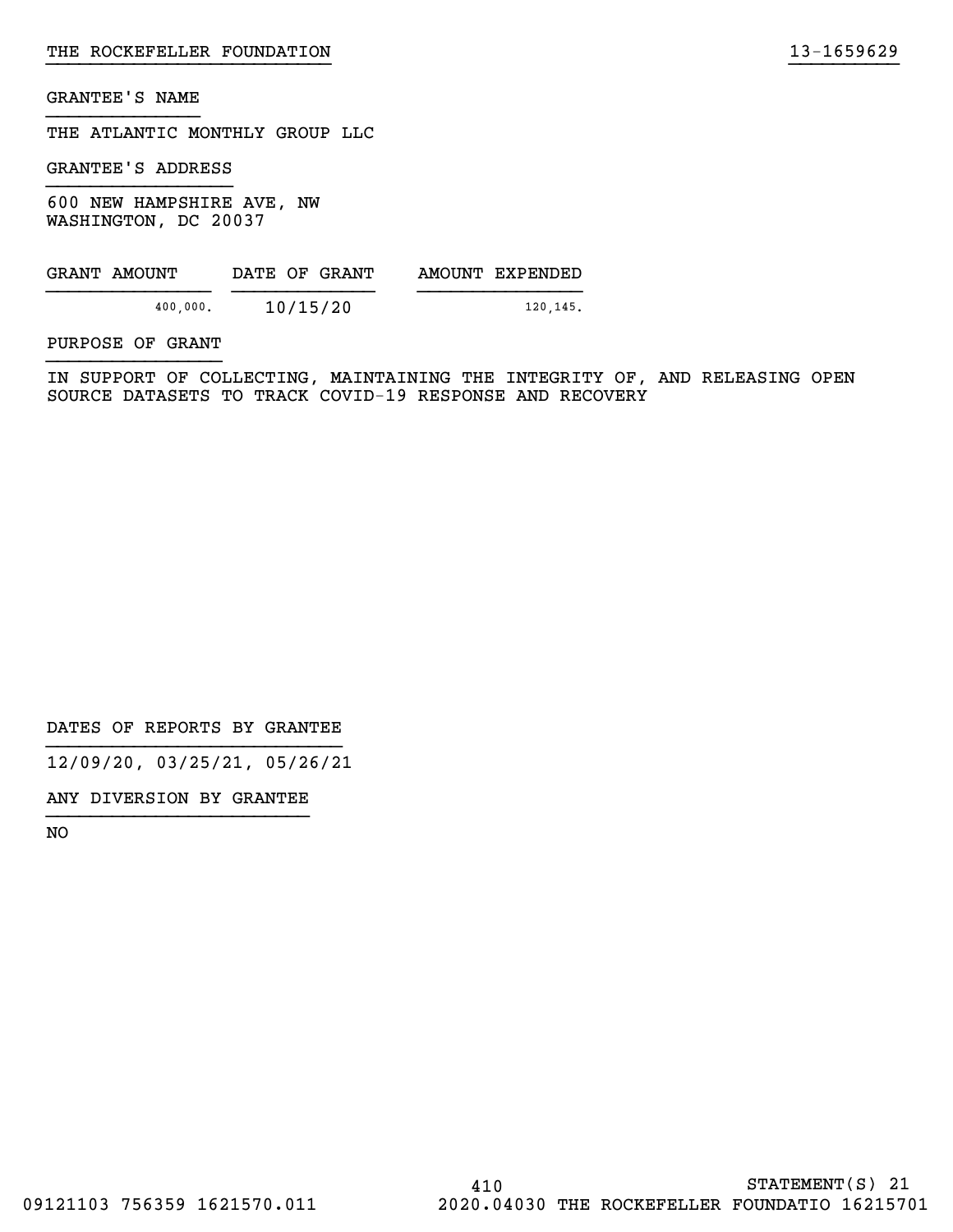THE ATLANTIC MONTHLY GROUP LLC

GRANTEE'S ADDRESS

600 NEW HAMPSHIRE AVE, NW WASHINGTON, DC 20037

| GRANT AMOUNT | DATE OF GRANT | AMOUNT EXPENDED |
|--------------|---------------|-----------------|
| 100,000.     | 12/15/20      |                 |

PURPOSE OF GRANT

IN SUPPORT OF COLLECTING, MAINTAINING THE INTEGRITY OF, AND RELEASING OPEN SOURCE DATASETS TO TRACK COVID-19 RESPONSE AND RECOVERY

}}}}}}}}}}}}}}}}}}}}}}}}}} }}}}}}}}}}

DATES OF REPORTS BY GRANTEE

03/25/21, 05/26/21

ANY DIVERSION BY GRANTEE }}}}}}}}}}}}}}}}}}}}}}}}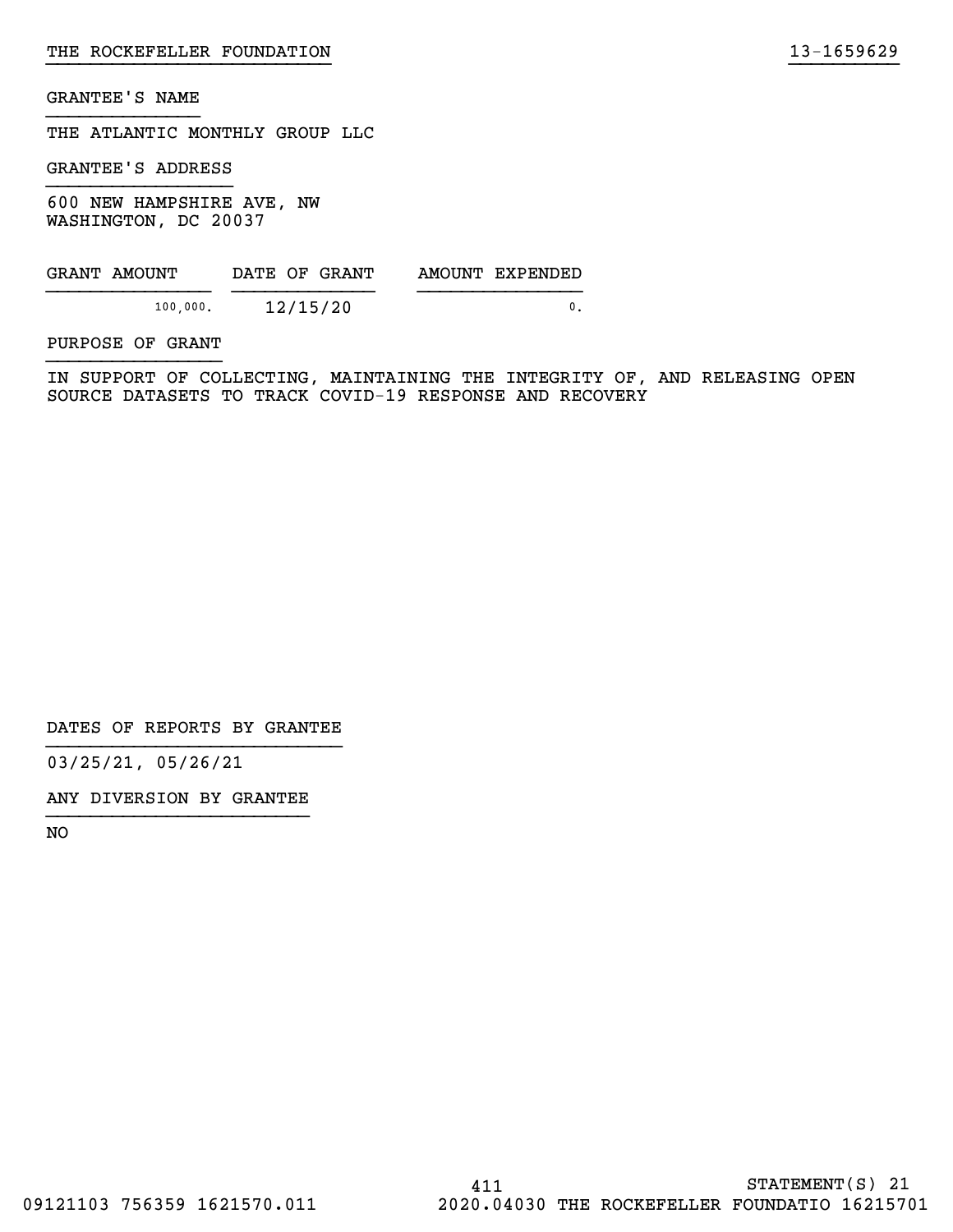IDFC FOUNDATION

#### GRANTEE'S ADDRESS

3RD FLOOR, CONSTRUCTION HOUSE A' 24TH ROAD, OFF LINKING ROAD NEW DELHI, INDIA, 400 052

}}}}}}}}}}}}}}}}}}}}}}}}}} }}}}}}}}}}

| GRANT AMOUNT | DATE OF GRANT | AMOUNT EXPENDED |
|--------------|---------------|-----------------|
|              |               |                 |
| 200,000.     | 12/18/20      | 109.966.        |

PURPOSE OF GRANT

IN SUPPORT OF MODELING COVID-19 VACCINATION STRATEGIES IN INDIA

DATES OF REPORTS BY GRANTEE

2/6/2021, 5/31/21, 06/30/21

ANY DIVERSION BY GRANTEE }}}}}}}}}}}}}}}}}}}}}}}}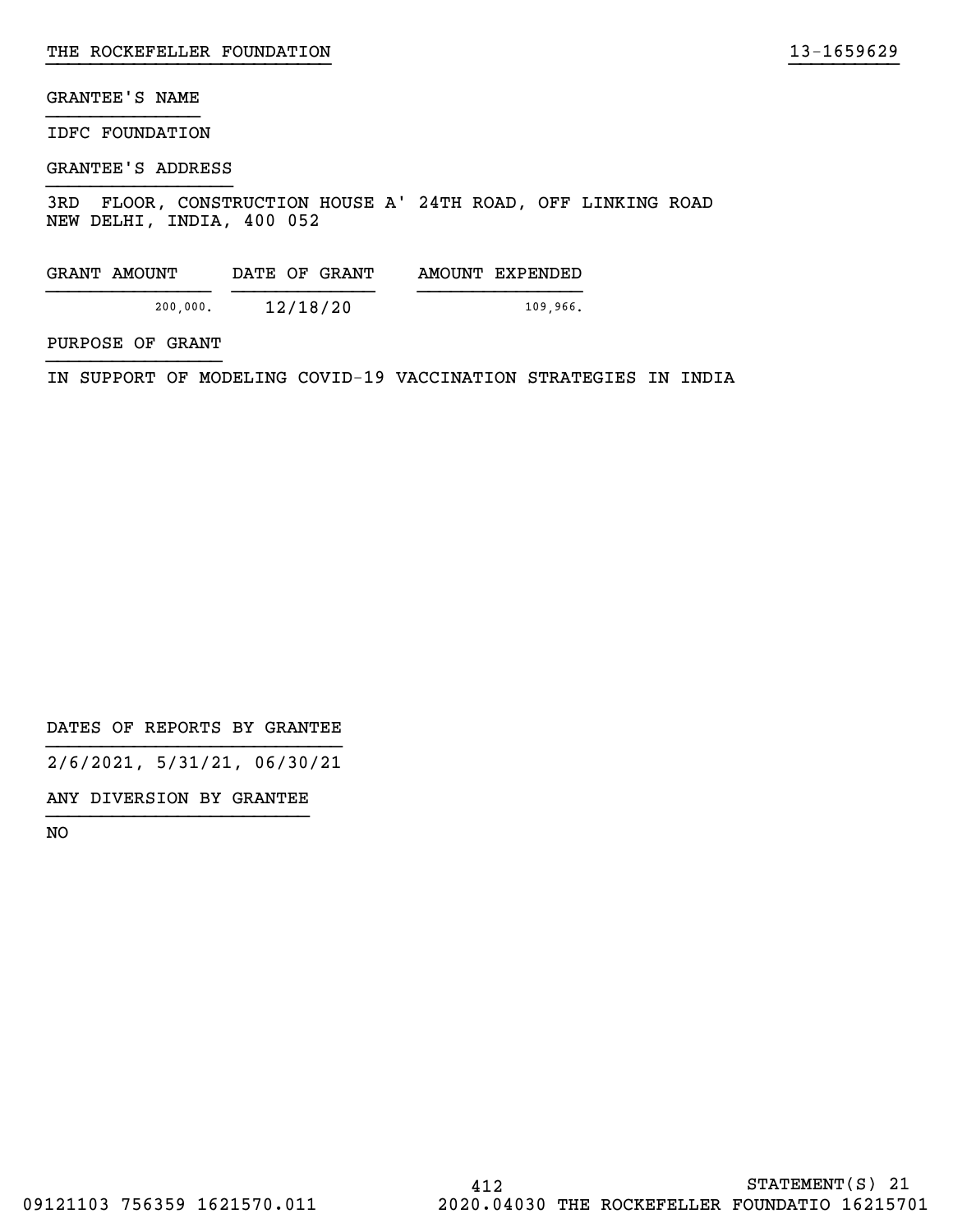LUMIRADX UK LIMITED

GRANTEE'S ADDRESS

3 MORE LONDON RIVERSIDE LONDON, UNITED KINGDOM, SE1 2AQ

| GRANT AMOUNT | DATE OF GRANT | AMOUNT EXPENDED |
|--------------|---------------|-----------------|
| 2,900,000.   | 12/18/20      |                 |

PURPOSE OF GRANT

IN SUPPORT OF THE PURCHASE, DEPLOYMENT, AND SCALE OF LUMIRADX MULTI-USE, POINT-OF-CARE TESTING DEVICES AND TEST KITS TO AFRICAN UNION MEMBER STATES TO INCREASE ACCESS TO ACCURATE AND TIMELY COVID-19 TESTING.

}}}}}}}}}}}}}}}}}}}}}}}}}} }}}}}}}}}}

DATES OF REPORTS BY GRANTEE

02/15/21, 03/15/21

ANY DIVERSION BY GRANTEE }}}}}}}}}}}}}}}}}}}}}}}}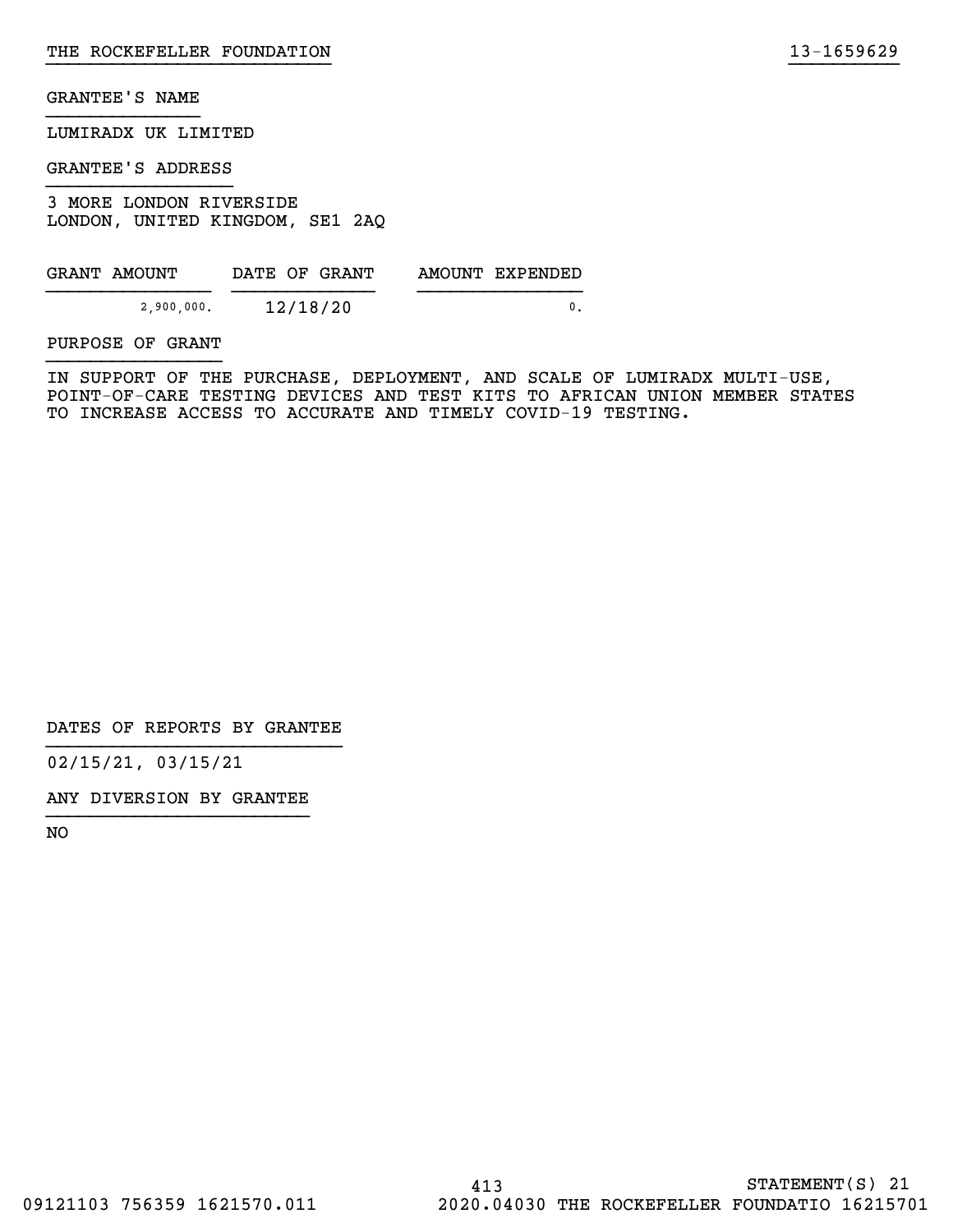#### IMPACTALPHA

GRANTEE'S ADDRESS

2009 FRANCISCO STREET BERKELEY, CA 94709

| GRANT AMOUNT | DATE OF GRANT | AMOUNT EXPENDED |
|--------------|---------------|-----------------|
| 50,000.      | 06/04/20      | 35.000.         |

PURPOSE OF GRANT

IN SUPPORT OF ITS AGENTS OF IMPACT SCHOLARSHIP FUND, AN EFFORT TO PROVIDE SUBSCRIPTIONS FOR ACADEMIC INSTITUTIONS TO A DAILY NEWSLETTER AND OTHER CONTENT RELATED TO IMPACT INVESTING AND SUSTAINABLE FINANCE

}}}}}}}}}}}}}}}}}}}}}}}}}} }}}}}}}}}}

DATES OF REPORTS BY GRANTEE

05/18/21

ANY DIVERSION BY GRANTEE }}}}}}}}}}}}}}}}}}}}}}}}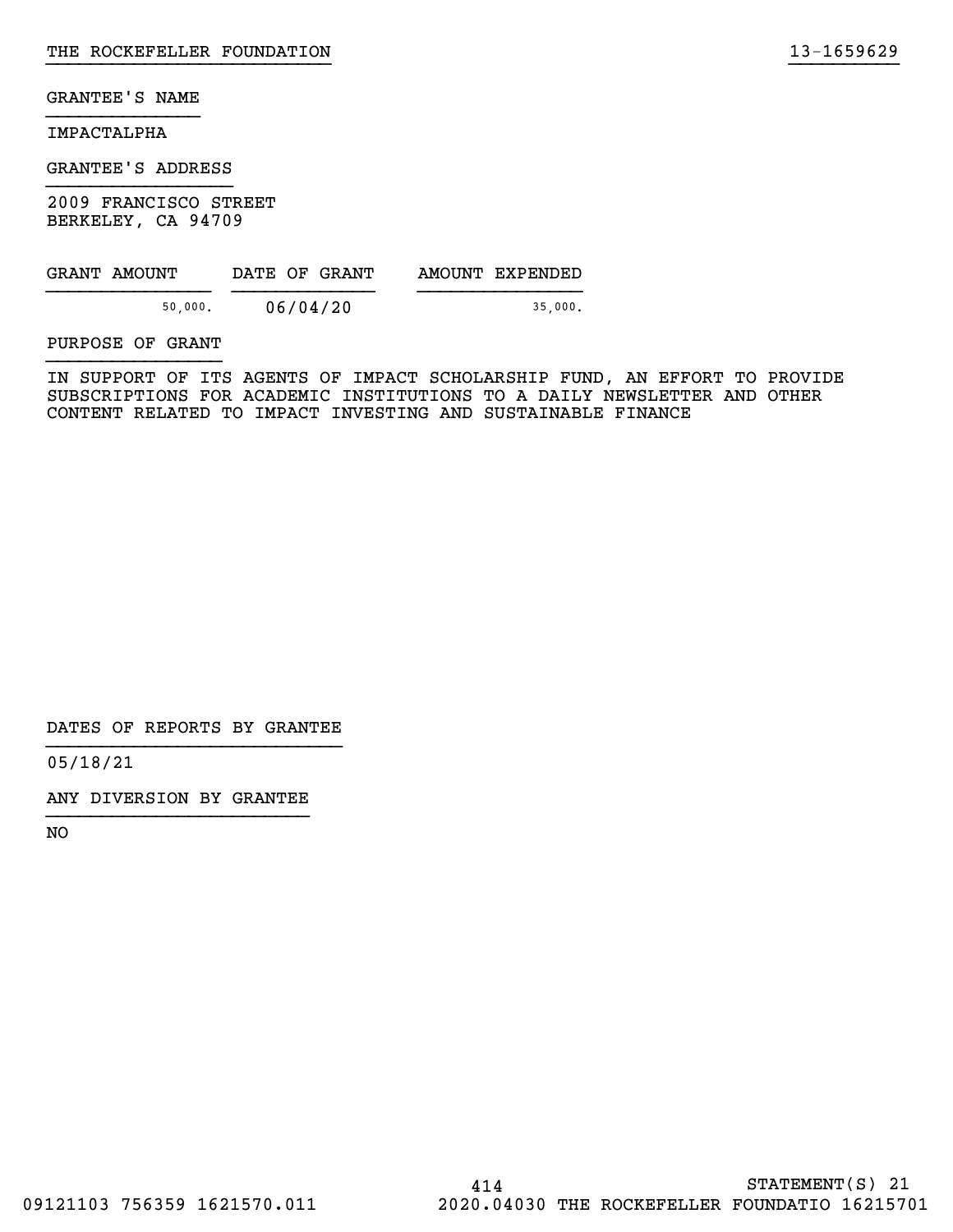TIDELINE VERIFICATION SERVICES, INC.

GRANTEE'S ADDRESS

915-2 BATTERY ST. SUITE 3 SAN FRANCISCO, CA 94111

| GRANT AMOUNT | DATE OF GRANT | AMOUNT EXPENDED |
|--------------|---------------|-----------------|
| 350,000.     | 08/20/20      | 232,172.        |

PURPOSE OF GRANT

IN SUPPORT OF DEVELOPING PUBLIC EDUCATION INITIATIVES TO VERIFY AND MAKE TRANSPARENT THE SOCIETAL IMPACTS ATTAINED FROM IMPACT INVESTING

}}}}}}}}}}}}}}}}}}}}}}}}}} }}}}}}}}}}

DATES OF REPORTS BY GRANTEE

01/29/21, 02/28/21, 03/15/21, 05/17/21

ANY DIVERSION BY GRANTEE }}}}}}}}}}}}}}}}}}}}}}}}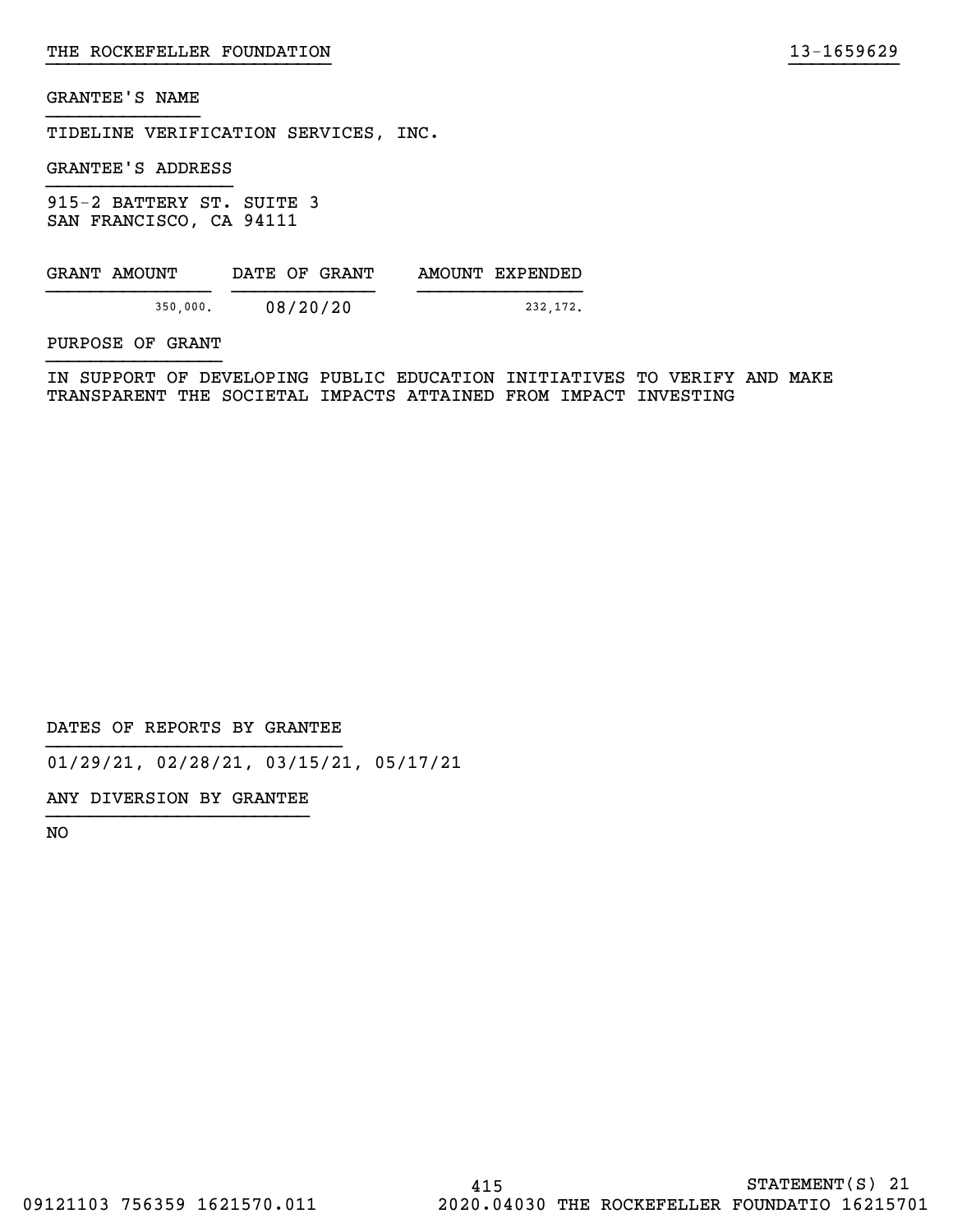ACRE CAPITAL LIMITED

GRANTEE'S ADDRESS

11-12 ST JAMESS SQUARE SW1Y 4LB LONDON, UNITED KINGDOM

| GRANT AMOUNT | DATE OF GRANT | AMOUNT EXPENDED |
|--------------|---------------|-----------------|
| 300,000.     | 12/18/20      |                 |

PURPOSE OF GRANT

IN SUPPORT OF DEVELOPING AN EXPORT CREDIT AGENCY IMPACT FUND TARGETING CRITICAL SOCIAL INFRASTRUCTURE IN EMERGING MARKETS AROUND THE WORLD THAT AIM TO DELIVER SOCIAL AND ENVIRONMENTAL BENEFITS FOR THE BENEFIT OF CERTAIN VULNERABLE POPULATIONS (THE FUND)

}}}}}}}}}}}}}}}}}}}}}}}}}} }}}}}}}}}}

DATES OF REPORTS BY GRANTEE

03/09/21

ANY DIVERSION BY GRANTEE }}}}}}}}}}}}}}}}}}}}}}}}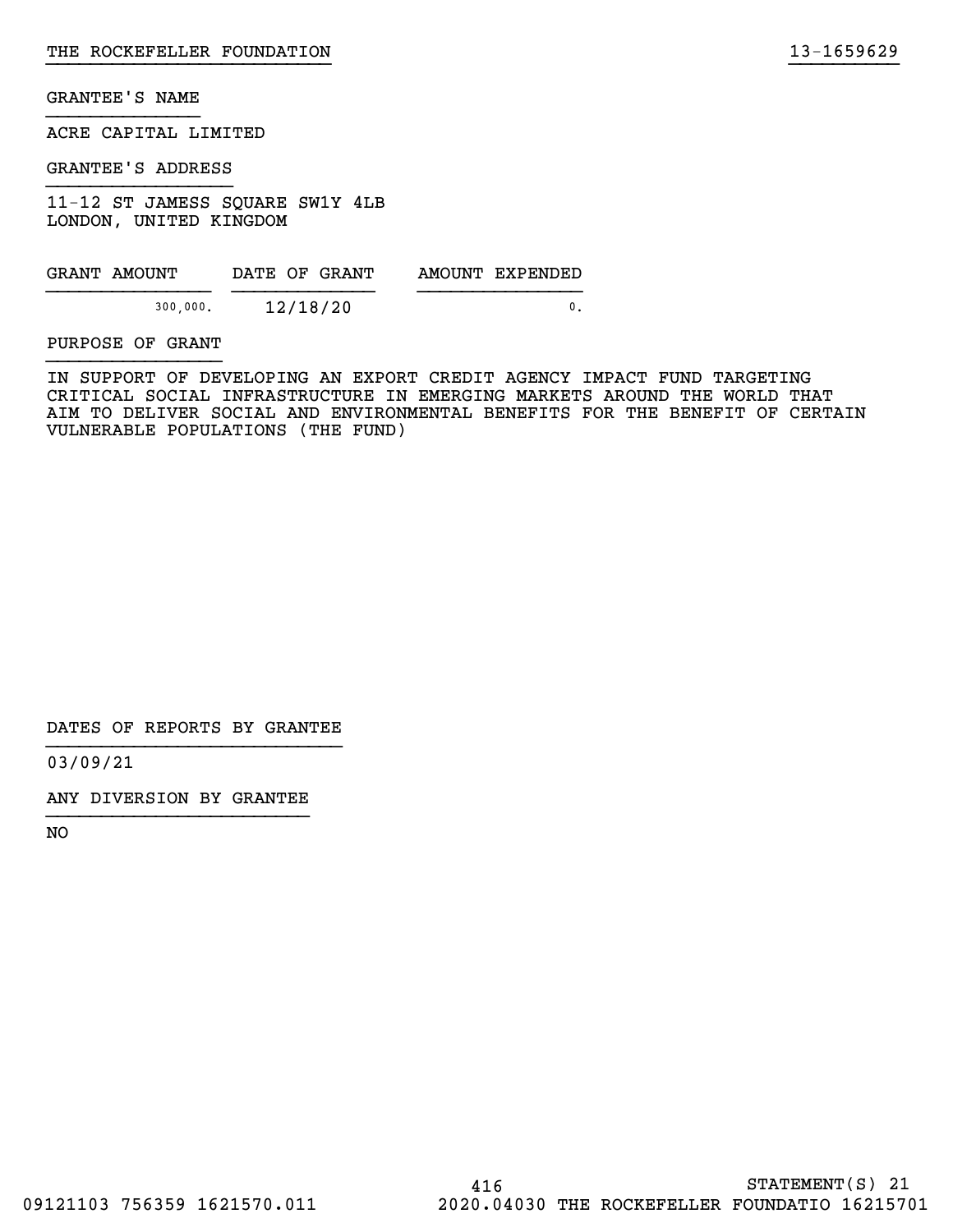COALITION FOR INCLUSIVE CAPITALISM US INC.\*

GRANTEE'S ADDRESS

750 LEXINGTON AVENUE 9TH FLOOR NEW YORK, NY 10022

| GRANT AMOUNT | DATE OF GRANT | AMOUNT EXPENDED |
|--------------|---------------|-----------------|
| 200,000.     | 05/27/20      | 112.000.        |

PURPOSE OF GRANT

TOWARD THE COSTS OF THE COMMISSION FOR INCLUSIVE CAPITALISM TO DEVELOP A FRAMEWORK REPORT DETAILING EFFECTIVE POLICY SOLUTIONS FOR AMERICA'S WORKERS WITH A FOCUS ON THE COVID-19 RESPONSE

}}}}}}}}}}}}}}}}}}}}}}}}}} }}}}}}}}}}

DATES OF REPORTS BY GRANTEE

02/28/21

ANY DIVERSION BY GRANTEE }}}}}}}}}}}}}}}}}}}}}}}}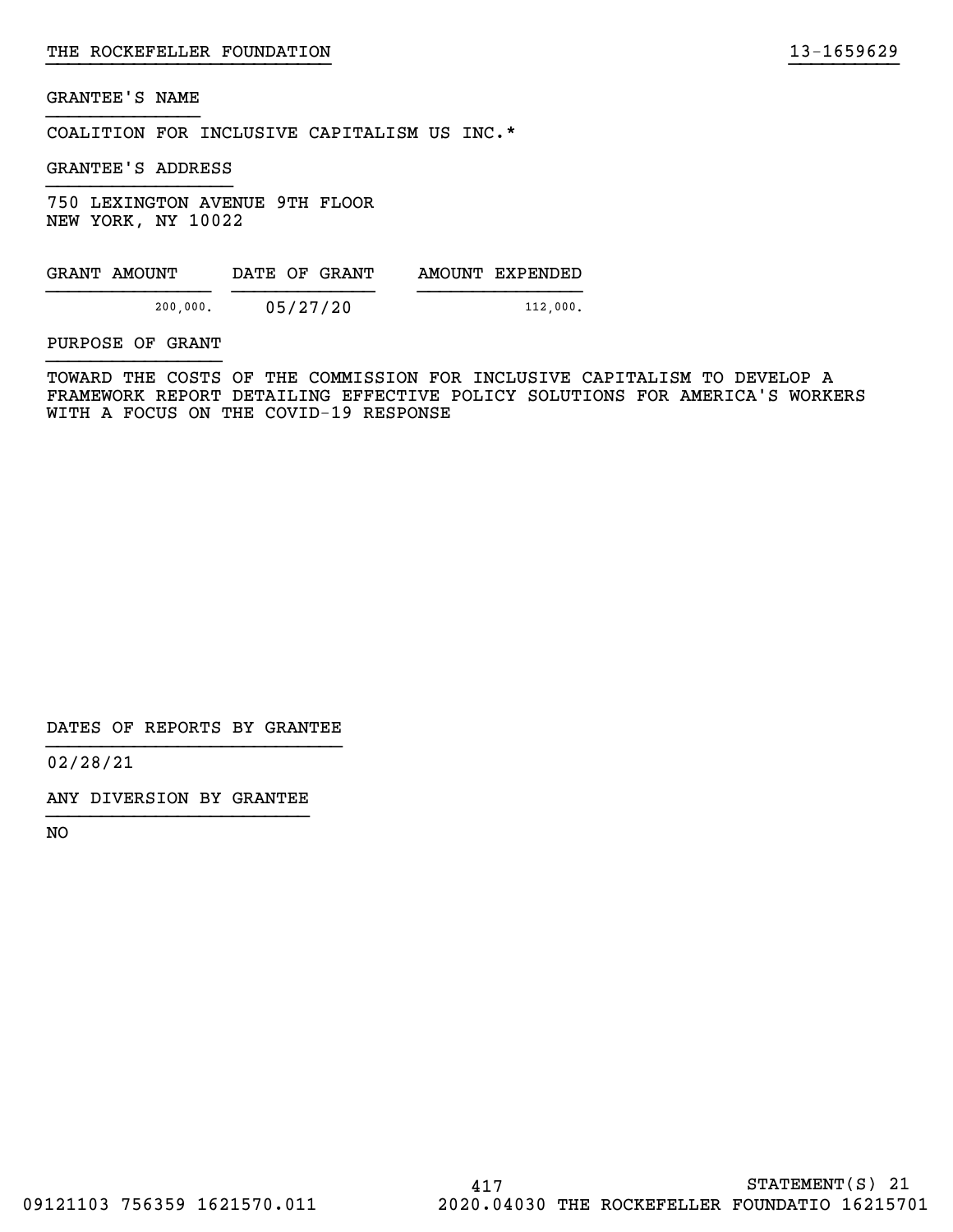WOMEN POLITICAL LEADERS GLOBAL FORUM

GRANTEE'S ADDRESS

SUNDABORG 5 REYKJAVIK, ISRAEL, 104

| GRANT AMOUNT | DATE OF GRANT | AMOUNT EXPENDED |
|--------------|---------------|-----------------|
| 70.000.      | 12/11/20      | 70.000.         |

PURPOSE OF GRANT

IN SUPPORT OF THE REYKJAVIK MANUAL, THE OUTCOME DOCUMENT FOR THE REYKJAVIC GLOBAL FORUM

}}}}}}}}}}}}}}}}}}}}}}}}}} }}}}}}}}}}

DATES OF REPORTS BY GRANTEE

02/26/21, 06/04/21, 07/30/21

ANY DIVERSION BY GRANTEE }}}}}}}}}}}}}}}}}}}}}}}}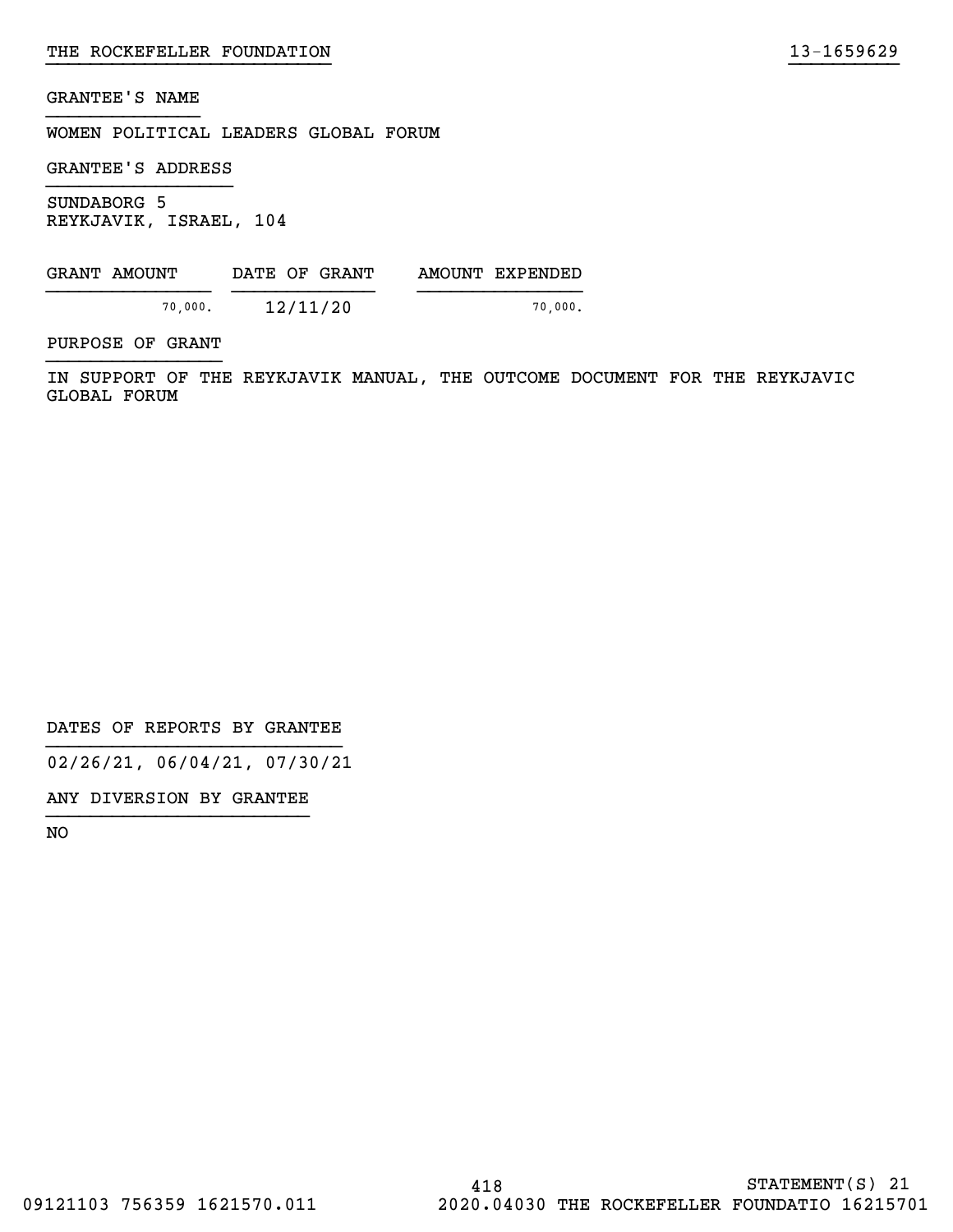ENERGY COMPANY OF THE FUTURE LIMITED

GRANTEE'S ADDRESS

66-67 NEWMAN STREET FITZROVIA LONDON, UNITED KINGDOM, W1T 3EQ

| GRANT AMOUNT | DATE OF GRANT | AMOUNT EXPENDED |
|--------------|---------------|-----------------|
| 400,000.     | 04/08/20      | 206,363.        |

PURPOSE OF GRANT

IN SUPPORT OF PREPARING TO LAUNCH A PILOT EFFORT TO PROVIDE UNIVERSAL ENERGY ACCESS IN NIGERIA THROUGH A COMBINATION OF ON- AND OFF-GRID SOLUTIONS

DATES OF REPORTS BY GRANTEE

04/29/20, 06/09/20, 12/15/20

ANY DIVERSION BY GRANTEE }}}}}}}}}}}}}}}}}}}}}}}}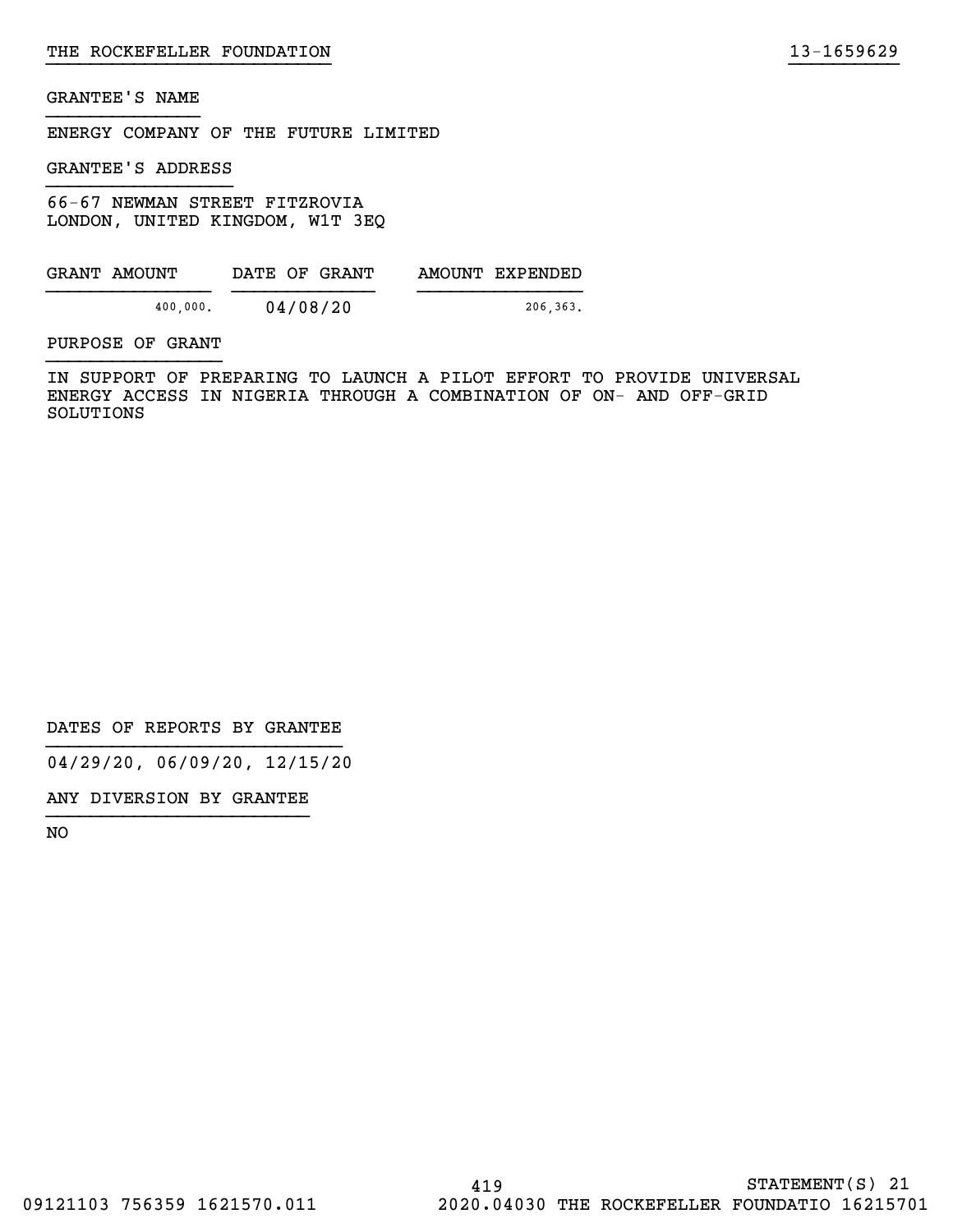ENERGY COMPANY OF THE FUTURE LIMITED

GRANTEE'S ADDRESS

66-67 NEWMAN STREET FITZROVIA LONDON, UNITED KINGDOM, W1T 3EQ

| GRANT AMOUNT | DATE OF GRANT | AMOUNT EXPENDED |
|--------------|---------------|-----------------|
| 100,000.     | 06/25/20      |                 |

PURPOSE OF GRANT

IN SUPPORT OF PREPARING TO LAUNCH A PILOT EFFORT TO PROVIDE UNIVERSAL ENERGY ACCESS IN NIGERIA THROUGH A COMBINATION OF ON- AND OFF-GRID SOLUTIONS

}}}}}}}}}}}}}}}}}}}}}}}}}} }}}}}}}}}}

DATES OF REPORTS BY GRANTEE

12/15/20

ANY DIVERSION BY GRANTEE }}}}}}}}}}}}}}}}}}}}}}}}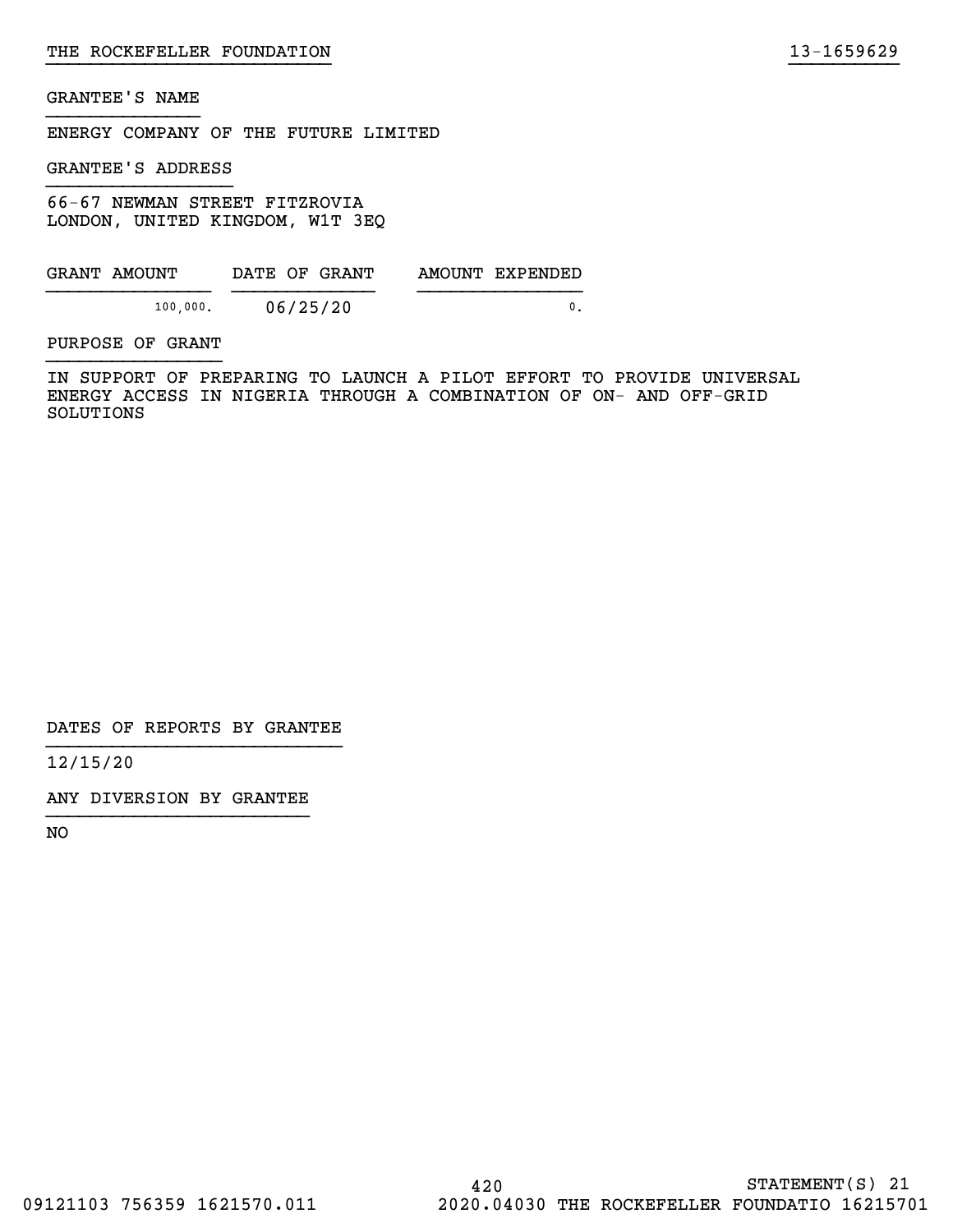ODYSSEY ENERGY SOLUTIONS, INC.

GRANTEE'S ADDRESS

1519 PINE ST. UNIT 1 BOULDER, CO 80302

| GRANT AMOUNT | DATE OF GRANT | AMOUNT EXPENDED |
|--------------|---------------|-----------------|
| 370.380.     | 09/03/20      | 93.727.         |

PURPOSE OF GRANT

TOWARD THE COSTS OF IMPLEMENTING THE POWER HEALTH PLATFORM TO PROVIDE RESOURCES AND TECHNOLOGIES TO SUPPORT THE ELECTRIFICATION OF HEALTH FACILITIES IN LOW-INCOME COUNTRIES IN RESPONSE TO THE COVID-19 PANDEMIC.

}}}}}}}}}}}}}}}}}}}}}}}}}} }}}}}}}}}}

DATES OF REPORTS BY GRANTEE

07/15/21

ANY DIVERSION BY GRANTEE }}}}}}}}}}}}}}}}}}}}}}}}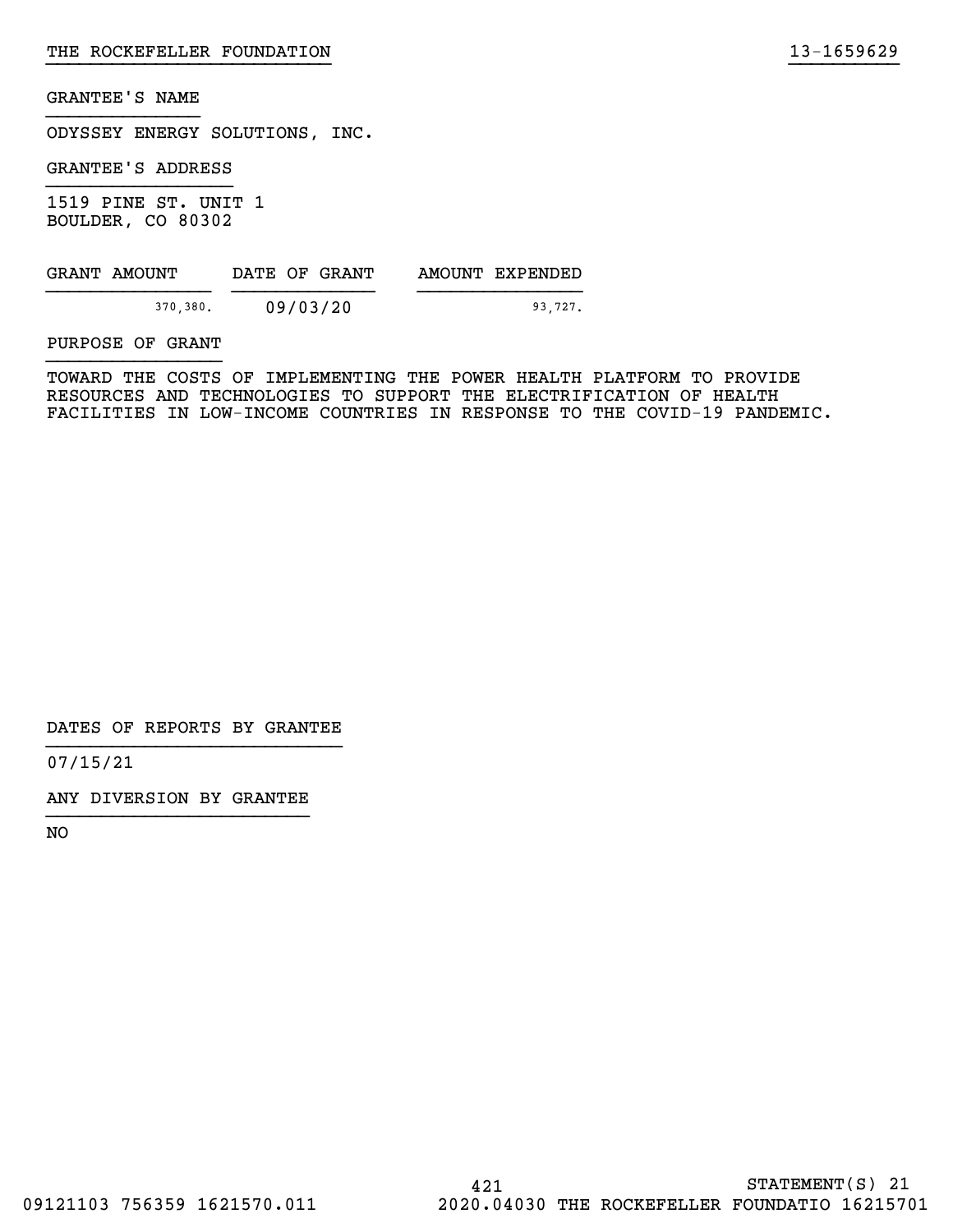SOCIAL INVESTMENT MANAGERS AND ADVISORS, LLC

GRANTEE'S ADDRESS

157 COLUMBUS AVENUE SUITE 512 NEW YORK, NY 11023

| GRANT AMOUNT | DATE OF GRANT | AMOUNT EXPENDED |
|--------------|---------------|-----------------|
| 1,500,000.   | 12/03/20      |                 |

#### PURPOSE OF GRANT

TO BE APPLIED AS FOLLOWS:(I) \$100,000 TOWARDS THE COST OF STRUCTURING, LAUNCHING AND MANAGING THE ENERGY ACCESS RELIEF FACILITY THAT WILL ISSUE TERM-LOANS TO ENERGY ACCESS COMPANIES WHO PROVIDE ENERGY ACCESS SERVICES TO POOR AND VULNERABLE POPULATIONS AND WHOSE OPERATIONS HAVE BEEN AFFECTED BY THE COVID-19 PANDEMIC AS DESCRIBED IN THE PROPOSAL; AND (II) \$1.4 MILLION FOR LOAN CAPITAL TO BE ISSUED TO ELIGIBLE COMPANIES PRIOR TO THE CLOSING OF THE FACILITY AS DESCRIBED IN THE PROPOSAL. THE WAREHOUSED LOANS OR ANY REMAINING LOAN CAPITAL AMOUNT SHALL BE CONVERTED INTO JUNIOR NOTES TO BE ISSUED UNDER THE FACILITY FOR A TERM OF NO MORE THAN FOUR (4) YEARS. (III) IF THE FACILITY CLOSES, THEN THE GRANTEE MAY USE ANY AMOUNTS REPAID UNDER THE JUNIOR NOTES UPON TERMINATION OF THE FACILITY AND WRITTEN NOTICE TO THE FOUNDATION TO EITHER: A. ISSUE ADDITIONAL TERM-LOANS TO SIMILAR ELIGIBLE COMPANIES FOR ANOTHER FOUR (4) YEAR TERM; B. PROVIDE TECHNICAL ASSISTANCE TO SIMILAR ELIGIBLE COMPANIES.

}}}}}}}}}}}}}}}}}}}}}}}}}} }}}}}}}}}}

DATES OF REPORTS BY GRANTEE

04/19/21, 08/04/21

ANY DIVERSION BY GRANTEE }}}}}}}}}}}}}}}}}}}}}}}}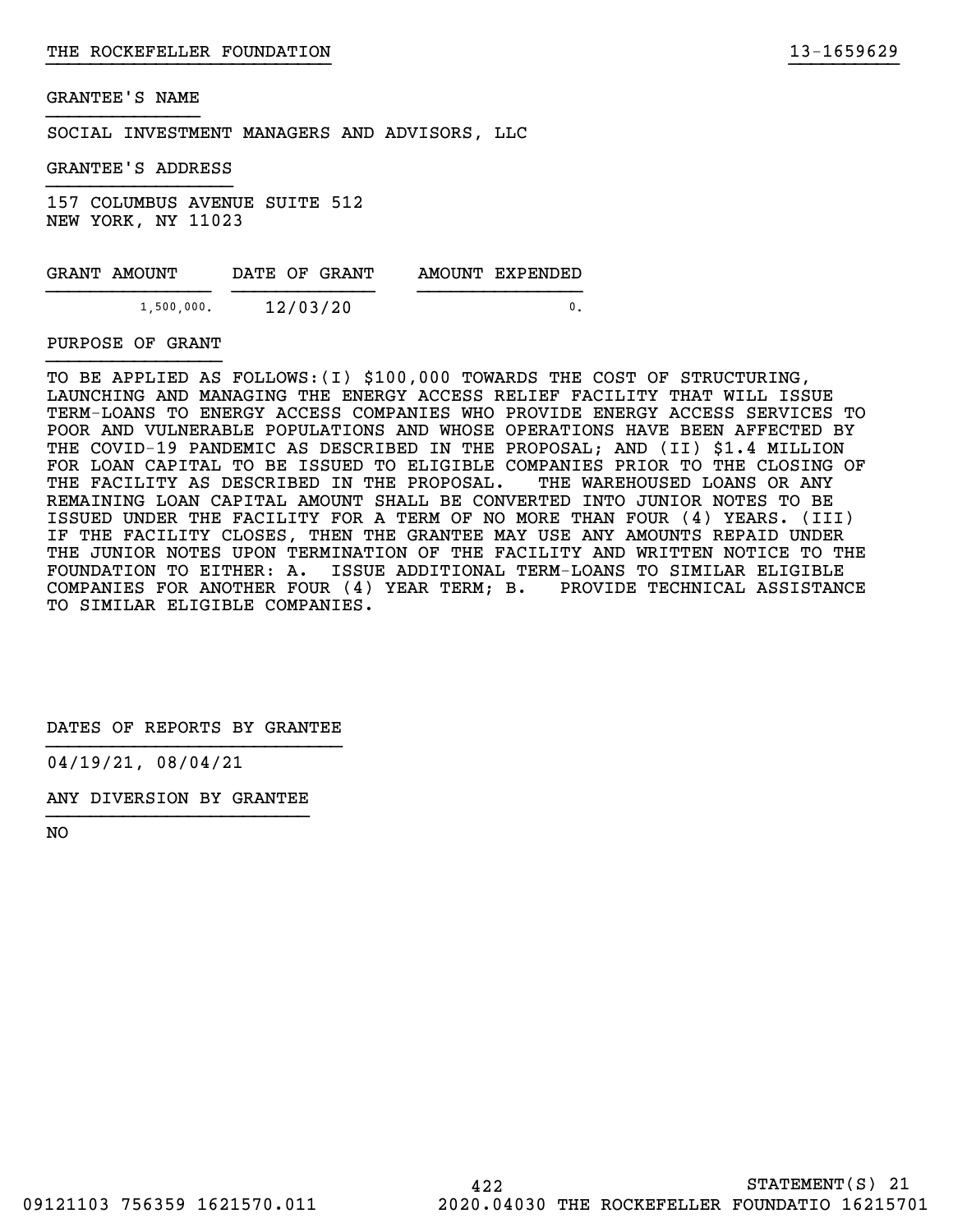CROSSBOUNDARY LLC

GRANTEE'S ADDRESS

1627 I STREET NW SUITE 810 WASHINGTON DC, DC 20006

| GRANT AMOUNT | DATE OF GRANT | AMOUNT EXPENDED |
|--------------|---------------|-----------------|
|              |               |                 |
| 750,000.     | 12/10/20      | 53.004.         |

PURPOSE OF GRANT

IN SUPPORT OF THE MINI-GRID LEARNING LAB THAT IS FOCUSED ON GATHERING AND ANALYZING WIDER SETS OF DATA TO BUILD A DYNAMIC AND USABLE MINI-GRID EVIDENCE BASE FOR THE ENERGY SECTOR, TO PROVIDE UNSERVED POPULATIONS WITH QUICKER ACCESS TO ELECTRICITY

}}}}}}}}}}}}}}}}}}}}}}}}}} }}}}}}}}}}

DATES OF REPORTS BY GRANTEE

03/18/21

ANY DIVERSION BY GRANTEE }}}}}}}}}}}}}}}}}}}}}}}}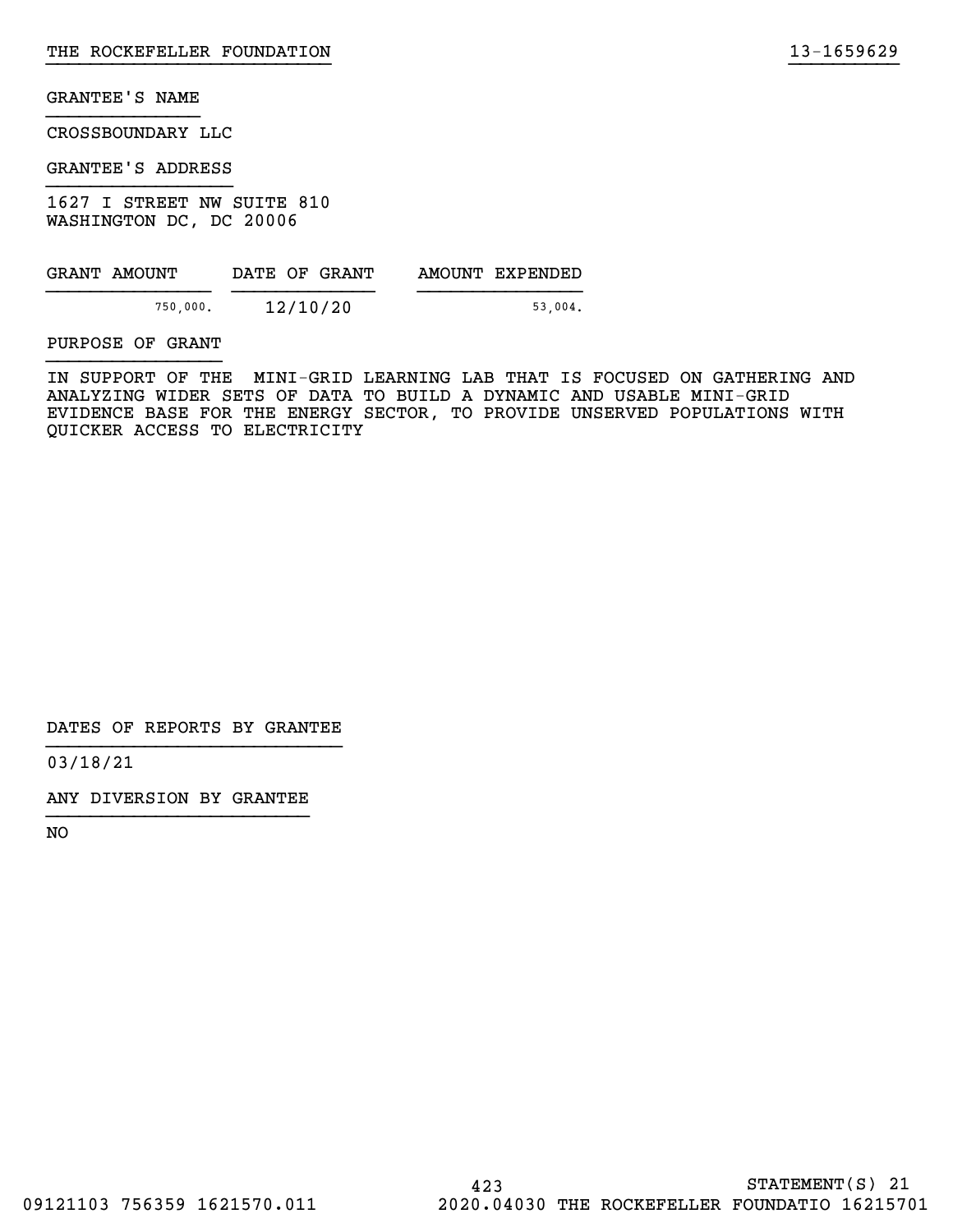ENERGY COMPANY OF THE FUTURE LIMITED

GRANTEE'S ADDRESS

66-67 NEWMAN STREET FITZROVIA LONDON, UNITED KINGDOM, W1T 3EQ

| GRANT AMOUNT | DATE OF GRANT | AMOUNT EXPENDED |
|--------------|---------------|-----------------|
| 350,000.     | 11/13/20      |                 |

PURPOSE OF GRANT

IN SUPPORT OF COMPLETING THE LAUNCH OF ITS INTEGRATED ELECTRICITY DISTRIBUTION PROJECT, WHICH WILL INVEST IN AND OPERATE ACROSS THE POWER SECTOR VALUE CHAIN - FROM DEVELOPING EMBEDDED GENERATION CAPACITY (RENEWABLES), ON-GRID ELECTRICITY DISTRIBUTION, LAST MILE RETICULATION (I.E. SMART METERING), AND OFF-GRID (MINI-GRIDS AND SOLAR HOME SYSTEMS) IN ORDER TO PROVIDE ENERGY ACCESS IN NIGERIA TO POOR AND VULNERABLE POPULATIONS AS DESCRIBED IN THE ATTACHED PROPOSAL.

}}}}}}}}}}}}}}}}}}}}}}}}}} }}}}}}}}}}

DATES OF REPORTS BY GRANTEE

12/15/20

ANY DIVERSION BY GRANTEE }}}}}}}}}}}}}}}}}}}}}}}}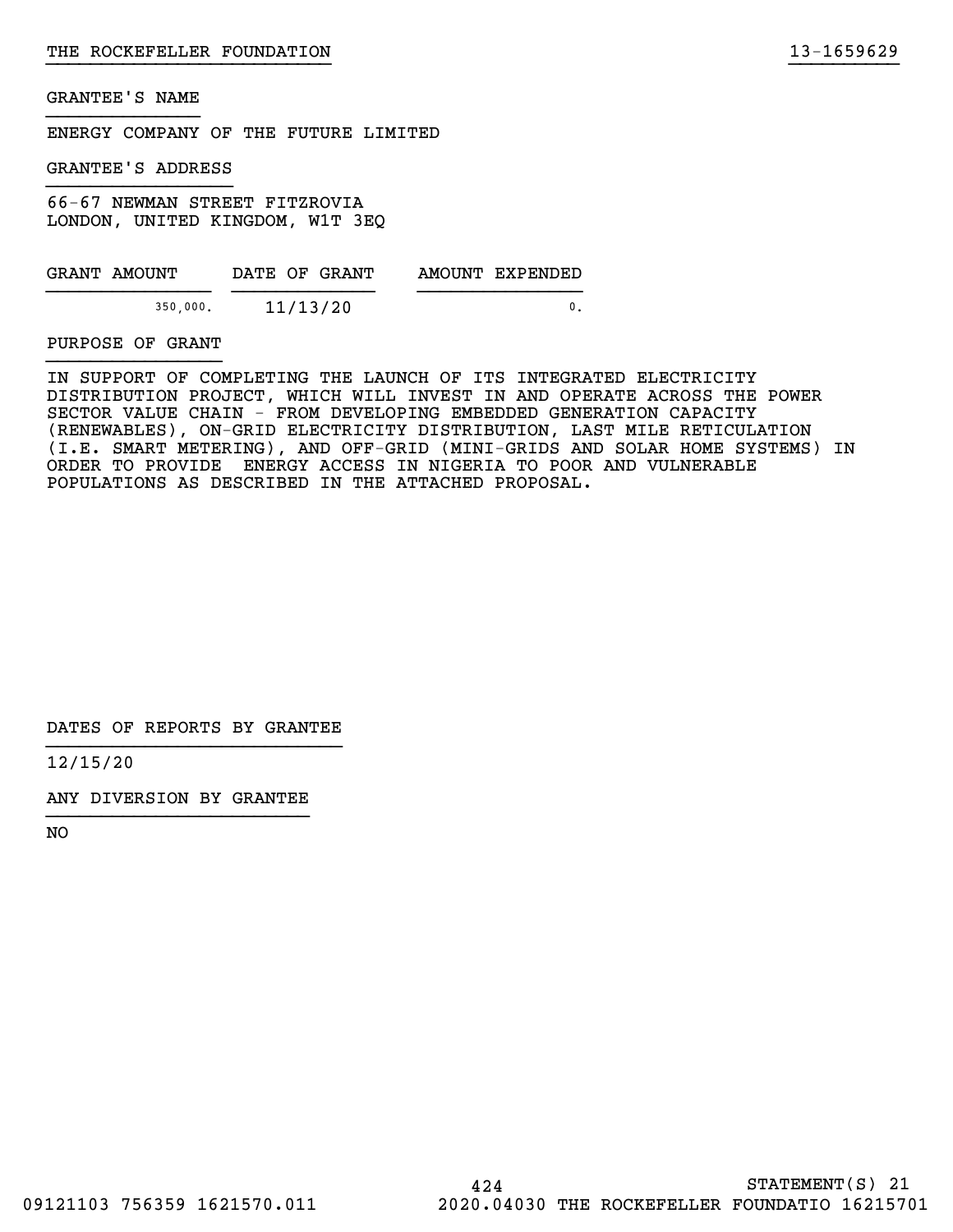WOMEN IN THE WORLD MEDIA LLC

GRANTEE'S ADDRESS

1040 FIRST AVENUE #378 NEW YORK, NY 10022

| GRANT AMOUNT | DATE OF GRANT | AMOUNT EXPENDED |
|--------------|---------------|-----------------|
| 125,000.     | 04/23/20      | 125,000.        |

PURPOSE OF GRANT

TOWARD THE COSTS OF THE 2020 WOMEN IN THE WORLD SUMMIT TO SUPPORT SHOWCASING WOMEN OF IMPACT, AND MEN WHO CHAMPION THEM, THROUGH PRESENTATIONS, JOURNALISTIC NARRATIVES AND PROVOCATIVE DISCUSSIONS

}}}}}}}}}}}}}}}}}}}}}}}}}} }}}}}}}}}}

DATES OF REPORTS BY GRANTEE

09/14/20

ANY DIVERSION BY GRANTEE }}}}}}}}}}}}}}}}}}}}}}}}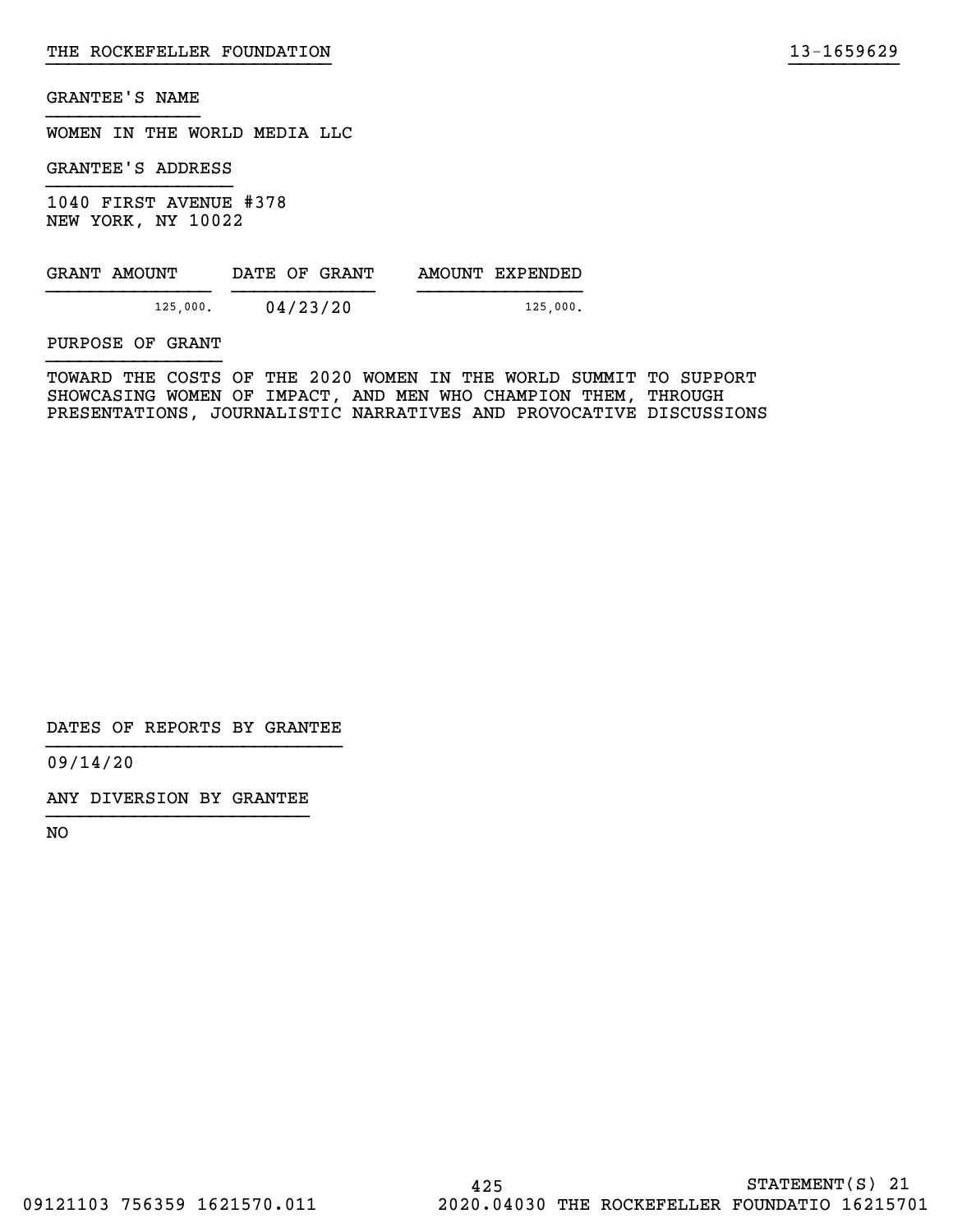BELLAGIO CENTER THE ROCKEFELLER FOUNDATION\*

GRANTEE'S ADDRESS

VILLA SERBELLONI BELLAGIO, ITALY

| GRANT AMOUNT | DATE OF GRANT | AMOUNT EXPENDED |
|--------------|---------------|-----------------|
| 5,616,019.   | 11/30/20      | 5,616,019.      |

PURPOSE OF GRANT

THE BELLAGIO CENTER HAD OPERATING EXPENSES OF\$5,616,018.56 SINCE 1959,THE CENTER HAS SERVED AS A RESOURCE FOR FOSTERING DIALOGUE AND PROBLEM SOLVING FOR DIVERSE PARTICIPANTS AROUND THE WORLD. THE CENTER HOSTS CONVENINGSTHAT FOCUS ON TOPICS OF INTERNATIONAL IMPORTANCE, WITH PREFERENCE GIVEN TO CONVENINGS THAT ALIGN WITH THEFOUNDATIONS AREAS OF INTEREST. IN2020, THE BELLAGIO CENTER HOSTED 5 MEETINGS WITH A TOTAL OF 135PARTICIPANTS; 26% WERE FROM THE UNITED STATES, AND 74%WEREFROM COUNTRIES OUTSIDE OF THE UNITED STATES.DUE TO THE COVID-19 PANDEMIC, THE CENTER CLOSED IN LATE FEBRUARY OF 2020 ANDWAS CLOSED FOR THE REMAINDER OF THE YEAR. THE CENTER DID NOT HOST RESIDENTS IN 2020.

}}}}}}}}}}}}}}}}}}}}}}}}}} }}}}}}}}}}

DATES OF REPORTS BY GRANTEE

02/02/21

ANY DIVERSION BY GRANTEE }}}}}}}}}}}}}}}}}}}}}}}}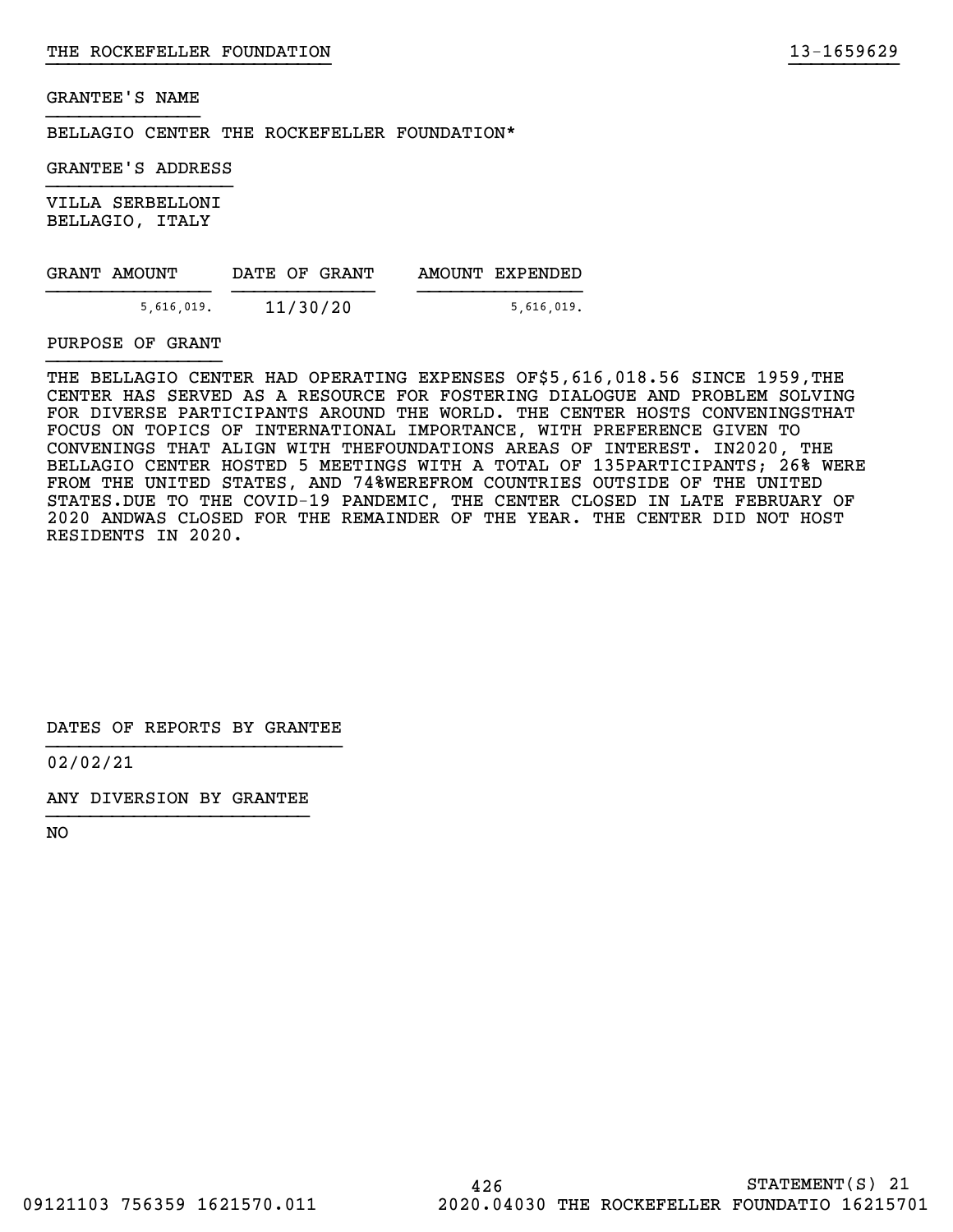#### ~~~~~~~~~~~~~~~~~~~~~~~~~~~~~~~~~~~~~~~~~~~~~~~~~~~~~~~~~~~~~~~~~~~~~~~~~~~~~~FORM 990-PF SUMMARY OF DIRECT CHARITABLE ACTIVITIES STATEMENT 22

}}}}}}}}}}}}}}}}}}}}}}}}}} }}}}}}}}}}

#### ACTIVITY TWO

ACCENTURE: TO CATALYZE A SYSTEM AND CULTURE OF DATA USE AND ANALYSIS IN INDIA AND UGANDA, WHICH WILL ALLOW NEW INSIGHTS TO INFORM FRONT-LINE DELIVERY OF HEALTH SERVICES, AND IMPROVE MATERNAL AND CHILD HEALTH OUTCOMES; ENGAGING MINISTRIES OF HEALTH TO DEVELOP DATA-DRIVEN INSIGHTS THAT WILL INFORM DECISIONS AROUND SERVICE DELIVERY, PLANNING, AND SUPPLY CHAINS.

| <b>EXPENSES</b> |
|-----------------|
|                 |

TO FORM 990-PF, PART IX-A, LINE 2 2,805,273.

| FORM | 990-PF | SUMMARY |  | OF DIRECT CHARITABLE ACTIVITIES | STATEMENT |  |
|------|--------|---------|--|---------------------------------|-----------|--|

}}}}}}}}}}}}}}

 $~\sim$   $~\sim$   $~\sim$   $~\sim$   $~\sim$   $~\sim$   $~\sim$   $~\sim$   $~\sim$   $~\sim$   $~\sim$   $~\sim$   $~\sim$   $~\sim$   $~\sim$   $~\sim$   $~\sim$   $~\sim$   $~\sim$   $~\sim$   $~\sim$   $~\sim$   $~\sim$   $~\sim$   $~\sim$   $~\sim$   $~\sim$   $~\sim$   $~\sim$   $~\sim$   $~\sim$   $~\sim$   $~\sim$   $~\sim$   $~\sim$   $~\sim$   $~\sim$ 

}}}}}}}}}}}}}}

 $~\sim$   $~\sim$   $~\sim$   $~\sim$   $~\sim$   $~\sim$   $~\sim$   $~\sim$   $~\sim$   $~\sim$   $~\sim$   $~\sim$   $~\sim$   $~\sim$   $~\sim$   $~\sim$   $~\sim$   $~\sim$   $~\sim$   $~\sim$   $~\sim$   $~\sim$   $~\sim$   $~\sim$   $~\sim$   $~\sim$   $~\sim$   $~\sim$   $~\sim$   $~\sim$   $~\sim$   $~\sim$   $~\sim$   $~\sim$   $~\sim$   $~\sim$   $~\sim$ 

#### ACTIVITY THREE

SMART POWER FOR RURAL DEVELOPMENT INDIA FOUNDATION ("SPI"): TO PROVIDE TECHNICAL ASSISTANCE TO DEVELOPERS AND HELP EXPAND THE FIELD OF OFFGRID RENEWABLE ENERGY TO RURAL VILLAGES IN INDIA. IN 2019, A SPECIFIC FOCUS WAS ON THE TATA POWER TRANSACTION WHEREIN RF, SPI AND TATA HAVE PARTNERED TO ROLL OUT A PILOT MINI-GRID PROJECT OF 300 VILLAGES WHICH WE HOPE TO SCALE UP TO 10,000 VILLAGES IN 10 YEARS. PROVIDING THE TECHNICAL ASSISTANCE FOR FREE ON THE SITE SELECTIONS, DEMAND/CUSTOMER ACQUISITION AND PLANT DESIGN. TATA WOULD PROVIDE OPERATION, MANAGEMENT, PROCUREMENT, AND CREDITORS TO THE PROJECT. RF IS PROVIDING THE FUNDING FOR ITS SUBSIDIARY, SPI, AND WILL PROVIDE CONCESSIONAL EQUITY CAPITAL AFTER THE PILOT PHASE IS COMPLETED AND SUCCESSFUL.

#### EXPENSES

TO FORM 990-PF, PART IX-A, LINE 3 2,525,248.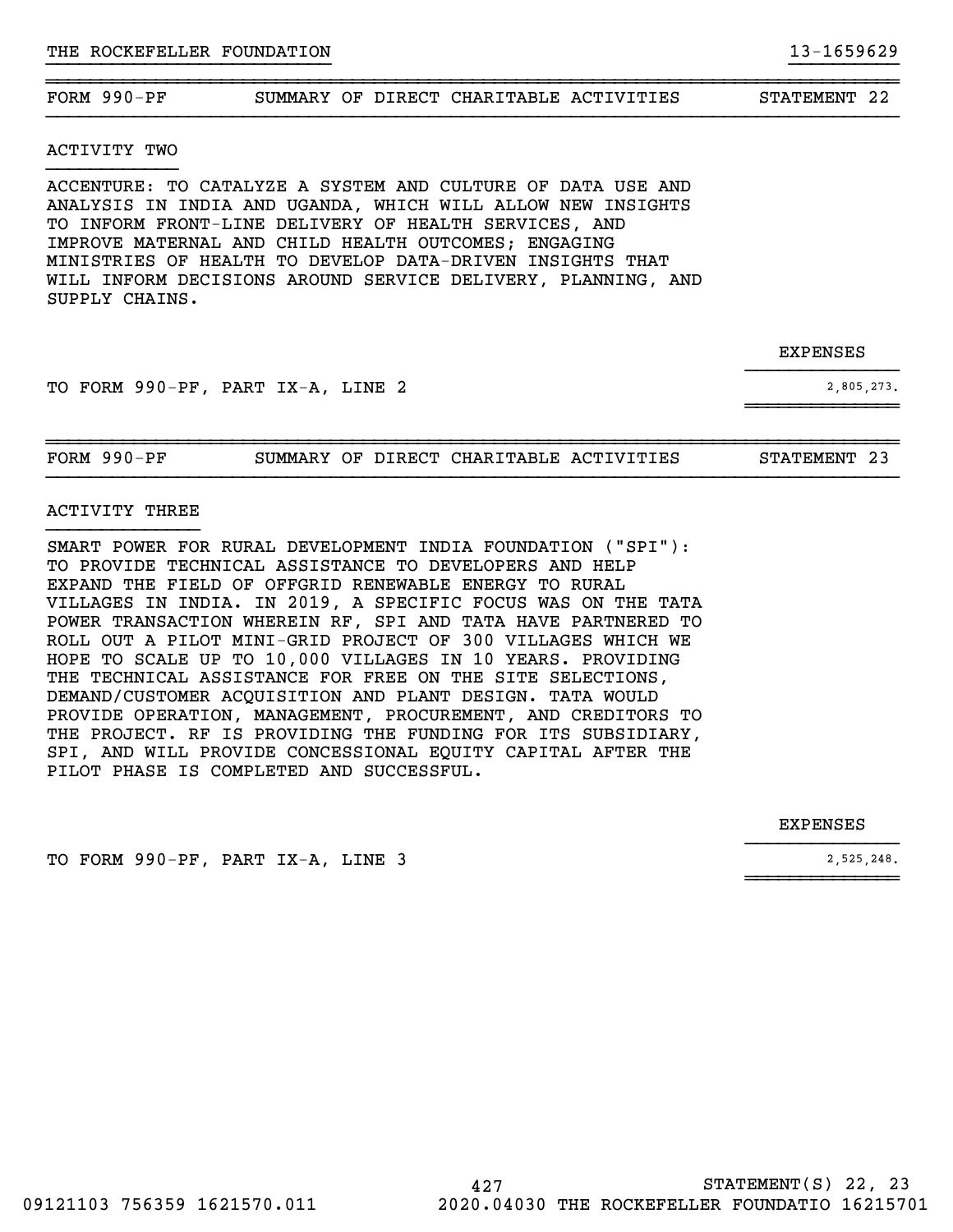ACTIVITY FOUR }}}}}}}}}}}}}

FOOD SYSTEM VISION PRIZE: AN INVITATION FOR ORGANIZATIONS AROUND THE GLOBE TO DEVELOP A VISION OF THE REGENERATIVE AND NOURISHING FOOD SYSTEM THAT THEY ASPIRE TO CREATE BY THE YEAR 2050 AND EFFECTIVELY ADDRESSES SCIENTIFIC, TECHNOLOGICAL AND ENVIRONMENTAL TRENDS, GROWING RESOURCE DEMANDS, AND REGIONAL CHARACTERISTICS. THE PRIZE IS INTENDED TO AMPLIFY THE DISCOURSE ON THE STATE AND THE FUTURE OF THE WORLD'S MANY FOOD SYSTEMS AND TO EMPOWER COMMUNITIES GLOBALLY TO DEVELOP ACTIONABLE SOLUTIONS AND BECOME PROTAGONISTS IN THEIR OWN FOOD FUTURE. THE PRIZES WERE AWARDED IN 2020.

TO FORM 990-PF, PART IX-A, LINE 4 2,100,000.

| $FORM 990-PF$ | SUMMARY OF PROGRAM-RELATED INVESTMENTS | STATEMENT 25 |
|---------------|----------------------------------------|--------------|
|               |                                        |              |

 $~\sim$   $~\sim$   $~\sim$   $~\sim$   $~\sim$   $~\sim$   $~\sim$   $~\sim$   $~\sim$   $~\sim$   $~\sim$   $~\sim$   $~\sim$   $~\sim$   $~\sim$   $~\sim$   $~\sim$   $~\sim$   $~\sim$   $~\sim$   $~\sim$   $~\sim$   $~\sim$   $~\sim$   $~\sim$   $~\sim$   $~\sim$   $~\sim$   $~\sim$   $~\sim$   $~\sim$   $~\sim$   $~\sim$   $~\sim$   $~\sim$   $~\sim$   $~\sim$ 

#### DESCRIPTION

A PRI TO IMPACT SHARES CORP TO PROVIDE WORKING CAPITAL NECESSARY TO LEVERAGE CURRENT OPPORTUNITIES TO SCALE SOCIAL IMPACT EXCHANGE TRADED FUND (ETF) OFFERINGS, PARTICULARLY THE MINORITY EMPOWERMENT ETF ("NACP"), THE MARKET'S ONLY SOCIAL JUSTICE-ORIENTED ETF PRODUCT

 }}}}}}}}}}}}}} TO FORM 990-PF, PART IX-B, LINE 2 1,200,000.

~~~~~~~~~~~~~~~~~~~~~~~~~~~~~~~~~~~~~~~~~~~~~~~~~~~~~~~~~~~~~~~~~~~~~~~~~~~~~~FORM 990-PF OTHER PROGRAM-RELATED INVESTMENTS STATEMENT 26

}}}}}}}}}}} }}}}}}}}}}}}}}

 $~\sim$   $~\sim$   $~\sim$   $~\sim$   $~\sim$   $~\sim$   $~\sim$   $~\sim$   $~\sim$   $~\sim$   $~\sim$   $~\sim$   $~\sim$   $~\sim$   $~\sim$   $~\sim$   $~\sim$   $~\sim$   $~\sim$   $~\sim$   $~\sim$   $~\sim$   $~\sim$   $~\sim$   $~\sim$   $~\sim$   $~\sim$   $~\sim$   $~\sim$   $~\sim$   $~\sim$   $~\sim$   $~\sim$   $~\sim$   $~\sim$   $~\sim$   $~\sim$ 

# DESCRIPTION AMOUNT

A PRI TO VERSO BLOSCIENCES INC TO SUPPORT DEVELOPING 1 1,000,000. INNOVATIVE SOLUTIONS TO ANALYZE, ORGANIZE, AND COORDINATE LARGE SETS OF INTEROPERABLE DATA IN THE FIELD OF FOOD AND NUTRITION SCIENCE.

FORM 990-PF SUMMARY OF DIRECT CHARITABLE ACTIVITIES STATEMENT 24

 EXPENSES }}}}}}}}}}}}}}

~~~~~~~~~~~~~~~~~~~~~~~~~~~~~~~~~~~~~~~~~~~~~~~~~~~~~~~~~~~~~~~~~~~~~~~~~~~~~~

AMOUNT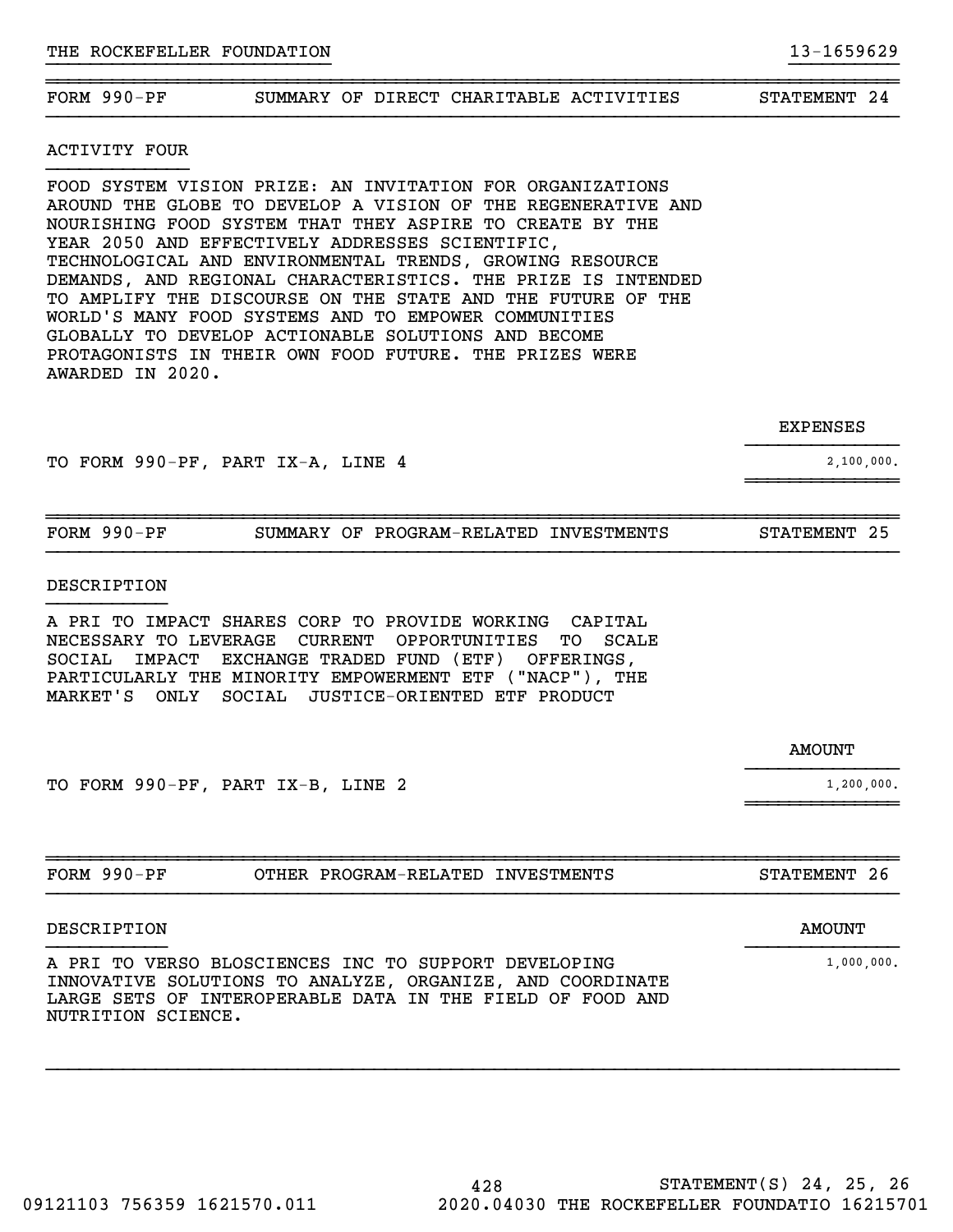| THE ROCKEFELLER FOUNDATION                                                                                                                                                                                                                                                                              | 13-1659629    |
|---------------------------------------------------------------------------------------------------------------------------------------------------------------------------------------------------------------------------------------------------------------------------------------------------------|---------------|
| DESCRIPTION                                                                                                                                                                                                                                                                                             | <b>AMOUNT</b> |
| A PRI TO WOMEN'S LIVILIHOOD BOND 2 PTE LTD TO SUPPORT A<br>BLENDED FINANCE INSTRUMENT SEEKING TO ENABLE INCREASED<br>PRIVATE CAPITAL FLOW TO HIGH-IMPACT, WOMEN-FOCUSED<br>MICROFINANCE INSTITUTIONS AND IMPACT ENTERPRISES IN<br>SOUTHEAST ASIA.                                                       | 750,000.      |
| DESCRIPTION                                                                                                                                                                                                                                                                                             | <b>AMOUNT</b> |
| A PRI TO OMC POWER PRIVATE LTD TO SUPPORT A SMART POWER OF<br>RURAL DEVELOPMENT INITIATIVE THAT AIMS TO FACILITATE THE<br>PROVISION OF POWER TO HOUSEHOLDS AND MICROENTERPRISES IN<br>DISADVANATGED, RURAL COMMUNITIES TO ENABLE ECONOMIC<br>DEVELOPMENT AND IMPROVED HEALTH AND EDUCATION.             | 701,148.      |
| DESCRIPTION                                                                                                                                                                                                                                                                                             | <b>AMOUNT</b> |
| A PRI TO SIXUP PBC INC TO PROVIDE EDUCATION FINANCING TO<br>HIGH-ACHIEVING, LOW-INCOME STUDENTS BY CAPITALIZING AN<br>ONLINE LENDING PLATFORM INNOVATING COLLEGE FINANCING AND<br>EDUCATION SUPPORT SERVICES.                                                                                           | 500,000.      |
| DESCRIPTION                                                                                                                                                                                                                                                                                             | <b>AMOUNT</b> |
| A PRI TO HUSK POWER SYSTEMS PRIVATE LTD TO SUPPORT A SMART<br>POWER OF RURAL DEVELOPMENT INITIATIVE THAT AIMS TO<br>FACILITATE THE PROVISION OF POWER TO HOUSEHOLDS AND<br>MICROENTERPRISES IN DISADVANATGED, RURAL COMMUNITIES TO<br>ENABLE ECONOMIC DEVELOPMENT AND IMPROVED HEALTH AND<br>EDUCATION. | 500,000.      |
| DESCRIPTION                                                                                                                                                                                                                                                                                             | <b>AMOUNT</b> |
| A PRI TO LIGHSMITH CLIMATE RESILIENCE PARTNERS SCSP RAIF TO<br>SEEK EQUITY INVESTMENTS INTO COMPANIES ADDRESSING CLIMATE<br>ADAPTION AND RESILIENCE IN BOTH EMERGING AND DEVELOPED<br>COUNTRIES                                                                                                         | 466,722.      |
| DESCRIPTION                                                                                                                                                                                                                                                                                             | <b>AMOUNT</b> |
| A PRI TO OMNIVORE PARTNERS OFFSHORE FUND 2 TO IMPROVE THE<br>LIVELIHOODS OF POOR SMALLHOLDER FARMERS BY CAPITALIZING A<br>VENTURE CAPITAL FUND THAT INVESTS IN SMALL TO MEDIUM SIZED<br>SOCIAL ENTERPRISES IN THE AGRICULTURE SECTOR IN INDIA.                                                          | 458,286.      |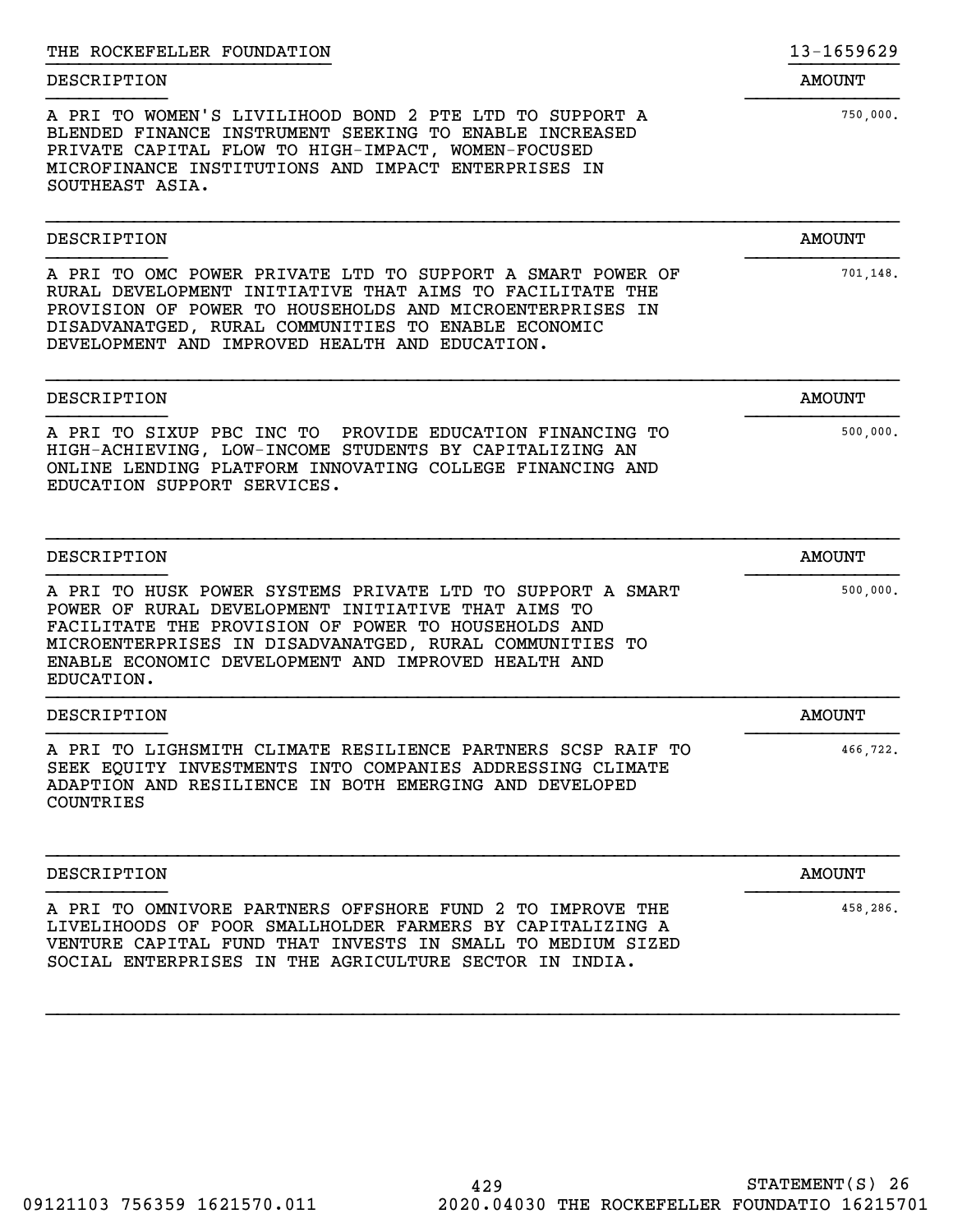| A PRI TO FRB YUBA PROJECT I, LLC TO SUPPORT REDUCING THE<br>RISK OF CATASTROPHIC WILDFIRE AND PROTECTING WATER RESOURCES<br>IN THE NORTH YUBA RIVER WATERSHED OF THE TAHOE NATIONAL<br>FOREST IN CALIFORNIA                               | 356, 250.     |
|-------------------------------------------------------------------------------------------------------------------------------------------------------------------------------------------------------------------------------------------|---------------|
| DESCRIPTION                                                                                                                                                                                                                               | <b>AMOUNT</b> |
| A PRI TO LEAPFROG EMERGING CONSUMER FUND III, LP TO IMPROVE<br>THE LIVELIHOODS OF LOW INCOME AND FINANCIALLY EXCLUDED<br>PEOPLE BY PROVIDING FINANCIAL SERVICES OR HEALTHCARE<br>PRODUCTS AND SERVICES IN AFRICA AND ASIA                 | 346,746.      |
| <b>DESCRIPTION</b>                                                                                                                                                                                                                        | <b>AMOUNT</b> |
| A PRI TO ELEVAR EQUITY TO SUPPORT SMALL TO MEDIUM SIZED<br>SOCIAL ENTERPRISES SERVING BASE OF THE PYRAMID (BOP)<br>POPULATIONS IN SOUTHEAST ASIA AND LATIN AMERICA.                                                                       | 208,000.      |
| <b>DESCRIPTION</b>                                                                                                                                                                                                                        | <b>AMOUNT</b> |
| A PRI TO LIVELIHOOD IMPACT FUND, L.P. TO SUPPORT IMPROVING<br>THE LIVELIHOODS OF THE WORKING POOR BY CAPITALIZING A<br>VENTURE CAPITAL FUND THAT INVESTS IN SMALL- TO MEDIUM-SIZED<br>SOCIAL ENTERPRISES PRIMARILY BUT NOT EXCLUSIVELY IN | 37.972.       |

 $~\sim$   $~\sim$   $~\sim$   $~\sim$   $~\sim$   $~\sim$   $~\sim$   $~\sim$   $~\sim$   $~\sim$   $~\sim$   $~\sim$   $~\sim$   $~\sim$   $~\sim$   $~\sim$   $~\sim$   $~\sim$   $~\sim$   $~\sim$   $~\sim$   $~\sim$   $~\sim$   $~\sim$   $~\sim$   $~\sim$   $~\sim$   $~\sim$   $~\sim$   $~\sim$   $~\sim$   $~\sim$   $~\sim$   $~\sim$   $~\sim$   $~\sim$   $~\sim$ 

DESCRIPTION AMOUNT

THE ROCKEFELLER FOUNDATION 13-1659629 }}}}}}}}}}}}}}}}}}}}}}}}}} }}}}}}}}}}

TOTAL TO FORM 990-PF, PART  $IX-B$ , LINE 3 5,325,124.

SOUTHEAST ASIA.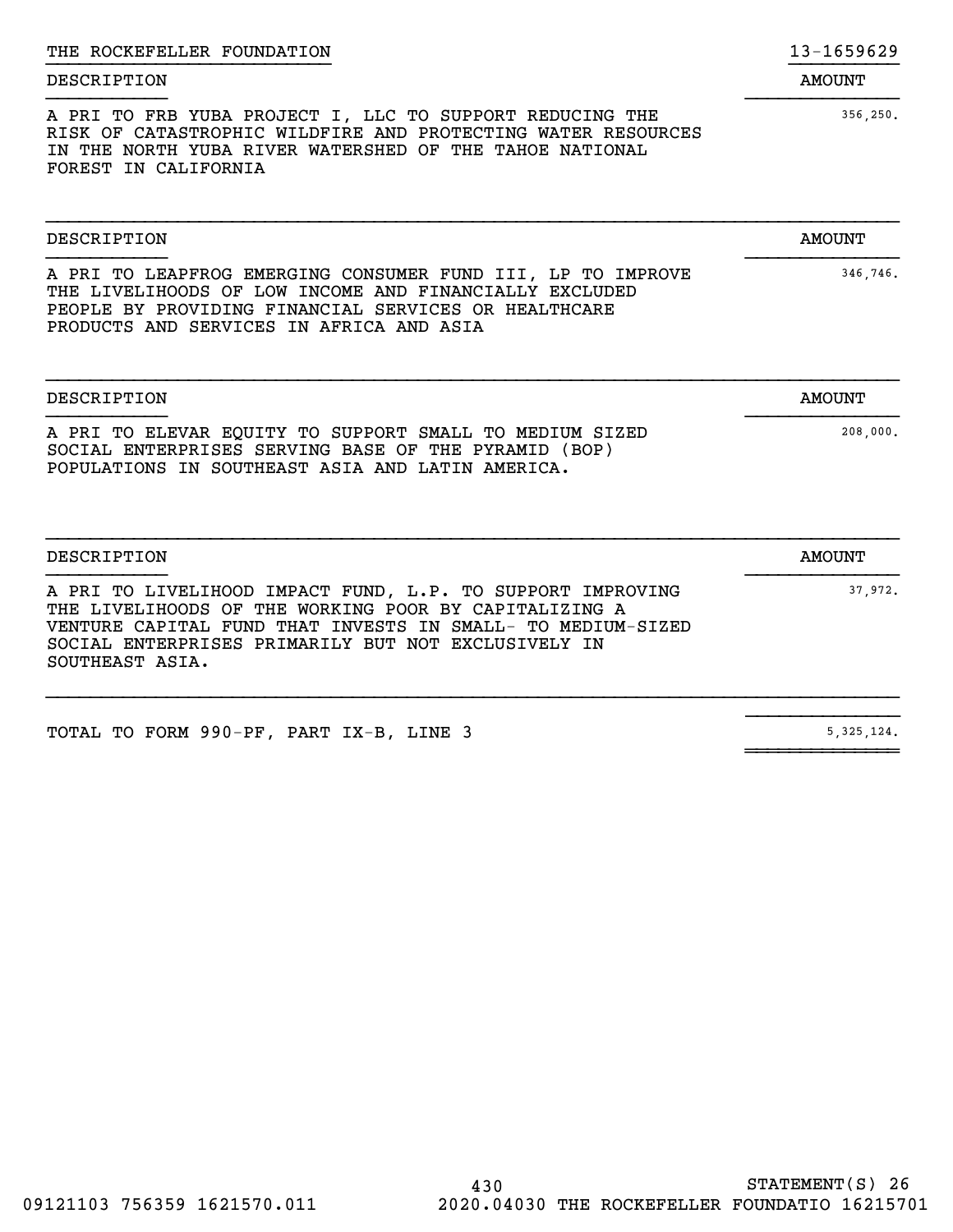| $990-PP$<br>FORM<br>- - | R H.V<br>U۳<br>7 H.NI | <b>CIMAI</b><br>---<br>мн<br>: NH |
|-------------------------|-----------------------|-----------------------------------|
|                         |                       |                                   |

}}}}}}}}}}}}}}}}}}}}}}}}}} }}}}}}}}}}

| DESCRIPTION                        | <b>BUS</b><br><b>CODE</b> | UNRELATED<br>BUSINESS INC CODE | EXCL | EXCLUDED<br>AMOUNT | RELATED OR<br>EXEMPT FUNC-<br>TION INCOME |
|------------------------------------|---------------------------|--------------------------------|------|--------------------|-------------------------------------------|
| FOREIGN CURRENCY LOSS              |                           |                                | 14   | $-1, 204, 367.$    |                                           |
| SECURITIES LITIGATION              |                           |                                |      |                    |                                           |
| PROCEEDS                           |                           |                                | 14   | 10,824.            |                                           |
| GRANT REFUNDS                      |                           |                                | 01   | 2,688,238.         |                                           |
| ROYALTIES                          |                           |                                | 15   | 2,425.             |                                           |
| OTHER INCOME THROUGH K-1S          | 525990                    |                                |      |                    |                                           |
| NOT ON BOOKS                       |                           | $-6329621$                     | 14   | 6, 329, 621.       |                                           |
| FEDERAL 990-T REFUND               |                           |                                | 01   | 244,023.           |                                           |
| STATE UBI TAX REFUND               |                           |                                | 01   | 3.                 |                                           |
| LOSS ON DISPOSAL OF FIXED          |                           |                                |      |                    |                                           |
| ASSETS                             |                           |                                | 01   | $-5,083,004.$      |                                           |
|                                    |                           |                                |      |                    |                                           |
| TOTAL TO FORM 990-PF, PG 12, LN 11 |                           | $-6, 329, 621.$                |      | 2,987,763.         |                                           |
|                                    |                           |                                |      |                    |                                           |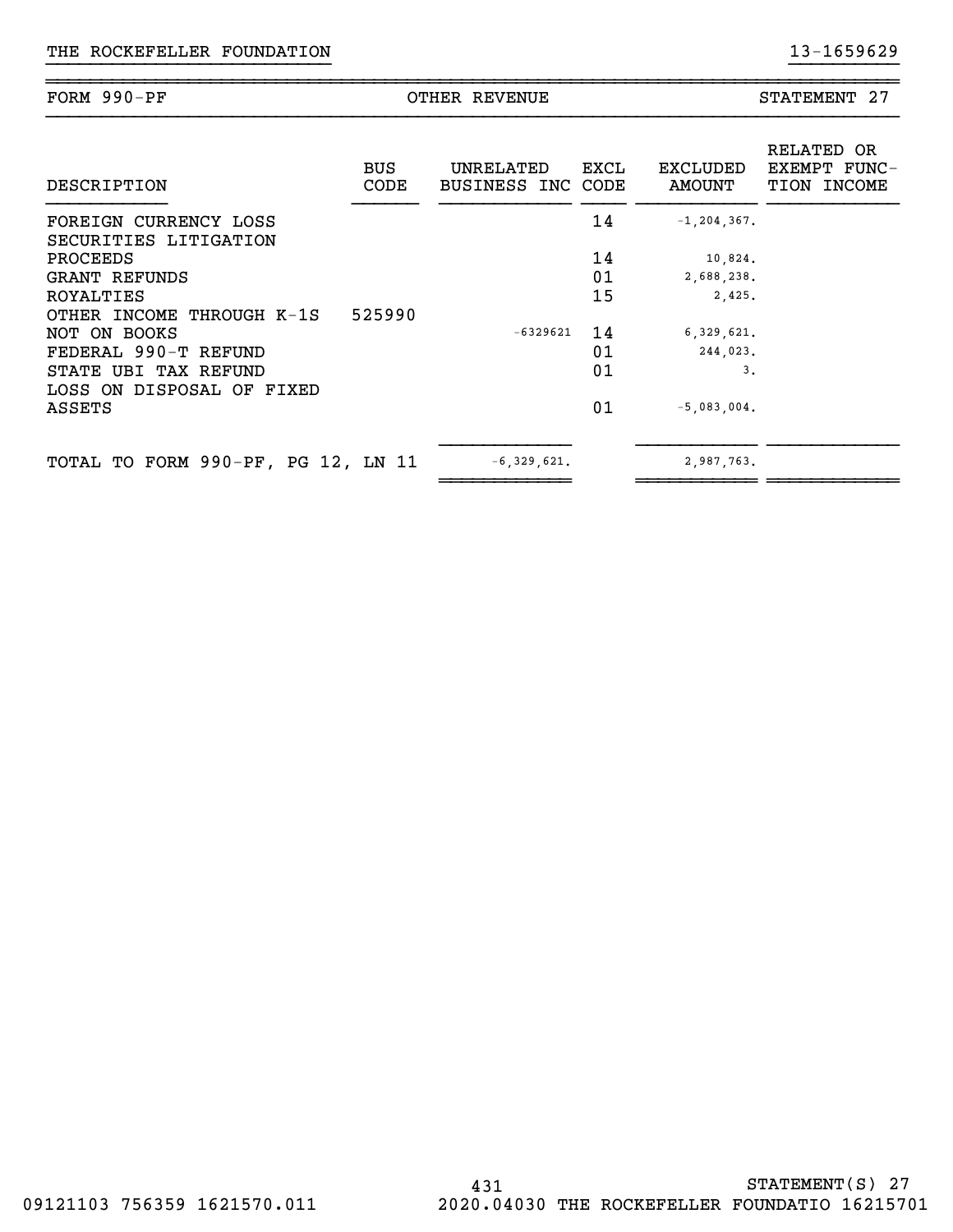990-PF INVOLVEMENT WITH NONCHARITABLE ORGANIZATIONS STATEMENT 28 PART XVII, LINE 1, COLUMN (D)

#### NAME OF NONCHARITABLE EXEMPT ORGANIZATION

OASIS OPEN

#### DESCRIPTION OF TRANSFERS, TRANSACTIONS, AND SHARING ARRANGEMENTS

FOR USE BY ITS OPEN MOBILITY FOUNDATION, IN SUPPORT OF PROVIDING CITIES WITH OPEN SOURCE SOFTWARE AND DATA STANDARDS THAT WILL ENABLE SAFE, EQUITABLE GOVERNANCE OF PUBLIC NEEDS

}}}}}}}}}}}}}}}}}}}}}}}}}} }}}}}}}}}}

~~~~~~~~~~~~~~~~~~~~~~~~~~~~~~~~~~~~~~~~~~~~~~~~~~~~~~~~~~~~~~~~~~~~~~~~~~~~~~

#### NAME OF NONCHARITABLE EXEMPT ORGANIZATION

ST. LOUIS DEVELOPMENT CORPORATION

DESCRIPTION OF TRANSFERS, TRANSACTIONS, AND SHARING ARRANGEMENTS

IN SUPPORT OF ENHANCING ST. LOUIS'S CAPACITY TO LEVERAGE THE OPPORTUNITY ZONES TAX INCENTIVE TO ATTRACT PRIVATE INVESTMENTS INTO DISTRESSED COMMUNITIES

# NAME OF NONCHARITABLE EXEMPT ORGANIZATION

BLACK BUSINESS INVESTMENT FUND, INC.

DESCRIPTION OF TRANSFERS, TRANSACTIONS, AND SHARING ARRANGEMENTS

TOWARD THE COSTS OF ITS CONTRACTOR ASSISTANCE PROGRAM TO PROVIDE CAPITAL COMBINED WITH BUSINESS DEVELOPMENT TRAINING TO STRENGTHEN THE BUSINESS CAPACITY OF BLACK-OWNED CONTRACTING COMPANIES IN MIAMI-DADE COUNTY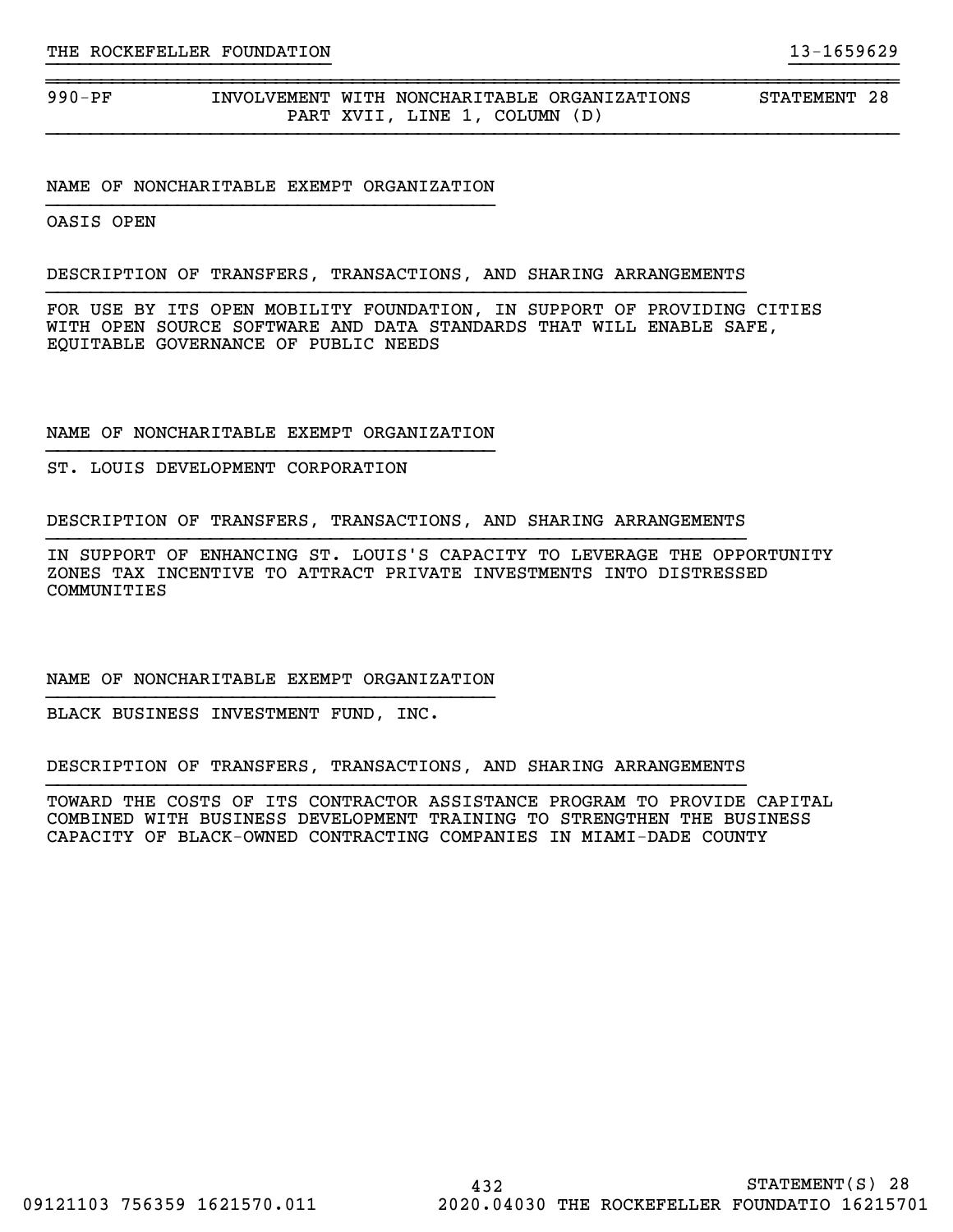}}}}}}}}}}}}}}}}}}}}}}}}}} }}}}}}}}}}

~~~~~~~~~~~~~~~~~~~~~~~~~~~~~~~~~~~~~~~~~~~~~~~~~~~~~~~~~~~~~~~~~~~~~~~~~~~~~~

}}}}}}}}}}}}}}}}}}}}}}}}}}}}}}}}}}}}}}}}}}}}}}}}}}}}}}}}}}}}}}}}}}}}}}}}}

## FORM/LINE IDENTIFIER

990PF, PAGE 10, PART XV, LINES 2A THROUGH 2D

EXPLANATION:

GRANT APPLICATION SUBMISSION INFORMATION

(A) THE FOUNDATION DID NOT ACCEPT UNSOLICITED INQUIRIES IN 2020 EXCEPT FOR APPLICANTS TO THE BELLAGIO CENTER, ITALY.

(B) APPLICANTS TO THE BELLAGIO CENTER, ITALY, ARE ASKED TO APPLY ON LINE AT WWW.ROCKEFELLERFOUNDATION.ORG.

(C) IN 2020, THERE WERE NO SPECIFIC SUBMISSION DEADLINES FOR THE FOUNDATION'S PROGRAMS, OTHER THAN FOR THE BELLAGIO PROGRAM. IN ADDITION, FROM TIME TO TIME, REQUESTS FOR PROPOSALS WERE SENT OUT WITH SPECIFIC DEADLINES TO A SELECT GROUP OF PROSPECTIVE GRANTEES FOR PARTICULAR PROJECTS.

(D) THE ROCKEFELLER FOUNDATION DEVELOPS ITS PROGRAMS, STRATEGIES AND APPROACHES DESIGNED TO HAVE AN IMPACT ON A PARTICULAR SET OF ISSUES OR CHALLENGES THROUGH A CONSULTATIVE AND COLLABORATIVE PROCESS. WE ENGAGE A VARIETY OF GROUPS, INCLUDING SUBJECT MATTER EXPERTS, POLICYMAKERS AND REPRESENTATIVES OF APPLICABLE COMMUNITIES TO FULLY UNDERSTAND A GIVEN CHALLENGE OR OPPORTUNITY, INCLUDING THE ECONOMIC, POLITICAL OR SOCIAL CONTEXT IN WHICH IT RESIDES. IN THE COURSE OF PROGRAM DEVELOPMENT, THE FOUNDATION IDENTIFIES AND CONSIDERS ORGANIZATIONS THAT WE BELIEVE ARE BEST POSITIONED TO IMPLEMENT DEFINED COMPONENTS OF A PROGRAM. THIS PROCESS HELPS DETERMINE THE ORGANIZATIONS TO WHICH THE FOUNDATION WILL PROVIDE GRANTS, AND WE WILL THEN REQUEST PROJECT PROPOSALS FROM THOSE ORGANIZATIONS. IN ORDER TO FOCUS AND MAXIMIZE THE IMPACT OF OUR GRANTMAKING, WE RARELY PROVIDE FUNDING IN RESPONSE TO UNSOLICITED PROPOSALS. AS A MATTER OF POLICY, THE FOUNDATION DOES NOT GIVE OR LEND MONEY FOR PERSONAL AID TO INDIVIDUALS OR, EXCEPT IN RARE CASES, FUND ENDOWMENTS, OR CONTRIBUTE TO BUILDING AND OPERATING FUNDS.

DURING 2020, THE ROCKEFELLER FOUNDATION PURSUED ITS 1913 MISSION OF PROMOTING THE WELL-BEING OF HUMANITY THROUGHOUT THE WORLD BY BUILDING COLLABORTIVE RELATIONSHIPS WITH PARTNERS AND GRANTEES TO SOLVE GLOBAL CHALLENGES RELATED TO HEALTH, FOOD, POWER AND ECONOMIC MOBILITY. CURRENT WORK WITHIN THESE INITIATIVES, AS WELL AS AREAS BEING EXPLORED FOR FUTURE INITIATIVES, ARE DESCRIBED ON THE FOUNDATION'S WEB SITE AT WWW.ROCKEFELLERFOUNDATION.ORG, WHICH IS CONTINUALLY UPDATED. ACTIVE WORK DURING 2020 INCLUDED: CLIMATE AND RESILIENCE; HEALTH INITIATIVE; 100 RESILIENT CITIES; SMART POWER FOR RURAL DEVELOPMENT; DATA AND TECHNOLOGY; AND EQUITY AND ECONOMIC OPPORTUNITY.

THE FOUNDATION ALSO OPERATES A CONFERENCE AND STUDY PROGRAM AT ITS BELLAGIO CENTER IN ITALY.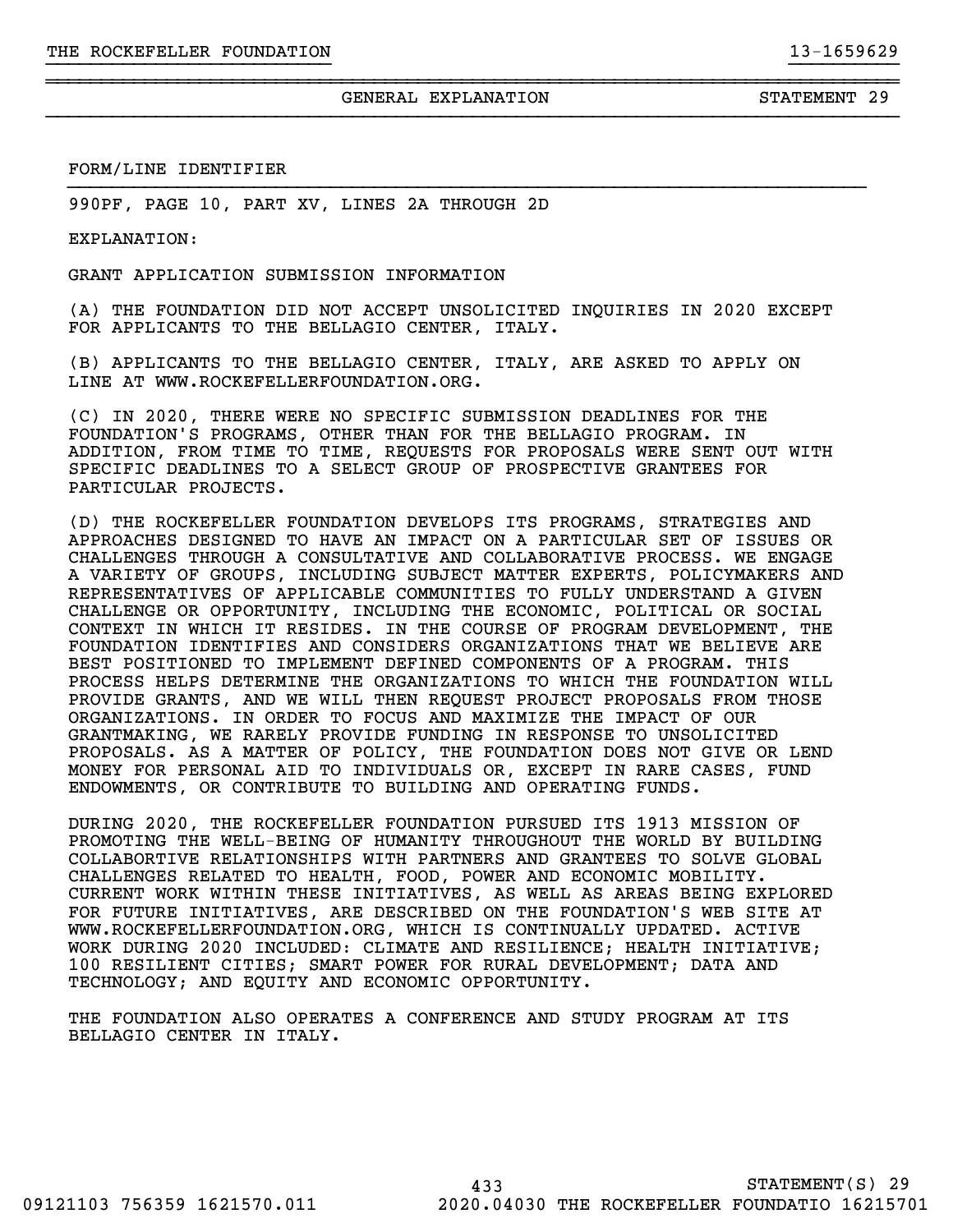GENERAL EXPLANATION STATEMENT 30

FORM/LINE IDENTIFIER AND DESCRIPTION/RETURN REFERENCE

}}}}}}}}}}}}}}}}}}}}}}}}}}}}}}}}}}}}}}}}}}}}}}}}}}}}}}}}}}}}}}}}}}}}}}}}}990PF, PART VII-B, LINE 5(C) - EXPENDITURE RESPONSIBILITY GRANTS AND PRIS

}}}}}}}}}}}}}}}}}}}}}}}}}} }}}}}}}}}}

~~~~~~~~~~~~~~~~~~~~~~~~~~~~~~~~~~~~~~~~~~~~~~~~~~~~~~~~~~~~~~~~~~~~~~~~~~~~~~

EXPLANATION:

THE FOLLOWING TEXT RELATES TO THE STATEMENT 21, THE EXPENDITURE RESPONSIBILITY STATEMENT, IN RESPONSE TO PART VII-B, LINE 5C.

PROSPECTIVE GRANTEES ARE ASKED TO FURNISH INFORMATION IN ORDER TO ENABLE THE FOUNDATION TO DETERMINE WHETHER THEY HAVE NOT RECEIVED A DETERMINATION OF  $501(C)(3)$  STATUS FROM THE U.S. INTERNAL REVENUE SERVICE OR MAY BE CONSIDERED THE EQUIVALENT OF A TAX-EXEMPT CHARITY, IF FORMED OUTSIDE THE UNITED STATES. PROSPECTIVE GRANTEES WITH RESPECT TO WHOM THE FOUNDATION HAS "EXPENDITURE RESPONSIBILITY" OBLIGATIONS ARE INFORMED BY LETTER, BEFORE PAYMENT IS MADE ON A GRANT, OF THE RESPONSIBILITIES IMPOSED UPON THE FOUNDATION AND ITS GRANTEES BY THE INTERNAL REVENUE CODE OF 1986, AS AMENDED. EACH GRANTEE MUST AGREE IN WRITING TO THOSE TERMS AND CONDITIONS, INCLUDING THE OBLIGATION TO PROVIDE FINANCIAL AND SUBSTANTIVE REPORTS ON HOW FOUNDATION GRANT FUNDS ARE EXPENDED. THE REPORTS THAT ARE RECEIVED ARE REVIEWED FOR GENERAL ACCURACY, SUFFICIENCY AND COMPLIANCE WITH THE TERMS AND CONDITIONS OF THE GRANT. ADDITIONAL INFORMATION IS REQUESTED FROM GRANTEES IN INSTANCES WHERE REPORTS ARE CONSIDERED INADEQUATE. WHERE THE FOUNDATION HAS NOT RECEIVED FINANCIAL OR SUBSTANTIVE REPORTS FROM A GRANTEE WHEN EXPECTED, FOUNDATION STAFF FOLLOW UP IN SEVERAL WAYS, INCLUDING REMINDERS THAT ARE SENT AT MONTHLY INTERVALS AFTER REPORTS ARE EXPECTED AND PERSONAL FOLLOW-UP BY PROGRAM AND GRANTS MANAGEMENT STAFF THROUGH TELEPHONE, MAIL AND E-MAIL.

STATEMENT 21 LISTS GRANT AND PROGRAM-RELATED INVESTMENT EXPENDITURES WITH RESPECT TO WHICH THE FOUNDATION HAS EXERCISED EXPENDITURE RESPONSIBILITY. WHERE THE GRANTEE'S NAME IS FOLLOWED BY AN ASTERISK (\*), THE GRANTEE ORGANIZATION IS EITHER A PRIVATE FOUNDATION, A PRIVATE OPERATING FOUNDATION, OR A FOREIGN PRIVATE-FOUNDATION EQUIVALENT. ALL OTHER GRANTEES ARE NON-501(C)(3) ORGANIZATIONS OR ORGANIZATIONS FOR WHICH THE FOUNDATION HAS NOT MADE A REASONABLE DETERMINATION OF 501(C)(3) EQUIVALENCY STATUS THAT RECEIVED GRANTS FOR CHARITABLE PROJECTS AND MAINTAINED PAYMENTS IN SEGREGATED FUNDS AS REQUIRED BY TREASURY REG. 53.4945-6(C).

IF A PARTICULAR GRANT EXPENDITURE IS SHOWN TO HAVE BEEN FULLY EXPENDED BY THE GRANTEE BUT THE FOUNDATION HAS NOT YET RECEIVED ONE OR MORE NARRATIVE REPORTS, THE FOUNDATION WILL REPORT ON THE STATUS OF THE EXPENDITURE ON OUR 2021 990-PF. UNLESS OTHERWISE NOTED, THE REPORTS RECEIVED WERE FOUND TO BE IN ORDER AND TO SHOW THAT THE FUNDS WERE FULLY EXPENDED FOR THE PURPOSE OF THE GRANT.

REPORTING STATUS IS AS OF 10/15/2021.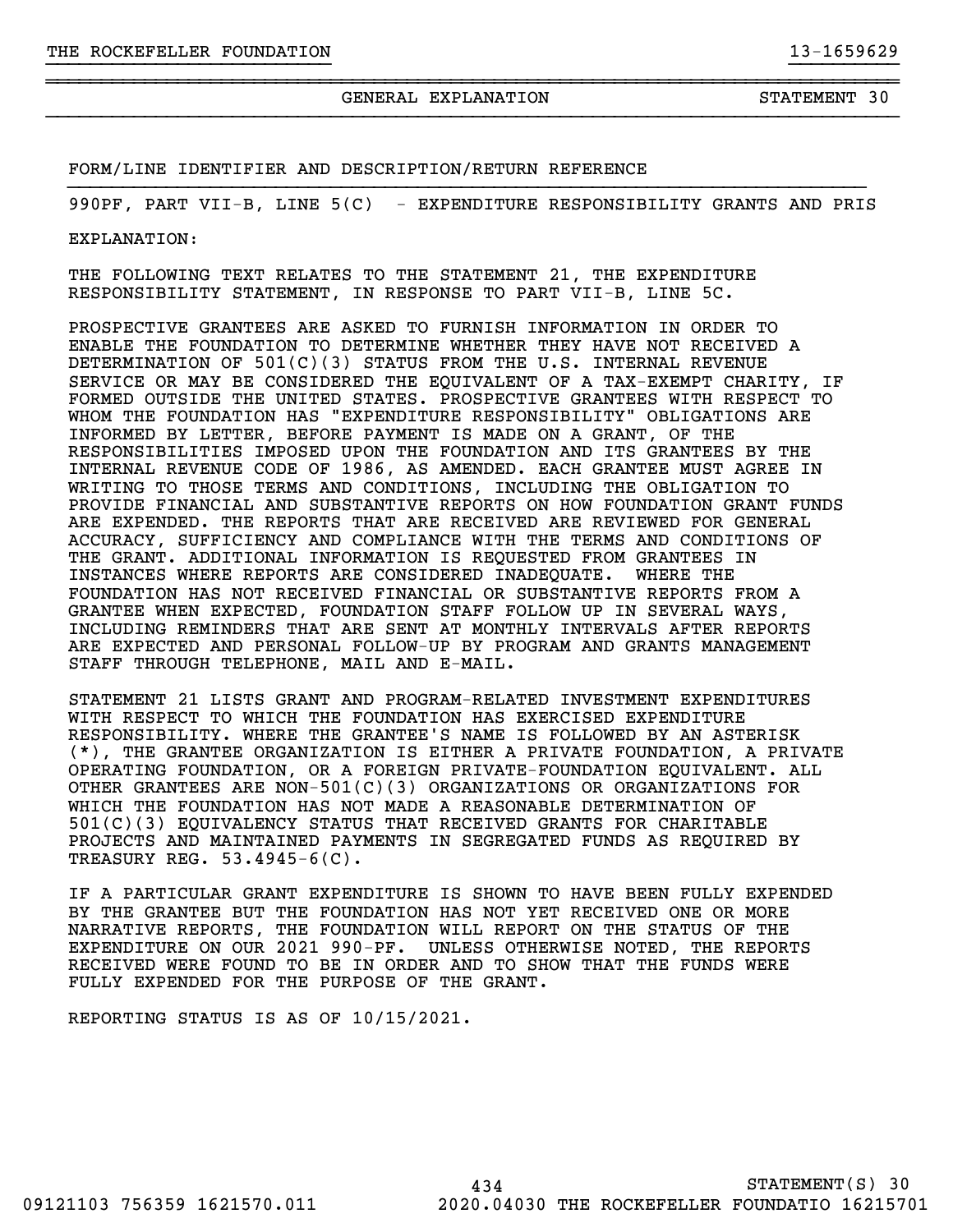GENERAL EXPLANATION STATEMENT 31

}}}}}}}}}}}}}}}}}}}}}}}}}} }}}}}}}}}}

~~~~~~~~~~~~~~~~~~~~~~~~~~~~~~~~~~~~~~~~~~~~~~~~~~~~~~~~~~~~~~~~~~~~~~~~~~~~~~

}}}}}}}}}}}}}}}}}}}}}}}}}}}}}}}}}}}}}}}}}}}}}}}}}}}}}}}}}}}}}}}}}}}}}}}}}

FORM/LINE IDENTIFIER AND DESCRIPTION/RETURN REFERENCE

990PF, PART XV - FOUNDATION STATUS CODE "PC"

EXPLANATION:

WITH REGARD TO PART XV SUPPLEMENTARY INFORMATION REFLECTING GRANTS AND CONTRIBUTIONS PAID DURING THE YEAR AND APPROVED FOR FUTURE PAYMENT, ORGANIZATIONS GIVEN THE FOUNDATION STATUS CODE DESIGNATION "PC" (OR PUBLIC CHARITY) INCLUDE U.S. PUBLIC CHARITIES DESCRIBED IN SECTION 509(A)(1) OR (2) OF THE CODE AND ORGANIZATIONS BASED OUTSIDE THE U.S. THAT HAVE BEEN FOUND TO BE THE EQUIVALENT OF A U.S. PUBLIC CHARITY.

GENERAL EXPLANATION STATEMENT 32

~~~~~~~~~~~~~~~~~~~~~~~~~~~~~~~~~~~~~~~~~~~~~~~~~~~~~~~~~~~~~~~~~~~~~~~~~~~~~~

}}}}}}}}}}}}}}}}}}}}}}}}}}}}}}}}}}}}}}}}}}}}}}}}}}}}}}}}}}}}}}}}}}}}}}}}}

FORM/LINE IDENTIFIER AND DESCRIPTION/RETURN REFERENCE

990-PF, PAGE 5, PART VII-A, LINE 11 - CONTROLLED ENTITIES

EXPLANATION:

THE FOLLOWING CONTROLLED ENTITIES ARE NOT EXCESS BUSINESS HOLDINGS:

PX VENTURE (A), LLC 51 ASTOR PLACE, 10TH FLOOR NEW YORK, NY 10003 EIN# 84-1995535 TRANSACTION: NONE IN 2020

RF CATALYTIC CAPITAL, INC. 420 FIFTH AVENUE NEW YORK, NY 10018 EIN# 85-2150251 TRANSACTION: GRANT PAYMENT OF \$2,250,000